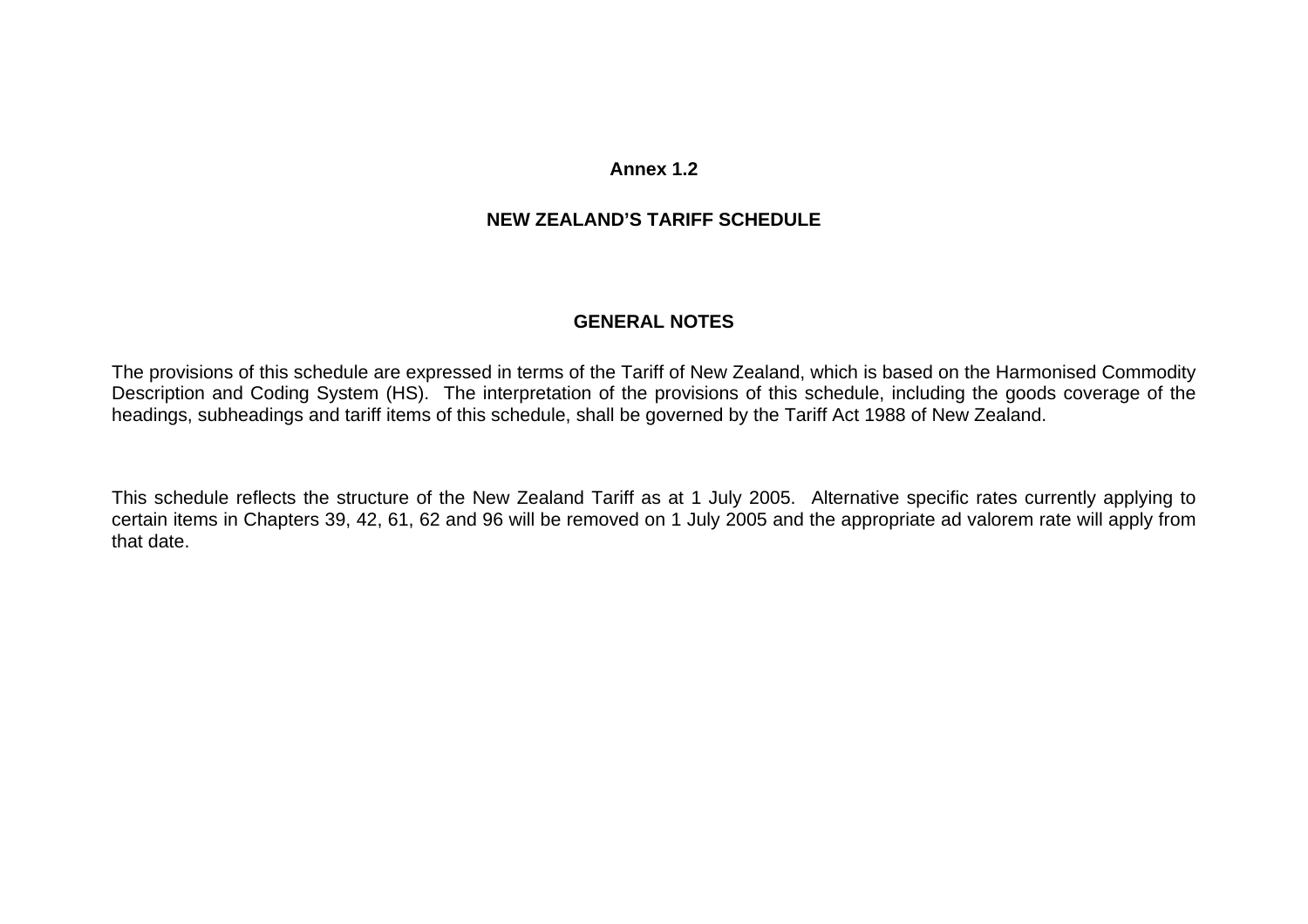| <b>Heading/Sub</b><br>Heading | <b>Description of Products</b>                                                                                       | <b>Base Rate</b> | 2005         | 2006 | 2007 | 2008 | 2009 | 2010 | 2011 | 2012 | 2013 | 2014 | 2015 |
|-------------------------------|----------------------------------------------------------------------------------------------------------------------|------------------|--------------|------|------|------|------|------|------|------|------|------|------|
|                               | <b>CHAPTER 1</b><br><b>LIVE ANIMALS</b>                                                                              |                  |              |      |      |      |      |      |      |      |      |      |      |
| 01.01                         | Live horses, asses, mules and hinnies:                                                                               |                  |              |      |      |      |      |      |      |      |      |      |      |
| 0101.10.00                    | Pure-bred breeding animals                                                                                           | free             | free         |      |      |      |      |      |      |      |      |      |      |
| 0101.90.00                    | Other                                                                                                                | free             | free         |      |      |      |      |      |      |      |      |      |      |
| 01.02                         | Live bovine animals:                                                                                                 |                  |              |      |      |      |      |      |      |      |      |      |      |
| 0102.10.00                    | Pure-bred breeding animals                                                                                           | free             | free         |      |      |      |      |      |      |      |      |      |      |
| 0102.90.00                    | Other                                                                                                                | free             | free         |      |      |      |      |      |      |      |      |      |      |
| 01.03                         | Live swine:                                                                                                          |                  |              |      |      |      |      |      |      |      |      |      |      |
| 0103.10.00                    | Pure-bred breeding animals                                                                                           | free             | free         |      |      |      |      |      |      |      |      |      |      |
|                               | Other:                                                                                                               |                  |              |      |      |      |      |      |      |      |      |      |      |
| 0103.91.00                    | - Weighing less than 50 kg                                                                                           | free             | free         |      |      |      |      |      |      |      |      |      |      |
| 0103.92.00                    | - Weighing 50 kg or more                                                                                             | free             | free         |      |      |      |      |      |      |      |      |      |      |
| 01.04                         | Live sheep and goats:                                                                                                |                  |              |      |      |      |      |      |      |      |      |      |      |
| 0104.10.00                    | Sheep                                                                                                                | free             | free         |      |      |      |      |      |      |      |      |      |      |
| 0104.20.00                    | Goats                                                                                                                | free             | free         |      |      |      |      |      |      |      |      |      |      |
| 01.05                         | Live poultry, that is to say, fowls of the species Gallus domesticus, ducks, geese, turkeys and guinea fowls:        |                  |              |      |      |      |      |      |      |      |      |      |      |
|                               | Weighing not more than 185 g:                                                                                        |                  |              |      |      |      |      |      |      |      |      |      |      |
| 0105.11.00<br>0105.12.00      | - Fowls of the species Gallus domesticus<br>- Turkeys                                                                | free<br>free     | free<br>free |      |      |      |      |      |      |      |      |      |      |
| 0105.19.00                    | Other                                                                                                                | free             | free         |      |      |      |      |      |      |      |      |      |      |
|                               | Other:                                                                                                               |                  |              |      |      |      |      |      |      |      |      |      |      |
| 0105.92.00                    | - Fowls of the species Gallus domesticus, weighing not more than 2,000 g                                             | free             | free         |      |      |      |      |      |      |      |      |      |      |
| 0105.93.00                    | - Fowls of the species Gallus domesticus, weighing more than 2,000 g                                                 | free             | free         |      |      |      |      |      |      |      |      |      |      |
| 0105.99.00                    | - Other                                                                                                              | free             | free         |      |      |      |      |      |      |      |      |      |      |
| 01.06                         | Other live animals                                                                                                   |                  |              |      |      |      |      |      |      |      |      |      |      |
|                               | Mammals:                                                                                                             |                  |              |      |      |      |      |      |      |      |      |      |      |
| 0106.11.00                    | - Primates                                                                                                           | free             | free         |      |      |      |      |      |      |      |      |      |      |
| 0106.12.00                    | - Whales, dolphins and porpoises (mammals of the order Cetacea); manatees and dugongs (mammals of the order Sirenia) | free             | free         |      |      |      |      |      |      |      |      |      |      |
| 0106.19.00                    | - Other                                                                                                              | free             | free         |      |      |      |      |      |      |      |      |      |      |
| 0106.20.00                    | Reptiles (including snakes and turtles)                                                                              | free             | free         |      |      |      |      |      |      |      |      |      |      |
|                               | <b>Birds</b>                                                                                                         |                  |              |      |      |      |      |      |      |      |      |      |      |
| 0106.31.00                    | - Birds of prey                                                                                                      | free             | free         |      |      |      |      |      |      |      |      |      |      |
| 0106.32.00                    | - Psittaciformes (including parrots, parakeets, macaws and cockatoos)                                                | free             | free         |      |      |      |      |      |      |      |      |      |      |
| 0106.39.00                    | - Other                                                                                                              | free             | free         |      |      |      |      |      |      |      |      |      |      |
| 0106.90.00                    | Other                                                                                                                | free             | free         |      |      |      |      |      |      |      |      |      |      |
|                               | <b>CHAPTER 2</b><br><b>MEAT AND EDIBLE MEAT OFFAL</b>                                                                |                  |              |      |      |      |      |      |      |      |      |      |      |
| 02.01                         | Meat of bovine animals, fresh or chilled:                                                                            |                  |              |      |      |      |      |      |      |      |      |      |      |
| 0201.10.00                    | Carcasses and half-carcasses                                                                                         | free             | free         |      |      |      |      |      |      |      |      |      |      |
| 0201.20.00                    | Other cuts with bone in                                                                                              | free             | free         |      |      |      |      |      |      |      |      |      |      |
| 0201.30.00                    | Boneless                                                                                                             | free             | free         |      |      |      |      |      |      |      |      |      |      |
| 02.02                         | Meat of bovine animals, frozen:                                                                                      |                  |              |      |      |      |      |      |      |      |      |      |      |
| 0202.10.00                    | Carcasses and half-carcasses                                                                                         | free             | free         |      |      |      |      |      |      |      |      |      |      |
| 0202.20.00                    | Other cuts with bone in                                                                                              | free             | free         |      |      |      |      |      |      |      |      |      |      |
| 0202.30.00                    | <b>Boneless</b>                                                                                                      | free             | free         |      |      |      |      |      |      |      |      |      |      |
| 02.03                         | Meat of swine, fresh, chilled or frozen:                                                                             |                  |              |      |      |      |      |      |      |      |      |      |      |
|                               | Fresh or chilled:                                                                                                    |                  |              |      |      |      |      |      |      |      |      |      |      |
| 0203.11.00                    | - Carcasses and half-carcasses                                                                                       | 5<br>5           | free         |      |      |      |      |      |      |      |      |      |      |
| 0203.12.00<br>0203.19.00      | - Hams, shoulders and cuts thereof, with bone in<br>Other                                                            | 5                | free         |      |      |      |      |      |      |      |      |      |      |
|                               | Frozen:                                                                                                              |                  | free         |      |      |      |      |      |      |      |      |      |      |
| 0203.21.00                    | - Carcasses and half-carcasses                                                                                       | 5                |              |      |      |      |      |      |      |      |      |      |      |
| 0203.22.00                    | -- Hams, shoulders and cuts thereof, with bone in                                                                    | 5                | free<br>free |      |      |      |      |      |      |      |      |      |      |
|                               |                                                                                                                      |                  |              |      |      |      |      |      |      |      |      |      |      |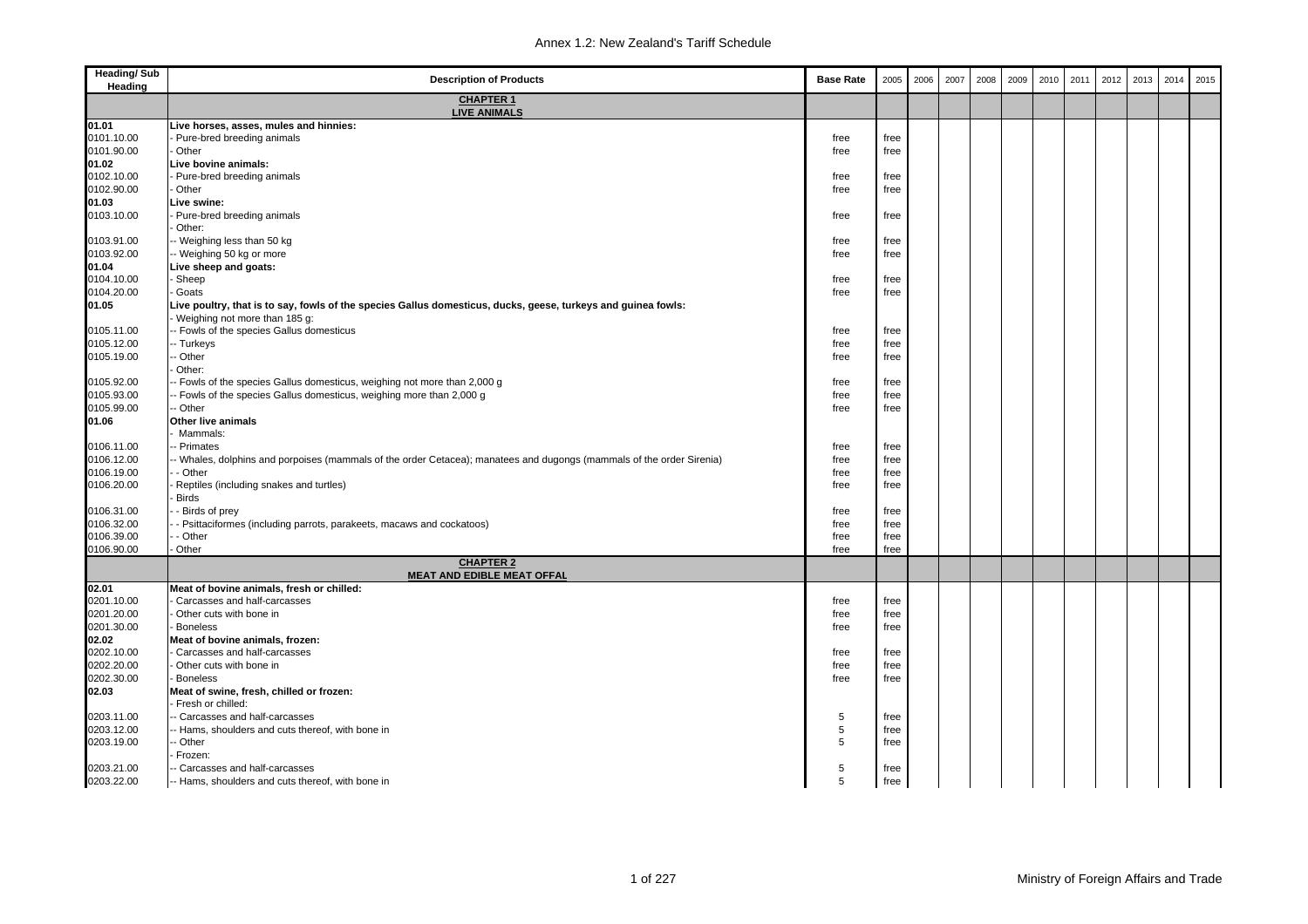| <b>Heading/Sub</b><br>Heading | <b>Description of Products</b>                                                                                  | <b>Base Rate</b> | 2005 | 2006 | 2007 | 2008 | 2009 | 2010 | 2011 | 2012 | 2013 | 2014 | 2015 |
|-------------------------------|-----------------------------------------------------------------------------------------------------------------|------------------|------|------|------|------|------|------|------|------|------|------|------|
| 0203.29.00                    | - Other                                                                                                         | 5                | free |      |      |      |      |      |      |      |      |      |      |
| 02.04                         | Meat of sheep or goats, fresh, chilled or frozen:                                                               |                  |      |      |      |      |      |      |      |      |      |      |      |
| 0204.10.00                    | Carcasses and half-carcasses of lamb, fresh or chilled                                                          | free             | free |      |      |      |      |      |      |      |      |      |      |
|                               | Other meat of sheep, fresh or chilled:                                                                          |                  |      |      |      |      |      |      |      |      |      |      |      |
| 0204.21.00                    | - Carcasses and half-carcasses                                                                                  | free             | free |      |      |      |      |      |      |      |      |      |      |
| 0204.22.00                    | - Other cuts with bone in                                                                                       | free             | free |      |      |      |      |      |      |      |      |      |      |
| 0204.23.00                    | - Boneless                                                                                                      | free             | free |      |      |      |      |      |      |      |      |      |      |
| 0204.30.00                    | Carcasses and half-carcasses of lamb, frozen                                                                    | free             | free |      |      |      |      |      |      |      |      |      |      |
|                               | Other meat of sheep, frozen:                                                                                    |                  |      |      |      |      |      |      |      |      |      |      |      |
| 0204.41.00                    | - Carcasses and half-carcasses                                                                                  | free             | free |      |      |      |      |      |      |      |      |      |      |
| 0204.42.00                    | - Other cuts with bone in                                                                                       | free             | free |      |      |      |      |      |      |      |      |      |      |
| 0204.43.00                    | -- Boneless                                                                                                     | free             | free |      |      |      |      |      |      |      |      |      |      |
| 0204.50.00                    | Meat of goats                                                                                                   | free             | free |      |      |      |      |      |      |      |      |      |      |
| 02.05                         |                                                                                                                 |                  |      |      |      |      |      |      |      |      |      |      |      |
| 0205.00.00                    | Meat of horses, asses, mules or hinnies, fresh, chilled or frozen                                               | free             | free |      |      |      |      |      |      |      |      |      |      |
| 02.06                         | Edible offal of bovine animals, swine, sheep, goats, horses, asses, mules or hinnies, fresh, chilled or frozen: |                  |      |      |      |      |      |      |      |      |      |      |      |
| 0206.10.00                    | Of bovine animals, fresh or chilled                                                                             | free             | free |      |      |      |      |      |      |      |      |      |      |
|                               | Of bovine animals, frozen:                                                                                      |                  |      |      |      |      |      |      |      |      |      |      |      |
| 0206.21.00                    | -- Tongues                                                                                                      | free             | free |      |      |      |      |      |      |      |      |      |      |
| 0206.22.00                    | -- Livers                                                                                                       | free             | free |      |      |      |      |      |      |      |      |      |      |
| 0206.29.00                    | -- Other                                                                                                        | free             | free |      |      |      |      |      |      |      |      |      |      |
| 0206.30.00                    | Of swine, fresh or chilled                                                                                      | free             | free |      |      |      |      |      |      |      |      |      |      |
|                               | Of swine, frozen:                                                                                               |                  |      |      |      |      |      |      |      |      |      |      |      |
| 0206.41.00                    | -- Livers                                                                                                       | free             | free |      |      |      |      |      |      |      |      |      |      |
| 0206.49.00                    | -- Other                                                                                                        | free             | free |      |      |      |      |      |      |      |      |      |      |
| 0206.80.00                    | Other, fresh or chilled                                                                                         | free             | free |      |      |      |      |      |      |      |      |      |      |
| 0206.90.00                    | Other, frozen                                                                                                   | free             | free |      |      |      |      |      |      |      |      |      |      |
| 02.07                         | Meat and edible offal, of the poultry of heading 01.05, fresh, chilled or frozen:                               |                  |      |      |      |      |      |      |      |      |      |      |      |
|                               | Of fowls of the species Gallus domesticus:                                                                      |                  |      |      |      |      |      |      |      |      |      |      |      |
| 0207.11.00                    | -- Not cut in pieces, fresh or chilled                                                                          | 6.5              | free |      |      |      |      |      |      |      |      |      |      |
| 0207.12.00                    | -- Not cut in pieces, frozen                                                                                    | 6.5              | free |      |      |      |      |      |      |      |      |      |      |
| 0207.13.00                    | -- Cuts and offal, fresh or chilled                                                                             | 6.5              | free |      |      |      |      |      |      |      |      |      |      |
| 0207.14                       | -- Cuts and offal, frozen:                                                                                      |                  |      |      |      |      |      |      |      |      |      |      |      |
| 0207.14.10                    | -- Livers                                                                                                       | 5                | free |      |      |      |      |      |      |      |      |      |      |
| 0207.14.90                    | -- Other                                                                                                        | 6.5              | free |      |      |      |      |      |      |      |      |      |      |
|                               | Of turkeys:                                                                                                     |                  |      |      |      |      |      |      |      |      |      |      |      |
| 0207.24.00                    | -- Not cut in pieces, fresh or chilled                                                                          | 6.5              | free |      |      |      |      |      |      |      |      |      |      |
| 0207.25.00                    | -- Not cut in pieces, frozen                                                                                    | 6.5              | free |      |      |      |      |      |      |      |      |      |      |
| 0207.26.00                    | -- Cuts and offal, fresh or chilled                                                                             | 6.5              | free |      |      |      |      |      |      |      |      |      |      |
| 0207.27                       | - Cuts and offal, frozen:                                                                                       |                  |      |      |      |      |      |      |      |      |      |      |      |
| 0207.27.10                    | - Livers                                                                                                        | 5                | free |      |      |      |      |      |      |      |      |      |      |
| 0207.27.90                    | -- Other                                                                                                        | 6.5              | free |      |      |      |      |      |      |      |      |      |      |
|                               | Of ducks, geese or guinea fowls:                                                                                |                  |      |      |      |      |      |      |      |      |      |      |      |
| 0207.32.00                    | -- Not cut in pieces, fresh or chilled                                                                          | 6.5              | free |      |      |      |      |      |      |      |      |      |      |
| 0207.33.00                    | -- Not cut in pieces, frozen                                                                                    | 6.5              | free |      |      |      |      |      |      |      |      |      |      |
| 0207.34.00                    | -- Fatty livers, fresh or chilled                                                                               | 5                | free |      |      |      |      |      |      |      |      |      |      |
| 0207.35.00                    | - Other, fresh or chilled                                                                                       | 6.5              | free |      |      |      |      |      |      |      |      |      |      |
| 0207.36                       | -- Other, frozen                                                                                                |                  |      |      |      |      |      |      |      |      |      |      |      |
| 0207.36.10                    | -- Livers                                                                                                       | 5                | free |      |      |      |      |      |      |      |      |      |      |
| 0207.36.90                    | -- Other                                                                                                        | 6.5              | free |      |      |      |      |      |      |      |      |      |      |
| 02.08                         | Other meat and edible meat offal, fresh, chilled or frozen:                                                     |                  |      |      |      |      |      |      |      |      |      |      |      |
| 0208.10.00                    | Of rabbits or hares                                                                                             | free             | free |      |      |      |      |      |      |      |      |      |      |
| 0208.20.00                    | - Frogs' legs                                                                                                   | free             | free |      |      |      |      |      |      |      |      |      |      |
| 0208.30.00                    | - Of primates                                                                                                   | free             | free |      |      |      |      |      |      |      |      |      |      |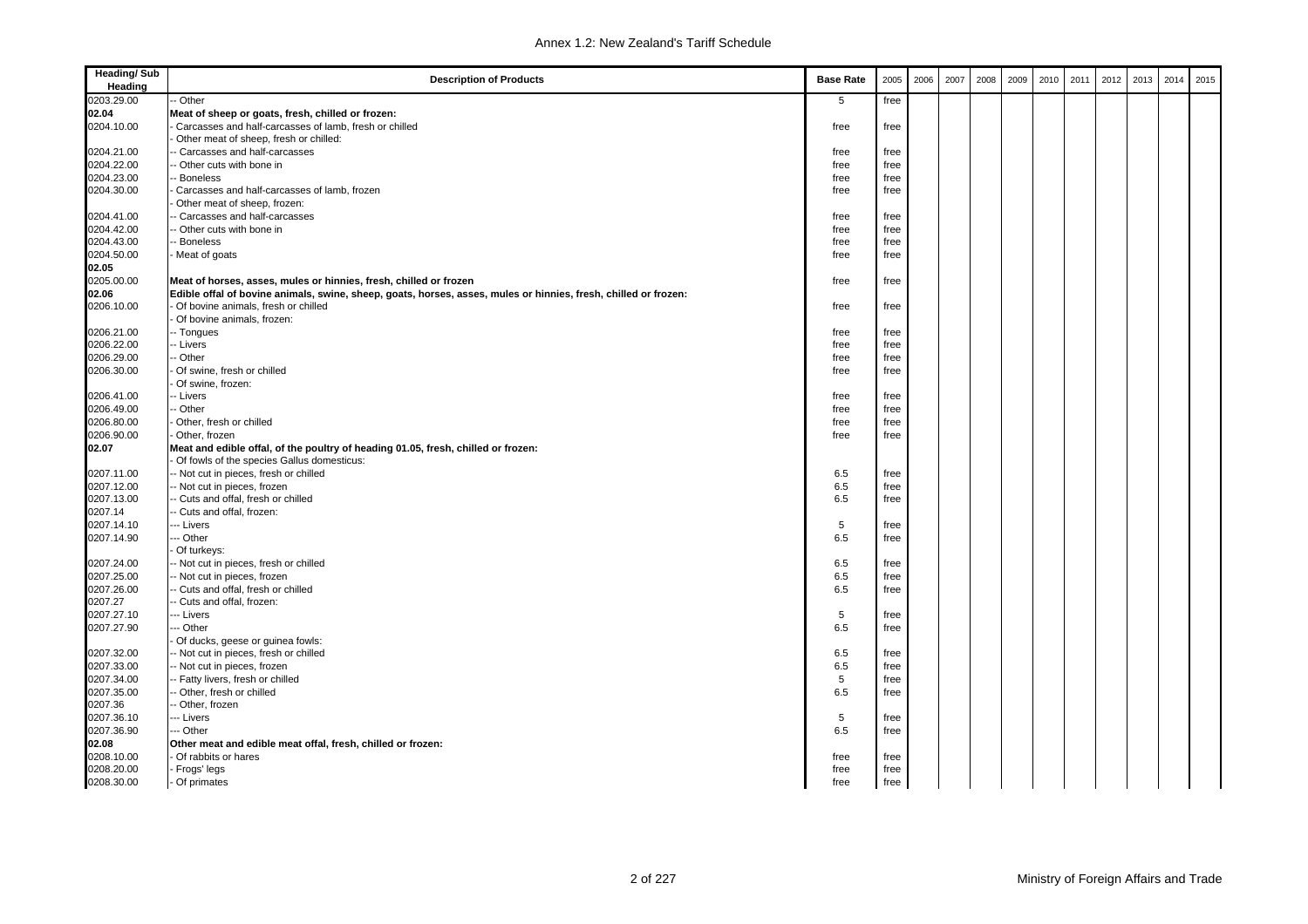| <b>Heading/Sub</b><br>Heading | <b>Description of Products</b>                                                                                                                                                                                                 | <b>Base Rate</b> | 2005 | 2006 | 2007 | 2008 | 2009 | 2010 | 2011 | 2012 | 2013 | 2014 | 2015 |
|-------------------------------|--------------------------------------------------------------------------------------------------------------------------------------------------------------------------------------------------------------------------------|------------------|------|------|------|------|------|------|------|------|------|------|------|
| 0208.40.00                    | Of whales, dolphins and porpoises (mammals of the order Cetacea); of manatees and dugongs (mammals of the order Sirenia)                                                                                                       | free             | free |      |      |      |      |      |      |      |      |      |      |
| 0208.50.00                    | Of reptiles (including snakes and turtles)                                                                                                                                                                                     | free             | free |      |      |      |      |      |      |      |      |      |      |
| 0208.90.00                    | Other                                                                                                                                                                                                                          | free             | free |      |      |      |      |      |      |      |      |      |      |
| 02.09                         |                                                                                                                                                                                                                                |                  |      |      |      |      |      |      |      |      |      |      |      |
| 0209.00.00                    | Pig fat, free of lean meat, and poultry fat, not rendered or otherwise extracted, fresh, chilled, frozen, salted, in brine, dried or smoked                                                                                    | free             | free |      |      |      |      |      |      |      |      |      |      |
| 02.10                         | Meat and edible meat offal, salted, in brine, dried or smoked; edible flours and meals of meat or meat offal:<br>Meat of swine:                                                                                                |                  |      |      |      |      |      |      |      |      |      |      |      |
| 0210.11.00                    | - Hams, shoulders and cuts thereof, with bone in                                                                                                                                                                               | free             | free |      |      |      |      |      |      |      |      |      |      |
| 0210.12.00                    | Bellies (streaky) and cuts thereof                                                                                                                                                                                             | free             | free |      |      |      |      |      |      |      |      |      |      |
| 0210.19.00                    | Other                                                                                                                                                                                                                          | free             | free |      |      |      |      |      |      |      |      |      |      |
| 0210.20.00                    | Meat of bovine animals                                                                                                                                                                                                         | 5                | free |      |      |      |      |      |      |      |      |      |      |
|                               | Other, including edible flours and meals of meat or meat offal:                                                                                                                                                                |                  |      |      |      |      |      |      |      |      |      |      |      |
| 0210.91.00                    | Of primates                                                                                                                                                                                                                    | 5                | free |      |      |      |      |      |      |      |      |      |      |
| 0210.92.00                    | - Of whales, dolphins and porpoises (mammals of the order Cetacea); of manatees and dugongs (mammals of the order (Sirenia)                                                                                                    | 5                | free |      |      |      |      |      |      |      |      |      |      |
| 0210.93.00                    | Of reptiles (including snakes and turtles)                                                                                                                                                                                     | 5                | free |      |      |      |      |      |      |      |      |      |      |
| 0210.99                       | Other                                                                                                                                                                                                                          |                  |      |      |      |      |      |      |      |      |      |      |      |
| 0210.99.10                    | --- Mutton birds                                                                                                                                                                                                               | 5                | free |      |      |      |      |      |      |      |      |      |      |
| 0210.99.20                    | --- Poultry liver                                                                                                                                                                                                              | free             | free |      |      |      |      |      |      |      |      |      |      |
| 0210.99.30                    | --- Other                                                                                                                                                                                                                      | 5                | free |      |      |      |      |      |      |      |      |      |      |
|                               | <b>CHAPTER 3</b>                                                                                                                                                                                                               |                  |      |      |      |      |      |      |      |      |      |      |      |
|                               | FISH AND CRUSTACEANS, MOLLUSCS AND OTHER AQUATIC INVERTEBRATES                                                                                                                                                                 |                  |      |      |      |      |      |      |      |      |      |      |      |
| 03.01                         | Live fish:                                                                                                                                                                                                                     |                  |      |      |      |      |      |      |      |      |      |      |      |
| 0301.10.00                    | Ornamental fish                                                                                                                                                                                                                | free             | free |      |      |      |      |      |      |      |      |      |      |
|                               | Other live fish:                                                                                                                                                                                                               |                  |      |      |      |      |      |      |      |      |      |      |      |
| 0301.91.00                    | -- Trout (Salmo trutta, Oncorhynchus mykiss, Oncorhynchus clarki, Oncorhynchus aquabonita,                                                                                                                                     | free             | free |      |      |      |      |      |      |      |      |      |      |
|                               | Oncorhynchus gilae, Oncorhynchus apache and Oncorhynchus chrysogaster)                                                                                                                                                         |                  |      |      |      |      |      |      |      |      |      |      |      |
| 0301.92.00                    | - Eels (Anguilla spp.)                                                                                                                                                                                                         | free             | free |      |      |      |      |      |      |      |      |      |      |
| 0301.93.00                    | - Carp                                                                                                                                                                                                                         | free             | free |      |      |      |      |      |      |      |      |      |      |
| 0301.99.00                    | - Other                                                                                                                                                                                                                        | free             | free |      |      |      |      |      |      |      |      |      |      |
| 03.02                         | Fish, fresh or chilled, excluding fish fillets and other fish meat of heading 03.04:<br>Salmonidae, excluding livers and roes:                                                                                                 |                  |      |      |      |      |      |      |      |      |      |      |      |
| 0302.11.00                    | -- Trout (Salmo trutta, Oncorhynchus mykiss, Oncorhynchus clarki, Oncorhynchus aquabonita, Oncorhynchus gilae, Oncorhynchus apache and<br>Oncorhynchus chrysogaster)                                                           | free             | free |      |      |      |      |      |      |      |      |      |      |
| 0302.12.00                    | - Pacific salmon (Oncorhynchus nerka, Oncorhynchus gorbuscha, Oncorhynchus tschawytscha, Oncorhynchus kisutch, Oncorhynchus masor<br>and Oncorhynchus rhodurus), Atlantic salmon (Salmo salar) and Danube salmon (Hucho hucho) | free             | free |      |      |      |      |      |      |      |      |      |      |
| 0302.19.00                    | - Other                                                                                                                                                                                                                        | free             | free |      |      |      |      |      |      |      |      |      |      |
|                               | Flat fish (Pleuronectidae, Bothidae, Cynoglossidae, Soleidae, Scophthalmidae and Citharidae), excluding liver and roes:                                                                                                        |                  |      |      |      |      |      |      |      |      |      |      |      |
| 0302.21.00                    | Halibut (Reinhardtius hippoglossoides, Hippoglossus hippoglossus, Hippoglossus stenolepis)                                                                                                                                     | free             | free |      |      |      |      |      |      |      |      |      |      |
| 0302.22.00                    | Plaice (Pleuronectes platessa)                                                                                                                                                                                                 | free             | free |      |      |      |      |      |      |      |      |      |      |
| 0302.23.00                    | Sole (Solea spp.)                                                                                                                                                                                                              | free             | free |      |      |      |      |      |      |      |      |      |      |
| 0302.29.00                    | - Other                                                                                                                                                                                                                        | free             | free |      |      |      |      |      |      |      |      |      |      |
|                               | Tunas (of the genus Thunnus), skipjack or stripe-bellied bonito (Euthynnus (Katsuwonus) pelamis), excluding livers and roes:                                                                                                   |                  |      |      |      |      |      |      |      |      |      |      |      |
| 0302.31.00                    | - Albacore or longfinned tunas (Thunnus alalunga)                                                                                                                                                                              | free             | free |      |      |      |      |      |      |      |      |      |      |
| 0302.32.00                    | - Yellowfin tunas (Thunnus albacares)                                                                                                                                                                                          | free             | free |      |      |      |      |      |      |      |      |      |      |
| 0302.33.00                    | Skipjack or stripe-bellied bonito                                                                                                                                                                                              | free             | free |      |      |      |      |      |      |      |      |      |      |
| 0302.34.00                    | Bigeye tunas (Thunnus obesus)                                                                                                                                                                                                  | free             | free |      |      |      |      |      |      |      |      |      |      |
| 0302.35.00                    | Bluefin tunas (Thunnus thynnus)                                                                                                                                                                                                | free             | free |      |      |      |      |      |      |      |      |      |      |
| 0302.36.00                    | Southern bluefin tunas (Thunnus maccoyii)                                                                                                                                                                                      | free             | free |      |      |      |      |      |      |      |      |      |      |
| 0302.39.00                    | - Other                                                                                                                                                                                                                        | free             | free |      |      |      |      |      |      |      |      |      |      |
| 0302.40.00                    | Herrings (Clupea harengus, Clupea pallasii), excluding livers and roes                                                                                                                                                         | free             | free |      |      |      |      |      |      |      |      |      |      |
| 0302.50.00                    | Cod (Gadus morhua, Gadus ogac, Gadus macrocephalus), excluding livers and roes                                                                                                                                                 | free             | free |      |      |      |      |      |      |      |      |      |      |
|                               | Other fish, excluding livers and roes:                                                                                                                                                                                         |                  |      |      |      |      |      |      |      |      |      |      |      |
| 0302.61.00                    | -- Sardines (Sardina pilchardus, Sardinops spp.), sardinella (sardinella spp.), brisling or sprats                                                                                                                             | free             | free |      |      |      |      |      |      |      |      |      |      |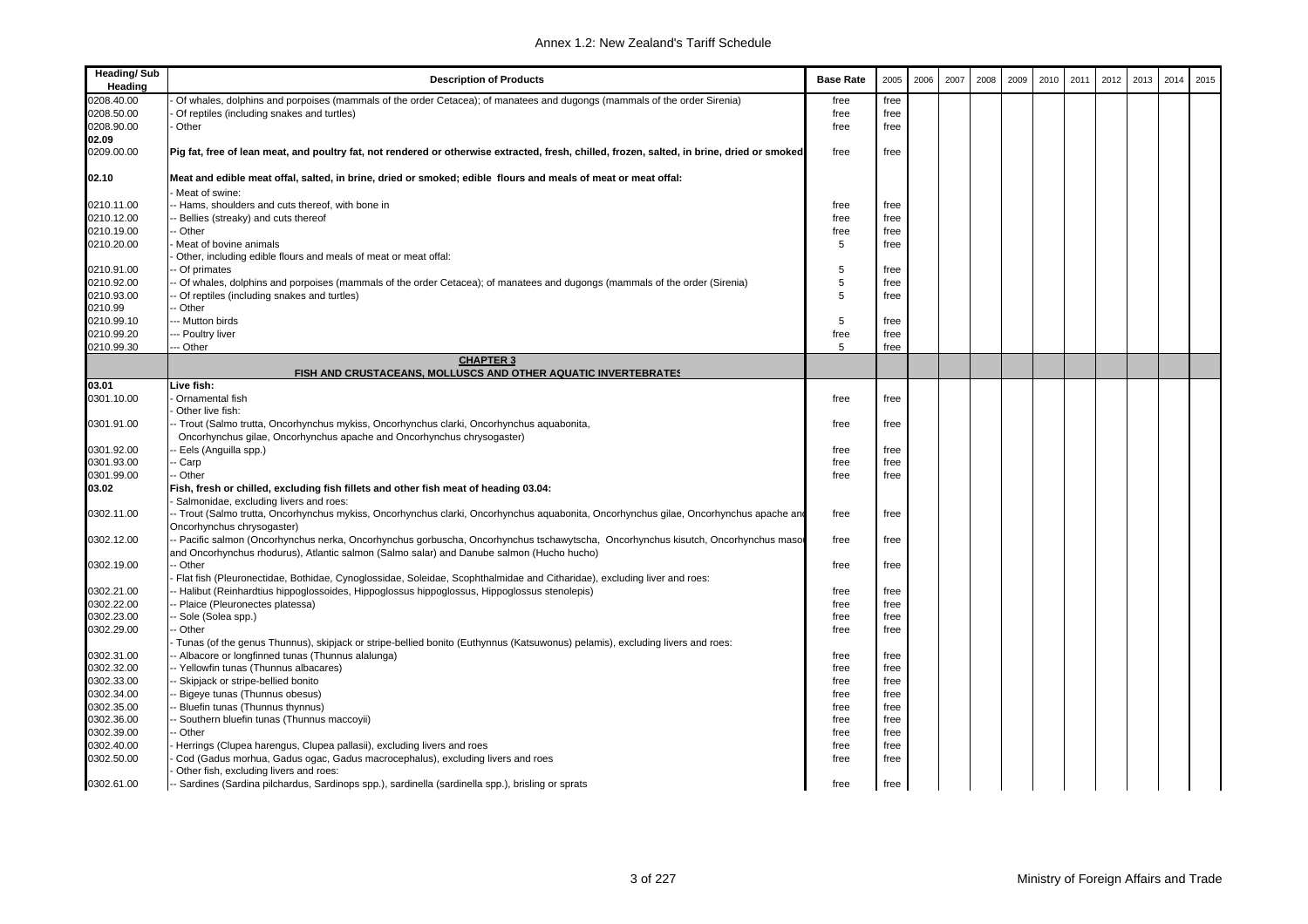| <b>Heading/Sub</b><br>Heading | <b>Description of Products</b>                                                                                                         | <b>Base Rate</b> | 2005 | 2006 | 2007 | 2008 | 2009 | 2010 | 2011 | 2012 | 2013 | 2014 | 2015 |
|-------------------------------|----------------------------------------------------------------------------------------------------------------------------------------|------------------|------|------|------|------|------|------|------|------|------|------|------|
|                               | Sprattus Sprattus)                                                                                                                     |                  |      |      |      |      |      |      |      |      |      |      |      |
| 0302.62.00                    | Haddock (Melanogrammus aeglefinus)                                                                                                     | free             | free |      |      |      |      |      |      |      |      |      |      |
| 0302.63.00                    | - Coalfish (Pollachius virens)                                                                                                         | free             | free |      |      |      |      |      |      |      |      |      |      |
| 0302.64.00                    | - Mackerel (Scomber scombrus, Scomber australasicus, Scomber japonicus)                                                                | free             | free |      |      |      |      |      |      |      |      |      |      |
| 0302.65.00                    | Dogfish and other sharks                                                                                                               | free             | free |      |      |      |      |      |      |      |      |      |      |
| 0302.66.00                    | - Eels (Anguilla spp.)                                                                                                                 | free             | free |      |      |      |      |      |      |      |      |      |      |
| 0302.69                       | Other:                                                                                                                                 |                  |      |      |      |      |      |      |      |      |      |      |      |
| 0302.69.01                    | -- Whole                                                                                                                               | free             | free |      |      |      |      |      |      |      |      |      |      |
| 0302.69.11                    | --- Headed and gutted                                                                                                                  | free             | free |      |      |      |      |      |      |      |      |      |      |
| 0302.69.19                    | -- Other                                                                                                                               | free             | free |      |      |      |      |      |      |      |      |      |      |
| 0302.70.00                    | Livers and roes                                                                                                                        | free             | free |      |      |      |      |      |      |      |      |      |      |
| 03.03                         | Fish, frozen, excluding fish fillets and other fish meat of heading 03.04:                                                             |                  |      |      |      |      |      |      |      |      |      |      |      |
|                               | Pacific salmon (Oncorhynchus nerka, Oncorhynchus gorbuscha, Oncorhynchus keta, Oncorhynchus tschawytscha, Oncorhynchus kisutch,        |                  |      |      |      |      |      |      |      |      |      |      |      |
|                               | Oncorhynchus masou and Oncorhynchus rhodurus), excluding livers and roes:                                                              |                  |      |      |      |      |      |      |      |      |      |      |      |
| 0303.11.00                    | - Sockeye salmon (red salmon) (Oncorhynchus nerka)                                                                                     | free             | free |      |      |      |      |      |      |      |      |      |      |
| 0303.19.00                    | - Other                                                                                                                                | free             | free |      |      |      |      |      |      |      |      |      |      |
|                               | Other salmonidae, excluding livers and roes:                                                                                           |                  |      |      |      |      |      |      |      |      |      |      |      |
| 0303.21.00                    | -- Trout (Salmo trutta, Oncorhynchus mykiss, Oncorhynchus clarki, Oncorhynchus aquabonita, Oncorhynchus gilae, Oncorhynchus apache ano | free             | free |      |      |      |      |      |      |      |      |      |      |
|                               | Oncorhynchus chrysogaster)                                                                                                             |                  |      |      |      |      |      |      |      |      |      |      |      |
| 0303.22.00                    | -- Atlantic salmon (Salmo salar) and Danube salmon (Hucho hucho)                                                                       | free             | free |      |      |      |      |      |      |      |      |      |      |
| 0303.29.00                    | - Other                                                                                                                                | free             | free |      |      |      |      |      |      |      |      |      |      |
|                               | Flat fish (Pleuronectidae, Bothidae, Cynoglossidae, Soleidae, Scophthalmidae and Citharidae), excluding livers and roes:               |                  |      |      |      |      |      |      |      |      |      |      |      |
| 0303.31.00                    | - Halibut (Reinhardtius hippoglossoides, Hippoglossus hippoglossus, Hippoglossus stenolepis)                                           | free             | free |      |      |      |      |      |      |      |      |      |      |
| 0303.32.00                    | - Plaice (Pleuronectes platessa)                                                                                                       | free             | free |      |      |      |      |      |      |      |      |      |      |
| 0303.33.00                    | - Sole (Solea spp.)                                                                                                                    | free             | free |      |      |      |      |      |      |      |      |      |      |
| 0303.39.00                    | - Other                                                                                                                                | free             | free |      |      |      |      |      |      |      |      |      |      |
|                               | Tunas (of the genus Thunnus), skipjack or stripe-bellied bonito (Euthynnus (Katsuwonus) pelamis), excluding livers and roes:           |                  |      |      |      |      |      |      |      |      |      |      |      |
| 0303.41.00                    | - Albacore or longfinned tunas (Thunnus alalunga)                                                                                      | free             | free |      |      |      |      |      |      |      |      |      |      |
| 0303.42.00                    | - Yellowfin tunas (Thunnus albacares)                                                                                                  | free             | free |      |      |      |      |      |      |      |      |      |      |
| 0303.43.00                    | Skipjack or stripe-bellied bonito                                                                                                      | free             | free |      |      |      |      |      |      |      |      |      |      |
| 0303.44.00                    | - Bigeye tunas (Thunnus obesus)                                                                                                        | free             | free |      |      |      |      |      |      |      |      |      |      |
| 0303.45.00                    | - Bluefin tunas (Thunnus Thynnus)                                                                                                      | free             | free |      |      |      |      |      |      |      |      |      |      |
| 0303.46.00                    | - Southern bluefin tunas (Thunnus maccoyii)                                                                                            | free             | free |      |      |      |      |      |      |      |      |      |      |
| 0303.49.00                    | - Other                                                                                                                                | free             | free |      |      |      |      |      |      |      |      |      |      |
| 0303.50.00                    | Herrings (Clupea harengus, Clupea pallasii), excluding livers and roes                                                                 | free             | free |      |      |      |      |      |      |      |      |      |      |
| 0303.60.00                    | Cod (Gadus morhua, Gadus ogac, Gadus macrocephalus), excluding livers and roes                                                         | free             | free |      |      |      |      |      |      |      |      |      |      |
|                               | Other fish, excluding livers and roes:                                                                                                 |                  |      |      |      |      |      |      |      |      |      |      |      |
| 0303.71.00                    | - Sardines (Sardina pilchardus, Sardinops spp.), sardinella (sardinella spp.), brisling or sprats (Sprattus sprattus)                  | free             | free |      |      |      |      |      |      |      |      |      |      |
| 0303.72.00                    | - Haddock (Melanogrammus aeglefinus)                                                                                                   | free             | free |      |      |      |      |      |      |      |      |      |      |
| 0303.73.00                    | - Coalfish (Pollachius virens)                                                                                                         | free             | free |      |      |      |      |      |      |      |      |      |      |
| 0303.74.00                    | - Mackerel (Scomber scombrus, Scomber australasicus, Scomber japonicus)                                                                | free             | free |      |      |      |      |      |      |      |      |      |      |
| 0303.75.00                    | Dogfish and other sharks                                                                                                               | free             | free |      |      |      |      |      |      |      |      |      |      |
| 0303.76.00                    | - Eels (Anguilla spp.)                                                                                                                 | free             | free |      |      |      |      |      |      |      |      |      |      |
| 0303.77.00                    | Sea bass (Dicentrarchus labrax, Dicentrarchus punctatus)                                                                               | free             | free |      |      |      |      |      |      |      |      |      |      |
| 0303.78.00                    | - Hake (Merluccius spp., Urophycis spp.)                                                                                               | free             | free |      |      |      |      |      |      |      |      |      |      |
| 0303.79                       | - Other:                                                                                                                               |                  |      |      |      |      |      |      |      |      |      |      |      |
| 0303.79.01                    | -- Whole                                                                                                                               | free             | free |      |      |      |      |      |      |      |      |      |      |
| 0303.79.11                    | --- Headed and gutted                                                                                                                  | free             | free |      |      |      |      |      |      |      |      |      |      |
| 0303.79.19                    | --- Other                                                                                                                              | free             |      |      |      |      |      |      |      |      |      |      |      |
| 0303.80.00                    |                                                                                                                                        | free             | free |      |      |      |      |      |      |      |      |      |      |
|                               | Livers and roes                                                                                                                        |                  | free |      |      |      |      |      |      |      |      |      |      |
| 03.04                         | Fish fillets and other fish meat (whether or not minced), fresh, chilled or frozen:                                                    |                  |      |      |      |      |      |      |      |      |      |      |      |
| 0304.10.00                    | Fresh or chilled                                                                                                                       | free             | free |      |      |      |      |      |      |      |      |      |      |
| 0304.20.00                    | Frozen fillets                                                                                                                         | free             | free |      |      |      |      |      |      |      |      |      |      |
| 0304.90.00                    | Other                                                                                                                                  | free             | free |      |      |      |      |      |      |      |      |      |      |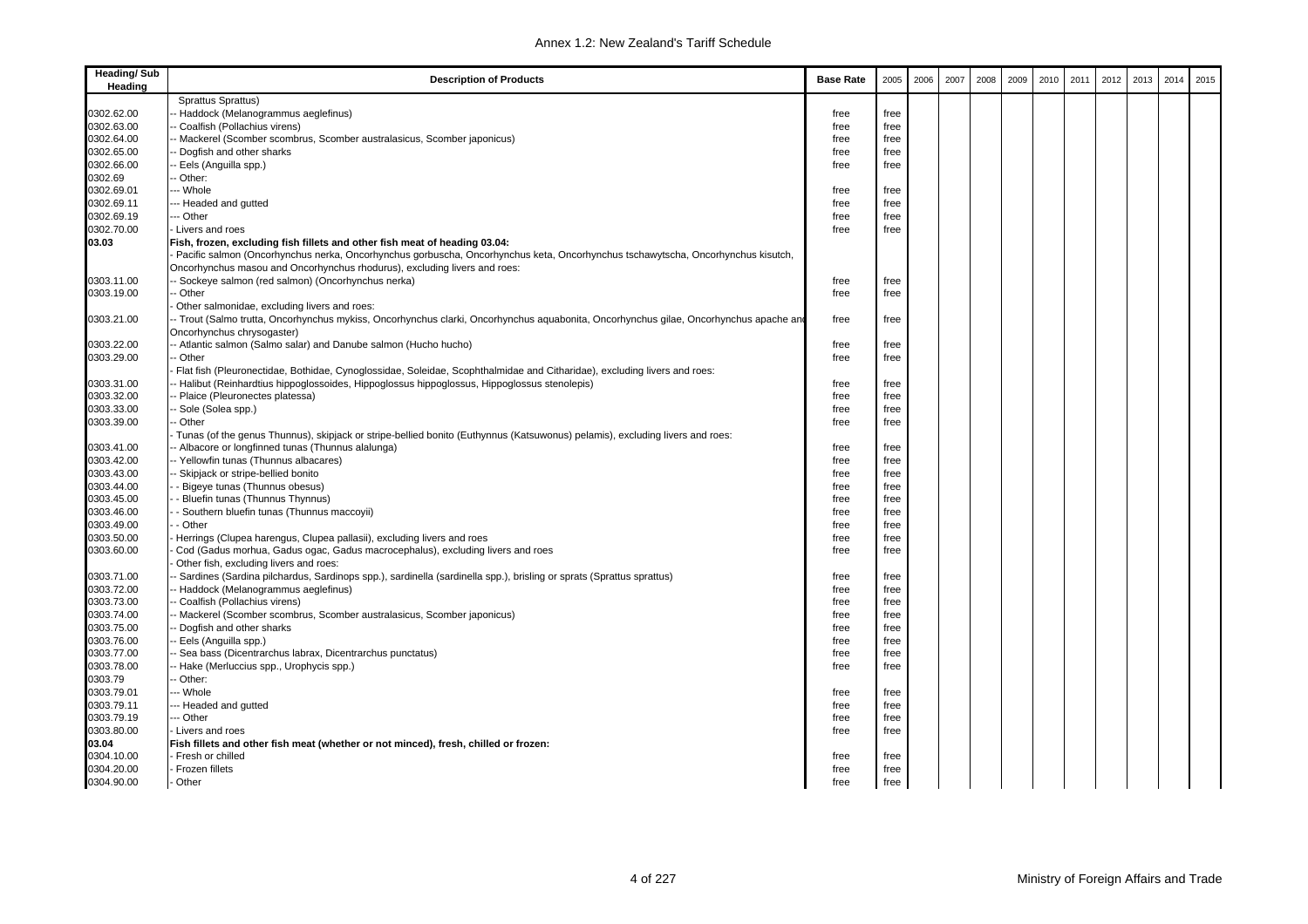| <b>Heading/Sub</b><br>Heading | <b>Description of Products</b>                                                                                                                                                                                                                  | <b>Base Rate</b> | 2005 | 2006 | 2007 | 2008 | 2009 | 2010 | 2011 | 2012 | 2013 | 2014 | 2015 |
|-------------------------------|-------------------------------------------------------------------------------------------------------------------------------------------------------------------------------------------------------------------------------------------------|------------------|------|------|------|------|------|------|------|------|------|------|------|
| 03.05                         | Fish, dried, salted or in brine; smoked fish, whether or not cooked before or during the smoking process; flours, meals and pellets                                                                                                             |                  |      |      |      |      |      |      |      |      |      |      |      |
|                               | of fish, fit for human consumption:                                                                                                                                                                                                             |                  |      |      |      |      |      |      |      |      |      |      |      |
| 0305.10.00                    | Flours, meals and pellets of fish, fit for human consumption                                                                                                                                                                                    | free             | free |      |      |      |      |      |      |      |      |      |      |
| 0305.20.00                    | Livers and roes of fish, dried, smoked, salted or in brine                                                                                                                                                                                      | free             | free |      |      |      |      |      |      |      |      |      |      |
| 0305.30.00                    | Fish fillets, dried, salted or in brine, but not smoked                                                                                                                                                                                         | free             | free |      |      |      |      |      |      |      |      |      |      |
|                               | Smoked fish, including fillets:                                                                                                                                                                                                                 |                  |      |      |      |      |      |      |      |      |      |      |      |
| 0305.41.00                    | Pacific salmon (Oncorhynchus nerka, Oncorhynchus gorbuscha, Oncorhynchus keta, Oncorhynchus tschawytscha, Oncorhynchus kisutch,<br>Oncorhynchus masou and Oncorhynchus rhodurus), Atlantic salmon (Salmo salar) and Danube salmon (Hucho Hucho) | free             | free |      |      |      |      |      |      |      |      |      |      |
|                               |                                                                                                                                                                                                                                                 |                  |      |      |      |      |      |      |      |      |      |      |      |
| 0305.42.00<br>0305.49.00      | - Herrings (Clupea harengus, Clupea pallasii)<br>Other                                                                                                                                                                                          | free<br>free     | free |      |      |      |      |      |      |      |      |      |      |
|                               | Dried fish, whether or not salted but not smoked:                                                                                                                                                                                               |                  | free |      |      |      |      |      |      |      |      |      |      |
| 0305.51.00                    | - Cod (Gadus morhua, Gadus ogac, Gadus macrocephalus)                                                                                                                                                                                           | free             | free |      |      |      |      |      |      |      |      |      |      |
| 0305.59.00                    | - Other                                                                                                                                                                                                                                         | free             | free |      |      |      |      |      |      |      |      |      |      |
|                               | Fish, salted but not dried or smoked and fish in brine:                                                                                                                                                                                         |                  |      |      |      |      |      |      |      |      |      |      |      |
| 0305.61.00                    | - Herrings (Clupea harengus, Clupea pallasii)                                                                                                                                                                                                   | free             | free |      |      |      |      |      |      |      |      |      |      |
| 0305.62.00                    | - Cod (Gadus morhua, Gadus ogac, Gadus macrocephalus)                                                                                                                                                                                           | free             | free |      |      |      |      |      |      |      |      |      |      |
| 0305.63.00                    | - Anchovies (Engraulis spp.)                                                                                                                                                                                                                    | free             | free |      |      |      |      |      |      |      |      |      |      |
| 0305.69.00                    | - Other                                                                                                                                                                                                                                         | free             | free |      |      |      |      |      |      |      |      |      |      |
| 03.06                         | Crustaceans, whether in shell or not, live, fresh, chilled, frozen, dried, salted or in brine; crustaceans, in shell, cooked by steaming                                                                                                        |                  |      |      |      |      |      |      |      |      |      |      |      |
|                               | or by boiling in water, whether or not chilled, frozen, dried, salted or in brine; flours, meals and pellets of crustaceans, fit for human                                                                                                      |                  |      |      |      |      |      |      |      |      |      |      |      |
|                               |                                                                                                                                                                                                                                                 |                  |      |      |      |      |      |      |      |      |      |      |      |
|                               | consumption:<br>Frozen:                                                                                                                                                                                                                         |                  |      |      |      |      |      |      |      |      |      |      |      |
| 0306.11.00                    | - Rock lobster and other sea crawfish (Palinurus spp., Panulirus spp., Jasus spp.)                                                                                                                                                              | free             | free |      |      |      |      |      |      |      |      |      |      |
| 0306.12.00                    | -- Lobsters (Homarus spp.)                                                                                                                                                                                                                      | free             | free |      |      |      |      |      |      |      |      |      |      |
| 0306.13.00                    | - Shrimps and prawns                                                                                                                                                                                                                            | free             | free |      |      |      |      |      |      |      |      |      |      |
| 0306.14.00                    | - Crabs                                                                                                                                                                                                                                         | free             | free |      |      |      |      |      |      |      |      |      |      |
| 0306.19.00                    | - Other, including flours, meals and pellets of crustaceans, fit for human consumption                                                                                                                                                          | free             | free |      |      |      |      |      |      |      |      |      |      |
|                               | Not frozen:                                                                                                                                                                                                                                     |                  |      |      |      |      |      |      |      |      |      |      |      |
| 0306.21                       | - Rock lobster and other sea crawfish (Palinurus spp., Panulirus spp., Jasus spp.)                                                                                                                                                              |                  |      |      |      |      |      |      |      |      |      |      |      |
| 0306.21.02                    | --- Whole, cooked                                                                                                                                                                                                                               | 6.5              | free |      |      |      |      |      |      |      |      |      |      |
| 0306.21.08                    | -- Other                                                                                                                                                                                                                                        | free             | free |      |      |      |      |      |      |      |      |      |      |
| 0306.22                       | -- Lobsters (Homarus spp.):                                                                                                                                                                                                                     |                  |      |      |      |      |      |      |      |      |      |      |      |
| 0306.22.02                    | --- Whole, cooked                                                                                                                                                                                                                               | 6.5              | free |      |      |      |      |      |      |      |      |      |      |
| 0306.22.08                    | -- Other                                                                                                                                                                                                                                        | free             | free |      |      |      |      |      |      |      |      |      |      |
| 0306.23                       | - Shrimps and prawns:                                                                                                                                                                                                                           |                  |      |      |      |      |      |      |      |      |      |      |      |
| 0306.23.02                    | --- Whole, cooked                                                                                                                                                                                                                               | 6.5              | free |      |      |      |      |      |      |      |      |      |      |
| 0306.23.08                    | -- Other                                                                                                                                                                                                                                        | free             | free |      |      |      |      |      |      |      |      |      |      |
| 0306.24                       | - Crabs:                                                                                                                                                                                                                                        |                  |      |      |      |      |      |      |      |      |      |      |      |
| 0306.24.02                    | --- Whole, cooked                                                                                                                                                                                                                               | 6.5              | free |      |      |      |      |      |      |      |      |      |      |
| 0306.24.08                    | -- Other                                                                                                                                                                                                                                        | free             | free |      |      |      |      |      |      |      |      |      |      |
| 0306.29                       | Other, including flours, meals and pellets of crustaceans, fit for human consumption                                                                                                                                                            |                  |      |      |      |      |      |      |      |      |      |      |      |
| 0306.29.02                    | --- Whole, cooked                                                                                                                                                                                                                               | 6.5              | free |      |      |      |      |      |      |      |      |      |      |
| 0306.29.08                    | --- Other                                                                                                                                                                                                                                       | free             | free |      |      |      |      |      |      |      |      |      |      |
| 03.07                         | Molluscs, whether in shell or not, live, fresh, chilled, frozen, dried, salted or in brine; aquatic invertebrates other than<br>crustaceans                                                                                                     |                  |      |      |      |      |      |      |      |      |      |      |      |
|                               | and molluscs, live, fresh, chilled, frozen, dried, salted or in brine; flours, meals and pellets of aquatic invertebrates other than                                                                                                            |                  |      |      |      |      |      |      |      |      |      |      |      |
|                               | crustaceans, fit for human consumption:                                                                                                                                                                                                         |                  |      |      |      |      |      |      |      |      |      |      |      |
| 0307.10.00                    | Oysters                                                                                                                                                                                                                                         | free             | free |      |      |      |      |      |      |      |      |      |      |
|                               | Scallops, including queen scallops, of the genera Pecten, Chlamys or Placopecten:                                                                                                                                                               |                  |      |      |      |      |      |      |      |      |      |      |      |
| 0307.21.00                    | - Live, fresh or chilled                                                                                                                                                                                                                        | free             | free |      |      |      |      |      |      |      |      |      |      |
| 0307.29.00                    | - Other                                                                                                                                                                                                                                         | free             | free |      |      |      |      |      |      |      |      |      |      |
|                               | Mussels (Mytilus spp., Perna spp.):                                                                                                                                                                                                             |                  |      |      |      |      |      |      |      |      |      |      |      |
| 0307.31.00                    | -- Live, fresh or chilled                                                                                                                                                                                                                       | free             | free |      |      |      |      |      |      |      |      |      |      |
| 0307.39.00                    | -- Other                                                                                                                                                                                                                                        | free             | free |      |      |      |      |      |      |      |      |      |      |
|                               |                                                                                                                                                                                                                                                 |                  |      |      |      |      |      |      |      |      |      |      |      |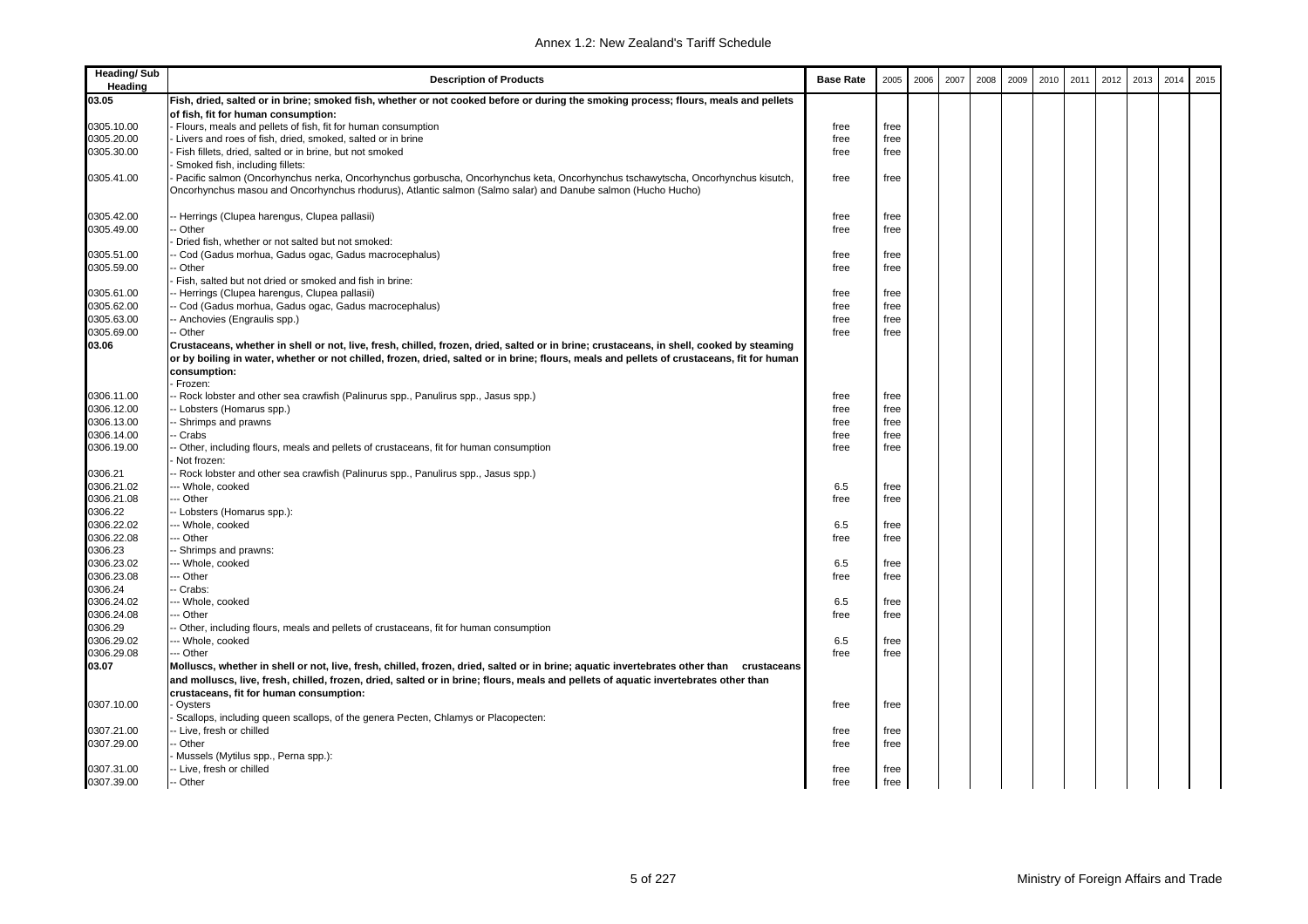| <b>Heading/Sub</b><br>Heading | <b>Description of Products</b>                                                                                                                                                                                                                      | <b>Base Rate</b> | 2005         | 2006 | 2007 | 2008 | 2009 | 2010 | 2011 | 2012 | 2013 | 2014 | 2015 |
|-------------------------------|-----------------------------------------------------------------------------------------------------------------------------------------------------------------------------------------------------------------------------------------------------|------------------|--------------|------|------|------|------|------|------|------|------|------|------|
|                               | Cuttle fish (Sepia officinalis, Rossia macrosoma, Sepiola spp.) and squid (Ommastrephes spp., Loligo spp., Nototodarus spp., Sepioteuthis                                                                                                           |                  |              |      |      |      |      |      |      |      |      |      |      |
|                               | spp.):                                                                                                                                                                                                                                              |                  |              |      |      |      |      |      |      |      |      |      |      |
| 0307.41.00                    | - Live, fresh or chilled                                                                                                                                                                                                                            | free             | free         |      |      |      |      |      |      |      |      |      |      |
| 0307.49.00                    | - Other                                                                                                                                                                                                                                             | free             | free         |      |      |      |      |      |      |      |      |      |      |
|                               | Octopus (Octopus spp.):                                                                                                                                                                                                                             |                  |              |      |      |      |      |      |      |      |      |      |      |
| 0307.51.00                    | - Live, fresh or chilled                                                                                                                                                                                                                            | free             | free         |      |      |      |      |      |      |      |      |      |      |
| 0307.59.00                    | - Other                                                                                                                                                                                                                                             | free             | free         |      |      |      |      |      |      |      |      |      |      |
| 0307.60.00                    | Snails, other than sea snails                                                                                                                                                                                                                       | free             | free         |      |      |      |      |      |      |      |      |      |      |
|                               | Other, including flours, meals and pellets of aquatic invertebrates other than crustaceans, fit for human consumption:                                                                                                                              |                  |              |      |      |      |      |      |      |      |      |      |      |
| 0307.91.00                    | - Live, fresh or chilled                                                                                                                                                                                                                            | free             | free         |      |      |      |      |      |      |      |      |      |      |
| 0307.99                       | - Other:                                                                                                                                                                                                                                            |                  |              |      |      |      |      |      |      |      |      |      |      |
| 0307.99.01                    | -- Molluscs                                                                                                                                                                                                                                         | free             | free         |      |      |      |      |      |      |      |      |      |      |
|                               | - Other:                                                                                                                                                                                                                                            |                  |              |      |      |      |      |      |      |      |      |      |      |
| 0307.99.11                    | --- Frozen                                                                                                                                                                                                                                          | free<br>5        | free         |      |      |      |      |      |      |      |      |      |      |
| 0307.99.19                    | Other<br><b>CHAPTER 4</b>                                                                                                                                                                                                                           |                  | free         |      |      |      |      |      |      |      |      |      |      |
|                               | DAIRY PRODUCE; BIRDS' EGGS; NATURAL HONEY; EDIBLE PRODUCTS OF ANIMAL ORIGIN, NOT ELSEWHERE SPECIFIED OR<br><b>INCLUDED</b>                                                                                                                          |                  |              |      |      |      |      |      |      |      |      |      |      |
| 04.01                         | Milk and cream, not concentrated nor containing added sugar or other sweetening matter:                                                                                                                                                             |                  |              |      |      |      |      |      |      |      |      |      |      |
| 0401.10                       | Of a fat content, by weight, not exceeding 1 %:                                                                                                                                                                                                     |                  |              |      |      |      |      |      |      |      |      |      |      |
| 0401.10.01                    | -- Fresh                                                                                                                                                                                                                                            | free             | free         |      |      |      |      |      |      |      |      |      |      |
| 0401.10.09                    | - Other                                                                                                                                                                                                                                             | free             | free         |      |      |      |      |      |      |      |      |      |      |
| 0401.20                       | Of a fat content, by weight, exceeding 1 % but not exceeding 6 %:                                                                                                                                                                                   |                  |              |      |      |      |      |      |      |      |      |      |      |
| 0401.20.01                    | -- Fresh                                                                                                                                                                                                                                            | free             | free         |      |      |      |      |      |      |      |      |      |      |
| 0401.20.09                    | - Other                                                                                                                                                                                                                                             | free             | free         |      |      |      |      |      |      |      |      |      |      |
| 0401.30                       | Of a fat content, by weight, exceeding 6 %:                                                                                                                                                                                                         |                  |              |      |      |      |      |      |      |      |      |      |      |
| 0401.30.01                    | -- Fresh                                                                                                                                                                                                                                            | free             | free         |      |      |      |      |      |      |      |      |      |      |
| 0401.30.09                    | -- Other                                                                                                                                                                                                                                            | free             | free         |      |      |      |      |      |      |      |      |      |      |
| 04.02                         | Milk and cream, concentrated or containing added sugar or other sweetening matter:                                                                                                                                                                  |                  |              |      |      |      |      |      |      |      |      |      |      |
| 0402.10.00                    | - In powder, granules or other solid forms, of a fat content, by weight, not exceeding 1.5 %                                                                                                                                                        | 5                | free         |      |      |      |      |      |      |      |      |      |      |
|                               | - In powder, granules or other solid forms, of a fat content, by weight, exceeding 1.5 %:                                                                                                                                                           | 5                |              |      |      |      |      |      |      |      |      |      |      |
| 0402.21.00<br>0402.29.00      | - Not containing added sugar or other sweetening matter<br>-- Other                                                                                                                                                                                 | 5                | free<br>free |      |      |      |      |      |      |      |      |      |      |
|                               | Other:                                                                                                                                                                                                                                              |                  |              |      |      |      |      |      |      |      |      |      |      |
| 0402.91.00                    | - Not containing added sugar or other sweetening matter                                                                                                                                                                                             | free             | free         |      |      |      |      |      |      |      |      |      |      |
| 0402.99.00                    | -- Other                                                                                                                                                                                                                                            | free             | free         |      |      |      |      |      |      |      |      |      |      |
| 04.03                         | Buttermilk, curdled milk and cream, yogurt, kephir and other fermented or acidified milk and cream, whether or not concentrated or<br>containing added sugar or other sweetening matter or flavoured or containing added fruit, nuts or cocoa:      |                  |              |      |      |      |      |      |      |      |      |      |      |
| 0403.10.00                    | Yogurt                                                                                                                                                                                                                                              | 6.5              | free         |      |      |      |      |      |      |      |      |      |      |
| 0403.90                       | Other:                                                                                                                                                                                                                                              |                  |              |      |      |      |      |      |      |      |      |      |      |
| 0403.90.01                    | - Not concentrated or sweetened<br>-- Other:                                                                                                                                                                                                        | free             | free         |      |      |      |      |      |      |      |      |      |      |
| 0403.90.11                    | -- Liquid or semi-solid                                                                                                                                                                                                                             | free             | free         |      |      |      |      |      |      |      |      |      |      |
| 0403.90.19                    | -- Other                                                                                                                                                                                                                                            | 5                | free         |      |      |      |      |      |      |      |      |      |      |
| 04.04                         | Whey, whether or not concentrated or containing added sugar or other sweetening matter; products consisting of natural milk<br>constituents, whether or not containing added sugar or other sweetening matter, not elsewhere specified or included: |                  |              |      |      |      |      |      |      |      |      |      |      |
| 0404.10.00                    | Whey and modified whey, whether or not concentrated or containing added sugar or other sweetening matter                                                                                                                                            | 5                | free         |      |      |      |      |      |      |      |      |      |      |
| 0404.90                       | Other:                                                                                                                                                                                                                                              |                  |              |      |      |      |      |      |      |      |      |      |      |
| 0404.90.01                    | -- Not concentrated or sweetened<br>- Concentrated or sweetened:                                                                                                                                                                                    | free             | free         |      |      |      |      |      |      |      |      |      |      |
| 0404.90.11                    | --- Liquid or semi-solid                                                                                                                                                                                                                            | free             | free         |      |      |      |      |      |      |      |      |      |      |
| 0404.90.19                    | --- Other                                                                                                                                                                                                                                           | 5                | free         |      |      |      |      |      |      |      |      |      |      |
|                               |                                                                                                                                                                                                                                                     |                  |              |      |      |      |      |      |      |      |      |      |      |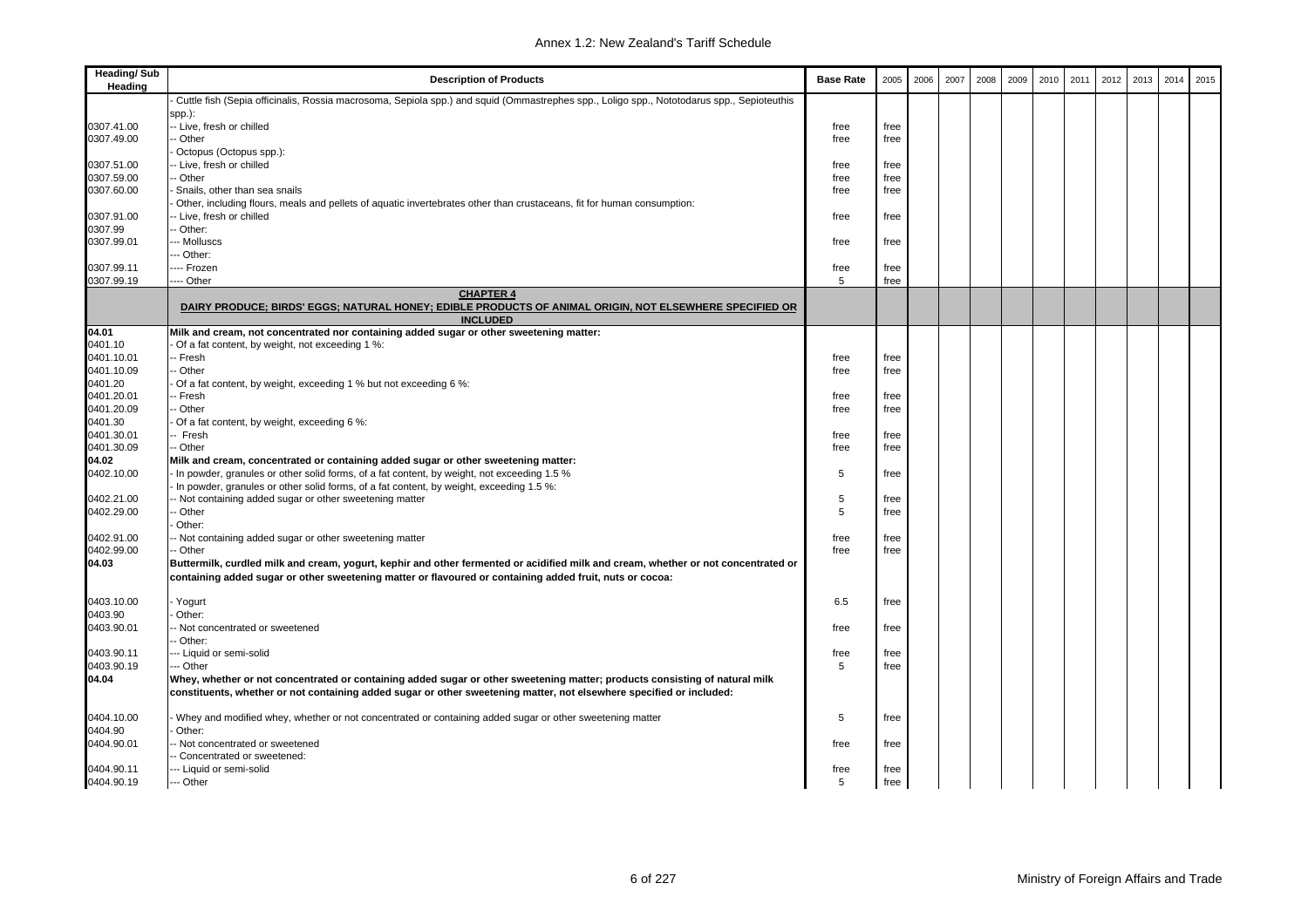| <b>Heading/Sub</b><br>Heading | <b>Description of Products</b>                                                                                                                                                                                                                                            | <b>Base Rate</b> | 2005 | 2006 | 2007 | 2008 | 2009 | 2010 | 2011 | 2012 | 2013 | 2014 | 2015 |
|-------------------------------|---------------------------------------------------------------------------------------------------------------------------------------------------------------------------------------------------------------------------------------------------------------------------|------------------|------|------|------|------|------|------|------|------|------|------|------|
| 04.05                         | Butter and other fats and oils derived from milk; dairy spreads                                                                                                                                                                                                           |                  |      |      |      |      |      |      |      |      |      |      |      |
| 0405.10.00                    | Butter                                                                                                                                                                                                                                                                    | free             | free |      |      |      |      |      |      |      |      |      |      |
| 0405.20.00                    | Dairy spreads:                                                                                                                                                                                                                                                            | free             | free |      |      |      |      |      |      |      |      |      |      |
| 0405.90.00                    | Other                                                                                                                                                                                                                                                                     | free             | free |      |      |      |      |      |      |      |      |      |      |
| 04.06                         | Cheese and curd:                                                                                                                                                                                                                                                          |                  |      |      |      |      |      |      |      |      |      |      |      |
| 0406.10.00                    | Fresh (unripened or uncured) cheese, including whey cheese and curd                                                                                                                                                                                                       | free             | free |      |      |      |      |      |      |      |      |      |      |
| 0406.20.00                    | Grated or powdered cheese, of all kinds                                                                                                                                                                                                                                   | free             | free |      |      |      |      |      |      |      |      |      |      |
| 0406.30.00                    | Processed cheese, not grated or powdered                                                                                                                                                                                                                                  | free             | free |      |      |      |      |      |      |      |      |      |      |
| 0406.40.00                    | Blue-veined cheese                                                                                                                                                                                                                                                        | free             | free |      |      |      |      |      |      |      |      |      |      |
| 0406.90.00                    | Other cheese                                                                                                                                                                                                                                                              | free             | free |      |      |      |      |      |      |      |      |      |      |
| 04.07                         |                                                                                                                                                                                                                                                                           |                  |      |      |      |      |      |      |      |      |      |      |      |
| 0407.00.00                    | Birds' eggs, in shell, fresh, preserved or cooked                                                                                                                                                                                                                         | free             | free |      |      |      |      |      |      |      |      |      |      |
| 04.08                         | Birds' eggs, not in shell, and egg yolks, fresh, dried, cooked by steaming or by boiling in water, moulded, frozen or otherwise<br>preserved, whether or not containing added sugar or other sweetening matter:                                                           |                  |      |      |      |      |      |      |      |      |      |      |      |
|                               | - Egg yolks:                                                                                                                                                                                                                                                              |                  |      |      |      |      |      |      |      |      |      |      |      |
| 0408.11.00                    | - Dried                                                                                                                                                                                                                                                                   | free             | free |      |      |      |      |      |      |      |      |      |      |
| 0408.19.00                    | - Other                                                                                                                                                                                                                                                                   | free             | free |      |      |      |      |      |      |      |      |      |      |
|                               | Other:                                                                                                                                                                                                                                                                    |                  |      |      |      |      |      |      |      |      |      |      |      |
| 0408.91.00                    | - Dried                                                                                                                                                                                                                                                                   | free             | free |      |      |      |      |      |      |      |      |      |      |
| 0408.99.00                    | -- Other                                                                                                                                                                                                                                                                  | free             | free |      |      |      |      |      |      |      |      |      |      |
| 04.09                         |                                                                                                                                                                                                                                                                           |                  |      |      |      |      |      |      |      |      |      |      |      |
| 0409.00.00                    | <b>Natural honey</b>                                                                                                                                                                                                                                                      | 6.5              | free |      |      |      |      |      |      |      |      |      |      |
| 04.10                         |                                                                                                                                                                                                                                                                           |                  |      |      |      |      |      |      |      |      |      |      |      |
| 0410.00.00                    | Edible products of animal origin, not elsewhere specified or included<br><b>CHAPTER 5</b>                                                                                                                                                                                 | free             | free |      |      |      |      |      |      |      |      |      |      |
|                               | PRODUCTS OF ANIMAL ORIGIN, NOT ELSEWHERE SPECIFIED OR INCLUDED                                                                                                                                                                                                            |                  |      |      |      |      |      |      |      |      |      |      |      |
| 05.01                         |                                                                                                                                                                                                                                                                           |                  |      |      |      |      |      |      |      |      |      |      |      |
| 0501.00.00                    | Human hair, unworked, whether or not washed or scoured; waste of human hair                                                                                                                                                                                               | free             | free |      |      |      |      |      |      |      |      |      |      |
| 05.02                         | Pigs', hogs' or boars' bristles and hair; badger hair and other brush making hair; waste of such bristles or hair:                                                                                                                                                        |                  |      |      |      |      |      |      |      |      |      |      |      |
| 0502.10.00                    | Pigs', hogs' or boars' bristles and hair and waste thereof                                                                                                                                                                                                                | free             | free |      |      |      |      |      |      |      |      |      |      |
| 0502.90.00                    | Other                                                                                                                                                                                                                                                                     | free             | free |      |      |      |      |      |      |      |      |      |      |
| 05.03                         |                                                                                                                                                                                                                                                                           |                  |      |      |      |      |      |      |      |      |      |      |      |
| 0503.00.00                    | Horsehair and horsehair waste, whether or not put up as a layer with or without supporting material                                                                                                                                                                       | free             | free |      |      |      |      |      |      |      |      |      |      |
| 05.04                         |                                                                                                                                                                                                                                                                           |                  |      |      |      |      |      |      |      |      |      |      |      |
| 0504.00.00                    | Guts, bladders and stomachs of animals (other than fish), whole and pieces thereof, fresh, chilled, frozen, salted, in brine, dried or<br>smoked                                                                                                                          | free             | free |      |      |      |      |      |      |      |      |      |      |
| 05.05                         | Skins and other parts of birds, with their feathers or down, feathers and parts of feathers (whether or not with trimmed edges) and<br>down, not further worked than cleaned, disinfected or treated for preservation; powder and waste of feathers or parts of feathers: |                  |      |      |      |      |      |      |      |      |      |      |      |
| 0505.10.00                    | Feathers of a kind used for stuffing; down                                                                                                                                                                                                                                | free             | free |      |      |      |      |      |      |      |      |      |      |
| 0505.90.00                    | Other                                                                                                                                                                                                                                                                     | free             | free |      |      |      |      |      |      |      |      |      |      |
| 05.06                         | Bones and horn-cores, unworked, defatted, simply prepared (but not cut to shape), treated with acid or degelatinised; powder and<br>waste of these products:                                                                                                              |                  |      |      |      |      |      |      |      |      |      |      |      |
| 0506.10.00                    | Ossein and bones treated with acid                                                                                                                                                                                                                                        | free             | free |      |      |      |      |      |      |      |      |      |      |
| 0506.90.00                    | Other                                                                                                                                                                                                                                                                     | free             | free |      |      |      |      |      |      |      |      |      |      |
| 05.07                         | Ivory, tortoise-shell, whalebone and whalebone hair, horns, antlers, hooves, nails, claws and beaks, unworked or simply prepared<br>but not cut to shape; powder and waste of these products:                                                                             |                  |      |      |      |      |      |      |      |      |      |      |      |
| 0507.10.00                    | - Ivory; ivory powder and waste                                                                                                                                                                                                                                           | free             | free |      |      |      |      |      |      |      |      |      |      |
| 0507.90.00                    | Other                                                                                                                                                                                                                                                                     | free             | free |      |      |      |      |      |      |      |      |      |      |
| 05.08                         |                                                                                                                                                                                                                                                                           |                  |      |      |      |      |      |      |      |      |      |      |      |
| 0508.00.00                    | Coral and similar materials, unworked or simply prepared but not otherwise worked; shells of molluscs, crustaceans or<br>echinoderms and cuttle-bone, unworked or simply prepared but not cut to shape, powder and waste thereof                                          | free             | free |      |      |      |      |      |      |      |      |      |      |
| 05.09                         |                                                                                                                                                                                                                                                                           |                  |      |      |      |      |      |      |      |      |      |      |      |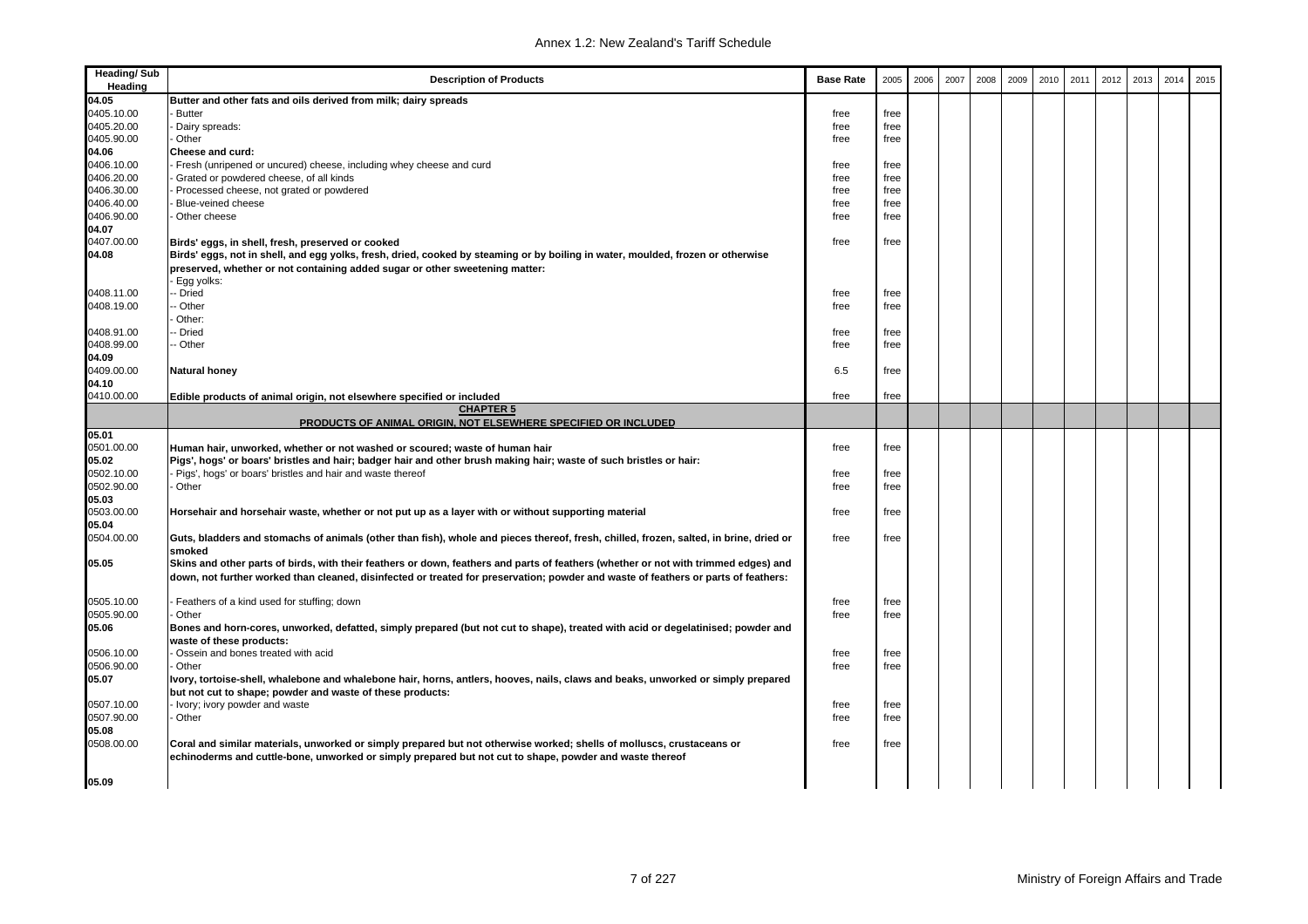| <b>Heading/Sub</b><br>Heading | <b>Description of Products</b>                                                                                                                                                                                                                            | <b>Base Rate</b> | 2005 | 2006 | 2007 | 2008 | 2009 | 2010 | 2011 | 2012 | 2013 | 2014 | 2015 |
|-------------------------------|-----------------------------------------------------------------------------------------------------------------------------------------------------------------------------------------------------------------------------------------------------------|------------------|------|------|------|------|------|------|------|------|------|------|------|
| 0509.00.00                    | Natural sponges of animal origin                                                                                                                                                                                                                          | free             | free |      |      |      |      |      |      |      |      |      |      |
| 05.10                         |                                                                                                                                                                                                                                                           |                  |      |      |      |      |      |      |      |      |      |      |      |
| 0510.00.00                    | Ambergris, castoreum, civet and musk; cantharides; bile, whether or not dried; glands and other animal products used in the<br>preparation of pharmaceutical products, fresh, chilled, frozen or otherwise provisionally preserved                        | free             | free |      |      |      |      |      |      |      |      |      |      |
| 05.11                         | Animal products not elsewhere specified or included; dead animals of Chapter 1 or 3, unfit for human consumption:                                                                                                                                         |                  |      |      |      |      |      |      |      |      |      |      |      |
| 0511.10.00                    | Bovine semen<br>Other:                                                                                                                                                                                                                                    | free             | free |      |      |      |      |      |      |      |      |      |      |
| 0511.91.00                    | Products of fish or crustaceans, molluscs or other aquatic invertebrates; dead animals of Chapter 3                                                                                                                                                       | free             | free |      |      |      |      |      |      |      |      |      |      |
| 0511.99.00                    | - Other                                                                                                                                                                                                                                                   | free             | free |      |      |      |      |      |      |      |      |      |      |
|                               | <b>CHAPTER 6</b><br>LIVE TREES AND OTHER PLANTS; BULBS, ROOTS AND THE LIKE; CUT FLOWERS AND ORNAMENTAL FOLIAGE                                                                                                                                            |                  |      |      |      |      |      |      |      |      |      |      |      |
| 06.01                         | Bulbs, tubers, tuberous roots, corms, crowns and rhizomes, dormant, in growth or in flower; chicory plants and roots other than                                                                                                                           |                  |      |      |      |      |      |      |      |      |      |      |      |
|                               | roots of heading 12.12:                                                                                                                                                                                                                                   |                  |      |      |      |      |      |      |      |      |      |      |      |
| 0601.10.00                    | Bulbs, tubers, tuberous roots, corms, crowns and rhizomes, dormant                                                                                                                                                                                        | free             | free |      |      |      |      |      |      |      |      |      |      |
| 0601.20.00                    | Bulbs, tubers, tuberous roots, corms, crowns and rhizomes, in growth or in flower; chicory plants and roots                                                                                                                                               | free             | free |      |      |      |      |      |      |      |      |      |      |
| 06.02                         | Other live plants (including their roots), cuttings and slips; mushroom spawn:                                                                                                                                                                            |                  |      |      |      |      |      |      |      |      |      |      |      |
| 0602.10.00                    | Unrooted cuttings and slips                                                                                                                                                                                                                               | free             | free |      |      |      |      |      |      |      |      |      |      |
| 0602.20.00                    | Trees, shrubs and bushes, grafted or not, of kinds which bear edible fruit or nuts                                                                                                                                                                        | free             | free |      |      |      |      |      |      |      |      |      |      |
| 0602.30.00                    | Rhododendrons and azaleas, grafted or not                                                                                                                                                                                                                 | free             | free |      |      |      |      |      |      |      |      |      |      |
| 0602.40.00<br>0602.90.00      | Roses, grafted or not<br>Other:                                                                                                                                                                                                                           | free             | free |      |      |      |      |      |      |      |      |      |      |
|                               |                                                                                                                                                                                                                                                           | free             | free |      |      |      |      |      |      |      |      |      |      |
| 06.03                         | Cut flowers and flower buds of a kind suitable for bouquets or for ornamental purposes, fresh, dried, dyed, bleached, impregnated<br>or otherwise prepared:                                                                                               |                  |      |      |      |      |      |      |      |      |      |      |      |
| 0603.10.00                    | - Fresh                                                                                                                                                                                                                                                   | free             | free |      |      |      |      |      |      |      |      |      |      |
| 0603.90                       | Other:                                                                                                                                                                                                                                                    |                  |      |      |      |      |      |      |      |      |      |      |      |
| 0603.90.01                    | - Dried or bleached                                                                                                                                                                                                                                       | free             | free |      |      |      |      |      |      |      |      |      |      |
| 0603.90.09                    | -- Other                                                                                                                                                                                                                                                  | 5                | free |      |      |      |      |      |      |      |      |      |      |
| 06.04                         | Foliage, branches and other parts of plants, without flowers or flower buds, and grasses, mosses and lichens, being goods of a kind<br>suitable for bouquets or for ornamental purposes, fresh, dried, dyed, bleached, impregnated or otherwise prepared: |                  |      |      |      |      |      |      |      |      |      |      |      |
| 0604.10                       | Mosses and lichens:                                                                                                                                                                                                                                       |                  |      |      |      |      |      |      |      |      |      |      |      |
| 0604.10.01                    | -- Fresh, dried or bleached                                                                                                                                                                                                                               | free             | free |      |      |      |      |      |      |      |      |      |      |
| 0604.10.09                    | - Other                                                                                                                                                                                                                                                   | 5                | free |      |      |      |      |      |      |      |      |      |      |
|                               | Other:                                                                                                                                                                                                                                                    |                  |      |      |      |      |      |      |      |      |      |      |      |
| 0604.91.00                    | -- Fresh                                                                                                                                                                                                                                                  | free             | free |      |      |      |      |      |      |      |      |      |      |
| 0604.99                       | - Other:                                                                                                                                                                                                                                                  |                  |      |      |      |      |      |      |      |      |      |      |      |
| 0604.99.01                    | -- Dried or bleached                                                                                                                                                                                                                                      | free             | free |      |      |      |      |      |      |      |      |      |      |
| 0604.99.09                    | -- Other                                                                                                                                                                                                                                                  | 5                | free |      |      |      |      |      |      |      |      |      |      |
|                               | <b>CHAPTER 7</b><br>EDIBLE VEGETABLES AND CERTAIN ROOTS AND TUBERS                                                                                                                                                                                        |                  |      |      |      |      |      |      |      |      |      |      |      |
| 07.01                         | Potatoes, fresh or chilled:                                                                                                                                                                                                                               |                  |      |      |      |      |      |      |      |      |      |      |      |
| 0701.10.00                    | Seed                                                                                                                                                                                                                                                      | free             | free |      |      |      |      |      |      |      |      |      |      |
| 0701.90.00                    | Other                                                                                                                                                                                                                                                     | free             | free |      |      |      |      |      |      |      |      |      |      |
| 07.02                         |                                                                                                                                                                                                                                                           |                  |      |      |      |      |      |      |      |      |      |      |      |
| 0702.00.00                    | Tomatoes, fresh or chilled                                                                                                                                                                                                                                | free             | free |      |      |      |      |      |      |      |      |      |      |
| 07.03                         | Onions, shallots, garlic, leeks and other alliaceous vegetables, fresh or chilled:                                                                                                                                                                        |                  |      |      |      |      |      |      |      |      |      |      |      |
| 0703.10                       | Onions and shallots:                                                                                                                                                                                                                                      |                  |      |      |      |      |      |      |      |      |      |      |      |
| 0703.10.01                    | - Onions                                                                                                                                                                                                                                                  | free             | free |      |      |      |      |      |      |      |      |      |      |
| 0703.10.09                    | - Shallots                                                                                                                                                                                                                                                | free             | free |      |      |      |      |      |      |      |      |      |      |
| 0703.20.00                    | Garlic                                                                                                                                                                                                                                                    | free             | free |      |      |      |      |      |      |      |      |      |      |
| 0703.90.00                    | Leeks and other alliaceous vegetables                                                                                                                                                                                                                     | free             | free |      |      |      |      |      |      |      |      |      |      |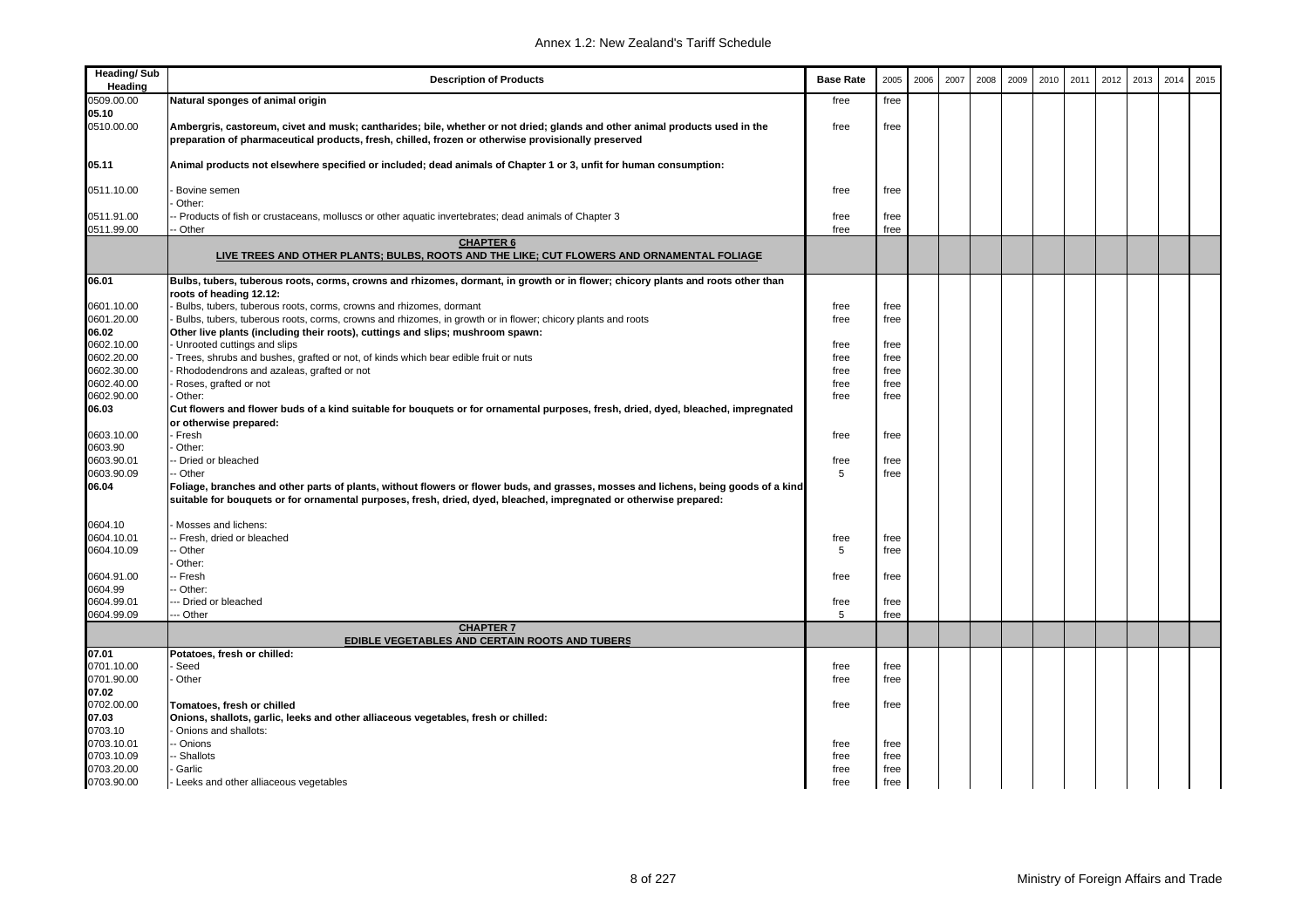| <b>Heading/Sub</b><br>Heading | <b>Description of Products</b>                                                                                                                                                                      | <b>Base Rate</b> | 2005 | 2006 | 2007 | 2008 | 2009 | 2010 | 2011 | 2012 | 2013 | 2014 | 2015 |
|-------------------------------|-----------------------------------------------------------------------------------------------------------------------------------------------------------------------------------------------------|------------------|------|------|------|------|------|------|------|------|------|------|------|
| 07.04                         | Cabbages, cauliflowers, kohlrabi, kale and similar edible brassicas, fresh or chilled:                                                                                                              |                  |      |      |      |      |      |      |      |      |      |      |      |
| 0704.10.00                    | Cauliflowers and headed broccoli                                                                                                                                                                    | free             | free |      |      |      |      |      |      |      |      |      |      |
| 0704.20.00                    | Brussels sprouts                                                                                                                                                                                    | free             | free |      |      |      |      |      |      |      |      |      |      |
| 0704.90.00                    | Other                                                                                                                                                                                               | free             | free |      |      |      |      |      |      |      |      |      |      |
| 07.05                         | Lettuce (Lactuca sativa) and chicory (Cichorium spp.), fresh or chilled:                                                                                                                            |                  |      |      |      |      |      |      |      |      |      |      |      |
|                               | - Lettuce:                                                                                                                                                                                          |                  |      |      |      |      |      |      |      |      |      |      |      |
| 0705.11.00                    | - Cabbage lettuce (head lettuce)                                                                                                                                                                    | free             | free |      |      |      |      |      |      |      |      |      |      |
| 0705.19.00                    | - Other                                                                                                                                                                                             | free             | free |      |      |      |      |      |      |      |      |      |      |
|                               | Chicory:                                                                                                                                                                                            |                  |      |      |      |      |      |      |      |      |      |      |      |
| 0705.21.00                    | - Witloof chicory (Cichorium intybus var. foliosum)                                                                                                                                                 | free             | free |      |      |      |      |      |      |      |      |      |      |
| 0705.29.00                    | - Other                                                                                                                                                                                             | free             | free |      |      |      |      |      |      |      |      |      |      |
| 07.06                         | Carrots, turnips, salad beetroot, salsify, celeriac, radishes and similar edible roots, fresh or chilled:                                                                                           |                  |      |      |      |      |      |      |      |      |      |      |      |
| 0706.10.00                    | Carrots and turnips                                                                                                                                                                                 | free             | free |      |      |      |      |      |      |      |      |      |      |
| 0706.90.00                    | Other                                                                                                                                                                                               | free             | free |      |      |      |      |      |      |      |      |      |      |
| 07.07                         |                                                                                                                                                                                                     |                  |      |      |      |      |      |      |      |      |      |      |      |
| 0707.00.00                    | Cucumbers and gherkins, fresh or chilled                                                                                                                                                            | free             | free |      |      |      |      |      |      |      |      |      |      |
| 07.08                         | Leguminous vegetables, shelled or unshelled, fresh or chilled:                                                                                                                                      |                  |      |      |      |      |      |      |      |      |      |      |      |
| 0708.10.00                    | Peas (Pisum sativum)                                                                                                                                                                                | free             | free |      |      |      |      |      |      |      |      |      |      |
| 0708.20.00                    | Beans (Vigna spp., Phaseolus spp.)                                                                                                                                                                  | free             | free |      |      |      |      |      |      |      |      |      |      |
| 0708.90.00                    | Other leguminous vegetables                                                                                                                                                                         | free             | free |      |      |      |      |      |      |      |      |      |      |
| 07.09                         | Other vegetables, fresh or chilled:                                                                                                                                                                 |                  |      |      |      |      |      |      |      |      |      |      |      |
| 0709.10.00                    | Globe artichokes                                                                                                                                                                                    | free             | free |      |      |      |      |      |      |      |      |      |      |
| 0709.20.00                    | Asparagus                                                                                                                                                                                           | free             | free |      |      |      |      |      |      |      |      |      |      |
| 0709.30.00                    | Aubergines (egg-plants)                                                                                                                                                                             | free             | free |      |      |      |      |      |      |      |      |      |      |
| 0709.40.00                    | Celery other than celeriac                                                                                                                                                                          | free             | free |      |      |      |      |      |      |      |      |      |      |
|                               | Mushrooms and truffles:                                                                                                                                                                             |                  |      |      |      |      |      |      |      |      |      |      |      |
| 0709.51.10                    | - Mushrooms of the genus Agaricus                                                                                                                                                                   | free             | free |      |      |      |      |      |      |      |      |      |      |
| 0709.52.00                    | -- Truffles                                                                                                                                                                                         | free             | free |      |      |      |      |      |      |      |      |      |      |
| 0709.59.00                    | - Other                                                                                                                                                                                             | free             | free |      |      |      |      |      |      |      |      |      |      |
| 0709.60.00                    | Fruits of the genus Capsicum or of the genus Pimenta                                                                                                                                                | free             | free |      |      |      |      |      |      |      |      |      |      |
| 0709.70.00                    | Spinach, New Zealand spinach and orache spinach (garden spinach)                                                                                                                                    | free             | free |      |      |      |      |      |      |      |      |      |      |
| 0709.90                       | Other:                                                                                                                                                                                              |                  |      |      |      |      |      |      |      |      |      |      |      |
| 0709.90.01                    | - Sweet corn                                                                                                                                                                                        | free             | free |      |      |      |      |      |      |      |      |      |      |
| 0709.90.09                    | - Olives and capers                                                                                                                                                                                 | free             | free |      |      |      |      |      |      |      |      |      |      |
| 0709.90.19                    | - Other                                                                                                                                                                                             | free             | free |      |      |      |      |      |      |      |      |      |      |
| 07.10                         | Vegetables (uncooked or cooked by steaming or boiling in water), frozen:                                                                                                                            |                  |      |      |      |      |      |      |      |      |      |      |      |
| 0710.10.00                    | Potatoes                                                                                                                                                                                            | free             | free |      |      |      |      |      |      |      |      |      |      |
|                               | Leguminous vegetables, shelled or unshelled:                                                                                                                                                        |                  |      |      |      |      |      |      |      |      |      |      |      |
| 0710.21.00                    | - Peas (Pisum sativum)                                                                                                                                                                              | free             | free |      |      |      |      |      |      |      |      |      |      |
| 0710.22.00                    | Beans (Vigna spp., Phaseolus spp.)                                                                                                                                                                  | free             | free |      |      |      |      |      |      |      |      |      |      |
| 0710.29.00                    | - Other                                                                                                                                                                                             | free             | free |      |      |      |      |      |      |      |      |      |      |
| 0710.30.00                    | Spinach, New Zealand spinach and orache spinach (garden spinach)                                                                                                                                    | free             | free |      |      |      |      |      |      |      |      |      |      |
| 0710.40.00                    | Sweet corn                                                                                                                                                                                          | $\overline{7}$   | free |      |      |      |      |      |      |      |      |      |      |
| 0710.80.00                    | Other vegetables                                                                                                                                                                                    | free             | free |      |      |      |      |      |      |      |      |      |      |
| 0710.90.00                    | Mixtures of vegetables                                                                                                                                                                              | free             | free |      |      |      |      |      |      |      |      |      |      |
| 07.11                         | Vegetables provisionally preserved (for example, by sulphur dioxide gas, in brine, in sulphur water or in other preservative<br>solutions), but unsuitable in that state for immediate consumption: |                  |      |      |      |      |      |      |      |      |      |      |      |
| 0711.20.00                    | - Olives                                                                                                                                                                                            | 6.5              | free |      |      |      |      |      |      |      |      |      |      |
| 0711.30.00                    | Capers                                                                                                                                                                                              | 6.5              | free |      |      |      |      |      |      |      |      |      |      |
| 0711.40.00                    | Cucumbers and gherkins                                                                                                                                                                              | 6.5              | free |      |      |      |      |      |      |      |      |      |      |
|                               | Mushrooms and truffles:                                                                                                                                                                             |                  |      |      |      |      |      |      |      |      |      |      |      |
| 0711.51.00                    | - Mushrooms of the genus Agaricus                                                                                                                                                                   | 6.5              | free |      |      |      |      |      |      |      |      |      |      |
| 0711.59.00                    | - Other                                                                                                                                                                                             | 6.5              | free |      |      |      |      |      |      |      |      |      |      |
| 0711.90.00                    | - Other vegetables; mixtures of vegetables                                                                                                                                                          | 6.5              | free |      |      |      |      |      |      |      |      |      |      |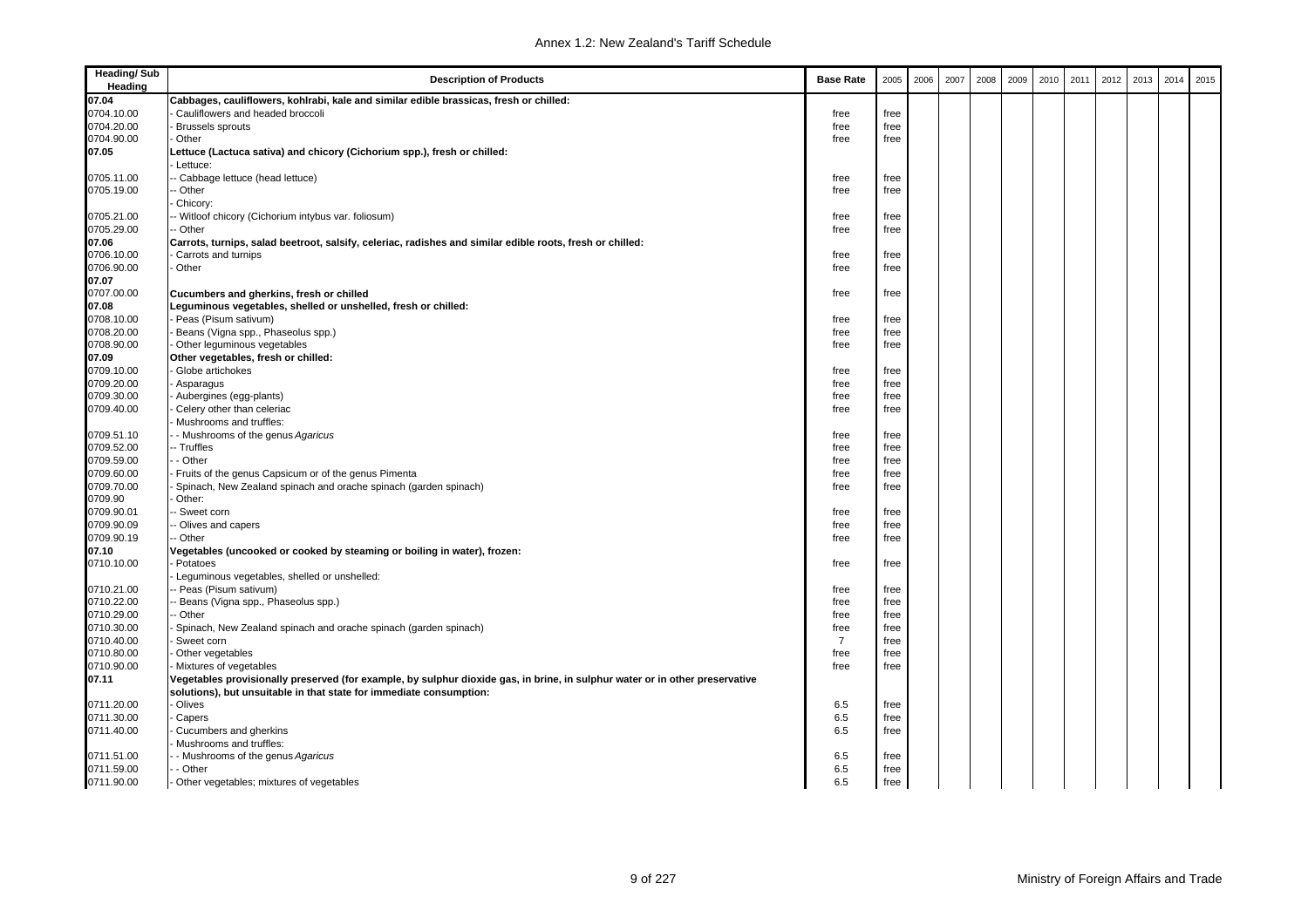| <b>Heading/Sub</b><br>Heading | <b>Description of Products</b>                                                                                                  | <b>Base Rate</b> | 2005 | 2006 | 2007 | 2008 | 2009 | 2010 | 2011 | 2012 | 2013 | 2014 | 2015 |
|-------------------------------|---------------------------------------------------------------------------------------------------------------------------------|------------------|------|------|------|------|------|------|------|------|------|------|------|
| 07.12                         | Dried vegetables, whole, cut, sliced, broken or in powder, but not further prepared:                                            |                  |      |      |      |      |      |      |      |      |      |      |      |
| 0712.20.00                    | Onions                                                                                                                          | $\overline{7}$   | free |      |      |      |      |      |      |      |      |      |      |
|                               | Mushrooms, wood ears (Auricularia spp.), jelly fungi (tremella spp.) and truffles:                                              |                  |      |      |      |      |      |      |      |      |      |      |      |
| 0712.31.00                    | - Mushrooms of the genus Agaricus                                                                                               | 5                | free |      |      |      |      |      |      |      |      |      |      |
| 0712.32.00                    | - Wood ears (Auricularia spp.)                                                                                                  | 5                | free |      |      |      |      |      |      |      |      |      |      |
| 0712.33.00                    | - Jelly fungi (Tremella spp.)                                                                                                   | 5                | free |      |      |      |      |      |      |      |      |      |      |
| 0712.39                       | - Other:                                                                                                                        |                  |      |      |      |      |      |      |      |      |      |      |      |
| 0712.39.11                    | - - Truffles                                                                                                                    | free             | free |      |      |      |      |      |      |      |      |      |      |
| 0712.39.19                    | - - Other                                                                                                                       | 5                | free |      |      |      |      |      |      |      |      |      |      |
| 0712.90                       | Other vegetables; mixtures of vegetables:                                                                                       |                  |      |      |      |      |      |      |      |      |      |      |      |
| 0712.90.01                    | - Corn                                                                                                                          | free             | free |      |      |      |      |      |      |      |      |      |      |
| 0712.90.09                    | - Herbs, including mixtures                                                                                                     | free             | free |      |      |      |      |      |      |      |      |      |      |
| 0712.90.19                    | - Other:                                                                                                                        | free             | free |      |      |      |      |      |      |      |      |      |      |
| 07.13                         | Dried leguminous vegetables, shelled, whether or not skinned or split:                                                          |                  |      |      |      |      |      |      |      |      |      |      |      |
| 0713.10                       | Peas (Pisum sativum):                                                                                                           |                  |      |      |      |      |      |      |      |      |      |      |      |
| 0713.10.01                    | - Split                                                                                                                         | free             | free |      |      |      |      |      |      |      |      |      |      |
| 0713.10.08                    | - Other                                                                                                                         | free             | free |      |      |      |      |      |      |      |      |      |      |
| 0713.20                       | Chickpeas (garbanzos):                                                                                                          |                  |      |      |      |      |      |      |      |      |      |      |      |
| 0713.20.01                    | - Split                                                                                                                         | free             | free |      |      |      |      |      |      |      |      |      |      |
| 0713.20.08                    | - Other                                                                                                                         | free             | free |      |      |      |      |      |      |      |      |      |      |
|                               | Beans (Vigna spp., Phaseolus spp.):                                                                                             |                  |      |      |      |      |      |      |      |      |      |      |      |
| 0713.31.00                    | Beans of the species Vigna mungo (L.) Hepper or Vigna radiata (L.) Wilczek                                                      | free             | free |      |      |      |      |      |      |      |      |      |      |
| 0713.32.00                    | Small red (Adzuki) beans (Phaseolus or Vigna angularis)                                                                         | free             | free |      |      |      |      |      |      |      |      |      |      |
| 0713.33.00                    | Kidney beans, including white pea beans (Phaseolus vulgaris)                                                                    | free             | free |      |      |      |      |      |      |      |      |      |      |
| 0713.39.00                    | - Other                                                                                                                         | free             | free |      |      |      |      |      |      |      |      |      |      |
| 0713.40.00                    | Lentils                                                                                                                         | free             | free |      |      |      |      |      |      |      |      |      |      |
| 0713.50.00                    | Broad beans (Vicia faba var. major) and horse beans (Vicia faba var. equina and Vicia faba var. minor)                          | free             | free |      |      |      |      |      |      |      |      |      |      |
| 0713.90.00                    | Other                                                                                                                           |                  | free |      |      |      |      |      |      |      |      |      |      |
|                               |                                                                                                                                 | free             |      |      |      |      |      |      |      |      |      |      |      |
| 07.14                         | Manioc, arrowroot, salep, Jerusalem artichokes, sweet potatoes and similar roots and tubers with high starch or inulin content, |                  |      |      |      |      |      |      |      |      |      |      |      |
| 0714.10                       | fresh, chilled, frozen or dried, whether or not sliced or in the form of pellets; sago pith:<br>Manioc (cassava):               |                  |      |      |      |      |      |      |      |      |      |      |      |
| 0714.10.10                    |                                                                                                                                 | 5                |      |      |      |      |      |      |      |      |      |      |      |
| 0714.10.90                    | - Cooked and preserved by freezing, not containing added sugar                                                                  |                  | free |      |      |      |      |      |      |      |      |      |      |
|                               | - Other                                                                                                                         | free             | free |      |      |      |      |      |      |      |      |      |      |
| 0714.20                       | Sweet potatoes:                                                                                                                 |                  |      |      |      |      |      |      |      |      |      |      |      |
| 0714.20.10                    | Cooked and preserved by freezing, not containing added sugar                                                                    | 5                | free |      |      |      |      |      |      |      |      |      |      |
| 0714.20.90                    | - Other                                                                                                                         | free             | free |      |      |      |      |      |      |      |      |      |      |
| 0714.90                       | Other:                                                                                                                          |                  |      |      |      |      |      |      |      |      |      |      |      |
| 0714.90.10                    | Cooked and preserved by freezing, not containing added sugar                                                                    | 5                | free |      |      |      |      |      |      |      |      |      |      |
| 0714.90.90                    | Other<br><b>CHAPTER 8</b>                                                                                                       | free             | free |      |      |      |      |      |      |      |      |      |      |
|                               | EDIBLE FRUIT AND NUTS; PEEL OF CITRUS FRUIT OR MELONS                                                                           |                  |      |      |      |      |      |      |      |      |      |      |      |
| 08.01                         | Coconuts, Brazil nuts and cashew nuts, fresh or dried, whether or not shelled or peeled:                                        |                  |      |      |      |      |      |      |      |      |      |      |      |
|                               | Coconuts:                                                                                                                       |                  |      |      |      |      |      |      |      |      |      |      |      |
| 0801.11.00                    | Desiccated                                                                                                                      | free             | free |      |      |      |      |      |      |      |      |      |      |
| 0801.19.00                    | - Other                                                                                                                         |                  |      |      |      |      |      |      |      |      |      |      |      |
|                               |                                                                                                                                 | free             | free |      |      |      |      |      |      |      |      |      |      |
|                               | Brazil nuts:                                                                                                                    |                  |      |      |      |      |      |      |      |      |      |      |      |
| 0801.21.00                    | - In shells                                                                                                                     | free             | free |      |      |      |      |      |      |      |      |      |      |
| 0801.22.00                    | - Shelled                                                                                                                       | free             | free |      |      |      |      |      |      |      |      |      |      |
|                               | Cashew nuts                                                                                                                     |                  |      |      |      |      |      |      |      |      |      |      |      |
| 0801.31.00                    | In shells                                                                                                                       | free             | free |      |      |      |      |      |      |      |      |      |      |
| 0801.32.00                    | - Shelled                                                                                                                       | free             | free |      |      |      |      |      |      |      |      |      |      |
| 08.02                         | Other nuts, fresh or dried, whether or not shelled or peeled:                                                                   |                  |      |      |      |      |      |      |      |      |      |      |      |
|                               | Almonds:                                                                                                                        |                  |      |      |      |      |      |      |      |      |      |      |      |
| 0802.11.00                    | - In shell                                                                                                                      | free             | free |      |      |      |      |      |      |      |      |      |      |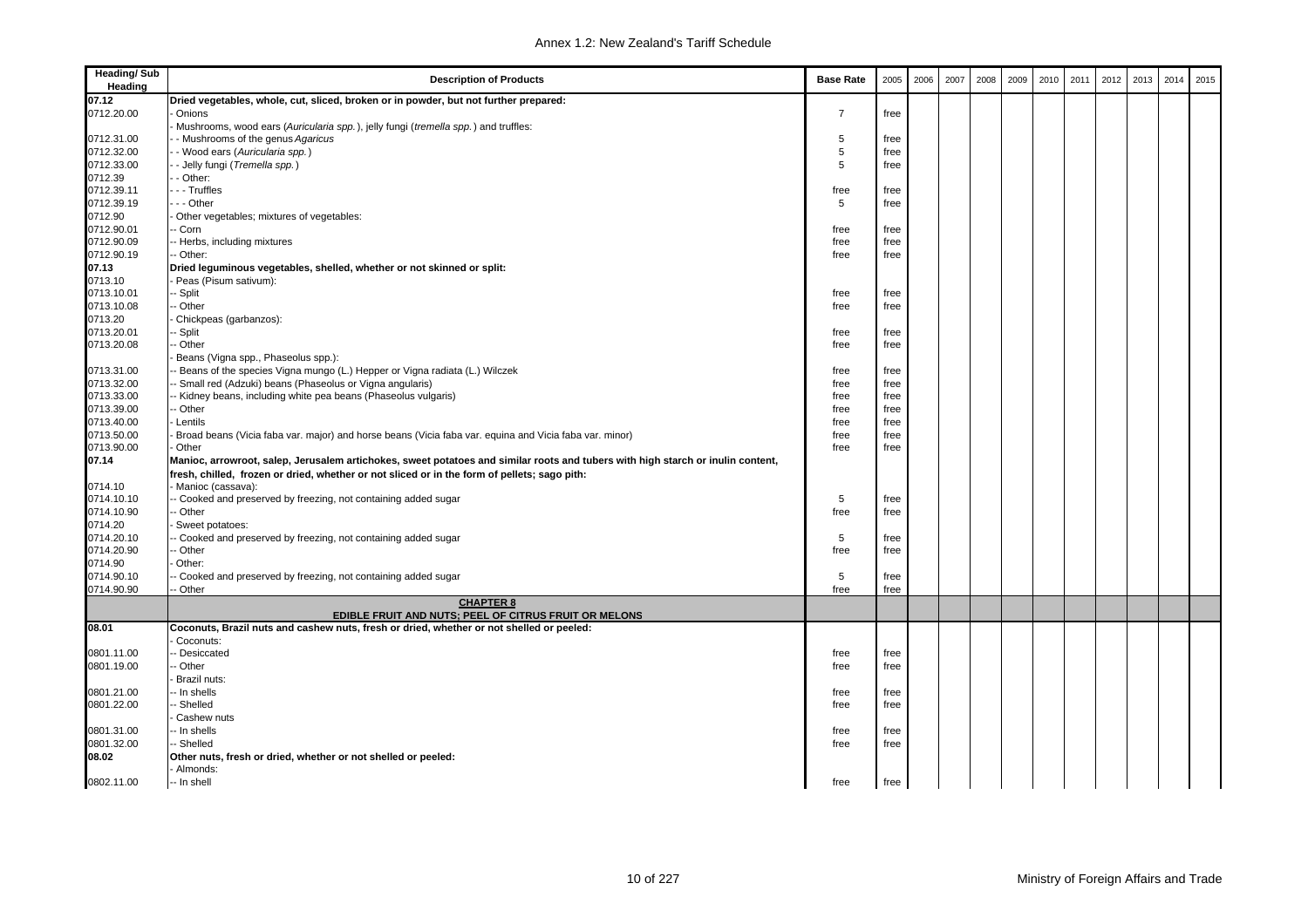| <b>Heading/Sub</b><br>Heading | <b>Description of Products</b>                                                                                             | <b>Base Rate</b> | 2005 | 2006 | 2007 | 2008 | 2009 | 2010 | 2011 | 2012 | 2013 | 2014 | 2015 |
|-------------------------------|----------------------------------------------------------------------------------------------------------------------------|------------------|------|------|------|------|------|------|------|------|------|------|------|
| 0802.12.00                    | Shelled                                                                                                                    | free             | free |      |      |      |      |      |      |      |      |      |      |
|                               | Hazelnuts or filberts (Corylus spp.):                                                                                      |                  |      |      |      |      |      |      |      |      |      |      |      |
| 0802.21.00                    | - In shell                                                                                                                 | free             | free |      |      |      |      |      |      |      |      |      |      |
| 0802.22.00                    | - Shelled                                                                                                                  | free             | free |      |      |      |      |      |      |      |      |      |      |
|                               | Walnuts:                                                                                                                   |                  |      |      |      |      |      |      |      |      |      |      |      |
| 0802.31.00                    | -- In shell                                                                                                                | free             | free |      |      |      |      |      |      |      |      |      |      |
| 0802.32.00                    | - Shelled                                                                                                                  | free             | free |      |      |      |      |      |      |      |      |      |      |
| 0802.40.00                    | Chestnuts (Castanea spp.)                                                                                                  | free             | free |      |      |      |      |      |      |      |      |      |      |
| 0802.50.00                    | Pistachios                                                                                                                 | free             | free |      |      |      |      |      |      |      |      |      |      |
| 0802.90.00                    | Other                                                                                                                      | free             | free |      |      |      |      |      |      |      |      |      |      |
| 08.03                         |                                                                                                                            |                  |      |      |      |      |      |      |      |      |      |      |      |
| 0803.00.00                    | Bananas, including plantains, fresh or dried                                                                               | free             | free |      |      |      |      |      |      |      |      |      |      |
| 08.04                         | Dates, figs, pineapples, avocados, guavas, mangoes and mangosteens, fresh or dried:                                        |                  |      |      |      |      |      |      |      |      |      |      |      |
| 0804.10.00                    | Dates                                                                                                                      | free             | free |      |      |      |      |      |      |      |      |      |      |
| 0804.20.00                    | Figs                                                                                                                       | free             | free |      |      |      |      |      |      |      |      |      |      |
| 0804.30.00                    | Pineapples                                                                                                                 | free             | free |      |      |      |      |      |      |      |      |      |      |
| 0804.40.00                    | Avocados                                                                                                                   | free             | free |      |      |      |      |      |      |      |      |      |      |
| 0804.50.00                    | Guavas, mangoes and mangosteens                                                                                            | free             | free |      |      |      |      |      |      |      |      |      |      |
| 08.05                         | Citrus fruit, fresh or dried:                                                                                              |                  |      |      |      |      |      |      |      |      |      |      |      |
| 0805.10.00                    | Oranges                                                                                                                    | free             | free |      |      |      |      |      |      |      |      |      |      |
| 0805.20.00                    | Mandarins (including tangerines and satsumas); clementines, wilkings and similar citrus hybrids                            | free             | free |      |      |      |      |      |      |      |      |      |      |
| 0805.40.00                    | Grapefruit                                                                                                                 | free             | free |      |      |      |      |      |      |      |      |      |      |
| 0805.50.00                    | Lemons (Citrus limon, Citrus limonum) and limes (Citrus aurantifloia), Citrus latifolia                                    | free             | free |      |      |      |      |      |      |      |      |      |      |
| 0805.90.00                    | Other                                                                                                                      | free             | free |      |      |      |      |      |      |      |      |      |      |
| 08.06                         | Grapes, fresh or dried:                                                                                                    |                  |      |      |      |      |      |      |      |      |      |      |      |
| 0806.10.00                    | Fresh                                                                                                                      | free             | free |      |      |      |      |      |      |      |      |      |      |
| 0806.20.00                    | Dried                                                                                                                      | free             | free |      |      |      |      |      |      |      |      |      |      |
| 08.07                         | Melons (including watermelons) and papaws (papayas), fresh:                                                                |                  |      |      |      |      |      |      |      |      |      |      |      |
|                               | Melons (including watermelons):                                                                                            |                  |      |      |      |      |      |      |      |      |      |      |      |
| 0807.11.00                    | - Watermelons                                                                                                              | free             | free |      |      |      |      |      |      |      |      |      |      |
| 0807.19.00<br>0807.20.00      | - Other                                                                                                                    | free             | free |      |      |      |      |      |      |      |      |      |      |
| 08.08                         | Papaws (papayas)<br>Apples, pears and quinces, fresh:                                                                      | free             | free |      |      |      |      |      |      |      |      |      |      |
| 0808.10.00                    | Apples                                                                                                                     | free             | free |      |      |      |      |      |      |      |      |      |      |
| 0808.20.00                    | Pears and quinces                                                                                                          | free             | free |      |      |      |      |      |      |      |      |      |      |
| 08.09                         | Apricots, cherries, peaches (including nectarines), plums and sloes, fresh:                                                |                  |      |      |      |      |      |      |      |      |      |      |      |
| 0809.10.00                    | Apricots                                                                                                                   | free             | free |      |      |      |      |      |      |      |      |      |      |
| 0809.20.00                    | Cherries                                                                                                                   | free             | free |      |      |      |      |      |      |      |      |      |      |
| 0809.30.00                    | Peaches, including nectarines                                                                                              | free             | free |      |      |      |      |      |      |      |      |      |      |
| 0809.40.00                    | Plums and sloes                                                                                                            | free             | free |      |      |      |      |      |      |      |      |      |      |
| 08.10                         | Other fruit, fresh:                                                                                                        |                  |      |      |      |      |      |      |      |      |      |      |      |
| 0810.10.00                    | Strawberries                                                                                                               | free             | free |      |      |      |      |      |      |      |      |      |      |
| 0810.20.00                    | Raspberries, blackberries, mulberries and loganberries                                                                     | free             | free |      |      |      |      |      |      |      |      |      |      |
| 0810.30.00                    | Black, white or red currants and gooseberries                                                                              | free             | free |      |      |      |      |      |      |      |      |      |      |
| 0810.40.00                    | Cranberries, bilberries and other fruits of the genus vaccinium                                                            | free             | free |      |      |      |      |      |      |      |      |      |      |
| 0810.50.00                    | Kiwifruit                                                                                                                  | free             | free |      |      |      |      |      |      |      |      |      |      |
| 0810.60.00                    | Durians                                                                                                                    | free             | free |      |      |      |      |      |      |      |      |      |      |
| 0810.90.00                    | Other                                                                                                                      | free             | free |      |      |      |      |      |      |      |      |      |      |
| 08.11                         | Fruit and nuts, uncooked or cooked by steaming or boiling in water, frozen, whether or not containing added sugar or other |                  |      |      |      |      |      |      |      |      |      |      |      |
|                               | sweetening matter:                                                                                                         |                  |      |      |      |      |      |      |      |      |      |      |      |
| 0811.10                       | Strawberries:                                                                                                              |                  |      |      |      |      |      |      |      |      |      |      |      |
| 0811.10.01                    | - Containing added sugar or other sweetening matter                                                                        | free             | free |      |      |      |      |      |      |      |      |      |      |
| 0811.10.09                    | - Other                                                                                                                    | 5                | free |      |      |      |      |      |      |      |      |      |      |
| 0811.20                       | Raspberries, blackberries, mulberries, loganberries, black, white or red currants and gooseberries:                        |                  |      |      |      |      |      |      |      |      |      |      |      |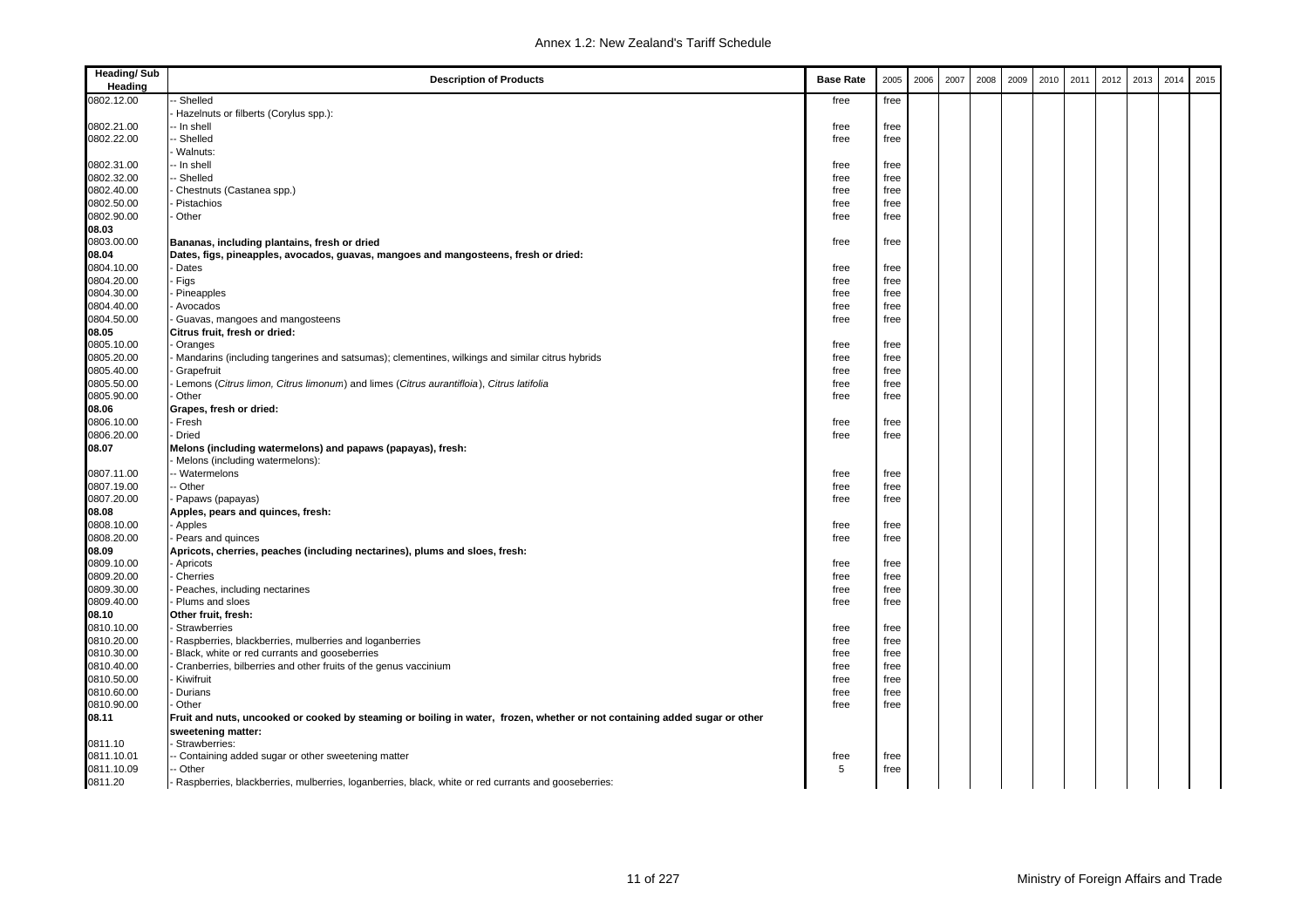| <b>Heading/Sub</b><br>Heading | <b>Description of Products</b>                                                                                                                                            | <b>Base Rate</b> | 2005 | 2006 | 2007 | 2008 | 2009 | 2010 | 2011 | 2012 | 2013 | 2014 | 2015 |
|-------------------------------|---------------------------------------------------------------------------------------------------------------------------------------------------------------------------|------------------|------|------|------|------|------|------|------|------|------|------|------|
| 0811.20.01                    | - Containing added sugar or other sweetening matter                                                                                                                       | free             | free |      |      |      |      |      |      |      |      |      |      |
| 0811.20.09                    | - Other                                                                                                                                                                   | 5                | free |      |      |      |      |      |      |      |      |      |      |
| 0811.90                       | Other:                                                                                                                                                                    |                  |      |      |      |      |      |      |      |      |      |      |      |
|                               | - Containing added sugar or other sweetening matter:                                                                                                                      |                  |      |      |      |      |      |      |      |      |      |      |      |
| 0811.90.01                    | -- Passionfruit                                                                                                                                                           | free             | free |      |      |      |      |      |      |      |      |      |      |
| 0811.90.09                    | -- Other                                                                                                                                                                  | free             | free |      |      |      |      |      |      |      |      |      |      |
|                               | - Other:                                                                                                                                                                  |                  |      |      |      |      |      |      |      |      |      |      |      |
| 0811.90.11                    | --- Passionfruit                                                                                                                                                          | 5                | free |      |      |      |      |      |      |      |      |      |      |
| 0811.90.19                    | -- Other                                                                                                                                                                  | 5                | free |      |      |      |      |      |      |      |      |      |      |
| 08.12                         | Fruit and nuts, provisionally preserved (for example, by sulphur dioxide gas, in brine, in sulphur water or in other preservative                                         |                  |      |      |      |      |      |      |      |      |      |      |      |
|                               | solutions), but unsuitable in that state for immediate consumption:                                                                                                       |                  |      |      |      |      |      |      |      |      |      |      |      |
| 0812.10.00                    | - Cherries                                                                                                                                                                | 6.5              | free |      |      |      |      |      |      |      |      |      |      |
| 0812.90.00                    | - Other                                                                                                                                                                   | 6.5              | free |      |      |      |      |      |      |      |      |      |      |
| 08.13                         | Fruit, dried, other than that of headings Nos. 08.01 to 08.06; mixtures of nuts or dried fruits of this Chapter:                                                          |                  |      |      |      |      |      |      |      |      |      |      |      |
| 0813.10.00                    | Apricots                                                                                                                                                                  | free             | free |      |      |      |      |      |      |      |      |      |      |
| 0813.20.00                    | - Prunes                                                                                                                                                                  | free             | free |      |      |      |      |      |      |      |      |      |      |
| 0813.30.00                    | Apples                                                                                                                                                                    | free             | free |      |      |      |      |      |      |      |      |      |      |
| 0813.40.00                    | Other fruit                                                                                                                                                               | free             | free |      |      |      |      |      |      |      |      |      |      |
| 0813.50.00                    | Mixtures of nuts or dried fruits of this Chapter                                                                                                                          | free             | free |      |      |      |      |      |      |      |      |      |      |
| 08.14                         | Peel of citrus fruit or melons (including watermelons), fresh, frozen, dried or provisionally preserved in brine, in sulphur water or in<br>other preservative solutions: |                  |      |      |      |      |      |      |      |      |      |      |      |
| 0814.00.01                    | - Lemon peel                                                                                                                                                              | 6.5              | free |      |      |      |      |      |      |      |      |      |      |
| 0814.00.09                    | Other                                                                                                                                                                     | free             | free |      |      |      |      |      |      |      |      |      |      |
|                               | <b>CHAPTER 9</b><br><b>COFFEE, TEA, MATÉ AND SPICES</b>                                                                                                                   |                  |      |      |      |      |      |      |      |      |      |      |      |
| 09.01                         | Coffee, whether or not roasted or decaffeinated; coffee husks and skins; coffee substitutes containing coffee in any proportion:                                          |                  |      |      |      |      |      |      |      |      |      |      |      |
|                               | Coffee, not roasted:                                                                                                                                                      |                  |      |      |      |      |      |      |      |      |      |      |      |
| 0901.11.00                    | - Not decaffeinated                                                                                                                                                       | free             | free |      |      |      |      |      |      |      |      |      |      |
| 0901.12.00                    | - Decaffeinated                                                                                                                                                           | free             | free |      |      |      |      |      |      |      |      |      |      |
|                               | Coffee, roasted:                                                                                                                                                          |                  |      |      |      |      |      |      |      |      |      |      |      |
| 0901.21.00                    | - Not decaffeinated                                                                                                                                                       | 6.5              | free |      |      |      |      |      |      |      |      |      |      |
| 0901.22.00                    | - Decaffeinated                                                                                                                                                           | 6.5              | free |      |      |      |      |      |      |      |      |      |      |
| 0901.90                       | Other:                                                                                                                                                                    |                  |      |      |      |      |      |      |      |      |      |      |      |
| 0901.90.10                    | - Coffee husks and skins                                                                                                                                                  | free             | free |      |      |      |      |      |      |      |      |      |      |
| 0901.90.90                    | - Coffee substitutes containing coffee                                                                                                                                    | 6.5              | free |      |      |      |      |      |      |      |      |      |      |
| 09.02                         | Tea, whether or not flavoured:                                                                                                                                            |                  |      |      |      |      |      |      |      |      |      |      |      |
| 0902.10.00                    | Green tea (not fermented) in immediate packings of a content not exceeding 3 kg                                                                                           | free             | free |      |      |      |      |      |      |      |      |      |      |
| 0902.20.00                    | Other green tea (not fermented)                                                                                                                                           | free             | free |      |      |      |      |      |      |      |      |      |      |
| 0902.30.00                    | Black tea (fermented) and partly fermented tea, in immediate packings of a content not exceeding 3 kg                                                                     | free             | free |      |      |      |      |      |      |      |      |      |      |
| 0902.40.00                    | Other black tea (fermented) and other partly fermented tea                                                                                                                | free             | free |      |      |      |      |      |      |      |      |      |      |
| 09.03                         |                                                                                                                                                                           |                  |      |      |      |      |      |      |      |      |      |      |      |
| 0903.00.00                    | Mate                                                                                                                                                                      | free             | free |      |      |      |      |      |      |      |      |      |      |
| 09.04                         | Pepper of the genus Piper; dried or crushed or ground fruits of the genus Capsicum or of the genus Pimenta:<br>Pepper:                                                    |                  |      |      |      |      |      |      |      |      |      |      |      |
| 0904.11.00                    | - Neither crushed nor ground                                                                                                                                              | free             | free |      |      |      |      |      |      |      |      |      |      |
| 0904.12.00                    | - Other                                                                                                                                                                   | 5                | free |      |      |      |      |      |      |      |      |      |      |
| 0904.20                       | Fruits of the genus Capsicum or of the genus Pimenta, dried or crushed or ground:                                                                                         |                  |      |      |      |      |      |      |      |      |      |      |      |
| 0904.20.01                    | - Neither crushed nor ground                                                                                                                                              | free             | free |      |      |      |      |      |      |      |      |      |      |
| 0904.20.09                    | - Other                                                                                                                                                                   | 5                | free |      |      |      |      |      |      |      |      |      |      |
| 09.05                         |                                                                                                                                                                           |                  |      |      |      |      |      |      |      |      |      |      |      |
| 0905.00.00                    | Vanilla                                                                                                                                                                   | free             | free |      |      |      |      |      |      |      |      |      |      |
| 09.06                         | Cinnamon and cinnamon-tree flowers:                                                                                                                                       |                  |      |      |      |      |      |      |      |      |      |      |      |
| 0906.10.00                    | - Neither crushed nor ground                                                                                                                                              | free             | free |      |      |      |      |      |      |      |      |      |      |
|                               |                                                                                                                                                                           |                  |      |      |      |      |      |      |      |      |      |      |      |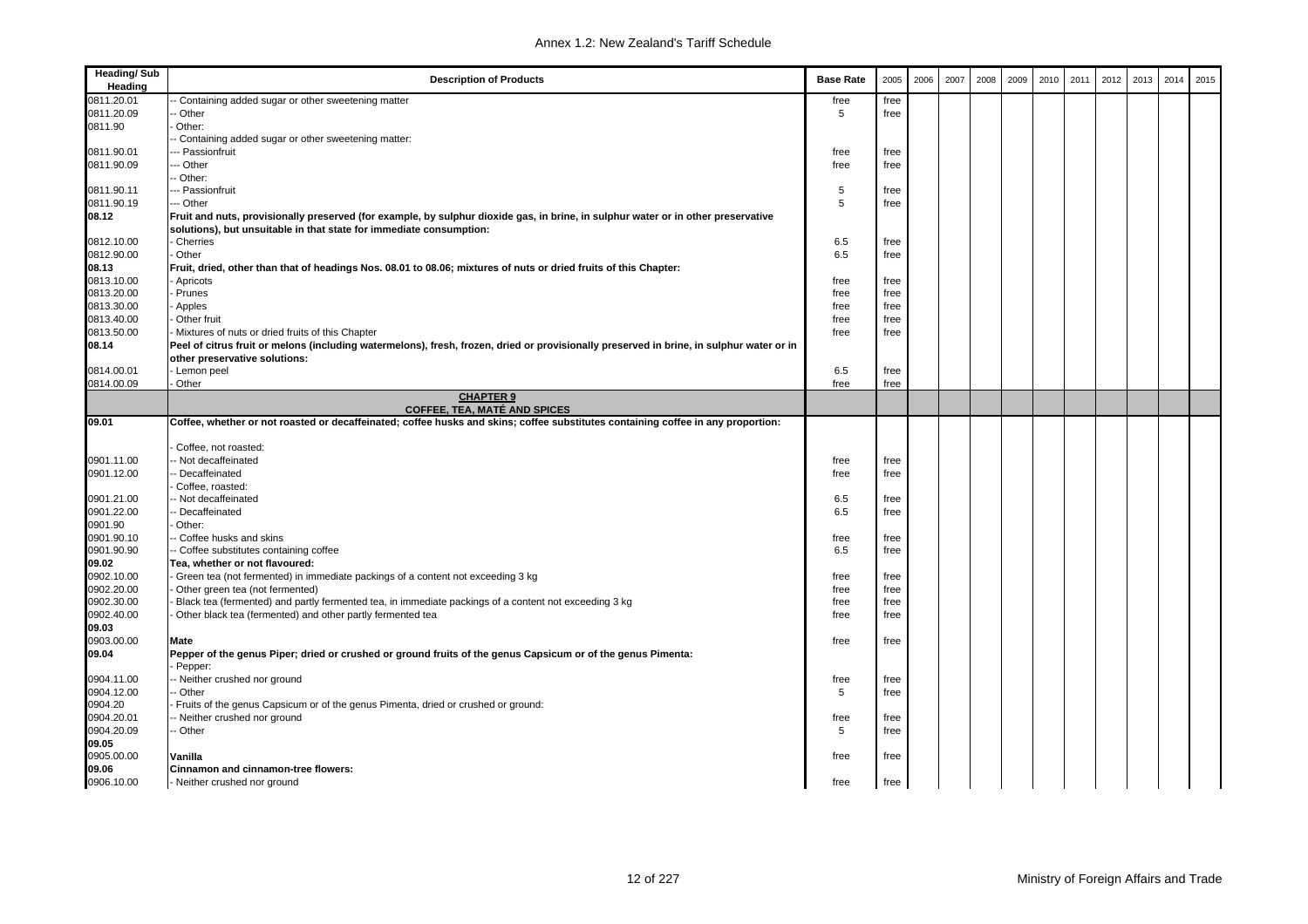| <b>Heading/Sub</b><br>Heading | <b>Description of Products</b>                                                  | <b>Base Rate</b> | 2005         | 2006 | 2007 | 2008 | 2009 | 2010 | 2011 | 2012 | 2013 | 2014 | 2015 |
|-------------------------------|---------------------------------------------------------------------------------|------------------|--------------|------|------|------|------|------|------|------|------|------|------|
| 0906.20.00                    | Other                                                                           | 5                | free         |      |      |      |      |      |      |      |      |      |      |
| 09.07                         |                                                                                 |                  |              |      |      |      |      |      |      |      |      |      |      |
| 0907.00                       |                                                                                 |                  |              |      |      |      |      |      |      |      |      |      |      |
| 0907.00.01                    | Cloves (whole fruit, cloves and stems):<br>Neither crushed nor ground           | free             | free         |      |      |      |      |      |      |      |      |      |      |
| 0907.00.09                    | - Other                                                                         | 5                |              |      |      |      |      |      |      |      |      |      |      |
| 09.08                         | Nutmeg, mace and cardamoms:                                                     |                  | free         |      |      |      |      |      |      |      |      |      |      |
| 0908.10                       | Nutmeg:                                                                         |                  |              |      |      |      |      |      |      |      |      |      |      |
| 0908.10.01                    | -- Neither crushed nor ground                                                   | free             | free         |      |      |      |      |      |      |      |      |      |      |
| 0908.10.09                    | - Other                                                                         | 5                | free         |      |      |      |      |      |      |      |      |      |      |
|                               |                                                                                 |                  |              |      |      |      |      |      |      |      |      |      |      |
| 0908.20                       | Mace:                                                                           |                  |              |      |      |      |      |      |      |      |      |      |      |
| 0908.20.01<br>0908.20.09      | - Neither crushed nor ground<br>- Other                                         | free<br>5        | free         |      |      |      |      |      |      |      |      |      |      |
|                               |                                                                                 |                  | free         |      |      |      |      |      |      |      |      |      |      |
| 0908.30<br>0908.30.01         | Cardamoms:                                                                      | free             |              |      |      |      |      |      |      |      |      |      |      |
| 0908.30.09                    | -- Neither crushed nor ground                                                   | 5                | free<br>free |      |      |      |      |      |      |      |      |      |      |
|                               | - Other                                                                         |                  |              |      |      |      |      |      |      |      |      |      |      |
| 09.09                         | Seeds of anise, badian, fennel, coriander, cumin or caraway; juniper berries:   |                  |              |      |      |      |      |      |      |      |      |      |      |
| 0909.10                       | Seeds of anise or badian:                                                       |                  |              |      |      |      |      |      |      |      |      |      |      |
| 0909.10.01                    | - Neither crushed nor ground                                                    | free             | free         |      |      |      |      |      |      |      |      |      |      |
| 0909.10.09                    | - Other                                                                         | 5                | free         |      |      |      |      |      |      |      |      |      |      |
| 0909.20                       | Seeds of coriander:                                                             |                  |              |      |      |      |      |      |      |      |      |      |      |
| 0909.20.01<br>0909.20.09      | - Neither crushed nor ground                                                    | free             | free         |      |      |      |      |      |      |      |      |      |      |
|                               | - Other                                                                         | 5                | free         |      |      |      |      |      |      |      |      |      |      |
| 0909.30                       | Seeds of cumin:                                                                 |                  |              |      |      |      |      |      |      |      |      |      |      |
| 0909.30.01                    | - Neither crushed nor ground                                                    | free             | free         |      |      |      |      |      |      |      |      |      |      |
| 0909.30.09                    | - Other                                                                         | 5                | free         |      |      |      |      |      |      |      |      |      |      |
| 0909.40                       | Seeds of caraway:                                                               |                  |              |      |      |      |      |      |      |      |      |      |      |
| 0909.40.01                    | - Neither crushed nor ground                                                    | free             | free         |      |      |      |      |      |      |      |      |      |      |
| 0909.40.09                    | - Other                                                                         | 5                | free         |      |      |      |      |      |      |      |      |      |      |
| 0909.50                       | Seeds of fennel; juniper berries:                                               |                  |              |      |      |      |      |      |      |      |      |      |      |
| 0909.50.01                    | - Neither crushed nor ground                                                    | free             | free         |      |      |      |      |      |      |      |      |      |      |
| 0909.50.09                    | - Other                                                                         | 5                | free         |      |      |      |      |      |      |      |      |      |      |
| 09.10                         | Ginger, saffron, turmeric (curcuma), thyme, bay leaves, curry and other spices: |                  |              |      |      |      |      |      |      |      |      |      |      |
| 0910.10                       | Ginger:                                                                         |                  |              |      |      |      |      |      |      |      |      |      |      |
| 0910.10.02                    | - Neither crushed nor ground                                                    | free             | free         |      |      |      |      |      |      |      |      |      |      |
| 0910.10.19                    | - Other                                                                         | 5                | free         |      |      |      |      |      |      |      |      |      |      |
| 0910.20.00                    | Saffron                                                                         | free             | free         |      |      |      |      |      |      |      |      |      |      |
| 0910.30                       | - Turmeric (curcuma):                                                           |                  |              |      |      |      |      |      |      |      |      |      |      |
| 0910.30.01                    | - Neither crushed nor ground                                                    | free             | free         |      |      |      |      |      |      |      |      |      |      |
| 0910.30.09                    | - Other                                                                         | 5                | free         |      |      |      |      |      |      |      |      |      |      |
| 0910.40                       | Thyme; bay leaves:                                                              |                  |              |      |      |      |      |      |      |      |      |      |      |
| 0910.40.01                    | - Neither crushed nor ground                                                    | free             | free         |      |      |      |      |      |      |      |      |      |      |
| 0910.40.09                    | - Other                                                                         | 5                | free         |      |      |      |      |      |      |      |      |      |      |
| 0910.50.00                    | Curry                                                                           | 5                | free         |      |      |      |      |      |      |      |      |      |      |
|                               | Other spices:                                                                   |                  |              |      |      |      |      |      |      |      |      |      |      |
| 0910.91                       | -- Mixtures referred to in Note 1 (b) to this Chapter:                          |                  |              |      |      |      |      |      |      |      |      |      |      |
| 0910.91.01                    | -- Neither crushed nor ground                                                   | free             | free         |      |      |      |      |      |      |      |      |      |      |
| 0910.91.09                    | -- Other                                                                        | 5                | free         |      |      |      |      |      |      |      |      |      |      |
| 0910.99                       | - Other:                                                                        |                  |              |      |      |      |      |      |      |      |      |      |      |
| 0910.99.01                    | -- Neither crushed nor ground                                                   | free             | free         |      |      |      |      |      |      |      |      |      |      |
| 0910.99.09                    | - Other                                                                         | 5                | free         |      |      |      |      |      |      |      |      |      |      |
|                               | <b>CHAPTER 10</b><br><b>CEREALS</b>                                             |                  |              |      |      |      |      |      |      |      |      |      |      |
| 10.01                         | Wheat and meslin:                                                               |                  |              |      |      |      |      |      |      |      |      |      |      |
| 1001.10.00                    | - Durum wheat                                                                   | free             | free         |      |      |      |      |      |      |      |      |      |      |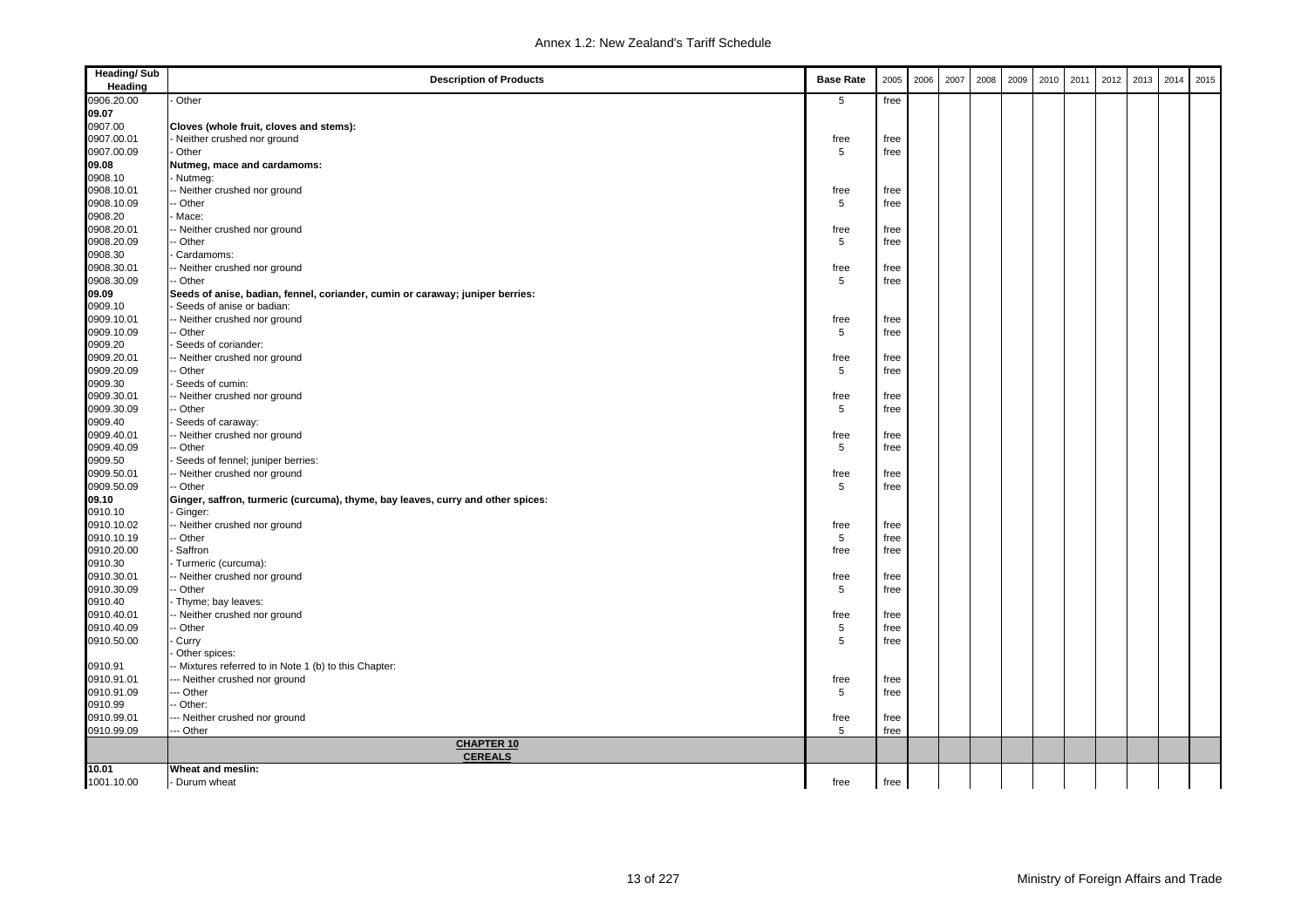| <b>Heading/Sub</b><br>Heading | <b>Description of Products</b>                                                                                                          | <b>Base Rate</b> | 2005         | 2006 | 2007 | 2008 | 2009 | 2010 | 2011 | 2012 | 2013 | 2014 | 2015 |
|-------------------------------|-----------------------------------------------------------------------------------------------------------------------------------------|------------------|--------------|------|------|------|------|------|------|------|------|------|------|
| 1001.90.00                    | Other                                                                                                                                   | free             | free         |      |      |      |      |      |      |      |      |      |      |
| 10.02                         |                                                                                                                                         |                  |              |      |      |      |      |      |      |      |      |      |      |
| 1002.00.00                    | Rye                                                                                                                                     | free             | free         |      |      |      |      |      |      |      |      |      |      |
| 10.03                         |                                                                                                                                         |                  |              |      |      |      |      |      |      |      |      |      |      |
| 1003.00.00                    | <b>Barley</b>                                                                                                                           | free             | free         |      |      |      |      |      |      |      |      |      |      |
| 10.04                         |                                                                                                                                         |                  |              |      |      |      |      |      |      |      |      |      |      |
| 1004.00.00                    | Oats                                                                                                                                    | free             | free         |      |      |      |      |      |      |      |      |      |      |
| 10.05                         | Maize (corn):                                                                                                                           |                  |              |      |      |      |      |      |      |      |      |      |      |
| 1005.10.00                    | Seed                                                                                                                                    | free             | free         |      |      |      |      |      |      |      |      |      |      |
| 1005.90.00                    | Other                                                                                                                                   | free             | free         |      |      |      |      |      |      |      |      |      |      |
| 10.06                         | Rice:                                                                                                                                   |                  |              |      |      |      |      |      |      |      |      |      |      |
| 1006.10.00                    | Rice in the husk (paddy or rough)                                                                                                       | free             | free         |      |      |      |      |      |      |      |      |      |      |
| 1006.20.00                    | Husked (brown) rice                                                                                                                     | free             | free         |      |      |      |      |      |      |      |      |      |      |
| 1006.30.00                    | Semi-milled or wholly milled rice, whether or not polished or glazed                                                                    | free             | free         |      |      |      |      |      |      |      |      |      |      |
| 1006.40.00                    | Broken rice                                                                                                                             | free             | free         |      |      |      |      |      |      |      |      |      |      |
| 10.07<br>1007.00.00           |                                                                                                                                         |                  |              |      |      |      |      |      |      |      |      |      |      |
| 10.08                         | Grain sorghum                                                                                                                           | free             | free         |      |      |      |      |      |      |      |      |      |      |
| 1008.10.00                    | Buckwheat, millet and canary seed; other cereals:<br>Buckwheat                                                                          | free             | free         |      |      |      |      |      |      |      |      |      |      |
| 1008.20.00                    | Millet                                                                                                                                  | free             | free         |      |      |      |      |      |      |      |      |      |      |
| 1008.30.00                    | Canary seed                                                                                                                             | free             | free         |      |      |      |      |      |      |      |      |      |      |
| 1008.90.00                    | Other cereals                                                                                                                           | free             | free         |      |      |      |      |      |      |      |      |      |      |
|                               | <b>CHAPTER 11</b>                                                                                                                       |                  |              |      |      |      |      |      |      |      |      |      |      |
|                               | PRODUCTS OF THE MILLING INDUSTRY; MALT; STARCHES; INULIN; WHEAT GLUTEN                                                                  |                  |              |      |      |      |      |      |      |      |      |      |      |
| 11.01                         |                                                                                                                                         |                  |              |      |      |      |      |      |      |      |      |      |      |
| 1101.00.00                    | Wheat or meslin flour                                                                                                                   | 6                | free         |      |      |      |      |      |      |      |      |      |      |
| 11.02                         | Cereal flours other than of wheat or meslin:                                                                                            |                  |              |      |      |      |      |      |      |      |      |      |      |
| 1102.10.00                    | Rye flour                                                                                                                               | 5                | free         |      |      |      |      |      |      |      |      |      |      |
| 1102.20.00                    | Maize (corn) flour                                                                                                                      | 5                | free         |      |      |      |      |      |      |      |      |      |      |
| 1102.30.00                    | Rice flour                                                                                                                              | free             | free         |      |      |      |      |      |      |      |      |      |      |
| 1102.90.00                    | Other                                                                                                                                   | 5                | free         |      |      |      |      |      |      |      |      |      |      |
| 11.03                         | Cereal groats, meal and pellets:                                                                                                        |                  |              |      |      |      |      |      |      |      |      |      |      |
|                               | Groats and meal:                                                                                                                        |                  |              |      |      |      |      |      |      |      |      |      |      |
| 1103.11.00                    | - Of wheat                                                                                                                              | 6                | free         |      |      |      |      |      |      |      |      |      |      |
| 1103.13.00                    | Of maize (corn)                                                                                                                         | 5                | free         |      |      |      |      |      |      |      |      |      |      |
| 1103.19                       | Of other cereals:                                                                                                                       |                  |              |      |      |      |      |      |      |      |      |      |      |
| 1103.19.01<br>1103.19.05      | Barley and meslin<br>-- Of oats                                                                                                         | 5<br>5           | free         |      |      |      |      |      |      |      |      |      |      |
| 1103.19.09                    | -- Other                                                                                                                                | free             | free<br>free |      |      |      |      |      |      |      |      |      |      |
| 1103.20                       | Pellets:                                                                                                                                |                  |              |      |      |      |      |      |      |      |      |      |      |
| 1103.20.01                    | - Of wheat                                                                                                                              | 6                | free         |      |      |      |      |      |      |      |      |      |      |
| 1103.20.05                    | -- Barley, maize, meslin, oats                                                                                                          | 6.5              | free         |      |      |      |      |      |      |      |      |      |      |
| 1103.20.09                    | -- Other                                                                                                                                | free             | free         |      |      |      |      |      |      |      |      |      |      |
| 11.04                         | Cereal grains otherwise worked (for example, hulled, rolled, flaked, pearled, sliced or kibbled), except rice of heading 10.06; germ of |                  |              |      |      |      |      |      |      |      |      |      |      |
|                               | cereals, whole, rolled, flaked or ground:                                                                                               |                  |              |      |      |      |      |      |      |      |      |      |      |
|                               | Rolled or flaked grains:                                                                                                                |                  |              |      |      |      |      |      |      |      |      |      |      |
| 1104.12.00                    | - Of oats                                                                                                                               | 5                | free         |      |      |      |      |      |      |      |      |      |      |
| 1104.19.00                    | Of other cereals                                                                                                                        | 5                | free         |      |      |      |      |      |      |      |      |      |      |
|                               | Other worked grains (for example, hulled, pearled, sliced or kibbled):                                                                  |                  |              |      |      |      |      |      |      |      |      |      |      |
| 1104.22.00                    | Of oats                                                                                                                                 | 5                | free         |      |      |      |      |      |      |      |      |      |      |
| 1104.23.00                    | Of maize (corn)                                                                                                                         | $\sqrt{5}$       | free         |      |      |      |      |      |      |      |      |      |      |
| 1104.29.00                    | - Of other cereals                                                                                                                      | 5                | free         |      |      |      |      |      |      |      |      |      |      |
| 1104.30.00                    | Germ of cereals, whole, rolled, flaked or ground                                                                                        | 5                | free         |      |      |      |      |      |      |      |      |      |      |
| 11.05                         | Flour, meal, powder, flakes, granules and pellets of potatoes:                                                                          |                  |              |      |      |      |      |      |      |      |      |      |      |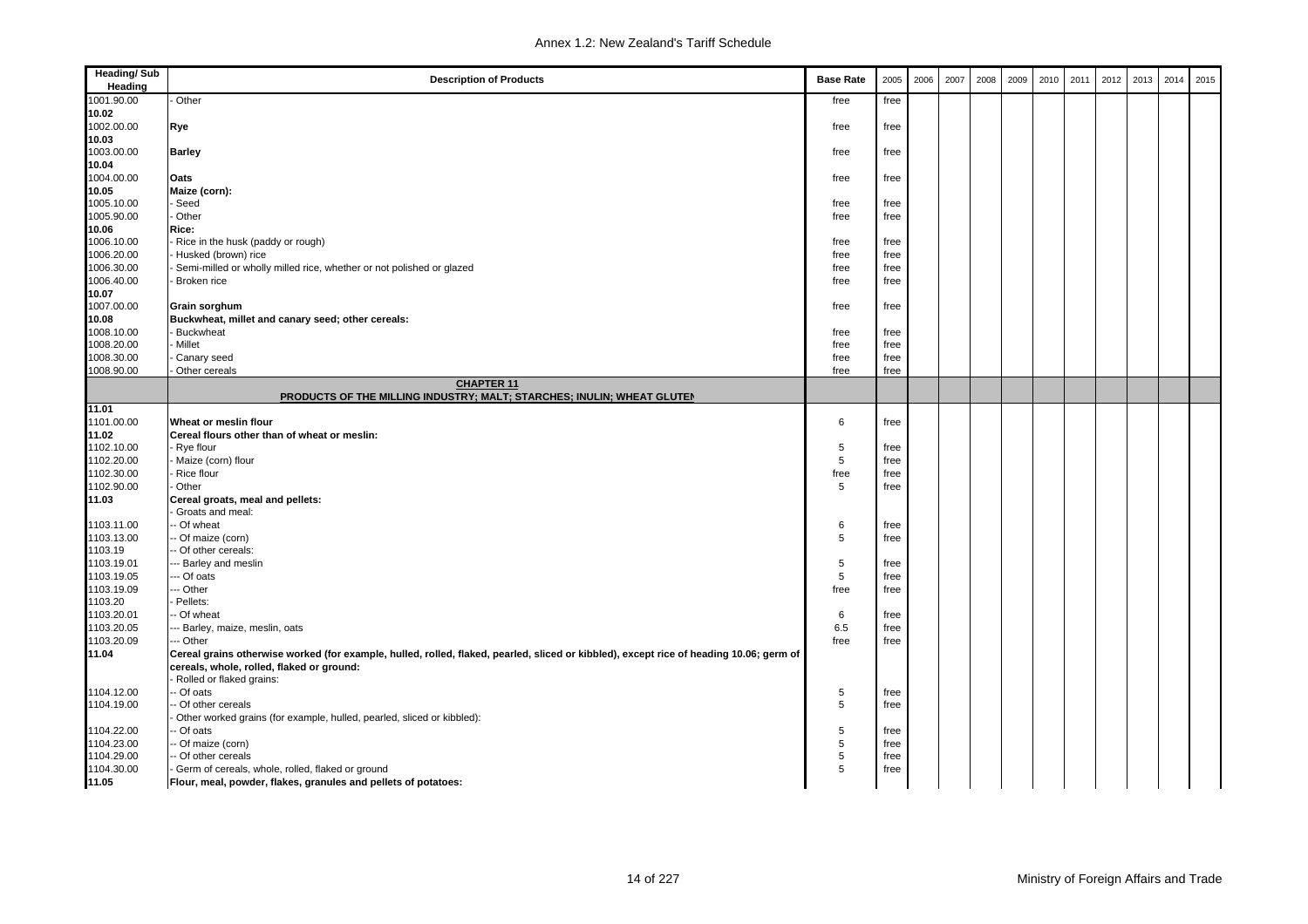| <b>Heading/Sub</b><br>Heading | <b>Description of Products</b>                                                                                                       | <b>Base Rate</b> | 2005 | 2006 | 2007 | 2008 | 2009 | 2010 | 2011 | 2012 | 2013 | 2014 | 2015 |
|-------------------------------|--------------------------------------------------------------------------------------------------------------------------------------|------------------|------|------|------|------|------|------|------|------|------|------|------|
| 1105.10.00                    | Flour, meal and powder                                                                                                               | 6.5              | free |      |      |      |      |      |      |      |      |      |      |
| 1105.20.00                    | Flakes, granules and pellets                                                                                                         | 6.5              | free |      |      |      |      |      |      |      |      |      |      |
| 11.06                         | Flour, meal and powder of the dried leguminous vegetables of heading 07.13, of sago or of roots or tubers of heading 07.14 or of the |                  |      |      |      |      |      |      |      |      |      |      |      |
|                               | products of Chapter 8:                                                                                                               |                  |      |      |      |      |      |      |      |      |      |      |      |
| 1106.10.00                    | Of the dried leguminous vegetables of heading 07.13                                                                                  | free             | free |      |      |      |      |      |      |      |      |      |      |
| 1106.20.00                    | Of sago or of roots or tubers of heading 07.14                                                                                       | free             | free |      |      |      |      |      |      |      |      |      |      |
| 1106.30.00                    | Of the products of Chapter 8                                                                                                         | free             | free |      |      |      |      |      |      |      |      |      |      |
| 11.07                         | Malt, whether or not roasted:                                                                                                        |                  |      |      |      |      |      |      |      |      |      |      |      |
| 1107.10.00                    | Not roasted                                                                                                                          | free             | free |      |      |      |      |      |      |      |      |      |      |
| 1107.20.00                    | Roasted                                                                                                                              | free             | free |      |      |      |      |      |      |      |      |      |      |
| 11.08                         | Starches; inulin:                                                                                                                    |                  |      |      |      |      |      |      |      |      |      |      |      |
|                               | Starches:                                                                                                                            |                  |      |      |      |      |      |      |      |      |      |      |      |
| 1108.11.00                    | - Wheat starch                                                                                                                       | $\overline{7}$   | free |      |      |      |      |      |      |      |      |      |      |
| 1108.12.00                    | - Maize (corn) starch                                                                                                                | $\overline{7}$   | free |      |      |      |      |      |      |      |      |      |      |
| 1108.13.00                    | - Potato starch                                                                                                                      | $\overline{7}$   | free |      |      |      |      |      |      |      |      |      |      |
| 1108.14.00                    | Manioc (cassava) starch                                                                                                              | $\overline{7}$   | free |      |      |      |      |      |      |      |      |      |      |
| 1108.19                       | - Other starches:                                                                                                                    |                  |      |      |      |      |      |      |      |      |      |      |      |
| 1108.19.01                    | -- Arrowroot                                                                                                                         | free             | free |      |      |      |      |      |      |      |      |      |      |
| 1108.19.09                    | -- Other                                                                                                                             | $\overline{7}$   | free |      |      |      |      |      |      |      |      |      |      |
| 1108.20.00                    | · Inulin                                                                                                                             | free             | free |      |      |      |      |      |      |      |      |      |      |
| 11.09                         |                                                                                                                                      |                  |      |      |      |      |      |      |      |      |      |      |      |
| 1109.00.00                    | Wheat gluten, whether or not dried                                                                                                   | free             | free |      |      |      |      |      |      |      |      |      |      |
|                               | <b>CHAPTER 12</b>                                                                                                                    |                  |      |      |      |      |      |      |      |      |      |      |      |
|                               | OIL SEEDS AND OLEAGINOUS FRUITS; MISCELLANEOUS GRAINS, SEEDS AND FRUIT; INDUSTRIAL OR MEDICINAL PLANTS;                              |                  |      |      |      |      |      |      |      |      |      |      |      |
|                               | <b>STRAW AND FODDER</b>                                                                                                              |                  |      |      |      |      |      |      |      |      |      |      |      |
| 12.01                         |                                                                                                                                      |                  |      |      |      |      |      |      |      |      |      |      |      |
| 1201.00.00                    | Soya beans, whether or not broken                                                                                                    | free             | free |      |      |      |      |      |      |      |      |      |      |
| 12.02                         | Ground-nuts, not roasted or otherwise cooked, whether or not shelled or broken:                                                      |                  |      |      |      |      |      |      |      |      |      |      |      |
| 1202.10.00                    | In shell                                                                                                                             | free             | free |      |      |      |      |      |      |      |      |      |      |
| 1202.20.00                    | Shelled, whether or not broken                                                                                                       | free             | free |      |      |      |      |      |      |      |      |      |      |
| 12.03                         |                                                                                                                                      |                  |      |      |      |      |      |      |      |      |      |      |      |
| 1203.00.00                    | Copra                                                                                                                                | free             | free |      |      |      |      |      |      |      |      |      |      |
| 12.04                         |                                                                                                                                      |                  |      |      |      |      |      |      |      |      |      |      |      |
| 1204.00.00                    | Linseed, whether or not broken                                                                                                       | free             | free |      |      |      |      |      |      |      |      |      |      |
| 12.05                         |                                                                                                                                      |                  |      |      |      |      |      |      |      |      |      |      |      |
| 12.05                         | Rape or colza seeds, whether or not broken                                                                                           |                  |      |      |      |      |      |      |      |      |      |      |      |
| 1205.10.00                    | Low erucic acid rape or colza seeds                                                                                                  | free             | free |      |      |      |      |      |      |      |      |      |      |
| 1205.90.00                    | Other                                                                                                                                | free             | free |      |      |      |      |      |      |      |      |      |      |
| 12.06                         |                                                                                                                                      |                  |      |      |      |      |      |      |      |      |      |      |      |
| 1206.00.00                    | Sunflower seeds, whether or not broken                                                                                               | free             | free |      |      |      |      |      |      |      |      |      |      |
| 12.07                         | Other oil seeds and oleaginous fruits, whether or not broken:                                                                        |                  |      |      |      |      |      |      |      |      |      |      |      |
| 1207.10.00                    | Palm nuts and kernels                                                                                                                | free             | free |      |      |      |      |      |      |      |      |      |      |
| 1207.20.00                    | Cotton seeds                                                                                                                         | free             | free |      |      |      |      |      |      |      |      |      |      |
| 1207.30.00                    | Castor oil seeds                                                                                                                     | free             | free |      |      |      |      |      |      |      |      |      |      |
| 1207.40.00                    | Sesamum seeds                                                                                                                        | free             | free |      |      |      |      |      |      |      |      |      |      |
| 1207.50.00                    | Mustard seeds                                                                                                                        | free             | free |      |      |      |      |      |      |      |      |      |      |
| 1207.60.00                    | Safflower seeds                                                                                                                      | free             | free |      |      |      |      |      |      |      |      |      |      |
|                               | Other:                                                                                                                               |                  |      |      |      |      |      |      |      |      |      |      |      |
| 1207.91.00                    | Poppy seeds                                                                                                                          | free             | free |      |      |      |      |      |      |      |      |      |      |
| 1207.99.00                    | - Other                                                                                                                              | free             | free |      |      |      |      |      |      |      |      |      |      |
| 12.08                         | Flours and meals of oil seeds or oleaginous fruits, other than those of mustard:                                                     |                  |      |      |      |      |      |      |      |      |      |      |      |
| 1208.10.00                    | Of soya beans                                                                                                                        | free             | free |      |      |      |      |      |      |      |      |      |      |
| 1208.90.00                    | Other                                                                                                                                | free             | free |      |      |      |      |      |      |      |      |      |      |
| 12.09                         | Seeds, fruit and spores, of a kind used for sowing:                                                                                  |                  |      |      |      |      |      |      |      |      |      |      |      |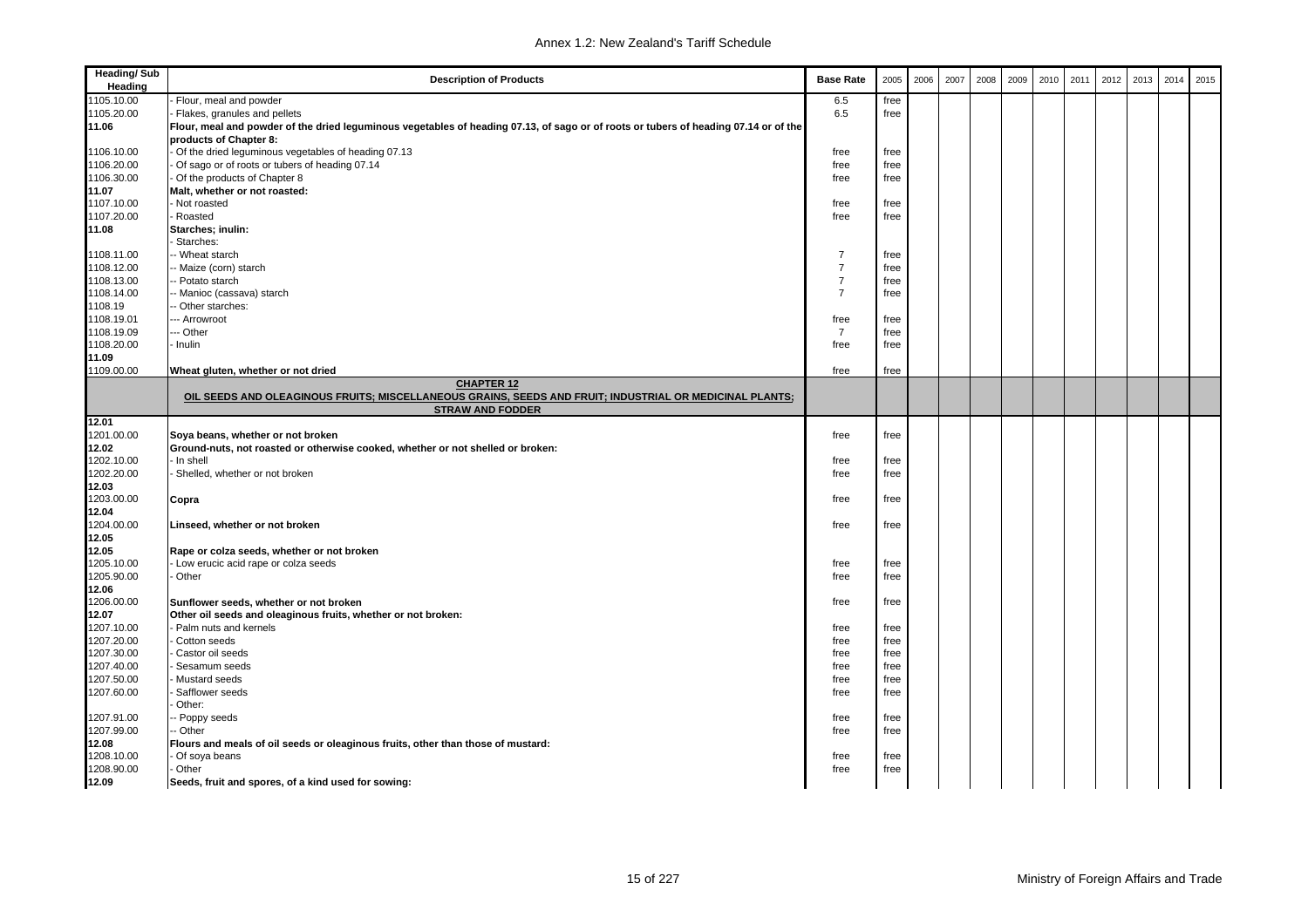| <b>Heading/Sub</b><br>Heading | <b>Description of Products</b>                                                                                                       | <b>Base Rate</b> | 2005 | 2006 | 2007 | 2008 | 2009 | 2010 | 2011 | 2012 | 2013 | 2014 | 2015 |
|-------------------------------|--------------------------------------------------------------------------------------------------------------------------------------|------------------|------|------|------|------|------|------|------|------|------|------|------|
| 1209.10.00                    | Sugar beet seed                                                                                                                      | free             | free |      |      |      |      |      |      |      |      |      |      |
|                               | Seeds of forage plants                                                                                                               |                  |      |      |      |      |      |      |      |      |      |      |      |
| 1209.21.00                    | - Lucerne (alfalfa) seed                                                                                                             | free             | free |      |      |      |      |      |      |      |      |      |      |
| 1209.22.00                    | - Clover (Trifolium spp.) seed                                                                                                       | free             | free |      |      |      |      |      |      |      |      |      |      |
| 1209.23.00                    | - Fescue seed                                                                                                                        | free             | free |      |      |      |      |      |      |      |      |      |      |
| 1209.24.00                    | -- Kentucky blue grass (Poa pratensis L.) seed                                                                                       | free             | free |      |      |      |      |      |      |      |      |      |      |
| 1209.25.00                    | - Rye grass (Lolium multiflorum Lam., Lolium perenne L.) seed                                                                        | free             | free |      |      |      |      |      |      |      |      |      |      |
| 1209.26.00                    | - Timothy grass seed                                                                                                                 | free             | free |      |      |      |      |      |      |      |      |      |      |
| 1209.29.00                    | - Other                                                                                                                              | free             | free |      |      |      |      |      |      |      |      |      |      |
| 1209.30.00                    | Seeds of herbaceous plants cultivated principally for their flowers                                                                  | free             | free |      |      |      |      |      |      |      |      |      |      |
|                               | Other:                                                                                                                               |                  |      |      |      |      |      |      |      |      |      |      |      |
| 1209.91.00                    | - Vegetable seeds                                                                                                                    | free             | free |      |      |      |      |      |      |      |      |      |      |
| 1209.99.00                    | - Other                                                                                                                              | free             | free |      |      |      |      |      |      |      |      |      |      |
| 12.10                         | Hop cones, fresh or dried, whether or not ground, powdered or in the form of pellets; lupulin:                                       |                  |      |      |      |      |      |      |      |      |      |      |      |
| 1210.10.00                    | Hop cones, neither ground nor powdered nor in the form of pellets                                                                    | free             | free |      |      |      |      |      |      |      |      |      |      |
| 1210.20                       | Hop cones, ground, powdered or in the form of pellets; lupulin:                                                                      |                  |      |      |      |      |      |      |      |      |      |      |      |
| 1210.20.01                    | - Hop cones, ground, powdered or in the form of pellets                                                                              | free             | free |      |      |      |      |      |      |      |      |      |      |
| 1210.20.09                    | -- Lupulin                                                                                                                           | $\overline{7}$   | free |      |      |      |      |      |      |      |      |      |      |
| 12.11                         | Plants and parts of plants (including seeds and fruits), of a kind used primarily in perfumery, in pharmacy or for insecticidal,     |                  |      |      |      |      |      |      |      |      |      |      |      |
|                               | fungicidal or similar purposes, fresh or dried, whether or not cut, crushed or powdered:                                             |                  |      |      |      |      |      |      |      |      |      |      |      |
| 1211.10.00                    | Liquorice roots                                                                                                                      | free             | free |      |      |      |      |      |      |      |      |      |      |
| 1211.20.00                    | Ginseng roots                                                                                                                        | free             | free |      |      |      |      |      |      |      |      |      |      |
| 1211.30.00                    | Coca leaf                                                                                                                            | free             | free |      |      |      |      |      |      |      |      |      |      |
| 1211.40.00                    | Poppy straw                                                                                                                          | free             | free |      |      |      |      |      |      |      |      |      |      |
| 1211.90.10                    | Other                                                                                                                                | free             | free |      |      |      |      |      |      |      |      |      |      |
| 12.12                         | Locust beans, seaweeds and other algae, sugar beet and sugar cane, fresh, chilled, frozen or dried, whether or not ground; fruit     |                  |      |      |      |      |      |      |      |      |      |      |      |
|                               | stones and kernels and other vegetable products (including unroasted chicory roots of the variety Cichorium intybus sativum) of a    |                  |      |      |      |      |      |      |      |      |      |      |      |
|                               | kind used primarily for human consumption, not elsewhere specified or included:                                                      |                  |      |      |      |      |      |      |      |      |      |      |      |
| 1212.10.00                    | Locust beans, including locust bean seeds                                                                                            | free             | free |      |      |      |      |      |      |      |      |      |      |
| 1212.20.00                    | Seaweeds and other algae                                                                                                             | free             | free |      |      |      |      |      |      |      |      |      |      |
| 1212.30.00                    | Apricot, peach (including nectarine) or plum stones and kernels                                                                      | free             | free |      |      |      |      |      |      |      |      |      |      |
|                               | Other:                                                                                                                               |                  |      |      |      |      |      |      |      |      |      |      |      |
| 1212.91.00                    | Sugar beet                                                                                                                           | free             | free |      |      |      |      |      |      |      |      |      |      |
| 1212.99.00                    | - Other                                                                                                                              | free             | free |      |      |      |      |      |      |      |      |      |      |
| 12.13                         |                                                                                                                                      |                  |      |      |      |      |      |      |      |      |      |      |      |
| 1213.00                       | Cereal straw and husks, unprepared, whether or not chopped, ground, pressed or in the form of pellets:                               |                  |      |      |      |      |      |      |      |      |      |      |      |
| 1213.00.01                    | Cereal straw and husks ground or pelletised for animal food                                                                          | 6.5              | free |      |      |      |      |      |      |      |      |      |      |
| 1213.00.09                    | Other                                                                                                                                | free             | free |      |      |      |      |      |      |      |      |      |      |
| 12.14                         | Swedes, mangolds, fodder roots, hay, lucerne (alfalfa), clover, sainfoin, forage kale, lupines, vetches and similar forage products, |                  |      |      |      |      |      |      |      |      |      |      |      |
|                               | whether or not in the form of pellets:                                                                                               |                  |      |      |      |      |      |      |      |      |      |      |      |
| 1214.10.00                    | Lucerne (alfalfa) meal and pellets                                                                                                   | free             | free |      |      |      |      |      |      |      |      |      |      |
| 1214.90.00                    | Other                                                                                                                                | free             | free |      |      |      |      |      |      |      |      |      |      |
|                               | <b>CHAPTER 13</b>                                                                                                                    |                  |      |      |      |      |      |      |      |      |      |      |      |
|                               | LAC; GUMS, RESINS AND OTHER VEGETABLE SAPS AND EXTRACTS                                                                              |                  |      |      |      |      |      |      |      |      |      |      |      |
| 13.01                         | Lac; natural gums, resins, gum-resins and oleoresins (for example, balsams):                                                         |                  |      |      |      |      |      |      |      |      |      |      |      |
| 1301.10.00                    | Lac                                                                                                                                  | free             | free |      |      |      |      |      |      |      |      |      |      |
| 1301.20.00                    | Gum Arabic                                                                                                                           | free             | free |      |      |      |      |      |      |      |      |      |      |
| 1301.90.00                    | Other                                                                                                                                | free             | free |      |      |      |      |      |      |      |      |      |      |
| 13.02                         | Vegetable saps and extracts; pectic substances, pectinates and pectates; agar-agar and other mucilages and thickeners, whether or    |                  |      |      |      |      |      |      |      |      |      |      |      |
|                               | not modified, derived from vegetable products:                                                                                       |                  |      |      |      |      |      |      |      |      |      |      |      |
|                               | Vegetable saps and extracts:                                                                                                         |                  |      |      |      |      |      |      |      |      |      |      |      |
| 1302.11.00                    | - Opium                                                                                                                              | free             | free |      |      |      |      |      |      |      |      |      |      |
| 1302.12.00                    | -- Of liquorice                                                                                                                      | free             | free |      |      |      |      |      |      |      |      |      |      |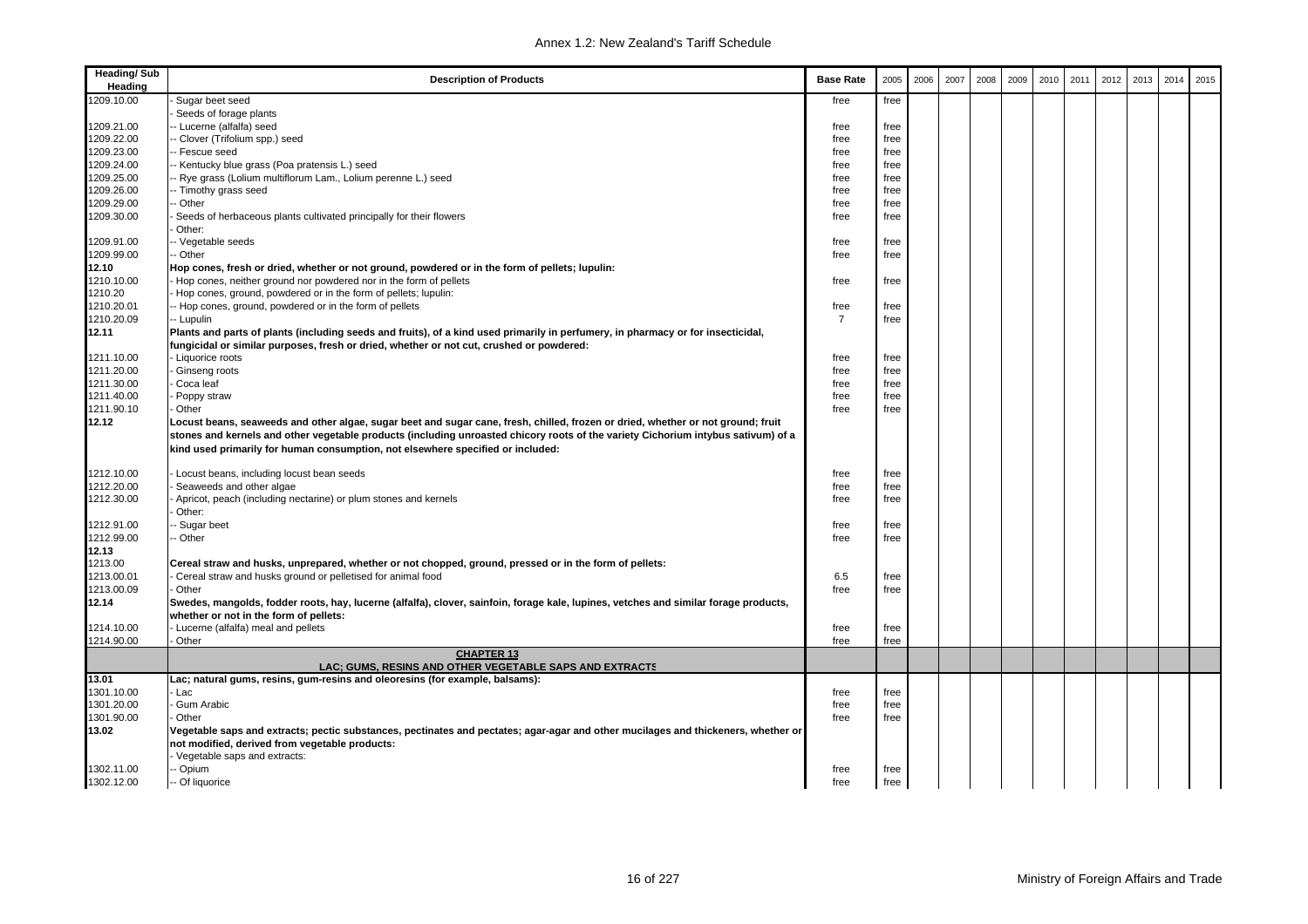| <b>Heading/Sub</b><br>Heading | <b>Description of Products</b>                                                                                                                | <b>Base Rate</b> | 2005 | 2006 | 2007 | 2008 | 2009 | 2010 | 2011 | 2012 | 2013 | 2014 | 2015 |
|-------------------------------|-----------------------------------------------------------------------------------------------------------------------------------------------|------------------|------|------|------|------|------|------|------|------|------|------|------|
| 1302.13.00                    | - Of hops                                                                                                                                     | free             | free |      |      |      |      |      |      |      |      |      |      |
| 1302.14.00                    | Of pyrethrum or of the roots of plants containing rotenone                                                                                    | free             | free |      |      |      |      |      |      |      |      |      |      |
| 1302.19.00                    | - Other                                                                                                                                       | free             | free |      |      |      |      |      |      |      |      |      |      |
| 1302.20.00                    | Pectic substances, pectinates and pectates                                                                                                    | free             | free |      |      |      |      |      |      |      |      |      |      |
|                               | Mucilages and thickeners, whether or not modified, derived from vegetable products:                                                           |                  |      |      |      |      |      |      |      |      |      |      |      |
| 1302.31.00                    | - Agar-agar                                                                                                                                   | free             | free |      |      |      |      |      |      |      |      |      |      |
| 1302.32.00                    | - Mucilages and thickeners, whether or not modified, derived from locust beans, locust bean seeds or quar seeds                               | free             | free |      |      |      |      |      |      |      |      |      |      |
| 1302.39.00                    | - Other                                                                                                                                       | free             | free |      |      |      |      |      |      |      |      |      |      |
|                               | <b>CHAPTER 14</b>                                                                                                                             |                  |      |      |      |      |      |      |      |      |      |      |      |
|                               | VEGETABLE PLAITING MATERIALS; VEGETABLE PRODUCTS NOT ELSEWHERE SPECIFIED OR INCLUDED                                                          |                  |      |      |      |      |      |      |      |      |      |      |      |
|                               |                                                                                                                                               |                  |      |      |      |      |      |      |      |      |      |      |      |
| 14.01                         | Vegetable materials of a kind used primarily for plaiting (for example, bamboos, rattans, reeds, rushes, osier, raffia, cleaned,              |                  |      |      |      |      |      |      |      |      |      |      |      |
|                               | bleached or dyed cereal straw, and lime bark):                                                                                                |                  |      |      |      |      |      |      |      |      |      |      |      |
| 1401.10.00                    | Bamboos                                                                                                                                       | free             | free |      |      |      |      |      |      |      |      |      |      |
| 1401.20.00                    | Rattans                                                                                                                                       | free             | free |      |      |      |      |      |      |      |      |      |      |
| 1401.90.00                    | Other                                                                                                                                         | free             | free |      |      |      |      |      |      |      |      |      |      |
| 1402.00.00                    | Vegetable materials of a kind used primarily as stuffing or as padding (for example, kapok, vegetable hair and eel-grass), whether or not put | free             | free |      |      |      |      |      |      |      |      |      |      |
|                               | up as a layer with or without supporting material.                                                                                            |                  |      |      |      |      |      |      |      |      |      |      |      |
| 1403.00.00                    | Vegetable materials of a kind used primarily in brooms or in brushes (for example, broomcorn, piassava, couch-grass and istle), whether or    | free             | free |      |      |      |      |      |      |      |      |      |      |
|                               | not in hanks or bundles.                                                                                                                      |                  |      |      |      |      |      |      |      |      |      |      |      |
| 14.04                         | Vegetable products not elsewhere specified or included:                                                                                       |                  |      |      |      |      |      |      |      |      |      |      |      |
| 1404.10.00                    | Raw vegetable materials of a kind used primarily in dyeing or tanning                                                                         | free             | free |      |      |      |      |      |      |      |      |      |      |
| 1404.20.00                    | <b>Cotton linters</b>                                                                                                                         | free             | free |      |      |      |      |      |      |      |      |      |      |
| 1404.90.00                    | Other                                                                                                                                         | free             | free |      |      |      |      |      |      |      |      |      |      |
|                               | <b>CHAPTER 15</b>                                                                                                                             |                  |      |      |      |      |      |      |      |      |      |      |      |
|                               | ANIMAL OR VEGETABLE FATS AND OILS AND THEIR CLEAVAGE PRODUCTS; PREPARED EDIBLE FATS; ANIMAL OR VEGETABLI                                      |                  |      |      |      |      |      |      |      |      |      |      |      |
|                               | <b>WAXES</b>                                                                                                                                  |                  |      |      |      |      |      |      |      |      |      |      |      |
| 15.01                         |                                                                                                                                               |                  |      |      |      |      |      |      |      |      |      |      |      |
| 1501.00.00                    | Pig fat (including lard) and poultry fat, other than that of heading 02.09 or 15.03                                                           | free             | free |      |      |      |      |      |      |      |      |      |      |
| 15.02                         |                                                                                                                                               |                  |      |      |      |      |      |      |      |      |      |      |      |
| 1502.00.00                    | Fats of bovine animals, sheep or goats, other than those of heading 15.03                                                                     | free             | free |      |      |      |      |      |      |      |      |      |      |
| 15.03                         |                                                                                                                                               |                  |      |      |      |      |      |      |      |      |      |      |      |
| 1503.00                       | Lard stearin, lard oil, oleostearin, oleo-oil and tallow oil, not emulsified or mixed or otherwise prepared:                                  |                  |      |      |      |      |      |      |      |      |      |      |      |
| 1503.00.01                    | Oleo-oil                                                                                                                                      | 5                | free |      |      |      |      |      |      |      |      |      |      |
| 1503.00.09                    | Other                                                                                                                                         | free             | free |      |      |      |      |      |      |      |      |      |      |
| 15.04                         | Fats and oils and their fractions, of fish or marine mammals, whether or not refined, but not chemically modified:                            |                  |      |      |      |      |      |      |      |      |      |      |      |
|                               |                                                                                                                                               |                  |      |      |      |      |      |      |      |      |      |      |      |
| 1504.10.00                    | Fish-liver oils and their fractions                                                                                                           | free             | free |      |      |      |      |      |      |      |      |      |      |
| 1504.20                       | Fats and oils and their fractions, of fish, other than liver oils:                                                                            |                  |      |      |      |      |      |      |      |      |      |      |      |
| 1504.20.01                    | - Fractions                                                                                                                                   | free             | free |      |      |      |      |      |      |      |      |      |      |
| 1504.20.09                    | - Other                                                                                                                                       | 6.5              | free |      |      |      |      |      |      |      |      |      |      |
| 1504.30                       | Fats and oils and their fractions, of marine mammals:                                                                                         |                  |      |      |      |      |      |      |      |      |      |      |      |
| 1504.30.01                    | - Fractions                                                                                                                                   | free             | free |      |      |      |      |      |      |      |      |      |      |
| 1504.30.09                    | - Other                                                                                                                                       | 6.5              | free |      |      |      |      |      |      |      |      |      |      |
| 1505.00                       | Wool grease and fatty substances derived therefrom (including lanolin).                                                                       |                  |      |      |      |      |      |      |      |      |      |      |      |
| 1505.00.01                    | Wool grease, crude                                                                                                                            | free             | free |      |      |      |      |      |      |      |      |      |      |
| 1505.00.09                    | Other                                                                                                                                         | 6.5              | free |      |      |      |      |      |      |      |      |      |      |
| 15.06                         |                                                                                                                                               |                  |      |      |      |      |      |      |      |      |      |      |      |
| 1506.00.00                    |                                                                                                                                               |                  |      |      |      |      |      |      |      |      |      |      |      |
|                               | Other animal fats and oils and their fractions, whether or not refined, but not chemically modified                                           | free             | free |      |      |      |      |      |      |      |      |      |      |
| 15.07                         | Soya-bean oil and its fractions, whether or not refined, but not chemically modified:                                                         |                  |      |      |      |      |      |      |      |      |      |      |      |
| 1507.10.00                    | - Crude oil, whether or not degummed                                                                                                          | free             | free |      |      |      |      |      |      |      |      |      |      |
| 1507.90.00                    | Other                                                                                                                                         | free             | free |      |      |      |      |      |      |      |      |      |      |
| 15.08                         | Ground-nut oil and its fractions, whether or not refined, but not chemically modified:                                                        |                  |      |      |      |      |      |      |      |      |      |      |      |
| 1508.10.00                    | - Crude oil                                                                                                                                   | free             | free |      |      |      |      |      |      |      |      |      |      |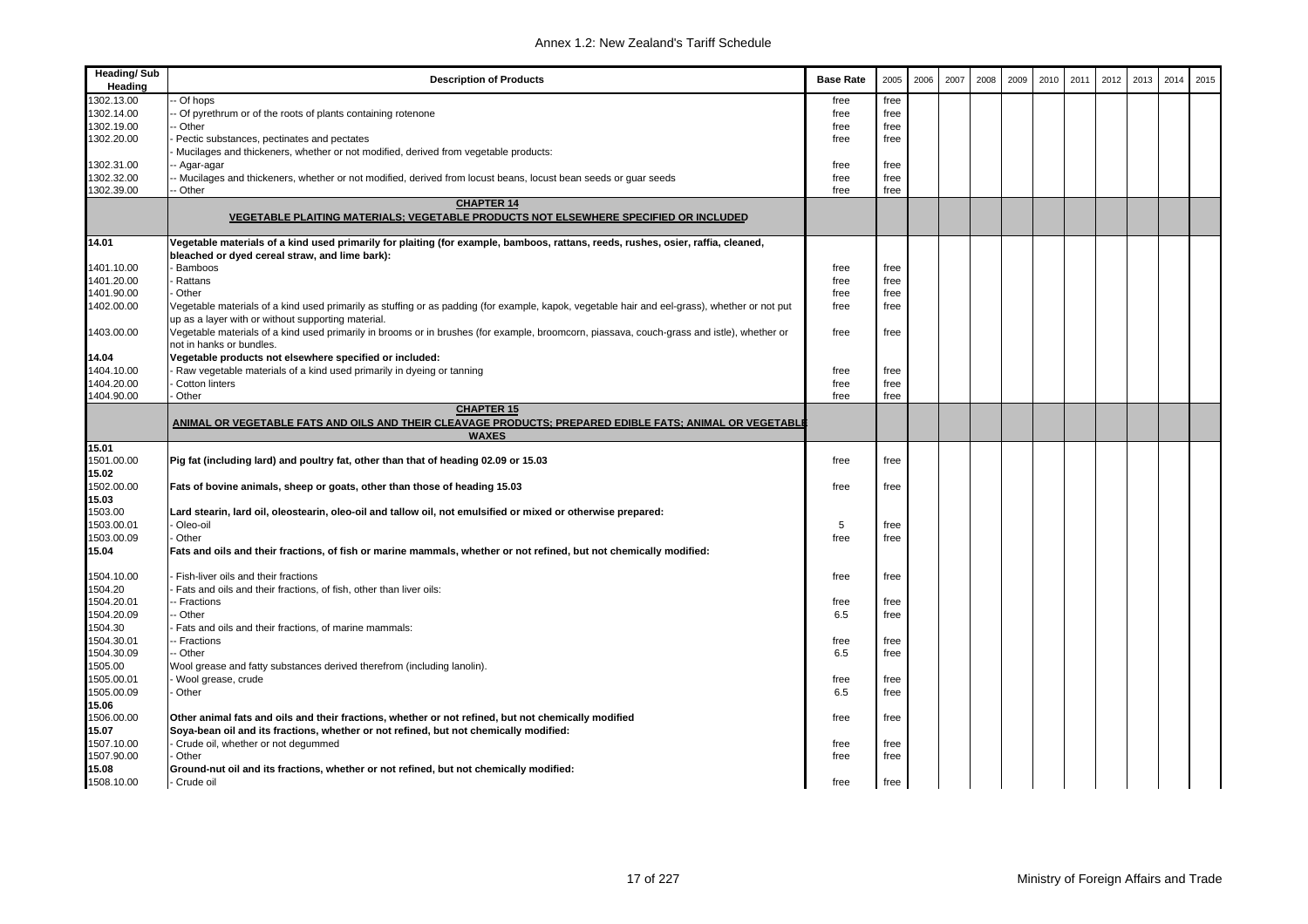| <b>Heading/Sub</b><br>Heading                             | <b>Description of Products</b>                                                                                                        | <b>Base Rate</b> | 2005 | 2006 | 2007 | 2008 | 2009 | 2010 | 2011 | 2012 | 2013 | 2014 | 2015 |
|-----------------------------------------------------------|---------------------------------------------------------------------------------------------------------------------------------------|------------------|------|------|------|------|------|------|------|------|------|------|------|
| 1508.90.00<br>Other                                       |                                                                                                                                       | free             | free |      |      |      |      |      |      |      |      |      |      |
| 15.09                                                     | Olive oil and its fractions, whether or not refined, but not chemically modified:                                                     |                  |      |      |      |      |      |      |      |      |      |      |      |
| 1509.10.00<br>· Virgin                                    |                                                                                                                                       | free             | free |      |      |      |      |      |      |      |      |      |      |
| 1509.90.00<br>Other                                       |                                                                                                                                       | free             | free |      |      |      |      |      |      |      |      |      |      |
| 15.10                                                     |                                                                                                                                       |                  |      |      |      |      |      |      |      |      |      |      |      |
| 1510.00.00                                                | Other oils and their fractions, obtained solely from olives, whether or not refined, but not chemically modified, including blends of | free             | free |      |      |      |      |      |      |      |      |      |      |
|                                                           | these oils or fractions with oils or fractions of heading 15.09                                                                       |                  |      |      |      |      |      |      |      |      |      |      |      |
| 15.11                                                     | Palm oil and its fractions, whether or not refined, but not chemically modified:                                                      |                  |      |      |      |      |      |      |      |      |      |      |      |
| 1511.10.00<br>Crude oil                                   |                                                                                                                                       | free             | free |      |      |      |      |      |      |      |      |      |      |
| 1511.90.00<br>Other                                       |                                                                                                                                       | free             | free |      |      |      |      |      |      |      |      |      |      |
| 15.12                                                     | Sunflower-seed, safflower or cotton-seed oil and fractions thereof, whether or not refined, but not chemically modified:              |                  |      |      |      |      |      |      |      |      |      |      |      |
|                                                           | Sunflower-seed or safflower oil and fractions thereof:                                                                                |                  |      |      |      |      |      |      |      |      |      |      |      |
| 1512.11.00<br>Crude oil                                   |                                                                                                                                       | free             | free |      |      |      |      |      |      |      |      |      |      |
| 1512.19.00<br>Other                                       |                                                                                                                                       | free             | free |      |      |      |      |      |      |      |      |      |      |
| Cotton-seed oil and its fractions:                        |                                                                                                                                       |                  |      |      |      |      |      |      |      |      |      |      |      |
| 1512.21.00                                                | - Crude oil, whether or not gossypol has been removed                                                                                 | free             | free |      |      |      |      |      |      |      |      |      |      |
| 1512.29.00<br>- Other                                     |                                                                                                                                       | free             | free |      |      |      |      |      |      |      |      |      |      |
| 15.13                                                     | Coconut (copra), palm kernel or babassu oil and fractions thereof, whether or not refined, but not chemically modified:               |                  |      |      |      |      |      |      |      |      |      |      |      |
| Coconut (copra) oil and its fractions:                    |                                                                                                                                       |                  |      |      |      |      |      |      |      |      |      |      |      |
| 1513.11.00<br>Crude oil                                   |                                                                                                                                       | 6                | free |      |      |      |      |      |      |      |      |      |      |
| 1513.19<br>Other:                                         |                                                                                                                                       |                  |      |      |      |      |      |      |      |      |      |      |      |
| 1513.19.01<br>-- Fractions                                |                                                                                                                                       | 5                | free |      |      |      |      |      |      |      |      |      |      |
| 1513.19.09<br>-- Other                                    |                                                                                                                                       | 6                | free |      |      |      |      |      |      |      |      |      |      |
|                                                           | Palm kernel or babassu oil and fractions thereof:                                                                                     |                  |      |      |      |      |      |      |      |      |      |      |      |
| 1513.21.00<br>- Crude oil                                 |                                                                                                                                       | free             | free |      |      |      |      |      |      |      |      |      |      |
| 1513.29.00<br>- Other                                     |                                                                                                                                       | free             | free |      |      |      |      |      |      |      |      |      |      |
| 15.14                                                     | Rape, colza or mustard oil and fractions thereof, whether or not refined, but not chemically modified:                                |                  |      |      |      |      |      |      |      |      |      |      |      |
|                                                           | Low erucic acid rape or colza oil and its fractions:                                                                                  |                  |      |      |      |      |      |      |      |      |      |      |      |
| 1514.11.00<br>- Crude oil                                 |                                                                                                                                       | free             | free |      |      |      |      |      |      |      |      |      |      |
| 1514.19.00<br>- Other                                     |                                                                                                                                       | free             | free |      |      |      |      |      |      |      |      |      |      |
| Other                                                     |                                                                                                                                       |                  |      |      |      |      |      |      |      |      |      |      |      |
| 1514.91.00<br>- Crude oil                                 |                                                                                                                                       | free             | free |      |      |      |      |      |      |      |      |      |      |
| 1514.99.00<br>- Other                                     |                                                                                                                                       | free             | free |      |      |      |      |      |      |      |      |      |      |
| 15.15                                                     | Other fixed vegetable fats and oils (including jojoba oil) and their fractions, whether or not refined, but not chemically modified:  |                  |      |      |      |      |      |      |      |      |      |      |      |
| Linseed oil and its fractions:                            |                                                                                                                                       |                  |      |      |      |      |      |      |      |      |      |      |      |
| 1515.11.00<br>- Crude oil                                 |                                                                                                                                       | free             | free |      |      |      |      |      |      |      |      |      |      |
| 1515.19.00<br>Other                                       |                                                                                                                                       | free             | free |      |      |      |      |      |      |      |      |      |      |
| Maize (corn) oil and its fractions:                       |                                                                                                                                       |                  |      |      |      |      |      |      |      |      |      |      |      |
| 1515.21.00<br>- Crude oil                                 |                                                                                                                                       | free             | free |      |      |      |      |      |      |      |      |      |      |
| 1515.29.00<br>Other                                       |                                                                                                                                       | free             | free |      |      |      |      |      |      |      |      |      |      |
| 1515.30.00<br>Castor oil and its fractions                |                                                                                                                                       | free             | free |      |      |      |      |      |      |      |      |      |      |
| 1515.40.00<br>Tung oil and its fractions                  |                                                                                                                                       | free             | free |      |      |      |      |      |      |      |      |      |      |
| 1515.50.00<br>Sesame oil and its fractions                |                                                                                                                                       | free             | free |      |      |      |      |      |      |      |      |      |      |
| 1515.90.00<br>Other                                       |                                                                                                                                       | free             | free |      |      |      |      |      |      |      |      |      |      |
| 15.16                                                     | Animal or vegetable fats and oils and their fractions, partly or wholly hydrogenated, inter-esterified, re-esterified or elaidinised, |                  |      |      |      |      |      |      |      |      |      |      |      |
|                                                           | whether or not refined, but not further prepared:                                                                                     |                  |      |      |      |      |      |      |      |      |      |      |      |
| 1516.10.00<br>Animal fats and oils and their fractions    |                                                                                                                                       | free             | free |      |      |      |      |      |      |      |      |      |      |
| 1516.20<br>Vegetable fats and oils and their fractions:   |                                                                                                                                       |                  |      |      |      |      |      |      |      |      |      |      |      |
| 1516.20.01<br>- Re-esterified                             |                                                                                                                                       | free             | free |      |      |      |      |      |      |      |      |      |      |
| 1516.20.09<br>- Hydrogenated oils having a waxy character |                                                                                                                                       | free             | free |      |      |      |      |      |      |      |      |      |      |
| 1516.20.19<br>-- Other                                    |                                                                                                                                       | 5                | free |      |      |      |      |      |      |      |      |      |      |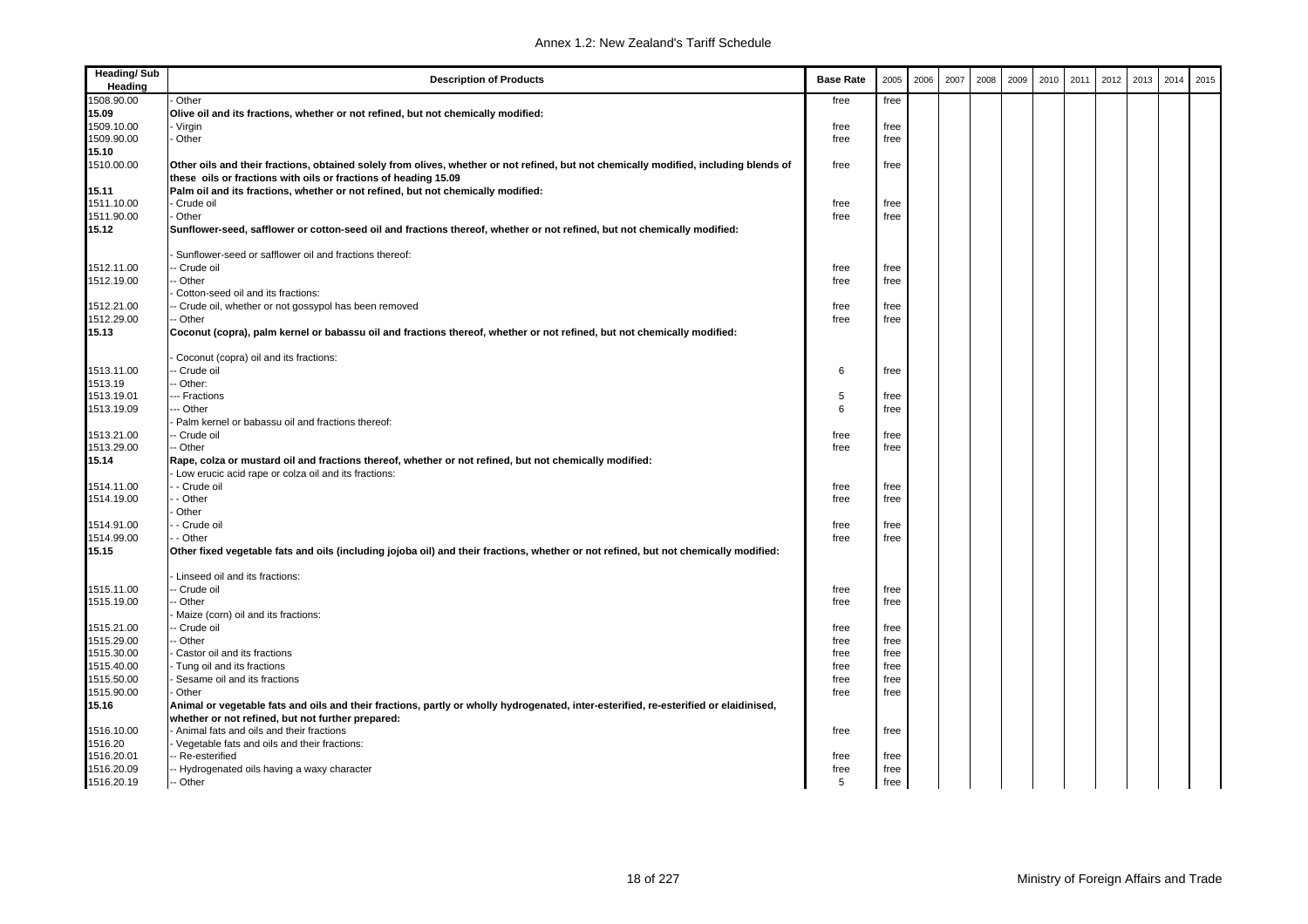| <b>Heading/Sub</b><br>Heading | <b>Description of Products</b>                                                                                                                                                                                                                                                                                                                                                                         | <b>Base Rate</b> | 2005 | 2006 | 2007 | 2008 | 2009 | 2010 | 2011 | 2012 | 2013 | 2014 | 2015 |
|-------------------------------|--------------------------------------------------------------------------------------------------------------------------------------------------------------------------------------------------------------------------------------------------------------------------------------------------------------------------------------------------------------------------------------------------------|------------------|------|------|------|------|------|------|------|------|------|------|------|
| 15.17                         | Margarine; edible mixtures or preparations of animal or vegetable fats or oils or of fractions of different fats or oils of this Chapter,                                                                                                                                                                                                                                                              |                  |      |      |      |      |      |      |      |      |      |      |      |
|                               | other than edible fats or oils of heading 15.16:                                                                                                                                                                                                                                                                                                                                                       |                  |      |      |      |      |      |      |      |      |      |      |      |
| 1517.10.00                    | Margarine, excluding liquid margarine                                                                                                                                                                                                                                                                                                                                                                  | -7               | free |      |      |      |      |      |      |      |      |      |      |
| 1517.90                       | Other:                                                                                                                                                                                                                                                                                                                                                                                                 |                  |      |      |      |      |      |      |      |      |      |      |      |
| 1517.90.01                    | Edible mixtures or preparations, of a kind used as mould release preparations                                                                                                                                                                                                                                                                                                                          | 6.5              | free |      |      |      |      |      |      |      |      |      |      |
| 1517.90.09                    | - Liquid margarine                                                                                                                                                                                                                                                                                                                                                                                     | $\overline{7}$   | free |      |      |      |      |      |      |      |      |      |      |
|                               | Other edible mixtures:                                                                                                                                                                                                                                                                                                                                                                                 |                  |      |      |      |      |      |      |      |      |      |      |      |
| 1517.90.11                    | - Coconut (copra) oil                                                                                                                                                                                                                                                                                                                                                                                  | 6                | free |      |      |      |      |      |      |      |      |      |      |
| 1517.90.19                    | -- Other                                                                                                                                                                                                                                                                                                                                                                                               | free             | free |      |      |      |      |      |      |      |      |      |      |
| 15.18                         |                                                                                                                                                                                                                                                                                                                                                                                                        |                  |      |      |      |      |      |      |      |      |      |      |      |
| 1518.00                       | Animal or vegetable fats and oils and their fractions, boiled, oxidised, dehydrated, sulphurised, blown, polymerised by heat in<br>vacuum or in inert gas or otherwise chemically modified, excluding those of heading 15.16; inedible mixtures or preparations of<br>animal or vegetable fats or oils or of fractions of different fats or oils of this Chapter, not elsewhere specified or included: |                  |      |      |      |      |      |      |      |      |      |      |      |
| 1518.00.01                    | Animal or vegetable fats and oils, boiled, oxidised, dehydrated, sulphurised, blown, polymerised by heat in vacuum or in inert gas or                                                                                                                                                                                                                                                                  | free             | free |      |      |      |      |      |      |      |      |      |      |
|                               | otherwise chemically modified, excluding those of heading 15.16                                                                                                                                                                                                                                                                                                                                        |                  |      |      |      |      |      |      |      |      |      |      |      |
| 1518.00.09                    | Inedible mixtures or preparations of animal or vegetable fats or oils or of fractions of different fats or oils of this Chapter, not elsewhere                                                                                                                                                                                                                                                         | free             | free |      |      |      |      |      |      |      |      |      |      |
|                               | specified or included                                                                                                                                                                                                                                                                                                                                                                                  |                  |      |      |      |      |      |      |      |      |      |      |      |
| 1520.00                       | Glycerol, crude; glycerol waters and glycerol lyes:                                                                                                                                                                                                                                                                                                                                                    |                  |      |      |      |      |      |      |      |      |      |      |      |
| 1520.00.10                    | Glycerol (glycerine), crude                                                                                                                                                                                                                                                                                                                                                                            | free             | free |      |      |      |      |      |      |      |      |      |      |
| 1520.00.90                    | Glycerol waters and glycerol lyes                                                                                                                                                                                                                                                                                                                                                                      | free             | free |      |      |      |      |      |      |      |      |      |      |
| 15.21                         | Vegetable waxes (other than triglycerides), beeswax, other insect waxes and spermaceti, whether or not refined or coloured:                                                                                                                                                                                                                                                                            |                  |      |      |      |      |      |      |      |      |      |      |      |
| 1521.10.00                    | Vegetable waxes                                                                                                                                                                                                                                                                                                                                                                                        | free             | free |      |      |      |      |      |      |      |      |      |      |
| 1521.90                       | Other:                                                                                                                                                                                                                                                                                                                                                                                                 |                  |      |      |      |      |      |      |      |      |      |      |      |
| 1521.90.01                    | Beeswax                                                                                                                                                                                                                                                                                                                                                                                                | 5                | free |      |      |      |      |      |      |      |      |      |      |
| 1521.90.09                    | Other                                                                                                                                                                                                                                                                                                                                                                                                  | free             | free |      |      |      |      |      |      |      |      |      |      |
| 15.22                         |                                                                                                                                                                                                                                                                                                                                                                                                        |                  |      |      |      |      |      |      |      |      |      |      |      |
| 1522.00.00                    | Degras; residues resulting from the treatment of fatty substances or animal or vegetable waxes                                                                                                                                                                                                                                                                                                         | free             | free |      |      |      |      |      |      |      |      |      |      |
|                               | <b>CHAPTER 16</b>                                                                                                                                                                                                                                                                                                                                                                                      |                  |      |      |      |      |      |      |      |      |      |      |      |
|                               | PREPARATIONS OF MEAT, OF FISH OR OF CRUSTACEANS, MOLLUSCS OR OTHER AQUATIC INVERTEBRATES                                                                                                                                                                                                                                                                                                               |                  |      |      |      |      |      |      |      |      |      |      |      |
| 16.01                         |                                                                                                                                                                                                                                                                                                                                                                                                        |                  |      |      |      |      |      |      |      |      |      |      |      |
| 1601.00.00                    | Sausages and similar products, of meat, meat offal or blood; food preparations based on these products                                                                                                                                                                                                                                                                                                 | free             | free |      |      |      |      |      |      |      |      |      |      |
| 16.02                         | Other prepared or preserved meat, meat offal or blood:                                                                                                                                                                                                                                                                                                                                                 |                  |      |      |      |      |      |      |      |      |      |      |      |
| 1602.10                       | Homogenised preparations:                                                                                                                                                                                                                                                                                                                                                                              |                  |      |      |      |      |      |      |      |      |      |      |      |
|                               | Preserved in airtight cans or jars:                                                                                                                                                                                                                                                                                                                                                                    |                  |      |      |      |      |      |      |      |      |      |      |      |
| 1602.10.01                    | -- In combination with vegetables or other food substances; meat pastes                                                                                                                                                                                                                                                                                                                                | 6.5              | free |      |      |      |      |      |      |      |      |      |      |
| 1602.10.09                    | - Other                                                                                                                                                                                                                                                                                                                                                                                                | free             | free |      |      |      |      |      |      |      |      |      |      |
| 1602.10.19                    | Otherwise packed                                                                                                                                                                                                                                                                                                                                                                                       | free             | free |      |      |      |      |      |      |      |      |      |      |
| 1602.20                       | Of liver of any animal:                                                                                                                                                                                                                                                                                                                                                                                |                  |      |      |      |      |      |      |      |      |      |      |      |
| 1602.20.01                    | Pats de foie gras                                                                                                                                                                                                                                                                                                                                                                                      | 6.5              | free |      |      |      |      |      |      |      |      |      |      |
| 1602.20.09                    | Other                                                                                                                                                                                                                                                                                                                                                                                                  | free             | free |      |      |      |      |      |      |      |      |      |      |
|                               | Of poultry of heading 01.05:                                                                                                                                                                                                                                                                                                                                                                           |                  |      |      |      |      |      |      |      |      |      |      |      |
| 1602.31.00                    | Of turkeys                                                                                                                                                                                                                                                                                                                                                                                             | 6.5              | free |      |      |      |      |      |      |      |      |      |      |
| 1602.32                       | Of fowls of the species Gallus domesticus:                                                                                                                                                                                                                                                                                                                                                             |                  |      |      |      |      |      |      |      |      |      |      |      |
|                               | - Preserved in airtight containers or jars:                                                                                                                                                                                                                                                                                                                                                            |                  |      |      |      |      |      |      |      |      |      |      |      |
| 1602.32.10                    | -- In combination with vegetables or other food substances; meat pastes                                                                                                                                                                                                                                                                                                                                | 6.5              | free |      |      |      |      |      |      |      |      |      |      |
| 1602.32.20                    | --- Other                                                                                                                                                                                                                                                                                                                                                                                              | free             | free |      |      |      |      |      |      |      |      |      |      |
| 1602.32.90                    | - Otherwise packed                                                                                                                                                                                                                                                                                                                                                                                     | free             | free |      |      |      |      |      |      |      |      |      |      |
| 1602.39                       | Other:                                                                                                                                                                                                                                                                                                                                                                                                 |                  |      |      |      |      |      |      |      |      |      |      |      |
|                               | - Preserved in airtight cans or jars:                                                                                                                                                                                                                                                                                                                                                                  |                  |      |      |      |      |      |      |      |      |      |      |      |
| 1602.39.01                    | -- In combination with vegetables or other food substances; meat pastes                                                                                                                                                                                                                                                                                                                                | 6.5              | free |      |      |      |      |      |      |      |      |      |      |
| 1602.39.09                    | --- Other                                                                                                                                                                                                                                                                                                                                                                                              | free             | free |      |      |      |      |      |      |      |      |      |      |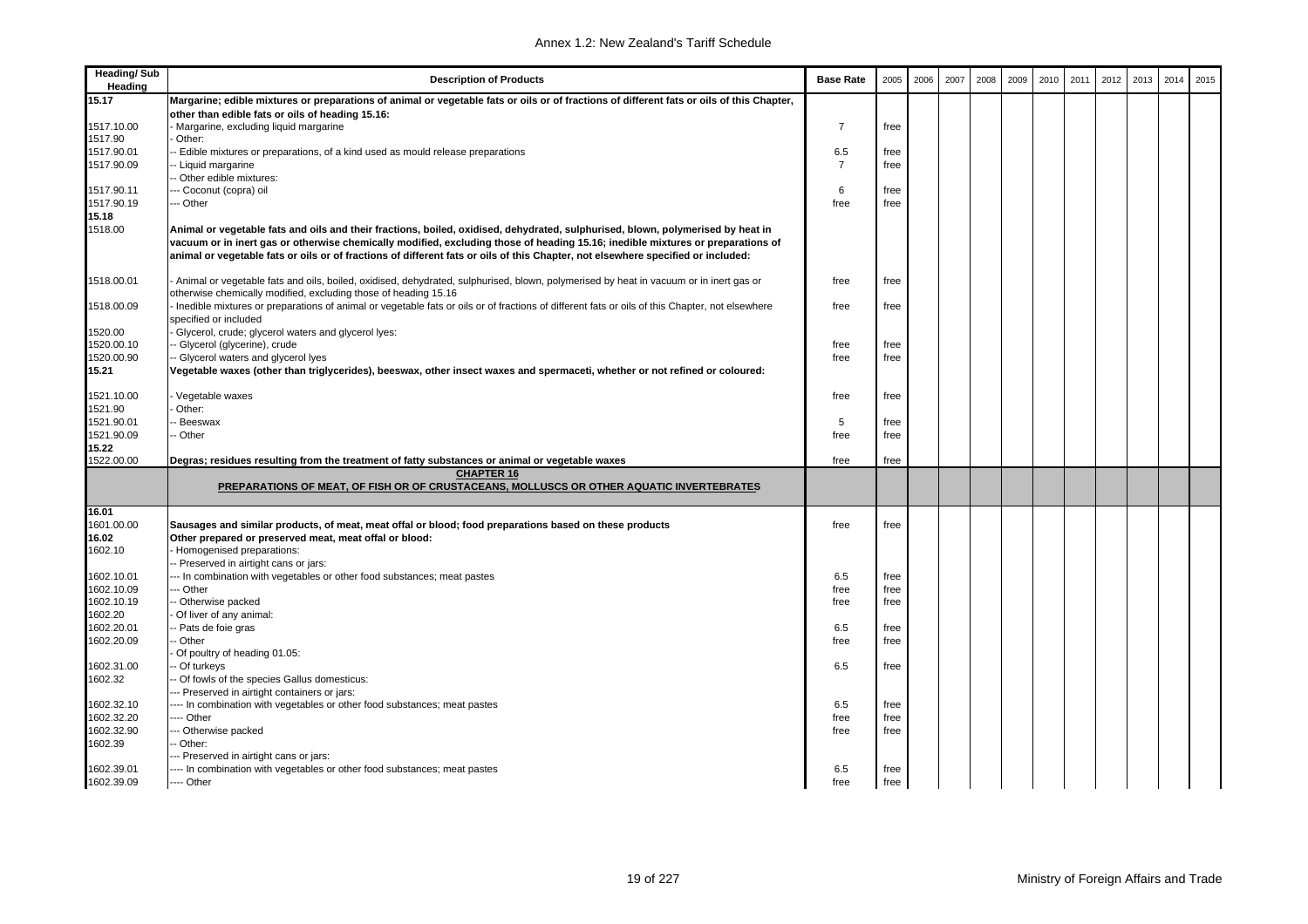| <b>Heading/Sub</b><br>Heading | <b>Description of Products</b>                                                             | <b>Base Rate</b> | 2005 | 2006 | 2007 | 2008 | 2009 | 2010 | 2011 | 2012 | 2013 | 2014 | 2015 |
|-------------------------------|--------------------------------------------------------------------------------------------|------------------|------|------|------|------|------|------|------|------|------|------|------|
| 1602.39.19                    | Otherwise packed                                                                           | free             | free |      |      |      |      |      |      |      |      |      |      |
|                               | Of swine:                                                                                  |                  |      |      |      |      |      |      |      |      |      |      |      |
| 1602.41                       | - Hams and cuts thereof:                                                                   |                  |      |      |      |      |      |      |      |      |      |      |      |
|                               | -- Preserved in airtight cans or jars:                                                     |                  |      |      |      |      |      |      |      |      |      |      |      |
| 1602.41.01                    | --- In combination with vegetables or other food substances                                | 6.5              | free |      |      |      |      |      |      |      |      |      |      |
| 1602.41.09                    | --- Other                                                                                  | free             | free |      |      |      |      |      |      |      |      |      |      |
| 1602.41.19                    | - Otherwise packed                                                                         | free             | free |      |      |      |      |      |      |      |      |      |      |
| 1602.42                       | Shoulders and cuts thereof:                                                                |                  |      |      |      |      |      |      |      |      |      |      |      |
|                               | -- Preserved in airtight cans or jars:                                                     |                  |      |      |      |      |      |      |      |      |      |      |      |
| 1602.42.01                    | -- In combination with vegetables or other food substances                                 | 6.5              | free |      |      |      |      |      |      |      |      |      |      |
| 1602.42.09                    | --- Other                                                                                  | free             | free |      |      |      |      |      |      |      |      |      |      |
| 1602.42.19                    | - Otherwise packed                                                                         | free             | free |      |      |      |      |      |      |      |      |      |      |
| 1602.49                       | Other, including mixtures:                                                                 |                  |      |      |      |      |      |      |      |      |      |      |      |
|                               | -- Preserved in airtight cans or jars:                                                     |                  |      |      |      |      |      |      |      |      |      |      |      |
| 1602.49.01                    | --- In combination with vegetables or other food substances; meat pastes                   | 6.5              | free |      |      |      |      |      |      |      |      |      |      |
| 1602.49.09                    | -- Other                                                                                   | free             | free |      |      |      |      |      |      |      |      |      |      |
| 1602.49.19                    | - Otherwise packed                                                                         | free             | free |      |      |      |      |      |      |      |      |      |      |
| 1602.50                       | Of bovine animals:                                                                         |                  |      |      |      |      |      |      |      |      |      |      |      |
|                               | - Preserved in airtight cans or jars:                                                      |                  |      |      |      |      |      |      |      |      |      |      |      |
| 1602.50.01                    | -- In combination with vegetables or other food substances; meat pastes                    | 6.5              | free |      |      |      |      |      |      |      |      |      |      |
| 1602.50.09                    | - Other                                                                                    | free             | free |      |      |      |      |      |      |      |      |      |      |
| 1602.50.19                    | Otherwise packed                                                                           | free             | free |      |      |      |      |      |      |      |      |      |      |
| 1602.90                       | Other, including preparations of blood of any animal:                                      |                  |      |      |      |      |      |      |      |      |      |      |      |
| 1602.90.01                    | Preparations of blood                                                                      | $\overline{7}$   | free |      |      |      |      |      |      |      |      |      |      |
|                               | Other:                                                                                     |                  |      |      |      |      |      |      |      |      |      |      |      |
|                               | - Preserved in airtight cans or jars:                                                      |                  |      |      |      |      |      |      |      |      |      |      |      |
| 1602.90.11                    | -- In combination with vegetables or other food substances; meat pastes                    | 6.5              | free |      |      |      |      |      |      |      |      |      |      |
| 1602.90.19                    | -- Other                                                                                   | free             | free |      |      |      |      |      |      |      |      |      |      |
| 1602.90.29                    | - Otherwise packed                                                                         | free             | free |      |      |      |      |      |      |      |      |      |      |
| 16.03                         |                                                                                            |                  |      |      |      |      |      |      |      |      |      |      |      |
| 1603.00                       | Extracts and juices of meat, fish or crustaceans, molluscs or other aquatic invertebrates: |                  |      |      |      |      |      |      |      |      |      |      |      |
| 1603.00.01                    | Of meat, fish, crustaceans or molluscs                                                     | free             | free |      |      |      |      |      |      |      |      |      |      |
| 1603.00.09                    | Of other aquatic invertebrates                                                             | $\overline{7}$   | free |      |      |      |      |      |      |      |      |      |      |
| 16.04                         | Prepared or preserved fish; caviar and caviar substitutes prepared from fish eggs:         |                  |      |      |      |      |      |      |      |      |      |      |      |
|                               | Fish, whole or in pieces, but not minced:                                                  |                  |      |      |      |      |      |      |      |      |      |      |      |
| 1604.11.00                    | - Salmon                                                                                   | free             | free |      |      |      |      |      |      |      |      |      |      |
| 1604.12.00                    | - Herrings                                                                                 | free             | free |      |      |      |      |      |      |      |      |      |      |
| 1604.13                       | Sardines, sardinella and brisling or sprats:                                               |                  |      |      |      |      |      |      |      |      |      |      |      |
|                               | -- In airtight cans or jars, whether or not with added liquor, oil or sauce                |                  |      |      |      |      |      |      |      |      |      |      |      |
| 1604.13.01                    | --- Sardines and brisling                                                                  | free             | free |      |      |      |      |      |      |      |      |      |      |
| 1604.13.09                    | --- Other                                                                                  | 5                | free |      |      |      |      |      |      |      |      |      |      |
| 1604.13.19                    | - Otherwise packed                                                                         | free             | free |      |      |      |      |      |      |      |      |      |      |
| 1604.14                       | -- Tunas, skipjack and bonito (Sarda spp.):                                                |                  |      |      |      |      |      |      |      |      |      |      |      |
| 1604.14.01                    | -- In airtight cans or jars, whether or not with added liquor, oil or sauce                | 5                | free |      |      |      |      |      |      |      |      |      |      |
| 1604.14.09                    | - Otherwise packed                                                                         | free             | free |      |      |      |      |      |      |      |      |      |      |
| 1604.15                       | - Mackerel:                                                                                |                  |      |      |      |      |      |      |      |      |      |      |      |
| 1604.15.01                    | - In airtight cans or jars, whether or not with added liquor, oil or sauce                 | 5                | free |      |      |      |      |      |      |      |      |      |      |
| 1604.15.09                    | - Otherwise packed                                                                         | free             | free |      |      |      |      |      |      |      |      |      |      |
| 1604.16                       | - Anchovies:                                                                               |                  |      |      |      |      |      |      |      |      |      |      |      |
| 1604.16.01                    | - In airtight cans or jars, whether or not with added liquor, oil or sauce                 | 5                | free |      |      |      |      |      |      |      |      |      |      |
| 1604.16.09                    | Otherwise packed                                                                           | free             | free |      |      |      |      |      |      |      |      |      |      |
| 1604.19                       | Other:                                                                                     |                  |      |      |      |      |      |      |      |      |      |      |      |
|                               | -- In airtight cans or jars, whether or not with added liquor, oil or sauce:               |                  |      |      |      |      |      |      |      |      |      |      |      |
| 1604.19.01                    | ---- Pilchards, sild, saury                                                                | free             | free |      |      |      |      |      |      |      |      |      |      |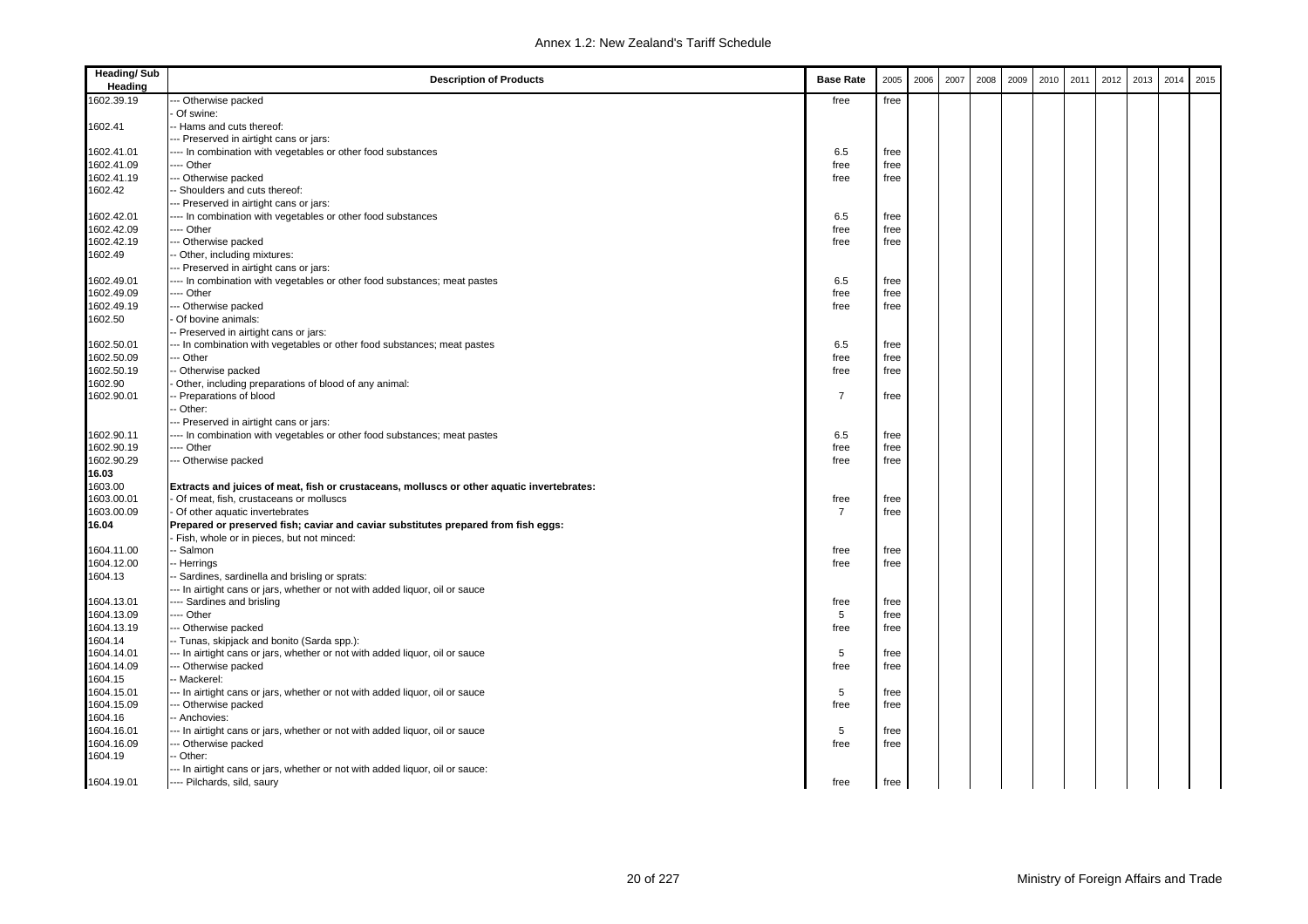| <b>Heading/Sub</b><br>Heading | <b>Description of Products</b>                                                | <b>Base Rate</b> | 2005 | 2006 | 2007 | 2008 | 2009 | 2010 | 2011 | 2012 | 2013 | 2014 | 2015 |
|-------------------------------|-------------------------------------------------------------------------------|------------------|------|------|------|------|------|------|------|------|------|------|------|
| 1604.19.09                    | -- Other                                                                      | 5                | free |      |      |      |      |      |      |      |      |      |      |
| 1604.19.19                    | -- Otherwise packed                                                           | free             | free |      |      |      |      |      |      |      |      |      |      |
| 1604.20                       | Other prepared or preserved fish:                                             |                  |      |      |      |      |      |      |      |      |      |      |      |
|                               | Fish preparations such as pastes, sausages, "prepared meals" and the like:    |                  |      |      |      |      |      |      |      |      |      |      |      |
| 1604.20.01                    | - Pastes                                                                      | 6.5              | free |      |      |      |      |      |      |      |      |      |      |
| 1604.20.09                    | -- Other                                                                      | free             | free |      |      |      |      |      |      |      |      |      |      |
|                               | Other:                                                                        |                  |      |      |      |      |      |      |      |      |      |      |      |
|                               | -- In airtight cans or jars, whether or not with added liquor, oil or sauce:  |                  |      |      |      |      |      |      |      |      |      |      |      |
| 1604.20.11                    | --- Herrings, pilchards, sardines, sild, brisling, saury                      | free             | free |      |      |      |      |      |      |      |      |      |      |
| 1604.20.19                    | -- Salmon                                                                     | free             | free |      |      |      |      |      |      |      |      |      |      |
| 1604.20.29                    | --- Other                                                                     | 5                | free |      |      |      |      |      |      |      |      |      |      |
| 1604.20.39                    | -- Otherwise packed                                                           | free             | free |      |      |      |      |      |      |      |      |      |      |
| 1604.30.00                    | Caviar and caviar substitutes                                                 | 6.5              | free |      |      |      |      |      |      |      |      |      |      |
| 16.05                         | Crustaceans, molluscs and other aquatic invertebrates, prepared or preserved: |                  |      |      |      |      |      |      |      |      |      |      |      |
| 1605.10                       | Crab:                                                                         |                  |      |      |      |      |      |      |      |      |      |      |      |
|                               | - Preparations such as pastes, sausages, "prepared meals" and the like:       |                  |      |      |      |      |      |      |      |      |      |      |      |
| 1605.10.01                    | -- Pastes                                                                     | 6.5              | free |      |      |      |      |      |      |      |      |      |      |
| 1605.10.09                    | -- Other                                                                      | free             | free |      |      |      |      |      |      |      |      |      |      |
| 1605.10.19                    | Other                                                                         | free             | free |      |      |      |      |      |      |      |      |      |      |
| 1605.20                       | Shrimps and prawns:                                                           |                  |      |      |      |      |      |      |      |      |      |      |      |
|                               | - Preparations such as pastes, sausages, "prepared meals" and the like:       |                  |      |      |      |      |      |      |      |      |      |      |      |
| 1605.20.01                    | -- Pastes                                                                     | 6.5              | free |      |      |      |      |      |      |      |      |      |      |
| 1605.20.09                    | - Other                                                                       | free             | free |      |      |      |      |      |      |      |      |      |      |
| 1605.20.19                    | - Other                                                                       | free             | free |      |      |      |      |      |      |      |      |      |      |
| 1605.30                       | Lobster:B1021                                                                 |                  |      |      |      |      |      |      |      |      |      |      |      |
|                               | - Preparations such as pastes, sausages, "prepared meals" and the like:       |                  |      |      |      |      |      |      |      |      |      |      |      |
| 1605.30.01                    | -- Pastes                                                                     | 6.5              | free |      |      |      |      |      |      |      |      |      |      |
| 1605.30.09                    | -- Other                                                                      | free             | free |      |      |      |      |      |      |      |      |      |      |
| 1605.30.19                    | Other                                                                         | free             | free |      |      |      |      |      |      |      |      |      |      |
| 1605.40                       | Other crustaceans:                                                            |                  |      |      |      |      |      |      |      |      |      |      |      |
|                               | - Preparations such as pastes, sausages, "prepared meals" and the like:       |                  |      |      |      |      |      |      |      |      |      |      |      |
| 1605.40.01                    | - Pastes                                                                      | 6.5              | free |      |      |      |      |      |      |      |      |      |      |
| 1605.40.09                    | -- Other                                                                      | free             | free |      |      |      |      |      |      |      |      |      |      |
| 1605.40.19                    | - Other                                                                       | free             | free |      |      |      |      |      |      |      |      |      |      |
| 1605.90                       | Other:                                                                        |                  |      |      |      |      |      |      |      |      |      |      |      |
|                               | Molluscs:                                                                     |                  |      |      |      |      |      |      |      |      |      |      |      |
|                               | - Preparations such as pastes, sausages, "prepared meals" and the like:       |                  |      |      |      |      |      |      |      |      |      |      |      |
| 1605.90.01                    | --- Pastes                                                                    | 6.5              | free |      |      |      |      |      |      |      |      |      |      |
| 1605.90.09                    | --- Other                                                                     | free             | free |      |      |      |      |      |      |      |      |      |      |
| 1605.90.19                    | - Other                                                                       | free             | free |      |      |      |      |      |      |      |      |      |      |
|                               | Other aquatic invertebrates:                                                  |                  |      |      |      |      |      |      |      |      |      |      |      |
|                               | -- Preserved in airtight cans or jars:                                        |                  |      |      |      |      |      |      |      |      |      |      |      |
| 1605.90.21                    | --- In combination with vegetables or other food substances                   | 6.5              | free |      |      |      |      |      |      |      |      |      |      |
| 1605.90.29                    | --- Other                                                                     | free             | free |      |      |      |      |      |      |      |      |      |      |
| 1605.90.39                    | -- Otherwise packed                                                           | free             | free |      |      |      |      |      |      |      |      |      |      |
|                               | <b>CHAPTER 17</b><br><b>SUGARS AND SUGAR CONFECTIONERY</b>                    |                  |      |      |      |      |      |      |      |      |      |      |      |
| 17.01                         | Cane or beet sugar and chemically pure sucrose, in solid form:                |                  |      |      |      |      |      |      |      |      |      |      |      |
|                               | Raw sugar not containing added flavouring or colouring matter:                |                  |      |      |      |      |      |      |      |      |      |      |      |
| 1701.11.00                    | - Cane sugar                                                                  | free             | free |      |      |      |      |      |      |      |      |      |      |
| 1701.12.00                    | Beet sugar                                                                    | free             | free |      |      |      |      |      |      |      |      |      |      |
|                               | Other:                                                                        |                  |      |      |      |      |      |      |      |      |      |      |      |
| 1701.91.00                    | - Containing added flavouring or colouring matter                             | free             | free |      |      |      |      |      |      |      |      |      |      |
| 1701.99.00                    | -- Other                                                                      | free             | free |      |      |      |      |      |      |      |      |      |      |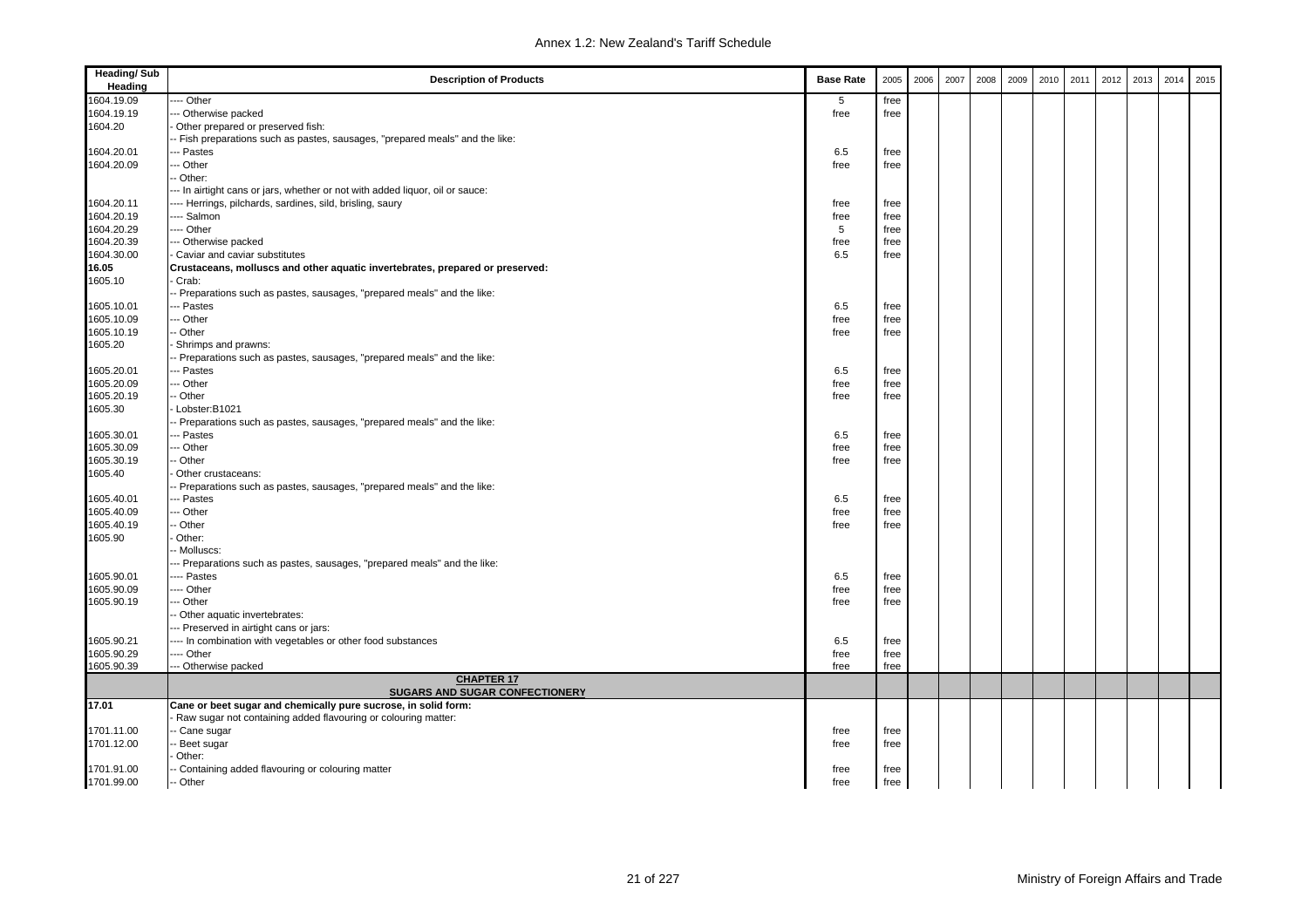| <b>Heading/Sub</b><br>Heading | <b>Description of Products</b>                                                                                                                | <b>Base Rate</b> | 2005         | 2006 | 2007 | 2008 | 2009 | 2010 | 2011 | 2012 | 2013 | 2014 | 2015 |
|-------------------------------|-----------------------------------------------------------------------------------------------------------------------------------------------|------------------|--------------|------|------|------|------|------|------|------|------|------|------|
| 17.02                         | Other sugars, including chemically pure lactose, maltose, glucose and fructose, in solid form; sugar syrups not containing added              |                  |              |      |      |      |      |      |      |      |      |      |      |
|                               | flavouring or colouring matter; artificial honey, whether or not mixed with natural honey; caramel:                                           |                  |              |      |      |      |      |      |      |      |      |      |      |
|                               |                                                                                                                                               |                  |              |      |      |      |      |      |      |      |      |      |      |
|                               | Lactose and lactose syrup:                                                                                                                    |                  |              |      |      |      |      |      |      |      |      |      |      |
| 1702.11.00                    | Containing by weight 99 % or more lactose, expressed as anhydrous lactose, calculated on the dry matter                                       | 5                | free         |      |      |      |      |      |      |      |      |      |      |
| 1702.19.00<br>1702.20.00      | - Other<br>Maple sugar and maple syrup                                                                                                        | 5<br>free        | free<br>free |      |      |      |      |      |      |      |      |      |      |
| 1702.30.00                    | Glucose and glucose syrup, not containing fructose or containing in the dry state less than 20 % by weight of fructose                        | free             | free         |      |      |      |      |      |      |      |      |      |      |
| 1702.40.00                    | Glucose and glucose syrup, containing in the dry state at least 20 % but less than 50 % by weight of fructose, excluding invert sugar         | free             | free         |      |      |      |      |      |      |      |      |      |      |
| 1702.50.00                    | Chemically pure fructose                                                                                                                      | free             | free         |      |      |      |      |      |      |      |      |      |      |
| 1702.60.00                    | Other fructose and fructose syrup, containing in the dry state more than 50 % by weight of fructose, excluding invert sugar                   | free             | free         |      |      |      |      |      |      |      |      |      |      |
| 1702.90                       | Other, including invert sugar:                                                                                                                |                  |              |      |      |      |      |      |      |      |      |      |      |
| 1702.90.01                    | - Infant food preparations                                                                                                                    | 5                | free         |      |      |      |      |      |      |      |      |      |      |
| 1702.90.09                    | - Artificial honey                                                                                                                            | 5                | free         |      |      |      |      |      |      |      |      |      |      |
| 1702.90.11                    | - Caramel                                                                                                                                     | 5                | free         |      |      |      |      |      |      |      |      |      |      |
| 1702.90.18                    | - Other                                                                                                                                       | free             | free         |      |      |      |      |      |      |      |      |      |      |
| 17.03                         | Molasses resulting from the extraction or refining of sugar:                                                                                  |                  |              |      |      |      |      |      |      |      |      |      |      |
| 1703.10.00                    | Cane molasses                                                                                                                                 | free             | free         |      |      |      |      |      |      |      |      |      |      |
| 1703.90.00                    | Other                                                                                                                                         | free             | free         |      |      |      |      |      |      |      |      |      |      |
| 17.04                         | Sugar confectionery (including white chocolate), not containing cocoa:                                                                        |                  |              |      |      |      |      |      |      |      |      |      |      |
| 1704.10.00                    | Chewing gum, whether or not sugar-coated                                                                                                      | 6.5              | free         |      |      |      |      |      |      |      |      |      |      |
| 1704.90.00                    | Other                                                                                                                                         | 6.5              | free         |      |      |      |      |      |      |      |      |      |      |
|                               | <b>CHAPTER 18</b>                                                                                                                             |                  |              |      |      |      |      |      |      |      |      |      |      |
|                               | <b>COCOA AND COCOA PREPARATIONS</b>                                                                                                           |                  |              |      |      |      |      |      |      |      |      |      |      |
| 18.01<br>1801.00.00           |                                                                                                                                               |                  |              |      |      |      |      |      |      |      |      |      |      |
|                               | Cocoa beans, whole or broken, raw or roasted                                                                                                  | free             | free         |      |      |      |      |      |      |      |      |      |      |
| 18.02<br>1802.00.00           | Cocoa shells, husks, skins and other cocoa waste                                                                                              | free             | free         |      |      |      |      |      |      |      |      |      |      |
| 18.03                         | Cocoa paste, whether or not defatted:                                                                                                         |                  |              |      |      |      |      |      |      |      |      |      |      |
| 1803.10.00                    | Not defatted                                                                                                                                  | free             | free         |      |      |      |      |      |      |      |      |      |      |
| 1803.20.00                    | Wholly or partly defatted                                                                                                                     | free             | free         |      |      |      |      |      |      |      |      |      |      |
| 18.04                         |                                                                                                                                               |                  |              |      |      |      |      |      |      |      |      |      |      |
| 1804.00.00                    | Cocoa butter, fat and oil                                                                                                                     | free             | free         |      |      |      |      |      |      |      |      |      |      |
| 18.05                         |                                                                                                                                               |                  |              |      |      |      |      |      |      |      |      |      |      |
| 1805.00.00                    | Cocoa powder, not containing added sugar or other sweetening matter                                                                           | free             | free         |      |      |      |      |      |      |      |      |      |      |
| 18.06                         | Chocolate and other food preparations containing cocoa:                                                                                       |                  |              |      |      |      |      |      |      |      |      |      |      |
| 1806.10.00                    | Cocoa powder, containing added sugar or other sweetening matter                                                                               | 6.5              | free         |      |      |      |      |      |      |      |      |      |      |
| 1806.20.00                    | Other preparations in blocks, slabs or bars weighing more than 2 kg or in liquid, paste, powder, granular or other bulk form in containers or | 6.5              | free         |      |      |      |      |      |      |      |      |      |      |
|                               | mmediate packings, of a content exceeding 2 kg                                                                                                |                  |              |      |      |      |      |      |      |      |      |      |      |
|                               | Other, in blocks, slabs or bars:                                                                                                              |                  |              |      |      |      |      |      |      |      |      |      |      |
| 1806.31.00                    | - Filled                                                                                                                                      | 6.5              | free         |      |      |      |      |      |      |      |      |      |      |
| 1806.32.00                    | - Not filled                                                                                                                                  | 6.5              | free         |      |      |      |      |      |      |      |      |      |      |
| 1806.90.00                    | Other                                                                                                                                         | 6.5              | free         |      |      |      |      |      |      |      |      |      |      |
|                               | <b>CHAPTER 19</b><br>PREPARATIONS OF CEREALS, FLOUR, STARCH OR MILK; PASTRYCOOKS' PRODUCTS                                                    |                  |              |      |      |      |      |      |      |      |      |      |      |
| 19.01                         | Malt extract; food preparations of flour, groats, meal, starch or malt extract, not containing cocoa or containing less than 40 % by          |                  |              |      |      |      |      |      |      |      |      |      |      |
|                               | weight of cocoa calculated on a totally defatted basis, not elsewhere specified or included; food preparations of goods of headings           |                  |              |      |      |      |      |      |      |      |      |      |      |
|                               | 04.01 to 04.04, not containing cocoa or containing less than 5 % by weight of cocoa calculated on a totally defatted basis, not               |                  |              |      |      |      |      |      |      |      |      |      |      |
|                               | elsewhere specified or included:                                                                                                              |                  |              |      |      |      |      |      |      |      |      |      |      |
| 1901.10                       | Preparations for infant use, put up for retail sale:                                                                                          |                  |              |      |      |      |      |      |      |      |      |      |      |
| 1901.10.01                    | - Containing cocoa                                                                                                                            | 6.5              | free         |      |      |      |      |      |      |      |      |      |      |
| 1901.10.09                    | Other                                                                                                                                         | $\overline{7}$   | free         |      |      |      |      |      |      |      |      |      |      |
| 1901.20                       | Mixes and doughs for the preparation of bakers' wares of heading 19.05:                                                                       |                  |              |      |      |      |      |      |      |      |      |      |      |
| 1901.20.01                    | -- Containing cocoa                                                                                                                           | 6.5              | free         |      |      |      |      |      |      |      |      |      |      |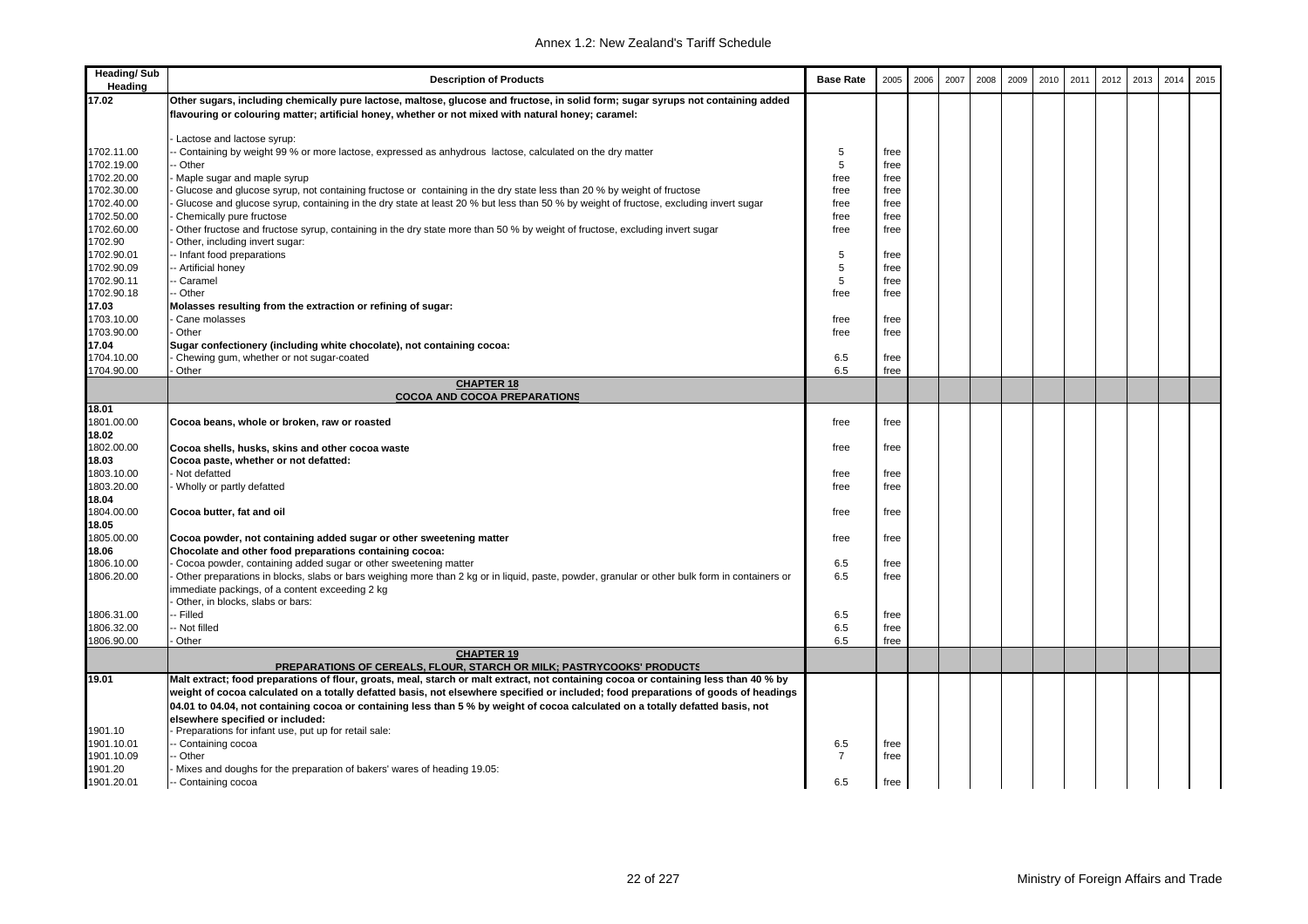| <b>Heading/Sub</b><br>Heading | <b>Description of Products</b>                                                                                                                                                                                                                                                                                              | <b>Base Rate</b> | 2005         | 2006 | 2007 | 2008 | 2009 | 2010 | 2011 | 2012 | 2013 | 2014 | 2015 |
|-------------------------------|-----------------------------------------------------------------------------------------------------------------------------------------------------------------------------------------------------------------------------------------------------------------------------------------------------------------------------|------------------|--------------|------|------|------|------|------|------|------|------|------|------|
| 1901.20.09                    | Other                                                                                                                                                                                                                                                                                                                       | 7                | free         |      |      |      |      |      |      |      |      |      |      |
| 1901.90                       | Other:                                                                                                                                                                                                                                                                                                                      |                  |              |      |      |      |      |      |      |      |      |      |      |
| 1901.90.01                    | Containing cocoa                                                                                                                                                                                                                                                                                                            | 6.5              | free         |      |      |      |      |      |      |      |      |      |      |
| 1901.90.09                    | - Other                                                                                                                                                                                                                                                                                                                     | $\overline{7}$   | free         |      |      |      |      |      |      |      |      |      |      |
| 19.02                         | Pasta, whether or not cooked or stuffed (with meat or other substances) or otherwise prepared, such as spaghetti, macaroni,                                                                                                                                                                                                 |                  |              |      |      |      |      |      |      |      |      |      |      |
|                               | noodles, lasagne, gnocchi, ravioli, cannelloni; couscous, whether or not prepared:                                                                                                                                                                                                                                          |                  |              |      |      |      |      |      |      |      |      |      |      |
|                               | Uncooked pasta, not stuffed or otherwise prepared:                                                                                                                                                                                                                                                                          |                  |              |      |      |      |      |      |      |      |      |      |      |
| 1902.11.00                    | Containing eggs                                                                                                                                                                                                                                                                                                             | 6.5              | free         |      |      |      |      |      |      |      |      |      |      |
| 1902.19.00                    | - Other                                                                                                                                                                                                                                                                                                                     | 6.5              | free         |      |      |      |      |      |      |      |      |      |      |
| 1902.20.00                    | Stuffed pasta, whether or not cooked or otherwise prepared                                                                                                                                                                                                                                                                  | 6.5              | free         |      |      |      |      |      |      |      |      |      |      |
| 1902.30<br>1902.30.01         | Other pasta:                                                                                                                                                                                                                                                                                                                | 6.5              |              |      |      |      |      |      |      |      |      |      |      |
| 1902.30.09                    | - In combination with other food substances<br>- Other                                                                                                                                                                                                                                                                      | $\overline{7}$   | free<br>free |      |      |      |      |      |      |      |      |      |      |
| 1902.40.00                    | Couscous                                                                                                                                                                                                                                                                                                                    | $\overline{7}$   | free         |      |      |      |      |      |      |      |      |      |      |
| 19.03                         |                                                                                                                                                                                                                                                                                                                             |                  |              |      |      |      |      |      |      |      |      |      |      |
| 1903.00.00                    | Tapioca and substitutes therefor prepared from starch, in the form of flakes, grains, pearls, siftings or in similar forms                                                                                                                                                                                                  | free             | free         |      |      |      |      |      |      |      |      |      |      |
| 19.04                         | Prepared foods obtained by the swelling or roasting of cereals or cereal products (for example, corn flakes); cereals (other than<br>maize (corn)) in grain form or in the form of flakes or other worked grains (except flour, groats and meal), pre-cooked or otherwise<br>prepared, not elsewhere specified or included: |                  |              |      |      |      |      |      |      |      |      |      |      |
| 1904.10                       | Prepared foods obtained by the swelling or roasting of cereals or cereal products:                                                                                                                                                                                                                                          |                  |              |      |      |      |      |      |      |      |      |      |      |
| 1904.10.01                    | Coated with chocolate or cocoa                                                                                                                                                                                                                                                                                              | 6.5              | free         |      |      |      |      |      |      |      |      |      |      |
| 1904.10.09                    | Other                                                                                                                                                                                                                                                                                                                       | $\overline{7}$   | free         |      |      |      |      |      |      |      |      |      |      |
| 1904.20                       | Prepared foods obtained from unroasted cereal flakes or from mixtures of unroasted cereal flakes and roasted cereal flakes or swelled                                                                                                                                                                                       |                  |              |      |      |      |      |      |      |      |      |      |      |
|                               | cereals:                                                                                                                                                                                                                                                                                                                    |                  |              |      |      |      |      |      |      |      |      |      |      |
| 1904.20.10                    | Coated with chocolate or cocoa                                                                                                                                                                                                                                                                                              | 6.5              | free         |      |      |      |      |      |      |      |      |      |      |
| 1904.20.50                    | · Muesli                                                                                                                                                                                                                                                                                                                    | $\overline{7}$   | free         |      |      |      |      |      |      |      |      |      |      |
| 1904.20.90                    | Other                                                                                                                                                                                                                                                                                                                       | $\overline{7}$   | free         |      |      |      |      |      |      |      |      |      |      |
| 1904.30.00                    | <b>Bulgur</b> wheat                                                                                                                                                                                                                                                                                                         | $\overline{7}$   | free         |      |      |      |      |      |      |      |      |      |      |
| 1904.90                       | Other:                                                                                                                                                                                                                                                                                                                      |                  |              |      |      |      |      |      |      |      |      |      |      |
| 1904.90.01                    | Coated with chocolate                                                                                                                                                                                                                                                                                                       | 6.5              | free         |      |      |      |      |      |      |      |      |      |      |
| 1904.90.09                    | - Other                                                                                                                                                                                                                                                                                                                     | $\overline{7}$   | free         |      |      |      |      |      |      |      |      |      |      |
| 19.05                         | Bread, pastry, cakes, biscuits and other bakers' wares, whether or not containing cocoa; communion wafers, empty cachets of a                                                                                                                                                                                               |                  |              |      |      |      |      |      |      |      |      |      |      |
|                               | kind suitable for pharmaceutical use, sealing wafers, rice paper and similar products:                                                                                                                                                                                                                                      |                  |              |      |      |      |      |      |      |      |      |      |      |
| 1905.10.00                    | Crispbread                                                                                                                                                                                                                                                                                                                  | $\overline{7}$   | free         |      |      |      |      |      |      |      |      |      |      |
| 1905.20.00                    | Gingerbread and the like                                                                                                                                                                                                                                                                                                    | $\overline{7}$   | free         |      |      |      |      |      |      |      |      |      |      |
| 1905.30                       | Sweet biscuits; waffles and wafers:                                                                                                                                                                                                                                                                                         |                  |              |      |      |      |      |      |      |      |      |      |      |
| 1905.31.00                    | - Sweet biscuits                                                                                                                                                                                                                                                                                                            | $\overline{7}$   | free         |      |      |      |      |      |      |      |      |      |      |
| 1905.32.00                    | - Waffles and wafers                                                                                                                                                                                                                                                                                                        | $\overline{7}$   | free         |      |      |      |      |      |      |      |      |      |      |
| 1905.40.00                    | Rusks, toasted bread and similar toasted products                                                                                                                                                                                                                                                                           | $\overline{7}$   | free         |      |      |      |      |      |      |      |      |      |      |
| 1905.90                       | Other:                                                                                                                                                                                                                                                                                                                      |                  |              |      |      |      |      |      |      |      |      |      |      |
| 1905.90.01                    | Communion wafers; passover bread                                                                                                                                                                                                                                                                                            | free             | free         |      |      |      |      |      |      |      |      |      |      |
| 1905.90.09                    | - Other                                                                                                                                                                                                                                                                                                                     | $\overline{7}$   | free         |      |      |      |      |      |      |      |      |      |      |
|                               | <b>CHAPTER 20</b><br>PREPARATIONS OF VEGETABLES, FRUIT, NUTS OR OTHER PARTS OF PLANTS                                                                                                                                                                                                                                       |                  |              |      |      |      |      |      |      |      |      |      |      |
| 20.01                         | Vegetables, fruit, nuts and other edible parts of plants, prepared or preserved by vinegar or acetic acid:                                                                                                                                                                                                                  |                  |              |      |      |      |      |      |      |      |      |      |      |
| 2001.10.00                    | Cucumbers and gherkins                                                                                                                                                                                                                                                                                                      | 5                | free         |      |      |      |      |      |      |      |      |      |      |
| 2001.90                       | Other:                                                                                                                                                                                                                                                                                                                      |                  |              |      |      |      |      |      |      |      |      |      |      |
| 2001.90.01                    | - Other vegetables, fruit and nuts                                                                                                                                                                                                                                                                                          | 5                | free         |      |      |      |      |      |      |      |      |      |      |
| 2001.90.09                    | - Other edible parts of plants                                                                                                                                                                                                                                                                                              | $\overline{7}$   | free         |      |      |      |      |      |      |      |      |      |      |
| 20.02                         | Tomatoes prepared or preserved otherwise than by vinegar or acetic acid:                                                                                                                                                                                                                                                    |                  |              |      |      |      |      |      |      |      |      |      |      |
| 2002.10.00                    | Tomatoes, whole or in pieces                                                                                                                                                                                                                                                                                                | free             | free         |      |      |      |      |      |      |      |      |      |      |
| 2002.90                       | Other:                                                                                                                                                                                                                                                                                                                      |                  |              |      |      |      |      |      |      |      |      |      |      |
| 2002.90.01                    | -- Juice, pure and concentrate                                                                                                                                                                                                                                                                                              | free             | free         |      |      |      |      |      |      |      |      |      |      |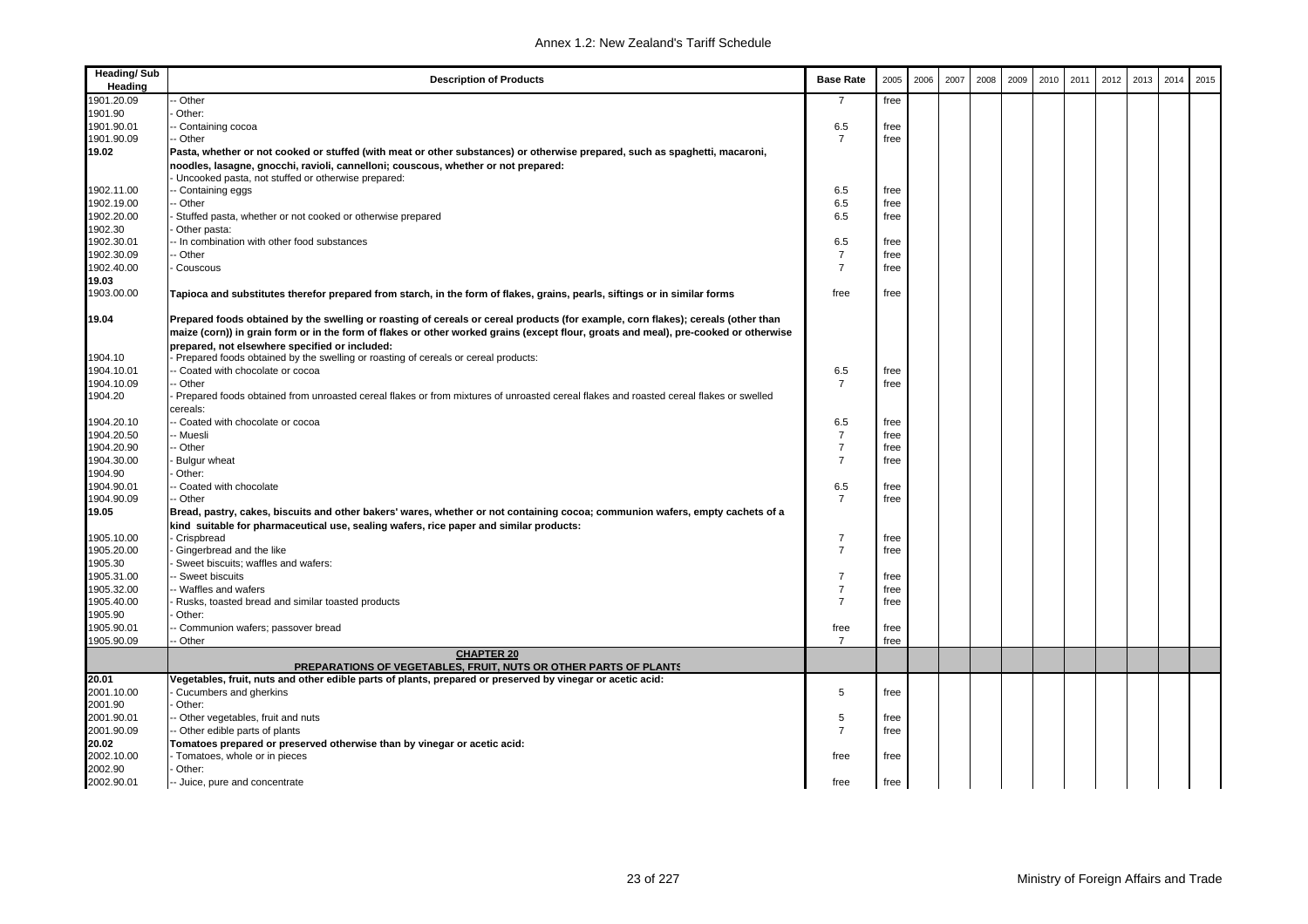| <b>Heading/Sub</b><br>Heading | <b>Description of Products</b>                                                                                                                                                                     | <b>Base Rate</b> | 2005 | 2006 | 2007 | 2008 | 2009 | 2010 | 2011 | 2012 | 2013 | 2014 | 2015 |
|-------------------------------|----------------------------------------------------------------------------------------------------------------------------------------------------------------------------------------------------|------------------|------|------|------|------|------|------|------|------|------|------|------|
| 2002.90.09                    | - Other                                                                                                                                                                                            | free             | free |      |      |      |      |      |      |      |      |      |      |
| 20.03                         | Mushrooms and truffles, prepared or preserved otherwise than by vinegar or acetic acid:                                                                                                            |                  |      |      |      |      |      |      |      |      |      |      |      |
| 2003.10.10                    | Mushrooms of the genus Agaricus                                                                                                                                                                    | 5                | free |      |      |      |      |      |      |      |      |      |      |
| 2003.20.00                    | Truffles                                                                                                                                                                                           | 5                | free |      |      |      |      |      |      |      |      |      |      |
| 2003.90.00                    | Other                                                                                                                                                                                              | 5                | free |      |      |      |      |      |      |      |      |      |      |
| 20.04                         | Other vegetables prepared or preserved otherwise than by vinegar or acetic acid, frozen, other than products of heading 20.06:                                                                     |                  |      |      |      |      |      |      |      |      |      |      |      |
| 2004.10.00                    | Potatoes                                                                                                                                                                                           | 5                | free |      |      |      |      |      |      |      |      |      |      |
| 2004.90                       | Other vegetables and mixtures of vegetables:                                                                                                                                                       |                  |      |      |      |      |      |      |      |      |      |      |      |
| 2004.90.01                    | Sweetcorn, vine leaves, yams (sweet potatoes), hop shoots and palm hearts                                                                                                                          | $\overline{7}$   | free |      |      |      |      |      |      |      |      |      |      |
| 2004.90.09                    | - Other                                                                                                                                                                                            | 5                | free |      |      |      |      |      |      |      |      |      |      |
| 20.05                         | Other vegetables prepared or preserved otherwise than by vinegar or acetic acid, frozen, other than products of heading 20.06:                                                                     |                  |      |      |      |      |      |      |      |      |      |      |      |
| 2005.10.00                    | Homogenised vegetables                                                                                                                                                                             | 5                | free |      |      |      |      |      |      |      |      |      |      |
| 2005.20.00                    | Potatoes                                                                                                                                                                                           | 5                | free |      |      |      |      |      |      |      |      |      |      |
| 2005.40.00                    | Peas (Pisum sativum)                                                                                                                                                                               | 5                | free |      |      |      |      |      |      |      |      |      |      |
|                               | Beans (Vigna spp., Phaseolus spp.):                                                                                                                                                                |                  |      |      |      |      |      |      |      |      |      |      |      |
| 2005.51.00                    | Beans, shelled                                                                                                                                                                                     | 5                | free |      |      |      |      |      |      |      |      |      |      |
| 2005.59.00                    | - Other                                                                                                                                                                                            | $\,$ 5 $\,$      | free |      |      |      |      |      |      |      |      |      |      |
| 2005.60.00                    | Asparagus                                                                                                                                                                                          | 5                | free |      |      |      |      |      |      |      |      |      |      |
| 2005.70.00                    | Olives                                                                                                                                                                                             | free             | free |      |      |      |      |      |      |      |      |      |      |
| 2005.80.00                    | Sweet corn (Zea mays var. saccharata)                                                                                                                                                              | $\overline{7}$   | free |      |      |      |      |      |      |      |      |      |      |
| 2005.90                       | Other vegetables and mixtures of vegetables:                                                                                                                                                       |                  |      |      |      |      |      |      |      |      |      |      |      |
| 2005.90.01                    | - Capers                                                                                                                                                                                           | free             | free |      |      |      |      |      |      |      |      |      |      |
| 2005.90.09                    | - Other kinds                                                                                                                                                                                      | 5                | free |      |      |      |      |      |      |      |      |      |      |
| 20.06                         |                                                                                                                                                                                                    |                  |      |      |      |      |      |      |      |      |      |      |      |
| 2006.00                       | Vegetables, fruit, nuts, fruit-peel and other parts of plants, preserved by sugar (drained, glace or crystallised):                                                                                |                  |      |      |      |      |      |      |      |      |      |      |      |
| 2006.00.10                    | Fruit peel                                                                                                                                                                                         | free             | free |      |      |      |      |      |      |      |      |      |      |
|                               | Vegetables:                                                                                                                                                                                        |                  |      |      |      |      |      |      |      |      |      |      |      |
| 2006.00.20                    | -- Asparagus                                                                                                                                                                                       | 5                | free |      |      |      |      |      |      |      |      |      |      |
| 2006.00.30                    | - Olives and capers                                                                                                                                                                                | free             | free |      |      |      |      |      |      |      |      |      |      |
| 2006.00.40                    | - Sweetcorn (Zea mays var., saccharata)                                                                                                                                                            | $\overline{7}$   | free |      |      |      |      |      |      |      |      |      |      |
| 2006.00.50                    |                                                                                                                                                                                                    | 5                |      |      |      |      |      |      |      |      |      |      |      |
| 2006.00.70                    | - Peas (Pisum sativum) and beans (Vigna spp., Phaseolus spp.)                                                                                                                                      | 5                | free |      |      |      |      |      |      |      |      |      |      |
|                               | - Other vegetables and mixtures of vegetables                                                                                                                                                      | $\overline{7}$   | free |      |      |      |      |      |      |      |      |      |      |
| 2006.00.90                    | Other                                                                                                                                                                                              |                  | free |      |      |      |      |      |      |      |      |      |      |
| 20.07                         | Jams, fruit jellies, marmalades, fruit or nut puree and fruit or nut pastes, obtained by cooking, whether or not containing added                                                                  |                  |      |      |      |      |      |      |      |      |      |      |      |
|                               | sugar or other sweetening matter:                                                                                                                                                                  |                  |      |      |      |      |      |      |      |      |      |      |      |
| 2007.10.00                    | Homogenised preparations                                                                                                                                                                           | 6.5              | free |      |      |      |      |      |      |      |      |      |      |
|                               | Other:                                                                                                                                                                                             |                  |      |      |      |      |      |      |      |      |      |      |      |
| 2007.91.00                    | - Citrus fruit                                                                                                                                                                                     | 6.5              | free |      |      |      |      |      |      |      |      |      |      |
| 2007.99.00                    | - Other                                                                                                                                                                                            | 6.5              | free |      |      |      |      |      |      |      |      |      |      |
| 20.08                         | Fruit, nuts and other edible parts of plants, otherwise prepared or preserved, whether or not containing added sugar or other<br>sweetening matter or spirit, not elsewhere specified or included: |                  |      |      |      |      |      |      |      |      |      |      |      |
|                               | Nuts, ground-nuts and other seeds, whether or not mixed together:                                                                                                                                  |                  |      |      |      |      |      |      |      |      |      |      |      |
| 2008.11.00                    | - Ground-nuts                                                                                                                                                                                      | free             | free |      |      |      |      |      |      |      |      |      |      |
| 2008.19                       | - Other, including mixtures:                                                                                                                                                                       |                  |      |      |      |      |      |      |      |      |      |      |      |
| 2008.19.01                    | - Cashew nuts                                                                                                                                                                                      | free             | free |      |      |      |      |      |      |      |      |      |      |
| 2008.19.09                    | -- Other                                                                                                                                                                                           | free             | free |      |      |      |      |      |      |      |      |      |      |
| 2008.20                       | Pineapples:                                                                                                                                                                                        |                  |      |      |      |      |      |      |      |      |      |      |      |
| 2008.20.01                    | Cooked and preserved by freezing, not containing added sugar                                                                                                                                       | free             | free |      |      |      |      |      |      |      |      |      |      |
| 2008.20.09                    | - Other                                                                                                                                                                                            | free             | free |      |      |      |      |      |      |      |      |      |      |
| 2008.30                       | Citrus fruit:                                                                                                                                                                                      |                  |      |      |      |      |      |      |      |      |      |      |      |
| 2008.30.01                    | - Cooked and preserved by freezing, not containing added sugar                                                                                                                                     | 5                | free |      |      |      |      |      |      |      |      |      |      |
| 2008.30.09                    | -- Other                                                                                                                                                                                           | free             | free |      |      |      |      |      |      |      |      |      |      |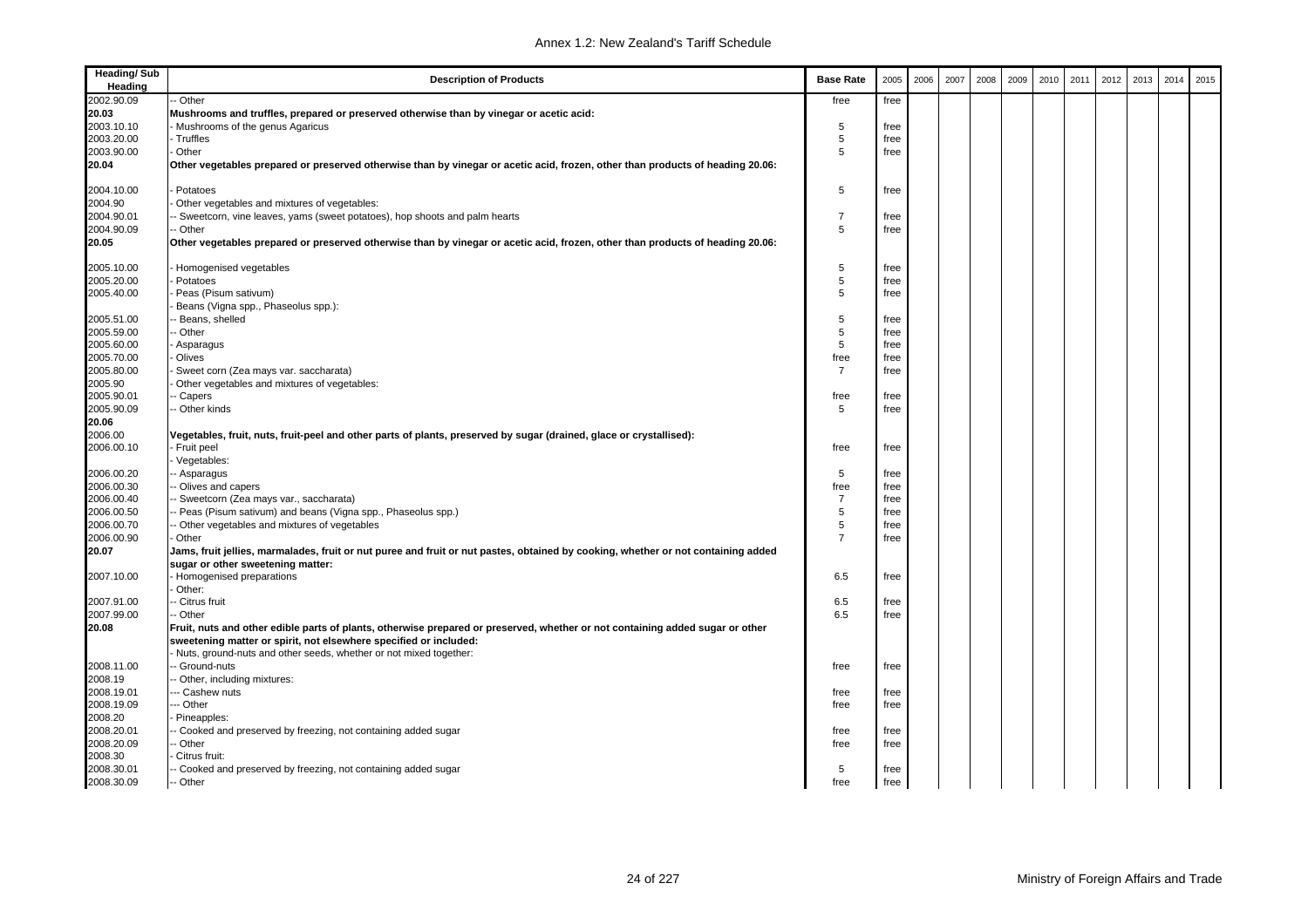| Heading<br>2008.40<br>Pears:<br>2008.40.01<br>Cooked and preserved by freezing, not containing added sugar<br>5<br>free<br>2008.40.09<br>$\overline{7}$<br>Other<br>free |  |
|--------------------------------------------------------------------------------------------------------------------------------------------------------------------------|--|
|                                                                                                                                                                          |  |
|                                                                                                                                                                          |  |
|                                                                                                                                                                          |  |
| 2008.50<br>Apricots:                                                                                                                                                     |  |
| 2008.50.01<br>Cooked and preserved by freezing, not containing added sugar<br>5<br>free                                                                                  |  |
| 2008.50.09<br>Other<br>$\overline{7}$<br>free                                                                                                                            |  |
| 2008.60<br>Cherries:                                                                                                                                                     |  |
| 2008.60.01<br>Cooked and preserved by freezing, not containing added sugar<br>5<br>free                                                                                  |  |
| 2008.60.09<br>Other<br>free<br>free                                                                                                                                      |  |
| 2008.70<br>Peaches, including nectarines:                                                                                                                                |  |
| 2008.70.01<br>Cooked and preserved by freezing, not containing added sugar<br>5<br>free                                                                                  |  |
| 2008.70.09<br>Other<br>$\overline{7}$<br>free                                                                                                                            |  |
| 2008.80<br>Strawberries:                                                                                                                                                 |  |
| 2008.80.01<br>Cooked and preserved by freezing, not containing added sugar<br>5<br>free                                                                                  |  |
| 2008.80.09<br>6.5<br>Other<br>free                                                                                                                                       |  |
| Other, including mixtures other than those of subheading 2008.19:                                                                                                        |  |
| 2008.91.00<br>$\overline{7}$<br>Palm hearts<br>free                                                                                                                      |  |
| 2008.92<br>- Mixtures:                                                                                                                                                   |  |
| 2008.92.01<br>-- Of fruit<br>$\overline{7}$<br>free                                                                                                                      |  |
| -- Other<br>$\overline{7}$<br>2008.92.09<br>free                                                                                                                         |  |
| 2008.99<br>Other:                                                                                                                                                        |  |
| 2008.99.01<br>-- Stems and other parts of plants, except fruit<br>free<br>free                                                                                           |  |
| -- Other:                                                                                                                                                                |  |
| 2008.99.11<br>--- Cooked and preserved by freezing, not containing added sugar<br>5<br>free                                                                              |  |
| --- Other:                                                                                                                                                               |  |
| 2008.99.21<br>---- Prunes<br>free<br>free                                                                                                                                |  |
| 2008.99.25<br>----- Apples, plums<br>$\overline{7}$<br>free                                                                                                              |  |
| 2008.99.31<br>----- Other berry fruit<br>6.5<br>free                                                                                                                     |  |
| 2008.99.39<br>---- Other<br>free<br>free                                                                                                                                 |  |
| 20.09<br>Fruit juices (including grape must) and vegetable juices, unfermented and not containing added spirit, whether or not containing                                |  |
| added sugar or other sweetening matter:                                                                                                                                  |  |
| Orange juice:                                                                                                                                                            |  |
| 2009.11<br>- Frozen:                                                                                                                                                     |  |
| --- In bulk containers:                                                                                                                                                  |  |
| 2009.11.01<br>--- Containing added sugar<br>6.5<br>free                                                                                                                  |  |
| 2009.11.09<br>--- Other<br>5<br>free                                                                                                                                     |  |
| -- In other containers:                                                                                                                                                  |  |
| 6.5<br>2009.11.11<br>--- Containing added sugar<br>free                                                                                                                  |  |
| 2009.11.19<br>6.5<br>--- Other<br>free                                                                                                                                   |  |
| 2009.12<br>Not frozen, of a Brix value not exceeding 20:                                                                                                                 |  |
| -- In bulk containers:                                                                                                                                                   |  |
| 2009.12.11<br>---- Containing added sugar<br>6.5<br>free                                                                                                                 |  |
| 2009.12.19<br>--- Other<br>5<br>free                                                                                                                                     |  |
| -- In other containers:                                                                                                                                                  |  |
| 2009.12.21<br>---- Containing added sugar<br>6.5<br>free                                                                                                                 |  |
| 2009.12.29<br>6.5<br>-- Other<br>free                                                                                                                                    |  |
| 2009.19<br>Other:                                                                                                                                                        |  |
| -- In bulk containers:                                                                                                                                                   |  |
| 2009.19.12<br>---- Containing added sugar<br>6.5<br>free                                                                                                                 |  |
| 2009.19.18<br>--- Other<br>5<br>free                                                                                                                                     |  |
| --- In other containers:                                                                                                                                                 |  |
| 2009.19.21<br>---- Containing added sugar<br>6.5                                                                                                                         |  |
| free<br>2009.19.29<br>---- Other<br>6.5<br>free                                                                                                                          |  |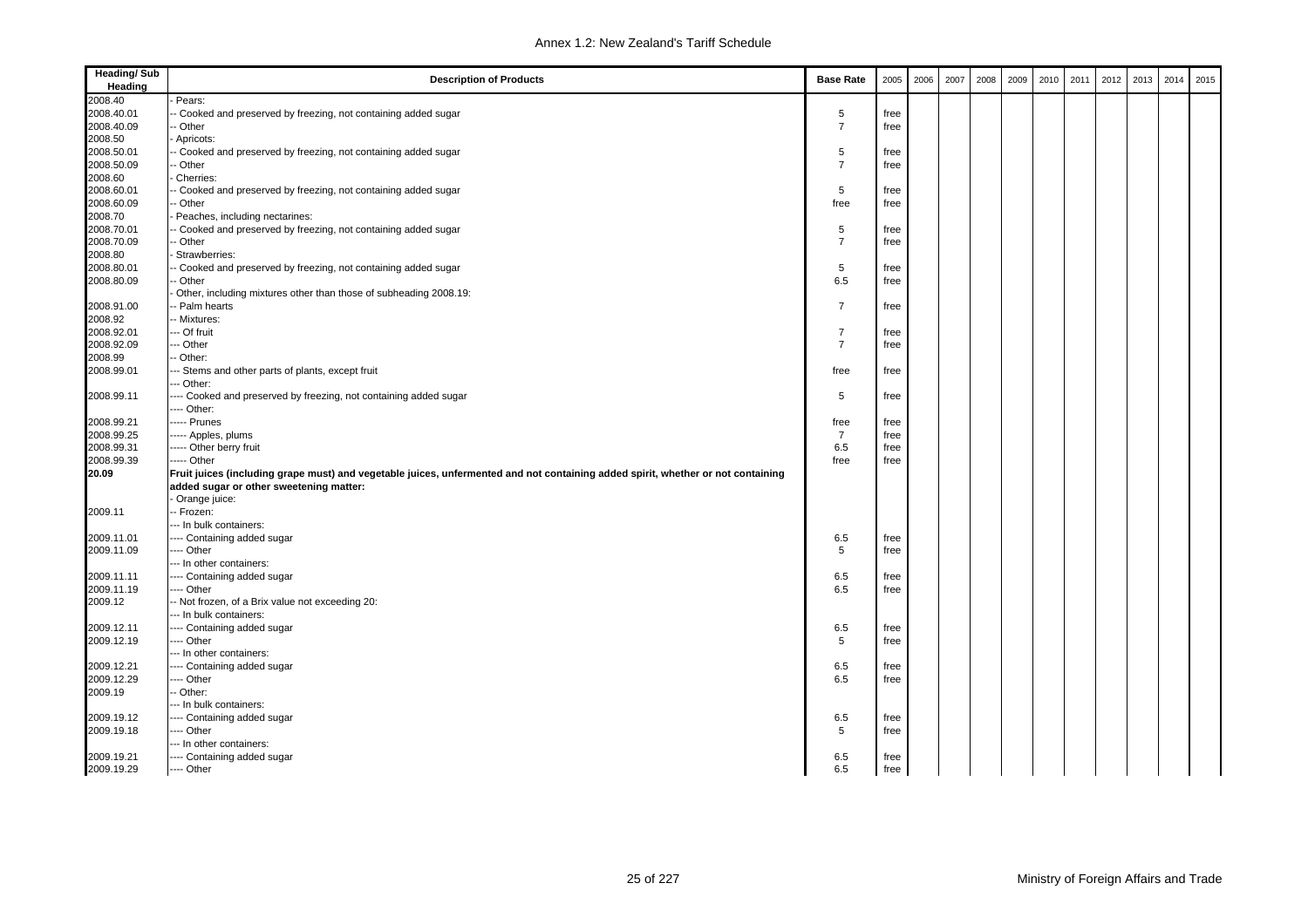| <b>Heading/Sub</b><br>Heading | <b>Description of Products</b>          | <b>Base Rate</b> | 2005 | 2006 | 2007 | 2008 | 2009 | 2010 | 2011 | 2012 | 2013 | 2014 | 2015 |
|-------------------------------|-----------------------------------------|------------------|------|------|------|------|------|------|------|------|------|------|------|
|                               | Grapefruit juice:                       |                  |      |      |      |      |      |      |      |      |      |      |      |
| 2009.21                       | - Of a Brix value not exceeding 20:     |                  |      |      |      |      |      |      |      |      |      |      |      |
|                               | --- In bulk containers:                 |                  |      |      |      |      |      |      |      |      |      |      |      |
| 2009.21.11                    | ---- Containing added sugar             | 6.5              | free |      |      |      |      |      |      |      |      |      |      |
| 2009.21.19                    | ---- Other                              | 5                | free |      |      |      |      |      |      |      |      |      |      |
|                               | --- In other containers:                |                  |      |      |      |      |      |      |      |      |      |      |      |
| 2009.21.21                    | ---- Containing added sugar             | 6.5              | free |      |      |      |      |      |      |      |      |      |      |
| 2009.21.29                    | ---- Other                              | 6.5              | free |      |      |      |      |      |      |      |      |      |      |
| 2009.29                       | - Other:                                |                  |      |      |      |      |      |      |      |      |      |      |      |
|                               | --- In bulk containers:                 |                  |      |      |      |      |      |      |      |      |      |      |      |
| 2009.29.11                    | ---- Containing added sugar             | 6.5              | free |      |      |      |      |      |      |      |      |      |      |
| 2009.29.19                    | ---- Other                              | 5                | free |      |      |      |      |      |      |      |      |      |      |
|                               | --- In other containers:                |                  |      |      |      |      |      |      |      |      |      |      |      |
| 2009.29.21                    | ---- Containing added sugar             | 6.5              | free |      |      |      |      |      |      |      |      |      |      |
| 2009.29.29                    | ---- Other                              | 6.5              | free |      |      |      |      |      |      |      |      |      |      |
|                               | Juice of any other single citrus fruit: |                  |      |      |      |      |      |      |      |      |      |      |      |
| 2009.31                       | -- Of a Brix value not exceeding 20:    |                  |      |      |      |      |      |      |      |      |      |      |      |
|                               | --- Lime:                               |                  |      |      |      |      |      |      |      |      |      |      |      |
|                               | ---- In bulk containers:                |                  |      |      |      |      |      |      |      |      |      |      |      |
| 2009.31.11                    | ----- Containing added sugar            | 6.5              | free |      |      |      |      |      |      |      |      |      |      |
| 2009.31.19                    | ----- Other                             | 5                | free |      |      |      |      |      |      |      |      |      |      |
|                               | ---- In other containers:               |                  |      |      |      |      |      |      |      |      |      |      |      |
| 2009.31.21                    | ----- Containing added sugar            | 6.5              | free |      |      |      |      |      |      |      |      |      |      |
| 2009.31.29                    | ----- Other                             | 6.5              | free |      |      |      |      |      |      |      |      |      |      |
|                               | --- Other:                              |                  |      |      |      |      |      |      |      |      |      |      |      |
|                               | ---- In bulk containers:                |                  |      |      |      |      |      |      |      |      |      |      |      |
| 2009.31.31                    | ----- Containing added sugar            | 6.5              | free |      |      |      |      |      |      |      |      |      |      |
| 2009.31.39                    | ----- Other                             | 5                | free |      |      |      |      |      |      |      |      |      |      |
|                               | ---- In other containers:               |                  |      |      |      |      |      |      |      |      |      |      |      |
| 2009.31.41                    | ----- Containing added sugar            | 6.5              | free |      |      |      |      |      |      |      |      |      |      |
| 2009.31.49                    | ---- Other                              | 6.5              | free |      |      |      |      |      |      |      |      |      |      |
| 2009.39                       | -- Other:                               |                  |      |      |      |      |      |      |      |      |      |      |      |
|                               | --- Lime:                               |                  |      |      |      |      |      |      |      |      |      |      |      |
|                               | ---- In bulk containers:                |                  |      |      |      |      |      |      |      |      |      |      |      |
| 2009.39.11                    | ----- Containing added sugar            | 6.5              | free |      |      |      |      |      |      |      |      |      |      |
| 2009.39.19                    | ----- Other                             | 5                | free |      |      |      |      |      |      |      |      |      |      |
|                               | ---- In other containers:               |                  |      |      |      |      |      |      |      |      |      |      |      |
| 2009.39.21                    | ----- Containing added sugar            | 6.5              | free |      |      |      |      |      |      |      |      |      |      |
| 2009.39.29                    | ---- Other                              | 6.5              | free |      |      |      |      |      |      |      |      |      |      |
|                               | --- Other:                              |                  |      |      |      |      |      |      |      |      |      |      |      |
|                               | ---- In bulk containers:                |                  |      |      |      |      |      |      |      |      |      |      |      |
| 2009.39.31                    | ----- Containing added sugar            | 6.5              | free |      |      |      |      |      |      |      |      |      |      |
| 2009.39.39                    | ----- Other                             | 5                | free |      |      |      |      |      |      |      |      |      |      |
|                               | ---- In other containers:               |                  |      |      |      |      |      |      |      |      |      |      |      |
| 2009.39.41                    | ----- Containing added sugar            | 6.5              | free |      |      |      |      |      |      |      |      |      |      |
| 2009.39.49                    | ---- Other                              | 6.5              | free |      |      |      |      |      |      |      |      |      |      |
|                               | Pineapple juice:                        |                  |      |      |      |      |      |      |      |      |      |      |      |
| 2009.41.00                    | - Of a Brix value not exceeding 20      | free             | free |      |      |      |      |      |      |      |      |      |      |
| 2009.49.00                    | - Other                                 | free             | free |      |      |      |      |      |      |      |      |      |      |
| 2009.50                       | Tomato juice:                           |                  |      |      |      |      |      |      |      |      |      |      |      |
|                               | -- In bulk containers:                  |                  |      |      |      |      |      |      |      |      |      |      |      |
|                               |                                         |                  |      |      |      |      |      |      |      |      |      |      |      |
| 2009.50.01                    | --- Containing added sugar              | 6.5              | free |      |      |      |      |      |      |      |      |      |      |
| 2009.50.09                    | --- Other                               | 5                | free |      |      |      |      |      |      |      |      |      |      |
|                               | -- In other containers:                 |                  |      |      |      |      |      |      |      |      |      |      |      |
| 2009.50.11                    | --- Containing added sugar              | 6.5              | free |      |      |      |      |      |      |      |      |      |      |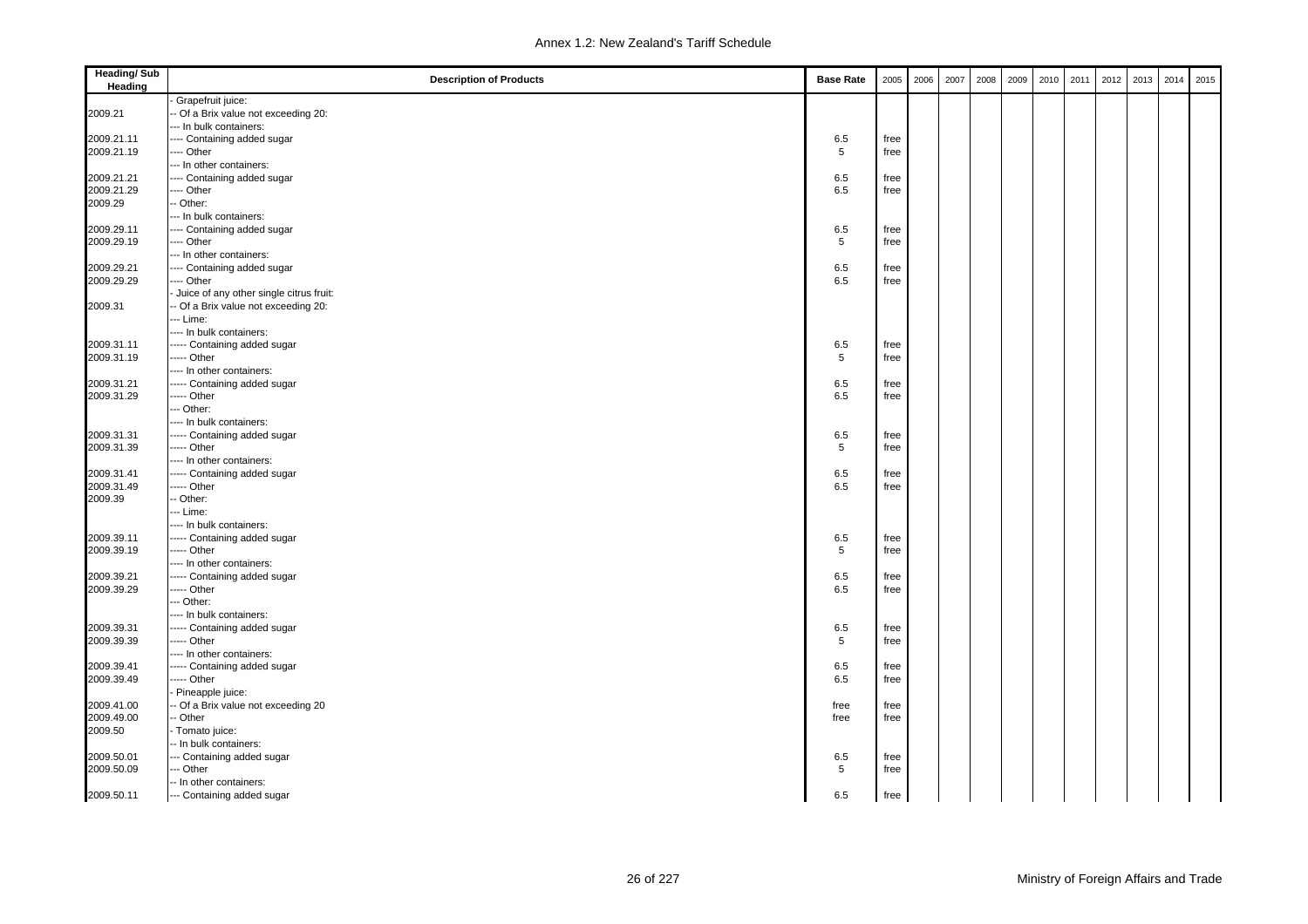| <b>Heading/Sub</b><br>Heading | <b>Description of Products</b>                | <b>Base Rate</b> | 2005 | 2006 | 2007 | 2008 | 2009 | 2010 | 2011 | 2012 | 2013 | 2014 | 2015 |
|-------------------------------|-----------------------------------------------|------------------|------|------|------|------|------|------|------|------|------|------|------|
| 2009.50.19                    | - Other                                       | 6.5              | free |      |      |      |      |      |      |      |      |      |      |
|                               | Grape juice (including grape must):           |                  |      |      |      |      |      |      |      |      |      |      |      |
| 2009.61                       | - Of a Brix value not exceeding 30:           |                  |      |      |      |      |      |      |      |      |      |      |      |
|                               | --- In bulk containers:                       |                  |      |      |      |      |      |      |      |      |      |      |      |
| 2009.61.11                    | ---- Containing added sugar                   | 6.5              | free |      |      |      |      |      |      |      |      |      |      |
| 2009.61.19                    | --- Other                                     | 5                | free |      |      |      |      |      |      |      |      |      |      |
|                               | --- In other containers:                      |                  |      |      |      |      |      |      |      |      |      |      |      |
| 2009.61.21                    | ---- Containing added sugar                   | $\overline{7}$   | free |      |      |      |      |      |      |      |      |      |      |
| 2009.61.29                    | --- Other                                     | 6.5              | free |      |      |      |      |      |      |      |      |      |      |
| 2009.69                       | - Other:                                      |                  |      |      |      |      |      |      |      |      |      |      |      |
|                               | --- In bulk containers:                       |                  |      |      |      |      |      |      |      |      |      |      |      |
| 2009.69.11                    | ---- Containing added sugar                   | 6.5              | free |      |      |      |      |      |      |      |      |      |      |
| 2009.69.19                    | ---- Other                                    | 5                | free |      |      |      |      |      |      |      |      |      |      |
|                               | --- In other containers:                      |                  |      |      |      |      |      |      |      |      |      |      |      |
| 2009.69.21                    | ---- Containing added sugar                   | $\overline{7}$   | free |      |      |      |      |      |      |      |      |      |      |
| 2009.69.29                    | ---- Other                                    | 6.5              | free |      |      |      |      |      |      |      |      |      |      |
|                               | Apple juice:                                  |                  |      |      |      |      |      |      |      |      |      |      |      |
| 2009.71                       | -- Of a Brix value not exceeding 20:          |                  |      |      |      |      |      |      |      |      |      |      |      |
|                               | --- In bulk containers:                       |                  |      |      |      |      |      |      |      |      |      |      |      |
| 2009.71.11                    | ---- Containing added sugar                   | 6.5              | free |      |      |      |      |      |      |      |      |      |      |
| 2009.71.19                    | ---- Other                                    | 5                | free |      |      |      |      |      |      |      |      |      |      |
|                               | --- In other containers:                      |                  |      |      |      |      |      |      |      |      |      |      |      |
| 2009.71.21                    | ---- Containing added sugar                   | $\overline{7}$   | free |      |      |      |      |      |      |      |      |      |      |
| 2009.71.29                    | ---- Other                                    | 6.5              | free |      |      |      |      |      |      |      |      |      |      |
| 2009.79                       | -- Other:                                     |                  |      |      |      |      |      |      |      |      |      |      |      |
|                               | --- In bulk containers:                       |                  |      |      |      |      |      |      |      |      |      |      |      |
| 2009.79.31                    | ---- Containing added sugar                   | 6.5              | free |      |      |      |      |      |      |      |      |      |      |
| 2009.79.39                    | ---- Other                                    | 5                | free |      |      |      |      |      |      |      |      |      |      |
|                               | --- In other containers:                      |                  |      |      |      |      |      |      |      |      |      |      |      |
| 2009.79.41                    | ---- Containing added sugar                   | $\overline{7}$   | free |      |      |      |      |      |      |      |      |      |      |
| 2009.79.49                    | ---- Other                                    | 6.5              | free |      |      |      |      |      |      |      |      |      |      |
| 2009.80                       | Juice of any other single fruit or vegetable: |                  |      |      |      |      |      |      |      |      |      |      |      |
|                               | -- In bulk containers:                        |                  |      |      |      |      |      |      |      |      |      |      |      |
| 2009.80.01                    | --- Containing added sugar                    | 6.5              | free |      |      |      |      |      |      |      |      |      |      |
|                               | --- Other:                                    |                  |      |      |      |      |      |      |      |      |      |      |      |
| 2009.80.11                    | ---- Passionfruit                             | 5                | free |      |      |      |      |      |      |      |      |      |      |
| 2009.80.19                    | ---- Other                                    | 5                | free |      |      |      |      |      |      |      |      |      |      |
|                               | -- In other containers:                       |                  |      |      |      |      |      |      |      |      |      |      |      |
| 2009.80.21                    | --- Containing added sugar                    | $\overline{7}$   | free |      |      |      |      |      |      |      |      |      |      |
|                               | --- Other:                                    |                  |      |      |      |      |      |      |      |      |      |      |      |
|                               | ---- Fruit juice:                             |                  |      |      |      |      |      |      |      |      |      |      |      |
| 2009.80.31                    | ----- Passionfruit                            | 6.5              | free |      |      |      |      |      |      |      |      |      |      |
| 2009.80.39                    | ---- Other                                    | 6.5              | free |      |      |      |      |      |      |      |      |      |      |
| 2009.80.49                    | ---- Vegetable juice                          | 6.5              | free |      |      |      |      |      |      |      |      |      |      |
| 2009.90                       | Mixtures of juices:                           |                  |      |      |      |      |      |      |      |      |      |      |      |
|                               | -- In bulk containers:                        |                  |      |      |      |      |      |      |      |      |      |      |      |
| 2009.90.01                    | --- Containing added sugar                    | 6.5              | free |      |      |      |      |      |      |      |      |      |      |
| 2009.90.09                    | --- Other                                     | 5                | free |      |      |      |      |      |      |      |      |      |      |
|                               | -- In other containers:                       |                  |      |      |      |      |      |      |      |      |      |      |      |
| 2009.90.11                    | --- Containing added sugar                    | $\overline{7}$   | free |      |      |      |      |      |      |      |      |      |      |
|                               | --- Other:                                    |                  |      |      |      |      |      |      |      |      |      |      |      |
| 2009.90.21                    | ---- Fruit                                    | 6.5              | free |      |      |      |      |      |      |      |      |      |      |
| 2009.90.29                    | ---- Other                                    | 6.5              | free |      |      |      |      |      |      |      |      |      |      |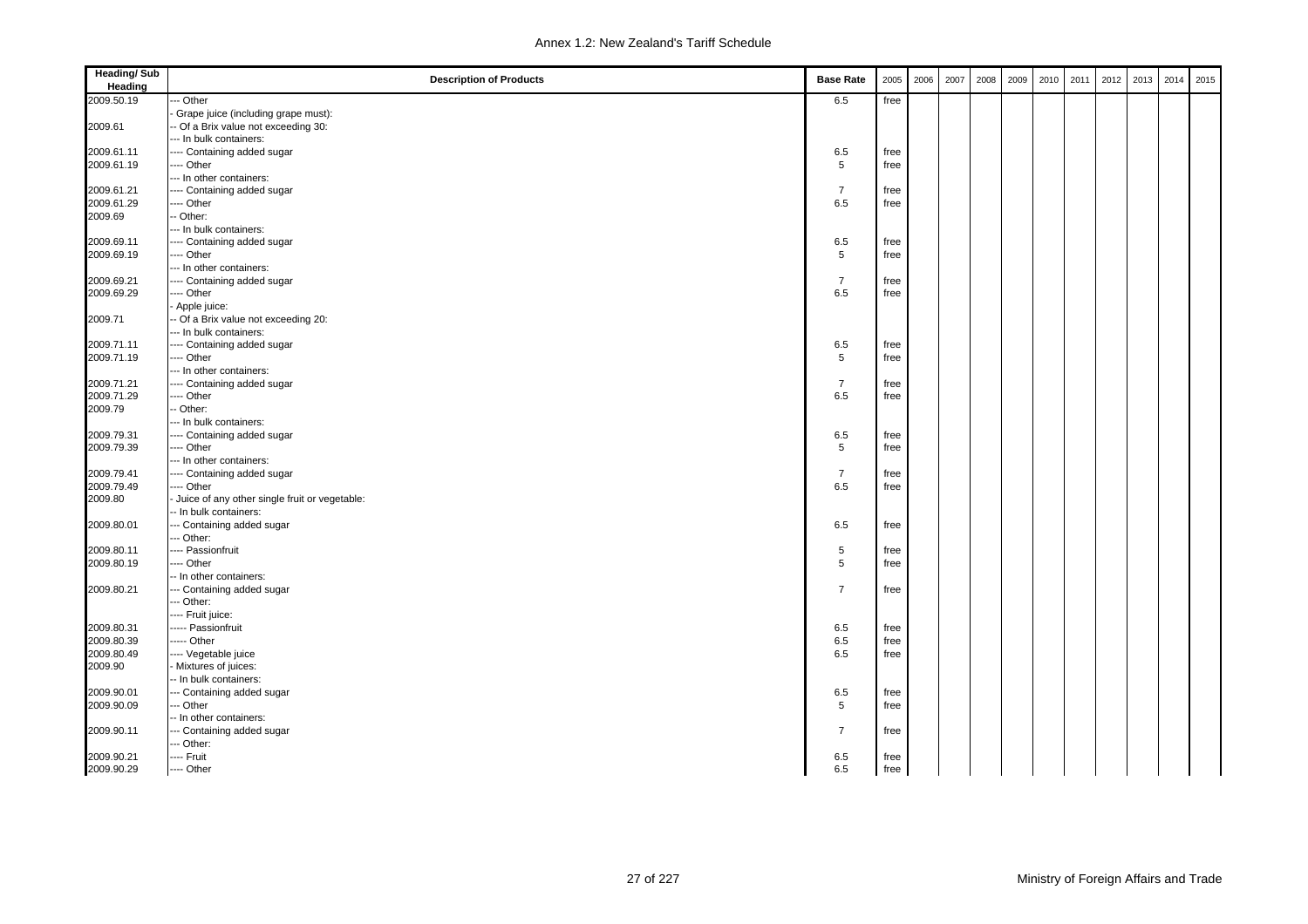| <b>CHAPTER 21</b><br><b>MISCELLANEOUS EDIBLE PREPARATIONS</b><br>21.01<br>Extracts, essences and concentrates, of coffee, tea or mate and preparations with a basis of these products or with a basis of<br>coffee, tea or mate; roasted chicory and other roasted coffee substitutes and extracts, essences and concentrates thereof:<br>Extracts, essences and concentrates, of coffee, and preparations with a basis of these extracts, essences or concentrates or with a basis of<br>coffee:<br>2101.11.00<br>$\overline{7}$<br>- Extracts, essences and concentrates<br>free<br>2101.12<br>Preparations with a basis of extracts, essences or concentrates or with a basis of coffee<br>$\overline{7}$<br>2101.12.10<br>-- Coffee pastes of mixtures of ground, roasted coffee, with vegetable fats and sometimes other ingredients<br>free<br>2101.12.90<br>$\overline{7}$<br>-- Other<br>free<br>2101.20<br>Extracts, essences and concentrates, of tea or mate, and preparations with a basis of these extracts, essences or concentrates or with a<br>basis of tea or mate:<br>$\overline{7}$<br>- Preparations consisting of a mixture of tea, milk powder and sugar<br>2101.20.01<br>free<br>2101.20.09<br>free<br>- Other<br>free<br>2101.30.00<br>$\overline{7}$<br>Roasted chicory and other roasted coffee substitutes, and extracts, essences and concentrates thereof<br>free<br>21.02<br>Yeasts (active or inactive); other single-cell micro-organisms, dead (but not including vaccines of heading 30.02); prepared baking<br>powders:<br>Active yeasts<br>2102.10.00<br>free<br>free<br>2102.20<br>Inactive yeasts; other single-cell micro-organisms, dead:<br>2102.20.01<br>- Inactive yeasts<br>free<br>free<br>Other single-cell micro-organisms, dead:<br>2102.20.11<br>-- Of algae<br>free<br>free<br>-- Other<br>2102.20.19<br>6.5<br>free<br>$\overline{7}$<br>2102.30.00<br>Prepared baking powders<br>free<br>21.03<br>Sauces and preparations therefor; mixed condiments and mixed seasonings; mustard flour and meal and prepared mustard:<br>2103.10.00<br>6.5<br>Soya sauce<br>free<br>2103.20.00<br>Tomato ketchup and other tomato sauces<br>6.5<br>free<br>2103.30<br>Mustard flour and meal and prepared mustard:<br>2103.30.01<br>-- Mustard flour and meal<br>free<br>free<br>5<br>2103.30.09<br>- Prepared mustard<br>free<br>2103.90.00<br>6.5<br>Other<br>free<br>21.04<br>Soups and broths and preparations therefor; homogenised composite food preparations:<br>2104.10<br>Soups and broths and preparations therefor:<br>2104.10.01<br>- Fish, crustacean and mollusc<br>6.5<br>free<br>2104.10.09<br>- Other<br>6.5<br>free<br>2104.20.00<br>$\overline{7}$<br>Homogenised composite food preparations<br>free<br>21.05<br>2105.00<br>Ice cream and other edible ice, whether or not containing cocoa:<br>6.5<br>2105.00.10<br>Containing cocoa<br>free<br>Containing alcohol:<br>2105.00.11<br>- Containing not more than 1.15% vol.<br>$\overline{7}$<br>free<br>$\overline{7}$<br>2105.00.21<br>Containing more than 1.15% vol., but not more than 2.5% vol.<br>free<br>$\overline{7}$<br>2105.00.29<br>Containing more than 2.5% vol., but not more than 6% vol.<br>free<br>$\overline{7}$<br>2105.00.31<br>free<br>- Containing more than 6% vol., but not more than 9% vol.<br>$\overline{7}$<br>2105.00.39<br>Containing more than 9% vol., but not more than 14% vol.<br>free<br>$\overline{7}$<br>2105.00.42<br>Containing more than 14 % vol., but not more than 23% vol.<br>free<br>2105.00.49<br>$\overline{7}$<br>- Other<br>free<br>2105.00.59<br>$\overline{7}$<br>Other<br>free<br>21.06<br>Food preparations not elsewhere specified or included:<br>2106.10<br>Protein concentrates and textured protein substances:<br>2106.10.01<br>-- Textured vegetable protein<br>free<br>free | <b>Heading/Sub</b><br>Heading | <b>Description of Products</b> | <b>Base Rate</b> | 2005 | 2006 | 2007 | 2008 | 2009 | 2010 | 2011 | 2012 | 2013 | 2014 | 2015 |
|---------------------------------------------------------------------------------------------------------------------------------------------------------------------------------------------------------------------------------------------------------------------------------------------------------------------------------------------------------------------------------------------------------------------------------------------------------------------------------------------------------------------------------------------------------------------------------------------------------------------------------------------------------------------------------------------------------------------------------------------------------------------------------------------------------------------------------------------------------------------------------------------------------------------------------------------------------------------------------------------------------------------------------------------------------------------------------------------------------------------------------------------------------------------------------------------------------------------------------------------------------------------------------------------------------------------------------------------------------------------------------------------------------------------------------------------------------------------------------------------------------------------------------------------------------------------------------------------------------------------------------------------------------------------------------------------------------------------------------------------------------------------------------------------------------------------------------------------------------------------------------------------------------------------------------------------------------------------------------------------------------------------------------------------------------------------------------------------------------------------------------------------------------------------------------------------------------------------------------------------------------------------------------------------------------------------------------------------------------------------------------------------------------------------------------------------------------------------------------------------------------------------------------------------------------------------------------------------------------------------------------------------------------------------------------------------------------------------------------------------------------------------------------------------------------------------------------------------------------------------------------------------------------------------------------------------------------------------------------------------------------------------------------------------------------------------------------------------------------------------------------------------------------------------------------------------------------------------------------------------------------------------------------------------------------------------------------------------------------------------------------------------------------------------------------------------------------------------------------------------------------------------------------------------------------------------------------------------------------------------------------------------------------------------------------------------------------------------------------------------------------------------------------------------------------------------------------------------------------|-------------------------------|--------------------------------|------------------|------|------|------|------|------|------|------|------|------|------|------|
|                                                                                                                                                                                                                                                                                                                                                                                                                                                                                                                                                                                                                                                                                                                                                                                                                                                                                                                                                                                                                                                                                                                                                                                                                                                                                                                                                                                                                                                                                                                                                                                                                                                                                                                                                                                                                                                                                                                                                                                                                                                                                                                                                                                                                                                                                                                                                                                                                                                                                                                                                                                                                                                                                                                                                                                                                                                                                                                                                                                                                                                                                                                                                                                                                                                                                                                                                                                                                                                                                                                                                                                                                                                                                                                                                                                                                                                         |                               |                                |                  |      |      |      |      |      |      |      |      |      |      |      |
|                                                                                                                                                                                                                                                                                                                                                                                                                                                                                                                                                                                                                                                                                                                                                                                                                                                                                                                                                                                                                                                                                                                                                                                                                                                                                                                                                                                                                                                                                                                                                                                                                                                                                                                                                                                                                                                                                                                                                                                                                                                                                                                                                                                                                                                                                                                                                                                                                                                                                                                                                                                                                                                                                                                                                                                                                                                                                                                                                                                                                                                                                                                                                                                                                                                                                                                                                                                                                                                                                                                                                                                                                                                                                                                                                                                                                                                         |                               |                                |                  |      |      |      |      |      |      |      |      |      |      |      |
|                                                                                                                                                                                                                                                                                                                                                                                                                                                                                                                                                                                                                                                                                                                                                                                                                                                                                                                                                                                                                                                                                                                                                                                                                                                                                                                                                                                                                                                                                                                                                                                                                                                                                                                                                                                                                                                                                                                                                                                                                                                                                                                                                                                                                                                                                                                                                                                                                                                                                                                                                                                                                                                                                                                                                                                                                                                                                                                                                                                                                                                                                                                                                                                                                                                                                                                                                                                                                                                                                                                                                                                                                                                                                                                                                                                                                                                         |                               |                                |                  |      |      |      |      |      |      |      |      |      |      |      |
|                                                                                                                                                                                                                                                                                                                                                                                                                                                                                                                                                                                                                                                                                                                                                                                                                                                                                                                                                                                                                                                                                                                                                                                                                                                                                                                                                                                                                                                                                                                                                                                                                                                                                                                                                                                                                                                                                                                                                                                                                                                                                                                                                                                                                                                                                                                                                                                                                                                                                                                                                                                                                                                                                                                                                                                                                                                                                                                                                                                                                                                                                                                                                                                                                                                                                                                                                                                                                                                                                                                                                                                                                                                                                                                                                                                                                                                         |                               |                                |                  |      |      |      |      |      |      |      |      |      |      |      |
|                                                                                                                                                                                                                                                                                                                                                                                                                                                                                                                                                                                                                                                                                                                                                                                                                                                                                                                                                                                                                                                                                                                                                                                                                                                                                                                                                                                                                                                                                                                                                                                                                                                                                                                                                                                                                                                                                                                                                                                                                                                                                                                                                                                                                                                                                                                                                                                                                                                                                                                                                                                                                                                                                                                                                                                                                                                                                                                                                                                                                                                                                                                                                                                                                                                                                                                                                                                                                                                                                                                                                                                                                                                                                                                                                                                                                                                         |                               |                                |                  |      |      |      |      |      |      |      |      |      |      |      |
|                                                                                                                                                                                                                                                                                                                                                                                                                                                                                                                                                                                                                                                                                                                                                                                                                                                                                                                                                                                                                                                                                                                                                                                                                                                                                                                                                                                                                                                                                                                                                                                                                                                                                                                                                                                                                                                                                                                                                                                                                                                                                                                                                                                                                                                                                                                                                                                                                                                                                                                                                                                                                                                                                                                                                                                                                                                                                                                                                                                                                                                                                                                                                                                                                                                                                                                                                                                                                                                                                                                                                                                                                                                                                                                                                                                                                                                         |                               |                                |                  |      |      |      |      |      |      |      |      |      |      |      |
|                                                                                                                                                                                                                                                                                                                                                                                                                                                                                                                                                                                                                                                                                                                                                                                                                                                                                                                                                                                                                                                                                                                                                                                                                                                                                                                                                                                                                                                                                                                                                                                                                                                                                                                                                                                                                                                                                                                                                                                                                                                                                                                                                                                                                                                                                                                                                                                                                                                                                                                                                                                                                                                                                                                                                                                                                                                                                                                                                                                                                                                                                                                                                                                                                                                                                                                                                                                                                                                                                                                                                                                                                                                                                                                                                                                                                                                         |                               |                                |                  |      |      |      |      |      |      |      |      |      |      |      |
|                                                                                                                                                                                                                                                                                                                                                                                                                                                                                                                                                                                                                                                                                                                                                                                                                                                                                                                                                                                                                                                                                                                                                                                                                                                                                                                                                                                                                                                                                                                                                                                                                                                                                                                                                                                                                                                                                                                                                                                                                                                                                                                                                                                                                                                                                                                                                                                                                                                                                                                                                                                                                                                                                                                                                                                                                                                                                                                                                                                                                                                                                                                                                                                                                                                                                                                                                                                                                                                                                                                                                                                                                                                                                                                                                                                                                                                         |                               |                                |                  |      |      |      |      |      |      |      |      |      |      |      |
|                                                                                                                                                                                                                                                                                                                                                                                                                                                                                                                                                                                                                                                                                                                                                                                                                                                                                                                                                                                                                                                                                                                                                                                                                                                                                                                                                                                                                                                                                                                                                                                                                                                                                                                                                                                                                                                                                                                                                                                                                                                                                                                                                                                                                                                                                                                                                                                                                                                                                                                                                                                                                                                                                                                                                                                                                                                                                                                                                                                                                                                                                                                                                                                                                                                                                                                                                                                                                                                                                                                                                                                                                                                                                                                                                                                                                                                         |                               |                                |                  |      |      |      |      |      |      |      |      |      |      |      |
|                                                                                                                                                                                                                                                                                                                                                                                                                                                                                                                                                                                                                                                                                                                                                                                                                                                                                                                                                                                                                                                                                                                                                                                                                                                                                                                                                                                                                                                                                                                                                                                                                                                                                                                                                                                                                                                                                                                                                                                                                                                                                                                                                                                                                                                                                                                                                                                                                                                                                                                                                                                                                                                                                                                                                                                                                                                                                                                                                                                                                                                                                                                                                                                                                                                                                                                                                                                                                                                                                                                                                                                                                                                                                                                                                                                                                                                         |                               |                                |                  |      |      |      |      |      |      |      |      |      |      |      |
|                                                                                                                                                                                                                                                                                                                                                                                                                                                                                                                                                                                                                                                                                                                                                                                                                                                                                                                                                                                                                                                                                                                                                                                                                                                                                                                                                                                                                                                                                                                                                                                                                                                                                                                                                                                                                                                                                                                                                                                                                                                                                                                                                                                                                                                                                                                                                                                                                                                                                                                                                                                                                                                                                                                                                                                                                                                                                                                                                                                                                                                                                                                                                                                                                                                                                                                                                                                                                                                                                                                                                                                                                                                                                                                                                                                                                                                         |                               |                                |                  |      |      |      |      |      |      |      |      |      |      |      |
|                                                                                                                                                                                                                                                                                                                                                                                                                                                                                                                                                                                                                                                                                                                                                                                                                                                                                                                                                                                                                                                                                                                                                                                                                                                                                                                                                                                                                                                                                                                                                                                                                                                                                                                                                                                                                                                                                                                                                                                                                                                                                                                                                                                                                                                                                                                                                                                                                                                                                                                                                                                                                                                                                                                                                                                                                                                                                                                                                                                                                                                                                                                                                                                                                                                                                                                                                                                                                                                                                                                                                                                                                                                                                                                                                                                                                                                         |                               |                                |                  |      |      |      |      |      |      |      |      |      |      |      |
|                                                                                                                                                                                                                                                                                                                                                                                                                                                                                                                                                                                                                                                                                                                                                                                                                                                                                                                                                                                                                                                                                                                                                                                                                                                                                                                                                                                                                                                                                                                                                                                                                                                                                                                                                                                                                                                                                                                                                                                                                                                                                                                                                                                                                                                                                                                                                                                                                                                                                                                                                                                                                                                                                                                                                                                                                                                                                                                                                                                                                                                                                                                                                                                                                                                                                                                                                                                                                                                                                                                                                                                                                                                                                                                                                                                                                                                         |                               |                                |                  |      |      |      |      |      |      |      |      |      |      |      |
|                                                                                                                                                                                                                                                                                                                                                                                                                                                                                                                                                                                                                                                                                                                                                                                                                                                                                                                                                                                                                                                                                                                                                                                                                                                                                                                                                                                                                                                                                                                                                                                                                                                                                                                                                                                                                                                                                                                                                                                                                                                                                                                                                                                                                                                                                                                                                                                                                                                                                                                                                                                                                                                                                                                                                                                                                                                                                                                                                                                                                                                                                                                                                                                                                                                                                                                                                                                                                                                                                                                                                                                                                                                                                                                                                                                                                                                         |                               |                                |                  |      |      |      |      |      |      |      |      |      |      |      |
|                                                                                                                                                                                                                                                                                                                                                                                                                                                                                                                                                                                                                                                                                                                                                                                                                                                                                                                                                                                                                                                                                                                                                                                                                                                                                                                                                                                                                                                                                                                                                                                                                                                                                                                                                                                                                                                                                                                                                                                                                                                                                                                                                                                                                                                                                                                                                                                                                                                                                                                                                                                                                                                                                                                                                                                                                                                                                                                                                                                                                                                                                                                                                                                                                                                                                                                                                                                                                                                                                                                                                                                                                                                                                                                                                                                                                                                         |                               |                                |                  |      |      |      |      |      |      |      |      |      |      |      |
|                                                                                                                                                                                                                                                                                                                                                                                                                                                                                                                                                                                                                                                                                                                                                                                                                                                                                                                                                                                                                                                                                                                                                                                                                                                                                                                                                                                                                                                                                                                                                                                                                                                                                                                                                                                                                                                                                                                                                                                                                                                                                                                                                                                                                                                                                                                                                                                                                                                                                                                                                                                                                                                                                                                                                                                                                                                                                                                                                                                                                                                                                                                                                                                                                                                                                                                                                                                                                                                                                                                                                                                                                                                                                                                                                                                                                                                         |                               |                                |                  |      |      |      |      |      |      |      |      |      |      |      |
|                                                                                                                                                                                                                                                                                                                                                                                                                                                                                                                                                                                                                                                                                                                                                                                                                                                                                                                                                                                                                                                                                                                                                                                                                                                                                                                                                                                                                                                                                                                                                                                                                                                                                                                                                                                                                                                                                                                                                                                                                                                                                                                                                                                                                                                                                                                                                                                                                                                                                                                                                                                                                                                                                                                                                                                                                                                                                                                                                                                                                                                                                                                                                                                                                                                                                                                                                                                                                                                                                                                                                                                                                                                                                                                                                                                                                                                         |                               |                                |                  |      |      |      |      |      |      |      |      |      |      |      |
|                                                                                                                                                                                                                                                                                                                                                                                                                                                                                                                                                                                                                                                                                                                                                                                                                                                                                                                                                                                                                                                                                                                                                                                                                                                                                                                                                                                                                                                                                                                                                                                                                                                                                                                                                                                                                                                                                                                                                                                                                                                                                                                                                                                                                                                                                                                                                                                                                                                                                                                                                                                                                                                                                                                                                                                                                                                                                                                                                                                                                                                                                                                                                                                                                                                                                                                                                                                                                                                                                                                                                                                                                                                                                                                                                                                                                                                         |                               |                                |                  |      |      |      |      |      |      |      |      |      |      |      |
|                                                                                                                                                                                                                                                                                                                                                                                                                                                                                                                                                                                                                                                                                                                                                                                                                                                                                                                                                                                                                                                                                                                                                                                                                                                                                                                                                                                                                                                                                                                                                                                                                                                                                                                                                                                                                                                                                                                                                                                                                                                                                                                                                                                                                                                                                                                                                                                                                                                                                                                                                                                                                                                                                                                                                                                                                                                                                                                                                                                                                                                                                                                                                                                                                                                                                                                                                                                                                                                                                                                                                                                                                                                                                                                                                                                                                                                         |                               |                                |                  |      |      |      |      |      |      |      |      |      |      |      |
|                                                                                                                                                                                                                                                                                                                                                                                                                                                                                                                                                                                                                                                                                                                                                                                                                                                                                                                                                                                                                                                                                                                                                                                                                                                                                                                                                                                                                                                                                                                                                                                                                                                                                                                                                                                                                                                                                                                                                                                                                                                                                                                                                                                                                                                                                                                                                                                                                                                                                                                                                                                                                                                                                                                                                                                                                                                                                                                                                                                                                                                                                                                                                                                                                                                                                                                                                                                                                                                                                                                                                                                                                                                                                                                                                                                                                                                         |                               |                                |                  |      |      |      |      |      |      |      |      |      |      |      |
|                                                                                                                                                                                                                                                                                                                                                                                                                                                                                                                                                                                                                                                                                                                                                                                                                                                                                                                                                                                                                                                                                                                                                                                                                                                                                                                                                                                                                                                                                                                                                                                                                                                                                                                                                                                                                                                                                                                                                                                                                                                                                                                                                                                                                                                                                                                                                                                                                                                                                                                                                                                                                                                                                                                                                                                                                                                                                                                                                                                                                                                                                                                                                                                                                                                                                                                                                                                                                                                                                                                                                                                                                                                                                                                                                                                                                                                         |                               |                                |                  |      |      |      |      |      |      |      |      |      |      |      |
|                                                                                                                                                                                                                                                                                                                                                                                                                                                                                                                                                                                                                                                                                                                                                                                                                                                                                                                                                                                                                                                                                                                                                                                                                                                                                                                                                                                                                                                                                                                                                                                                                                                                                                                                                                                                                                                                                                                                                                                                                                                                                                                                                                                                                                                                                                                                                                                                                                                                                                                                                                                                                                                                                                                                                                                                                                                                                                                                                                                                                                                                                                                                                                                                                                                                                                                                                                                                                                                                                                                                                                                                                                                                                                                                                                                                                                                         |                               |                                |                  |      |      |      |      |      |      |      |      |      |      |      |
|                                                                                                                                                                                                                                                                                                                                                                                                                                                                                                                                                                                                                                                                                                                                                                                                                                                                                                                                                                                                                                                                                                                                                                                                                                                                                                                                                                                                                                                                                                                                                                                                                                                                                                                                                                                                                                                                                                                                                                                                                                                                                                                                                                                                                                                                                                                                                                                                                                                                                                                                                                                                                                                                                                                                                                                                                                                                                                                                                                                                                                                                                                                                                                                                                                                                                                                                                                                                                                                                                                                                                                                                                                                                                                                                                                                                                                                         |                               |                                |                  |      |      |      |      |      |      |      |      |      |      |      |
|                                                                                                                                                                                                                                                                                                                                                                                                                                                                                                                                                                                                                                                                                                                                                                                                                                                                                                                                                                                                                                                                                                                                                                                                                                                                                                                                                                                                                                                                                                                                                                                                                                                                                                                                                                                                                                                                                                                                                                                                                                                                                                                                                                                                                                                                                                                                                                                                                                                                                                                                                                                                                                                                                                                                                                                                                                                                                                                                                                                                                                                                                                                                                                                                                                                                                                                                                                                                                                                                                                                                                                                                                                                                                                                                                                                                                                                         |                               |                                |                  |      |      |      |      |      |      |      |      |      |      |      |
|                                                                                                                                                                                                                                                                                                                                                                                                                                                                                                                                                                                                                                                                                                                                                                                                                                                                                                                                                                                                                                                                                                                                                                                                                                                                                                                                                                                                                                                                                                                                                                                                                                                                                                                                                                                                                                                                                                                                                                                                                                                                                                                                                                                                                                                                                                                                                                                                                                                                                                                                                                                                                                                                                                                                                                                                                                                                                                                                                                                                                                                                                                                                                                                                                                                                                                                                                                                                                                                                                                                                                                                                                                                                                                                                                                                                                                                         |                               |                                |                  |      |      |      |      |      |      |      |      |      |      |      |
|                                                                                                                                                                                                                                                                                                                                                                                                                                                                                                                                                                                                                                                                                                                                                                                                                                                                                                                                                                                                                                                                                                                                                                                                                                                                                                                                                                                                                                                                                                                                                                                                                                                                                                                                                                                                                                                                                                                                                                                                                                                                                                                                                                                                                                                                                                                                                                                                                                                                                                                                                                                                                                                                                                                                                                                                                                                                                                                                                                                                                                                                                                                                                                                                                                                                                                                                                                                                                                                                                                                                                                                                                                                                                                                                                                                                                                                         |                               |                                |                  |      |      |      |      |      |      |      |      |      |      |      |
|                                                                                                                                                                                                                                                                                                                                                                                                                                                                                                                                                                                                                                                                                                                                                                                                                                                                                                                                                                                                                                                                                                                                                                                                                                                                                                                                                                                                                                                                                                                                                                                                                                                                                                                                                                                                                                                                                                                                                                                                                                                                                                                                                                                                                                                                                                                                                                                                                                                                                                                                                                                                                                                                                                                                                                                                                                                                                                                                                                                                                                                                                                                                                                                                                                                                                                                                                                                                                                                                                                                                                                                                                                                                                                                                                                                                                                                         |                               |                                |                  |      |      |      |      |      |      |      |      |      |      |      |
|                                                                                                                                                                                                                                                                                                                                                                                                                                                                                                                                                                                                                                                                                                                                                                                                                                                                                                                                                                                                                                                                                                                                                                                                                                                                                                                                                                                                                                                                                                                                                                                                                                                                                                                                                                                                                                                                                                                                                                                                                                                                                                                                                                                                                                                                                                                                                                                                                                                                                                                                                                                                                                                                                                                                                                                                                                                                                                                                                                                                                                                                                                                                                                                                                                                                                                                                                                                                                                                                                                                                                                                                                                                                                                                                                                                                                                                         |                               |                                |                  |      |      |      |      |      |      |      |      |      |      |      |
|                                                                                                                                                                                                                                                                                                                                                                                                                                                                                                                                                                                                                                                                                                                                                                                                                                                                                                                                                                                                                                                                                                                                                                                                                                                                                                                                                                                                                                                                                                                                                                                                                                                                                                                                                                                                                                                                                                                                                                                                                                                                                                                                                                                                                                                                                                                                                                                                                                                                                                                                                                                                                                                                                                                                                                                                                                                                                                                                                                                                                                                                                                                                                                                                                                                                                                                                                                                                                                                                                                                                                                                                                                                                                                                                                                                                                                                         |                               |                                |                  |      |      |      |      |      |      |      |      |      |      |      |
|                                                                                                                                                                                                                                                                                                                                                                                                                                                                                                                                                                                                                                                                                                                                                                                                                                                                                                                                                                                                                                                                                                                                                                                                                                                                                                                                                                                                                                                                                                                                                                                                                                                                                                                                                                                                                                                                                                                                                                                                                                                                                                                                                                                                                                                                                                                                                                                                                                                                                                                                                                                                                                                                                                                                                                                                                                                                                                                                                                                                                                                                                                                                                                                                                                                                                                                                                                                                                                                                                                                                                                                                                                                                                                                                                                                                                                                         |                               |                                |                  |      |      |      |      |      |      |      |      |      |      |      |
|                                                                                                                                                                                                                                                                                                                                                                                                                                                                                                                                                                                                                                                                                                                                                                                                                                                                                                                                                                                                                                                                                                                                                                                                                                                                                                                                                                                                                                                                                                                                                                                                                                                                                                                                                                                                                                                                                                                                                                                                                                                                                                                                                                                                                                                                                                                                                                                                                                                                                                                                                                                                                                                                                                                                                                                                                                                                                                                                                                                                                                                                                                                                                                                                                                                                                                                                                                                                                                                                                                                                                                                                                                                                                                                                                                                                                                                         |                               |                                |                  |      |      |      |      |      |      |      |      |      |      |      |
|                                                                                                                                                                                                                                                                                                                                                                                                                                                                                                                                                                                                                                                                                                                                                                                                                                                                                                                                                                                                                                                                                                                                                                                                                                                                                                                                                                                                                                                                                                                                                                                                                                                                                                                                                                                                                                                                                                                                                                                                                                                                                                                                                                                                                                                                                                                                                                                                                                                                                                                                                                                                                                                                                                                                                                                                                                                                                                                                                                                                                                                                                                                                                                                                                                                                                                                                                                                                                                                                                                                                                                                                                                                                                                                                                                                                                                                         |                               |                                |                  |      |      |      |      |      |      |      |      |      |      |      |
|                                                                                                                                                                                                                                                                                                                                                                                                                                                                                                                                                                                                                                                                                                                                                                                                                                                                                                                                                                                                                                                                                                                                                                                                                                                                                                                                                                                                                                                                                                                                                                                                                                                                                                                                                                                                                                                                                                                                                                                                                                                                                                                                                                                                                                                                                                                                                                                                                                                                                                                                                                                                                                                                                                                                                                                                                                                                                                                                                                                                                                                                                                                                                                                                                                                                                                                                                                                                                                                                                                                                                                                                                                                                                                                                                                                                                                                         |                               |                                |                  |      |      |      |      |      |      |      |      |      |      |      |
|                                                                                                                                                                                                                                                                                                                                                                                                                                                                                                                                                                                                                                                                                                                                                                                                                                                                                                                                                                                                                                                                                                                                                                                                                                                                                                                                                                                                                                                                                                                                                                                                                                                                                                                                                                                                                                                                                                                                                                                                                                                                                                                                                                                                                                                                                                                                                                                                                                                                                                                                                                                                                                                                                                                                                                                                                                                                                                                                                                                                                                                                                                                                                                                                                                                                                                                                                                                                                                                                                                                                                                                                                                                                                                                                                                                                                                                         |                               |                                |                  |      |      |      |      |      |      |      |      |      |      |      |
|                                                                                                                                                                                                                                                                                                                                                                                                                                                                                                                                                                                                                                                                                                                                                                                                                                                                                                                                                                                                                                                                                                                                                                                                                                                                                                                                                                                                                                                                                                                                                                                                                                                                                                                                                                                                                                                                                                                                                                                                                                                                                                                                                                                                                                                                                                                                                                                                                                                                                                                                                                                                                                                                                                                                                                                                                                                                                                                                                                                                                                                                                                                                                                                                                                                                                                                                                                                                                                                                                                                                                                                                                                                                                                                                                                                                                                                         |                               |                                |                  |      |      |      |      |      |      |      |      |      |      |      |
|                                                                                                                                                                                                                                                                                                                                                                                                                                                                                                                                                                                                                                                                                                                                                                                                                                                                                                                                                                                                                                                                                                                                                                                                                                                                                                                                                                                                                                                                                                                                                                                                                                                                                                                                                                                                                                                                                                                                                                                                                                                                                                                                                                                                                                                                                                                                                                                                                                                                                                                                                                                                                                                                                                                                                                                                                                                                                                                                                                                                                                                                                                                                                                                                                                                                                                                                                                                                                                                                                                                                                                                                                                                                                                                                                                                                                                                         |                               |                                |                  |      |      |      |      |      |      |      |      |      |      |      |
|                                                                                                                                                                                                                                                                                                                                                                                                                                                                                                                                                                                                                                                                                                                                                                                                                                                                                                                                                                                                                                                                                                                                                                                                                                                                                                                                                                                                                                                                                                                                                                                                                                                                                                                                                                                                                                                                                                                                                                                                                                                                                                                                                                                                                                                                                                                                                                                                                                                                                                                                                                                                                                                                                                                                                                                                                                                                                                                                                                                                                                                                                                                                                                                                                                                                                                                                                                                                                                                                                                                                                                                                                                                                                                                                                                                                                                                         |                               |                                |                  |      |      |      |      |      |      |      |      |      |      |      |
|                                                                                                                                                                                                                                                                                                                                                                                                                                                                                                                                                                                                                                                                                                                                                                                                                                                                                                                                                                                                                                                                                                                                                                                                                                                                                                                                                                                                                                                                                                                                                                                                                                                                                                                                                                                                                                                                                                                                                                                                                                                                                                                                                                                                                                                                                                                                                                                                                                                                                                                                                                                                                                                                                                                                                                                                                                                                                                                                                                                                                                                                                                                                                                                                                                                                                                                                                                                                                                                                                                                                                                                                                                                                                                                                                                                                                                                         |                               |                                |                  |      |      |      |      |      |      |      |      |      |      |      |
|                                                                                                                                                                                                                                                                                                                                                                                                                                                                                                                                                                                                                                                                                                                                                                                                                                                                                                                                                                                                                                                                                                                                                                                                                                                                                                                                                                                                                                                                                                                                                                                                                                                                                                                                                                                                                                                                                                                                                                                                                                                                                                                                                                                                                                                                                                                                                                                                                                                                                                                                                                                                                                                                                                                                                                                                                                                                                                                                                                                                                                                                                                                                                                                                                                                                                                                                                                                                                                                                                                                                                                                                                                                                                                                                                                                                                                                         |                               |                                |                  |      |      |      |      |      |      |      |      |      |      |      |
|                                                                                                                                                                                                                                                                                                                                                                                                                                                                                                                                                                                                                                                                                                                                                                                                                                                                                                                                                                                                                                                                                                                                                                                                                                                                                                                                                                                                                                                                                                                                                                                                                                                                                                                                                                                                                                                                                                                                                                                                                                                                                                                                                                                                                                                                                                                                                                                                                                                                                                                                                                                                                                                                                                                                                                                                                                                                                                                                                                                                                                                                                                                                                                                                                                                                                                                                                                                                                                                                                                                                                                                                                                                                                                                                                                                                                                                         |                               |                                |                  |      |      |      |      |      |      |      |      |      |      |      |
|                                                                                                                                                                                                                                                                                                                                                                                                                                                                                                                                                                                                                                                                                                                                                                                                                                                                                                                                                                                                                                                                                                                                                                                                                                                                                                                                                                                                                                                                                                                                                                                                                                                                                                                                                                                                                                                                                                                                                                                                                                                                                                                                                                                                                                                                                                                                                                                                                                                                                                                                                                                                                                                                                                                                                                                                                                                                                                                                                                                                                                                                                                                                                                                                                                                                                                                                                                                                                                                                                                                                                                                                                                                                                                                                                                                                                                                         |                               |                                |                  |      |      |      |      |      |      |      |      |      |      |      |
|                                                                                                                                                                                                                                                                                                                                                                                                                                                                                                                                                                                                                                                                                                                                                                                                                                                                                                                                                                                                                                                                                                                                                                                                                                                                                                                                                                                                                                                                                                                                                                                                                                                                                                                                                                                                                                                                                                                                                                                                                                                                                                                                                                                                                                                                                                                                                                                                                                                                                                                                                                                                                                                                                                                                                                                                                                                                                                                                                                                                                                                                                                                                                                                                                                                                                                                                                                                                                                                                                                                                                                                                                                                                                                                                                                                                                                                         |                               |                                |                  |      |      |      |      |      |      |      |      |      |      |      |
|                                                                                                                                                                                                                                                                                                                                                                                                                                                                                                                                                                                                                                                                                                                                                                                                                                                                                                                                                                                                                                                                                                                                                                                                                                                                                                                                                                                                                                                                                                                                                                                                                                                                                                                                                                                                                                                                                                                                                                                                                                                                                                                                                                                                                                                                                                                                                                                                                                                                                                                                                                                                                                                                                                                                                                                                                                                                                                                                                                                                                                                                                                                                                                                                                                                                                                                                                                                                                                                                                                                                                                                                                                                                                                                                                                                                                                                         |                               |                                |                  |      |      |      |      |      |      |      |      |      |      |      |
|                                                                                                                                                                                                                                                                                                                                                                                                                                                                                                                                                                                                                                                                                                                                                                                                                                                                                                                                                                                                                                                                                                                                                                                                                                                                                                                                                                                                                                                                                                                                                                                                                                                                                                                                                                                                                                                                                                                                                                                                                                                                                                                                                                                                                                                                                                                                                                                                                                                                                                                                                                                                                                                                                                                                                                                                                                                                                                                                                                                                                                                                                                                                                                                                                                                                                                                                                                                                                                                                                                                                                                                                                                                                                                                                                                                                                                                         |                               |                                |                  |      |      |      |      |      |      |      |      |      |      |      |
|                                                                                                                                                                                                                                                                                                                                                                                                                                                                                                                                                                                                                                                                                                                                                                                                                                                                                                                                                                                                                                                                                                                                                                                                                                                                                                                                                                                                                                                                                                                                                                                                                                                                                                                                                                                                                                                                                                                                                                                                                                                                                                                                                                                                                                                                                                                                                                                                                                                                                                                                                                                                                                                                                                                                                                                                                                                                                                                                                                                                                                                                                                                                                                                                                                                                                                                                                                                                                                                                                                                                                                                                                                                                                                                                                                                                                                                         |                               |                                |                  |      |      |      |      |      |      |      |      |      |      |      |
|                                                                                                                                                                                                                                                                                                                                                                                                                                                                                                                                                                                                                                                                                                                                                                                                                                                                                                                                                                                                                                                                                                                                                                                                                                                                                                                                                                                                                                                                                                                                                                                                                                                                                                                                                                                                                                                                                                                                                                                                                                                                                                                                                                                                                                                                                                                                                                                                                                                                                                                                                                                                                                                                                                                                                                                                                                                                                                                                                                                                                                                                                                                                                                                                                                                                                                                                                                                                                                                                                                                                                                                                                                                                                                                                                                                                                                                         |                               |                                |                  |      |      |      |      |      |      |      |      |      |      |      |
|                                                                                                                                                                                                                                                                                                                                                                                                                                                                                                                                                                                                                                                                                                                                                                                                                                                                                                                                                                                                                                                                                                                                                                                                                                                                                                                                                                                                                                                                                                                                                                                                                                                                                                                                                                                                                                                                                                                                                                                                                                                                                                                                                                                                                                                                                                                                                                                                                                                                                                                                                                                                                                                                                                                                                                                                                                                                                                                                                                                                                                                                                                                                                                                                                                                                                                                                                                                                                                                                                                                                                                                                                                                                                                                                                                                                                                                         |                               |                                |                  |      |      |      |      |      |      |      |      |      |      |      |
|                                                                                                                                                                                                                                                                                                                                                                                                                                                                                                                                                                                                                                                                                                                                                                                                                                                                                                                                                                                                                                                                                                                                                                                                                                                                                                                                                                                                                                                                                                                                                                                                                                                                                                                                                                                                                                                                                                                                                                                                                                                                                                                                                                                                                                                                                                                                                                                                                                                                                                                                                                                                                                                                                                                                                                                                                                                                                                                                                                                                                                                                                                                                                                                                                                                                                                                                                                                                                                                                                                                                                                                                                                                                                                                                                                                                                                                         |                               |                                |                  |      |      |      |      |      |      |      |      |      |      |      |
|                                                                                                                                                                                                                                                                                                                                                                                                                                                                                                                                                                                                                                                                                                                                                                                                                                                                                                                                                                                                                                                                                                                                                                                                                                                                                                                                                                                                                                                                                                                                                                                                                                                                                                                                                                                                                                                                                                                                                                                                                                                                                                                                                                                                                                                                                                                                                                                                                                                                                                                                                                                                                                                                                                                                                                                                                                                                                                                                                                                                                                                                                                                                                                                                                                                                                                                                                                                                                                                                                                                                                                                                                                                                                                                                                                                                                                                         |                               |                                |                  |      |      |      |      |      |      |      |      |      |      |      |
|                                                                                                                                                                                                                                                                                                                                                                                                                                                                                                                                                                                                                                                                                                                                                                                                                                                                                                                                                                                                                                                                                                                                                                                                                                                                                                                                                                                                                                                                                                                                                                                                                                                                                                                                                                                                                                                                                                                                                                                                                                                                                                                                                                                                                                                                                                                                                                                                                                                                                                                                                                                                                                                                                                                                                                                                                                                                                                                                                                                                                                                                                                                                                                                                                                                                                                                                                                                                                                                                                                                                                                                                                                                                                                                                                                                                                                                         | 2106.10.09                    | -- Other                       | $\overline{7}$   | free |      |      |      |      |      |      |      |      |      |      |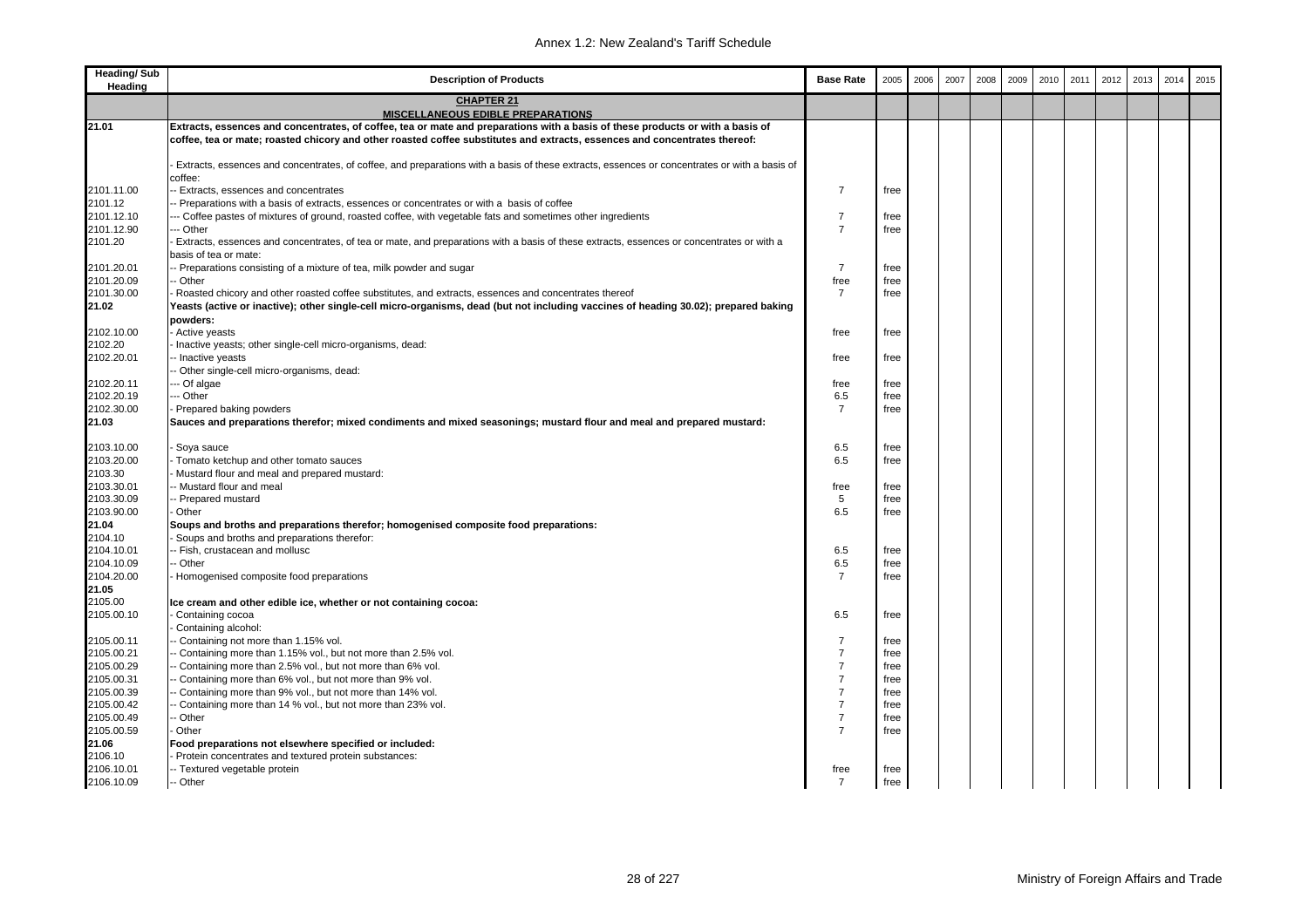| <b>Heading/Sub</b><br>Heading | <b>Description of Products</b>                                                                                                                                                                                       | <b>Base Rate</b> | 2005 | 2006 | 2007 | 2008           | 2009        | 2010 | 2011 | 2012 | 2013 | 2014 | 2015 |
|-------------------------------|----------------------------------------------------------------------------------------------------------------------------------------------------------------------------------------------------------------------|------------------|------|------|------|----------------|-------------|------|------|------|------|------|------|
| 2106.90                       | Other:                                                                                                                                                                                                               |                  |      |      |      |                |             |      |      |      |      |      |      |
| 2106.90.10                    | - Tablets consisting of saccharin and a foodstuff used for sweetening purposes<br>Compound alcoholic preparations, not based on one or more odoriferous substances, of a kind used for the manufacture of beverages: | 5                | free |      |      |                |             |      |      |      |      |      |      |
| 2106.90.20                    | -- Containing not more than 1.15 % vol.<br>Containing more than 1.15 % vol., but not more than 2.5 % vol.:                                                                                                           | free             | free |      |      |                |             |      |      |      |      |      |      |
| 2106.90.31                    | ---- For further manufacture in a licensed manufacturing area                                                                                                                                                        | free             | free |      |      |                |             |      |      |      |      |      |      |
| 2106.90.39                    | ---- Other                                                                                                                                                                                                           | free             | free |      |      |                |             |      |      |      |      |      |      |
|                               | --- Containing more than 2.5% vol., but not more than 6 % vol.:                                                                                                                                                      |                  |      |      |      |                |             |      |      |      |      |      |      |
| 2106.90.41                    | ---- For further manufacture in a licensed manufacturing area                                                                                                                                                        | free             | free |      |      |                |             |      |      |      |      |      |      |
| 2106.90.49                    | ---- Other                                                                                                                                                                                                           | free             | free |      |      |                |             |      |      |      |      |      |      |
|                               | Containing more than 6% vol., but not more than 9 % vol.:                                                                                                                                                            |                  |      |      |      |                |             |      |      |      |      |      |      |
| 2106.90.51                    | ---- For further manufacture in a licensed manufacturing area                                                                                                                                                        | free             | free |      |      |                |             |      |      |      |      |      |      |
| 2106.90.59                    | ---- Other                                                                                                                                                                                                           | free             | free |      |      |                |             |      |      |      |      |      |      |
|                               | --- Containing more than 9 % vol., but not more than 14 % vol.:                                                                                                                                                      |                  |      |      |      |                |             |      |      |      |      |      |      |
| 2106.90.61                    | ---- For further manufacture in a licensed manufacturing area                                                                                                                                                        | free             | free |      |      |                |             |      |      |      |      |      |      |
| 2106.90.69                    | ---- Other                                                                                                                                                                                                           | free             | free |      |      |                |             |      |      |      |      |      |      |
|                               | --- Containing more than 14 % vol., but not more than 23 % vol.:                                                                                                                                                     |                  |      |      |      |                |             |      |      |      |      |      |      |
| 2106.90.71                    | ---- For further manufacture in a licensed manufacturing area                                                                                                                                                        | free             | free |      |      |                |             |      |      |      |      |      |      |
| 2106.90.79                    | ---- Other                                                                                                                                                                                                           | free             | free |      |      |                |             |      |      |      |      |      |      |
|                               | --- Other:                                                                                                                                                                                                           |                  |      |      |      |                |             |      |      |      |      |      |      |
| 2106.90.81                    | ---- For further manufacture in a licensed manufacturing area                                                                                                                                                        | free             | free |      |      |                |             |      |      |      |      |      |      |
| 2106.90.89                    | ---- Other                                                                                                                                                                                                           | free             | free |      |      |                |             |      |      |      |      |      |      |
|                               | - Edible ice mixtures containing alcohol:                                                                                                                                                                            |                  |      |      |      |                |             |      |      |      |      |      |      |
| 2106.90.91                    | --- Containing not more than 1.15 % vol.                                                                                                                                                                             | 7                | 5.5  | 5    | 4.5  | 4              | 3           | free |      |      |      |      |      |
| 2106.90.92                    | --- Containing more than 1.15 % vol., but not more than 2.5 % vol.                                                                                                                                                   | $\overline{7}$   | 5.5  | 5    | 4.5  | $\overline{4}$ | 3           | free |      |      |      |      |      |
| 2106.90.93                    | --- Containing more than 2.5 % vol., but not more than 6 % vol.                                                                                                                                                      | $\overline{7}$   | 5.5  | 5    | 4.5  | 4              | $\mathsf 3$ | free |      |      |      |      |      |
| 2106.90.94                    | --- Containing more than 6 % vol., but not more than 9 % vol.                                                                                                                                                        | $\overline{7}$   | 5.5  | 5    | 4.5  | $\overline{4}$ | $\mathsf 3$ | free |      |      |      |      |      |
| 2106.90.95                    | --- Containing more than 9 % vol., but not more than 14 % vol.                                                                                                                                                       | $\overline{7}$   | 5.5  | 5    | 4.5  | 4              | 3           | free |      |      |      |      |      |
| 2106.90.98                    | -- Containing more than 14 % vol., but not more than 23 % vol.                                                                                                                                                       | $\overline{7}$   | 5.5  | 5    | 4.5  | 4              | 3           | free |      |      |      |      |      |
| 2106.90.97                    | -- Other                                                                                                                                                                                                             | $\overline{7}$   | 5.5  | 5    | 4.5  | 4              | $\mathsf 3$ | free |      |      |      |      |      |
| 2106.90.99                    | - Other                                                                                                                                                                                                              | $\overline{7}$   | 5.5  | 5    | 4.5  | $\overline{4}$ | 3           | free |      |      |      |      |      |
|                               | <b>CHAPTER 22</b>                                                                                                                                                                                                    |                  |      |      |      |                |             |      |      |      |      |      |      |
| 22.01                         | BEVERAGES, SPIRITS AND VINEGAR<br>Waters, including natural or artificial mineral waters and aerated waters, not containing added sugar or other sweetening matter nor                                               |                  |      |      |      |                |             |      |      |      |      |      |      |
| 2201.10                       | flavoured; ice and snow:<br>Mineral waters and aerated waters:                                                                                                                                                       |                  |      |      |      |                |             |      |      |      |      |      |      |
| 2201.10.01                    | - In metal containers                                                                                                                                                                                                | 5                | free |      |      |                |             |      |      |      |      |      |      |
| 2201.10.09                    | - Other                                                                                                                                                                                                              | 5                | free |      |      |                |             |      |      |      |      |      |      |
| 2201.90                       | Other:                                                                                                                                                                                                               |                  |      |      |      |                |             |      |      |      |      |      |      |
| 2201.90.01                    | - In metal containers                                                                                                                                                                                                | 5                | free |      |      |                |             |      |      |      |      |      |      |
| 2201.90.09                    | -- Other                                                                                                                                                                                                             | 5                | free |      |      |                |             |      |      |      |      |      |      |
| 22.02                         | Waters, including mineral waters and aerated waters, containing added sugar or other sweetening matter or flavoured, and other                                                                                       |                  |      |      |      |                |             |      |      |      |      |      |      |
|                               | non-alcoholic beverages, not including fruit or vegetable juices of heading 20.09:                                                                                                                                   |                  |      |      |      |                |             |      |      |      |      |      |      |
| 2202.10                       | - Waters, including mineral waters and aerated waters, containing added sugar or other sweetening matter or flavoured:                                                                                               |                  |      |      |      |                |             |      |      |      |      |      |      |
| 2202.10.01                    | - In metal containers                                                                                                                                                                                                | 6.5              | free |      |      |                |             |      |      |      |      |      |      |
| 2202.10.09                    | - Other                                                                                                                                                                                                              | 5                | free |      |      |                |             |      |      |      |      |      |      |
| 2202.90                       | Other:                                                                                                                                                                                                               |                  |      |      |      |                |             |      |      |      |      |      |      |
| 2202.90.01                    | - In metal containers                                                                                                                                                                                                | 6.5              | free |      |      |                |             |      |      |      |      |      |      |
| 2202.90.09                    | - Other                                                                                                                                                                                                              | 5                | free |      |      |                |             |      |      |      |      |      |      |
|                               |                                                                                                                                                                                                                      |                  |      |      |      |                |             |      |      |      |      |      |      |
| 22.03                         |                                                                                                                                                                                                                      |                  |      |      |      |                |             |      |      |      |      |      |      |
| 2203.00                       | Beer made from malt:                                                                                                                                                                                                 |                  |      |      |      |                |             |      |      |      |      |      |      |
| 2203.00.02                    | Containing not more than 1.15 % vol.                                                                                                                                                                                 | free             | free |      |      |                |             |      |      |      |      |      |      |
| 2203.00.12                    | Containing more than 1.15 % vol., but not more than 2.5 % vol.:                                                                                                                                                      | free             | free |      |      |                |             |      |      |      |      |      |      |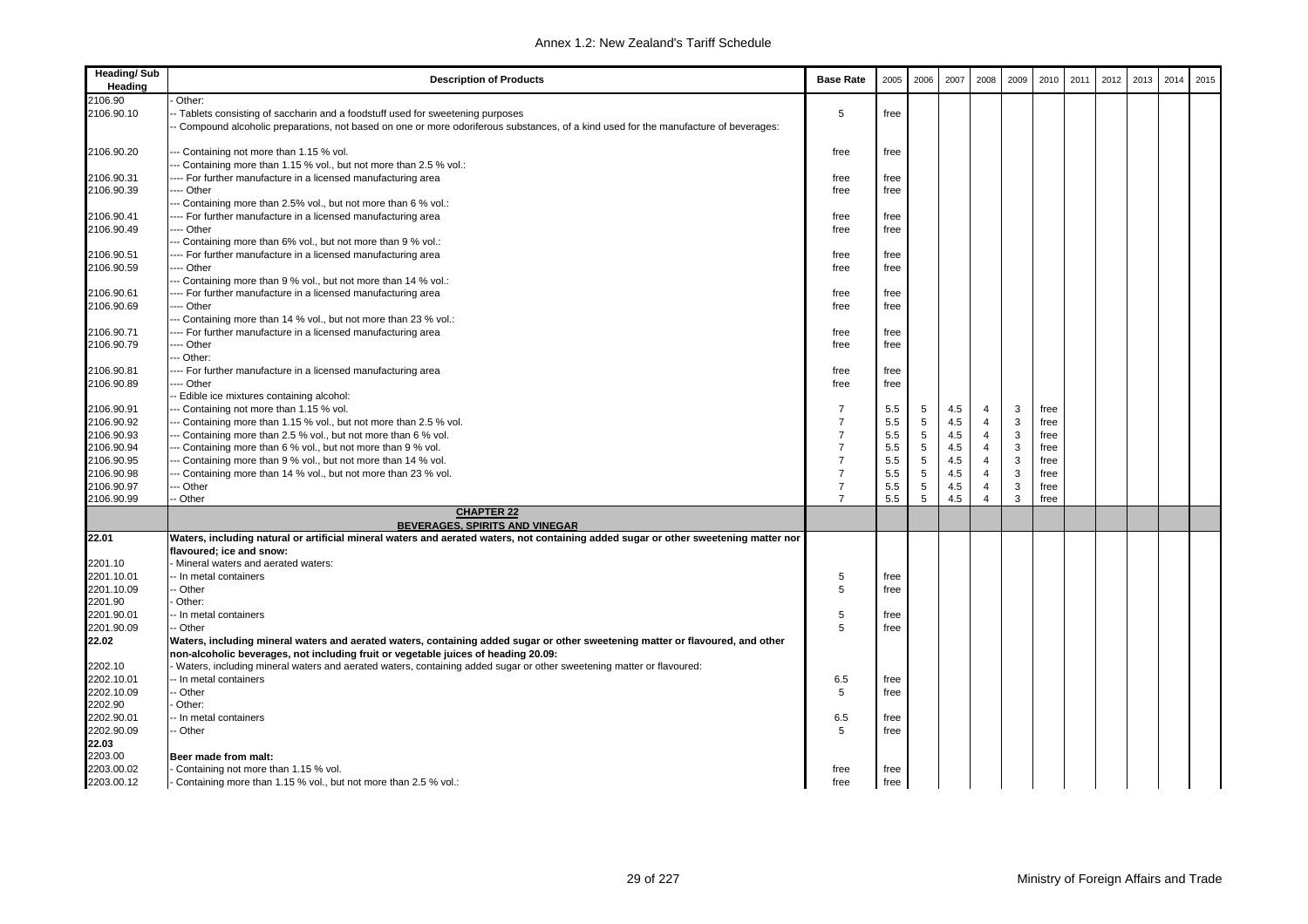| <b>Heading/Sub</b><br>Heading | <b>Description of Products</b>                                                                                                   | <b>Base Rate</b> | 2005 | 2006 | 2007 | 2008 | 2009 | 2010 | 2011 | 2012 | 2013 | 2014 | 2015 |
|-------------------------------|----------------------------------------------------------------------------------------------------------------------------------|------------------|------|------|------|------|------|------|------|------|------|------|------|
| 2203.00.22                    | Containing more than 2.5 % vol., but not more than 4.35 % vol.:                                                                  | free             | free |      |      |      |      |      |      |      |      |      |      |
| 2203.00.31                    | Containing more than 4.35 % vol., but not more than 5 % vol.:                                                                    | free             | free |      |      |      |      |      |      |      |      |      |      |
| 2203.00.39                    | Containing more than 5 % vol.                                                                                                    | free             | free |      |      |      |      |      |      |      |      |      |      |
| 22.04                         | Wine of fresh grapes, including fortified wines; grape must other than that of heading 20.09:                                    |                  |      |      |      |      |      |      |      |      |      |      |      |
| 2204.10                       | Sparkling wine:                                                                                                                  |                  |      |      |      |      |      |      |      |      |      |      |      |
| 2204.10.01                    | - Champagne                                                                                                                      | free             | free |      |      |      |      |      |      |      |      |      |      |
|                               | - Other:                                                                                                                         |                  |      |      |      |      |      |      |      |      |      |      |      |
| 2204.10.12                    | -- For further manufacture in a licensed manufacturing area                                                                      | 7                | free |      |      |      |      |      |      |      |      |      |      |
| 2204.10.18                    | -- Other                                                                                                                         | $\overline{7}$   | free |      |      |      |      |      |      |      |      |      |      |
|                               | Other wine; grape must with fermentation prevented or arrested by the addition of alcohol:                                       |                  |      |      |      |      |      |      |      |      |      |      |      |
| 2204.21                       | - In containers holding 2 litres or less:                                                                                        |                  |      |      |      |      |      |      |      |      |      |      |      |
| 2204.21.02                    | -- For further manufacture in a licensed manufacturing area                                                                      | $\overline{7}$   | free |      |      |      |      |      |      |      |      |      |      |
|                               | - Other:                                                                                                                         |                  |      |      |      |      |      |      |      |      |      |      |      |
| 2204.21.13                    | -- Containing more than 14 % vol., fortified by the addition of spirits or any substance containing spirit                       | 7                | free |      |      |      |      |      |      |      |      |      |      |
| 2204.21.18                    | -- Other                                                                                                                         | $\overline{7}$   | free |      |      |      |      |      |      |      |      |      |      |
| 2204.29                       | Other:                                                                                                                           |                  |      |      |      |      |      |      |      |      |      |      |      |
| 2204.29.02                    | -- For further manufacture in a licensed manufacturing area                                                                      | $\overline{7}$   | free |      |      |      |      |      |      |      |      |      |      |
|                               | -- Other:                                                                                                                        |                  |      |      |      |      |      |      |      |      |      |      |      |
| 2204.29.13                    | --- Containing more than 14 % vol., fortified by the addition of spirits or any substance containing spirit                      | $\overline{7}$   | free |      |      |      |      |      |      |      |      |      |      |
| 2204.29.18                    | --- Other                                                                                                                        | $\overline{7}$   | free |      |      |      |      |      |      |      |      |      |      |
| 2204.30.00                    | Other grape must                                                                                                                 | 6                | free |      |      |      |      |      |      |      |      |      |      |
| 22.05                         | Vermouth and other wine of fresh grapes flavoured with plants or aromatic substances:                                            |                  |      |      |      |      |      |      |      |      |      |      |      |
| 2205.10                       | - In containers holding 2 litres or less:                                                                                        |                  |      |      |      |      |      |      |      |      |      |      |      |
|                               | -- Vermouth:                                                                                                                     |                  |      |      |      |      |      |      |      |      |      |      |      |
| 2205.10.01                    | -- For further manufacture in a licensed manufacturing area                                                                      | free             | free |      |      |      |      |      |      |      |      |      |      |
|                               | - Other:                                                                                                                         |                  |      |      |      |      |      |      |      |      |      |      |      |
| 2205.10.12                    | - Containing more than 14 % vol., fortified by the addition of spirits or any substance containing spirit                        | free             | free |      |      |      |      |      |      |      |      |      |      |
| 2205.10.19                    | --- Other                                                                                                                        | free             | free |      |      |      |      |      |      |      |      |      |      |
|                               | - Other:                                                                                                                         |                  |      |      |      |      |      |      |      |      |      |      |      |
| 2205.10.22                    | -- For further manufacture in a licensed manufacturing area                                                                      | $\overline{7}$   | free |      |      |      |      |      |      |      |      |      |      |
|                               | -- Other:                                                                                                                        |                  |      |      |      |      |      |      |      |      |      |      |      |
| 2205.10.33                    | --- Containing more than 14 % vol., fortified by the addition of spirits or any substance containing spirit                      | 7                | free |      |      |      |      |      |      |      |      |      |      |
| 2205.10.38                    | --- Other                                                                                                                        | $\overline{7}$   | free |      |      |      |      |      |      |      |      |      |      |
| 2205.90                       | Other:                                                                                                                           |                  |      |      |      |      |      |      |      |      |      |      |      |
|                               | -- Vermouth:                                                                                                                     |                  |      |      |      |      |      |      |      |      |      |      |      |
| 2205.90.01                    | -- For further manufacture in a licensed manufacturing area                                                                      | free             | free |      |      |      |      |      |      |      |      |      |      |
|                               | - Other:                                                                                                                         |                  |      |      |      |      |      |      |      |      |      |      |      |
| 2205.90.12                    | --- Containing more than 14 % vol., fortified by the addition of spirits or any substance containing spirit                      | free             | free |      |      |      |      |      |      |      |      |      |      |
| 2205.90.19                    | -- Other                                                                                                                         | free             | free |      |      |      |      |      |      |      |      |      |      |
|                               | Other:                                                                                                                           |                  |      |      |      |      |      |      |      |      |      |      |      |
| 2205.90.22                    | -- For further manufacture in a licensed manufacturing area                                                                      | 7                | free |      |      |      |      |      |      |      |      |      |      |
|                               | -- Other:                                                                                                                        |                  |      |      |      |      |      |      |      |      |      |      |      |
| 2205.90.33                    | --- Containing more than 14 % vol., fortified by the addition of spirits or any substance containing spirit                      | $\overline{7}$   | free |      |      |      |      |      |      |      |      |      |      |
| 2205.90.38                    | --- Other                                                                                                                        | $\overline{7}$   | free |      |      |      |      |      |      |      |      |      |      |
| 22.06                         |                                                                                                                                  |                  |      |      |      |      |      |      |      |      |      |      |      |
| 2206.00                       | Other fermented beverages (for example, cider, perry, mead); mixtures of fermented beverages and mixtures of fermented beverages |                  |      |      |      |      |      |      |      |      |      |      |      |
|                               | and non-alcoholic beverages, not elsewhere specified or included:                                                                |                  |      |      |      |      |      |      |      |      |      |      |      |
|                               | Fruit wine and vegetable wine:                                                                                                   |                  |      |      |      |      |      |      |      |      |      |      |      |
|                               | - Containing not more than 14 % vol.:                                                                                            |                  |      |      |      |      |      |      |      |      |      |      |      |
| 2206.00.02                    | -- For further manufacture in a licensed manufacturing area                                                                      | free             | free |      |      |      |      |      |      |      |      |      |      |
| 2206.00.08                    | -- Other                                                                                                                         | free             | free |      |      |      |      |      |      |      |      |      |      |
|                               | - Containing more than 14 % vol., but not more than 23 % vol.:                                                                   |                  |      |      |      |      |      |      |      |      |      |      |      |
| 2206.00.12                    | -- For further manufacture in a licensed manufacturing area                                                                      | free             | free |      |      |      |      |      |      |      |      |      |      |
| 2206.00.17                    | --- Other                                                                                                                        | free             | free |      |      |      |      |      |      |      |      |      |      |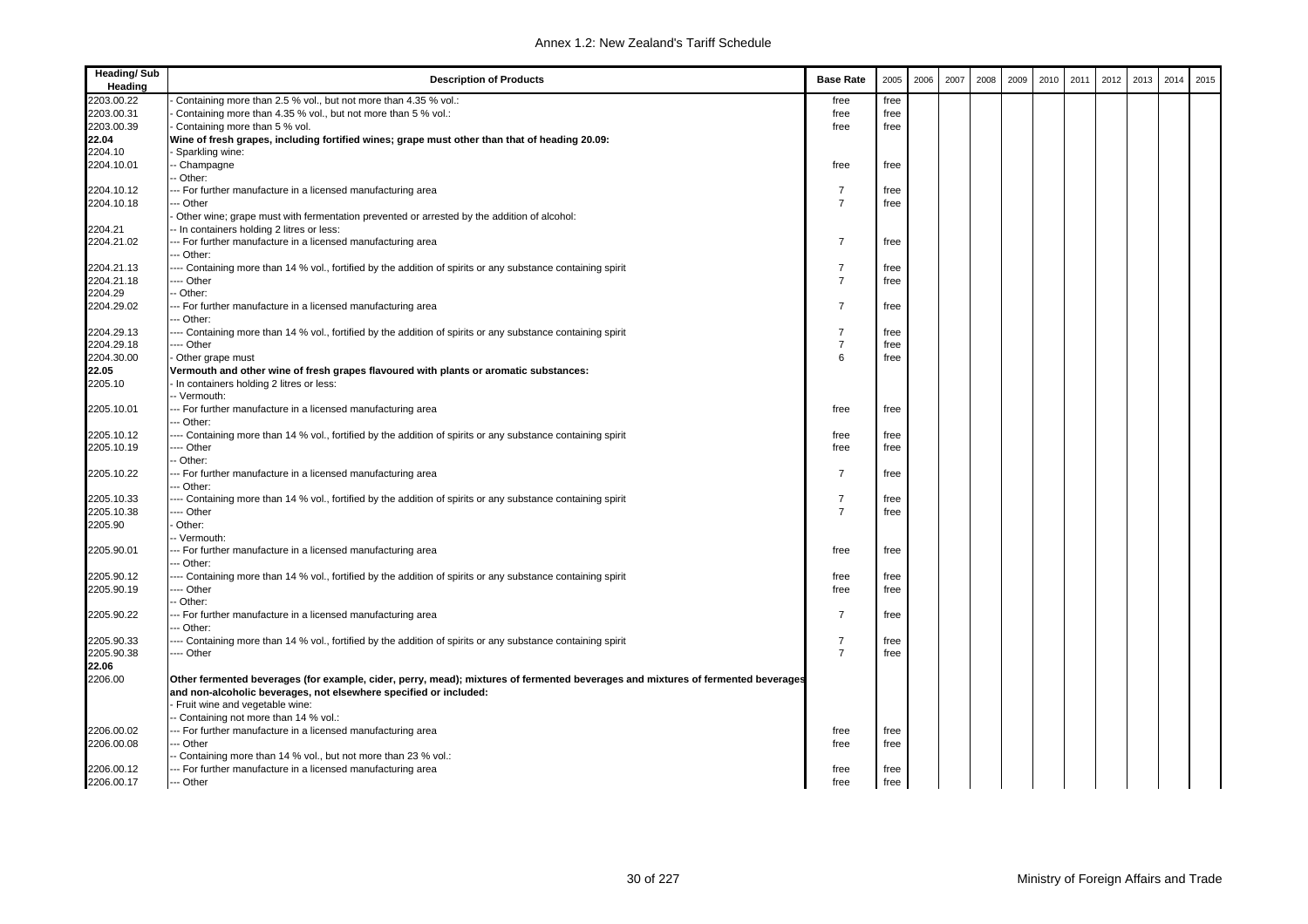| <b>Heading/Sub</b><br>Heading | <b>Description of Products</b>                                                                                                                                                                                                                          | <b>Base Rate</b> | 2005         | 2006 | 2007 | 2008 | 2009 | 2010 | 2011 | 2012 | 2013 | 2014 | 2015 |
|-------------------------------|---------------------------------------------------------------------------------------------------------------------------------------------------------------------------------------------------------------------------------------------------------|------------------|--------------|------|------|------|------|------|------|------|------|------|------|
|                               | Other:                                                                                                                                                                                                                                                  |                  |              |      |      |      |      |      |      |      |      |      |      |
| 2206.00.22                    | For further manufacture in a licensed manufacturing area                                                                                                                                                                                                | free             | free         |      |      |      |      |      |      |      |      |      |      |
| 2206.00.28                    | -- Other                                                                                                                                                                                                                                                | free             | free         |      |      |      |      |      |      |      |      |      |      |
|                               | Other:                                                                                                                                                                                                                                                  |                  |              |      |      |      |      |      |      |      |      |      |      |
| 2206.00.32                    | Containing not more than 1.15 % vol.                                                                                                                                                                                                                    | free             | free         |      |      |      |      |      |      |      |      |      |      |
|                               | Containing more than 1.15 % vol., but not more than 2.5 % vol.:                                                                                                                                                                                         |                  |              |      |      |      |      |      |      |      |      |      |      |
| 2206.00.33                    | - For further manufacture in a licensed manufacturing area                                                                                                                                                                                              | free             | free         |      |      |      |      |      |      |      |      |      |      |
| 2206.00.37                    | - Other                                                                                                                                                                                                                                                 | free             | free         |      |      |      |      |      |      |      |      |      |      |
|                               | Containing more than 2.5% vol., but not more than 6 % vol.                                                                                                                                                                                              |                  |              |      |      |      |      |      |      |      |      |      |      |
| 2206.00.43                    | - For further manufacture in a licensed manufacturing area                                                                                                                                                                                              | free             | free         |      |      |      |      |      |      |      |      |      |      |
| 2206.00.47                    | - Other                                                                                                                                                                                                                                                 | free             | free         |      |      |      |      |      |      |      |      |      |      |
|                               | Containing more than 6 % vol., but not more than 9 % vol.:                                                                                                                                                                                              |                  |              |      |      |      |      |      |      |      |      |      |      |
| 2206.00.53                    | - For further manufacture in a licensed manufacturing area                                                                                                                                                                                              | free             | free         |      |      |      |      |      |      |      |      |      |      |
| 2206.00.57                    | - Other                                                                                                                                                                                                                                                 | free             | free         |      |      |      |      |      |      |      |      |      |      |
|                               | Containing more than 9 % vol., but not more than 14 % vol.:                                                                                                                                                                                             |                  |              |      |      |      |      |      |      |      |      |      |      |
| 2206.00.62                    | - For further manufacture in a licensed manufacturing area                                                                                                                                                                                              | free             | free         |      |      |      |      |      |      |      |      |      |      |
| 2206.00.68                    | - Other                                                                                                                                                                                                                                                 | free             | free         |      |      |      |      |      |      |      |      |      |      |
|                               | Containing more than 14 % vol., but not more than 23 % vol.:                                                                                                                                                                                            |                  |              |      |      |      |      |      |      |      |      |      |      |
| 2206.00.71                    | -- For further manufacture in a licensed manufacturing area                                                                                                                                                                                             | free             | free         |      |      |      |      |      |      |      |      |      |      |
| 2206.00.78                    | - Other                                                                                                                                                                                                                                                 | free             | free         |      |      |      |      |      |      |      |      |      |      |
|                               | Other:                                                                                                                                                                                                                                                  |                  |              |      |      |      |      |      |      |      |      |      |      |
| 2206.00.81                    | -- For further manufacture in a licensed manufacturing area                                                                                                                                                                                             | free             | free         |      |      |      |      |      |      |      |      |      |      |
| 2206.00.89                    | - Other                                                                                                                                                                                                                                                 | free             | free         |      |      |      |      |      |      |      |      |      |      |
| 22.07                         | Undenatured ethyl alcohol of an alcoholic strength by volume of 80 % vol. or higher; ethyl alcohol and other spirits, denatured, of<br>any strength:                                                                                                    |                  |              |      |      |      |      |      |      |      |      |      |      |
| 2207.10                       | Undenatured ethyl alcohol of an alcoholic strength by volume of 80 % vol or higher:                                                                                                                                                                     |                  |              |      |      |      |      |      |      |      |      |      |      |
|                               | - Rectified spirits of wine:                                                                                                                                                                                                                            |                  |              |      |      |      |      |      |      |      |      |      |      |
| 2207.10.11                    | -- For further manufacture in a licensed manufacturing area                                                                                                                                                                                             | free             | free         |      |      |      |      |      |      |      |      |      |      |
| 2207.10.19                    | - Other                                                                                                                                                                                                                                                 | free             | free         |      |      |      |      |      |      |      |      |      |      |
|                               | Other kinds:                                                                                                                                                                                                                                            |                  |              |      |      |      |      |      |      |      |      |      |      |
| 2207.10.21<br>2207.10.29      | -- For further manufacture in a licensed manufacturing area<br>- Other                                                                                                                                                                                  | free             | free<br>free |      |      |      |      |      |      |      |      |      |      |
| 2207.20                       |                                                                                                                                                                                                                                                         | free             |              |      |      |      |      |      |      |      |      |      |      |
| 2207.20.01                    | Ethyl alcohol and other spirits, denatured, of any strength:                                                                                                                                                                                            | free             | free         |      |      |      |      |      |      |      |      |      |      |
|                               | Ethyl alcohol or neutral spirits, denatured in accordance with a formula approved by the Chief Executive<br>Ethyl alcohol or neutral spirits, denatured, to which has been added ethyl ether, benzol or approved petroleum products in such proportions |                  |              |      |      |      |      |      |      |      |      |      |      |
|                               | as may be approved by the Chief Executive and under such conditions as the Chief Executive may approve:                                                                                                                                                 |                  |              |      |      |      |      |      |      |      |      |      |      |
| 2207.20.11                    | - For further manufacture in a licensed manufacturing area                                                                                                                                                                                              | free             | free         |      |      |      |      |      |      |      |      |      |      |
|                               | -- Other:                                                                                                                                                                                                                                               |                  |              |      |      |      |      |      |      |      |      |      |      |
| 2207.20.21                    | --- Aviation spirit                                                                                                                                                                                                                                     | free             | free         |      |      |      |      |      |      |      |      |      |      |
| 2207.20.29                    | --- Other                                                                                                                                                                                                                                               | free             | free         |      |      |      |      |      |      |      |      |      |      |
|                               | Other kinds:                                                                                                                                                                                                                                            |                  |              |      |      |      |      |      |      |      |      |      |      |
| 2207.20.31                    | -- For further manufacture in a licensed manufacturing area                                                                                                                                                                                             | free             | free         |      |      |      |      |      |      |      |      |      |      |
| 2207.20.39                    | -- Other                                                                                                                                                                                                                                                | free             | free         |      |      |      |      |      |      |      |      |      |      |
| 22.08                         | Undenatured ethyl alcohol of an alcoholic strength by volume of less than 80 % vol; spirits, liqueurs and other spirituous beverages.                                                                                                                   |                  |              |      |      |      |      |      |      |      |      |      |      |
|                               |                                                                                                                                                                                                                                                         |                  |              |      |      |      |      |      |      |      |      |      |      |
| 2208.20                       | Spirits obtained by distilling grape wine or grape marc:                                                                                                                                                                                                |                  |              |      |      |      |      |      |      |      |      |      |      |
|                               | - The strength of which can be ascertained by OIML hydrometer:                                                                                                                                                                                          |                  |              |      |      |      |      |      |      |      |      |      |      |
|                               | Brandy:                                                                                                                                                                                                                                                 |                  |              |      |      |      |      |      |      |      |      |      |      |
|                               | --- Having a Customs value of less than \$22.00 per litre of alcohol:                                                                                                                                                                                   |                  |              |      |      |      |      |      |      |      |      |      |      |
| 2208.20.02                    | ---- For further manufacture in a licensed manufacturing area                                                                                                                                                                                           | free             | free         |      |      |      |      |      |      |      |      |      |      |
| 2208.20.04                    | ---- Other                                                                                                                                                                                                                                              | free             | free         |      |      |      |      |      |      |      |      |      |      |
|                               | --- Other:                                                                                                                                                                                                                                              |                  |              |      |      |      |      |      |      |      |      |      |      |
| 2208.20.06                    | ----- For further manufacture in a licensed manufacturing area                                                                                                                                                                                          | free             | free         |      |      |      |      |      |      |      |      |      |      |
| 2208.20.08                    | ----- Other                                                                                                                                                                                                                                             | free             | free         |      |      |      |      |      |      |      |      |      |      |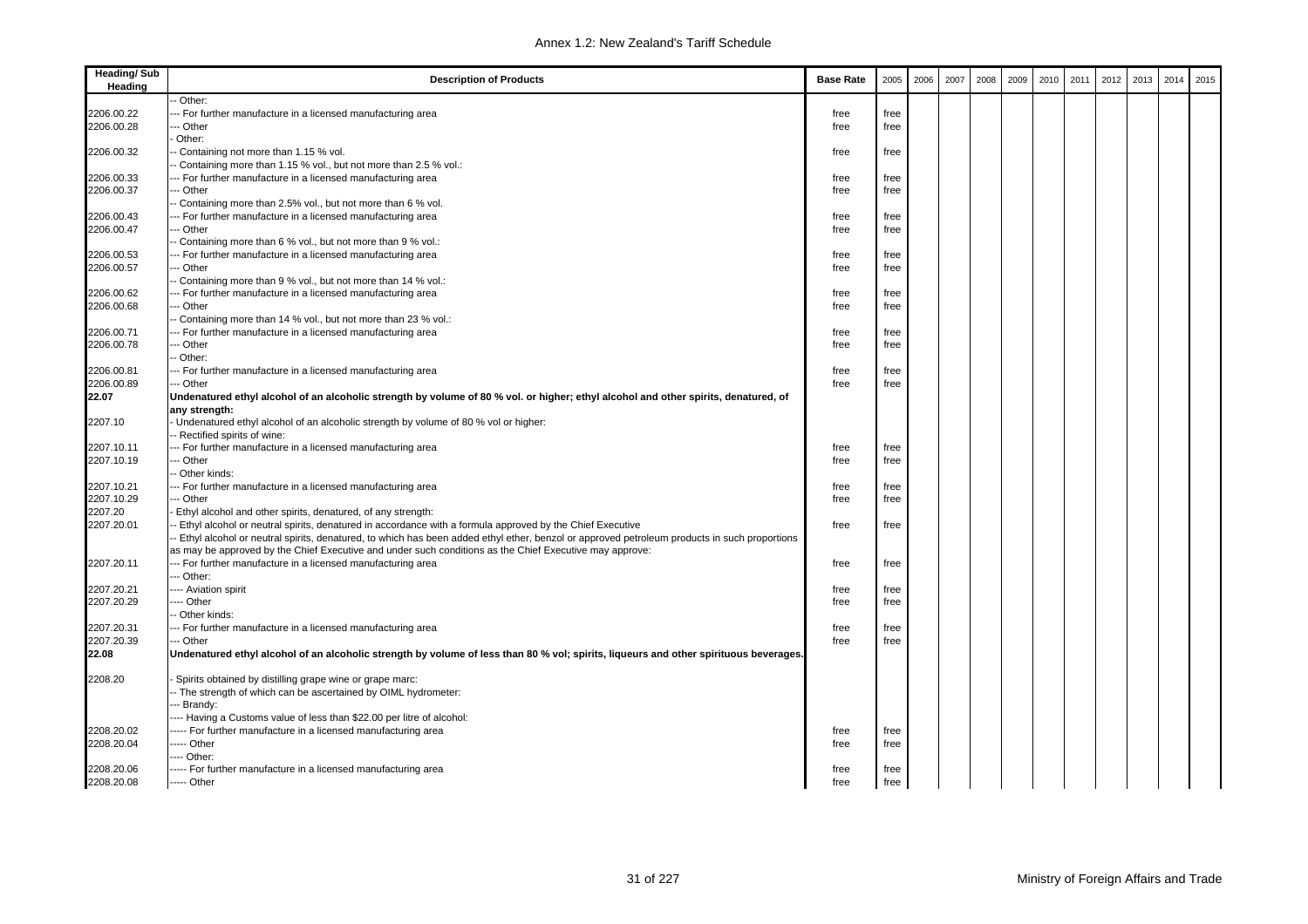| Other:<br>2208.20.11<br>-- For further manufacture in a licensed manufacturing area<br>free<br>free<br>--- Other<br>free<br>free<br>- Other:<br>--- For further manufacture in a licensed manufacturing area<br>free<br>free<br>2208.20.29<br>-- Other<br>free<br>free<br>Whiskies:<br>- The strength of which can be ascertained by OIML hydrometer:<br>-- Having a Customs value of less than \$22.00 per litre of alcohol:<br>---- For further manufacture in a licensed manufacturing area<br>free<br>free<br>--- Other<br>free<br>free<br>-- Other:<br>----- For further manufacturing in a licensed manufacturing area<br>free<br>free<br>--- Other<br>free<br>free<br>- Other:<br>-- For further manufacture in a licensed manufacturing area<br>2208.30.11<br>free<br>free<br>2208.30.19<br>- Other<br>free<br>free<br>2208.40<br>Rum and tafia:<br>-- The strength of which can be ascertained by OIML hydrometer:<br>-- Having a Customs value of less than \$22.00 per litre of alcohol:<br>2208.40.02<br>--- For further manufacture in a licensed manufacturing area<br>free<br>free<br>--- Other<br>2208.40.04<br>free<br>free<br>- Other:<br>2208.40.06<br>--- For further manufacture in a licensed manufacturing area<br>free<br>free<br>2208.40.08<br>--- Other<br>free<br>free<br>- Other:<br>2208.40.11<br>--- For further manufacture in a licensed manufacturing area<br>free<br>free<br>2208.40.19<br>-- Other<br>free<br>free<br>2208.50<br>Gin and Geneva:<br>-- The strength of which can be ascertained by OIML hydrometer:<br>-- Having a Customs value of less than \$22.00 per litre of alcohol:<br>2208.50.02<br>--- For further manufacture in a licensed manufacturing area<br>6.5<br>free<br>2208.50.04<br>6.5<br>-- Other<br>free<br>-- Other:<br>2208.50.06<br>65c/lt. of alc.<br>-- For further manufacture in a licensed manufacturing area<br>free<br>2208.50.08<br>--- Other<br>free<br>free<br>- Other:<br>2208.50.11<br>-- For further manufacture in a licensed manufacturing area<br>free<br>free<br>2208.50.19<br>-- Other<br>free<br>free<br>2208.60<br>- Vodka<br>-- The strength of which can be ascertained by OIML hydrometer:<br>-- Having a Customs value of less than \$22.00 per litre of alcohol:<br>---- For further manufacture in a licensed manufacturing area<br>6.5<br>free<br>2208.60.19<br>--- Other<br>6.5<br>free<br>-- Other:<br>65c/lt. of alc.<br>--- For further manufacture in a licensed manufacturing area<br>free<br>--- Other<br>free<br>free<br>- Other:<br>-- For further manufacture in a licensed manufacturing area<br>free<br>free<br>2208.60.99<br>-- Other<br>free<br>free<br>2208.70<br>Liqueurs and cordials:<br>- For further manufacture in a licensed manufacturing area<br>5<br>free<br>-- Other: | <b>Heading/Sub</b><br>Heading | <b>Description of Products</b>           | <b>Base Rate</b> | 2005 | 2006 | 2007 | 2008 | 2009 | 2010 | 2011 | 2012 | 2013 | 2014 | 2015 |
|-------------------------------------------------------------------------------------------------------------------------------------------------------------------------------------------------------------------------------------------------------------------------------------------------------------------------------------------------------------------------------------------------------------------------------------------------------------------------------------------------------------------------------------------------------------------------------------------------------------------------------------------------------------------------------------------------------------------------------------------------------------------------------------------------------------------------------------------------------------------------------------------------------------------------------------------------------------------------------------------------------------------------------------------------------------------------------------------------------------------------------------------------------------------------------------------------------------------------------------------------------------------------------------------------------------------------------------------------------------------------------------------------------------------------------------------------------------------------------------------------------------------------------------------------------------------------------------------------------------------------------------------------------------------------------------------------------------------------------------------------------------------------------------------------------------------------------------------------------------------------------------------------------------------------------------------------------------------------------------------------------------------------------------------------------------------------------------------------------------------------------------------------------------------------------------------------------------------------------------------------------------------------------------------------------------------------------------------------------------------------------------------------------------------------------------------------------------------------------------------------------------------------------------------------------------------------------------------------------------------------------------------------------------------------------------------------------------------------------------------------------------------------------------------|-------------------------------|------------------------------------------|------------------|------|------|------|------|------|------|------|------|------|------|------|
|                                                                                                                                                                                                                                                                                                                                                                                                                                                                                                                                                                                                                                                                                                                                                                                                                                                                                                                                                                                                                                                                                                                                                                                                                                                                                                                                                                                                                                                                                                                                                                                                                                                                                                                                                                                                                                                                                                                                                                                                                                                                                                                                                                                                                                                                                                                                                                                                                                                                                                                                                                                                                                                                                                                                                                                           |                               |                                          |                  |      |      |      |      |      |      |      |      |      |      |      |
|                                                                                                                                                                                                                                                                                                                                                                                                                                                                                                                                                                                                                                                                                                                                                                                                                                                                                                                                                                                                                                                                                                                                                                                                                                                                                                                                                                                                                                                                                                                                                                                                                                                                                                                                                                                                                                                                                                                                                                                                                                                                                                                                                                                                                                                                                                                                                                                                                                                                                                                                                                                                                                                                                                                                                                                           |                               |                                          |                  |      |      |      |      |      |      |      |      |      |      |      |
|                                                                                                                                                                                                                                                                                                                                                                                                                                                                                                                                                                                                                                                                                                                                                                                                                                                                                                                                                                                                                                                                                                                                                                                                                                                                                                                                                                                                                                                                                                                                                                                                                                                                                                                                                                                                                                                                                                                                                                                                                                                                                                                                                                                                                                                                                                                                                                                                                                                                                                                                                                                                                                                                                                                                                                                           | 2208.20.19                    |                                          |                  |      |      |      |      |      |      |      |      |      |      |      |
|                                                                                                                                                                                                                                                                                                                                                                                                                                                                                                                                                                                                                                                                                                                                                                                                                                                                                                                                                                                                                                                                                                                                                                                                                                                                                                                                                                                                                                                                                                                                                                                                                                                                                                                                                                                                                                                                                                                                                                                                                                                                                                                                                                                                                                                                                                                                                                                                                                                                                                                                                                                                                                                                                                                                                                                           |                               |                                          |                  |      |      |      |      |      |      |      |      |      |      |      |
|                                                                                                                                                                                                                                                                                                                                                                                                                                                                                                                                                                                                                                                                                                                                                                                                                                                                                                                                                                                                                                                                                                                                                                                                                                                                                                                                                                                                                                                                                                                                                                                                                                                                                                                                                                                                                                                                                                                                                                                                                                                                                                                                                                                                                                                                                                                                                                                                                                                                                                                                                                                                                                                                                                                                                                                           | 2208.20.21                    |                                          |                  |      |      |      |      |      |      |      |      |      |      |      |
|                                                                                                                                                                                                                                                                                                                                                                                                                                                                                                                                                                                                                                                                                                                                                                                                                                                                                                                                                                                                                                                                                                                                                                                                                                                                                                                                                                                                                                                                                                                                                                                                                                                                                                                                                                                                                                                                                                                                                                                                                                                                                                                                                                                                                                                                                                                                                                                                                                                                                                                                                                                                                                                                                                                                                                                           |                               |                                          |                  |      |      |      |      |      |      |      |      |      |      |      |
|                                                                                                                                                                                                                                                                                                                                                                                                                                                                                                                                                                                                                                                                                                                                                                                                                                                                                                                                                                                                                                                                                                                                                                                                                                                                                                                                                                                                                                                                                                                                                                                                                                                                                                                                                                                                                                                                                                                                                                                                                                                                                                                                                                                                                                                                                                                                                                                                                                                                                                                                                                                                                                                                                                                                                                                           | 2208.30                       |                                          |                  |      |      |      |      |      |      |      |      |      |      |      |
|                                                                                                                                                                                                                                                                                                                                                                                                                                                                                                                                                                                                                                                                                                                                                                                                                                                                                                                                                                                                                                                                                                                                                                                                                                                                                                                                                                                                                                                                                                                                                                                                                                                                                                                                                                                                                                                                                                                                                                                                                                                                                                                                                                                                                                                                                                                                                                                                                                                                                                                                                                                                                                                                                                                                                                                           |                               |                                          |                  |      |      |      |      |      |      |      |      |      |      |      |
|                                                                                                                                                                                                                                                                                                                                                                                                                                                                                                                                                                                                                                                                                                                                                                                                                                                                                                                                                                                                                                                                                                                                                                                                                                                                                                                                                                                                                                                                                                                                                                                                                                                                                                                                                                                                                                                                                                                                                                                                                                                                                                                                                                                                                                                                                                                                                                                                                                                                                                                                                                                                                                                                                                                                                                                           |                               |                                          |                  |      |      |      |      |      |      |      |      |      |      |      |
|                                                                                                                                                                                                                                                                                                                                                                                                                                                                                                                                                                                                                                                                                                                                                                                                                                                                                                                                                                                                                                                                                                                                                                                                                                                                                                                                                                                                                                                                                                                                                                                                                                                                                                                                                                                                                                                                                                                                                                                                                                                                                                                                                                                                                                                                                                                                                                                                                                                                                                                                                                                                                                                                                                                                                                                           | 2208.30.02                    |                                          |                  |      |      |      |      |      |      |      |      |      |      |      |
|                                                                                                                                                                                                                                                                                                                                                                                                                                                                                                                                                                                                                                                                                                                                                                                                                                                                                                                                                                                                                                                                                                                                                                                                                                                                                                                                                                                                                                                                                                                                                                                                                                                                                                                                                                                                                                                                                                                                                                                                                                                                                                                                                                                                                                                                                                                                                                                                                                                                                                                                                                                                                                                                                                                                                                                           | 2208.30.04                    |                                          |                  |      |      |      |      |      |      |      |      |      |      |      |
|                                                                                                                                                                                                                                                                                                                                                                                                                                                                                                                                                                                                                                                                                                                                                                                                                                                                                                                                                                                                                                                                                                                                                                                                                                                                                                                                                                                                                                                                                                                                                                                                                                                                                                                                                                                                                                                                                                                                                                                                                                                                                                                                                                                                                                                                                                                                                                                                                                                                                                                                                                                                                                                                                                                                                                                           |                               |                                          |                  |      |      |      |      |      |      |      |      |      |      |      |
|                                                                                                                                                                                                                                                                                                                                                                                                                                                                                                                                                                                                                                                                                                                                                                                                                                                                                                                                                                                                                                                                                                                                                                                                                                                                                                                                                                                                                                                                                                                                                                                                                                                                                                                                                                                                                                                                                                                                                                                                                                                                                                                                                                                                                                                                                                                                                                                                                                                                                                                                                                                                                                                                                                                                                                                           | 2208.30.06                    |                                          |                  |      |      |      |      |      |      |      |      |      |      |      |
|                                                                                                                                                                                                                                                                                                                                                                                                                                                                                                                                                                                                                                                                                                                                                                                                                                                                                                                                                                                                                                                                                                                                                                                                                                                                                                                                                                                                                                                                                                                                                                                                                                                                                                                                                                                                                                                                                                                                                                                                                                                                                                                                                                                                                                                                                                                                                                                                                                                                                                                                                                                                                                                                                                                                                                                           | 2208.30.08                    |                                          |                  |      |      |      |      |      |      |      |      |      |      |      |
|                                                                                                                                                                                                                                                                                                                                                                                                                                                                                                                                                                                                                                                                                                                                                                                                                                                                                                                                                                                                                                                                                                                                                                                                                                                                                                                                                                                                                                                                                                                                                                                                                                                                                                                                                                                                                                                                                                                                                                                                                                                                                                                                                                                                                                                                                                                                                                                                                                                                                                                                                                                                                                                                                                                                                                                           |                               |                                          |                  |      |      |      |      |      |      |      |      |      |      |      |
|                                                                                                                                                                                                                                                                                                                                                                                                                                                                                                                                                                                                                                                                                                                                                                                                                                                                                                                                                                                                                                                                                                                                                                                                                                                                                                                                                                                                                                                                                                                                                                                                                                                                                                                                                                                                                                                                                                                                                                                                                                                                                                                                                                                                                                                                                                                                                                                                                                                                                                                                                                                                                                                                                                                                                                                           |                               |                                          |                  |      |      |      |      |      |      |      |      |      |      |      |
|                                                                                                                                                                                                                                                                                                                                                                                                                                                                                                                                                                                                                                                                                                                                                                                                                                                                                                                                                                                                                                                                                                                                                                                                                                                                                                                                                                                                                                                                                                                                                                                                                                                                                                                                                                                                                                                                                                                                                                                                                                                                                                                                                                                                                                                                                                                                                                                                                                                                                                                                                                                                                                                                                                                                                                                           |                               |                                          |                  |      |      |      |      |      |      |      |      |      |      |      |
|                                                                                                                                                                                                                                                                                                                                                                                                                                                                                                                                                                                                                                                                                                                                                                                                                                                                                                                                                                                                                                                                                                                                                                                                                                                                                                                                                                                                                                                                                                                                                                                                                                                                                                                                                                                                                                                                                                                                                                                                                                                                                                                                                                                                                                                                                                                                                                                                                                                                                                                                                                                                                                                                                                                                                                                           |                               |                                          |                  |      |      |      |      |      |      |      |      |      |      |      |
|                                                                                                                                                                                                                                                                                                                                                                                                                                                                                                                                                                                                                                                                                                                                                                                                                                                                                                                                                                                                                                                                                                                                                                                                                                                                                                                                                                                                                                                                                                                                                                                                                                                                                                                                                                                                                                                                                                                                                                                                                                                                                                                                                                                                                                                                                                                                                                                                                                                                                                                                                                                                                                                                                                                                                                                           |                               |                                          |                  |      |      |      |      |      |      |      |      |      |      |      |
|                                                                                                                                                                                                                                                                                                                                                                                                                                                                                                                                                                                                                                                                                                                                                                                                                                                                                                                                                                                                                                                                                                                                                                                                                                                                                                                                                                                                                                                                                                                                                                                                                                                                                                                                                                                                                                                                                                                                                                                                                                                                                                                                                                                                                                                                                                                                                                                                                                                                                                                                                                                                                                                                                                                                                                                           |                               |                                          |                  |      |      |      |      |      |      |      |      |      |      |      |
|                                                                                                                                                                                                                                                                                                                                                                                                                                                                                                                                                                                                                                                                                                                                                                                                                                                                                                                                                                                                                                                                                                                                                                                                                                                                                                                                                                                                                                                                                                                                                                                                                                                                                                                                                                                                                                                                                                                                                                                                                                                                                                                                                                                                                                                                                                                                                                                                                                                                                                                                                                                                                                                                                                                                                                                           |                               |                                          |                  |      |      |      |      |      |      |      |      |      |      |      |
|                                                                                                                                                                                                                                                                                                                                                                                                                                                                                                                                                                                                                                                                                                                                                                                                                                                                                                                                                                                                                                                                                                                                                                                                                                                                                                                                                                                                                                                                                                                                                                                                                                                                                                                                                                                                                                                                                                                                                                                                                                                                                                                                                                                                                                                                                                                                                                                                                                                                                                                                                                                                                                                                                                                                                                                           |                               |                                          |                  |      |      |      |      |      |      |      |      |      |      |      |
|                                                                                                                                                                                                                                                                                                                                                                                                                                                                                                                                                                                                                                                                                                                                                                                                                                                                                                                                                                                                                                                                                                                                                                                                                                                                                                                                                                                                                                                                                                                                                                                                                                                                                                                                                                                                                                                                                                                                                                                                                                                                                                                                                                                                                                                                                                                                                                                                                                                                                                                                                                                                                                                                                                                                                                                           |                               |                                          |                  |      |      |      |      |      |      |      |      |      |      |      |
|                                                                                                                                                                                                                                                                                                                                                                                                                                                                                                                                                                                                                                                                                                                                                                                                                                                                                                                                                                                                                                                                                                                                                                                                                                                                                                                                                                                                                                                                                                                                                                                                                                                                                                                                                                                                                                                                                                                                                                                                                                                                                                                                                                                                                                                                                                                                                                                                                                                                                                                                                                                                                                                                                                                                                                                           |                               |                                          |                  |      |      |      |      |      |      |      |      |      |      |      |
|                                                                                                                                                                                                                                                                                                                                                                                                                                                                                                                                                                                                                                                                                                                                                                                                                                                                                                                                                                                                                                                                                                                                                                                                                                                                                                                                                                                                                                                                                                                                                                                                                                                                                                                                                                                                                                                                                                                                                                                                                                                                                                                                                                                                                                                                                                                                                                                                                                                                                                                                                                                                                                                                                                                                                                                           |                               |                                          |                  |      |      |      |      |      |      |      |      |      |      |      |
|                                                                                                                                                                                                                                                                                                                                                                                                                                                                                                                                                                                                                                                                                                                                                                                                                                                                                                                                                                                                                                                                                                                                                                                                                                                                                                                                                                                                                                                                                                                                                                                                                                                                                                                                                                                                                                                                                                                                                                                                                                                                                                                                                                                                                                                                                                                                                                                                                                                                                                                                                                                                                                                                                                                                                                                           |                               |                                          |                  |      |      |      |      |      |      |      |      |      |      |      |
|                                                                                                                                                                                                                                                                                                                                                                                                                                                                                                                                                                                                                                                                                                                                                                                                                                                                                                                                                                                                                                                                                                                                                                                                                                                                                                                                                                                                                                                                                                                                                                                                                                                                                                                                                                                                                                                                                                                                                                                                                                                                                                                                                                                                                                                                                                                                                                                                                                                                                                                                                                                                                                                                                                                                                                                           |                               |                                          |                  |      |      |      |      |      |      |      |      |      |      |      |
|                                                                                                                                                                                                                                                                                                                                                                                                                                                                                                                                                                                                                                                                                                                                                                                                                                                                                                                                                                                                                                                                                                                                                                                                                                                                                                                                                                                                                                                                                                                                                                                                                                                                                                                                                                                                                                                                                                                                                                                                                                                                                                                                                                                                                                                                                                                                                                                                                                                                                                                                                                                                                                                                                                                                                                                           |                               |                                          |                  |      |      |      |      |      |      |      |      |      |      |      |
|                                                                                                                                                                                                                                                                                                                                                                                                                                                                                                                                                                                                                                                                                                                                                                                                                                                                                                                                                                                                                                                                                                                                                                                                                                                                                                                                                                                                                                                                                                                                                                                                                                                                                                                                                                                                                                                                                                                                                                                                                                                                                                                                                                                                                                                                                                                                                                                                                                                                                                                                                                                                                                                                                                                                                                                           |                               |                                          |                  |      |      |      |      |      |      |      |      |      |      |      |
|                                                                                                                                                                                                                                                                                                                                                                                                                                                                                                                                                                                                                                                                                                                                                                                                                                                                                                                                                                                                                                                                                                                                                                                                                                                                                                                                                                                                                                                                                                                                                                                                                                                                                                                                                                                                                                                                                                                                                                                                                                                                                                                                                                                                                                                                                                                                                                                                                                                                                                                                                                                                                                                                                                                                                                                           |                               |                                          |                  |      |      |      |      |      |      |      |      |      |      |      |
|                                                                                                                                                                                                                                                                                                                                                                                                                                                                                                                                                                                                                                                                                                                                                                                                                                                                                                                                                                                                                                                                                                                                                                                                                                                                                                                                                                                                                                                                                                                                                                                                                                                                                                                                                                                                                                                                                                                                                                                                                                                                                                                                                                                                                                                                                                                                                                                                                                                                                                                                                                                                                                                                                                                                                                                           |                               |                                          |                  |      |      |      |      |      |      |      |      |      |      |      |
|                                                                                                                                                                                                                                                                                                                                                                                                                                                                                                                                                                                                                                                                                                                                                                                                                                                                                                                                                                                                                                                                                                                                                                                                                                                                                                                                                                                                                                                                                                                                                                                                                                                                                                                                                                                                                                                                                                                                                                                                                                                                                                                                                                                                                                                                                                                                                                                                                                                                                                                                                                                                                                                                                                                                                                                           |                               |                                          |                  |      |      |      |      |      |      |      |      |      |      |      |
|                                                                                                                                                                                                                                                                                                                                                                                                                                                                                                                                                                                                                                                                                                                                                                                                                                                                                                                                                                                                                                                                                                                                                                                                                                                                                                                                                                                                                                                                                                                                                                                                                                                                                                                                                                                                                                                                                                                                                                                                                                                                                                                                                                                                                                                                                                                                                                                                                                                                                                                                                                                                                                                                                                                                                                                           |                               |                                          |                  |      |      |      |      |      |      |      |      |      |      |      |
|                                                                                                                                                                                                                                                                                                                                                                                                                                                                                                                                                                                                                                                                                                                                                                                                                                                                                                                                                                                                                                                                                                                                                                                                                                                                                                                                                                                                                                                                                                                                                                                                                                                                                                                                                                                                                                                                                                                                                                                                                                                                                                                                                                                                                                                                                                                                                                                                                                                                                                                                                                                                                                                                                                                                                                                           |                               |                                          |                  |      |      |      |      |      |      |      |      |      |      |      |
|                                                                                                                                                                                                                                                                                                                                                                                                                                                                                                                                                                                                                                                                                                                                                                                                                                                                                                                                                                                                                                                                                                                                                                                                                                                                                                                                                                                                                                                                                                                                                                                                                                                                                                                                                                                                                                                                                                                                                                                                                                                                                                                                                                                                                                                                                                                                                                                                                                                                                                                                                                                                                                                                                                                                                                                           |                               |                                          |                  |      |      |      |      |      |      |      |      |      |      |      |
|                                                                                                                                                                                                                                                                                                                                                                                                                                                                                                                                                                                                                                                                                                                                                                                                                                                                                                                                                                                                                                                                                                                                                                                                                                                                                                                                                                                                                                                                                                                                                                                                                                                                                                                                                                                                                                                                                                                                                                                                                                                                                                                                                                                                                                                                                                                                                                                                                                                                                                                                                                                                                                                                                                                                                                                           |                               |                                          |                  |      |      |      |      |      |      |      |      |      |      |      |
|                                                                                                                                                                                                                                                                                                                                                                                                                                                                                                                                                                                                                                                                                                                                                                                                                                                                                                                                                                                                                                                                                                                                                                                                                                                                                                                                                                                                                                                                                                                                                                                                                                                                                                                                                                                                                                                                                                                                                                                                                                                                                                                                                                                                                                                                                                                                                                                                                                                                                                                                                                                                                                                                                                                                                                                           |                               |                                          |                  |      |      |      |      |      |      |      |      |      |      |      |
|                                                                                                                                                                                                                                                                                                                                                                                                                                                                                                                                                                                                                                                                                                                                                                                                                                                                                                                                                                                                                                                                                                                                                                                                                                                                                                                                                                                                                                                                                                                                                                                                                                                                                                                                                                                                                                                                                                                                                                                                                                                                                                                                                                                                                                                                                                                                                                                                                                                                                                                                                                                                                                                                                                                                                                                           |                               |                                          |                  |      |      |      |      |      |      |      |      |      |      |      |
|                                                                                                                                                                                                                                                                                                                                                                                                                                                                                                                                                                                                                                                                                                                                                                                                                                                                                                                                                                                                                                                                                                                                                                                                                                                                                                                                                                                                                                                                                                                                                                                                                                                                                                                                                                                                                                                                                                                                                                                                                                                                                                                                                                                                                                                                                                                                                                                                                                                                                                                                                                                                                                                                                                                                                                                           |                               |                                          |                  |      |      |      |      |      |      |      |      |      |      |      |
|                                                                                                                                                                                                                                                                                                                                                                                                                                                                                                                                                                                                                                                                                                                                                                                                                                                                                                                                                                                                                                                                                                                                                                                                                                                                                                                                                                                                                                                                                                                                                                                                                                                                                                                                                                                                                                                                                                                                                                                                                                                                                                                                                                                                                                                                                                                                                                                                                                                                                                                                                                                                                                                                                                                                                                                           |                               |                                          |                  |      |      |      |      |      |      |      |      |      |      |      |
|                                                                                                                                                                                                                                                                                                                                                                                                                                                                                                                                                                                                                                                                                                                                                                                                                                                                                                                                                                                                                                                                                                                                                                                                                                                                                                                                                                                                                                                                                                                                                                                                                                                                                                                                                                                                                                                                                                                                                                                                                                                                                                                                                                                                                                                                                                                                                                                                                                                                                                                                                                                                                                                                                                                                                                                           |                               |                                          |                  |      |      |      |      |      |      |      |      |      |      |      |
|                                                                                                                                                                                                                                                                                                                                                                                                                                                                                                                                                                                                                                                                                                                                                                                                                                                                                                                                                                                                                                                                                                                                                                                                                                                                                                                                                                                                                                                                                                                                                                                                                                                                                                                                                                                                                                                                                                                                                                                                                                                                                                                                                                                                                                                                                                                                                                                                                                                                                                                                                                                                                                                                                                                                                                                           |                               |                                          |                  |      |      |      |      |      |      |      |      |      |      |      |
|                                                                                                                                                                                                                                                                                                                                                                                                                                                                                                                                                                                                                                                                                                                                                                                                                                                                                                                                                                                                                                                                                                                                                                                                                                                                                                                                                                                                                                                                                                                                                                                                                                                                                                                                                                                                                                                                                                                                                                                                                                                                                                                                                                                                                                                                                                                                                                                                                                                                                                                                                                                                                                                                                                                                                                                           |                               |                                          |                  |      |      |      |      |      |      |      |      |      |      |      |
|                                                                                                                                                                                                                                                                                                                                                                                                                                                                                                                                                                                                                                                                                                                                                                                                                                                                                                                                                                                                                                                                                                                                                                                                                                                                                                                                                                                                                                                                                                                                                                                                                                                                                                                                                                                                                                                                                                                                                                                                                                                                                                                                                                                                                                                                                                                                                                                                                                                                                                                                                                                                                                                                                                                                                                                           | 2208.60.11                    |                                          |                  |      |      |      |      |      |      |      |      |      |      |      |
|                                                                                                                                                                                                                                                                                                                                                                                                                                                                                                                                                                                                                                                                                                                                                                                                                                                                                                                                                                                                                                                                                                                                                                                                                                                                                                                                                                                                                                                                                                                                                                                                                                                                                                                                                                                                                                                                                                                                                                                                                                                                                                                                                                                                                                                                                                                                                                                                                                                                                                                                                                                                                                                                                                                                                                                           |                               |                                          |                  |      |      |      |      |      |      |      |      |      |      |      |
|                                                                                                                                                                                                                                                                                                                                                                                                                                                                                                                                                                                                                                                                                                                                                                                                                                                                                                                                                                                                                                                                                                                                                                                                                                                                                                                                                                                                                                                                                                                                                                                                                                                                                                                                                                                                                                                                                                                                                                                                                                                                                                                                                                                                                                                                                                                                                                                                                                                                                                                                                                                                                                                                                                                                                                                           |                               |                                          |                  |      |      |      |      |      |      |      |      |      |      |      |
|                                                                                                                                                                                                                                                                                                                                                                                                                                                                                                                                                                                                                                                                                                                                                                                                                                                                                                                                                                                                                                                                                                                                                                                                                                                                                                                                                                                                                                                                                                                                                                                                                                                                                                                                                                                                                                                                                                                                                                                                                                                                                                                                                                                                                                                                                                                                                                                                                                                                                                                                                                                                                                                                                                                                                                                           | 2208.60.21                    |                                          |                  |      |      |      |      |      |      |      |      |      |      |      |
|                                                                                                                                                                                                                                                                                                                                                                                                                                                                                                                                                                                                                                                                                                                                                                                                                                                                                                                                                                                                                                                                                                                                                                                                                                                                                                                                                                                                                                                                                                                                                                                                                                                                                                                                                                                                                                                                                                                                                                                                                                                                                                                                                                                                                                                                                                                                                                                                                                                                                                                                                                                                                                                                                                                                                                                           | 2208.60.29                    |                                          |                  |      |      |      |      |      |      |      |      |      |      |      |
|                                                                                                                                                                                                                                                                                                                                                                                                                                                                                                                                                                                                                                                                                                                                                                                                                                                                                                                                                                                                                                                                                                                                                                                                                                                                                                                                                                                                                                                                                                                                                                                                                                                                                                                                                                                                                                                                                                                                                                                                                                                                                                                                                                                                                                                                                                                                                                                                                                                                                                                                                                                                                                                                                                                                                                                           |                               |                                          |                  |      |      |      |      |      |      |      |      |      |      |      |
|                                                                                                                                                                                                                                                                                                                                                                                                                                                                                                                                                                                                                                                                                                                                                                                                                                                                                                                                                                                                                                                                                                                                                                                                                                                                                                                                                                                                                                                                                                                                                                                                                                                                                                                                                                                                                                                                                                                                                                                                                                                                                                                                                                                                                                                                                                                                                                                                                                                                                                                                                                                                                                                                                                                                                                                           | 2208.60.91                    |                                          |                  |      |      |      |      |      |      |      |      |      |      |      |
|                                                                                                                                                                                                                                                                                                                                                                                                                                                                                                                                                                                                                                                                                                                                                                                                                                                                                                                                                                                                                                                                                                                                                                                                                                                                                                                                                                                                                                                                                                                                                                                                                                                                                                                                                                                                                                                                                                                                                                                                                                                                                                                                                                                                                                                                                                                                                                                                                                                                                                                                                                                                                                                                                                                                                                                           |                               |                                          |                  |      |      |      |      |      |      |      |      |      |      |      |
|                                                                                                                                                                                                                                                                                                                                                                                                                                                                                                                                                                                                                                                                                                                                                                                                                                                                                                                                                                                                                                                                                                                                                                                                                                                                                                                                                                                                                                                                                                                                                                                                                                                                                                                                                                                                                                                                                                                                                                                                                                                                                                                                                                                                                                                                                                                                                                                                                                                                                                                                                                                                                                                                                                                                                                                           |                               |                                          |                  |      |      |      |      |      |      |      |      |      |      |      |
|                                                                                                                                                                                                                                                                                                                                                                                                                                                                                                                                                                                                                                                                                                                                                                                                                                                                                                                                                                                                                                                                                                                                                                                                                                                                                                                                                                                                                                                                                                                                                                                                                                                                                                                                                                                                                                                                                                                                                                                                                                                                                                                                                                                                                                                                                                                                                                                                                                                                                                                                                                                                                                                                                                                                                                                           | 2208.70.10                    |                                          |                  |      |      |      |      |      |      |      |      |      |      |      |
|                                                                                                                                                                                                                                                                                                                                                                                                                                                                                                                                                                                                                                                                                                                                                                                                                                                                                                                                                                                                                                                                                                                                                                                                                                                                                                                                                                                                                                                                                                                                                                                                                                                                                                                                                                                                                                                                                                                                                                                                                                                                                                                                                                                                                                                                                                                                                                                                                                                                                                                                                                                                                                                                                                                                                                                           |                               |                                          |                  |      |      |      |      |      |      |      |      |      |      |      |
|                                                                                                                                                                                                                                                                                                                                                                                                                                                                                                                                                                                                                                                                                                                                                                                                                                                                                                                                                                                                                                                                                                                                                                                                                                                                                                                                                                                                                                                                                                                                                                                                                                                                                                                                                                                                                                                                                                                                                                                                                                                                                                                                                                                                                                                                                                                                                                                                                                                                                                                                                                                                                                                                                                                                                                                           | 2208.70.20                    | --- Containing not more than 1.15 % vol. | free             | free |      |      |      |      |      |      |      |      |      |      |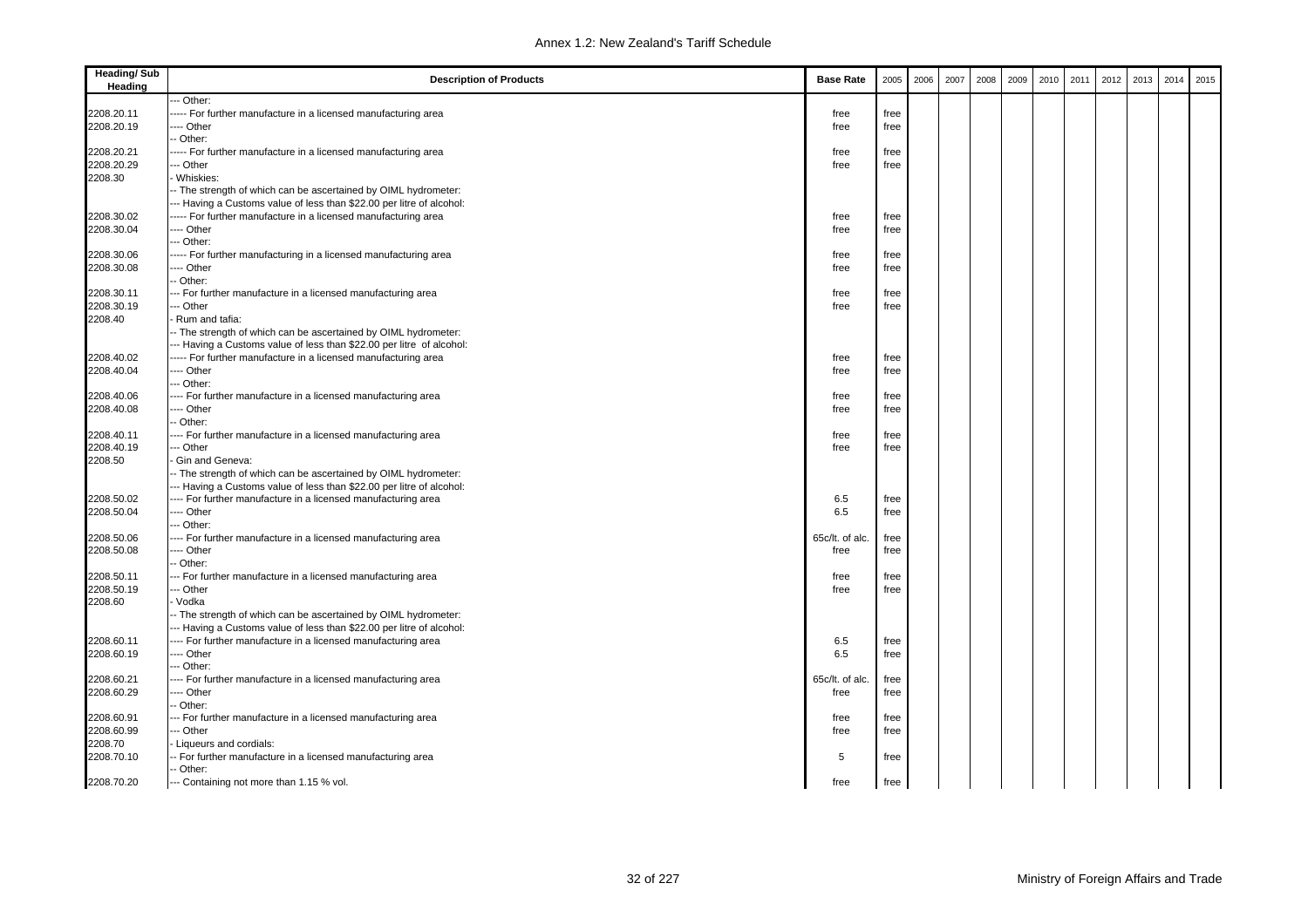| <b>Heading/Sub</b><br>Heading | <b>Description of Products</b>                                                                                                           | <b>Base Rate</b> | 2005 | 2006 | 2007 | 2008 | 2009 | 2010 | 2011 | 2012 | 2013 | 2014 | 2015 |
|-------------------------------|------------------------------------------------------------------------------------------------------------------------------------------|------------------|------|------|------|------|------|------|------|------|------|------|------|
| 2208.70.30                    | - Containing more than 1.15 % vol., but not more than 2.5 % vol.:                                                                        | free             | free |      |      |      |      |      |      |      |      |      |      |
| 2208.70.40                    | -- Containing more than 2.5 % vol., but not more than 6 % vol.:                                                                          | free             | free |      |      |      |      |      |      |      |      |      |      |
| 2208.70.50                    | -- Containing more than 6 % vol., but not more than 9 % vol.:                                                                            | free             | free |      |      |      |      |      |      |      |      |      |      |
| 2208.70.60                    | -- Containing more than 9 % vol. but not more than 14 % vol.:                                                                            | 5                | free |      |      |      |      |      |      |      |      |      |      |
| 2208.70.71                    | -- Containing more than 14 % vol., but not more than 23 % vol.:                                                                          | 5                | free |      |      |      |      |      |      |      |      |      |      |
| 2208.70.80                    | -- Other                                                                                                                                 | free             | free |      |      |      |      |      |      |      |      |      |      |
| 2208.90                       | Other:                                                                                                                                   |                  |      |      |      |      |      |      |      |      |      |      |      |
|                               | Bitters:                                                                                                                                 |                  |      |      |      |      |      |      |      |      |      |      |      |
| 2208.90.02                    | -- For further manufacture in a licensed manufacturing area                                                                              | free             | free |      |      |      |      |      |      |      |      |      |      |
|                               | -- Other:                                                                                                                                |                  |      |      |      |      |      |      |      |      |      |      |      |
|                               |                                                                                                                                          |                  |      |      |      |      |      |      |      |      |      |      |      |
| 2208.90.06                    | --- Containing not more than 23 % vol.                                                                                                   | free             | free |      |      |      |      |      |      |      |      |      |      |
| 2208.90.08                    | --- Other                                                                                                                                | free             | free |      |      |      |      |      |      |      |      |      |      |
|                               | Spirits and spirituous beverages the strength of which may be ascertained by OIML hydrometer:                                            |                  |      |      |      |      |      |      |      |      |      |      |      |
| 2208.90.42                    | -- For further manufacture in a licensed manufacturing area                                                                              | free             | free |      |      |      |      |      |      |      |      |      |      |
| 2208.90.48                    | -- Other                                                                                                                                 | free             | free |      |      |      |      |      |      |      |      |      |      |
|                               | Other:                                                                                                                                   |                  |      |      |      |      |      |      |      |      |      |      |      |
| 2208.90.52                    | -- Containing not more than 1.15 % vol.                                                                                                  | free             | free |      |      |      |      |      |      |      |      |      |      |
|                               | -- Containing more than 1.15 % vol., but not more than 2.5 % vol.:                                                                       |                  |      |      |      |      |      |      |      |      |      |      |      |
| 2208.90.54                    | --- For further manufacture in a licensed manufacturing area                                                                             | free             | free |      |      |      |      |      |      |      |      |      |      |
| 2208.90.56                    | --- Other                                                                                                                                | free             | free |      |      |      |      |      |      |      |      |      |      |
|                               | -- Containing more than 2.5 % vol., but not more than 6 % vol.:                                                                          |                  |      |      |      |      |      |      |      |      |      |      |      |
| 2208.90.57                    | ---- For further manufacture in a licensed manufacturing area                                                                            | free             | free |      |      |      |      |      |      |      |      |      |      |
| 2208.90.60                    | --- Other                                                                                                                                | free             | free |      |      |      |      |      |      |      |      |      |      |
|                               | -- Containing more than 6 % vol., but not more than 9 % vol.:                                                                            |                  |      |      |      |      |      |      |      |      |      |      |      |
| 2208.90.63                    | --- For further manufacture in a licensed manufacturing area                                                                             | free             | free |      |      |      |      |      |      |      |      |      |      |
| 2208.90.67                    | --- Other                                                                                                                                | free             | free |      |      |      |      |      |      |      |      |      |      |
|                               | -- Containing more than 9 % vol. but not more than 14 % vol.:                                                                            |                  |      |      |      |      |      |      |      |      |      |      |      |
| 2208.90.71                    | ---- For further manufacture in a licensed manufacturing area                                                                            | free             | free |      |      |      |      |      |      |      |      |      |      |
| 2208.90.79                    | --- Other                                                                                                                                | free             | free |      |      |      |      |      |      |      |      |      |      |
|                               | -- Containing more than 14 % vol., but not more than 23 % vol.:                                                                          |                  |      |      |      |      |      |      |      |      |      |      |      |
| 2208.90.81                    | --- For further manufacture in a licensed manufacturing area                                                                             | free             | free |      |      |      |      |      |      |      |      |      |      |
| 2208.90.88                    | --- Other                                                                                                                                | free             | free |      |      |      |      |      |      |      |      |      |      |
|                               | -- Other:                                                                                                                                |                  |      |      |      |      |      |      |      |      |      |      |      |
| 2208.90.91                    | ---- For further manufacture in a licensed manufacturing area                                                                            | free             | free |      |      |      |      |      |      |      |      |      |      |
| 2208.90.99                    | --- Other                                                                                                                                | free             | free |      |      |      |      |      |      |      |      |      |      |
| 22.09                         |                                                                                                                                          |                  |      |      |      |      |      |      |      |      |      |      |      |
| 2209.00.00                    | Vinegar and substitutes for vinegar obtained from acetic acid                                                                            | free             | free |      |      |      |      |      |      |      |      |      |      |
|                               | <b>CHAPTER 23</b>                                                                                                                        |                  |      |      |      |      |      |      |      |      |      |      |      |
|                               | RESIDUES AND WASTE FROM THE FOOD INDUSTRIES; PREPARED ANIMAL FODDER                                                                      |                  |      |      |      |      |      |      |      |      |      |      |      |
| 23.01                         | Flours, meals and pellets, of meat or meat offal, of fish or of crustaceans, molluscs or other aquatic invertebrates, unfit for human    |                  |      |      |      |      |      |      |      |      |      |      |      |
|                               | consumption; greaves:                                                                                                                    |                  |      |      |      |      |      |      |      |      |      |      |      |
| 2301.10.00                    | Flours, meals and pellets, of meat or meat offal; greaves                                                                                | 6.5              | free |      |      |      |      |      |      |      |      |      |      |
| 2301.20.00                    | Flours, meals and pellets, of fish or of crustaceans, molluscs or other aquatic invertebrates                                            | 6.5              | free |      |      |      |      |      |      |      |      |      |      |
| 23.02                         | Bran, sharps and other residues, whether or not in the form of pellets, derived from the sifting, milling or other working of cereals or |                  |      |      |      |      |      |      |      |      |      |      |      |
|                               | of leguminous plants:                                                                                                                    |                  |      |      |      |      |      |      |      |      |      |      |      |
| 2302.10.00                    | Of maize (corn)                                                                                                                          | free             | free |      |      |      |      |      |      |      |      |      |      |
| 2302.20.00                    | Of rice                                                                                                                                  | free             | free |      |      |      |      |      |      |      |      |      |      |
| 2302.30.00                    | Of wheat                                                                                                                                 | free             | free |      |      |      |      |      |      |      |      |      |      |
| 2302.40.00                    | Of other cereals                                                                                                                         | free             | free |      |      |      |      |      |      |      |      |      |      |
| 2302.50.00                    | Of leguminous plants                                                                                                                     | free             | free |      |      |      |      |      |      |      |      |      |      |
| 23.03                         | Residues of starch manufacture and similar residues, beet-pulp, bagasse and other waste of sugar manufacture, brewing or                 |                  |      |      |      |      |      |      |      |      |      |      |      |
|                               | distilling dregs and waste, whether or not in the form of pellets:                                                                       |                  |      |      |      |      |      |      |      |      |      |      |      |
| 2303.10.00                    | Residues of starch manufacture and similar residues                                                                                      | free             | free |      |      |      |      |      |      |      |      |      |      |
| 2303.20.00                    | Beet-pulp, bagasse and other waste of sugar manufacture                                                                                  | free             | free |      |      |      |      |      |      |      |      |      |      |
|                               |                                                                                                                                          |                  |      |      |      |      |      |      |      |      |      |      |      |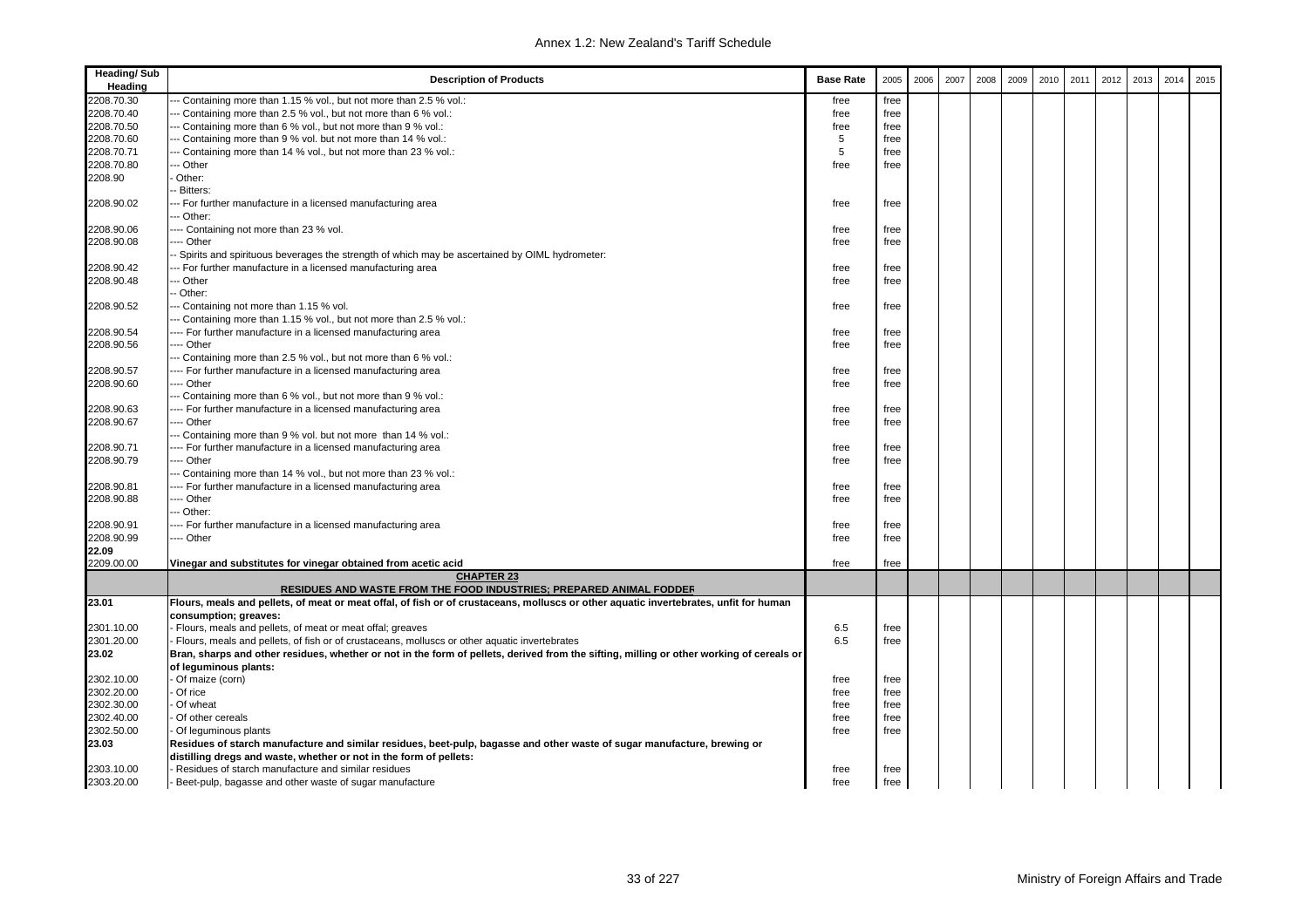| <b>Heading/Sub</b><br>Heading | <b>Description of Products</b>                                                                                                                                                              | <b>Base Rate</b> | 2005         | 2006 | 2007 | 2008 | 2009 | 2010 | 2011 | 2012 | 2013 | 2014 | 2015 |
|-------------------------------|---------------------------------------------------------------------------------------------------------------------------------------------------------------------------------------------|------------------|--------------|------|------|------|------|------|------|------|------|------|------|
| 2303.30.00                    | Brewing or distilling dregs and waste                                                                                                                                                       | free             | free         |      |      |      |      |      |      |      |      |      |      |
| 23.04                         |                                                                                                                                                                                             |                  |              |      |      |      |      |      |      |      |      |      |      |
| 2304.00.00                    | Oil-cake and other solid residues, whether or not ground or in the form of pellets, resulting from the extraction of soya-bean oil                                                          | free             | free         |      |      |      |      |      |      |      |      |      |      |
| 23.05                         |                                                                                                                                                                                             |                  |              |      |      |      |      |      |      |      |      |      |      |
| 2305.00.00                    | Oil-cake and other solid residues, whether or not ground or in the form of pellets, resulting from the extraction of ground-nut oil                                                         | free             | free         |      |      |      |      |      |      |      |      |      |      |
| 23.06                         | Oil-cake and other solid residues, whether or not ground or in the form of pellets, resulting from the extraction of vegetable fats or<br>oils, other than those of heading 23.04 or 23.05: |                  |              |      |      |      |      |      |      |      |      |      |      |
| 2306.10.00                    | Of cotton seeds                                                                                                                                                                             | free             | free         |      |      |      |      |      |      |      |      |      |      |
| 2306.20.00                    | Of linseed                                                                                                                                                                                  | free             | free         |      |      |      |      |      |      |      |      |      |      |
| 2306.30.00                    | Of sunflower seeds                                                                                                                                                                          | free             | free         |      |      |      |      |      |      |      |      |      |      |
|                               | Of rape or colza seeds:                                                                                                                                                                     |                  |              |      |      |      |      |      |      |      |      |      |      |
| 2306.41.00                    | - Of low erucic acid rape or colza seeds                                                                                                                                                    | free             | free         |      |      |      |      |      |      |      |      |      |      |
| 2306.49.00                    | - Other                                                                                                                                                                                     | free             | free         |      |      |      |      |      |      |      |      |      |      |
| 2306.50.00                    | Of coconut or copra                                                                                                                                                                         | free             | free         |      |      |      |      |      |      |      |      |      |      |
| 2306.60.00                    | Of palm nuts or kernels                                                                                                                                                                     | free             | free         |      |      |      |      |      |      |      |      |      |      |
| 2306.70.00                    | Of maize (corn) germ                                                                                                                                                                        | free             | free         |      |      |      |      |      |      |      |      |      |      |
| 2306.90.00                    | Other                                                                                                                                                                                       | free             | free         |      |      |      |      |      |      |      |      |      |      |
| 23.07                         |                                                                                                                                                                                             |                  |              |      |      |      |      |      |      |      |      |      |      |
| 2307.00.00                    | Wine lees; argol                                                                                                                                                                            | free             | free         |      |      |      |      |      |      |      |      |      |      |
| 23.08                         |                                                                                                                                                                                             |                  |              |      |      |      |      |      |      |      |      |      |      |
| 2308.00.00                    | Vegetable materials and vegetable waste, vegetable residues and by-products, whether or not in the form of pellets, of a kind used                                                          | 6.5              | free         |      |      |      |      |      |      |      |      |      |      |
|                               | in animal feeding, not elsewhere specified or included:                                                                                                                                     |                  |              |      |      |      |      |      |      |      |      |      |      |
| 23.09                         | Preparations of a kind used in animal feeding:                                                                                                                                              |                  |              |      |      |      |      |      |      |      |      |      |      |
| 2309.10                       | Dog or cat food, put up for retail sale:                                                                                                                                                    |                  |              |      |      |      |      |      |      |      |      |      |      |
| 2309.10.01                    | - Dog biscuits and similar biscuits                                                                                                                                                         | $\overline{7}$   | free         |      |      |      |      |      |      |      |      |      |      |
| 2309.10.09                    | - Prepared cat or dog food in airtight containers                                                                                                                                           | $\overline{7}$   | free         |      |      |      |      |      |      |      |      |      |      |
| 2309.10.19                    | · Other                                                                                                                                                                                     | 6.5              | free         |      |      |      |      |      |      |      |      |      |      |
| 2309.90                       | Other:                                                                                                                                                                                      |                  |              |      |      |      |      |      |      |      |      |      |      |
| 2309.90.01<br>2309.90.09      | Dog biscuits and similar biscuits                                                                                                                                                           | $\overline{7}$   | free         |      |      |      |      |      |      |      |      |      |      |
| 2309.90.19                    | Sheep and cattle licks<br>Other                                                                                                                                                             | free<br>6.5      | free<br>free |      |      |      |      |      |      |      |      |      |      |
|                               | <b>CHAPTER 24</b>                                                                                                                                                                           |                  |              |      |      |      |      |      |      |      |      |      |      |
|                               | TOBACCO AND MANUFACTURED TOBACCO SUBSTITUTES                                                                                                                                                |                  |              |      |      |      |      |      |      |      |      |      |      |
| 24.01                         | Unmanufactured tobacco; tobacco refuse:                                                                                                                                                     |                  |              |      |      |      |      |      |      |      |      |      |      |
| 2401.10                       | Tobacco, not stemmed/stripped:                                                                                                                                                              |                  |              |      |      |      |      |      |      |      |      |      |      |
|                               | - For manufacture in a licensed manufacturing area into:                                                                                                                                    |                  |              |      |      |      |      |      |      |      |      |      |      |
| 2401.10.01                    | -- Cigars                                                                                                                                                                                   | free             | free         |      |      |      |      |      |      |      |      |      |      |
| 2401.10.09                    | -- Tobacco, cigarettes, snuff                                                                                                                                                               | free             | free         |      |      |      |      |      |      |      |      |      |      |
| 2401.10.19                    | - For other purposes                                                                                                                                                                        | free             | free         |      |      |      |      |      |      |      |      |      |      |
| 2401.20                       | Tobacco, partly or wholly stemmed/stripped:                                                                                                                                                 |                  |              |      |      |      |      |      |      |      |      |      |      |
|                               | - For manufacture in a licensed manufacturing area into:                                                                                                                                    |                  |              |      |      |      |      |      |      |      |      |      |      |
| 2401.20.01                    | -- Cigars                                                                                                                                                                                   | free             | free         |      |      |      |      |      |      |      |      |      |      |
| 2401.20.09<br>2401.20.19      | -- Tobacco, cigarettes, snuff<br>- For other purposes                                                                                                                                       | free             | free<br>free |      |      |      |      |      |      |      |      |      |      |
| 2401.30                       |                                                                                                                                                                                             | free             |              |      |      |      |      |      |      |      |      |      |      |
|                               | Tobacco refuse:                                                                                                                                                                             |                  |              |      |      |      |      |      |      |      |      |      |      |
|                               | - For manufacture in a licensed manufacturing area into:                                                                                                                                    |                  |              |      |      |      |      |      |      |      |      |      |      |
| 2401.30.01                    | -- Cigars                                                                                                                                                                                   | free             | free         |      |      |      |      |      |      |      |      |      |      |
| 2401.30.09<br>2401.30.19      | -- Tobacco, cigarettes, snuff                                                                                                                                                               | free             | free         |      |      |      |      |      |      |      |      |      |      |
|                               | - For other purposes                                                                                                                                                                        | free             | free         |      |      |      |      |      |      |      |      |      |      |
| 24.02                         | Cigars, cheroots, cigarillos and cigarettes, of tobacco or of tobacco substitutes:                                                                                                          |                  |              |      |      |      |      |      |      |      |      |      |      |
| 2402.10.00                    | Cigars, cheroots and cigarillos, containing tobacco                                                                                                                                         | free             | free         |      |      |      |      |      |      |      |      |      |      |
| 2402.20                       | - Cigarettes containing tobacco:                                                                                                                                                            |                  |              |      |      |      |      |      |      |      |      |      |      |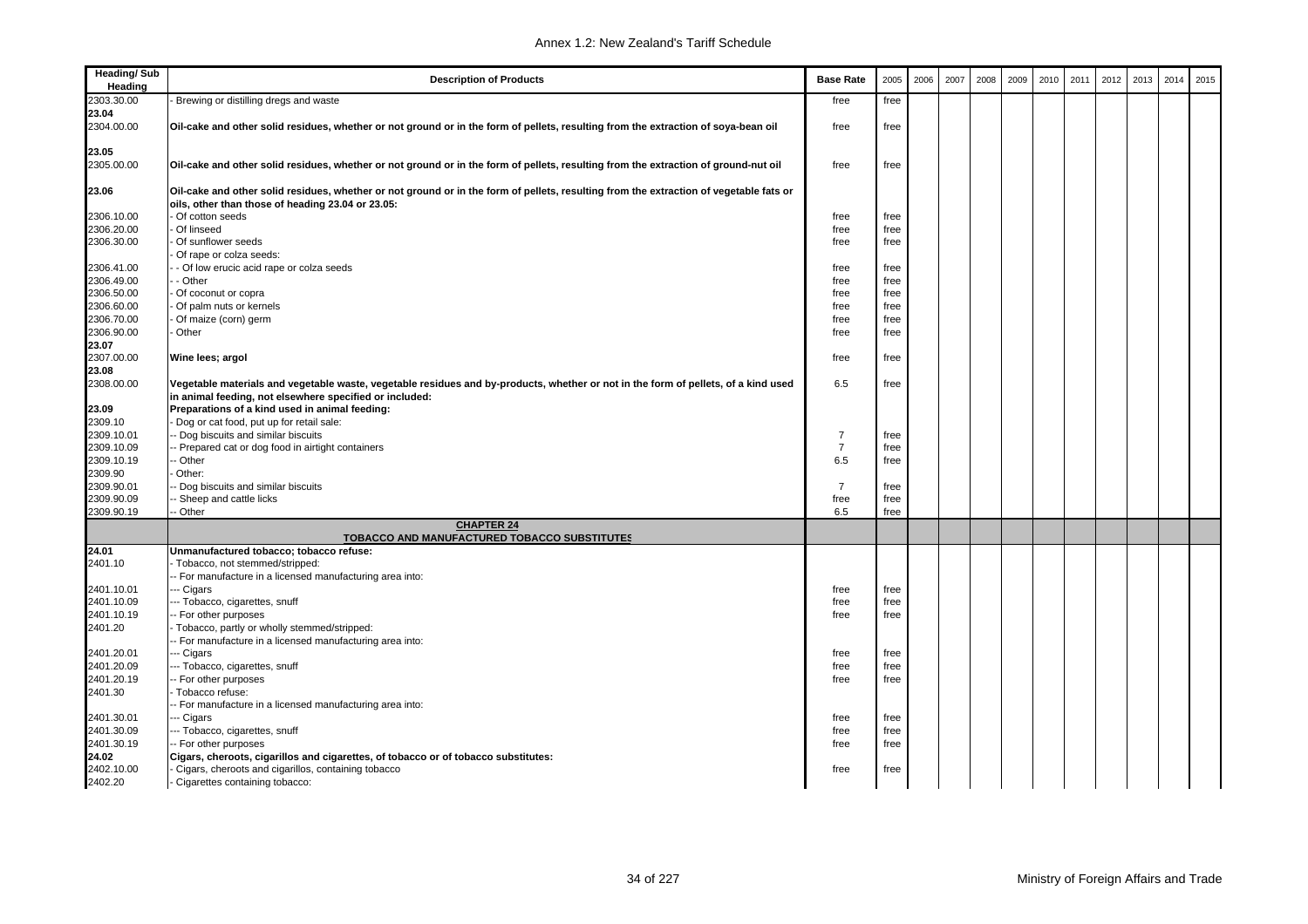| <b>Heading/Sub</b><br>Heading | <b>Description of Products</b>                                                                                                        | <b>Base Rate</b> | 2005 | 2006 | 2007 | 2008 | 2009 | 2010 | 2011 | 2012 | 2013 | 2014 | 2015 |
|-------------------------------|---------------------------------------------------------------------------------------------------------------------------------------|------------------|------|------|------|------|------|------|------|------|------|------|------|
| 2402.20.10                    | Exceeding in weight 0.8 kg actual tobacco content per 1,000 cigarettes                                                                | 5                | free |      |      |      |      |      |      |      |      |      |      |
| 2402.20.90                    | Not exceeding in weight 0.8 kg per actual tobacco content per 1,000 cigarettes                                                        | 5                | free |      |      |      |      |      |      |      |      |      |      |
| 2402.90                       | Other:                                                                                                                                |                  |      |      |      |      |      |      |      |      |      |      |      |
| 2402.90.01                    | Cigars, cheroots and cigarillos, containing tobacco substitutes                                                                       | free             | free |      |      |      |      |      |      |      |      |      |      |
|                               | Cigarettes containing tobacco substitutes:                                                                                            |                  |      |      |      |      |      |      |      |      |      |      |      |
| 2402.90.12                    | -- Exceeding in weight 1.1 kg per 1,000                                                                                               | free             | free |      |      |      |      |      |      |      |      |      |      |
| 2402.90.18                    | -- Not exceeding in weight 1.1 kg per 1,000                                                                                           | free             | free |      |      |      |      |      |      |      |      |      |      |
| 24.03                         | Other manufactured tobacco and manufactured tobacco substitutes; "homogenised" or "reconstituted" tobacco; tobacco extracts           |                  |      |      |      |      |      |      |      |      |      |      |      |
|                               | and essences:                                                                                                                         |                  |      |      |      |      |      |      |      |      |      |      |      |
| 2403.10                       | Smoking tobacco, whether or not containing tobacco substitutes in any proportion:                                                     |                  |      |      |      |      |      |      |      |      |      |      |      |
| 2403.10.10                    | For further manufacture in a licensed manufacturing area                                                                              | 5                | free |      |      |      |      |      |      |      |      |      |      |
| 2403.10.90                    | - Other                                                                                                                               | 5                | free |      |      |      |      |      |      |      |      |      |      |
|                               | Other:                                                                                                                                |                  |      |      |      |      |      |      |      |      |      |      |      |
| 2403.91                       | - "Homogenised" or "reconstituted" tobacco:                                                                                           |                  |      |      |      |      |      |      |      |      |      |      |      |
| 2403.91.10                    | - For further manufacture in a licensed manufacturing area                                                                            | 5                | free |      |      |      |      |      |      |      |      |      |      |
| 2403.91.90                    | - Other                                                                                                                               | 5                | free |      |      |      |      |      |      |      |      |      |      |
| 2403.99                       | Other:                                                                                                                                |                  |      |      |      |      |      |      |      |      |      |      |      |
| 2403.99.02                    | -- Snuff                                                                                                                              | free             | free |      |      |      |      |      |      |      |      |      |      |
| 2403.99.09                    | --- Tobacco extracts and essences                                                                                                     | free             | free |      |      |      |      |      |      |      |      |      |      |
| 2403.99.11                    | -- Smoking mixtures, of tobacco substitutes                                                                                           | free             | free |      |      |      |      |      |      |      |      |      |      |
| 2403.99.90                    | - Other                                                                                                                               | 5                | free |      |      |      |      |      |      |      |      |      |      |
|                               | <b>CHAPTER 25</b><br>SALT; SULPHUR; EARTHS AND STONE; PLASTERING MATERIALS, LIME AND CEMEN'                                           |                  |      |      |      |      |      |      |      |      |      |      |      |
| 25.01                         |                                                                                                                                       |                  |      |      |      |      |      |      |      |      |      |      |      |
| 2501.00.00                    | Salt (including table salt and denatured salt) and pure sodium chloride, whether or not in aqueous solution or containing added anti- | free             | free |      |      |      |      |      |      |      |      |      |      |
|                               | caking or free-flowing agents: sea water                                                                                              |                  |      |      |      |      |      |      |      |      |      |      |      |
| 25.02                         |                                                                                                                                       |                  |      |      |      |      |      |      |      |      |      |      |      |
| 2502.00.00                    | Unroasted iron pyrites                                                                                                                | free             | free |      |      |      |      |      |      |      |      |      |      |
| 25.03                         |                                                                                                                                       |                  |      |      |      |      |      |      |      |      |      |      |      |
| 2503.00.00                    | Sulphur of all kinds, other than sublimed sulphur, precipitated sulphur and colloidal sulphur                                         | free             | free |      |      |      |      |      |      |      |      |      |      |
| 25.04                         | Natural graphite:                                                                                                                     |                  |      |      |      |      |      |      |      |      |      |      |      |
| 2504.10.00                    | In powder or in flakes                                                                                                                | free             | free |      |      |      |      |      |      |      |      |      |      |
| 2504.90.00                    | Other                                                                                                                                 | free             | free |      |      |      |      |      |      |      |      |      |      |
| 25.05                         | Natural sands of all kinds, whether or not coloured, other than metal bearing sands of Chapter 26:                                    |                  |      |      |      |      |      |      |      |      |      |      |      |
| 2505.10.00                    | Silica sands and quartz sands                                                                                                         | free             | free |      |      |      |      |      |      |      |      |      |      |
| 2505.90.00                    | Other                                                                                                                                 | free             | free |      |      |      |      |      |      |      |      |      |      |
| 25.06                         | Quartz (other than natural sands); quartzite, whether or not roughly trimmed or merely cut, by sawing or otherwise, into blocks or    |                  |      |      |      |      |      |      |      |      |      |      |      |
|                               | slabs of a rectangular (including square) shape:                                                                                      |                  |      |      |      |      |      |      |      |      |      |      |      |
| 2506.10.00                    | Quartz                                                                                                                                | free             | free |      |      |      |      |      |      |      |      |      |      |
|                               | Quartzite:                                                                                                                            |                  |      |      |      |      |      |      |      |      |      |      |      |
| 2506.21.00                    | Crude or roughly trimmed                                                                                                              | free             | free |      |      |      |      |      |      |      |      |      |      |
| 2506.29.00                    | Other                                                                                                                                 | free             | free |      |      |      |      |      |      |      |      |      |      |
| 25.07                         |                                                                                                                                       |                  |      |      |      |      |      |      |      |      |      |      |      |
| 2507.00.00                    | Kaolin and other kaolinic clays, whether or not calcined                                                                              | free             | free |      |      |      |      |      |      |      |      |      |      |
| 25.08                         | Other clays (not including expanded clays of heading 68.06), andalusite, kynite and sillimanite, whether or not calcinated; mullite;  |                  |      |      |      |      |      |      |      |      |      |      |      |
|                               | chamotte or dinas earths:                                                                                                             |                  |      |      |      |      |      |      |      |      |      |      |      |
| 2508.10.00                    | Bentonite                                                                                                                             | free             | free |      |      |      |      |      |      |      |      |      |      |
| 2508.20.00                    | Decolourising earths and fuller's earth                                                                                               | free             | free |      |      |      |      |      |      |      |      |      |      |
| 2508.30.00                    | Fire-clay                                                                                                                             | free             | free |      |      |      |      |      |      |      |      |      |      |
| 2508.40.00                    | Other clays                                                                                                                           | free             | free |      |      |      |      |      |      |      |      |      |      |
| 2508.50.00                    | Andalusite, kyanite and sillimanite                                                                                                   | free             | free |      |      |      |      |      |      |      |      |      |      |
| 2508.60.00                    | Mullite                                                                                                                               | free             | free |      |      |      |      |      |      |      |      |      |      |
| 2508.70.00                    | Chamotte or dinas earths                                                                                                              | free             | free |      |      |      |      |      |      |      |      |      |      |
| 25.09                         |                                                                                                                                       |                  |      |      |      |      |      |      |      |      |      |      |      |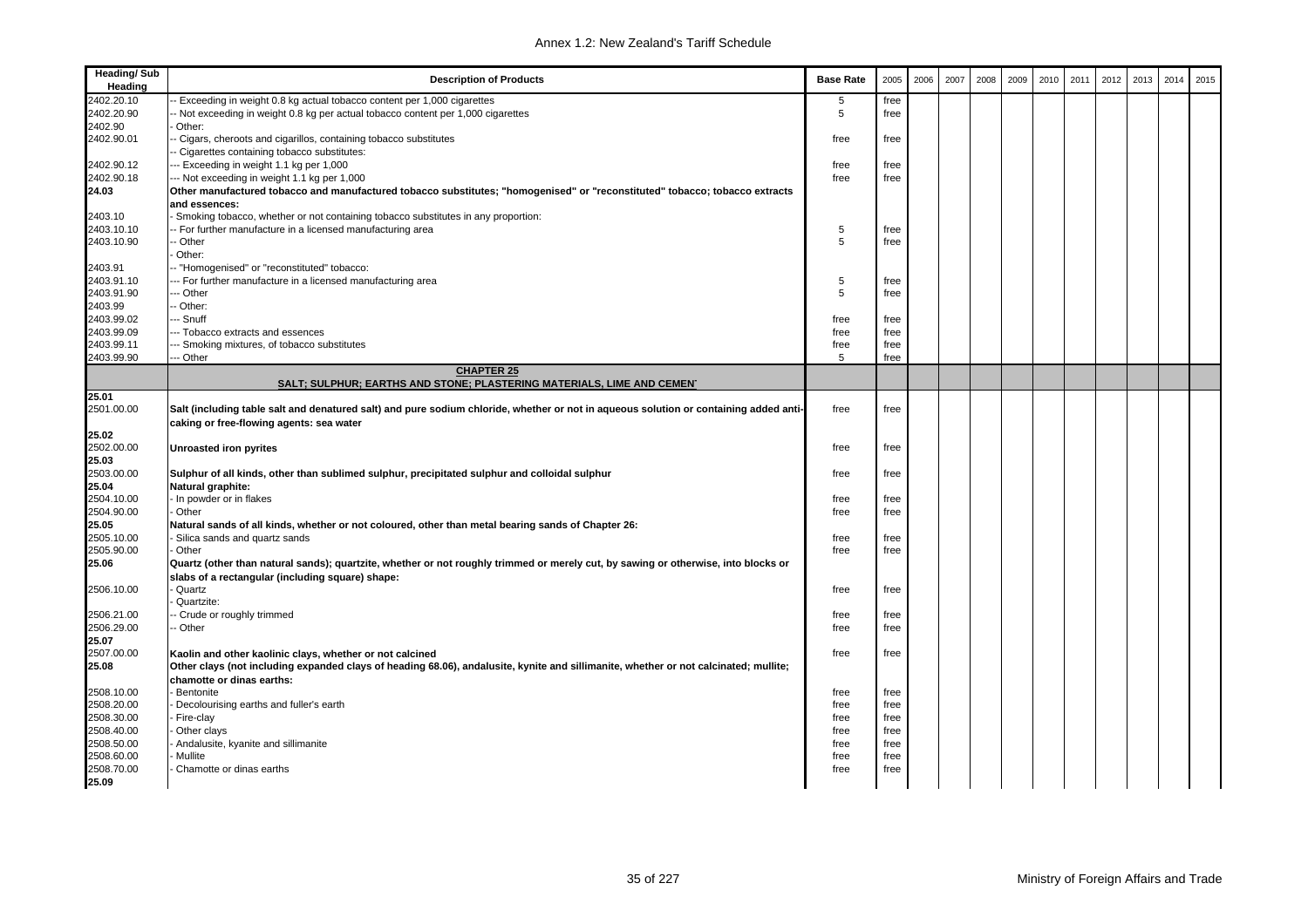| <b>Heading/Sub</b><br>Heading | <b>Description of Products</b>                                                                                                                 | <b>Base Rate</b> | 2005 | 2006 | 2007 | 2008 | 2009 | 2010 | 2011 | 2012 | 2013 | 2014 | 2015 |
|-------------------------------|------------------------------------------------------------------------------------------------------------------------------------------------|------------------|------|------|------|------|------|------|------|------|------|------|------|
| 2509.00.00                    | Chalk                                                                                                                                          | free             | free |      |      |      |      |      |      |      |      |      |      |
| 25.10                         | Natural calcium phosphates, natural aluminium calcium phosphates and phosphatic chalk:                                                         |                  |      |      |      |      |      |      |      |      |      |      |      |
| 2510.10.00                    | Unground                                                                                                                                       | free             | free |      |      |      |      |      |      |      |      |      |      |
| 2510.20.00                    | Ground                                                                                                                                         | free             | free |      |      |      |      |      |      |      |      |      |      |
| 25.11                         | Natural barium sulphate (barytes); natural barium carbonate (witherite), whether or not calcined, other than barium oxide of heading           |                  |      |      |      |      |      |      |      |      |      |      |      |
|                               | 28.16:                                                                                                                                         |                  |      |      |      |      |      |      |      |      |      |      |      |
| 2511.10.00                    | Natural barium sulphate (barytes)                                                                                                              | free             | free |      |      |      |      |      |      |      |      |      |      |
| 2511.20.00                    | Natural barium carbonate (witherite)                                                                                                           | free             | free |      |      |      |      |      |      |      |      |      |      |
| 25.12                         |                                                                                                                                                |                  |      |      |      |      |      |      |      |      |      |      |      |
| 2512.00.00                    | Siliceous fossil meals (for example, kieselguhr, tripolite and diatomite) and similar siliceous earths, whether or not calcined, of an         | free             | free |      |      |      |      |      |      |      |      |      |      |
|                               | apparent specific gravity of 1 or less                                                                                                         |                  |      |      |      |      |      |      |      |      |      |      |      |
| 25.13                         | Pumice stone; emery; natural corundum, natural garnet and other natural abrasives, whether or not heat treated:                                |                  |      |      |      |      |      |      |      |      |      |      |      |
|                               |                                                                                                                                                |                  |      |      |      |      |      |      |      |      |      |      |      |
|                               | Pumice stone:                                                                                                                                  |                  |      |      |      |      |      |      |      |      |      |      |      |
| 2513.11.00                    | - Crude or in irregular pieces, including crushed pumice (bimskies)                                                                            | free             | free |      |      |      |      |      |      |      |      |      |      |
| 2513.19.00                    | Other                                                                                                                                          | free             | free |      |      |      |      |      |      |      |      |      |      |
| 2513.20.00                    | Emery, natural corundum, natural garnet and other natural abrasives:                                                                           | free             | free |      |      |      |      |      |      |      |      |      |      |
| 25.14                         |                                                                                                                                                |                  |      |      |      |      |      |      |      |      |      |      |      |
| 2514.00.00                    | Slate, whether or not roughly trimmed or merely cut, by sawing or otherwise, into blocks or slabs of a rectangular (including square)          | free             | free |      |      |      |      |      |      |      |      |      |      |
|                               | shape                                                                                                                                          |                  |      |      |      |      |      |      |      |      |      |      |      |
| 25.15                         | Marble, travertine, ecaussine and other calcareous monumental or building stone of an apparent specific gravity of 2.5 or more, and            |                  |      |      |      |      |      |      |      |      |      |      |      |
|                               | alabaster, whether or not roughly trimmed or merely cut, by sawing or otherwise, into blocks or slabs of a rectangular (including              |                  |      |      |      |      |      |      |      |      |      |      |      |
|                               | square) shape:                                                                                                                                 |                  |      |      |      |      |      |      |      |      |      |      |      |
|                               | Marble and travertine:                                                                                                                         |                  |      |      |      |      |      |      |      |      |      |      |      |
| 2515.11.00                    | - Crude or roughly trimmed                                                                                                                     | free             | free |      |      |      |      |      |      |      |      |      |      |
| 2515.12.00                    | - Merely cut, by sawing or otherwise, into blocks or slabs of a rectangular (including square) shape                                           | free             | free |      |      |      |      |      |      |      |      |      |      |
| 2515.20.00                    | Ecaussine and other calcareous monumental or building stone; alabaster                                                                         | free             | free |      |      |      |      |      |      |      |      |      |      |
| 25.16                         | Granite, porphyry, basalt, sandstone and other monumental or building stone, whether or not roughly<br>trimmed or merely cut, by               |                  |      |      |      |      |      |      |      |      |      |      |      |
|                               | sawing or otherwise, into blocks or slabs of a rectangular (including square) shape:                                                           |                  |      |      |      |      |      |      |      |      |      |      |      |
|                               | Granite:                                                                                                                                       |                  |      |      |      |      |      |      |      |      |      |      |      |
| 2516.11.00                    | Crude or roughly trimmed                                                                                                                       | free             | free |      |      |      |      |      |      |      |      |      |      |
| 2516.12.00                    | - Merely cut, by sawing or otherwise, into blocks or slabs of a rectangular (including square) shape                                           | free             | free |      |      |      |      |      |      |      |      |      |      |
|                               | Sandstone:                                                                                                                                     |                  |      |      |      |      |      |      |      |      |      |      |      |
| 2516.21.00                    | - Crude or roughly trimmed                                                                                                                     | free             | free |      |      |      |      |      |      |      |      |      |      |
| 2516.22.00                    | Merely cut, by sawing or otherwise, into blocks or slabs of a rectangular (including square) shape                                             | free             | free |      |      |      |      |      |      |      |      |      |      |
| 2516.90.00                    | Other monumental or building stone                                                                                                             | free             | free |      |      |      |      |      |      |      |      |      |      |
| 25.17                         | Pebbles, gravel, broken or crushed stone, of a kind commonly used for concrete aggregate, for road metalling or for railway or other           |                  |      |      |      |      |      |      |      |      |      |      |      |
|                               | ballast, shingle and flint, whether or not heat treated; macadam of slag, dross or similar industrial waste, whether or not                    |                  |      |      |      |      |      |      |      |      |      |      |      |
|                               | incorporating the materials cited in the first part of the heading; tarred macadam; granules, chippings and powder, of stones of               |                  |      |      |      |      |      |      |      |      |      |      |      |
|                               | heading 25.15 or 25.16, whether or not heat treated:                                                                                           |                  |      |      |      |      |      |      |      |      |      |      |      |
| 2517.10.00                    | Pebbles, gravel, broken or crushed stone, of a kind commonly used for concrete aggregates, for road metalling or for railway or other ballast, | free             | free |      |      |      |      |      |      |      |      |      |      |
|                               | shingle and flint, whether or not heat treated                                                                                                 |                  |      |      |      |      |      |      |      |      |      |      |      |
| 2517.20.00                    | Macadam of slag, dross or similar industrial waste, whether or not incorporating the materials cited in subheading 2517.10                     | free             | free |      |      |      |      |      |      |      |      |      |      |
| 2517.30.00                    | Tarred macadam                                                                                                                                 | free             | free |      |      |      |      |      |      |      |      |      |      |
|                               | Granules, chippings and powder, of stones of heading 25.15 or 25.16, whether or not heat-treated:                                              |                  |      |      |      |      |      |      |      |      |      |      |      |
| 2517.41.00                    | Of marble                                                                                                                                      | 6.5              | free |      |      |      |      |      |      |      |      |      |      |
| 2517.49.00                    | Other                                                                                                                                          | free             | free |      |      |      |      |      |      |      |      |      |      |
| 25.18                         | Dolomite, whether or not calcined or sintered, including dolomite roughly trimmed or merely cut, by sawing or otherwise, into blocks           |                  |      |      |      |      |      |      |      |      |      |      |      |
|                               | or slabs of a rectangular (including square) shape; dolomite ramming mix.                                                                      |                  |      |      |      |      |      |      |      |      |      |      |      |
| 2518.10.00                    | Dolomite not calcined or sintered                                                                                                              | free             | free |      |      |      |      |      |      |      |      |      |      |
| 2518.20.00                    | Calcined or sintered dolomite                                                                                                                  | free             | free |      |      |      |      |      |      |      |      |      |      |
| 2518.30.10                    | - Dolomite ramming mix                                                                                                                         | free             | free |      |      |      |      |      |      |      |      |      |      |
|                               |                                                                                                                                                |                  |      |      |      |      |      |      |      |      |      |      |      |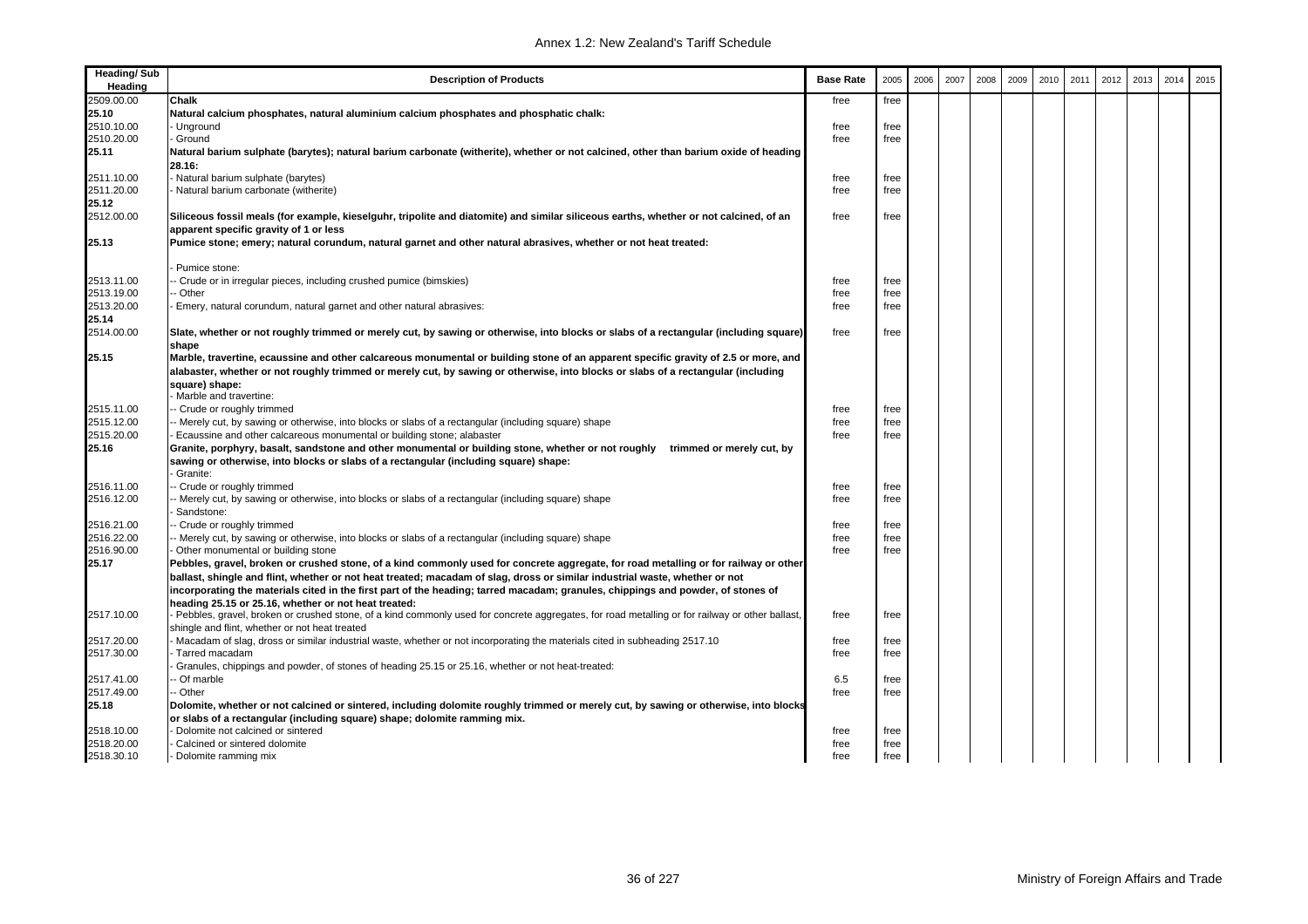| <b>Heading/Sub</b><br>Heading | <b>Description of Products</b>                                                                                                                                                                                              | <b>Base Rate</b> | 2005         | 2006 | 2007 | 2008 | 2009 | 2010 | 2011 | 2012 | 2013 | 2014 | 2015 |
|-------------------------------|-----------------------------------------------------------------------------------------------------------------------------------------------------------------------------------------------------------------------------|------------------|--------------|------|------|------|------|------|------|------|------|------|------|
| 25.19                         | Natural magnesium carbonate (magnesite); fused magnesia; dead-burned (sintered) magnesia, whether or not containing small<br>quantities of other oxides added before sintering; other magnesium oxide, whether or not pure: |                  |              |      |      |      |      |      |      |      |      |      |      |
| 2519.10.00                    | Natural magnesium carbonate (magnesite)                                                                                                                                                                                     | free             | free         |      |      |      |      |      |      |      |      |      |      |
| 2519.90.00                    | Other                                                                                                                                                                                                                       | free             | free         |      |      |      |      |      |      |      |      |      |      |
| 25.20                         | Gypsum; anhydrite; plasters (consisting of calcined gypsum or calcium sulphate) whether or not coloured, with or without small<br>quantities of accelerators or retarders:                                                  |                  |              |      |      |      |      |      |      |      |      |      |      |
| 2520.10.00                    | Gypsum; anhydrite                                                                                                                                                                                                           | free             | free         |      |      |      |      |      |      |      |      |      |      |
| 2520.20.00                    | Plasters                                                                                                                                                                                                                    | free             | free         |      |      |      |      |      |      |      |      |      |      |
| 25.21                         |                                                                                                                                                                                                                             |                  |              |      |      |      |      |      |      |      |      |      |      |
| 2521.00.00                    | Limestone flux; limestone and other calcareous stone, of a kind used for the manufacture of lime cement                                                                                                                     | free             | free         |      |      |      |      |      |      |      |      |      |      |
| 25.22                         | Quicklime, slaked lime and hydraulic lime, other than calcium oxide and hydroxide of heading 28.25:                                                                                                                         |                  |              |      |      |      |      |      |      |      |      |      |      |
| 2522.10.00                    | Quicklime                                                                                                                                                                                                                   | free             | free         |      |      |      |      |      |      |      |      |      |      |
| 2522.20.00                    | Slaked lime                                                                                                                                                                                                                 | free             | free         |      |      |      |      |      |      |      |      |      |      |
| 2522.30.00                    | Hydraulic lime                                                                                                                                                                                                              | free             | free         |      |      |      |      |      |      |      |      |      |      |
| 25.23                         | Portland cement, aluminous cement, slag cement, supersulphate cement and similar hydraulic cements, whether or not coloured or                                                                                              |                  |              |      |      |      |      |      |      |      |      |      |      |
|                               | in the form of clinkers:                                                                                                                                                                                                    |                  |              |      |      |      |      |      |      |      |      |      |      |
| 2523.10.00                    | Cement clinkers                                                                                                                                                                                                             | free             | free         |      |      |      |      |      |      |      |      |      |      |
|                               | Portland cement:                                                                                                                                                                                                            |                  |              |      |      |      |      |      |      |      |      |      |      |
| 2523.21.00                    | - White cement, whether or not artificially coloured                                                                                                                                                                        | free             | free         |      |      |      |      |      |      |      |      |      |      |
| 2523.29.00                    | - Other                                                                                                                                                                                                                     | free             | free         |      |      |      |      |      |      |      |      |      |      |
| 2523.30.00                    | Aluminous cement                                                                                                                                                                                                            | free             | free         |      |      |      |      |      |      |      |      |      |      |
| 2523.90.00                    | Other hydraulic cements                                                                                                                                                                                                     | free             | free         |      |      |      |      |      |      |      |      |      |      |
| 25.24                         |                                                                                                                                                                                                                             |                  |              |      |      |      |      |      |      |      |      |      |      |
| 2524.00.00                    | <b>Asbestos</b>                                                                                                                                                                                                             | free             | free         |      |      |      |      |      |      |      |      |      |      |
| 25.25                         | Mica, including splittings; mica waste:                                                                                                                                                                                     |                  |              |      |      |      |      |      |      |      |      |      |      |
| 2525.10.00                    | Crude mica and mica rifted into sheets or splittings                                                                                                                                                                        | free             | free         |      |      |      |      |      |      |      |      |      |      |
| 2525.20.00                    | Mica powder                                                                                                                                                                                                                 | free             | free         |      |      |      |      |      |      |      |      |      |      |
| 2525.30.00                    | Mica waste                                                                                                                                                                                                                  | free             | free         |      |      |      |      |      |      |      |      |      |      |
| 25.26                         | Natural steatite, whether or not roughly trimmed or merely cut, by sawing or otherwise, into blocks or slabs of rectangular (including                                                                                      |                  |              |      |      |      |      |      |      |      |      |      |      |
|                               | square) shape; talc:                                                                                                                                                                                                        |                  |              |      |      |      |      |      |      |      |      |      |      |
| 2526.10.00<br>2526.20.00      | Not crushed, not powdered                                                                                                                                                                                                   | free<br>free     | free<br>free |      |      |      |      |      |      |      |      |      |      |
| 25.28                         | Crushed or powdered<br>Natural borates and concentrates thereof (whether or not calcined), but not including borates separated from natural brine; natural                                                                  |                  |              |      |      |      |      |      |      |      |      |      |      |
|                               | bori acid containing not more than 85% of $H_3BO_3$ calculated on the dry weight:                                                                                                                                           |                  |              |      |      |      |      |      |      |      |      |      |      |
| 2528.10.00                    | Natural sodium borates and concentrates thereof (whether or not calcined)                                                                                                                                                   | free             | free         |      |      |      |      |      |      |      |      |      |      |
| 2528.90.00                    | Other                                                                                                                                                                                                                       | free             | free         |      |      |      |      |      |      |      |      |      |      |
| 25.29                         | Felspar; leucite; nepheline and nepheline syenite; fluorspar:                                                                                                                                                               |                  |              |      |      |      |      |      |      |      |      |      |      |
| 2529.10.00                    | Felspar                                                                                                                                                                                                                     | free             | free         |      |      |      |      |      |      |      |      |      |      |
|                               | Fluorspar:                                                                                                                                                                                                                  |                  |              |      |      |      |      |      |      |      |      |      |      |
| 2529.21.00                    | Containing by weight 97 % or less of calcium fluoride                                                                                                                                                                       | free             | free         |      |      |      |      |      |      |      |      |      |      |
| 2529.22.00                    | Containing by weight more than 97 % of calcium fluoride                                                                                                                                                                     | free             | free         |      |      |      |      |      |      |      |      |      |      |
| 2529.30.00                    | Leucite; nepheline and nepheline syenite                                                                                                                                                                                    | free             | free         |      |      |      |      |      |      |      |      |      |      |
| 25.30                         | Mineral substances not elsewhere specified or included:                                                                                                                                                                     |                  |              |      |      |      |      |      |      |      |      |      |      |
| 2530.10.00                    | Vermiculite, perlite and chlorites, unexpanded                                                                                                                                                                              | free             | free         |      |      |      |      |      |      |      |      |      |      |
| 2530.20.00                    | Kieserite, epsomite (natural magnesium sulphates)                                                                                                                                                                           | free             | free         |      |      |      |      |      |      |      |      |      |      |
| 2530.90.00                    | Other                                                                                                                                                                                                                       | free             | free         |      |      |      |      |      |      |      |      |      |      |
|                               | <b>CHAPTER 26</b><br>ORES, SLAG AND ASH                                                                                                                                                                                     |                  |              |      |      |      |      |      |      |      |      |      |      |
| 26.01                         | Iron ores and concentrates, including roasted iron pyrites:                                                                                                                                                                 |                  |              |      |      |      |      |      |      |      |      |      |      |
|                               | Iron ores and concentrates, other than roasted iron pyrites:                                                                                                                                                                |                  |              |      |      |      |      |      |      |      |      |      |      |
| 2601.11.00                    | - Non-agglomerated                                                                                                                                                                                                          | free             | free         |      |      |      |      |      |      |      |      |      |      |
| 2601.12.00                    | - Agglomerated                                                                                                                                                                                                              | free             | free         |      |      |      |      |      |      |      |      |      |      |
| 2601.20.00                    | - Roasted iron pyrites                                                                                                                                                                                                      | free             | free         |      |      |      |      |      |      |      |      |      |      |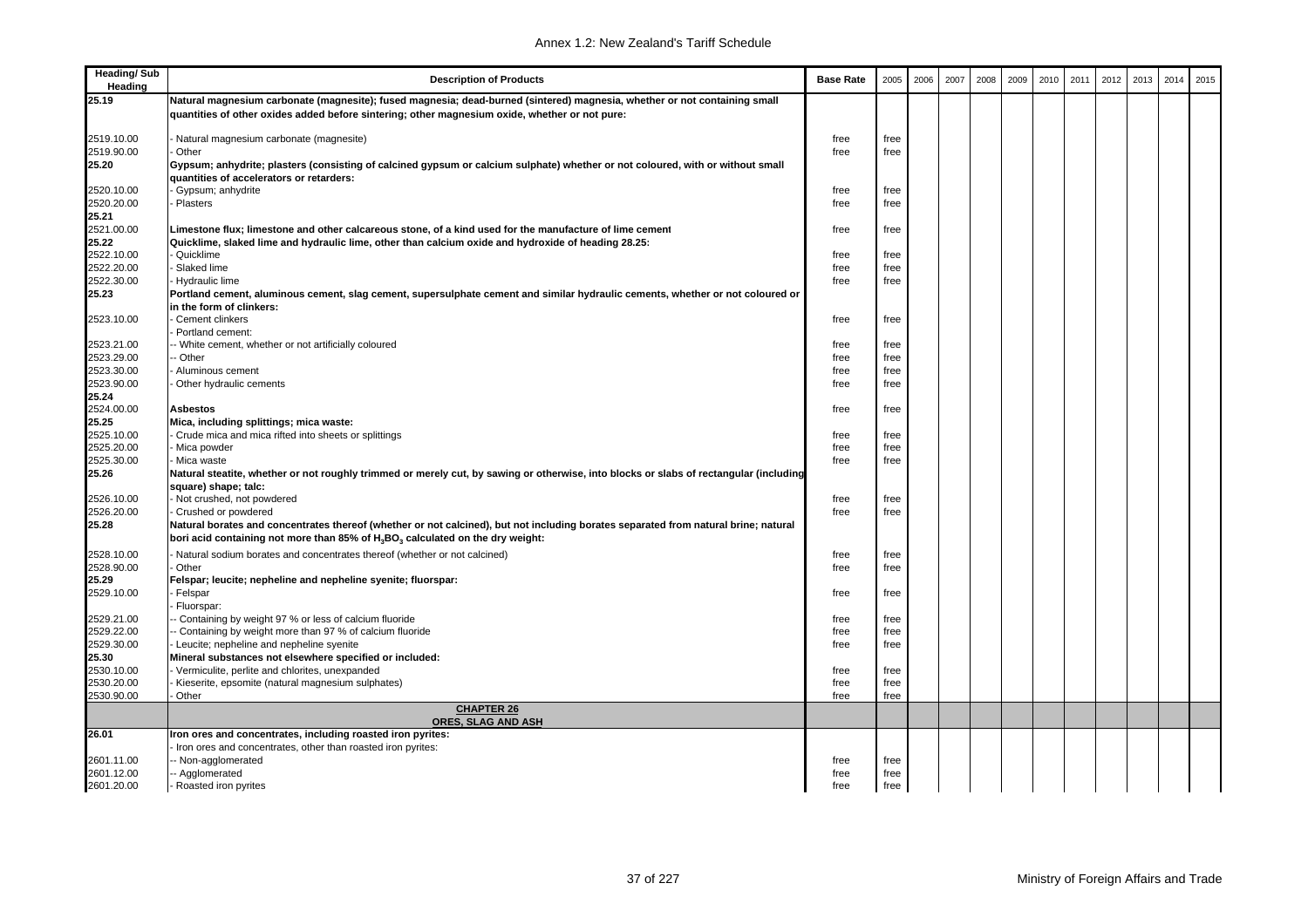| <b>Heading/Sub</b><br>Heading | <b>Description of Products</b>                                                                                                                                              | <b>Base Rate</b> | 2005 | 2006 | 2007 | 2008 | 2009 | 2010 | 2011 | 2012 | 2013 | 2014 | 2015 |
|-------------------------------|-----------------------------------------------------------------------------------------------------------------------------------------------------------------------------|------------------|------|------|------|------|------|------|------|------|------|------|------|
| 26.02                         |                                                                                                                                                                             |                  |      |      |      |      |      |      |      |      |      |      |      |
| 2602.00.00                    | Manganese ores and concentrates, including ferruginous manganese ores and concentrates with a manganese content of 20 % or<br>more, calculated on the dry weight            | free             | free |      |      |      |      |      |      |      |      |      |      |
| 26.03                         |                                                                                                                                                                             |                  |      |      |      |      |      |      |      |      |      |      |      |
| 2603.00.00                    | Copper ores and concentrates                                                                                                                                                | free             | free |      |      |      |      |      |      |      |      |      |      |
| 26.04                         |                                                                                                                                                                             |                  |      |      |      |      |      |      |      |      |      |      |      |
| 2604.00.00                    | Nickel ores and concentrates                                                                                                                                                | free             | free |      |      |      |      |      |      |      |      |      |      |
| 26.05                         |                                                                                                                                                                             |                  |      |      |      |      |      |      |      |      |      |      |      |
| 2605.00.00                    | <b>Cobalt ores and concentrates</b>                                                                                                                                         | free             | free |      |      |      |      |      |      |      |      |      |      |
| 26.06                         |                                                                                                                                                                             |                  |      |      |      |      |      |      |      |      |      |      |      |
| 2606.00.00                    | Aluminium ores and concentrates                                                                                                                                             | free             | free |      |      |      |      |      |      |      |      |      |      |
| 26.07                         |                                                                                                                                                                             |                  |      |      |      |      |      |      |      |      |      |      |      |
| 2607.00.00                    | Lead ores and concentrates                                                                                                                                                  | free             | free |      |      |      |      |      |      |      |      |      |      |
| 26.08                         |                                                                                                                                                                             |                  |      |      |      |      |      |      |      |      |      |      |      |
| 2608.00.00                    | Zinc ores and concentrates                                                                                                                                                  | free             | free |      |      |      |      |      |      |      |      |      |      |
| 26.09                         |                                                                                                                                                                             |                  |      |      |      |      |      |      |      |      |      |      |      |
| 2609.00.00                    | Tin ores and concentrates                                                                                                                                                   | free             | free |      |      |      |      |      |      |      |      |      |      |
| 26.10                         |                                                                                                                                                                             |                  |      |      |      |      |      |      |      |      |      |      |      |
| 2610.00.00                    | Chromium ores and concentrates                                                                                                                                              | free             | free |      |      |      |      |      |      |      |      |      |      |
| 26.11                         |                                                                                                                                                                             |                  |      |      |      |      |      |      |      |      |      |      |      |
| 2611.00.00                    | Tungsten ores and concentrates                                                                                                                                              | free             | free |      |      |      |      |      |      |      |      |      |      |
| 26.12                         | Uranium or thorium ores and concentrates:                                                                                                                                   |                  |      |      |      |      |      |      |      |      |      |      |      |
| 2612.10.00                    | Uranium ores and concentrates                                                                                                                                               | free             | free |      |      |      |      |      |      |      |      |      |      |
| 2612.20.00                    | Thorium ores and concentrates                                                                                                                                               | free             | free |      |      |      |      |      |      |      |      |      |      |
| 26.13                         | Molybdenum ores and concentrates:                                                                                                                                           |                  |      |      |      |      |      |      |      |      |      |      |      |
| 2613.10.00                    | Roasted                                                                                                                                                                     | free             | free |      |      |      |      |      |      |      |      |      |      |
| 2613.90.00                    | Other                                                                                                                                                                       | free             | free |      |      |      |      |      |      |      |      |      |      |
| 26.14                         |                                                                                                                                                                             |                  |      |      |      |      |      |      |      |      |      |      |      |
| 2614.00.00                    | <b>Titanium ores and concentrates</b>                                                                                                                                       | free             | free |      |      |      |      |      |      |      |      |      |      |
| 26.15                         | Niobium, tantalum, vanadium or zirconium ores and concentrates:                                                                                                             |                  |      |      |      |      |      |      |      |      |      |      |      |
| 2615.10.00                    | - Zirconium ores and concentrates<br>Other                                                                                                                                  | free             | free |      |      |      |      |      |      |      |      |      |      |
| 2615.90.00<br>26.16           | Precious metal ores and concentrates:                                                                                                                                       | free             | free |      |      |      |      |      |      |      |      |      |      |
| 2616.10.00                    | Silver ores and concentrates                                                                                                                                                | free             | free |      |      |      |      |      |      |      |      |      |      |
| 2616.90.00                    | Other                                                                                                                                                                       | free             | free |      |      |      |      |      |      |      |      |      |      |
| 26.17                         | Other ores and concentrates:                                                                                                                                                |                  |      |      |      |      |      |      |      |      |      |      |      |
| 2617.10.00                    | Antimony ores and concentrates                                                                                                                                              | free             | free |      |      |      |      |      |      |      |      |      |      |
| 2617.90.00                    | Other                                                                                                                                                                       | free             | free |      |      |      |      |      |      |      |      |      |      |
| 26.18                         |                                                                                                                                                                             |                  |      |      |      |      |      |      |      |      |      |      |      |
| 2618.00.00                    | Granulated slag (slag sand) from the manufacture of iron or steel                                                                                                           | free             | free |      |      |      |      |      |      |      |      |      |      |
| 26.19                         |                                                                                                                                                                             |                  |      |      |      |      |      |      |      |      |      |      |      |
| 2619.00.00                    | Slag, dross (other than granulated slag), scalings and other waste from the manufacture of iron or steel                                                                    | free             | free |      |      |      |      |      |      |      |      |      |      |
| 26.20                         | Ash and residues (other than from the manufacture of iron or steel) containing arsenic, metals or their compounds:                                                          |                  |      |      |      |      |      |      |      |      |      |      |      |
|                               | Containing mainly zinc:                                                                                                                                                     |                  |      |      |      |      |      |      |      |      |      |      |      |
| 2620.11.00                    | - Hard zinc spelter                                                                                                                                                         | free             | free |      |      |      |      |      |      |      |      |      |      |
| 2620.19.00                    | Other                                                                                                                                                                       | free             | free |      |      |      |      |      |      |      |      |      |      |
|                               | Containing mainly lead                                                                                                                                                      |                  |      |      |      |      |      |      |      |      |      |      |      |
| 2620.21.00                    | - Leaded gasoline sludges and leaded anti-knock compound sludges                                                                                                            | free             | free |      |      |      |      |      |      |      |      |      |      |
| 2620.29.00                    | - Other                                                                                                                                                                     | free             | free |      |      |      |      |      |      |      |      |      |      |
| 2620.30.00                    | Containing mainly copper                                                                                                                                                    | free             | free |      |      |      |      |      |      |      |      |      |      |
| 2620.40.00                    | Containing mainly aluminium                                                                                                                                                 | free             | free |      |      |      |      |      |      |      |      |      |      |
| 2620.60.00                    | Containing arsenic, mercury, thallium or their mixtures, of a kind used for the extraction of arsenic or those metals or for the manufacture of<br>their chemical compounds | free             | free |      |      |      |      |      |      |      |      |      |      |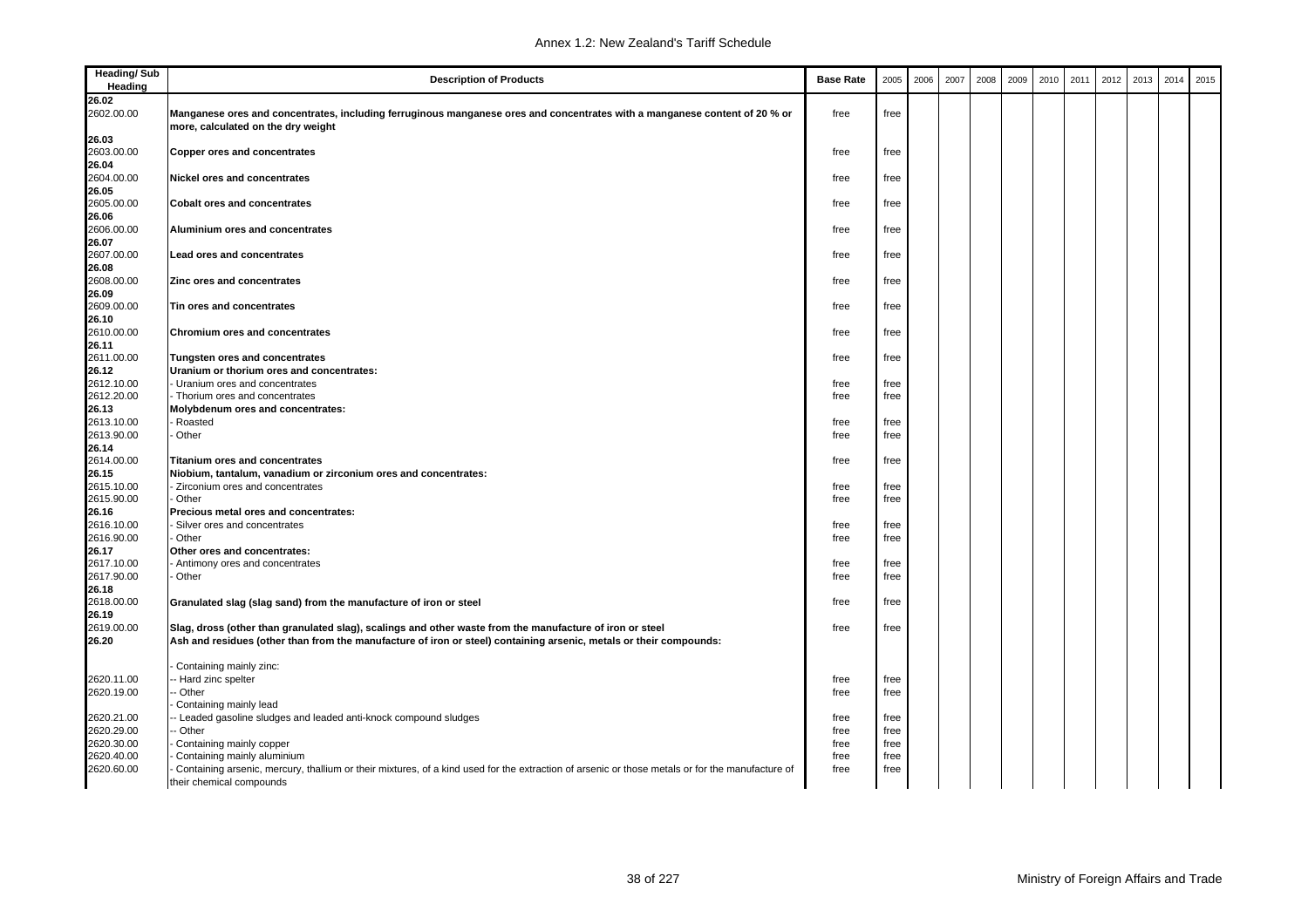| <b>Heading/Sub</b><br>Heading     | <b>Description of Products</b>                                                                                                                                                                                                                                                        | <b>Base Rate</b> | 2005         | 2006 | 2007 | 2008 | 2009 | 2010 | 2011 | 2012 | 2013 | 2014 | 2015 |
|-----------------------------------|---------------------------------------------------------------------------------------------------------------------------------------------------------------------------------------------------------------------------------------------------------------------------------------|------------------|--------------|------|------|------|------|------|------|------|------|------|------|
| 2620.91.00<br>2620.99.00<br>26.21 | Other:<br>- Containing antimony, beryllium, cadmium, chromium or their mixtures<br>- Other<br>Other slag and ash, including seaweed ash (kelp); ash and residues from the incineration on municipal<br>waste.                                                                         | free<br>free     | free<br>free |      |      |      |      |      |      |      |      |      |      |
| 2621.10.00                        | Ash and residues from the incineration on municipal waste.                                                                                                                                                                                                                            | free             | free         |      |      |      |      |      |      |      |      |      |      |
| 2621.90.00                        | Other<br><b>CHAPTER 27</b>                                                                                                                                                                                                                                                            | free             | free         |      |      |      |      |      |      |      |      |      |      |
|                                   | MINERAL FUELS, MINERAL OILS AND PRODUCTS OF THEIR DISTILLATION; BITUMINOUS SUBSTANCES; MINERAL WAXES                                                                                                                                                                                  |                  |              |      |      |      |      |      |      |      |      |      |      |
| 27.01                             | Coal; briquettes, ovoids and similar solid fuels manufactured from coal:<br>Coal, whether or not pulverised, but not agglomerated:                                                                                                                                                    |                  |              |      |      |      |      |      |      |      |      |      |      |
| 2701.11.00                        | - Anthracite                                                                                                                                                                                                                                                                          | free             | free         |      |      |      |      |      |      |      |      |      |      |
| 2701.12.00                        | - Bituminous coal                                                                                                                                                                                                                                                                     | free             | free         |      |      |      |      |      |      |      |      |      |      |
|                                   |                                                                                                                                                                                                                                                                                       |                  |              |      |      |      |      |      |      |      |      |      |      |
| 2701.19.00                        | - Other coal                                                                                                                                                                                                                                                                          | free             | free         |      |      |      |      |      |      |      |      |      |      |
| 2701.20.00                        | Briquettes, ovoids and similar solid fuels manufactured from coal                                                                                                                                                                                                                     | free             | free         |      |      |      |      |      |      |      |      |      |      |
| 27.02                             | Lignite, whether or not agglomerated, excluding jet:                                                                                                                                                                                                                                  |                  |              |      |      |      |      |      |      |      |      |      |      |
| 2702.10.00                        | Lignite, whether or not pulverised, but not agglomerated                                                                                                                                                                                                                              | free             | free         |      |      |      |      |      |      |      |      |      |      |
| 2702.20.00                        | Agglomerated lignite                                                                                                                                                                                                                                                                  | free             | free         |      |      |      |      |      |      |      |      |      |      |
| 27.03                             |                                                                                                                                                                                                                                                                                       |                  |              |      |      |      |      |      |      |      |      |      |      |
| 2703.00.00                        | Peat (including peat litter), whether or not agglomerated                                                                                                                                                                                                                             | free             | free         |      |      |      |      |      |      |      |      |      |      |
| 27.04                             |                                                                                                                                                                                                                                                                                       |                  |              |      |      |      |      |      |      |      |      |      |      |
| 2704.00.00                        | Coke and semi-coke of coal, of lignite or of peat, whether or not agglomerated; retort carbon                                                                                                                                                                                         | free             | free         |      |      |      |      |      |      |      |      |      |      |
| 27.05                             |                                                                                                                                                                                                                                                                                       |                  |              |      |      |      |      |      |      |      |      |      |      |
| 2705.00.00                        | Coal gas, water gas, producer gas and similar gases, other than petroleum gases and other gaseous hydrocarbons                                                                                                                                                                        | free             | free         |      |      |      |      |      |      |      |      |      |      |
|                                   |                                                                                                                                                                                                                                                                                       |                  |              |      |      |      |      |      |      |      |      |      |      |
| 27.06<br>2706.00.00               | Tar distilled from coal, from lignite or from peat, and other mineral tars, whether or not dehydrated or partially distilled, including                                                                                                                                               | free             | free         |      |      |      |      |      |      |      |      |      |      |
|                                   | reconstituted tars                                                                                                                                                                                                                                                                    |                  |              |      |      |      |      |      |      |      |      |      |      |
| 27.07                             | Oils and other products of the distillation of high temperature coal tar; similar products in which the weight of the aromatic<br>constituents exceeds that of the non-aromatic constituents:                                                                                         |                  |              |      |      |      |      |      |      |      |      |      |      |
| 2707.10.00                        | Benzol (benzene)                                                                                                                                                                                                                                                                      | free             | free         |      |      |      |      |      |      |      |      |      |      |
| 2707.20.00                        | - Toluol (toluene)                                                                                                                                                                                                                                                                    | free             | free         |      |      |      |      |      |      |      |      |      |      |
| 2707.30.00                        | - Xylol (xylenes)                                                                                                                                                                                                                                                                     | free             | free         |      |      |      |      |      |      |      |      |      |      |
| 2707.40.00                        | Naphthalene                                                                                                                                                                                                                                                                           | free             | free         |      |      |      |      |      |      |      |      |      |      |
| 2707.50.00                        | Other aromatic hydrocarbon mixtures of which 65 % or more by volume (including losses) distils at 25 °C by the ASTMD 86 method                                                                                                                                                        | free             | free         |      |      |      |      |      |      |      |      |      |      |
| 2707.60.00                        | Phenols                                                                                                                                                                                                                                                                               | free             | free         |      |      |      |      |      |      |      |      |      |      |
|                                   | Other:                                                                                                                                                                                                                                                                                |                  |              |      |      |      |      |      |      |      |      |      |      |
| 2707.91.00                        | - Creosote oils                                                                                                                                                                                                                                                                       | free             | free         |      |      |      |      |      |      |      |      |      |      |
| 2707.99.00                        | - Other                                                                                                                                                                                                                                                                               | free             | free         |      |      |      |      |      |      |      |      |      |      |
| 27.08                             | Pitch and pitch coke, obtained from coal tar or from other mineral tars:                                                                                                                                                                                                              |                  |              |      |      |      |      |      |      |      |      |      |      |
| 2708.10.00                        | Pitch                                                                                                                                                                                                                                                                                 | free             | free         |      |      |      |      |      |      |      |      |      |      |
| 2708.20.00                        | Pitch coke                                                                                                                                                                                                                                                                            | free             | free         |      |      |      |      |      |      |      |      |      |      |
| 27.09                             |                                                                                                                                                                                                                                                                                       |                  |              |      |      |      |      |      |      |      |      |      |      |
| 2709.00.00                        | Petroleum oils and oils obtained from bituminous minerals, crude                                                                                                                                                                                                                      | free             | free         |      |      |      |      |      |      |      |      |      |      |
| 27.10                             | Petroleum oils and oils obtained from bituminous minerals, other than crude; preparations not elsewhere specified or included,<br>containing by weight 70% or more of petroleum oils or of oils obtained from bituminous minerals, these oils being the basic                         |                  |              |      |      |      |      |      |      |      |      |      |      |
|                                   |                                                                                                                                                                                                                                                                                       |                  |              |      |      |      |      |      |      |      |      |      |      |
|                                   | constituents of the preparations: waste oils:                                                                                                                                                                                                                                         |                  |              |      |      |      |      |      |      |      |      |      |      |
|                                   | Petroleum oils and oils obtained from bituminous minerals (other than crude) and preparations not elsewhere specified or included,<br>containing by weight 70% or more of petroleum oils or of oils obtained from bituminous constituents of the preparations, other than waste oils: |                  |              |      |      |      |      |      |      |      |      |      |      |
|                                   |                                                                                                                                                                                                                                                                                       |                  |              |      |      |      |      |      |      |      |      |      |      |
| 2710.11                           | -- Light oils and preparations:                                                                                                                                                                                                                                                       |                  |              |      |      |      |      |      |      |      |      |      |      |
| 2710.11.11                        | --- For manufacture in a licensed manufacturing area                                                                                                                                                                                                                                  | free             | free         |      |      |      |      |      |      |      |      |      |      |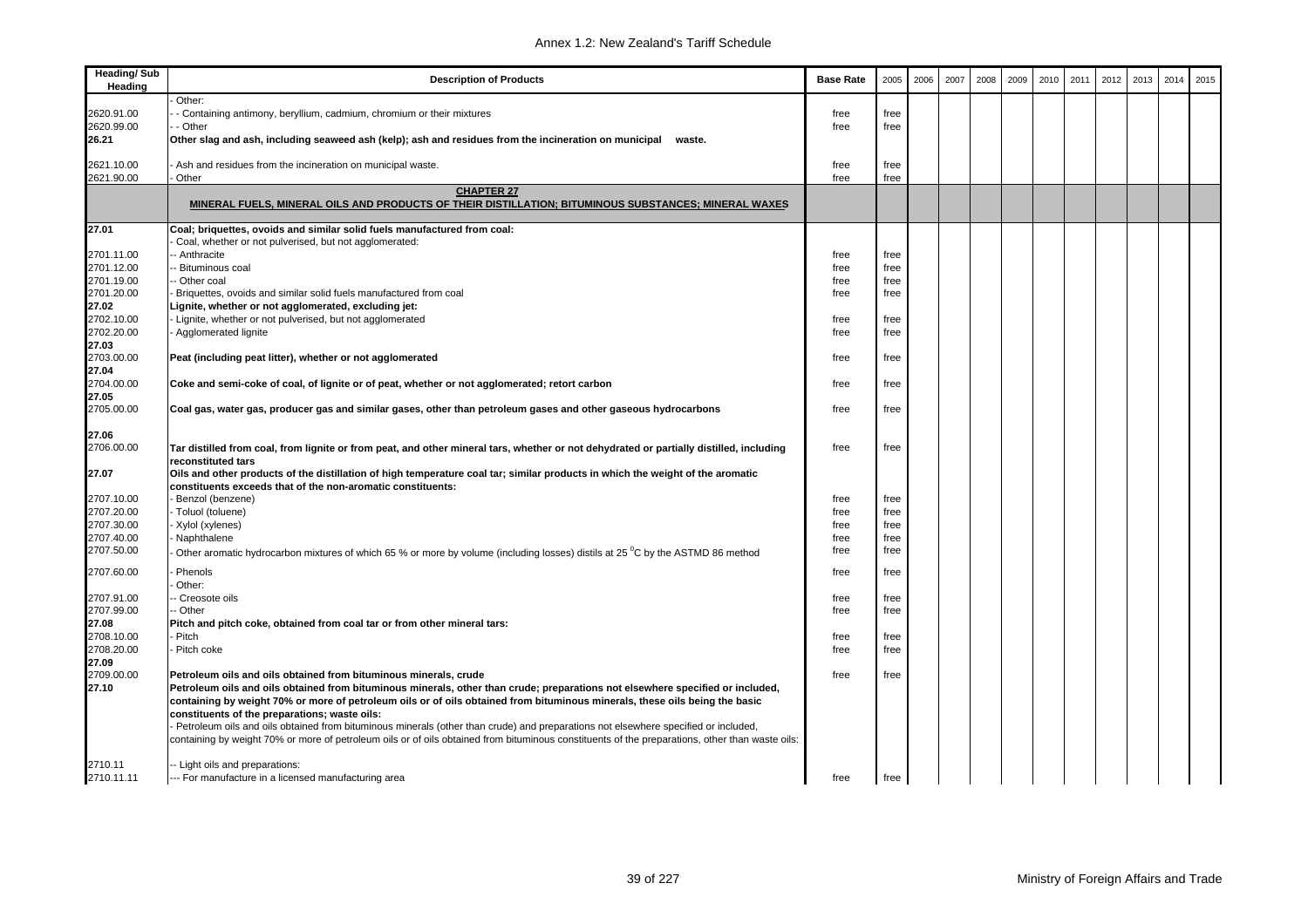| <b>Heading/Sub</b><br>Heading | <b>Description of Products</b>                                                                                                               | <b>Base Rate</b> | 2005 | 2006 | 2007 | 2008 | 2009 | 2010 | 2011 | 2012 | 2013 | 2014 | 2015 |
|-------------------------------|----------------------------------------------------------------------------------------------------------------------------------------------|------------------|------|------|------|------|------|------|------|------|------|------|------|
| 2710.11.19                    | -- Other                                                                                                                                     | free             | free |      |      |      |      |      |      |      |      |      |      |
| 2710.19                       | Other:                                                                                                                                       |                  |      |      |      |      |      |      |      |      |      |      |      |
| 2710.19.01                    | -- Petroleum, partly refined, including topped crude                                                                                         | free             | free |      |      |      |      |      |      |      |      |      |      |
|                               | -- Motor spirit:                                                                                                                             |                  |      |      |      |      |      |      |      |      |      |      |      |
|                               | --- In bulk in ships' bottoms or in containers of a capacity of 5 litres or more:                                                            |                  |      |      |      |      |      |      |      |      |      |      |      |
| 2710.19.05                    | ----- For manufacture in a licensed manufacturing area                                                                                       | free             | free |      |      |      |      |      |      |      |      |      |      |
|                               | ---- Other:                                                                                                                                  |                  |      |      |      |      |      |      |      |      |      |      |      |
| 2710.19.09                    | ----- Aviation spirit                                                                                                                        | free             | free |      |      |      |      |      |      |      |      |      |      |
| 2710.19.11                    | ------ Other<br>per It.                                                                                                                      | free             | free |      |      |      |      |      |      |      |      |      |      |
|                               | --- In other containers:                                                                                                                     |                  |      |      |      |      |      |      |      |      |      |      |      |
| 2710.19.21                    | ----- For manufacture in a licensed manufacturing area                                                                                       | free             | free |      |      |      |      |      |      |      |      |      |      |
| 2710.19.29                    | ---- Other<br>per It.                                                                                                                        | $\overline{7}$   | free |      |      |      |      |      |      |      |      |      |      |
|                               | -- Kerosene (including kerosene type jet fuel), spirit type jet fuel, white spirit:                                                          |                  |      |      |      |      |      |      |      |      |      |      |      |
|                               | --- In bulk in ships' bottoms or in containers of a capacity of 5 litres or more:                                                            |                  |      |      |      |      |      |      |      |      |      |      |      |
| 2710.19.41                    | ----- For manufacture in a licensed manufacturing area                                                                                       | free             | free |      |      |      |      |      |      |      |      |      |      |
|                               | ---- Other:                                                                                                                                  |                  |      |      |      |      |      |      |      |      |      |      |      |
| 2710.19.45                    | ------ Jet fuel                                                                                                                              | free             | free |      |      |      |      |      |      |      |      |      |      |
| 2710.19.47                    | ----- Kerosene                                                                                                                               | free             | free |      |      |      |      |      |      |      |      |      |      |
| 2710.19.49                    | ------ White spirit                                                                                                                          | free             | free |      |      |      |      |      |      |      |      |      |      |
|                               | ---- In other containers:                                                                                                                    |                  |      |      |      |      |      |      |      |      |      |      |      |
| 2710.19.51                    | ----- For manufacture in a licensed manufacturing area                                                                                       | free             | free |      |      |      |      |      |      |      |      |      |      |
|                               | ---- Other:                                                                                                                                  |                  |      |      |      |      |      |      |      |      |      |      |      |
| 2710.19.53                    | ------ Jet fuel                                                                                                                              | $\overline{7}$   | free |      |      |      |      |      |      |      |      |      |      |
| 2710.19.55                    | ----- Kerosene                                                                                                                               | $\overline{7}$   | free |      |      |      |      |      |      |      |      |      |      |
| 2710.19.59                    | ----- White spirit                                                                                                                           | $\overline{7}$   | free |      |      |      |      |      |      |      |      |      |      |
|                               | --- Other distillate fuels:                                                                                                                  |                  |      |      |      |      |      |      |      |      |      |      |      |
| 2710.19.61                    | --- For manufacture in a licensed manufacturing area:                                                                                        | free             | free |      |      |      |      |      |      |      |      |      |      |
|                               | --- Other:                                                                                                                                   |                  |      |      |      |      |      |      |      |      |      |      |      |
| 2710.19.63                    | ---- Automotive diesel                                                                                                                       | free             | free |      |      |      |      |      |      |      |      |      |      |
| 2710.19.65                    | ---- Marine diesel                                                                                                                           | free             | free |      |      |      |      |      |      |      |      |      |      |
| 2710.19.67                    | ----- Home heating oil being a blend of kerosene and diesel                                                                                  | free             | free |      |      |      |      |      |      |      |      |      |      |
| 2710.19.69                    | ---- Other                                                                                                                                   | free             | free |      |      |      |      |      |      |      |      |      |      |
|                               | -- Residual fuel oil:                                                                                                                        |                  |      |      |      |      |      |      |      |      |      |      |      |
| 2710.19.71                    | --- For manufacture in a licensed manufacturing area                                                                                         | free             | free |      |      |      |      |      |      |      |      |      |      |
| 2710.19.73                    | --- Other                                                                                                                                    | free             | free |      |      |      |      |      |      |      |      |      |      |
|                               | -- Lubricating preparations:                                                                                                                 |                  |      |      |      |      |      |      |      |      |      |      |      |
| 2710.19.75                    | ---- Greases and other solid lubricants                                                                                                      | 6.5              | free |      |      |      |      |      |      |      |      |      |      |
|                               | --- Other preparations:                                                                                                                      |                  |      |      |      |      |      |      |      |      |      |      |      |
| 2710.19.79                    | ----- In bulk in ships' bottoms                                                                                                              | free             | free |      |      |      |      |      |      |      |      |      |      |
|                               | ---- In containers:                                                                                                                          |                  |      |      |      |      |      |      |      |      |      |      |      |
| 2710.19.81                    | ----- Of a capacity of 5 litres or more                                                                                                      | free             | free |      |      |      |      |      |      |      |      |      |      |
| 2710.19.85                    | ----- Other                                                                                                                                  | 6.5              | free |      |      |      |      |      |      |      |      |      |      |
| 2710.19.89                    | -- Mixed alkylenes, being mixtures of unsaturated and saturated acyclic hydro carbons                                                        | free             | free |      |      |      |      |      |      |      |      |      |      |
| 2710.19.91                    | -- Transformer and circuit breaker oils, and oils specially suited for medicinal purposes, as may be approved by the Minister and under such | free             | free |      |      |      |      |      |      |      |      |      |      |
|                               | conditions as the Minister may prescribe<br>-- Other kinds:                                                                                  |                  |      |      |      |      |      |      |      |      |      |      |      |
|                               |                                                                                                                                              |                  |      |      |      |      |      |      |      |      |      |      |      |
| 2710.19.93                    | --- Hydraulic oils<br>--- Other:                                                                                                             | free             | free |      |      |      |      |      |      |      |      |      |      |
|                               |                                                                                                                                              |                  |      |      |      |      |      |      |      |      |      |      |      |
| 2710.19.95                    | ----- For manufacture in a licensed manufacturing area<br>---- Other                                                                         | free             | free |      |      |      |      |      |      |      |      |      |      |
| 2710.19.99                    |                                                                                                                                              | free             | free |      |      |      |      |      |      |      |      |      |      |
|                               | Waste oils:                                                                                                                                  |                  |      |      |      |      |      |      |      |      |      |      |      |
| 2710.91.00                    | Containing polychlorinated biphenyls (PCBs), polychlorinated terphenyls (PCTs) or polybrominated biphenyls (PBBs)                            | free             | free |      |      |      |      |      |      |      |      |      |      |
| 2710.99.00                    | - Other                                                                                                                                      | free             | free |      |      |      |      |      |      |      |      |      |      |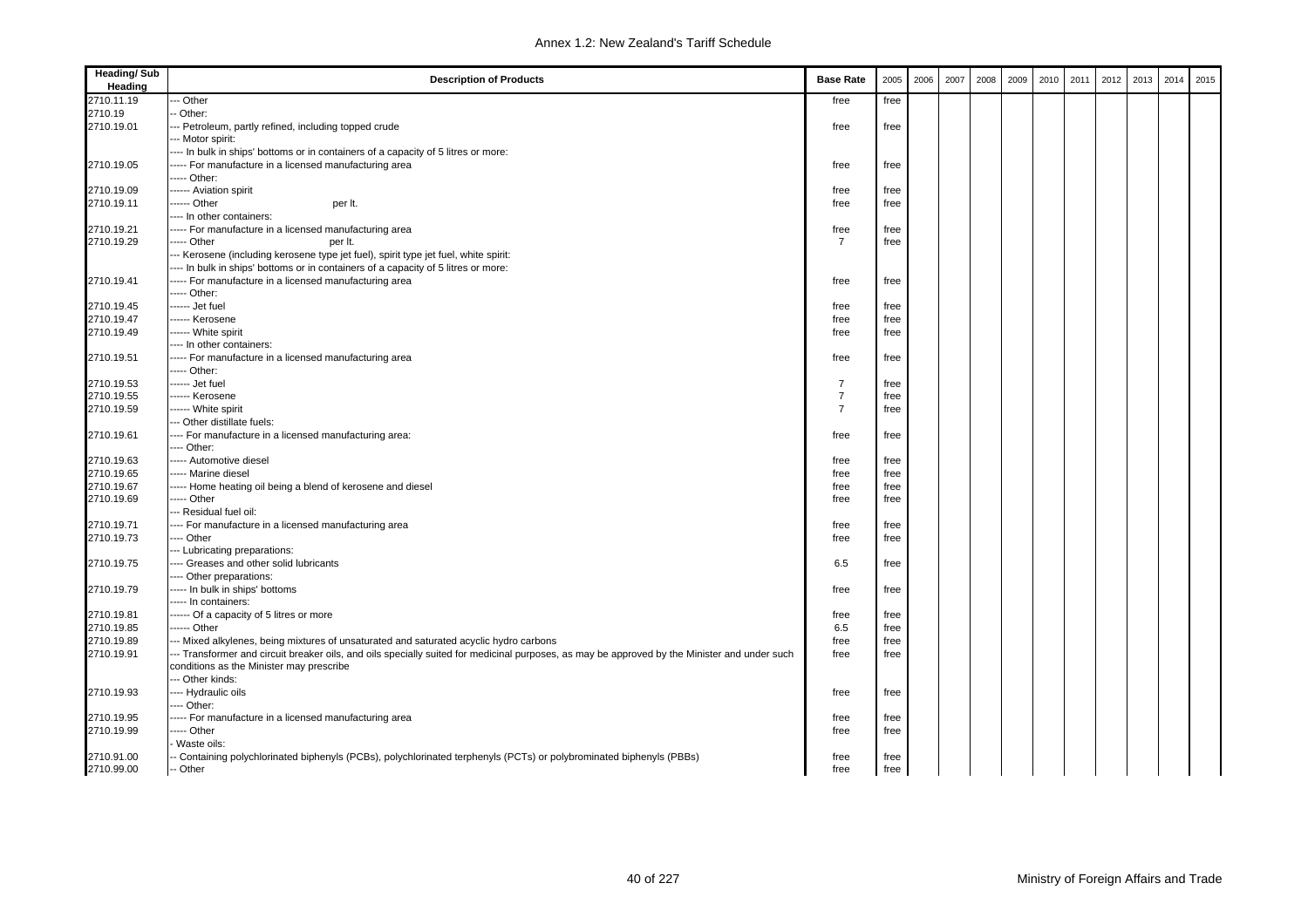| <b>Heading/Sub</b><br>Heading | <b>Description of Products</b>                                                                                                                                                                                                  | <b>Base Rate</b> | 2005 | 2006 | 2007 | 2008 | 2009 | 2010 | 2011 | 2012 | 2013 | 2014 | 2015 |
|-------------------------------|---------------------------------------------------------------------------------------------------------------------------------------------------------------------------------------------------------------------------------|------------------|------|------|------|------|------|------|------|------|------|------|------|
| 27.11                         | Petroleum gases and other gaseous hydrocarbons:                                                                                                                                                                                 |                  |      |      |      |      |      |      |      |      |      |      |      |
|                               | Liquefied:                                                                                                                                                                                                                      |                  |      |      |      |      |      |      |      |      |      |      |      |
| 2711.11.00                    | -- Natural gas                                                                                                                                                                                                                  | free             | free |      |      |      |      |      |      |      |      |      |      |
| 2711.12.00                    | - Propane<br>per It.                                                                                                                                                                                                            | free             | free |      |      |      |      |      |      |      |      |      |      |
| 2711.13.00                    | Butanes<br>per It.                                                                                                                                                                                                              | free             | free |      |      |      |      |      |      |      |      |      |      |
| 2711.14                       | - Ethylene, propylene, butylene and butadiene:                                                                                                                                                                                  |                  |      |      |      |      |      |      |      |      |      |      |      |
| 2711.14.01                    | --- Propylene and butylene<br>per It.                                                                                                                                                                                           | free             | free |      |      |      |      |      |      |      |      |      |      |
| 2711.14.09                    | -- Other                                                                                                                                                                                                                        | free             | free |      |      |      |      |      |      |      |      |      |      |
| 2711.19.00                    | - Other                                                                                                                                                                                                                         | free             | free |      |      |      |      |      |      |      |      |      |      |
|                               | In gaseous state:                                                                                                                                                                                                               |                  |      |      |      |      |      |      |      |      |      |      |      |
| 2711.21.00                    | -- Natural gas                                                                                                                                                                                                                  | free             | free |      |      |      |      |      |      |      |      |      |      |
| 2711.29.00                    | -- Other                                                                                                                                                                                                                        | free             | free |      |      |      |      |      |      |      |      |      |      |
| 27.12                         | Petroleum jelly; paraffin wax, micro-crystalline petroleum wax, slack wax, ozokerite, lignite wax, peat wax, other mineral waxes, and<br>similar products obtained by synthesis or by other processes, whether or not coloured: |                  |      |      |      |      |      |      |      |      |      |      |      |
| 2712.10.00                    |                                                                                                                                                                                                                                 | 5                | free |      |      |      |      |      |      |      |      |      |      |
| 2712.20.00                    | Petroleum jelly<br>Paraffin wax containing by weight less than 0.75 % of oil                                                                                                                                                    | free             | free |      |      |      |      |      |      |      |      |      |      |
| 2712.90.00                    | Other                                                                                                                                                                                                                           | free             | free |      |      |      |      |      |      |      |      |      |      |
| 27.13                         | Petroleum coke, petroleum bitumen and other residues of petroleum oils or of oils obtained from bituminous minerals:                                                                                                            |                  |      |      |      |      |      |      |      |      |      |      |      |
|                               |                                                                                                                                                                                                                                 |                  |      |      |      |      |      |      |      |      |      |      |      |
|                               | Petroleum coke:                                                                                                                                                                                                                 |                  |      |      |      |      |      |      |      |      |      |      |      |
| 2713.11.00                    | - Not calcined                                                                                                                                                                                                                  | free             | free |      |      |      |      |      |      |      |      |      |      |
| 2713.12.00                    | -- Calcined                                                                                                                                                                                                                     | free             | free |      |      |      |      |      |      |      |      |      |      |
| 2713.20.00                    | Petroleum bitumen                                                                                                                                                                                                               | free             | free |      |      |      |      |      |      |      |      |      |      |
| 2713.90.00                    | Other residues of petroleum oils or of oils obtained from bituminous minerals                                                                                                                                                   | free             | free |      |      |      |      |      |      |      |      |      |      |
| 27.14                         | Bitumen and asphalt, natural; bituminous or oil shale and tar sands; asphaltites and asphaltic rocks:                                                                                                                           |                  |      |      |      |      |      |      |      |      |      |      |      |
| 2714.10.00                    | Bituminous or oil shale and tar sands                                                                                                                                                                                           | free             | free |      |      |      |      |      |      |      |      |      |      |
| 2714.90.00                    | Other                                                                                                                                                                                                                           | free             | free |      |      |      |      |      |      |      |      |      |      |
| 27.15                         |                                                                                                                                                                                                                                 |                  |      |      |      |      |      |      |      |      |      |      |      |
| 2715.00                       | Bituminous mixtures based on natural asphalt, on natural bitumen, on petroleum bitumen, on mineral tar or on mineral tar pitch (for<br>example, bituminous mastics, cut-backs):                                                 |                  |      |      |      |      |      |      |      |      |      |      |      |
| 2715.00.01                    | - Mastic preparations, including mastics incorporating mineral substances such as sand or asbestos                                                                                                                              | free             | free |      |      |      |      |      |      |      |      |      |      |
|                               | Road surfacing preparations:                                                                                                                                                                                                    |                  |      |      |      |      |      |      |      |      |      |      |      |
| 2715.00.11                    | - Cut-backs, being mixtures of bitumen and oil                                                                                                                                                                                  | free             | free |      |      |      |      |      |      |      |      |      |      |
| 2715.00.19                    | - Other                                                                                                                                                                                                                         | free             | free |      |      |      |      |      |      |      |      |      |      |
| 2715.00.29                    | Other                                                                                                                                                                                                                           | $\overline{7}$   | free |      |      |      |      |      |      |      |      |      |      |
|                               | <b>CHAPTER 28</b><br>INORGANIC CHEMICALS; ORGANIC OR INORGANIC COMPOUNDS OF PRECIOUS METALS, OF RARE-EARTH METALS, OF<br><b>RADIOACTIVE ELEMENTS OR OF ISOTOPES</b>                                                             |                  |      |      |      |      |      |      |      |      |      |      |      |
| 28.01                         | Fluorine, chlorine, bromine and iodine:                                                                                                                                                                                         |                  |      |      |      |      |      |      |      |      |      |      |      |
| 2801.10.00                    | Chlorine                                                                                                                                                                                                                        | free             | free |      |      |      |      |      |      |      |      |      |      |
| 2801.20.00                    | lodine                                                                                                                                                                                                                          | free             | free |      |      |      |      |      |      |      |      |      |      |
| 2801.30.00                    | Fluorine; bromine                                                                                                                                                                                                               | free             | free |      |      |      |      |      |      |      |      |      |      |
| 28.02                         |                                                                                                                                                                                                                                 |                  |      |      |      |      |      |      |      |      |      |      |      |
| 2802.00.00                    | Sulphur, sublimed or precipitated; colloidal sulphur                                                                                                                                                                            | free             | free |      |      |      |      |      |      |      |      |      |      |
| 28.03                         |                                                                                                                                                                                                                                 |                  |      |      |      |      |      |      |      |      |      |      |      |
| 2803.00.00                    | Carbon (carbon blacks and other forms of carbon not elsewhere specified or included)                                                                                                                                            | free             | free |      |      |      |      |      |      |      |      |      |      |
| 28.04                         | Hydrogen, rare gases and other non-metals:                                                                                                                                                                                      |                  |      |      |      |      |      |      |      |      |      |      |      |
| 2804.10.00                    | - Hydrogen                                                                                                                                                                                                                      | free             | free |      |      |      |      |      |      |      |      |      |      |
|                               | Rare gases:                                                                                                                                                                                                                     |                  |      |      |      |      |      |      |      |      |      |      |      |
| 2804.21.00                    | - Argon                                                                                                                                                                                                                         | free             | free |      |      |      |      |      |      |      |      |      |      |
| 2804.29.00                    | - Other                                                                                                                                                                                                                         | free             | free |      |      |      |      |      |      |      |      |      |      |
| 2804.30.00                    | Nitrogen                                                                                                                                                                                                                        | free             | free |      |      |      |      |      |      |      |      |      |      |
| 2804.40.00                    | Oxygen                                                                                                                                                                                                                          | free             | free |      |      |      |      |      |      |      |      |      |      |
| 2804.50.00                    | Boron; tellurium                                                                                                                                                                                                                | free             | free |      |      |      |      |      |      |      |      |      |      |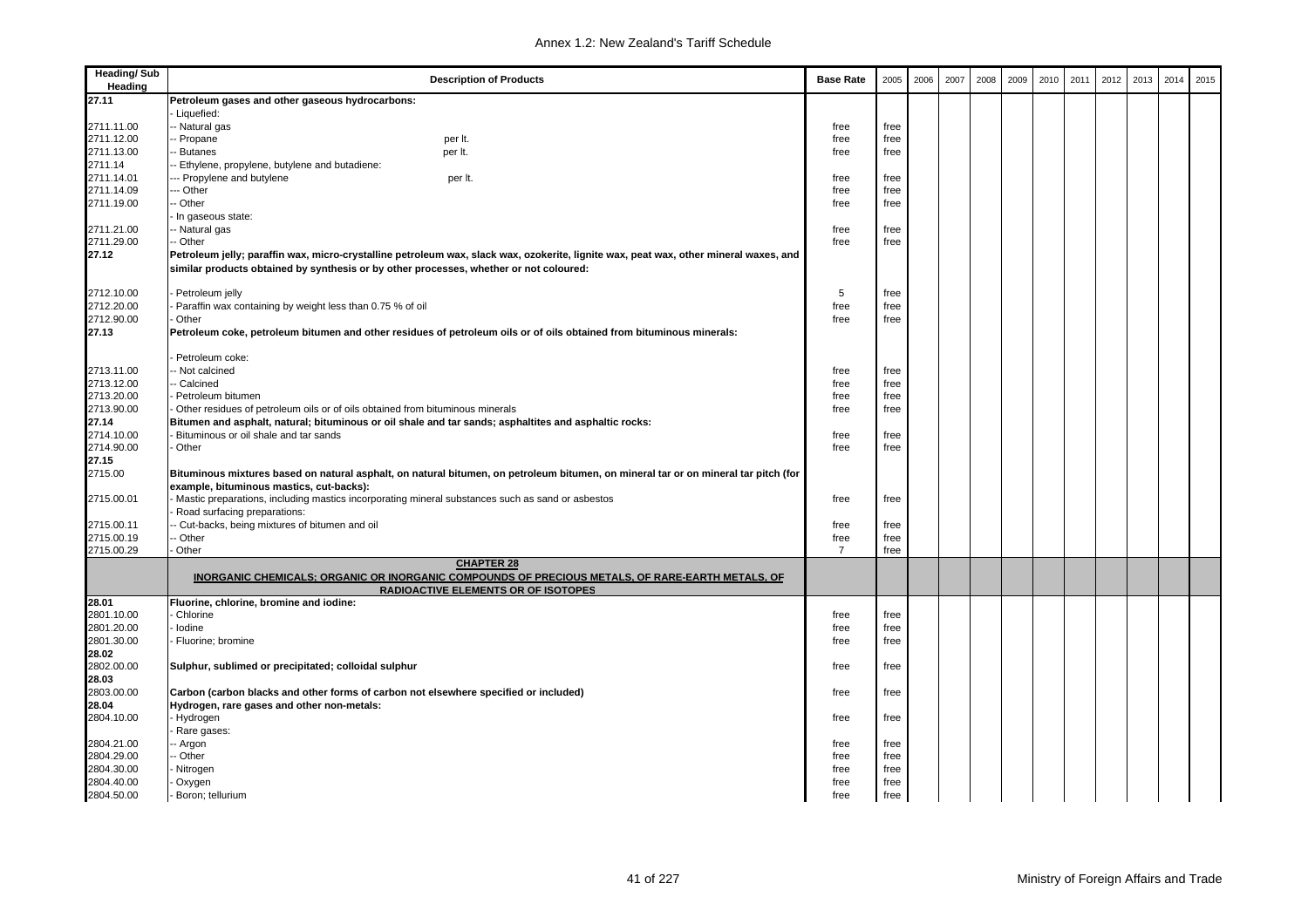| <b>Heading/Sub</b><br>Heading | <b>Description of Products</b>                                                                                                               | <b>Base Rate</b> | 2005 | 2006 | 2007 | 2008 | 2009 | 2010 | 2011 | 2012 | 2013 | 2014 | 2015 |
|-------------------------------|----------------------------------------------------------------------------------------------------------------------------------------------|------------------|------|------|------|------|------|------|------|------|------|------|------|
|                               | Silicon:                                                                                                                                     |                  |      |      |      |      |      |      |      |      |      |      |      |
| 2804.61.00                    | Containing by weight not less than 99.99 % of silicon                                                                                        | free             | free |      |      |      |      |      |      |      |      |      |      |
| 2804.69.00                    | · Other                                                                                                                                      | free             | free |      |      |      |      |      |      |      |      |      |      |
| 2804.70.00                    | Phosphorus                                                                                                                                   | free             | free |      |      |      |      |      |      |      |      |      |      |
| 2804.80.00                    | Arsenic                                                                                                                                      | free             | free |      |      |      |      |      |      |      |      |      |      |
| 2804.90.00                    | Selenium                                                                                                                                     | free             | free |      |      |      |      |      |      |      |      |      |      |
| 28.05                         | Alkali or alkaline-earth metals; rare-earth metals, scandium and yttrium, whether or not intermixed or interalloyed; mercury:                |                  |      |      |      |      |      |      |      |      |      |      |      |
|                               | Alkali or alkaline-earth metals:                                                                                                             |                  |      |      |      |      |      |      |      |      |      |      |      |
| 2805.11.00                    | - Sodium                                                                                                                                     | free             | free |      |      |      |      |      |      |      |      |      |      |
| 2805.12.00                    | - Calcium                                                                                                                                    | free             | free |      |      |      |      |      |      |      |      |      |      |
| 2805.19.00                    | - Other                                                                                                                                      | free             | free |      |      |      |      |      |      |      |      |      |      |
| 2805.30.00                    | Rare-earth metals, scandium and yttrium, whether or not inermixed or interalloyed                                                            | free             | free |      |      |      |      |      |      |      |      |      |      |
| 2805.40.00                    | Mercury                                                                                                                                      | free             | free |      |      |      |      |      |      |      |      |      |      |
| 28.06                         | Hydrogen chloride (hydrochloric acid); chlorosulphuric acid:                                                                                 |                  |      |      |      |      |      |      |      |      |      |      |      |
| 2806.10.00                    | Hydrogen chloride (hydrochloric acid)                                                                                                        | free             | free |      |      |      |      |      |      |      |      |      |      |
| 2806.20.00                    | Chlorosulphuric acid                                                                                                                         | free             | free |      |      |      |      |      |      |      |      |      |      |
| 28.07                         |                                                                                                                                              |                  |      |      |      |      |      |      |      |      |      |      |      |
| 2807.00.00                    | Sulphuric acid; oleum                                                                                                                        | free             | free |      |      |      |      |      |      |      |      |      |      |
| 28.08                         |                                                                                                                                              |                  |      |      |      |      |      |      |      |      |      |      |      |
| 2808.00.00                    | Nitric acid; sulphonitric acids                                                                                                              | free             | free |      |      |      |      |      |      |      |      |      |      |
| 28.09                         | Diphosphorus pentaoxide; phosphoric acid; polyphosphoric acids, whether or not chemically defined                                            |                  |      |      |      |      |      |      |      |      |      |      |      |
| 2809.10.00                    | Diphosphorus pentaoxide                                                                                                                      | free             | free |      |      |      |      |      |      |      |      |      |      |
| 2809.20.00                    | Phosphoric acid and polyphosphoric acids                                                                                                     | free             | free |      |      |      |      |      |      |      |      |      |      |
| 28.10                         |                                                                                                                                              |                  |      |      |      |      |      |      |      |      |      |      |      |
| 2810.00.00                    | Oxides of boron; boric acids                                                                                                                 | free             | free |      |      |      |      |      |      |      |      |      |      |
| 28.11                         | Other inorganic acids and other inorganic oxygen compounds of non-metals:                                                                    |                  |      |      |      |      |      |      |      |      |      |      |      |
|                               | Other inorganic acids:                                                                                                                       |                  |      |      |      |      |      |      |      |      |      |      |      |
| 2811.11.00                    | Hydrogen fluoride (hydrofluoric acid)                                                                                                        | free             | free |      |      |      |      |      |      |      |      |      |      |
| 2811.19.00                    | Other                                                                                                                                        | free             | free |      |      |      |      |      |      |      |      |      |      |
|                               | Other inorganic oxygen compounds of non-metals:                                                                                              |                  |      |      |      |      |      |      |      |      |      |      |      |
| 2811.21.00                    | Carbon dioxide                                                                                                                               | free             | free |      |      |      |      |      |      |      |      |      |      |
| 2811.22.00                    | Silicon dioxide                                                                                                                              | free             | free |      |      |      |      |      |      |      |      |      |      |
| 2811.23.00                    | Sulphur dioxide                                                                                                                              | free             | free |      |      |      |      |      |      |      |      |      |      |
| 2811.29.00                    | - Other                                                                                                                                      | free             | free |      |      |      |      |      |      |      |      |      |      |
| 28.12                         | Halides and halide oxides of non-metals:                                                                                                     |                  |      |      |      |      |      |      |      |      |      |      |      |
| 2812.10.00                    | Chlorides and chloride oxides                                                                                                                | free             | free |      |      |      |      |      |      |      |      |      |      |
| 2812.90.00                    | Other                                                                                                                                        | free             | free |      |      |      |      |      |      |      |      |      |      |
| 28.13                         | Sulphides of non-metals; commercial phosphorus trisulphide:                                                                                  |                  |      |      |      |      |      |      |      |      |      |      |      |
| 2813.10.00                    | Carbon disulphide                                                                                                                            | free             | free |      |      |      |      |      |      |      |      |      |      |
| 2813.90.00                    | Other                                                                                                                                        | free             | free |      |      |      |      |      |      |      |      |      |      |
| 28.14                         | Ammonia, anhydrous or in aqueous solution:                                                                                                   |                  |      |      |      |      |      |      |      |      |      |      |      |
| 2814.10.00                    | Anhydrous ammonia                                                                                                                            | free             | free |      |      |      |      |      |      |      |      |      |      |
| 2814.20.00                    | Ammonia in aqueous solution                                                                                                                  | free             | free |      |      |      |      |      |      |      |      |      |      |
| 28.15                         | Sodium hydroxide (caustic soda); potassium hydroxide (caustic potash); peroxides of sodium or potassium:<br>Sodium hydroxide (caustic soda): |                  |      |      |      |      |      |      |      |      |      |      |      |
| 2815.11.00                    | Solid                                                                                                                                        | free             | free |      |      |      |      |      |      |      |      |      |      |
| 2815.12.00                    | In aqueous solution (soda lye or liquid soda)                                                                                                | free             | free |      |      |      |      |      |      |      |      |      |      |
| 2815.20.00                    | Potassium hydroxide (caustic potash)                                                                                                         | free             | free |      |      |      |      |      |      |      |      |      |      |
| 2815.30.00                    | Peroxides of sodium or potassium                                                                                                             | free             | free |      |      |      |      |      |      |      |      |      |      |
| 28.16                         | Hydroxide and peroxide of magnesium; oxides, hydroxides and peroxides, of strontium or barium:                                               |                  |      |      |      |      |      |      |      |      |      |      |      |
| 2816.10.00                    | Hydroxide and peroxide of magnesium                                                                                                          | free             | free |      |      |      |      |      |      |      |      |      |      |
| 2816.40.00                    | - Oxides, hydroxides and peroxides, of strontium or barium                                                                                   | free             | free |      |      |      |      |      |      |      |      |      |      |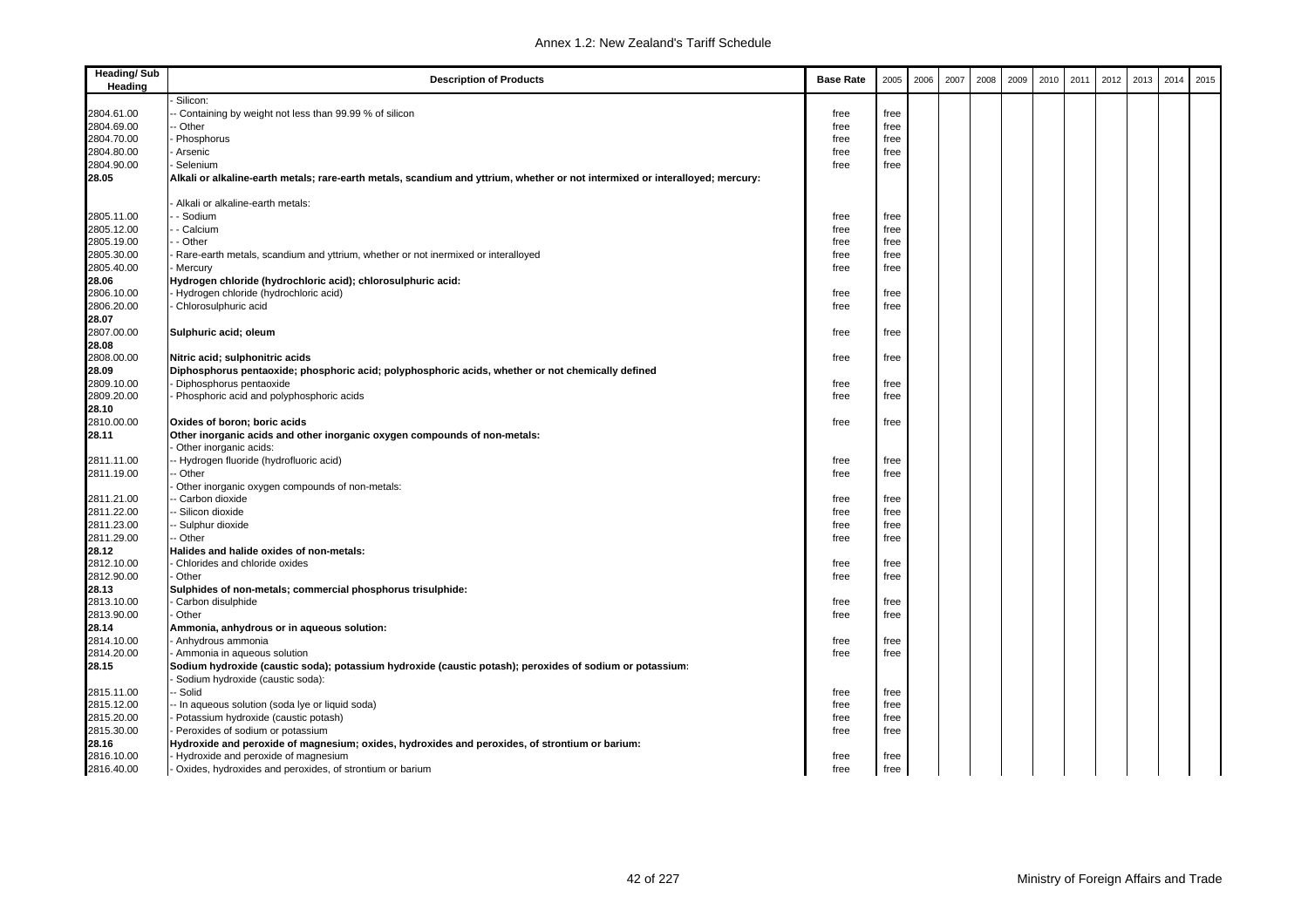| <b>Heading/Sub</b><br>Heading | <b>Description of Products</b>                                                                                                             | <b>Base Rate</b> | 2005 | 2006 | 2007 | 2008 | 2009 | 2010 | 2011 | 2012 | 2013 | 2014 | 2015 |
|-------------------------------|--------------------------------------------------------------------------------------------------------------------------------------------|------------------|------|------|------|------|------|------|------|------|------|------|------|
| 28.17                         |                                                                                                                                            |                  |      |      |      |      |      |      |      |      |      |      |      |
| 2817.00.00                    | Zinc oxide; zinc peroxide                                                                                                                  | free             | free |      |      |      |      |      |      |      |      |      |      |
| 28.18                         | Artificial corundum, whether or not chemically defined; aluminium oxide; aluminium hydroxide:                                              |                  |      |      |      |      |      |      |      |      |      |      |      |
| 2818.10.00                    | - Artificial corundum, whether or not chemically defined                                                                                   | free             | free |      |      |      |      |      |      |      |      |      |      |
| 2818.20.00                    | - Aluminium oxide, other than artificial corundum                                                                                          | free             | free |      |      |      |      |      |      |      |      |      |      |
| 2818.30.00                    | - Aluminium hydroxide                                                                                                                      | free             | free |      |      |      |      |      |      |      |      |      |      |
| 28.19                         | Chromium oxides and hydroxides:                                                                                                            |                  |      |      |      |      |      |      |      |      |      |      |      |
| 2819.10.00                    | Chromium trioxide                                                                                                                          | free             | free |      |      |      |      |      |      |      |      |      |      |
| 2819.90.00                    | Other                                                                                                                                      | free             | free |      |      |      |      |      |      |      |      |      |      |
| 28.20                         | Manganese oxides:                                                                                                                          |                  |      |      |      |      |      |      |      |      |      |      |      |
| 2820.10.00                    | Manganese dioxide<br>Other                                                                                                                 | free<br>free     | free |      |      |      |      |      |      |      |      |      |      |
| 2820.90.00                    |                                                                                                                                            |                  | free |      |      |      |      |      |      |      |      |      |      |
| 28.21                         | Iron oxides and hydroxides; earth colours containing 70 % or more by weight of combined iron evaluated as Fe <sub>2</sub> O <sub>3</sub> : |                  |      |      |      |      |      |      |      |      |      |      |      |
| 2821.10.00                    | Iron oxides and hydroxides                                                                                                                 | free             | free |      |      |      |      |      |      |      |      |      |      |
| 2821.20.00                    | Earth colours                                                                                                                              | free             | free |      |      |      |      |      |      |      |      |      |      |
| 28.22                         |                                                                                                                                            |                  |      |      |      |      |      |      |      |      |      |      |      |
| 2822.00.00                    | Cobalt oxides and hydroxides; commercial cobalt oxides                                                                                     | free             | free |      |      |      |      |      |      |      |      |      |      |
| 28.23                         |                                                                                                                                            |                  |      |      |      |      |      |      |      |      |      |      |      |
| 2823.00.00                    | <b>Titanium oxides</b>                                                                                                                     | free             | free |      |      |      |      |      |      |      |      |      |      |
| 28.24                         | Lead oxides; red lead and orange lead:                                                                                                     |                  |      |      |      |      |      |      |      |      |      |      |      |
| 2824.10.00                    | - Lead monoxide (litharge, massicot)                                                                                                       | free             | free |      |      |      |      |      |      |      |      |      |      |
| 2824.20.00                    | Red lead and orange lead                                                                                                                   | free             | free |      |      |      |      |      |      |      |      |      |      |
| 2824.90.00                    | Other                                                                                                                                      | free             | free |      |      |      |      |      |      |      |      |      |      |
| 28.25                         | Hydrazine and hydroxylamine and their inorganic salts; other inorganic bases; other metal oxides, hydroxides and peroxides:                |                  |      |      |      |      |      |      |      |      |      |      |      |
| 2825.10.00                    | Hydrazine and hydroxylamine and their inorganic salts                                                                                      | free             | free |      |      |      |      |      |      |      |      |      |      |
| 2825.20.00                    | Lithium oxide and hydroxide                                                                                                                | free             | free |      |      |      |      |      |      |      |      |      |      |
| 2825.30.00                    | Vanadium oxides and hydroxides                                                                                                             | free             | free |      |      |      |      |      |      |      |      |      |      |
| 2825.40.00                    | Nickel oxides and hydroxides                                                                                                               | free             | free |      |      |      |      |      |      |      |      |      |      |
| 2825.50.00                    | Copper oxides and hydroxides                                                                                                               | free             | free |      |      |      |      |      |      |      |      |      |      |
| 2825.60.00                    | Germanium oxides and zirconium dioxide                                                                                                     | free             | free |      |      |      |      |      |      |      |      |      |      |
| 2825.70.00                    | Molybdenum oxides and hydroxides                                                                                                           | free             | free |      |      |      |      |      |      |      |      |      |      |
| 2825.80.00                    | Antimony oxides                                                                                                                            | free             | free |      |      |      |      |      |      |      |      |      |      |
| 2825.90.00                    | Other                                                                                                                                      | free             | free |      |      |      |      |      |      |      |      |      |      |
| 28.26                         | Fluorides; fluorosilicates, fluoroaluminates and other complex flourine salts:<br>Fluorides:                                               |                  |      |      |      |      |      |      |      |      |      |      |      |
| 2826.11.00                    | - Of ammonium or of sodium                                                                                                                 | free             | free |      |      |      |      |      |      |      |      |      |      |
| 2826.12.00                    | - Of aluminium                                                                                                                             | free             | free |      |      |      |      |      |      |      |      |      |      |
| 2826.19.00                    | - Other                                                                                                                                    | free             | free |      |      |      |      |      |      |      |      |      |      |
| 2826.20.00                    | Fluorosilicates of sodium or of potassium                                                                                                  | free             | free |      |      |      |      |      |      |      |      |      |      |
| 2826.30.00                    | Sodium hexafluoroaluminate (synthetic cryolite)                                                                                            | free             | free |      |      |      |      |      |      |      |      |      |      |
| 2826.90.00                    | Other                                                                                                                                      | free             | free |      |      |      |      |      |      |      |      |      |      |
| 28.27                         | Chlorides, chloride oxides and chloride hydroxides; bromides and bromide oxides; iodides and iodide<br>oxides:                             |                  |      |      |      |      |      |      |      |      |      |      |      |
| 2827.10.00                    | Ammonium chloride                                                                                                                          | free             | free |      |      |      |      |      |      |      |      |      |      |
| 2827.20.00                    | Calcium chloride                                                                                                                           | free             | free |      |      |      |      |      |      |      |      |      |      |
|                               | Other chlorides:                                                                                                                           |                  |      |      |      |      |      |      |      |      |      |      |      |
| 2827.31.00                    | -- Of magnesium                                                                                                                            | free             | free |      |      |      |      |      |      |      |      |      |      |
| 2827.32.00                    | - Of aluminium                                                                                                                             | free             | free |      |      |      |      |      |      |      |      |      |      |
| 2827.33.00                    | - Of iron                                                                                                                                  | free             | free |      |      |      |      |      |      |      |      |      |      |
| 2827.34.00                    | Of cobalt                                                                                                                                  | free             | free |      |      |      |      |      |      |      |      |      |      |
| 2827.35.00                    | - Of nickel                                                                                                                                | free             | free |      |      |      |      |      |      |      |      |      |      |
| 2827.36.00                    | -- Of zinc                                                                                                                                 | free             | free |      |      |      |      |      |      |      |      |      |      |
| 2827.39.00                    | -- Other                                                                                                                                   | free             | free |      |      |      |      |      |      |      |      |      |      |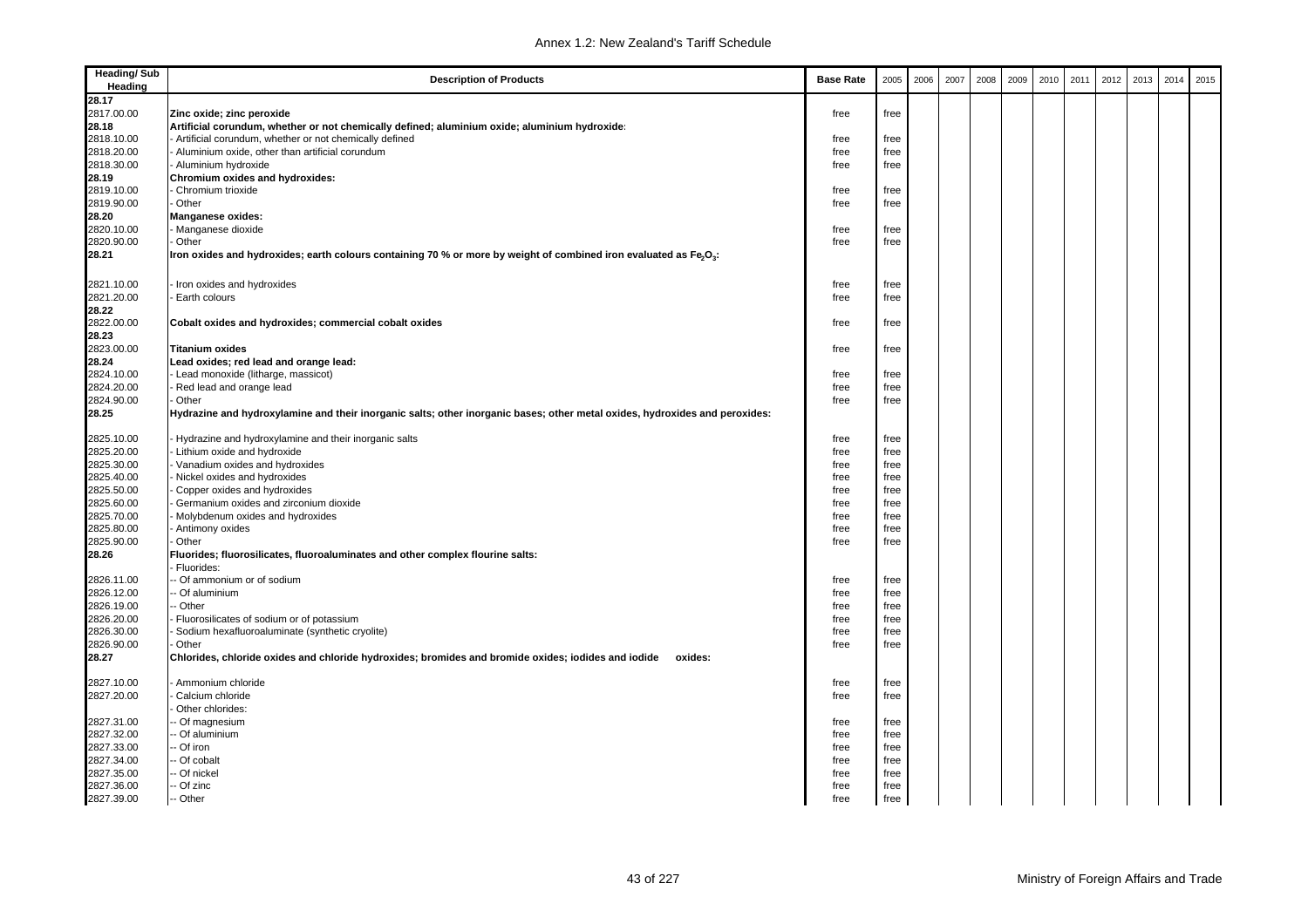| <b>Heading/Sub</b><br>Heading | <b>Description of Products</b>                                                                                              | <b>Base Rate</b> | 2005 | 2006 | 2007 | 2008 | 2009 | 2010 | 2011 | 2012 | 2013 | 2014 | 2015 |
|-------------------------------|-----------------------------------------------------------------------------------------------------------------------------|------------------|------|------|------|------|------|------|------|------|------|------|------|
|                               | Chloride oxides and chloride hydroxides:                                                                                    |                  |      |      |      |      |      |      |      |      |      |      |      |
| 2827.41.00                    | Of copper                                                                                                                   | free             | free |      |      |      |      |      |      |      |      |      |      |
| 2827.49.00                    | - Other                                                                                                                     | free             | free |      |      |      |      |      |      |      |      |      |      |
|                               | Bromides and bromide oxides:                                                                                                |                  |      |      |      |      |      |      |      |      |      |      |      |
| 2827.51.00                    | Bromides of sodium or of potassium                                                                                          | free             | free |      |      |      |      |      |      |      |      |      |      |
| 2827.59.00                    | - Other                                                                                                                     | free             | free |      |      |      |      |      |      |      |      |      |      |
| 2827.60.00                    | lodides and iodide oxides                                                                                                   | free             | free |      |      |      |      |      |      |      |      |      |      |
| 28.28                         | Hypochlorites; commercial calcium hypochlorite; chlorites; hypobromites:                                                    |                  |      |      |      |      |      |      |      |      |      |      |      |
| 2828.10.00                    | Commercial calcium hypochlorite and other calcium hypochlorites                                                             | free             | free |      |      |      |      |      |      |      |      |      |      |
| 2828.90                       | Other:                                                                                                                      |                  |      |      |      |      |      |      |      |      |      |      |      |
| 2828.90.01                    | - Sodium hypochlorite                                                                                                       | 5                | free |      |      |      |      |      |      |      |      |      |      |
| 2828.90.09                    | - Other hypochlorites; chlorites and hypobromites                                                                           | free             | free |      |      |      |      |      |      |      |      |      |      |
| 28.29                         | Chlorates and perchlorates; bromates and perbromates; iodates and periodates:<br>Chlorates:                                 |                  |      |      |      |      |      |      |      |      |      |      |      |
| 2829.11.00                    | - Of sodium                                                                                                                 | free             | free |      |      |      |      |      |      |      |      |      |      |
| 2829.19.00                    | - Other                                                                                                                     | free             | free |      |      |      |      |      |      |      |      |      |      |
| 2829.90.00                    | Other                                                                                                                       | free             | free |      |      |      |      |      |      |      |      |      |      |
| 28.30                         | Sulphides; polysulphides, whether or not chemically defined:                                                                |                  |      |      |      |      |      |      |      |      |      |      |      |
| 2830.10.00                    | Sodium sulphides                                                                                                            | free             | free |      |      |      |      |      |      |      |      |      |      |
| 2830.20.00                    | Zinc sulphide                                                                                                               | free             | free |      |      |      |      |      |      |      |      |      |      |
| 2830.30.00                    | Cadmium sulphide                                                                                                            | free             | free |      |      |      |      |      |      |      |      |      |      |
| 2830.90.00                    | Other                                                                                                                       | free             | free |      |      |      |      |      |      |      |      |      |      |
| 28.31                         | Dithionites and sulphoxylates:                                                                                              |                  |      |      |      |      |      |      |      |      |      |      |      |
| 2831.10.00                    | Of sodium                                                                                                                   | free             | free |      |      |      |      |      |      |      |      |      |      |
| 2831.90.00                    | Other                                                                                                                       | free             | free |      |      |      |      |      |      |      |      |      |      |
| 28.32                         | Sulphites; thiosulphates:                                                                                                   |                  |      |      |      |      |      |      |      |      |      |      |      |
| 2832.10.00                    | Sodium sulphites                                                                                                            | free             | free |      |      |      |      |      |      |      |      |      |      |
| 2832.20.00                    | Other sulphites                                                                                                             | free             | free |      |      |      |      |      |      |      |      |      |      |
| 2832.30.00                    | Thiosulphates                                                                                                               | free             | free |      |      |      |      |      |      |      |      |      |      |
| 28.33                         | Sulphates; alums; peroxosulphates (persulphates):                                                                           |                  |      |      |      |      |      |      |      |      |      |      |      |
|                               | Sodium sulphates:                                                                                                           |                  |      |      |      |      |      |      |      |      |      |      |      |
| 2833.11.00                    | - Disodium sulphate                                                                                                         | free             | free |      |      |      |      |      |      |      |      |      |      |
| 2833.19.00                    | - Other                                                                                                                     | free             | free |      |      |      |      |      |      |      |      |      |      |
|                               | Other sulphates:                                                                                                            |                  |      |      |      |      |      |      |      |      |      |      |      |
| 2833.21.00                    | - Of magnesium                                                                                                              | free             | free |      |      |      |      |      |      |      |      |      |      |
| 2833.22.00                    | - Of aluminium                                                                                                              | 5                | free |      |      |      |      |      |      |      |      |      |      |
| 2833.23.00                    | - Of chromium                                                                                                               | free             | free |      |      |      |      |      |      |      |      |      |      |
| 2833.24.00                    | - Of nickel                                                                                                                 | free             | free |      |      |      |      |      |      |      |      |      |      |
| 2833.25.00                    | Of copper                                                                                                                   | 5                | free |      |      |      |      |      |      |      |      |      |      |
| 2833.26.00                    | - Of zinc                                                                                                                   | free             | free |      |      |      |      |      |      |      |      |      |      |
| 2833.27.00                    | Of barium                                                                                                                   | free             | free |      |      |      |      |      |      |      |      |      |      |
| 2833.29.00                    | - Other                                                                                                                     | free             | free |      |      |      |      |      |      |      |      |      |      |
| 2833.30.00                    | Alums                                                                                                                       | free             | free |      |      |      |      |      |      |      |      |      |      |
| 2833.40.00                    | Peroxosulphates (persulphates)                                                                                              | free             | free |      |      |      |      |      |      |      |      |      |      |
| 28.34                         | Nitrites; nitrates:                                                                                                         |                  |      |      |      |      |      |      |      |      |      |      |      |
| 2834.10.00                    | <b>Nitrites</b>                                                                                                             | free             | free |      |      |      |      |      |      |      |      |      |      |
|                               | Nitrates:                                                                                                                   |                  |      |      |      |      |      |      |      |      |      |      |      |
| 2834.21.00                    | - Of potassium                                                                                                              | free             | free |      |      |      |      |      |      |      |      |      |      |
| 2834.29.00                    | - Other                                                                                                                     | free             | free |      |      |      |      |      |      |      |      |      |      |
| 28.35                         | Phosphinates (hypophosphites), phosphonates (phosphites) and phosphates; polyphosphates, whether or not chemically defined: |                  |      |      |      |      |      |      |      |      |      |      |      |
| 2835.10.00                    | Phosphinates (hypophosphites) and phosphonates (phosphites)                                                                 | free             | free |      |      |      |      |      |      |      |      |      |      |
|                               | Phosphates:                                                                                                                 |                  |      |      |      |      |      |      |      |      |      |      |      |
| 2835.22.00                    | -- Of mono- or disodium                                                                                                     | free             | free |      |      |      |      |      |      |      |      |      |      |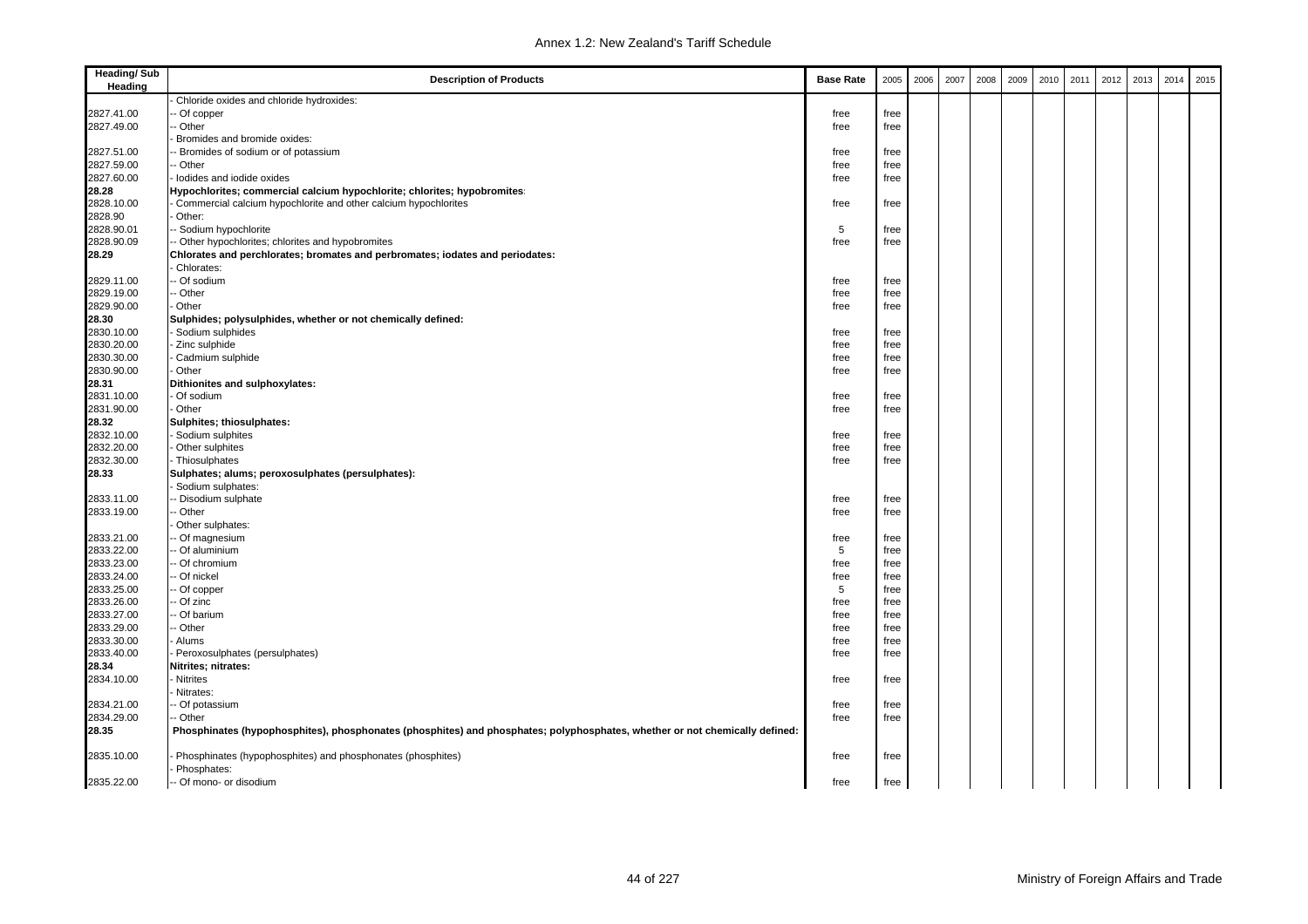| <b>Heading/Sub</b><br>Heading | <b>Description of Products</b>                                                                             | <b>Base Rate</b> | 2005 | 2006 | 2007 | 2008 | 2009 | 2010 | 2011 | 2012 | 2013 | 2014 | 2015 |
|-------------------------------|------------------------------------------------------------------------------------------------------------|------------------|------|------|------|------|------|------|------|------|------|------|------|
| 2835.23.00                    | Of trisodium                                                                                               | free             | free |      |      |      |      |      |      |      |      |      |      |
| 2835.24.00                    | Of potassium                                                                                               | free             | free |      |      |      |      |      |      |      |      |      |      |
| 2835.25.00                    | Calcium hydrogenorthophosphate (``dicalcium phosphate)                                                     | free             | free |      |      |      |      |      |      |      |      |      |      |
| 2835.26.00                    | Other phosphates of calcium                                                                                | free             | free |      |      |      |      |      |      |      |      |      |      |
| 2835.29.00                    | Other:                                                                                                     | free             | free |      |      |      |      |      |      |      |      |      |      |
|                               | - Of triammonium                                                                                           |                  |      |      |      |      |      |      |      |      |      |      |      |
|                               | -- Other                                                                                                   |                  |      |      |      |      |      |      |      |      |      |      |      |
|                               | Polyphosphates:                                                                                            |                  |      |      |      |      |      |      |      |      |      |      |      |
| 2835.31.00                    | Sodium triphosphate (sodium tripolyphosphate)                                                              | free             | free |      |      |      |      |      |      |      |      |      |      |
| 2835.39.00                    | Other                                                                                                      | free             | free |      |      |      |      |      |      |      |      |      |      |
| 28.36                         | Carbonates; peroxocarbonates (percarbonates); commercial ammonium carbonate containing ammonium carbamate: |                  |      |      |      |      |      |      |      |      |      |      |      |
|                               |                                                                                                            |                  |      |      |      |      |      |      |      |      |      |      |      |
| 2836.10.00                    | Commercial ammonium carbonate and other ammonium carbonates                                                | free             | free |      |      |      |      |      |      |      |      |      |      |
| 2836.20.00                    | Disodium carbonate                                                                                         | free             | free |      |      |      |      |      |      |      |      |      |      |
| 2836.30.00                    | Sodium hydrogencarbonate (sodium bicarbonate)                                                              | free             | free |      |      |      |      |      |      |      |      |      |      |
| 2836.40.00                    | Potassium carbonates                                                                                       | free             | free |      |      |      |      |      |      |      |      |      |      |
| 2836.50.00                    | Calcium carbonate                                                                                          | free             | free |      |      |      |      |      |      |      |      |      |      |
| 2836.60.00                    | Barium carbonate                                                                                           | free             | free |      |      |      |      |      |      |      |      |      |      |
| 2836.70.00                    | Lead carbonate                                                                                             | free             | free |      |      |      |      |      |      |      |      |      |      |
|                               | Other:                                                                                                     |                  |      |      |      |      |      |      |      |      |      |      |      |
| 2836.91.00                    | Lithium carbonates                                                                                         | free             | free |      |      |      |      |      |      |      |      |      |      |
| 2836.92.00                    | - Strontium carbonate                                                                                      | free             | free |      |      |      |      |      |      |      |      |      |      |
| 2836.99.00                    | Other                                                                                                      | free             | free |      |      |      |      |      |      |      |      |      |      |
| 28.37                         | Cyanides, cyanide oxides and complex cyanides:                                                             |                  |      |      |      |      |      |      |      |      |      |      |      |
|                               | Cyanides and cyanide oxides:                                                                               |                  |      |      |      |      |      |      |      |      |      |      |      |
| 2837.11.00                    | Of sodium                                                                                                  | free             | free |      |      |      |      |      |      |      |      |      |      |
| 2837.19.00                    | Other                                                                                                      | free             | free |      |      |      |      |      |      |      |      |      |      |
| 2837.20.00<br>28.38           | Complex cyanides                                                                                           | free             | free |      |      |      |      |      |      |      |      |      |      |
| 2838.00.00                    | Fulminates, cyanates and thiocyanates                                                                      | free             | free |      |      |      |      |      |      |      |      |      |      |
| 28.39                         | Silicates; commercial alkali metal silicates:                                                              |                  |      |      |      |      |      |      |      |      |      |      |      |
|                               | Of sodium:                                                                                                 |                  |      |      |      |      |      |      |      |      |      |      |      |
| 2839.11.00                    | Sodium metasilicates                                                                                       | free             | free |      |      |      |      |      |      |      |      |      |      |
| 2839.19.00                    | Other                                                                                                      | free             | free |      |      |      |      |      |      |      |      |      |      |
| 2839.20.00                    | Of potassium                                                                                               | free             | free |      |      |      |      |      |      |      |      |      |      |
| 2839.90.00                    | Other                                                                                                      | free             | free |      |      |      |      |      |      |      |      |      |      |
| 28.40                         | Borates; peroxoborates (perborates):                                                                       |                  |      |      |      |      |      |      |      |      |      |      |      |
|                               | Disodium tetraborate (refined borax):                                                                      |                  |      |      |      |      |      |      |      |      |      |      |      |
| 2840.11.00                    | - Anhydrous                                                                                                | free             | free |      |      |      |      |      |      |      |      |      |      |
| 2840.19.00                    | Other                                                                                                      | free             | free |      |      |      |      |      |      |      |      |      |      |
| 2840.20.00                    | Other borates                                                                                              | free             | free |      |      |      |      |      |      |      |      |      |      |
| 2840.30.00                    | Peroxoborates (perborates)                                                                                 | free             | free |      |      |      |      |      |      |      |      |      |      |
| 28.41                         | Salts of oxometallic or peroxometallic acids:                                                              |                  |      |      |      |      |      |      |      |      |      |      |      |
| 2841.10.00                    | Aluminates                                                                                                 | free             | free |      |      |      |      |      |      |      |      |      |      |
| 2841.20.00                    | Chromates of zinc or of lead                                                                               | free             | free |      |      |      |      |      |      |      |      |      |      |
| 2841.30.00                    | Sodium dichromate                                                                                          | free             | free |      |      |      |      |      |      |      |      |      |      |
| 2841.50.00                    | Other chromates and dichromates; peroxochromates                                                           | free             | free |      |      |      |      |      |      |      |      |      |      |
|                               | Manganites, manganates and permanganates:                                                                  |                  |      |      |      |      |      |      |      |      |      |      |      |
| 2841.61.00                    | Potassium permanganate                                                                                     | free             | free |      |      |      |      |      |      |      |      |      |      |
| 2841.69.00                    | - Other                                                                                                    | free             | free |      |      |      |      |      |      |      |      |      |      |
| 2841.70.00                    | Molybdates                                                                                                 | free             | free |      |      |      |      |      |      |      |      |      |      |
| 2841.80.00                    | - Tungstates (wolframates)                                                                                 | free             | free |      |      |      |      |      |      |      |      |      |      |
| 2841.90.00                    | Other                                                                                                      | free             | free |      |      |      |      |      |      |      |      |      |      |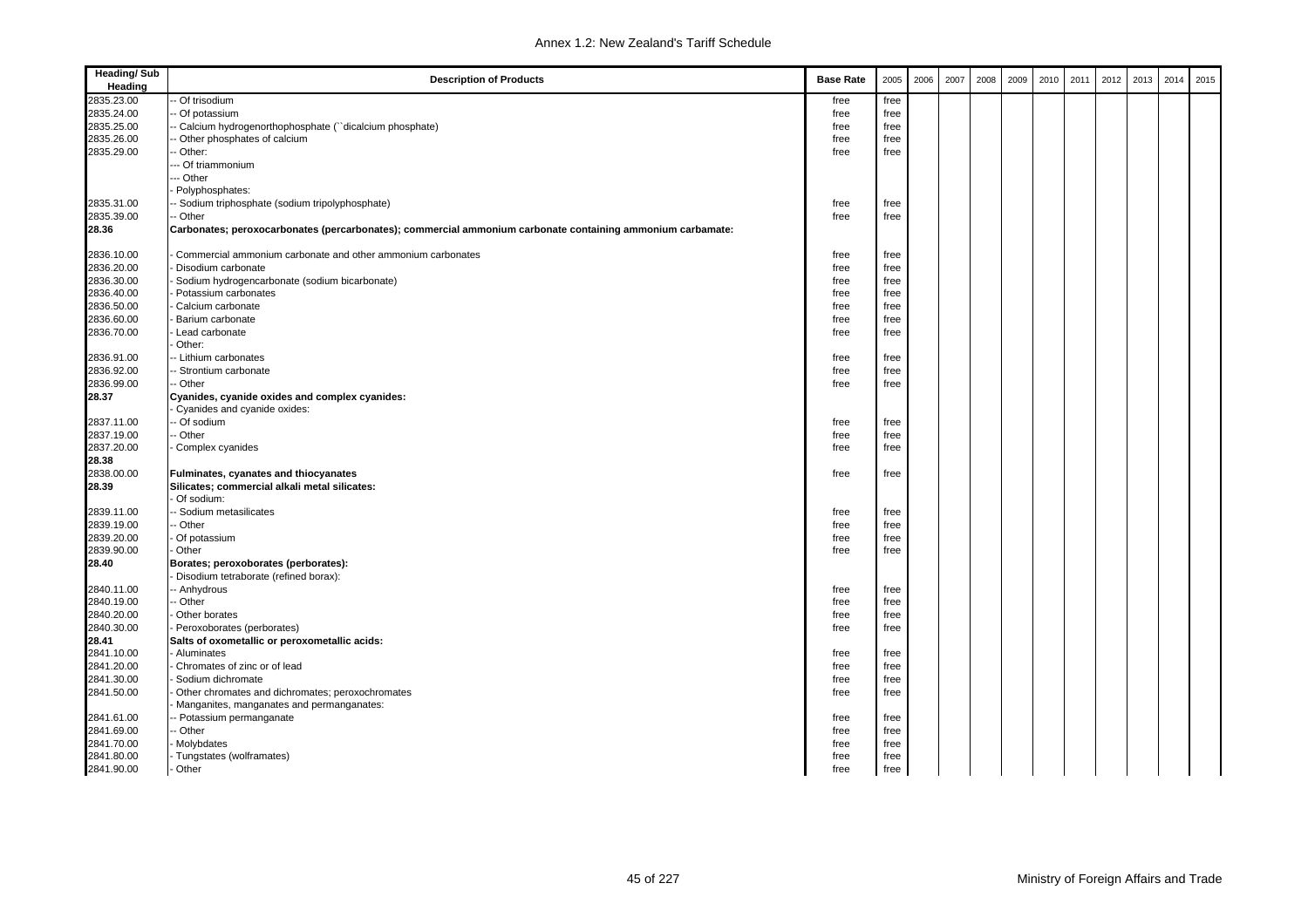| <b>Heading/Sub</b><br>Heading | <b>Description of Products</b>                                                                                                           | <b>Base Rate</b> | 2005         | 2006 | 2007 | 2008 | 2009 | 2010 | 2011 | 2012 | 2013 | 2014 | 2015 |
|-------------------------------|------------------------------------------------------------------------------------------------------------------------------------------|------------------|--------------|------|------|------|------|------|------|------|------|------|------|
| 28.42                         | Other salts of inorganic acids or peroxoacids (including aluminosilicates whether or not chemically defined), other than azides:         |                  |              |      |      |      |      |      |      |      |      |      |      |
|                               |                                                                                                                                          |                  |              |      |      |      |      |      |      |      |      |      |      |
| 2842.10.00                    | Double or complex silicates, including aluminosilicates whether or not chemically defined                                                | free             | free         |      |      |      |      |      |      |      |      |      |      |
| 2842.90.00                    | Other                                                                                                                                    | free             | free         |      |      |      |      |      |      |      |      |      |      |
| 28.43                         | Colloidal precious metals; inorganic or organic compounds of precious metals, whether or not chemically defined; amalgams of             |                  |              |      |      |      |      |      |      |      |      |      |      |
|                               | precious metals:                                                                                                                         |                  |              |      |      |      |      |      |      |      |      |      |      |
| 2843.10.00                    | Colloidal precious metals                                                                                                                | free             | free         |      |      |      |      |      |      |      |      |      |      |
|                               | Silver compounds:                                                                                                                        |                  |              |      |      |      |      |      |      |      |      |      |      |
| 2843.21.00                    | Silver nitrate                                                                                                                           | 6.5              | free         |      |      |      |      |      |      |      |      |      |      |
| 2843.29.00<br>2843.30.00      | Other                                                                                                                                    | free             | free         |      |      |      |      |      |      |      |      |      |      |
| 2843.90.00                    | Gold compounds<br>Other compounds; amalgams                                                                                              | free<br>free     | free<br>free |      |      |      |      |      |      |      |      |      |      |
| 28.44                         | Radioactive chemical elements and radioactive isotopes (including the fissile or fertile chemical elements and isotopes) and their       |                  |              |      |      |      |      |      |      |      |      |      |      |
|                               | compounds; mixtures and residues containing these products:                                                                              |                  |              |      |      |      |      |      |      |      |      |      |      |
| 2844.10.00                    | Natural uranium and its compounds; alloys, dispersions (including cermets), ceramic products and mixtures containing natural uranium or  | free             | free         |      |      |      |      |      |      |      |      |      |      |
|                               | natural uranium compounds                                                                                                                |                  |              |      |      |      |      |      |      |      |      |      |      |
| 2844.20.00                    | Uranium enriched in U 235 and its compounds; plutonium and its compounds; alloys, dispersions (including cermets), ceramic products and  | free             | free         |      |      |      |      |      |      |      |      |      |      |
|                               | mixtures containing uranium enriched in U 235, plutonium or compounds of these products                                                  |                  |              |      |      |      |      |      |      |      |      |      |      |
| 2844.30.00                    | Uranium depleted in U 235 and its compounds; thorium and its compounds; alloys, dispersions (including of cermets), ceramic products and | free             | free         |      |      |      |      |      |      |      |      |      |      |
|                               | mixtures containing uranium depleted in U 235, thorium or compounds these products                                                       |                  |              |      |      |      |      |      |      |      |      |      |      |
| 2844.40.00                    | Radioactive elements and isotopes and compounds other than those of subheading 2844.10, 2844.20 or 2844.30; alloys, dispersions          | free             | free         |      |      |      |      |      |      |      |      |      |      |
|                               | (including cermets), ceramic products and mixtures containing these elements, isotopes or compounds; radioactive residues                |                  |              |      |      |      |      |      |      |      |      |      |      |
|                               |                                                                                                                                          |                  |              |      |      |      |      |      |      |      |      |      |      |
| 2844.50.00                    | Spent (irradiated) fuel elements (cartridges) of nuclear reactors                                                                        | free             | free         |      |      |      |      |      |      |      |      |      |      |
| 28.45                         | Isotopes other than those of heading 28.44; compounds, inorganic or organic, of such isotopes, whether or not chemically defined:        |                  |              |      |      |      |      |      |      |      |      |      |      |
|                               |                                                                                                                                          |                  |              |      |      |      |      |      |      |      |      |      |      |
| 2845.10.00                    | Heavy water (deuterium oxide)                                                                                                            | free             | free         |      |      |      |      |      |      |      |      |      |      |
| 2845.90.00                    | Other                                                                                                                                    | free             | free         |      |      |      |      |      |      |      |      |      |      |
| 28.46                         | Compounds, inorganic or organic, of rare-earth metals, of yttrium or of scandium or of mixtures of these metals:                         |                  |              |      |      |      |      |      |      |      |      |      |      |
| 2846.10.00                    | Cerium compounds                                                                                                                         | free             | free         |      |      |      |      |      |      |      |      |      |      |
| 2846.90.00                    | Other                                                                                                                                    | free             | free         |      |      |      |      |      |      |      |      |      |      |
| 28.47                         |                                                                                                                                          |                  |              |      |      |      |      |      |      |      |      |      |      |
| 2847.00.00                    | Hydrogen peroxide, whether or not solidified with urea                                                                                   | free             | free         |      |      |      |      |      |      |      |      |      |      |
| 28.48                         |                                                                                                                                          |                  |              |      |      |      |      |      |      |      |      |      |      |
| 2848.00.00                    | Phosphides, whether or not chemically defined, excluding ferrophosphorus:                                                                | free             | free         |      |      |      |      |      |      |      |      |      |      |
|                               | Of copper (phosphor copper), containing more than 15 % by weight of phosphorus                                                           |                  |              |      |      |      |      |      |      |      |      |      |      |
|                               | Of other metals or of non-metals                                                                                                         |                  |              |      |      |      |      |      |      |      |      |      |      |
| 28.49                         | Carbides, whether or not chemically defined:                                                                                             |                  |              |      |      |      |      |      |      |      |      |      |      |
| 2849.10.00                    | Of calcium                                                                                                                               | free             | free         |      |      |      |      |      |      |      |      |      |      |
| 2849.20.00                    | Of silicon                                                                                                                               | free             | free         |      |      |      |      |      |      |      |      |      |      |
| 2849.90.00                    | Other                                                                                                                                    | free             | free         |      |      |      |      |      |      |      |      |      |      |
| 28.50                         |                                                                                                                                          |                  |              |      |      |      |      |      |      |      |      |      |      |
| 2850.00.00                    | Hydrides, nitrides, azides, silicides and borides, whether or not chemically defined, other than compounds which are also carbides       | free             | free         |      |      |      |      |      |      |      |      |      |      |
| 28.51                         | of heading 28.49                                                                                                                         |                  |              |      |      |      |      |      |      |      |      |      |      |
| 2851.00.00                    | Other inorganic compounds (including distilled or conductivity water and water of similar purity); liquid air (whether or not rare       | free             | free         |      |      |      |      |      |      |      |      |      |      |
|                               | gases have been removed); compressed air; amalgams, other than amalgams of precious metals                                               |                  |              |      |      |      |      |      |      |      |      |      |      |
|                               |                                                                                                                                          |                  |              |      |      |      |      |      |      |      |      |      |      |
|                               | <b>CHAPTER 29</b>                                                                                                                        |                  |              |      |      |      |      |      |      |      |      |      |      |
|                               | <b>ORGANIC CHEMICALS</b>                                                                                                                 |                  |              |      |      |      |      |      |      |      |      |      |      |
| 29.01                         | <b>Acyclic hydrocarbons:</b>                                                                                                             |                  |              |      |      |      |      |      |      |      |      |      |      |
| 2901.10.00                    | Saturated                                                                                                                                | free             | free         |      |      |      |      |      |      |      |      |      |      |
|                               | - Unsaturated:                                                                                                                           |                  |              |      |      |      |      |      |      |      |      |      |      |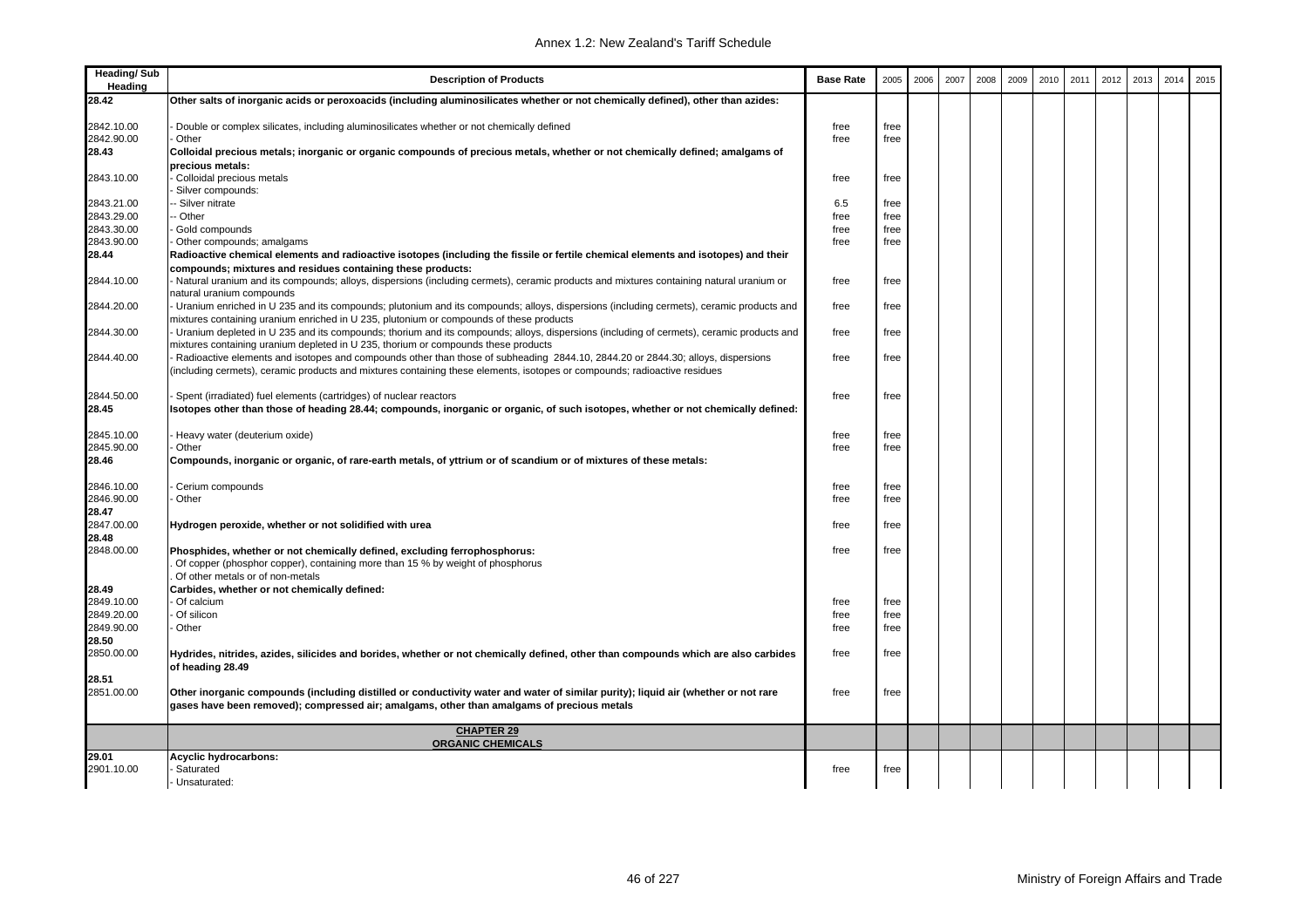| <b>Heading/Sub</b><br>Heading | <b>Description of Products</b>                                                               | <b>Base Rate</b> | 2005 | 2006 | 2007 | 2008 | 2009 | 2010 | 2011 | 2012 | 2013 | 2014 | 2015 |
|-------------------------------|----------------------------------------------------------------------------------------------|------------------|------|------|------|------|------|------|------|------|------|------|------|
| 2901.21.00                    | Ethylene                                                                                     | free             | free |      |      |      |      |      |      |      |      |      |      |
| 2901.22.00                    | Propene (propylene)                                                                          | free             | free |      |      |      |      |      |      |      |      |      |      |
| 2901.23.00                    | Butene (butylene) and isomers thereof                                                        | free             | free |      |      |      |      |      |      |      |      |      |      |
| 2901.24.00                    | Buta-1,3-diene and isoprene                                                                  | free             | free |      |      |      |      |      |      |      |      |      |      |
| 2901.29.00                    | - Other                                                                                      | free             | free |      |      |      |      |      |      |      |      |      |      |
| 29.02                         | <b>Cyclic hydrocarbons:</b>                                                                  |                  |      |      |      |      |      |      |      |      |      |      |      |
|                               | Cyclanes, cyclenes and cycloterpenes:                                                        |                  |      |      |      |      |      |      |      |      |      |      |      |
| 2902.11.00                    | - Cyclohexane                                                                                | free             | free |      |      |      |      |      |      |      |      |      |      |
| 2902.19.00                    | - Other                                                                                      | free             | free |      |      |      |      |      |      |      |      |      |      |
| 2902.20.00                    | Benzene                                                                                      | free             | free |      |      |      |      |      |      |      |      |      |      |
| 2902.30.00                    | Toluene                                                                                      | free             | free |      |      |      |      |      |      |      |      |      |      |
|                               | Xylenes:                                                                                     |                  |      |      |      |      |      |      |      |      |      |      |      |
| 2902.41.00                    | o-Xylene                                                                                     | free             | free |      |      |      |      |      |      |      |      |      |      |
| 2902.42.00                    | m-Xylene                                                                                     | free             | free |      |      |      |      |      |      |      |      |      |      |
| 2902.43.00                    | - p-Xylene                                                                                   | free             | free |      |      |      |      |      |      |      |      |      |      |
| 2902.44.00                    | Mixed xylene isomers                                                                         | free             | free |      |      |      |      |      |      |      |      |      |      |
| 2902.50.00                    | Styrene                                                                                      | free             | free |      |      |      |      |      |      |      |      |      |      |
| 2902.60.00                    | Ethylbenzene                                                                                 | free             | free |      |      |      |      |      |      |      |      |      |      |
| 2902.70.00                    | Cumene                                                                                       | free             | free |      |      |      |      |      |      |      |      |      |      |
| 2902.90                       | Other:                                                                                       |                  |      |      |      |      |      |      |      |      |      |      |      |
| 2902.90.01                    | Naphthalene                                                                                  | 5                | free |      |      |      |      |      |      |      |      |      |      |
| 2902.90.09                    | - Other                                                                                      | free             | free |      |      |      |      |      |      |      |      |      |      |
| 29.03                         | Halogenated derivatives of hydrocarbons:                                                     |                  |      |      |      |      |      |      |      |      |      |      |      |
|                               | Saturated chlorinated derivatives of acyclic hydrocarbons:                                   |                  |      |      |      |      |      |      |      |      |      |      |      |
| 2903.11.00                    | Chloromethane (methyl chloride) and chloroethane (ethyl chloride)                            | free             | free |      |      |      |      |      |      |      |      |      |      |
| 2903.12.00                    | Dichloromethane (methylene chloride)                                                         | free             | free |      |      |      |      |      |      |      |      |      |      |
| 2903.13.00                    | Chloroform (trichloromethane)                                                                | free             | free |      |      |      |      |      |      |      |      |      |      |
| 2903.14.00                    | - Carbon tetrachloride                                                                       | free             | free |      |      |      |      |      |      |      |      |      |      |
| 2903.15.00                    | -- 1,2-Dichloroethane (ethylene dichloride)                                                  | free             | free |      |      |      |      |      |      |      |      |      |      |
| 2903.19.00                    | - Other                                                                                      | free             | free |      |      |      |      |      |      |      |      |      |      |
|                               | Unsaturated chlorinated derivatives of acyclic hydrocarbons:                                 |                  |      |      |      |      |      |      |      |      |      |      |      |
| 2903.21.00                    | - Vinyl chloride (chloroethylene)                                                            | free             | free |      |      |      |      |      |      |      |      |      |      |
| 2903.22.00                    | - Trichloroethylene                                                                          | free             | free |      |      |      |      |      |      |      |      |      |      |
| 2903.23.00                    | - Tetrachloroethylene (perchloroethylene)                                                    | free             | free |      |      |      |      |      |      |      |      |      |      |
| 2903.29.00                    | Other                                                                                        | free             | free |      |      |      |      |      |      |      |      |      |      |
| 2903.30.00                    | Fluorinated, brominated or iodinated derivatives of acyclic hydrocarbons                     | free             | free |      |      |      |      |      |      |      |      |      |      |
|                               | Halogenated derivatives of acyclic hydrocarbons containing two or more different halogens:   |                  |      |      |      |      |      |      |      |      |      |      |      |
| 2903.41.00                    | - Trichlorofluoromethane (CFC-11)                                                            | free             | free |      |      |      |      |      |      |      |      |      |      |
|                               |                                                                                              | free             | free |      |      |      |      |      |      |      |      |      |      |
| 2903.42.00<br>2903.43.00      | - Dichlorodifluoromethane (CFC-12)<br>-- Trichlorotrifluoroethane (CFC-113)                  |                  | free |      |      |      |      |      |      |      |      |      |      |
| 2903.44.00                    |                                                                                              | free             | free |      |      |      |      |      |      |      |      |      |      |
|                               | Dichlorotetrafluoroethanes and chloropentafluoroethane                                       | free             |      |      |      |      |      |      |      |      |      |      |      |
| 2903.45.00                    | Other derivatives perhalogenated only with fluorine and chlorine                             | free             | free |      |      |      |      |      |      |      |      |      |      |
| 2903.46.00                    | Bromochlorodifluoromethane, bromotrifluoromethane and dibromotetrafluoroethanes              | free             | free |      |      |      |      |      |      |      |      |      |      |
| 2903.47.00                    | Other perhalogenated derivatives                                                             | free             | free |      |      |      |      |      |      |      |      |      |      |
| 2903.49.00                    | Other                                                                                        | free             | free |      |      |      |      |      |      |      |      |      |      |
| 2903.51.00                    | -- 1,2,3,4,5,6-Hexachlorocyclohexane                                                         | free             | free |      |      |      |      |      |      |      |      |      |      |
| 2903.59.00                    | Other                                                                                        | free             | free |      |      |      |      |      |      |      |      |      |      |
|                               | Halogenated derivatives of aromatic hydrocarbons:                                            |                  |      |      |      |      |      |      |      |      |      |      |      |
| 2903.61.00                    | Chlorobenzene, o-dichlorobenzene and p-dichlorobenzene                                       | free             | free |      |      |      |      |      |      |      |      |      |      |
| 2903.62.00                    | Hexachlorobenzene and DDT (1,1,1-trichloro-2,2-bis (p-chlorophenyl) ethane)                  | free             | free |      |      |      |      |      |      |      |      |      |      |
| 2903.69.00                    | Other                                                                                        | free             | free |      |      |      |      |      |      |      |      |      |      |
| 29.04                         | Sulphonated, nitrated or nitrosated derivatives of hydrocarbons, whether or not halogenated: |                  |      |      |      |      |      |      |      |      |      |      |      |
| 2904.10.00                    | Derivatives containing only sulpho groups, their salts and ethyl esters                      | free             | free |      |      |      |      |      |      |      |      |      |      |
| 2904.20.00                    | - Derivatives containing only nitro or only nitroso groups                                   | free             | free |      |      |      |      |      |      |      |      |      |      |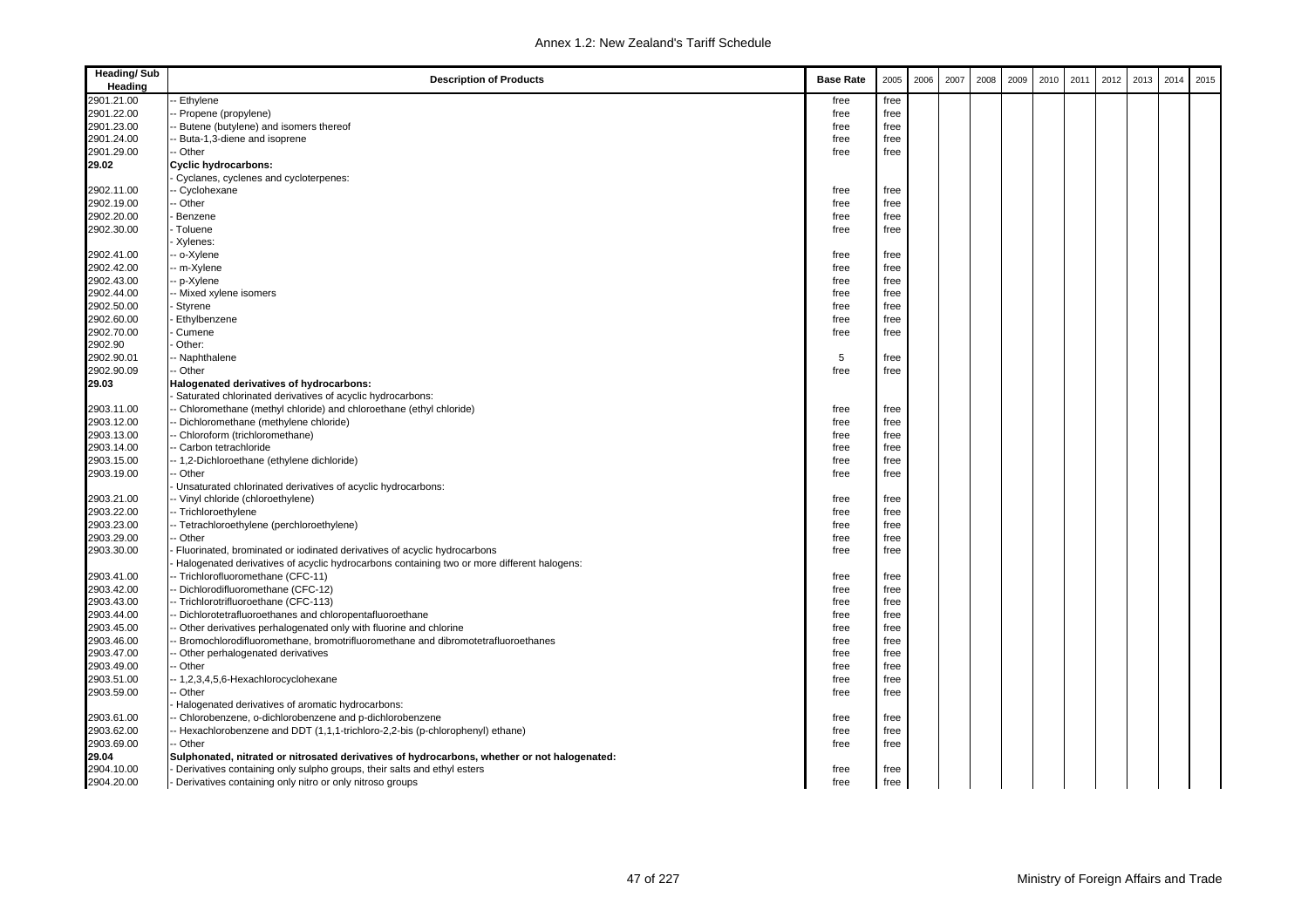| <b>Heading/Sub</b><br>Heading | <b>Description of Products</b>                                                                     | <b>Base Rate</b> | 2005 | 2006 | 2007 | 2008 | 2009 | 2010 | 2011 | 2012 | 2013 | 2014 | 2015 |
|-------------------------------|----------------------------------------------------------------------------------------------------|------------------|------|------|------|------|------|------|------|------|------|------|------|
| 2904.90.00                    | Other                                                                                              | free             | free |      |      |      |      |      |      |      |      |      |      |
| 29.05                         | Acyclic alcohols and their halogenated, sulphonated, nitrated or nitrosated derivatives:           |                  |      |      |      |      |      |      |      |      |      |      |      |
|                               | Saturated monohydric alcohols:                                                                     |                  |      |      |      |      |      |      |      |      |      |      |      |
| 2905.11                       | - Methanol (methyl alcohol):                                                                       |                  |      |      |      |      |      |      |      |      |      |      |      |
|                               | -- When declared for use solely as racing fuel:                                                    |                  |      |      |      |      |      |      |      |      |      |      |      |
| 2905.11.01                    | --- For manufacture in a licensed manufacturing area                                               | free             | free |      |      |      |      |      |      |      |      |      |      |
| 2905.11.09                    | --- Other<br>per It.                                                                               | free             | free |      |      |      |      |      |      |      |      |      |      |
| 2905.11.19                    | -- Other                                                                                           | free             | free |      |      |      |      |      |      |      |      |      |      |
| 2905.12.00                    | - Propan-1-ol (propyl alcohol) and propan-2-ol (isopropyl alcohol)                                 | free             | free |      |      |      |      |      |      |      |      |      |      |
| 2905.13.00                    | Butan-1-ol (n-butyl alcohol)                                                                       | free             | free |      |      |      |      |      |      |      |      |      |      |
| 2905.14.00                    | Other butanols                                                                                     | free             | free |      |      |      |      |      |      |      |      |      |      |
| 2905.15.00                    | Pentanol (amyl alcohol) and isomers thereof                                                        | free             | free |      |      |      |      |      |      |      |      |      |      |
| 2905.16.00                    | Octanol (octyl alcohol) and isomers thereof                                                        | free             | free |      |      |      |      |      |      |      |      |      |      |
| 2905.17.00                    | Dodecan-1-ol (lauryl alcohol), hexadecan-1-ol (cetyl alcohol) and octadecan-1-ol (stearyl alcohol) | free             | free |      |      |      |      |      |      |      |      |      |      |
| 2905.19.00                    | Other                                                                                              | free             | free |      |      |      |      |      |      |      |      |      |      |
|                               | Unsaturated monohydric alcohols:                                                                   |                  |      |      |      |      |      |      |      |      |      |      |      |
| 2905.22.00                    | Acyclic terpene alcohols                                                                           | free             | free |      |      |      |      |      |      |      |      |      |      |
| 2905.29.00                    | Other:                                                                                             | free             | free |      |      |      |      |      |      |      |      |      |      |
|                               | Diols:                                                                                             |                  |      |      |      |      |      |      |      |      |      |      |      |
| 2905.31.00                    | Ethylene glycol (ethanediol)                                                                       | free             | free |      |      |      |      |      |      |      |      |      |      |
| 2905.32.00                    | Propylene glycol (propane-1,2-diol)                                                                | free             | free |      |      |      |      |      |      |      |      |      |      |
| 2905.39.00                    | Other                                                                                              | free             | free |      |      |      |      |      |      |      |      |      |      |
|                               | Other polyhydric alcohols:                                                                         |                  |      |      |      |      |      |      |      |      |      |      |      |
| 2905.41.00                    | 2-Ethyl-2-(hydroxymethyl)propane-1,3-diol (trimethylolpropane)                                     | free             | free |      |      |      |      |      |      |      |      |      |      |
| 2905.42.00                    | Pentaerythritol                                                                                    | free             | free |      |      |      |      |      |      |      |      |      |      |
|                               | Other polyhydric alcohols:                                                                         |                  |      |      |      |      |      |      |      |      |      |      |      |
| 2905.43.00                    | Mannitol                                                                                           | free             | free |      |      |      |      |      |      |      |      |      |      |
| 2905.44.00                    | D-glucitol (sorbitol)                                                                              | free             | free |      |      |      |      |      |      |      |      |      |      |
| 2905.45.00                    | Glycerol                                                                                           | free             | free |      |      |      |      |      |      |      |      |      |      |
| 2905.49.00                    | Other                                                                                              | free             | free |      |      |      |      |      |      |      |      |      |      |
|                               | Halogenated, sulphonated, nitrated or nitrosated derivatives of acyclic alcohols:                  |                  |      |      |      |      |      |      |      |      |      |      |      |
| 2905.51.00                    | Ethchlorvynol (INN)                                                                                | free             | free |      |      |      |      |      |      |      |      |      |      |
| 2905.59.00                    | Other                                                                                              | free             | free |      |      |      |      |      |      |      |      |      |      |
| 29.06                         | Cyclic alcohols and their halogenated, sulphonated, nitrated or nitrosated derivatives:            |                  |      |      |      |      |      |      |      |      |      |      |      |
|                               | Cyclanic, cyclenic or cycloterpenic:                                                               |                  |      |      |      |      |      |      |      |      |      |      |      |
| 2906.11.00                    | - Menthol                                                                                          | free             | free |      |      |      |      |      |      |      |      |      |      |
| 2906.12.00                    | Cyclohexanol, methylcyclohexanols and dimethylcyclohexanols                                        | free             | free |      |      |      |      |      |      |      |      |      |      |
| 2906.13.00                    | Sterols and inositols                                                                              | free             | free |      |      |      |      |      |      |      |      |      |      |
| 2906.14.00                    | - Terpineols                                                                                       | free             | free |      |      |      |      |      |      |      |      |      |      |
| 2906.19.00                    | Other                                                                                              | free             | free |      |      |      |      |      |      |      |      |      |      |
|                               | Aromatic:                                                                                          |                  |      |      |      |      |      |      |      |      |      |      |      |
| 2906.21.00                    | Benzyl alcohol                                                                                     | free             | free |      |      |      |      |      |      |      |      |      |      |
| 2906.29.00                    | Other                                                                                              | free             | free |      |      |      |      |      |      |      |      |      |      |
| 29.07                         | Phenols; phenol-alcohols:                                                                          |                  |      |      |      |      |      |      |      |      |      |      |      |
|                               | Monophenols:                                                                                       |                  |      |      |      |      |      |      |      |      |      |      |      |
| 2907.11.00                    | - Phenol (hydroxybenzene) and its salts                                                            | free             | free |      |      |      |      |      |      |      |      |      |      |
| 2907.12.00                    | Cresols and their salts                                                                            | free             | free |      |      |      |      |      |      |      |      |      |      |
| 2907.13.00                    | Octylphenol, nonylphenol and their isomers; salts thereof                                          | free             | free |      |      |      |      |      |      |      |      |      |      |
| 2907.14.00                    | - Xylenols and their salts                                                                         | free             | free |      |      |      |      |      |      |      |      |      |      |
| 2907.15.00                    | - Naphthols and their salts                                                                        | free             | free |      |      |      |      |      |      |      |      |      |      |
| 2907.19.00                    | Other                                                                                              | free             | free |      |      |      |      |      |      |      |      |      |      |
|                               | Polyphenols; phenol-alcohols:                                                                      |                  |      |      |      |      |      |      |      |      |      |      |      |
| 2907.21.00                    | - Resorcinol and its salts                                                                         | free             | free |      |      |      |      |      |      |      |      |      |      |
| 2907.22.00                    | -- Hydroquinone (quinol) and its salts                                                             | free             | free |      |      |      |      |      |      |      |      |      |      |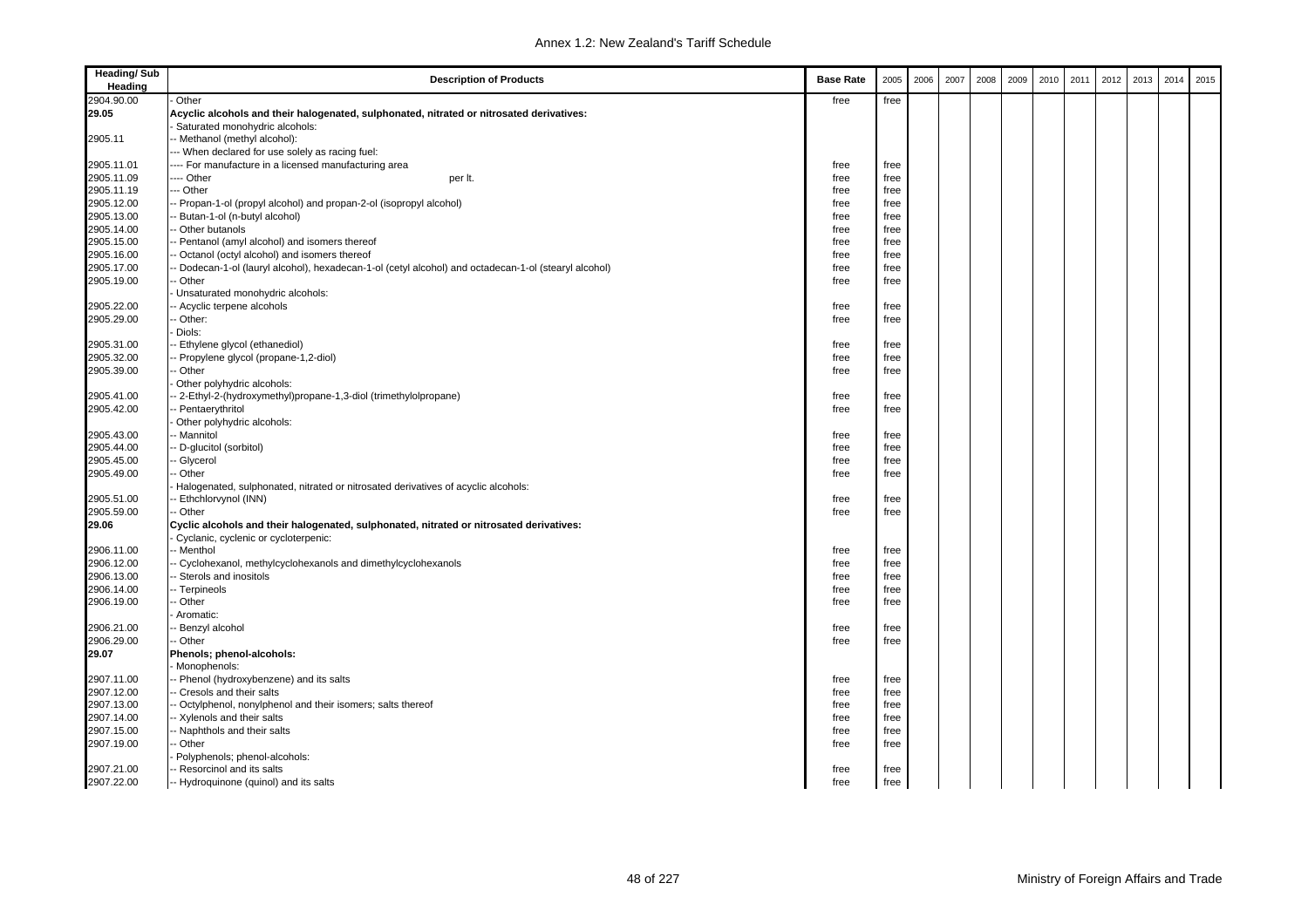| <b>Heading/Sub</b><br>Heading | <b>Description of Products</b>                                                                                                                | <b>Base Rate</b> | 2005 | 2006 | 2007 | 2008 | 2009 | 2010 | 2011 | 2012 | 2013 | 2014 | 2015 |
|-------------------------------|-----------------------------------------------------------------------------------------------------------------------------------------------|------------------|------|------|------|------|------|------|------|------|------|------|------|
| 2907.23.00                    | 4,4;mn-Isopropylidenediphenol (bisphenol A, diphenelolpropane) and its salts                                                                  | free             | free |      |      |      |      |      |      |      |      |      |      |
| 2907.29.00                    | · Other                                                                                                                                       | free             | free |      |      |      |      |      |      |      |      |      |      |
| 29.08                         | Halogenated, sulphonated, nitrated or nitrosated derivatives of phenols or phenol-alcohols:                                                   |                  |      |      |      |      |      |      |      |      |      |      |      |
| 2908.10                       | Derivatives containing only halogen substituents and their salts:                                                                             |                  |      |      |      |      |      |      |      |      |      |      |      |
| 2908.10.01                    | <b>Parachlorometacresol</b>                                                                                                                   | free             | free |      |      |      |      |      |      |      |      |      |      |
| 2908.10.09                    | 2,4,5-trichlorophenol and its salts                                                                                                           | free             | free |      |      |      |      |      |      |      |      |      |      |
| 2908.10.19                    | Other                                                                                                                                         | free             | free |      |      |      |      |      |      |      |      |      |      |
| 2908.20.00                    | Derivatives containing only sulpho groups, their salts and esters                                                                             | free             | free |      |      |      |      |      |      |      |      |      |      |
| 2908.90                       | Other:                                                                                                                                        |                  |      |      |      |      |      |      |      |      |      |      |      |
| 2908.90.01                    | - Trinitrophenol (picric acid)                                                                                                                | free             | free |      |      |      |      |      |      |      |      |      |      |
| 2908.90.09                    | Other                                                                                                                                         | free             | free |      |      |      |      |      |      |      |      |      |      |
| 29.09                         | Ethers, ether-alcohols, ether-phenols, ether-alcohol-phenols, alcohol peroxides, ether peroxides, ketone peroxides (whether or not            |                  |      |      |      |      |      |      |      |      |      |      |      |
|                               | chemically defined), and their halogenated, sulphonated, nitrated or nitrosated derivatives:                                                  |                  |      |      |      |      |      |      |      |      |      |      |      |
|                               | Acyclic ethers and their halogenated, sulphonated, nitrated or nitrosated derivatives:                                                        |                  |      |      |      |      |      |      |      |      |      |      |      |
| 2909.11.00                    | Diethyl ether                                                                                                                                 | free             | free |      |      |      |      |      |      |      |      |      |      |
| 2909.19.00                    | Other                                                                                                                                         | free             | free |      |      |      |      |      |      |      |      |      |      |
| 2909.20.00                    | Cyclanic, cyclenic or cycloterpenic ethers and their halogenated, sulphonated, nitrated or nitrosated derivatives                             | free             | free |      |      |      |      |      |      |      |      |      |      |
| 2909.30.00                    | Aromatic ethers and their halogenated, sulphonated, nitratedor nitrosated derivatives                                                         | free             | free |      |      |      |      |      |      |      |      |      |      |
|                               | Ether-alcohols and their halogenated, sulphonated, nitrated or nitrosated derivatives:                                                        |                  |      |      |      |      |      |      |      |      |      |      |      |
| 2909.41.00                    | 2,2;mn-Oxydiethanol (diethylene glycol, digol)                                                                                                | free             | free |      |      |      |      |      |      |      |      |      |      |
| 2909.42.00                    | Monomethyl ethers of ethylene glycol or of diethylene glycol                                                                                  | free             | free |      |      |      |      |      |      |      |      |      |      |
| 2909.43.00                    | Monobutyl ethers of ethylene glycol or of diethylene glycol                                                                                   | free             | free |      |      |      |      |      |      |      |      |      |      |
| 2909.44.00                    | Other monoalkylethers of ethylene glycol or of diethylene glycol                                                                              | free             | free |      |      |      |      |      |      |      |      |      |      |
| 2909.49.00                    | Other                                                                                                                                         | free             | free |      |      |      |      |      |      |      |      |      |      |
| 2909.50.00                    | Ether-phenols, ether-alcohol-phenols and their halogenated, sulphonated, nitrated or nitrosated derivatives                                   | free             | free |      |      |      |      |      |      |      |      |      |      |
| 2909.60.00                    | Alcohol peroxides, ether peroxides, ketone peroxides and their halogenated, sulphonated, nitrated or nitrosated derivatives                   | free             | free |      |      |      |      |      |      |      |      |      |      |
| 29.10                         | Epoxides, epoxyalcohols, epoxyphenols and epoxyethers, with a three-member ring, and their halogenated, suphonated, nitrated or               |                  |      |      |      |      |      |      |      |      |      |      |      |
|                               | nitrosated derivatives:                                                                                                                       |                  |      |      |      |      |      |      |      |      |      |      |      |
| 2910.10.00                    | Oxirane (ethylene oxide)                                                                                                                      | free             | free |      |      |      |      |      |      |      |      |      |      |
| 2910.20.00                    | Methyloxirane (propylene oxide)                                                                                                               | free             | free |      |      |      |      |      |      |      |      |      |      |
| 2910.30.00                    | 1-Chloro-2,3-epoxypropane (epichlorohydrin)                                                                                                   | free             | free |      |      |      |      |      |      |      |      |      |      |
| 2910.90.00                    | Other                                                                                                                                         | free             | free |      |      |      |      |      |      |      |      |      |      |
| 29.11                         |                                                                                                                                               |                  |      |      |      |      |      |      |      |      |      |      |      |
| 2911.00.00                    | Acetals and hemiacetals, whether or not with other oxygen function, and their halogenated, sulphonated, nitrated or nitrosated<br>derivatives | free             | free |      |      |      |      |      |      |      |      |      |      |
| 29.12                         | Aldehydes, whether or not with other oxygen function; cyclic polymers of aldehydes; paraformaldehyde                                          |                  |      |      |      |      |      |      |      |      |      |      |      |
|                               | Acyclic aldehydes without other oxygen function:                                                                                              |                  |      |      |      |      |      |      |      |      |      |      |      |
| 2912.11.00                    | - Methanal (formaldehyde)                                                                                                                     | free             | free |      |      |      |      |      |      |      |      |      |      |
| 2912.12.00                    | Ethanal (acetaldehyde)                                                                                                                        | free             | free |      |      |      |      |      |      |      |      |      |      |
| 2912.13.00                    | Butanal (butyraldehyde, normal isomer)                                                                                                        | free             | free |      |      |      |      |      |      |      |      |      |      |
| 2912.19.00                    | Other                                                                                                                                         | free             | free |      |      |      |      |      |      |      |      |      |      |
|                               | Cyclic aldehydes without other oxygen function:                                                                                               |                  |      |      |      |      |      |      |      |      |      |      |      |
| 2912.21.00                    | Benzaldehyde                                                                                                                                  | free             | free |      |      |      |      |      |      |      |      |      |      |
| 2912.29.00                    | Other                                                                                                                                         | free             | free |      |      |      |      |      |      |      |      |      |      |
| 2912.30.00                    | Aldehyde-alcohols                                                                                                                             | free             | free |      |      |      |      |      |      |      |      |      |      |
|                               | Aldehyde-ethers, aldehyde-phenols and aldehydes with other oxygen function:                                                                   |                  |      |      |      |      |      |      |      |      |      |      |      |
| 2912.41.00                    | - Vanillin (4-hydroxy-3-methoxybenzaldehyde)                                                                                                  | free             | free |      |      |      |      |      |      |      |      |      |      |
| 2912.42.00                    | Ethylvanillin (3-ethoxy-4-hydroxybenzaldehyde)                                                                                                | free             | free |      |      |      |      |      |      |      |      |      |      |
| 2912.49.00                    | Other                                                                                                                                         | free             | free |      |      |      |      |      |      |      |      |      |      |
| 2912.50.00                    | Cyclic polymers of aldehydes                                                                                                                  | free             | free |      |      |      |      |      |      |      |      |      |      |
| 2912.60.00                    | Paraformaldehyde                                                                                                                              | free             | free |      |      |      |      |      |      |      |      |      |      |
| 29.13                         |                                                                                                                                               |                  |      |      |      |      |      |      |      |      |      |      |      |
| 2913.00.00                    | Halogenated, sulphonated, nitrated or nitrosated derivatives of products of heading 29.12                                                     | free             | free |      |      |      |      |      |      |      |      |      |      |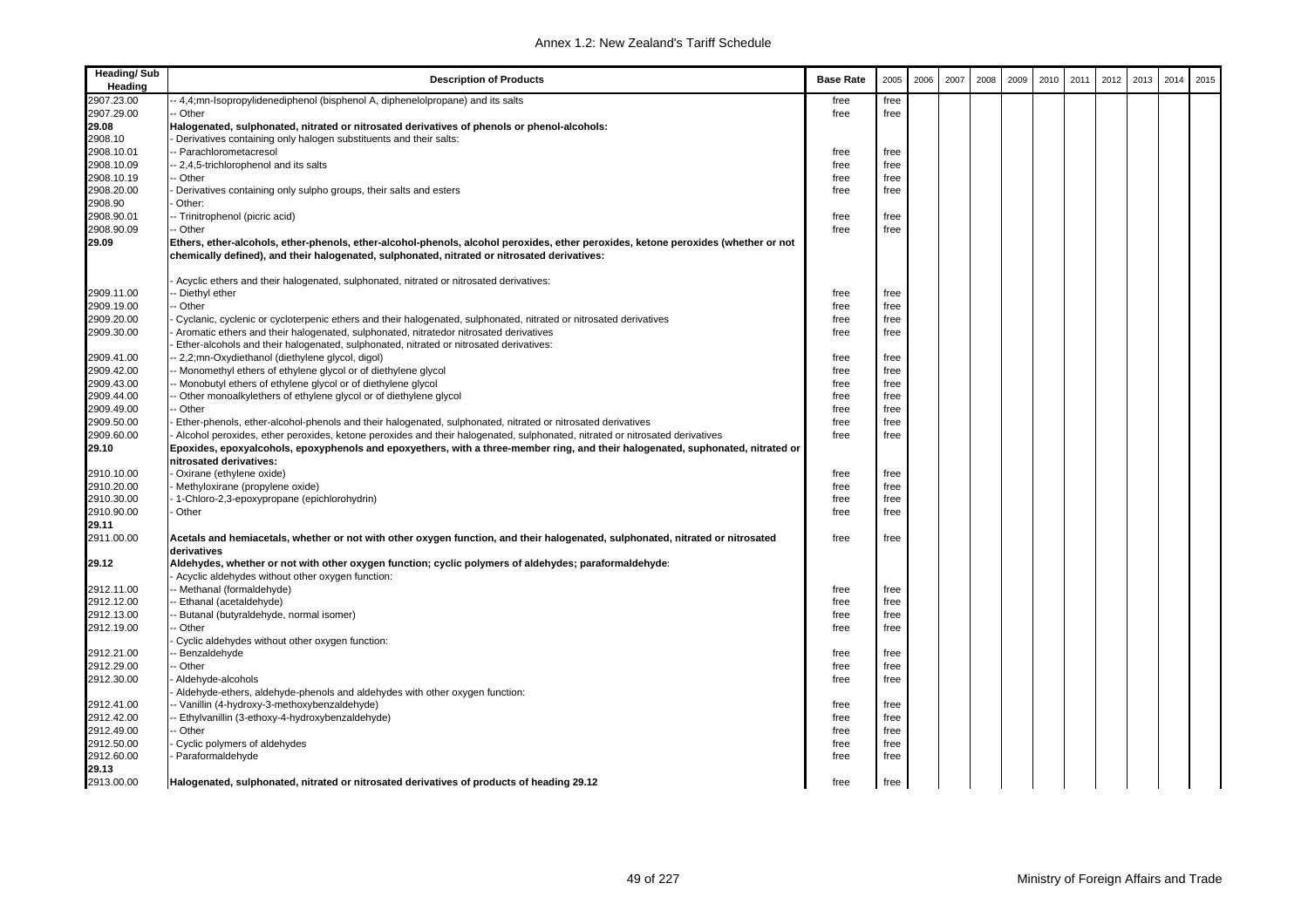| <b>Heading/Sub</b><br>Heading | <b>Description of Products</b>                                                                                                    | <b>Base Rate</b> | 2005         | 2006 | 2007 | 2008 | 2009 | 2010 | 2011 | 2012 | 2013 | 2014 | 2015 |
|-------------------------------|-----------------------------------------------------------------------------------------------------------------------------------|------------------|--------------|------|------|------|------|------|------|------|------|------|------|
| 29.14                         | Ketones and quinones, whether or not with other oxygen function, and their halogenated, sulphonated, nitrated or nitrosated       |                  |              |      |      |      |      |      |      |      |      |      |      |
|                               | derivatives:                                                                                                                      |                  |              |      |      |      |      |      |      |      |      |      |      |
|                               | Acyclic ketones without other oxygen function:                                                                                    |                  |              |      |      |      |      |      |      |      |      |      |      |
| 2914.11.00                    | Acetone                                                                                                                           | free             | free         |      |      |      |      |      |      |      |      |      |      |
| 2914.12.00                    | Butanone (methyl ethyl ketone)                                                                                                    | free             | free         |      |      |      |      |      |      |      |      |      |      |
| 2914.13.00                    | 4-Methylpentan-2-one (methyl isobutyl ketone)                                                                                     | free             | free         |      |      |      |      |      |      |      |      |      |      |
| 2914.19.00                    | Other                                                                                                                             | free             | free         |      |      |      |      |      |      |      |      |      |      |
|                               | Cyclanic, cyclenic or cycloterpenic ketones without other oxygen function:                                                        |                  |              |      |      |      |      |      |      |      |      |      |      |
| 2914.21.00                    | Camphor                                                                                                                           | free             | free         |      |      |      |      |      |      |      |      |      |      |
| 2914.22.00                    | Cyclohexanone and methylcyclohexanones                                                                                            | free             | free         |      |      |      |      |      |      |      |      |      |      |
| 2914.23.00                    | Ionones and methylionones                                                                                                         | free             | free         |      |      |      |      |      |      |      |      |      |      |
| 2914.29.00                    | Other                                                                                                                             | free             | free         |      |      |      |      |      |      |      |      |      |      |
|                               | Aromatic ketones without other oxygen function:                                                                                   |                  |              |      |      |      |      |      |      |      |      |      |      |
| 2914.31.00                    | Phenylacetone (phenylpropan-2-one)                                                                                                | free             | free         |      |      |      |      |      |      |      |      |      |      |
| 2914.39.00                    | Other                                                                                                                             | free             | free         |      |      |      |      |      |      |      |      |      |      |
| 2914.40.00                    | Ketone-alcohols and ketone-aldehydes                                                                                              | free             | free         |      |      |      |      |      |      |      |      |      |      |
| 2914.50.00                    | Ketone-phenols and ketones with other oxygen function                                                                             | free             | free         |      |      |      |      |      |      |      |      |      |      |
|                               | Quinones:                                                                                                                         |                  |              |      |      |      |      |      |      |      |      |      |      |
| 2914.61.00                    | - Anthraquinone                                                                                                                   | free             | free         |      |      |      |      |      |      |      |      |      |      |
| 2914.69.00                    | Other                                                                                                                             | free             | free         |      |      |      |      |      |      |      |      |      |      |
| 2914.70.00                    | Halogenated, sulphonated, nitrated or nitrosated derivatives                                                                      | free             | free         |      |      |      |      |      |      |      |      |      |      |
| 29.15                         | Saturated acyclic monocarboxylic acids and their anhydrides, halides, peroxides and peroyacids; their holgenated, sulphonated,    |                  |              |      |      |      |      |      |      |      |      |      |      |
|                               | nitrated or nitrosated derivatives:                                                                                               |                  |              |      |      |      |      |      |      |      |      |      |      |
|                               | Formic acid, its salts and esters:                                                                                                |                  |              |      |      |      |      |      |      |      |      |      |      |
| 2915.11.00                    | - Formic acid                                                                                                                     | free             | free         |      |      |      |      |      |      |      |      |      |      |
| 2915.12.00                    | Salts of formic acid                                                                                                              | free             | free         |      |      |      |      |      |      |      |      |      |      |
| 2915.13.00                    | <b>Esters of formic acid</b>                                                                                                      | free             | free         |      |      |      |      |      |      |      |      |      |      |
|                               | Acetic acid and its salts; acetic anhydride:                                                                                      |                  |              |      |      |      |      |      |      |      |      |      |      |
| 2915.21.00                    | Acetic acid                                                                                                                       | free             | free         |      |      |      |      |      |      |      |      |      |      |
| 2915.22.00                    | Sodium acetate                                                                                                                    | free             | free         |      |      |      |      |      |      |      |      |      |      |
| 2915.23.00                    | Cobalt acetates                                                                                                                   | free             | free         |      |      |      |      |      |      |      |      |      |      |
| 2915.24.00                    | Acetic anhydride                                                                                                                  | free             | free         |      |      |      |      |      |      |      |      |      |      |
| 2915.29.00                    | Other                                                                                                                             | free             | free         |      |      |      |      |      |      |      |      |      |      |
|                               | Esters of acetic acid:                                                                                                            |                  |              |      |      |      |      |      |      |      |      |      |      |
| 2915.31.00                    | Ethyl acetate                                                                                                                     | free             | free         |      |      |      |      |      |      |      |      |      |      |
| 2915.32.00                    | - Vinyl acetate                                                                                                                   | free             | free         |      |      |      |      |      |      |      |      |      |      |
| 2915.33.00                    | - n-Butyl acetate                                                                                                                 | free             | free         |      |      |      |      |      |      |      |      |      |      |
| 2915.34.00                    | - Isobutyl acetate                                                                                                                | free             | free         |      |      |      |      |      |      |      |      |      |      |
| 2915.35.00                    | 2-Ethoxyethyl acetate                                                                                                             | free             | free         |      |      |      |      |      |      |      |      |      |      |
| 2915.39.00                    | Other                                                                                                                             | free             | free         |      |      |      |      |      |      |      |      |      |      |
| 2915.40.00                    | Mono-, di- or trichloroacetic acids, their salts and esters                                                                       | free             | free         |      |      |      |      |      |      |      |      |      |      |
| 2915.50.00                    | Propionic acid, its salts and esters                                                                                              | free             | free         |      |      |      |      |      |      |      |      |      |      |
| 2915.60.00                    | Butanoic acids, pentanoic acids, their salts and esters                                                                           | free             | free         |      |      |      |      |      |      |      |      |      |      |
| 2915.70.00                    | Palmitic acid, stearic acid, their salts and esters                                                                               | free             | free         |      |      |      |      |      |      |      |      |      |      |
| 2915.90.00                    | Other                                                                                                                             | free             | free         |      |      |      |      |      |      |      |      |      |      |
| 29.16                         | Unsaturated acyclic monocarboxylic acids, cyclic moncarboxylic acids, their anhydrides, halides, peroxides and peroxyacids; their |                  |              |      |      |      |      |      |      |      |      |      |      |
|                               | halogenated, sulphonated, nitrated or nitrosated derivatives:                                                                     |                  |              |      |      |      |      |      |      |      |      |      |      |
|                               | Unsaturated acyclic monocarboxylic acids, their anhydrides, halides, peroxides, peroxyacids and their derivatives:                |                  |              |      |      |      |      |      |      |      |      |      |      |
| 2916.11.00<br>2916.12.00      | - Acrylic acid and its salts                                                                                                      | free             | free<br>free |      |      |      |      |      |      |      |      |      |      |
| 2916.13.00                    | Esters of acrylic acid<br>Methacrylic acid and its salts                                                                          | free<br>free     | free         |      |      |      |      |      |      |      |      |      |      |
| 2916.14.00                    |                                                                                                                                   |                  |              |      |      |      |      |      |      |      |      |      |      |
| 2916.15.00                    | Esters of methacrylic acid<br>Oleic, linoleic or linolenic acids, their salts and esters                                          | free             | free         |      |      |      |      |      |      |      |      |      |      |
|                               |                                                                                                                                   | free             | free         |      |      |      |      |      |      |      |      |      |      |
| 2916.19.00                    | -- Other                                                                                                                          | free             | free         |      |      |      |      |      |      |      |      |      |      |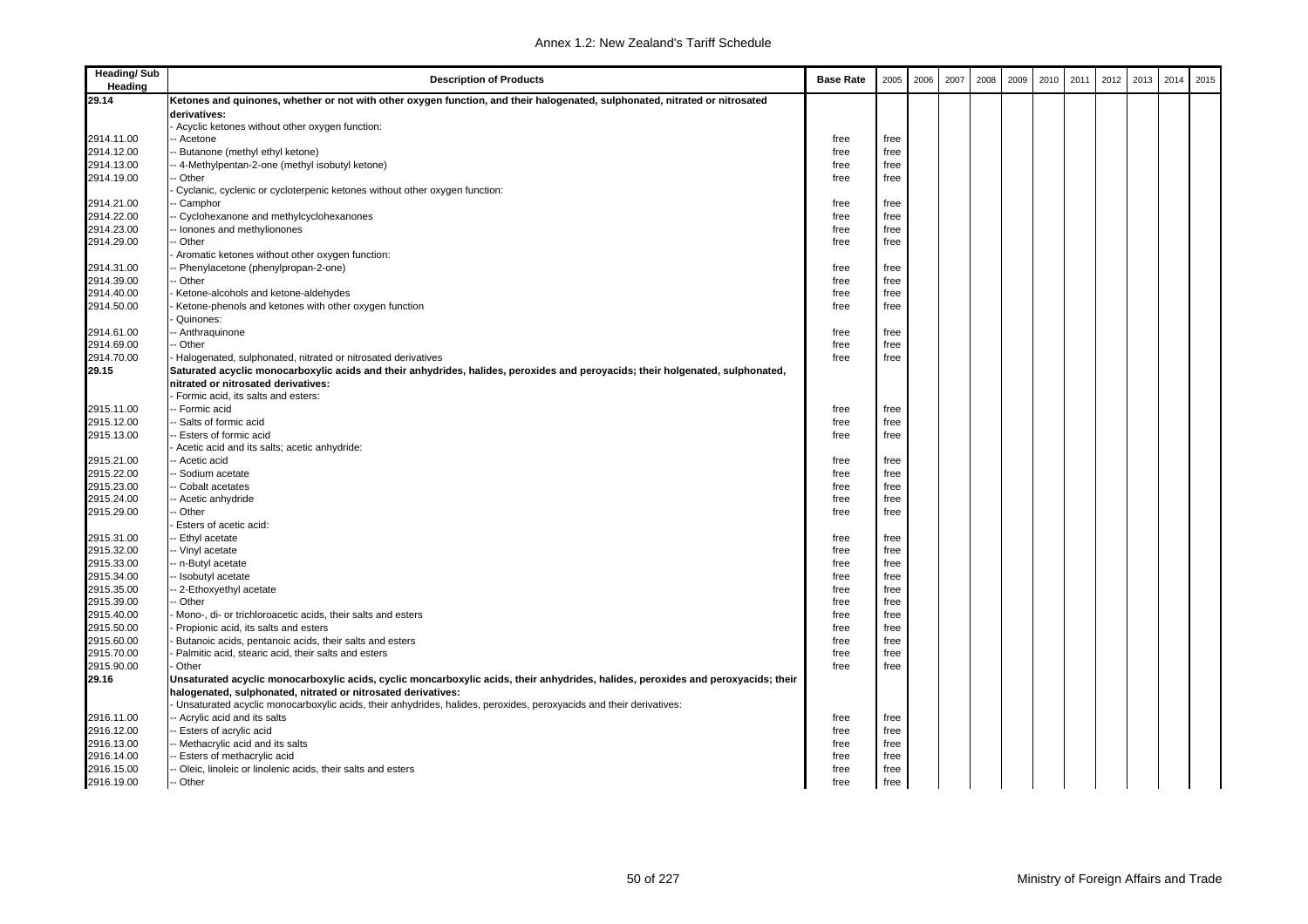| <b>Heading/Sub</b><br>Heading | <b>Description of Products</b>                                                                                                                                                                                                               | <b>Base Rate</b> | 2005 | 2006 | 2007 | 2008 | 2009 | 2010 | 2011 | 2012 | 2013 | 2014 | 2015 |
|-------------------------------|----------------------------------------------------------------------------------------------------------------------------------------------------------------------------------------------------------------------------------------------|------------------|------|------|------|------|------|------|------|------|------|------|------|
| 2916.20.00                    | Cyclanic, cyclenic or cycloterpenic monocarboxylic acids, their anhydrides, halides, peroxides, peroxyacids and their derivatives                                                                                                            | free             | free |      |      |      |      |      |      |      |      |      |      |
|                               | Aromatic monocarboxylic acids, their anhydrides, halides, peroxides, peroxyacids and their derivatives:                                                                                                                                      |                  |      |      |      |      |      |      |      |      |      |      |      |
| 2916.31.00                    | Benzoic acid, its salts and esters                                                                                                                                                                                                           | free             | free |      |      |      |      |      |      |      |      |      |      |
| 2916.32.00                    | Benzoyl peroxide and benzoyl chloride                                                                                                                                                                                                        | free             | free |      |      |      |      |      |      |      |      |      |      |
| 2916.34.00                    | Phenylacetic acid and its salts                                                                                                                                                                                                              | free             | free |      |      |      |      |      |      |      |      |      |      |
| 2916.35.00                    | - Esters of phenylacetic acid                                                                                                                                                                                                                | free             | free |      |      |      |      |      |      |      |      |      |      |
| 2916.39.00                    | - Other                                                                                                                                                                                                                                      | free             | free |      |      |      |      |      |      |      |      |      |      |
| 29.17                         | Polycarboxylic acids, their anhydrides, halides, peroxides and peroxyacids; their halogenated, sulphonated, nitrated or nitrosated                                                                                                           |                  |      |      |      |      |      |      |      |      |      |      |      |
|                               | derivatives:                                                                                                                                                                                                                                 |                  |      |      |      |      |      |      |      |      |      |      |      |
|                               | Acyclic polycarboxylic acids, their anhydrides, halides, proxides, peroxyacids and their derivatives:                                                                                                                                        |                  |      |      |      |      |      |      |      |      |      |      |      |
| 2917.11.00                    | - Oxalic acid, its salts and esters                                                                                                                                                                                                          | free             | free |      |      |      |      |      |      |      |      |      |      |
| 2917.12.00                    | -- Adipic acid, its salts and esters                                                                                                                                                                                                         | free             | free |      |      |      |      |      |      |      |      |      |      |
| 2917.13.00                    | - Azelaic acid, sebacic acid, their salts and esters                                                                                                                                                                                         | free             | free |      |      |      |      |      |      |      |      |      |      |
| 2917.14.00                    | - Maleic anhydride                                                                                                                                                                                                                           | free             | free |      |      |      |      |      |      |      |      |      |      |
| 2917.19.00                    | - Other                                                                                                                                                                                                                                      | free             | free |      |      |      |      |      |      |      |      |      |      |
| 2917.20.00                    | Cyclanic, cyclenic or cycloterpenic polycarboxylic acids, their anhydrides, halides, peroxides, peroxyacids and their derivatives<br>Aromatic polycarboxylic acids, their anhydrides, halides, peroxides, peroxyacids and their derivatives: | free             | free |      |      |      |      |      |      |      |      |      |      |
| 2917.31.00                    | - Dibutyl orthophthalates                                                                                                                                                                                                                    | free             | free |      |      |      |      |      |      |      |      |      |      |
| 2917.32.00                    | Dioctyl orthophthalates                                                                                                                                                                                                                      | free             | free |      |      |      |      |      |      |      |      |      |      |
| 2917.33.00                    | - Dinonyl or didecyl orthophthalates                                                                                                                                                                                                         | free             | free |      |      |      |      |      |      |      |      |      |      |
| 2917.34.00                    | - Other esters of orthophthalic acid                                                                                                                                                                                                         | free             | free |      |      |      |      |      |      |      |      |      |      |
| 2917.35.00                    | - Phthalic anhydride                                                                                                                                                                                                                         | free             | free |      |      |      |      |      |      |      |      |      |      |
| 2917.36.00                    | -- Terephthalic acid and its salts                                                                                                                                                                                                           | free             | free |      |      |      |      |      |      |      |      |      |      |
| 2917.37.00                    | - Dimethyl terephthalate                                                                                                                                                                                                                     | free             | free |      |      |      |      |      |      |      |      |      |      |
| 2917.39.00                    | - Other                                                                                                                                                                                                                                      | free             | free |      |      |      |      |      |      |      |      |      |      |
| 29.18                         | Carboxylic acids with additional oxygen function and their anhydrides, halides, peroxides, peroxyacids; their halogenated,                                                                                                                   |                  |      |      |      |      |      |      |      |      |      |      |      |
|                               | sulphonated nitrated or nitrosated derivatives:                                                                                                                                                                                              |                  |      |      |      |      |      |      |      |      |      |      |      |
|                               | Carboxylic acids with alcohol function but without other oxygen function, their anhydrides, haides, peroxides, peroxyacids and their                                                                                                         |                  |      |      |      |      |      |      |      |      |      |      |      |
|                               | derivatives:                                                                                                                                                                                                                                 |                  |      |      |      |      |      |      |      |      |      |      |      |
| 2918.11.00                    | -- Lactic acid, its salts and esters                                                                                                                                                                                                         | free             | free |      |      |      |      |      |      |      |      |      |      |
| 2918.12.00                    | -- Tartaric acid                                                                                                                                                                                                                             | free             | free |      |      |      |      |      |      |      |      |      |      |
| 2918.13.00                    | - Salts and esters of tartaric acid                                                                                                                                                                                                          | free             | free |      |      |      |      |      |      |      |      |      |      |
| 2918.14.00                    | - Citric acid                                                                                                                                                                                                                                | free             | free |      |      |      |      |      |      |      |      |      |      |
| 2918.15.00                    | - Salts and esters of citric acid                                                                                                                                                                                                            | free             | free |      |      |      |      |      |      |      |      |      |      |
| 2918.16.00                    | Gluconic acid, its salts and esters                                                                                                                                                                                                          | free             | free |      |      |      |      |      |      |      |      |      |      |
| 2918.19.00                    | - Other                                                                                                                                                                                                                                      | free             | free |      |      |      |      |      |      |      |      |      |      |
|                               | Carboxylic acids with phenol function but without other oxygen function, their anhydrides, halides, peroxides, peroxyacids and their                                                                                                         |                  |      |      |      |      |      |      |      |      |      |      |      |
|                               | derivatives:                                                                                                                                                                                                                                 |                  |      |      |      |      |      |      |      |      |      |      |      |
| 2918.21.00                    | - Salicylic acid and its salts                                                                                                                                                                                                               | free             | free |      |      |      |      |      |      |      |      |      |      |
| 2918.22.00                    | O-Acetylsalicylic acid, its salts and esters                                                                                                                                                                                                 | free             | free |      |      |      |      |      |      |      |      |      |      |
| 2918.23.00                    | - Other esters of salicylic acid and their salts                                                                                                                                                                                             | free             | free |      |      |      |      |      |      |      |      |      |      |
| 2918.29.00                    | - Other                                                                                                                                                                                                                                      | free             | free |      |      |      |      |      |      |      |      |      |      |
| 2918.30.00                    | Carboxylic acids with aldehyde or ketone function but without other oxygen function, their anhydrides, halides, peroxides, peroxyacids and                                                                                                   | free             | free |      |      |      |      |      |      |      |      |      |      |
|                               | their derivatives                                                                                                                                                                                                                            |                  |      |      |      |      |      |      |      |      |      |      |      |
| 2918.90                       | Other:                                                                                                                                                                                                                                       |                  |      |      |      |      |      |      |      |      |      |      |      |
| 2918.90.01                    | -- 2-methyl-4-chlorophenoxyacetic acid, 2,4-dichlorophenoxyacetic acid, 2,4,5-trichlorophenoxyacetic acid, 2-methyl-4-chlorophenoxybutyric<br>acid, 2,4-dichlorophenoxybutyric acid; salts and esters of the foregoing and esters thereof    | $\overline{7}$   | free |      |      |      |      |      |      |      |      |      |      |
| 2918.90.09                    | -- Other                                                                                                                                                                                                                                     | free             | free |      |      |      |      |      |      |      |      |      |      |
| 29.19                         |                                                                                                                                                                                                                                              |                  |      |      |      |      |      |      |      |      |      |      |      |
| 2919.00.00                    | Phosphoric esters and their salts, including lactophosphates; their halogenated, sulphonated, nitrated or nitrosated derivatives                                                                                                             | free             | free |      |      |      |      |      |      |      |      |      |      |
|                               |                                                                                                                                                                                                                                              |                  |      |      |      |      |      |      |      |      |      |      |      |
| 29.20                         | Esters of other inorganic acids of non-metals (excluding esters of hydrogen halides) and their salts; their halogenated, sulphonated,<br>nitrated or nitrosated derivatives                                                                  |                  |      |      |      |      |      |      |      |      |      |      |      |
| 2920.10.00                    | - Thiophosphoric esters (phosphorothioates) and their salts; their halogenated, sulponated, nitrated or nitrosated derivatives                                                                                                               | free             | free |      |      |      |      |      |      |      |      |      |      |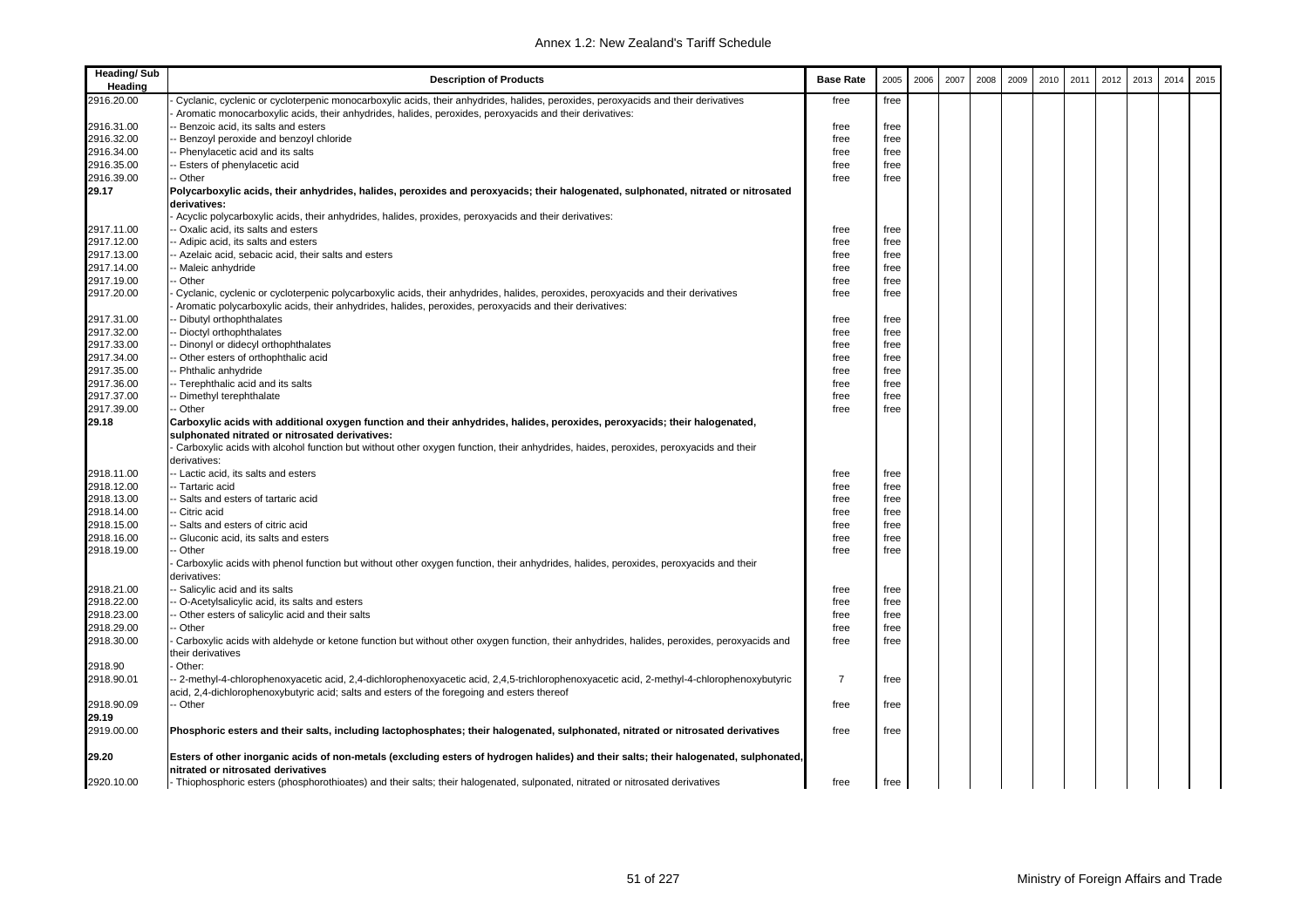| <b>Heading/Sub</b><br>Heading | <b>Description of Products</b>                                                                                                                                                                             | <b>Base Rate</b> | 2005 | 2006 | 2007 | 2008 | 2009 | 2010 | 2011 | 2012 | 2013 | 2014 | 2015 |
|-------------------------------|------------------------------------------------------------------------------------------------------------------------------------------------------------------------------------------------------------|------------------|------|------|------|------|------|------|------|------|------|------|------|
| 2920.90.00                    | Other                                                                                                                                                                                                      | free             | free |      |      |      |      |      |      |      |      |      |      |
| 29.21                         | Amine-function compounds:                                                                                                                                                                                  |                  |      |      |      |      |      |      |      |      |      |      |      |
|                               | Acyclic monoamines and their derivatives; salts thereof:                                                                                                                                                   |                  |      |      |      |      |      |      |      |      |      |      |      |
| 2921.11.00                    | - Methylamine, di- or trimethylamine and their salts                                                                                                                                                       | free             | free |      |      |      |      |      |      |      |      |      |      |
| 2921.12.00                    | - Diethylamine and its salts                                                                                                                                                                               | free             | free |      |      |      |      |      |      |      |      |      |      |
| 2921.19.00                    | - Other                                                                                                                                                                                                    | free             | free |      |      |      |      |      |      |      |      |      |      |
|                               | Acyclic polyamines and their derivatives; salts thereof:                                                                                                                                                   |                  |      |      |      |      |      |      |      |      |      |      |      |
| 2921.21.00                    | - Ethylenediamine and its salts                                                                                                                                                                            | free             | free |      |      |      |      |      |      |      |      |      |      |
| 2921.22.00                    | -- Hexamethylenediamine and its salts                                                                                                                                                                      | free             | free |      |      |      |      |      |      |      |      |      |      |
| 2921.29.00                    | - Other                                                                                                                                                                                                    | free             | free |      |      |      |      |      |      |      |      |      |      |
| 2921.30.00                    | Cyclanic, cyclenic or cycloterpenic mono- or polyamines, and their derivatives; salts thereof                                                                                                              | free             | free |      |      |      |      |      |      |      |      |      |      |
|                               | Aromatic monoamines and their derivatives; salts thereof:                                                                                                                                                  |                  |      |      |      |      |      |      |      |      |      |      |      |
| 2921.41.00                    | -- Aniline and its salts                                                                                                                                                                                   | free             | free |      |      |      |      |      |      |      |      |      |      |
| 2921.42.00                    | -- Aniline derivatives and their salts                                                                                                                                                                     | free             | free |      |      |      |      |      |      |      |      |      |      |
| 2921.43.00                    | -- Toluidines and their derivatives; salts thereof                                                                                                                                                         | free             | free |      |      |      |      |      |      |      |      |      |      |
| 2921.44.00                    | - Diphenylamine and its derivatives; salts thereof                                                                                                                                                         | free             | free |      |      |      |      |      |      |      |      |      |      |
| 2921.45.00                    | -- 1-Naphthylamine (alpha-naphthylamine), 2-naphthylamine (beta-naphthylamine) and their derivatives; salts thereof                                                                                        | free             | free |      |      |      |      |      |      |      |      |      |      |
| 2921.46.00                    | -- Amphetamine (INN), benzphetamine (INN), dexamphetamine (INN), etilamphetamine (INN), fencamfamin (INN), lefetamine (INN),<br>levamphetamine (INN), mefenorex (INN) and phentermine (INN); salts thereof | free             | free |      |      |      |      |      |      |      |      |      |      |
| 2921.49.10                    | - Other                                                                                                                                                                                                    | free             | free |      |      |      |      |      |      |      |      |      |      |
|                               | Aromatic polyamines and their derivatives; salts thereof:                                                                                                                                                  |                  |      |      |      |      |      |      |      |      |      |      |      |
| 2921.51.00                    | - o-, m-, p-Phenylenediamine, diaminotoluenes, and their derivatives; salts thereof                                                                                                                        | free             | free |      |      |      |      |      |      |      |      |      |      |
| 2921.59.00                    | - Other                                                                                                                                                                                                    | free             | free |      |      |      |      |      |      |      |      |      |      |
| 29.22                         | Oxygen-function amino-compounds:                                                                                                                                                                           |                  |      |      |      |      |      |      |      |      |      |      |      |
|                               | Amino-alcohols, other than those containing more than one kind of oxygen function, their ethers and esters; salts thereof:                                                                                 |                  |      |      |      |      |      |      |      |      |      |      |      |
| 2922.11.00                    | -- Monoethanolamine and its salts                                                                                                                                                                          | free             | free |      |      |      |      |      |      |      |      |      |      |
| 2922.12.00                    | -- Diethanolamine and its salts                                                                                                                                                                            | free             | free |      |      |      |      |      |      |      |      |      |      |
| 2922.13.00                    | -- Triethanolamine and its salts                                                                                                                                                                           | free             | free |      |      |      |      |      |      |      |      |      |      |
| 2922.14.00                    | - Dextropropoxyphene (INN) and its salts                                                                                                                                                                   | free             | free |      |      |      |      |      |      |      |      |      |      |
| 2922.19.10                    | - Other                                                                                                                                                                                                    | free             | free |      |      |      |      |      |      |      |      |      |      |
|                               | Amino-naphthols and other amino-phenols, other than those containing more than one kind of oxygen function, their ethers and                                                                               |                  |      |      |      |      |      |      |      |      |      |      |      |
|                               | esters; salts thereof:                                                                                                                                                                                     |                  |      |      |      |      |      |      |      |      |      |      |      |
| 2922.21.00<br>2922.22.00      | -- Aminohydroxynaphthalenesulphonic acids and their salts                                                                                                                                                  | free             | free |      |      |      |      |      |      |      |      |      |      |
|                               | - Anisidines, dianisidines, phenetidines, and their salts                                                                                                                                                  | free             | free |      |      |      |      |      |      |      |      |      |      |
| 2922.29.00                    | Other<br>Amino-aldehydes, amino ketones and amino-quinones, other than those containing more than one kind of oxygen function; salts thereof:                                                              | free             | free |      |      |      |      |      |      |      |      |      |      |
|                               |                                                                                                                                                                                                            |                  |      |      |      |      |      |      |      |      |      |      |      |
| 2922.31.00                    | - Amfepramone (INN), methadone (INN) and normethadone (INN); salts thereof                                                                                                                                 | free             | free |      |      |      |      |      |      |      |      |      |      |
| 2922.39.00                    | - Other                                                                                                                                                                                                    | free             | free |      |      |      |      |      |      |      |      |      |      |
|                               | Amino-acids, other than those containing more than one kind of oxygen function; and their esters; salts thereof:                                                                                           |                  |      |      |      |      |      |      |      |      |      |      |      |
| 2922.41.00                    | -- Lysine and its esters; salts thereof                                                                                                                                                                    | free             | free |      |      |      |      |      |      |      |      |      |      |
| 2922.42.00                    | -- Glutamic acid and its salts                                                                                                                                                                             | free             | free |      |      |      |      |      |      |      |      |      |      |
| 2922.43.00                    | -- Anthranilic acid and its salts                                                                                                                                                                          | free             | free |      |      |      |      |      |      |      |      |      |      |
| 2922.44.00                    | -- Tilidine (INN) and its salts                                                                                                                                                                            | free             | free |      |      |      |      |      |      |      |      |      |      |
| 2922.49.00                    | -- Other                                                                                                                                                                                                   | free             | free |      |      |      |      |      |      |      |      |      |      |
| 2922.50.00                    | - Amino-alcohol-phenols, amino-acid-phenols and other amino-compounds with oxygen function                                                                                                                 | free             | free |      |      |      |      |      |      |      |      |      |      |
| 29.23                         | Quaternary ammonium salts and hydroxides; lecithins and other phosphoaminolipids, whether or not chemically defined:                                                                                       |                  |      |      |      |      |      |      |      |      |      |      |      |
| 2923.10.00                    | Choline and its salts                                                                                                                                                                                      | free             | free |      |      |      |      |      |      |      |      |      |      |
| 2923.20.00                    | Lecithins and other phosphoaminolipids                                                                                                                                                                     | free             | free |      |      |      |      |      |      |      |      |      |      |
| 2923.90.00                    | Other                                                                                                                                                                                                      | free             | free |      |      |      |      |      |      |      |      |      |      |
| 29.24                         | Carboxyamide-function compounds; amide-function compounds of carbonic acid:<br>- Acyclic amides (including acyclic carbamates) and their derivatives; salts thereof:                                       |                  |      |      |      |      |      |      |      |      |      |      |      |
| 2924.11.00                    | -- Meprobamate (INN)                                                                                                                                                                                       | free             | free |      |      |      |      |      |      |      |      |      |      |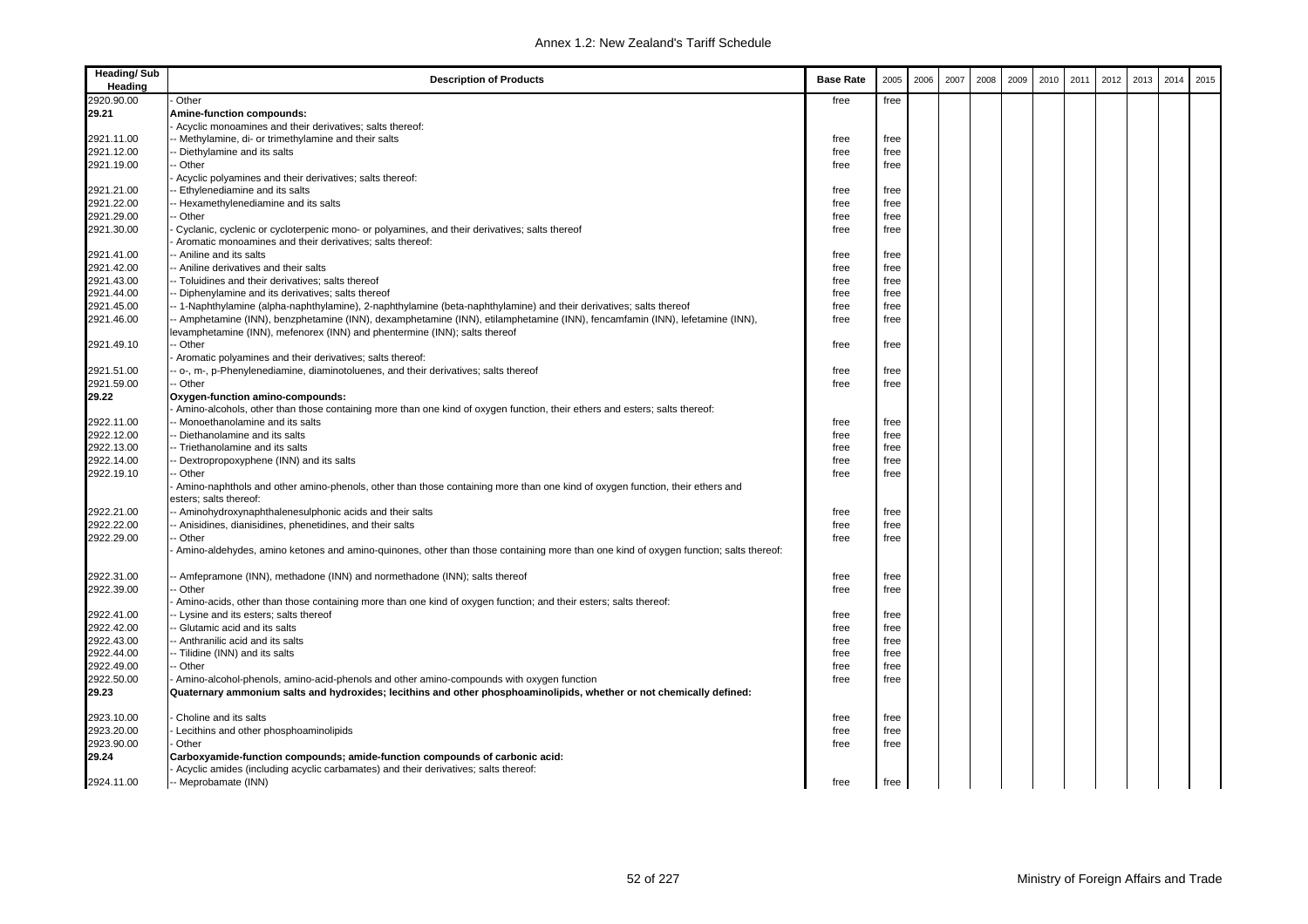| <b>Heading/Sub</b><br>Heading | <b>Description of Products</b>                                                                                                                    | <b>Base Rate</b> | 2005 | 2006 | 2007 | 2008 | 2009 | 2010 | 2011 | 2012 | 2013 | 2014 | 2015 |
|-------------------------------|---------------------------------------------------------------------------------------------------------------------------------------------------|------------------|------|------|------|------|------|------|------|------|------|------|------|
| 2924.19.00                    | Other                                                                                                                                             | free             | free |      |      |      |      |      |      |      |      |      |      |
|                               | Cyclic amides (including cyclic carbamates) and their derivatives; salts thereof:                                                                 |                  |      |      |      |      |      |      |      |      |      |      |      |
| 2924.21.00                    | -- Ureines and their derivatives; salts thereof                                                                                                   | free             | free |      |      |      |      |      |      |      |      |      |      |
| 2924.23.00                    | - 2-Acetamidobenzoic acid (N-acetylanthranillic acid) and its salts                                                                               | free             | free |      |      |      |      |      |      |      |      |      |      |
| 2924.24.00                    | - Ethinamate (INN)                                                                                                                                | free             | free |      |      |      |      |      |      |      |      |      |      |
| 2924.29.10                    | - Other                                                                                                                                           | free             | free |      |      |      |      |      |      |      |      |      |      |
| 29.25                         | Carboxyimide-function compounds (including saccharin and its salts) and imine-function compounds:<br>Imides and their derivatives; salts thereof: |                  |      |      |      |      |      |      |      |      |      |      |      |
| 2925.11.00                    | -- Saccharin and its salts                                                                                                                        | free             | free |      |      |      |      |      |      |      |      |      |      |
| 2925.12.00                    | Glutethimide (INN)                                                                                                                                | free             | free |      |      |      |      |      |      |      |      |      |      |
| 2925.19.10                    | - Other                                                                                                                                           | free             | free |      |      |      |      |      |      |      |      |      |      |
| 2925.20.00                    | Imines and their derivatives; salts thereof                                                                                                       | free             | free |      |      |      |      |      |      |      |      |      |      |
| 29.26                         | Nitrile-function compounds:                                                                                                                       |                  |      |      |      |      |      |      |      |      |      |      |      |
| 2926.10.00                    | Acrylonitrile                                                                                                                                     | free             | free |      |      |      |      |      |      |      |      |      |      |
| 2926.20.00                    | 1-Cyanoguanidine (dicyandiamide)                                                                                                                  | free             | free |      |      |      |      |      |      |      |      |      |      |
| 2926.30.00                    | Fenproporex (INN) and its salts; methadone (INN) intermediate (4-cyano-2-dimethylamino-4,4-diphenylbutane                                         | free             | free |      |      |      |      |      |      |      |      |      |      |
| 2926.90.10                    | Other                                                                                                                                             | free             | free |      |      |      |      |      |      |      |      |      |      |
| 29.27                         |                                                                                                                                                   |                  |      |      |      |      |      |      |      |      |      |      |      |
| 2927.00.00<br>29.28           | Diazo-, azo- or azoxy-compounds                                                                                                                   | free             | free |      |      |      |      |      |      |      |      |      |      |
| 2928.00.00                    | Organic derivatives of hydrazine or of hydroxylamine                                                                                              | free             | free |      |      |      |      |      |      |      |      |      |      |
| 29.29                         | Compounds with other nitrogen function:                                                                                                           |                  |      |      |      |      |      |      |      |      |      |      |      |
| 2929.10.00                    | Isocyanates                                                                                                                                       | free             | free |      |      |      |      |      |      |      |      |      |      |
| 2929.90.00                    | Other                                                                                                                                             | free             | free |      |      |      |      |      |      |      |      |      |      |
| 29.30                         | Organo-sulphur compounds:                                                                                                                         |                  |      |      |      |      |      |      |      |      |      |      |      |
| 2930.10.00                    | Dithiocarbonates (xanthates)                                                                                                                      | free             | free |      |      |      |      |      |      |      |      |      |      |
| 2930.20.00                    | Thiocarbamates and dithiocarbamates                                                                                                               | free             | free |      |      |      |      |      |      |      |      |      |      |
| 2930.30.00                    | Thiuram mono-, di- or tetrasulphides                                                                                                              | free             | free |      |      |      |      |      |      |      |      |      |      |
| 2930.40.00                    | Methionine                                                                                                                                        | free             | free |      |      |      |      |      |      |      |      |      |      |
| 2930.90.00                    | Other                                                                                                                                             | free             | free |      |      |      |      |      |      |      |      |      |      |
| 29.31                         |                                                                                                                                                   |                  |      |      |      |      |      |      |      |      |      |      |      |
| 2931.00.00                    | Other organo-inorganic compounds                                                                                                                  | free             | free |      |      |      |      |      |      |      |      |      |      |
| 29.32                         | Heterocyclic compounds with oxygen hetero-atom(s) only:                                                                                           |                  |      |      |      |      |      |      |      |      |      |      |      |
|                               | Compounds containing an unfused furan ring (whether or not hydrogenated) in the structure:                                                        |                  |      |      |      |      |      |      |      |      |      |      |      |
| 2932.11.00                    | -- Tetrahydrofuran                                                                                                                                | free             | free |      |      |      |      |      |      |      |      |      |      |
| 2932.12.00                    | - 2-Furaldehyde (furfuraldehyde)                                                                                                                  | free             | free |      |      |      |      |      |      |      |      |      |      |
| 2932.13.00                    | - Furfuryl alcohol and tetrahydrofurfuryl alcohol                                                                                                 | free             | free |      |      |      |      |      |      |      |      |      |      |
| 2932.19.00                    | - Other                                                                                                                                           | free             | free |      |      |      |      |      |      |      |      |      |      |
|                               | Lactones:                                                                                                                                         |                  |      |      |      |      |      |      |      |      |      |      |      |
| 2932.21.00                    | - Coumarin, methylcoumarins and ethylcoumarins                                                                                                    | free             | free |      |      |      |      |      |      |      |      |      |      |
| 2932.29.00                    | Other lactones                                                                                                                                    | free             | free |      |      |      |      |      |      |      |      |      |      |
|                               | Other:                                                                                                                                            |                  |      |      |      |      |      |      |      |      |      |      |      |
| 2932.91.00                    | - Isosafrole                                                                                                                                      | free             | free |      |      |      |      |      |      |      |      |      |      |
| 2932.92.00                    | -- 1-(1, 3-Benzodiaxol-5-yl) propan-2-one                                                                                                         | free             | free |      |      |      |      |      |      |      |      |      |      |
| 2932.93.00                    | -- Piperonal                                                                                                                                      | free             | free |      |      |      |      |      |      |      |      |      |      |
| 2932.94.00                    | - Safrole                                                                                                                                         | free             | free |      |      |      |      |      |      |      |      |      |      |
| 2932.95.00                    | - Tetrahydrocannabinols (all isomers)                                                                                                             | free             | free |      |      |      |      |      |      |      |      |      |      |
| 2932.99.10                    | - Other                                                                                                                                           | free             | free |      |      |      |      |      |      |      |      |      |      |
| 29.33                         | Heterocyclic compounds with nitrogen hetero-atom(s) only:                                                                                         |                  |      |      |      |      |      |      |      |      |      |      |      |
|                               | Compounds containing an unfused pyrazole ring (whether or not hydrogenated) in the structure:                                                     |                  |      |      |      |      |      |      |      |      |      |      |      |
| 2933.11.00                    | - Phenazone (antipyrin) and its derivatives                                                                                                       | free             | free |      |      |      |      |      |      |      |      |      |      |
| 2933.19.00                    | - Other                                                                                                                                           | free             | free |      |      |      |      |      |      |      |      |      |      |
|                               | Compounds containing an unfused imidazole ring (whether or not hyrogenated) in the structure:                                                     |                  |      |      |      |      |      |      |      |      |      |      |      |
| 2933.21.00                    | -- Hydantoin and its derivatives                                                                                                                  | free             | free |      |      |      |      |      |      |      |      |      |      |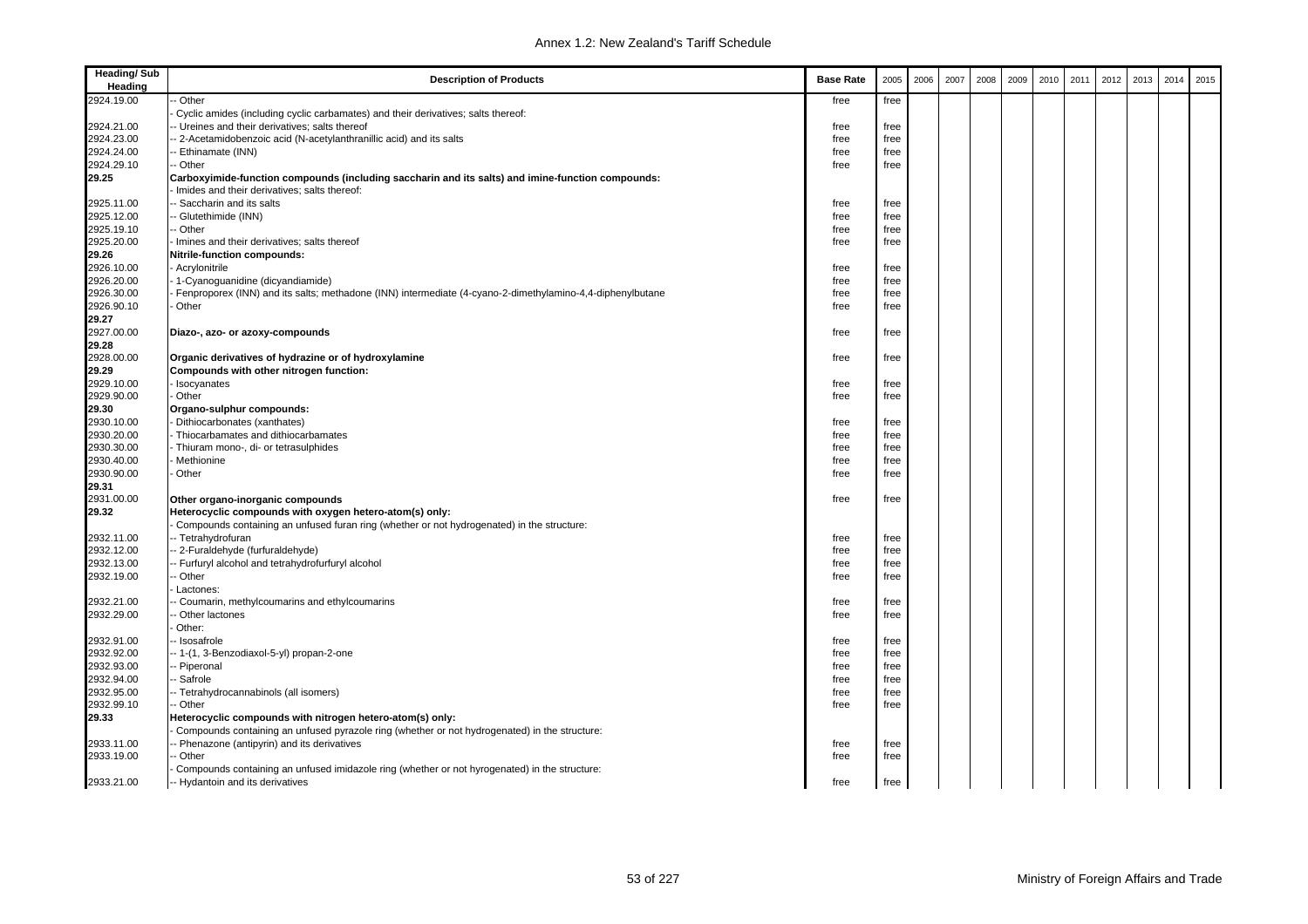| Heading/Sub<br>Heading | <b>Description of Products</b>                                                                                                                                                                                                                        | <b>Base Rate</b> | 2005 | 2006 | 2007 | 2008 | 2009 | 2010 | 2011 | 2012 | 2013 | 2014 | 2015 |
|------------------------|-------------------------------------------------------------------------------------------------------------------------------------------------------------------------------------------------------------------------------------------------------|------------------|------|------|------|------|------|------|------|------|------|------|------|
| 2933.29.00             | Other                                                                                                                                                                                                                                                 | free             | free |      |      |      |      |      |      |      |      |      |      |
|                        | Compounds containing an unfused pyridine ring (whether or not hyrogenated in the structure:                                                                                                                                                           |                  |      |      |      |      |      |      |      |      |      |      |      |
| 2933.31.00             | Pyridine and its salts                                                                                                                                                                                                                                | free             | free |      |      |      |      |      |      |      |      |      |      |
| 2933.32.00             | - Pipetidine and its salts                                                                                                                                                                                                                            | free             | free |      |      |      |      |      |      |      |      |      |      |
| 2933.33.00             | - Alfentanil (INN), anileridine (INN), bezitramide (INN), Bromazepam (INN), difenoxin (INN), diphenoxylate (INN), Pipipanone(INN),fentanyl                                                                                                            | free             | free |      |      |      |      |      |      |      |      |      |      |
|                        | (INN), ketobemidone (INN), methylphenidate (INN), pentazocine (INN), pethidine (INN), pethidine (INN) intermediate A, phencyclidine (INN)                                                                                                             |                  |      |      |      |      |      |      |      |      |      |      |      |
|                        | (PCP), phenoperidine (INN), pipradol (INN), prirtramide (INN), propiram (INN) and trimeperidine (INN); salts thereof                                                                                                                                  |                  |      |      |      |      |      |      |      |      |      |      |      |
| 2933.39.10             | Other                                                                                                                                                                                                                                                 | free             | free |      |      |      |      |      |      |      |      |      |      |
|                        | Compounds containing in the structure a quinoline or isoquinoline ring system (whether or not hydrogenated), not further fused                                                                                                                        |                  |      |      |      |      |      |      |      |      |      |      |      |
| 2933.41.00             | Levorphanol (INN) and its salts                                                                                                                                                                                                                       | free             | free |      |      |      |      |      |      |      |      |      |      |
| 2933.49.00             | Other                                                                                                                                                                                                                                                 | free             | free |      |      |      |      |      |      |      |      |      |      |
| 2933.52.00             | Malonylurea (barbituric acid) and its salts                                                                                                                                                                                                           | free             | free |      |      |      |      |      |      |      |      |      |      |
| 2933.53.00             | - Allobarbital (INN), amobarbital (INN), barbital (INN), butalbital (INN), cyclobarbital (INN), methylphenobarbital (INN), pentobarbital (INN),<br>phenobarbital (INN), secbutabarbital (INN), secobarbital (INN) and vinylbital (INN); salts thereof | free             | free |      |      |      |      |      |      |      |      |      |      |
| 2933.54.00             | Other derivatives of malonylurea (barbituric acid); salts thereof                                                                                                                                                                                     | free             | free |      |      |      |      |      |      |      |      |      |      |
| 2933.55.00             | Loprazolam (INN), mecloqualone (INN), methaqualone (INN) and zipeprol (INN); salts thereof                                                                                                                                                            | free             | free |      |      |      |      |      |      |      |      |      |      |
| 2933.59.10             | Other                                                                                                                                                                                                                                                 | free             | free |      |      |      |      |      |      |      |      |      |      |
|                        | Compounds containing an unfused triazine ring (whether or not hydrogenated) in the structure:                                                                                                                                                         |                  |      |      |      |      |      |      |      |      |      |      |      |
| 2933.61.00             | Melamine                                                                                                                                                                                                                                              | $\overline{7}$   | free |      |      |      |      |      |      |      |      |      |      |
| 2933.69                | Other:                                                                                                                                                                                                                                                |                  |      |      |      |      |      |      |      |      |      |      |      |
| 2933.69.01             | -- Trimethylenetrinitramine (hexogen)                                                                                                                                                                                                                 | free             | free |      |      |      |      |      |      |      |      |      |      |
| 2933.69.09             | -- Other                                                                                                                                                                                                                                              | $\overline{7}$   | free |      |      |      |      |      |      |      |      |      |      |
|                        | Lactams:                                                                                                                                                                                                                                              |                  |      |      |      |      |      |      |      |      |      |      |      |
| 2933.71.00             | 6-Hexanelactam (epsilon-caprolactam)                                                                                                                                                                                                                  | free             | free |      |      |      |      |      |      |      |      |      |      |
| 2933.72.00             | Clobazam (INN) and Methyprylon (INN)                                                                                                                                                                                                                  | free             | free |      |      |      |      |      |      |      |      |      |      |
| 2933.79.10             | Other lactams                                                                                                                                                                                                                                         | free             | free |      |      |      |      |      |      |      |      |      |      |
| 2933.91.00             | - Alprazolam (INN), camazepam (INN), Chlordiazepoxide (INN), clonazepam (INN), clorazepate, delorazepam (INN), diazepam (INN),                                                                                                                        | free             | free |      |      |      |      |      |      |      |      |      |      |
|                        | estazolam (INN), ethyl loflazepate (INN), fludiazepam (INN), flunitrazepam (INN), flurazepam (INN), halazepam (INN), lorazepam (INN),                                                                                                                 |                  |      |      |      |      |      |      |      |      |      |      |      |
|                        | lormetazepam (INN), mazindol (INN), medazepam (INN), midazolam (INN), nimetazepam (INN), nitrazepam (INN), nordazepam (INN),                                                                                                                          |                  |      |      |      |      |      |      |      |      |      |      |      |
|                        | oxazepam (INN),pinazepam (INN), pinazepam (INN), prazepam (INN), temazepam (INN), tetrazepam (INN) and triazolam (INN); salts thereof                                                                                                                 |                  |      |      |      |      |      |      |      |      |      |      |      |
| 2933.99.00             | - Other                                                                                                                                                                                                                                               | free             | free |      |      |      |      |      |      |      |      |      |      |
| 29.34                  | Nucleic acids and their salts; whether or not chemically defined; other heterocyclic compounds:                                                                                                                                                       |                  |      |      |      |      |      |      |      |      |      |      |      |
| 2934.10.00             | Compounds containing an unfused thiazole ring (whether or not hydrogenated) in the structure                                                                                                                                                          | free             | free |      |      |      |      |      |      |      |      |      |      |
| 2934.20.00             | Compounds containing in the structure a benzothiazole ring-system (whether or not hydrogenated), not further fused                                                                                                                                    | free             | free |      |      |      |      |      |      |      |      |      |      |
| 2934.30.00             | Compounds containing in the structure a phenothiazine ring-system (whether or not hydrogenated), not further fused                                                                                                                                    | free             | free |      |      |      |      |      |      |      |      |      |      |
| 2934.91.00             | - Aminorex (INN), brotizolam (INN), clotiazepam (INN),cloxazolam (INN), dextromoramide (INN), haloxazolam (INN), ketazolam (INN),                                                                                                                     | free             | free |      |      |      |      |      |      |      |      |      |      |
|                        | nesocarb (INN), oxazolam (INN), pemoline (INN), phendimetrazine (INN) and sulfentanil (INN); slats thereof                                                                                                                                            |                  |      |      |      |      |      |      |      |      |      |      |      |
| 2934.99.00             | Other                                                                                                                                                                                                                                                 | free             | free |      |      |      |      |      |      |      |      |      |      |
| 29.35                  |                                                                                                                                                                                                                                                       |                  |      |      |      |      |      |      |      |      |      |      |      |
| 2935.00.00             | Sulphonamides                                                                                                                                                                                                                                         | free             | free |      |      |      |      |      |      |      |      |      |      |
| 29.36                  | Provitamins and vitamins, natural or reproduced by synthesis (including natural concentrates), derivatives thereof used primarily as                                                                                                                  |                  |      |      |      |      |      |      |      |      |      |      |      |
|                        | vitamins, and intermixtures of the foregoing, whether or not in any solvent:                                                                                                                                                                          |                  |      |      |      |      |      |      |      |      |      |      |      |
| 2936.10.00             | Provitamins, unmixed                                                                                                                                                                                                                                  | free             | free |      |      |      |      |      |      |      |      |      |      |
|                        | Vitamins and their derivatives, unmixed:                                                                                                                                                                                                              |                  |      |      |      |      |      |      |      |      |      |      |      |
| 2936.21.00             | - Vitamins A and their derivatives                                                                                                                                                                                                                    | free             | free |      |      |      |      |      |      |      |      |      |      |
| 2936.22.00             | - Vitamin B1 and its derivatives                                                                                                                                                                                                                      | free             | free |      |      |      |      |      |      |      |      |      |      |
| 2936.23.00             | - Vitamin B2 and its derivatives                                                                                                                                                                                                                      | free             | free |      |      |      |      |      |      |      |      |      |      |
| 2936.24.00             | D- or DL-Pantothenic acid (Vitamin B3 or Vitamin B5) and its derivatives                                                                                                                                                                              | free             | free |      |      |      |      |      |      |      |      |      |      |
| 2936.25.00             | - Vitamin B6 and its derivatives                                                                                                                                                                                                                      | free             | free |      |      |      |      |      |      |      |      |      |      |
| 2936.26.00             | - Vitamin B12 and its derivatives                                                                                                                                                                                                                     | free             | free |      |      |      |      |      |      |      |      |      |      |
| 2936.27.00             | - Vitamin C and its derivatives                                                                                                                                                                                                                       | free             | free |      |      |      |      |      |      |      |      |      |      |
| 2936.28.00             | -- Vitamin E and its derivatives                                                                                                                                                                                                                      | free             | free |      |      |      |      |      |      |      |      |      |      |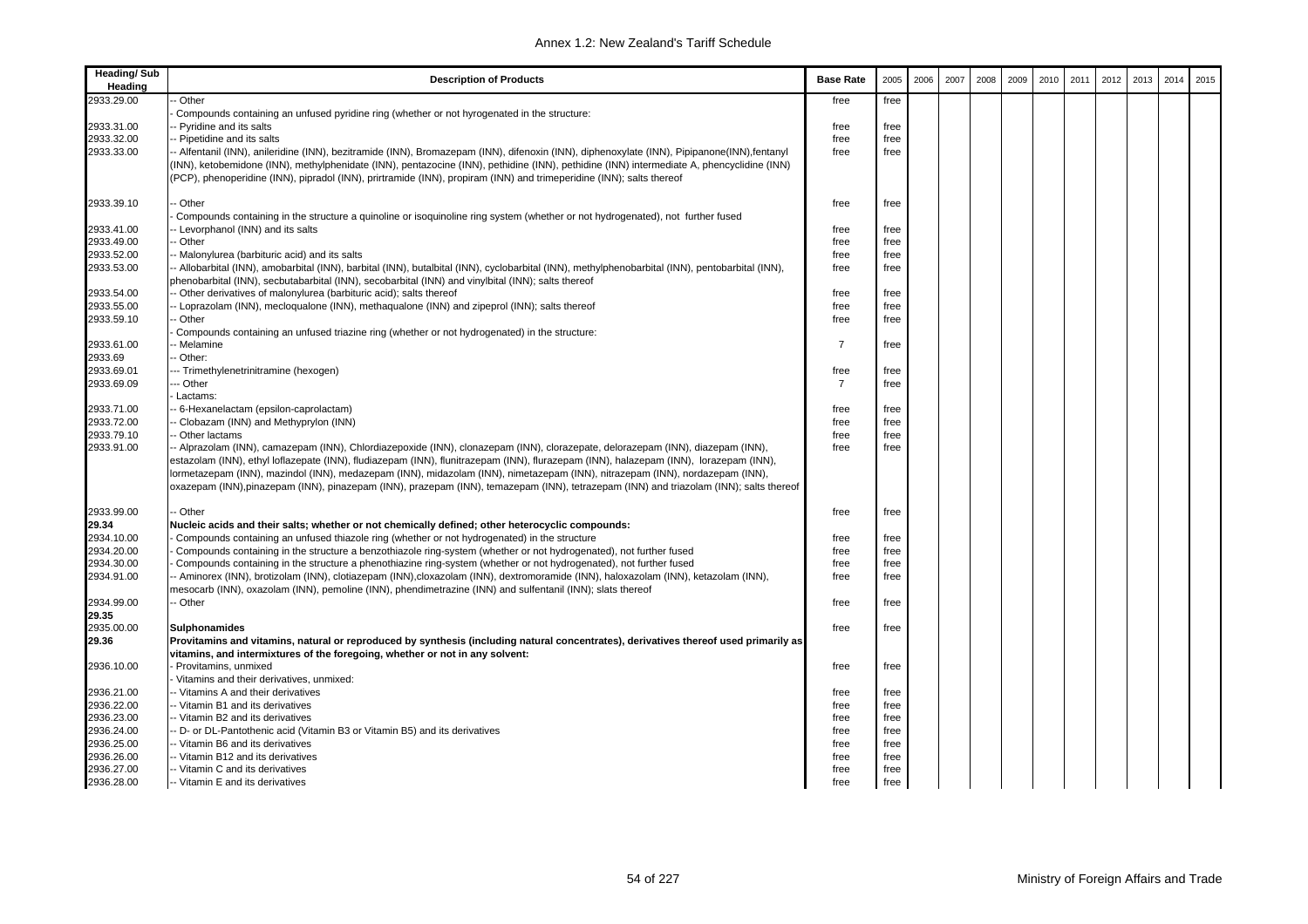| <b>Heading/Sub</b><br>Heading | <b>Description of Products</b>                                                                                                         | <b>Base Rate</b> | 2005 | 2006 | 2007 | 2008 | 2009 | 2010 | 2011 | 2012 | 2013 | 2014 | 2015 |
|-------------------------------|----------------------------------------------------------------------------------------------------------------------------------------|------------------|------|------|------|------|------|------|------|------|------|------|------|
| 2936.29.00                    | Other vitamins and their derivatives                                                                                                   | free             | free |      |      |      |      |      |      |      |      |      |      |
| 2936.90.00                    | Other, including natural concentrates                                                                                                  | free             | free |      |      |      |      |      |      |      |      |      |      |
| 29.37                         | Hormones, prostaglandins, thromboxanes and leukotrienes, natural or reproduced by synthesis; derivatives and structural                |                  |      |      |      |      |      |      |      |      |      |      |      |
|                               | analogues thereof, including chain modified polypeptides used primarily as hormones:                                                   |                  |      |      |      |      |      |      |      |      |      |      |      |
|                               | Polypeptide hormones, protein hormones and glycoprotein hormones, their derviative and structural analogues:                           |                  |      |      |      |      |      |      |      |      |      |      |      |
| 2937.11.00                    | - Somatotropin, its derivatives and structural analogues                                                                               | free             | free |      |      |      |      |      |      |      |      |      |      |
| 2937.12.00                    | - Insulin and its salts                                                                                                                | free             | free |      |      |      |      |      |      |      |      |      |      |
| 2937.19.00                    | - Other                                                                                                                                | free             | free |      |      |      |      |      |      |      |      |      |      |
|                               | Steroidal hormones, their derivatives and structural analogues:                                                                        |                  |      |      |      |      |      |      |      |      |      |      |      |
| 2937.21.00                    | Cortisone, hydrocortisone, prednisone (dehydrocortisone) and prednisolone (dehydrohydrocortisone)                                      | free             | free |      |      |      |      |      |      |      |      |      |      |
| 2937.22.10                    | - Halogenated derivatives of corticosteroidal hormones                                                                                 | free             | free |      |      |      |      |      |      |      |      |      |      |
| 2937.23.00                    | Oestrogens and progestogens                                                                                                            | free             | free |      |      |      |      |      |      |      |      |      |      |
| 2937.29.10                    | Other                                                                                                                                  | free             | free |      |      |      |      |      |      |      |      |      |      |
|                               | Catecholamine hormones, their derivatives and structural analogues:                                                                    |                  |      |      |      |      |      |      |      |      |      |      |      |
| 2937.31.00                    | - Epinephrine                                                                                                                          | free             | free |      |      |      |      |      |      |      |      |      |      |
| 2937.39.00                    | - Other                                                                                                                                | free             | free |      |      |      |      |      |      |      |      |      |      |
| 2937.40.00                    | Amino-acid derivatives                                                                                                                 | free             | free |      |      |      |      |      |      |      |      |      |      |
| 2937.50.00                    | Prostaglandins, thromboxanes and leukotrienes, their derivatives and structural analogues                                              | free             | free |      |      |      |      |      |      |      |      |      |      |
| 2937.90.00                    | Other                                                                                                                                  | free             | free |      |      |      |      |      |      |      |      |      |      |
| 29.38                         | Glycosides, natural or reproduced by synthesis, and their salts, ethers, esters and other derivatives:                                 |                  |      |      |      |      |      |      |      |      |      |      |      |
| 2938.10.00                    | Rutoside (rutin) and its derivatives                                                                                                   | free             | free |      |      |      |      |      |      |      |      |      |      |
| 2938.90.00                    | Other                                                                                                                                  | free             | free |      |      |      |      |      |      |      |      |      |      |
| 29.39                         | Vegetable alkaloids, natural or reproduced by synthesis, and their salts, ethers, esters and other derivatives:                        |                  |      |      |      |      |      |      |      |      |      |      |      |
|                               | Alkaloids of opium and their derivatives; salts thereof:                                                                               |                  |      |      |      |      |      |      |      |      |      |      |      |
| 2939.11.00                    | - Concentrates of poppy straw; buprenorphine (INN), codeine, dihydrocodeine (INN), ethylmorphine, etorphine (INN), heroin, hydrocodone | free             | free |      |      |      |      |      |      |      |      |      |      |
|                               | (INN), hydromorphone (INN), morphine, nicomorphine (INN), oxycodone (INN), oxymorphone (INN), pholcodine (INN), thebacon (INN) and     |                  |      |      |      |      |      |      |      |      |      |      |      |
|                               | thebaine; salts thereof                                                                                                                |                  |      |      |      |      |      |      |      |      |      |      |      |
| 2939.19.00                    | - Other                                                                                                                                | free             | free |      |      |      |      |      |      |      |      |      |      |
|                               | Alkaloids of cinchona and their derivatives; salts thereof:                                                                            |                  |      |      |      |      |      |      |      |      |      |      |      |
| 2939.21.00                    | Quinine and its salts                                                                                                                  | free             | free |      |      |      |      |      |      |      |      |      |      |
| 2939.29.00                    | - Other                                                                                                                                | free             | free |      |      |      |      |      |      |      |      |      |      |
| 2939.30.00                    | Caffeine and its salts                                                                                                                 | free             | free |      |      |      |      |      |      |      |      |      |      |
|                               | Ephedrines and their salts                                                                                                             |                  |      |      |      |      |      |      |      |      |      |      |      |
| 2939.41.00                    | - Ephedrine and its salts                                                                                                              | free             | free |      |      |      |      |      |      |      |      |      |      |
| 2939.42.00                    | - Pseudoephedrine (INN) and its salts                                                                                                  | free             | free |      |      |      |      |      |      |      |      |      |      |
| 2939.43.00                    | Cathine (INN) and its salts                                                                                                            | free             | free |      |      |      |      |      |      |      |      |      |      |
| 2939.49.10                    | - Other                                                                                                                                | free             | free |      |      |      |      |      |      |      |      |      |      |
|                               | Theophylline and aminophylline (theophylline-ethylenediamine) and their derivatives; salts thereof:                                    |                  |      |      |      |      |      |      |      |      |      |      |      |
| 2939.51.00                    | - Fenetylline (INN) and its salts                                                                                                      | free             | free |      |      |      |      |      |      |      |      |      |      |
| 2939.59.00                    | - Other                                                                                                                                | free             | free |      |      |      |      |      |      |      |      |      |      |
|                               | Alkaloids of rye ergot and their derivatives; salts thereof:                                                                           |                  |      |      |      |      |      |      |      |      |      |      |      |
| 2939.61.00                    | - Ergometrine (INN) and its salts                                                                                                      | free             | free |      |      |      |      |      |      |      |      |      |      |
| 2939.62.00                    | - Ergotamine (INN) and its salts                                                                                                       | free             | free |      |      |      |      |      |      |      |      |      |      |
| 2939.63.00                    | - Lysergic acid and its salts                                                                                                          | free             | free |      |      |      |      |      |      |      |      |      |      |
| 2939.69.00                    | - Other                                                                                                                                | free             | free |      |      |      |      |      |      |      |      |      |      |
|                               | Other                                                                                                                                  |                  |      |      |      |      |      |      |      |      |      |      |      |
| 2939.91.00                    | Cocaine, ecgonine, levometamfetamine, metamfetamine (INN), metamfetamine racemate; salts esters and other derivatives thereof          | free             | free |      |      |      |      |      |      |      |      |      |      |
| 2939.99.00                    | - Other                                                                                                                                | free             | free |      |      |      |      |      |      |      |      |      |      |
| 29.40                         |                                                                                                                                        |                  |      |      |      |      |      |      |      |      |      |      |      |
| 2940.00.00                    | Sugars, chemically pure, other than sucrose, lactose, maltose, glucose and fructose; sugar ethers, sugar acetals and sugar esters,     | free             | free |      |      |      |      |      |      |      |      |      |      |
|                               | and their salts, other than products of heading 2937, 29.38 or 29.39                                                                   |                  |      |      |      |      |      |      |      |      |      |      |      |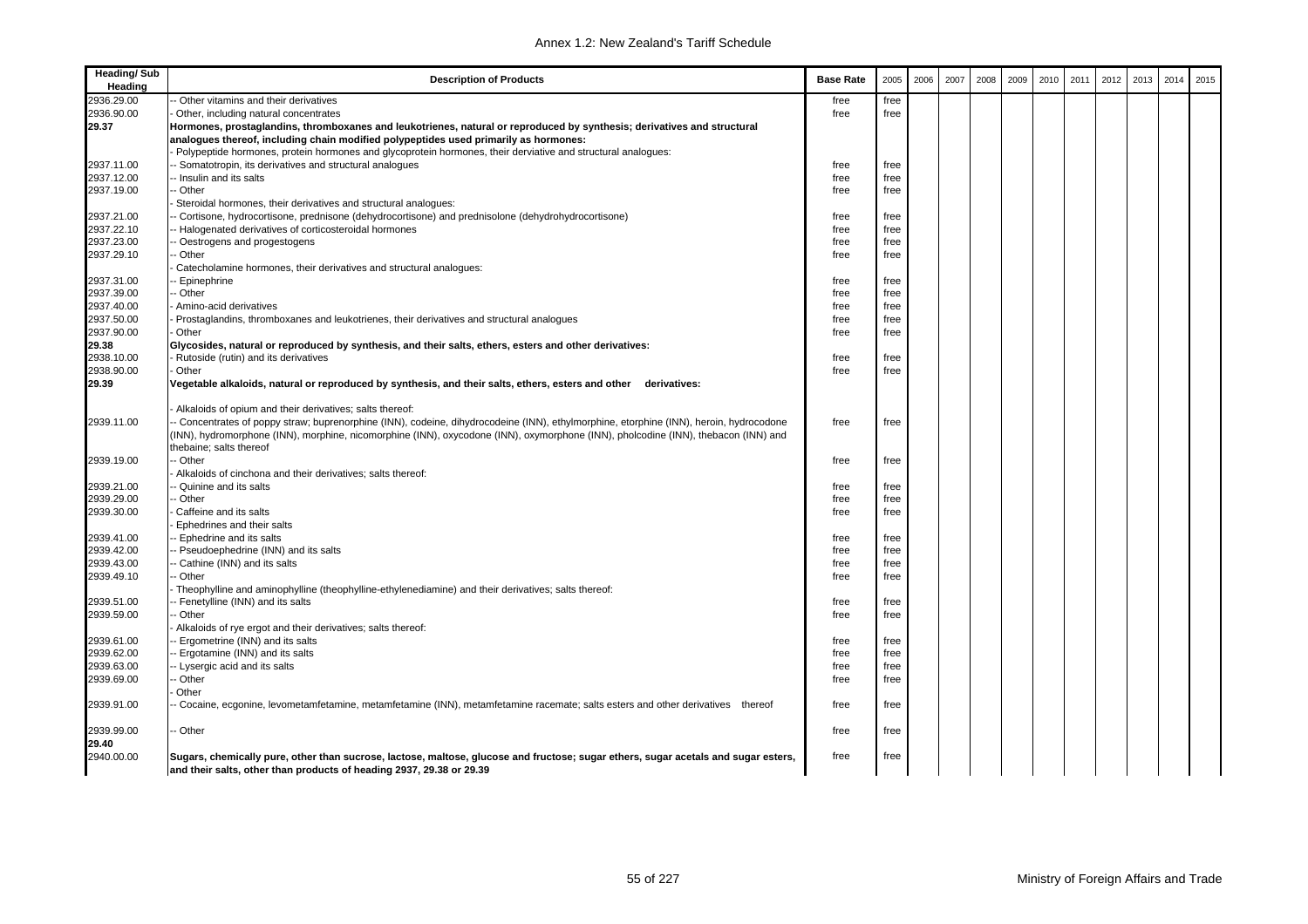| <b>Heading/Sub</b><br>Heading | <b>Description of Products</b>                                                                                                                                                                                                                      | <b>Base Rate</b> | 2005 | 2006 | 2007 | 2008 | 2009 | 2010 | 2011 | 2012 | 2013 | 2014 | 2015 |
|-------------------------------|-----------------------------------------------------------------------------------------------------------------------------------------------------------------------------------------------------------------------------------------------------|------------------|------|------|------|------|------|------|------|------|------|------|------|
| 29.41                         | Antibiotics:                                                                                                                                                                                                                                        |                  |      |      |      |      |      |      |      |      |      |      |      |
| 2941.10.00                    | Penicillins and their derivatives with a penicillanic acid structure; salts thereof                                                                                                                                                                 | free             | free |      |      |      |      |      |      |      |      |      |      |
| 2941.20.00                    | Streptomycins and their derivatives; salts thereof                                                                                                                                                                                                  | free             | free |      |      |      |      |      |      |      |      |      |      |
| 2941.30.00                    | Tetracyclines and their derivatives; salts thereof                                                                                                                                                                                                  | free             | free |      |      |      |      |      |      |      |      |      |      |
| 2941.40.00                    | Chloramphenicol and its derivatives; salts thereof                                                                                                                                                                                                  | free             | free |      |      |      |      |      |      |      |      |      |      |
| 2941.50.00                    | Erythromycin and its derivatives; salts thereof                                                                                                                                                                                                     | free             | free |      |      |      |      |      |      |      |      |      |      |
| 2941.90.00                    | Other                                                                                                                                                                                                                                               | free             | free |      |      |      |      |      |      |      |      |      |      |
| 29.42                         |                                                                                                                                                                                                                                                     |                  |      |      |      |      |      |      |      |      |      |      |      |
| 2942.00.00                    | Other organic compounds                                                                                                                                                                                                                             | free             | free |      |      |      |      |      |      |      |      |      |      |
|                               | <b>CHAPTER 30</b>                                                                                                                                                                                                                                   |                  |      |      |      |      |      |      |      |      |      |      |      |
|                               | PHARMACEUTICAL PRODUCTS                                                                                                                                                                                                                             |                  |      |      |      |      |      |      |      |      |      |      |      |
| 30.01                         | Glands and other organs for organo-therapeutic uses, dried, whether or not powdered; extracts of glands or other organs or of their                                                                                                                 |                  |      |      |      |      |      |      |      |      |      |      |      |
|                               | secretions for organo-therapeutic uses; heparin and its salts; other human or animal substances prepared for therapeutic or                                                                                                                         |                  |      |      |      |      |      |      |      |      |      |      |      |
|                               | prophylactic uses, not elsewhere specified or included:                                                                                                                                                                                             |                  |      |      |      |      |      |      |      |      |      |      |      |
| 3001.10.00                    | - Glands and other organs, dried, whether or not powdered                                                                                                                                                                                           | free             | free |      |      |      |      |      |      |      |      |      |      |
| 3001.20.00                    | Extracts of glands or other organs or of their secretions                                                                                                                                                                                           | free             | free |      |      |      |      |      |      |      |      |      |      |
| 3001.90.00                    | Other                                                                                                                                                                                                                                               | free             | free |      |      |      |      |      |      |      |      |      |      |
| 30.02                         | Human blood; animal blood prepared for therapeutic, prophylactic or diagnostic uses; antisera and other blood fractions and                                                                                                                         |                  |      |      |      |      |      |      |      |      |      |      |      |
|                               | modified immunological products, whether or not obtained by means of biotechnological processes; vaccines, toxins, cultures of<br>micro-organisms (excluding yeasts) and similar products:                                                          |                  |      |      |      |      |      |      |      |      |      |      |      |
| 3002.10.00                    | Antisera and other blood fractions and modified immunological products, whether or not obtained by means of biotechnicological processes.                                                                                                           | free             | free |      |      |      |      |      |      |      |      |      |      |
| 3002.20.00                    | Vaccines for human medicine                                                                                                                                                                                                                         | free             | free |      |      |      |      |      |      |      |      |      |      |
| 3002.30.00                    | Vaccines for veterinary medicine                                                                                                                                                                                                                    | free             | free |      |      |      |      |      |      |      |      |      |      |
| 3002.90.00                    | Other                                                                                                                                                                                                                                               | free             | free |      |      |      |      |      |      |      |      |      |      |
| 30.03                         | Medicaments (excluding goods of heading 30.02, 30.05 or 30.06) consisting of two or more constituents which have been mixed<br>together for therapeutic or prophylactic uses, not put up in measured doses or in forms or packings for retail sale: |                  |      |      |      |      |      |      |      |      |      |      |      |
| 3003.10                       | Containing penicillins or derivatives thereof, with a penicllanic acid structure, or streptomycins or their derivatives:                                                                                                                            |                  |      |      |      |      |      |      |      |      |      |      |      |
| 3003.10.01                    | - For veterinary medicine                                                                                                                                                                                                                           | free             | free |      |      |      |      |      |      |      |      |      |      |
| 3003.10.09                    | - Other                                                                                                                                                                                                                                             | free             | free |      |      |      |      |      |      |      |      |      |      |
| 3003.20                       | Containing other antibiotics:                                                                                                                                                                                                                       |                  |      |      |      |      |      |      |      |      |      |      |      |
| 3003.20.01                    | - For veterinary medicine                                                                                                                                                                                                                           | free             | free |      |      |      |      |      |      |      |      |      |      |
| 3003.20.09                    | - Other                                                                                                                                                                                                                                             | free             | free |      |      |      |      |      |      |      |      |      |      |
|                               | Containing hormones or other products of heading 29.37 but not containing antibiotics:                                                                                                                                                              |                  |      |      |      |      |      |      |      |      |      |      |      |
| 3003.31.00                    | - Containing insulin                                                                                                                                                                                                                                | free             | free |      |      |      |      |      |      |      |      |      |      |
| 3003.39                       | - Other:                                                                                                                                                                                                                                            |                  |      |      |      |      |      |      |      |      |      |      |      |
| 3003.39.01                    | --- For veterinary medicine                                                                                                                                                                                                                         | free             | free |      |      |      |      |      |      |      |      |      |      |
| 3003.39.09                    | -- Other                                                                                                                                                                                                                                            | free             | free |      |      |      |      |      |      |      |      |      |      |
| 3003.40                       | Containing alkaloids or derivatives thereof but not containing hormones or other products of heading 29.37 or antibiotics:                                                                                                                          |                  |      |      |      |      |      |      |      |      |      |      |      |
| 3003.40.01                    | - For veterinary medicine                                                                                                                                                                                                                           | free             | free |      |      |      |      |      |      |      |      |      |      |
| 3003.40.09                    | - Other                                                                                                                                                                                                                                             | free             | free |      |      |      |      |      |      |      |      |      |      |
| 3003.90                       | Other:                                                                                                                                                                                                                                              |                  |      |      |      |      |      |      |      |      |      |      |      |
| 3003.90.01                    | - For veterinary medicine                                                                                                                                                                                                                           | free             | free |      |      |      |      |      |      |      |      |      |      |
| 3003.90.09                    | - Other                                                                                                                                                                                                                                             | free             | free |      |      |      |      |      |      |      |      |      |      |
| 30.04                         | Medicaments (excluding goods of heading 30.02, 30.05 or 30.06) consisting of mixed or unmixed products for therapeutic or                                                                                                                           |                  |      |      |      |      |      |      |      |      |      |      |      |
|                               | prophylactic uses, put up in measured doses (including those in the form of transdermal administration systems) or in forms or<br>packings for retail sale:                                                                                         |                  |      |      |      |      |      |      |      |      |      |      |      |
| 3004.10                       | Containing penicillins or derivatives thereof, with a peicillanic acid structure, or streptomycins or their derivatives:                                                                                                                            |                  |      |      |      |      |      |      |      |      |      |      |      |
| 3004.10.01                    | - For veterinary medicine                                                                                                                                                                                                                           | free             | free |      |      |      |      |      |      |      |      |      |      |
| 3004.10.09                    | - Other                                                                                                                                                                                                                                             | free             | free |      |      |      |      |      |      |      |      |      |      |
| 3004.20                       | Containing other antibiotics:                                                                                                                                                                                                                       |                  |      |      |      |      |      |      |      |      |      |      |      |
| 3004.20.01                    | - For veterinary medicine                                                                                                                                                                                                                           | free             | free |      |      |      |      |      |      |      |      |      |      |
| 3004.20.09                    | -- Other                                                                                                                                                                                                                                            | free             | free |      |      |      |      |      |      |      |      |      |      |
|                               |                                                                                                                                                                                                                                                     |                  |      |      |      |      |      |      |      |      |      |      |      |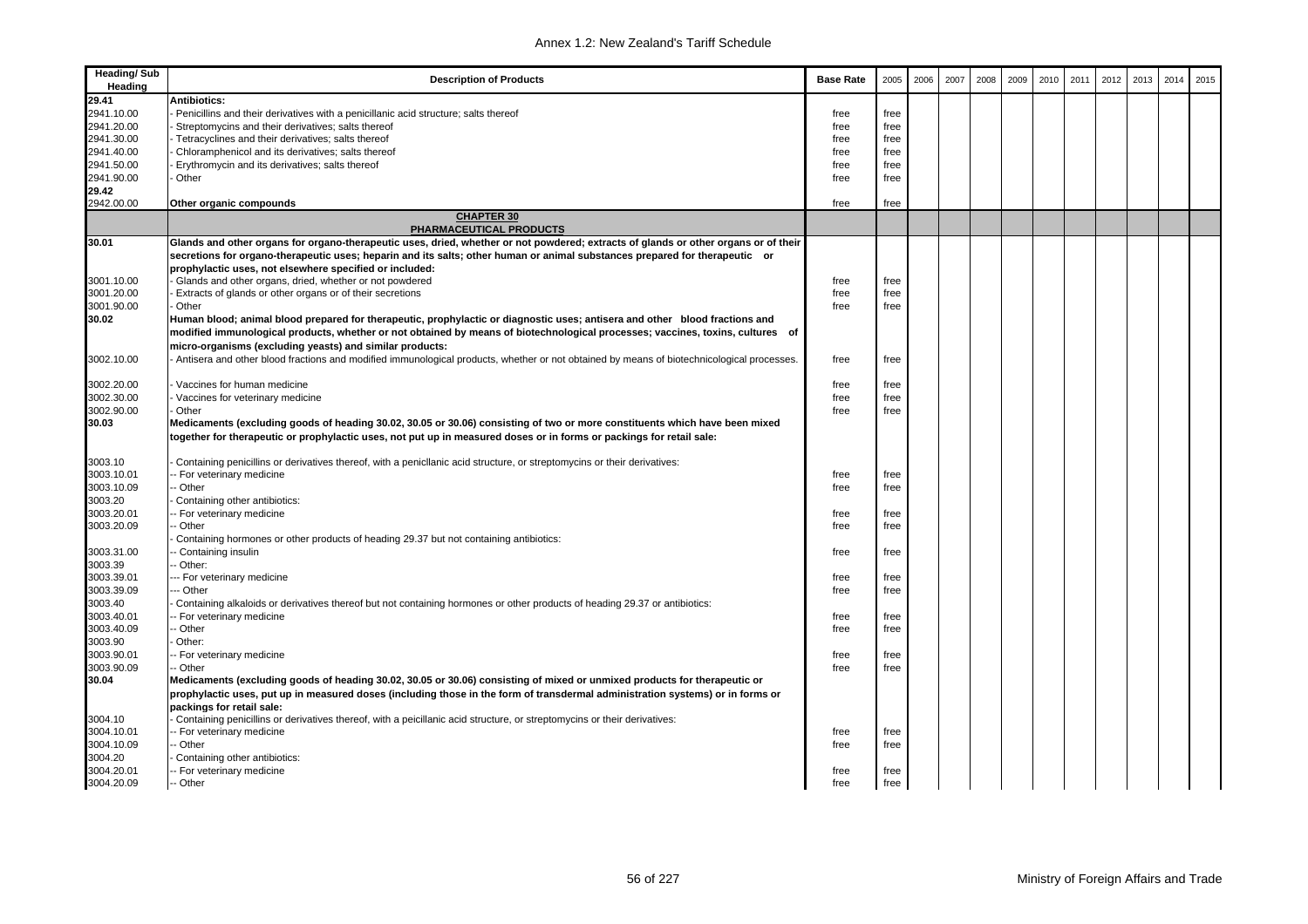| <b>Heading/Sub</b><br>Heading | <b>Description of Products</b>                                                                                                                                                                                                                              | <b>Base Rate</b> | 2005 | 2006 | 2007 | 2008 | 2009 | 2010 | 2011 | 2012 | 2013 | 2014 | 2015 |
|-------------------------------|-------------------------------------------------------------------------------------------------------------------------------------------------------------------------------------------------------------------------------------------------------------|------------------|------|------|------|------|------|------|------|------|------|------|------|
|                               | Containing hormones or other products of heading 29.37 but not containing antibiotics:                                                                                                                                                                      |                  |      |      |      |      |      |      |      |      |      |      |      |
| 3004.31.00                    | Containing insulin                                                                                                                                                                                                                                          | free             | free |      |      |      |      |      |      |      |      |      |      |
| 3004.32                       | Containing corticosteroid hormones, their derivatives and structural analogues:                                                                                                                                                                             |                  |      |      |      |      |      |      |      |      |      |      |      |
| 3004.32.01                    | - For veterinary medicine                                                                                                                                                                                                                                   | free             | free |      |      |      |      |      |      |      |      |      |      |
| 3004.32.09                    | - Other                                                                                                                                                                                                                                                     | free             | free |      |      |      |      |      |      |      |      |      |      |
| 3004.39                       | - Other:                                                                                                                                                                                                                                                    |                  |      |      |      |      |      |      |      |      |      |      |      |
| 3004.39.01                    | - For veterinary medicine                                                                                                                                                                                                                                   | free             | free |      |      |      |      |      |      |      |      |      |      |
| 3004.39.09                    | -- Other                                                                                                                                                                                                                                                    | free             | free |      |      |      |      |      |      |      |      |      |      |
| 3004.40                       | Containing alkaloids or derivatives thereof but not containing hormones, other products of heading 29.37 or antibiotics:                                                                                                                                    |                  |      |      |      |      |      |      |      |      |      |      |      |
| 3004.40.01                    | - For veterinary medicine                                                                                                                                                                                                                                   | free             | free |      |      |      |      |      |      |      |      |      |      |
| 3004.40.09                    | Other                                                                                                                                                                                                                                                       | free             | free |      |      |      |      |      |      |      |      |      |      |
| 3004.50                       | Other medicaments containing vitamins or other products of heading 29.36:<br>- For veterinary medicine                                                                                                                                                      |                  | free |      |      |      |      |      |      |      |      |      |      |
| 3004.50.01<br>3004.50.09      | Other                                                                                                                                                                                                                                                       | free             |      |      |      |      |      |      |      |      |      |      |      |
| 3004.90                       | Other:                                                                                                                                                                                                                                                      | free             | free |      |      |      |      |      |      |      |      |      |      |
|                               |                                                                                                                                                                                                                                                             |                  |      |      |      |      |      |      |      |      |      |      |      |
| 3004.90.01                    | - For veterinary medicine<br>Other:                                                                                                                                                                                                                         | free             | free |      |      |      |      |      |      |      |      |      |      |
| 3004.90.11                    | - Organo-therapeutic glands and other goods of heading 30.01 put up in measured doses or in forms or in packings of a kind sold by retail                                                                                                                   | free             | free |      |      |      |      |      |      |      |      |      |      |
|                               |                                                                                                                                                                                                                                                             |                  |      |      |      |      |      |      |      |      |      |      |      |
| 3004.90.19                    | - Other                                                                                                                                                                                                                                                     | free             | free |      |      |      |      |      |      |      |      |      |      |
| 30.05                         | Wadding, gauze, bandages and similar articles (for example, dressings, adhesive plasters, poultices), impregnated or coated with<br>pharmaceutical substances or in forms or packings for retail sale for medical, surgical, dental or veterinary purposes: |                  |      |      |      |      |      |      |      |      |      |      |      |
| 3005.10.00                    | Adhesive dressings and other articles having an adhesive layer                                                                                                                                                                                              | free             | free |      |      |      |      |      |      |      |      |      |      |
| 3005.90                       | Other:                                                                                                                                                                                                                                                      |                  |      |      |      |      |      |      |      |      |      |      |      |
| 3005.90.01                    | Cotton rolls or pellets                                                                                                                                                                                                                                     | free             | free |      |      |      |      |      |      |      |      |      |      |
| 3005.90.09                    | - Other                                                                                                                                                                                                                                                     | free             | free |      |      |      |      |      |      |      |      |      |      |
| 30.06                         | Pharmaceutical goods specified in Note 4 to this Chapter:                                                                                                                                                                                                   |                  |      |      |      |      |      |      |      |      |      |      |      |
| 3006.10.00                    | Sterile surgical catqut, similar sterile suture materials and sterile tissue adhesives for surgical wound closure; sterile laminaria and sterile<br>laminaria tents; sterile absorbable surgical or dental haemostatics                                     | free             | free |      |      |      |      |      |      |      |      |      |      |
| 3006.20.00                    | Blood-grouping reagents                                                                                                                                                                                                                                     | free             | free |      |      |      |      |      |      |      |      |      |      |
| 3006.30.00                    | Opacifying preparations for X-ray examinations; diagnostic reagents designed to be administered to the patient                                                                                                                                              | free             | free |      |      |      |      |      |      |      |      |      |      |
| 3006.40                       | Dental cements and other dental fillings; bone reconstruction cements:                                                                                                                                                                                      |                  |      |      |      |      |      |      |      |      |      |      |      |
| 3006.40.01                    | - Dental cements and other dental fillings                                                                                                                                                                                                                  | free             | free |      |      |      |      |      |      |      |      |      |      |
| 3006.40.09                    | Bone reconstruction cements                                                                                                                                                                                                                                 | free             | free |      |      |      |      |      |      |      |      |      |      |
| 3006.50.00                    | First-aid boxes and kits                                                                                                                                                                                                                                    | free             | free |      |      |      |      |      |      |      |      |      |      |
| 3006.60.00                    | Chemical contraceptive preparations based on hormones, on other products of heading 29.37 or on spermicides                                                                                                                                                 | free             | free |      |      |      |      |      |      |      |      |      |      |
| 3006.70.00                    | Gel preparations designed to be used in human or veterinary medicine as a lubricant for parts of the body for surgical operations or physical                                                                                                               | free             | free |      |      |      |      |      |      |      |      |      |      |
| 3006.80.00                    | examinations or as a coupling agent between the body and medical instruments<br>Waste pharmaceuticals                                                                                                                                                       | free             | free |      |      |      |      |      |      |      |      |      |      |
|                               | <b>CHAPTER 31</b>                                                                                                                                                                                                                                           |                  |      |      |      |      |      |      |      |      |      |      |      |
|                               | <b>FERTILISERS</b>                                                                                                                                                                                                                                          |                  |      |      |      |      |      |      |      |      |      |      |      |
| 31.01                         |                                                                                                                                                                                                                                                             |                  |      |      |      |      |      |      |      |      |      |      |      |
| 3101.00.00                    | Animal or vegetable fertilisers, whether or not mixed together or chemically treated; fertilisers produced by the mixing or chemical                                                                                                                        | free             | free |      |      |      |      |      |      |      |      |      |      |
|                               | treatment of animal or vegetable products                                                                                                                                                                                                                   |                  |      |      |      |      |      |      |      |      |      |      |      |
| 31.02                         | Mineral or chemical fertilisers, nitrogenous:                                                                                                                                                                                                               |                  |      |      |      |      |      |      |      |      |      |      |      |
| 3102.10.00                    | Urea, whether or not in aqueous solution                                                                                                                                                                                                                    | free             | free |      |      |      |      |      |      |      |      |      |      |
|                               | Ammonium sulphate; double salts and mixtures of ammonium sulphate and ammonium nitrate:                                                                                                                                                                     |                  |      |      |      |      |      |      |      |      |      |      |      |
| 3102.21.00                    | - Ammonium sulphate                                                                                                                                                                                                                                         | free             | free |      |      |      |      |      |      |      |      |      |      |
| 3102.29.00                    | - Other                                                                                                                                                                                                                                                     | free             | free |      |      |      |      |      |      |      |      |      |      |
| 3102.30.00                    | Ammonium nitrate, whether or not in aqueous solution                                                                                                                                                                                                        | free             | free |      |      |      |      |      |      |      |      |      |      |
| 3102.40.00                    | Mixtures of ammonium nitrate with calcium carbonate or other inorganic non-fertilising substances                                                                                                                                                           | free             | free |      |      |      |      |      |      |      |      |      |      |
| 3102.50.00                    | Sodium nitrate                                                                                                                                                                                                                                              | free             | free |      |      |      |      |      |      |      |      |      |      |
| 3102.60.00                    | Double salts and mixtures of calcium nitrate and ammonium nitrate                                                                                                                                                                                           | free             | free |      |      |      |      |      |      |      |      |      |      |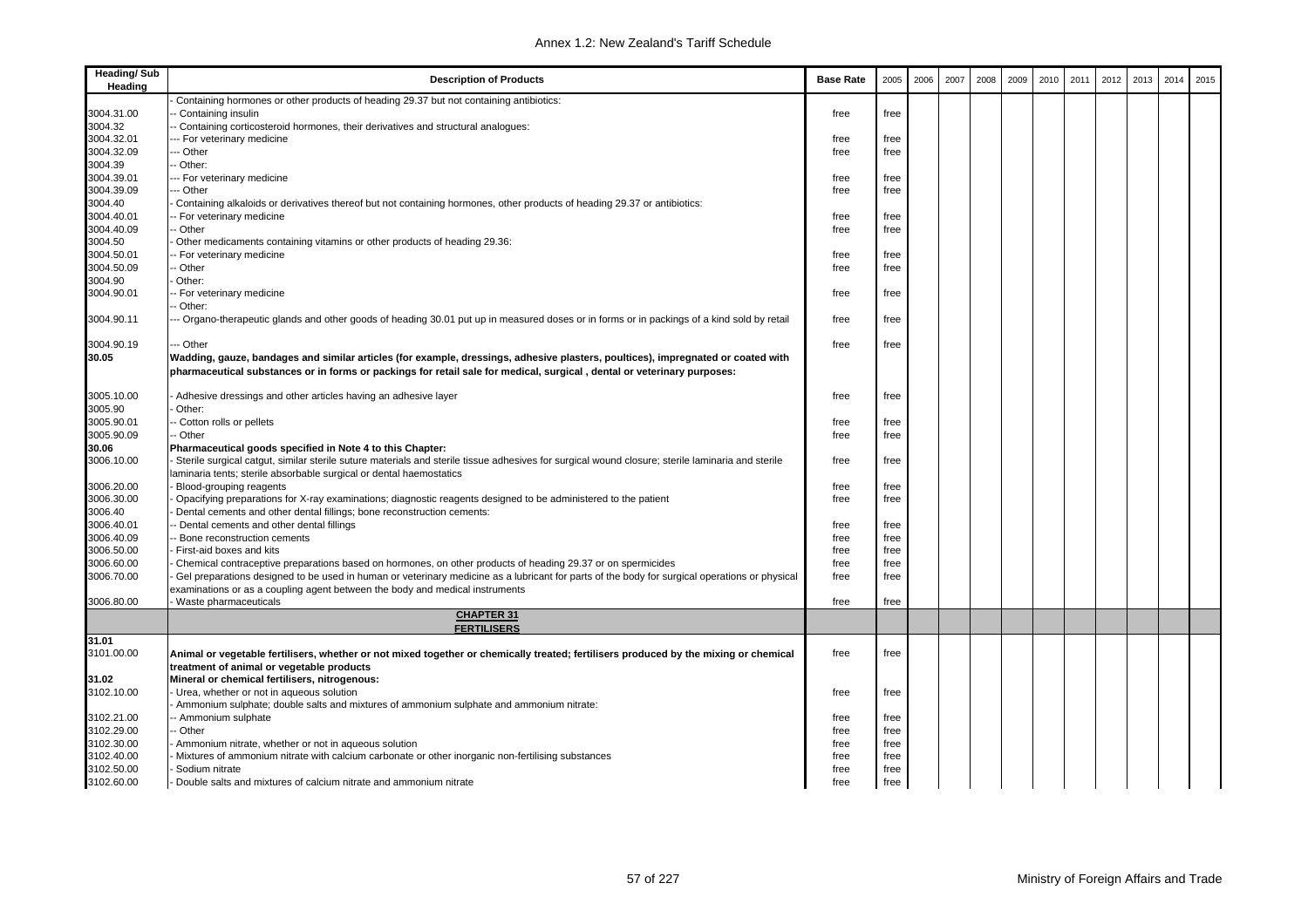| Calcium cyanamide<br>free<br>free<br>Mixtures of urea and ammonium nitrate in aqueous or ammoniacal solution<br>free<br>free<br>Other, including mixtures not specified in the foregoing subheadings<br>free<br>free<br>Mineral or chemical fertilisers, phosphatic:<br>Superphosphates<br>free<br>free<br>Basic slag<br>free<br>free<br>Other<br>free<br>free<br>Mineral or chemical fertilisers, potassic:<br>Carnallite, sylvite and other crude natural potassium salts<br>free<br>free<br>Potassium chloride<br>free<br>free<br>Potassium sulphate<br>free<br>free<br>Other<br>free<br>free<br>Mineral or chemical fertilisers containing two or three of the fertilising elements nitrogen, phosphorus and potassium; other<br>fertilisers; goods of this chapter in tabletsor similar forms or in packages of a gross weight not exceeding 10kg:<br>3105.10.00<br>Goods of this Chapter in tablets or similar forms or in packages of a gross weight not exceeding 10kg<br>free<br>free<br>3105.20.00<br>Mineral or chemical fertilisers containing the three fertilising elements nitrogen, phosphorus and potassium<br>free<br>free<br>3105.30.00<br>Diammonium hydrogenorthophosphate (diammonium phosphate)<br>free<br>free<br>3105.40.00<br>Ammonium dihydrogenorthophosphate (monoammonium phosphate) and mixtures thereof with diammonium hydrogenorthophosphate<br>free<br>free<br>diammonium phosphate)<br>Other mineral or chemical fertilisers containing the two fertilising elements nitrogen and phosphorus:<br>3105.51.00<br>Containing nitrates and phosphates<br>free<br>free<br>3105.59.00<br>Other<br>free<br>free<br>3105.60.00<br>Mineral or chemical fertilisers containing the two fertilising elements phosphorus and potassium<br>free<br>free<br>3105.90.00<br>Other<br>free<br>free<br><b>CHAPTER 32</b><br>TANNING OR DYEING EXTRACTS; TANNINS AND THEIR DERIVATIVES; DYES, PIGMENTS AND OTHER COLOURING MATTER;<br>PAINTS AND VARNISHES; PUTTY AND OTHER MASTICS; INKS<br>Tanning extracts of vegetable origin; tannins and their salts, ethers, esters and other derivatives:<br>3201.10.00<br>Quebracho extract<br>free<br>free<br>3201.20.00<br>Wattle extract<br>free<br>free<br>3201.90.00<br>Other<br>free<br>free<br>Synthetic organic tanning substances; inorganic tanning substances; tanning preparations, whether or not containing natural<br>tanning substances; enzymatic preparations for pre-tanning:<br>Synthetic organic tanning substances<br>free<br>free<br>Other:<br>Tanning substances based on chromium salts<br>free<br>free<br>Other<br>free<br>free<br>Colouring matter of vegetable or animal origin (including dyeing extracts but excluding animal black), whether or not chemically<br>free<br>free<br>defined; preparations as specified in note 3 to this Chapter based on colouring matter of vegetable or animal origin<br>Synthetic organic colouring matter, whether or not chemically defined; preparations based on synthetic organic colouring matter as<br>specified in Note 3 to this Chapter; synthetic organic products of a kind used as fluorescent brightening agents or as luminophores,<br>whether or not chemically defined:<br>Synthetic organic colouring matter and preparations based thereon as specified in note 3 to this chapter:<br>3204.11.00<br>Disperse dyes and preparations based thereon<br>free<br>free<br>3204.12.00<br>Acid dyes, whether or not premetallised, and preparations based thereon; mordent dyes and preparations based thereon<br>free<br>free<br>3204.13.00<br>Basic dyes and preparations based thereon<br>free<br>free<br>3204.14.00<br>Direct dyes and preparations based thereon<br>free<br>free<br>3204.15.00<br>- Vat dyes (including those usable in that state as pigments) and preparations based thereon<br>free<br>free<br>3204.16.00<br>free<br>Reactive dyes and preparations based thereon<br>free | <b>Heading/Sub</b><br>Heading | <b>Description of Products</b> | <b>Base Rate</b> | 2005 | 2006 | 2007 | 2008 | 2009 | 2010 | 2011 | 2012 | 2013 | 2014 | 2015 |
|-----------------------------------------------------------------------------------------------------------------------------------------------------------------------------------------------------------------------------------------------------------------------------------------------------------------------------------------------------------------------------------------------------------------------------------------------------------------------------------------------------------------------------------------------------------------------------------------------------------------------------------------------------------------------------------------------------------------------------------------------------------------------------------------------------------------------------------------------------------------------------------------------------------------------------------------------------------------------------------------------------------------------------------------------------------------------------------------------------------------------------------------------------------------------------------------------------------------------------------------------------------------------------------------------------------------------------------------------------------------------------------------------------------------------------------------------------------------------------------------------------------------------------------------------------------------------------------------------------------------------------------------------------------------------------------------------------------------------------------------------------------------------------------------------------------------------------------------------------------------------------------------------------------------------------------------------------------------------------------------------------------------------------------------------------------------------------------------------------------------------------------------------------------------------------------------------------------------------------------------------------------------------------------------------------------------------------------------------------------------------------------------------------------------------------------------------------------------------------------------------------------------------------------------------------------------------------------------------------------------------------------------------------------------------------------------------------------------------------------------------------------------------------------------------------------------------------------------------------------------------------------------------------------------------------------------------------------------------------------------------------------------------------------------------------------------------------------------------------------------------------------------------------------------------------------------------------------------------------------------------------------------------------------------------------------------------------------------------------------------------------------------------------------------------------------------------------------------------------------------------------------------------------------------------------------------------------------------------------------------------------------------------------------------------------------------------------------------------------------------------------------------------------------------------------------------------------------------------------------------------------------------------------------------------------------------|-------------------------------|--------------------------------|------------------|------|------|------|------|------|------|------|------|------|------|------|
|                                                                                                                                                                                                                                                                                                                                                                                                                                                                                                                                                                                                                                                                                                                                                                                                                                                                                                                                                                                                                                                                                                                                                                                                                                                                                                                                                                                                                                                                                                                                                                                                                                                                                                                                                                                                                                                                                                                                                                                                                                                                                                                                                                                                                                                                                                                                                                                                                                                                                                                                                                                                                                                                                                                                                                                                                                                                                                                                                                                                                                                                                                                                                                                                                                                                                                                                                                                                                                                                                                                                                                                                                                                                                                                                                                                                                                                                                                                                         | 3102.70.00                    |                                |                  |      |      |      |      |      |      |      |      |      |      |      |
|                                                                                                                                                                                                                                                                                                                                                                                                                                                                                                                                                                                                                                                                                                                                                                                                                                                                                                                                                                                                                                                                                                                                                                                                                                                                                                                                                                                                                                                                                                                                                                                                                                                                                                                                                                                                                                                                                                                                                                                                                                                                                                                                                                                                                                                                                                                                                                                                                                                                                                                                                                                                                                                                                                                                                                                                                                                                                                                                                                                                                                                                                                                                                                                                                                                                                                                                                                                                                                                                                                                                                                                                                                                                                                                                                                                                                                                                                                                                         | 3102.80.00                    |                                |                  |      |      |      |      |      |      |      |      |      |      |      |
|                                                                                                                                                                                                                                                                                                                                                                                                                                                                                                                                                                                                                                                                                                                                                                                                                                                                                                                                                                                                                                                                                                                                                                                                                                                                                                                                                                                                                                                                                                                                                                                                                                                                                                                                                                                                                                                                                                                                                                                                                                                                                                                                                                                                                                                                                                                                                                                                                                                                                                                                                                                                                                                                                                                                                                                                                                                                                                                                                                                                                                                                                                                                                                                                                                                                                                                                                                                                                                                                                                                                                                                                                                                                                                                                                                                                                                                                                                                                         | 3102.90.00                    |                                |                  |      |      |      |      |      |      |      |      |      |      |      |
|                                                                                                                                                                                                                                                                                                                                                                                                                                                                                                                                                                                                                                                                                                                                                                                                                                                                                                                                                                                                                                                                                                                                                                                                                                                                                                                                                                                                                                                                                                                                                                                                                                                                                                                                                                                                                                                                                                                                                                                                                                                                                                                                                                                                                                                                                                                                                                                                                                                                                                                                                                                                                                                                                                                                                                                                                                                                                                                                                                                                                                                                                                                                                                                                                                                                                                                                                                                                                                                                                                                                                                                                                                                                                                                                                                                                                                                                                                                                         | 31.03                         |                                |                  |      |      |      |      |      |      |      |      |      |      |      |
|                                                                                                                                                                                                                                                                                                                                                                                                                                                                                                                                                                                                                                                                                                                                                                                                                                                                                                                                                                                                                                                                                                                                                                                                                                                                                                                                                                                                                                                                                                                                                                                                                                                                                                                                                                                                                                                                                                                                                                                                                                                                                                                                                                                                                                                                                                                                                                                                                                                                                                                                                                                                                                                                                                                                                                                                                                                                                                                                                                                                                                                                                                                                                                                                                                                                                                                                                                                                                                                                                                                                                                                                                                                                                                                                                                                                                                                                                                                                         | 3103.10.00                    |                                |                  |      |      |      |      |      |      |      |      |      |      |      |
|                                                                                                                                                                                                                                                                                                                                                                                                                                                                                                                                                                                                                                                                                                                                                                                                                                                                                                                                                                                                                                                                                                                                                                                                                                                                                                                                                                                                                                                                                                                                                                                                                                                                                                                                                                                                                                                                                                                                                                                                                                                                                                                                                                                                                                                                                                                                                                                                                                                                                                                                                                                                                                                                                                                                                                                                                                                                                                                                                                                                                                                                                                                                                                                                                                                                                                                                                                                                                                                                                                                                                                                                                                                                                                                                                                                                                                                                                                                                         | 3103.20.00                    |                                |                  |      |      |      |      |      |      |      |      |      |      |      |
|                                                                                                                                                                                                                                                                                                                                                                                                                                                                                                                                                                                                                                                                                                                                                                                                                                                                                                                                                                                                                                                                                                                                                                                                                                                                                                                                                                                                                                                                                                                                                                                                                                                                                                                                                                                                                                                                                                                                                                                                                                                                                                                                                                                                                                                                                                                                                                                                                                                                                                                                                                                                                                                                                                                                                                                                                                                                                                                                                                                                                                                                                                                                                                                                                                                                                                                                                                                                                                                                                                                                                                                                                                                                                                                                                                                                                                                                                                                                         | 3103.90.00                    |                                |                  |      |      |      |      |      |      |      |      |      |      |      |
|                                                                                                                                                                                                                                                                                                                                                                                                                                                                                                                                                                                                                                                                                                                                                                                                                                                                                                                                                                                                                                                                                                                                                                                                                                                                                                                                                                                                                                                                                                                                                                                                                                                                                                                                                                                                                                                                                                                                                                                                                                                                                                                                                                                                                                                                                                                                                                                                                                                                                                                                                                                                                                                                                                                                                                                                                                                                                                                                                                                                                                                                                                                                                                                                                                                                                                                                                                                                                                                                                                                                                                                                                                                                                                                                                                                                                                                                                                                                         | 31.04                         |                                |                  |      |      |      |      |      |      |      |      |      |      |      |
|                                                                                                                                                                                                                                                                                                                                                                                                                                                                                                                                                                                                                                                                                                                                                                                                                                                                                                                                                                                                                                                                                                                                                                                                                                                                                                                                                                                                                                                                                                                                                                                                                                                                                                                                                                                                                                                                                                                                                                                                                                                                                                                                                                                                                                                                                                                                                                                                                                                                                                                                                                                                                                                                                                                                                                                                                                                                                                                                                                                                                                                                                                                                                                                                                                                                                                                                                                                                                                                                                                                                                                                                                                                                                                                                                                                                                                                                                                                                         | 3104.10.00                    |                                |                  |      |      |      |      |      |      |      |      |      |      |      |
|                                                                                                                                                                                                                                                                                                                                                                                                                                                                                                                                                                                                                                                                                                                                                                                                                                                                                                                                                                                                                                                                                                                                                                                                                                                                                                                                                                                                                                                                                                                                                                                                                                                                                                                                                                                                                                                                                                                                                                                                                                                                                                                                                                                                                                                                                                                                                                                                                                                                                                                                                                                                                                                                                                                                                                                                                                                                                                                                                                                                                                                                                                                                                                                                                                                                                                                                                                                                                                                                                                                                                                                                                                                                                                                                                                                                                                                                                                                                         | 3104.20.00                    |                                |                  |      |      |      |      |      |      |      |      |      |      |      |
|                                                                                                                                                                                                                                                                                                                                                                                                                                                                                                                                                                                                                                                                                                                                                                                                                                                                                                                                                                                                                                                                                                                                                                                                                                                                                                                                                                                                                                                                                                                                                                                                                                                                                                                                                                                                                                                                                                                                                                                                                                                                                                                                                                                                                                                                                                                                                                                                                                                                                                                                                                                                                                                                                                                                                                                                                                                                                                                                                                                                                                                                                                                                                                                                                                                                                                                                                                                                                                                                                                                                                                                                                                                                                                                                                                                                                                                                                                                                         | 3104.30.00                    |                                |                  |      |      |      |      |      |      |      |      |      |      |      |
|                                                                                                                                                                                                                                                                                                                                                                                                                                                                                                                                                                                                                                                                                                                                                                                                                                                                                                                                                                                                                                                                                                                                                                                                                                                                                                                                                                                                                                                                                                                                                                                                                                                                                                                                                                                                                                                                                                                                                                                                                                                                                                                                                                                                                                                                                                                                                                                                                                                                                                                                                                                                                                                                                                                                                                                                                                                                                                                                                                                                                                                                                                                                                                                                                                                                                                                                                                                                                                                                                                                                                                                                                                                                                                                                                                                                                                                                                                                                         | 3104.90.00                    |                                |                  |      |      |      |      |      |      |      |      |      |      |      |
|                                                                                                                                                                                                                                                                                                                                                                                                                                                                                                                                                                                                                                                                                                                                                                                                                                                                                                                                                                                                                                                                                                                                                                                                                                                                                                                                                                                                                                                                                                                                                                                                                                                                                                                                                                                                                                                                                                                                                                                                                                                                                                                                                                                                                                                                                                                                                                                                                                                                                                                                                                                                                                                                                                                                                                                                                                                                                                                                                                                                                                                                                                                                                                                                                                                                                                                                                                                                                                                                                                                                                                                                                                                                                                                                                                                                                                                                                                                                         | 31.05                         |                                |                  |      |      |      |      |      |      |      |      |      |      |      |
|                                                                                                                                                                                                                                                                                                                                                                                                                                                                                                                                                                                                                                                                                                                                                                                                                                                                                                                                                                                                                                                                                                                                                                                                                                                                                                                                                                                                                                                                                                                                                                                                                                                                                                                                                                                                                                                                                                                                                                                                                                                                                                                                                                                                                                                                                                                                                                                                                                                                                                                                                                                                                                                                                                                                                                                                                                                                                                                                                                                                                                                                                                                                                                                                                                                                                                                                                                                                                                                                                                                                                                                                                                                                                                                                                                                                                                                                                                                                         |                               |                                |                  |      |      |      |      |      |      |      |      |      |      |      |
|                                                                                                                                                                                                                                                                                                                                                                                                                                                                                                                                                                                                                                                                                                                                                                                                                                                                                                                                                                                                                                                                                                                                                                                                                                                                                                                                                                                                                                                                                                                                                                                                                                                                                                                                                                                                                                                                                                                                                                                                                                                                                                                                                                                                                                                                                                                                                                                                                                                                                                                                                                                                                                                                                                                                                                                                                                                                                                                                                                                                                                                                                                                                                                                                                                                                                                                                                                                                                                                                                                                                                                                                                                                                                                                                                                                                                                                                                                                                         |                               |                                |                  |      |      |      |      |      |      |      |      |      |      |      |
|                                                                                                                                                                                                                                                                                                                                                                                                                                                                                                                                                                                                                                                                                                                                                                                                                                                                                                                                                                                                                                                                                                                                                                                                                                                                                                                                                                                                                                                                                                                                                                                                                                                                                                                                                                                                                                                                                                                                                                                                                                                                                                                                                                                                                                                                                                                                                                                                                                                                                                                                                                                                                                                                                                                                                                                                                                                                                                                                                                                                                                                                                                                                                                                                                                                                                                                                                                                                                                                                                                                                                                                                                                                                                                                                                                                                                                                                                                                                         |                               |                                |                  |      |      |      |      |      |      |      |      |      |      |      |
|                                                                                                                                                                                                                                                                                                                                                                                                                                                                                                                                                                                                                                                                                                                                                                                                                                                                                                                                                                                                                                                                                                                                                                                                                                                                                                                                                                                                                                                                                                                                                                                                                                                                                                                                                                                                                                                                                                                                                                                                                                                                                                                                                                                                                                                                                                                                                                                                                                                                                                                                                                                                                                                                                                                                                                                                                                                                                                                                                                                                                                                                                                                                                                                                                                                                                                                                                                                                                                                                                                                                                                                                                                                                                                                                                                                                                                                                                                                                         |                               |                                |                  |      |      |      |      |      |      |      |      |      |      |      |
|                                                                                                                                                                                                                                                                                                                                                                                                                                                                                                                                                                                                                                                                                                                                                                                                                                                                                                                                                                                                                                                                                                                                                                                                                                                                                                                                                                                                                                                                                                                                                                                                                                                                                                                                                                                                                                                                                                                                                                                                                                                                                                                                                                                                                                                                                                                                                                                                                                                                                                                                                                                                                                                                                                                                                                                                                                                                                                                                                                                                                                                                                                                                                                                                                                                                                                                                                                                                                                                                                                                                                                                                                                                                                                                                                                                                                                                                                                                                         |                               |                                |                  |      |      |      |      |      |      |      |      |      |      |      |
|                                                                                                                                                                                                                                                                                                                                                                                                                                                                                                                                                                                                                                                                                                                                                                                                                                                                                                                                                                                                                                                                                                                                                                                                                                                                                                                                                                                                                                                                                                                                                                                                                                                                                                                                                                                                                                                                                                                                                                                                                                                                                                                                                                                                                                                                                                                                                                                                                                                                                                                                                                                                                                                                                                                                                                                                                                                                                                                                                                                                                                                                                                                                                                                                                                                                                                                                                                                                                                                                                                                                                                                                                                                                                                                                                                                                                                                                                                                                         |                               |                                |                  |      |      |      |      |      |      |      |      |      |      |      |
|                                                                                                                                                                                                                                                                                                                                                                                                                                                                                                                                                                                                                                                                                                                                                                                                                                                                                                                                                                                                                                                                                                                                                                                                                                                                                                                                                                                                                                                                                                                                                                                                                                                                                                                                                                                                                                                                                                                                                                                                                                                                                                                                                                                                                                                                                                                                                                                                                                                                                                                                                                                                                                                                                                                                                                                                                                                                                                                                                                                                                                                                                                                                                                                                                                                                                                                                                                                                                                                                                                                                                                                                                                                                                                                                                                                                                                                                                                                                         |                               |                                |                  |      |      |      |      |      |      |      |      |      |      |      |
|                                                                                                                                                                                                                                                                                                                                                                                                                                                                                                                                                                                                                                                                                                                                                                                                                                                                                                                                                                                                                                                                                                                                                                                                                                                                                                                                                                                                                                                                                                                                                                                                                                                                                                                                                                                                                                                                                                                                                                                                                                                                                                                                                                                                                                                                                                                                                                                                                                                                                                                                                                                                                                                                                                                                                                                                                                                                                                                                                                                                                                                                                                                                                                                                                                                                                                                                                                                                                                                                                                                                                                                                                                                                                                                                                                                                                                                                                                                                         |                               |                                |                  |      |      |      |      |      |      |      |      |      |      |      |
|                                                                                                                                                                                                                                                                                                                                                                                                                                                                                                                                                                                                                                                                                                                                                                                                                                                                                                                                                                                                                                                                                                                                                                                                                                                                                                                                                                                                                                                                                                                                                                                                                                                                                                                                                                                                                                                                                                                                                                                                                                                                                                                                                                                                                                                                                                                                                                                                                                                                                                                                                                                                                                                                                                                                                                                                                                                                                                                                                                                                                                                                                                                                                                                                                                                                                                                                                                                                                                                                                                                                                                                                                                                                                                                                                                                                                                                                                                                                         |                               |                                |                  |      |      |      |      |      |      |      |      |      |      |      |
|                                                                                                                                                                                                                                                                                                                                                                                                                                                                                                                                                                                                                                                                                                                                                                                                                                                                                                                                                                                                                                                                                                                                                                                                                                                                                                                                                                                                                                                                                                                                                                                                                                                                                                                                                                                                                                                                                                                                                                                                                                                                                                                                                                                                                                                                                                                                                                                                                                                                                                                                                                                                                                                                                                                                                                                                                                                                                                                                                                                                                                                                                                                                                                                                                                                                                                                                                                                                                                                                                                                                                                                                                                                                                                                                                                                                                                                                                                                                         |                               |                                |                  |      |      |      |      |      |      |      |      |      |      |      |
|                                                                                                                                                                                                                                                                                                                                                                                                                                                                                                                                                                                                                                                                                                                                                                                                                                                                                                                                                                                                                                                                                                                                                                                                                                                                                                                                                                                                                                                                                                                                                                                                                                                                                                                                                                                                                                                                                                                                                                                                                                                                                                                                                                                                                                                                                                                                                                                                                                                                                                                                                                                                                                                                                                                                                                                                                                                                                                                                                                                                                                                                                                                                                                                                                                                                                                                                                                                                                                                                                                                                                                                                                                                                                                                                                                                                                                                                                                                                         |                               |                                |                  |      |      |      |      |      |      |      |      |      |      |      |
|                                                                                                                                                                                                                                                                                                                                                                                                                                                                                                                                                                                                                                                                                                                                                                                                                                                                                                                                                                                                                                                                                                                                                                                                                                                                                                                                                                                                                                                                                                                                                                                                                                                                                                                                                                                                                                                                                                                                                                                                                                                                                                                                                                                                                                                                                                                                                                                                                                                                                                                                                                                                                                                                                                                                                                                                                                                                                                                                                                                                                                                                                                                                                                                                                                                                                                                                                                                                                                                                                                                                                                                                                                                                                                                                                                                                                                                                                                                                         | 32.01                         |                                |                  |      |      |      |      |      |      |      |      |      |      |      |
|                                                                                                                                                                                                                                                                                                                                                                                                                                                                                                                                                                                                                                                                                                                                                                                                                                                                                                                                                                                                                                                                                                                                                                                                                                                                                                                                                                                                                                                                                                                                                                                                                                                                                                                                                                                                                                                                                                                                                                                                                                                                                                                                                                                                                                                                                                                                                                                                                                                                                                                                                                                                                                                                                                                                                                                                                                                                                                                                                                                                                                                                                                                                                                                                                                                                                                                                                                                                                                                                                                                                                                                                                                                                                                                                                                                                                                                                                                                                         |                               |                                |                  |      |      |      |      |      |      |      |      |      |      |      |
|                                                                                                                                                                                                                                                                                                                                                                                                                                                                                                                                                                                                                                                                                                                                                                                                                                                                                                                                                                                                                                                                                                                                                                                                                                                                                                                                                                                                                                                                                                                                                                                                                                                                                                                                                                                                                                                                                                                                                                                                                                                                                                                                                                                                                                                                                                                                                                                                                                                                                                                                                                                                                                                                                                                                                                                                                                                                                                                                                                                                                                                                                                                                                                                                                                                                                                                                                                                                                                                                                                                                                                                                                                                                                                                                                                                                                                                                                                                                         |                               |                                |                  |      |      |      |      |      |      |      |      |      |      |      |
|                                                                                                                                                                                                                                                                                                                                                                                                                                                                                                                                                                                                                                                                                                                                                                                                                                                                                                                                                                                                                                                                                                                                                                                                                                                                                                                                                                                                                                                                                                                                                                                                                                                                                                                                                                                                                                                                                                                                                                                                                                                                                                                                                                                                                                                                                                                                                                                                                                                                                                                                                                                                                                                                                                                                                                                                                                                                                                                                                                                                                                                                                                                                                                                                                                                                                                                                                                                                                                                                                                                                                                                                                                                                                                                                                                                                                                                                                                                                         |                               |                                |                  |      |      |      |      |      |      |      |      |      |      |      |
|                                                                                                                                                                                                                                                                                                                                                                                                                                                                                                                                                                                                                                                                                                                                                                                                                                                                                                                                                                                                                                                                                                                                                                                                                                                                                                                                                                                                                                                                                                                                                                                                                                                                                                                                                                                                                                                                                                                                                                                                                                                                                                                                                                                                                                                                                                                                                                                                                                                                                                                                                                                                                                                                                                                                                                                                                                                                                                                                                                                                                                                                                                                                                                                                                                                                                                                                                                                                                                                                                                                                                                                                                                                                                                                                                                                                                                                                                                                                         | 32.02                         |                                |                  |      |      |      |      |      |      |      |      |      |      |      |
|                                                                                                                                                                                                                                                                                                                                                                                                                                                                                                                                                                                                                                                                                                                                                                                                                                                                                                                                                                                                                                                                                                                                                                                                                                                                                                                                                                                                                                                                                                                                                                                                                                                                                                                                                                                                                                                                                                                                                                                                                                                                                                                                                                                                                                                                                                                                                                                                                                                                                                                                                                                                                                                                                                                                                                                                                                                                                                                                                                                                                                                                                                                                                                                                                                                                                                                                                                                                                                                                                                                                                                                                                                                                                                                                                                                                                                                                                                                                         | 3202.10.00                    |                                |                  |      |      |      |      |      |      |      |      |      |      |      |
|                                                                                                                                                                                                                                                                                                                                                                                                                                                                                                                                                                                                                                                                                                                                                                                                                                                                                                                                                                                                                                                                                                                                                                                                                                                                                                                                                                                                                                                                                                                                                                                                                                                                                                                                                                                                                                                                                                                                                                                                                                                                                                                                                                                                                                                                                                                                                                                                                                                                                                                                                                                                                                                                                                                                                                                                                                                                                                                                                                                                                                                                                                                                                                                                                                                                                                                                                                                                                                                                                                                                                                                                                                                                                                                                                                                                                                                                                                                                         | 3202.90                       |                                |                  |      |      |      |      |      |      |      |      |      |      |      |
|                                                                                                                                                                                                                                                                                                                                                                                                                                                                                                                                                                                                                                                                                                                                                                                                                                                                                                                                                                                                                                                                                                                                                                                                                                                                                                                                                                                                                                                                                                                                                                                                                                                                                                                                                                                                                                                                                                                                                                                                                                                                                                                                                                                                                                                                                                                                                                                                                                                                                                                                                                                                                                                                                                                                                                                                                                                                                                                                                                                                                                                                                                                                                                                                                                                                                                                                                                                                                                                                                                                                                                                                                                                                                                                                                                                                                                                                                                                                         | 3202.90.01                    |                                |                  |      |      |      |      |      |      |      |      |      |      |      |
|                                                                                                                                                                                                                                                                                                                                                                                                                                                                                                                                                                                                                                                                                                                                                                                                                                                                                                                                                                                                                                                                                                                                                                                                                                                                                                                                                                                                                                                                                                                                                                                                                                                                                                                                                                                                                                                                                                                                                                                                                                                                                                                                                                                                                                                                                                                                                                                                                                                                                                                                                                                                                                                                                                                                                                                                                                                                                                                                                                                                                                                                                                                                                                                                                                                                                                                                                                                                                                                                                                                                                                                                                                                                                                                                                                                                                                                                                                                                         | 3202.90.09                    |                                |                  |      |      |      |      |      |      |      |      |      |      |      |
|                                                                                                                                                                                                                                                                                                                                                                                                                                                                                                                                                                                                                                                                                                                                                                                                                                                                                                                                                                                                                                                                                                                                                                                                                                                                                                                                                                                                                                                                                                                                                                                                                                                                                                                                                                                                                                                                                                                                                                                                                                                                                                                                                                                                                                                                                                                                                                                                                                                                                                                                                                                                                                                                                                                                                                                                                                                                                                                                                                                                                                                                                                                                                                                                                                                                                                                                                                                                                                                                                                                                                                                                                                                                                                                                                                                                                                                                                                                                         | 32.03                         |                                |                  |      |      |      |      |      |      |      |      |      |      |      |
|                                                                                                                                                                                                                                                                                                                                                                                                                                                                                                                                                                                                                                                                                                                                                                                                                                                                                                                                                                                                                                                                                                                                                                                                                                                                                                                                                                                                                                                                                                                                                                                                                                                                                                                                                                                                                                                                                                                                                                                                                                                                                                                                                                                                                                                                                                                                                                                                                                                                                                                                                                                                                                                                                                                                                                                                                                                                                                                                                                                                                                                                                                                                                                                                                                                                                                                                                                                                                                                                                                                                                                                                                                                                                                                                                                                                                                                                                                                                         | 3203.00.00                    |                                |                  |      |      |      |      |      |      |      |      |      |      |      |
|                                                                                                                                                                                                                                                                                                                                                                                                                                                                                                                                                                                                                                                                                                                                                                                                                                                                                                                                                                                                                                                                                                                                                                                                                                                                                                                                                                                                                                                                                                                                                                                                                                                                                                                                                                                                                                                                                                                                                                                                                                                                                                                                                                                                                                                                                                                                                                                                                                                                                                                                                                                                                                                                                                                                                                                                                                                                                                                                                                                                                                                                                                                                                                                                                                                                                                                                                                                                                                                                                                                                                                                                                                                                                                                                                                                                                                                                                                                                         | 32.04                         |                                |                  |      |      |      |      |      |      |      |      |      |      |      |
|                                                                                                                                                                                                                                                                                                                                                                                                                                                                                                                                                                                                                                                                                                                                                                                                                                                                                                                                                                                                                                                                                                                                                                                                                                                                                                                                                                                                                                                                                                                                                                                                                                                                                                                                                                                                                                                                                                                                                                                                                                                                                                                                                                                                                                                                                                                                                                                                                                                                                                                                                                                                                                                                                                                                                                                                                                                                                                                                                                                                                                                                                                                                                                                                                                                                                                                                                                                                                                                                                                                                                                                                                                                                                                                                                                                                                                                                                                                                         |                               |                                |                  |      |      |      |      |      |      |      |      |      |      |      |
|                                                                                                                                                                                                                                                                                                                                                                                                                                                                                                                                                                                                                                                                                                                                                                                                                                                                                                                                                                                                                                                                                                                                                                                                                                                                                                                                                                                                                                                                                                                                                                                                                                                                                                                                                                                                                                                                                                                                                                                                                                                                                                                                                                                                                                                                                                                                                                                                                                                                                                                                                                                                                                                                                                                                                                                                                                                                                                                                                                                                                                                                                                                                                                                                                                                                                                                                                                                                                                                                                                                                                                                                                                                                                                                                                                                                                                                                                                                                         |                               |                                |                  |      |      |      |      |      |      |      |      |      |      |      |
|                                                                                                                                                                                                                                                                                                                                                                                                                                                                                                                                                                                                                                                                                                                                                                                                                                                                                                                                                                                                                                                                                                                                                                                                                                                                                                                                                                                                                                                                                                                                                                                                                                                                                                                                                                                                                                                                                                                                                                                                                                                                                                                                                                                                                                                                                                                                                                                                                                                                                                                                                                                                                                                                                                                                                                                                                                                                                                                                                                                                                                                                                                                                                                                                                                                                                                                                                                                                                                                                                                                                                                                                                                                                                                                                                                                                                                                                                                                                         |                               |                                |                  |      |      |      |      |      |      |      |      |      |      |      |
|                                                                                                                                                                                                                                                                                                                                                                                                                                                                                                                                                                                                                                                                                                                                                                                                                                                                                                                                                                                                                                                                                                                                                                                                                                                                                                                                                                                                                                                                                                                                                                                                                                                                                                                                                                                                                                                                                                                                                                                                                                                                                                                                                                                                                                                                                                                                                                                                                                                                                                                                                                                                                                                                                                                                                                                                                                                                                                                                                                                                                                                                                                                                                                                                                                                                                                                                                                                                                                                                                                                                                                                                                                                                                                                                                                                                                                                                                                                                         |                               |                                |                  |      |      |      |      |      |      |      |      |      |      |      |
|                                                                                                                                                                                                                                                                                                                                                                                                                                                                                                                                                                                                                                                                                                                                                                                                                                                                                                                                                                                                                                                                                                                                                                                                                                                                                                                                                                                                                                                                                                                                                                                                                                                                                                                                                                                                                                                                                                                                                                                                                                                                                                                                                                                                                                                                                                                                                                                                                                                                                                                                                                                                                                                                                                                                                                                                                                                                                                                                                                                                                                                                                                                                                                                                                                                                                                                                                                                                                                                                                                                                                                                                                                                                                                                                                                                                                                                                                                                                         |                               |                                |                  |      |      |      |      |      |      |      |      |      |      |      |
|                                                                                                                                                                                                                                                                                                                                                                                                                                                                                                                                                                                                                                                                                                                                                                                                                                                                                                                                                                                                                                                                                                                                                                                                                                                                                                                                                                                                                                                                                                                                                                                                                                                                                                                                                                                                                                                                                                                                                                                                                                                                                                                                                                                                                                                                                                                                                                                                                                                                                                                                                                                                                                                                                                                                                                                                                                                                                                                                                                                                                                                                                                                                                                                                                                                                                                                                                                                                                                                                                                                                                                                                                                                                                                                                                                                                                                                                                                                                         |                               |                                |                  |      |      |      |      |      |      |      |      |      |      |      |
|                                                                                                                                                                                                                                                                                                                                                                                                                                                                                                                                                                                                                                                                                                                                                                                                                                                                                                                                                                                                                                                                                                                                                                                                                                                                                                                                                                                                                                                                                                                                                                                                                                                                                                                                                                                                                                                                                                                                                                                                                                                                                                                                                                                                                                                                                                                                                                                                                                                                                                                                                                                                                                                                                                                                                                                                                                                                                                                                                                                                                                                                                                                                                                                                                                                                                                                                                                                                                                                                                                                                                                                                                                                                                                                                                                                                                                                                                                                                         |                               |                                |                  |      |      |      |      |      |      |      |      |      |      |      |
| Pigments and preparations based thereon<br>free<br>free<br>Other, including mixtures of colouring matter of two or more of the subheadings Nos. 3204.11 to 3204.19<br>free<br>free                                                                                                                                                                                                                                                                                                                                                                                                                                                                                                                                                                                                                                                                                                                                                                                                                                                                                                                                                                                                                                                                                                                                                                                                                                                                                                                                                                                                                                                                                                                                                                                                                                                                                                                                                                                                                                                                                                                                                                                                                                                                                                                                                                                                                                                                                                                                                                                                                                                                                                                                                                                                                                                                                                                                                                                                                                                                                                                                                                                                                                                                                                                                                                                                                                                                                                                                                                                                                                                                                                                                                                                                                                                                                                                                                      | 3204.17.00<br>3204.19.00      |                                |                  |      |      |      |      |      |      |      |      |      |      |      |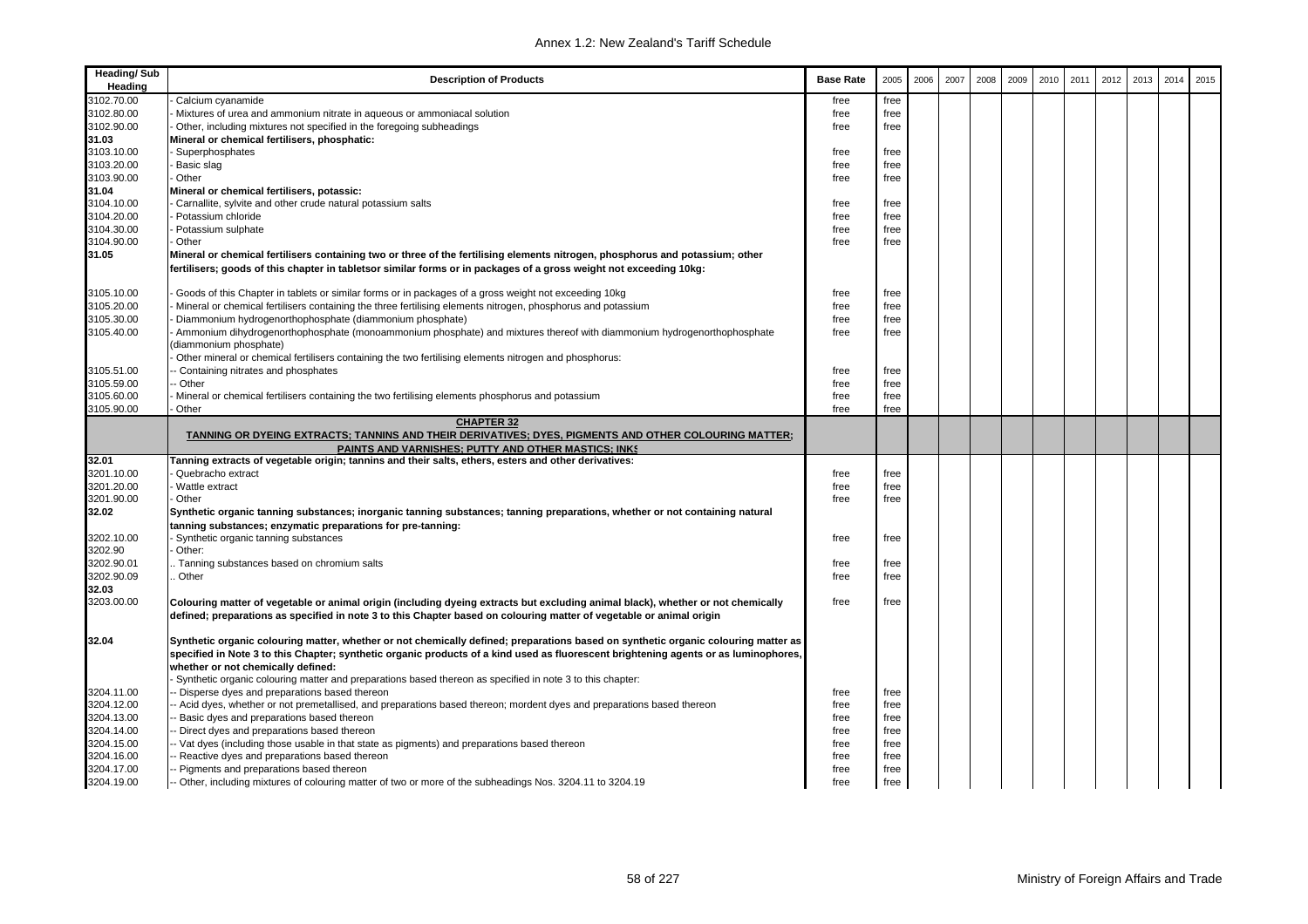| <b>Heading/Sub</b><br>Heading | <b>Description of Products</b>                                                                                                        | <b>Base Rate</b> | 2005 | 2006 | 2007 | 2008 | 2009 | 2010 | 2011 | 2012 | 2013 | 2014 | 2015 |
|-------------------------------|---------------------------------------------------------------------------------------------------------------------------------------|------------------|------|------|------|------|------|------|------|------|------|------|------|
| 3204.20.00                    | Synthetic organic products of a kind used as fluorescent brightening agents                                                           | free             | free |      |      |      |      |      |      |      |      |      |      |
| 3204.90.00                    | Other                                                                                                                                 | free             | free |      |      |      |      |      |      |      |      |      |      |
| 32.05                         |                                                                                                                                       |                  |      |      |      |      |      |      |      |      |      |      |      |
| 3205.00.00                    | Colour lakes; preparations as specified in Note 3 to this chapter based on colour lakes                                               | free             | free |      |      |      |      |      |      |      |      |      |      |
| 32.06                         | Other colouring matter; preparations as specified in Note 3 to this Chapter, other than those of heading 32.03, 32.04 or 32.05;       |                  |      |      |      |      |      |      |      |      |      |      |      |
|                               | inorganic products of a kind used as luminophores, whether or not chemically defined:                                                 |                  |      |      |      |      |      |      |      |      |      |      |      |
|                               | Pigments and preparations based on titanium dioxide                                                                                   |                  |      |      |      |      |      |      |      |      |      |      |      |
| 3206.11.00                    | - Containing 80 % or more by weight of titanium dioxide calculated on the dry matter                                                  | free             | free |      |      |      |      |      |      |      |      |      |      |
| 3206.19.00                    | - Other                                                                                                                               | free             | free |      |      |      |      |      |      |      |      |      |      |
| 3206.20.00                    | Pigments and preparations based on chromium compounds                                                                                 | free             | free |      |      |      |      |      |      |      |      |      |      |
| 3206.30.00                    | Pigments and preparations based on cadmium compounds                                                                                  | free             | free |      |      |      |      |      |      |      |      |      |      |
|                               | Other colouring matter and other preparations:                                                                                        |                  |      |      |      |      |      |      |      |      |      |      |      |
| 3206.41.00                    | - Ultramarine and preparations based thereon                                                                                          | free             | free |      |      |      |      |      |      |      |      |      |      |
| 3206.42.00                    | - Lithopone and other pigments and preparations based on zinc sulphide                                                                | free             | free |      |      |      |      |      |      |      |      |      |      |
| 3206.43.00                    | Pigments and preparations based on hexacyanoferrates (ferrocyanides and ferricyanides)                                                | free             | free |      |      |      |      |      |      |      |      |      |      |
| 3206.49.00                    | - Other                                                                                                                               | free             | free |      |      |      |      |      |      |      |      |      |      |
| 3206.50.00                    | Inorganic products of a kind used as luminophores                                                                                     | free             | free |      |      |      |      |      |      |      |      |      |      |
| 32.07                         | Prepared pigments, prepared opacifiers and prepared colours, vitrifiable enamels and glazes, engobes (slips), liquid lustres and      |                  |      |      |      |      |      |      |      |      |      |      |      |
|                               | similar preparations, of a kind used in the ceramic, enamelling or glass industry; glass frit and other glass, in the form of powder, |                  |      |      |      |      |      |      |      |      |      |      |      |
|                               | granules or flakes:                                                                                                                   |                  |      |      |      |      |      |      |      |      |      |      |      |
| 3207.10.00                    | Prepared pigments, prepared opacifiers, prepared colours and similar preparations                                                     | free             | free |      |      |      |      |      |      |      |      |      |      |
| 3207.20.00                    | Vitrifiable enamels and glazes, engobes (slips) and similar preparations                                                              | free             | free |      |      |      |      |      |      |      |      |      |      |
| 3207.30.00                    | Liquid lustres and similar preparations                                                                                               | free             | free |      |      |      |      |      |      |      |      |      |      |
| 3207.40.00                    | Glass frit and other glass, in the form of powder, granules or flakes                                                                 | free             | free |      |      |      |      |      |      |      |      |      |      |
| 32.08                         | Paints and varnishes (including enamels and lacquers) based on synthetic polymers or chemically modified natural polymers,            |                  |      |      |      |      |      |      |      |      |      |      |      |
|                               | dispersed or dissolved in a non-aqueous medium; solutions as defined in Note 4 to this Chapter:                                       |                  |      |      |      |      |      |      |      |      |      |      |      |
| 3208.10                       | Based on polyesters:                                                                                                                  |                  |      |      |      |      |      |      |      |      |      |      |      |
| 3208.10.01                    | Solutions as defined in Note 4 to this Chapter                                                                                        | free             | free |      |      |      |      |      |      |      |      |      |      |
|                               | - Paints and enamels:                                                                                                                 |                  |      |      |      |      |      |      |      |      |      |      |      |
| 3208.10.11                    | -- Pearl essence                                                                                                                      | free             | free |      |      |      |      |      |      |      |      |      |      |
| 3208.10.19                    | - Other                                                                                                                               | 5                | free |      |      |      |      |      |      |      |      |      |      |
|                               | - Varnishes and lacquers:                                                                                                             |                  |      |      |      |      |      |      |      |      |      |      |      |
| 3208.10.21                    | -- Dental cavity liners and sealers                                                                                                   | free             | free |      |      |      |      |      |      |      |      |      |      |
| 3208.10.29                    | - Other                                                                                                                               | 5                | free |      |      |      |      |      |      |      |      |      |      |
| 3208.20                       | Based on acrylic or vinyl polymers:                                                                                                   |                  |      |      |      |      |      |      |      |      |      |      |      |
| 3208.20.01                    | - Solutions as defined in Note 4 to this Chapter                                                                                      | free             | free |      |      |      |      |      |      |      |      |      |      |
|                               | - Paints and enamels:                                                                                                                 |                  |      |      |      |      |      |      |      |      |      |      |      |
| 3208.20.11                    | -- Pearl essence                                                                                                                      | free             | free |      |      |      |      |      |      |      |      |      |      |
| 3208.20.19                    | - Other                                                                                                                               | 5                | free |      |      |      |      |      |      |      |      |      |      |
|                               | - Varnishes and lacquers:                                                                                                             |                  |      |      |      |      |      |      |      |      |      |      |      |
| 3208.20.21                    | - Dental cavity liners and sealers                                                                                                    | free             | free |      |      |      |      |      |      |      |      |      |      |
| 3208.20.29                    | - Other                                                                                                                               | 5                | free |      |      |      |      |      |      |      |      |      |      |
| 3208.90                       | Other:                                                                                                                                |                  |      |      |      |      |      |      |      |      |      |      |      |
| 3208.90.01                    | Solutions as defined in Note 4 to this Chapter                                                                                        | free             | free |      |      |      |      |      |      |      |      |      |      |
|                               | - Paints and enamels:                                                                                                                 |                  |      |      |      |      |      |      |      |      |      |      |      |
| 3208.90.11                    | -- Pearl essence                                                                                                                      | free             | free |      |      |      |      |      |      |      |      |      |      |
| 3208.90.19                    | - Other                                                                                                                               | 5                | free |      |      |      |      |      |      |      |      |      |      |
|                               | -- Varnishes and lacquers:                                                                                                            |                  |      |      |      |      |      |      |      |      |      |      |      |
| 3208.90.21                    | - Dental cavity liners and sealers                                                                                                    | free             | free |      |      |      |      |      |      |      |      |      |      |
| 3208.90.29                    | - Other                                                                                                                               | 5                | free |      |      |      |      |      |      |      |      |      |      |
| 32.09                         | Paints and varnishes (including enamels and lacquers) based on synthetic polymers or chemically modified natural polymers,            |                  |      |      |      |      |      |      |      |      |      |      |      |
|                               | dispersed or dissolved in an aqueous medium:                                                                                          |                  |      |      |      |      |      |      |      |      |      |      |      |
| 3209.10                       | - Based on acrylic or vinyl polymers:                                                                                                 |                  |      |      |      |      |      |      |      |      |      |      |      |
|                               |                                                                                                                                       |                  |      |      |      |      |      |      |      |      |      |      |      |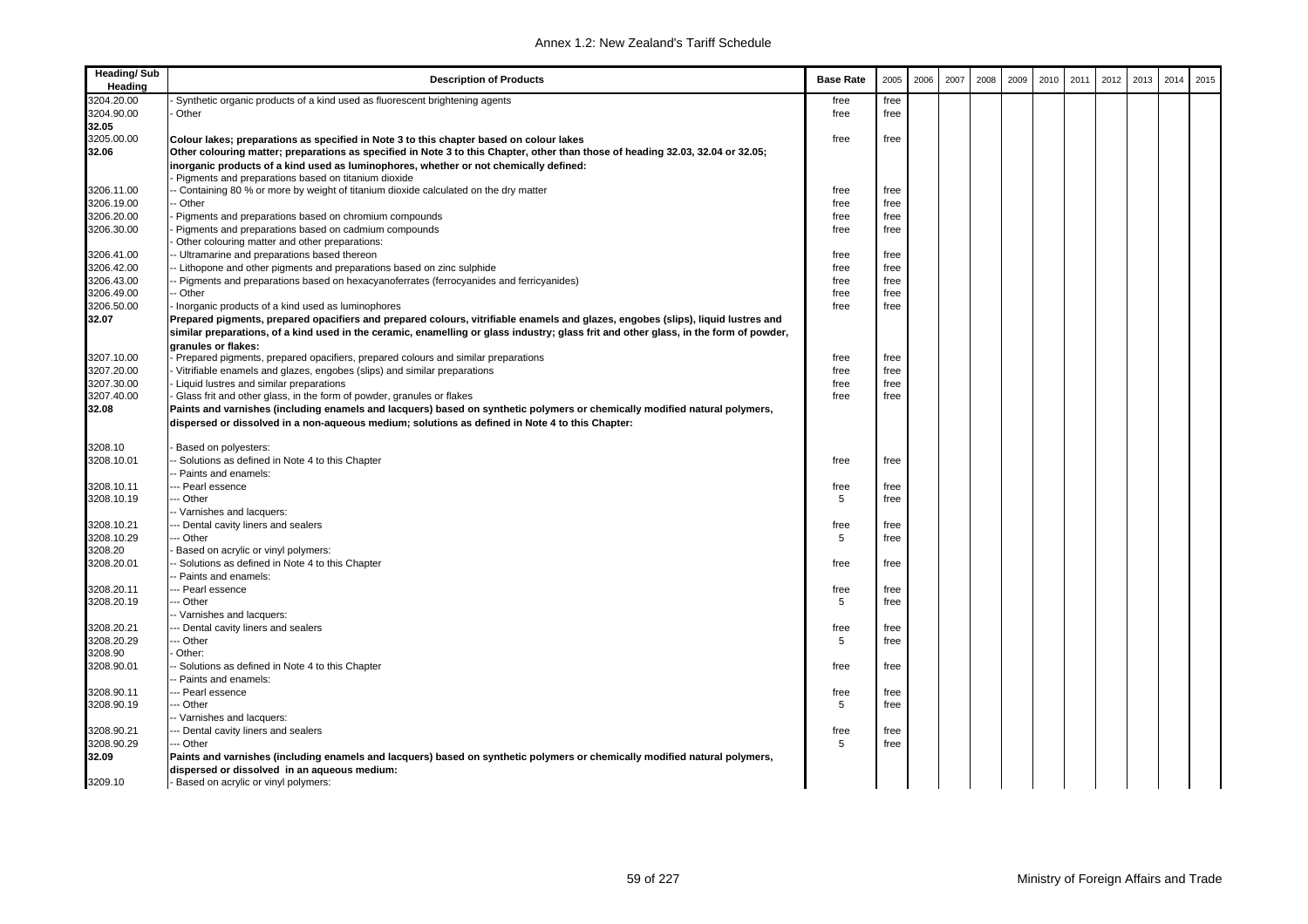| <b>Heading/Sub</b><br>Heading | <b>Description of Products</b>                                                                                                                                                                                             | <b>Base Rate</b> | 2005 | 2006 | 2007 | 2008 | 2009 | 2010 | 2011 | 2012 | 2013 | 2014 | 2015 |
|-------------------------------|----------------------------------------------------------------------------------------------------------------------------------------------------------------------------------------------------------------------------|------------------|------|------|------|------|------|------|------|------|------|------|------|
|                               | - Paints and enamels:                                                                                                                                                                                                      |                  |      |      |      |      |      |      |      |      |      |      |      |
| 3209.10.01                    | -- Pearl essence                                                                                                                                                                                                           | free             | free |      |      |      |      |      |      |      |      |      |      |
| 3209.10.09                    | --- Other                                                                                                                                                                                                                  | 5                | free |      |      |      |      |      |      |      |      |      |      |
| 3209.10.19                    | -- Varnishes and lacquers                                                                                                                                                                                                  | 5                | free |      |      |      |      |      |      |      |      |      |      |
| 3209.90                       | Other:                                                                                                                                                                                                                     |                  |      |      |      |      |      |      |      |      |      |      |      |
|                               | - Paints and enamels:                                                                                                                                                                                                      |                  |      |      |      |      |      |      |      |      |      |      |      |
| 3209.90.01                    | --- Pearl essence                                                                                                                                                                                                          | free             | free |      |      |      |      |      |      |      |      |      |      |
| 3209.90.09                    | --- Other                                                                                                                                                                                                                  | 5                | free |      |      |      |      |      |      |      |      |      |      |
| 3209.90.19                    | -- Varnishes and lacquers                                                                                                                                                                                                  | 5                | free |      |      |      |      |      |      |      |      |      |      |
| 32.10                         |                                                                                                                                                                                                                            |                  |      |      |      |      |      |      |      |      |      |      |      |
| 3210.00                       | Other paints and varnishes (including enamels, lacquers and distempers); prepared water pigments of a kind used for finishing                                                                                              |                  |      |      |      |      |      |      |      |      |      |      |      |
|                               | leather:                                                                                                                                                                                                                   |                  |      |      |      |      |      |      |      |      |      |      |      |
| 3210.00.01                    | <b>Distempers</b>                                                                                                                                                                                                          | free             | free |      |      |      |      |      |      |      |      |      |      |
| 3210.00.09                    | Other                                                                                                                                                                                                                      | 5                | free |      |      |      |      |      |      |      |      |      |      |
| 32.11                         |                                                                                                                                                                                                                            |                  |      |      |      |      |      |      |      |      |      |      |      |
| 3211.00.00                    | <b>Prepared driers</b>                                                                                                                                                                                                     | free             | free |      |      |      |      |      |      |      |      |      |      |
| 32.12                         | Pigments (including metallic powders and flakes) dispersed in non-aqueous media, in liquid or paste form, of a kind used in the                                                                                            |                  |      |      |      |      |      |      |      |      |      |      |      |
|                               | manufacture of paints (including enamels); stamping foils; dyes and other colouring matter in forms or packings for retail sale:                                                                                           |                  |      |      |      |      |      |      |      |      |      |      |      |
|                               |                                                                                                                                                                                                                            |                  |      |      |      |      |      |      |      |      |      |      |      |
| 3212.10.00                    | Stamping foils                                                                                                                                                                                                             | free             | free |      |      |      |      |      |      |      |      |      |      |
| 3212.90.00                    | Other                                                                                                                                                                                                                      | free             | free |      |      |      |      |      |      |      |      |      |      |
| 32.13                         | Artists', students' or signboard painters' colours, modifying tints, amusement colours and the like, in tablets, tubes, jars bottles,                                                                                      |                  |      |      |      |      |      |      |      |      |      |      |      |
|                               | pans or in similar forms or packings:                                                                                                                                                                                      |                  |      |      |      |      |      |      |      |      |      |      |      |
| 3213.10.00                    | - Colours in sets                                                                                                                                                                                                          | free             | free |      |      |      |      |      |      |      |      |      |      |
| 3213.90.00                    | Other                                                                                                                                                                                                                      | free             | free |      |      |      |      |      |      |      |      |      |      |
| 32.14                         | Glaziers' putty, grafting putty, resin cements, caulking compounds and other mastics; painters' fillings; non-refractory surfacing                                                                                         |                  |      |      |      |      |      |      |      |      |      |      |      |
|                               | preparations for facades, indoor walls, floors, ceilings or the like:                                                                                                                                                      |                  |      |      |      |      |      |      |      |      |      |      |      |
| 3214.10                       | Glaziers' putty, grafting putty, resin cements, caulking compounds and other mastics; painters' fillings:                                                                                                                  |                  |      |      |      |      |      |      |      |      |      |      |      |
| 3214.10.01                    | - Glaziers' putty; wood fillers; plastic wood                                                                                                                                                                              | 5                | free |      |      |      |      |      |      |      |      |      |      |
| 3214.10.09                    | - Other                                                                                                                                                                                                                    | free             | free |      |      |      |      |      |      |      |      |      |      |
| 3214.90.00                    | Other                                                                                                                                                                                                                      | 5                | free |      |      |      |      |      |      |      |      |      |      |
| 32.15                         | Printing ink, writing or drawing ink and other inks, whether or not concentrated or solid:                                                                                                                                 |                  |      |      |      |      |      |      |      |      |      |      |      |
|                               | Printing ink:                                                                                                                                                                                                              |                  |      |      |      |      |      |      |      |      |      |      |      |
| 3215.11.00                    | - Black                                                                                                                                                                                                                    | $\overline{7}$   | free |      |      |      |      |      |      |      |      |      |      |
| 3215.19.00                    | - Other                                                                                                                                                                                                                    | $\overline{7}$   | free |      |      |      |      |      |      |      |      |      |      |
| 3215.90                       | Other:                                                                                                                                                                                                                     |                  |      |      |      |      |      |      |      |      |      |      |      |
| 3215.90.01                    | - Cartridge ink refills for fountain pens                                                                                                                                                                                  | free             | free |      |      |      |      |      |      |      |      |      |      |
| 3215.90.09                    | - Other                                                                                                                                                                                                                    | $\overline{7}$   | free |      |      |      |      |      |      |      |      |      |      |
|                               | <b>CHAPTER 33</b>                                                                                                                                                                                                          |                  |      |      |      |      |      |      |      |      |      |      |      |
| 33.01                         | <b>ESSENTIAL OILS AND RESINOIDS: PERFUMERY, COSMETIC OR TOILET PREPARATIONS</b><br>Essential oils (terpeneless or not), including concretes and absolutes; resinoids; extracted oleoresins; concentrates of essential oils |                  |      |      |      |      |      |      |      |      |      |      |      |
|                               |                                                                                                                                                                                                                            |                  |      |      |      |      |      |      |      |      |      |      |      |
|                               | in fats, in fixed oils, in waxes or the like, obtained by enfleurage or maceration; terpenic by-products of the deterpenation of                                                                                           |                  |      |      |      |      |      |      |      |      |      |      |      |
|                               | essential oils; aqueous distillates and aqueous solutions of essential oils:                                                                                                                                               |                  |      |      |      |      |      |      |      |      |      |      |      |
|                               |                                                                                                                                                                                                                            |                  |      |      |      |      |      |      |      |      |      |      |      |
|                               | Essential oils of citrus fruit:                                                                                                                                                                                            |                  |      |      |      |      |      |      |      |      |      |      |      |
| 3301.11.00                    | - Of bergamot                                                                                                                                                                                                              | free             | free |      |      |      |      |      |      |      |      |      |      |
| 3301.12.00                    | - Of orange                                                                                                                                                                                                                | free             | free |      |      |      |      |      |      |      |      |      |      |
| 3301.13.00                    | - Of lemon                                                                                                                                                                                                                 | free             | free |      |      |      |      |      |      |      |      |      |      |
| 3301.14.00                    | - Of lime                                                                                                                                                                                                                  | free             | free |      |      |      |      |      |      |      |      |      |      |
| 3301.19.00                    | - Other                                                                                                                                                                                                                    | free             | free |      |      |      |      |      |      |      |      |      |      |
|                               | Essential oils other than those of citrus fruit:                                                                                                                                                                           |                  |      |      |      |      |      |      |      |      |      |      |      |
| 3301.21.00                    | - Of geranium                                                                                                                                                                                                              | free             | free |      |      |      |      |      |      |      |      |      |      |
| 3301.22.00                    | - Of jasmin                                                                                                                                                                                                                | free             | free |      |      |      |      |      |      |      |      |      |      |
| 3301.23.00                    | -- Of lavender or of lavandin                                                                                                                                                                                              | free             | free |      |      |      |      |      |      |      |      |      |      |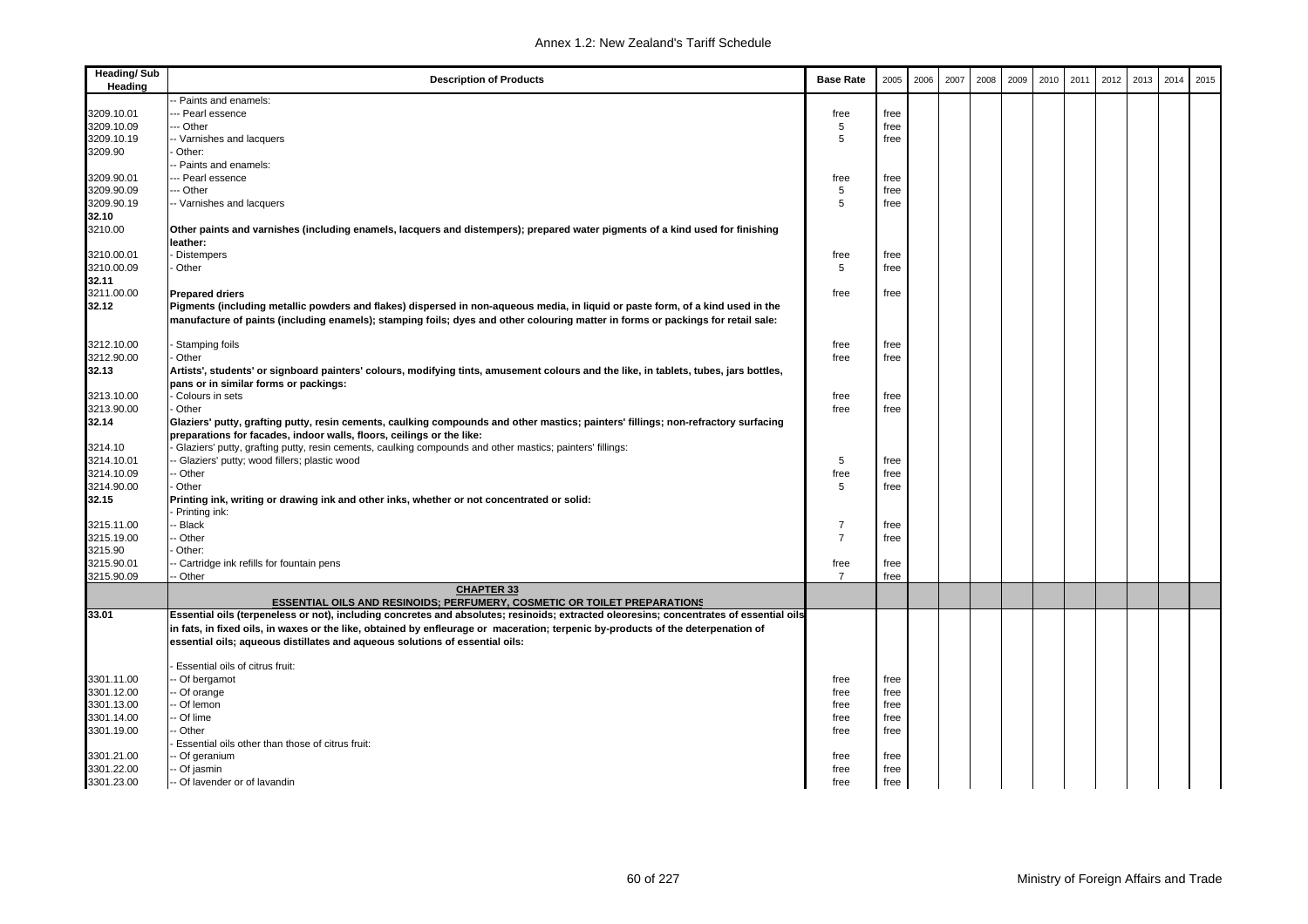| <b>Heading/Sub</b><br>Heading | <b>Description of Products</b>                                                                                                                                                                                                                                             | <b>Base Rate</b> | 2005 | 2006           | 2007         | 2008 | 2009 | 2010 | 2011 | 2012 | 2013 | 2014 | 2015 |
|-------------------------------|----------------------------------------------------------------------------------------------------------------------------------------------------------------------------------------------------------------------------------------------------------------------------|------------------|------|----------------|--------------|------|------|------|------|------|------|------|------|
| 3301.24.00                    | Of peppermint (Mentha piperita)                                                                                                                                                                                                                                            | free             | free |                |              |      |      |      |      |      |      |      |      |
| 3301.25.00                    | Of other mints                                                                                                                                                                                                                                                             | free             | free |                |              |      |      |      |      |      |      |      |      |
| 3301.26.00                    | Of vetiver                                                                                                                                                                                                                                                                 | free             | free |                |              |      |      |      |      |      |      |      |      |
| 3301.29.00                    | Other                                                                                                                                                                                                                                                                      | free             | free |                |              |      |      |      |      |      |      |      |      |
| 3301.30.00                    | Resinoids                                                                                                                                                                                                                                                                  | free             | free |                |              |      |      |      |      |      |      |      |      |
| 3301.90                       | Other:                                                                                                                                                                                                                                                                     |                  |      |                |              |      |      |      |      |      |      |      |      |
|                               | - Aqueous distillates and aqueous solutions of essential oils:                                                                                                                                                                                                             |                  |      |                |              |      |      |      |      |      |      |      |      |
| 3301.90.01                    | -- Culinary or flavouring                                                                                                                                                                                                                                                  | 6.5              | free |                |              |      |      |      |      |      |      |      |      |
| 3301.90.09                    | - Other                                                                                                                                                                                                                                                                    | free             | free |                |              |      |      |      |      |      |      |      |      |
| 3301.90.19                    | - Other                                                                                                                                                                                                                                                                    | free             |      |                |              |      |      |      |      |      |      |      |      |
| 33.02                         |                                                                                                                                                                                                                                                                            |                  | free |                |              |      |      |      |      |      |      |      |      |
|                               | Mixtures of odoriferous substances and mixtures (including alcoholic solutions) with a basis of one or more of these substances, of<br>a kind used as raw materials in industry; other preparations based on odoriferous substances, of a kind used for the manufacture of |                  |      |                |              |      |      |      |      |      |      |      |      |
|                               | beverages:                                                                                                                                                                                                                                                                 |                  |      |                |              |      |      |      |      |      |      |      |      |
| 3302.10                       | Of a kind used in the food or drink industries:                                                                                                                                                                                                                            |                  |      |                |              |      |      |      |      |      |      |      |      |
|                               | - Preparations based on one or more odoriferous substances (including alcoholic solutions) of a kind used for the manufacture of beverages:                                                                                                                                |                  |      |                |              |      |      |      |      |      |      |      |      |
| 3302.10.10                    | - Of an alcoholic strength by volume not exceeding 0.5 % vol.                                                                                                                                                                                                              | $\overline{7}$   | free |                |              |      |      |      |      |      |      |      |      |
| 3302.10.20                    | Other:<br>-- Containing not more than 1.15 % vol.                                                                                                                                                                                                                          | free             | free |                |              |      |      |      |      |      |      |      |      |
|                               | --- Containing more than 1.15 % vol., but not more than 2.5 % vol.:                                                                                                                                                                                                        |                  |      |                |              |      |      |      |      |      |      |      |      |
| 3302.10.31                    | ---- For further manufacture in a licensed manufacturing area                                                                                                                                                                                                              | free             | free |                |              |      |      |      |      |      |      |      |      |
| 3302.10.39                    | ---- Other                                                                                                                                                                                                                                                                 | free             | free |                |              |      |      |      |      |      |      |      |      |
|                               | Containing more than 2.5 % vol., but not more than 6 % vol.:                                                                                                                                                                                                               |                  |      |                |              |      |      |      |      |      |      |      |      |
|                               |                                                                                                                                                                                                                                                                            |                  |      |                |              |      |      |      |      |      |      |      |      |
| 3302.10.41                    | ---- For further manufacture in a licensed manufacturing area<br>---- Other                                                                                                                                                                                                | free             | free |                |              |      |      |      |      |      |      |      |      |
| 3302.10.49                    |                                                                                                                                                                                                                                                                            | free             | free |                |              |      |      |      |      |      |      |      |      |
|                               | -- Containing more than 6 % vol., but not more than 9 % vol.:                                                                                                                                                                                                              |                  |      |                |              |      |      |      |      |      |      |      |      |
| 3302.10.51                    | ---- For further manufacture in a licensed manufacturing area                                                                                                                                                                                                              | free             | free |                |              |      |      |      |      |      |      |      |      |
| 3302.10.59                    | ---- Other                                                                                                                                                                                                                                                                 | free             | free |                |              |      |      |      |      |      |      |      |      |
|                               | --- Containing more than 9 % vol. but not more than 14 % vol.:                                                                                                                                                                                                             |                  |      |                |              |      |      |      |      |      |      |      |      |
| 3302.10.61                    | ---- For further manufacture in a licensed manufacturing area                                                                                                                                                                                                              | free             | free |                |              |      |      |      |      |      |      |      |      |
| 3302.10.69                    | ---- Other                                                                                                                                                                                                                                                                 | free             | free |                |              |      |      |      |      |      |      |      |      |
|                               | --- Containing more than 14 % vol., but not more than 23 % vol.:                                                                                                                                                                                                           |                  |      |                |              |      |      |      |      |      |      |      |      |
| 3302.10.71                    | ----- For further manufacture in a licensed manufacturing area                                                                                                                                                                                                             | free             | free |                |              |      |      |      |      |      |      |      |      |
| 3302.10.79                    | ---- Other                                                                                                                                                                                                                                                                 | free             | free |                |              |      |      |      |      |      |      |      |      |
|                               | --- Other:                                                                                                                                                                                                                                                                 |                  |      |                |              |      |      |      |      |      |      |      |      |
| 3302.10.81                    | ---- For further manufacture in a licensed manufacturing area                                                                                                                                                                                                              | free             | free |                |              |      |      |      |      |      |      |      |      |
| 3302.10.89                    | ---- Other                                                                                                                                                                                                                                                                 | free             | free |                |              |      |      |      |      |      |      |      |      |
| 3302.10.90                    | Other                                                                                                                                                                                                                                                                      | free             | free |                |              |      |      |      |      |      |      |      |      |
| 3302.90.00                    | Other                                                                                                                                                                                                                                                                      | free             | free |                |              |      |      |      |      |      |      |      |      |
| 33.03                         |                                                                                                                                                                                                                                                                            |                  |      |                |              |      |      |      |      |      |      |      |      |
| 3303.00                       | Perfumes and toilet waters:                                                                                                                                                                                                                                                |                  |      |                |              |      |      |      |      |      |      |      |      |
| 3303.00.01                    | Perfumed spirits                                                                                                                                                                                                                                                           | 5                | free |                |              |      |      |      |      |      |      |      |      |
| 3303.00.09                    | Other                                                                                                                                                                                                                                                                      | $\overline{7}$   | free |                |              |      |      |      |      |      |      |      |      |
| 33.04                         | Beauty or make-up preparations and preparations for the care of skin (other than medicaments), including sunscreen or sun tan                                                                                                                                              |                  |      |                |              |      |      |      |      |      |      |      |      |
|                               | preparations; manicure or pedicure preparations:                                                                                                                                                                                                                           |                  |      |                |              |      |      |      |      |      |      |      |      |
| 3304.10.00                    | Lip make-up preparations                                                                                                                                                                                                                                                   | $\overline{7}$   | 5.5  | $\overline{4}$ | 3            | free |      |      |      |      |      |      |      |
| 3304.20.00                    | Eye make-up preparations                                                                                                                                                                                                                                                   | $\overline{7}$   | 5.5  | $\overline{4}$ | $\mathsf 3$  | free |      |      |      |      |      |      |      |
| 3304.30.00                    | Manicure or pedicure preparations                                                                                                                                                                                                                                          | $\overline{7}$   | 5.5  | $\overline{4}$ | 3            | free |      |      |      |      |      |      |      |
|                               | Other:                                                                                                                                                                                                                                                                     |                  |      |                |              |      |      |      |      |      |      |      |      |
| 3304.91.00                    | Powders, whether or not compressed                                                                                                                                                                                                                                         | $\overline{7}$   | 5.5  | 4              | 3            | free |      |      |      |      |      |      |      |
| 3304.99.00                    | Other                                                                                                                                                                                                                                                                      | $\overline{7}$   | 5.5  | $\overline{4}$ | $\mathbf{3}$ | free |      |      |      |      |      |      |      |
| 33.05                         | Preparations for use on the hair:                                                                                                                                                                                                                                          |                  |      |                |              |      |      |      |      |      |      |      |      |
| 3305.10.00                    | Shampoos                                                                                                                                                                                                                                                                   | 7                | free |                |              |      |      |      |      |      |      |      |      |
| 3305.20.00                    |                                                                                                                                                                                                                                                                            | $\overline{7}$   | 5.5  | $\overline{4}$ | 3            |      |      |      |      |      |      |      |      |
|                               | Preparations for permanent waving or straightening                                                                                                                                                                                                                         |                  |      |                |              | free |      |      |      |      |      |      |      |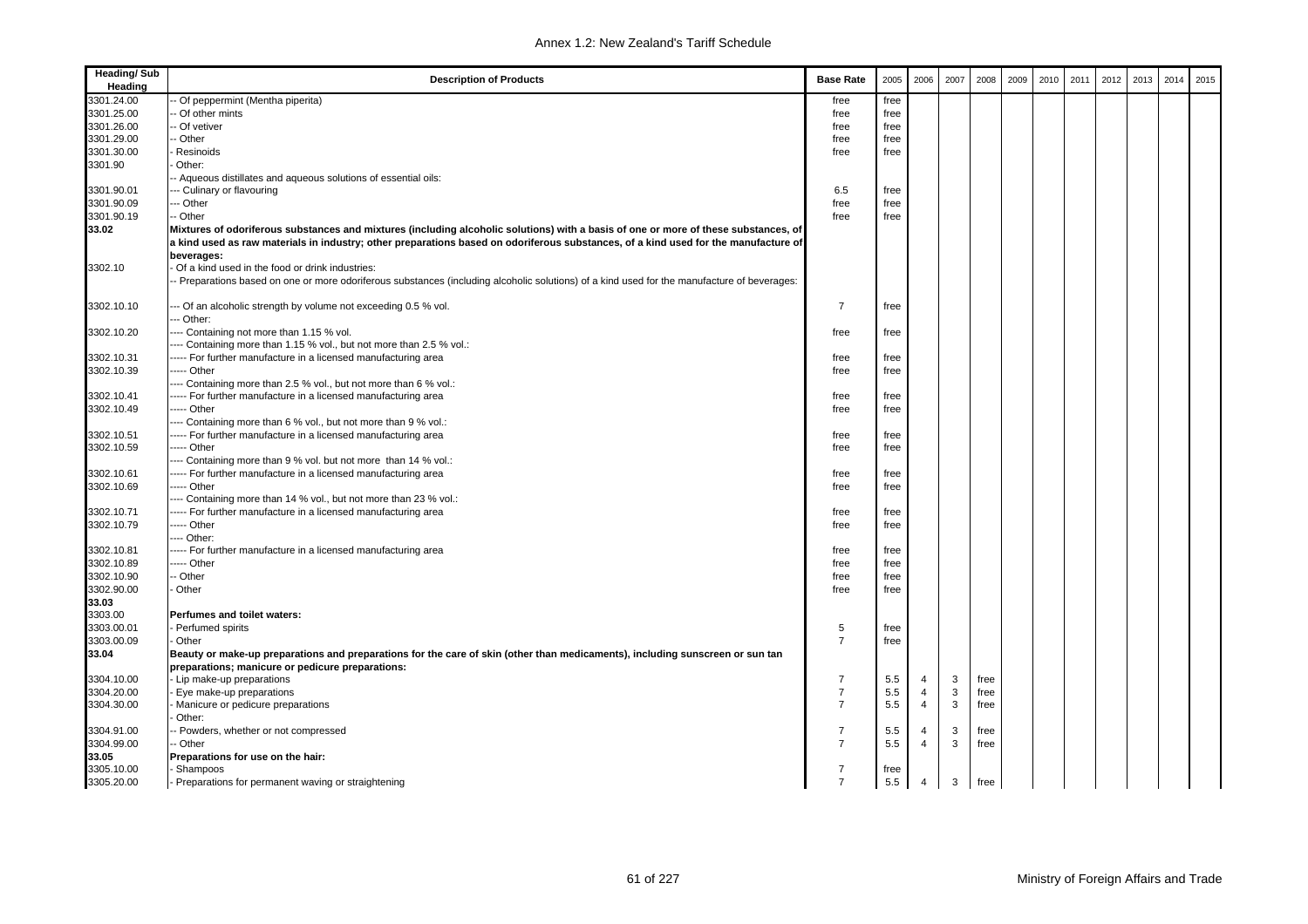| Heading/Sub<br>Heading | <b>Description of Products</b>                                                                                                                                                                                                                                                                       | <b>Base Rate</b> | 2005 | 2006           | 2007 | 2008 | 2009 | 2010 | 2011 | 2012 | 2013 | 2014 | 2015 |
|------------------------|------------------------------------------------------------------------------------------------------------------------------------------------------------------------------------------------------------------------------------------------------------------------------------------------------|------------------|------|----------------|------|------|------|------|------|------|------|------|------|
| 3305.30.00             | Hair lacquers                                                                                                                                                                                                                                                                                        | 7                | 5.5  | $\overline{4}$ | 3    | free |      |      |      |      |      |      |      |
| 3305.90.00             | Other                                                                                                                                                                                                                                                                                                | $\overline{7}$   | 5.5  | $\overline{4}$ | 3    | free |      |      |      |      |      |      |      |
| 33.06                  | Preparations for oral or dental hygiene, including denture fixative pastes and powders; yarn used to clean between the teeth (dental<br>floss), in individual retail packages:                                                                                                                       |                  |      |                |      |      |      |      |      |      |      |      |      |
| 3306.10                | Dentifrices:                                                                                                                                                                                                                                                                                         |                  |      |                |      |      |      |      |      |      |      |      |      |
| 3306.10.01             | Denture cleaning tablets                                                                                                                                                                                                                                                                             | free             | free |                |      |      |      |      |      |      |      |      |      |
| 3306.10.09             | - Other                                                                                                                                                                                                                                                                                              | 6.5              | free |                |      |      |      |      |      |      |      |      |      |
| 3306.20                | Yarn used to clean between the teeth (dental floss):                                                                                                                                                                                                                                                 |                  |      |                |      |      |      |      |      |      |      |      |      |
| 3306.20.10             | - Textured yarn of nylon or other polyamides, measuring per single yarn more than 50 decitex                                                                                                                                                                                                         | 5                | free |                |      |      |      |      |      |      |      |      |      |
| 3306.20.90             | Other                                                                                                                                                                                                                                                                                                | free             | free |                |      |      |      |      |      |      |      |      |      |
| 3306.90.00             | Other                                                                                                                                                                                                                                                                                                | 6.5              | free |                |      |      |      |      |      |      |      |      |      |
| 33.07                  | Pre-shave, shaving or after-shave preparations, personal deodorants, bath preparations, depilatories and other perfumery, cosmetic                                                                                                                                                                   |                  |      |                |      |      |      |      |      |      |      |      |      |
|                        | or toilet preparations, not elsewhere specified or included; prepared room deodoriser, whether or not perfumed or having                                                                                                                                                                             |                  |      |                |      |      |      |      |      |      |      |      |      |
|                        | disinfectant properties:                                                                                                                                                                                                                                                                             |                  |      |                |      |      |      |      |      |      |      |      |      |
| 3307.10                | Pre-shave, shaving or after-shave preparations:                                                                                                                                                                                                                                                      |                  |      |                |      |      |      |      |      |      |      |      |      |
| 3307.10.01             | - Pre-shave and after-shave preparations                                                                                                                                                                                                                                                             | 5                | free |                |      |      |      |      |      |      |      |      |      |
| 3307.10.09             | - Other                                                                                                                                                                                                                                                                                              | $\overline{7}$   | free |                |      |      |      |      |      |      |      |      |      |
| 3307.20.00             | Personal deodorants and antiperspirants                                                                                                                                                                                                                                                              | $\overline{7}$   | free |                |      |      |      |      |      |      |      |      |      |
| 3307.30.00             | Perfumed bath salts and other bath preparations                                                                                                                                                                                                                                                      | $\overline{7}$   | free |                |      |      |      |      |      |      |      |      |      |
|                        | Preparations for perfuming or deodorizing rooms, including odoriferous preparations used during religious rites:                                                                                                                                                                                     |                  |      |                |      |      |      |      |      |      |      |      |      |
| 3307.41.00             | Agarbatti other odoriferous preparations which operate by burning                                                                                                                                                                                                                                    | 6.5              | free |                |      |      |      |      |      |      |      |      |      |
| 3307.49.00             | Other                                                                                                                                                                                                                                                                                                | 6.5              | free |                |      |      |      |      |      |      |      |      |      |
| 3307.90                | Other:                                                                                                                                                                                                                                                                                               |                  |      |                |      |      |      |      |      |      |      |      |      |
| 3307.90.01             | - Animal toilet preparations                                                                                                                                                                                                                                                                         | 6.5              | free |                |      |      |      |      |      |      |      |      |      |
| 3307.90.09             | Other                                                                                                                                                                                                                                                                                                | $\overline{7}$   | free |                |      |      |      |      |      |      |      |      |      |
|                        | <b>CHAPTER 34</b><br>SOAP, ORGANIC SURFACE-ACTIVE AGENTS, WASHING PREPARATIONS, LUBRICATING PREPARATIONS, ARTIFICIAL WAXES,<br>PREPARED WAXES, POLISHING OR SCOURING PREPARATIONS, CANDLES AND SIMILAR ARTICLES, MODELLING PASTES,<br>"DENTAL WAXES" AND DENTAL PREPARATIONS WITH A BASIS OF PLASTER |                  |      |                |      |      |      |      |      |      |      |      |      |
| 34.01                  | Soap; organic surface-active products and preparations for use as soap, in the form of bars, cakes, moulded pieces or shapes,                                                                                                                                                                        |                  |      |                |      |      |      |      |      |      |      |      |      |
|                        | whether or not containing soap; organic surface-active products and preparations for washing the skin, in the form of liquid or                                                                                                                                                                      |                  |      |                |      |      |      |      |      |      |      |      |      |
|                        | cream and put up for retail sale, whether or not containing soap; paper, wadding, felt and non-wovens, impregnated, coated or                                                                                                                                                                        |                  |      |                |      |      |      |      |      |      |      |      |      |
|                        | covered with soap or detergent:                                                                                                                                                                                                                                                                      |                  |      |                |      |      |      |      |      |      |      |      |      |
|                        | Soap and organic surface-active products and preparations, in the form of bars, cakes, moulded pieces or shapes, and paper, wadding, felt                                                                                                                                                            |                  |      |                |      |      |      |      |      |      |      |      |      |
|                        | and non-wovens, impregnated, coated or covered with soap or detergent:                                                                                                                                                                                                                               |                  |      |                |      |      |      |      |      |      |      |      |      |
| 3401.11.00             | - For toilet use (including medicated products)                                                                                                                                                                                                                                                      | 7                | free |                |      |      |      |      |      |      |      |      |      |
| 3401.19.00             | - Other                                                                                                                                                                                                                                                                                              | $\overline{7}$   | free |                |      |      |      |      |      |      |      |      |      |
| 3401.20.00             | Soap in other forms                                                                                                                                                                                                                                                                                  | $\overline{7}$   | free |                |      |      |      |      |      |      |      |      |      |
| 3401.30.00             | Organic surface-active products and preparations for washing the skin, in the form of liquid or cream and put up for retail sale, whether or nor                                                                                                                                                     | $\overline{7}$   | free |                |      |      |      |      |      |      |      |      |      |
|                        | containing soap                                                                                                                                                                                                                                                                                      |                  |      |                |      |      |      |      |      |      |      |      |      |
| 34.02                  | Organic surface-active agents (other than soap); surface-active preparations, washing preparations (including auxiliary washing                                                                                                                                                                      |                  |      |                |      |      |      |      |      |      |      |      |      |
|                        | preparations) and cleaning preparations, whether or not containing soap, other than of heading 34.01:                                                                                                                                                                                                |                  |      |                |      |      |      |      |      |      |      |      |      |
|                        | Organic surface-active agents, whether or not put up for retail sale:                                                                                                                                                                                                                                |                  |      |                |      |      |      |      |      |      |      |      |      |
| 3402.11.00             | - Anionic                                                                                                                                                                                                                                                                                            | 7                | free |                |      |      |      |      |      |      |      |      |      |
| 3402.12.00             | Cationic                                                                                                                                                                                                                                                                                             | $\overline{7}$   | free |                |      |      |      |      |      |      |      |      |      |
| 3402.13.00             | - Non-ionic                                                                                                                                                                                                                                                                                          | $\overline{7}$   | free |                |      |      |      |      |      |      |      |      |      |
| 3402.19.00             | Other                                                                                                                                                                                                                                                                                                | $\overline{7}$   | free |                |      |      |      |      |      |      |      |      |      |
| 3402.20.00             | Preparations put up for retail sale                                                                                                                                                                                                                                                                  | $\overline{7}$   | free |                |      |      |      |      |      |      |      |      |      |
| 3402.90.00             | - Other                                                                                                                                                                                                                                                                                              | $\overline{7}$   | free |                |      |      |      |      |      |      |      |      |      |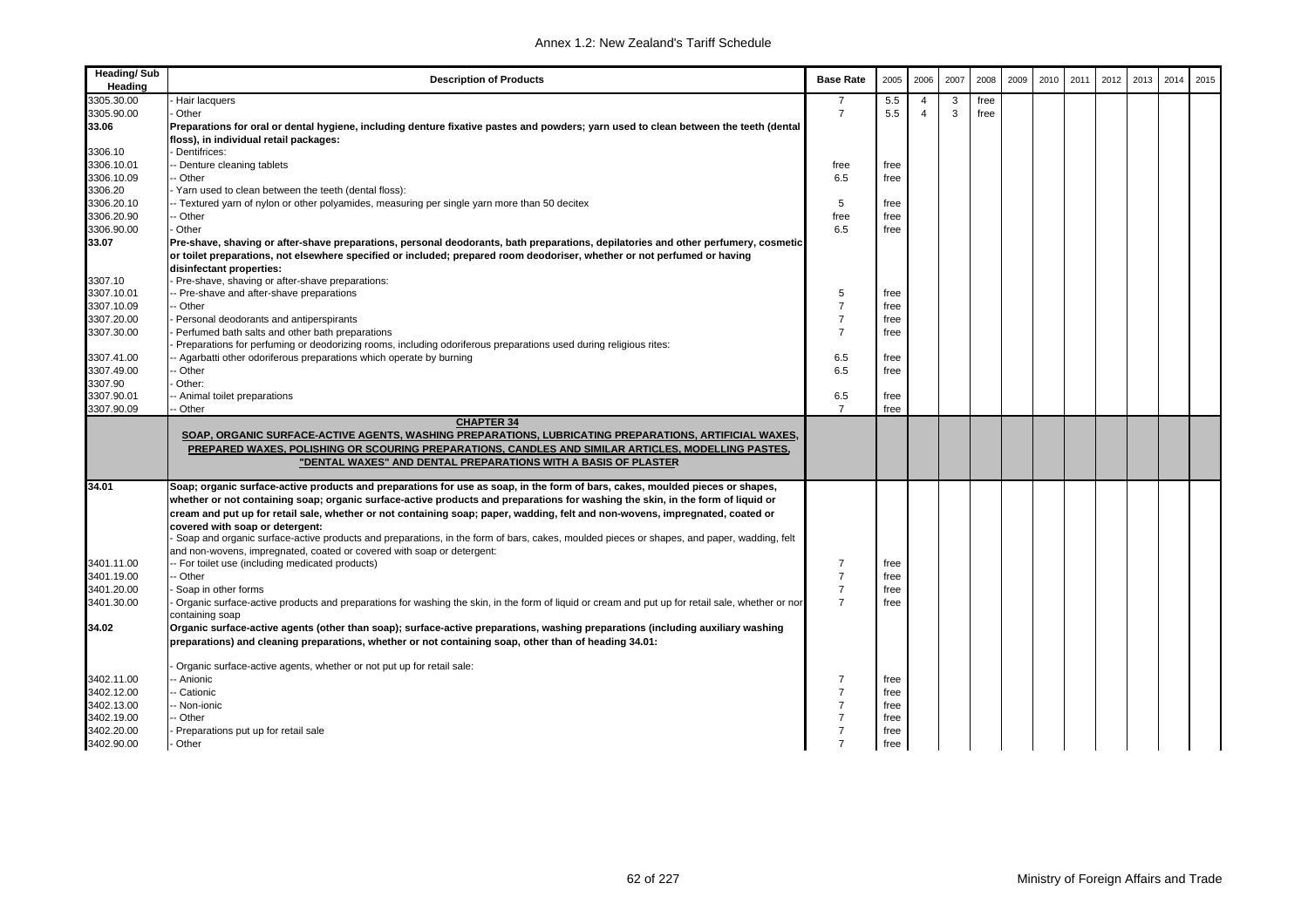| <b>Heading/Sub</b><br>Heading | <b>Description of Products</b>                                                                                                                                                                                                                                                                                                                                                                                                                                                         | <b>Base Rate</b> | 2005 | 2006 | 2007 | 2008 | 2009 | 2010 | 2011 | 2012 | 2013 | 2014 | 2015 |
|-------------------------------|----------------------------------------------------------------------------------------------------------------------------------------------------------------------------------------------------------------------------------------------------------------------------------------------------------------------------------------------------------------------------------------------------------------------------------------------------------------------------------------|------------------|------|------|------|------|------|------|------|------|------|------|------|
| 34.03                         | Lubricating preparations (including cutting-oil preparations, bolt or nut release preparations, anti-rust or anti-corrosion preparations<br>and mould release preparations, based on lubricants) and preparations of a kind used for the oil or grease treatment of textile<br>materials, leather, furskins or other materials, but excluding preparations containing, as basic constituents, 70% or more by weight<br>of petroleum oils or of oils obtained from bituminous minerals: |                  |      |      |      |      |      |      |      |      |      |      |      |
|                               | Containing petroleum oils or oils obtained from bituminous minerals:                                                                                                                                                                                                                                                                                                                                                                                                                   |                  |      |      |      |      |      |      |      |      |      |      |      |
| 3403.11.00                    | - Preparations for the treatment of textile materials, leather, furskins or other materials                                                                                                                                                                                                                                                                                                                                                                                            | free             | free |      |      |      |      |      |      |      |      |      |      |
| 3403.19                       | - Other:                                                                                                                                                                                                                                                                                                                                                                                                                                                                               |                  |      |      |      |      |      |      |      |      |      |      |      |
| 3403.19.01                    | - Greases and other solid lubricants                                                                                                                                                                                                                                                                                                                                                                                                                                                   | 6.5              | free |      |      |      |      |      |      |      |      |      |      |
|                               | - Other:                                                                                                                                                                                                                                                                                                                                                                                                                                                                               |                  |      |      |      |      |      |      |      |      |      |      |      |
| 3403.19.11<br>3403.19.19      | --- In containers of a capacity of 5 litres or more<br>--- Other                                                                                                                                                                                                                                                                                                                                                                                                                       | free<br>6.5      | free |      |      |      |      |      |      |      |      |      |      |
|                               | Other:                                                                                                                                                                                                                                                                                                                                                                                                                                                                                 |                  | free |      |      |      |      |      |      |      |      |      |      |
| 3403.91.00                    | - Preparations for the treatment of textile materials, leather, furskins or other materials                                                                                                                                                                                                                                                                                                                                                                                            | free             | free |      |      |      |      |      |      |      |      |      |      |
| 3403.99                       | - Other:                                                                                                                                                                                                                                                                                                                                                                                                                                                                               |                  |      |      |      |      |      |      |      |      |      |      |      |
| 3403.99.01                    | - Greases and other solid lubricants                                                                                                                                                                                                                                                                                                                                                                                                                                                   | 6.5              | free |      |      |      |      |      |      |      |      |      |      |
|                               | - Other:                                                                                                                                                                                                                                                                                                                                                                                                                                                                               |                  |      |      |      |      |      |      |      |      |      |      |      |
| 3403.99.11                    | --- In containers of a capacity of 5 litres or more                                                                                                                                                                                                                                                                                                                                                                                                                                    | free             | free |      |      |      |      |      |      |      |      |      |      |
| 3403.99.19                    | --- Other                                                                                                                                                                                                                                                                                                                                                                                                                                                                              | 6.5              | free |      |      |      |      |      |      |      |      |      |      |
| 34.04                         | Artificial waxes and prepared waxes:                                                                                                                                                                                                                                                                                                                                                                                                                                                   |                  |      |      |      |      |      |      |      |      |      |      |      |
| 3404.10.00                    | Of chemically modified lignite                                                                                                                                                                                                                                                                                                                                                                                                                                                         | free             | free |      |      |      |      |      |      |      |      |      |      |
| 3404.20.00                    | Of poly(oxyethylene) (polyethylene glycol)                                                                                                                                                                                                                                                                                                                                                                                                                                             | free             | free |      |      |      |      |      |      |      |      |      |      |
| 3404.90.00                    | Other                                                                                                                                                                                                                                                                                                                                                                                                                                                                                  | free             | free |      |      |      |      |      |      |      |      |      |      |
| 34.05                         | Polishes and creams, for footwear, furniture, floors, coachwork, glass or metal, scouring pastes and powders and similar<br>preparations (whether or not in the form of paper, wadding, felt, nonwovens, cellular plastics or cellular rubber, impregnated, coated<br>or covered with such preparations), excluding waxes of heading 34.04:                                                                                                                                            |                  |      |      |      |      |      |      |      |      |      |      |      |
| 3405.10.00                    | Polishes, creams and similar preparations for footwear or leather                                                                                                                                                                                                                                                                                                                                                                                                                      | $\overline{7}$   | free |      |      |      |      |      |      |      |      |      |      |
| 3405.20.00                    | Polishes, creams and similar preparations for the maintenance of wooden furniture, floors or other woodwork                                                                                                                                                                                                                                                                                                                                                                            | $\overline{7}$   | free |      |      |      |      |      |      |      |      |      |      |
| 3405.30.00                    | Polishes and similar preparations for coachwork, other than metal polishes                                                                                                                                                                                                                                                                                                                                                                                                             | $\overline{7}$   | free |      |      |      |      |      |      |      |      |      |      |
| 3405.40.00                    | Scouring pastes and powders and other scouring preparations and polishing of teeth                                                                                                                                                                                                                                                                                                                                                                                                     | $\overline{7}$   | free |      |      |      |      |      |      |      |      |      |      |
| 3405.90.00                    | Other                                                                                                                                                                                                                                                                                                                                                                                                                                                                                  | $\overline{7}$   | free |      |      |      |      |      |      |      |      |      |      |
| 34.06                         |                                                                                                                                                                                                                                                                                                                                                                                                                                                                                        |                  |      |      |      |      |      |      |      |      |      |      |      |
| 3406.00.00                    | Candles, tapers and the like                                                                                                                                                                                                                                                                                                                                                                                                                                                           | 6.5              | free |      |      |      |      |      |      |      |      |      |      |
| 34.07                         |                                                                                                                                                                                                                                                                                                                                                                                                                                                                                        |                  |      |      |      |      |      |      |      |      |      |      |      |
| 3407.00.00                    | Modelling pastes, including those put up for children's amusement; preparations known as "dental wax" or as "dental impression<br>compounds", put up in sets, in packings for retail sale or in plates, horseshoe shapes, sticks or similar forms; other preparations for<br>use in dentistry, with a basis of plaster (of calcined gypsum or calcium sulphate):                                                                                                                       | free             | free |      |      |      |      |      |      |      |      |      |      |
|                               | <b>CHAPTER 35</b>                                                                                                                                                                                                                                                                                                                                                                                                                                                                      |                  |      |      |      |      |      |      |      |      |      |      |      |
|                               | ALBUMINOIDAL SUBSTANCES; MODIFIED STARCHES; GLUES; ENZYMES                                                                                                                                                                                                                                                                                                                                                                                                                             |                  |      |      |      |      |      |      |      |      |      |      |      |
| 35.01                         | Casein, caseinates and other casein derivatives; casein glues:                                                                                                                                                                                                                                                                                                                                                                                                                         |                  |      |      |      |      |      |      |      |      |      |      |      |
| 3501.10.00                    | Casein<br>Other                                                                                                                                                                                                                                                                                                                                                                                                                                                                        | free             | free |      |      |      |      |      |      |      |      |      |      |
| 3501.90.00<br>35.02           |                                                                                                                                                                                                                                                                                                                                                                                                                                                                                        | free             | free |      |      |      |      |      |      |      |      |      |      |
|                               | Albumins (including concentrates of two or more whey proteins, containing by weight more than 80 % whey proteins, calculated on<br>the dry matter), albuminates and other albumin derivatives:                                                                                                                                                                                                                                                                                         |                  |      |      |      |      |      |      |      |      |      |      |      |
|                               | Egg albumin:                                                                                                                                                                                                                                                                                                                                                                                                                                                                           |                  |      |      |      |      |      |      |      |      |      |      |      |
| 3502.11.00                    | - Dried                                                                                                                                                                                                                                                                                                                                                                                                                                                                                | free             | free |      |      |      |      |      |      |      |      |      |      |
| 3502.19.00                    | - Other                                                                                                                                                                                                                                                                                                                                                                                                                                                                                | free             | free |      |      |      |      |      |      |      |      |      |      |
| 3502.20.00                    | Milk albumin, including concentrates of two or more whey proteins                                                                                                                                                                                                                                                                                                                                                                                                                      | free             | free |      |      |      |      |      |      |      |      |      |      |
| 3502.90.00                    | Other                                                                                                                                                                                                                                                                                                                                                                                                                                                                                  | free             | free |      |      |      |      |      |      |      |      |      |      |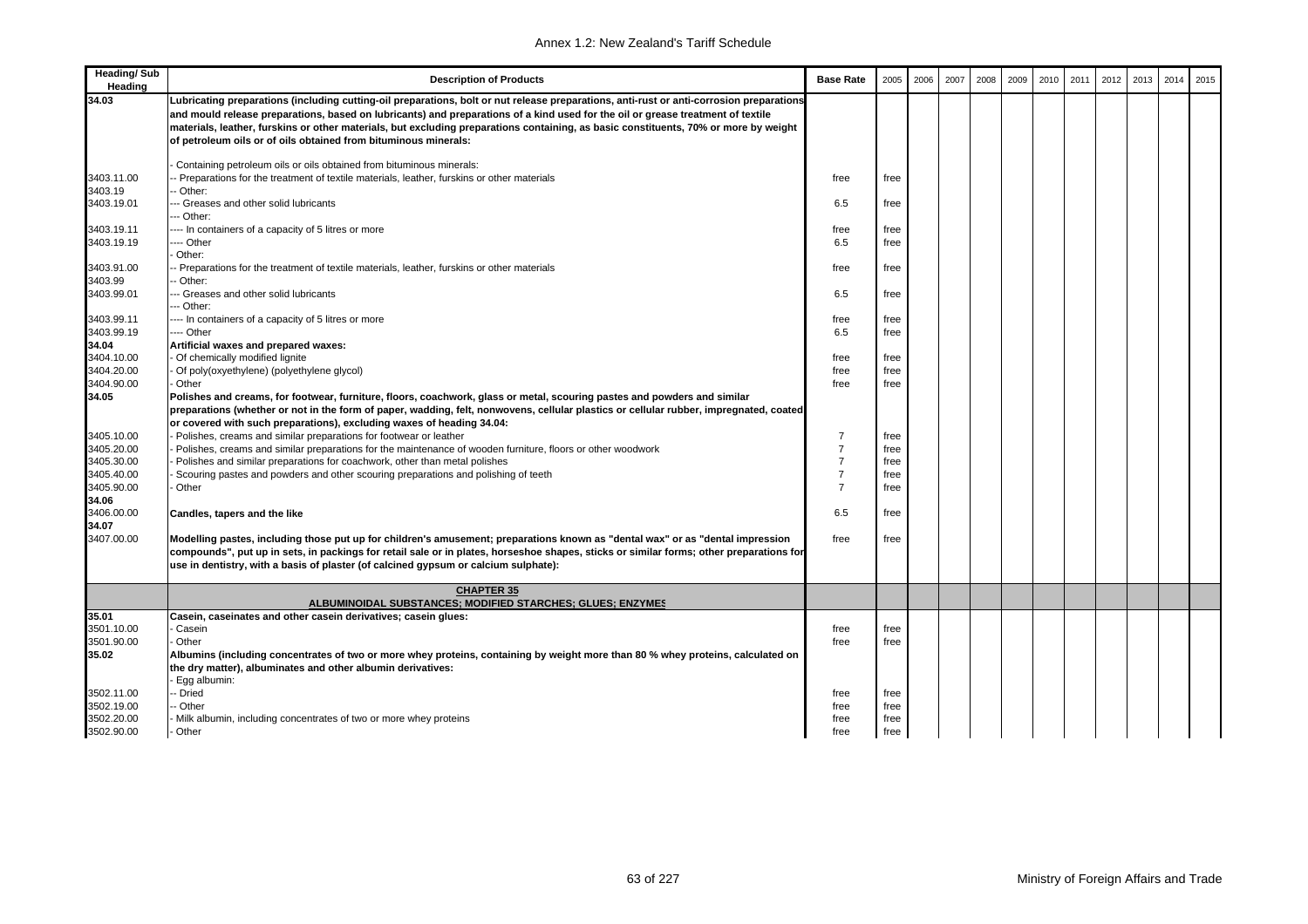| <b>Heading/Sub</b><br>Heading | <b>Description of Products</b>                                                                                                                                    | <b>Base Rate</b> | 2005         | 2006 | 2007 | 2008 | 2009 | 2010 | 2011 | 2012 | 2013 | 2014 | 2015 |
|-------------------------------|-------------------------------------------------------------------------------------------------------------------------------------------------------------------|------------------|--------------|------|------|------|------|------|------|------|------|------|------|
| 35.03                         |                                                                                                                                                                   |                  |              |      |      |      |      |      |      |      |      |      |      |
| 3503.00                       | Gelatin (including gelatin in rectangular (including square) sheets, whether or not surface-worked or coloured) and gelatin                                       |                  |              |      |      |      |      |      |      |      |      |      |      |
|                               | derivatives; isinglass; other glues of animal origin, excluding casein glues of heading 35.01:                                                                    |                  |              |      |      |      |      |      |      |      |      |      |      |
|                               | Gelatin (including gelatin in rectangular (including square) sheets, whether or not surface-worked or coloured) and gelatin derivatives:                          |                  |              |      |      |      |      |      |      |      |      |      |      |
| 3503.00.01                    | Specially prepared for use as culture media                                                                                                                       | free             | free         |      |      |      |      |      |      |      |      |      |      |
| 3503.00.09                    | Other                                                                                                                                                             | 5                | free         |      |      |      |      |      |      |      |      |      |      |
| 3503.00.11                    | Isinglass                                                                                                                                                         | free             | free         |      |      |      |      |      |      |      |      |      |      |
| 3503.00.19                    | Other glues of animal origin                                                                                                                                      | 6.5              | free         |      |      |      |      |      |      |      |      |      |      |
| 35.04                         |                                                                                                                                                                   |                  |              |      |      |      |      |      |      |      |      |      |      |
| 3504.00.00                    | Peptones and their derivatives; other protein substances and their derivatives, not elsewhere specified or included; hide powder,<br>whether or not chromed       | free             | free         |      |      |      |      |      |      |      |      |      |      |
| 35.05                         | Dextrins and other modified starches (for example, pregelatinised or esterified starches); glues based on starches, or on dextrins or<br>other modified starches: |                  |              |      |      |      |      |      |      |      |      |      |      |
| 3505.10.00                    | Dextrins and other modified starches                                                                                                                              | free             | free         |      |      |      |      |      |      |      |      |      |      |
| 3505.20.00                    | Glues                                                                                                                                                             | 5                | free         |      |      |      |      |      |      |      |      |      |      |
| 35.06                         | Prepared glues and other prepared adhesives, not elsewhere specified or included; products suitable for use as glues or adhesives,                                |                  |              |      |      |      |      |      |      |      |      |      |      |
|                               | put up for retail sale as glues or adhesives, not exceeding a net weight of 1 kg:                                                                                 |                  |              |      |      |      |      |      |      |      |      |      |      |
| 3506.10.00                    | Products suitable for use as glues or adhesives, put up for retail sale as glues or adhesives, not exceeding a net weight of 1kg                                  | 5                | free         |      |      |      |      |      |      |      |      |      |      |
|                               | Other:                                                                                                                                                            |                  |              |      |      |      |      |      |      |      |      |      |      |
| 3506.91.00                    | - Adhesives based on polymers of heading 39.01 to 39.13 or on rubber                                                                                              | 5                | free         |      |      |      |      |      |      |      |      |      |      |
| 3506.99.00                    | - Other                                                                                                                                                           | 5                | free         |      |      |      |      |      |      |      |      |      |      |
| 35.07                         | Enzymes; prepared enzymes not elsewhere specified or included:                                                                                                    |                  |              |      |      |      |      |      |      |      |      |      |      |
| 3507.10                       | Rennet and concentrates thereof:                                                                                                                                  |                  |              |      |      |      |      |      |      |      |      |      |      |
| 3507.10.01                    | - Flavoured, coloured or simply prepared                                                                                                                          | 5                | free         |      |      |      |      |      |      |      |      |      |      |
| 3507.10.09                    | Other                                                                                                                                                             | 5                | free         |      |      |      |      |      |      |      |      |      |      |
| 3507.90.00                    | Other                                                                                                                                                             | free             | free         |      |      |      |      |      |      |      |      |      |      |
|                               | <b>CHAPTER 36</b>                                                                                                                                                 |                  |              |      |      |      |      |      |      |      |      |      |      |
|                               | EXPLOSIVES; PYROTECHNIC PRODUCTS; MATCHES; PYROPHORIC ALLOYS; CERTAIN COMBUSTIBLE PREPARATIONS                                                                    |                  |              |      |      |      |      |      |      |      |      |      |      |
| 36.01                         |                                                                                                                                                                   |                  |              |      |      |      |      |      |      |      |      |      |      |
| 3601.00.00                    | <b>Propellent powders</b>                                                                                                                                         | free             | free         |      |      |      |      |      |      |      |      |      |      |
| 36.02                         |                                                                                                                                                                   |                  |              |      |      |      |      |      |      |      |      |      |      |
| 3602.00.00                    | Prepared explosives, other than propellent powders                                                                                                                | free             | free         |      |      |      |      |      |      |      |      |      |      |
| 36.03                         |                                                                                                                                                                   |                  |              |      |      |      |      |      |      |      |      |      |      |
| 3603.00.00                    | Safety fuses; detonating fuses; percussion or detonating caps; igniters; electric detonators                                                                      | free             | free         |      |      |      |      |      |      |      |      |      |      |
| 36.04                         | Fireworks, signalling flares, rain rockets, fog signals and other pyrotechnic articles:                                                                           |                  |              |      |      |      |      |      |      |      |      |      |      |
| 3604.10                       | Fireworks:                                                                                                                                                        |                  |              |      |      |      |      |      |      |      |      |      |      |
| 3604.10.01                    | Plaited in strings                                                                                                                                                | free             | free         |      |      |      |      |      |      |      |      |      |      |
| 3604.10.09                    | Other                                                                                                                                                             | $\overline{7}$   | free         |      |      |      |      |      |      |      |      |      |      |
| 3604.90                       | Other:                                                                                                                                                            |                  |              |      |      |      |      |      |      |      |      |      |      |
| 3604.90.01                    | Ships' rockets and other marine pyrotechnic signalling and similar articles; Very cartridges                                                                      | free             | free         |      |      |      |      |      |      |      |      |      |      |
| 3604.90.09                    | · Other                                                                                                                                                           | $\overline{7}$   | free         |      |      |      |      |      |      |      |      |      |      |
| 36.05                         |                                                                                                                                                                   |                  |              |      |      |      |      |      |      |      |      |      |      |
| 3605.00.00                    | Matches, other than pyrotechnic articles of heading 36.04                                                                                                         | free             | free         |      |      |      |      |      |      |      |      |      |      |
| 36.06                         | Ferro-cerium and other pyrophoric alloys in all forms; articles of combustible materials as specified in Note 2 to this Chapter                                   |                  |              |      |      |      |      |      |      |      |      |      |      |
| 3606.10                       | Liquid or liquefied-gas fuels in containers of a kind used for filling or refilling cigarette or similar lighters, and of a capacity not exceeding 300            |                  |              |      |      |      |      |      |      |      |      |      |      |
|                               | $cm3$ :                                                                                                                                                           |                  |              |      |      |      |      |      |      |      |      |      |      |
|                               | - Motor spirit as defined in New Zealand Note 1 to Chapter 27:                                                                                                    |                  |              |      |      |      |      |      |      |      |      |      |      |
| 3606.10.01                    |                                                                                                                                                                   |                  | free         |      |      |      |      |      |      |      |      |      |      |
|                               | - For manufacture in a licensed manufacturing area                                                                                                                | free             |              |      |      |      |      |      |      |      |      |      |      |
| 3606.10.09                    | - Other<br>per It                                                                                                                                                 | $\overline{7}$   | free         |      |      |      |      |      |      |      |      |      |      |
| 3606.10.29                    | Other                                                                                                                                                             | 5                | free         |      |      |      |      |      |      |      |      |      |      |
| 3606.90<br>3606.90.01         | Other:                                                                                                                                                            |                  |              |      |      |      |      |      |      |      |      |      |      |
| 3606.90.09                    | - Ferro-cerium and other pyrophoric alloys in all forms, prepared for use<br>-- Other                                                                             | free<br>5        | free<br>free |      |      |      |      |      |      |      |      |      |      |
|                               |                                                                                                                                                                   |                  |              |      |      |      |      |      |      |      |      |      |      |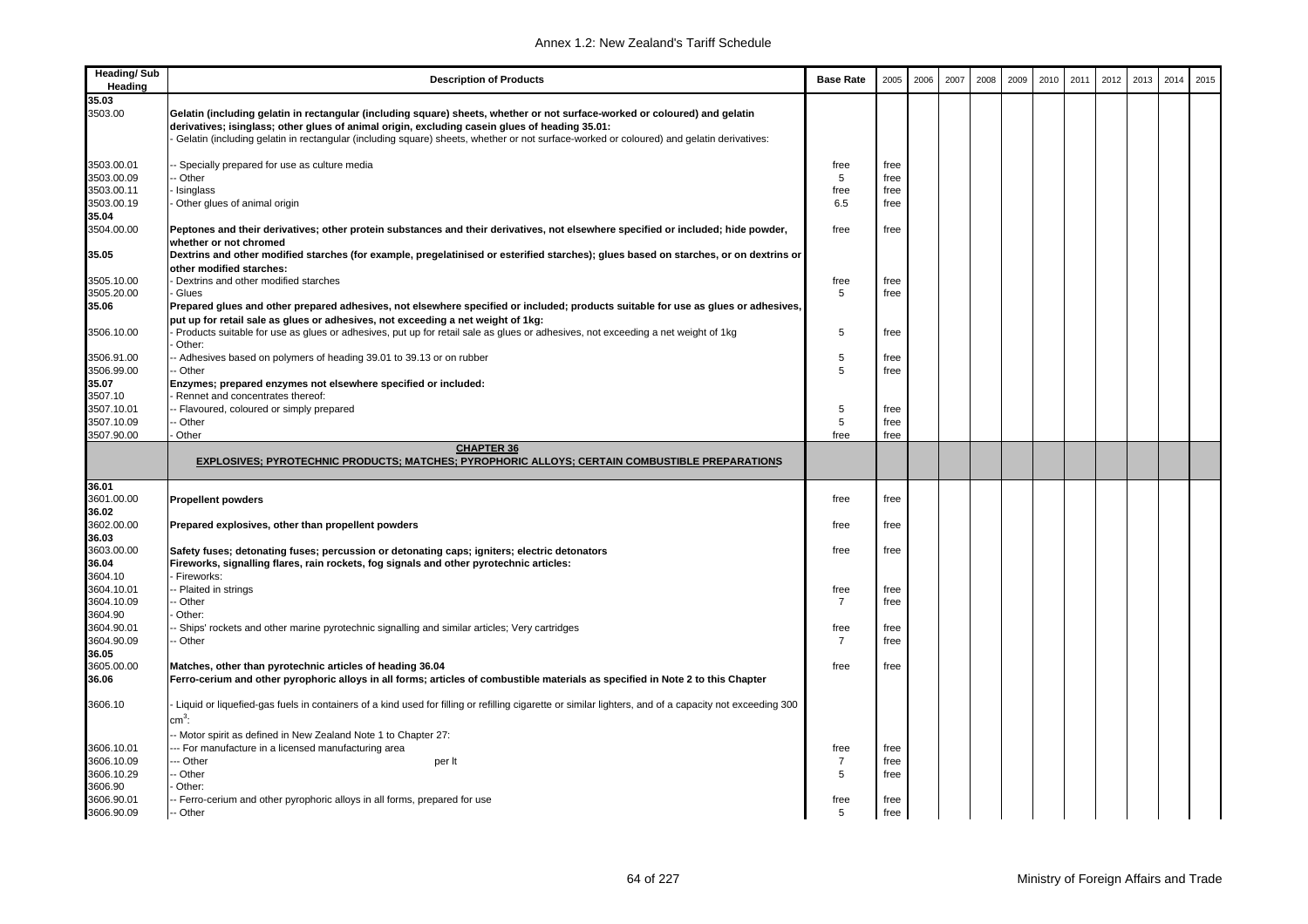| <b>Heading/Sub</b><br>Heading | <b>Description of Products</b>                                                                                                                                                                                | <b>Base Rate</b> | 2005 | 2006 | 2007 | 2008 | 2009 | 2010 | 2011 | 2012 | 2013 | 2014 | 2015 |
|-------------------------------|---------------------------------------------------------------------------------------------------------------------------------------------------------------------------------------------------------------|------------------|------|------|------|------|------|------|------|------|------|------|------|
|                               | <b>CHAPTER 37</b><br>PHOTOGRAPHIC OR CINEMATOGRAPHIC GOODS                                                                                                                                                    |                  |      |      |      |      |      |      |      |      |      |      |      |
| 37.01                         | Photographic plates and film in the flat, sensitised, unexposed, of any material other than paper, paperboard or textiles; instant print<br>film in the flat, sensitised, unexposed, whether or not in packs: |                  |      |      |      |      |      |      |      |      |      |      |      |
| 3701.10.00                    | For X-ray                                                                                                                                                                                                     | free             | free |      |      |      |      |      |      |      |      |      |      |
| 3701.20.00                    | Instant print film                                                                                                                                                                                            | free             | free |      |      |      |      |      |      |      |      |      |      |
| 3701.30                       | Other plates and film, with any side exceeding 255 mm:                                                                                                                                                        |                  |      |      |      |      |      |      |      |      |      |      |      |
| 3701.30.01                    |                                                                                                                                                                                                               |                  |      |      |      |      |      |      |      |      |      |      |      |
|                               | - Polyester film sensitised for development by a diazo process                                                                                                                                                | 6.5              | free |      |      |      |      |      |      |      |      |      |      |
| 3701.30.09                    | Other                                                                                                                                                                                                         | free             | free |      |      |      |      |      |      |      |      |      |      |
|                               | Other:                                                                                                                                                                                                        |                  |      |      |      |      |      |      |      |      |      |      |      |
| 3701.91.00                    | - For colour photography (polychrome)                                                                                                                                                                         | free             | free |      |      |      |      |      |      |      |      |      |      |
| 3701.99                       | Other:                                                                                                                                                                                                        |                  |      |      |      |      |      |      |      |      |      |      |      |
| 3701.99.01                    | - Polyester film sensitised for development by a diazo process                                                                                                                                                | 6.5              | free |      |      |      |      |      |      |      |      |      |      |
| 3701.99.09                    | -- Other                                                                                                                                                                                                      | free             | free |      |      |      |      |      |      |      |      |      |      |
| 37.02                         | Photographic film in rolls, sensitised, unexposed, of any material other than paper, paperboard or textiles; instant print film in rolls,<br>sensitised, unexposed:                                           |                  |      |      |      |      |      |      |      |      |      |      |      |
| 3702.10.00                    | For X-ray                                                                                                                                                                                                     | free             | free |      |      |      |      |      |      |      |      |      |      |
| 3702.20.00                    | Instant print film                                                                                                                                                                                            | free             | free |      |      |      |      |      |      |      |      |      |      |
|                               | Other film, without perforations, of a width not exceeding 105 mm:                                                                                                                                            |                  |      |      |      |      |      |      |      |      |      |      |      |
| 3702.31.00                    | - For colour photography (polychrome)                                                                                                                                                                         | free             | free |      |      |      |      |      |      |      |      |      |      |
| 3702.32.00                    | Other, with silver halide emulsion                                                                                                                                                                            | free             | free |      |      |      |      |      |      |      |      |      |      |
| 3702.39.00                    | Other                                                                                                                                                                                                         | free             | free |      |      |      |      |      |      |      |      |      |      |
|                               | Other film, without perforations, of a width exceeding 105 mm:                                                                                                                                                |                  |      |      |      |      |      |      |      |      |      |      |      |
|                               |                                                                                                                                                                                                               |                  |      |      |      |      |      |      |      |      |      |      |      |
| 3702.41.00                    | Of a width exceeding 610 mm and of a length exceeding 200 m, for colour photography (polychrome)                                                                                                              | free             | free |      |      |      |      |      |      |      |      |      |      |
| 3702.42.00                    | Of a width exceeding 610 mm and of a length exceeding 200 m, other than for colour photography                                                                                                                | free             | free |      |      |      |      |      |      |      |      |      |      |
| 3702.43.00                    | Of a width exceeding 610 mm and of a length not exceeding 200 m                                                                                                                                               | free             | free |      |      |      |      |      |      |      |      |      |      |
| 3702.44.00                    | Of a width exceeding 105 mm but not exceeding 610 mm                                                                                                                                                          | free             | free |      |      |      |      |      |      |      |      |      |      |
|                               | Other film, for colour photography (polychrome):                                                                                                                                                              |                  |      |      |      |      |      |      |      |      |      |      |      |
| 3702.51.00                    | Of a width not exceeding 16 mm and of a length not exceeding 14 m                                                                                                                                             | free             | free |      |      |      |      |      |      |      |      |      |      |
| 3702.52.00                    | Of a width not exceeding 16 mm and of a length exceeding 14 m                                                                                                                                                 | free             | free |      |      |      |      |      |      |      |      |      |      |
| 3702.53.00                    | Of a width exceeding 16 mm but not exceeding 35 mm and of a length not exceeding 30 m, for slides                                                                                                             | free             | free |      |      |      |      |      |      |      |      |      |      |
| 3702.54.00                    | Of a width exceeding 16 mm but not exceeding 35 mm and of a length not exceeding 30 m, other than for slides                                                                                                  | free             | free |      |      |      |      |      |      |      |      |      |      |
| 3702.55.00                    | Of a width exceeding 16 mm but not exceeding 35 mm and of a length exceeding 30 m                                                                                                                             | free             | free |      |      |      |      |      |      |      |      |      |      |
| 3702.56.00                    | Of a width exceeding 35 mm                                                                                                                                                                                    | free             | free |      |      |      |      |      |      |      |      |      |      |
|                               | Other:                                                                                                                                                                                                        |                  |      |      |      |      |      |      |      |      |      |      |      |
| 3702.91.10                    | Of a width not exceeding 16mm                                                                                                                                                                                 | free             | free |      |      |      |      |      |      |      |      |      |      |
| 3702.93.00                    | - Of a width exceeding 16 mm but not exceeding 35 mm and of a length not exceeding 30 m                                                                                                                       | free             | free |      |      |      |      |      |      |      |      |      |      |
| 3702.94.00                    | Of a width exceeding 16 mm but not exceeding 35 mm and of a length exceeding 30 m                                                                                                                             | free             | free |      |      |      |      |      |      |      |      |      |      |
| 3702.95.00                    | Of a width exceeding 35 mm                                                                                                                                                                                    | free             | free |      |      |      |      |      |      |      |      |      |      |
| 37.03                         | Photographic paper, paperboard and textiles, sensitised, unexposed:                                                                                                                                           |                  |      |      |      |      |      |      |      |      |      |      |      |
| 3703.10.00                    | In rolls of a width exceeding 610 mm                                                                                                                                                                          | free             | free |      |      |      |      |      |      |      |      |      |      |
| 3703.20.00                    | Other, for colour photography (polychrome)                                                                                                                                                                    | free             | free |      |      |      |      |      |      |      |      |      |      |
| 3703.90.00                    | Other                                                                                                                                                                                                         | free             | free |      |      |      |      |      |      |      |      |      |      |
| 37.04                         |                                                                                                                                                                                                               |                  |      |      |      |      |      |      |      |      |      |      |      |
| 3704.00.00                    | Photographic plates, film, paper, paperboard and textiles, exposed but not developed                                                                                                                          | free             | free |      |      |      |      |      |      |      |      |      |      |
| 37.05                         | Photographic plates and film, exposed and developed, other than cinematographic film:                                                                                                                         |                  |      |      |      |      |      |      |      |      |      |      |      |
| 3705.10.00                    | For offset reproduction                                                                                                                                                                                       | 5                | free |      |      |      |      |      |      |      |      |      |      |
| 3705.20.00                    | Microfilms                                                                                                                                                                                                    | 5                | free |      |      |      |      |      |      |      |      |      |      |
| 3705.90.00                    | Other                                                                                                                                                                                                         | 5                | free |      |      |      |      |      |      |      |      |      |      |
| 37.06                         | Cinematographic film, exposed and developed, whether or not incorporating sound track or consisting only of sound track:                                                                                      |                  |      |      |      |      |      |      |      |      |      |      |      |
|                               |                                                                                                                                                                                                               |                  |      |      |      |      |      |      |      |      |      |      |      |
| 3706.10.00                    | Of a width of 35 mm or more                                                                                                                                                                                   | free             | free |      |      |      |      |      |      |      |      |      |      |
| 3706.90.00                    | - Other                                                                                                                                                                                                       | free             | free |      |      |      |      |      |      |      |      |      |      |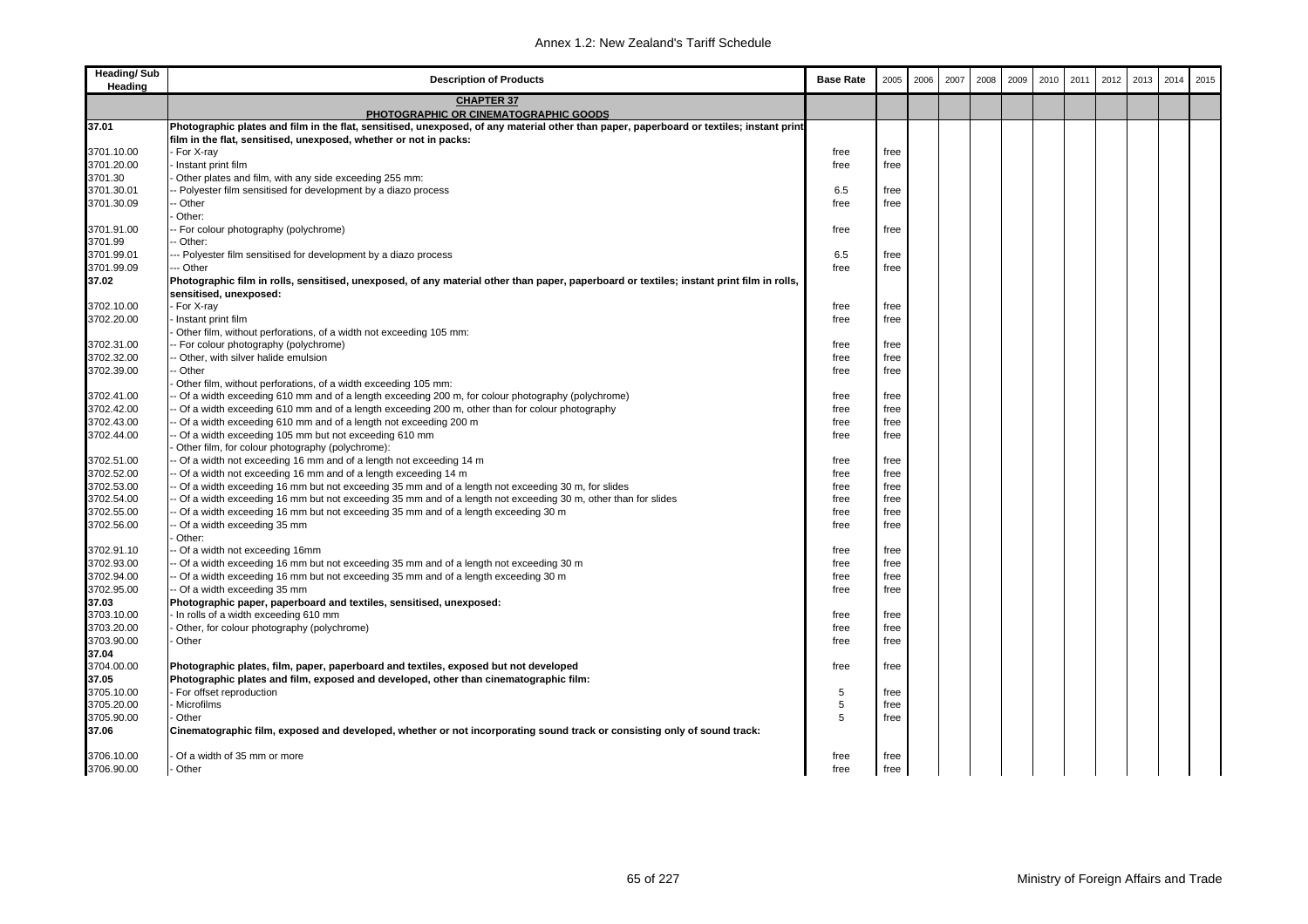| <b>Heading/Sub</b><br>Heading | <b>Description of Products</b>                                                                                                                                                                                                                                  | <b>Base Rate</b> | 2005         | 2006 | 2007 | 2008 | 2009 | 2010 | 2011 | 2012 | 2013 | 2014 | 2015 |
|-------------------------------|-----------------------------------------------------------------------------------------------------------------------------------------------------------------------------------------------------------------------------------------------------------------|------------------|--------------|------|------|------|------|------|------|------|------|------|------|
| 37.07                         | Chemical preparations for photographic uses (other than varnishes, glues, adhesives and similar preparations); unmixed products<br>for photographic uses, put up in measured portions or put up for retail sale in a form ready for use:                        |                  |              |      |      |      |      |      |      |      |      |      |      |
| 3707.10.00                    | Sensitising emulsions                                                                                                                                                                                                                                           | 6.5              | free         |      |      |      |      |      |      |      |      |      |      |
| 3707.90                       | Other:                                                                                                                                                                                                                                                          |                  |              |      |      |      |      |      |      |      |      |      |      |
| 3707.90.01<br>3707.90.09      | - Flash light materials<br>- Other                                                                                                                                                                                                                              | free<br>6.5      | free<br>free |      |      |      |      |      |      |      |      |      |      |
|                               | <b>CHAPTER 38</b>                                                                                                                                                                                                                                               |                  |              |      |      |      |      |      |      |      |      |      |      |
|                               | <b>MISCELLANEOUS CHEMICAL PRODUCTS</b>                                                                                                                                                                                                                          |                  |              |      |      |      |      |      |      |      |      |      |      |
| 38.01                         | Artificial graphite; colloidal or semi-colloidal graphite; preparations based on graphite or other carbon in the form of pastes, blocks,                                                                                                                        |                  |              |      |      |      |      |      |      |      |      |      |      |
|                               | plates or other semi-manufactures:                                                                                                                                                                                                                              |                  |              |      |      |      |      |      |      |      |      |      |      |
| 3801.10.00                    | - Artificial graphite                                                                                                                                                                                                                                           | free             | free         |      |      |      |      |      |      |      |      |      |      |
| 3801.20                       | Colloidal or semi-colloidal graphite:                                                                                                                                                                                                                           |                  |              |      |      |      |      |      |      |      |      |      |      |
| 3801.20.01                    | Suspensions in oil                                                                                                                                                                                                                                              | free             | free         |      |      |      |      |      |      |      |      |      |      |
| 3801.20.09                    | - Other                                                                                                                                                                                                                                                         | free             | free         |      |      |      |      |      |      |      |      |      |      |
| 3801.30.00<br>3801.90         | Carbonaceous pastes for electrodes and similar pastes for furnace linings<br>Other:                                                                                                                                                                             | free             | free         |      |      |      |      |      |      |      |      |      |      |
| 3801.90.01                    | - Metal-workers' surface-hardening and case-hardening preparations; carbon blocks, plates, bars and similar semi-manufactures of metallo-<br>graphite or other grades                                                                                           | free             | free         |      |      |      |      |      |      |      |      |      |      |
| 3801.90.09                    | - Graphite in paste form                                                                                                                                                                                                                                        | 6.5              | free         |      |      |      |      |      |      |      |      |      |      |
| 38.02                         | Activated carbon; activated natural mineral products; animal black, including spent animal black:                                                                                                                                                               |                  |              |      |      |      |      |      |      |      |      |      |      |
| 3802.10.00                    | Activated carbon                                                                                                                                                                                                                                                | free             | free         |      |      |      |      |      |      |      |      |      |      |
| 3802.90.00                    | Other                                                                                                                                                                                                                                                           | free             | free         |      |      |      |      |      |      |      |      |      |      |
| 38.03                         |                                                                                                                                                                                                                                                                 |                  |              |      |      |      |      |      |      |      |      |      |      |
| 3803.00.00                    | Tall oil, whether or not refined                                                                                                                                                                                                                                | free             | free         |      |      |      |      |      |      |      |      |      |      |
| 38.04                         |                                                                                                                                                                                                                                                                 |                  |              |      |      |      |      |      |      |      |      |      |      |
| 3804.00                       | Residual Iyes from the manufacture of wood pulp, whether or not concentrated, desugared or chemically treated, including lignin<br>sulphonates, but excluding tall oil of heading 38.03:                                                                        |                  |              |      |      |      |      |      |      |      |      |      |      |
| 3804.00.01                    | Concentrated sulphite lye                                                                                                                                                                                                                                       | free             | free         |      |      |      |      |      |      |      |      |      |      |
| 3804.00.09                    | Other                                                                                                                                                                                                                                                           | free             | free         |      |      |      |      |      |      |      |      |      |      |
| 38.05                         | Gum, wood or sulphate turpentine and other terpenic oils produced by the distillation or other treatment of coniferous woods; crude<br>dipentene; sulphite turpentine and other crude para-cymene; pine oil containing alpha-terpineol as the main constituent: |                  |              |      |      |      |      |      |      |      |      |      |      |
| 3805.10.00                    | Gum, wood or sulphate turpentine oils                                                                                                                                                                                                                           | free             | free         |      |      |      |      |      |      |      |      |      |      |
| 3805.20.00                    | Pine oil                                                                                                                                                                                                                                                        | free             | free         |      |      |      |      |      |      |      |      |      |      |
| 3805.90.00                    | Other                                                                                                                                                                                                                                                           | free             | free         |      |      |      |      |      |      |      |      |      |      |
| 38.06                         | Rosin and resin acids, and derivatives thereof; rosin spirit and rosin oils; run gums:                                                                                                                                                                          |                  |              |      |      |      |      |      |      |      |      |      |      |
| 3806.10.00                    | Rosin and resin acids                                                                                                                                                                                                                                           | free             | free         |      |      |      |      |      |      |      |      |      |      |
| 3806.20.00                    | Salts of rosin, of resin acids or of derivatives of rosin or resin acids, other than salts of rosin adducts                                                                                                                                                     | free             | free         |      |      |      |      |      |      |      |      |      |      |
| 3806.30                       | Ester gums:                                                                                                                                                                                                                                                     |                  |              |      |      |      |      |      |      |      |      |      |      |
| 3806.30.01                    | Blocks of irregular shape, lumps, powders, (including moulding powders), granules, flakes, and similar bulk forms                                                                                                                                               | 5                | free         |      |      |      |      |      |      |      |      |      |      |
| 3806.30.09                    | - Liquids and pastes, including dispersions (emulsions and suspensions) and solutions                                                                                                                                                                           | free             | free         |      |      |      |      |      |      |      |      |      |      |
| 3806.30.19                    | - Waste and scrap                                                                                                                                                                                                                                               | free             | free         |      |      |      |      |      |      |      |      |      |      |
| 3806.90.00                    | Other                                                                                                                                                                                                                                                           | free             | free         |      |      |      |      |      |      |      |      |      |      |
| 38.07<br>3807.00.00           | Wood tar; wood tar oils; wood creosote; wood naphtha; vegetable pitch; brewers' pitch and similar preparations based on rosin,<br>resin acids or on vegetable pitch                                                                                             | 5                | free         |      |      |      |      |      |      |      |      |      |      |
| 38.08                         | Insecticides, rodenticides, fungicides, herbicides, anti-sprouting products and plant-growth regulators, disinfectants and similar                                                                                                                              |                  |              |      |      |      |      |      |      |      |      |      |      |
|                               | products, put up in forms or packings for retail sale or as preparations or articles (for example, sulphur-treated bands, wicks and                                                                                                                             |                  |              |      |      |      |      |      |      |      |      |      |      |
|                               | candles, and fly-papers):                                                                                                                                                                                                                                       |                  |              |      |      |      |      |      |      |      |      |      |      |
| 3808.10                       | Insecticides:                                                                                                                                                                                                                                                   |                  |              |      |      |      |      |      |      |      |      |      |      |
| 3808.10.01                    | Containing organo-phosphorus compounds<br>- Other:                                                                                                                                                                                                              | free             | free         |      |      |      |      |      |      |      |      |      |      |
| 3808.10.11                    | --- In pressure (aerosol) containers                                                                                                                                                                                                                            | free             | free         |      |      |      |      |      |      |      |      |      |      |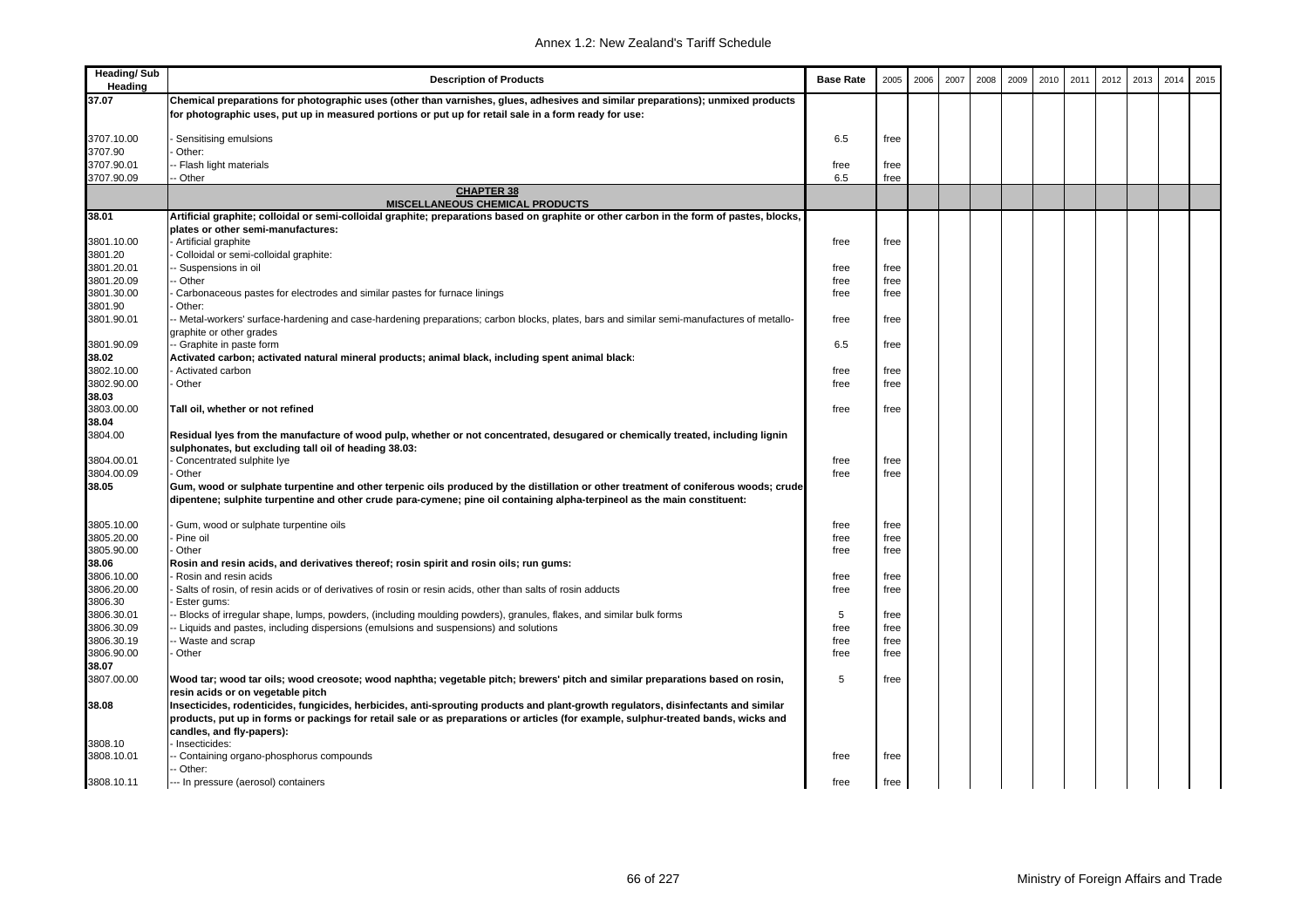| <b>Heading/Sub</b><br>Heading | <b>Description of Products</b>                                                                                                                                                                                                                                                                        | <b>Base Rate</b> | 2005 | 2006 | 2007 | 2008 | 2009 | 2010 | 2011 | 2012 | 2013 | 2014 | 2015 |
|-------------------------------|-------------------------------------------------------------------------------------------------------------------------------------------------------------------------------------------------------------------------------------------------------------------------------------------------------|------------------|------|------|------|------|------|------|------|------|------|------|------|
| 3808.10.19                    | - Other                                                                                                                                                                                                                                                                                               | free             | free |      |      |      |      |      |      |      |      |      |      |
| 3808.20.00                    | Fungicides                                                                                                                                                                                                                                                                                            | free             | free |      |      |      |      |      |      |      |      |      |      |
| 3808.30                       | Herbicides, anti-sprouting products and plant-growth regulators:<br>- Herbicides:                                                                                                                                                                                                                     |                  |      |      |      |      |      |      |      |      |      |      |      |
| 3808.30.02                    | -- Containing triazine compounds; containing carboxylic acids with phenol function, salts, esters and salts of esters thereof; containing 2-<br>methyl-4-chlorophenoxyacetic acid, 2,4-dichlorophenoxyacetic acid, 2,4,5-trichlorophenoxyacetic acid, 2-methyl-4-chlorophenoxybutyric acid,           | free             | free |      |      |      |      |      |      |      |      |      |      |
|                               | 2,4-dichlorophenoxybtuyric acid and the like, salts and esters thereof                                                                                                                                                                                                                                |                  |      |      |      |      |      |      |      |      |      |      |      |
| 3808.30.08                    | --- Other                                                                                                                                                                                                                                                                                             | free             | free |      |      |      |      |      |      |      |      |      |      |
| 3808.30.19                    | - Other                                                                                                                                                                                                                                                                                               | free             | free |      |      |      |      |      |      |      |      |      |      |
| 3808.40.00                    | <b>Disinfectants</b>                                                                                                                                                                                                                                                                                  | free             | free |      |      |      |      |      |      |      |      |      |      |
| 3808.90.00                    | Other                                                                                                                                                                                                                                                                                                 | 5                | free |      |      |      |      |      |      |      |      |      |      |
| 38.09                         | Finishing agents, dye carriers to accelerate the dyeing or fixing of dye-stuffs and other products and preparations (for example,<br>dressings and mordants), of a kind used in the textiles, paper, leather or like industries, not elsewhere specified or included:                                 |                  |      |      |      |      |      |      |      |      |      |      |      |
| 3809.10.00                    | With a basis of amylaceous substances<br>Other:                                                                                                                                                                                                                                                       | free             | free |      |      |      |      |      |      |      |      |      |      |
| 3809.91                       | - Of a kind used in the textile or like industries:                                                                                                                                                                                                                                                   |                  |      |      |      |      |      |      |      |      |      |      |      |
| 3809.91.01                    | -- Dye carriers                                                                                                                                                                                                                                                                                       | free             | free |      |      |      |      |      |      |      |      |      |      |
| 3809.91.09                    | --- Other                                                                                                                                                                                                                                                                                             | free             | free |      |      |      |      |      |      |      |      |      |      |
|                               |                                                                                                                                                                                                                                                                                                       |                  |      |      |      |      |      |      |      |      |      |      |      |
| 3809.92                       | - Of a kind used in the paper or like industries:                                                                                                                                                                                                                                                     |                  |      |      |      |      |      |      |      |      |      |      |      |
| 3809.92.01                    | -- Dye carriers                                                                                                                                                                                                                                                                                       | free             | free |      |      |      |      |      |      |      |      |      |      |
| 3809.92.09                    | -- Other                                                                                                                                                                                                                                                                                              | free             | free |      |      |      |      |      |      |      |      |      |      |
| 3809.93                       | - Of a kind used in the leather or like industries:                                                                                                                                                                                                                                                   |                  |      |      |      |      |      |      |      |      |      |      |      |
| 3809.93.01                    | --- Dye carriers                                                                                                                                                                                                                                                                                      | free             | free |      |      |      |      |      |      |      |      |      |      |
| 3809.93.09                    | --- Other                                                                                                                                                                                                                                                                                             | free             | free |      |      |      |      |      |      |      |      |      |      |
| 38.10                         | Pickling preparations for metal surfaces; fluxes and other auxiliary preparations for soldering, brazing or welding; soldering, brazing<br>or welding powders and pastes consisting of metal and other materials; preparations of a kind used as cores or coatings for<br>welding electrodes or rods: |                  |      |      |      |      |      |      |      |      |      |      |      |
| 3810.10.00                    | Pickling preparations for metal surfaces; soldering, brazing or welding powders and pastes consisting of metal and other<br>materials                                                                                                                                                                 | free             | free |      |      |      |      |      |      |      |      |      |      |
| 3810.90.00                    | Other                                                                                                                                                                                                                                                                                                 | free             | free |      |      |      |      |      |      |      |      |      |      |
| 38.11                         | Anti-knock preparations, oxidation inhibitors, gum inhibitors, viscosity improvers, anti-corrosive preparations and other prepared<br>additives, for mineral oils (including gasoline) or for other liquids used for the same purposes as mineral oils:                                               |                  |      |      |      |      |      |      |      |      |      |      |      |
|                               | Anti-knock preparations:                                                                                                                                                                                                                                                                              |                  |      |      |      |      |      |      |      |      |      |      |      |
| 3811.11.00                    | - Based on lead compounds                                                                                                                                                                                                                                                                             | free             | free |      |      |      |      |      |      |      |      |      |      |
| 3811.19.00                    | - Other                                                                                                                                                                                                                                                                                               | free             | free |      |      |      |      |      |      |      |      |      |      |
| 3811.21.00                    | Additives for lubricating oils:<br>Containing petroleum oils or oils obtained from bituminous minerals                                                                                                                                                                                                | free             | free |      |      |      |      |      |      |      |      |      |      |
| 3811.29.00                    | - Other                                                                                                                                                                                                                                                                                               | free             | free |      |      |      |      |      |      |      |      |      |      |
| 3811.90.00                    | Other                                                                                                                                                                                                                                                                                                 | free             | free |      |      |      |      |      |      |      |      |      |      |
| 38.12                         | Prepared rubber accelerators; compound plasticisers for rubber or plastics, not elsewhere specified or included; anti-oxidising                                                                                                                                                                       |                  |      |      |      |      |      |      |      |      |      |      |      |
|                               | preparations and other compound stabilisers for rubber or plastics:                                                                                                                                                                                                                                   |                  |      |      |      |      |      |      |      |      |      |      |      |
| 3812.10.00                    | Prepared rubber accelerators                                                                                                                                                                                                                                                                          | free             | free |      |      |      |      |      |      |      |      |      |      |
| 3812.20.00                    | Compound plasticisers for rubber or plastics                                                                                                                                                                                                                                                          | free             | free |      |      |      |      |      |      |      |      |      |      |
| 3812.30.00                    | Anti-oxidising preparations and other compound stabilisers for rubber or plastics                                                                                                                                                                                                                     | free             | free |      |      |      |      |      |      |      |      |      |      |
| 38.13                         |                                                                                                                                                                                                                                                                                                       |                  |      |      |      |      |      |      |      |      |      |      |      |
| 3813.00.00                    | Preparations and charges for fire-extinguishers; charged fire-extinguishing grenades                                                                                                                                                                                                                  | free             | free |      |      |      |      |      |      |      |      |      |      |
| 38.14                         |                                                                                                                                                                                                                                                                                                       |                  |      |      |      |      |      |      |      |      |      |      |      |
| 3814.00.00                    | Organic composite solvents and thinners, not elsewhere specified or included; prepared paint or varnish removers                                                                                                                                                                                      | 5                | free |      |      |      |      |      |      |      |      |      |      |
| 38.15                         | Reaction initiators, reaction accelerators and catalytic preparations, not elsewhere specified or included:<br>Supported catalysts:                                                                                                                                                                   |                  |      |      |      |      |      |      |      |      |      |      |      |
| 3815.11.00                    | -- With nickel or nickel compounds as the active substance                                                                                                                                                                                                                                            | free             | free |      |      |      |      |      |      |      |      |      |      |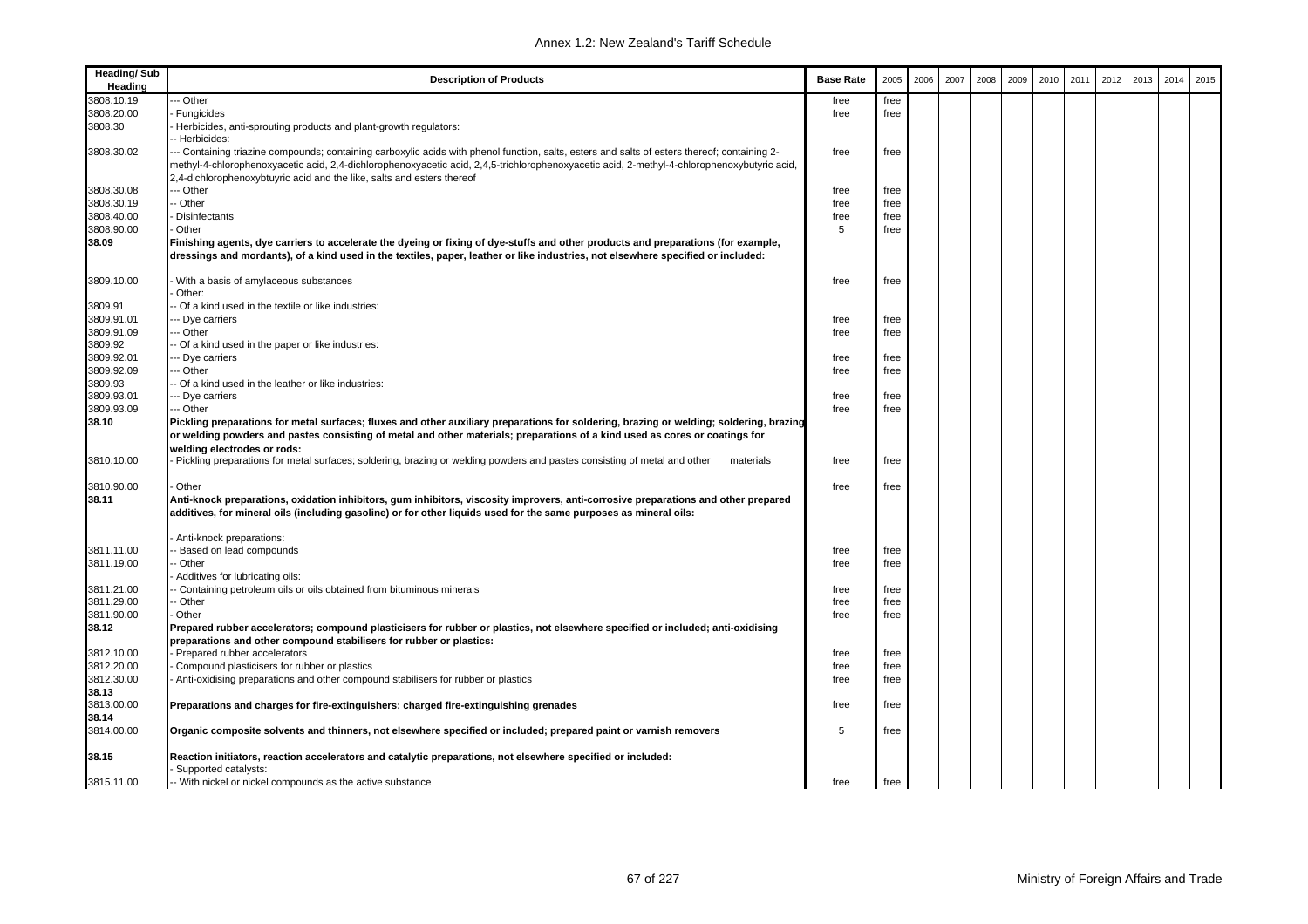| <b>Heading/Sub</b><br>Heading | <b>Description of Products</b>                                                                                                                                                                                                       | <b>Base Rate</b> | 2005         | 2006 | 2007 | 2008 | 2009 | 2010 | 2011 | 2012 | 2013 | 2014 | 2015 |
|-------------------------------|--------------------------------------------------------------------------------------------------------------------------------------------------------------------------------------------------------------------------------------|------------------|--------------|------|------|------|------|------|------|------|------|------|------|
| 3815.12.00                    | With precious metal or precious metal compounds as the active substance                                                                                                                                                              | free             | free         |      |      |      |      |      |      |      |      |      |      |
| 3815.19.00                    | Other                                                                                                                                                                                                                                | free             | free         |      |      |      |      |      |      |      |      |      |      |
| 3815.90                       | Other:                                                                                                                                                                                                                               |                  |              |      |      |      |      |      |      |      |      |      |      |
| 3815.90.01                    | Compound catalysts                                                                                                                                                                                                                   | free             | free         |      |      |      |      |      |      |      |      |      |      |
| 3815.90.09                    | Other                                                                                                                                                                                                                                | free             | free         |      |      |      |      |      |      |      |      |      |      |
| 38.16                         |                                                                                                                                                                                                                                      |                  |              |      |      |      |      |      |      |      |      |      |      |
| 3816.00.00<br>38.17           | Refractory cements, mortars, concretes and similar compositions, other than products of heading 38.01                                                                                                                                | $\overline{7}$   | free         |      |      |      |      |      |      |      |      |      |      |
| 3817.00.00<br>38.18           | Mixed alkylbenzenes and mixed alkylnapthalenes, other than those of heading 27.07 or 29.02                                                                                                                                           | free             | free         |      |      |      |      |      |      |      |      |      |      |
| 3818.00.00                    | Chemical elements doped for use in electronics, in the form of discs, wafers or similar forms; chemical compounds doped for use in<br>electronics                                                                                    | free             | free         |      |      |      |      |      |      |      |      |      |      |
| 38.19                         |                                                                                                                                                                                                                                      |                  |              |      |      |      |      |      |      |      |      |      |      |
| 3819.00.00                    | Hydraulic brake fluids and other prepared liquids for hydraulic transmission, not containing or containing less than 70% by weight<br>of petroleum oils or oils obtained from bituminous minerals                                    | 5                | free         |      |      |      |      |      |      |      |      |      |      |
| 38.20                         |                                                                                                                                                                                                                                      |                  |              |      |      |      |      |      |      |      |      |      |      |
| 3820.00.00                    | Anti-freezing preparations and prepared de-icing fluids                                                                                                                                                                              | free             | free         |      |      |      |      |      |      |      |      |      |      |
| 38.21                         |                                                                                                                                                                                                                                      |                  |              |      |      |      |      |      |      |      |      |      |      |
| 3821.00.00<br>38.22           | Prepared culture media for development of micro-organisms                                                                                                                                                                            | free             | free         |      |      |      |      |      |      |      |      |      |      |
| 3822.00                       | Diagnostic or laboratory reagents on a backing, prepared diagnostic or laboratory reagents whether or not on a backing, other than<br>those of heading 30.02 or 30.06; certified reference materials:<br>On a backing of paper:      |                  |              |      |      |      |      |      |      |      |      |      |      |
| 3822.00.10                    | - In rolls or sheets                                                                                                                                                                                                                 | 6.5              | free         |      |      |      |      |      |      |      |      |      |      |
| 3822.00.20                    | - Other                                                                                                                                                                                                                              | $\overline{7}$   | free         |      |      |      |      |      |      |      |      |      |      |
| 3822.00.50                    | On a backing of plastics                                                                                                                                                                                                             | $\overline{7}$   | free         |      |      |      |      |      |      |      |      |      |      |
| 3822.00.90                    | Other                                                                                                                                                                                                                                | free             | free         |      |      |      |      |      |      |      |      |      |      |
|                               |                                                                                                                                                                                                                                      |                  |              |      |      |      |      |      |      |      |      |      |      |
| 38.23                         | Industrial monocarboxylic fatty acids; acid oils from refining; industrial fatty alcohols:                                                                                                                                           |                  |              |      |      |      |      |      |      |      |      |      |      |
| 3823.11.00                    | Industrial monocarboxylic fatty acids; acid oils from refining:<br>- Stearic acid                                                                                                                                                    | $\overline{7}$   | free         |      |      |      |      |      |      |      |      |      |      |
| 3823.12.00                    | Oleic acid                                                                                                                                                                                                                           | $\overline{7}$   | free         |      |      |      |      |      |      |      |      |      |      |
|                               |                                                                                                                                                                                                                                      | $\overline{7}$   |              |      |      |      |      |      |      |      |      |      |      |
| 3823.13.00                    | - Tall oil fatty acids                                                                                                                                                                                                               |                  | free         |      |      |      |      |      |      |      |      |      |      |
| 3823.19<br>3823.19.10         | Other:                                                                                                                                                                                                                               | $\overline{7}$   |              |      |      |      |      |      |      |      |      |      |      |
| 3823.19.90                    | -- Industrial monocarboxylic fatty acids<br>-- Other                                                                                                                                                                                 | free             | free<br>free |      |      |      |      |      |      |      |      |      |      |
| 3823.70.00                    | Industrial fatty alcohols                                                                                                                                                                                                            |                  | free         |      |      |      |      |      |      |      |      |      |      |
| 38.24                         | Prepared binders for foundry moulds or cores; chemical products and preparations of the chemical or allied industries (including                                                                                                     | free             |              |      |      |      |      |      |      |      |      |      |      |
|                               | those consisting of mixtures of natural products), not elsewhere specified or included;                                                                                                                                              |                  |              |      |      |      |      |      |      |      |      |      |      |
| 3824.10.00                    | Prepared binders for foundry moulds or cores                                                                                                                                                                                         | free             | free         |      |      |      |      |      |      |      |      |      |      |
| 3824.20.00                    | Naphthenic acids, their water-insoluble salts and their esters                                                                                                                                                                       | free             | free         |      |      |      |      |      |      |      |      |      |      |
| 3824.30.00                    | Non-agglomerated metal carbides mixed together or with metallic binders                                                                                                                                                              | free             | free         |      |      |      |      |      |      |      |      |      |      |
| 3824.40.00                    | Prepared additives for cements, mortars or concretes                                                                                                                                                                                 | free             | free         |      |      |      |      |      |      |      |      |      |      |
| 3824.50.00                    | Non-refractory mortars and concretes                                                                                                                                                                                                 | free             | free         |      |      |      |      |      |      |      |      |      |      |
| 3824.60.00                    | Sorbitol other than that of subheading 2905.44                                                                                                                                                                                       | free             | free         |      |      |      |      |      |      |      |      |      |      |
|                               | Mixtures containing perhalogenated derivatives of acyclic hydrocarbons containing two or more different halogens:                                                                                                                    |                  |              |      |      |      |      |      |      |      |      |      |      |
| 3824.71.00                    | Containing acyclic hydrocarbons perhalogenated only with fluorine and chlorine                                                                                                                                                       | free             | free         |      |      |      |      |      |      |      |      |      |      |
| 3824.79.00                    | Other                                                                                                                                                                                                                                | free             | free         |      |      |      |      |      |      |      |      |      |      |
| 3824.90                       | Other:                                                                                                                                                                                                                               |                  |              |      |      |      |      |      |      |      |      |      |      |
| 3824.90.10                    | Photo-mechanical engraving and photo lithographic preparations                                                                                                                                                                       | free             | free         |      |      |      |      |      |      |      |      |      |      |
| 3824.90.20                    | Saccharin and other synthetic sweetening substances in tablets or other dispensable forms<br>Methanol (methyl alcohol) to which has been added ethyl ether, benzol or approved petroleum products, in such proportions as to make it | free             | free         |      |      |      |      |      |      |      |      |      |      |
|                               | suitable for use as a fuel in piston engines of motor vehicles or aircraft:                                                                                                                                                          |                  |              |      |      |      |      |      |      |      |      |      |      |
| 3824.90.21                    | -- For further manufacture in a licensed manufacturing area                                                                                                                                                                          | free             | free         |      |      |      |      |      |      |      |      |      |      |
|                               | --- Other:                                                                                                                                                                                                                           |                  |              |      |      |      |      |      |      |      |      |      |      |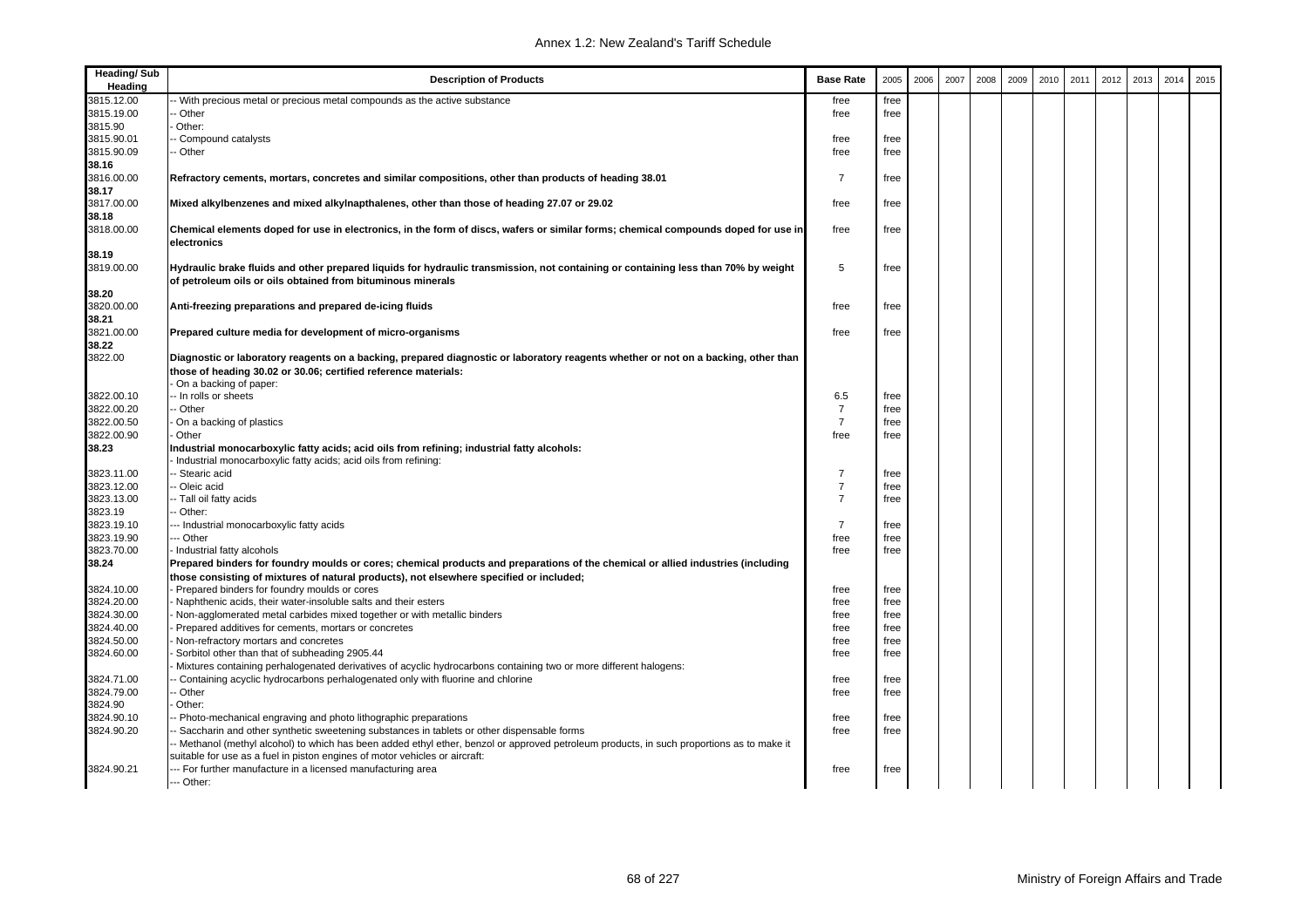| <b>Heading/Sub</b><br>Heading | <b>Description of Products</b>                                                                                                                                                                                                                              | <b>Base Rate</b> | 2005 | 2006 | 2007 | 2008 | 2009 | 2010 | 2011 | 2012 | 2013 | 2014 | 2015 |
|-------------------------------|-------------------------------------------------------------------------------------------------------------------------------------------------------------------------------------------------------------------------------------------------------------|------------------|------|------|------|------|------|------|------|------|------|------|------|
| 3824.90.25                    | --- Aviation spirit                                                                                                                                                                                                                                         | free             | free |      |      |      |      |      |      |      |      |      |      |
| 3824.90.29                    | ---- Other                                                                                                                                                                                                                                                  | free             | free |      |      |      |      |      |      |      |      |      |      |
| 3824.90.30                    | - Fusible ceramic firing testers                                                                                                                                                                                                                            | free             | free |      |      |      |      |      |      |      |      |      |      |
| 3824.90.40                    | Fusel oil; ion exchangers; fire retardant preparations for timber; metal-workers' surface hardening and case-hardening preparations                                                                                                                         | free             | free |      |      |      |      |      |      |      |      |      |      |
| 3824.90.50                    | - Mixed gases, liquefied or compressed                                                                                                                                                                                                                      | free             | free |      |      |      |      |      |      |      |      |      |      |
| 3824.90.60                    | - Inorganic composite solvents                                                                                                                                                                                                                              | 5                | free |      |      |      |      |      |      |      |      |      |      |
| 3824.90.70                    | - Ammoniacal gas liquors and spent oxide produced in coal gas purification                                                                                                                                                                                  | free             | free |      |      |      |      |      |      |      |      |      |      |
| 3824.90.80                    | - Chewing gum bases containing, in any proportion, chicle gum or other natural gums; dental porcelain powders; electrode paste, cream or<br>liquid; ink remover and stencil correcting varnish put up in packings for retail sale; polychloinated biphenyls | free             | free |      |      |      |      |      |      |      |      |      |      |
| 3824.90.90                    | - Other                                                                                                                                                                                                                                                     | free             | free |      |      |      |      |      |      |      |      |      |      |
| 38.25                         | Residual products of the chemical or allied industries, not elsewhere specified or included; municipal waste; sewage sludge; other                                                                                                                          |                  |      |      |      |      |      |      |      |      |      |      |      |
|                               | wastes specified in Note 6 to this Chapter:                                                                                                                                                                                                                 |                  |      |      |      |      |      |      |      |      |      |      |      |
| 3825.10.00                    | Municipal waste                                                                                                                                                                                                                                             | free             | free |      |      |      |      |      |      |      |      |      |      |
| 3825.20.00                    | Sewage sludge                                                                                                                                                                                                                                               | free             | free |      |      |      |      |      |      |      |      |      |      |
| 3825.30.00                    | Clinical waste                                                                                                                                                                                                                                              | free             | free |      |      |      |      |      |      |      |      |      |      |
|                               | Waste organic solvents:                                                                                                                                                                                                                                     |                  |      |      |      |      |      |      |      |      |      |      |      |
| 3825.41.00                    | - Halogenated                                                                                                                                                                                                                                               | free             | free |      |      |      |      |      |      |      |      |      |      |
| 3825.49.00                    | - Other                                                                                                                                                                                                                                                     | free             | free |      |      |      |      |      |      |      |      |      |      |
| 3825.50.00                    | Wastes of metal pickling liquors, hydraulic fluids, brake fluids and anti-freeze fluids                                                                                                                                                                     | free             | free |      |      |      |      |      |      |      |      |      |      |
|                               |                                                                                                                                                                                                                                                             |                  |      |      |      |      |      |      |      |      |      |      |      |
| 3825.61.00                    | Other wastes from chemical or allied industries:                                                                                                                                                                                                            |                  |      |      |      |      |      |      |      |      |      |      |      |
|                               | - Mainly containing organic constituents                                                                                                                                                                                                                    | free             | free |      |      |      |      |      |      |      |      |      |      |
| 3825.69.00                    | - Other                                                                                                                                                                                                                                                     | free             | free |      |      |      |      |      |      |      |      |      |      |
| 3825.90.00                    | Other<br><b>CHAPTER 39</b>                                                                                                                                                                                                                                  | free             | free |      |      |      |      |      |      |      |      |      |      |
|                               | <b>PLASTICS AND ARTICLES THEREOF</b>                                                                                                                                                                                                                        |                  |      |      |      |      |      |      |      |      |      |      |      |
| 39.01                         | Polymers of ethylene, in primary forms:                                                                                                                                                                                                                     |                  |      |      |      |      |      |      |      |      |      |      |      |
| 3901.10.00                    | Polyethylene having a specific gravity of less than 0.94                                                                                                                                                                                                    | free             | free |      |      |      |      |      |      |      |      |      |      |
| 3901.20.00                    | Polyethylene having a specific gravity of 0.94 or more                                                                                                                                                                                                      | free             | free |      |      |      |      |      |      |      |      |      |      |
| 3901.30                       | Ethylene-vinyl acetate copolymers:                                                                                                                                                                                                                          |                  |      |      |      |      |      |      |      |      |      |      |      |
| 3901.30.01                    | - Liquids and pastes, including dispersions (emulsions and suspensions) and solutions                                                                                                                                                                       | 5                | free |      |      |      |      |      |      |      |      |      |      |
| 3901.30.09                    | - Other                                                                                                                                                                                                                                                     | free             | free |      |      |      |      |      |      |      |      |      |      |
| 3901.90.00                    | Other                                                                                                                                                                                                                                                       | free             | free |      |      |      |      |      |      |      |      |      |      |
| 39.02                         | Polymers of propylene or of other olefins, in primary forms:                                                                                                                                                                                                |                  |      |      |      |      |      |      |      |      |      |      |      |
| 3902.10.00                    | Polypropylene                                                                                                                                                                                                                                               | free             | free |      |      |      |      |      |      |      |      |      |      |
| 3902.20.00                    | Polyisobutylene                                                                                                                                                                                                                                             | free             | free |      |      |      |      |      |      |      |      |      |      |
| 3902.30.00                    | Propylene copolymers                                                                                                                                                                                                                                        | free             | free |      |      |      |      |      |      |      |      |      |      |
| 3902.90.00                    | Other                                                                                                                                                                                                                                                       | free             | free |      |      |      |      |      |      |      |      |      |      |
| 39.03                         | Polymers of styrene, in primary forms:<br>Polystyrene:                                                                                                                                                                                                      |                  |      |      |      |      |      |      |      |      |      |      |      |
| 3903.11.00                    | - Expansible                                                                                                                                                                                                                                                | free             | free |      |      |      |      |      |      |      |      |      |      |
| 3903.19.00                    | - Other                                                                                                                                                                                                                                                     | free             | free |      |      |      |      |      |      |      |      |      |      |
| 3903.20.00                    | Styrene-acrylonitrile (SAN) copolymers                                                                                                                                                                                                                      | free             | free |      |      |      |      |      |      |      |      |      |      |
| 3903.30.00                    | Acrylonitrile-butadiene-styrene (ABS) copolymers                                                                                                                                                                                                            | free             | free |      |      |      |      |      |      |      |      |      |      |
| 3903.90                       | Other:                                                                                                                                                                                                                                                      |                  |      |      |      |      |      |      |      |      |      |      |      |
| 3903.90.01                    | - Liquids and pastes, including dispersions (emulsions and suspensions) and solutions                                                                                                                                                                       | 5                | free |      |      |      |      |      |      |      |      |      |      |
| 3903.90.09                    | - Other                                                                                                                                                                                                                                                     | free             | free |      |      |      |      |      |      |      |      |      |      |
| 39.04                         | Polymers of vinyl chloride or of other halogenated olefins, in primary forms:                                                                                                                                                                               |                  |      |      |      |      |      |      |      |      |      |      |      |
| 3904.10.00                    | Poly(vinyl chloride), not mixed with any other substances                                                                                                                                                                                                   | free             | free |      |      |      |      |      |      |      |      |      |      |
|                               |                                                                                                                                                                                                                                                             |                  |      |      |      |      |      |      |      |      |      |      |      |
|                               | Other poly(vinyl chloride):                                                                                                                                                                                                                                 |                  |      |      |      |      |      |      |      |      |      |      |      |
| 3904.21.00                    | - Non-plasticised                                                                                                                                                                                                                                           | 5                | free |      |      |      |      |      |      |      |      |      |      |
| 3904.22.00                    | Plasticised                                                                                                                                                                                                                                                 | 5                | free |      |      |      |      |      |      |      |      |      |      |
| 3904.30.00                    | Vinyl chloride-vinyl acetate copolymers suspensions) and solutions                                                                                                                                                                                          | free             | free |      |      |      |      |      |      |      |      |      |      |
| 3904.40.00                    | Other vinyl chloride copolymers suspensions) and solutions                                                                                                                                                                                                  | free             | free |      |      |      |      |      |      |      |      |      |      |
| 3904.50.00                    | - Vinylidene chloride polymers suspensions) and solutions                                                                                                                                                                                                   | free             | free |      |      |      |      |      |      |      |      |      |      |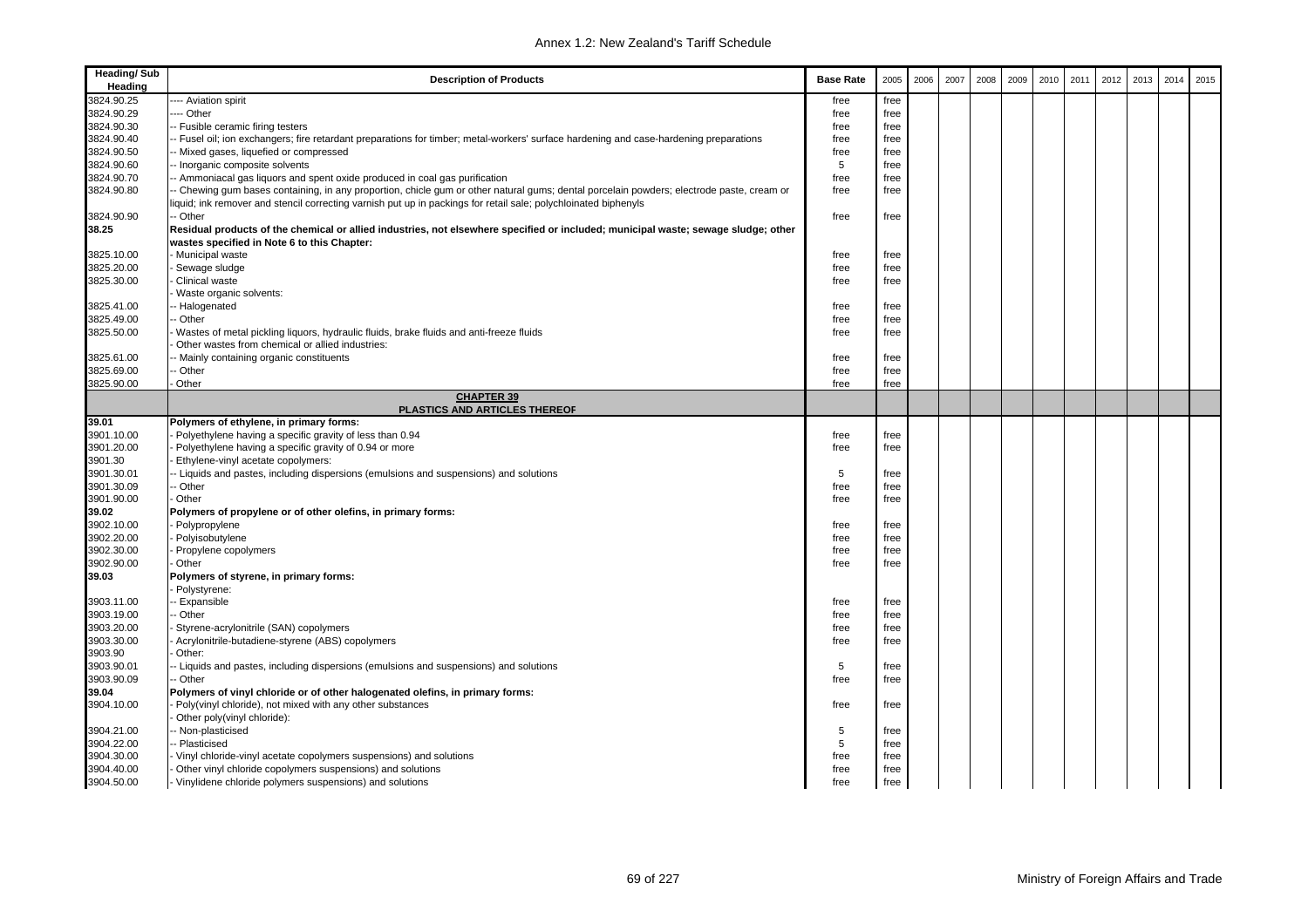| <b>Heading/Sub</b><br>Heading | <b>Description of Products</b>                                                                                               | <b>Base Rate</b> | 2005 | 2006 | 2007 | 2008 | 2009 | 2010 | 2011 | 2012 | 2013 | 2014 | 2015 |
|-------------------------------|------------------------------------------------------------------------------------------------------------------------------|------------------|------|------|------|------|------|------|------|------|------|------|------|
|                               | Fluoro-polymers:                                                                                                             |                  |      |      |      |      |      |      |      |      |      |      |      |
| 3904.61.00                    | - Polytetrafluoroethylene                                                                                                    | free             | free |      |      |      |      |      |      |      |      |      |      |
| 3904.69.00                    | - Other                                                                                                                      | free             | free |      |      |      |      |      |      |      |      |      |      |
| 3904.90.00                    | Other                                                                                                                        | free             | free |      |      |      |      |      |      |      |      |      |      |
| 39.05                         |                                                                                                                              |                  |      |      |      |      |      |      |      |      |      |      |      |
|                               | Polymers of vinyl acetate or of other vinyl esters, in primary forms; other vinyl polymers in primary forms                  |                  |      |      |      |      |      |      |      |      |      |      |      |
|                               | Poly(vinyl acetate):                                                                                                         |                  |      |      |      |      |      |      |      |      |      |      |      |
| 3905.12.00                    | -- In aqueous dispersion                                                                                                     | 5                | free |      |      |      |      |      |      |      |      |      |      |
| 3905.19.00                    | - Other                                                                                                                      | free             | free |      |      |      |      |      |      |      |      |      |      |
|                               | Vinyl acetate copolymers:                                                                                                    |                  |      |      |      |      |      |      |      |      |      |      |      |
| 3905.21.00                    | - In aqueous dispersion                                                                                                      | 5                | free |      |      |      |      |      |      |      |      |      |      |
| 3905.29.00                    | - Other                                                                                                                      | free             | free |      |      |      |      |      |      |      |      |      |      |
| 3905.30.00                    | Poly(vinyl alcohol), whether or not containing unhydrolysed acetate groups                                                   | free             | free |      |      |      |      |      |      |      |      |      |      |
|                               | Other:                                                                                                                       |                  |      |      |      |      |      |      |      |      |      |      |      |
| 3905.91.00                    | - Copolymers                                                                                                                 | free             | free |      |      |      |      |      |      |      |      |      |      |
| 3905.99.00                    | -- Other                                                                                                                     | free             | free |      |      |      |      |      |      |      |      |      |      |
| 39.06                         | Acrylic polymers in primary forms:                                                                                           |                  |      |      |      |      |      |      |      |      |      |      |      |
| 3906.10                       | Poly(methyl methacrylate):                                                                                                   |                  |      |      |      |      |      |      |      |      |      |      |      |
| 3906.10.01                    | - Liquids and pastes, including dispersions (emulsions and suspensions) and solutions                                        | 5                | free |      |      |      |      |      |      |      |      |      |      |
| 3906.10.09                    | - Other                                                                                                                      | free             | free |      |      |      |      |      |      |      |      |      |      |
| 3906.90                       | Other:                                                                                                                       |                  |      |      |      |      |      |      |      |      |      |      |      |
| 3906.90.01                    | - Liquids and pastes, including dispersions (emulsions and suspensions) and solutions                                        | 5                | free |      |      |      |      |      |      |      |      |      |      |
| 3906.90.09                    | - Other                                                                                                                      | free             | free |      |      |      |      |      |      |      |      |      |      |
| 39.07                         | Polyacetals, other polyethers and epoxide resins, in primary forms; polycarbonates, alkyd resins, polyallyl esters and other |                  |      |      |      |      |      |      |      |      |      |      |      |
|                               |                                                                                                                              |                  |      |      |      |      |      |      |      |      |      |      |      |
|                               | polyesters, in primary forms:                                                                                                |                  |      |      |      |      |      |      |      |      |      |      |      |
| 3907.10                       | Polyacetals:                                                                                                                 |                  |      |      |      |      |      |      |      |      |      |      |      |
| 3907.10.01                    | - Blocks of irregular shape, lumps, powders (including moulding powders), granules, flakes and similar bulk forms            | free             | free |      |      |      |      |      |      |      |      |      |      |
| 3907.10.09                    | - Other                                                                                                                      | 5                | free |      |      |      |      |      |      |      |      |      |      |
| 3907.20                       | Other polyethers:                                                                                                            |                  |      |      |      |      |      |      |      |      |      |      |      |
| 3907.20.01                    | - Blocks of irregular shape, lumps, powders (including moulding powders), granules, flakes and similar bulk forms            | free             | free |      |      |      |      |      |      |      |      |      |      |
| 3907.20.09                    | - Other                                                                                                                      | 5                | free |      |      |      |      |      |      |      |      |      |      |
| 3907.30                       | Epoxide resins:                                                                                                              |                  |      |      |      |      |      |      |      |      |      |      |      |
| 3907.30.01                    | - Blocks of irregular shape, lumps, powders (including moulding powders), granules, flakes and similar bulk forms            | free             | free |      |      |      |      |      |      |      |      |      |      |
| 3907.30.09                    | - Other                                                                                                                      | 5                | free |      |      |      |      |      |      |      |      |      |      |
| 3907.40                       | Polycarbonates:                                                                                                              |                  |      |      |      |      |      |      |      |      |      |      |      |
| 3907.40.01                    | - Blocks of irregular shape, lumps, powders (including moulding powders), granules, flakes and similar bulk forms            | free             | free |      |      |      |      |      |      |      |      |      |      |
| 3907.40.09                    | - Other                                                                                                                      | 5                | free |      |      |      |      |      |      |      |      |      |      |
| 3907.50                       | Alkyd resins:                                                                                                                |                  |      |      |      |      |      |      |      |      |      |      |      |
| 3907.50.01                    | - Blocks of irregular shape, lumps, powders (including moulding powders), granules, flakes and similar bulk forms            | free             | free |      |      |      |      |      |      |      |      |      |      |
| 3907.50.09                    | - Other                                                                                                                      | 5                | free |      |      |      |      |      |      |      |      |      |      |
| 3907.60                       | Poly(ethylene terephthalate):                                                                                                |                  |      |      |      |      |      |      |      |      |      |      |      |
| 3907.60.01                    | - Blocks of irregular shape, lumps, powders (including moulding powders), granules, flakes and similar bulk forms            | free             | free |      |      |      |      |      |      |      |      |      |      |
| 3907.60.09                    | - Other                                                                                                                      | 5                | free |      |      |      |      |      |      |      |      |      |      |
|                               |                                                                                                                              |                  |      |      |      |      |      |      |      |      |      |      |      |
|                               | Other polyesters:                                                                                                            |                  |      |      |      |      |      |      |      |      |      |      |      |
| 3907.91                       | - Unsaturated:                                                                                                               |                  |      |      |      |      |      |      |      |      |      |      |      |
| 3907.91.01                    | -- Blocks of irregular shape, lumps, powders (including moulding powders), granules, flakes and similar bulk forms           | free             | free |      |      |      |      |      |      |      |      |      |      |
| 3907.91.09                    | -- Other                                                                                                                     | 5                | free |      |      |      |      |      |      |      |      |      |      |
| 3907.99                       | - Other:                                                                                                                     |                  |      |      |      |      |      |      |      |      |      |      |      |
| 3907.99.01                    | -- Blocks of irregular shape, lumps, powders (including moulding powders), granules, flakes and similar bulk forms           | free             | free |      |      |      |      |      |      |      |      |      |      |
| 3907.99.09                    | -- Other                                                                                                                     | 5                | free |      |      |      |      |      |      |      |      |      |      |
| 39.08                         | Polyamides in primary forms:                                                                                                 |                  |      |      |      |      |      |      |      |      |      |      |      |
| 3908.10                       | Polyamide-6, -11, -12, -6,6, -6,9, -6,10 or -6,12:                                                                           |                  |      |      |      |      |      |      |      |      |      |      |      |
| 3908.10.01                    | - Blocks of irregular shape, lumps, powders (including moulding powders), granules, flakes and similar bulk forms            | free             | free |      |      |      |      |      |      |      |      |      |      |
| 3908.10.09                    | - Other                                                                                                                      | 5                | free |      |      |      |      |      |      |      |      |      |      |
| 3908.90                       | Other:                                                                                                                       |                  |      |      |      |      |      |      |      |      |      |      |      |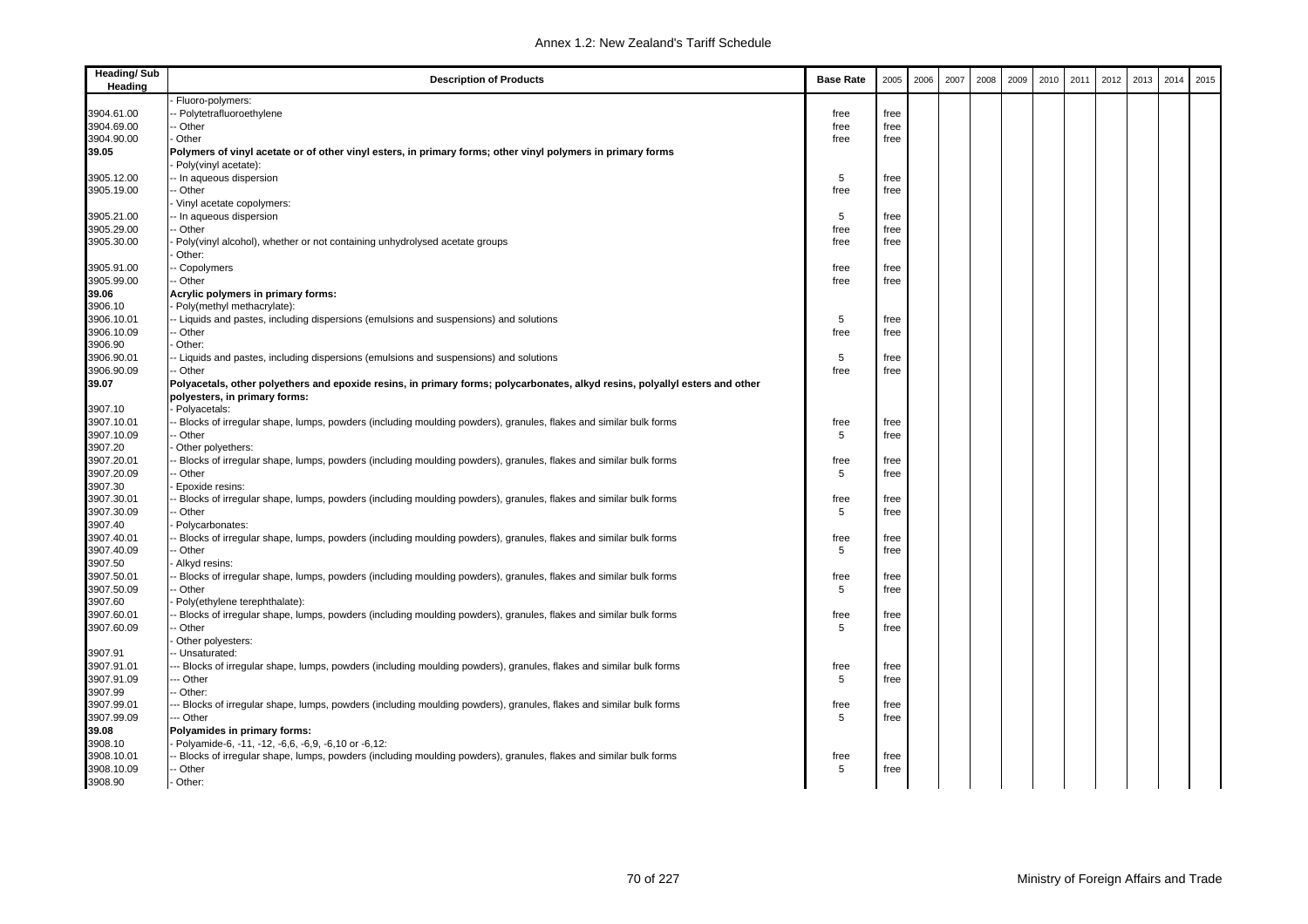| <b>Heading/Sub</b><br>Heading | <b>Description of Products</b>                                                                                                      | <b>Base Rate</b> | 2005 | 2006 | 2007 | 2008 | 2009 | 2010 | 2011 | 2012 | 2013 | 2014 | 2015 |
|-------------------------------|-------------------------------------------------------------------------------------------------------------------------------------|------------------|------|------|------|------|------|------|------|------|------|------|------|
| 3908.90.01                    | - Blocks of irregular shape, lumps, powders (including moulding powders), granules, flakes and similar bulk forms                   | free             | free |      |      |      |      |      |      |      |      |      |      |
| 3908.90.09                    | - Other                                                                                                                             | 5                | free |      |      |      |      |      |      |      |      |      |      |
| 39.09                         | Amino-resins, phenolic resins and polyurethanes, in primary forms:                                                                  |                  |      |      |      |      |      |      |      |      |      |      |      |
| 3909.10                       | Urea resins; thiourea resins:                                                                                                       |                  |      |      |      |      |      |      |      |      |      |      |      |
| 3909.10.01                    | Blocks of irregular shape, lumps, powders (including moulding powders), granules, flakes and similar bulk forms                     | free             | free |      |      |      |      |      |      |      |      |      |      |
| 3909.10.09                    | - Other                                                                                                                             | 5                | free |      |      |      |      |      |      |      |      |      |      |
| 3909.20                       | Melamine resins:                                                                                                                    |                  |      |      |      |      |      |      |      |      |      |      |      |
| 3909.20.01                    | Blocks of irregular shape, lumps, powders (including moulding powders), granules, flakes and similar bulk forms                     | free             | free |      |      |      |      |      |      |      |      |      |      |
| 3909.20.09                    | - Other                                                                                                                             | 5                | free |      |      |      |      |      |      |      |      |      |      |
| 3909.30                       | Other amino-resins:                                                                                                                 |                  |      |      |      |      |      |      |      |      |      |      |      |
| 3909.30.01                    | Blocks of irregular shape, lumps, powders (including moulding powders), granules, flakes and similar bulk forms                     | free             | free |      |      |      |      |      |      |      |      |      |      |
| 3909.30.09                    | - Other                                                                                                                             | 5                | free |      |      |      |      |      |      |      |      |      |      |
| 3909.40                       | Phenolic resins:                                                                                                                    |                  |      |      |      |      |      |      |      |      |      |      |      |
| 3909.40.01                    | Blocks of irregular shape, lumps, powders (including moulding powders), granules, flakes and similar bulk forms                     | free             | free |      |      |      |      |      |      |      |      |      |      |
| 3909.40.09                    | - Other                                                                                                                             | 5                | free |      |      |      |      |      |      |      |      |      |      |
| 3909.50                       | Polyurethanes:                                                                                                                      |                  |      |      |      |      |      |      |      |      |      |      |      |
| 3909.50.01                    | Blocks of irregular shape, lumps, powders (including moulding powders), granules, flakes and similar bulk forms                     | free             | free |      |      |      |      |      |      |      |      |      |      |
| 3909.50.09                    | - Other                                                                                                                             | 5                | free |      |      |      |      |      |      |      |      |      |      |
| 39.10                         |                                                                                                                                     |                  |      |      |      |      |      |      |      |      |      |      |      |
| 3910.00                       | Silicones in primary forms:                                                                                                         |                  |      |      |      |      |      |      |      |      |      |      |      |
| 3910.00.01                    | - Blocks of irregular shape, lumps, powders (including moulding powders), granules, flakes and similar bulk forms                   | free             | free |      |      |      |      |      |      |      |      |      |      |
| 3910.00.09                    | Other                                                                                                                               | 5                | free |      |      |      |      |      |      |      |      |      |      |
| 39.11                         | Petroleum resins, coumarone-indene resins, polyterpenes, polysulphides, polysulphones and other products specified in Note 3 to     |                  |      |      |      |      |      |      |      |      |      |      |      |
|                               | this Chapter, not elsewhere specified or included, in primary forms:                                                                |                  |      |      |      |      |      |      |      |      |      |      |      |
| 3911.10.00                    | Petroleum resins, coumarone, indene or coumarone-indene resins and polyterpenes                                                     | free             | free |      |      |      |      |      |      |      |      |      |      |
| 3911.90                       | Other:                                                                                                                              |                  |      |      |      |      |      |      |      |      |      |      |      |
| 3911.90.01                    | - Blocks of irregular shape, lumps, powders (including moulding powders), granules, flakes and similar bulk forms                   | free             | free |      |      |      |      |      |      |      |      |      |      |
| 3911.90.09                    | - Other                                                                                                                             | 5                | free |      |      |      |      |      |      |      |      |      |      |
| 39.12                         | Cellulose and its chemical derivatives, not elsewhere specified or included, in primary forms:                                      |                  |      |      |      |      |      |      |      |      |      |      |      |
|                               | Cellulose acetates:                                                                                                                 |                  |      |      |      |      |      |      |      |      |      |      |      |
| 3912.11.00                    | - Non-plasticised                                                                                                                   | free             | free |      |      |      |      |      |      |      |      |      |      |
| 3912.12.00                    | - Plasticised                                                                                                                       | free             | free |      |      |      |      |      |      |      |      |      |      |
| 3912.20.00                    | Cellulose nitrates (including collodions)                                                                                           | free             | free |      |      |      |      |      |      |      |      |      |      |
|                               | Cellulose ethers:                                                                                                                   |                  |      |      |      |      |      |      |      |      |      |      |      |
| 3912.31.00                    | - Carboxymethylcellulose and its salts                                                                                              | free             | free |      |      |      |      |      |      |      |      |      |      |
| 3912.39.00                    | - Other                                                                                                                             | free             | free |      |      |      |      |      |      |      |      |      |      |
| 3912.90.00                    | Other                                                                                                                               | free             | free |      |      |      |      |      |      |      |      |      |      |
| 39.13                         | Natural polymers (for example, alginic acid) and modified natural polymers (for example, hardened proteins, chemical derivatives of |                  |      |      |      |      |      |      |      |      |      |      |      |
|                               | natural rubber), not elsewhere specified or included, in primary forms:                                                             |                  |      |      |      |      |      |      |      |      |      |      |      |
| 3913.10.00                    | Alginic acid, its salts and esters                                                                                                  | free             | free |      |      |      |      |      |      |      |      |      |      |
| 3913.90.00                    | Other                                                                                                                               | free             | free |      |      |      |      |      |      |      |      |      |      |
| 39.14                         |                                                                                                                                     |                  |      |      |      |      |      |      |      |      |      |      |      |
| 3914.00.00                    | lon-exchangers based on polymers of headings 39.01 to 39.13, in primary forms                                                       | free             | free |      |      |      |      |      |      |      |      |      |      |
| 39.15                         | Waste, parings and scrap, of plastics:                                                                                              |                  |      |      |      |      |      |      |      |      |      |      |      |
| 3915.10.00                    | Of polymers of ethylene                                                                                                             | free             | free |      |      |      |      |      |      |      |      |      |      |
| 3915.20.00                    | Of polymers of styrene                                                                                                              | free             | free |      |      |      |      |      |      |      |      |      |      |
| 3915.30.00                    | Of polymers of vinyl chloride                                                                                                       | free             | free |      |      |      |      |      |      |      |      |      |      |
| 3915.90.00                    | Of other plastics                                                                                                                   | free             | free |      |      |      |      |      |      |      |      |      |      |
| 39.16                         | Monofilament of which any cross-sectional dimension exceeds 1mm, rods, sticks and profile shapes, whether or not surface            |                  |      |      |      |      |      |      |      |      |      |      |      |
|                               | worked, of plastics:                                                                                                                |                  |      |      |      |      |      |      |      |      |      |      |      |
| 3916.10.00                    | - Of polymers of ethylene                                                                                                           | 6.5              | free |      |      |      |      |      |      |      |      |      |      |
| 3916.20.00                    | Of polymers of vinyl chloride                                                                                                       | 6.5              | free |      |      |      |      |      |      |      |      |      |      |
| 3916.90.00                    | - Of other plastics                                                                                                                 | 6.5              | free |      |      |      |      |      |      |      |      |      |      |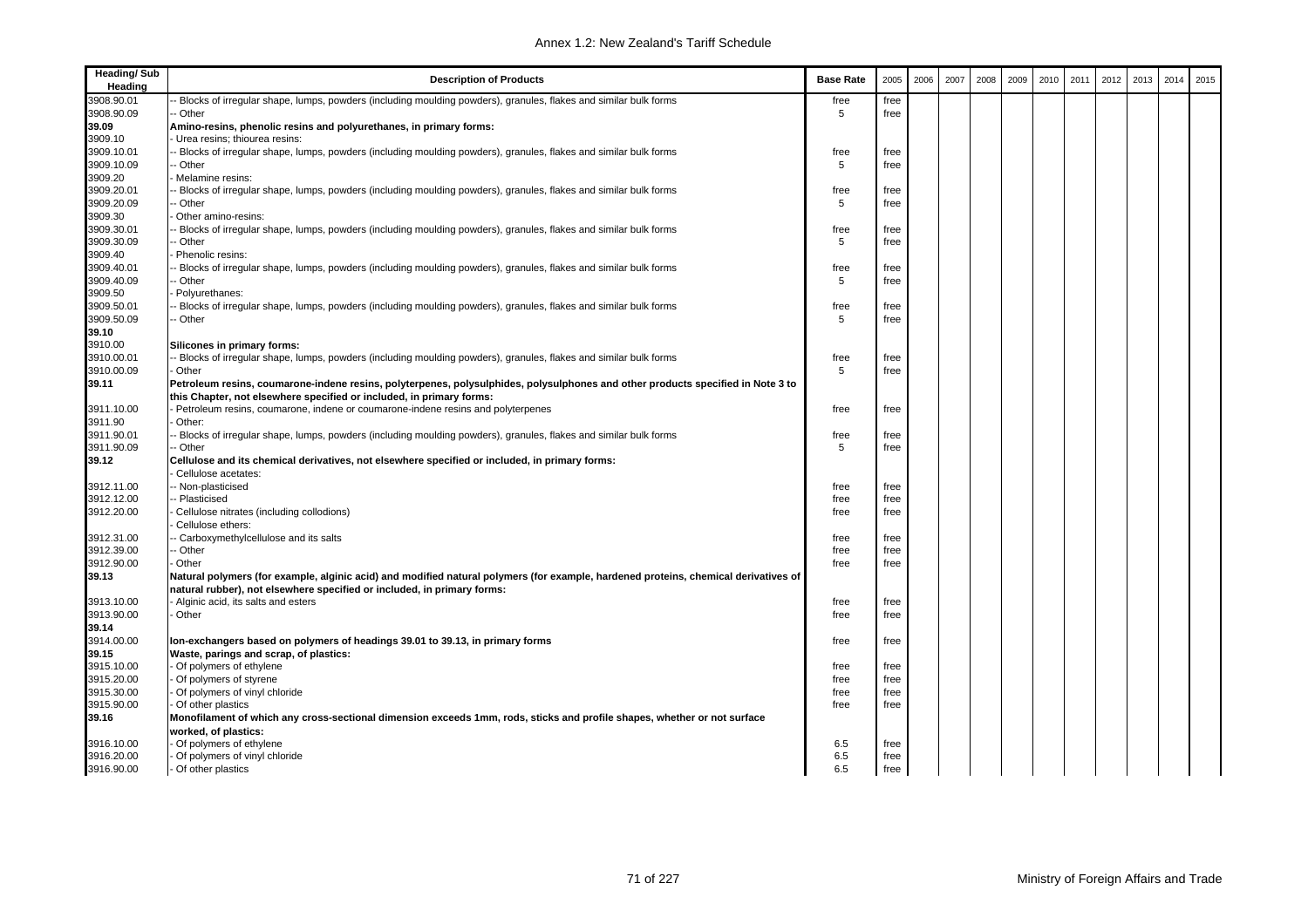| 39.17<br>Tubes, pipes and hoses, and fittings therefor (for example, joints, elbows, flanges), of plastics:<br>3917.10<br>Artificial guts (sausage casings) of hardened protein or of cellulosic materials:<br>3917.10.01<br>Of hardened proteins<br>free<br>free<br>Of cellulosic materials<br>3917.10.09<br>6.5<br>free<br>Tubes, pipes and hoses, rigid:<br>6.5<br>3917.21.00<br>- Of polymers of ethylene<br>free<br>6.5<br>3917.22.00<br>Of polymers of propylene<br>free<br>3917.23.00<br>Of polymers of vinyl chloride<br>6.5<br>free |  |
|----------------------------------------------------------------------------------------------------------------------------------------------------------------------------------------------------------------------------------------------------------------------------------------------------------------------------------------------------------------------------------------------------------------------------------------------------------------------------------------------------------------------------------------------|--|
|                                                                                                                                                                                                                                                                                                                                                                                                                                                                                                                                              |  |
|                                                                                                                                                                                                                                                                                                                                                                                                                                                                                                                                              |  |
|                                                                                                                                                                                                                                                                                                                                                                                                                                                                                                                                              |  |
|                                                                                                                                                                                                                                                                                                                                                                                                                                                                                                                                              |  |
|                                                                                                                                                                                                                                                                                                                                                                                                                                                                                                                                              |  |
|                                                                                                                                                                                                                                                                                                                                                                                                                                                                                                                                              |  |
|                                                                                                                                                                                                                                                                                                                                                                                                                                                                                                                                              |  |
|                                                                                                                                                                                                                                                                                                                                                                                                                                                                                                                                              |  |
| 3917.29<br>Of other plastics:                                                                                                                                                                                                                                                                                                                                                                                                                                                                                                                |  |
| 3917.29.01<br>-- Of hardened proteins<br>free<br>free                                                                                                                                                                                                                                                                                                                                                                                                                                                                                        |  |
| - Other:                                                                                                                                                                                                                                                                                                                                                                                                                                                                                                                                     |  |
| --- Of polycarbonates<br>3917.29.11<br>free<br>free                                                                                                                                                                                                                                                                                                                                                                                                                                                                                          |  |
| 3917.29.19<br>--- Of acrylic polymers<br>free<br>free                                                                                                                                                                                                                                                                                                                                                                                                                                                                                        |  |
| 3917.29.29<br>--- Of other plastics<br>6.5<br>free                                                                                                                                                                                                                                                                                                                                                                                                                                                                                           |  |
| Other tubes, pipes and hoses:                                                                                                                                                                                                                                                                                                                                                                                                                                                                                                                |  |
| 3917.31.00<br>Flexible tubes, pipes and hoses, having a minimum burst pressure of 27.6 MPa<br>6.5<br>free                                                                                                                                                                                                                                                                                                                                                                                                                                    |  |
| 3917.32<br>Other, not reinforced or otherwise combined with other materials, without fittings:                                                                                                                                                                                                                                                                                                                                                                                                                                               |  |
| 3917.32.02<br>-- Sausage casings, unprinted<br>free<br>free                                                                                                                                                                                                                                                                                                                                                                                                                                                                                  |  |
| 3917.32.08<br>-- Other<br>6.5<br>free                                                                                                                                                                                                                                                                                                                                                                                                                                                                                                        |  |
| 3917.33.00<br>6.5<br>Other, not reinforced or otherwise combined with other materials, with fittings<br>free                                                                                                                                                                                                                                                                                                                                                                                                                                 |  |
| 3917.39<br>Other:                                                                                                                                                                                                                                                                                                                                                                                                                                                                                                                            |  |
| -- Sausage casings, unprinted<br>3917.39.02<br>free<br>free                                                                                                                                                                                                                                                                                                                                                                                                                                                                                  |  |
| 3917.39.08<br>6.5<br>-- Other<br>free                                                                                                                                                                                                                                                                                                                                                                                                                                                                                                        |  |
| 3917.40.00<br>$\overline{7}$<br>Fittings<br>free                                                                                                                                                                                                                                                                                                                                                                                                                                                                                             |  |
| 39.18<br>Floor coverings of plastics, whether or not self-adhesive, in rolls or in the form of tiles; wall or ceiling coverings of plastics, as                                                                                                                                                                                                                                                                                                                                                                                              |  |
| defined in Note 9 to this Chapter:                                                                                                                                                                                                                                                                                                                                                                                                                                                                                                           |  |
| Of polymers of vinyl chloride:<br>3918.10                                                                                                                                                                                                                                                                                                                                                                                                                                                                                                    |  |
| - Floorcoverings:                                                                                                                                                                                                                                                                                                                                                                                                                                                                                                                            |  |
| -- Underlay of cellular plastics<br>6.5<br>3918.10.01<br>free                                                                                                                                                                                                                                                                                                                                                                                                                                                                                |  |
| 3918.10.09<br>-- Other<br>free<br>free                                                                                                                                                                                                                                                                                                                                                                                                                                                                                                       |  |
| 3918.10.19<br>- Other<br>6.5<br>free                                                                                                                                                                                                                                                                                                                                                                                                                                                                                                         |  |
| 3918.90<br>Of other plastics:                                                                                                                                                                                                                                                                                                                                                                                                                                                                                                                |  |
| - Floorcoverings:                                                                                                                                                                                                                                                                                                                                                                                                                                                                                                                            |  |
| $\overline{7}$<br>3918.90.01<br>-- Underlay of cellular plastics<br>free                                                                                                                                                                                                                                                                                                                                                                                                                                                                     |  |
| 3918.90.09<br>-- Other<br>free<br>free                                                                                                                                                                                                                                                                                                                                                                                                                                                                                                       |  |
| Other:                                                                                                                                                                                                                                                                                                                                                                                                                                                                                                                                       |  |
| 3918.90.11<br>-- Worked<br>6.5<br>free                                                                                                                                                                                                                                                                                                                                                                                                                                                                                                       |  |
| -- Other:                                                                                                                                                                                                                                                                                                                                                                                                                                                                                                                                    |  |
| 3918.90.21<br>--- Self-adhesive<br>6.5<br>free                                                                                                                                                                                                                                                                                                                                                                                                                                                                                               |  |
| --- Other:                                                                                                                                                                                                                                                                                                                                                                                                                                                                                                                                   |  |
| 3918.90.31<br>---- Of polycarbonates; of polyethylene terephthalate<br>free<br>free                                                                                                                                                                                                                                                                                                                                                                                                                                                          |  |
| 3918.90.39<br>6.5<br>---- Of other plastics<br>free                                                                                                                                                                                                                                                                                                                                                                                                                                                                                          |  |
| 39.19<br>Self-adhesive plates, sheets, film, foil, tape, strip and other flat shapes, of plastics, whether or not in rolls:                                                                                                                                                                                                                                                                                                                                                                                                                  |  |
| 3919.10<br>In rolls of a width not exceeding 20 cm:                                                                                                                                                                                                                                                                                                                                                                                                                                                                                          |  |
| - Of a thickness not exceeding 0.5 mm<br>$\overline{7}$<br>3919.10.01<br>5.5<br>5<br>4.5<br>3<br>free<br>$\overline{4}$                                                                                                                                                                                                                                                                                                                                                                                                                      |  |
| 5<br>3919.10.09<br>- Other<br>6.5<br>5<br>4.5<br>$\overline{4}$<br>3<br>free                                                                                                                                                                                                                                                                                                                                                                                                                                                                 |  |
| 3919.90<br>Other:                                                                                                                                                                                                                                                                                                                                                                                                                                                                                                                            |  |
| $\overline{7}$<br>3919.90.01<br>- Laminated fibre reinforced sheets<br>free                                                                                                                                                                                                                                                                                                                                                                                                                                                                  |  |
| $\overline{7}$<br>3919.90.09<br>- Other<br>free                                                                                                                                                                                                                                                                                                                                                                                                                                                                                              |  |
| 39.20<br>Other plates, sheets, film, foil and strip, of plastics, non-cellular and not reinforced, laminated, supported or similarly combined with                                                                                                                                                                                                                                                                                                                                                                                           |  |
| other materials:                                                                                                                                                                                                                                                                                                                                                                                                                                                                                                                             |  |
| Of polymers of ethylene:<br>3920.10                                                                                                                                                                                                                                                                                                                                                                                                                                                                                                          |  |
| 3920.10.01<br>Of a thickness not exceeding 0.5 mm and of a width not exceeding 20 cm<br>$\overline{7}$<br>free                                                                                                                                                                                                                                                                                                                                                                                                                               |  |
| 3920.10.09<br>- Other<br>6.5<br>free                                                                                                                                                                                                                                                                                                                                                                                                                                                                                                         |  |
| 3920.20<br>Of polymers of propylene:                                                                                                                                                                                                                                                                                                                                                                                                                                                                                                         |  |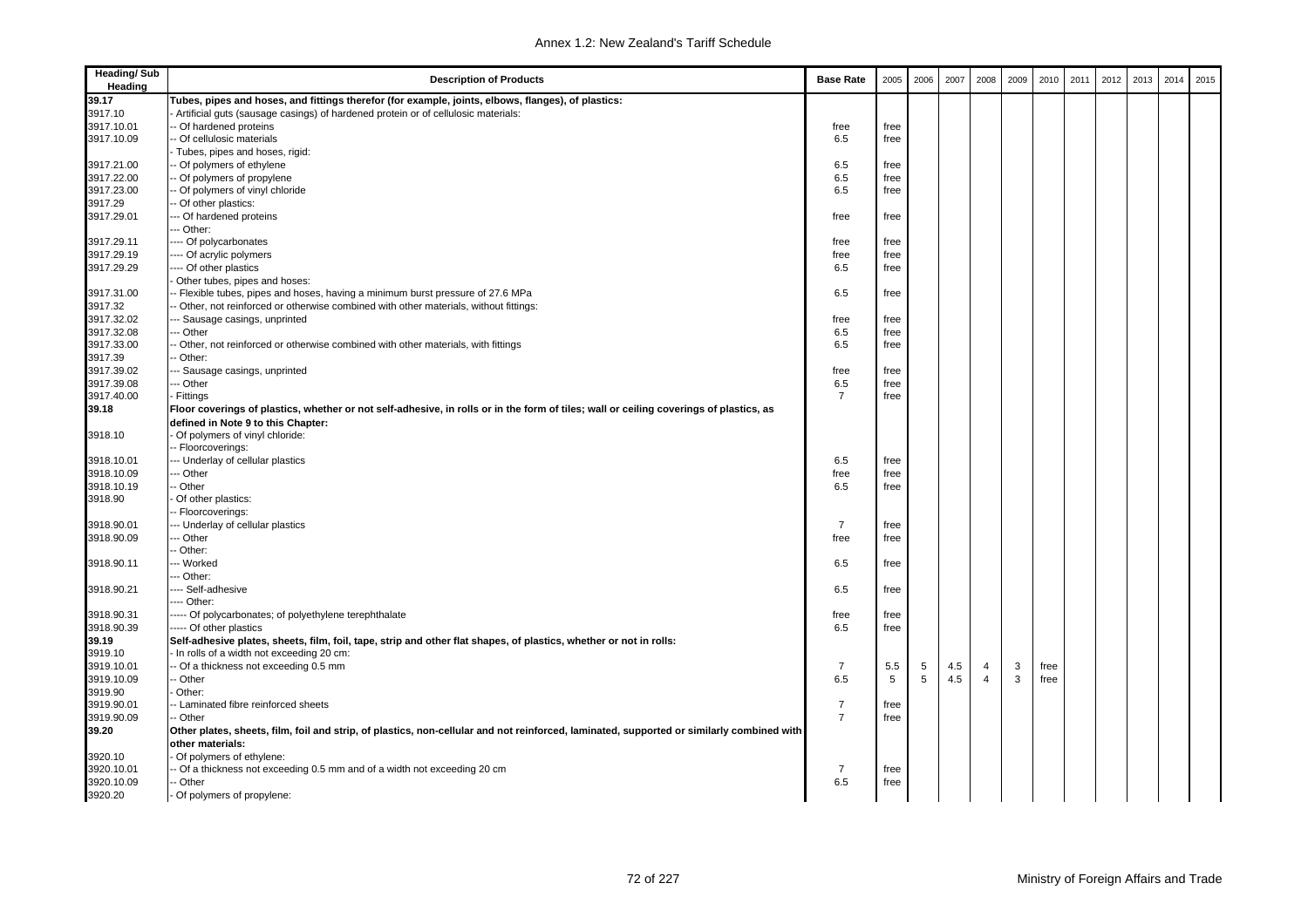| <b>Heading/Sub</b><br>Heading | <b>Description of Products</b>                                             | <b>Base Rate</b> | 2005        | 2006            | 2007 | 2008           | 2009 | 2010 | 2011 | 2012 | 2013 | 2014 | 2015 |
|-------------------------------|----------------------------------------------------------------------------|------------------|-------------|-----------------|------|----------------|------|------|------|------|------|------|------|
|                               | Biaxially oriented:                                                        |                  |             |                 |      |                |      |      |      |      |      |      |      |
| 3920.20.02                    | - Printed                                                                  | $\overline{7}$   | free        |                 |      |                |      |      |      |      |      |      |      |
| 3920.20.05                    | - Other                                                                    | free             | free        |                 |      |                |      |      |      |      |      |      |      |
| 3920.20.09                    | Of a thickness not exceeding 0.25 mm and exceeding 20 cm in width          | 6.5              | 5           | 5               | 4.5  | 4              | 3    | free |      |      |      |      |      |
| 3920.20.29                    | · Other                                                                    | 6.5              | 5           | $5\phantom{.0}$ | 4.5  | $\overline{4}$ | 3    | free |      |      |      |      |      |
| 3920.30                       | Of polymers of styrene:                                                    |                  |             |                 |      |                |      |      |      |      |      |      |      |
| 3920.30.01                    | Of a thickness not exceeding 0.5 mm and of a width not exceeding 20 cm     | 7                | 5.5         | 5               | 4.5  | $\overline{4}$ | 3    | free |      |      |      |      |      |
| 3920.30.09                    | Of a thickness not exceeding 0.25 mm and exceeding 20 cm in width          | 6.5              | 5           | 5               | 4.5  | $\overline{4}$ | 3    | free |      |      |      |      |      |
| 3920.30.29                    | · Other                                                                    | 6.5              | 5           | 5               | 4.5  | $\overline{4}$ | 3    | free |      |      |      |      |      |
|                               | Of polymers of vinyl chloride:                                             |                  |             |                 |      |                |      |      |      |      |      |      |      |
| 3920.43.00                    | Containing by weight not less than 6% of plasticisers                      | 6.5              | 5           | 5               | 4.5  | $\overline{4}$ | 3    | free |      |      |      |      |      |
| 3920.49                       | · Other                                                                    |                  |             |                 |      |                |      |      |      |      |      |      |      |
| 3920.49.11                    | Of a thickness not exceeding 0.5 mm and of a width not exceeding 20 cm     | $\overline{7}$   | 5.5         | 5               | 4.5  | $\overline{4}$ | 3    | free |      |      |      |      |      |
| 3920.49.15                    | - Of a thickness not exceeding 0.25 mm and exceeding 20 cm in width        | $\overline{7}$   | 5.5         | $\,$ 5 $\,$     | 4.5  | $\overline{4}$ | 3    | free |      |      |      |      |      |
| 3920.49.19                    | - Other                                                                    | $\overline{7}$   | 5.5         | 5               | 4.5  | $\overline{4}$ | 3    | free |      |      |      |      |      |
|                               | Of acrylic polymers:                                                       |                  |             |                 |      |                |      |      |      |      |      |      |      |
| 3920.51                       | Of poly(methyl methacrylate):                                              |                  |             |                 |      |                |      |      |      |      |      |      |      |
| 3920.51.01                    | - Of a thickness not exceeding 0.5 mm and of a width not exceeding 20 cm   | $\overline{7}$   | 5.5         | 5               | 4.5  | 4              | 3    | free |      |      |      |      |      |
| 3920.51.09                    | - Of a thickness not exceeding 0.25 mm and exceeding 20 cm in width        | 6.5              | $\,$ 5 $\,$ | $\,$ 5 $\,$     | 4.5  | $\overline{4}$ | 3    | free |      |      |      |      |      |
| 3920.51.29                    | - Other                                                                    | 6.5              | 5           | 5               | 4.5  | $\overline{4}$ | 3    | free |      |      |      |      |      |
| 3920.59                       | Other:                                                                     |                  |             |                 |      |                |      |      |      |      |      |      |      |
| 3920.59.01                    | Of a thickness not exceeding 0.5 mm and of a width not exceeding 20 cm     | 7                | 5.5         | 5               | 4.5  | $\overline{4}$ | 3    | free |      |      |      |      |      |
| 3920.59.09                    | - Of a thickness not exceeding 0.25 mm and exceeding 20 cm in width        | 6.5              | $\,$ 5 $\,$ | $\,$ 5 $\,$     | 4.5  | $\overline{4}$ | 3    | free |      |      |      |      |      |
| 3920.59.29                    | - Other                                                                    | 6.5              | 5           | 5               | 4.5  | $\overline{4}$ | 3    | free |      |      |      |      |      |
|                               | Of polycarbonates, alkyd resins, polyallyl esters or other polyesters:     |                  |             |                 |      |                |      |      |      |      |      |      |      |
| 3920.61                       | Of polycarbonates:                                                         |                  |             |                 |      |                |      |      |      |      |      |      |      |
| 3920.61.01                    | Of a thickness not exceeding 0.25 mm and exceeding 20 cm in width, printed | free             | free        |                 |      |                |      |      |      |      |      |      |      |
| 3920.61.09                    | - Other                                                                    | 6.5              | 5           | 5               | 4.5  | $\overline{4}$ | 3    | free |      |      |      |      |      |
| 3920.62                       | Of poly(ethylene terephthalate):                                           |                  |             |                 |      |                |      |      |      |      |      |      |      |
| 3920.62.01                    | Of a thickness not exceeding 0.5 mm and of a width not exceeding 20 cm     | 6.5              | 5           | 5               | 4.5  | $\overline{4}$ | 3    | free |      |      |      |      |      |
| 3920.62.09                    | Of a thickness not exceeding 0.25 mm and exceeding 20 cm in width, printed | $\overline{7}$   | free        |                 |      |                |      |      |      |      |      |      |      |
| 3920.62.19                    | - Other                                                                    | 6.5              | 5           | 5               | 4.5  | $\overline{4}$ | 3    | free |      |      |      |      |      |
| 3920.63                       | Of unsaturated polyesters:                                                 |                  |             |                 |      |                |      |      |      |      |      |      |      |
| 3920.63.01                    | - Of a thickness not exceeding 0.5 mm and of a width not exceeding 20 cm   | 6.5              | 5           | 5               | 4.5  | $\overline{4}$ | 3    | free |      |      |      |      |      |
| 3920.63.09                    | - Of a thickness not exceeding 0.25 mm and exceeding 20 cm in width        | 6.5              | 5           | 5               | 4.5  | $\overline{4}$ | 3    | free |      |      |      |      |      |
| 3920.63.29                    | - Other                                                                    | 6.5              | 5           | $\,$ 5 $\,$     | 4.5  | 4              | 3    | free |      |      |      |      |      |
| 3920.69                       | Of other polyesters:                                                       |                  |             |                 |      |                |      |      |      |      |      |      |      |
| 3920.69.01                    | Of a thickness not exceeding 0.5 mm and of a width not exceeding 20 cm     | 6.5              | 5           | 5               | 4.5  | 4              | 3    | free |      |      |      |      |      |
| 3920.69.09                    | - Of a thickness not exceeding 0.25 mm and exceeding 20 cm in width        | 6.5              | $\,$ 5 $\,$ | 5               | 4.5  | $\overline{4}$ | 3    | free |      |      |      |      |      |
| 3920.69.29                    | - Other                                                                    | 6.5              | 5           | 5               | 4.5  | $\overline{4}$ | 3    | free |      |      |      |      |      |
|                               | Of cellulose or its chemical derivatives:                                  |                  |             |                 |      |                |      |      |      |      |      |      |      |
| 3920.71.00                    | Of regenerated cellulose                                                   | 6.5              | 5           | 5               | 4.5  | $\overline{4}$ | 3    | free |      |      |      |      |      |
| 3920.72.00                    | Of vulcanised fibre                                                        | free             | free        |                 |      |                |      |      |      |      |      |      |      |
| 3920.73.00                    | Of cellulose acetate                                                       | 6.5              | 5           | 5               | 4.5  | $\overline{4}$ | 3    | free |      |      |      |      |      |
| 3920.79.00                    | Of other cellulose derivatives                                             | 6.5              | 5           | 5               | 4.5  | $\overline{4}$ | 3    | free |      |      |      |      |      |
|                               | Of other plastics:                                                         |                  |             |                 |      |                |      |      |      |      |      |      |      |
| 3920.91                       | Of poly(vinyl butyral):                                                    |                  |             |                 |      |                |      |      |      |      |      |      |      |
| 3920.91.01                    | Of a thickness not exceeding 0.5 mm and of a width not exceeding 20 cm     | 6.5              | 5           | 5               | 4.5  | $\overline{4}$ | 3    | free |      |      |      |      |      |
| 3920.91.09                    | Of a thickness not exceeding 0.25 mm and exceeding 20 cm in width          | 6.5              | $\,$ 5 $\,$ | $\,$ 5 $\,$     | 4.5  | $\overline{4}$ | 3    | free |      |      |      |      |      |
| 3920.91.29                    | - Other                                                                    | 6.5              | $\,$ 5 $\,$ | $\,$ 5 $\,$     | 4.5  | $\overline{4}$ | 3    | free |      |      |      |      |      |
| 3920.92                       | Of polyamides:                                                             |                  |             |                 |      |                |      |      |      |      |      |      |      |
| 3920.92.01                    | - Of a thickness not exceeding 0.5 mm and of a width not exceeding 20 cm   | 6.5              | 5           | 5               | 4.5  | 4              | 3    | free |      |      |      |      |      |
| 3920.92.09                    | - Of a thickness not exceeding 0.25 mm and exceeding 20 cm in width        | 6.5              | $\,$ 5 $\,$ | $\,$ 5 $\,$     | 4.5  | 4              | 3    | free |      |      |      |      |      |
| 3920.92.29                    | -- Other                                                                   | 6.5              | 5           | 5               | 4.5  | $\overline{4}$ | 3    | free |      |      |      |      |      |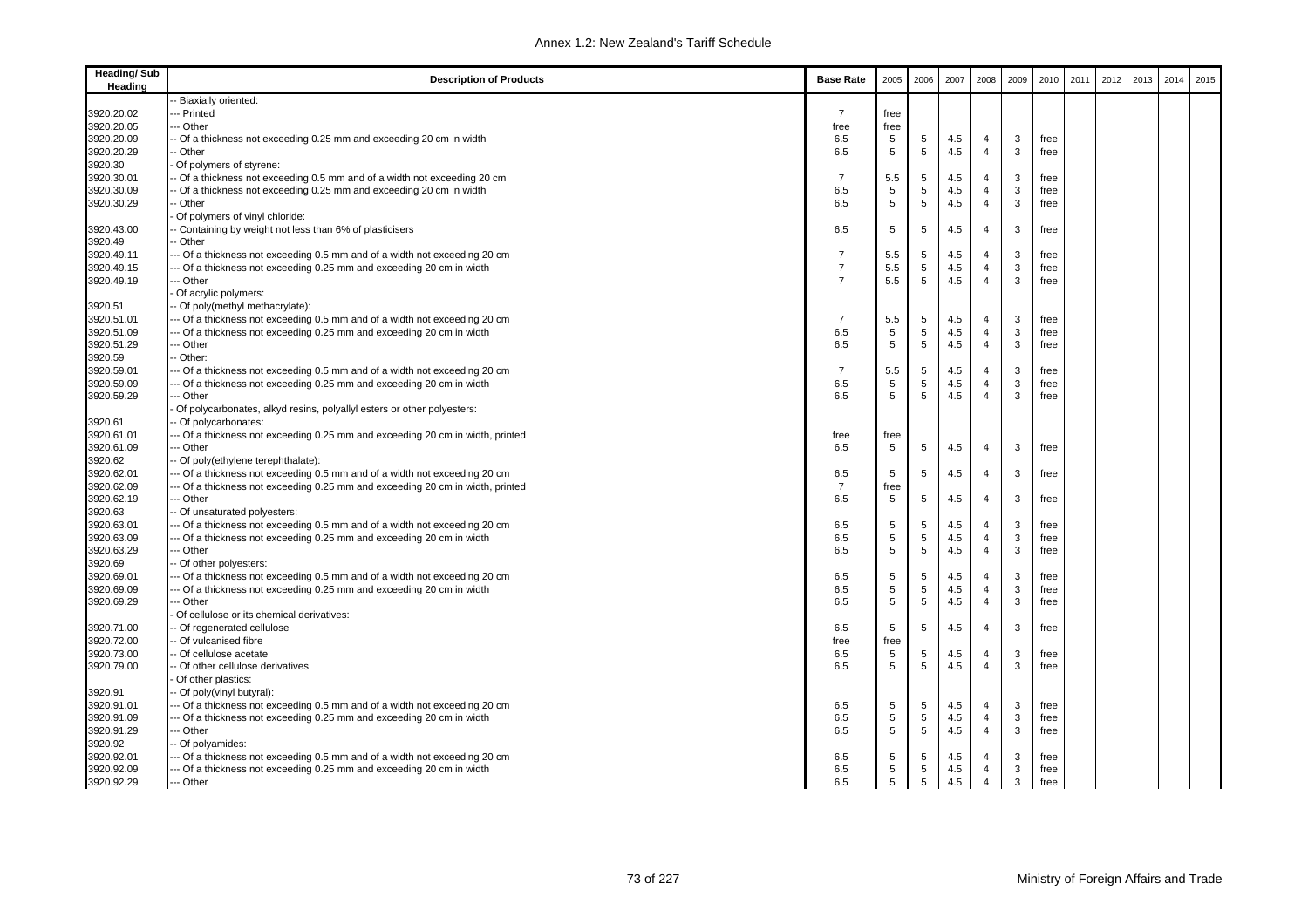| <b>Heading/Sub</b><br>Heading | <b>Description of Products</b>                                                                                                    | <b>Base Rate</b>                 | 2005            | 2006            | 2007 | 2008           | 2009         | 2010 | 2011 | 2012 | 2013 | 2014 | 2015 |
|-------------------------------|-----------------------------------------------------------------------------------------------------------------------------------|----------------------------------|-----------------|-----------------|------|----------------|--------------|------|------|------|------|------|------|
| 3920.93                       | Of amino-resins:                                                                                                                  |                                  |                 |                 |      |                |              |      |      |      |      |      |      |
| 3920.93.01                    | -- Of a thickness not exceeding 0.5 mm and of a width not exceeding 20 cm                                                         | 6.5                              | $\overline{5}$  | 5               | 4.5  | 4              | 3            | free |      |      |      |      |      |
| 3920.93.09                    | -- Of a thickness not exceeding 0.25 mm and exceeding 20 cm in width                                                              | 6.5                              | $5\phantom{.0}$ | 5               | 4.5  | $\overline{4}$ | 3            | free |      |      |      |      |      |
| 3920.93.29                    | -- Other                                                                                                                          | 6.5                              | $\sqrt{5}$      | 5               | 4.5  | $\overline{4}$ | 3            | free |      |      |      |      |      |
| 3920.94.00                    | Of phenolic resins                                                                                                                | 6.5                              | $\,$ 5 $\,$     | 5               | 4.5  | $\overline{4}$ | 3            | free |      |      |      |      |      |
| 3920.99                       | - Of other plastics:                                                                                                              |                                  |                 |                 |      |                |              |      |      |      |      |      |      |
| 3920.99.01                    | -- Of a thickness not exceeding 0.5 mm and of a width not exceeding 20 cm                                                         | $\overline{7}$                   | free            |                 |      |                |              |      |      |      |      |      |      |
|                               | --- Of a thickness not exceeding 0.25 mm and exceeding 20 cm in width:                                                            |                                  |                 |                 |      |                |              |      |      |      |      |      |      |
| 3920.99.11                    | ---- Of fluoro-polymers                                                                                                           | free                             | free            |                 |      |                |              |      |      |      |      |      |      |
| 3920.99.19                    | ---- Of other plastics                                                                                                            | 6.5                              | free            |                 |      |                |              |      |      |      |      |      |      |
| 3920.99.39                    | -- Other                                                                                                                          | 6.5                              | free            |                 |      |                |              |      |      |      |      |      |      |
| 39.21                         | Other plates, sheets, film, foil and strip, of plastics:                                                                          |                                  |                 |                 |      |                |              |      |      |      |      |      |      |
|                               | Cellular:                                                                                                                         |                                  |                 |                 |      |                |              |      |      |      |      |      |      |
| 3921.11                       | - Of polymers of styrene:                                                                                                         |                                  |                 |                 |      |                |              |      |      |      |      |      |      |
| 3921.11.01                    | -- In blocks of regular geometric shape                                                                                           | 5                                | 4               | $\overline{4}$  | 3.5  | 3.5            | 3            | free |      |      |      |      |      |
| 3921.11.09                    | -- Other                                                                                                                          | 6.5                              | $\sqrt{5}$      | 5               | 4.5  | 4              | 3            | free |      |      |      |      |      |
| 3921.12.00                    | - Of polymers of vinyl chloride                                                                                                   | 6.5                              | 5               | 5               | 4.5  | $\overline{4}$ | 3            | free |      |      |      |      |      |
| 3921.13                       | - Of polyurethanes:                                                                                                               |                                  |                 |                 |      |                |              |      |      |      |      |      |      |
| 3921.13.01                    | --- In blocks of regular geometric shape                                                                                          | 5                                | $\overline{4}$  | $\overline{4}$  | 3.5  | 3.5            | 3            | free |      |      |      |      |      |
| 3921.13.09                    | -- Other                                                                                                                          | 6.5                              | $\,$ 5 $\,$     | 5               | 4.5  | $\overline{4}$ | 3            | free |      |      |      |      |      |
| 3921.14.00                    | - Of regenerated cellulose                                                                                                        | 6.5                              | 5               | $5\phantom{.0}$ | 4.5  | $\overline{4}$ | $\mathbf{3}$ | free |      |      |      |      |      |
| 3921.19                       | - Of other plastics:                                                                                                              |                                  |                 |                 |      |                |              |      |      |      |      |      |      |
| 3921.19.01                    | --- In blocks of regular geometric shape                                                                                          | 5                                | 4               | $\overline{4}$  | 3.5  | 3.5            | 3            | free |      |      |      |      |      |
| 3921.19.09                    | -- Other                                                                                                                          | 6.5                              | 5               | 5               | 4.5  | $\overline{4}$ | 3            | free |      |      |      |      |      |
| 3921.90                       | Other:                                                                                                                            |                                  |                 |                 |      |                |              |      |      |      |      |      |      |
| 3921.90.01                    | - Of a thickness not exceeding 0.25 mm and exceeding 20 cm in width                                                               | 6.5                              | free            |                 |      |                |              |      |      |      |      |      |      |
|                               | - Other:                                                                                                                          |                                  |                 |                 |      |                |              |      |      |      |      |      |      |
| 3921.90.11                    | --- Laminated fibre reinforced sheets                                                                                             | $\overline{7}$<br>$\overline{7}$ | free            |                 |      |                |              |      |      |      |      |      |      |
| 3921.90.19<br>39.22           | -- Other                                                                                                                          |                                  | free            |                 |      |                |              |      |      |      |      |      |      |
|                               | Baths, shower-baths, sinks, wash-basins, bidets, lavatory pans, seats and covers, flushing cisterns and similar sanitary ware, of |                                  |                 |                 |      |                |              |      |      |      |      |      |      |
| 3922.10.00                    | plastics:<br>Baths, shower-baths, sinks and wash-basins                                                                           | 7                                | 5.5             | 5               | 4.5  | 4              | 3            | free |      |      |      |      |      |
| 3922.20.00                    | Lavatory seats and covers                                                                                                         | $\overline{7}$                   | 5.5             | 5               | 4.5  | $\overline{4}$ | 3            | free |      |      |      |      |      |
| 3922.90                       | Other:                                                                                                                            |                                  |                 |                 |      |                |              |      |      |      |      |      |      |
| 3922.90.01                    | - Urinals                                                                                                                         | free                             | free            |                 |      |                |              |      |      |      |      |      |      |
| 3922.90.09                    | - Other                                                                                                                           | $\overline{7}$                   | 5.5             | 5               | 4.5  | $\overline{4}$ | 3            | free |      |      |      |      |      |
| 39.23                         | Articles for the conveyance or packing of goods, of plastics; stoppers, lids, caps and other closures, of plastics:               |                                  |                 |                 |      |                |              |      |      |      |      |      |      |
|                               |                                                                                                                                   |                                  |                 |                 |      |                |              |      |      |      |      |      |      |
| 3923.10                       | Boxes, cases, crates and similar articles:                                                                                        |                                  |                 |                 |      |                |              |      |      |      |      |      |      |
|                               | - Not exceeding 5 litres capacity:                                                                                                |                                  |                 |                 |      |                |              |      |      |      |      |      |      |
| 3923.10.01                    | -- Nestable                                                                                                                       | $\overline{7}$                   | free            |                 |      |                |              |      |      |      |      |      |      |
| 3923.10.09                    | -- Non-nestable                                                                                                                   | 6.5                              | free            |                 |      |                |              |      |      |      |      |      |      |
|                               | - Exceeding 5 litres capacity:                                                                                                    |                                  |                 |                 |      |                |              |      |      |      |      |      |      |
| 3923.10.11                    | -- Nestable                                                                                                                       | $\overline{7}$                   | free            |                 |      |                |              |      |      |      |      |      |      |
| 3923.10.19                    | -- Non-nestable                                                                                                                   | 6.5                              | free            |                 |      |                |              |      |      |      |      |      |      |
|                               | Sacks and bags (including cones):                                                                                                 |                                  |                 |                 |      |                |              |      |      |      |      |      |      |
| 3923.21                       | - Of polymers of ethylene:                                                                                                        |                                  |                 |                 |      |                |              |      |      |      |      |      |      |
| 3923.21.01                    | -- Bags made of sheeting of plastics, whether or not printed, with handles, not designed for prolonged use                        | 7.5                              | free            |                 |      |                |              |      |      |      |      |      |      |
|                               | --- Other:                                                                                                                        |                                  |                 |                 |      |                |              |      |      |      |      |      |      |
| 3923.21.15                    | ---- Printed                                                                                                                      | $\overline{7}$                   | free            |                 |      |                |              |      |      |      |      |      |      |
| 3923.21.28                    | ---- Other                                                                                                                        | $\overline{7}$                   | free            |                 |      |                |              |      |      |      |      |      |      |
| 3923.29                       | - Of other plastics:                                                                                                              |                                  |                 |                 |      |                |              |      |      |      |      |      |      |
| 3923.29.01                    | -- Bags made of sheeting of plastics, whether or not printed, with handles, not designed for prolonged use                        | 7.5                              | free            |                 |      |                |              |      |      |      |      |      |      |
|                               | --- Other:                                                                                                                        |                                  |                 |                 |      |                |              |      |      |      |      |      |      |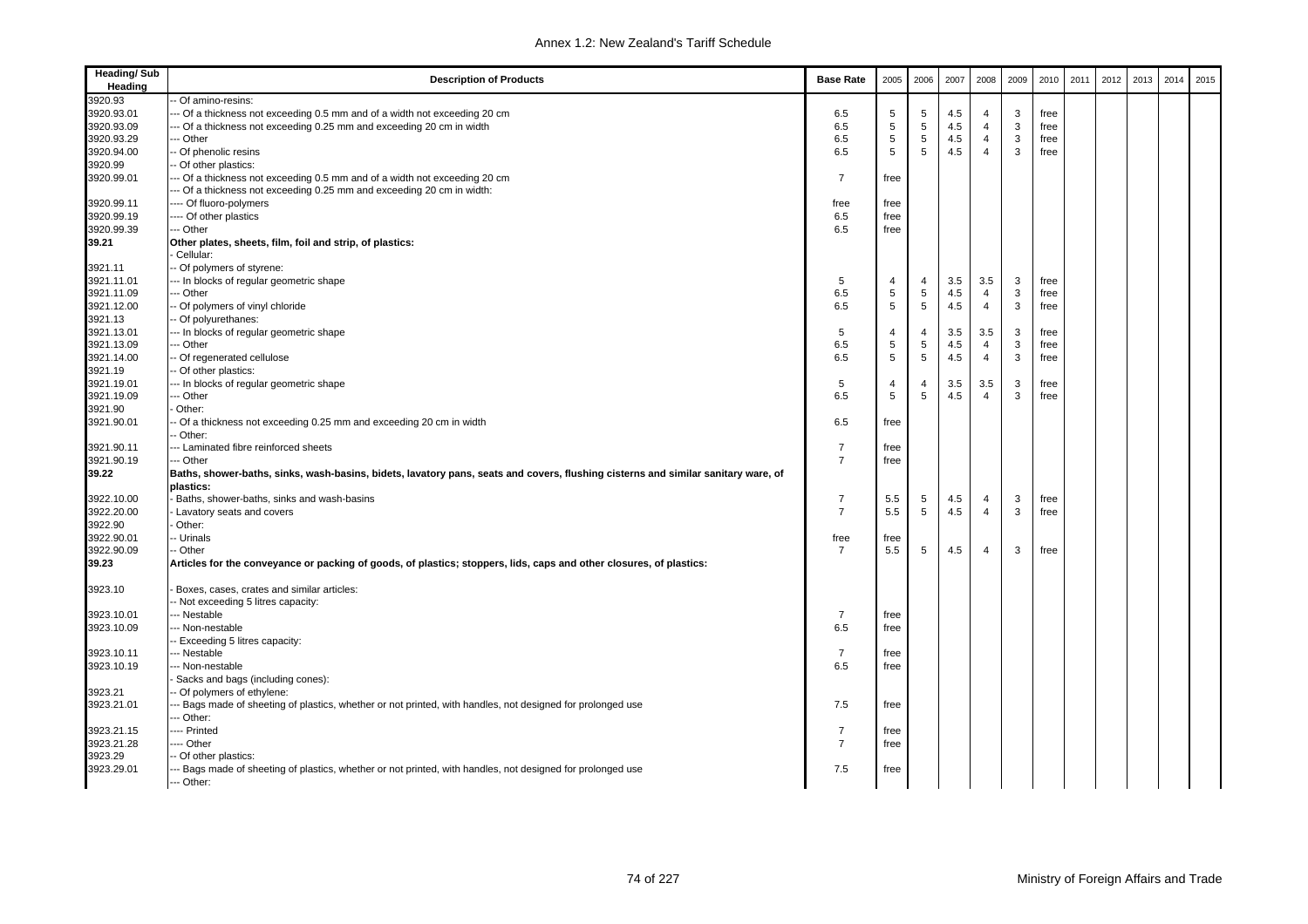| <b>Heading/Sub</b><br>Heading | <b>Description of Products</b>                                                                                    | <b>Base Rate</b> | 2005 | 2006 | 2007 | 2008           | 2009 | 2010           | 2011           | 2012 | 2013        | 2014        | 2015 |
|-------------------------------|-------------------------------------------------------------------------------------------------------------------|------------------|------|------|------|----------------|------|----------------|----------------|------|-------------|-------------|------|
| 3923.29.15                    | -- Printed                                                                                                        | 7                | free |      |      |                |      |                |                |      |             |             |      |
| 3923.29.28                    | --- Other                                                                                                         | $\overline{7}$   | free |      |      |                |      |                |                |      |             |             |      |
| 3923.30.00                    | Carboys, bottles, flasks and similar articles                                                                     | 6.5              | free |      |      |                |      |                |                |      |             |             |      |
| 3923.40.00                    | Spools, cops, bobbins and similar supports                                                                        | $\overline{7}$   | free |      |      |                |      |                |                |      |             |             |      |
| 3923.50.00                    | Stoppers, lids, caps and other closures                                                                           | 6.5              | free |      |      |                |      |                |                |      |             |             |      |
| 3923.90                       | Other:                                                                                                            |                  |      |      |      |                |      |                |                |      |             |             |      |
| 3923.90.01                    | - Collapsible tubes                                                                                               | $\overline{7}$   | 5.5  | 5    | 4.5  | $\overline{4}$ | 3    | free           |                |      |             |             |      |
| 3923.90.05                    | - Chilly bins                                                                                                     | $\overline{7}$   | 5.5  | 5    | 4.5  | $\overline{4}$ | 3    | free           |                |      |             |             |      |
|                               | Other:                                                                                                            |                  |      |      |      |                |      |                |                |      |             |             |      |
|                               | -- Not exceeding 5 litres capacity:                                                                               |                  |      |      |      |                |      |                |                |      |             |             |      |
| 3923.90.12                    | --- Nestable                                                                                                      | $\overline{7}$   | 5.5  | 5    | 4.5  | 4              | 3    | free           |                |      |             |             |      |
| 3923.90.18                    | ---- Non-nestable                                                                                                 | 6.5              | 5    | 5    | 4.5  | $\overline{4}$ | 3    | free           |                |      |             |             |      |
|                               | --- Exceeding 5 litres capacity:                                                                                  |                  |      |      |      |                |      |                |                |      |             |             |      |
| 3923.90.22                    | ---- Nestable                                                                                                     | $\overline{7}$   | 5.5  | 5    | 4.5  | 4              | 3    | free           |                |      |             |             |      |
| 3923.90.28                    | ---- Non-nestable                                                                                                 | 6.5              | 5    | 5    | 4.5  | $\overline{4}$ | 3    | free           |                |      |             |             |      |
| 39.24                         | Tableware, kitchenware, other household articles and toilet articles, of plastics:                                |                  |      |      |      |                |      |                |                |      |             |             |      |
| 3924.10                       | Tableware and kitchenware:                                                                                        |                  |      |      |      |                |      |                |                |      |             |             |      |
| 3924.10.01                    | - Chopsticks; handles for cutlery                                                                                 | free             | free |      |      |                |      |                |                |      |             |             |      |
| 3924.10.09                    | - Other                                                                                                           | $\overline{7}$   | free |      |      |                |      |                |                |      |             |             |      |
| 3924.90                       | Other:                                                                                                            |                  |      |      |      |                |      |                |                |      |             |             |      |
| 3924.90.01                    | -- Toilet articles                                                                                                | $\overline{7}$   | 5.5  | 5    | 4.5  | $\overline{4}$ | 3    | free           |                |      |             |             |      |
| 3924.90.09                    | -- Other household articles                                                                                       | $\overline{7}$   | free |      |      |                |      |                |                |      |             |             |      |
| 39.25                         | Builders' ware of plastics, not elsewhere specified or included:                                                  |                  |      |      |      |                |      |                |                |      |             |             |      |
| 3925.10.00                    | Reservoirs, tanks, vats and similar containers, of a capacity exceeding 300 l                                     | $\overline{7}$   | free |      |      |                |      |                |                |      |             |             |      |
| 3925.20.00                    | Doors, windows and their frames and thresholds for doors                                                          | $\overline{7}$   | free |      |      |                |      |                |                |      |             |             |      |
| 3925.30                       | Shutters, blinds (including Venetian blinds) and similar articles and parts thereof:                              |                  |      |      |      |                |      |                |                |      |             |             |      |
| 3925.30.01                    | - Sunblinds (other than Venetian blinds)                                                                          | 7.5              | free |      |      |                |      |                |                |      |             |             |      |
| 3925.30.09                    | - Other                                                                                                           | $\overline{7}$   | free |      |      |                |      |                |                |      |             |             |      |
| 3925.90.00                    | Other                                                                                                             | $\overline{7}$   | free |      |      |                |      |                |                |      |             |             |      |
| 39.26                         | Other articles of plastics and articles of other materials of headings 39.01 to 39.14:                            |                  |      |      |      |                |      |                |                |      |             |             |      |
| 3926.10                       | Office or school supplies:                                                                                        |                  |      |      |      |                |      |                |                |      |             |             |      |
| 3926.10.10                    | - Electronic stencils; erasers                                                                                    | free             | free |      |      |                |      |                |                |      |             |             |      |
| 3926.10.90                    | - Other                                                                                                           | $\overline{7}$   | free |      |      |                |      |                |                |      |             |             |      |
| 3926.20                       | Articles of apparel and clothing accessories (including gloves, mittens and mitts):                               |                  |      |      |      |                |      |                |                |      |             |             |      |
| 3926.20.01                    | Braces, suspenders, garters, belts and the like                                                                   | 7.5              | 6    | 6    | 6    | 4              | 4    | 4              | 3              | 3    | 3           | 3           | free |
| 3926.20.11                    | - Gloves, mittens and mitts                                                                                       | $\overline{7}$   | 5.5  | 5.5  | 5.5  | $\overline{4}$ | 4    | $\overline{4}$ | $\mathbf{3}$   | 3    | 3           | $\mathsf 3$ | free |
| 3926.20.23                    | - Coats and jackets                                                                                               | 19               | 17   | 16   | 14   | 12             | 9    | 8              | $\overline{7}$ | 6    | $\,$ 5 $\,$ | $\,$ 5 $\,$ | free |
| 3926.20.32                    | -- Trousers and leggings                                                                                          | 19               | 17   | 16   | 14   | 12             | 9    | 8              | $\overline{7}$ | 6    | 5           | $\,$ 5 $\,$ | free |
| 3926.20.42                    | - Combination garments of the one piece trouser/jacket type                                                       | 19               | 17   | 16   | 14   | 12             | 9    | 8              | $\overline{7}$ | 6    | 5           | $\,$ 5 $\,$ | free |
| 3926.20.55                    | - Shoulder pads                                                                                                   | 19               | 17   | 16   | 14   | 12             | 9    | 8              | $\overline{7}$ | 6    | 5           | 5           | free |
| 3926.20.62                    | Other                                                                                                             | 19               | 17   | 16   | 14   | 12             | g    | 8              | $\overline{7}$ | 6    | 5           | 5           | free |
| 3926.30.00                    | Fittings for furniture, coachwork or the like                                                                     | $\overline{7}$   | free |      |      |                |      |                |                |      |             |             |      |
| 3926.40                       | Statuettes and other ornamental articles:                                                                         |                  |      |      |      |                |      |                |                |      |             |             |      |
| 3926.40.01                    | - Nylon figurines                                                                                                 | free             | free |      |      |                |      |                |                |      |             |             |      |
| 3926.40.09                    | - Other                                                                                                           | 7                | free |      |      |                |      |                |                |      |             |             |      |
| 3926.90                       | Other:                                                                                                            |                  |      |      |      |                |      |                |                |      |             |             |      |
| 3926.90.01                    | -- Tarpaulins, awnings and camping goods                                                                          | 7.5              | 6    | 6    | 6    | $\overline{4}$ | 4    | $\overline{4}$ | 3              | 3    | 3           | 3           | free |
| 3926.90.09                    | - Washers, gaskets, jointings, seals and similar packings                                                         | free             | free |      |      |                |      |                |                |      |             |             |      |
| 3926.90.11                    | -- Laboratory, hygienic and pharmaceutical ware, whether or not graduated or calibrated                           | $\overline{7}$   | free |      |      |                |      |                |                |      |             |             |      |
| 3926.90.19                    | - Tubes and rods suited for the manufacture of fishing rods                                                       | $\overline{7}$   | free |      |      |                |      |                |                |      |             |             |      |
| 3926.90.21                    | - Clips, tags, rings and the like for the identification of animals, birds or fish                                | free             | free |      |      |                |      |                |                |      |             |             |      |
| 3926.90.29                    |                                                                                                                   | free             | free |      |      |                |      |                |                |      |             |             |      |
| 3926.90.31                    | - Artificial eyes, other than those for human use; beads, not mounted, set or strung; sequins<br>- Contraceptives | free             | free |      |      |                |      |                |                |      |             |             |      |
| 3926.90.39                    |                                                                                                                   |                  |      |      |      |                |      |                |                |      |             |             |      |
|                               | -- Crochet hooks; embroidery hoops; thimbles                                                                      | free             | free |      |      |                |      |                |                |      |             |             |      |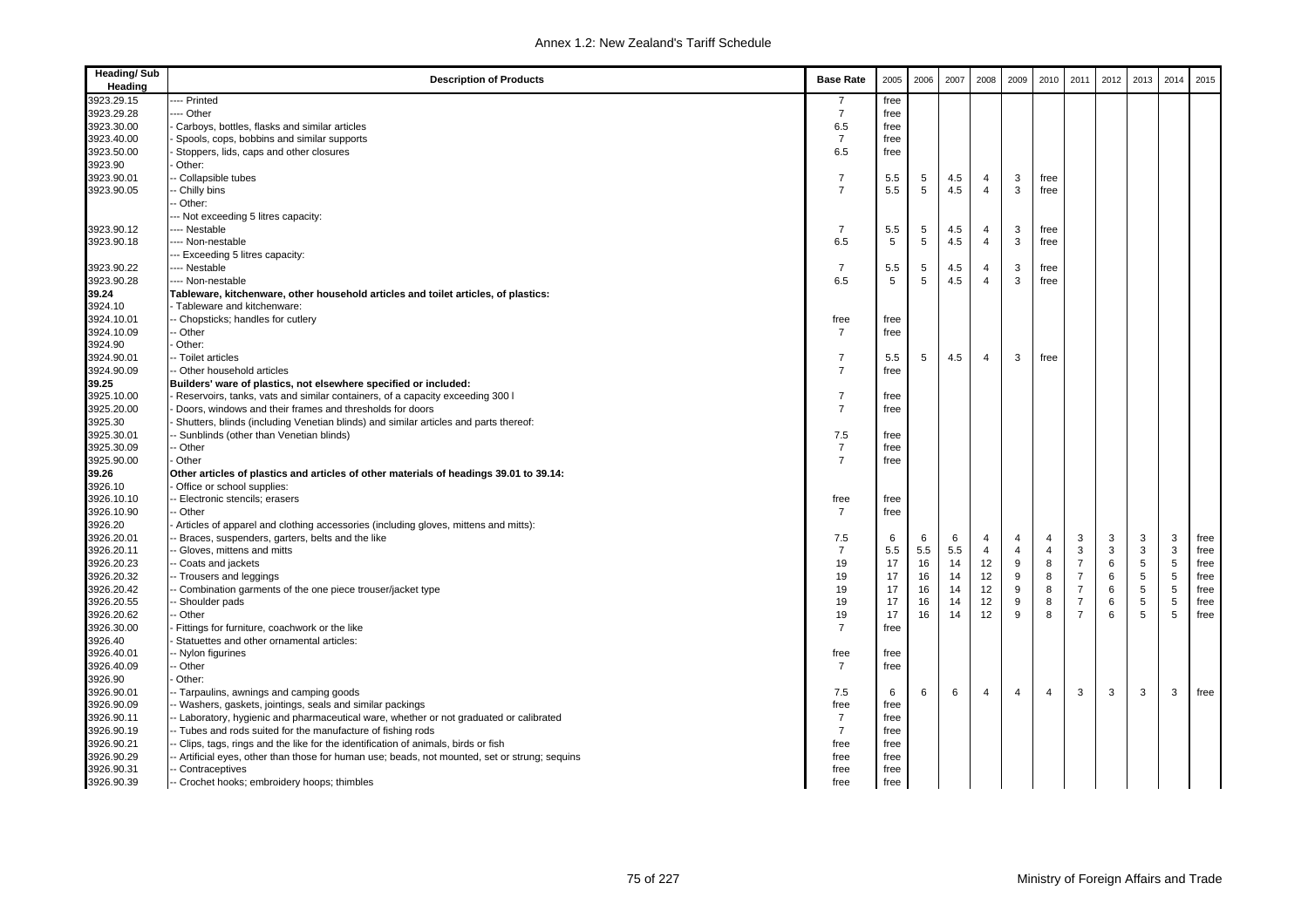| <b>Heading/Sub</b><br>Heading | <b>Description of Products</b>                                                                                                     | <b>Base Rate</b> | 2005 | 2006 | 2007 | 2008 | 2009 | 2010 | 2011 | 2012 | 2013 | 2014 | 2015 |
|-------------------------------|------------------------------------------------------------------------------------------------------------------------------------|------------------|------|------|------|------|------|------|------|------|------|------|------|
| 3926.90.41                    | Hammers; striking faces for soft-faced hammers                                                                                     | free             | free |      |      |      |      |      |      |      |      |      |      |
| 3926.90.49                    | Lifesaving resuscitation tubes                                                                                                     | free             | free |      |      |      |      |      |      |      |      |      |      |
| 3926.90.51                    | Non-mechanical fans and hand screens                                                                                               | free             | free |      |      |      |      |      |      |      |      |      |      |
| 3926.90.61                    | Profile shapes and articles of rectangular shape, worked beyond the stage of being merely surface worked                           | 6.5              | free |      |      |      |      |      |      |      |      |      |      |
| 3926.90.69                    | Other                                                                                                                              | $\overline{7}$   | free |      |      |      |      |      |      |      |      |      |      |
|                               | <b>CHAPTER 40</b><br><b>RUBBER AND ARTICLES THEREOF</b>                                                                            |                  |      |      |      |      |      |      |      |      |      |      |      |
| 40.01                         | Natural rubber, balata, gutta-percha, guayule, chicle and similar natural gums, in primary forms or in plates, sheets or strip:    |                  |      |      |      |      |      |      |      |      |      |      |      |
|                               |                                                                                                                                    |                  |      |      |      |      |      |      |      |      |      |      |      |
| 4001.10.00                    | Natural rubber latex, whether or not pre-vulcanised                                                                                | free             | free |      |      |      |      |      |      |      |      |      |      |
|                               | Natural rubber in other forms:                                                                                                     |                  |      |      |      |      |      |      |      |      |      |      |      |
| 4001.21.00                    | - Smoked sheets                                                                                                                    | free             | free |      |      |      |      |      |      |      |      |      |      |
| 4001.22.00                    | - Technically specified natural rubber (TSNR)                                                                                      | free             | free |      |      |      |      |      |      |      |      |      |      |
| 4001.29                       | Other:                                                                                                                             |                  |      |      |      |      |      |      |      |      |      |      |      |
| 4001.29.01                    | -- Creped                                                                                                                          | free             | free |      |      |      |      |      |      |      |      |      |      |
|                               | -- Other:                                                                                                                          |                  |      |      |      |      |      |      |      |      |      |      |      |
| 4001.29.11                    | --- Uncompounded                                                                                                                   | free             | free |      |      |      |      |      |      |      |      |      |      |
| 4001.29.19                    | --- Other                                                                                                                          | 6                | free |      |      |      |      |      |      |      |      |      |      |
| 4001.30                       | Balata, gutta-percha, guayule, chicle and similar natural gums:                                                                    |                  |      |      |      |      |      |      |      |      |      |      |      |
| 4001.30.01                    | Uncompounded                                                                                                                       | free             | free |      |      |      |      |      |      |      |      |      |      |
| 4001.30.09                    | - Other                                                                                                                            | 7.5              | free |      |      |      |      |      |      |      |      |      |      |
| 40.02                         | Synthetic rubber and factice derived from oils, in primary forms or in plates, sheets or strip; mixtures of any product of heading |                  |      |      |      |      |      |      |      |      |      |      |      |
|                               | 40.01 with any product of this heading, in primary forms or in plates, sheets or strip:                                            |                  |      |      |      |      |      |      |      |      |      |      |      |
|                               | Styrene-butadiene rubber (SBR); carboxylated styrene-butadiene rubber (XSBR):                                                      |                  |      |      |      |      |      |      |      |      |      |      |      |
| 4002.11.00                    | - Latex                                                                                                                            | free             | free |      |      |      |      |      |      |      |      |      |      |
| 4002.19                       | Other:                                                                                                                             |                  |      |      |      |      |      |      |      |      |      |      |      |
| 4002.19.01                    | - Plates, sheets or strip                                                                                                          | 6                | free |      |      |      |      |      |      |      |      |      |      |
| 4002.19.09                    | -- Other                                                                                                                           | free             | free |      |      |      |      |      |      |      |      |      |      |
| 4002.20                       | Butadiene rubber (BR):                                                                                                             |                  |      |      |      |      |      |      |      |      |      |      |      |
| 4002.20.01                    | Plates, sheets or strip                                                                                                            | 6                | free |      |      |      |      |      |      |      |      |      |      |
| 4002.20.09                    | Other                                                                                                                              | free             | free |      |      |      |      |      |      |      |      |      |      |
|                               | Isobutene-isoprene (butyl) rubber (IIR); halo-isobutene-isoprene rubber (CIIR or BIIR):                                            |                  |      |      |      |      |      |      |      |      |      |      |      |
| 4002.31                       | - Isobutene-isoprene (butyl) rubber (IIR):                                                                                         |                  |      |      |      |      |      |      |      |      |      |      |      |
| 4002.31.01                    | -- Plates, sheets or strip                                                                                                         | 6                | free |      |      |      |      |      |      |      |      |      |      |
| 4002.31.09                    | -- Other                                                                                                                           | free             | free |      |      |      |      |      |      |      |      |      |      |
| 4002.39                       | Other:                                                                                                                             |                  |      |      |      |      |      |      |      |      |      |      |      |
| 4002.39.01                    | -- Plates, sheets or strip                                                                                                         | 6                | free |      |      |      |      |      |      |      |      |      |      |
| 4002.39.09                    | -- Other                                                                                                                           | free             | free |      |      |      |      |      |      |      |      |      |      |
|                               | Chloroprene (chlorobutadiene) rubber (CR):                                                                                         |                  |      |      |      |      |      |      |      |      |      |      |      |
| 4002.41.00                    | - Latex                                                                                                                            | free             | free |      |      |      |      |      |      |      |      |      |      |
| 4002.49                       | Other:                                                                                                                             |                  |      |      |      |      |      |      |      |      |      |      |      |
| 4002.49.01                    | -- Plates, sheets or strip                                                                                                         | 6                | free |      |      |      |      |      |      |      |      |      |      |
| 4002.49.09                    | -- Other                                                                                                                           | free             | free |      |      |      |      |      |      |      |      |      |      |
|                               | Acrylonitrile-butadiene rubber (NBR):                                                                                              |                  |      |      |      |      |      |      |      |      |      |      |      |
| 4002.51.00                    | Latex                                                                                                                              | free             | free |      |      |      |      |      |      |      |      |      |      |
| 4002.59                       | Other:                                                                                                                             |                  |      |      |      |      |      |      |      |      |      |      |      |
| 4002.59.01                    | - Plates, sheets or strip                                                                                                          | 6                | free |      |      |      |      |      |      |      |      |      |      |
| 4002.59.09                    | -- Other                                                                                                                           | free             | free |      |      |      |      |      |      |      |      |      |      |
| 4002.60                       | Isoprene rubber (IR):                                                                                                              |                  |      |      |      |      |      |      |      |      |      |      |      |
| 4002.60.01                    | Plates, sheets or strip                                                                                                            | 6                | free |      |      |      |      |      |      |      |      |      |      |
| 4002.60.09                    | - Other                                                                                                                            | free             | free |      |      |      |      |      |      |      |      |      |      |
| 4002.70                       | Ethylene-propylene-non-conjugated diene rubber (EPDM):                                                                             |                  |      |      |      |      |      |      |      |      |      |      |      |
| 4002.70.01                    | Plates, sheets or strip                                                                                                            | 6                | free |      |      |      |      |      |      |      |      |      |      |
| 4002.70.09                    | - Other                                                                                                                            | free             | free |      |      |      |      |      |      |      |      |      |      |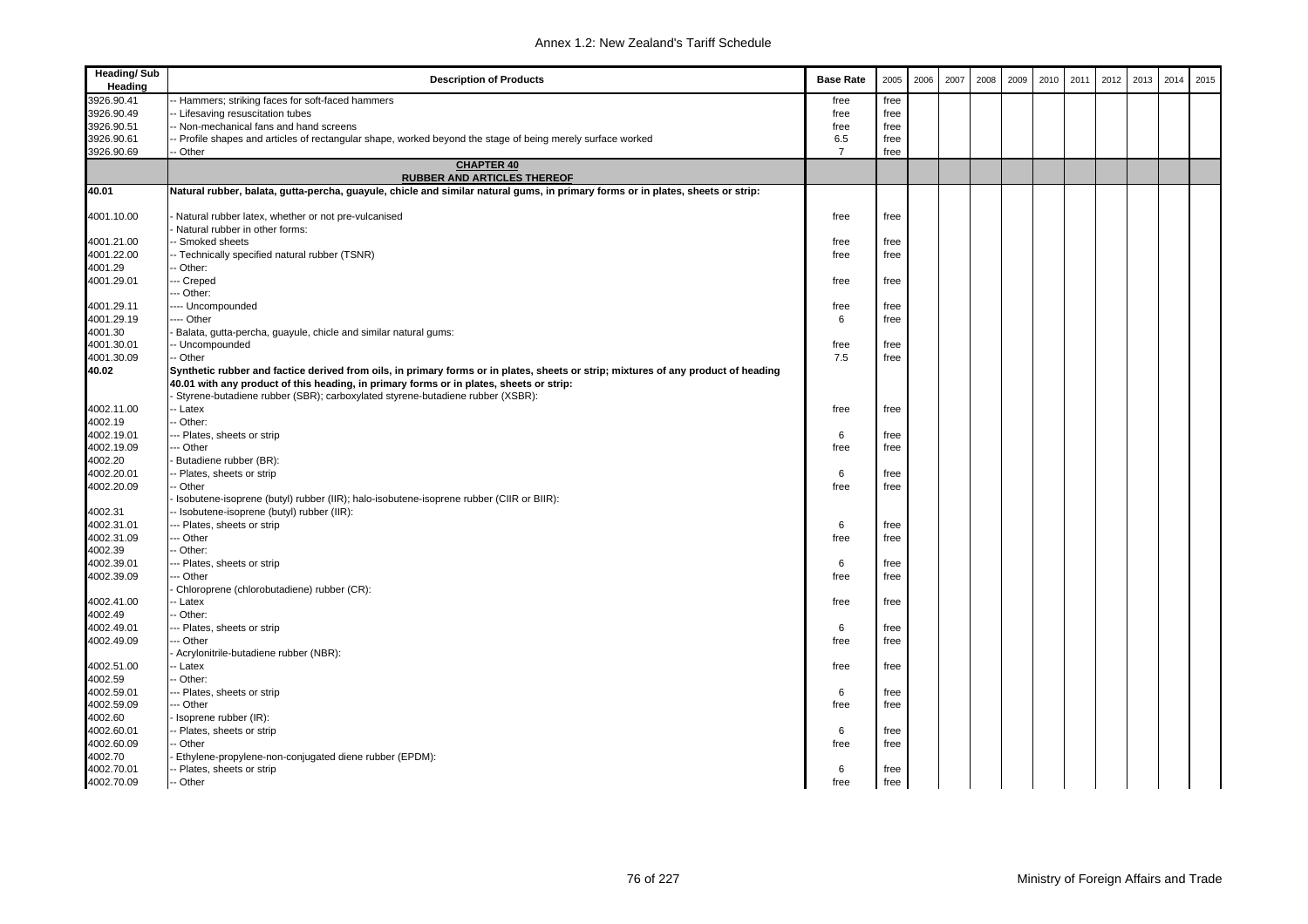| <b>Heading/Sub</b><br>Heading | <b>Description of Products</b>                                                                                                                 | <b>Base Rate</b> | 2005         | 2006 | 2007 | 2008 | 2009 | 2010 | 2011 | 2012 | 2013 | 2014 | 2015 |
|-------------------------------|------------------------------------------------------------------------------------------------------------------------------------------------|------------------|--------------|------|------|------|------|------|------|------|------|------|------|
| 4002.80                       | Mixtures of any product of heading 40.01 with any product of this heading:                                                                     |                  |              |      |      |      |      |      |      |      |      |      |      |
| 4002.80.01                    | - Natural rubber latex with synthetic rubber latex                                                                                             | free             | free         |      |      |      |      |      |      |      |      |      |      |
| 4002.80.09                    | - Other                                                                                                                                        | 6                | free         |      |      |      |      |      |      |      |      |      |      |
|                               | Other:                                                                                                                                         |                  |              |      |      |      |      |      |      |      |      |      |      |
| 4002.91.00                    | - Latex                                                                                                                                        | free             | free         |      |      |      |      |      |      |      |      |      |      |
| 4002.99                       | - Other:                                                                                                                                       |                  |              |      |      |      |      |      |      |      |      |      |      |
| 4002.99.01                    | -- Plates, sheets or strip                                                                                                                     | 6                | free         |      |      |      |      |      |      |      |      |      |      |
| 4002.99.09                    | - Other                                                                                                                                        | free             | free         |      |      |      |      |      |      |      |      |      |      |
| 40.03                         |                                                                                                                                                |                  |              |      |      |      |      |      |      |      |      |      |      |
| 4003.00.00                    | Reclaimed rubber in primary forms or in plates, sheets or strip                                                                                | free             | free         |      |      |      |      |      |      |      |      |      |      |
| 40.04                         |                                                                                                                                                |                  |              |      |      |      |      |      |      |      |      |      |      |
| 4004.00.00                    | Waste, parings and scrap of rubber (other than hard rubber) and powders and granules obtained therefrom                                        | free             | free         |      |      |      |      |      |      |      |      |      |      |
| 40.05                         | Compounded rubber, unvulcanised, in primary forms or in plates, sheets or strip:                                                               |                  |              |      |      |      |      |      |      |      |      |      |      |
| 4005.10                       | Compounded with carbon black or silica:                                                                                                        |                  |              |      |      |      |      |      |      |      |      |      |      |
| 4005.10.01                    | - Solutions and dispersions                                                                                                                    | 7.5              | free         |      |      |      |      |      |      |      |      |      |      |
| 4005.10.09                    | - Balata, gutta-percha and factice                                                                                                             | 7.5              | free         |      |      |      |      |      |      |      |      |      |      |
|                               | Other:                                                                                                                                         |                  |              |      |      |      |      |      |      |      |      |      |      |
| 4005.10.11                    | -- Plates, sheets or strip                                                                                                                     | 6                | free         |      |      |      |      |      |      |      |      |      |      |
| 4005.10.19                    | - Other                                                                                                                                        | 7.5              | free         |      |      |      |      |      |      |      |      |      |      |
| 4005.20.00                    | Solutions; dispersions other than those of subheading 4005.10                                                                                  | 7.5              | free         |      |      |      |      |      |      |      |      |      |      |
| 4005.91.00                    | Plates, sheets and strip                                                                                                                       | 6                | free         |      |      |      |      |      |      |      |      |      |      |
| 4005.99                       | - Other:                                                                                                                                       |                  |              |      |      |      |      |      |      |      |      |      |      |
| 4005.99.01                    | -- Natural rubber other than latex                                                                                                             | 6                | free         |      |      |      |      |      |      |      |      |      |      |
| 4005.99.09                    | -- Other                                                                                                                                       | free             | free         |      |      |      |      |      |      |      |      |      |      |
| 40.06                         |                                                                                                                                                |                  |              |      |      |      |      |      |      |      |      |      |      |
|                               | Other forms (for example, rods, tubes and profile shapes) and articles (for example, discs and rings), of unvulcanised rubber:                 |                  |              |      |      |      |      |      |      |      |      |      |      |
| 4006.10                       | Camel-back for retreading rubber tyres:                                                                                                        |                  |              |      |      |      |      |      |      |      |      |      |      |
| 4006.10.01                    | - Of natural gums                                                                                                                              | 7.5              | free         |      |      |      |      |      |      |      |      |      |      |
| 4006.10.09                    | Other                                                                                                                                          | 7.5              | free         |      |      |      |      |      |      |      |      |      |      |
| 4006.90                       | Other:                                                                                                                                         |                  |              |      |      |      |      |      |      |      |      |      |      |
| 4006.90.01                    | - Tubes                                                                                                                                        | 7.5              | free         |      |      |      |      |      |      |      |      |      |      |
| 4006.90.09                    | - Other                                                                                                                                        | 7.5              | free         |      |      |      |      |      |      |      |      |      |      |
| 40.07                         |                                                                                                                                                |                  |              |      |      |      |      |      |      |      |      |      |      |
| 4007.00.00                    | Vulcanised rubber thread and cord                                                                                                              | free             | free         |      |      |      |      |      |      |      |      |      |      |
| 40.08                         | Plates, sheets, strip, rods and profile shapes, of vulcanised rubber other than hard rubber:                                                   |                  |              |      |      |      |      |      |      |      |      |      |      |
|                               | Of cellular rubber:                                                                                                                            |                  |              |      |      |      |      |      |      |      |      |      |      |
| 4008.11                       | - Plates, sheets and strip:                                                                                                                    |                  |              |      |      |      |      |      |      |      |      |      |      |
|                               | -- Flooring:                                                                                                                                   |                  |              |      |      |      |      |      |      |      |      |      |      |
| 4008.11.01                    | --- Mats, rectangular, made by cutting from the piece                                                                                          | 6.5              | free         |      |      |      |      |      |      |      |      |      |      |
| 4008.11.09                    | --- Underlay of rubber                                                                                                                         | 7.5              | free         |      |      |      |      |      |      |      |      |      |      |
| 4008.11.19                    | --- Other                                                                                                                                      | 6.5              | free         |      |      |      |      |      |      |      |      |      |      |
| 4008.11.29                    | - Other                                                                                                                                        | 7.5              | free         |      |      |      |      |      |      |      |      |      |      |
| 4008.19.00                    | - Other                                                                                                                                        | 7.5              | free         |      |      |      |      |      |      |      |      |      |      |
|                               | Of non-cellular rubber:                                                                                                                        |                  |              |      |      |      |      |      |      |      |      |      |      |
| 4008.21                       | - Plates, sheets and strip:                                                                                                                    |                  |              |      |      |      |      |      |      |      |      |      |      |
|                               | -- Flooring:                                                                                                                                   |                  |              |      |      |      |      |      |      |      |      |      |      |
|                               |                                                                                                                                                | 6.5              |              |      |      |      |      |      |      |      |      |      |      |
| 4008.21.01<br>4008.21.09      | --- Mats, rectangular, made by cutting from the piece<br>--- Other                                                                             | 6.5              | free<br>free |      |      |      |      |      |      |      |      |      |      |
|                               |                                                                                                                                                |                  |              |      |      |      |      |      |      |      |      |      |      |
| 4008.21.19                    | -- Other                                                                                                                                       | 7.5              | free         |      |      |      |      |      |      |      |      |      |      |
| 4008.29.00                    | - Other                                                                                                                                        | 7.5              | free         |      |      |      |      |      |      |      |      |      |      |
| 40.09                         | Tubes, pipes and hoses, of vulcanised rubber other than hard rubber, with or without their fittings (for example, joints, elbows,<br>flanges): |                  |              |      |      |      |      |      |      |      |      |      |      |
|                               | Not reinforced or otherwise combined with other materials:                                                                                     |                  |              |      |      |      |      |      |      |      |      |      |      |
| 4009.11.00                    | -- Without fittings                                                                                                                            | 7.5              | free         |      |      |      |      |      |      |      |      |      |      |
|                               |                                                                                                                                                |                  |              |      |      |      |      |      |      |      |      |      |      |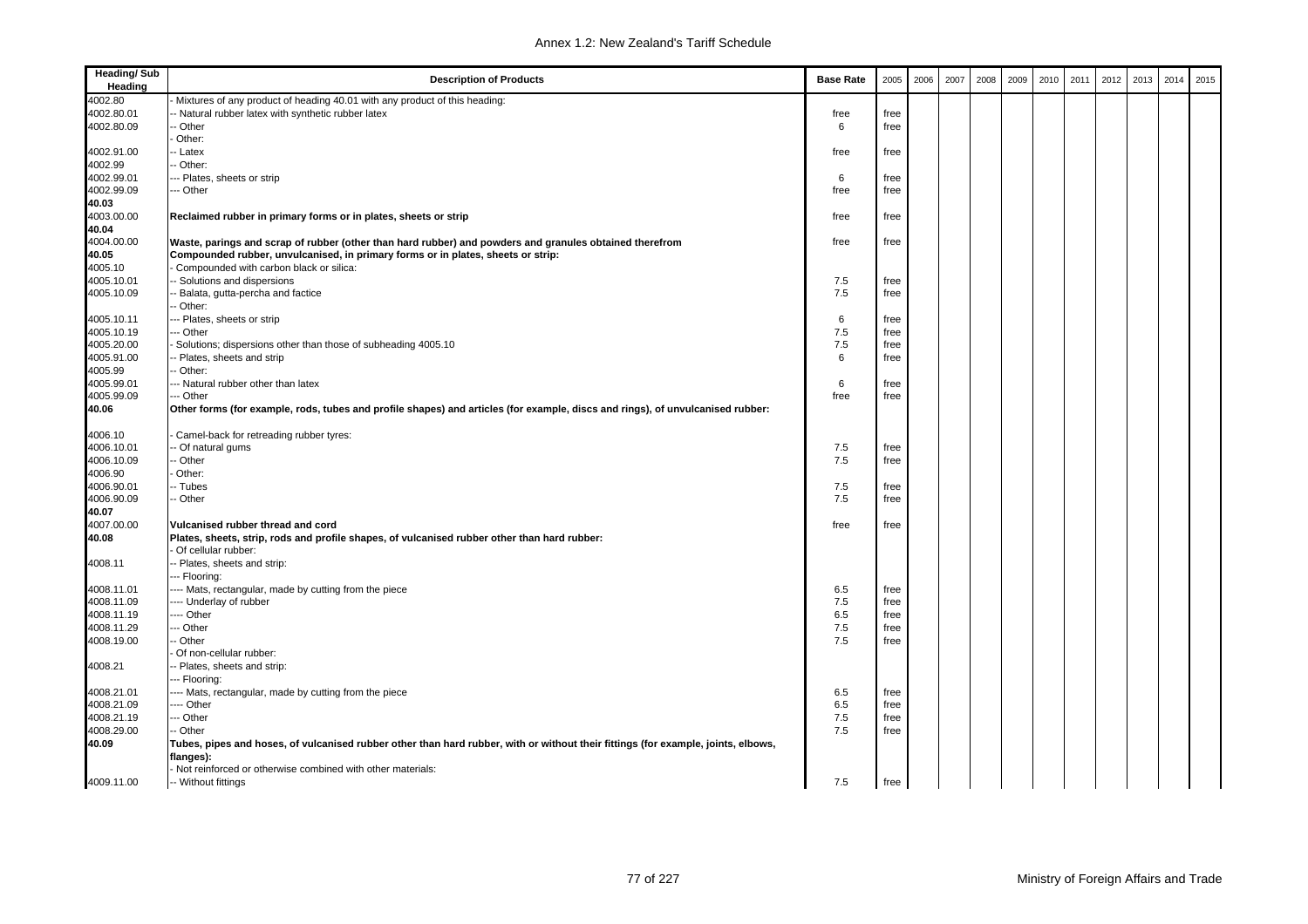| <b>Heading/Sub</b><br>Heading | <b>Description of Products</b>                                                                                                                                                 | <b>Base Rate</b> | 2005 | 2006           | 2007 | 2008           | 2009 | 2010 | 2011 | 2012 | 2013 | 2014 | 2015 |
|-------------------------------|--------------------------------------------------------------------------------------------------------------------------------------------------------------------------------|------------------|------|----------------|------|----------------|------|------|------|------|------|------|------|
| 4009.12                       | - With fittings:                                                                                                                                                               |                  |      |                |      |                |      |      |      |      |      |      |      |
|                               | -- Hydraulic brake hoses:                                                                                                                                                      |                  |      |                |      |                |      |      |      |      |      |      |      |
| 4009.12.11                    | --- Automotive brake hoses                                                                                                                                                     | 10               | 8    | $\overline{7}$ | 6    | $\overline{4}$ | 3    | free |      |      |      |      |      |
| 4009.12.14                    | --- Other                                                                                                                                                                      | 7.5              | 6    | 5.5            | 5    | $\overline{4}$ | 3    | free |      |      |      |      |      |
| 4009.12.19                    | -- Other                                                                                                                                                                       | 7.5              | free |                |      |                |      |      |      |      |      |      |      |
|                               | Reinforced or otherwise combined only with metal:                                                                                                                              |                  |      |                |      |                |      |      |      |      |      |      |      |
| 4009.21.00                    | - Without fittings                                                                                                                                                             | 7.5              | free |                |      |                |      |      |      |      |      |      |      |
| 4009.22                       | - With fittings:                                                                                                                                                               |                  |      |                |      |                |      |      |      |      |      |      |      |
|                               | --- Hydraulic brake hoses:                                                                                                                                                     |                  |      |                |      |                |      |      |      |      |      |      |      |
| 4009.22.11                    | ---- Automotive brake hoses                                                                                                                                                    | 10               | 8    | 7              | 6    | 4              | 3    | free |      |      |      |      |      |
| 4009.22.14                    | --- Other                                                                                                                                                                      | 7.5              | 6    | 5.5            | 5    | $\overline{4}$ | 3    | free |      |      |      |      |      |
| 4009.22.19                    | --- Other                                                                                                                                                                      | 7.5              | free |                |      |                |      |      |      |      |      |      |      |
|                               | Reinforced or otherwise combined only with textile materials:                                                                                                                  |                  |      |                |      |                |      |      |      |      |      |      |      |
| 4009.31.00                    | -- Without fittings                                                                                                                                                            | 7.5              | free |                |      |                |      |      |      |      |      |      |      |
| 4009.32                       | -- With fittings:                                                                                                                                                              |                  |      |                |      |                |      |      |      |      |      |      |      |
|                               | --- Hydraulic brake hoses:                                                                                                                                                     |                  |      |                |      |                |      |      |      |      |      |      |      |
| 4009.32.11                    | --- Automotive brake hoses                                                                                                                                                     | 10               | 8    | 7              | 6    | 4              | 3    | free |      |      |      |      |      |
| 4009.32.14                    | --- Other                                                                                                                                                                      | 7.5              | 6    | 5.5            | 5    | $\overline{4}$ | 3    | free |      |      |      |      |      |
| 4009.32.19                    | -- Other                                                                                                                                                                       | 7.5              | free |                |      |                |      |      |      |      |      |      |      |
|                               | Reinforced or otherwise combined with other materials:                                                                                                                         |                  |      |                |      |                |      |      |      |      |      |      |      |
| 4009.41.00                    | -- Without fittings                                                                                                                                                            | 7.5              | free |                |      |                |      |      |      |      |      |      |      |
| 4009.42                       | - With fittings:                                                                                                                                                               |                  |      |                |      |                |      |      |      |      |      |      |      |
|                               | --- Hydraulic brake hoses:                                                                                                                                                     |                  |      |                |      |                |      |      |      |      |      |      |      |
| 4009.42.11                    | ---- Automotive brake hoses                                                                                                                                                    | 10               | 8    | $\overline{7}$ | 6    | 4              | 3    | free |      |      |      |      |      |
| 4009.42.14                    | ---- Other                                                                                                                                                                     | 7.5              | 6    | 5.5            | 5    | $\overline{4}$ | 3    | free |      |      |      |      |      |
| 4009.42.19                    | -- Other                                                                                                                                                                       | 7.5              | free |                |      |                |      |      |      |      |      |      |      |
| 40.10                         | Conveyor or transmission belts or belting, of vulcanised rubber:                                                                                                               |                  |      |                |      |                |      |      |      |      |      |      |      |
|                               | Conveyor belts or belting:                                                                                                                                                     |                  |      |                |      |                |      |      |      |      |      |      |      |
| 4010.11.00                    | - Reinforced only with metal:                                                                                                                                                  | 7.5              | free |                |      |                |      |      |      |      |      |      |      |
| 4010.12.00                    | Reinforced only with textile material                                                                                                                                          | 7.5              | free |                |      |                |      |      |      |      |      |      |      |
| 4010.13.00                    | Reinforced only with plastics                                                                                                                                                  | 7.5              | free |                |      |                |      |      |      |      |      |      |      |
| 4010.19.00                    | - Other                                                                                                                                                                        | 7.5              | free |                |      |                |      |      |      |      |      |      |      |
| 4010.31.00                    | Transmission belts or belting:<br>- Endless transmission belts of trapezoidal cross-section (V-belts), V-ribbed, of an outside circumference exceeding 60 cm but not exceeding | free             |      |                |      |                |      |      |      |      |      |      |      |
|                               | 180 cm                                                                                                                                                                         |                  | free |                |      |                |      |      |      |      |      |      |      |
| 4010.32.00                    | - Endless transmission belts of trapezoidal cross-section (V-belts), other than V-ribbed, of an outside circumference exceeding 60 cm but not                                  | free             | free |                |      |                |      |      |      |      |      |      |      |
|                               | exceeding 180 cm                                                                                                                                                               |                  |      |                |      |                |      |      |      |      |      |      |      |
| 4010.33.00                    | - Endless transmission belts of trapezoidal cross-section (V-belts), V-ribbed, of an outside circumference exceeding 180 cm but not exceeding                                  | free             | free |                |      |                |      |      |      |      |      |      |      |
|                               | 240 cm                                                                                                                                                                         |                  |      |                |      |                |      |      |      |      |      |      |      |
| 4010.34.00                    | - Endless transmission belts of trapezoidal cross-section (V-belts), other than V-ribbed, of an outside circumference exceeding 180 cm but not                                 | free             | free |                |      |                |      |      |      |      |      |      |      |
|                               | exceeding 240 cm                                                                                                                                                               |                  |      |                |      |                |      |      |      |      |      |      |      |
| 4010.35.00                    | - Endless synchronous belts, of an outside circumference exceeding 60 cm but not exceeding 150 cm                                                                              | 7.5              | free |                |      |                |      |      |      |      |      |      |      |
| 4010.36.00                    | - Endless synchronous belts, of an outside circumference exceeding 150 cm but not exceeding 198 cm                                                                             | 7.5              | free |                |      |                |      |      |      |      |      |      |      |
| 4010.39                       | Other:                                                                                                                                                                         |                  |      |                |      |                |      |      |      |      |      |      |      |
| 4010.39.11                    | - Belts and belting, cogged, toothed or otherwise adapted for the timing of mechanical or electrical functions                                                                 | free             | free |                |      |                |      |      |      |      |      |      |      |
| 4010.39.19                    | -- Other                                                                                                                                                                       | 7.5              | 6    | 5.5            | 5    | $\overline{4}$ | 3    | free |      |      |      |      |      |
| 40.11                         | New pneumatic tyres, of rubber:                                                                                                                                                |                  |      |                |      |                |      |      |      |      |      |      |      |
| 4011.10                       | Of a kind used on motor cars (including station wagons and racing cars):                                                                                                       |                  |      |                |      |                |      |      |      |      |      |      |      |
| 4011.10.01                    | - For use in the assembly of motor vehicles as may be determined by the Minister in accordance with section 14 of this Act                                                     | 17.5             | 15   | 12.5           | 10   | 7.5            | 5    | free |      |      |      |      |      |
| 4011.10.09                    | - Other                                                                                                                                                                        | 11.5             | 9.5  | 7.5            | 6    | 4.5            | 3    | free |      |      |      |      |      |
| 4011.20                       | Of a kind used on buses or lorries:                                                                                                                                            |                  |      |                |      |                |      |      |      |      |      |      |      |
|                               | - For use in the assembly of motor vehicles as may be determined by the Minister in accordance with section 14 of this Act                                                     |                  |      |                |      |                |      |      |      |      |      |      |      |
| 4011.20.03                    | --- Internal rim diameter less than 495 mm                                                                                                                                     | $\overline{7}$   | 6    | 5              | 4.5  | 4              | 3    | free |      |      |      |      |      |
| 4011.20.07                    | --- Other                                                                                                                                                                      | free             | free |                |      |                |      |      |      |      |      |      |      |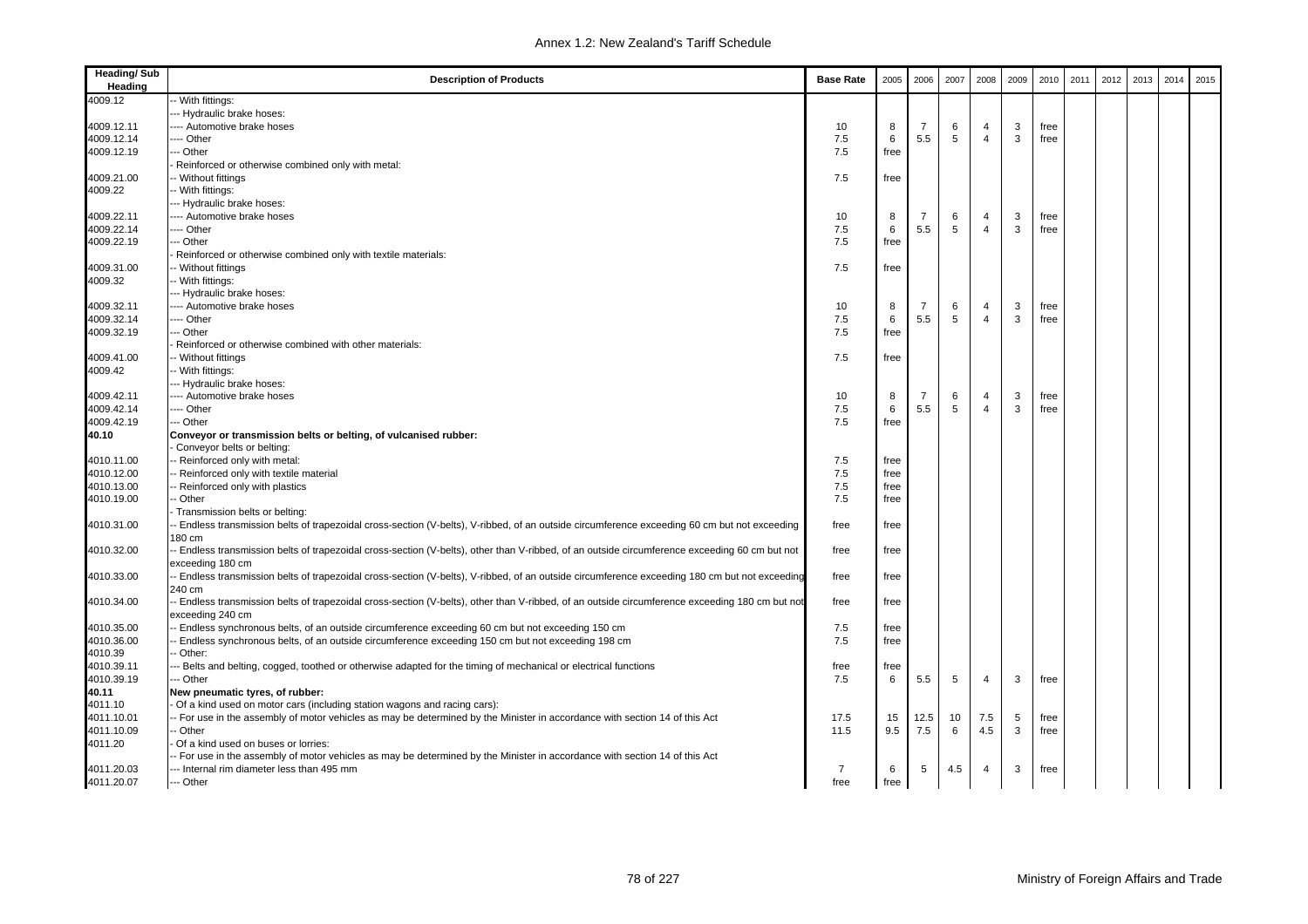| <b>Heading/Sub</b><br>Heading | <b>Description of Products</b>                                                                                                       | <b>Base Rate</b> | 2005 | 2006 | 2007 | 2008 | 2009 | 2010 | 2011 | 2012 | 2013 | 2014 | 2015 |
|-------------------------------|--------------------------------------------------------------------------------------------------------------------------------------|------------------|------|------|------|------|------|------|------|------|------|------|------|
|                               | Other:                                                                                                                               |                  |      |      |      |      |      |      |      |      |      |      |      |
| 4011.20.12                    | -- Internal rim diameter less than 495 mm                                                                                            | 11.5             | 9.5  | 7.5  | 6    | 4.5  | 3    | free |      |      |      |      |      |
| 4011.20.18                    | -- Other                                                                                                                             | free             | free |      |      |      |      |      |      |      |      |      |      |
| 4011.30.00                    | Of a kind used on aircraft                                                                                                           | free             | free |      |      |      |      |      |      |      |      |      |      |
| 4011.40.00                    | Of a kind used on motorcycles                                                                                                        | free             | free |      |      |      |      |      |      |      |      |      |      |
| 4011.50.00                    | Of a kind used on bicycles                                                                                                           | free             | free |      |      |      |      |      |      |      |      |      |      |
|                               | Other, having a "herring-bone" or similar tread:                                                                                     |                  |      |      |      |      |      |      |      |      |      |      |      |
| 4011.61.00                    | Of a kind used on agricultural or forestry vehicles and machines                                                                     | free             | free |      |      |      |      |      |      |      |      |      |      |
| 4011.62.00                    | Of a kind used on construction or industrial handling vehicles and machines and having a rim size not exceeding 61 cm                | free             | free |      |      |      |      |      |      |      |      |      |      |
| 4011.63.00                    | Of a kind used on construction or industrial handling vehicles and machines and having a rim size exceeding 61 cm                    | free             | free |      |      |      |      |      |      |      |      |      |      |
| 4011.69                       | Other:                                                                                                                               |                  |      |      |      |      |      |      |      |      |      |      |      |
|                               | -- Of a kind used on light commercial vehicles:                                                                                      |                  |      |      |      |      |      |      |      |      |      |      |      |
| 4011.69.11                    | --- Internal rim diameter less than 508 mm                                                                                           | 11.5             | 9.5  | 7.5  | 6    | 4.5  | 3    | free |      |      |      |      |      |
| 4011.69.16                    | --- Other                                                                                                                            | free             | free |      |      |      |      |      |      |      |      |      |      |
| 4011.69.19                    | -- Other                                                                                                                             | free             | free |      |      |      |      |      |      |      |      |      |      |
|                               | Other:                                                                                                                               |                  |      |      |      |      |      |      |      |      |      |      |      |
| 4011.92.00                    | Of a kind used on agricultural or forestry vehicles and machines                                                                     | free             | free |      |      |      |      |      |      |      |      |      |      |
| 4011.93.00                    | Of a kind used on construction or industrial handling vehicles and machines and having a rim size not exceeding 61 cm                | free             | free |      |      |      |      |      |      |      |      |      |      |
| 4011.94.00                    | Of a kind used on construction or industrial handling vehicles and machines and having a rim size exceeding 61 cm                    | free             | free |      |      |      |      |      |      |      |      |      |      |
| 4011.99                       | Other:                                                                                                                               |                  |      |      |      |      |      |      |      |      |      |      |      |
|                               | -- Of a kind used on light commercial vehicles:                                                                                      |                  |      |      |      |      |      |      |      |      |      |      |      |
| 4011.99.11                    | --- Internal rim diameter less than 508 mm                                                                                           | 11.5             | 9.5  | 7.5  | 6    | 4.5  | 3    | free |      |      |      |      |      |
| 4011.99.14                    | --- Other                                                                                                                            | free             | free |      |      |      |      |      |      |      |      |      |      |
| 4011.99.19                    | -- Other                                                                                                                             | free             | free |      |      |      |      |      |      |      |      |      |      |
| 40.12                         | Retreaded or used pneumatic tyres of rubber; solid or cushion tyres, tyre treads and tyre flaps, of rubber:<br>Retreaded tyres:      |                  |      |      |      |      |      |      |      |      |      |      |      |
| 4012.11                       | Of a kind used on motor cars (including station wagons and racing cars):                                                             |                  |      |      |      |      |      |      |      |      |      |      |      |
| 4012.11.11                    | - Internal rim diameter less than 508 mm                                                                                             | 11.5             | 9.5  | 7.5  | 6    | 4.5  | 3    | free |      |      |      |      |      |
| 4012.11.19                    | - Other                                                                                                                              | free             | free |      |      |      |      |      |      |      |      |      |      |
| 4012.12.00                    | Of a kind used on buses or lorries                                                                                                   | free             | free |      |      |      |      |      |      |      |      |      |      |
| 4012.13.00                    | Of a kind used on aircraft                                                                                                           | free             | free |      |      |      |      |      |      |      |      |      |      |
| 4012.19                       | Other:                                                                                                                               |                  |      |      |      |      |      |      |      |      |      |      |      |
|                               | -- Of a kind used on light commercial vehicles:                                                                                      |                  |      |      |      |      |      |      |      |      |      |      |      |
| 4012.19.11                    | --- Internal rim diameter less than 508 mm                                                                                           | 11.5             | 9.5  | 7.5  | 6    | 4.5  | 3    | free |      |      |      |      |      |
| 4012.19.19                    | --- Other                                                                                                                            | free             | free |      |      |      |      |      |      |      |      |      |      |
| 4012.19.29                    | -- Other                                                                                                                             | free             | free |      |      |      |      |      |      |      |      |      |      |
| 4012.20                       | Used pneumatic tyres:                                                                                                                |                  |      |      |      |      |      |      |      |      |      |      |      |
|                               | Of a kind used on motor cars (including station wagons and racing cars), or on light commercial vehicles:                            |                  |      |      |      |      |      |      |      |      |      |      |      |
| 4012.20.01                    | - Internal rim diameter less than 508 mm                                                                                             | 11.5             | 9.5  | 7.5  | 6    | 4.5  | 3    | free |      |      |      |      |      |
| 4012.20.09                    | - Other                                                                                                                              | free             | free |      |      |      |      |      |      |      |      |      |      |
| 4012.20.19                    | - Other                                                                                                                              | free             | free |      |      |      |      |      |      |      |      |      |      |
| 4012.90.00                    | Other                                                                                                                                | free             | free |      |      |      |      |      |      |      |      |      |      |
| 40.13                         | Inner tubes, of rubber:                                                                                                              |                  |      |      |      |      |      |      |      |      |      |      |      |
| 4013.10.00                    | Of a kind used on motor cars (including station wagons and racing cars), buses or lorries                                            | free             | free |      |      |      |      |      |      |      |      |      |      |
| 4013.20.00                    | Of a kind used on bicycles                                                                                                           | free             | free |      |      |      |      |      |      |      |      |      |      |
| 4013.90.00                    | Other                                                                                                                                | free             | free |      |      |      |      |      |      |      |      |      |      |
| 40.14                         | Hygienic or pharmaceutical articles (including teats), of vulcanised rubber other than hard rubber, with or without fittings of hard |                  |      |      |      |      |      |      |      |      |      |      |      |
|                               | rubber:                                                                                                                              |                  |      |      |      |      |      |      |      |      |      |      |      |
| 4014.10.00<br>4014.90         | Sheath contraceptives                                                                                                                | free             | free |      |      |      |      |      |      |      |      |      |      |
|                               | Other:                                                                                                                               |                  |      |      |      |      |      |      |      |      |      |      |      |
| 4014.90.01                    | - Hot-water bottles                                                                                                                  | free             | free |      |      |      |      |      |      |      |      |      |      |
| 4014.90.09                    | - Teats                                                                                                                              | 5                | free |      |      |      |      |      |      |      |      |      |      |
| 4014.90.11                    | - Urinals designed for wear                                                                                                          | free             | free |      |      |      |      |      |      |      |      |      |      |
| 4014.90.19                    | -- Other                                                                                                                             | free             | free |      |      |      |      |      |      |      |      |      |      |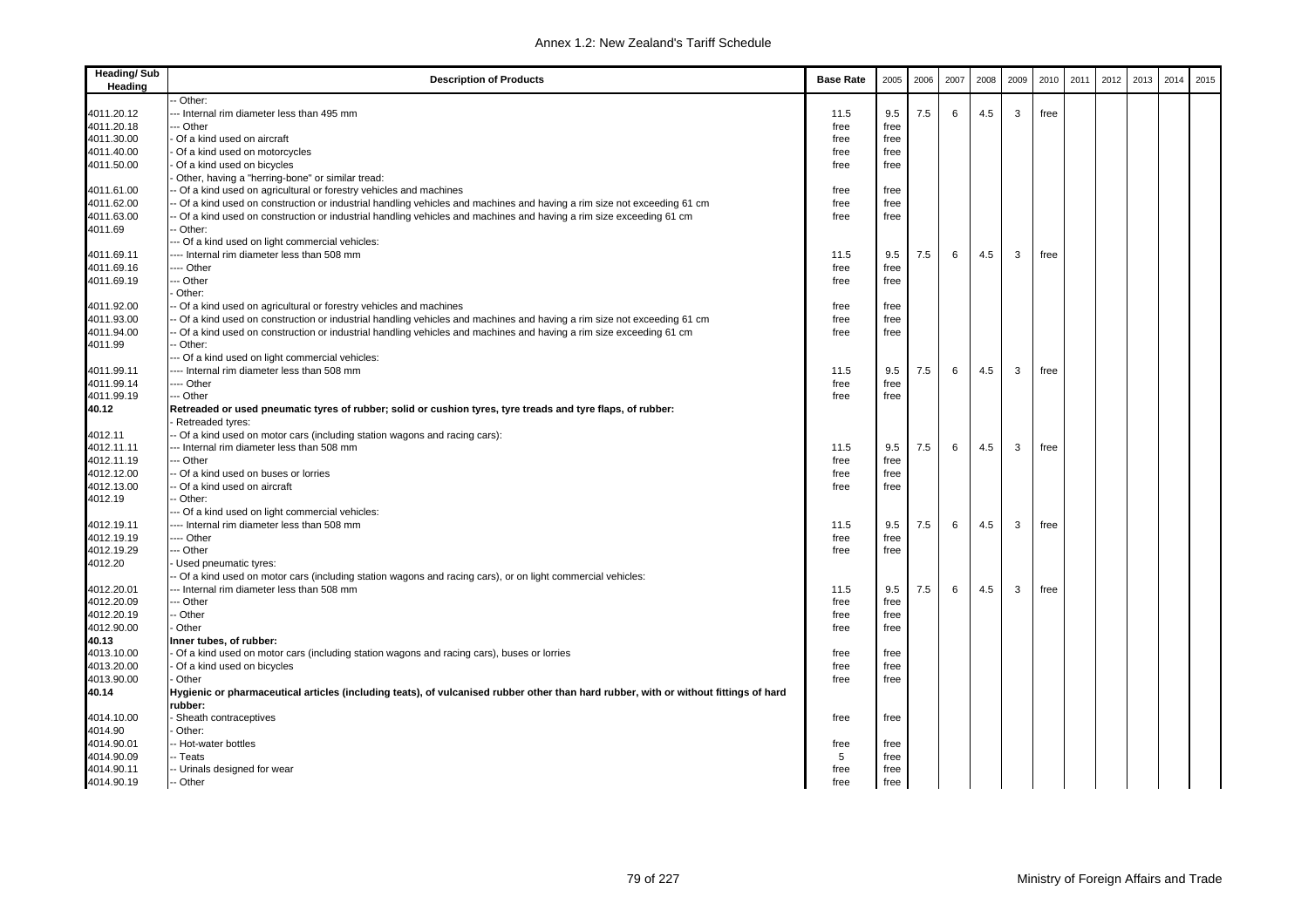| <b>Heading/Sub</b><br>Heading | <b>Description of Products</b>                                                                                                            | <b>Base Rate</b> | 2005                                                              | 2006 | 2007 | 2008           | 2009           | 2010           | 2011 | 2012 | 2013 | 2014 | 2015 |
|-------------------------------|-------------------------------------------------------------------------------------------------------------------------------------------|------------------|-------------------------------------------------------------------|------|------|----------------|----------------|----------------|------|------|------|------|------|
| 40.15                         | Articles of apparel and clothing accessories (including gloves, mittens and mitts), for all purposes, of vulcanised rubber other than     |                  |                                                                   |      |      |                |                |                |      |      |      |      |      |
|                               | hard rubber:                                                                                                                              |                  |                                                                   |      |      |                |                |                |      |      |      |      |      |
|                               | Gloves, mittens and mitts:                                                                                                                |                  |                                                                   |      |      |                |                |                |      |      |      |      |      |
| 4015.11.00                    | <b>Surgical</b>                                                                                                                           | free             | free                                                              |      |      |                |                |                |      |      |      |      |      |
| 4015.19                       | Other:                                                                                                                                    |                  |                                                                   |      |      |                |                |                |      |      |      |      |      |
| 4015.19.01                    | -- Household                                                                                                                              | free             | free                                                              |      |      |                |                |                |      |      |      |      |      |
| 4015.19.09                    | - Other                                                                                                                                   | free             | free                                                              |      |      |                |                |                |      |      |      |      |      |
| 4015.90.00                    | Other                                                                                                                                     | $\overline{7}$   | 5.5                                                               | 5.5  | 5.5  | $\overline{4}$ | $\overline{4}$ | $\overline{4}$ | 3    | 3    | 3    | 3    | free |
| 40.16                         | Other articles of vulcanised rubber other than hard rubber:<br>Of cellular rubber:                                                        |                  |                                                                   |      |      |                |                |                |      |      |      |      |      |
| 4016.10.01                    | Moulded rubber mats and mats of non-rectangular shape made by cutting from the piece                                                      | 6.5              | free                                                              |      |      |                |                |                |      |      |      |      |      |
| 4016.10.09                    | · Other                                                                                                                                   | 7.5              | free                                                              |      |      |                |                |                |      |      |      |      |      |
|                               | Other:                                                                                                                                    |                  |                                                                   |      |      |                |                |                |      |      |      |      |      |
| 4016.91                       | Floor coverings and mats:                                                                                                                 |                  |                                                                   |      |      |                |                |                |      |      |      |      |      |
| 4016.91.01                    | - Moulded rubber mats and mats of non-rectangular shape made by cutting from the piece                                                    | 6.5              | 5                                                                 | 5    | 4.5  | 4              | 3              | free           |      |      |      |      |      |
| 4016.91.09                    | - Other                                                                                                                                   | 7.5              | 6                                                                 | 5.5  | 5    | $\overline{4}$ | 3              | free           |      |      |      |      |      |
| 4016.92.00                    | <b>Erasers</b>                                                                                                                            | 7.5              | free                                                              |      |      |                |                |                |      |      |      |      |      |
| 4016.93.00                    | Gaskets, washers and other seals                                                                                                          | 7.5              | free                                                              |      |      |                |                |                |      |      |      |      |      |
| 4016.94.00                    | Boat or dock fenders, whether or not inflatable                                                                                           | 7.5              | free                                                              |      |      |                |                |                |      |      |      |      |      |
| 4016.95.00                    | Other inflatable articles                                                                                                                 | 7.5              | free                                                              |      |      |                |                |                |      |      |      |      |      |
| 4016.99                       | Other:                                                                                                                                    |                  |                                                                   |      |      |                |                |                |      |      |      |      |      |
| 4016.99.01                    | - Rubber bands; date and other stamp type; paste applicators and other articles of stationary                                             | 7.5              | free                                                              |      |      |                |                |                |      |      |      |      |      |
| 4016.99.09                    | - Milking-machine parts                                                                                                                   | 6.5              | free                                                              |      |      |                |                |                |      |      |      |      |      |
| 4016.99.11                    | Parts and accessories of goods falling within heading 86.07                                                                               | 7.5              | free                                                              |      |      |                |                |                |      |      |      |      |      |
| 4016.99.19                    | Parts and accessories of goods falling within heading 86.08                                                                               | 5                | free                                                              |      |      |                |                |                |      |      |      |      |      |
|                               | - Parts and accessories of motor vehicles of headings 87.01 to 87.05:                                                                     |                  |                                                                   |      |      |                |                |                |      |      |      |      |      |
|                               | --- Components for use in the assembly, completion or manufacture of motor vehicles in accordance with section 14 of this Act, as may be  |                  |                                                                   |      |      |                |                |                |      |      |      |      |      |
|                               | determined by the Minister:                                                                                                               |                  |                                                                   |      |      |                |                |                |      |      |      |      |      |
| 4016.99.22                    | ---- For the passenger motor vehicles of heading 87.03, and other vehicles of heading 87.04 of a g.v.w. not exceeding 3,500kg             | 17.5             | 15                                                                | 12.5 | 10   | 7.5            | 5              | free           |      |      |      |      |      |
| 4016.99.25                    | ---- For the vehicles of headings 87.02 and 87.05, and road tractors of heading 87.01 and vehicles of heading 87.04 of a g.v.w. exceeding | $\overline{7}$   | 6                                                                 | 5    | 4.5  | $\overline{4}$ | 3              | free           |      |      |      |      |      |
|                               | 3,500kg but not exceeding 10,500kg                                                                                                        |                  |                                                                   |      |      |                |                |                |      |      |      |      |      |
| 4016.99.29                    | ----- For other vehicles exceeding 10,500 kg                                                                                              | free             | free                                                              |      |      |                |                |                |      |      |      |      |      |
|                               | --- Other:                                                                                                                                |                  |                                                                   |      |      |                |                |                |      |      |      |      |      |
| 4016.99.31                    | --- Suspension shock absorbers                                                                                                            | free             | free                                                              |      |      |                |                |                |      |      |      |      |      |
| 4016.99.39                    | --- Other                                                                                                                                 | 10               | 8                                                                 | 7    | 6    | $\overline{4}$ | 3              | free           |      |      |      |      |      |
|                               | - Parts and accessories of goods falling within heading 87.09:                                                                            |                  |                                                                   |      |      |                |                |                |      |      |      |      |      |
| 4016.99.41                    | --- For tractors of the type used on railway station platforms                                                                            | free             | free                                                              |      |      |                |                |                |      |      |      |      |      |
| 4016.99.49                    | -- Other                                                                                                                                  | 6.5              | free                                                              |      |      |                |                |                |      |      |      |      |      |
| 4016.99.51                    | - Parts and accessories of goods falling within heading 87.10                                                                             | free             | free                                                              |      |      |                |                |                |      |      |      |      |      |
| 4016.99.59                    | Parts and accessories of goods falling within heading 87.11                                                                               | free             | free                                                              |      |      |                |                |                |      |      |      |      |      |
| 4016.99.61                    | Parts and accessories of goods falling within heading 87.12                                                                               | $\overline{7}$   | free                                                              |      |      |                |                |                |      |      |      |      |      |
| 4016.99.69                    | - Parts and accessories of goods falling within heading 87.13                                                                             | $\overline{7}$   | free                                                              |      |      |                |                |                |      |      |      |      |      |
| 4016.99.71                    | Parts and accessories of goods falling within heading 87.15                                                                               | 7.5              | free                                                              |      |      |                |                |                |      |      |      |      |      |
| 4016.99.79                    | - Parts and accessories of goods falling within heading 87.16                                                                             | See the rates    | applicable to the vehicles for which the parts have been designed |      |      |                |                |                |      |      |      |      |      |
| 4016.99.81                    | Parts and accessories of goods falling within heading 88.01 to 88.05                                                                      | free             | free                                                              |      |      |                |                |                |      |      |      |      |      |
| 4016.99.91                    | - Pre-cured tyre tread                                                                                                                    | $\overline{7}$   | 6                                                                 | 5    | 4.5  | $\overline{4}$ | 3              | free           |      |      |      |      |      |
| 4016.99.99                    | - Other                                                                                                                                   | 7.5              | free                                                              |      |      |                |                |                |      |      |      |      |      |
| 40.17                         |                                                                                                                                           |                  |                                                                   |      |      |                |                |                |      |      |      |      |      |
| 4017.00                       | Hard rubber (for example, ebonite) in all forms, including waste and scrap; articles of hard rubber:                                      |                  |                                                                   |      |      |                |                |                |      |      |      |      |      |
| 4017.00.01                    | Hard rubber (for example, ebonite) in all forms, including waste and scrap                                                                | free             | free                                                              |      |      |                |                |                |      |      |      |      |      |
| 4017.00.09                    | Articles of hard rubber                                                                                                                   | 7.5              | free                                                              |      |      |                |                |                |      |      |      |      |      |
|                               |                                                                                                                                           |                  |                                                                   |      |      |                |                |                |      |      |      |      |      |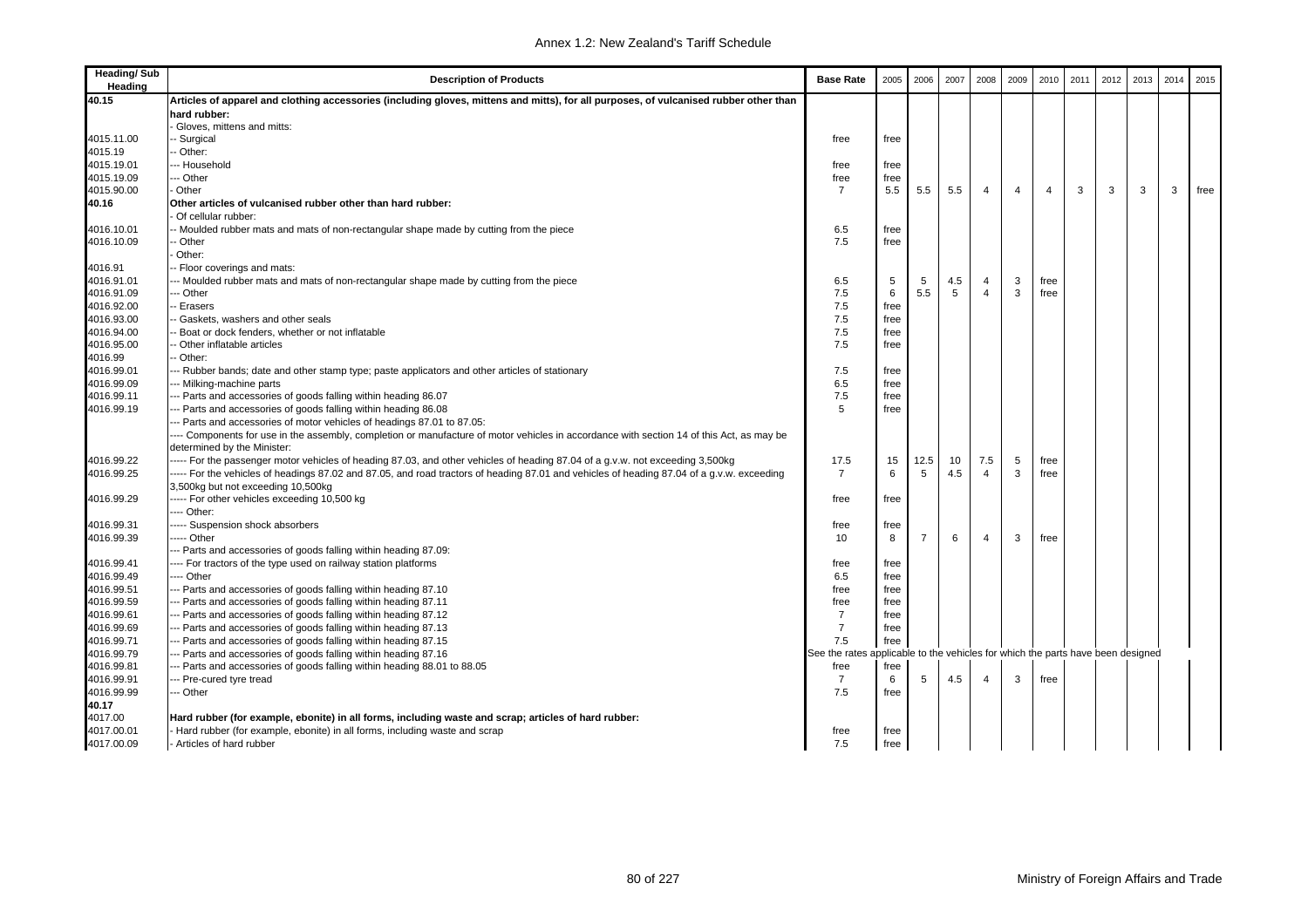| <b>Heading/Sub</b><br>Heading | <b>Description of Products</b>                                                                                                                                                                                                                            | <b>Base Rate</b> | 2005 | 2006 | 2007 | 2008 | 2009 | 2010 | 2011 | 2012 | 2013 | 2014 | 2015 |
|-------------------------------|-----------------------------------------------------------------------------------------------------------------------------------------------------------------------------------------------------------------------------------------------------------|------------------|------|------|------|------|------|------|------|------|------|------|------|
|                               | <b>CHAPTER 41</b><br>RAW HIDES AND SKINS (OTHER THAN FURSKINS) AND LEATHER                                                                                                                                                                                |                  |      |      |      |      |      |      |      |      |      |      |      |
| 41.01                         | Raw hides and skins of bovine (including buffalo) or equine animals (fresh, or salted, dried, limed, pickled<br>or otherwise<br>preserved, but not tanned, parchment-dressed or further prepared), whether or not dehaired or split:                      |                  |      |      |      |      |      |      |      |      |      |      |      |
|                               |                                                                                                                                                                                                                                                           |                  |      |      |      |      |      |      |      |      |      |      |      |
| 4101.20.00                    | Whole hides and skins, of a weight per skin not exceeding 8 kg when simply dried, 10 kg when dry-salted, or 16 kg when fresh, wet-salted or<br>otherwise preserved                                                                                        | free             | free |      |      |      |      |      |      |      |      |      |      |
| 4101.50.00                    | Whole hides and skins, of a weight exceeding 16 kg                                                                                                                                                                                                        | free             | free |      |      |      |      |      |      |      |      |      |      |
| 4101.90.00                    | Other, including butts, bends and bellies                                                                                                                                                                                                                 | free             | free |      |      |      |      |      |      |      |      |      |      |
| 41.02                         | Raw skins of sheep or lambs (fresh, or salted, dried, limed, pickled or otherwise preserved, but not tanned, parchment-dressed or                                                                                                                         |                  |      |      |      |      |      |      |      |      |      |      |      |
|                               | further prepared), whether or not with wool on or split, other than those excluded by Note 1 (c) to this Chapter:                                                                                                                                         |                  |      |      |      |      |      |      |      |      |      |      |      |
| 4102.10.00                    | With wool on                                                                                                                                                                                                                                              | free             | free |      |      |      |      |      |      |      |      |      |      |
|                               | Without wool on:                                                                                                                                                                                                                                          |                  |      |      |      |      |      |      |      |      |      |      |      |
| 4102.21.00                    | - Pickled                                                                                                                                                                                                                                                 | free             | free |      |      |      |      |      |      |      |      |      |      |
| 4102.29.00                    | - Other                                                                                                                                                                                                                                                   | free             | free |      |      |      |      |      |      |      |      |      |      |
| 41.03                         | Other raw hides and skins (fresh, or salted, dried, limed, pickled or otherwise preserved, but not tanned, parchment-dressed or<br>further prepared), whether or not dehaired or split, other than those excluded by Note 1 (b) or 1 (c) to this Chapter: |                  |      |      |      |      |      |      |      |      |      |      |      |
| 4103.10.00                    | Of goats or kids                                                                                                                                                                                                                                          | free             | free |      |      |      |      |      |      |      |      |      |      |
| 4103.20.00                    | Of reptiles                                                                                                                                                                                                                                               | free             | free |      |      |      |      |      |      |      |      |      |      |
| 4103.30.00                    | - Of swine                                                                                                                                                                                                                                                | free             | free |      |      |      |      |      |      |      |      |      |      |
| 4103.90.00                    | Other                                                                                                                                                                                                                                                     | free             | free |      |      |      |      |      |      |      |      |      |      |
| 41.04                         | Tanned or crust hides and skins of bovine (including buffalo) or equine animals, without hair on, whether or not split, but not further                                                                                                                   |                  |      |      |      |      |      |      |      |      |      |      |      |
|                               | prepared:                                                                                                                                                                                                                                                 |                  |      |      |      |      |      |      |      |      |      |      |      |
|                               | In the wet state (including wet-blue):                                                                                                                                                                                                                    |                  |      |      |      |      |      |      |      |      |      |      |      |
| 4104.11                       | -- Full grains, unsplit; grain splits                                                                                                                                                                                                                     |                  |      |      |      |      |      |      |      |      |      |      |      |
| 4104.11.10                    | --- Bovine leather, vegetable pre-tanned                                                                                                                                                                                                                  | free             | free |      |      |      |      |      |      |      |      |      |      |
| 4104.11.15                    | -- Bovine leather, otherwise pre-tanned                                                                                                                                                                                                                   | free             | free |      |      |      |      |      |      |      |      |      |      |
| 4104.11.19                    | -- Other                                                                                                                                                                                                                                                  | free             | free |      |      |      |      |      |      |      |      |      |      |
| 4104.19                       | - Other:                                                                                                                                                                                                                                                  |                  |      |      |      |      |      |      |      |      |      |      |      |
| 4104.19.11                    | -- Bovine                                                                                                                                                                                                                                                 | free             | free |      |      |      |      |      |      |      |      |      |      |
| 4104.19.19                    | -- Other                                                                                                                                                                                                                                                  | free             | free |      |      |      |      |      |      |      |      |      |      |
|                               | In the dry state (crust):                                                                                                                                                                                                                                 |                  |      |      |      |      |      |      |      |      |      |      |      |
| 4104.41                       | - Full grains, unsplit; grain splits:                                                                                                                                                                                                                     |                  |      |      |      |      |      |      |      |      |      |      |      |
| 4104.41.11                    | --- Tanned or retanned but not further prepared, whether or not split                                                                                                                                                                                     | free             | free |      |      |      |      |      |      |      |      |      |      |
|                               | -- Other:                                                                                                                                                                                                                                                 |                  |      |      |      |      |      |      |      |      |      |      |      |
| 4104.41.15                    | --- Equine                                                                                                                                                                                                                                                | free             | free |      |      |      |      |      |      |      |      |      |      |
| 4104.41.19                    | --- Bovine                                                                                                                                                                                                                                                | $\overline{7}$   | free |      |      |      |      |      |      |      |      |      |      |
| 4104.49                       | - Other:                                                                                                                                                                                                                                                  |                  |      |      |      |      |      |      |      |      |      |      |      |
| 4104.49.11                    | --- Tanned or retanned but not further prepared, whether or not split                                                                                                                                                                                     | free             | free |      |      |      |      |      |      |      |      |      |      |
|                               | -- Other:                                                                                                                                                                                                                                                 |                  |      |      |      |      |      |      |      |      |      |      |      |
| 4104.49.15                    | ---- Equine                                                                                                                                                                                                                                               | free             | free |      |      |      |      |      |      |      |      |      |      |
| 4104.49.19                    | --- Bovine                                                                                                                                                                                                                                                | 7                | free |      |      |      |      |      |      |      |      |      |      |
| 41.05                         | Tanned or crust skins of sheep or lambs, without wool on, whether or not split, but not further prepared:                                                                                                                                                 |                  |      |      |      |      |      |      |      |      |      |      |      |
| 4105.10.00                    | In the wet state (including wet-blue)                                                                                                                                                                                                                     | free             | free |      |      |      |      |      |      |      |      |      |      |
| 4105.30.00                    | In the dry state (crust)                                                                                                                                                                                                                                  | free             | free |      |      |      |      |      |      |      |      |      |      |
| 41.06                         | Tanned or crust hides and skins of other animals, without wool or hair on, whether or not split, but not further prepared:                                                                                                                                |                  |      |      |      |      |      |      |      |      |      |      |      |
|                               | Of goats or kids:                                                                                                                                                                                                                                         |                  |      |      |      |      |      |      |      |      |      |      |      |
| 4106.21.00                    | -- In the wet state (including wet-blue)                                                                                                                                                                                                                  | free             | free |      |      |      |      |      |      |      |      |      |      |
| 4106.22.00                    | -- In the dry state (crust)                                                                                                                                                                                                                               | free             | free |      |      |      |      |      |      |      |      |      |      |
|                               | Of swine:                                                                                                                                                                                                                                                 |                  |      |      |      |      |      |      |      |      |      |      |      |
| 4106.31.00                    | -- In the wet state (including wet-blue)                                                                                                                                                                                                                  | free             | free |      |      |      |      |      |      |      |      |      |      |
| 4106.32.00                    | -- In the dry state (crust)                                                                                                                                                                                                                               | free             | free |      |      |      |      |      |      |      |      |      |      |
| 4106.40.00                    | - Of reptiles                                                                                                                                                                                                                                             | free             | free |      |      |      |      |      |      |      |      |      |      |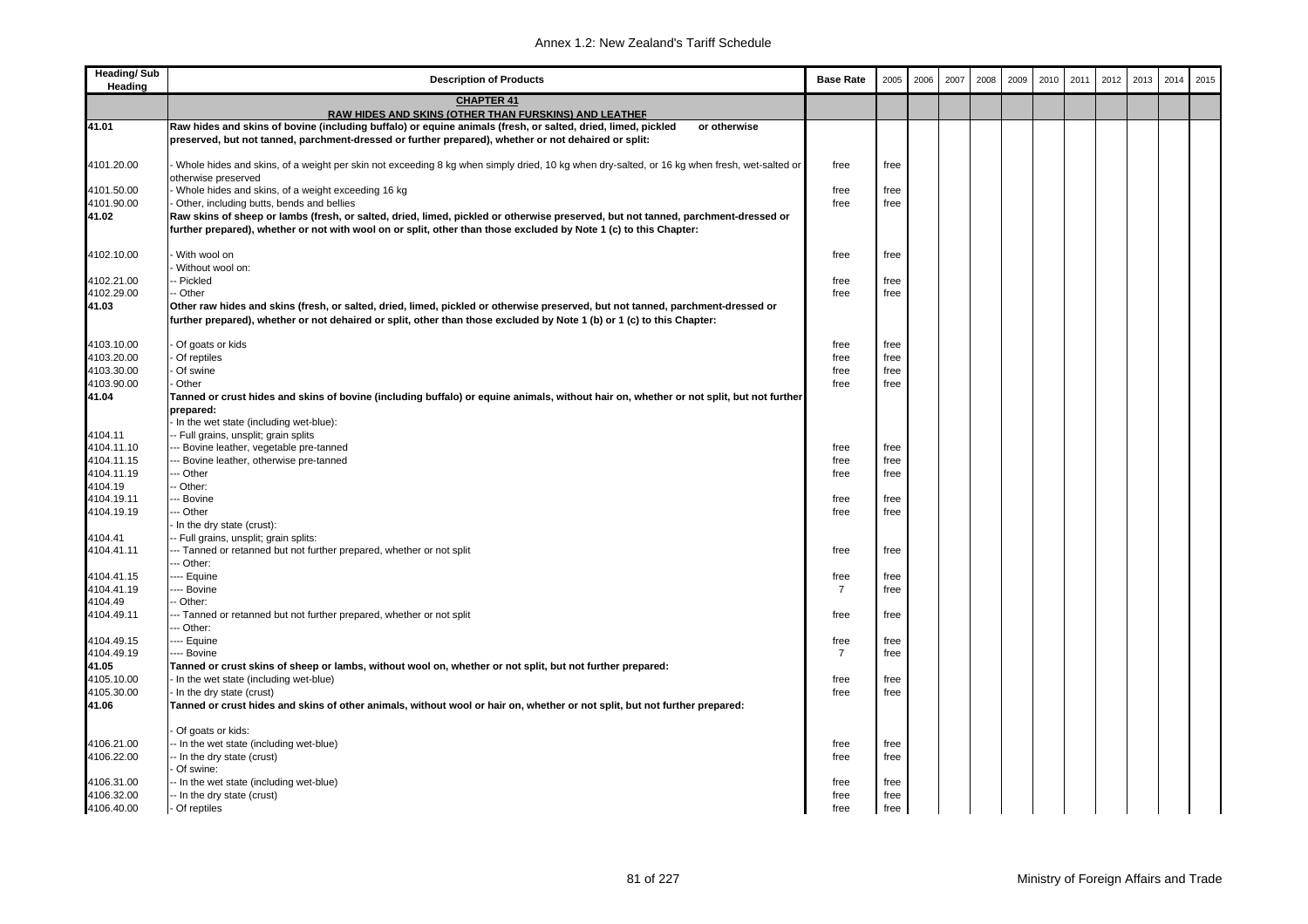| Other:<br>4106.91.00<br>-- In the wet state (including wet blue)<br>free<br>free<br>4106.92.00<br>-- In the dry state (crust)<br>free<br>free<br>41.07<br>Leather further prepared after tanning or crusting, including parchment-dressed leather, of bovine (including buffalo) or equine<br>animals, without hair on, whether or not split, other than leather of heading 41.14:<br>Whole hides and skins:<br>4107.11<br>- Full grains, unsplit:<br>4107.11.11<br>- Bovine<br>$\overline{7}$<br>free<br>4107.11.19<br>- Other<br>free<br>free<br>4107.12<br>- Grain splits:<br>4107.12.11<br>- Equine<br>free<br>free<br>4107.12.19<br>-- Bovine<br>$\overline{7}$<br>free<br>4107.19<br>Other:<br>4107.19.11<br>-- Equine<br>free<br>free<br>4107.19.19<br>$\overline{7}$<br>- Bovine<br>free<br>Other, including sides:<br>4107.91<br>- Full grains, unsplit:<br>$\overline{7}$<br>4107.91.11<br>Bovine<br>free<br>4107.91.19<br>-- Other<br>free<br>free<br>4107.92<br>Grain splits:<br>4107.92.11<br>-- Equine<br>free<br>free<br>4107.92.19<br>- Bovine<br>$\overline{7}$<br>free<br>4107.99<br>- Other:<br>4107.99.11<br>- Equine<br>free<br>free |  |
|-----------------------------------------------------------------------------------------------------------------------------------------------------------------------------------------------------------------------------------------------------------------------------------------------------------------------------------------------------------------------------------------------------------------------------------------------------------------------------------------------------------------------------------------------------------------------------------------------------------------------------------------------------------------------------------------------------------------------------------------------------------------------------------------------------------------------------------------------------------------------------------------------------------------------------------------------------------------------------------------------------------------------------------------------------------------------------------------------------------------------------------------------------------|--|
|                                                                                                                                                                                                                                                                                                                                                                                                                                                                                                                                                                                                                                                                                                                                                                                                                                                                                                                                                                                                                                                                                                                                                           |  |
|                                                                                                                                                                                                                                                                                                                                                                                                                                                                                                                                                                                                                                                                                                                                                                                                                                                                                                                                                                                                                                                                                                                                                           |  |
|                                                                                                                                                                                                                                                                                                                                                                                                                                                                                                                                                                                                                                                                                                                                                                                                                                                                                                                                                                                                                                                                                                                                                           |  |
|                                                                                                                                                                                                                                                                                                                                                                                                                                                                                                                                                                                                                                                                                                                                                                                                                                                                                                                                                                                                                                                                                                                                                           |  |
|                                                                                                                                                                                                                                                                                                                                                                                                                                                                                                                                                                                                                                                                                                                                                                                                                                                                                                                                                                                                                                                                                                                                                           |  |
|                                                                                                                                                                                                                                                                                                                                                                                                                                                                                                                                                                                                                                                                                                                                                                                                                                                                                                                                                                                                                                                                                                                                                           |  |
|                                                                                                                                                                                                                                                                                                                                                                                                                                                                                                                                                                                                                                                                                                                                                                                                                                                                                                                                                                                                                                                                                                                                                           |  |
|                                                                                                                                                                                                                                                                                                                                                                                                                                                                                                                                                                                                                                                                                                                                                                                                                                                                                                                                                                                                                                                                                                                                                           |  |
|                                                                                                                                                                                                                                                                                                                                                                                                                                                                                                                                                                                                                                                                                                                                                                                                                                                                                                                                                                                                                                                                                                                                                           |  |
|                                                                                                                                                                                                                                                                                                                                                                                                                                                                                                                                                                                                                                                                                                                                                                                                                                                                                                                                                                                                                                                                                                                                                           |  |
|                                                                                                                                                                                                                                                                                                                                                                                                                                                                                                                                                                                                                                                                                                                                                                                                                                                                                                                                                                                                                                                                                                                                                           |  |
|                                                                                                                                                                                                                                                                                                                                                                                                                                                                                                                                                                                                                                                                                                                                                                                                                                                                                                                                                                                                                                                                                                                                                           |  |
|                                                                                                                                                                                                                                                                                                                                                                                                                                                                                                                                                                                                                                                                                                                                                                                                                                                                                                                                                                                                                                                                                                                                                           |  |
|                                                                                                                                                                                                                                                                                                                                                                                                                                                                                                                                                                                                                                                                                                                                                                                                                                                                                                                                                                                                                                                                                                                                                           |  |
|                                                                                                                                                                                                                                                                                                                                                                                                                                                                                                                                                                                                                                                                                                                                                                                                                                                                                                                                                                                                                                                                                                                                                           |  |
|                                                                                                                                                                                                                                                                                                                                                                                                                                                                                                                                                                                                                                                                                                                                                                                                                                                                                                                                                                                                                                                                                                                                                           |  |
|                                                                                                                                                                                                                                                                                                                                                                                                                                                                                                                                                                                                                                                                                                                                                                                                                                                                                                                                                                                                                                                                                                                                                           |  |
|                                                                                                                                                                                                                                                                                                                                                                                                                                                                                                                                                                                                                                                                                                                                                                                                                                                                                                                                                                                                                                                                                                                                                           |  |
|                                                                                                                                                                                                                                                                                                                                                                                                                                                                                                                                                                                                                                                                                                                                                                                                                                                                                                                                                                                                                                                                                                                                                           |  |
|                                                                                                                                                                                                                                                                                                                                                                                                                                                                                                                                                                                                                                                                                                                                                                                                                                                                                                                                                                                                                                                                                                                                                           |  |
|                                                                                                                                                                                                                                                                                                                                                                                                                                                                                                                                                                                                                                                                                                                                                                                                                                                                                                                                                                                                                                                                                                                                                           |  |
|                                                                                                                                                                                                                                                                                                                                                                                                                                                                                                                                                                                                                                                                                                                                                                                                                                                                                                                                                                                                                                                                                                                                                           |  |
|                                                                                                                                                                                                                                                                                                                                                                                                                                                                                                                                                                                                                                                                                                                                                                                                                                                                                                                                                                                                                                                                                                                                                           |  |
|                                                                                                                                                                                                                                                                                                                                                                                                                                                                                                                                                                                                                                                                                                                                                                                                                                                                                                                                                                                                                                                                                                                                                           |  |
| 4107.99.19<br>- Bovine<br>$\overline{7}$<br>free                                                                                                                                                                                                                                                                                                                                                                                                                                                                                                                                                                                                                                                                                                                                                                                                                                                                                                                                                                                                                                                                                                          |  |
| 41.12                                                                                                                                                                                                                                                                                                                                                                                                                                                                                                                                                                                                                                                                                                                                                                                                                                                                                                                                                                                                                                                                                                                                                     |  |
| $\overline{7}$<br>4112.00.00<br>Leather further prepared after tanning or crusting, including parchment-dressed leather, of sheep or lamb, without wool on, whether<br>free                                                                                                                                                                                                                                                                                                                                                                                                                                                                                                                                                                                                                                                                                                                                                                                                                                                                                                                                                                               |  |
| or not split, other than leather of heading 41.14                                                                                                                                                                                                                                                                                                                                                                                                                                                                                                                                                                                                                                                                                                                                                                                                                                                                                                                                                                                                                                                                                                         |  |
| Leather further prepared after tanning or crusting, including parchment-dressed leather, of other animals, without wool or hair on,<br>41.13                                                                                                                                                                                                                                                                                                                                                                                                                                                                                                                                                                                                                                                                                                                                                                                                                                                                                                                                                                                                              |  |
| whether or not split, other than leather of heading 41.14:                                                                                                                                                                                                                                                                                                                                                                                                                                                                                                                                                                                                                                                                                                                                                                                                                                                                                                                                                                                                                                                                                                |  |
| - Of goats or kids<br>6.5<br>4113.10.00<br>free                                                                                                                                                                                                                                                                                                                                                                                                                                                                                                                                                                                                                                                                                                                                                                                                                                                                                                                                                                                                                                                                                                           |  |
| 4113.20.00<br>Of swine<br>free<br>free                                                                                                                                                                                                                                                                                                                                                                                                                                                                                                                                                                                                                                                                                                                                                                                                                                                                                                                                                                                                                                                                                                                    |  |
| 4113.30.00<br>Of reptiles<br>free<br>free                                                                                                                                                                                                                                                                                                                                                                                                                                                                                                                                                                                                                                                                                                                                                                                                                                                                                                                                                                                                                                                                                                                 |  |
| 4113.90.00<br>Other<br>free<br>free                                                                                                                                                                                                                                                                                                                                                                                                                                                                                                                                                                                                                                                                                                                                                                                                                                                                                                                                                                                                                                                                                                                       |  |
| 41.14<br>Chamois (including combination chamois) leather; patent leather and patent laminated leather; metallised leather:                                                                                                                                                                                                                                                                                                                                                                                                                                                                                                                                                                                                                                                                                                                                                                                                                                                                                                                                                                                                                                |  |
|                                                                                                                                                                                                                                                                                                                                                                                                                                                                                                                                                                                                                                                                                                                                                                                                                                                                                                                                                                                                                                                                                                                                                           |  |
| Chamois (including combination chamois) leather<br>6.5<br>4114.10.00<br>free                                                                                                                                                                                                                                                                                                                                                                                                                                                                                                                                                                                                                                                                                                                                                                                                                                                                                                                                                                                                                                                                              |  |
| 4114.20<br>Patent leather and patent laminated leather; metallised leather:                                                                                                                                                                                                                                                                                                                                                                                                                                                                                                                                                                                                                                                                                                                                                                                                                                                                                                                                                                                                                                                                               |  |
| 4114.20.11<br>- Patent leather and imitation patent leather<br>6.5<br>free                                                                                                                                                                                                                                                                                                                                                                                                                                                                                                                                                                                                                                                                                                                                                                                                                                                                                                                                                                                                                                                                                |  |
| 4114.20.19<br>- Metallised leather<br>6.5<br>free                                                                                                                                                                                                                                                                                                                                                                                                                                                                                                                                                                                                                                                                                                                                                                                                                                                                                                                                                                                                                                                                                                         |  |
| 41.15<br>Composition leather with a basis of leather or leather fibre, in slabs, sheets or strip, whether or not in rolls; parings and other waste                                                                                                                                                                                                                                                                                                                                                                                                                                                                                                                                                                                                                                                                                                                                                                                                                                                                                                                                                                                                        |  |
|                                                                                                                                                                                                                                                                                                                                                                                                                                                                                                                                                                                                                                                                                                                                                                                                                                                                                                                                                                                                                                                                                                                                                           |  |
| of leather or of composition leather, not suitable for the manufacture of leather articles; leather dust, powder and flour:                                                                                                                                                                                                                                                                                                                                                                                                                                                                                                                                                                                                                                                                                                                                                                                                                                                                                                                                                                                                                               |  |
| 4115.10.00<br>Composition leather with a basis of leather or leather fibre, in slabs, sheets or strip, whether or not in rolls<br>free<br>free                                                                                                                                                                                                                                                                                                                                                                                                                                                                                                                                                                                                                                                                                                                                                                                                                                                                                                                                                                                                            |  |
| 4115.20.00<br>Parings and other waste of leather or of composition leather, not suitable for the manufacture of leather articles; leather dust, powder and<br>free<br>free                                                                                                                                                                                                                                                                                                                                                                                                                                                                                                                                                                                                                                                                                                                                                                                                                                                                                                                                                                                |  |
| flour                                                                                                                                                                                                                                                                                                                                                                                                                                                                                                                                                                                                                                                                                                                                                                                                                                                                                                                                                                                                                                                                                                                                                     |  |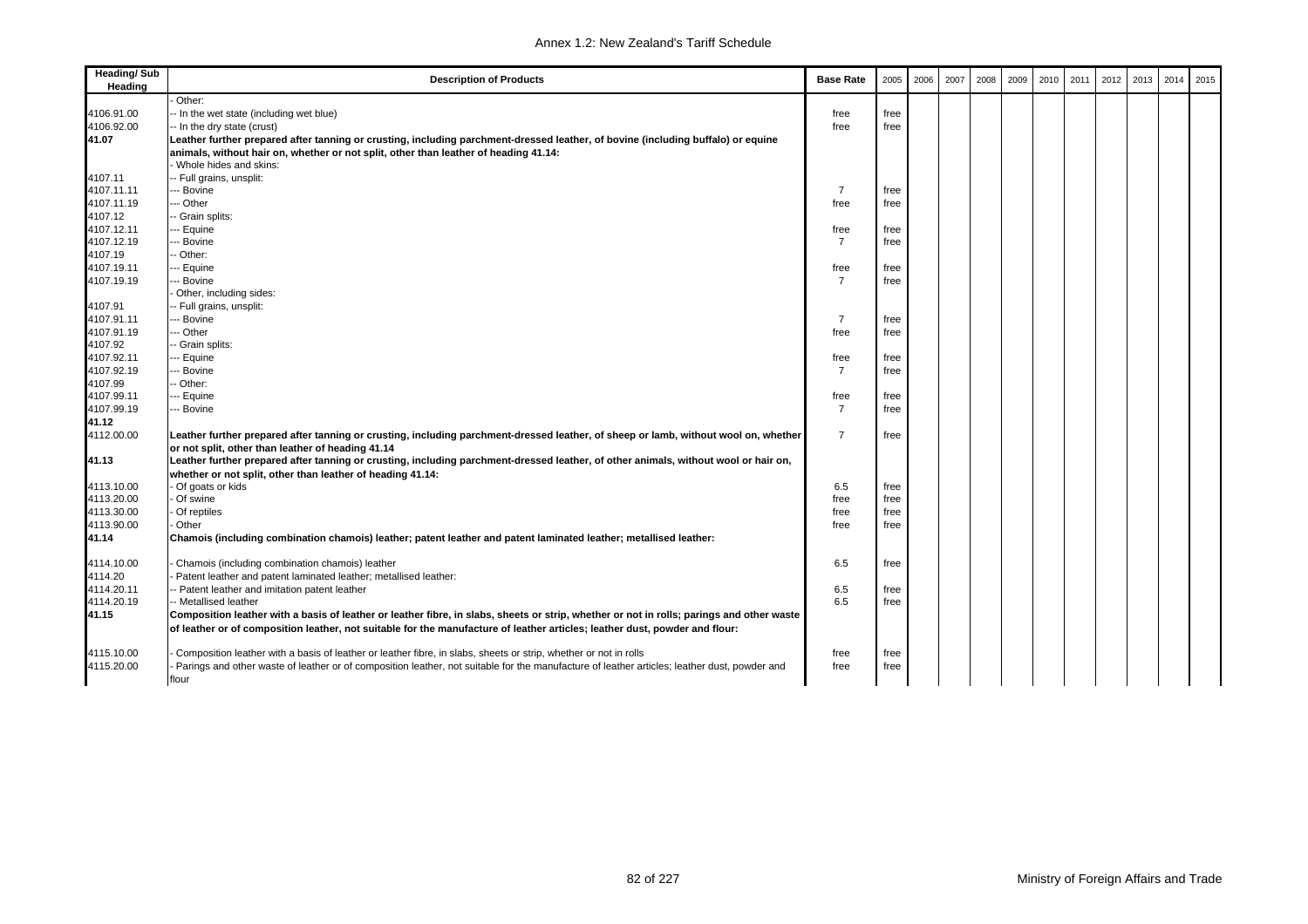| <b>Heading/Sub</b><br>Heading | <b>Description of Products</b>                                                                                                                                      | <b>Base Rate</b>       | 2005         | 2006 | 2007 | 2008           | 2009           | 2010           | 2011           | 2012 | 2013 | 2014           | 2015 |
|-------------------------------|---------------------------------------------------------------------------------------------------------------------------------------------------------------------|------------------------|--------------|------|------|----------------|----------------|----------------|----------------|------|------|----------------|------|
|                               | <b>CHAPTER 42</b><br>ARTICLES OF LEATHER; SADDLERY AND HARNESS; TRAVEL GOODS, HANDBAGS AND SIMILAR CONTAINERS; ARTICLES OF<br>ANIMAL GUT (OTHER THAN SILK-WORM GUT) |                        |              |      |      |                |                |                |                |      |      |                |      |
| 42.01                         |                                                                                                                                                                     |                        |              |      |      |                |                |                |                |      |      |                |      |
| 4201.00.00                    | Saddlery and harness for any animal (including traces, leads, knee pads, muzzles, saddle cloths, saddle bags, dog coats and the                                     | $\overline{7}$         | free         |      |      |                |                |                |                |      |      |                |      |
|                               | like), of any material                                                                                                                                              |                        |              |      |      |                |                |                |                |      |      |                |      |
| 42.02                         | Trunks, suit-cases, vanity-cases, executive-cases, brief-cases, school satchels, spectacle cases, binocular cases, camera cases,                                    |                        |              |      |      |                |                |                |                |      |      |                |      |
|                               | musical instrument cases, gun cases, holsters and similar containers; travelling bags, insulated food or beverage bags, toilet bags,                                |                        |              |      |      |                |                |                |                |      |      |                |      |
|                               | rucksacks, handbags, shopping-bags, wallets, purses, map-cases, cigarette-cases, tobacco-pouches, tool bags, sports bags, bottle-                                   |                        |              |      |      |                |                |                |                |      |      |                |      |
|                               | cases, jewellery boxes, powder boxes cutlery cases and similar containers, of leather or of composition leather, of sheeting of                                     |                        |              |      |      |                |                |                |                |      |      |                |      |
|                               | plastics, of textile materials, of vulcanised fibre or of paperboard, or wholly or mainly covered with such materials or with paper:                                |                        |              |      |      |                |                |                |                |      |      |                |      |
|                               |                                                                                                                                                                     |                        |              |      |      |                |                |                |                |      |      |                |      |
|                               | Trunks, suit-cases, vanity-cases, executive-cases, brief-cases, school satchels and similar containers:                                                             |                        |              |      |      |                |                |                |                |      |      |                |      |
| 4202.11.00                    | With outer surface of leather, of composition leather or of patent leather                                                                                          | $\overline{7}$         | free         |      |      |                |                |                |                |      |      |                |      |
| 4202.12.00                    | With outer surface of plastics or of textile materials                                                                                                              | $\overline{7}$         | free         |      |      |                |                |                |                |      |      |                |      |
| 4202.19.00                    | - Other                                                                                                                                                             | $\overline{7}$         | free         |      |      |                |                |                |                |      |      |                |      |
|                               | Handbags, whether or not with shoulder strap, including those without handle:                                                                                       |                        |              |      |      |                |                |                |                |      |      |                |      |
| 4202.21.00                    | - With outer surface of leather, of composition leather or of patent leather                                                                                        | $\overline{7}$         | free         |      |      |                |                |                |                |      |      |                |      |
| 4202.22.00                    | With outer surface of plastic sheeting or of textile materials                                                                                                      | $\overline{7}$         | free         |      |      |                |                |                |                |      |      |                |      |
| 4202.29.00                    | - Other                                                                                                                                                             | $\overline{7}$         | free         |      |      |                |                |                |                |      |      |                |      |
|                               | Articles of a kind normally carried in the pocket or in the handbag:                                                                                                |                        |              |      |      |                |                |                |                |      |      |                |      |
| 4202.31                       | - With outer surface of leather, of composition leather or of patent leather:                                                                                       |                        |              |      |      |                |                |                |                |      |      |                |      |
| 4202.31.01<br>4202.31.09      | - Spectacle cases<br>- Other                                                                                                                                        | free<br>$\overline{7}$ | free<br>free |      |      |                |                |                |                |      |      |                |      |
| 4202.32                       | With outer surface of plastic sheeting or of textile materials:                                                                                                     |                        |              |      |      |                |                |                |                |      |      |                |      |
| 4202.32.01                    | - Spectacle cases                                                                                                                                                   | free                   | free         |      |      |                |                |                |                |      |      |                |      |
| 4202.32.09                    | - Other                                                                                                                                                             | $\overline{7}$         | free         |      |      |                |                |                |                |      |      |                |      |
| 4202.39.00                    | - Other                                                                                                                                                             | $\overline{7}$         | free         |      |      |                |                |                |                |      |      |                |      |
|                               | Other:                                                                                                                                                              |                        |              |      |      |                |                |                |                |      |      |                |      |
| 4202.91                       | With outer surface of leather, of composition leather or of patent leather:                                                                                         |                        |              |      |      |                |                |                |                |      |      |                |      |
| 4202.91.01                    | - Camera covers or cases; containers specially suited for musical instruments                                                                                       | free                   | free         |      |      |                |                |                |                |      |      |                |      |
| 4202.91.09                    | - Other                                                                                                                                                             | $\overline{7}$         | free         |      |      |                |                |                |                |      |      |                |      |
| 4202.92                       | With outer surface of plastic sheeting or of textile materials:                                                                                                     |                        |              |      |      |                |                |                |                |      |      |                |      |
| 4202.92.01                    | Camera covers or cases; containers specially suited for musical instruments                                                                                         | free                   | free         |      |      |                |                |                |                |      |      |                |      |
| 4202.92.09                    | - Other                                                                                                                                                             | $\overline{7}$         | free         |      |      |                |                |                |                |      |      |                |      |
| 4202.99.00<br>42.03           | - Other                                                                                                                                                             | $\overline{7}$         | free         |      |      |                |                |                |                |      |      |                |      |
| 4203.10                       | Articles of apparel and clothing accessories, of leather or of composition leather:<br>Articles of apparel:                                                         |                        |              |      |      |                |                |                |                |      |      |                |      |
| 4203.10.03                    | Coats, waistcoats and the like of sueded sheepskin or sueded lambskin leather or of deerskin leather; skirts of deerskin leather                                    | 17.5                   | 14           | 14   | 13   | 12             | 9              | 8              | $\overline{7}$ | 6    | 5    |                | free |
| 4203.10.12                    | - Other                                                                                                                                                             | 17.5                   | 14           | 14   | 13   | 12             | 9              | 8              | $\overline{7}$ | 6    | 5    | $\overline{4}$ | free |
|                               | Gloves, mittens and mitts:                                                                                                                                          |                        |              |      |      |                |                |                |                |      |      |                |      |
|                               | Specially designed for use in sports:                                                                                                                               |                        |              |      |      |                |                |                |                |      |      |                |      |
| 4203.21.01                    | -- Padded                                                                                                                                                           | $\overline{7}$         | 5.5          | 5.5  | 5.5  | $\overline{4}$ | $\overline{4}$ | $\overline{4}$ | 3              | 3    | 3    | 3              | free |
| 4203.21.09                    | - Other                                                                                                                                                             | $\overline{7}$         | 5.5          | 5.5  | 5.5  | 4              | $\overline{4}$ | 4              | 3              | 3    | 3    | 3              | free |
| 4203.29.00                    | Other                                                                                                                                                               | $\overline{7}$         | 5.5          | 5.5  | 5.5  | $\overline{4}$ | $\overline{4}$ | $\overline{4}$ | 3              | 3    | 3    | 3              | free |
| 4203.30                       | Belts and bandoliers:                                                                                                                                               |                        |              |      |      |                |                |                |                |      |      |                |      |
| 4203.30.03                    | Belts                                                                                                                                                               | 17.5                   | 14           | 14   | 13   | 12             | 9              | 8              | $\overline{7}$ | 6    | 5    | $\overline{4}$ | free |
| 4203.30.09                    | Bandoliers                                                                                                                                                          | 7.5                    | 6            | 6    | 6    | $\overline{4}$ | $\overline{4}$ | $\overline{4}$ | 3              | 3    | 3    | 3              | free |
| 4203.40                       | Other clothing accessories:                                                                                                                                         |                        |              |      |      |                |                |                |                |      |      |                |      |
| 4203.40.01<br>4203.40.09      | Wrist supporting straps, excluding watch straps of subheading 9113.90<br>- Other                                                                                    | free<br>7.5            | free<br>6    | 6    | 6    | 4              | $\overline{4}$ | $\overline{4}$ | 3              | 3    | 3    | 3              | free |
| 42.04                         |                                                                                                                                                                     |                        |              |      |      |                |                |                |                |      |      |                |      |
| 4204.00                       | Articles of leather or of composition leather, of a kind used in machinery or mechanical appliances or for other technical uses:                                    |                        |              |      |      |                |                |                |                |      |      |                |      |
| 4204.00.01                    | Belts and belting for machinery; washers, gaskets, jointings, seals and similar packings                                                                            | 6.5                    | free         |      |      |                |                |                |                |      |      |                |      |
| 4204.00.09                    | - Other                                                                                                                                                             | free                   | free         |      |      |                |                |                |                |      |      |                |      |
|                               |                                                                                                                                                                     |                        |              |      |      |                |                |                |                |      |      |                |      |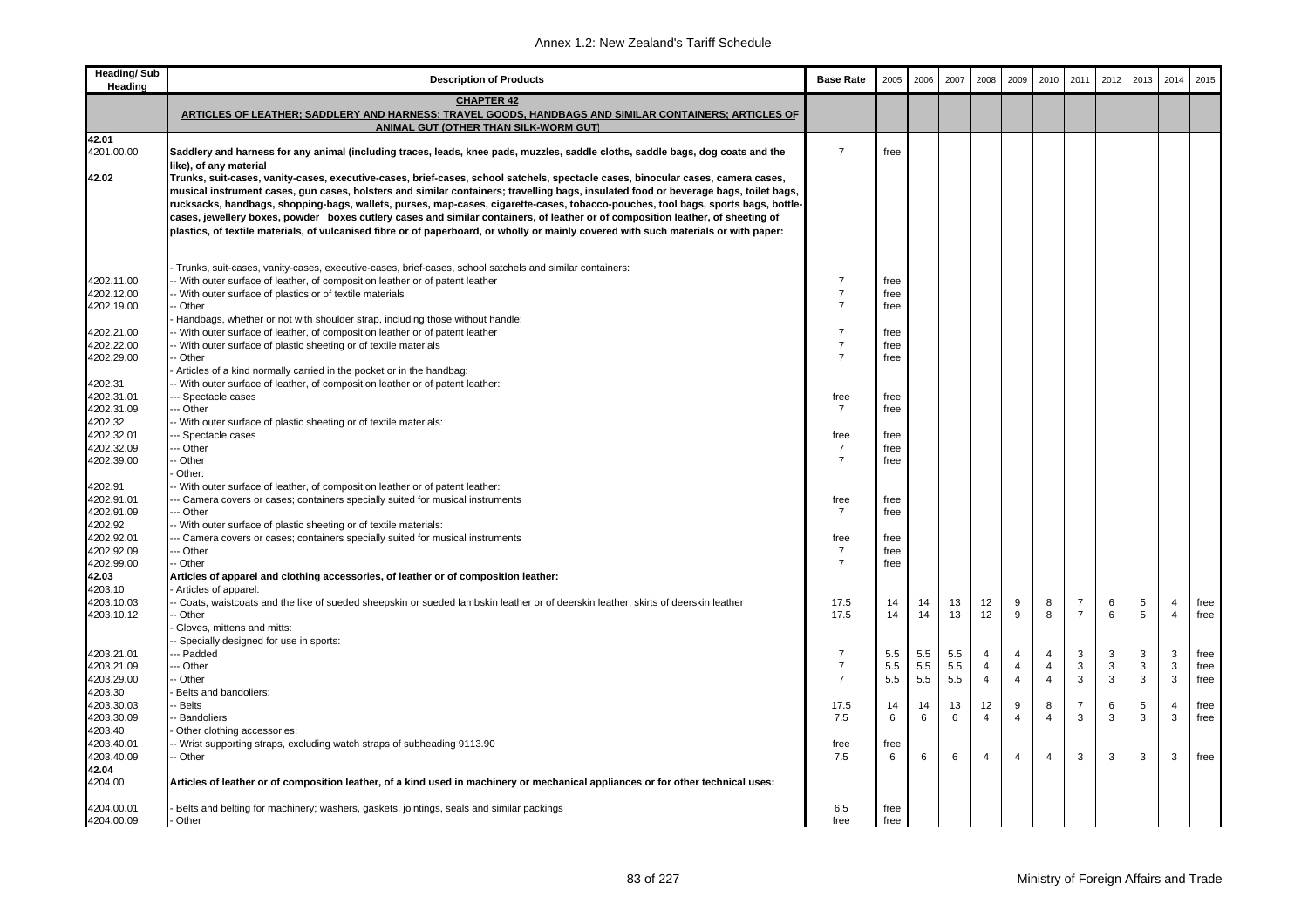| <b>Heading/Sub</b><br>Heading | <b>Description of Products</b>                                                                                                              | <b>Base Rate</b> | 2005 | 2006 | 2007 | 2008           | 2009           | 2010           | 2011         | 2012 | 2013 | 2014 | 2015 |
|-------------------------------|---------------------------------------------------------------------------------------------------------------------------------------------|------------------|------|------|------|----------------|----------------|----------------|--------------|------|------|------|------|
| 42.05                         |                                                                                                                                             |                  |      |      |      |                |                |                |              |      |      |      |      |
| 4205.00                       | Other articles of leather or of composition leather:                                                                                        |                  |      |      |      |                |                |                |              |      |      |      |      |
| 4205.00.01                    | Buckles, clasps, slides and the like, leather covered                                                                                       | free             | free |      |      |                |                |                |              |      |      |      |      |
| 4205.00.09                    | Other                                                                                                                                       | $\overline{7}$   | 5.5  | 5.5  | 5.5  | 4              | $\overline{4}$ | $\overline{4}$ | 3            | 3    | 3    | 3    | free |
| 42.06                         | Articles of gut (other than silk-worm gut), of goldbeater's skin, of bladders or of tendons:                                                |                  |      |      |      |                |                |                |              |      |      |      |      |
| 4206.10.00                    | Catqut                                                                                                                                      | free             | free |      |      |                |                |                |              |      |      |      |      |
| 4206.90.00                    | Other                                                                                                                                       | free             | free |      |      |                |                |                |              |      |      |      |      |
|                               | <b>CHAPTER 43</b><br><b>FURSKINS AND ARTIFICIAL FUR; MANUFACTURES THEREOF</b>                                                               |                  |      |      |      |                |                |                |              |      |      |      |      |
| 43.01                         | Raw furskins (including heads, tails, paws and other pieces or cuttings, suitable for furriers' use), other than raw hides and skins of     |                  |      |      |      |                |                |                |              |      |      |      |      |
|                               | heading 41.01, 41.02 or 41.03:                                                                                                              |                  |      |      |      |                |                |                |              |      |      |      |      |
| 4301.10.00                    | Of mink, whole, with or without head, tail or paws                                                                                          | free             | free |      |      |                |                |                |              |      |      |      |      |
| 4301.30.00                    | Of lamb, the following: Astrakhan, Broadtail, Caracul, Persian and similar lamb, Indian, Chinese, Mongolian or Tibetan lamb, whole, with or | free             | free |      |      |                |                |                |              |      |      |      |      |
|                               | without head, tail or paws                                                                                                                  |                  |      |      |      |                |                |                |              |      |      |      |      |
| 4301.60.00                    | Of fox, whole, with or without head, tail or paws                                                                                           | free             | free |      |      |                |                |                |              |      |      |      |      |
| 4301.70.00                    | Of seal, whole, with or without head, tail or paws                                                                                          | free             | free |      |      |                |                |                |              |      |      |      |      |
| 4301.80.00                    | Other furskins, whole, with or without head, tail or paws                                                                                   | free             | free |      |      |                |                |                |              |      |      |      |      |
| 4301.90.00                    | Heads, tails, paws and other pieces or cuttings, suitable for furriers' use                                                                 | free             | free |      |      |                |                |                |              |      |      |      |      |
| 43.02                         | Tanned or dressed furskins (including heads, tails, paws and other pieces or cuttings), unassembled, or assembled (without the              |                  |      |      |      |                |                |                |              |      |      |      |      |
|                               | addition of other materials) other than those of heading 43.03:                                                                             |                  |      |      |      |                |                |                |              |      |      |      |      |
|                               | Whole skins, with or without head, tail or paws, not assembled:                                                                             |                  |      |      |      |                |                |                |              |      |      |      |      |
| 4302.11.00                    | - Of mink                                                                                                                                   | 5                | free |      |      |                |                |                |              |      |      |      |      |
| 4302.13.00                    | Of lamb, the following: Astrakhan, Broadtail, Caracul, Persian and similar lamb, Indian, Chinese, Mongolian or Tibetan lamb                 | 5                | free |      |      |                |                |                |              |      |      |      |      |
| 4302.19                       | Other:                                                                                                                                      |                  |      |      |      |                |                |                |              |      |      |      |      |
| 4302.19.01                    | -- Bovine, equine, goat, kid, sheep and lamb                                                                                                | 5                | free |      |      |                |                |                |              |      |      |      |      |
| 4302.19.05                    | -- Of rabbit or hare                                                                                                                        | 5                | free |      |      |                |                |                |              |      |      |      |      |
| 4302.19.09                    | --- Other                                                                                                                                   | 5                | free |      |      |                |                |                |              |      |      |      |      |
| 4302.20.00                    | Heads, tails, paws and other pieces or cuttings, not assembled                                                                              | 5                | free |      |      |                |                |                |              |      |      |      |      |
| 4302.30                       | Whole skins and pieces or cuttings thereof, assembled:                                                                                      |                  |      |      |      |                |                |                |              |      |      |      |      |
| 4302.30.01                    | - In plates, crosses or similar forms                                                                                                       | $\overline{7}$   | free |      |      |                |                |                |              |      |      |      |      |
| 4302.30.09                    | - Other                                                                                                                                     | 5                | free |      |      |                |                |                |              |      |      |      |      |
| 43.03                         | Articles of apparel, clothing accessories and other articles of furskin:                                                                    |                  |      |      |      |                |                |                |              |      |      |      |      |
| 4303.10                       | Articles of apparel and clothing accessories:                                                                                               |                  |      |      |      |                |                |                |              |      |      |      |      |
| 4303.10.01                    | Gloves, mittens and mitts                                                                                                                   | $\overline{7}$   | 5.5  | 5.5  | 5.5  | 4              | 4              | $\overline{4}$ | $\mathbf{3}$ | 3    | 3    | 3    | free |
| 4303.10.09                    | - Other                                                                                                                                     | $\overline{7}$   | 5.5  | 5.5  | 5.5  | $\overline{4}$ | $\overline{4}$ | $\overline{4}$ | $\mathbf{3}$ | 3    | 3    | 3    | free |
| 4303.90                       | Other:                                                                                                                                      |                  |      |      |      |                |                |                |              |      |      |      |      |
| 4303.90.01                    | Polishing caps or mops for power-driven spindles                                                                                            | free             | free |      |      |                |                |                |              |      |      |      |      |
| 4303.90.09                    | Other                                                                                                                                       | $\overline{7}$   | 5.5  | 5.5  | 5.5  | $\overline{4}$ | $\overline{4}$ | $\overline{4}$ | 3            | 3    | 3    | 3    | free |
| 43.04                         |                                                                                                                                             |                  |      |      |      |                |                |                |              |      |      |      |      |
| 4304.00                       | Artificial fur and articles thereof:                                                                                                        |                  |      |      |      |                |                |                |              |      |      |      |      |
| 4304.00.01                    | Polishing caps or mops for power-driven spindles                                                                                            | free             | free |      |      |                |                |                |              |      |      |      |      |
| 4304.00.09                    | Gloves, mittens and mitts                                                                                                                   | $\overline{7}$   | 5.5  | 5    | 4.5  | 4              | 3              | free           |              |      |      |      |      |
| 4304.00.19                    | Other                                                                                                                                       | $\overline{7}$   | 5.5  | 5    | 4.5  | $\overline{4}$ | 3              | free           |              |      |      |      |      |
|                               | <b>CHAPTER 44</b>                                                                                                                           |                  |      |      |      |                |                |                |              |      |      |      |      |
|                               | WOOD AND ARTICLES OF WOOD; WOOD CHARCOAL                                                                                                    |                  |      |      |      |                |                |                |              |      |      |      |      |
| 44.01                         | Fuel wood, in logs, in billets, in twigs, in faggots or in similar forms; wood in chips or particles; sawdust and wood waste and scrap,     |                  |      |      |      |                |                |                |              |      |      |      |      |
|                               | whether or not agglomerated in logs, briquettes, pellets or similar forms:                                                                  |                  |      |      |      |                |                |                |              |      |      |      |      |
| 4401.10.00                    | Fuel wood, in logs, in billets, in twigs, in faggots or in similar forms                                                                    | free             | free |      |      |                |                |                |              |      |      |      |      |
|                               | Wood in chips or particles:                                                                                                                 |                  |      |      |      |                |                |                |              |      |      |      |      |
| 4401.21.00                    | Coniferous                                                                                                                                  | free             | free |      |      |                |                |                |              |      |      |      |      |
| 4401.22.00                    | - Non-coniferous                                                                                                                            | free             | free |      |      |                |                |                |              |      |      |      |      |
| 4401.30.00                    | Sawdust and wood waste and scrap, whether or not agglomerated in logs, briquettes, pellets or similar forms                                 | free             | free |      |      |                |                |                |              |      |      |      |      |
| 44.02                         |                                                                                                                                             |                  |      |      |      |                |                |                |              |      |      |      |      |
| 4402.00.00                    | Wood charcoal (including shell or nut charcoal), whether or not agglomerated                                                                | free             | free |      |      |                |                |                |              |      |      |      |      |
| 44.03                         | Wood in the rough, whether or not stripped of bark or sapwood, or roughly squared:                                                          |                  |      |      |      |                |                |                |              |      |      |      |      |
| 4403.10.00                    | - Treated with paint, stains, creosote or other preservatives                                                                               | free             | free |      |      |                |                |                |              |      |      |      |      |
| 4403.20.00                    | - Other, coniferous                                                                                                                         | free             | free |      |      |                |                |                |              |      |      |      |      |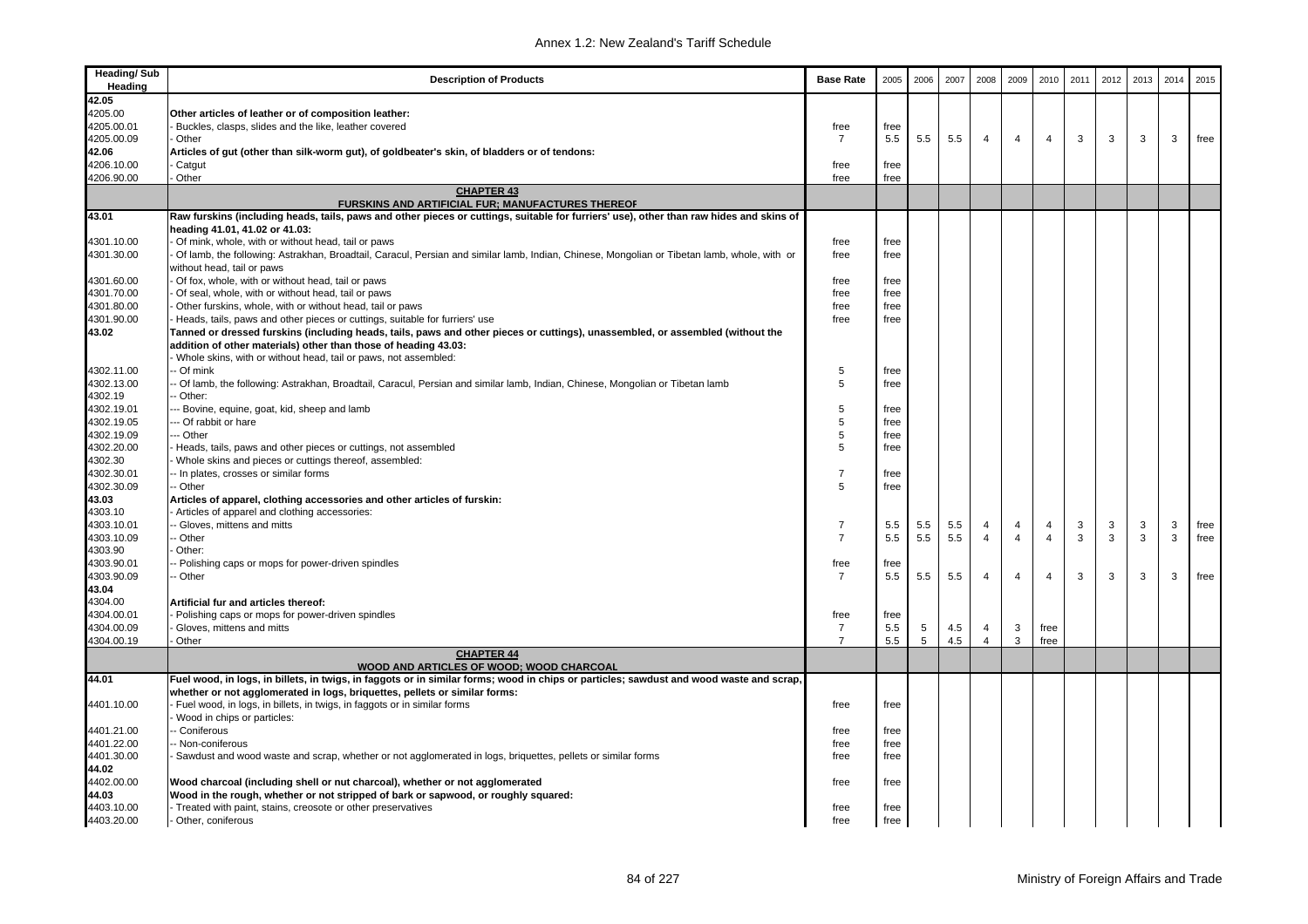| <b>Heading/Sub</b><br>Heading | <b>Description of Products</b>                                                                                                                                                                                                                                           | <b>Base Rate</b> | 2005 | 2006 | 2007 | 2008 | 2009 | 2010 | 2011 | 2012 | 2013 | 2014 | 2015 |
|-------------------------------|--------------------------------------------------------------------------------------------------------------------------------------------------------------------------------------------------------------------------------------------------------------------------|------------------|------|------|------|------|------|------|------|------|------|------|------|
|                               | Other, of tropical wood specified in Subheading Note 1 to this Chapter:                                                                                                                                                                                                  |                  |      |      |      |      |      |      |      |      |      |      |      |
| 4403.41.00                    | - Dark Red Meranti, Light Red Meranti and Meranti Bakau                                                                                                                                                                                                                  | free             | free |      |      |      |      |      |      |      |      |      |      |
| 4403.49.00                    | - Other                                                                                                                                                                                                                                                                  | free             | free |      |      |      |      |      |      |      |      |      |      |
|                               | Other:                                                                                                                                                                                                                                                                   |                  |      |      |      |      |      |      |      |      |      |      |      |
| 4403.91.00                    | - Of oak (Quercus spp.)                                                                                                                                                                                                                                                  | free             | free |      |      |      |      |      |      |      |      |      |      |
| 4403.92.00                    | - Of beech (Fagus spp.)                                                                                                                                                                                                                                                  | free             | free |      |      |      |      |      |      |      |      |      |      |
| 4403.99.00                    | - Other                                                                                                                                                                                                                                                                  | free             | free |      |      |      |      |      |      |      |      |      |      |
| 44.04                         | Hoopwood; split poles; piles, pickets and stakes of wood, pointed but not sawn lengthwise; wooden sticks, roughly trimmed but not<br>turned, bent or otherwise worked, suitable for the manufacture of walking-sticks, umbrellas, tool handles or the like; chipwood and |                  |      |      |      |      |      |      |      |      |      |      |      |
|                               | the like:                                                                                                                                                                                                                                                                |                  |      |      |      |      |      |      |      |      |      |      |      |
| 4404.10.00                    | Coniferous                                                                                                                                                                                                                                                               | free             | free |      |      |      |      |      |      |      |      |      |      |
| 4404.20.00                    | Non-coniferous                                                                                                                                                                                                                                                           | free             | free |      |      |      |      |      |      |      |      |      |      |
| 44.05                         |                                                                                                                                                                                                                                                                          |                  |      |      |      |      |      |      |      |      |      |      |      |
| 4405.00.00                    | Wood wool; wood flour                                                                                                                                                                                                                                                    | free             | free |      |      |      |      |      |      |      |      |      |      |
| 44.06                         | Railway or tramway sleepers (cross-ties) of wood:                                                                                                                                                                                                                        |                  |      |      |      |      |      |      |      |      |      |      |      |
| 4406.10.00                    | Not impregnated                                                                                                                                                                                                                                                          | free             | free |      |      |      |      |      |      |      |      |      |      |
| 4406.90.00                    | Other                                                                                                                                                                                                                                                                    | free             | free |      |      |      |      |      |      |      |      |      |      |
| 44.07                         | Wood sawn or chipped lengthwise, sliced or peeled, whether or not planed, sanded or end-jointed, of a thickness exceeding 6mm:                                                                                                                                           |                  |      |      |      |      |      |      |      |      |      |      |      |
| 4407.10                       | Coniferous:                                                                                                                                                                                                                                                              |                  |      |      |      |      |      |      |      |      |      |      |      |
|                               | - Juniperus virginiana (``eastern red cedar), Pinus lambertiana, Pinus stobus, Pinus monticola:                                                                                                                                                                          |                  |      |      |      |      |      |      |      |      |      |      |      |
| 4407.10.01                    | -- Planed                                                                                                                                                                                                                                                                | free             | free |      |      |      |      |      |      |      |      |      |      |
| 4407.10.09                    | Sanded or finger-jointed                                                                                                                                                                                                                                                 | $\overline{7}$   | free |      |      |      |      |      |      |      |      |      |      |
| 4407.10.19                    | - Other                                                                                                                                                                                                                                                                  | free             | free |      |      |      |      |      |      |      |      |      |      |
|                               | Sequoia sempervirens (redwood):                                                                                                                                                                                                                                          |                  |      |      |      |      |      |      |      |      |      |      |      |
| 4407.10.21                    | -- Planed                                                                                                                                                                                                                                                                | free             | free |      |      |      |      |      |      |      |      |      |      |
| 4407.10.29                    | - Sanded or finger-jointed                                                                                                                                                                                                                                               | $\overline{7}$   | free |      |      |      |      |      |      |      |      |      |      |
| 4407.10.39                    | - Other                                                                                                                                                                                                                                                                  | free             | free |      |      |      |      |      |      |      |      |      |      |
|                               | - Pseudotsuga douglasii (``Douglas fir, ``Oregon pine):                                                                                                                                                                                                                  |                  |      |      |      |      |      |      |      |      |      |      |      |
| 4407.10.41                    | -- Planed                                                                                                                                                                                                                                                                | free             | free |      |      |      |      |      |      |      |      |      |      |
| 4407.10.49                    | -- Sanded or finger-jointed                                                                                                                                                                                                                                              | $\overline{7}$   | free |      |      |      |      |      |      |      |      |      |      |
| 4407.10.59                    | - Other                                                                                                                                                                                                                                                                  | free             | free |      |      |      |      |      |      |      |      |      |      |
|                               | -- Thuja plicata ('western red cedar):                                                                                                                                                                                                                                   |                  |      |      |      |      |      |      |      |      |      |      |      |
| 4407.10.61                    | -- Planed                                                                                                                                                                                                                                                                | free             | free |      |      |      |      |      |      |      |      |      |      |
| 4407.10.69                    | -- Sanded or finger-jointed                                                                                                                                                                                                                                              | $\overline{7}$   | free |      |      |      |      |      |      |      |      |      |      |
| 4407.10.79                    | - Other                                                                                                                                                                                                                                                                  | free             | free |      |      |      |      |      |      |      |      |      |      |
|                               | Other kinds:                                                                                                                                                                                                                                                             |                  |      |      |      |      |      |      |      |      |      |      |      |
| 4407.10.81                    | -- Planed                                                                                                                                                                                                                                                                | free             | free |      |      |      |      |      |      |      |      |      |      |
| 4407.10.89                    | - Sanded or finger-jointed                                                                                                                                                                                                                                               | $\overline{7}$   | free |      |      |      |      |      |      |      |      |      |      |
| 4407.10.99                    | - Other                                                                                                                                                                                                                                                                  | free             | free |      |      |      |      |      |      |      |      |      |      |
|                               | Of tropical wood specified in Subheading Note 1 to this Chapter:                                                                                                                                                                                                         |                  |      |      |      |      |      |      |      |      |      |      |      |
| 4407.24                       | -- Virola, Mahogany (Swietenia spp.), Imbuia and Balsa:                                                                                                                                                                                                                  |                  |      |      |      |      |      |      |      |      |      |      |      |
| 4407.24.10                    | -- Planed                                                                                                                                                                                                                                                                | free             | free |      |      |      |      |      |      |      |      |      |      |
| 4407.24.20                    | Sanded or finger-jointed                                                                                                                                                                                                                                                 | $\overline{7}$   | free |      |      |      |      |      |      |      |      |      |      |
| 4407.24.90                    | - Other                                                                                                                                                                                                                                                                  | free             | free |      |      |      |      |      |      |      |      |      |      |
| 4407.25                       | Dark Red Meranti, Light Red Meranti and Meranti Bakau:                                                                                                                                                                                                                   |                  |      |      |      |      |      |      |      |      |      |      |      |
| 4407.25.10                    | -- Planed                                                                                                                                                                                                                                                                | free             | free |      |      |      |      |      |      |      |      |      |      |
| 4407.25.20                    | -- Sanded or finger-jointed                                                                                                                                                                                                                                              | $\overline{7}$   | free |      |      |      |      |      |      |      |      |      |      |
| 4407.25.90                    | -- Other                                                                                                                                                                                                                                                                 | free             | free |      |      |      |      |      |      |      |      |      |      |
| 4407.26                       | - White Lauan, White Meranti, White Seraya, Yellow Meranti and Alan:                                                                                                                                                                                                     |                  |      |      |      |      |      |      |      |      |      |      |      |
| 4407.26.10                    | -- Planed                                                                                                                                                                                                                                                                | free             | free |      |      |      |      |      |      |      |      |      |      |
| 4407.26.20                    | - Sanded or finger-jointed                                                                                                                                                                                                                                               | $\overline{7}$   | free |      |      |      |      |      |      |      |      |      |      |
| 4407.26.90                    | - Other                                                                                                                                                                                                                                                                  | free             | free |      |      |      |      |      |      |      |      |      |      |
| 4407.29                       | -- Other:                                                                                                                                                                                                                                                                |                  |      |      |      |      |      |      |      |      |      |      |      |
|                               |                                                                                                                                                                                                                                                                          |                  |      |      |      |      |      |      |      |      |      |      |      |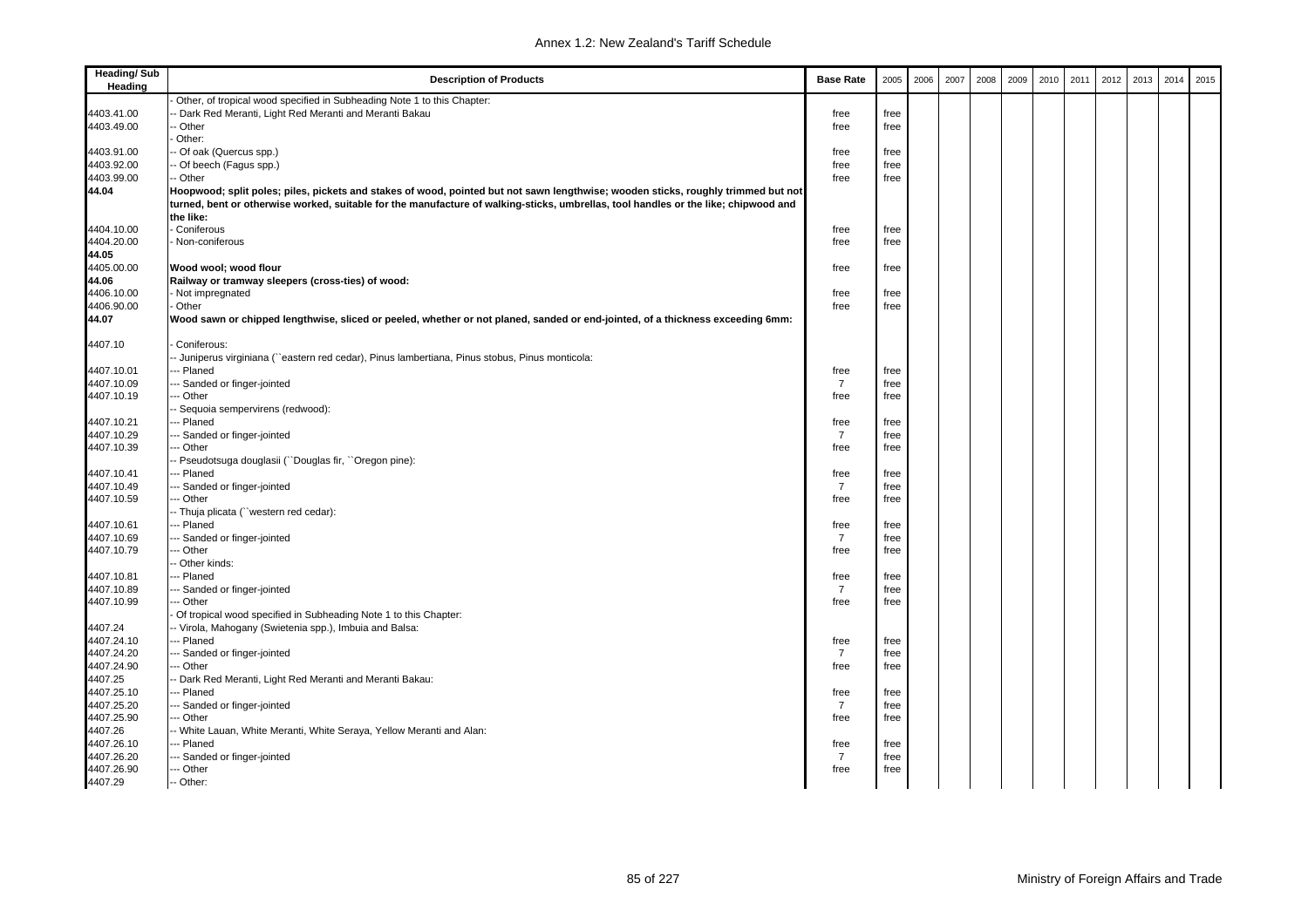| <b>Heading/Sub</b><br>Heading | <b>Description of Products</b>                                                                                                    | <b>Base Rate</b> | 2005 | 2006 | 2007 | 2008 | 2009 | 2010 | 2011 | 2012 | 2013 | 2014 | 2015 |
|-------------------------------|-----------------------------------------------------------------------------------------------------------------------------------|------------------|------|------|------|------|------|------|------|------|------|------|------|
|                               | - Planed                                                                                                                          |                  |      |      |      |      |      |      |      |      |      |      |      |
| 4407.29.10                    | -- Keruing, Ramin, Kapur, Teak, Jongkong, Merbau, Jelutong and Kempas                                                             | free             | free |      |      |      |      |      |      |      |      |      |      |
| 4407.29.20                    | - Okoume, Obeche, Sapelli, Sipo, Acajou d'Afrique, Makore, Iroko Tiama, Mansonia, Ilomba, Dibetou, Limba and Azobe                | free             | free |      |      |      |      |      |      |      |      |      |      |
| 4407.29.30                    | -- Other                                                                                                                          | free             | free |      |      |      |      |      |      |      |      |      |      |
| 4407.29.40                    | - Sanded or finger-jointed                                                                                                        | $\overline{7}$   | free |      |      |      |      |      |      |      |      |      |      |
| 4407.29.90                    | - Other                                                                                                                           | free             | free |      |      |      |      |      |      |      |      |      |      |
|                               | Other:                                                                                                                            |                  |      |      |      |      |      |      |      |      |      |      |      |
| 4407.91                       | Of oak (Quercus spp.):                                                                                                            |                  |      |      |      |      |      |      |      |      |      |      |      |
| 4407.91.01                    | - Planed                                                                                                                          | free             | free |      |      |      |      |      |      |      |      |      |      |
| 4407.91.09                    | -- Sanded or finger-jointed                                                                                                       | $\overline{7}$   | free |      |      |      |      |      |      |      |      |      |      |
| 4407.91.19                    | - Other                                                                                                                           | free             | free |      |      |      |      |      |      |      |      |      |      |
| 4407.92                       | Of beech (Fagus spp.):                                                                                                            |                  |      |      |      |      |      |      |      |      |      |      |      |
| 4407.92.01                    | - Planed                                                                                                                          | free             | free |      |      |      |      |      |      |      |      |      |      |
| 4407.92.09                    | Sanded or finger-jointed                                                                                                          | $\overline{7}$   | free |      |      |      |      |      |      |      |      |      |      |
| 4407.92.19                    | - Other                                                                                                                           | free             | free |      |      |      |      |      |      |      |      |      |      |
| 4407.99                       | Other:                                                                                                                            |                  |      |      |      |      |      |      |      |      |      |      |      |
|                               | - Ash, hickory, Juglans species:                                                                                                  |                  |      |      |      |      |      |      |      |      |      |      |      |
| 4407.99.01                    | -- Planed                                                                                                                         | free             | free |      |      |      |      |      |      |      |      |      |      |
| 4407.99.09                    | --- Sanded or finger-jointed                                                                                                      | $\overline{7}$   | free |      |      |      |      |      |      |      |      |      |      |
| 4407.99.19                    | -- Other                                                                                                                          | free             | free |      |      |      |      |      |      |      |      |      |      |
|                               | - Eucalyptus species:                                                                                                             |                  |      |      |      |      |      |      |      |      |      |      |      |
| 4407.99.21                    | - Planed                                                                                                                          | free             | free |      |      |      |      |      |      |      |      |      |      |
| 4407.99.29                    | --- Sanded or finger-jointed                                                                                                      | $\overline{7}$   | free |      |      |      |      |      |      |      |      |      |      |
| 4407.99.39                    | - Other                                                                                                                           | free             | free |      |      |      |      |      |      |      |      |      |      |
|                               | - Other:                                                                                                                          |                  |      |      |      |      |      |      |      |      |      |      |      |
| 4407.99.41                    | --- Planed                                                                                                                        | free             | free |      |      |      |      |      |      |      |      |      |      |
| 4407.99.49                    | - Sanded or finger-jointed                                                                                                        | $\overline{7}$   | free |      |      |      |      |      |      |      |      |      |      |
| 4407.99.59                    | -- Other                                                                                                                          |                  |      |      |      |      |      |      |      |      |      |      |      |
|                               |                                                                                                                                   | free             | free |      |      |      |      |      |      |      |      |      |      |
| 44.08                         | Sheets for veneering (including those obtained by slicing laminated wood), for plywood or other similar laminated wood and other  |                  |      |      |      |      |      |      |      |      |      |      |      |
|                               | wood, sawn lengthwise, sliced or peeled, whether or not planed, sanded, spliced or end-jointed, of a thickness not exceeding 6mm: |                  |      |      |      |      |      |      |      |      |      |      |      |
| 4408.10                       | Coniferous:                                                                                                                       |                  |      |      |      |      |      |      |      |      |      |      |      |
| 4408.10.01                    | Planed                                                                                                                            | free             | free |      |      |      |      |      |      |      |      |      |      |
| 4408.10.09                    | Other                                                                                                                             | $\overline{7}$   | free |      |      |      |      |      |      |      |      |      |      |
|                               | Of tropical wood specified in Subheading Note 1 to this Chapter:                                                                  |                  |      |      |      |      |      |      |      |      |      |      |      |
| 4408.31                       | Dark Red Meranti, Light Red Meranti and Meranti Bakau:                                                                            |                  |      |      |      |      |      |      |      |      |      |      |      |
| 4408.31.10                    | - Planed                                                                                                                          | free             | free |      |      |      |      |      |      |      |      |      |      |
| 4408.31.90                    | -- Other                                                                                                                          | 6.5              | free |      |      |      |      |      |      |      |      |      |      |
| 4408.39                       | Other:                                                                                                                            |                  |      |      |      |      |      |      |      |      |      |      |      |
| 4408.39.10                    | - Planed                                                                                                                          | free             | free |      |      |      |      |      |      |      |      |      |      |
| 4408.39.90                    | - Other                                                                                                                           | 6.5              | free |      |      |      |      |      |      |      |      |      |      |
| 4408.90                       | Other:                                                                                                                            |                  |      |      |      |      |      |      |      |      |      |      |      |
|                               | Other tropical hardwoods:                                                                                                         |                  |      |      |      |      |      |      |      |      |      |      |      |
| 4408.90.02                    | - Planed                                                                                                                          | free             | free |      |      |      |      |      |      |      |      |      |      |
| 4408.90.08                    | - Other                                                                                                                           | 6.5              | free |      |      |      |      |      |      |      |      |      |      |
|                               | - Ash, hickory, Juglans species; oak:                                                                                             |                  |      |      |      |      |      |      |      |      |      |      |      |
| 4408.90.11                    | - Planed                                                                                                                          | free             | free |      |      |      |      |      |      |      |      |      |      |
| 4408.90.19                    | - Other                                                                                                                           | 6.5              | free |      |      |      |      |      |      |      |      |      |      |
|                               | Other:                                                                                                                            |                  |      |      |      |      |      |      |      |      |      |      |      |
| 4408.90.21                    | -- Planed                                                                                                                         | free             | free |      |      |      |      |      |      |      |      |      |      |
| 4408.90.29                    | --- Other                                                                                                                         | $\overline{7}$   |      |      |      |      |      |      |      |      |      |      |      |
|                               |                                                                                                                                   |                  | free |      |      |      |      |      |      |      |      |      |      |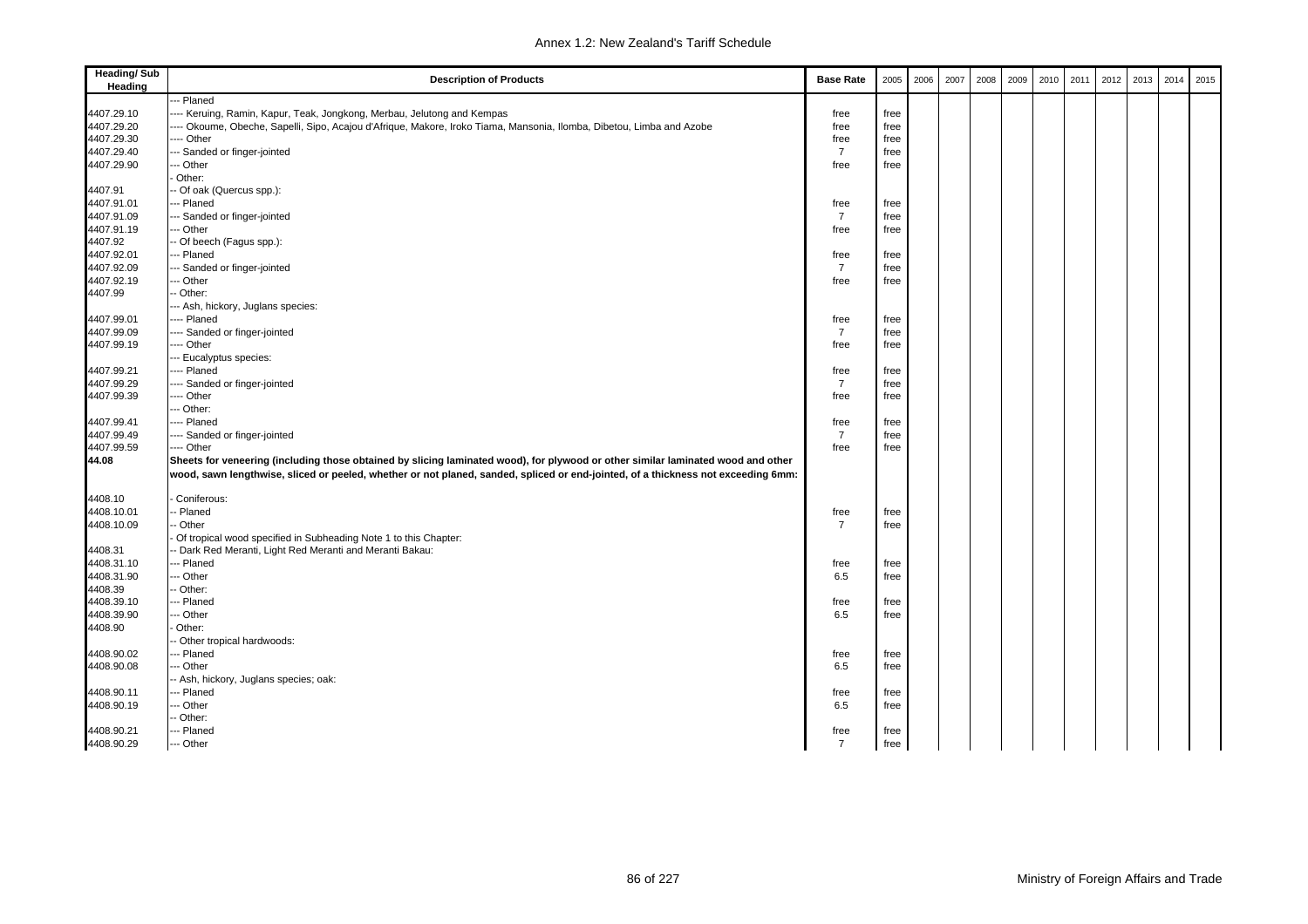| <b>Heading/Sub</b><br>Heading | <b>Description of Products</b>                                                                                                                                                                           | <b>Base Rate</b>                 | 2005           | 2006           | 2007 | 2008           | 2009 | 2010 | 2011 | 2012 | 2013 | 2014 | 2015 |
|-------------------------------|----------------------------------------------------------------------------------------------------------------------------------------------------------------------------------------------------------|----------------------------------|----------------|----------------|------|----------------|------|------|------|------|------|------|------|
| 44.09                         | Wood (including strips and friezes for parquet flooring, no assembled) continuously shaped (tongued, grooved, rebated, chamfered,                                                                        |                                  |                |                |      |                |      |      |      |      |      |      |      |
|                               | V-jointed, beaded, moulded, rounded or the like) along any of its edges, ends or faces, whether or not planed, sanded or end-                                                                            |                                  |                |                |      |                |      |      |      |      |      |      |      |
|                               | jointed:                                                                                                                                                                                                 |                                  |                |                |      |                |      |      |      |      |      |      |      |
| 4409.10                       | Coniferous:                                                                                                                                                                                              |                                  |                |                |      |                |      |      |      |      |      |      |      |
| 4409.10.01                    | - Drawn wood                                                                                                                                                                                             | free                             | free           |                |      |                |      |      |      |      |      |      |      |
| 4409.10.09                    | Moulded wood                                                                                                                                                                                             | 5                                | free           |                |      |                |      |      |      |      |      |      |      |
| 4409.10.19                    | Other                                                                                                                                                                                                    | free                             | free           |                |      |                |      |      |      |      |      |      |      |
| 4409.20<br>4409.20.01         | Non-coniferous:<br>- Drawn wood                                                                                                                                                                          |                                  | free           |                |      |                |      |      |      |      |      |      |      |
| 4409.20.09                    | Moulded wood                                                                                                                                                                                             | free<br>5                        | free           |                |      |                |      |      |      |      |      |      |      |
| 4409.20.19                    | - Other                                                                                                                                                                                                  | free                             | free           |                |      |                |      |      |      |      |      |      |      |
| 44.10                         | Particle board and similar board (for example, oriented strand board and waferboard) of wood or other ligneous materials, whether                                                                        |                                  |                |                |      |                |      |      |      |      |      |      |      |
|                               | or not agglomerated with resins or other organic binding substances:<br>Oriented strand board and waferboard, of wood:                                                                                   |                                  |                |                |      |                |      |      |      |      |      |      |      |
| 4410.21.00                    | - Unworked or not further worked than sanded                                                                                                                                                             | 5                                | free           |                |      |                |      |      |      |      |      |      |      |
| 4410.29.00                    | - Other                                                                                                                                                                                                  | 5                                | free           |                |      |                |      |      |      |      |      |      |      |
|                               | Other, of wood:                                                                                                                                                                                          |                                  |                |                |      |                |      |      |      |      |      |      |      |
| 4410.31.00                    | - Unworked or not further worked than sanded                                                                                                                                                             | 5                                | free           |                |      |                |      |      |      |      |      |      |      |
| 4410.32.00                    | - Surface-covered with melamine-impregnated paper                                                                                                                                                        | 5                                | free           |                |      |                |      |      |      |      |      |      |      |
| 4410.33.00                    | - Surface-covered with decorative laminates of plastics                                                                                                                                                  | 5                                | free           |                |      |                |      |      |      |      |      |      |      |
| 4410.39.00                    | - Other                                                                                                                                                                                                  | 5                                | free           |                |      |                |      |      |      |      |      |      |      |
| 4410.90.10                    | Other                                                                                                                                                                                                    | 5                                | free           |                |      |                |      |      |      |      |      |      |      |
| 44.11                         | Fibreboard of wood or other ligneous materials, whether or not bonded with resins or other organic substances:                                                                                           |                                  |                |                |      |                |      |      |      |      |      |      |      |
|                               | Fibreboard of a density exceeding 0.5 g/cm <sup>3</sup> :                                                                                                                                                |                                  |                |                |      |                |      |      |      |      |      |      |      |
| 4411.11.00                    | Not mechanically worked or surface covered                                                                                                                                                               | 5                                | $\overline{4}$ | 4              | 3.5  | 3.5            | 3    | free |      |      |      |      |      |
| 4411.19.00                    | Other                                                                                                                                                                                                    | 5                                | $\overline{4}$ | $\overline{4}$ | 3.5  | 3.5            | 3    | free |      |      |      |      |      |
|                               | Fibreboard of a density exceeding 0.5 g/cm <sup>3</sup> but not exceeding 0.8 g/cm <sup>3</sup> :                                                                                                        |                                  |                |                |      |                |      |      |      |      |      |      |      |
| 4411.21.00                    | Not mechanically worked or surface covered                                                                                                                                                               | 5                                | 4              | 4              | 3.5  | 3.5            | 3    | free |      |      |      |      |      |
| 4411.29.00                    | Other                                                                                                                                                                                                    | 5                                | $\overline{4}$ | $\overline{4}$ | 3.5  | 3.5            | 3    | free |      |      |      |      |      |
|                               | Fibreboard of a density exceeding 0.35 $g/cm3$ but not exceeding 0.5 $g/cm3$ .                                                                                                                           |                                  |                |                |      |                |      |      |      |      |      |      |      |
| 4411.31.00                    | Not mechanically worked or surface covered                                                                                                                                                               | 5                                | 4              | $\overline{4}$ | 3.5  | 3.5            | 3    | free |      |      |      |      |      |
| 4411.39.00                    | Other                                                                                                                                                                                                    | 5                                | $\overline{4}$ | $\overline{4}$ | 3.5  | 3.5            | 3    | free |      |      |      |      |      |
|                               | Other:                                                                                                                                                                                                   |                                  |                |                |      |                |      |      |      |      |      |      |      |
| 4411.91.00                    | Not mechanically worked or surface covered                                                                                                                                                               | 5                                | 4              | 4              | 3.5  | 3.5            | 3    | free |      |      |      |      |      |
| 4411.99.00                    | Other                                                                                                                                                                                                    | 5                                | $\overline{4}$ | $\overline{4}$ | 3.5  | 3.5            | 3    | free |      |      |      |      |      |
| 44.12                         | Plywood, veneered panels and similar laminated wood:                                                                                                                                                     |                                  |                |                |      |                |      |      |      |      |      |      |      |
|                               | Plywood consisting solely of sheets of wood, each ply not exceeding 6mm thickness:                                                                                                                       |                                  |                |                |      |                |      |      |      |      |      |      |      |
| 4412.13                       | - With at least one outer ply of tropical wood specified in Subheading Note 1 to this Chapter:                                                                                                           |                                  |                |                |      |                |      |      |      |      |      |      |      |
| 4412.13.10                    | -- With at least one outer ply of the following tropical woods: Dark Red Meranti, Light Red Meranti, White Lauan, Sipo, Limba, Okoume,<br>Obeche, Acajou d'Afrique, Sapelli or Mahogany (Swietenia spp.) | -7                               | 5.5            | 5              | 4.5  | 4              | 3    | free |      |      |      |      |      |
| 4412.13.90                    | --- With at least one outer ply of other tropical wood                                                                                                                                                   | 7                                | 5.5            | 5              | 4.5  | 4              | 3    | free |      |      |      |      |      |
| 4412.14                       | Other, with at least one outer ply of non-coniferous wood:                                                                                                                                               |                                  |                |                |      |                |      |      |      |      |      |      |      |
| 4412.14.10                    | - Of Baboen, Palissandre du Bresil or Bois de Rose femelle                                                                                                                                               | $\overline{7}$                   | 5.5            | 5              | 4.5  | 4              | 3    | free |      |      |      |      |      |
| 4412.14.90                    | - Other<br>Other                                                                                                                                                                                         | $\overline{7}$<br>$\overline{7}$ | 5.5            | 5              | 4.5  | $\overline{4}$ | 3    | free |      |      |      |      |      |
| 4412.19.00                    |                                                                                                                                                                                                          |                                  | 5.5            | 5              | 4.5  | $\overline{4}$ | 3    | free |      |      |      |      |      |
|                               | Other, with at least one outer ply of non-coniferous wood<br>- With at least one ply of tropical wood specified in Subheading Note 1 to this Chapter:                                                    |                                  |                |                |      |                |      |      |      |      |      |      |      |
| 4412.22<br>4412.22.10         | - Containing at least one ply of particle board                                                                                                                                                          | -7                               | 5.5            | 5              | 4.5  | $\overline{4}$ | 3    | free |      |      |      |      |      |
| 4412.22.90                    | --- Other                                                                                                                                                                                                | 5                                | 4              | 4              | 3.5  | 3.5            | 3    | free |      |      |      |      |      |
| 4412.23.00                    | Other, containing at least one layer of particle board                                                                                                                                                   | 5                                | 4              | $\overline{4}$ | 3.5  | 3.5            | 3    | free |      |      |      |      |      |
| 4412.29                       | Other:                                                                                                                                                                                                   |                                  |                |                |      |                |      |      |      |      |      |      |      |
| 4412.29.10                    | - Each ply exceeding 6 mm in thickness                                                                                                                                                                   | -7                               | 5.5            | 5              | 4.5  | 4              | 3    | free |      |      |      |      |      |
| 4412.29.90                    | - Other                                                                                                                                                                                                  | 5                                | $\overline{4}$ | $\overline{4}$ | 3.5  | 3.5            | 3    | free |      |      |      |      |      |
|                               | Other:                                                                                                                                                                                                   |                                  |                |                |      |                |      |      |      |      |      |      |      |
| 4412.92                       | -- With at least one ply of tropical wood specified in Subheading Note 1 to this Chapter:                                                                                                                |                                  |                |                |      |                |      |      |      |      |      |      |      |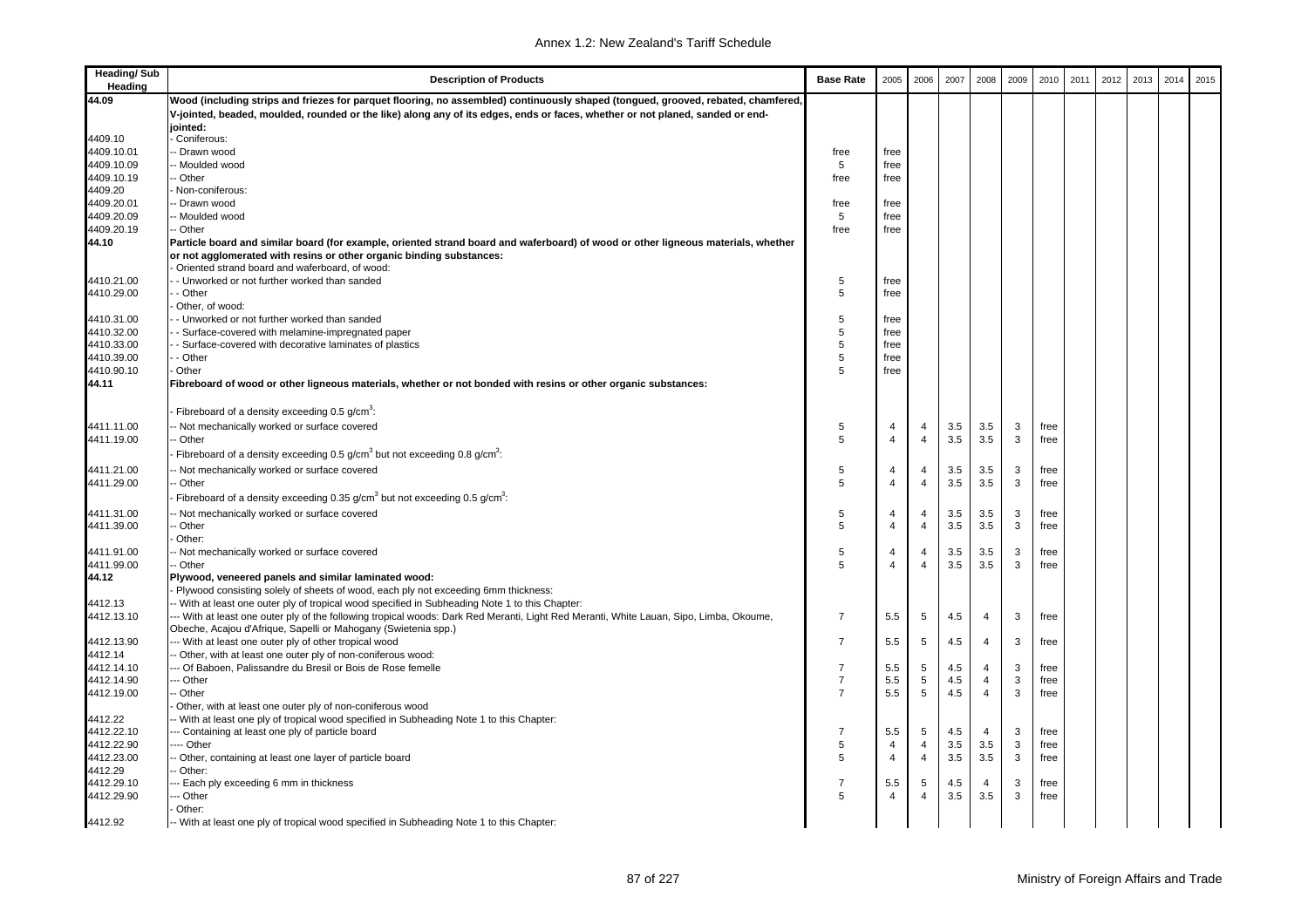| <b>Heading/Sub</b><br>Heading | <b>Description of Products</b>                                                                                                                                          | <b>Base Rate</b> | 2005           | 2006           | 2007 | 2008           | 2009 | 2010 | 2011 | 2012 | 2013 | 2014 | 2015 |
|-------------------------------|-------------------------------------------------------------------------------------------------------------------------------------------------------------------------|------------------|----------------|----------------|------|----------------|------|------|------|------|------|------|------|
| 4412.92.10                    | -- Containing at least one layer of particle board<br>-- Other:                                                                                                         | 5                | 4              | $\overline{4}$ | 3.5  | 3.5            | 3    | free |      |      |      |      |      |
| 4412.92.20                    | --- Each ply exceeding 6 mm in thickness                                                                                                                                | 7                | 5.5            | 5              | 4.5  | 4              | 3    | free |      |      |      |      |      |
| 4412.92.90                    | --- Other                                                                                                                                                               | 5                | $\overline{4}$ | $\overline{4}$ | 3.5  | 3.5            | 3    | free |      |      |      |      |      |
| 4412.93.00                    | Other, containing at least one layer of particle board                                                                                                                  | 5                | $\overline{4}$ | $\overline{4}$ | 3.5  | 3.5            | 3    | free |      |      |      |      |      |
| 4412.99                       | Other:                                                                                                                                                                  |                  |                |                |      |                |      |      |      |      |      |      |      |
| 4412.99.10                    | - Each ply exceeding 6 mm in thickness                                                                                                                                  | $\overline{7}$   | 5.5            | 5              | 4.5  | $\overline{4}$ | 3    | free |      |      |      |      |      |
| 4412.99.90                    | -- Other                                                                                                                                                                | 5                | $\overline{4}$ | $\overline{a}$ | 3.5  | 3.5            | 3    | free |      |      |      |      |      |
| 44.13                         |                                                                                                                                                                         |                  |                |                |      |                |      |      |      |      |      |      |      |
| 4413.00.00                    | Densified wood, in blocks, plates, strips or profile shapes                                                                                                             | free             | free           |                |      |                |      |      |      |      |      |      |      |
| 44.14                         |                                                                                                                                                                         |                  |                |                |      |                |      |      |      |      |      |      |      |
| 4414.00.00                    | Wooden frames for paintings, photographs, mirrors or similar objects                                                                                                    | 5                | free           |                |      |                |      |      |      |      |      |      |      |
| 44.15                         | Packing cases, boxes, crates, drums and similar packings, of wood; cable-drums of wood; pallets, box pallets and other load<br>boards, of wood; pallet collars of wood: |                  |                |                |      |                |      |      |      |      |      |      |      |
| 4415.10                       | Cases, boxes, crates, drums and similar packings; cable-drums:                                                                                                          |                  |                |                |      |                |      |      |      |      |      |      |      |
| 4415.10.01                    | - Returned empty containers identifiable as such to the satisfaction of Customs                                                                                         | free             | free           |                |      |                |      |      |      |      |      |      |      |
| 4415.10.09                    | Other                                                                                                                                                                   | free             | free           |                |      |                |      |      |      |      |      |      |      |
| 4415.20                       | Pallets, box pallets and other load boards; pallet collars:                                                                                                             |                  |                |                |      |                |      |      |      |      |      |      |      |
| 4415.20.10                    | Pallets, box pallets and other load boards                                                                                                                              | 7                | free           |                |      |                |      |      |      |      |      |      |      |
| 4415.20.90                    | Other                                                                                                                                                                   | $\overline{7}$   | free           |                |      |                |      |      |      |      |      |      |      |
| 44.16                         |                                                                                                                                                                         |                  |                |                |      |                |      |      |      |      |      |      |      |
| 4416.00.00                    | Casks, barrels, vats, tubs and other coopers' products and parts thereof, of wood, including staves                                                                     | free             | free           |                |      |                |      |      |      |      |      |      |      |
| 44.17                         |                                                                                                                                                                         |                  |                |                |      |                |      |      |      |      |      |      |      |
| 4417.00                       | Tools, tool bodies, tool handles, broom or brush bodies and handles, of wood; boot or shoe lasts and trees, of wood:                                                    |                  |                |                |      |                |      |      |      |      |      |      |      |
| 4417.00.01                    | Tools and tool bodies                                                                                                                                                   | free             | free           |                |      |                |      |      |      |      |      |      |      |
|                               | Tool handles:                                                                                                                                                           |                  |                |                |      |                |      |      |      |      |      |      |      |
| 4417.00.11                    | Broom, mop, hoe, rake, and similar                                                                                                                                      | 5                | free           |                |      |                |      |      |      |      |      |      |      |
| 4417.00.19                    | Other                                                                                                                                                                   | free<br>5        | free           |                |      |                |      |      |      |      |      |      |      |
| 4417.00.21<br>4417.00.29      | Brush handles, brush and broom bodies<br>Boot and shoe lasts and trees                                                                                                  | free             | free<br>free   |                |      |                |      |      |      |      |      |      |      |
| 44.18                         | Builders' joinery and carpentry of wood, including cellular wood panels, assembled parquet panels, shingles and shakes:                                                 |                  |                |                |      |                |      |      |      |      |      |      |      |
|                               |                                                                                                                                                                         |                  |                |                |      |                |      |      |      |      |      |      |      |
| 4418.10.00                    | Windows, French-windows and their frames                                                                                                                                | 6.5              | free           |                |      |                |      |      |      |      |      |      |      |
| 4418.20.00                    | Doors and their frames and thresholds                                                                                                                                   | 6.5              | free           |                |      |                |      |      |      |      |      |      |      |
| 4418.30.00                    | Parquet panels                                                                                                                                                          | 6.5              | free           |                |      |                |      |      |      |      |      |      |      |
| 4418.40.00                    | Shuttering for concrete constructional work                                                                                                                             | 6.5              | free           |                |      |                |      |      |      |      |      |      |      |
| 4418.50.00<br>4418.90.00      | Shingles and shakes<br>Other                                                                                                                                            | free<br>5        | free<br>free   |                |      |                |      |      |      |      |      |      |      |
| 44.19                         |                                                                                                                                                                         |                  |                |                |      |                |      |      |      |      |      |      |      |
| 4419.00                       | Tableware and kitchenware, of wood:                                                                                                                                     |                  |                |                |      |                |      |      |      |      |      |      |      |
| 4419.00.01                    | Spoons and forks, wooden trays of all kinds and fancy bowls                                                                                                             | 6.5              | free           |                |      |                |      |      |      |      |      |      |      |
| 4419.00.09                    | Other                                                                                                                                                                   | $\overline{7}$   | free           |                |      |                |      |      |      |      |      |      |      |
| 44.20                         | Wood marquetry and inlaid wood; caskets and cases for jewellery or cutlery, and similar articles, of wood; statuettes and other                                         |                  |                |                |      |                |      |      |      |      |      |      |      |
|                               | ornaments, of wood; wooden articles of furniture not falling in Chapter 94:                                                                                             |                  |                |                |      |                |      |      |      |      |      |      |      |
| 4420.10                       | Statuettes and other ornaments, of wood:                                                                                                                                |                  |                |                |      |                |      |      |      |      |      |      |      |
| 4420.10.01                    | Beads, not mounted, set or strung                                                                                                                                       | free             | free           |                |      |                |      |      |      |      |      |      |      |
| 4420.10.09                    | Other                                                                                                                                                                   | 6.5              | free           |                |      |                |      |      |      |      |      |      |      |
| 4420.90                       | Other:                                                                                                                                                                  |                  |                |                |      |                |      |      |      |      |      |      |      |
| 4420.90.01                    | - Wood marquetry and inlaid wood                                                                                                                                        | 5                | free           |                |      |                |      |      |      |      |      |      |      |
| 4420.90.09                    | - Other                                                                                                                                                                 | 6.5              | free           |                |      |                |      |      |      |      |      |      |      |
| 44.21                         | Other articles of wood:                                                                                                                                                 |                  |                |                |      |                |      |      |      |      |      |      |      |
| 4421.10.00                    | Clothes hangers                                                                                                                                                         | $\overline{7}$   | free           |                |      |                |      |      |      |      |      |      |      |
| 4421.90                       | Other:                                                                                                                                                                  |                  |                |                |      |                |      |      |      |      |      |      |      |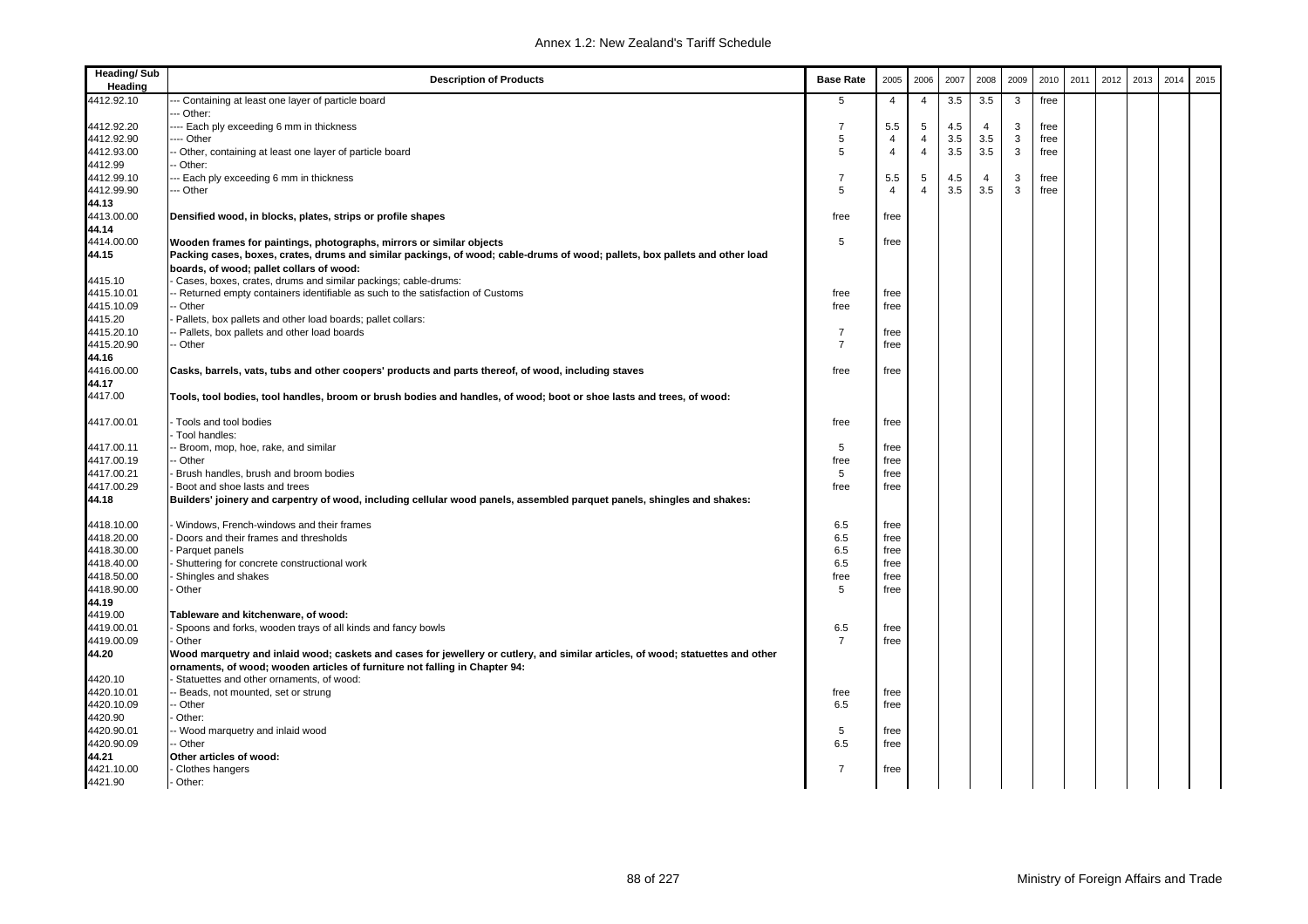| <b>Heading/Sub</b><br>Heading | <b>Description of Products</b>                                                                                                                                                                                                                                   | <b>Base Rate</b> | 2005 | 2006 | 2007 | 2008 | 2009 | 2010 | 2011 | 2012 | 2013 | 2014 | 2015 |
|-------------------------------|------------------------------------------------------------------------------------------------------------------------------------------------------------------------------------------------------------------------------------------------------------------|------------------|------|------|------|------|------|------|------|------|------|------|------|
| 4421.90.01                    | - Spools, cops, bobbins, sewing thread reels and the like, of turned wood                                                                                                                                                                                        | free             | free |      |      |      |      |      |      |      |      |      |      |
| 4421.90.09                    | - Oars and paddles                                                                                                                                                                                                                                               | free             | free |      |      |      |      |      |      |      |      |      |      |
| 4421.90.11                    | - Fans and handscreens, non-mechanical; hand knitting needles; match splints; pegs or pins for footwear                                                                                                                                                          | free             | free |      |      |      |      |      |      |      |      |      |      |
| 4421.90.19                    | - Other                                                                                                                                                                                                                                                          | $\overline{7}$   | free |      |      |      |      |      |      |      |      |      |      |
|                               | <b>CHAPTER 45</b><br><b>CORK AND ARTICLES OF CORK</b>                                                                                                                                                                                                            |                  |      |      |      |      |      |      |      |      |      |      |      |
| 45.01                         | Natural cork, raw or simply prepared; waste cork; crushed, granulated or ground cork:                                                                                                                                                                            |                  |      |      |      |      |      |      |      |      |      |      |      |
| 4501.10.00                    | Natural cork, raw or simply prepared                                                                                                                                                                                                                             | free             | free |      |      |      |      |      |      |      |      |      |      |
| 4501.90.00                    | Other                                                                                                                                                                                                                                                            | free             | free |      |      |      |      |      |      |      |      |      |      |
| 45.02                         |                                                                                                                                                                                                                                                                  |                  |      |      |      |      |      |      |      |      |      |      |      |
| 4502.00.00                    | Natural cork, debacked or roughly squared, or in rectangular (including square) blocks, plates, sheets or strip, (including sharp<br>edged blanks for corks or stoppers)                                                                                         | free             | free |      |      |      |      |      |      |      |      |      |      |
| 45.03                         | Articles of natural cork:                                                                                                                                                                                                                                        |                  |      |      |      |      |      |      |      |      |      |      |      |
| 4503.10.00                    | Corks and stoppers                                                                                                                                                                                                                                               | free             | free |      |      |      |      |      |      |      |      |      |      |
| 4503.90.00                    | Other                                                                                                                                                                                                                                                            | free             | free |      |      |      |      |      |      |      |      |      |      |
| 45.04                         | Agglomerated cork (with or without a binding substance) and articles of agglomerated cork:                                                                                                                                                                       |                  |      |      |      |      |      |      |      |      |      |      |      |
| 4504.10.00                    | Blocks, plates, sheets and strip; tiles of any shape; solid cylinders, including discs                                                                                                                                                                           | free             | free |      |      |      |      |      |      |      |      |      |      |
| 4505.90                       | Other:                                                                                                                                                                                                                                                           |                  |      |      |      |      |      |      |      |      |      |      |      |
| 4504.90.01                    | - Washers, gaskets, jointings, seals and similar packings                                                                                                                                                                                                        | $\overline{7}$   | free |      |      |      |      |      |      |      |      |      |      |
| 4504.90.11                    | -- Table mats                                                                                                                                                                                                                                                    | 6.5              | free |      |      |      |      |      |      |      |      |      |      |
| 4504.90.18                    | -- Other                                                                                                                                                                                                                                                         | free             | free |      |      |      |      |      |      |      |      |      |      |
|                               | <b>CHAPTER 46</b><br>MANUFACTURES OF STRAW, OF ESPARTO OR OF OTHER PLAITING MATERIALS; BASKETWARE AND WICKERWORK                                                                                                                                                 |                  |      |      |      |      |      |      |      |      |      |      |      |
| 46.01                         | Plaits and similar products of plaiting materials, whether or not assembled into strips; plaiting materials, plaits and similar products,<br>bound together in parallel strands or woven, in sheet form, whether or not finished articles (e.g., mats, screens): |                  |      |      |      |      |      |      |      |      |      |      |      |
| 4601.20.00                    | Mats, matting and screens of vegetable materials<br>Other:                                                                                                                                                                                                       | free             | free |      |      |      |      |      |      |      |      |      |      |
| 4601.91.00                    | - Of vegetable materials                                                                                                                                                                                                                                         | free             | free |      |      |      |      |      |      |      |      |      |      |
| 4601.99.00                    | - Other                                                                                                                                                                                                                                                          | free             | free |      |      |      |      |      |      |      |      |      |      |
| 46.02                         | Basketwork, wickerwork and other articles, made directly to shape from plaiting materials or made up from goods of heading 46.01:<br>articles of loofah:                                                                                                         |                  |      |      |      |      |      |      |      |      |      |      |      |
| 4602.10                       | Of vegetable materials:                                                                                                                                                                                                                                          |                  |      |      |      |      |      |      |      |      |      |      |      |
| 4602.10.01                    | -- Articles of loofah; floor coverings                                                                                                                                                                                                                           | free             | free |      |      |      |      |      |      |      |      |      |      |
| 4602.10.09                    | - Other                                                                                                                                                                                                                                                          | 6.5              | free |      |      |      |      |      |      |      |      |      |      |
| 4602.90                       | Other:                                                                                                                                                                                                                                                           |                  |      |      |      |      |      |      |      |      |      |      |      |
| 4602.90.01                    | - Floor coverings                                                                                                                                                                                                                                                | free             | free |      |      |      |      |      |      |      |      |      |      |
| 4602.90.09                    | -- Other                                                                                                                                                                                                                                                         | 6.5              | free |      |      |      |      |      |      |      |      |      |      |
|                               | <b>CHAPTER 47</b><br>PULP OF WOOD OR OF OTHER FIBROUS CELLULOSIC MATERIAL; RECOVERED (WASTE AND SCRAP) PAPER OR PAPERBOARD                                                                                                                                       |                  |      |      |      |      |      |      |      |      |      |      |      |
| 47.01                         |                                                                                                                                                                                                                                                                  |                  |      |      |      |      |      |      |      |      |      |      |      |
| 4701.00.00<br>47.02           | Mechanical wood pulp:                                                                                                                                                                                                                                            | free             | free |      |      |      |      |      |      |      |      |      |      |
| 4702.00.00                    | Chemical wood pulp, dissolving grades:                                                                                                                                                                                                                           | free             | free |      |      |      |      |      |      |      |      |      |      |
| 47.03                         | Chemical wood pulp, soda or sulphate, other than dissolving grades:<br>Unbleached:                                                                                                                                                                               |                  |      |      |      |      |      |      |      |      |      |      |      |
| 4703.11.00                    | -- Coniferous                                                                                                                                                                                                                                                    | free             | free |      |      |      |      |      |      |      |      |      |      |
| 4703.19.00                    | - Non-coniferous:                                                                                                                                                                                                                                                | free             | free |      |      |      |      |      |      |      |      |      |      |
|                               | Semi-bleached or bleached:                                                                                                                                                                                                                                       |                  |      |      |      |      |      |      |      |      |      |      |      |
| 4703.21.00                    | - Coniferous                                                                                                                                                                                                                                                     | free             | free |      |      |      |      |      |      |      |      |      |      |
| 4703.29.00                    | -- Non-coniferous:                                                                                                                                                                                                                                               | free             | free |      |      |      |      |      |      |      |      |      |      |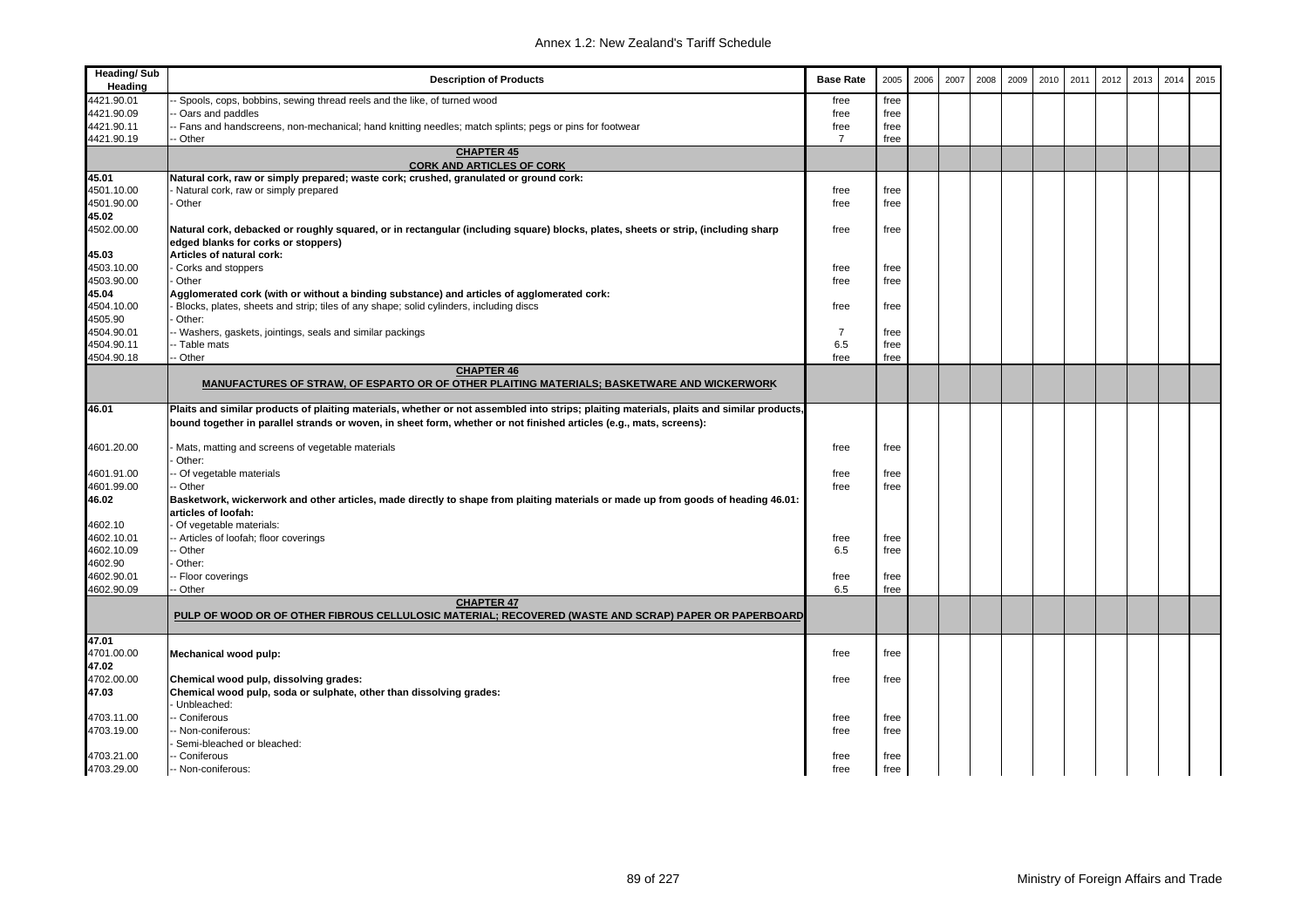| <b>Heading/Sub</b><br>Heading | <b>Description of Products</b>                                                                                                                  | <b>Base Rate</b> | 2005 | 2006 | 2007 | 2008 | 2009 | 2010 | 2011 | 2012 | 2013 | 2014 | 2015 |
|-------------------------------|-------------------------------------------------------------------------------------------------------------------------------------------------|------------------|------|------|------|------|------|------|------|------|------|------|------|
| 47.04                         | Chemical wood pulp, sulphite, other than dissolving grades:                                                                                     |                  |      |      |      |      |      |      |      |      |      |      |      |
|                               | Unbleached:                                                                                                                                     |                  |      |      |      |      |      |      |      |      |      |      |      |
| 4704.11.00                    | - Coniferous                                                                                                                                    | free             | free |      |      |      |      |      |      |      |      |      |      |
| 4704.19.00                    | Non-coniferous:                                                                                                                                 | free             | free |      |      |      |      |      |      |      |      |      |      |
|                               | Semi-bleached or bleached:                                                                                                                      |                  |      |      |      |      |      |      |      |      |      |      |      |
| 4704.21.00                    | Coniferous                                                                                                                                      | free             | free |      |      |      |      |      |      |      |      |      |      |
| 4704.29.00                    | - Non-coniferous:                                                                                                                               | free             | free |      |      |      |      |      |      |      |      |      |      |
| 47.05                         |                                                                                                                                                 |                  |      |      |      |      |      |      |      |      |      |      |      |
| 4705.00                       |                                                                                                                                                 |                  |      |      |      |      |      |      |      |      |      |      |      |
| 4705.00.00                    | Wood pulp obtained by a combination of mechanical and chemical pulping processes                                                                | free             | free |      |      |      |      |      |      |      |      |      |      |
| 47.06                         | Pulps of fibres derived from recovered (waste and scrap) paper or paperboard or of other fibrous cellulosic material:                           |                  |      |      |      |      |      |      |      |      |      |      |      |
| 4706.10.00                    | Cotton linters pulp                                                                                                                             | free             | free |      |      |      |      |      |      |      |      |      |      |
| 4706.20.00                    | Pulps of fibres derived from recovered (waste or scrap) paper or paperboard                                                                     | free             | free |      |      |      |      |      |      |      |      |      |      |
|                               | Other:                                                                                                                                          |                  |      |      |      |      |      |      |      |      |      |      |      |
| 4706.91.00                    | Mechanical                                                                                                                                      | free             | free |      |      |      |      |      |      |      |      |      |      |
| 4706.92.00                    | Chemical                                                                                                                                        | free             | free |      |      |      |      |      |      |      |      |      |      |
| 4706.93.00                    | - Semi-chemical                                                                                                                                 | free             | free |      |      |      |      |      |      |      |      |      |      |
| 47.07                         | Recovered (waste and scrap) paper or paperboard                                                                                                 |                  |      |      |      |      |      |      |      |      |      |      |      |
| 4707.10.00                    | Unbleached kraft paper or paperboard or of corrugated paper or paperboard                                                                       | free             | free |      |      |      |      |      |      |      |      |      |      |
| 4707.20.00                    | Other paper or paperboard made mainly of bleached chemical pulp, not coloured in the mass                                                       | free             | free |      |      |      |      |      |      |      |      |      |      |
| 4707.30.00                    | Paper or paperboard made mainly of mechanical pulp (for example, newspapers, journals and similar printed matter)                               | free             | free |      |      |      |      |      |      |      |      |      |      |
| 4707.90.00                    | Other, including unsorted waste and scrap                                                                                                       | free             | free |      |      |      |      |      |      |      |      |      |      |
|                               | <b>CHAPTER 48</b>                                                                                                                               |                  |      |      |      |      |      |      |      |      |      |      |      |
|                               | PAPER AND PAPERBOARD; ARTICLES OF PAPER PULP, OF PAPER OR OF PAPERBOARD                                                                         |                  |      |      |      |      |      |      |      |      |      |      |      |
| 48.01                         |                                                                                                                                                 |                  |      |      |      |      |      |      |      |      |      |      |      |
| 48.01                         | Newsprint, in rolls or sheets:                                                                                                                  |                  |      |      |      |      |      |      |      |      |      |      |      |
| 4801.00.11                    | Newsprint made of fibres obtained essentially by a chemi-mechanical process or of a weight, per $m^2$ , of more than 57 g but not more than 65  | free             | free |      |      |      |      |      |      |      |      |      |      |
|                               | q                                                                                                                                               |                  |      |      |      |      |      |      |      |      |      |      |      |
| 4801.00.90                    | Other                                                                                                                                           | free             | free |      |      |      |      |      |      |      |      |      |      |
| 48.02                         | Uncoated paper and paperboard, of a kind used for writing, printing or other graphic purposes, and non perforated punch-cards and               |                  |      |      |      |      |      |      |      |      |      |      |      |
|                               | punch tape paper, in rolls or rectangular (including square) sheets, of any size, other than paper of heading 48.01 or 48.03;                   |                  |      |      |      |      |      |      |      |      |      |      |      |
| 4802.10                       | handmade paper and paperboard:<br>Hand-made paper and paperboard                                                                                |                  |      |      |      |      |      |      |      |      |      |      |      |
| 4802.10.11                    | - In any size or shape as made directly and having all its edges deckled                                                                        | free             | free |      |      |      |      |      |      |      |      |      |      |
| 4802.10.15                    | - In strips or rolls of a width exceeding 15 cm, or in rectangular (including square) sheets with one side exceeding 36 cm and the other side   | free             | free |      |      |      |      |      |      |      |      |      |      |
|                               | exceeding 15 cm in the unfolded state                                                                                                           |                  |      |      |      |      |      |      |      |      |      |      |      |
| 4802.10.19                    | - Other                                                                                                                                         | free             | free |      |      |      |      |      |      |      |      |      |      |
| 4802.20.00                    | Paper and paperboard of a kind used as a base for photo-sensitive, heat-sensitive or electro-sensitive paper or paperboard                      | free             | free |      |      |      |      |      |      |      |      |      |      |
| 4802.30.00                    | Carbonising base paper                                                                                                                          | free             | free |      |      |      |      |      |      |      |      |      |      |
| 4802.40.00                    | Wallpaper base                                                                                                                                  | free             | free |      |      |      |      |      |      |      |      |      |      |
|                               | Other paper and paperboard, not containing fibres obtained by a mechanical or chemi-mechanical process or of which not more than 10% by         |                  |      |      |      |      |      |      |      |      |      |      |      |
|                               | weight of the total fibre content consists of such fibres:                                                                                      |                  |      |      |      |      |      |      |      |      |      |      |      |
| 4802.54                       | Weighing less than 40g/m <sup>2</sup> :                                                                                                         |                  |      |      |      |      |      |      |      |      |      |      |      |
|                               | -- Printing and writing paper and paperboard:                                                                                                   |                  |      |      |      |      |      |      |      |      |      |      |      |
| 4802.54.11                    | -- In strips or rolls of a width exceeding 15 cm, or in rectangular (including square) sheets with one side exceeding 36 cm and the other side  | free             | free |      |      |      |      |      |      |      |      |      |      |
|                               | exceeding 15 cm in the unfolded state                                                                                                           |                  |      |      |      |      |      |      |      |      |      |      |      |
| 4802.54.19                    | --- Other printing and writing paper and paperboard                                                                                             | free             | free |      |      |      |      |      |      |      |      |      |      |
|                               | -- Kraft paper and paperboard:                                                                                                                  |                  |      |      |      |      |      |      |      |      |      |      |      |
| 4802.54.21                    | --- In strips or rolls of a width exceeding 15 cm, or in rectangular (including square) sheets with one side exceeding 36 cm and the other side | free             | free |      |      |      |      |      |      |      |      |      |      |
|                               | exceeding 15 cm in the unfolded state                                                                                                           |                  |      |      |      |      |      |      |      |      |      |      |      |
| 4802.54.29                    | - Other                                                                                                                                         | free             | free |      |      |      |      |      |      |      |      |      |      |
|                               | Other:                                                                                                                                          |                  |      |      |      |      |      |      |      |      |      |      |      |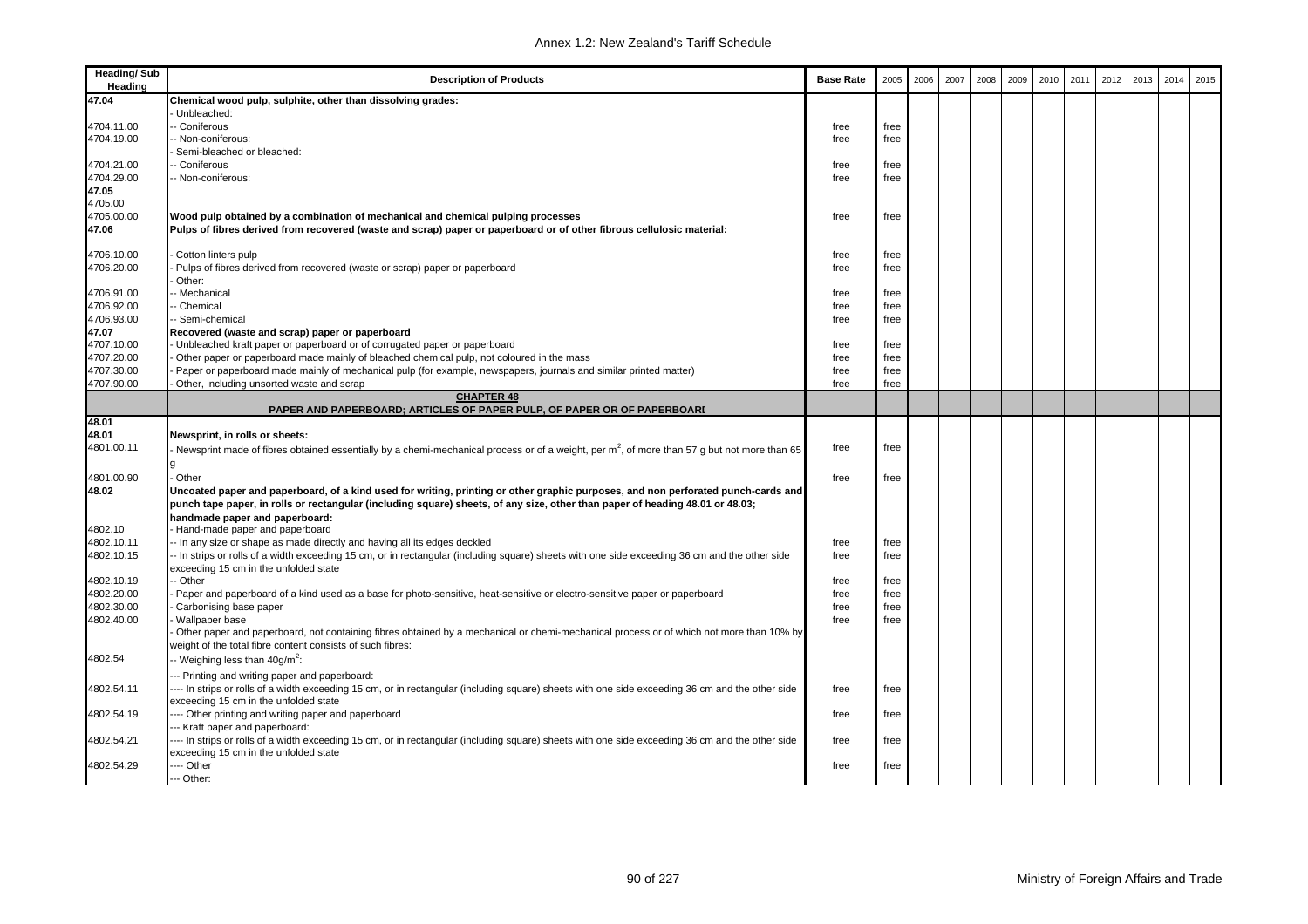| <b>Heading/Sub</b><br>Heading | <b>Description of Products</b>                                                                                                                                                                  | <b>Base Rate</b> | 2005         | 2006 | 2007 | 2008 | 2009 | 2010 | 2011 | 2012 | 2013 | 2014 | 2015 |
|-------------------------------|-------------------------------------------------------------------------------------------------------------------------------------------------------------------------------------------------|------------------|--------------|------|------|------|------|------|------|------|------|------|------|
| 4802.54.31                    | --- In strips or rolls of a width exceeding 15 cm, or in rectangular (including square) sheets with one side exceeding 36 cm and the other side                                                 | free             | free         |      |      |      |      |      |      |      |      |      |      |
|                               | exceeding 15 cm in the unfolded state                                                                                                                                                           |                  |              |      |      |      |      |      |      |      |      |      |      |
| 4802.54.39                    | --- Other                                                                                                                                                                                       | free             | free         |      |      |      |      |      |      |      |      |      |      |
| 4802.55                       | -- Weighing 40 g/m <sup>2</sup> or more but not more than 150 g/m <sup>2</sup> , in rolls:                                                                                                      |                  |              |      |      |      |      |      |      |      |      |      |      |
|                               | -- Of a width exceeding 15 cm:                                                                                                                                                                  |                  |              |      |      |      |      |      |      |      |      |      |      |
| 4802.55.11                    | --- Printing and writing paper and paperboard                                                                                                                                                   | free             | free         |      |      |      |      |      |      |      |      |      |      |
|                               | --- Other:                                                                                                                                                                                      |                  |              |      |      |      |      |      |      |      |      |      |      |
| 4802.55.14                    | ----- Kraft paper and paperboard                                                                                                                                                                | free             | free         |      |      |      |      |      |      |      |      |      |      |
| 4802.55.17<br>4802.55.19      | ---- Other<br>-- Other                                                                                                                                                                          | free<br>free     | free<br>free |      |      |      |      |      |      |      |      |      |      |
| 4802.56                       |                                                                                                                                                                                                 |                  |              |      |      |      |      |      |      |      |      |      |      |
|                               | -- Weighing 40 g/m <sup>2</sup> or more but not more than 150 g/m <sup>2</sup> , in sheets with one side not exceeding 435 mm and the other side not exceeding 297<br>mm in the unfolded state: |                  |              |      |      |      |      |      |      |      |      |      |      |
| 4802.56.11                    | --- Printing and writing paper and paperboard                                                                                                                                                   | free             | free         |      |      |      |      |      |      |      |      |      |      |
| 4802.56.13                    | --- Printed, embossed or perforated                                                                                                                                                             | free             | free         |      |      |      |      |      |      |      |      |      |      |
| 4802.56.21                    | --- Kraft paper and paperboard                                                                                                                                                                  | free             | free         |      |      |      |      |      |      |      |      |      |      |
| 4802.56.25                    | -- Autoclave indicator paper                                                                                                                                                                    | free             | free         |      |      |      |      |      |      |      |      |      |      |
| 4802.56.29                    | --- Other                                                                                                                                                                                       | free             | free         |      |      |      |      |      |      |      |      |      |      |
| 4802.57                       | - Other, weighing 40 g/m <sup>2</sup> or more but not more than 150 g/m <sup>2</sup> :                                                                                                          |                  |              |      |      |      |      |      |      |      |      |      |      |
|                               | -- In strips or rolls of a width exceeding 15 cm or in rectangular (including square) sheets with one side exceeding 36 cm and the other side<br>exceeding 15 cm in the unfolded state:         |                  |              |      |      |      |      |      |      |      |      |      |      |
| 4802.57.11                    | ---- Printing and writing paper and paperboard                                                                                                                                                  | free             | free         |      |      |      |      |      |      |      |      |      |      |
|                               | -- Other:                                                                                                                                                                                       |                  |              |      |      |      |      |      |      |      |      |      |      |
| 4802.57.15                    | --- Kraft paper and paperboard                                                                                                                                                                  | free             | free         |      |      |      |      |      |      |      |      |      |      |
|                               | ---- Multi-ply paper and paperboard:                                                                                                                                                            |                  |              |      |      |      |      |      |      |      |      |      |      |
| 4802.57.19                    | ---- Linerboard                                                                                                                                                                                 | free             | free         |      |      |      |      |      |      |      |      |      |      |
| 4802.57.21                    | ---- Autoclave indicator paper, other than tape                                                                                                                                                 | free             | free         |      |      |      |      |      |      |      |      |      |      |
| 4802.57.29                    | --- Other                                                                                                                                                                                       | free             | free         |      |      |      |      |      |      |      |      |      |      |
| 4802.58                       | - Weighing more than 150 g/m <sup>2</sup> :                                                                                                                                                     |                  |              |      |      |      |      |      |      |      |      |      |      |
|                               | -- In strips or rolls of a width exceeding 15 cm or in rectangular (including square) sheets with one side exceeding 36 cm and the other side<br>exceeding 15 cm in the unfolded state:         |                  |              |      |      |      |      |      |      |      |      |      |      |
| 4802.58.11                    | ---- Printing and writing paper and paperboard<br>--- Other:                                                                                                                                    | free             | free         |      |      |      |      |      |      |      |      |      |      |
| 4802.58.15                    | ----- Kraft paper and paperboard                                                                                                                                                                | free             | free         |      |      |      |      |      |      |      |      |      |      |
|                               | ----- Multi-ply paper and paperboard:                                                                                                                                                           |                  |              |      |      |      |      |      |      |      |      |      |      |
| 4802.58.21                    | ------ Linerboard                                                                                                                                                                               | free             | free         |      |      |      |      |      |      |      |      |      |      |
| 4802.58.29                    | ------ Other                                                                                                                                                                                    | free             | free         |      |      |      |      |      |      |      |      |      |      |
| 4802.58.35                    | ----- Autoclave indicator paper, other than tape                                                                                                                                                | free             | free         |      |      |      |      |      |      |      |      |      |      |
| 4802.58.39                    | --- Other                                                                                                                                                                                       | free             | free         |      |      |      |      |      |      |      |      |      |      |
|                               | Other paper and paperboard, of which more than 10% by weight of the total fibre content consists of fibres obtained by a mechanical or                                                          |                  |              |      |      |      |      |      |      |      |      |      |      |
|                               | chemi-mechanical process:                                                                                                                                                                       |                  |              |      |      |      |      |      |      |      |      |      |      |
| 4802.61                       | -- In rolls:                                                                                                                                                                                    |                  |              |      |      |      |      |      |      |      |      |      |      |
| 4802.61.11                    | --- Newsprint other than that described in heading 48.01                                                                                                                                        | free             | free         |      |      |      |      |      |      |      |      |      |      |
| 4802.61.13                    | --- Kraft paper and paperboard                                                                                                                                                                  | free             | free         |      |      |      |      |      |      |      |      |      |      |
| 4802.61.15                    | --- Printing and writing papers                                                                                                                                                                 | free             | free         |      |      |      |      |      |      |      |      |      |      |
| 4802.61.17                    | --- Linerboard                                                                                                                                                                                  | free             | free         |      |      |      |      |      |      |      |      |      |      |
| 4802.61.19                    | --- Other                                                                                                                                                                                       | free             | free         |      |      |      |      |      |      |      |      |      |      |
| 4802.62                       | - In sheets with one side not exceeding 435 mm and the other side not exceeding 297 mm in the unfolded state                                                                                    |                  |              |      |      |      |      |      |      |      |      |      |      |
| 4802.62.11<br>4802.62.15      | --- Printing and writing papers<br>--- Linerboard                                                                                                                                               | free             | free         |      |      |      |      |      |      |      |      |      |      |
| 4802.62.19                    | -- Other                                                                                                                                                                                        | free<br>free     | free<br>free |      |      |      |      |      |      |      |      |      |      |
| 4802.69                       | - Other:                                                                                                                                                                                        |                  |              |      |      |      |      |      |      |      |      |      |      |
| 4802.69.11                    | --- Printing and writing papers                                                                                                                                                                 | free             | free         |      |      |      |      |      |      |      |      |      |      |
| 4802.69.15                    | --- Linerboard                                                                                                                                                                                  | free             | free         |      |      |      |      |      |      |      |      |      |      |
| 4802.69.19                    | --- Other                                                                                                                                                                                       | free             | free         |      |      |      |      |      |      |      |      |      |      |
|                               |                                                                                                                                                                                                 |                  |              |      |      |      |      |      |      |      |      |      |      |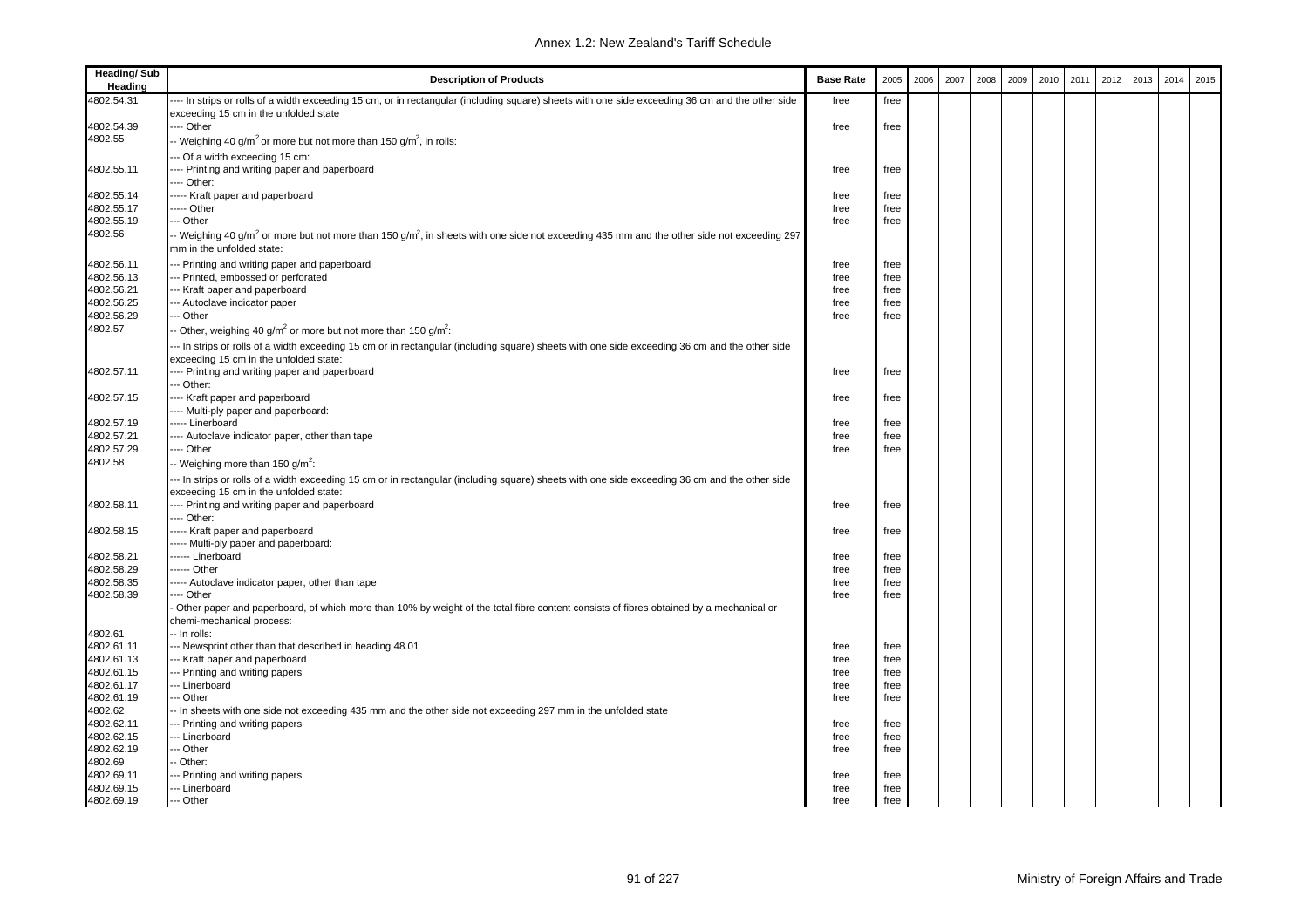| <b>Heading/Sub</b><br>Heading | <b>Description of Products</b>                                                                                                                                                                                                                                          | <b>Base Rate</b> | 2005         | 2006 | 2007 | 2008 | 2009 | 2010 | 2011 | 2012 | 2013 | 2014 | 2015 |
|-------------------------------|-------------------------------------------------------------------------------------------------------------------------------------------------------------------------------------------------------------------------------------------------------------------------|------------------|--------------|------|------|------|------|------|------|------|------|------|------|
| 48.03                         |                                                                                                                                                                                                                                                                         |                  |              |      |      |      |      |      |      |      |      |      |      |
| 4803.00                       | Toilet or facial tissue stock, towel or napkin stock and similar paper of a kind used for household or sanitary purposes, cellulose<br>wadding and webs of cellulose fibres, whether or not creped, crinkled, embossed, perforated, surface-coloured, surface-decorated |                  |              |      |      |      |      |      |      |      |      |      |      |
|                               | or printed, in rolls or sheets:                                                                                                                                                                                                                                         |                  |              |      |      |      |      |      |      |      |      |      |      |
| 4803.00.01                    | Tissue paper weighing not more than 22 g/m <sup>2</sup>                                                                                                                                                                                                                 | free             | free         |      |      |      |      |      |      |      |      |      |      |
|                               | Other:                                                                                                                                                                                                                                                                  |                  |              |      |      |      |      |      |      |      |      |      |      |
| 4803.00.11                    | - Creped or crinkled                                                                                                                                                                                                                                                    | free             | free         |      |      |      |      |      |      |      |      |      |      |
| 4803.00.19<br>4803.00.21      | Embossed or perforated                                                                                                                                                                                                                                                  | free             | free         |      |      |      |      |      |      |      |      |      |      |
| 4803.00.29                    | - Surface-coloured, surface-decorated or printed<br>Cellulose wadding and webs of cellulose fibres                                                                                                                                                                      | free<br>free     | free<br>free |      |      |      |      |      |      |      |      |      |      |
| 4803.00.39                    | - Other                                                                                                                                                                                                                                                                 | free             | free         |      |      |      |      |      |      |      |      |      |      |
| 48.04                         | Uncoated kraft paper and paperboard, in rolls or sheets, other than that of heading 48.02 or 48.03:<br>Kraftliner:                                                                                                                                                      |                  |              |      |      |      |      |      |      |      |      |      |      |
| 4804.11.00                    | - Unbleached                                                                                                                                                                                                                                                            | free             | free         |      |      |      |      |      |      |      |      |      |      |
| 4804.19.00                    | - Other                                                                                                                                                                                                                                                                 | free             | free         |      |      |      |      |      |      |      |      |      |      |
|                               | Sack kraft paper:                                                                                                                                                                                                                                                       |                  |              |      |      |      |      |      |      |      |      |      |      |
| 4804.21.00                    | Unbleached                                                                                                                                                                                                                                                              | free             | free         |      |      |      |      |      |      |      |      |      |      |
| 4804.29.00                    | Other                                                                                                                                                                                                                                                                   | free             | free         |      |      |      |      |      |      |      |      |      |      |
|                               | Other kraft paper and paperboard weighing 150 g/m <sup>2</sup> or less:                                                                                                                                                                                                 |                  |              |      |      |      |      |      |      |      |      |      |      |
| 4804.31                       | - Unbleached:                                                                                                                                                                                                                                                           |                  |              |      |      |      |      |      |      |      |      |      |      |
| 4804.31.01                    | - Saturating base paper                                                                                                                                                                                                                                                 | free             | free         |      |      |      |      |      |      |      |      |      |      |
| 4804.31.09                    | - Other                                                                                                                                                                                                                                                                 | free             | free         |      |      |      |      |      |      |      |      |      |      |
| 4803.39                       | Other:                                                                                                                                                                                                                                                                  |                  |              |      |      |      |      |      |      |      |      |      |      |
| 4804.39.01                    | - Saturating base paper                                                                                                                                                                                                                                                 | free             | free         |      |      |      |      |      |      |      |      |      |      |
| 4804.39.09                    | -- Other<br>Other kraft paper and paperboard weighing more than $150g/m^2$ but less than $225g/m^2$ .                                                                                                                                                                   | free             | free         |      |      |      |      |      |      |      |      |      |      |
|                               |                                                                                                                                                                                                                                                                         |                  |              |      |      |      |      |      |      |      |      |      |      |
| 4804.41                       | -- Unbleached:                                                                                                                                                                                                                                                          |                  |              |      |      |      |      |      |      |      |      |      |      |
| 4804.41.01<br>4804.41.09      | - Saturating base paper<br>- Other                                                                                                                                                                                                                                      | free<br>free     | free<br>free |      |      |      |      |      |      |      |      |      |      |
| 4804.42.00                    | - Bleached uniformly throughout the mass and of which more than 95% by weight of the total fibre content consists of wood fibres obtained by                                                                                                                            | free             | free         |      |      |      |      |      |      |      |      |      |      |
|                               | a chemical process                                                                                                                                                                                                                                                      |                  |              |      |      |      |      |      |      |      |      |      |      |
| 4804.49.00                    | - Other                                                                                                                                                                                                                                                                 | free             | free         |      |      |      |      |      |      |      |      |      |      |
|                               | Other kraft paper and paperboard weighing 225 g/m <sup>2</sup> or more:                                                                                                                                                                                                 |                  |              |      |      |      |      |      |      |      |      |      |      |
| 4804.51.00                    | - Unbleached                                                                                                                                                                                                                                                            | free             | free         |      |      |      |      |      |      |      |      |      |      |
| 4804.52.00                    | Bleached uniformly throughout the mass and of which more than 95% by weight of the total fibre content consists of wood fibres obtained by<br>a chemical process                                                                                                        | free             | free         |      |      |      |      |      |      |      |      |      |      |
| 4804.59.00                    | - Other                                                                                                                                                                                                                                                                 | free             | free         |      |      |      |      |      |      |      |      |      |      |
| 48.05                         | Other uncoated paper and paperboard, in rolls or sheets, not further worked or processed than as specified in Note 3 to this<br>Chapter:                                                                                                                                |                  |              |      |      |      |      |      |      |      |      |      |      |
|                               | Fluting paper:                                                                                                                                                                                                                                                          |                  |              |      |      |      |      |      |      |      |      |      |      |
| 4805.11                       | - Semi-chemical fluting paper:                                                                                                                                                                                                                                          |                  |              |      |      |      |      |      |      |      |      |      |      |
| 4805.11.11                    | -- Weighing less than 183 g/m <sup>2</sup>                                                                                                                                                                                                                              | free             | free         |      |      |      |      |      |      |      |      |      |      |
| 4805.11.19                    | -- Weighing not less than 183 g/m <sup>2</sup>                                                                                                                                                                                                                          | free             | free         |      |      |      |      |      |      |      |      |      |      |
| 4805.12                       | Straw fluting paper:                                                                                                                                                                                                                                                    |                  |              |      |      |      |      |      |      |      |      |      |      |
| 4805.12.11                    | - Weighing less than 150 g/m <sup>2</sup>                                                                                                                                                                                                                               | free             | free         |      |      |      |      |      |      |      |      |      |      |
| 4805.12.19                    | - Other                                                                                                                                                                                                                                                                 | free             | free         |      |      |      |      |      |      |      |      |      |      |
| 4805.19.00                    | · Other                                                                                                                                                                                                                                                                 | free             | free         |      |      |      |      |      |      |      |      |      |      |
|                               | Testliner (recycled liner board):                                                                                                                                                                                                                                       |                  |              |      |      |      |      |      |      |      |      |      |      |
| 4805.24.00                    | Weighing 150 g/m <sup>2</sup> or less                                                                                                                                                                                                                                   | free             | free         |      |      |      |      |      |      |      |      |      |      |
| 4805.25                       | - Weighing more than 150 g/m <sup>2</sup> :                                                                                                                                                                                                                             |                  |              |      |      |      |      |      |      |      |      |      |      |
| 4805.25.11                    | - Weighing more than 150 g/m <sup>2</sup> but less than 225 g/m <sup>2</sup>                                                                                                                                                                                            | free             | free         |      |      |      |      |      |      |      |      |      |      |
| 4805.25.19                    | -- Weighing 225 g/m <sup>2</sup> or more                                                                                                                                                                                                                                | free             | free         |      |      |      |      |      |      |      |      |      |      |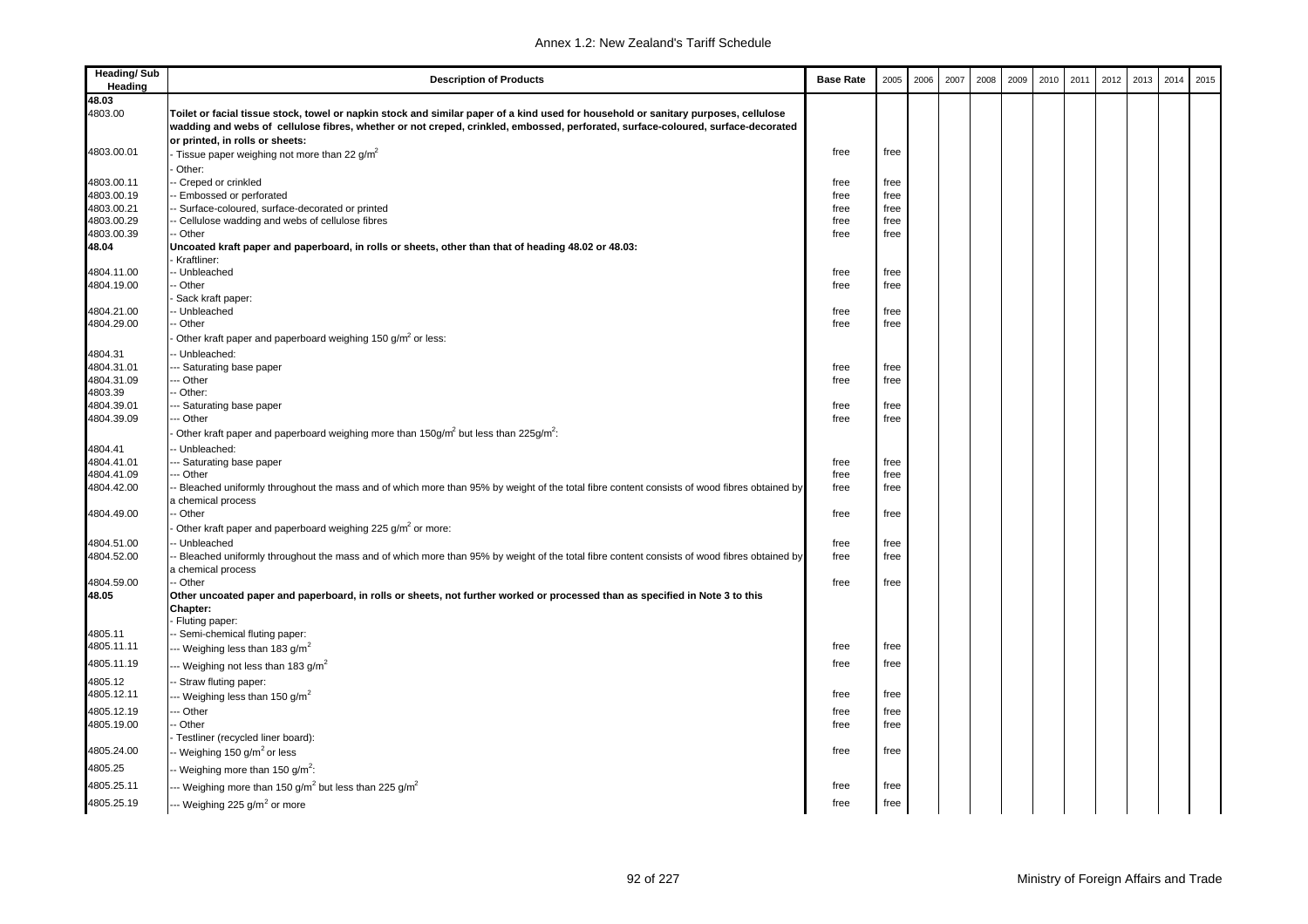| <b>Heading/Sub</b><br>Heading | <b>Description of Products</b>                                                                                                                                                                                                                                                                                                                                                                                                                      | <b>Base Rate</b> | 2005 | 2006 | 2007 | 2008 | 2009 | 2010 | 2011 | 2012 | 2013 | 2014 | 2015 |
|-------------------------------|-----------------------------------------------------------------------------------------------------------------------------------------------------------------------------------------------------------------------------------------------------------------------------------------------------------------------------------------------------------------------------------------------------------------------------------------------------|------------------|------|------|------|------|------|------|------|------|------|------|------|
| 4805.30.00                    | Sulphite wrapping paper                                                                                                                                                                                                                                                                                                                                                                                                                             | free             | free |      |      |      |      |      |      |      |      |      |      |
| 4805.40.00                    | Filter paper and paperboard                                                                                                                                                                                                                                                                                                                                                                                                                         | free             | free |      |      |      |      |      |      |      |      |      |      |
| 4805.50.00                    | Felt paper and paperboard                                                                                                                                                                                                                                                                                                                                                                                                                           | free             | free |      |      |      |      |      |      |      |      |      |      |
|                               | Other:                                                                                                                                                                                                                                                                                                                                                                                                                                              |                  |      |      |      |      |      |      |      |      |      |      |      |
| 4805.91.00                    | - Weighing 150 g/m <sup>2</sup> or less:                                                                                                                                                                                                                                                                                                                                                                                                            | free             | free |      |      |      |      |      |      |      |      |      |      |
| 4805.92.00                    | Weighing more than 150 g/m <sup>2</sup> but less than 225 g/m <sup>2</sup>                                                                                                                                                                                                                                                                                                                                                                          | free             | free |      |      |      |      |      |      |      |      |      |      |
| 4805.93.00                    | - Weighing 225 g/m2 or more                                                                                                                                                                                                                                                                                                                                                                                                                         | free             | free |      |      |      |      |      |      |      |      |      |      |
| 48.06                         | Vegetable parchment, greaseproof papers, tracing papers and glassine and other glazed transparent or translucent papers, in rolls<br>or sheets:                                                                                                                                                                                                                                                                                                     |                  |      |      |      |      |      |      |      |      |      |      |      |
| 4806.10.00                    | Vegetable parchment                                                                                                                                                                                                                                                                                                                                                                                                                                 | free             | free |      |      |      |      |      |      |      |      |      |      |
| 4806.20.00                    | Greaseproof papers                                                                                                                                                                                                                                                                                                                                                                                                                                  | free             | free |      |      |      |      |      |      |      |      |      |      |
| 4806.30.00                    | Tracing papers                                                                                                                                                                                                                                                                                                                                                                                                                                      | free             | free |      |      |      |      |      |      |      |      |      |      |
| 4806.40.00                    | Glassine and other glazed transparent or translucent papers                                                                                                                                                                                                                                                                                                                                                                                         | free             | free |      |      |      |      |      |      |      |      |      |      |
| 48.07                         |                                                                                                                                                                                                                                                                                                                                                                                                                                                     |                  |      |      |      |      |      |      |      |      |      |      |      |
| 4807.00.00                    | Composite paper and paperboard (made by sticking flat layers of paper or paperboard together with an adhesive), not surface-<br>coated or impregnated, whether or not internally reinforced, in rolls or sheets:                                                                                                                                                                                                                                    | free             | free |      |      |      |      |      |      |      |      |      |      |
| 48.08                         | Paper and paperboard, corrugated (with or without glued flat suffice sheets), creped, crinkled, embossed or perforated, in rolls or<br>sheets, other than paper of the kind described in heading 48.03:                                                                                                                                                                                                                                             |                  |      |      |      |      |      |      |      |      |      |      |      |
| 4808.10.00                    | Corrugated paper and paperboard, whether or not perforated                                                                                                                                                                                                                                                                                                                                                                                          | free             | free |      |      |      |      |      |      |      |      |      |      |
| 4808.20                       | Sack kraft paper, creped or crinkled, whether or not embossed or perforated:                                                                                                                                                                                                                                                                                                                                                                        |                  |      |      |      |      |      |      |      |      |      |      |      |
| 4808.20.01                    | Embossed or perforated                                                                                                                                                                                                                                                                                                                                                                                                                              | free             | free |      |      |      |      |      |      |      |      |      |      |
| 4808.20.09                    | · Other                                                                                                                                                                                                                                                                                                                                                                                                                                             | free             | free |      |      |      |      |      |      |      |      |      |      |
| 4808.30                       | Other kraft paper, creped or crinkled, whether or not embossed or perforated                                                                                                                                                                                                                                                                                                                                                                        |                  |      |      |      |      |      |      |      |      |      |      |      |
| 4808.30.01                    | Embossed or perforated                                                                                                                                                                                                                                                                                                                                                                                                                              | free             | free |      |      |      |      |      |      |      |      |      |      |
| 4808.30.09                    | Other                                                                                                                                                                                                                                                                                                                                                                                                                                               | free             | free |      |      |      |      |      |      |      |      |      |      |
| 4808.90                       | Other:                                                                                                                                                                                                                                                                                                                                                                                                                                              |                  |      |      |      |      |      |      |      |      |      |      |      |
| 4808.90.01                    | Embossed or perforated                                                                                                                                                                                                                                                                                                                                                                                                                              | free             | free |      |      |      |      |      |      |      |      |      |      |
| 4808.90.09                    | Other                                                                                                                                                                                                                                                                                                                                                                                                                                               | free             | free |      |      |      |      |      |      |      |      |      |      |
| 48.09                         | Carbon paper, self-copy paper and other copying or transfer papers (including coated or impregnated paper for duplicator stencils<br>or offset plates), whether or not printed, in rolls or sheets                                                                                                                                                                                                                                                  |                  |      |      |      |      |      |      |      |      |      |      |      |
| 4809.10.00                    | Carbon or similar copying papers                                                                                                                                                                                                                                                                                                                                                                                                                    | free             | free |      |      |      |      |      |      |      |      |      |      |
| 4809.20.00                    | Self-copy paper                                                                                                                                                                                                                                                                                                                                                                                                                                     | free             | free |      |      |      |      |      |      |      |      |      |      |
| 4809.90                       | Other:                                                                                                                                                                                                                                                                                                                                                                                                                                              |                  |      |      |      |      |      |      |      |      |      |      |      |
| 4809.90.01                    | Transfer paper other than printing and writing paper                                                                                                                                                                                                                                                                                                                                                                                                | free             | free |      |      |      |      |      |      |      |      |      |      |
| 4809.90.09                    | - Other                                                                                                                                                                                                                                                                                                                                                                                                                                             | free             | free |      |      |      |      |      |      |      |      |      |      |
| 48.10                         | Paper and paperboard, coated on one or both sides with kaolin (China clay) or other inorganic substances, with or without a binder,<br>and with no other coating, whether or not surface-coloured, surface-decorated or printed, in rolls or rectangular (including square)<br>sheets, of any size:<br>Paper and paperboard of a kind used for writing, printing or other graphic purposes, not containing fibres obtained by a mechanical or semi- |                  |      |      |      |      |      |      |      |      |      |      |      |
| 4810.13                       | mechanical process or of which not more than 10 % by weight of the total fibre content consists of such fibres:<br>- In rolls:                                                                                                                                                                                                                                                                                                                      |                  |      |      |      |      |      |      |      |      |      |      |      |
|                               | -- Printing and writing paper and paperboard:                                                                                                                                                                                                                                                                                                                                                                                                       |                  |      |      |      |      |      |      |      |      |      |      |      |
| 4810.13.11                    | --- Rolls, printed for self-recording apparatus                                                                                                                                                                                                                                                                                                                                                                                                     | free             | free |      |      |      |      |      |      |      |      |      |      |
| 4810.13.15                    | --- Other                                                                                                                                                                                                                                                                                                                                                                                                                                           | free             | free |      |      |      |      |      |      |      |      |      |      |
| 4810.13.19                    | -- Other                                                                                                                                                                                                                                                                                                                                                                                                                                            | free             | free |      |      |      |      |      |      |      |      |      |      |
| 4810.14                       | - In sheets with one side not exceeding 435 mm and the other side not exceeding 297 mm in the unfolded state:                                                                                                                                                                                                                                                                                                                                       |                  |      |      |      |      |      |      |      |      |      |      |      |
|                               | -- Printing and writing paper and paperboard:                                                                                                                                                                                                                                                                                                                                                                                                       |                  |      |      |      |      |      |      |      |      |      |      |      |
| 4810.14.11                    | --- Rolls, printed for self-recording apparatus                                                                                                                                                                                                                                                                                                                                                                                                     | free             | free |      |      |      |      |      |      |      |      |      |      |
| 4810.14.13                    | --- Other                                                                                                                                                                                                                                                                                                                                                                                                                                           | free             | free |      |      |      |      |      |      |      |      |      |      |
| 4810.14.19                    | -- Other                                                                                                                                                                                                                                                                                                                                                                                                                                            | free             | free |      |      |      |      |      |      |      |      |      |      |
| 4810.19.00                    | ⋅ Other                                                                                                                                                                                                                                                                                                                                                                                                                                             | free             | free |      |      |      |      |      |      |      |      |      |      |
|                               | Paper and paperboard of a kind used for writing, printing or other graphic purposes, of which more than 10 % by weight of the total fibre<br>content consists of fibres obtained by a mechanical or chemi-mechanical process:                                                                                                                                                                                                                       |                  |      |      |      |      |      |      |      |      |      |      |      |
| 4810.22                       | - Light-weight coated paper:                                                                                                                                                                                                                                                                                                                                                                                                                        |                  |      |      |      |      |      |      |      |      |      |      |      |
| 4810.22.11                    | --- Rolls, sheets and dials, printed for self-recording apparatus                                                                                                                                                                                                                                                                                                                                                                                   | free             | free |      |      |      |      |      |      |      |      |      |      |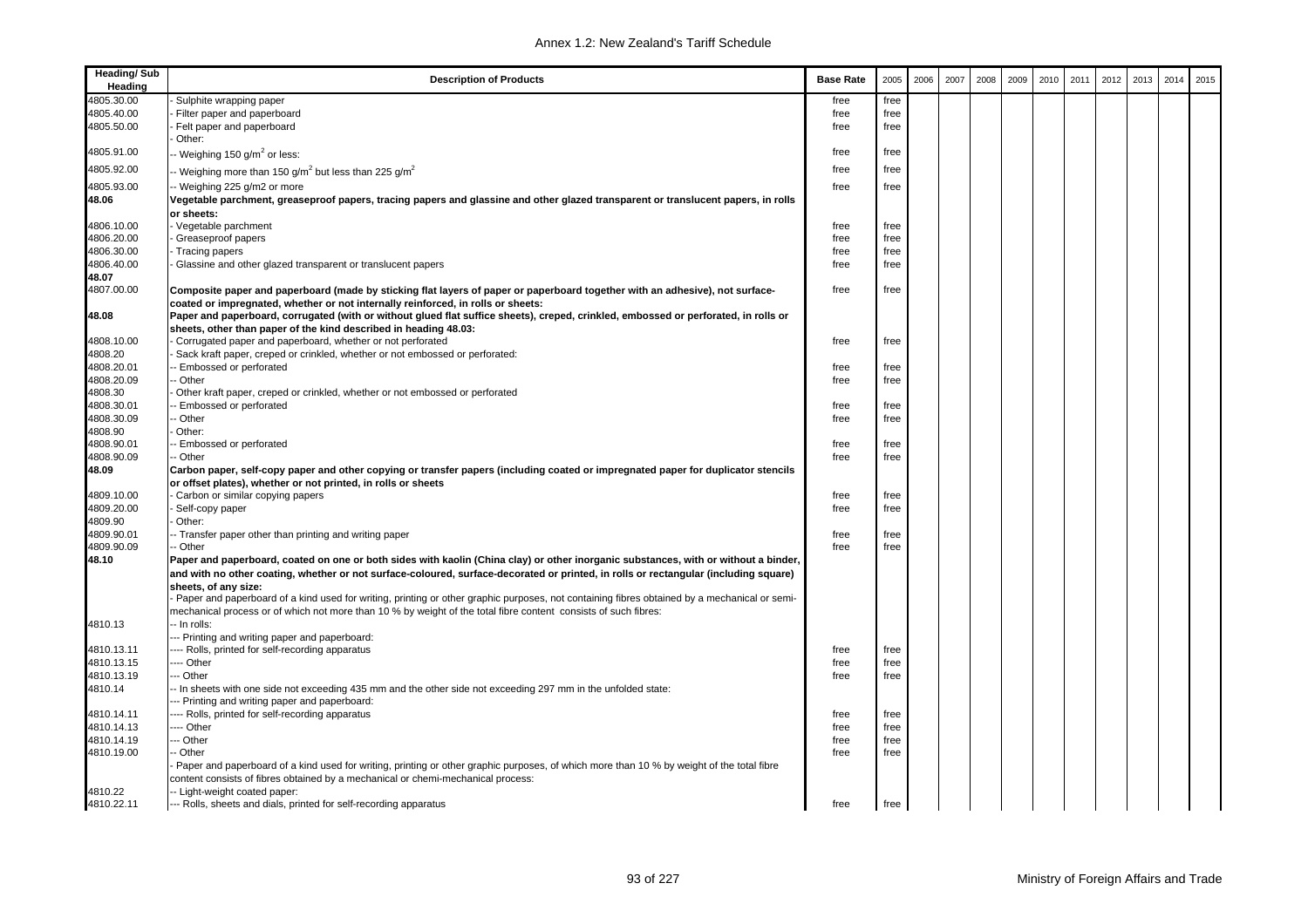| <b>Heading/Sub</b><br>Heading | <b>Description of Products</b>                                                                                                                                          | <b>Base Rate</b> | 2005         | 2006 | 2007 | 2008 | 2009 | 2010 | 2011 | 2012 | 2013 | 2014 | 2015 |
|-------------------------------|-------------------------------------------------------------------------------------------------------------------------------------------------------------------------|------------------|--------------|------|------|------|------|------|------|------|------|------|------|
| 4810.22.13                    | -- Autoclave indicator paper, other than tape                                                                                                                           | free             | free         |      |      |      |      |      |      |      |      |      |      |
| 4810.22.15                    | - Printing and writing paper and paperboard:                                                                                                                            | free             | free         |      |      |      |      |      |      |      |      |      |      |
| 4810.22.19                    | --- Other                                                                                                                                                               | free             | free         |      |      |      |      |      |      |      |      |      |      |
| 4810.22.29                    | -- Other paper and paperboard, of a kind used for writing, printing or other graphic purposes                                                                           | free             | free         |      |      |      |      |      |      |      |      |      |      |
| 4810.29                       | Other:                                                                                                                                                                  |                  |              |      |      |      |      |      |      |      |      |      |      |
| 4810.29.01                    | -- Printing and writing paper and paperboard                                                                                                                            | free             | free         |      |      |      |      |      |      |      |      |      |      |
| 4810.29.09                    | - Other                                                                                                                                                                 | free             | free         |      |      |      |      |      |      |      |      |      |      |
|                               | Kraft paper and paperboard, other than that of a kind used for writing, printing or other graphic purposes:                                                             |                  |              |      |      |      |      |      |      |      |      |      |      |
| 4810.31.00                    | Bleached uniformly throughout the mass and of which more than 95 % by weight of the total fibre content consists of wood fibres obtained by                             | free             | free         |      |      |      |      |      |      |      |      |      |      |
|                               | chemical process, and weighing 150g/m <sup>2</sup> or less                                                                                                              |                  |              |      |      |      |      |      |      |      |      |      |      |
| 4810.32.00                    | Bleached uniformly throughout the mass and of which more than 95 % by weight of the total fibre content consists of wood fibres obtained by                             | free             | free         |      |      |      |      |      |      |      |      |      |      |
|                               | a chemical process, and weighing more than 150g/m <sup>2</sup>                                                                                                          |                  |              |      |      |      |      |      |      |      |      |      |      |
| 4810.39.00                    | Other                                                                                                                                                                   | free             | free         |      |      |      |      |      |      |      |      |      |      |
|                               | Other paper and paperboard:                                                                                                                                             |                  |              |      |      |      |      |      |      |      |      |      |      |
| 4810.92.00                    | - Multi-ply                                                                                                                                                             | free             | free         |      |      |      |      |      |      |      |      |      |      |
| 4810.99.00                    | - Other                                                                                                                                                                 | free             | free         |      |      |      |      |      |      |      |      |      |      |
| 48.11                         | Paper, paperboard, cellulose wadding and webs of cellulose fibres, coated, impregnated, covered, surface-coloured, surface-                                             |                  |              |      |      |      |      |      |      |      |      |      |      |
|                               | decorated or printed, in rolls or rectangular (including square) sheets, of any size, other than goods of the kind described in heading                                 |                  |              |      |      |      |      |      |      |      |      |      |      |
|                               | 48.03. 48.09. or 48.10:                                                                                                                                                 |                  |              |      |      |      |      |      |      |      |      |      |      |
| 4811.10.00                    | Tarred, bituminised or asphalted paper and paperboard                                                                                                                   | free             | free         |      |      |      |      |      |      |      |      |      |      |
|                               | Gummed or adhesive paper and paperboard:                                                                                                                                |                  |              |      |      |      |      |      |      |      |      |      |      |
| 4811.41                       | Self-adhesive:                                                                                                                                                          |                  |              |      |      |      |      |      |      |      |      |      |      |
| 4811.41.11<br>4811.41.19      | - Printing and writing paper and paperboard                                                                                                                             | free             | free         |      |      |      |      |      |      |      |      |      |      |
| 4811.49                       | - Other<br>Other:                                                                                                                                                       | free             | free         |      |      |      |      |      |      |      |      |      |      |
| 4811.49.11                    | - Printing and writing paper and paperboard                                                                                                                             | free             | free         |      |      |      |      |      |      |      |      |      |      |
|                               | -- Other:                                                                                                                                                               |                  |              |      |      |      |      |      |      |      |      |      |      |
| 4811.49.21                    | ---- Printed                                                                                                                                                            | free             | free         |      |      |      |      |      |      |      |      |      |      |
| 4811.49.29                    | --- Other                                                                                                                                                               | free             | free         |      |      |      |      |      |      |      |      |      |      |
|                               | Paper and paperboard coated, impregnated or covered with plastics (excluding adhesives):                                                                                |                  |              |      |      |      |      |      |      |      |      |      |      |
| 4811.51.00                    | Bleached, weighing more than 150 g/m <sup>2</sup>                                                                                                                       | free             | free         |      |      |      |      |      |      |      |      |      |      |
|                               | Other                                                                                                                                                                   |                  |              |      |      |      |      |      |      |      |      |      |      |
| 4811.59.00<br>4811.60.00      |                                                                                                                                                                         | free             | free         |      |      |      |      |      |      |      |      |      |      |
| 4811.90.00                    | Paper and paperboard, coated or impregnated with wax, paraffin wax, stearin, oil or glycerol<br>Other paper, paperboard, cellulose wadding and webs of cellulose fibres | free<br>free     | free<br>free |      |      |      |      |      |      |      |      |      |      |
| 48.12                         |                                                                                                                                                                         |                  |              |      |      |      |      |      |      |      |      |      |      |
| 4812.00.00                    | Filter blocks, slabs and plates, of paper pulp                                                                                                                          | free             | free         |      |      |      |      |      |      |      |      |      |      |
| 48.13                         | Cigarette paper, whether or not cut to size or in the form of booklets or tubes:                                                                                        |                  |              |      |      |      |      |      |      |      |      |      |      |
| 4813.10.00                    | In the form of booklets or tubes                                                                                                                                        | free             | free         |      |      |      |      |      |      |      |      |      |      |
| 4813.20                       | In rolls of a width not exceeding 5 cm:                                                                                                                                 |                  |              |      |      |      |      |      |      |      |      |      |      |
| 4813.20.01                    | - For manufacture into cigarette papers or for use in the manufacture of cigarettes                                                                                     | free             | free         |      |      |      |      |      |      |      |      |      |      |
| 4813.20.09                    | - Other                                                                                                                                                                 | free             | free         |      |      |      |      |      |      |      |      |      |      |
| 4813.90                       | Other:                                                                                                                                                                  |                  |              |      |      |      |      |      |      |      |      |      |      |
| 4813.90.01                    | - In rolls entered for manufacture into cigarette papers or for use in the manufacture of cigarette                                                                     | free             | free         |      |      |      |      |      |      |      |      |      |      |
| 4813.90.09                    | - In rolls exceeding 15 cm in width                                                                                                                                     | free             | free         |      |      |      |      |      |      |      |      |      |      |
| 4813.90.11                    | - In rolls not exceeding 15 cm in width, uncut                                                                                                                          | free             | free         |      |      |      |      |      |      |      |      |      |      |
| 4813.90.19                    | ⋅ Other                                                                                                                                                                 | free             | free         |      |      |      |      |      |      |      |      |      |      |
| 48.14                         | Wallpaper and similar wall coverings; window transparencies of paper:                                                                                                   |                  |              |      |      |      |      |      |      |      |      |      |      |
| 4814.10.00                    | - "Ingrain" paper                                                                                                                                                       | free             | free         |      |      |      |      |      |      |      |      |      |      |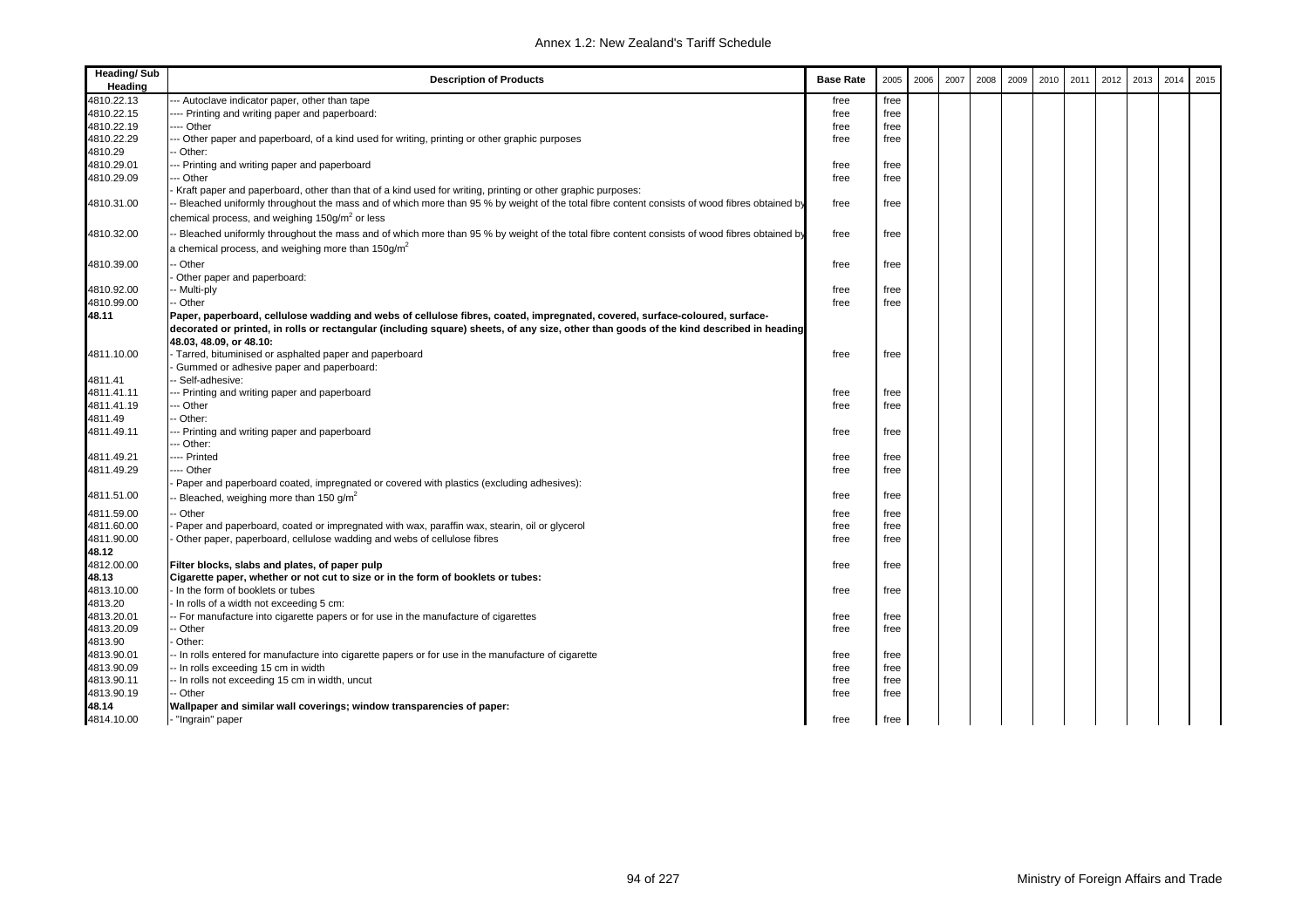| 4814.20<br>Wallpaper and similar wall coverings, consisting of paper coated or covered, on the face side, with a grained, embossed, coloured, design-<br>printed or otherwise decorated layer of plastics:<br>4814.20.01<br>- Laminated<br>free<br>free<br>4814.20.09<br>Other<br>free<br>free<br>4814.30.00<br>Wallpaper and similar wall coverings, consisting of paper covered, on the face side, with plaiting material, whether or not bound together in<br>free<br>free<br>parallel strands or woven<br>4814.90.00<br>Other<br>free<br>free<br>48.15<br>4815.00.00<br>Floor coverings on a base of paper or of paperboard, whether or not cut to size<br>free<br>free<br>48.16<br>Carbon paper, self-copy paper and other copying or transfer papers (other than those of heading 48.09), duplicator stencils and<br>offset plates, of paper, whether or not put up in boxes:<br>4816.10.00<br>Carbon or similar copying papers<br>free<br>free<br>4816.20.00<br>Self-copy paper<br>free<br>free<br>4816.30<br>Duplicator stencils:<br>4816.30.01<br><b>Electronic</b><br>free<br>free<br>4816.30.09<br>Other<br>free<br>free<br>4816.90<br>Other:<br>- In rolls of a width exceeding 15 cm but not exceeding 36 cm:<br>4816.90.01<br>-- Printing and writing paper and paperboard<br>free<br>free<br>-- Other:<br>4816.90.11<br>--- Transfer paper<br>free<br>free<br>4816.90.19<br>--- Other<br>free<br>free<br>Other:<br>4816.90.21<br>-- Transfer paper<br>free<br>free<br>4816.90.29<br>-- Other<br>free<br>free<br>48.17<br>Envelopes, letter cards, plain postcards and correspondence cards, of paper or paperboard; boxes, pouches, wallets and writing<br>compendiums, of paper or paperboard, containing an assortment of paper stationary<br>4817.10.00<br>Envelopes<br>free<br>free<br>4817.20.00<br>free<br>Letter cards, plain postcards and correspondence cards<br>free<br>4817.30.00<br>Boxes, pouches, wallets and writing compendiums, of paper or paperboard, containing an assortment of paper stationary<br>free<br>free<br>48.18<br>Toilet paper and similar paper, cellulose wading or webs of cellulose fibres, of a kind used for household or sanitary purposes, in<br>rolls of a width not exceeding 36 cm, or cut to size or shape; handkerchiefs, cleansing tissues, towels, tablecloths, serviettes,<br>napkins for babies, tampons, bed sheets and similar household, sanitary or hospital articles, articles of apparel and clothing<br>accessories, of paper pulp, paper, cellulose wadding or webs of cellulose fibres:<br>4818.10.00<br>Toilet paper<br>free<br>free<br>4818.20.00<br>Handkerchiefs, cleansing or facial tissues and towels<br>free<br>free<br>4818.30.00<br>Tablecloths and serviettes<br>free<br>free<br>4818.40<br>Sanitary towels and tampons, napkins and napkin liners for babies and similar sanitary articles:<br>4818.40.02<br>Sanitary towels<br>free<br>free<br>4818.40.05<br>- Tampons<br>free<br>free<br>4818.40.09<br>- Other<br>free<br>free<br>4818.50.00<br>Articles of apparel and clothing accessories<br>free<br>free<br>4818.90.00<br>Other<br>free<br>free<br>48.19<br>Cartons, boxes, cases, bags and other packing containers, of paper, paperboard, cellulose wadding or webs of cellulose fibres; box<br>files, letter trays, and similar articles, of a kind used in offices, shops and the like:<br>4819.10.00<br>Cartons, boxes and cases, of corrugated paper or paperboard<br>free<br>free<br>4819.20.00<br>Folding cartons, boxes and cases, of non-corrugated paper or paperboard<br>free<br>free<br>4819.30.00<br>free<br>Sacks and bags, having a base of a width of 40 cm or more<br>free<br>4819.40.00<br>Other sacks and bags, including cones<br>free<br>free<br>4819.50.00<br>Other packing containers, including record sleeves<br>free<br>free<br>4819.60.00<br>Box files, letter trays, storage boxes and similar articles, of a kind used in offices, shops and the like<br>free<br>free<br>48.20<br>Registers, account books, note books, order books, receipt books, letterpads, memorandum pads, diaries and similar articles,<br>exercise books, blotting-pads, binders (loose-leaf or other), folders, file covers, manifold business forms, interleaved carbon sets<br>and other articles of stationary, of paper or paperboard; albums for samples or for collections and bookcovers, of paper or<br>paperboard:<br>4820.10.00<br>Registers, account books, note books, order books, receipt books, letter pads, memorandum pads, diaries and similar articles<br>free<br>free<br>free<br>free<br>Exercise books<br>Binders (other than book covers), folders and file covers<br>free<br>free | <b>Heading/Sub</b><br>Heading | <b>Description of Products</b> | <b>Base Rate</b> | 2005 | 2006 | 2007 | 2008 | 2009 | 2010 | 2011 | 2012 | 2013 | 2014 | 2015 |
|-------------------------------------------------------------------------------------------------------------------------------------------------------------------------------------------------------------------------------------------------------------------------------------------------------------------------------------------------------------------------------------------------------------------------------------------------------------------------------------------------------------------------------------------------------------------------------------------------------------------------------------------------------------------------------------------------------------------------------------------------------------------------------------------------------------------------------------------------------------------------------------------------------------------------------------------------------------------------------------------------------------------------------------------------------------------------------------------------------------------------------------------------------------------------------------------------------------------------------------------------------------------------------------------------------------------------------------------------------------------------------------------------------------------------------------------------------------------------------------------------------------------------------------------------------------------------------------------------------------------------------------------------------------------------------------------------------------------------------------------------------------------------------------------------------------------------------------------------------------------------------------------------------------------------------------------------------------------------------------------------------------------------------------------------------------------------------------------------------------------------------------------------------------------------------------------------------------------------------------------------------------------------------------------------------------------------------------------------------------------------------------------------------------------------------------------------------------------------------------------------------------------------------------------------------------------------------------------------------------------------------------------------------------------------------------------------------------------------------------------------------------------------------------------------------------------------------------------------------------------------------------------------------------------------------------------------------------------------------------------------------------------------------------------------------------------------------------------------------------------------------------------------------------------------------------------------------------------------------------------------------------------------------------------------------------------------------------------------------------------------------------------------------------------------------------------------------------------------------------------------------------------------------------------------------------------------------------------------------------------------------------------------------------------------------------------------------------------------------------------------------------------------------------------------------------------------------------------------------------------------------------------------------------------------------------------------------------------------------------------------------------------------------------------------------------------------------------------------------------------------------------------------------------------------------------------------------------------------------------------------------------------------------------------------------------------------------------------------------------------------------------------------------------------------------------------------------------------------------------------------------------------------------------------------------------------------------------------------------------------------------------------------------------------------------------------------------------|-------------------------------|--------------------------------|------------------|------|------|------|------|------|------|------|------|------|------|------|
|                                                                                                                                                                                                                                                                                                                                                                                                                                                                                                                                                                                                                                                                                                                                                                                                                                                                                                                                                                                                                                                                                                                                                                                                                                                                                                                                                                                                                                                                                                                                                                                                                                                                                                                                                                                                                                                                                                                                                                                                                                                                                                                                                                                                                                                                                                                                                                                                                                                                                                                                                                                                                                                                                                                                                                                                                                                                                                                                                                                                                                                                                                                                                                                                                                                                                                                                                                                                                                                                                                                                                                                                                                                                                                                                                                                                                                                                                                                                                                                                                                                                                                                                                                                                                                                                                                                                                                                                                                                                                                                                                                                                                                                                                                             |                               |                                |                  |      |      |      |      |      |      |      |      |      |      |      |
|                                                                                                                                                                                                                                                                                                                                                                                                                                                                                                                                                                                                                                                                                                                                                                                                                                                                                                                                                                                                                                                                                                                                                                                                                                                                                                                                                                                                                                                                                                                                                                                                                                                                                                                                                                                                                                                                                                                                                                                                                                                                                                                                                                                                                                                                                                                                                                                                                                                                                                                                                                                                                                                                                                                                                                                                                                                                                                                                                                                                                                                                                                                                                                                                                                                                                                                                                                                                                                                                                                                                                                                                                                                                                                                                                                                                                                                                                                                                                                                                                                                                                                                                                                                                                                                                                                                                                                                                                                                                                                                                                                                                                                                                                                             |                               |                                |                  |      |      |      |      |      |      |      |      |      |      |      |
|                                                                                                                                                                                                                                                                                                                                                                                                                                                                                                                                                                                                                                                                                                                                                                                                                                                                                                                                                                                                                                                                                                                                                                                                                                                                                                                                                                                                                                                                                                                                                                                                                                                                                                                                                                                                                                                                                                                                                                                                                                                                                                                                                                                                                                                                                                                                                                                                                                                                                                                                                                                                                                                                                                                                                                                                                                                                                                                                                                                                                                                                                                                                                                                                                                                                                                                                                                                                                                                                                                                                                                                                                                                                                                                                                                                                                                                                                                                                                                                                                                                                                                                                                                                                                                                                                                                                                                                                                                                                                                                                                                                                                                                                                                             |                               |                                |                  |      |      |      |      |      |      |      |      |      |      |      |
|                                                                                                                                                                                                                                                                                                                                                                                                                                                                                                                                                                                                                                                                                                                                                                                                                                                                                                                                                                                                                                                                                                                                                                                                                                                                                                                                                                                                                                                                                                                                                                                                                                                                                                                                                                                                                                                                                                                                                                                                                                                                                                                                                                                                                                                                                                                                                                                                                                                                                                                                                                                                                                                                                                                                                                                                                                                                                                                                                                                                                                                                                                                                                                                                                                                                                                                                                                                                                                                                                                                                                                                                                                                                                                                                                                                                                                                                                                                                                                                                                                                                                                                                                                                                                                                                                                                                                                                                                                                                                                                                                                                                                                                                                                             |                               |                                |                  |      |      |      |      |      |      |      |      |      |      |      |
|                                                                                                                                                                                                                                                                                                                                                                                                                                                                                                                                                                                                                                                                                                                                                                                                                                                                                                                                                                                                                                                                                                                                                                                                                                                                                                                                                                                                                                                                                                                                                                                                                                                                                                                                                                                                                                                                                                                                                                                                                                                                                                                                                                                                                                                                                                                                                                                                                                                                                                                                                                                                                                                                                                                                                                                                                                                                                                                                                                                                                                                                                                                                                                                                                                                                                                                                                                                                                                                                                                                                                                                                                                                                                                                                                                                                                                                                                                                                                                                                                                                                                                                                                                                                                                                                                                                                                                                                                                                                                                                                                                                                                                                                                                             |                               |                                |                  |      |      |      |      |      |      |      |      |      |      |      |
|                                                                                                                                                                                                                                                                                                                                                                                                                                                                                                                                                                                                                                                                                                                                                                                                                                                                                                                                                                                                                                                                                                                                                                                                                                                                                                                                                                                                                                                                                                                                                                                                                                                                                                                                                                                                                                                                                                                                                                                                                                                                                                                                                                                                                                                                                                                                                                                                                                                                                                                                                                                                                                                                                                                                                                                                                                                                                                                                                                                                                                                                                                                                                                                                                                                                                                                                                                                                                                                                                                                                                                                                                                                                                                                                                                                                                                                                                                                                                                                                                                                                                                                                                                                                                                                                                                                                                                                                                                                                                                                                                                                                                                                                                                             |                               |                                |                  |      |      |      |      |      |      |      |      |      |      |      |
|                                                                                                                                                                                                                                                                                                                                                                                                                                                                                                                                                                                                                                                                                                                                                                                                                                                                                                                                                                                                                                                                                                                                                                                                                                                                                                                                                                                                                                                                                                                                                                                                                                                                                                                                                                                                                                                                                                                                                                                                                                                                                                                                                                                                                                                                                                                                                                                                                                                                                                                                                                                                                                                                                                                                                                                                                                                                                                                                                                                                                                                                                                                                                                                                                                                                                                                                                                                                                                                                                                                                                                                                                                                                                                                                                                                                                                                                                                                                                                                                                                                                                                                                                                                                                                                                                                                                                                                                                                                                                                                                                                                                                                                                                                             |                               |                                |                  |      |      |      |      |      |      |      |      |      |      |      |
|                                                                                                                                                                                                                                                                                                                                                                                                                                                                                                                                                                                                                                                                                                                                                                                                                                                                                                                                                                                                                                                                                                                                                                                                                                                                                                                                                                                                                                                                                                                                                                                                                                                                                                                                                                                                                                                                                                                                                                                                                                                                                                                                                                                                                                                                                                                                                                                                                                                                                                                                                                                                                                                                                                                                                                                                                                                                                                                                                                                                                                                                                                                                                                                                                                                                                                                                                                                                                                                                                                                                                                                                                                                                                                                                                                                                                                                                                                                                                                                                                                                                                                                                                                                                                                                                                                                                                                                                                                                                                                                                                                                                                                                                                                             |                               |                                |                  |      |      |      |      |      |      |      |      |      |      |      |
|                                                                                                                                                                                                                                                                                                                                                                                                                                                                                                                                                                                                                                                                                                                                                                                                                                                                                                                                                                                                                                                                                                                                                                                                                                                                                                                                                                                                                                                                                                                                                                                                                                                                                                                                                                                                                                                                                                                                                                                                                                                                                                                                                                                                                                                                                                                                                                                                                                                                                                                                                                                                                                                                                                                                                                                                                                                                                                                                                                                                                                                                                                                                                                                                                                                                                                                                                                                                                                                                                                                                                                                                                                                                                                                                                                                                                                                                                                                                                                                                                                                                                                                                                                                                                                                                                                                                                                                                                                                                                                                                                                                                                                                                                                             |                               |                                |                  |      |      |      |      |      |      |      |      |      |      |      |
|                                                                                                                                                                                                                                                                                                                                                                                                                                                                                                                                                                                                                                                                                                                                                                                                                                                                                                                                                                                                                                                                                                                                                                                                                                                                                                                                                                                                                                                                                                                                                                                                                                                                                                                                                                                                                                                                                                                                                                                                                                                                                                                                                                                                                                                                                                                                                                                                                                                                                                                                                                                                                                                                                                                                                                                                                                                                                                                                                                                                                                                                                                                                                                                                                                                                                                                                                                                                                                                                                                                                                                                                                                                                                                                                                                                                                                                                                                                                                                                                                                                                                                                                                                                                                                                                                                                                                                                                                                                                                                                                                                                                                                                                                                             |                               |                                |                  |      |      |      |      |      |      |      |      |      |      |      |
|                                                                                                                                                                                                                                                                                                                                                                                                                                                                                                                                                                                                                                                                                                                                                                                                                                                                                                                                                                                                                                                                                                                                                                                                                                                                                                                                                                                                                                                                                                                                                                                                                                                                                                                                                                                                                                                                                                                                                                                                                                                                                                                                                                                                                                                                                                                                                                                                                                                                                                                                                                                                                                                                                                                                                                                                                                                                                                                                                                                                                                                                                                                                                                                                                                                                                                                                                                                                                                                                                                                                                                                                                                                                                                                                                                                                                                                                                                                                                                                                                                                                                                                                                                                                                                                                                                                                                                                                                                                                                                                                                                                                                                                                                                             |                               |                                |                  |      |      |      |      |      |      |      |      |      |      |      |
|                                                                                                                                                                                                                                                                                                                                                                                                                                                                                                                                                                                                                                                                                                                                                                                                                                                                                                                                                                                                                                                                                                                                                                                                                                                                                                                                                                                                                                                                                                                                                                                                                                                                                                                                                                                                                                                                                                                                                                                                                                                                                                                                                                                                                                                                                                                                                                                                                                                                                                                                                                                                                                                                                                                                                                                                                                                                                                                                                                                                                                                                                                                                                                                                                                                                                                                                                                                                                                                                                                                                                                                                                                                                                                                                                                                                                                                                                                                                                                                                                                                                                                                                                                                                                                                                                                                                                                                                                                                                                                                                                                                                                                                                                                             |                               |                                |                  |      |      |      |      |      |      |      |      |      |      |      |
|                                                                                                                                                                                                                                                                                                                                                                                                                                                                                                                                                                                                                                                                                                                                                                                                                                                                                                                                                                                                                                                                                                                                                                                                                                                                                                                                                                                                                                                                                                                                                                                                                                                                                                                                                                                                                                                                                                                                                                                                                                                                                                                                                                                                                                                                                                                                                                                                                                                                                                                                                                                                                                                                                                                                                                                                                                                                                                                                                                                                                                                                                                                                                                                                                                                                                                                                                                                                                                                                                                                                                                                                                                                                                                                                                                                                                                                                                                                                                                                                                                                                                                                                                                                                                                                                                                                                                                                                                                                                                                                                                                                                                                                                                                             |                               |                                |                  |      |      |      |      |      |      |      |      |      |      |      |
|                                                                                                                                                                                                                                                                                                                                                                                                                                                                                                                                                                                                                                                                                                                                                                                                                                                                                                                                                                                                                                                                                                                                                                                                                                                                                                                                                                                                                                                                                                                                                                                                                                                                                                                                                                                                                                                                                                                                                                                                                                                                                                                                                                                                                                                                                                                                                                                                                                                                                                                                                                                                                                                                                                                                                                                                                                                                                                                                                                                                                                                                                                                                                                                                                                                                                                                                                                                                                                                                                                                                                                                                                                                                                                                                                                                                                                                                                                                                                                                                                                                                                                                                                                                                                                                                                                                                                                                                                                                                                                                                                                                                                                                                                                             |                               |                                |                  |      |      |      |      |      |      |      |      |      |      |      |
|                                                                                                                                                                                                                                                                                                                                                                                                                                                                                                                                                                                                                                                                                                                                                                                                                                                                                                                                                                                                                                                                                                                                                                                                                                                                                                                                                                                                                                                                                                                                                                                                                                                                                                                                                                                                                                                                                                                                                                                                                                                                                                                                                                                                                                                                                                                                                                                                                                                                                                                                                                                                                                                                                                                                                                                                                                                                                                                                                                                                                                                                                                                                                                                                                                                                                                                                                                                                                                                                                                                                                                                                                                                                                                                                                                                                                                                                                                                                                                                                                                                                                                                                                                                                                                                                                                                                                                                                                                                                                                                                                                                                                                                                                                             |                               |                                |                  |      |      |      |      |      |      |      |      |      |      |      |
|                                                                                                                                                                                                                                                                                                                                                                                                                                                                                                                                                                                                                                                                                                                                                                                                                                                                                                                                                                                                                                                                                                                                                                                                                                                                                                                                                                                                                                                                                                                                                                                                                                                                                                                                                                                                                                                                                                                                                                                                                                                                                                                                                                                                                                                                                                                                                                                                                                                                                                                                                                                                                                                                                                                                                                                                                                                                                                                                                                                                                                                                                                                                                                                                                                                                                                                                                                                                                                                                                                                                                                                                                                                                                                                                                                                                                                                                                                                                                                                                                                                                                                                                                                                                                                                                                                                                                                                                                                                                                                                                                                                                                                                                                                             |                               |                                |                  |      |      |      |      |      |      |      |      |      |      |      |
|                                                                                                                                                                                                                                                                                                                                                                                                                                                                                                                                                                                                                                                                                                                                                                                                                                                                                                                                                                                                                                                                                                                                                                                                                                                                                                                                                                                                                                                                                                                                                                                                                                                                                                                                                                                                                                                                                                                                                                                                                                                                                                                                                                                                                                                                                                                                                                                                                                                                                                                                                                                                                                                                                                                                                                                                                                                                                                                                                                                                                                                                                                                                                                                                                                                                                                                                                                                                                                                                                                                                                                                                                                                                                                                                                                                                                                                                                                                                                                                                                                                                                                                                                                                                                                                                                                                                                                                                                                                                                                                                                                                                                                                                                                             |                               |                                |                  |      |      |      |      |      |      |      |      |      |      |      |
|                                                                                                                                                                                                                                                                                                                                                                                                                                                                                                                                                                                                                                                                                                                                                                                                                                                                                                                                                                                                                                                                                                                                                                                                                                                                                                                                                                                                                                                                                                                                                                                                                                                                                                                                                                                                                                                                                                                                                                                                                                                                                                                                                                                                                                                                                                                                                                                                                                                                                                                                                                                                                                                                                                                                                                                                                                                                                                                                                                                                                                                                                                                                                                                                                                                                                                                                                                                                                                                                                                                                                                                                                                                                                                                                                                                                                                                                                                                                                                                                                                                                                                                                                                                                                                                                                                                                                                                                                                                                                                                                                                                                                                                                                                             |                               |                                |                  |      |      |      |      |      |      |      |      |      |      |      |
|                                                                                                                                                                                                                                                                                                                                                                                                                                                                                                                                                                                                                                                                                                                                                                                                                                                                                                                                                                                                                                                                                                                                                                                                                                                                                                                                                                                                                                                                                                                                                                                                                                                                                                                                                                                                                                                                                                                                                                                                                                                                                                                                                                                                                                                                                                                                                                                                                                                                                                                                                                                                                                                                                                                                                                                                                                                                                                                                                                                                                                                                                                                                                                                                                                                                                                                                                                                                                                                                                                                                                                                                                                                                                                                                                                                                                                                                                                                                                                                                                                                                                                                                                                                                                                                                                                                                                                                                                                                                                                                                                                                                                                                                                                             |                               |                                |                  |      |      |      |      |      |      |      |      |      |      |      |
|                                                                                                                                                                                                                                                                                                                                                                                                                                                                                                                                                                                                                                                                                                                                                                                                                                                                                                                                                                                                                                                                                                                                                                                                                                                                                                                                                                                                                                                                                                                                                                                                                                                                                                                                                                                                                                                                                                                                                                                                                                                                                                                                                                                                                                                                                                                                                                                                                                                                                                                                                                                                                                                                                                                                                                                                                                                                                                                                                                                                                                                                                                                                                                                                                                                                                                                                                                                                                                                                                                                                                                                                                                                                                                                                                                                                                                                                                                                                                                                                                                                                                                                                                                                                                                                                                                                                                                                                                                                                                                                                                                                                                                                                                                             |                               |                                |                  |      |      |      |      |      |      |      |      |      |      |      |
|                                                                                                                                                                                                                                                                                                                                                                                                                                                                                                                                                                                                                                                                                                                                                                                                                                                                                                                                                                                                                                                                                                                                                                                                                                                                                                                                                                                                                                                                                                                                                                                                                                                                                                                                                                                                                                                                                                                                                                                                                                                                                                                                                                                                                                                                                                                                                                                                                                                                                                                                                                                                                                                                                                                                                                                                                                                                                                                                                                                                                                                                                                                                                                                                                                                                                                                                                                                                                                                                                                                                                                                                                                                                                                                                                                                                                                                                                                                                                                                                                                                                                                                                                                                                                                                                                                                                                                                                                                                                                                                                                                                                                                                                                                             |                               |                                |                  |      |      |      |      |      |      |      |      |      |      |      |
|                                                                                                                                                                                                                                                                                                                                                                                                                                                                                                                                                                                                                                                                                                                                                                                                                                                                                                                                                                                                                                                                                                                                                                                                                                                                                                                                                                                                                                                                                                                                                                                                                                                                                                                                                                                                                                                                                                                                                                                                                                                                                                                                                                                                                                                                                                                                                                                                                                                                                                                                                                                                                                                                                                                                                                                                                                                                                                                                                                                                                                                                                                                                                                                                                                                                                                                                                                                                                                                                                                                                                                                                                                                                                                                                                                                                                                                                                                                                                                                                                                                                                                                                                                                                                                                                                                                                                                                                                                                                                                                                                                                                                                                                                                             |                               |                                |                  |      |      |      |      |      |      |      |      |      |      |      |
|                                                                                                                                                                                                                                                                                                                                                                                                                                                                                                                                                                                                                                                                                                                                                                                                                                                                                                                                                                                                                                                                                                                                                                                                                                                                                                                                                                                                                                                                                                                                                                                                                                                                                                                                                                                                                                                                                                                                                                                                                                                                                                                                                                                                                                                                                                                                                                                                                                                                                                                                                                                                                                                                                                                                                                                                                                                                                                                                                                                                                                                                                                                                                                                                                                                                                                                                                                                                                                                                                                                                                                                                                                                                                                                                                                                                                                                                                                                                                                                                                                                                                                                                                                                                                                                                                                                                                                                                                                                                                                                                                                                                                                                                                                             |                               |                                |                  |      |      |      |      |      |      |      |      |      |      |      |
|                                                                                                                                                                                                                                                                                                                                                                                                                                                                                                                                                                                                                                                                                                                                                                                                                                                                                                                                                                                                                                                                                                                                                                                                                                                                                                                                                                                                                                                                                                                                                                                                                                                                                                                                                                                                                                                                                                                                                                                                                                                                                                                                                                                                                                                                                                                                                                                                                                                                                                                                                                                                                                                                                                                                                                                                                                                                                                                                                                                                                                                                                                                                                                                                                                                                                                                                                                                                                                                                                                                                                                                                                                                                                                                                                                                                                                                                                                                                                                                                                                                                                                                                                                                                                                                                                                                                                                                                                                                                                                                                                                                                                                                                                                             |                               |                                |                  |      |      |      |      |      |      |      |      |      |      |      |
|                                                                                                                                                                                                                                                                                                                                                                                                                                                                                                                                                                                                                                                                                                                                                                                                                                                                                                                                                                                                                                                                                                                                                                                                                                                                                                                                                                                                                                                                                                                                                                                                                                                                                                                                                                                                                                                                                                                                                                                                                                                                                                                                                                                                                                                                                                                                                                                                                                                                                                                                                                                                                                                                                                                                                                                                                                                                                                                                                                                                                                                                                                                                                                                                                                                                                                                                                                                                                                                                                                                                                                                                                                                                                                                                                                                                                                                                                                                                                                                                                                                                                                                                                                                                                                                                                                                                                                                                                                                                                                                                                                                                                                                                                                             |                               |                                |                  |      |      |      |      |      |      |      |      |      |      |      |
|                                                                                                                                                                                                                                                                                                                                                                                                                                                                                                                                                                                                                                                                                                                                                                                                                                                                                                                                                                                                                                                                                                                                                                                                                                                                                                                                                                                                                                                                                                                                                                                                                                                                                                                                                                                                                                                                                                                                                                                                                                                                                                                                                                                                                                                                                                                                                                                                                                                                                                                                                                                                                                                                                                                                                                                                                                                                                                                                                                                                                                                                                                                                                                                                                                                                                                                                                                                                                                                                                                                                                                                                                                                                                                                                                                                                                                                                                                                                                                                                                                                                                                                                                                                                                                                                                                                                                                                                                                                                                                                                                                                                                                                                                                             |                               |                                |                  |      |      |      |      |      |      |      |      |      |      |      |
|                                                                                                                                                                                                                                                                                                                                                                                                                                                                                                                                                                                                                                                                                                                                                                                                                                                                                                                                                                                                                                                                                                                                                                                                                                                                                                                                                                                                                                                                                                                                                                                                                                                                                                                                                                                                                                                                                                                                                                                                                                                                                                                                                                                                                                                                                                                                                                                                                                                                                                                                                                                                                                                                                                                                                                                                                                                                                                                                                                                                                                                                                                                                                                                                                                                                                                                                                                                                                                                                                                                                                                                                                                                                                                                                                                                                                                                                                                                                                                                                                                                                                                                                                                                                                                                                                                                                                                                                                                                                                                                                                                                                                                                                                                             |                               |                                |                  |      |      |      |      |      |      |      |      |      |      |      |
|                                                                                                                                                                                                                                                                                                                                                                                                                                                                                                                                                                                                                                                                                                                                                                                                                                                                                                                                                                                                                                                                                                                                                                                                                                                                                                                                                                                                                                                                                                                                                                                                                                                                                                                                                                                                                                                                                                                                                                                                                                                                                                                                                                                                                                                                                                                                                                                                                                                                                                                                                                                                                                                                                                                                                                                                                                                                                                                                                                                                                                                                                                                                                                                                                                                                                                                                                                                                                                                                                                                                                                                                                                                                                                                                                                                                                                                                                                                                                                                                                                                                                                                                                                                                                                                                                                                                                                                                                                                                                                                                                                                                                                                                                                             |                               |                                |                  |      |      |      |      |      |      |      |      |      |      |      |
|                                                                                                                                                                                                                                                                                                                                                                                                                                                                                                                                                                                                                                                                                                                                                                                                                                                                                                                                                                                                                                                                                                                                                                                                                                                                                                                                                                                                                                                                                                                                                                                                                                                                                                                                                                                                                                                                                                                                                                                                                                                                                                                                                                                                                                                                                                                                                                                                                                                                                                                                                                                                                                                                                                                                                                                                                                                                                                                                                                                                                                                                                                                                                                                                                                                                                                                                                                                                                                                                                                                                                                                                                                                                                                                                                                                                                                                                                                                                                                                                                                                                                                                                                                                                                                                                                                                                                                                                                                                                                                                                                                                                                                                                                                             |                               |                                |                  |      |      |      |      |      |      |      |      |      |      |      |
|                                                                                                                                                                                                                                                                                                                                                                                                                                                                                                                                                                                                                                                                                                                                                                                                                                                                                                                                                                                                                                                                                                                                                                                                                                                                                                                                                                                                                                                                                                                                                                                                                                                                                                                                                                                                                                                                                                                                                                                                                                                                                                                                                                                                                                                                                                                                                                                                                                                                                                                                                                                                                                                                                                                                                                                                                                                                                                                                                                                                                                                                                                                                                                                                                                                                                                                                                                                                                                                                                                                                                                                                                                                                                                                                                                                                                                                                                                                                                                                                                                                                                                                                                                                                                                                                                                                                                                                                                                                                                                                                                                                                                                                                                                             |                               |                                |                  |      |      |      |      |      |      |      |      |      |      |      |
|                                                                                                                                                                                                                                                                                                                                                                                                                                                                                                                                                                                                                                                                                                                                                                                                                                                                                                                                                                                                                                                                                                                                                                                                                                                                                                                                                                                                                                                                                                                                                                                                                                                                                                                                                                                                                                                                                                                                                                                                                                                                                                                                                                                                                                                                                                                                                                                                                                                                                                                                                                                                                                                                                                                                                                                                                                                                                                                                                                                                                                                                                                                                                                                                                                                                                                                                                                                                                                                                                                                                                                                                                                                                                                                                                                                                                                                                                                                                                                                                                                                                                                                                                                                                                                                                                                                                                                                                                                                                                                                                                                                                                                                                                                             |                               |                                |                  |      |      |      |      |      |      |      |      |      |      |      |
|                                                                                                                                                                                                                                                                                                                                                                                                                                                                                                                                                                                                                                                                                                                                                                                                                                                                                                                                                                                                                                                                                                                                                                                                                                                                                                                                                                                                                                                                                                                                                                                                                                                                                                                                                                                                                                                                                                                                                                                                                                                                                                                                                                                                                                                                                                                                                                                                                                                                                                                                                                                                                                                                                                                                                                                                                                                                                                                                                                                                                                                                                                                                                                                                                                                                                                                                                                                                                                                                                                                                                                                                                                                                                                                                                                                                                                                                                                                                                                                                                                                                                                                                                                                                                                                                                                                                                                                                                                                                                                                                                                                                                                                                                                             |                               |                                |                  |      |      |      |      |      |      |      |      |      |      |      |
|                                                                                                                                                                                                                                                                                                                                                                                                                                                                                                                                                                                                                                                                                                                                                                                                                                                                                                                                                                                                                                                                                                                                                                                                                                                                                                                                                                                                                                                                                                                                                                                                                                                                                                                                                                                                                                                                                                                                                                                                                                                                                                                                                                                                                                                                                                                                                                                                                                                                                                                                                                                                                                                                                                                                                                                                                                                                                                                                                                                                                                                                                                                                                                                                                                                                                                                                                                                                                                                                                                                                                                                                                                                                                                                                                                                                                                                                                                                                                                                                                                                                                                                                                                                                                                                                                                                                                                                                                                                                                                                                                                                                                                                                                                             |                               |                                |                  |      |      |      |      |      |      |      |      |      |      |      |
|                                                                                                                                                                                                                                                                                                                                                                                                                                                                                                                                                                                                                                                                                                                                                                                                                                                                                                                                                                                                                                                                                                                                                                                                                                                                                                                                                                                                                                                                                                                                                                                                                                                                                                                                                                                                                                                                                                                                                                                                                                                                                                                                                                                                                                                                                                                                                                                                                                                                                                                                                                                                                                                                                                                                                                                                                                                                                                                                                                                                                                                                                                                                                                                                                                                                                                                                                                                                                                                                                                                                                                                                                                                                                                                                                                                                                                                                                                                                                                                                                                                                                                                                                                                                                                                                                                                                                                                                                                                                                                                                                                                                                                                                                                             |                               |                                |                  |      |      |      |      |      |      |      |      |      |      |      |
|                                                                                                                                                                                                                                                                                                                                                                                                                                                                                                                                                                                                                                                                                                                                                                                                                                                                                                                                                                                                                                                                                                                                                                                                                                                                                                                                                                                                                                                                                                                                                                                                                                                                                                                                                                                                                                                                                                                                                                                                                                                                                                                                                                                                                                                                                                                                                                                                                                                                                                                                                                                                                                                                                                                                                                                                                                                                                                                                                                                                                                                                                                                                                                                                                                                                                                                                                                                                                                                                                                                                                                                                                                                                                                                                                                                                                                                                                                                                                                                                                                                                                                                                                                                                                                                                                                                                                                                                                                                                                                                                                                                                                                                                                                             |                               |                                |                  |      |      |      |      |      |      |      |      |      |      |      |
|                                                                                                                                                                                                                                                                                                                                                                                                                                                                                                                                                                                                                                                                                                                                                                                                                                                                                                                                                                                                                                                                                                                                                                                                                                                                                                                                                                                                                                                                                                                                                                                                                                                                                                                                                                                                                                                                                                                                                                                                                                                                                                                                                                                                                                                                                                                                                                                                                                                                                                                                                                                                                                                                                                                                                                                                                                                                                                                                                                                                                                                                                                                                                                                                                                                                                                                                                                                                                                                                                                                                                                                                                                                                                                                                                                                                                                                                                                                                                                                                                                                                                                                                                                                                                                                                                                                                                                                                                                                                                                                                                                                                                                                                                                             |                               |                                |                  |      |      |      |      |      |      |      |      |      |      |      |
|                                                                                                                                                                                                                                                                                                                                                                                                                                                                                                                                                                                                                                                                                                                                                                                                                                                                                                                                                                                                                                                                                                                                                                                                                                                                                                                                                                                                                                                                                                                                                                                                                                                                                                                                                                                                                                                                                                                                                                                                                                                                                                                                                                                                                                                                                                                                                                                                                                                                                                                                                                                                                                                                                                                                                                                                                                                                                                                                                                                                                                                                                                                                                                                                                                                                                                                                                                                                                                                                                                                                                                                                                                                                                                                                                                                                                                                                                                                                                                                                                                                                                                                                                                                                                                                                                                                                                                                                                                                                                                                                                                                                                                                                                                             |                               |                                |                  |      |      |      |      |      |      |      |      |      |      |      |
|                                                                                                                                                                                                                                                                                                                                                                                                                                                                                                                                                                                                                                                                                                                                                                                                                                                                                                                                                                                                                                                                                                                                                                                                                                                                                                                                                                                                                                                                                                                                                                                                                                                                                                                                                                                                                                                                                                                                                                                                                                                                                                                                                                                                                                                                                                                                                                                                                                                                                                                                                                                                                                                                                                                                                                                                                                                                                                                                                                                                                                                                                                                                                                                                                                                                                                                                                                                                                                                                                                                                                                                                                                                                                                                                                                                                                                                                                                                                                                                                                                                                                                                                                                                                                                                                                                                                                                                                                                                                                                                                                                                                                                                                                                             |                               |                                |                  |      |      |      |      |      |      |      |      |      |      |      |
|                                                                                                                                                                                                                                                                                                                                                                                                                                                                                                                                                                                                                                                                                                                                                                                                                                                                                                                                                                                                                                                                                                                                                                                                                                                                                                                                                                                                                                                                                                                                                                                                                                                                                                                                                                                                                                                                                                                                                                                                                                                                                                                                                                                                                                                                                                                                                                                                                                                                                                                                                                                                                                                                                                                                                                                                                                                                                                                                                                                                                                                                                                                                                                                                                                                                                                                                                                                                                                                                                                                                                                                                                                                                                                                                                                                                                                                                                                                                                                                                                                                                                                                                                                                                                                                                                                                                                                                                                                                                                                                                                                                                                                                                                                             |                               |                                |                  |      |      |      |      |      |      |      |      |      |      |      |
|                                                                                                                                                                                                                                                                                                                                                                                                                                                                                                                                                                                                                                                                                                                                                                                                                                                                                                                                                                                                                                                                                                                                                                                                                                                                                                                                                                                                                                                                                                                                                                                                                                                                                                                                                                                                                                                                                                                                                                                                                                                                                                                                                                                                                                                                                                                                                                                                                                                                                                                                                                                                                                                                                                                                                                                                                                                                                                                                                                                                                                                                                                                                                                                                                                                                                                                                                                                                                                                                                                                                                                                                                                                                                                                                                                                                                                                                                                                                                                                                                                                                                                                                                                                                                                                                                                                                                                                                                                                                                                                                                                                                                                                                                                             |                               |                                |                  |      |      |      |      |      |      |      |      |      |      |      |
|                                                                                                                                                                                                                                                                                                                                                                                                                                                                                                                                                                                                                                                                                                                                                                                                                                                                                                                                                                                                                                                                                                                                                                                                                                                                                                                                                                                                                                                                                                                                                                                                                                                                                                                                                                                                                                                                                                                                                                                                                                                                                                                                                                                                                                                                                                                                                                                                                                                                                                                                                                                                                                                                                                                                                                                                                                                                                                                                                                                                                                                                                                                                                                                                                                                                                                                                                                                                                                                                                                                                                                                                                                                                                                                                                                                                                                                                                                                                                                                                                                                                                                                                                                                                                                                                                                                                                                                                                                                                                                                                                                                                                                                                                                             |                               |                                |                  |      |      |      |      |      |      |      |      |      |      |      |
|                                                                                                                                                                                                                                                                                                                                                                                                                                                                                                                                                                                                                                                                                                                                                                                                                                                                                                                                                                                                                                                                                                                                                                                                                                                                                                                                                                                                                                                                                                                                                                                                                                                                                                                                                                                                                                                                                                                                                                                                                                                                                                                                                                                                                                                                                                                                                                                                                                                                                                                                                                                                                                                                                                                                                                                                                                                                                                                                                                                                                                                                                                                                                                                                                                                                                                                                                                                                                                                                                                                                                                                                                                                                                                                                                                                                                                                                                                                                                                                                                                                                                                                                                                                                                                                                                                                                                                                                                                                                                                                                                                                                                                                                                                             |                               |                                |                  |      |      |      |      |      |      |      |      |      |      |      |
|                                                                                                                                                                                                                                                                                                                                                                                                                                                                                                                                                                                                                                                                                                                                                                                                                                                                                                                                                                                                                                                                                                                                                                                                                                                                                                                                                                                                                                                                                                                                                                                                                                                                                                                                                                                                                                                                                                                                                                                                                                                                                                                                                                                                                                                                                                                                                                                                                                                                                                                                                                                                                                                                                                                                                                                                                                                                                                                                                                                                                                                                                                                                                                                                                                                                                                                                                                                                                                                                                                                                                                                                                                                                                                                                                                                                                                                                                                                                                                                                                                                                                                                                                                                                                                                                                                                                                                                                                                                                                                                                                                                                                                                                                                             |                               |                                |                  |      |      |      |      |      |      |      |      |      |      |      |
|                                                                                                                                                                                                                                                                                                                                                                                                                                                                                                                                                                                                                                                                                                                                                                                                                                                                                                                                                                                                                                                                                                                                                                                                                                                                                                                                                                                                                                                                                                                                                                                                                                                                                                                                                                                                                                                                                                                                                                                                                                                                                                                                                                                                                                                                                                                                                                                                                                                                                                                                                                                                                                                                                                                                                                                                                                                                                                                                                                                                                                                                                                                                                                                                                                                                                                                                                                                                                                                                                                                                                                                                                                                                                                                                                                                                                                                                                                                                                                                                                                                                                                                                                                                                                                                                                                                                                                                                                                                                                                                                                                                                                                                                                                             |                               |                                |                  |      |      |      |      |      |      |      |      |      |      |      |
|                                                                                                                                                                                                                                                                                                                                                                                                                                                                                                                                                                                                                                                                                                                                                                                                                                                                                                                                                                                                                                                                                                                                                                                                                                                                                                                                                                                                                                                                                                                                                                                                                                                                                                                                                                                                                                                                                                                                                                                                                                                                                                                                                                                                                                                                                                                                                                                                                                                                                                                                                                                                                                                                                                                                                                                                                                                                                                                                                                                                                                                                                                                                                                                                                                                                                                                                                                                                                                                                                                                                                                                                                                                                                                                                                                                                                                                                                                                                                                                                                                                                                                                                                                                                                                                                                                                                                                                                                                                                                                                                                                                                                                                                                                             |                               |                                |                  |      |      |      |      |      |      |      |      |      |      |      |
|                                                                                                                                                                                                                                                                                                                                                                                                                                                                                                                                                                                                                                                                                                                                                                                                                                                                                                                                                                                                                                                                                                                                                                                                                                                                                                                                                                                                                                                                                                                                                                                                                                                                                                                                                                                                                                                                                                                                                                                                                                                                                                                                                                                                                                                                                                                                                                                                                                                                                                                                                                                                                                                                                                                                                                                                                                                                                                                                                                                                                                                                                                                                                                                                                                                                                                                                                                                                                                                                                                                                                                                                                                                                                                                                                                                                                                                                                                                                                                                                                                                                                                                                                                                                                                                                                                                                                                                                                                                                                                                                                                                                                                                                                                             |                               |                                |                  |      |      |      |      |      |      |      |      |      |      |      |
|                                                                                                                                                                                                                                                                                                                                                                                                                                                                                                                                                                                                                                                                                                                                                                                                                                                                                                                                                                                                                                                                                                                                                                                                                                                                                                                                                                                                                                                                                                                                                                                                                                                                                                                                                                                                                                                                                                                                                                                                                                                                                                                                                                                                                                                                                                                                                                                                                                                                                                                                                                                                                                                                                                                                                                                                                                                                                                                                                                                                                                                                                                                                                                                                                                                                                                                                                                                                                                                                                                                                                                                                                                                                                                                                                                                                                                                                                                                                                                                                                                                                                                                                                                                                                                                                                                                                                                                                                                                                                                                                                                                                                                                                                                             |                               |                                |                  |      |      |      |      |      |      |      |      |      |      |      |
|                                                                                                                                                                                                                                                                                                                                                                                                                                                                                                                                                                                                                                                                                                                                                                                                                                                                                                                                                                                                                                                                                                                                                                                                                                                                                                                                                                                                                                                                                                                                                                                                                                                                                                                                                                                                                                                                                                                                                                                                                                                                                                                                                                                                                                                                                                                                                                                                                                                                                                                                                                                                                                                                                                                                                                                                                                                                                                                                                                                                                                                                                                                                                                                                                                                                                                                                                                                                                                                                                                                                                                                                                                                                                                                                                                                                                                                                                                                                                                                                                                                                                                                                                                                                                                                                                                                                                                                                                                                                                                                                                                                                                                                                                                             |                               |                                |                  |      |      |      |      |      |      |      |      |      |      |      |
|                                                                                                                                                                                                                                                                                                                                                                                                                                                                                                                                                                                                                                                                                                                                                                                                                                                                                                                                                                                                                                                                                                                                                                                                                                                                                                                                                                                                                                                                                                                                                                                                                                                                                                                                                                                                                                                                                                                                                                                                                                                                                                                                                                                                                                                                                                                                                                                                                                                                                                                                                                                                                                                                                                                                                                                                                                                                                                                                                                                                                                                                                                                                                                                                                                                                                                                                                                                                                                                                                                                                                                                                                                                                                                                                                                                                                                                                                                                                                                                                                                                                                                                                                                                                                                                                                                                                                                                                                                                                                                                                                                                                                                                                                                             |                               |                                |                  |      |      |      |      |      |      |      |      |      |      |      |
|                                                                                                                                                                                                                                                                                                                                                                                                                                                                                                                                                                                                                                                                                                                                                                                                                                                                                                                                                                                                                                                                                                                                                                                                                                                                                                                                                                                                                                                                                                                                                                                                                                                                                                                                                                                                                                                                                                                                                                                                                                                                                                                                                                                                                                                                                                                                                                                                                                                                                                                                                                                                                                                                                                                                                                                                                                                                                                                                                                                                                                                                                                                                                                                                                                                                                                                                                                                                                                                                                                                                                                                                                                                                                                                                                                                                                                                                                                                                                                                                                                                                                                                                                                                                                                                                                                                                                                                                                                                                                                                                                                                                                                                                                                             |                               |                                |                  |      |      |      |      |      |      |      |      |      |      |      |
|                                                                                                                                                                                                                                                                                                                                                                                                                                                                                                                                                                                                                                                                                                                                                                                                                                                                                                                                                                                                                                                                                                                                                                                                                                                                                                                                                                                                                                                                                                                                                                                                                                                                                                                                                                                                                                                                                                                                                                                                                                                                                                                                                                                                                                                                                                                                                                                                                                                                                                                                                                                                                                                                                                                                                                                                                                                                                                                                                                                                                                                                                                                                                                                                                                                                                                                                                                                                                                                                                                                                                                                                                                                                                                                                                                                                                                                                                                                                                                                                                                                                                                                                                                                                                                                                                                                                                                                                                                                                                                                                                                                                                                                                                                             |                               |                                |                  |      |      |      |      |      |      |      |      |      |      |      |
|                                                                                                                                                                                                                                                                                                                                                                                                                                                                                                                                                                                                                                                                                                                                                                                                                                                                                                                                                                                                                                                                                                                                                                                                                                                                                                                                                                                                                                                                                                                                                                                                                                                                                                                                                                                                                                                                                                                                                                                                                                                                                                                                                                                                                                                                                                                                                                                                                                                                                                                                                                                                                                                                                                                                                                                                                                                                                                                                                                                                                                                                                                                                                                                                                                                                                                                                                                                                                                                                                                                                                                                                                                                                                                                                                                                                                                                                                                                                                                                                                                                                                                                                                                                                                                                                                                                                                                                                                                                                                                                                                                                                                                                                                                             |                               |                                |                  |      |      |      |      |      |      |      |      |      |      |      |
|                                                                                                                                                                                                                                                                                                                                                                                                                                                                                                                                                                                                                                                                                                                                                                                                                                                                                                                                                                                                                                                                                                                                                                                                                                                                                                                                                                                                                                                                                                                                                                                                                                                                                                                                                                                                                                                                                                                                                                                                                                                                                                                                                                                                                                                                                                                                                                                                                                                                                                                                                                                                                                                                                                                                                                                                                                                                                                                                                                                                                                                                                                                                                                                                                                                                                                                                                                                                                                                                                                                                                                                                                                                                                                                                                                                                                                                                                                                                                                                                                                                                                                                                                                                                                                                                                                                                                                                                                                                                                                                                                                                                                                                                                                             |                               |                                |                  |      |      |      |      |      |      |      |      |      |      |      |
|                                                                                                                                                                                                                                                                                                                                                                                                                                                                                                                                                                                                                                                                                                                                                                                                                                                                                                                                                                                                                                                                                                                                                                                                                                                                                                                                                                                                                                                                                                                                                                                                                                                                                                                                                                                                                                                                                                                                                                                                                                                                                                                                                                                                                                                                                                                                                                                                                                                                                                                                                                                                                                                                                                                                                                                                                                                                                                                                                                                                                                                                                                                                                                                                                                                                                                                                                                                                                                                                                                                                                                                                                                                                                                                                                                                                                                                                                                                                                                                                                                                                                                                                                                                                                                                                                                                                                                                                                                                                                                                                                                                                                                                                                                             | 4820.20.00                    |                                |                  |      |      |      |      |      |      |      |      |      |      |      |
|                                                                                                                                                                                                                                                                                                                                                                                                                                                                                                                                                                                                                                                                                                                                                                                                                                                                                                                                                                                                                                                                                                                                                                                                                                                                                                                                                                                                                                                                                                                                                                                                                                                                                                                                                                                                                                                                                                                                                                                                                                                                                                                                                                                                                                                                                                                                                                                                                                                                                                                                                                                                                                                                                                                                                                                                                                                                                                                                                                                                                                                                                                                                                                                                                                                                                                                                                                                                                                                                                                                                                                                                                                                                                                                                                                                                                                                                                                                                                                                                                                                                                                                                                                                                                                                                                                                                                                                                                                                                                                                                                                                                                                                                                                             | 4820.30.00                    |                                |                  |      |      |      |      |      |      |      |      |      |      |      |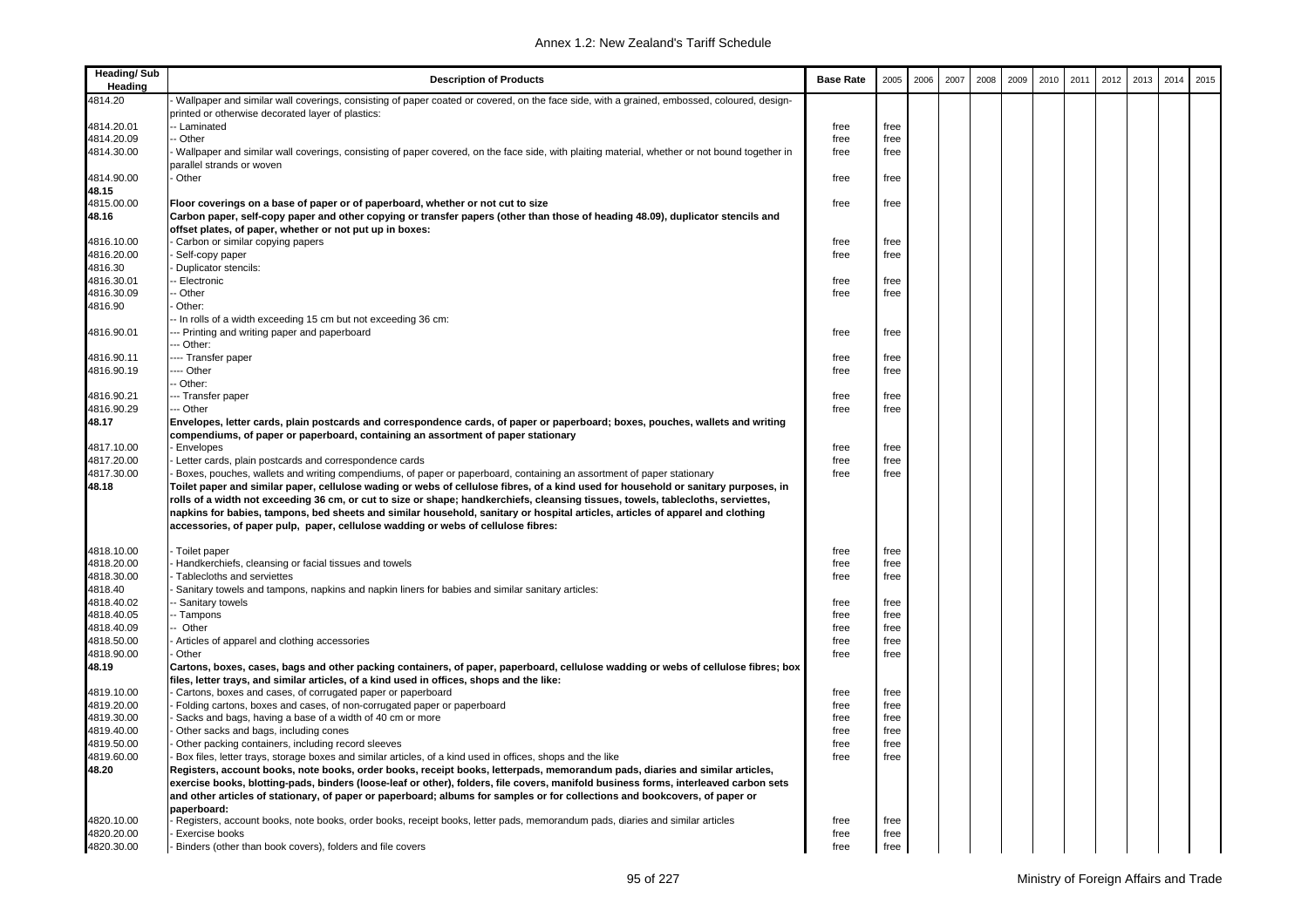| 4820.40.00<br>Manifold business forms and interleaved carbon sets<br>free<br>free<br>4820.50.00<br>Albums for samples or for collections<br>free<br>free<br>4820.90<br>Other:<br>4820.90.01<br>Oiled paper and drawing paper, in blocks, for artists<br>free<br>free<br>4820.90.09<br>- Other<br>free<br>free<br>48.21<br>Paper or paperboard labels of all kinds, whether or not printed:<br>4821.10.00<br>Printed<br>free<br>free<br>4821.90.00<br>Other<br>free<br>free<br>48.22<br>Bobbins, spools, cops and similar supports of paper pulp, paper or paperboard (whether or not perforated or hardened):<br>4822.10.00<br>Of a kind used for winding textile yarn<br>free<br>free<br>4822.90.00<br>Other<br>free<br>free<br>48.23<br>Other paper, paperboard, cellulose wadding and webs of cellulose fibres, cut to size or shape; other articles of paper pulp, paper,<br>paperboard, cellulose wadding or webs of cellulose fibres:<br>Gummed or adhesive paper, in strips or rolls:<br>Self-adhesive<br>4823.12.00<br>free<br>free<br>4823.19.00<br>- Other<br>free<br>free<br>4823.20.00<br>free<br>Filter paper and paperboard<br>free<br>4823.40.00<br>Rolls, sheets and dials, printed for self-recording apparatus<br>free<br>free<br>4823.60.00<br>Trays, dishes, plates, cups and the like, of paper or paperboard<br>free<br>free<br>4823.70.00<br>Moulded or pressed articles of paper pulp<br>free<br>free<br>4823.90<br>Other:<br>4823.90.01<br>- Automotive electrical insulation paperboard<br>free<br>free<br>4823.90.09<br>Perforated cards for jacquard attachments and the like; stamp hinges<br>free<br>free<br>4823.90.11<br>Patterns for apparel<br>free<br>free<br>4823.90.19<br>- Other<br>free<br>free<br><b>CHAPTER 49</b><br>PRINTED BOOKS, NEWSPAPERS, PICTURES AND OTHER PRODUCTS OF THE PRINTING INDUSTRY; MANUSCRIPTS,<br><b>TYPESCRIPTS AND PLANS</b><br>49.01<br>Printed books, brochures, leaflets and similar printed matter, whether or not in single sheets:<br>4901.10.00<br>In single sheets, whether or not folded<br>free<br>free<br>Other:<br>4901.91.00<br>Dictionaries and encyclopaedias, and serial instalments thereof<br>free<br>free<br>4901.99<br>Other:<br>4901.99.01<br>-- Directories of New Zealand or of any part thereof<br>free<br>free<br>4901.99.09<br>-- Other<br>free<br>free<br>49.02<br>Newspapers, journals and periodicals, whether or not illustrated or containing advertising material:<br>4902.10.00<br>Appearing at least four times a week<br>free<br>free<br>4902.90.00<br>Other<br>free<br>free<br>49.03<br>4903.00.00<br>Children's picture, drawing or colouring books<br>free<br>free<br>49.04 | Heading/Sub<br>Heading | <b>Description of Products</b>                                       | <b>Base Rate</b> | 2005 | 2006 | 2007 | 2008 | 2009 | 2010 | 2011 | 2012 | 2013 | 2014 | 2015 |
|-----------------------------------------------------------------------------------------------------------------------------------------------------------------------------------------------------------------------------------------------------------------------------------------------------------------------------------------------------------------------------------------------------------------------------------------------------------------------------------------------------------------------------------------------------------------------------------------------------------------------------------------------------------------------------------------------------------------------------------------------------------------------------------------------------------------------------------------------------------------------------------------------------------------------------------------------------------------------------------------------------------------------------------------------------------------------------------------------------------------------------------------------------------------------------------------------------------------------------------------------------------------------------------------------------------------------------------------------------------------------------------------------------------------------------------------------------------------------------------------------------------------------------------------------------------------------------------------------------------------------------------------------------------------------------------------------------------------------------------------------------------------------------------------------------------------------------------------------------------------------------------------------------------------------------------------------------------------------------------------------------------------------------------------------------------------------------------------------------------------------------------------------------------------------------------------------------------------------------------------------------------------------------------------------------------------------------------------------------------------------------------------------------------------------------------------------------------------------------------------------------------------------------------------------------------------------------------------------------------------------------------------------------------------------------------|------------------------|----------------------------------------------------------------------|------------------|------|------|------|------|------|------|------|------|------|------|------|
|                                                                                                                                                                                                                                                                                                                                                                                                                                                                                                                                                                                                                                                                                                                                                                                                                                                                                                                                                                                                                                                                                                                                                                                                                                                                                                                                                                                                                                                                                                                                                                                                                                                                                                                                                                                                                                                                                                                                                                                                                                                                                                                                                                                                                                                                                                                                                                                                                                                                                                                                                                                                                                                                                   |                        |                                                                      |                  |      |      |      |      |      |      |      |      |      |      |      |
|                                                                                                                                                                                                                                                                                                                                                                                                                                                                                                                                                                                                                                                                                                                                                                                                                                                                                                                                                                                                                                                                                                                                                                                                                                                                                                                                                                                                                                                                                                                                                                                                                                                                                                                                                                                                                                                                                                                                                                                                                                                                                                                                                                                                                                                                                                                                                                                                                                                                                                                                                                                                                                                                                   |                        |                                                                      |                  |      |      |      |      |      |      |      |      |      |      |      |
|                                                                                                                                                                                                                                                                                                                                                                                                                                                                                                                                                                                                                                                                                                                                                                                                                                                                                                                                                                                                                                                                                                                                                                                                                                                                                                                                                                                                                                                                                                                                                                                                                                                                                                                                                                                                                                                                                                                                                                                                                                                                                                                                                                                                                                                                                                                                                                                                                                                                                                                                                                                                                                                                                   |                        |                                                                      |                  |      |      |      |      |      |      |      |      |      |      |      |
|                                                                                                                                                                                                                                                                                                                                                                                                                                                                                                                                                                                                                                                                                                                                                                                                                                                                                                                                                                                                                                                                                                                                                                                                                                                                                                                                                                                                                                                                                                                                                                                                                                                                                                                                                                                                                                                                                                                                                                                                                                                                                                                                                                                                                                                                                                                                                                                                                                                                                                                                                                                                                                                                                   |                        |                                                                      |                  |      |      |      |      |      |      |      |      |      |      |      |
|                                                                                                                                                                                                                                                                                                                                                                                                                                                                                                                                                                                                                                                                                                                                                                                                                                                                                                                                                                                                                                                                                                                                                                                                                                                                                                                                                                                                                                                                                                                                                                                                                                                                                                                                                                                                                                                                                                                                                                                                                                                                                                                                                                                                                                                                                                                                                                                                                                                                                                                                                                                                                                                                                   |                        |                                                                      |                  |      |      |      |      |      |      |      |      |      |      |      |
|                                                                                                                                                                                                                                                                                                                                                                                                                                                                                                                                                                                                                                                                                                                                                                                                                                                                                                                                                                                                                                                                                                                                                                                                                                                                                                                                                                                                                                                                                                                                                                                                                                                                                                                                                                                                                                                                                                                                                                                                                                                                                                                                                                                                                                                                                                                                                                                                                                                                                                                                                                                                                                                                                   |                        |                                                                      |                  |      |      |      |      |      |      |      |      |      |      |      |
|                                                                                                                                                                                                                                                                                                                                                                                                                                                                                                                                                                                                                                                                                                                                                                                                                                                                                                                                                                                                                                                                                                                                                                                                                                                                                                                                                                                                                                                                                                                                                                                                                                                                                                                                                                                                                                                                                                                                                                                                                                                                                                                                                                                                                                                                                                                                                                                                                                                                                                                                                                                                                                                                                   |                        |                                                                      |                  |      |      |      |      |      |      |      |      |      |      |      |
|                                                                                                                                                                                                                                                                                                                                                                                                                                                                                                                                                                                                                                                                                                                                                                                                                                                                                                                                                                                                                                                                                                                                                                                                                                                                                                                                                                                                                                                                                                                                                                                                                                                                                                                                                                                                                                                                                                                                                                                                                                                                                                                                                                                                                                                                                                                                                                                                                                                                                                                                                                                                                                                                                   |                        |                                                                      |                  |      |      |      |      |      |      |      |      |      |      |      |
|                                                                                                                                                                                                                                                                                                                                                                                                                                                                                                                                                                                                                                                                                                                                                                                                                                                                                                                                                                                                                                                                                                                                                                                                                                                                                                                                                                                                                                                                                                                                                                                                                                                                                                                                                                                                                                                                                                                                                                                                                                                                                                                                                                                                                                                                                                                                                                                                                                                                                                                                                                                                                                                                                   |                        |                                                                      |                  |      |      |      |      |      |      |      |      |      |      |      |
|                                                                                                                                                                                                                                                                                                                                                                                                                                                                                                                                                                                                                                                                                                                                                                                                                                                                                                                                                                                                                                                                                                                                                                                                                                                                                                                                                                                                                                                                                                                                                                                                                                                                                                                                                                                                                                                                                                                                                                                                                                                                                                                                                                                                                                                                                                                                                                                                                                                                                                                                                                                                                                                                                   |                        |                                                                      |                  |      |      |      |      |      |      |      |      |      |      |      |
|                                                                                                                                                                                                                                                                                                                                                                                                                                                                                                                                                                                                                                                                                                                                                                                                                                                                                                                                                                                                                                                                                                                                                                                                                                                                                                                                                                                                                                                                                                                                                                                                                                                                                                                                                                                                                                                                                                                                                                                                                                                                                                                                                                                                                                                                                                                                                                                                                                                                                                                                                                                                                                                                                   |                        |                                                                      |                  |      |      |      |      |      |      |      |      |      |      |      |
|                                                                                                                                                                                                                                                                                                                                                                                                                                                                                                                                                                                                                                                                                                                                                                                                                                                                                                                                                                                                                                                                                                                                                                                                                                                                                                                                                                                                                                                                                                                                                                                                                                                                                                                                                                                                                                                                                                                                                                                                                                                                                                                                                                                                                                                                                                                                                                                                                                                                                                                                                                                                                                                                                   |                        |                                                                      |                  |      |      |      |      |      |      |      |      |      |      |      |
|                                                                                                                                                                                                                                                                                                                                                                                                                                                                                                                                                                                                                                                                                                                                                                                                                                                                                                                                                                                                                                                                                                                                                                                                                                                                                                                                                                                                                                                                                                                                                                                                                                                                                                                                                                                                                                                                                                                                                                                                                                                                                                                                                                                                                                                                                                                                                                                                                                                                                                                                                                                                                                                                                   |                        |                                                                      |                  |      |      |      |      |      |      |      |      |      |      |      |
|                                                                                                                                                                                                                                                                                                                                                                                                                                                                                                                                                                                                                                                                                                                                                                                                                                                                                                                                                                                                                                                                                                                                                                                                                                                                                                                                                                                                                                                                                                                                                                                                                                                                                                                                                                                                                                                                                                                                                                                                                                                                                                                                                                                                                                                                                                                                                                                                                                                                                                                                                                                                                                                                                   |                        |                                                                      |                  |      |      |      |      |      |      |      |      |      |      |      |
|                                                                                                                                                                                                                                                                                                                                                                                                                                                                                                                                                                                                                                                                                                                                                                                                                                                                                                                                                                                                                                                                                                                                                                                                                                                                                                                                                                                                                                                                                                                                                                                                                                                                                                                                                                                                                                                                                                                                                                                                                                                                                                                                                                                                                                                                                                                                                                                                                                                                                                                                                                                                                                                                                   |                        |                                                                      |                  |      |      |      |      |      |      |      |      |      |      |      |
|                                                                                                                                                                                                                                                                                                                                                                                                                                                                                                                                                                                                                                                                                                                                                                                                                                                                                                                                                                                                                                                                                                                                                                                                                                                                                                                                                                                                                                                                                                                                                                                                                                                                                                                                                                                                                                                                                                                                                                                                                                                                                                                                                                                                                                                                                                                                                                                                                                                                                                                                                                                                                                                                                   |                        |                                                                      |                  |      |      |      |      |      |      |      |      |      |      |      |
|                                                                                                                                                                                                                                                                                                                                                                                                                                                                                                                                                                                                                                                                                                                                                                                                                                                                                                                                                                                                                                                                                                                                                                                                                                                                                                                                                                                                                                                                                                                                                                                                                                                                                                                                                                                                                                                                                                                                                                                                                                                                                                                                                                                                                                                                                                                                                                                                                                                                                                                                                                                                                                                                                   |                        |                                                                      |                  |      |      |      |      |      |      |      |      |      |      |      |
|                                                                                                                                                                                                                                                                                                                                                                                                                                                                                                                                                                                                                                                                                                                                                                                                                                                                                                                                                                                                                                                                                                                                                                                                                                                                                                                                                                                                                                                                                                                                                                                                                                                                                                                                                                                                                                                                                                                                                                                                                                                                                                                                                                                                                                                                                                                                                                                                                                                                                                                                                                                                                                                                                   |                        |                                                                      |                  |      |      |      |      |      |      |      |      |      |      |      |
|                                                                                                                                                                                                                                                                                                                                                                                                                                                                                                                                                                                                                                                                                                                                                                                                                                                                                                                                                                                                                                                                                                                                                                                                                                                                                                                                                                                                                                                                                                                                                                                                                                                                                                                                                                                                                                                                                                                                                                                                                                                                                                                                                                                                                                                                                                                                                                                                                                                                                                                                                                                                                                                                                   |                        |                                                                      |                  |      |      |      |      |      |      |      |      |      |      |      |
|                                                                                                                                                                                                                                                                                                                                                                                                                                                                                                                                                                                                                                                                                                                                                                                                                                                                                                                                                                                                                                                                                                                                                                                                                                                                                                                                                                                                                                                                                                                                                                                                                                                                                                                                                                                                                                                                                                                                                                                                                                                                                                                                                                                                                                                                                                                                                                                                                                                                                                                                                                                                                                                                                   |                        |                                                                      |                  |      |      |      |      |      |      |      |      |      |      |      |
|                                                                                                                                                                                                                                                                                                                                                                                                                                                                                                                                                                                                                                                                                                                                                                                                                                                                                                                                                                                                                                                                                                                                                                                                                                                                                                                                                                                                                                                                                                                                                                                                                                                                                                                                                                                                                                                                                                                                                                                                                                                                                                                                                                                                                                                                                                                                                                                                                                                                                                                                                                                                                                                                                   |                        |                                                                      |                  |      |      |      |      |      |      |      |      |      |      |      |
|                                                                                                                                                                                                                                                                                                                                                                                                                                                                                                                                                                                                                                                                                                                                                                                                                                                                                                                                                                                                                                                                                                                                                                                                                                                                                                                                                                                                                                                                                                                                                                                                                                                                                                                                                                                                                                                                                                                                                                                                                                                                                                                                                                                                                                                                                                                                                                                                                                                                                                                                                                                                                                                                                   |                        |                                                                      |                  |      |      |      |      |      |      |      |      |      |      |      |
|                                                                                                                                                                                                                                                                                                                                                                                                                                                                                                                                                                                                                                                                                                                                                                                                                                                                                                                                                                                                                                                                                                                                                                                                                                                                                                                                                                                                                                                                                                                                                                                                                                                                                                                                                                                                                                                                                                                                                                                                                                                                                                                                                                                                                                                                                                                                                                                                                                                                                                                                                                                                                                                                                   |                        |                                                                      |                  |      |      |      |      |      |      |      |      |      |      |      |
|                                                                                                                                                                                                                                                                                                                                                                                                                                                                                                                                                                                                                                                                                                                                                                                                                                                                                                                                                                                                                                                                                                                                                                                                                                                                                                                                                                                                                                                                                                                                                                                                                                                                                                                                                                                                                                                                                                                                                                                                                                                                                                                                                                                                                                                                                                                                                                                                                                                                                                                                                                                                                                                                                   |                        |                                                                      |                  |      |      |      |      |      |      |      |      |      |      |      |
|                                                                                                                                                                                                                                                                                                                                                                                                                                                                                                                                                                                                                                                                                                                                                                                                                                                                                                                                                                                                                                                                                                                                                                                                                                                                                                                                                                                                                                                                                                                                                                                                                                                                                                                                                                                                                                                                                                                                                                                                                                                                                                                                                                                                                                                                                                                                                                                                                                                                                                                                                                                                                                                                                   |                        |                                                                      |                  |      |      |      |      |      |      |      |      |      |      |      |
|                                                                                                                                                                                                                                                                                                                                                                                                                                                                                                                                                                                                                                                                                                                                                                                                                                                                                                                                                                                                                                                                                                                                                                                                                                                                                                                                                                                                                                                                                                                                                                                                                                                                                                                                                                                                                                                                                                                                                                                                                                                                                                                                                                                                                                                                                                                                                                                                                                                                                                                                                                                                                                                                                   |                        |                                                                      |                  |      |      |      |      |      |      |      |      |      |      |      |
|                                                                                                                                                                                                                                                                                                                                                                                                                                                                                                                                                                                                                                                                                                                                                                                                                                                                                                                                                                                                                                                                                                                                                                                                                                                                                                                                                                                                                                                                                                                                                                                                                                                                                                                                                                                                                                                                                                                                                                                                                                                                                                                                                                                                                                                                                                                                                                                                                                                                                                                                                                                                                                                                                   |                        |                                                                      |                  |      |      |      |      |      |      |      |      |      |      |      |
|                                                                                                                                                                                                                                                                                                                                                                                                                                                                                                                                                                                                                                                                                                                                                                                                                                                                                                                                                                                                                                                                                                                                                                                                                                                                                                                                                                                                                                                                                                                                                                                                                                                                                                                                                                                                                                                                                                                                                                                                                                                                                                                                                                                                                                                                                                                                                                                                                                                                                                                                                                                                                                                                                   |                        |                                                                      |                  |      |      |      |      |      |      |      |      |      |      |      |
|                                                                                                                                                                                                                                                                                                                                                                                                                                                                                                                                                                                                                                                                                                                                                                                                                                                                                                                                                                                                                                                                                                                                                                                                                                                                                                                                                                                                                                                                                                                                                                                                                                                                                                                                                                                                                                                                                                                                                                                                                                                                                                                                                                                                                                                                                                                                                                                                                                                                                                                                                                                                                                                                                   |                        |                                                                      |                  |      |      |      |      |      |      |      |      |      |      |      |
|                                                                                                                                                                                                                                                                                                                                                                                                                                                                                                                                                                                                                                                                                                                                                                                                                                                                                                                                                                                                                                                                                                                                                                                                                                                                                                                                                                                                                                                                                                                                                                                                                                                                                                                                                                                                                                                                                                                                                                                                                                                                                                                                                                                                                                                                                                                                                                                                                                                                                                                                                                                                                                                                                   |                        |                                                                      |                  |      |      |      |      |      |      |      |      |      |      |      |
|                                                                                                                                                                                                                                                                                                                                                                                                                                                                                                                                                                                                                                                                                                                                                                                                                                                                                                                                                                                                                                                                                                                                                                                                                                                                                                                                                                                                                                                                                                                                                                                                                                                                                                                                                                                                                                                                                                                                                                                                                                                                                                                                                                                                                                                                                                                                                                                                                                                                                                                                                                                                                                                                                   |                        |                                                                      |                  |      |      |      |      |      |      |      |      |      |      |      |
|                                                                                                                                                                                                                                                                                                                                                                                                                                                                                                                                                                                                                                                                                                                                                                                                                                                                                                                                                                                                                                                                                                                                                                                                                                                                                                                                                                                                                                                                                                                                                                                                                                                                                                                                                                                                                                                                                                                                                                                                                                                                                                                                                                                                                                                                                                                                                                                                                                                                                                                                                                                                                                                                                   |                        |                                                                      |                  |      |      |      |      |      |      |      |      |      |      |      |
|                                                                                                                                                                                                                                                                                                                                                                                                                                                                                                                                                                                                                                                                                                                                                                                                                                                                                                                                                                                                                                                                                                                                                                                                                                                                                                                                                                                                                                                                                                                                                                                                                                                                                                                                                                                                                                                                                                                                                                                                                                                                                                                                                                                                                                                                                                                                                                                                                                                                                                                                                                                                                                                                                   |                        |                                                                      |                  |      |      |      |      |      |      |      |      |      |      |      |
|                                                                                                                                                                                                                                                                                                                                                                                                                                                                                                                                                                                                                                                                                                                                                                                                                                                                                                                                                                                                                                                                                                                                                                                                                                                                                                                                                                                                                                                                                                                                                                                                                                                                                                                                                                                                                                                                                                                                                                                                                                                                                                                                                                                                                                                                                                                                                                                                                                                                                                                                                                                                                                                                                   |                        |                                                                      |                  |      |      |      |      |      |      |      |      |      |      |      |
|                                                                                                                                                                                                                                                                                                                                                                                                                                                                                                                                                                                                                                                                                                                                                                                                                                                                                                                                                                                                                                                                                                                                                                                                                                                                                                                                                                                                                                                                                                                                                                                                                                                                                                                                                                                                                                                                                                                                                                                                                                                                                                                                                                                                                                                                                                                                                                                                                                                                                                                                                                                                                                                                                   |                        |                                                                      |                  |      |      |      |      |      |      |      |      |      |      |      |
| free<br>free                                                                                                                                                                                                                                                                                                                                                                                                                                                                                                                                                                                                                                                                                                                                                                                                                                                                                                                                                                                                                                                                                                                                                                                                                                                                                                                                                                                                                                                                                                                                                                                                                                                                                                                                                                                                                                                                                                                                                                                                                                                                                                                                                                                                                                                                                                                                                                                                                                                                                                                                                                                                                                                                      | 4904.00.00             | Music, printed or in manuscript, whether or not bound or illustrated |                  |      |      |      |      |      |      |      |      |      |      |      |
| 49.05<br>Maps and hydrographic or similar charts of all kinds, including atlases, wall maps, topographical plans and globes, printed:                                                                                                                                                                                                                                                                                                                                                                                                                                                                                                                                                                                                                                                                                                                                                                                                                                                                                                                                                                                                                                                                                                                                                                                                                                                                                                                                                                                                                                                                                                                                                                                                                                                                                                                                                                                                                                                                                                                                                                                                                                                                                                                                                                                                                                                                                                                                                                                                                                                                                                                                             |                        |                                                                      |                  |      |      |      |      |      |      |      |      |      |      |      |
| Globes<br>4905.10.00<br>free<br>free                                                                                                                                                                                                                                                                                                                                                                                                                                                                                                                                                                                                                                                                                                                                                                                                                                                                                                                                                                                                                                                                                                                                                                                                                                                                                                                                                                                                                                                                                                                                                                                                                                                                                                                                                                                                                                                                                                                                                                                                                                                                                                                                                                                                                                                                                                                                                                                                                                                                                                                                                                                                                                              |                        |                                                                      |                  |      |      |      |      |      |      |      |      |      |      |      |
| Other:                                                                                                                                                                                                                                                                                                                                                                                                                                                                                                                                                                                                                                                                                                                                                                                                                                                                                                                                                                                                                                                                                                                                                                                                                                                                                                                                                                                                                                                                                                                                                                                                                                                                                                                                                                                                                                                                                                                                                                                                                                                                                                                                                                                                                                                                                                                                                                                                                                                                                                                                                                                                                                                                            |                        |                                                                      |                  |      |      |      |      |      |      |      |      |      |      |      |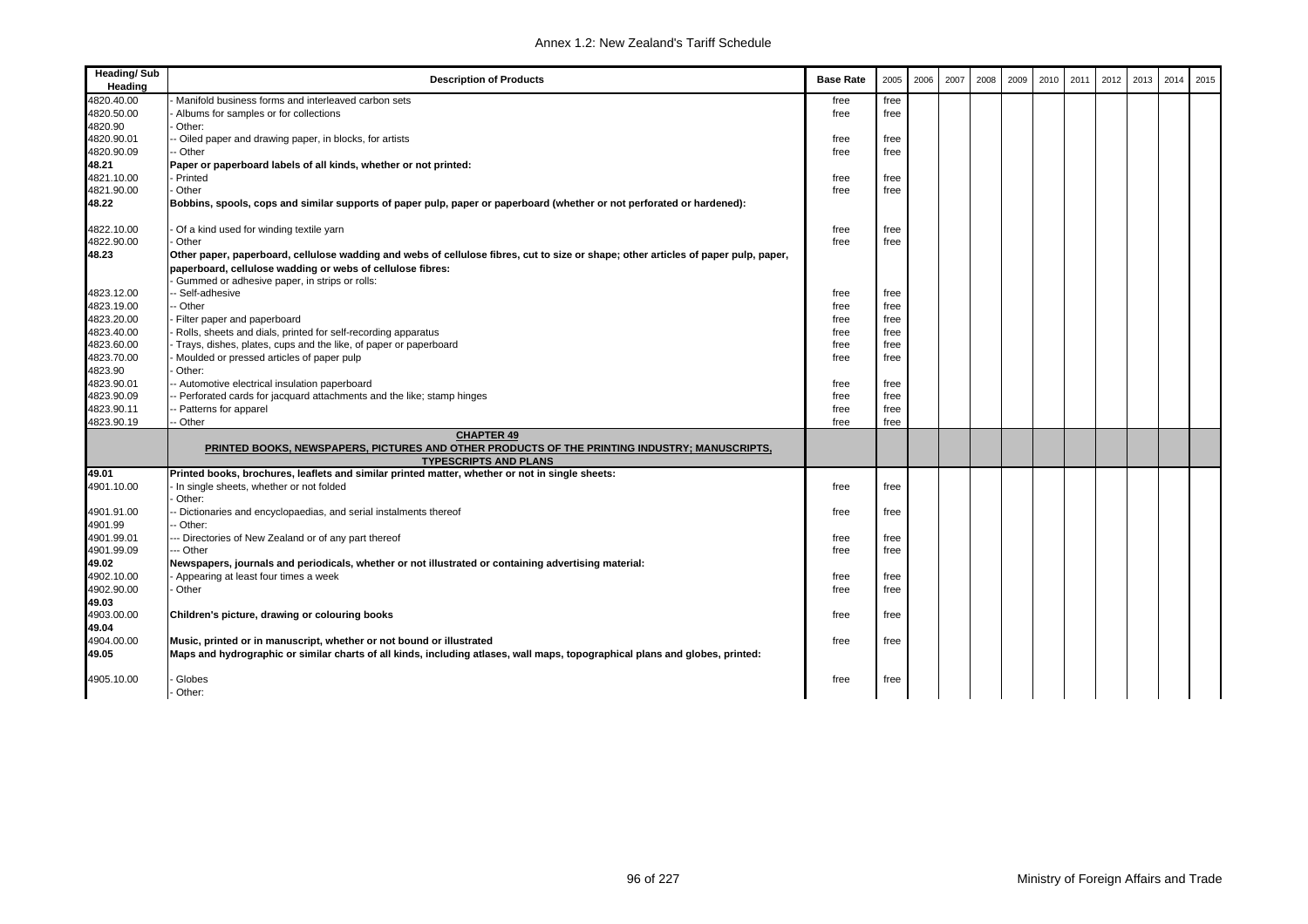| <b>Heading/Sub</b><br>Heading | <b>Description of Products</b>                                                                                                                                                                                                                                   | <b>Base Rate</b> | 2005 | 2006 | 2007 | 2008 | 2009 | 2010 | 2011 | 2012 | 2013 | 2014 | 2015 |
|-------------------------------|------------------------------------------------------------------------------------------------------------------------------------------------------------------------------------------------------------------------------------------------------------------|------------------|------|------|------|------|------|------|------|------|------|------|------|
| 4905.91.00                    | - In book form                                                                                                                                                                                                                                                   | free             | free |      |      |      |      |      |      |      |      |      |      |
| 4905.99.00                    | - Other                                                                                                                                                                                                                                                          | free             | free |      |      |      |      |      |      |      |      |      |      |
| 49.06                         |                                                                                                                                                                                                                                                                  |                  |      |      |      |      |      |      |      |      |      |      |      |
| 4906.00.00                    | Plans and drawings for architectural, engineering, industrial, commercial, topographical or similar purposes, being originals drawn<br>by hand; handwritten texts; photographic reproductions on sensitised paper and carbon copies of the foregoing             | free             | free |      |      |      |      |      |      |      |      |      |      |
| 49.07                         |                                                                                                                                                                                                                                                                  |                  |      |      |      |      |      |      |      |      |      |      |      |
| 4907.00                       | Unused postage, revenue or similar stamps of current or new issue in the country in which they have, or will have, a recognised face<br>value; stamp impressed paper; banknotes; cheque forms; stock, share or bond certificates and similar documents of title: |                  |      |      |      |      |      |      |      |      |      |      |      |
| 4907.00.01                    | Stamps; banknotes; travellers' cheques issued by overseas credit houses                                                                                                                                                                                          | free             | free |      |      |      |      |      |      |      |      |      |      |
| 4907.00.09                    | Other                                                                                                                                                                                                                                                            | free             | free |      |      |      |      |      |      |      |      |      |      |
| 49.08                         | Transfers (decalcomanias):                                                                                                                                                                                                                                       |                  |      |      |      |      |      |      |      |      |      |      |      |
| 4908.10                       | Transfers (decalcomanias), vitrifiable:                                                                                                                                                                                                                          |                  |      |      |      |      |      |      |      |      |      |      |      |
| 4908.10.01                    | - Automotive decalcomanias                                                                                                                                                                                                                                       | free             | free |      |      |      |      |      |      |      |      |      |      |
| 4908.10.09                    | - Other                                                                                                                                                                                                                                                          | free             | free |      |      |      |      |      |      |      |      |      |      |
| 4908.90                       | Other:                                                                                                                                                                                                                                                           |                  |      |      |      |      |      |      |      |      |      |      |      |
| 4908.90.01                    | Automotive decalcomanias                                                                                                                                                                                                                                         | free             | free |      |      |      |      |      |      |      |      |      |      |
| 4908.90.09                    | - Other                                                                                                                                                                                                                                                          | free             | free |      |      |      |      |      |      |      |      |      |      |
| 49.09                         |                                                                                                                                                                                                                                                                  |                  |      |      |      |      |      |      |      |      |      |      |      |
| 4909.00.00                    | Printed or illustrated postcards; printed cards bearing personal greetings, messages or announcements, whether or not illustrated,<br>with or without envelopes or trimmings                                                                                     | free             | free |      |      |      |      |      |      |      |      |      |      |
| 49.10                         |                                                                                                                                                                                                                                                                  |                  |      |      |      |      |      |      |      |      |      |      |      |
| 4910.00.00                    | Calendars of any kind, printed, including calendar blocks                                                                                                                                                                                                        | free             | free |      |      |      |      |      |      |      |      |      |      |
| 49.11                         | Other printed matter, including printed pictures and photographs:                                                                                                                                                                                                |                  |      |      |      |      |      |      |      |      |      |      |      |
| 4911.10                       | Trade advertising material, commercial catalogues and the like:                                                                                                                                                                                                  |                  |      |      |      |      |      |      |      |      |      |      |      |
| 4911.10.01                    | - Trade catalogues, price lists and colour cards, printed in an overseas country, provided that:                                                                                                                                                                 | free             | free |      |      |      |      |      |      |      |      |      |      |
|                               | (a) They relate exclusively to goods produced in that country<br>(b) They bear the name and overseas address of the company, firm or person, in that country, whose goods are thereby represented, and                                                           |                  |      |      |      |      |      |      |      |      |      |      |      |
|                               | (c) They are not designed to advertise or promote the sale of goods by any company, firm or person, having an established business in New<br>Zealand                                                                                                             |                  |      |      |      |      |      |      |      |      |      |      |      |
| 4911.10.09                    | - Trade catalogues, price lists and colour cards, other kinds; circulars, programmes, printed poster and other advertising material                                                                                                                              | free             | free |      |      |      |      |      |      |      |      |      |      |
| 4911.10.11                    | Brochures, posters and leaflets designed to promote travel outside New Zealand                                                                                                                                                                                   | free             | free |      |      |      |      |      |      |      |      |      |      |
| 4911.10.19                    | - Other                                                                                                                                                                                                                                                          | free             | free |      |      |      |      |      |      |      |      |      |      |
|                               | Other:                                                                                                                                                                                                                                                           |                  |      |      |      |      |      |      |      |      |      |      |      |
| 4911.91.00                    | Pictures, designs and photographs                                                                                                                                                                                                                                | free             | free |      |      |      |      |      |      |      |      |      |      |
| 4911.99                       | Other:                                                                                                                                                                                                                                                           |                  |      |      |      |      |      |      |      |      |      |      |      |
| 4911.99.01                    | - Cinema, concert, theatre, railway and other tickets; window transparencies                                                                                                                                                                                     | free             | free |      |      |      |      |      |      |      |      |      |      |
| 4911.99.09                    | - Showcards printed on paper, paperboard or other material                                                                                                                                                                                                       | free             | free |      |      |      |      |      |      |      |      |      |      |
| 4911.99.11                    | Christmas and similar cards                                                                                                                                                                                                                                      | free             | free |      |      |      |      |      |      |      |      |      |      |
| 4911.99.18                    | - Other                                                                                                                                                                                                                                                          | free             | free |      |      |      |      |      |      |      |      |      |      |
|                               | <b>CHAPTER 50</b><br><b>SILK</b>                                                                                                                                                                                                                                 |                  |      |      |      |      |      |      |      |      |      |      |      |
| 50.01                         |                                                                                                                                                                                                                                                                  |                  |      |      |      |      |      |      |      |      |      |      |      |
| 5001.00.00<br>50.02           | Silk-worm cocoons suitable for reeling                                                                                                                                                                                                                           | free             | free |      |      |      |      |      |      |      |      |      |      |
| 5002.00.00                    | Raw silk (not thrown)                                                                                                                                                                                                                                            | free             | free |      |      |      |      |      |      |      |      |      |      |
| 50.03                         | Silk waste (including cocoons unsuitable for reeling, yarn waste and garnetted stock):                                                                                                                                                                           |                  |      |      |      |      |      |      |      |      |      |      |      |
| 5003.10.00                    | Not carded or combed                                                                                                                                                                                                                                             | free             | free |      |      |      |      |      |      |      |      |      |      |
| 5003.90.00                    | Other                                                                                                                                                                                                                                                            | free             | free |      |      |      |      |      |      |      |      |      |      |
| 50.04                         |                                                                                                                                                                                                                                                                  |                  |      |      |      |      |      |      |      |      |      |      |      |
| 5004.00.00                    | Silk yarn (other than yarn spun from silk waste) not put up for retail sale                                                                                                                                                                                      | free             | free |      |      |      |      |      |      |      |      |      |      |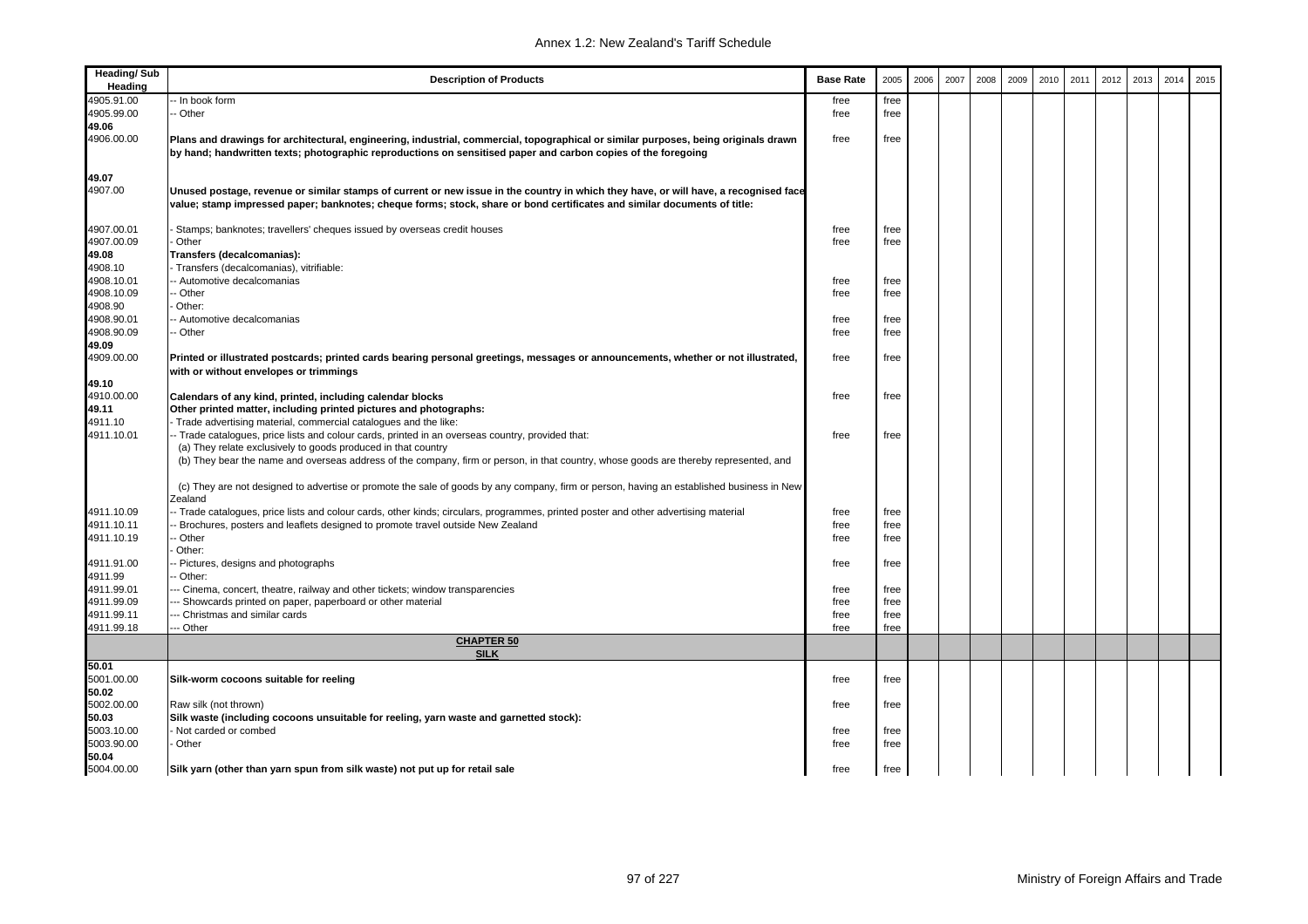| <b>Heading/Sub</b><br>Heading | <b>Description of Products</b>                                                                      | <b>Base Rate</b> | 2005        | 2006 | 2007       | 2008                | 2009           | 2010                             | 2011         | 2012              | 2013   | 2014 | 2015 |
|-------------------------------|-----------------------------------------------------------------------------------------------------|------------------|-------------|------|------------|---------------------|----------------|----------------------------------|--------------|-------------------|--------|------|------|
| 50.05                         |                                                                                                     |                  |             |      |            |                     |                |                                  |              |                   |        |      |      |
| 5005.00.00                    | Yarn spun from silk waste, not put up for retail sale                                               | free             | free        |      |            |                     |                |                                  |              |                   |        |      |      |
| 50.06                         |                                                                                                     |                  |             |      |            |                     |                |                                  |              |                   |        |      |      |
| 5006.00.00                    | Silk yarn and yarn spun from silk waste, put up for retail sale; silk-worm gut                      | free             | free        |      |            |                     |                |                                  |              |                   |        |      |      |
| 50.07                         | Woven fabrics of silk or of silk waste:                                                             |                  |             |      |            |                     |                |                                  |              |                   |        |      |      |
| 5007.10.00                    | Fabrics of noil silk                                                                                | free             | free        |      |            |                     |                |                                  |              |                   |        |      |      |
| 5007.20.00                    | Other fabrics, containing 85 % or more by weight of silk or of silk waste other than noil silk      | free             | free        |      |            |                     |                |                                  |              |                   |        |      |      |
| 5007.90.00                    | Other fabrics                                                                                       | free             | free        |      |            |                     |                |                                  |              |                   |        |      |      |
|                               | <b>CHAPTER 51</b><br>WOOL, FINE OR COARSE ANIMAL HAIR; HORSEHAIR YARN AND WOVEN FABRIC              |                  |             |      |            |                     |                |                                  |              |                   |        |      |      |
| 51.01                         | Wool, not carded or combed:                                                                         |                  |             |      |            |                     |                |                                  |              |                   |        |      |      |
|                               | Greasy, including fleece-washed wool:                                                               |                  |             |      |            |                     |                |                                  |              |                   |        |      |      |
| 5101.11.00                    | - Shorn wool                                                                                        | free             | free        |      |            |                     |                |                                  |              |                   |        |      |      |
| 5101.19.00                    | - Other                                                                                             | free             | free        |      |            |                     |                |                                  |              |                   |        |      |      |
|                               | Degreased, not carbonised:                                                                          |                  |             |      |            |                     |                |                                  |              |                   |        |      |      |
| 5101.21.00                    | - Shorn wool                                                                                        | free             | free        |      |            |                     |                |                                  |              |                   |        |      |      |
| 5101.29.00                    | - Other                                                                                             | free             | free        |      |            |                     |                |                                  |              |                   |        |      |      |
| 5101.30.00                    | Carbonised                                                                                          | free             | free        |      |            |                     |                |                                  |              |                   |        |      |      |
| 51.02                         | Fine or coarse animal hair, not carded or combed:                                                   |                  |             |      |            |                     |                |                                  |              |                   |        |      |      |
|                               | Fine animal hair                                                                                    |                  |             |      |            |                     |                |                                  |              |                   |        |      |      |
| 5102.11.00                    | - Of Kashmir (cashmere) goats                                                                       | free             | free        |      |            |                     |                |                                  |              |                   |        |      |      |
| 5102.19.00                    | - Other                                                                                             | free             | free        |      |            |                     |                |                                  |              |                   |        |      |      |
| 5102.20.00                    | Coarse animal hair                                                                                  | free             | free        |      |            |                     |                |                                  |              |                   |        |      |      |
| 51.03                         | Waste of wool or of fine or coarse animal hair, including yarn waste but excluding garnetted stock: |                  |             |      |            |                     |                |                                  |              |                   |        |      |      |
| 5103.10.00                    | Noils of wool or of fine animal hair                                                                | free             | free        |      |            |                     |                |                                  |              |                   |        |      |      |
| 5103.20.00                    | Other waste of wool or of fine animal hair                                                          | free             | free        |      |            |                     |                |                                  |              |                   |        |      |      |
| 5103.30.00                    | Waste of coarse animal hair                                                                         | free             | free        |      |            |                     |                |                                  |              |                   |        |      |      |
| 51.04                         |                                                                                                     |                  |             |      |            |                     |                |                                  |              |                   |        |      |      |
| 5104.00.00                    | Garnetted stock of wool or of fine or coarse animal hair                                            | free             | free        |      |            |                     |                |                                  |              |                   |        |      |      |
| 51.05                         | Wool and fine or coarse animal hair, carded or combed (including combed wool in fragments):         |                  |             |      |            |                     |                |                                  |              |                   |        |      |      |
| 5105.10.00                    | Carded wool                                                                                         | free             | free        |      |            |                     |                |                                  |              |                   |        |      |      |
|                               | Wool tops and other combed wool:                                                                    |                  |             |      |            |                     |                |                                  |              |                   |        |      |      |
| 5105.21.00                    | - Combed wool in fragments                                                                          | free             | free        |      |            |                     |                |                                  |              |                   |        |      |      |
| 5105.29.00                    | - Other                                                                                             | free             | free        |      |            |                     |                |                                  |              |                   |        |      |      |
|                               | Fine animal hair, carded or combed:                                                                 |                  |             |      |            |                     |                |                                  |              |                   |        |      |      |
|                               | - Of Kashmir (cashmere) goats                                                                       | free             | free        |      |            |                     |                |                                  |              |                   |        |      |      |
| 5105.31.00<br>5105.39.00      | - Other                                                                                             | free             | free        |      |            |                     |                |                                  |              |                   |        |      |      |
| 5105.40.00                    | Coarse animal hair, carded or combed                                                                | free             | free        |      |            |                     |                |                                  |              |                   |        |      |      |
| 51.06                         | Yarn of carded wool, not put up for retail sale:                                                    |                  |             |      |            |                     |                |                                  |              |                   |        |      |      |
|                               |                                                                                                     |                  |             |      |            |                     |                |                                  |              |                   |        |      |      |
| 5106.10<br>5106.10.01         | Containing 85 % or more by weight of wool:<br>- For use in the manufacture of carpets               | $\overline{7}$   |             |      |            |                     |                |                                  |              |                   |        |      |      |
|                               | - Other                                                                                             | $\overline{7}$   | free<br>5.5 | 5.5  | 5.5        | $\overline{4}$      | $\overline{4}$ | $\overline{4}$                   | 3            | 3                 | 3      | 3    |      |
| 5106.10.09                    |                                                                                                     |                  |             |      |            |                     |                |                                  |              |                   |        |      | free |
| 5106.20<br>5106.20.01         | Containing less than 85 % by weight of wool:                                                        | $\overline{7}$   |             |      |            |                     |                |                                  |              |                   |        |      |      |
|                               | - For use in the manufacture of carpets containing not less than 70 % by weight of wool<br>- Other  | $\overline{7}$   | free        |      |            |                     | $\overline{4}$ | $\overline{4}$                   |              |                   |        |      |      |
| 5106.20.09<br>51.07           |                                                                                                     |                  | 5.5         | 5.5  | 5.5        | 4                   |                |                                  | 3            | 3                 | 3      | 3    | free |
|                               | Yarn of combed wool, not put up for retail sale:                                                    | $\overline{7}$   |             |      |            |                     | $\overline{4}$ |                                  | 3            |                   |        |      |      |
| 5107.10.00                    | Containing 85 % or more by weight of wool                                                           | $\overline{7}$   | 5.5         | 5.5  | 5.5<br>5.5 | 4<br>$\overline{4}$ | $\overline{4}$ | $\overline{4}$<br>$\overline{4}$ | $\mathbf{3}$ | 3<br>$\mathbf{3}$ | 3<br>3 | 3    | free |
| 5107.20.00                    | Containing less than 85 % by weight of wool                                                         |                  | 5.5         | 5.5  |            |                     |                |                                  |              |                   |        | 3    | free |
| 51.08                         | Yarn of fine animal hair (carded or combed), not put up for retail sale:                            |                  |             |      |            |                     |                |                                  |              |                   |        |      |      |
| 5108.10.00                    | Carded                                                                                              | free             | free        |      |            |                     |                |                                  |              |                   |        |      |      |
| 5108.20.00                    | Combed                                                                                              | free             | free        |      |            |                     |                |                                  |              |                   |        |      |      |
| 51.09                         | Yarn of wool or of fine animal hair, put up for retail sale:                                        |                  |             |      |            |                     |                |                                  |              |                   |        |      |      |
| 5109.10.00                    | Containing 85 % or more by weight of wool or of fine animal hair                                    | $\overline{7}$   | 5.5         | 5.5  | 5.5        | $\overline{4}$      | $\overline{4}$ | 4                                | 3            | 3                 | 3      | 3    | free |
| 5109.90.00                    | Other                                                                                               | $\overline{7}$   | 5.5         | 5.5  | 5.5        | $\overline{4}$      | $\overline{4}$ | $\overline{4}$                   | $\mathbf{3}$ | $\mathbf{3}$      | 3      | 3    | free |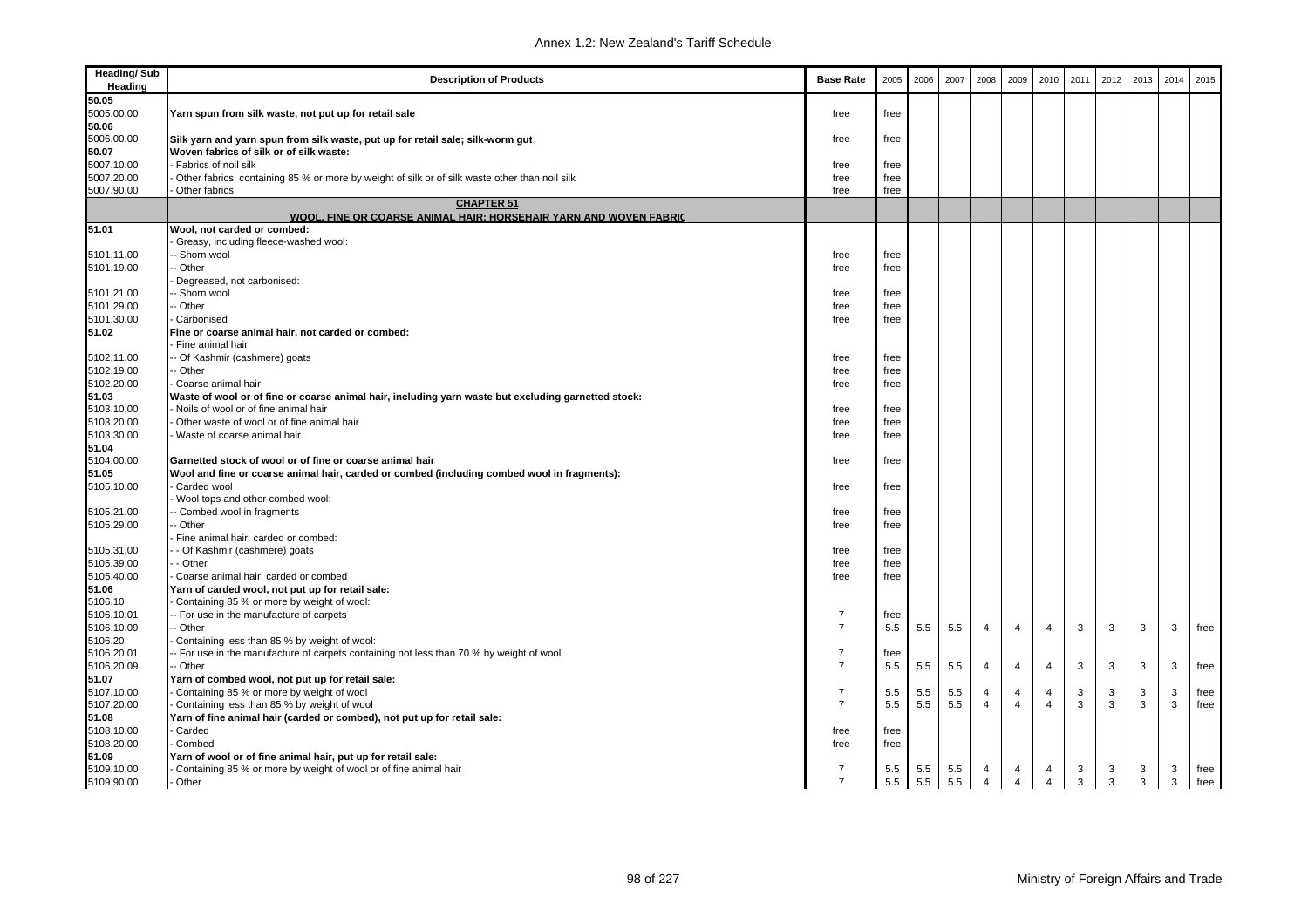| <b>Heading/Sub</b><br>Heading | <b>Description of Products</b>                                                                                              | <b>Base Rate</b> | 2005 | 2006 | 2007 | 2008           | 2009           | 2010                    | 2011           | 2012 | 2013 | 2014 | 2015 |
|-------------------------------|-----------------------------------------------------------------------------------------------------------------------------|------------------|------|------|------|----------------|----------------|-------------------------|----------------|------|------|------|------|
| 51.10                         |                                                                                                                             |                  |      |      |      |                |                |                         |                |      |      |      |      |
| 5110.00                       | Yarn of coarse animal hair or of horsehair (including gimped horsehair yarn), whether or not put up for retail sale:        |                  |      |      |      |                |                |                         |                |      |      |      |      |
| 5110.00.01                    | Horsehair or coarse animal hair put up for retail sale                                                                      | $\overline{7}$   | 5.5  | 5.5  | 5.5  | $\overline{4}$ | $\overline{4}$ | $\overline{4}$          | 3              | 3    | 3    | 3    | free |
| 5110.00.09                    | Other                                                                                                                       | free             | free |      |      |                |                |                         |                |      |      |      |      |
| 51.11                         | Woven fabrics of carded wool or of carded fine animal hair:                                                                 |                  |      |      |      |                |                |                         |                |      |      |      |      |
|                               | Containing 85 % or more by weight of wool or of fine animal hair:                                                           |                  |      |      |      |                |                |                         |                |      |      |      |      |
| 5111.11                       | - Of a weight not exceeding 300 g/m <sup>2</sup> :                                                                          |                  |      |      |      |                |                |                         |                |      |      |      |      |
| 5111.11.02                    | -- Of a weight not exceeding 150 g/m <sup>2</sup>                                                                           | free             | free |      |      |                |                |                         |                |      |      |      |      |
| 5111.11.08                    | -- Other                                                                                                                    | 12.5             | 10   | 8    | 6    | 4              | 4              | 4                       | 4              | 3    | 3    | 3    | free |
| 5111.19.00                    | - Other                                                                                                                     | 12.5             | 10   | 8    | 6    | $\overline{4}$ | $\overline{4}$ | $\overline{4}$          | $\overline{4}$ | 3    | 3    | 3    | free |
| 5111.20                       | Other, mixed mainly or solely with man-made filaments:                                                                      |                  |      |      |      |                |                |                         |                |      |      |      |      |
| 5111.20.02                    | Containing less than 33 % by weight of wool or of fine animal hair or of a weight not exceeding 150g/m <sup>2</sup>         | free             | free |      |      |                |                |                         |                |      |      |      |      |
| 5111.20.08                    | - Other                                                                                                                     | 12.5             | 10   | 8    | 6    | $\overline{4}$ | 4              | $\overline{4}$          | $\overline{4}$ | 3    | 3    | 3    | free |
| 5111.30                       | Other, mixed mainly or solely with man-made staple fibres:                                                                  |                  |      |      |      |                |                |                         |                |      |      |      |      |
| 5111.30.02                    | Containing less than 33 % by weight of wool or of fine animal hair or of a weight not exceeding 150g/m <sup>2</sup>         | free             | free |      |      |                |                |                         |                |      |      |      |      |
| 5111.30.08                    | - Other                                                                                                                     | 12.5             | 10   | 8    | 6    | $\overline{4}$ | $\overline{4}$ | $\overline{4}$          | $\overline{4}$ | 3    | 3    | 3    | free |
| 5111.90                       | Other:                                                                                                                      |                  |      |      |      |                |                |                         |                |      |      |      |      |
| 5111.90.02                    | - Containing less than 33 % by weight of wool or of fine animal hair or of a weight not exceeding 150g/m <sup>2</sup>       | free             | free |      |      |                |                |                         |                |      |      |      |      |
| 5111.90.08                    | - Other                                                                                                                     | 12.5             | 10   | 8    | 6    | $\overline{4}$ | 4              | $\overline{\mathbf{4}}$ | $\overline{4}$ | 3    | 3    | 3    | free |
| 51.12                         | Woven fabrics of combed wool or of combed fine animal hair:                                                                 |                  |      |      |      |                |                |                         |                |      |      |      |      |
|                               | Containing 85 % or more by weight of wool or of fine animal hair:                                                           |                  |      |      |      |                |                |                         |                |      |      |      |      |
| 5112.11                       | - Of a weight not exceeding 200 g/m <sup>2</sup> :                                                                          |                  |      |      |      |                |                |                         |                |      |      |      |      |
| 5112.11.02                    | -- Of a weight not exceeding 150 g/m <sup>2</sup>                                                                           | free             | free |      |      |                |                |                         |                |      |      |      |      |
| 5112.11.08                    | -- Other                                                                                                                    | 12.5             | 10   | 8    | 6    | 4              | 4              | 4                       | $\overline{4}$ | 3    | 3    | 3    | free |
| 5112.19.00                    | - Other                                                                                                                     | 12.5             | 10   | 8    | 6    | $\overline{4}$ | $\overline{4}$ | $\overline{4}$          | $\overline{4}$ | 3    | 3    | 3    | free |
| 5112.20                       | Other, mixed mainly or solely with man-made filaments:                                                                      |                  |      |      |      |                |                |                         |                |      |      |      |      |
| 5112.20.02                    | $\cdot$ Containing less than 33 % by weight of wool or of fine animal hair or of a weight not exceeding 150g/m <sup>2</sup> | free             | free |      |      |                |                |                         |                |      |      |      |      |
| 5112.20.08                    | - Other                                                                                                                     | 12.5             | 10   | 8    | 6    | $\overline{4}$ | $\overline{4}$ | $\overline{4}$          | $\overline{4}$ | 3    | 3    | 3    | free |
| 5112.30                       | Other, mixed mainly or solely with man-made staple fibres:                                                                  |                  |      |      |      |                |                |                         |                |      |      |      |      |
| 5112.30.02                    | $\cdot$ Containing less than 33 % by weight of wool or of fine animal hair or of a weight not exceeding 150g/m <sup>2</sup> | free             | free |      |      |                |                |                         |                |      |      |      |      |
| 5112.30.08                    | - Other                                                                                                                     | 12.5             | 10   | 8    | 6    | $\overline{4}$ | $\overline{4}$ | $\overline{4}$          | 4              | 3    | 3    | 3    | free |
| 5112.90                       | Other:                                                                                                                      |                  |      |      |      |                |                |                         |                |      |      |      |      |
| 5112.90.02                    | Containing less than 33 % by weight of wool or of fine animal hair or of a weight not exceeding 150g/m <sup>2</sup>         | free             | free |      |      |                |                |                         |                |      |      |      |      |
| 5112.90.08                    | - Other                                                                                                                     | 12.5             | 10   | 8    | 6    | $\overline{4}$ | $\overline{4}$ | $\overline{4}$          | $\overline{4}$ | 3    | 3    | 3    | free |
| 51.13                         |                                                                                                                             |                  |      |      |      |                |                |                         |                |      |      |      |      |
| 5113.00.00                    | Woven fabrics of coarse animal hair or of horsehair                                                                         | free             | free |      |      |                |                |                         |                |      |      |      |      |
|                               | <b>CHAPTER 52</b><br><b>COTTON</b>                                                                                          |                  |      |      |      |                |                |                         |                |      |      |      |      |
| 52.01                         |                                                                                                                             |                  |      |      |      |                |                |                         |                |      |      |      |      |
| 5201.00.00                    | Cotton, not carded or combed                                                                                                | free             | free |      |      |                |                |                         |                |      |      |      |      |
| 52.02                         | Cotton waste (including yarn waste and garnetted stock):                                                                    |                  |      |      |      |                |                |                         |                |      |      |      |      |
| 5202.10.00                    | Yarn waste (including thread waste)                                                                                         | free             | free |      |      |                |                |                         |                |      |      |      |      |
|                               | Other:                                                                                                                      |                  |      |      |      |                |                |                         |                |      |      |      |      |
| 5202.91.00                    | - Garnetted stock                                                                                                           | free             | free |      |      |                |                |                         |                |      |      |      |      |
| 5202.99.00                    | -- Other                                                                                                                    | free             | free |      |      |                |                |                         |                |      |      |      |      |
| 52.03<br>5203.00.00           |                                                                                                                             | free             | free |      |      |                |                |                         |                |      |      |      |      |
| 52.04                         | Cotton, carded or combed<br>Cotton sewing thread, whether or not put up for retail sale:                                    |                  |      |      |      |                |                |                         |                |      |      |      |      |
|                               | Not put up for retail sale:                                                                                                 |                  |      |      |      |                |                |                         |                |      |      |      |      |
| 5204.11.00                    | -- Containing 85 % or more by weight of cotton                                                                              | free             | free |      |      |                |                |                         |                |      |      |      |      |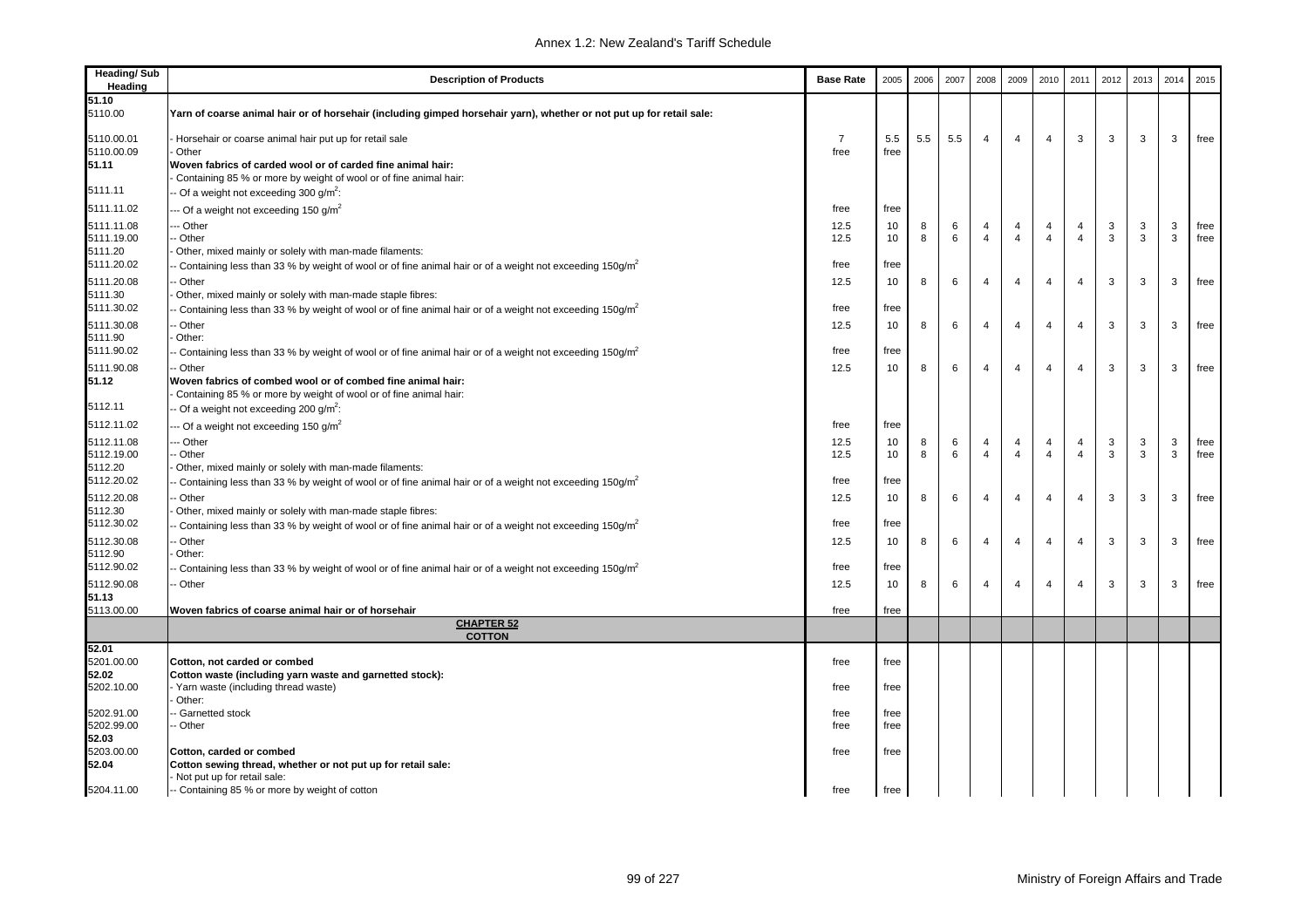| <b>Heading/Sub</b><br>Heading | <b>Description of Products</b>                                                                                                                                                                           | <b>Base Rate</b> | 2005         | 2006 | 2007 | 2008 | 2009 | 2010 | 2011 | 2012 | 2013 | 2014 | 2015 |
|-------------------------------|----------------------------------------------------------------------------------------------------------------------------------------------------------------------------------------------------------|------------------|--------------|------|------|------|------|------|------|------|------|------|------|
| 5204.19.00                    | Other                                                                                                                                                                                                    | free             | free         |      |      |      |      |      |      |      |      |      |      |
| 5204.20.00                    | Put up for retail sale                                                                                                                                                                                   | free             | free         |      |      |      |      |      |      |      |      |      |      |
| 52.05                         | Cotton yarn (other than sewing thread), containing 85 % or more by weight of cotton, not put up for retail sale:                                                                                         |                  |              |      |      |      |      |      |      |      |      |      |      |
|                               | Single yarn, of uncombed fibres:                                                                                                                                                                         |                  |              |      |      |      |      |      |      |      |      |      |      |
| 5205.11.00<br>5205.12.00      | Measuring 714.29 decitex or more (not exceeding 14 metric number)<br>Measuring less than 714.29 decitex but not less than 232.56 decitex (exceeding 14 metric number but not exceeding 43 metric number) | free<br>free     | free<br>free |      |      |      |      |      |      |      |      |      |      |
| 5205.13.00                    | - Measuring less than 232.56 decitex but not less than 192.31 decitex (exceeding 43 metric number but not exceeding 52 metric number)                                                                    | free             | free         |      |      |      |      |      |      |      |      |      |      |
| 5205.14.00                    | - Measuring less than 192.31 decitex but not less than 125 decitex (exceeding 52 metric number but not exceeding 80 metric number)                                                                       | free             | free         |      |      |      |      |      |      |      |      |      |      |
| 5205.15.00                    | Measuring less than 125 decitex (exceeding 80 metric number)<br>Single yarn, of combed fibres:                                                                                                           | free             | free         |      |      |      |      |      |      |      |      |      |      |
| 5205.21.00                    | Measuring 714.29 decitex or more (not exceeding 14 metric number)                                                                                                                                        | free             | free         |      |      |      |      |      |      |      |      |      |      |
| 5205.22.00                    | - Measuring less than 714.29 decitex but not less than 232.56 decitex (exceeding 14 metric number but not exceeding 43 metric number)                                                                    | free             | free         |      |      |      |      |      |      |      |      |      |      |
| 5205.23.00                    | Measuring less than 232.56 decitex but not less than 192.31 decitex (exceeding 43 metric number but not exceeding 52 metric number)                                                                      | free             | free         |      |      |      |      |      |      |      |      |      |      |
| 5205.24.00                    | Measuring less than 192.31 decitex but not less than 125 decitex (exceeding 52 metric number but not exceeding 80 metric number)                                                                         | free             | free         |      |      |      |      |      |      |      |      |      |      |
| 5205.26.00                    | - Measuring less than 125 decitex but not less than 106.38 decitex (exceeding 80 metric number but not exceeding 94 metric number)                                                                       | free             | free         |      |      |      |      |      |      |      |      |      |      |
| 5205.27.00                    | Measuring less than 106.38 decitex but not less than 83.33 decitex (exceeding 94 metric number but not exceeding 120 metric number)                                                                      | free             | free         |      |      |      |      |      |      |      |      |      |      |
| 5205.28.00                    | Measuring less than 83.33 decitex (exceeding 120 metric number)<br>Multiple (folded) or cabled yarn, of uncombed fibres:                                                                                 | free             | free         |      |      |      |      |      |      |      |      |      |      |
| 5205.31.00                    | - Measuring per single yarn 714.29 decitex or more (not exceeding 14 metric number per single yarn)                                                                                                      | free             | free         |      |      |      |      |      |      |      |      |      |      |
| 5205.32.00                    | - Measuring per single yarn less than 714.29 decitex but not less than 232.56 decitex (exceeding 43 metric number but not exceeding 43<br>metric number per single yarn)                                 | free             | free         |      |      |      |      |      |      |      |      |      |      |
| 5205.33.00                    | - Measuring per single yarn less than 232.56 decitex but not less than 192.31 decitex (exceeding 43 metric number but not exceeding 52<br>metric number per single yarn)                                 | free             | free         |      |      |      |      |      |      |      |      |      |      |
| 5205.34.00                    | - Measuring per single yarn less than 192.31 decitex but not less than 125 decitex (exceeding 52 metric number but not exceeding 80 metric<br>number per single yarn)                                    | free             | free         |      |      |      |      |      |      |      |      |      |      |
| 5205.35.00                    | - Measuring per single yarn less than 125 decitex (exceeding 80 metric number per single yarn)<br>Multiple (folded) or cabled yarn, of combed fibres:                                                    | free             | free         |      |      |      |      |      |      |      |      |      |      |
| 5205.41.00                    | - Measuring per single yarn 714.29 decitex or more (not exceeding 14 metric number per single yarn)                                                                                                      | free             | free         |      |      |      |      |      |      |      |      |      |      |
| 5205.42.00                    | - Measuring per single yarn less than 714.29 decitex but not less than 232.56 decitex (exceeding 14 metric number but not exceeding 43<br>metric number per single yarn)                                 | free             | free         |      |      |      |      |      |      |      |      |      |      |
| 5205.43.00                    | - Measuring per single yarn less than 232.56 decitex but not less than 192.31 decitex (exceeding 43 metric number but not exceeding 52<br>metric number per single yarn)                                 | free             | free         |      |      |      |      |      |      |      |      |      |      |
| 5205.44.00                    | - Measuring per single yarn less than 192.31 decitex but not less than 125 decitex (exceeding 52 metric number but not exceeding 80 metric<br>number per single yarn)                                    | free             | free         |      |      |      |      |      |      |      |      |      |      |
| 5205.46.00                    | - Measuring per single yarn less than 125 decitex but not less than 106.38 decitex (exceeding 80 metric number but not exceeding 94 metric<br>number per single yarn)                                    | free             | free         |      |      |      |      |      |      |      |      |      |      |
| 5205.47.00                    | - Measuring per single yarn less than 106.38 decitex but not less than 83.33 decitex (exceeding 94 metric number but not exceeding 120<br>metric number per single yarn)                                 | free             | free         |      |      |      |      |      |      |      |      |      |      |
| 5205.48.00                    | - Measuring per single yarn less than 83.33 decitex (exceeding 120 metric number per single yarn)                                                                                                        | free             | free         |      |      |      |      |      |      |      |      |      |      |
| 52.06                         | Cotton yarn (other than sewing thread), containing less than 85 % by weight of cotton, not put up for retail sale:                                                                                       |                  |              |      |      |      |      |      |      |      |      |      |      |
|                               | Single yarn, of uncombed fibres:                                                                                                                                                                         |                  |              |      |      |      |      |      |      |      |      |      |      |
| 5206.11.00                    | Measuring 714.29 decitex or more (not exceeding 14 metric number)                                                                                                                                        | free             | free         |      |      |      |      |      |      |      |      |      |      |
| 5206.12.00                    | - Measuring less than 714.29 decitex but not less than 232.56 decitex (exceeding 14 metric number but not exceeding 43 metric number)                                                                    | free             | free         |      |      |      |      |      |      |      |      |      |      |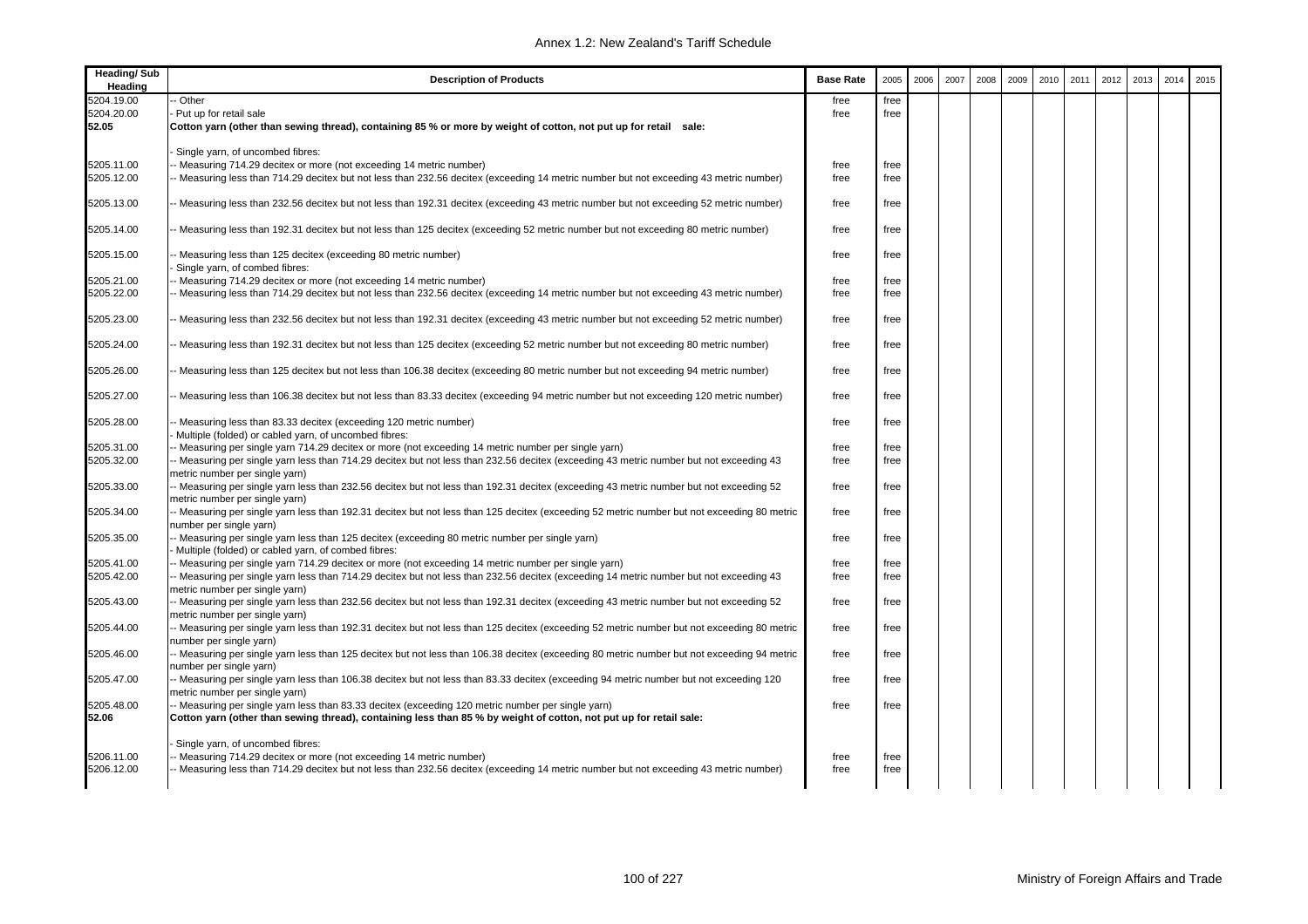| <b>Heading/Sub</b><br>Heading | <b>Description of Products</b>                                                                                                                                            | <b>Base Rate</b> | 2005 | 2006 | 2007 | 2008 | 2009 | 2010 | 2011 | 2012 | 2013 | 2014 | 2015 |
|-------------------------------|---------------------------------------------------------------------------------------------------------------------------------------------------------------------------|------------------|------|------|------|------|------|------|------|------|------|------|------|
| 5206.13.00                    | - Measuring less than 232.56 decitex but not less than 192.31 decitex (exceeding 43 metric number but not exceeding 52 metric number)                                     | free             | free |      |      |      |      |      |      |      |      |      |      |
| 5206.14.00                    | - Measuring less than 192.31 decitex but not less than 125 decitex (exceeding 52 metric number but not exceeding 80 metric number)                                        | free             | free |      |      |      |      |      |      |      |      |      |      |
| 5206.15.00                    | Measuring less than 125 decitex (exceeding 80 metric number)<br>Single yarn, of combed fibres:                                                                            | free             | free |      |      |      |      |      |      |      |      |      |      |
| 5206.21.00                    | - Measuring 714.29 decitex or more (not exceeding 14 metric number)                                                                                                       | free             | free |      |      |      |      |      |      |      |      |      |      |
| 5206.22.00                    | - Measuring less than 714.29 decitex but not less than 232.56 decitex (exceeding 14 metric number but not exceeding 43 metric number)                                     | free             | free |      |      |      |      |      |      |      |      |      |      |
| 5206.23.00                    | - Measuring less than 232.56 decitex but not less than 192.31 decitex (exceeding 43 metric number but not exceeding 52 metric number)                                     | free             | free |      |      |      |      |      |      |      |      |      |      |
| 5206.24.00                    | - Measuring less than 192.31 decitex but not less than 125 decitex (exceeding 52 metric number but not exceeding 80 metric number)                                        | free             | free |      |      |      |      |      |      |      |      |      |      |
| 5206.25.00                    | - Measuring less than 125 decitex (exceeding 80 metric number)<br>Multiple (folded) or cabled yarn, of uncombed fibres:                                                   | free             | free |      |      |      |      |      |      |      |      |      |      |
| 5206.31.00                    | - Measuring per single yarn 714.29 decitex or more (not exceeding 14 metric number per single yarn)                                                                       | free             | free |      |      |      |      |      |      |      |      |      |      |
| 5206.32.00                    | -- Measuring per single yarn less than 714.29 decitex but not less than 232.56 decitex (exceeding 14 metric number but not exceeding 43<br>metric number per single yarn) | free             | free |      |      |      |      |      |      |      |      |      |      |
| 5206.33.00                    | -- Measuring per single yarn less than 232.56 decitex but not less than 192.31 decitex (exceeding 43 metric number but not exceeding 52<br>metric number per single yarn) | free             | free |      |      |      |      |      |      |      |      |      |      |
| 5206.34.00                    | -- Measuring per single yarn less than 192.31 decitex but not less than 125 decitex (exceeding 52 metric number but not exceeding 80 metric<br>number per single yarn)    | free             | free |      |      |      |      |      |      |      |      |      |      |
| 5206.35.00                    | -- Measuring per single yarn less than 125 decitex (exceeding 80 metric number per single yarn)<br>Multiple (folded) or cabled yarn, of combed fibres:                    | free             | free |      |      |      |      |      |      |      |      |      |      |
| 5206.41.00                    | - Measuring per single yarn 714.29 decitex or more (not exceeding 14 metric number per single yarn)                                                                       | free             | free |      |      |      |      |      |      |      |      |      |      |
| 5206.42.00                    | -- Measuring per single yarn less than 714.29 decitex but not less than 232.56 decitex (exceeding 14 metric number but not exceeding 43<br>metric number per single yarn) | free             | free |      |      |      |      |      |      |      |      |      |      |
| 5206.43.00                    | -- Measuring per single yarn less than 232.56 decitex but not less than 192.31 decitex (exceeding 43 metric number but not exceeding 52<br>metric number per single yarn) | free             | free |      |      |      |      |      |      |      |      |      |      |
| 5206.44.00                    | -- Measuring per single yarn less than 192.31 decitex but not less than 125 decitex (exceeding 52 metric number but not exceeding 80 metric<br>number per single yarn)    | free             | free |      |      |      |      |      |      |      |      |      |      |
| 5206.45.00                    | -- Measuring per single yarn less than 125 decitex (exceeding 80 metric number per single yarn)                                                                           | free             | free |      |      |      |      |      |      |      |      |      |      |
| 52.07                         | Cotton yarn (other than sewing thread) put up for retail sale:                                                                                                            |                  |      |      |      |      |      |      |      |      |      |      |      |
| 5207.10.00                    | Containing 85 % or more by weight of cotton                                                                                                                               | free             | free |      |      |      |      |      |      |      |      |      |      |
| 5207.90.00                    | Other                                                                                                                                                                     | free             | free |      |      |      |      |      |      |      |      |      |      |
| 52.08                         | Woven fabrics of cotton, containing 85 % or more by weight of cotton, weighing not more than 200 g/m <sup>2</sup> :<br>Unbleached:                                        |                  |      |      |      |      |      |      |      |      |      |      |      |
| 5208.11.00                    | Plain weave, weighing not more than 100 g/m <sup>2</sup>                                                                                                                  | free             | free |      |      |      |      |      |      |      |      |      |      |
| 5208.12.00                    | - Plain weave, weighing more than 100 g/m <sup>2</sup>                                                                                                                    | free             | free |      |      |      |      |      |      |      |      |      |      |
| 5208.13.00                    | 3-thread or 4-thread twill, including cross twill                                                                                                                         | free             | free |      |      |      |      |      |      |      |      |      |      |
| 5208.19.00                    | Other fabrics<br>Bleached:                                                                                                                                                | free             | free |      |      |      |      |      |      |      |      |      |      |
| 5208.21.00                    | Plain weave, weighing not more than 100 g/m <sup>2</sup>                                                                                                                  | free             | free |      |      |      |      |      |      |      |      |      |      |
| 5208.22.00                    | Plain weave, weighing more than 100 $q/m^2$                                                                                                                               | free             | free |      |      |      |      |      |      |      |      |      |      |
| 5208.23.00                    | 3-thread or 4-thread twill, including cross twill                                                                                                                         | free             | free |      |      |      |      |      |      |      |      |      |      |
| 5208.29.00                    | Other fabrics<br>Dyed:                                                                                                                                                    | free             | free |      |      |      |      |      |      |      |      |      |      |
| 5208.31.00                    | - Plain weave, weighing not more than 100 g/m <sup>2</sup>                                                                                                                | free             | free |      |      |      |      |      |      |      |      |      |      |
| 5208.32.00                    | Plain weave, weighing more than 100 $g/m^2$                                                                                                                               | free             | free |      |      |      |      |      |      |      |      |      |      |
| 5208.33.00                    | - 3-thread or 4-thread twill, including cross twill                                                                                                                       | free             | free |      |      |      |      |      |      |      |      |      |      |
| 5208.39.00                    | -- Other fabrics                                                                                                                                                          | free             | free |      |      |      |      |      |      |      |      |      |      |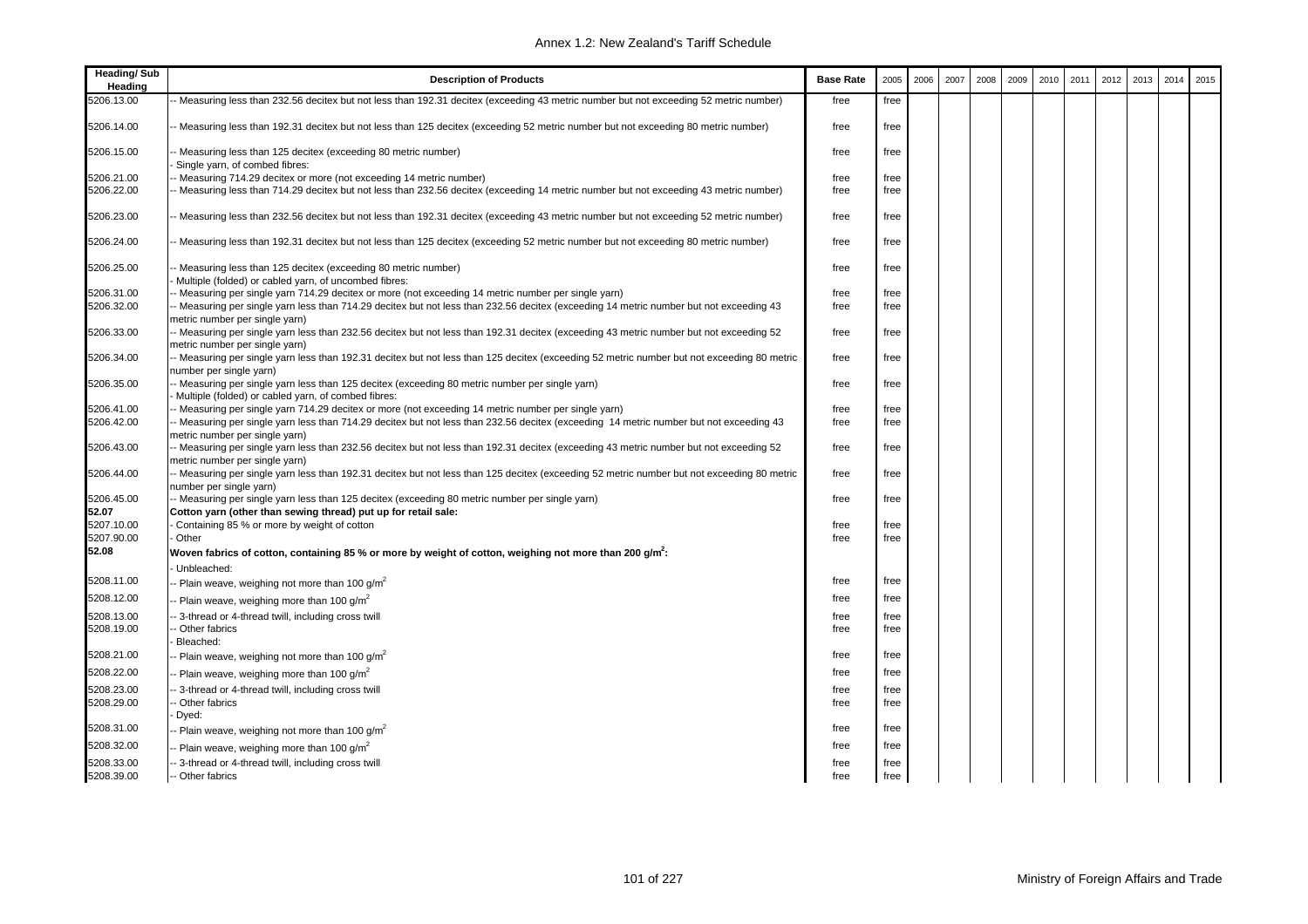| <b>Heading/Sub</b><br>Heading | <b>Description of Products</b>                                                                                                    | <b>Base Rate</b> | 2005         | 2006 | 2007 | 2008 | 2009 | 2010 | 2011 | 2012 | 2013 | 2014 | 2015 |
|-------------------------------|-----------------------------------------------------------------------------------------------------------------------------------|------------------|--------------|------|------|------|------|------|------|------|------|------|------|
|                               | Of yarns of different colours:                                                                                                    |                  |              |      |      |      |      |      |      |      |      |      |      |
| 5208.41.00                    | - Plain weave, weighing not more than 100 g/m <sup>2</sup>                                                                        | free             | free         |      |      |      |      |      |      |      |      |      |      |
| 5208.42.00                    | - Plain weave, weighing more than 100 g/m <sup>2</sup>                                                                            | free             | free         |      |      |      |      |      |      |      |      |      |      |
| 5208.43.00                    | 3-thread or 4-thread twill, including cross twill                                                                                 | free             | free         |      |      |      |      |      |      |      |      |      |      |
| 5208.49.00                    | Other fabrics                                                                                                                     | free             | free         |      |      |      |      |      |      |      |      |      |      |
|                               | Printed:                                                                                                                          |                  |              |      |      |      |      |      |      |      |      |      |      |
| 5208.51.00                    | - Plain weave, weighing not more than 100 g/m <sup>2</sup>                                                                        | free             | free         |      |      |      |      |      |      |      |      |      |      |
| 5208.52.00                    | Plain weave, weighing more than 100 g/m <sup>2</sup>                                                                              | free             | free         |      |      |      |      |      |      |      |      |      |      |
| 5208.53.00                    | - 3-thread or 4-thread twill, including cross twill                                                                               | free             | free         |      |      |      |      |      |      |      |      |      |      |
| 5208.59.00                    | - Other fabrics                                                                                                                   | free             | free         |      |      |      |      |      |      |      |      |      |      |
| 52.09                         | Woven fabrics of cotton, containing 85 % or more by weight of cotton, weighing more than 200 g/m $\hat{}$ :                       |                  |              |      |      |      |      |      |      |      |      |      |      |
|                               | Unbleached:                                                                                                                       |                  |              |      |      |      |      |      |      |      |      |      |      |
| 5209.11.00                    | - Plain weave                                                                                                                     | free             | free         |      |      |      |      |      |      |      |      |      |      |
| 5209.12.00                    | - 3-thread or 4-thread twill, including cross twill                                                                               | free             | free         |      |      |      |      |      |      |      |      |      |      |
| 5209.19.00                    | Other fabrics                                                                                                                     | free             | free         |      |      |      |      |      |      |      |      |      |      |
|                               | Bleached:                                                                                                                         |                  |              |      |      |      |      |      |      |      |      |      |      |
| 5209.21.00                    | -- Plain weave                                                                                                                    | free             | free         |      |      |      |      |      |      |      |      |      |      |
| 5209.22.00                    | - 3-thread or 4-thread twill, including cross twill                                                                               | free             | free         |      |      |      |      |      |      |      |      |      |      |
| 5209.29.00                    | - Other fabrics<br>Dyed:                                                                                                          | free             | free         |      |      |      |      |      |      |      |      |      |      |
| 5209.31.00                    | - Plain weave                                                                                                                     | free             | free         |      |      |      |      |      |      |      |      |      |      |
| 5209.32.00                    | - 3-thread or 4-thread twill, including cross twill                                                                               | free             | free         |      |      |      |      |      |      |      |      |      |      |
| 5209.39.00                    | - Other fabrics                                                                                                                   | free             | free         |      |      |      |      |      |      |      |      |      |      |
|                               | Of yarns of different colours:                                                                                                    |                  |              |      |      |      |      |      |      |      |      |      |      |
| 5209.41.00                    | - Plain weave                                                                                                                     | free             | free         |      |      |      |      |      |      |      |      |      |      |
| 5209.42.00                    | - Denim                                                                                                                           | free             | free         |      |      |      |      |      |      |      |      |      |      |
| 5209.43.00                    | - Other fabrics of 3-thread or 4-thread twill, including cross twill                                                              | free             | free         |      |      |      |      |      |      |      |      |      |      |
| 5209.49.00                    | Other fabrics                                                                                                                     | free             | free         |      |      |      |      |      |      |      |      |      |      |
|                               | Printed:                                                                                                                          |                  |              |      |      |      |      |      |      |      |      |      |      |
| 5209.51.00                    | - Plain weave                                                                                                                     | free             | free         |      |      |      |      |      |      |      |      |      |      |
| 5209.52.00<br>5209.59.00      | -- 3-thread or 4-thread twill, including cross twill<br>-- Other fabrics                                                          | free<br>free     | free         |      |      |      |      |      |      |      |      |      |      |
| 52.10                         | Woven fabrics of cotton, containing less than 85 % by weight of cotton, mixed mainly or solely with man made fibres, weighing not |                  | free         |      |      |      |      |      |      |      |      |      |      |
|                               | more than 200 g/m <sup>2</sup> :                                                                                                  |                  |              |      |      |      |      |      |      |      |      |      |      |
|                               |                                                                                                                                   |                  |              |      |      |      |      |      |      |      |      |      |      |
| 5210.11.00                    | Unbleached:<br>- Plain weave                                                                                                      | free             | free         |      |      |      |      |      |      |      |      |      |      |
| 5210.12.00                    | - 3-thread or 4-thread twill, including cross twill                                                                               | free             | free         |      |      |      |      |      |      |      |      |      |      |
| 5210.19.00                    | - Other fabrics                                                                                                                   | free             | free         |      |      |      |      |      |      |      |      |      |      |
|                               | Bleached:                                                                                                                         |                  |              |      |      |      |      |      |      |      |      |      |      |
| 5210.21.00                    | - Plain weave                                                                                                                     | free             | free         |      |      |      |      |      |      |      |      |      |      |
| 5210.22.00                    | - 3-thread or 4-thread twill, including cross twill                                                                               | free             | free         |      |      |      |      |      |      |      |      |      |      |
| 5210.29.00                    | - Other fabrics                                                                                                                   | free             | free         |      |      |      |      |      |      |      |      |      |      |
|                               | Dyed:                                                                                                                             |                  |              |      |      |      |      |      |      |      |      |      |      |
| 5210.31.00                    | - Plain weave                                                                                                                     | free             | free         |      |      |      |      |      |      |      |      |      |      |
| 5210.32.00                    | - 3-thread or 4-thread twill, including cross twill                                                                               | free             | free         |      |      |      |      |      |      |      |      |      |      |
| 5210.39.00                    | - Other fabrics                                                                                                                   | free             | free         |      |      |      |      |      |      |      |      |      |      |
|                               | Of yarns of different colours:                                                                                                    |                  |              |      |      |      |      |      |      |      |      |      |      |
| 5210.41.00<br>5210.42.00      | -- Plain weave<br>- 3-thread or 4-thread twill, including cross twill                                                             | free<br>free     | free<br>free |      |      |      |      |      |      |      |      |      |      |
| 5210.49.00                    | - Other fabrics                                                                                                                   | free             | free         |      |      |      |      |      |      |      |      |      |      |
|                               | Printed:                                                                                                                          |                  |              |      |      |      |      |      |      |      |      |      |      |
| 5210.51.00                    | -- Plain weave                                                                                                                    | free             | free         |      |      |      |      |      |      |      |      |      |      |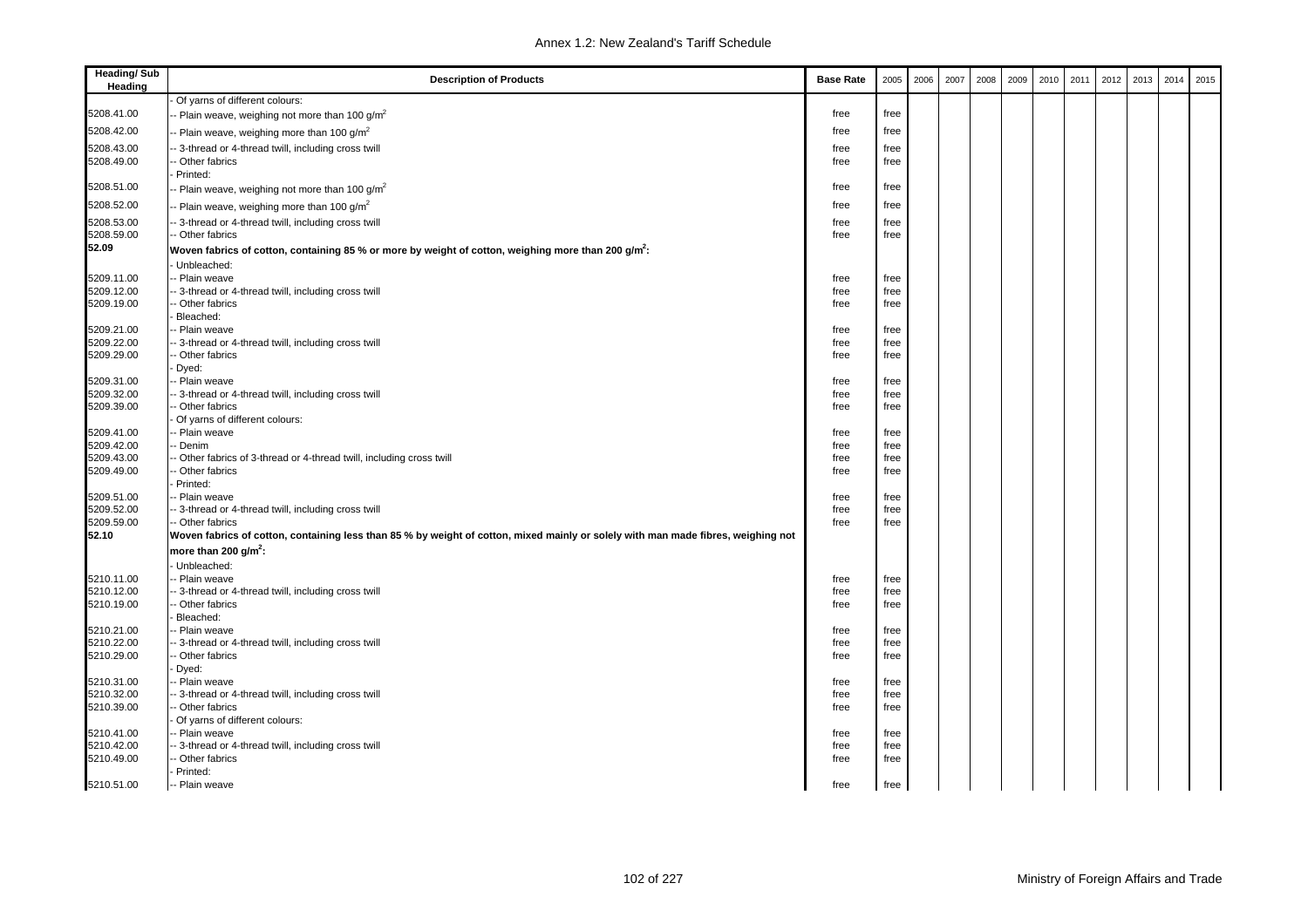| <b>Heading/Sub</b><br>Heading | <b>Description of Products</b>                                                                                                     | <b>Base Rate</b> | 2005         | 2006 | 2007 | 2008 | 2009 | 2010 | 2011 | 2012 | 2013 | 2014 | 2015 |
|-------------------------------|------------------------------------------------------------------------------------------------------------------------------------|------------------|--------------|------|------|------|------|------|------|------|------|------|------|
| 5210.52.00                    | 3-thread or 4-thread twill, including cross twill                                                                                  | free             | free         |      |      |      |      |      |      |      |      |      |      |
| 5210.59.00                    | - Other fabrics                                                                                                                    | free             | free         |      |      |      |      |      |      |      |      |      |      |
| 52.11                         | Woven fabrics of cotton, containing less than 85 % by weight of cotton, mixed mainly or solely with man made fibres, weighing more |                  |              |      |      |      |      |      |      |      |      |      |      |
|                               | than 200 g/m <sup>2</sup> :                                                                                                        |                  |              |      |      |      |      |      |      |      |      |      |      |
|                               | Unbleached:                                                                                                                        |                  |              |      |      |      |      |      |      |      |      |      |      |
| 5211.11.00                    | - Plain weave                                                                                                                      | free             | free         |      |      |      |      |      |      |      |      |      |      |
| 5211.12.00                    | 3-thread or 4-thread twill, including cross twill                                                                                  | free             | free         |      |      |      |      |      |      |      |      |      |      |
| 5211.19.00                    | Other fabrics                                                                                                                      | free             | free         |      |      |      |      |      |      |      |      |      |      |
|                               | Bleached:                                                                                                                          |                  |              |      |      |      |      |      |      |      |      |      |      |
| 5211.21.00                    | Plain weave                                                                                                                        | free             | free         |      |      |      |      |      |      |      |      |      |      |
| 5211.22.00                    | 3-thread or 4-thread twill, including cross twill                                                                                  | free             | free         |      |      |      |      |      |      |      |      |      |      |
| 5211.29.00                    | Other fabrics                                                                                                                      | free             | free         |      |      |      |      |      |      |      |      |      |      |
|                               | Dyed:                                                                                                                              |                  |              |      |      |      |      |      |      |      |      |      |      |
| 5211.31.00                    | - Plain weave                                                                                                                      | free             | free         |      |      |      |      |      |      |      |      |      |      |
| 5211.32.00                    | 3-thread or 4-thread twill, including cross twill                                                                                  | free             | free         |      |      |      |      |      |      |      |      |      |      |
| 5211.39.00                    | - Other fabrics                                                                                                                    | free             | free         |      |      |      |      |      |      |      |      |      |      |
|                               | Of yarns of different colours:                                                                                                     |                  |              |      |      |      |      |      |      |      |      |      |      |
| 5211.41.00                    | - Plain weave                                                                                                                      | free             | free         |      |      |      |      |      |      |      |      |      |      |
| 5211.42.00<br>5211.43.00      | - Denim<br>Other fabrics of 3-thread or 4-thread twill, including cross twill                                                      | free<br>free     | free<br>free |      |      |      |      |      |      |      |      |      |      |
| 5211.49.00                    | Other fabrics                                                                                                                      | free             | free         |      |      |      |      |      |      |      |      |      |      |
|                               | Printed:                                                                                                                           |                  |              |      |      |      |      |      |      |      |      |      |      |
| 5211.51.00                    | - Plain weave                                                                                                                      | free             | free         |      |      |      |      |      |      |      |      |      |      |
| 5211.52.00                    | 3-thread or 4-thread twill, including cross twill                                                                                  | free             | free         |      |      |      |      |      |      |      |      |      |      |
| 5211.59.00                    | - Other fabrics                                                                                                                    | free             | free         |      |      |      |      |      |      |      |      |      |      |
| 52.12                         | Other woven fabrics of cotton:                                                                                                     |                  |              |      |      |      |      |      |      |      |      |      |      |
|                               | Weighing not more than 200 g/m <sup>2</sup> :                                                                                      |                  |              |      |      |      |      |      |      |      |      |      |      |
|                               | - Unbleached                                                                                                                       |                  | free         |      |      |      |      |      |      |      |      |      |      |
| 5212.11.00<br>5212.12.00      | <b>Bleached</b>                                                                                                                    | free<br>free     | free         |      |      |      |      |      |      |      |      |      |      |
| 5212.13.00                    | Dyed                                                                                                                               | free             | free         |      |      |      |      |      |      |      |      |      |      |
| 5212.14.00                    | Of yarns of different colours                                                                                                      | free             | free         |      |      |      |      |      |      |      |      |      |      |
| 5212.15.00                    | Printed                                                                                                                            | free             | free         |      |      |      |      |      |      |      |      |      |      |
|                               | Weighing more than 200 $g/m^2$ :                                                                                                   |                  |              |      |      |      |      |      |      |      |      |      |      |
|                               |                                                                                                                                    |                  |              |      |      |      |      |      |      |      |      |      |      |
| 5212.21.00                    | Unbleached                                                                                                                         | free             | free         |      |      |      |      |      |      |      |      |      |      |
| 5212.22.00                    | <b>Bleached</b>                                                                                                                    | free             | free         |      |      |      |      |      |      |      |      |      |      |
| 5212.23.00<br>5212.24.00      | Dyed<br>Of yarns of different colours                                                                                              | free             | free<br>free |      |      |      |      |      |      |      |      |      |      |
|                               | Printed                                                                                                                            | free<br>free     | free         |      |      |      |      |      |      |      |      |      |      |
| 5212.25.00                    | <b>CHAPTER 53</b>                                                                                                                  |                  |              |      |      |      |      |      |      |      |      |      |      |
|                               | OTHER VEGETABLE TEXTILE FIBRES; PAPER YARN AND WOVEN FABRICS OF PAPER YARN                                                         |                  |              |      |      |      |      |      |      |      |      |      |      |
| 53.01                         | Flax, raw or processed but not spun; flax tow and waste (including yarn waste and garnetted stock):                                |                  |              |      |      |      |      |      |      |      |      |      |      |
| 5301.10.00                    | Flax, raw or retted                                                                                                                | free             | free         |      |      |      |      |      |      |      |      |      |      |
|                               | Flax, broken, scutched, hackled or otherwise processed, but not spun:                                                              |                  |              |      |      |      |      |      |      |      |      |      |      |
| 5301.21.00                    | Broken or scutched                                                                                                                 | free             | free         |      |      |      |      |      |      |      |      |      |      |
| 5301.29.00                    | - Other                                                                                                                            | free             | free         |      |      |      |      |      |      |      |      |      |      |
| 5301.30.00                    | Flax tow and waste                                                                                                                 | free             | free         |      |      |      |      |      |      |      |      |      |      |
| 53.02                         | True hemp (Cannabis sativa L.), raw or processed but not spun; tow and waste of true hemp (including yarn waste and garnetted      |                  |              |      |      |      |      |      |      |      |      |      |      |
|                               | stock):                                                                                                                            |                  |              |      |      |      |      |      |      |      |      |      |      |
| 5302.10.00                    | True hemp, raw or retted                                                                                                           | free             | free         |      |      |      |      |      |      |      |      |      |      |
| 5302.90.00                    | Other                                                                                                                              | free             | free         |      |      |      |      |      |      |      |      |      |      |
| 53.03                         | Jute and other textile bast fibres (excluding flax, true hemp and ramie), raw or processed but not spun; tow and waste of these    |                  |              |      |      |      |      |      |      |      |      |      |      |
|                               | fibres (including yarn waste and garnetted stock):                                                                                 |                  |              |      |      |      |      |      |      |      |      |      |      |
| 5303.10.00                    | - Jute and other textile bast fibres, raw or retted                                                                                | free             | free         |      |      |      |      |      |      |      |      |      |      |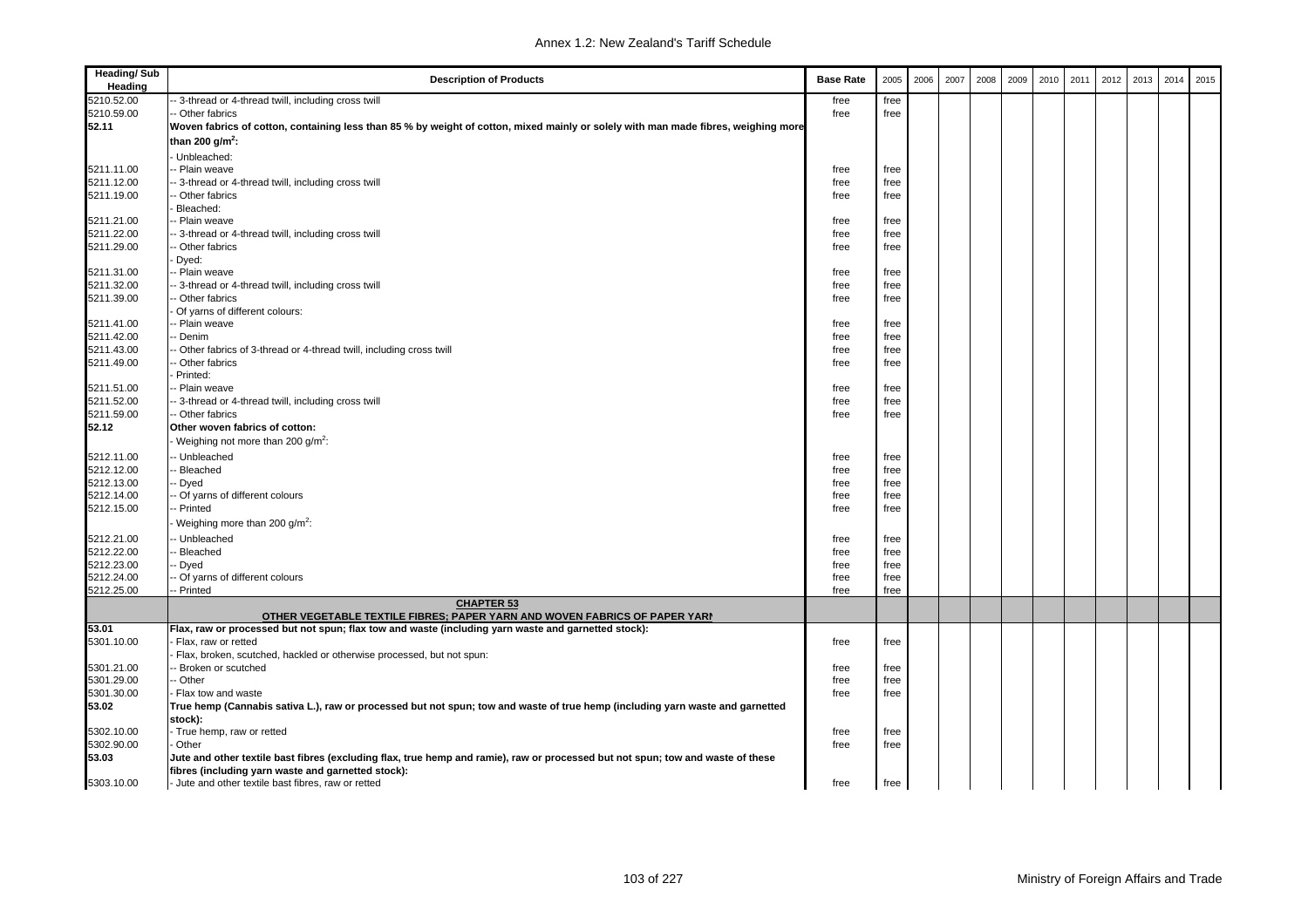| <b>Heading/Sub</b><br>Heading | <b>Description of Products</b>                                                                                                        | <b>Base Rate</b> | 2005           | 2006           | 2007           | 2008           | 2009         | 2010         | 2011 | 2012 | 2013         | 2014         | 2015 |
|-------------------------------|---------------------------------------------------------------------------------------------------------------------------------------|------------------|----------------|----------------|----------------|----------------|--------------|--------------|------|------|--------------|--------------|------|
| 5303.90.00                    | Other                                                                                                                                 | free             | free           |                |                |                |              |              |      |      |              |              |      |
| 53.04                         | Sisal and other textile fibres of the genus Agave, raw or processed but not spun; tow and waste of these fibres (including yarn       |                  |                |                |                |                |              |              |      |      |              |              |      |
|                               | waste and garnetted stock):                                                                                                           |                  |                |                |                |                |              |              |      |      |              |              |      |
| 5304.10.00                    | Sisal and other textile fibres of the genus Agave, raw                                                                                | free             | free           |                |                |                |              |              |      |      |              |              |      |
| 5304.90.00                    | Other                                                                                                                                 | free             | free           |                |                |                |              |              |      |      |              |              |      |
| 53.05                         | Coconut, abaca (Manila hemp or Musa textilis Nee), ramie and other vegetable textile fibres, not elsewhere specified or included, raw |                  |                |                |                |                |              |              |      |      |              |              |      |
|                               | or processed but not spun; tow noils and waste of these fibres (including yarn waste and garnetted stock):                            |                  |                |                |                |                |              |              |      |      |              |              |      |
|                               | Of coconut (coir):                                                                                                                    |                  |                |                |                |                |              |              |      |      |              |              |      |
| 5305.11.00                    | - Raw                                                                                                                                 | free             | free           |                |                |                |              |              |      |      |              |              |      |
| 5305.19.00                    | - Other                                                                                                                               | free             | free           |                |                |                |              |              |      |      |              |              |      |
|                               | Of abaca:                                                                                                                             |                  |                |                |                |                |              |              |      |      |              |              |      |
| 5305.21.00                    | - Raw                                                                                                                                 | free             | free           |                |                |                |              |              |      |      |              |              |      |
| 5305.29.00                    | - Other                                                                                                                               | free             | free           |                |                |                |              |              |      |      |              |              |      |
| 5305.90.00                    | Other:                                                                                                                                | free             | free           |                |                |                |              |              |      |      |              |              |      |
| 53.06                         | Flax yarn:                                                                                                                            |                  |                |                |                |                |              |              |      |      |              |              |      |
| 5306.10.00                    | Single                                                                                                                                | free             | free           |                |                |                |              |              |      |      |              |              |      |
| 5306.20.00                    | Multiple (folded) or cabled                                                                                                           | free             | free           |                |                |                |              |              |      |      |              |              |      |
| 53.07                         | Yarn of jute or of other textile bast fibres of heading 53.03:                                                                        |                  |                |                |                |                |              |              |      |      |              |              |      |
| 5307.10.00                    | Single                                                                                                                                | free             | free           |                |                |                |              |              |      |      |              |              |      |
| 5307.20.00                    | Multiple (folded) or cabled                                                                                                           | free             | free           |                |                |                |              |              |      |      |              |              |      |
| 53.08                         | Yarn of other vegetable textile fibres; paper yarn:                                                                                   |                  |                |                |                |                |              |              |      |      |              |              |      |
| 5308.10.00                    | Coir yarn                                                                                                                             | free             | free           |                |                |                |              |              |      |      |              |              |      |
| 5308.20.00                    | True hemp yarn                                                                                                                        | free             | free           |                |                |                |              |              |      |      |              |              |      |
| 5308.90.00                    | Other                                                                                                                                 | free             | free           |                |                |                |              |              |      |      |              |              |      |
| 53.09                         | Woven fabrics of flax:                                                                                                                |                  |                |                |                |                |              |              |      |      |              |              |      |
|                               | Containing 85 % or more by weight of flax:                                                                                            |                  |                |                |                |                |              |              |      |      |              |              |      |
| 5309.11.00                    | -- Unbleached or bleached                                                                                                             | free             | free           |                |                |                |              |              |      |      |              |              |      |
| 5309.19.00                    | - Other                                                                                                                               | free             | free           |                |                |                |              |              |      |      |              |              |      |
|                               | Containing less than 85 % by weight of flax:                                                                                          |                  |                |                |                |                |              |              |      |      |              |              |      |
| 5309.21.00                    | - Unbleached or bleached                                                                                                              | free             | free           |                |                |                |              |              |      |      |              |              |      |
| 5309.29.00                    | - Other                                                                                                                               | free             | free           |                |                |                |              |              |      |      |              |              |      |
| 53.10                         | Woven fabrics of jute or of other textile bast fibres of heading 53.03:                                                               |                  |                |                |                |                |              |              |      |      |              |              |      |
| 5310.10.00                    | Unbleached                                                                                                                            | free             | free           |                |                |                |              |              |      |      |              |              |      |
| 5310.90.00                    | Other                                                                                                                                 | free             | free           |                |                |                |              |              |      |      |              |              |      |
| 53.11                         |                                                                                                                                       |                  |                |                |                |                |              |              |      |      |              |              |      |
| 5311.00.00                    | Woven fabrics of other vegetable textile fibres; woven fabrics of paper yarn                                                          | free             | free           |                |                |                |              |              |      |      |              |              |      |
|                               | <b>CHAPTER 54</b>                                                                                                                     |                  |                |                |                |                |              |              |      |      |              |              |      |
| 54.01                         | <b>MAN-MADE FILAMENTS</b><br>Sewing thread of man-made filaments, whether or not put up for retail sale:                              |                  |                |                |                |                |              |              |      |      |              |              |      |
| 5401.10.00                    | Of synthetic filaments                                                                                                                |                  |                |                |                |                |              |              |      |      |              |              |      |
| 5401.20.00                    | Of artificial filaments                                                                                                               | free<br>free     | free<br>free   |                |                |                |              |              |      |      |              |              |      |
|                               |                                                                                                                                       |                  |                |                |                |                |              |              |      |      |              |              |      |
| 54.02                         | Synthetic filament yarn (other than sewing thread), not put up for retail sale, including synthetic monofilament of less than 67      |                  |                |                |                |                |              |              |      |      |              |              |      |
|                               | decitex:                                                                                                                              |                  |                |                |                |                |              |              |      |      |              |              |      |
| 5402.10.00<br>5402.20.00      | High tenacity yarn of nylon or other polyamides<br>High tenacity yarn of polyesters                                                   | free<br>free     | free<br>free   |                |                |                |              |              |      |      |              |              |      |
|                               | Textured yarn:                                                                                                                        |                  |                |                |                |                |              |              |      |      |              |              |      |
| 5402.31.00                    | - Of nylon or other polyamides, measuring per single yarn not more than 50 decitex                                                    | 5                | 4              | 4              | 4              | 4              | 3            | 3            | 3    | 3    | 3            | 3            | free |
| 5402.32.00                    | - Of nylon or other polyamides, measuring per single yarn more than 50 decitex                                                        | 5                | $\overline{4}$ | $\overline{4}$ | $\overline{4}$ | $\overline{4}$ | 3            | $\mathbf{3}$ | 3    | 3    | $\mathsf 3$  | $\mathbf{3}$ | free |
| 5402.33.00                    | Of polyesters                                                                                                                         | 5                | $\overline{4}$ | $\overline{4}$ | $\overline{4}$ | $\overline{4}$ | $\mathbf{3}$ | $\mathbf{3}$ | 3    | 3    | $\mathbf{3}$ | 3            | free |
| 5402.39.00                    | - Other                                                                                                                               | 5                | $\overline{4}$ | $\overline{4}$ | $\overline{4}$ | $\overline{4}$ | 3            | $\mathbf{3}$ | 3    | 3    | 3            | 3            | free |
|                               | Other yarn, single, untwisted or with a twist not exceeding 50 turns per metre:                                                       |                  |                |                |                |                |              |              |      |      |              |              |      |
| 5402.41.00                    | - Of nylon or other polyamides                                                                                                        | free             | free           |                |                |                |              |              |      |      |              |              |      |
| 5402.42.00                    | -- Of polyesters, partially oriented                                                                                                  | free             | free           |                |                |                |              |              |      |      |              |              |      |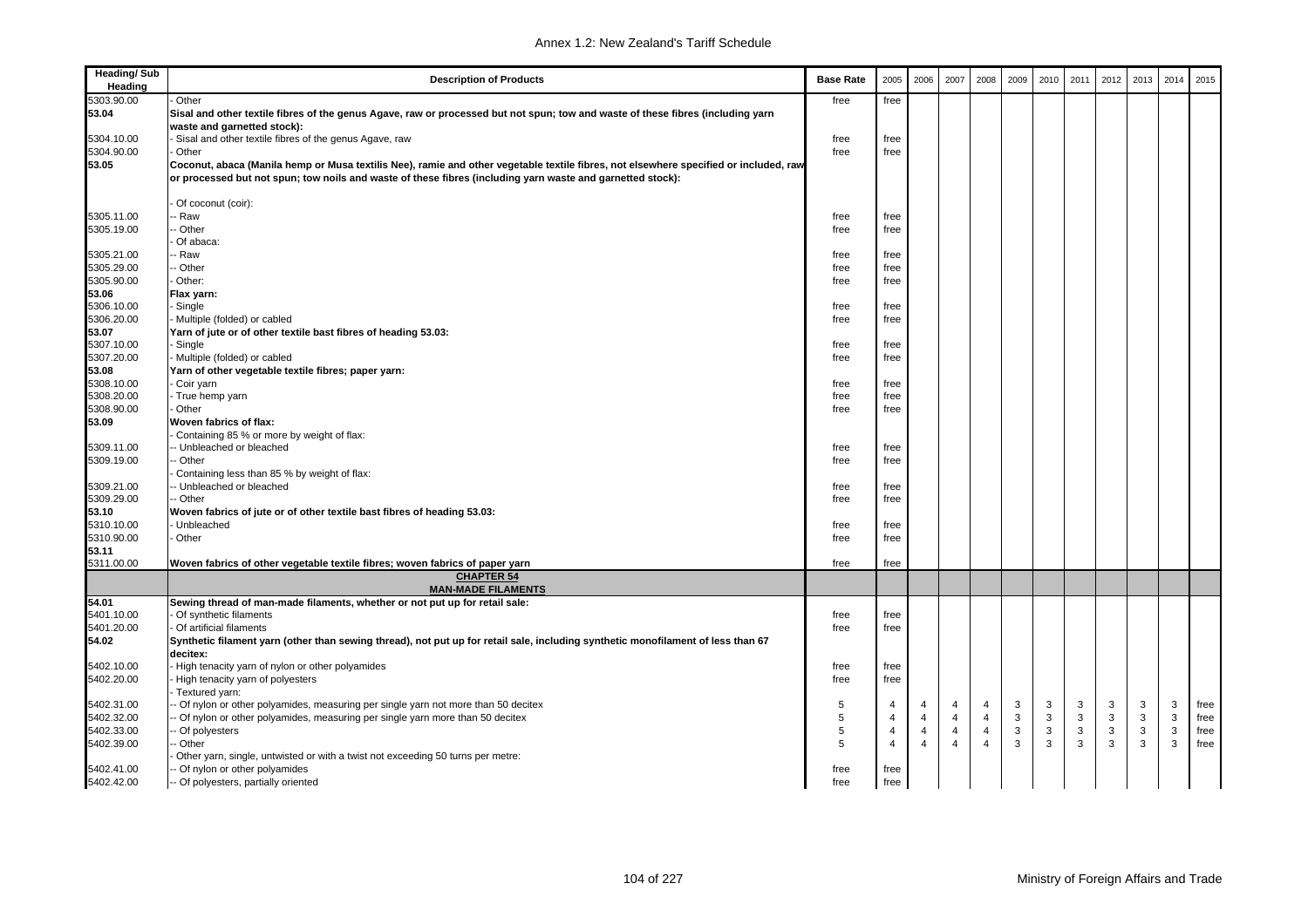| <b>Heading/Sub</b><br>Heading | <b>Description of Products</b>                                                                                                                                                                                                      | <b>Base Rate</b> | 2005 | 2006 | 2007           | 2008           | 2009           | 2010           | 2011           | 2012 | 2013 | 2014 | 2015 |
|-------------------------------|-------------------------------------------------------------------------------------------------------------------------------------------------------------------------------------------------------------------------------------|------------------|------|------|----------------|----------------|----------------|----------------|----------------|------|------|------|------|
| 5402.43.00                    | Of polyesters, other                                                                                                                                                                                                                | free             | free |      |                |                |                |                |                |      |      |      |      |
| 5402.49.00                    | Other                                                                                                                                                                                                                               | free             | free |      |                |                |                |                |                |      |      |      |      |
|                               | Other yarn, single, with a twist exceeding 50 turns per metre:                                                                                                                                                                      |                  |      |      |                |                |                |                |                |      |      |      |      |
| 5402.51.00                    | Of nylon or other polyamides                                                                                                                                                                                                        | free             | free |      |                |                |                |                |                |      |      |      |      |
| 5402.52.00                    | Of polyesters                                                                                                                                                                                                                       | free             | free |      |                |                |                |                |                |      |      |      |      |
| 5402.59.00                    | - Other                                                                                                                                                                                                                             | free             | free |      |                |                |                |                |                |      |      |      |      |
|                               | Other yarn, multiple (folded) or cabled:                                                                                                                                                                                            |                  |      |      |                |                |                |                |                |      |      |      |      |
| 5402.61.00                    | Of nylon or other polyamides                                                                                                                                                                                                        | free             | free |      |                |                |                |                |                |      |      |      |      |
| 5402.62.00                    | Of polyesters                                                                                                                                                                                                                       | free             | free |      |                |                |                |                |                |      |      |      |      |
| 5402.69.00                    | - Other                                                                                                                                                                                                                             | free             | free |      |                |                |                |                |                |      |      |      |      |
| 54.03                         | Artificial filament yarn (other than sewing thread), not put up for retail sale, including artificial monofilament of less than 67 decitex:                                                                                         |                  |      |      |                |                |                |                |                |      |      |      |      |
| 5403.10.00                    | High tenacity yarn of viscose rayon                                                                                                                                                                                                 | free             | free |      |                |                |                |                |                |      |      |      |      |
| 5403.20.00                    | Textured yarn                                                                                                                                                                                                                       | 5                | 4    | 4    | $\overline{4}$ | $\overline{4}$ | 3              | 3              | 3              | 3    | 3    | 3    | free |
|                               | Other yarn, single:                                                                                                                                                                                                                 |                  |      |      |                |                |                |                |                |      |      |      |      |
| 5403.31.00                    | Of viscose rayon, untwisted or with a twist not exceeding 120 turns per metre                                                                                                                                                       | free             | free |      |                |                |                |                |                |      |      |      |      |
| 5403.32.00                    | Of viscose rayon, with a twist exceeding 120 turns per metre                                                                                                                                                                        | free             | free |      |                |                |                |                |                |      |      |      |      |
| 5403.33.00                    | Of cellulose acetate                                                                                                                                                                                                                | free             | free |      |                |                |                |                |                |      |      |      |      |
| 5403.39.00                    | · Other                                                                                                                                                                                                                             | free             | free |      |                |                |                |                |                |      |      |      |      |
|                               | Other yarn, multiple (folded) or cabled:                                                                                                                                                                                            |                  |      |      |                |                |                |                |                |      |      |      |      |
| 5403.41.00                    | Of viscose rayon                                                                                                                                                                                                                    | free             | free |      |                |                |                |                |                |      |      |      |      |
| 5403.42.00                    | Of cellulose acetate                                                                                                                                                                                                                | free             | free |      |                |                |                |                |                |      |      |      |      |
| 5403.49.00                    | - Other                                                                                                                                                                                                                             | free             | free |      |                |                |                |                |                |      |      |      |      |
| 54.04                         | Synthetic monofilament of 67 decitex or more and of which no cross-sectional dimension exceeds 1mm; strip and the like (for<br>example, artificial straw) of synthetic textile materials of an apparent width not exceeding 5mm:    |                  |      |      |                |                |                |                |                |      |      |      |      |
| 5404.10.00                    | Monofilament                                                                                                                                                                                                                        | free             | free |      |                |                |                |                |                |      |      |      |      |
| 5404.90.00                    | Other                                                                                                                                                                                                                               | free             | free |      |                |                |                |                |                |      |      |      |      |
| 54.05                         |                                                                                                                                                                                                                                     |                  |      |      |                |                |                |                |                |      |      |      |      |
| 5405.00.00                    | Artificial monofilament of 67 decitex or more and of which no cross-sectional dimension exceeds 1 mm; strip and the like (for<br>example, artificial straw) of artificial textile materials of an apparent width not exceeding 5 mm | free             | free |      |                |                |                |                |                |      |      |      |      |
| 54.06                         | Man-made filament yarn (other than sewing thread), put up for retail sale:                                                                                                                                                          |                  |      |      |                |                |                |                |                |      |      |      |      |
| 5406.10.00                    | Synthetic filament yarn                                                                                                                                                                                                             | free             | free |      |                |                |                |                |                |      |      |      |      |
| 5406.20.00                    | Artificial filament yarn                                                                                                                                                                                                            | free             | free |      |                |                |                |                |                |      |      |      |      |
| 54.07                         | Woven fabrics of synthetic filament yarn, including woven fabrics obtained from materials of heading 54.04:                                                                                                                         |                  |      |      |                |                |                |                |                |      |      |      |      |
| 5407.10.00                    | Woven fabrics obtained from high tenacity yarn of nylon or other polyamides or of polyesters                                                                                                                                        | free             | free |      |                |                |                |                |                |      |      |      |      |
| 5407.20                       | Woven fabrics obtained from strip or the like:                                                                                                                                                                                      |                  |      |      |                |                |                |                |                |      |      |      |      |
| 5407.20.01                    | Of polypropylene or polyethylene fibres                                                                                                                                                                                             | 12.5             | 10   | 8    | 6              | $\overline{4}$ | $\overline{4}$ | $\overline{4}$ | $\overline{4}$ | 3    | 3    | 3    | free |
| 5407.20.09                    | - Other                                                                                                                                                                                                                             | free             | free |      |                |                |                |                |                |      |      |      |      |
| 5407.30                       | Fabrics specified in Note 9 to Section XI:                                                                                                                                                                                          |                  |      |      |                |                |                |                |                |      |      |      |      |
| 5407.30.01                    | Of polypropylene or polyethylene fibres                                                                                                                                                                                             | 12.5             | 10   | 8    | 6              | $\overline{4}$ | $\overline{4}$ | $\overline{4}$ | $\overline{4}$ | 3    | 3    | 3    | free |
| 5407.30.09                    | - Other                                                                                                                                                                                                                             | free             | free |      |                |                |                |                |                |      |      |      |      |
|                               | Other woven fabrics, containing 85 % or more by weight of filaments of nylon or other polyamides:                                                                                                                                   |                  |      |      |                |                |                |                |                |      |      |      |      |
| 5407.41.00                    | - Unbleached or bleached                                                                                                                                                                                                            | free             | free |      |                |                |                |                |                |      |      |      |      |
| 5407.42.00                    | Dyed                                                                                                                                                                                                                                | free             | free |      |                |                |                |                |                |      |      |      |      |
| 5407.43.00                    | - Of yarns of different colours                                                                                                                                                                                                     | free             | free |      |                |                |                |                |                |      |      |      |      |
| 5407.44.00                    | Printed                                                                                                                                                                                                                             | free             | free |      |                |                |                |                |                |      |      |      |      |
|                               | Other woven fabrics, containing 85 % or more by weight of textured polyester filaments:                                                                                                                                             |                  |      |      |                |                |                |                |                |      |      |      |      |
| 5407.51.00                    | Unbleached or bleached                                                                                                                                                                                                              | free             | free |      |                |                |                |                |                |      |      |      |      |
| 5407.52.00                    | - Dyed                                                                                                                                                                                                                              | free             | free |      |                |                |                |                |                |      |      |      |      |
| 5407.53.00                    | - Of yarns of different colours                                                                                                                                                                                                     | free             | free |      |                |                |                |                |                |      |      |      |      |
| 5407.54.00                    | -- Printed                                                                                                                                                                                                                          | free             | free |      |                |                |                |                |                |      |      |      |      |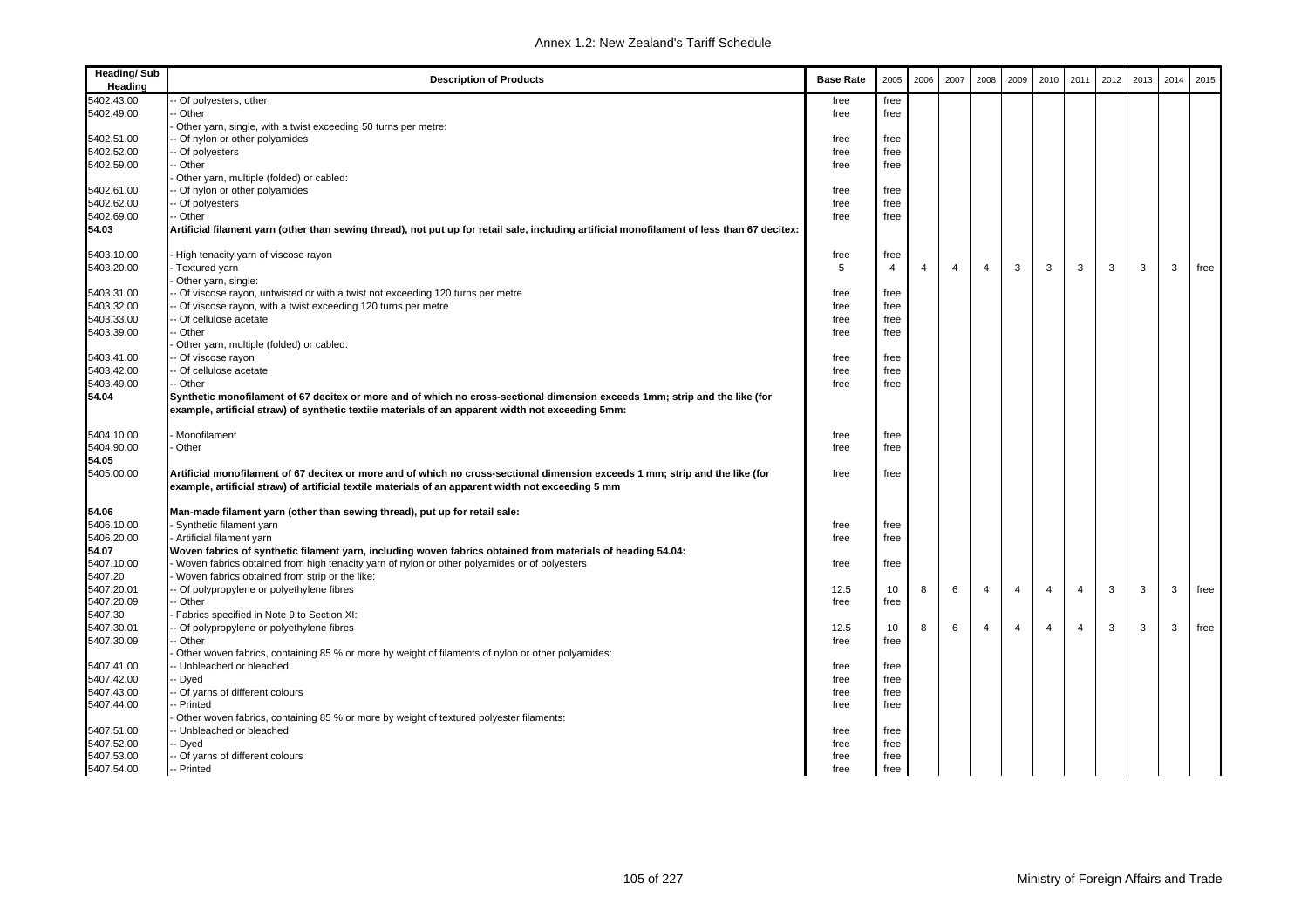| <b>Heading/Sub</b><br>Heading | <b>Description of Products</b>                                                                                       | <b>Base Rate</b> | 2005 | 2006 | 2007 | 2008           | 2009           | 2010           | 2011           | 2012 | 2013 | 2014 | 2015 |
|-------------------------------|----------------------------------------------------------------------------------------------------------------------|------------------|------|------|------|----------------|----------------|----------------|----------------|------|------|------|------|
|                               | Other woven fabrics, containing 85 % or more by weight of polyester filaments:                                       |                  |      |      |      |                |                |                |                |      |      |      |      |
| 5407.61.00                    | Containing 85 % or more by weight of non-textured polyester filaments                                                | free             | free |      |      |                |                |                |                |      |      |      |      |
| 5407.69                       | Other:                                                                                                               |                  |      |      |      |                |                |                |                |      |      |      |      |
| 5407.69.10                    | Of polypropylene or polyethylene fibres                                                                              | 12.5             | 10   | 8    | 6    | $\overline{4}$ | $\overline{4}$ | $\overline{4}$ | $\overline{4}$ | 3    | 3    | 3    | free |
| 5407.69.90                    | Other                                                                                                                | free             | free |      |      |                |                |                |                |      |      |      |      |
|                               | Other woven fabrics, containing 85 % or more by weight of synthetic filaments:                                       |                  |      |      |      |                |                |                |                |      |      |      |      |
| 5407.71                       | - Unbleached or bleached:                                                                                            |                  |      |      |      |                |                |                |                |      |      |      |      |
| 5407.71.01                    | Of polypropylene or polyethylene fibres                                                                              | 12.5             | 10   | 8    | 6    | 4              | $\overline{4}$ | $\overline{4}$ | 4              | 3    | 3    | 3    | free |
| 5407.71.09                    | Other                                                                                                                | free             | free |      |      |                |                |                |                |      |      |      |      |
| 5407.72                       | Dyed:                                                                                                                |                  |      |      |      |                |                |                |                |      |      |      |      |
| 5407.72.01                    | Of polypropylene or polyethylene fibres                                                                              | 12.5             | 10   | 8    | 6    | 4              | $\overline{4}$ | $\overline{4}$ | 4              | 3    | 3    | 3    | free |
| 5407.72.09                    | Other                                                                                                                | free             | free |      |      |                |                |                |                |      |      |      |      |
| 5407.73                       | Of yarns of different colours:                                                                                       |                  |      |      |      | $\overline{4}$ |                | $\overline{4}$ | $\overline{4}$ | 3    | 3    |      |      |
| 5407.73.01                    | Of polypropylene or polyethylene fibres                                                                              | 12.5             | 10   | 8    | 6    |                | $\overline{4}$ |                |                |      |      | 3    | free |
| 5407.73.09                    | - Other                                                                                                              | free             | free |      |      |                |                |                |                |      |      |      |      |
| 5407.74                       | Printed:                                                                                                             |                  |      |      |      |                |                |                |                |      |      |      |      |
| 5407.74.01                    | Of polypropylene or polyethylene fibres                                                                              | 12.5             | 10   | 8    | 6    | $\overline{4}$ | $\overline{4}$ | $\overline{4}$ | $\overline{4}$ | 3    | 3    | 3    | free |
| 5407.74.09                    | - Other                                                                                                              | free             | free |      |      |                |                |                |                |      |      |      |      |
|                               | Other woven fabrics, containing less than 85 % by weight of synthetic filaments, mixed mainly or solely with cotton: |                  |      |      |      |                |                |                |                |      |      |      |      |
| 5407.81                       | Unbleached or bleached:                                                                                              |                  |      |      |      |                |                |                |                |      |      |      |      |
| 5407.81.01                    | - Of polypropylene or polyethylene fibres                                                                            | 12.5             | 10   | 8    | 6    | $\overline{4}$ | $\overline{4}$ | $\overline{4}$ | $\overline{4}$ | 3    | 3    | 3    | free |
| 5407.81.09                    | - Other                                                                                                              | free             | free |      |      |                |                |                |                |      |      |      |      |
| 5407.82                       | Dyed:                                                                                                                |                  |      |      |      |                |                |                |                |      |      |      |      |
| 5407.82.01                    | - Of polypropylene or polyethylene fibres                                                                            | 12.5             | 10   | 8    | 6    | $\overline{4}$ | $\overline{4}$ | $\overline{4}$ | $\overline{4}$ | 3    | 3    | 3    | free |
| 5407.82.09                    | - Other                                                                                                              | free             | free |      |      |                |                |                |                |      |      |      |      |
| 5407.83                       | Of yarns of different colours:                                                                                       |                  |      |      |      |                |                |                |                |      |      |      |      |
| 5407.83.01                    | Of polypropylene or polyethylene fibres                                                                              | 12.5             | 10   | 8    | 6    | $\overline{4}$ | $\overline{4}$ | $\overline{4}$ | $\overline{4}$ | 3    | 3    | 3    | free |
| 5407.83.09                    | Other                                                                                                                | free             | free |      |      |                |                |                |                |      |      |      |      |
| 5407.84                       | Printed:                                                                                                             |                  |      |      |      |                |                |                |                |      |      |      |      |
| 5407.84.01                    | Of polypropylene or polyethylene fibres                                                                              | 12.5             | 10   | 8    | 6    | $\overline{4}$ | $\overline{4}$ | $\overline{4}$ | 4              | 3    | 3    | 3    | free |
| 5407.84.09                    | - Other                                                                                                              | free             | free |      |      |                |                |                |                |      |      |      |      |
|                               | Other woven fabrics:                                                                                                 |                  |      |      |      |                |                |                |                |      |      |      |      |
| 5407.91                       | - Unbleached or bleached:                                                                                            |                  |      |      |      |                |                |                |                |      |      |      |      |
| 5407.91.01                    | - Of polypropylene or polyethylene fibres                                                                            | 12.5             | 10   | 8    | 6    | 4              | $\overline{4}$ | $\overline{4}$ | 4              | 3    | 3    | 3    | free |
| 5407.91.09                    | Other                                                                                                                | free             | free |      |      |                |                |                |                |      |      |      |      |
| 5407.92                       | Dyed:                                                                                                                |                  |      |      |      |                |                |                |                |      |      |      |      |
| 5407.92.01                    | Of polypropylene or polyethylene fibres                                                                              | 12.5             | 10   | 8    | 6    | $\overline{4}$ | 4              | $\overline{4}$ | $\overline{4}$ | 3    | 3    | 3    | free |
| 5407.92.09                    | - Other                                                                                                              | free             | free |      |      |                |                |                |                |      |      |      |      |
| 5407.93                       | Of yarns of different colours:                                                                                       |                  |      |      |      |                |                |                |                |      |      |      |      |
| 5407.93.01                    | - Of polypropylene or polyethylene fibres                                                                            | 12.5             | 10   | 8    | 6    | $\overline{4}$ | $\overline{4}$ | $\overline{4}$ | 4              | 3    | 3    | 3    | free |
| 5407.93.09                    | - Other                                                                                                              | free             | free |      |      |                |                |                |                |      |      |      |      |
| 5407.94                       | Printed:                                                                                                             |                  |      |      |      |                | $\overline{4}$ | $\overline{4}$ |                |      |      |      |      |
| 5407.94.01                    | - Of polypropylene or polyethylene fibres                                                                            | 12.5             | 10   | 8    | 6    | $\overline{4}$ |                |                | $\overline{4}$ | 3    | 3    | 3    | free |
| 5407.94.09                    | -- Other                                                                                                             | free             | free |      |      |                |                |                |                |      |      |      |      |
| 54.08                         | Woven fabrics of artificial filament yarn, including woven fabrics obtained from materials of heading 54.05:         |                  |      |      |      |                |                |                |                |      |      |      |      |
| 5408.10.00                    | Woven fabrics obtained from high tenacity yarn of viscose rayon                                                      | free             | free |      |      |                |                |                |                |      |      |      |      |
|                               | Other woven fabrics, containing 85 % or more by weight of artificial filament or strip or the like:                  |                  |      |      |      |                |                |                |                |      |      |      |      |
| 5408.21.00                    | - Unbleached or bleached                                                                                             | free             | free |      |      |                |                |                |                |      |      |      |      |
| 5408.22.00<br>5408.23.00      | Dyed                                                                                                                 | free             | free |      |      |                |                |                |                |      |      |      |      |
|                               | Of yarns of different colours<br>- Printed                                                                           | free             | free |      |      |                |                |                |                |      |      |      |      |
| 5408.24.00                    |                                                                                                                      | free             | free |      |      |                |                |                |                |      |      |      |      |
|                               | Other woven fabrics:                                                                                                 |                  |      |      |      |                |                |                |                |      |      |      |      |
| 5408.31.00                    | - Unbleached or bleached                                                                                             | free             | free |      |      |                |                |                |                |      |      |      |      |
| 5408.32.00                    | - Dyed                                                                                                               | free             | free |      |      |                |                |                |                |      |      |      |      |
| 5408.33.00                    | - Of yarns of different colours                                                                                      | free             | free |      |      |                |                |                |                |      |      |      |      |
| 5408.34.00                    | -- Printed                                                                                                           | free             | free |      |      |                |                |                |                |      |      |      |      |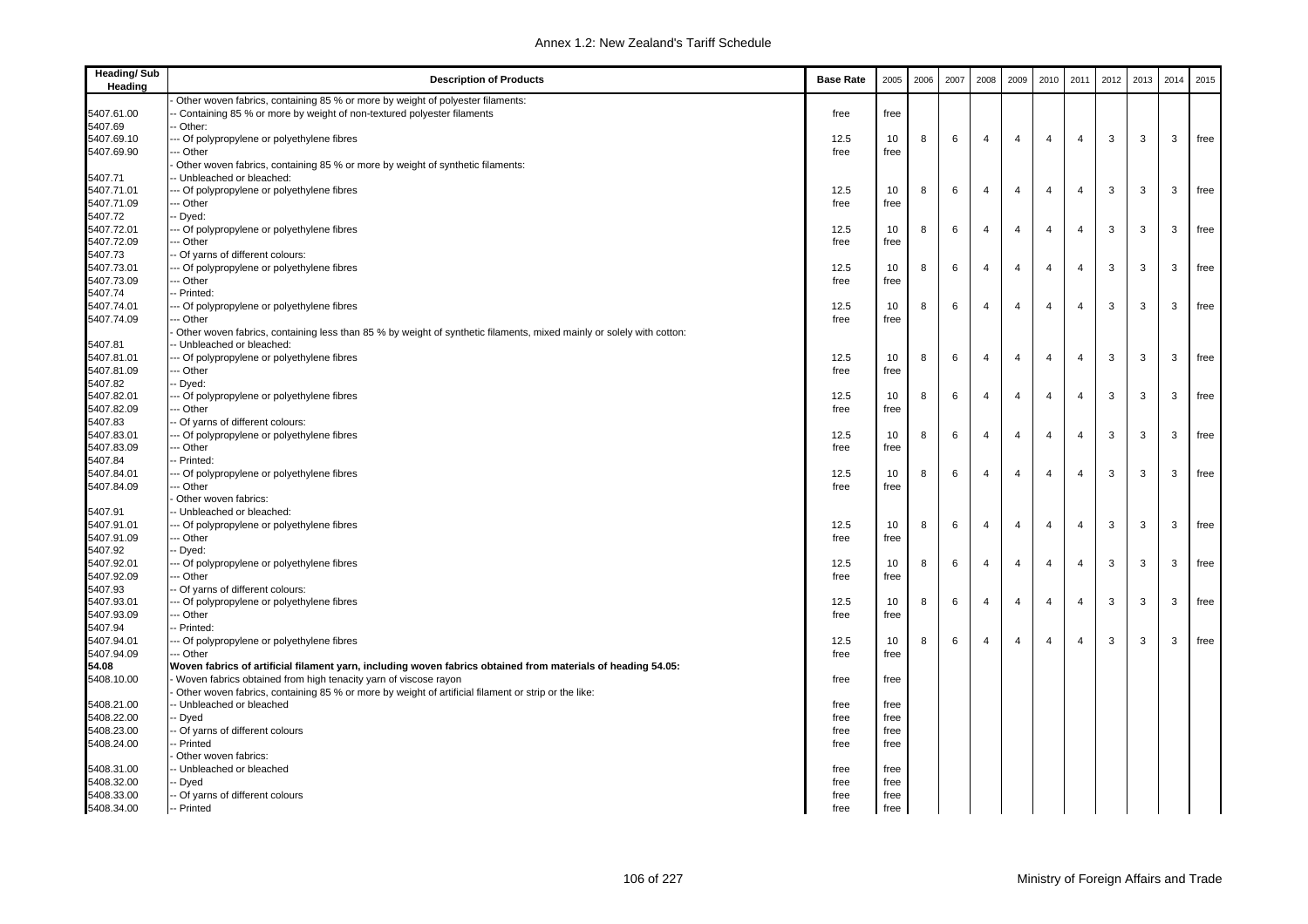| <b>Heading/Sub</b><br>Heading | <b>Description of Products</b>                                                          | <b>Base Rate</b> | 2005 | 2006 | 2007 | 2008           | 2009           | 2010           | 2011         | 2012 | 2013 | 2014                      | 2015 |
|-------------------------------|-----------------------------------------------------------------------------------------|------------------|------|------|------|----------------|----------------|----------------|--------------|------|------|---------------------------|------|
|                               | <b>CHAPTER 55</b><br><b>MAN-MADE STAPLE FIBRES</b>                                      |                  |      |      |      |                |                |                |              |      |      |                           |      |
| 55.01                         | <b>Synthetic filament tow:</b>                                                          |                  |      |      |      |                |                |                |              |      |      |                           |      |
| 5501.10.00                    | Of nylon or other polyamides                                                            | free             | free |      |      |                |                |                |              |      |      |                           |      |
| 5501.20.00                    | Of polyesters                                                                           | free             | free |      |      |                |                |                |              |      |      |                           |      |
| 5501.30.00                    | Acrylic or modacrylic                                                                   | free             | free |      |      |                |                |                |              |      |      |                           |      |
| 5501.90.00                    | Other                                                                                   | free             | free |      |      |                |                |                |              |      |      |                           |      |
| 55.02                         |                                                                                         |                  |      |      |      |                |                |                |              |      |      |                           |      |
| 5502.00.00                    | <b>Artificial filament tow</b>                                                          | free             | free |      |      |                |                |                |              |      |      |                           |      |
| 55.03                         | Synthetic staple fibres, not carded, combed or otherwise processed for spinning:        |                  |      |      |      |                |                |                |              |      |      |                           |      |
| 5503.10.00                    | Of nylon or other polyamides                                                            | free             | free |      |      |                |                |                |              |      |      |                           |      |
| 5503.20.00                    | Of polyesters                                                                           | free             | free |      |      |                |                |                |              |      |      |                           |      |
| 5503.30.00                    | Acrylic or modacrylic                                                                   | free             | free |      |      |                |                |                |              |      |      |                           |      |
| 5503.40.00                    | Of polypropylene                                                                        | free             | free |      |      |                |                |                |              |      |      |                           |      |
| 5503.90.00                    | Other                                                                                   | free             | free |      |      |                |                |                |              |      |      |                           |      |
| 55.04                         | Artificial staple fibres, not carded, combed or otherwise processed for spinning:       |                  |      |      |      |                |                |                |              |      |      |                           |      |
| 5504.10.00                    | Of viscose rayon                                                                        | free             | free |      |      |                |                |                |              |      |      |                           |      |
| 5504.90.00                    | Other                                                                                   | free             | free |      |      |                |                |                |              |      |      |                           |      |
| 55.05                         | Waste (including noils, yarn waste and garnetted stock) of man-made fibres:             |                  |      |      |      |                |                |                |              |      |      |                           |      |
| 5505.10.00                    | Of synthetic fibres                                                                     | free             | free |      |      |                |                |                |              |      |      |                           |      |
| 5505.20.00                    | Of artificial fibres                                                                    | free             | free |      |      |                |                |                |              |      |      |                           |      |
| 55.06                         | Synthetic staple fibres, carded, combed or otherwise processed for spinning:            |                  |      |      |      |                |                |                |              |      |      |                           |      |
| 5506.10.00                    | Of nylon or other polyamides                                                            | free             | free |      |      |                |                |                |              |      |      |                           |      |
| 5506.20.00                    | Of polyesters                                                                           | free             | free |      |      |                |                |                |              |      |      |                           |      |
| 5506.30.00                    | Acrylic or modacrylic                                                                   | free             | free |      |      |                |                |                |              |      |      |                           |      |
| 5506.90.00                    | Other                                                                                   | free             | free |      |      |                |                |                |              |      |      |                           |      |
| 55.07                         |                                                                                         |                  |      |      |      |                |                |                |              |      |      |                           |      |
| 5507.00.00                    | Artificial staple fibres, carded, combed or otherwise processed for spinning            | free             | free |      |      |                |                |                |              |      |      |                           |      |
| 55.08                         | Sewing thread of man-made staple fibres, whether or not put up for retail sale:         |                  |      |      |      |                |                |                |              |      |      |                           |      |
| 5508.10.00                    | Of synthetic staple fibres                                                              | free             | free |      |      |                |                |                |              |      |      |                           |      |
| 5508.20.00                    | Of artificial staple fibres                                                             | free             | free |      |      |                |                |                |              |      |      |                           |      |
| 55.09                         | Yarn (other than sewing thread) of synthetic staple fibres, not put up for retail sale: |                  |      |      |      |                |                |                |              |      |      |                           |      |
|                               | Containing 85 % or more by weight of staple fibres of nylon or other polyamides:        |                  |      |      |      |                |                |                |              |      |      |                           |      |
| 5509.11.00                    | Single yarn                                                                             | $\overline{7}$   | 5.5  | 5.5  | 5.5  | 4              | 4              | $\overline{4}$ | 3            | 3    | 3    | 3                         | free |
| 5509.12.00                    | - Multiple (folded) or cabled yarn                                                      | $\overline{7}$   | 5.5  | 5.5  | 5.5  | $\overline{4}$ | 4              | 4              | $\mathbf{3}$ | 3    | 3    | 3                         | free |
|                               | Containing 85 % or more by weight of polyester staple fibres:                           |                  |      |      |      |                |                |                |              |      |      |                           |      |
| 5509.21.00                    | Single yarn                                                                             | $\overline{7}$   | 5.5  | 5.5  | 5.5  | 4              | 4              | $\overline{4}$ | 3            | 3    | 3    | 3                         | free |
| 5509.22.00                    | - Multiple (folded) or cabled yarn                                                      | $\overline{7}$   | 5.5  | 5.5  | 5.5  | $\overline{4}$ | $\overline{4}$ | $\overline{4}$ | $\mathbf{3}$ | 3    | 3    | 3                         | free |
|                               | Containing 85 % or more by weight of acrylic or modacrylic staple fibres:               |                  |      |      |      |                |                |                |              |      |      |                           |      |
| 5509.31.00                    | Single yarn                                                                             | $\overline{7}$   | 5.5  | 5.5  | 5.5  | 4              | 4              | $\overline{4}$ | 3            | 3    | 3    | 3                         | free |
| 5509.32.00                    | Multiple (folded) or cabled yarn                                                        | $\overline{7}$   | 5.5  | 5.5  | 5.5  | $\overline{4}$ | 4              | $\overline{4}$ | 3            | 3    | 3    | 3                         | free |
|                               | Other yarn, containing 85 % or more by weight of synthetic staple fibres:               |                  |      |      |      |                |                |                |              |      |      |                           |      |
| 5509.41.00                    | Single yarn                                                                             | $\overline{7}$   | 5.5  | 5.5  | 5.5  | 4              | 4              | $\overline{4}$ | 3            | 3    | 3    | 3                         | free |
| 5509.42.00                    | - Multiple (folded) or cabled yarn                                                      | $\overline{7}$   | 5.5  | 5.5  | 5.5  | $\overline{4}$ | 4              | $\overline{4}$ | 3            | 3    | 3    | 3                         | free |
|                               | Other yarn, of polyester staple fibres:                                                 |                  |      |      |      |                |                |                |              |      |      |                           |      |
| 5509.51.00                    | - Mixed mainly or solely with artificial staple fibres                                  | $\overline{7}$   | 5.5  | 5.5  | 5.5  | 4              | 4              | $\overline{4}$ | 3            | 3    | 3    | 3                         | free |
| 5509.52.00                    | Mixed mainly or solely with wool or fine animal hair                                    | $\overline{7}$   | 5.5  | 5.5  | 5.5  | $\overline{4}$ | $\overline{4}$ | $\overline{4}$ | 3            | 3    | 3    | 3                         | free |
| 5509.53.00                    | Mixed mainly or solely with cotton                                                      | $\overline{7}$   | 5.5  | 5.5  | 5.5  | $\overline{4}$ | $\overline{4}$ | $\overline{4}$ | $\mathbf{3}$ | 3    | 3    | $\mathsf 3$               | free |
| 5509.59.00                    | Other                                                                                   | $\overline{7}$   | 5.5  | 5.5  | 5.5  | $\overline{4}$ | $\overline{4}$ | $\overline{4}$ | 3            | 3    | 3    | 3                         | free |
|                               | Other yarn, of acrylic or modacrylic staple fibres:                                     |                  |      |      |      |                |                |                |              |      |      |                           |      |
| 5509.61.00                    | Mixed mainly or solely with wool or fine animal hair                                    | $\overline{7}$   | 5.5  | 5.5  | 5.5  | 4              | 4              | $\overline{4}$ | 3            | 3    | 3    | 3                         | free |
| 5509.62.00                    | - Mixed mainly or solely with cotton                                                    | $\overline{7}$   | 5.5  | 5.5  | 5.5  | $\overline{4}$ | 4              | $\overline{4}$ | 3            | 3    | 3    | $\ensuremath{\mathsf{3}}$ | free |
| 5509.69.00                    | -- Other                                                                                | $\overline{7}$   | 5.5  | 5.5  | 5.5  | $\overline{4}$ | $\overline{4}$ | $\overline{4}$ | 3            | 3    | 3    | 3                         | free |
|                               |                                                                                         |                  |      |      |      |                |                |                |              |      |      |                           |      |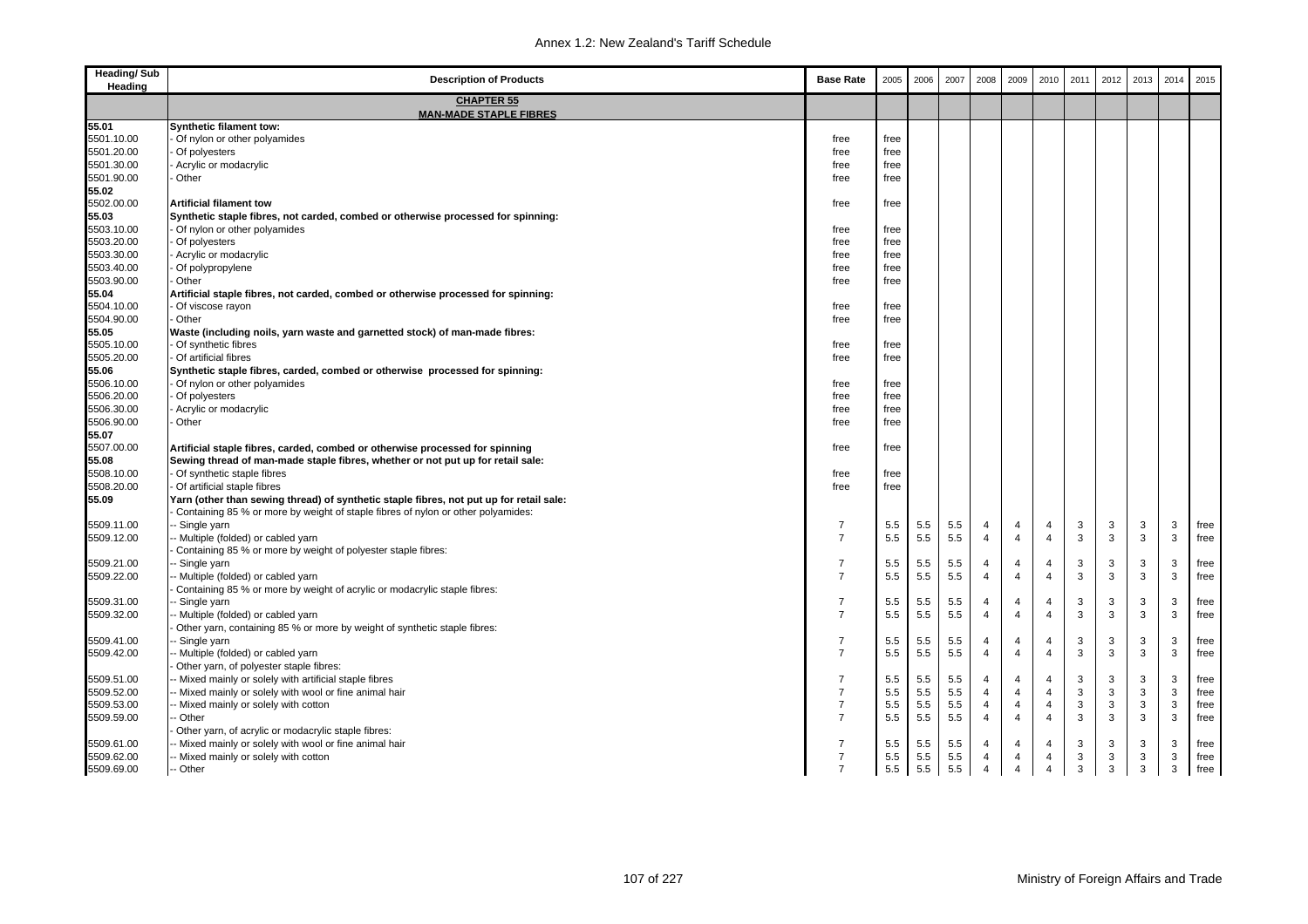| <b>Heading/Sub</b><br>Heading | <b>Description of Products</b>                                                                                                                                           | <b>Base Rate</b> | 2005 | 2006 | 2007    | 2008           | 2009           | 2010           | 2011 | 2012 | 2013         | 2014 | 2015 |
|-------------------------------|--------------------------------------------------------------------------------------------------------------------------------------------------------------------------|------------------|------|------|---------|----------------|----------------|----------------|------|------|--------------|------|------|
|                               | Other yarn:                                                                                                                                                              |                  |      |      |         |                |                |                |      |      |              |      |      |
| 5509.91.00                    | Mixed mainly or solely with wool or fine animal hair                                                                                                                     | 7                | 5.5  | 5.5  | 5.5     | 4              | 4              | $\overline{4}$ | 3    | 3    | 3            | 3    | free |
| 5509.92.00                    | Mixed mainly or solely with cotton                                                                                                                                       | $\overline{7}$   | 5.5  | 5.5  | 5.5     | $\overline{4}$ | $\overline{4}$ | $\overline{4}$ | 3    | 3    | 3            | 3    | free |
| 5509.99.00                    | - Other                                                                                                                                                                  | $\overline{7}$   | 5.5  | 5.5  | 5.5     | $\overline{4}$ | $\overline{4}$ | $\overline{4}$ | 3    | 3    | 3            | 3    | free |
| 55.10                         | Yarn (other than sewing thread) of artificial staple fibres, not put up for retail sale:                                                                                 |                  |      |      |         |                |                |                |      |      |              |      |      |
|                               | Containing 85 % or more by weight of artificial staple fibres:                                                                                                           |                  |      |      |         |                |                |                |      |      |              |      |      |
| 5510.11.00                    | - Single yarn                                                                                                                                                            | $\overline{7}$   | 5.5  | 5.5  | 5.5     | 4              | 4              | $\overline{4}$ | 3    | 3    | 3            | 3    | free |
| 5510.12.00                    | - Multiple (folded) or cabled yarn                                                                                                                                       | $\overline{7}$   | 5.5  | 5.5  | 5.5     | $\overline{4}$ | 4              | $\overline{4}$ | 3    | 3    | $\mathsf 3$  | 3    | free |
| 5510.20.00                    | Other yarn, mixed mainly or solely with wool or fine animal hair                                                                                                         | $\overline{7}$   | 5.5  | 5.5  | 5.5     | $\overline{4}$ | 4              | $\overline{4}$ | 3    | 3    | $\mathsf 3$  | 3    | free |
| 5510.30.00                    | Other yarn, mixed mainly or solely with cotton                                                                                                                           | $\overline{7}$   | 5.5  | 5.5  | 5.5     | $\overline{4}$ | $\overline{4}$ | $\overline{4}$ | 3    | 3    | 3            | 3    | free |
| 5510.90.00                    | Other yarn                                                                                                                                                               | $\overline{7}$   | 5.5  | 5.5  | $5.5\,$ | $\overline{4}$ | $\overline{4}$ | $\overline{4}$ | 3    | 3    | $\mathbf{3}$ | 3    | free |
| 55.11                         | Yarn (other than sewing thread) of man-made staple fibres, put up for retail sale:                                                                                       |                  |      |      |         |                |                |                |      |      |              |      |      |
| 5511.10.00                    | Of synthetic staple fibres, containing 85 % or more by weight of such fibres                                                                                             | $\overline{7}$   | 5.5  | 5.5  | 5.5     | $\overline{4}$ | $\overline{4}$ | $\overline{4}$ | 3    | 3    | 3            | 3    | free |
| 5511.20.00                    | Of synthetic staple fibres, containing less than 85 % by weight of such fibres                                                                                           | $\overline{7}$   | 5.5  | 5.5  | 5.5     | $\overline{4}$ | 4              | $\overline{4}$ | 3    | 3    | $\mathsf 3$  | 3    | free |
| 5511.30.00                    | Of artificial staple fibres                                                                                                                                              | $\overline{7}$   | 5.5  | 5.5  | 5.5     | $\overline{4}$ | $\overline{4}$ | $\overline{4}$ | 3    | 3    | 3            | 3    | free |
| 55.12                         | Woven fabrics of synthetic staple fibres, containing 85 % or more by weight of synthetic staple fibres:<br>Containing 85 % or more by weight of polyester staple fibres: |                  |      |      |         |                |                |                |      |      |              |      |      |
| 5512.11.00                    | - Unbleached or bleached                                                                                                                                                 | free             | free |      |         |                |                |                |      |      |              |      |      |
| 5512.19.00                    | - Other                                                                                                                                                                  | free             | free |      |         |                |                |                |      |      |              |      |      |
|                               | Containing 85 % or more by weight of acrylic or modacrylic staple fibres:                                                                                                |                  |      |      |         |                |                |                |      |      |              |      |      |
| 5512.21.00                    | - Unbleached or bleached                                                                                                                                                 | free             | free |      |         |                |                |                |      |      |              |      |      |
| 5512.29.00                    | - Other                                                                                                                                                                  | free             | free |      |         |                |                |                |      |      |              |      |      |
|                               | Other:                                                                                                                                                                   |                  |      |      |         |                |                |                |      |      |              |      |      |
| 5512.91.00                    | - Unbleached or bleached                                                                                                                                                 | free             | free |      |         |                |                |                |      |      |              |      |      |
| 5512.99.00                    | - Other                                                                                                                                                                  | free             | free |      |         |                |                |                |      |      |              |      |      |
| 55.13                         | Woven fabrics of synthetic staple fibres, containing less than 85 % by weight of such fibres, mixed mainly or solely with cotton, of a                                   |                  |      |      |         |                |                |                |      |      |              |      |      |
|                               | weight not exceeding 170 g/m <sup>2</sup> :                                                                                                                              |                  |      |      |         |                |                |                |      |      |              |      |      |
|                               | Unbleached or bleached:                                                                                                                                                  |                  |      |      |         |                |                |                |      |      |              |      |      |
| 5513.11.00                    | - Of polyester staple fibres, plain weave                                                                                                                                | free             | free |      |         |                |                |                |      |      |              |      |      |
| 5513.12.00                    | 3-thread or 4-thread twill, including cross twill, of polyester staple fibres                                                                                            | free             | free |      |         |                |                |                |      |      |              |      |      |
| 5513.13.00                    | - Other woven fabrics of polyester staple fibres                                                                                                                         | free             | free |      |         |                |                |                |      |      |              |      |      |
| 5513.19.00                    | Other woven fabrics                                                                                                                                                      | free             | free |      |         |                |                |                |      |      |              |      |      |
|                               | Dyed:                                                                                                                                                                    |                  |      |      |         |                |                |                |      |      |              |      |      |
| 5513.21.00                    | Of polyester staple fibres, plain weave                                                                                                                                  | free             | free |      |         |                |                |                |      |      |              |      |      |
| 5513.22.00                    | - 3-thread or 4-thread twill, including cross twill, of polyester staple fibres                                                                                          | free             | free |      |         |                |                |                |      |      |              |      |      |
| 5513.23.00                    | Other woven fabrics of polyester staple fibres                                                                                                                           | free             | free |      |         |                |                |                |      |      |              |      |      |
| 5513.29.00                    | Other woven fabrics                                                                                                                                                      | free             | free |      |         |                |                |                |      |      |              |      |      |
|                               | Of yarns of different colours:                                                                                                                                           |                  |      |      |         |                |                |                |      |      |              |      |      |
| 5513.31.00                    | - Of polyester staple fibres, plain weave                                                                                                                                | free             | free |      |         |                |                |                |      |      |              |      |      |
| 5513.32.00                    | - 3-thread or 4-thread twill, including cross twill, of polyester staple fibres                                                                                          | free             | free |      |         |                |                |                |      |      |              |      |      |
| 5513.33.00                    | - Other woven fabrics of polyester staple fibres                                                                                                                         | free             | free |      |         |                |                |                |      |      |              |      |      |
| 5513.39.00                    | Other woven fabrics                                                                                                                                                      | free             | free |      |         |                |                |                |      |      |              |      |      |
|                               | Printed:                                                                                                                                                                 |                  |      |      |         |                |                |                |      |      |              |      |      |
| 5513.41.00                    | - Of polyester staple fibres, plain weave                                                                                                                                | free             | free |      |         |                |                |                |      |      |              |      |      |
| 5513.42.00                    | 3-thread or 4-thread twill, including cross twill, of polyester staple fibres                                                                                            | free             | free |      |         |                |                |                |      |      |              |      |      |
| 5513.43.00                    | - Other woven fabrics of polyester staple fibres                                                                                                                         | free             | free |      |         |                |                |                |      |      |              |      |      |
| 5513.49.00                    | - Other woven fabrics                                                                                                                                                    | free             | free |      |         |                |                |                |      |      |              |      |      |
| 55.14                         | Woven fabrics of synthetic staple fibres, containing less than 85 % by weight of such fibres, mixed mainly or solely with cotton, of a                                   |                  |      |      |         |                |                |                |      |      |              |      |      |
|                               | weight exceeding 170 g/m <sup>2</sup> :                                                                                                                                  |                  |      |      |         |                |                |                |      |      |              |      |      |
|                               | Unbleached or bleached:                                                                                                                                                  |                  |      |      |         |                |                |                |      |      |              |      |      |
| 5514.11.00                    | - Of polyester staple fibres, plain weave                                                                                                                                | free             | free |      |         |                |                |                |      |      |              |      |      |
| 5514.12.00                    | -- 3-thread or 4-thread twill, including cross twill, of polyester staple fibres                                                                                         | free             | free |      |         |                |                |                |      |      |              |      |      |
| 5514.13.00                    | - Other woven fabrics of polyester staple fibres                                                                                                                         | free             | free |      |         |                |                |                |      |      |              |      |      |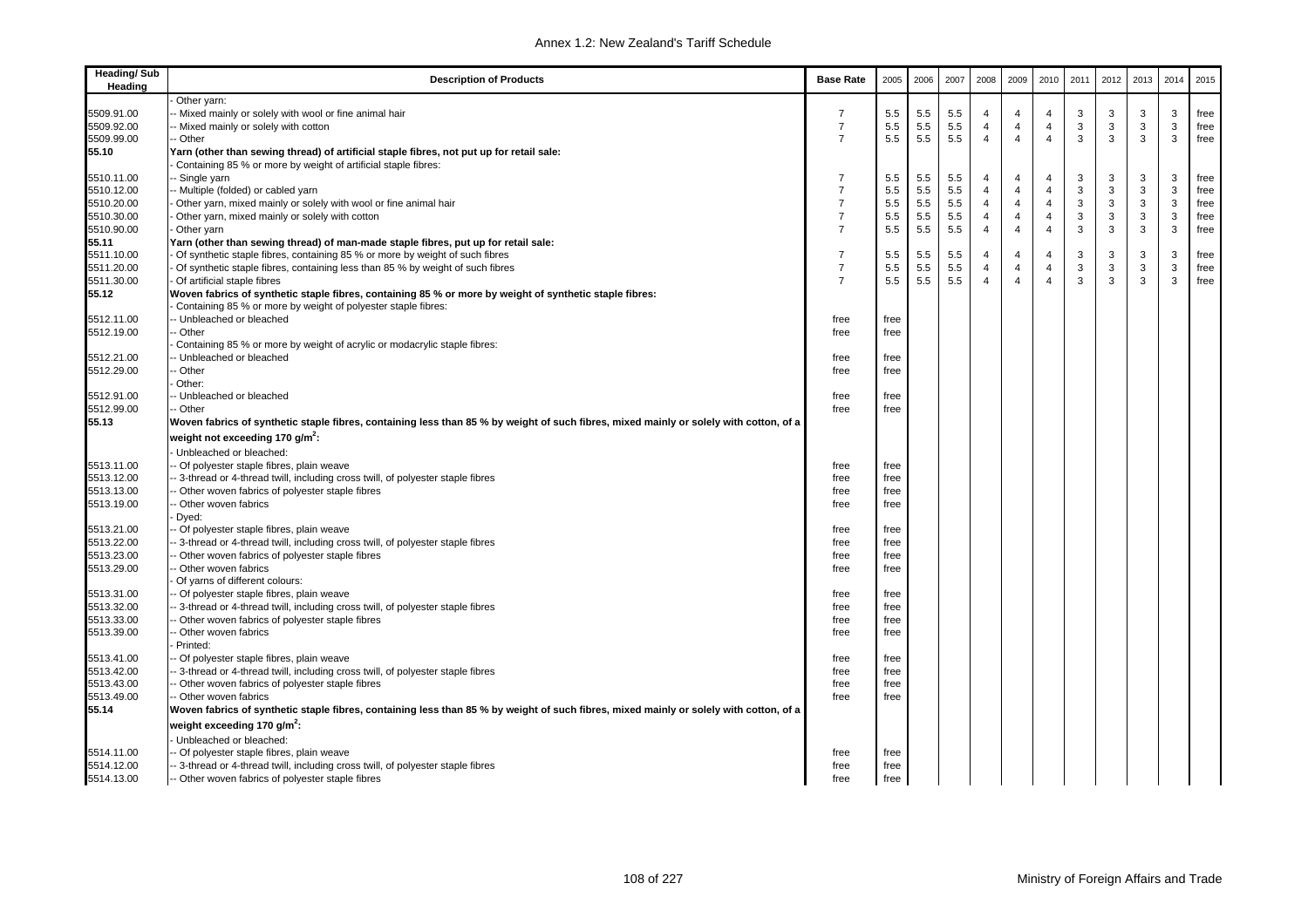| <b>Heading/Sub</b><br>Heading | <b>Description of Products</b>                                                                                                                          | <b>Base Rate</b> | 2005 | 2006 | 2007 | 2008           | 2009           | 2010           | 2011           | 2012 | 2013 | 2014 | 2015 |
|-------------------------------|---------------------------------------------------------------------------------------------------------------------------------------------------------|------------------|------|------|------|----------------|----------------|----------------|----------------|------|------|------|------|
| 5514.19.00                    | - Other woven fabrics                                                                                                                                   | free             | free |      |      |                |                |                |                |      |      |      |      |
|                               | Dyed:                                                                                                                                                   |                  |      |      |      |                |                |                |                |      |      |      |      |
| 5514.21.00                    | - Of polyester staple fibres, plain weave                                                                                                               | free             | free |      |      |                |                |                |                |      |      |      |      |
| 5514.22.00                    | - 3-thread or 4-thread twill, including cross twill, of polyester staple fibres                                                                         | free             | free |      |      |                |                |                |                |      |      |      |      |
| 5514.23.00                    | Other woven fabrics of polyester staple fibres                                                                                                          | free             | free |      |      |                |                |                |                |      |      |      |      |
| 5514.29.00                    | - Other woven fabrics                                                                                                                                   | free             | free |      |      |                |                |                |                |      |      |      |      |
|                               | Of yarns of different colours:                                                                                                                          |                  |      |      |      |                |                |                |                |      |      |      |      |
| 5514.31.00                    | - Of polyester staple fibres, plain weave                                                                                                               | free             | free |      |      |                |                |                |                |      |      |      |      |
| 5514.32.00                    | - 3-thread or 4-thread twill, including cross twill, of polyester staple fibres                                                                         | free             | free |      |      |                |                |                |                |      |      |      |      |
| 5514.33.00                    | - Other woven fabrics of polyester staple fibres                                                                                                        | free             | free |      |      |                |                |                |                |      |      |      |      |
| 5514.39.00                    | Other woven fabrics                                                                                                                                     | free             | free |      |      |                |                |                |                |      |      |      |      |
|                               | Printed:                                                                                                                                                |                  |      |      |      |                |                |                |                |      |      |      |      |
| 5514.41.00                    | - Of polyester staple fibres, plain weave                                                                                                               | free             | free |      |      |                |                |                |                |      |      |      |      |
| 5514.42.00                    | - 3-thread or 4-thread twill, including cross twill, of polyester staple fibres                                                                         | free             | free |      |      |                |                |                |                |      |      |      |      |
| 5514.43.00                    | - Other woven fabrics of polyester staple fibres                                                                                                        | free             | free |      |      |                |                |                |                |      |      |      |      |
| 5514.49.00                    | - Other woven fabrics                                                                                                                                   | free             | free |      |      |                |                |                |                |      |      |      |      |
| 55.15                         | Other woven fabrics of synthetic staple fibres:                                                                                                         |                  |      |      |      |                |                |                |                |      |      |      |      |
|                               | Of polyester staple fibres:                                                                                                                             |                  |      |      |      |                |                |                |                |      |      |      |      |
| 5515.11.00                    | -- Mixed mainly or solely with viscose rayon staple fibres                                                                                              | free             | free |      |      |                |                |                |                |      |      |      |      |
| 5515.12.00                    | - Mixed mainly or solely with man-made filaments                                                                                                        | free             | free |      |      |                |                |                |                |      |      |      |      |
| 5515.13                       | -- Mixed mainly or solely with wool or fine animal hair:                                                                                                |                  |      |      |      |                |                |                |                |      |      |      |      |
| 5515.13.11                    | - Tyrecord fabrics, tickings and fabrics containing less than 33 % by weight of wool or fine animal hair of a weight not exceeding 150 g/m <sup>2</sup> | free             | free |      |      |                |                |                |                |      |      |      |      |
| 5515.13.29                    | -- Other                                                                                                                                                | 12.5             | 10   | 8    | 6    | $\overline{4}$ | $\overline{4}$ | $\overline{4}$ | $\overline{4}$ | 3    | 3    | 3    | free |
| 5515.19.00                    | Other                                                                                                                                                   | free             | free |      |      |                |                |                |                |      |      |      |      |
|                               | Of acrylic or modacrylic staple fibres:                                                                                                                 |                  |      |      |      |                |                |                |                |      |      |      |      |
| 5515.21.00                    | - Mixed mainly or solely with man-made filaments                                                                                                        | free             | free |      |      |                |                |                |                |      |      |      |      |
| 5515.22                       | - Mixed mainly or solely with wool or fine animal hair:                                                                                                 |                  |      |      |      |                |                |                |                |      |      |      |      |
| 5515.22.11                    | - Tyrecord fabrics, tickings and fabrics containing less than 33 % by weight of wool or fine animal hair of a weight not exceeding 150 g/m <sup>2</sup> | free             | free |      |      |                |                |                |                |      |      |      |      |
| 5515.22.29                    | - Other                                                                                                                                                 | 12.5             | 10   | 8    | 6    | $\overline{4}$ | $\overline{4}$ | $\overline{4}$ | $\overline{4}$ | 3    | 3    | 3    | free |
| 5515.29.00                    | Other                                                                                                                                                   | free             | free |      |      |                |                |                |                |      |      |      |      |
|                               | Other woven fabrics:                                                                                                                                    |                  |      |      |      |                |                |                |                |      |      |      |      |
| 5515.91.00                    | -- Mixed mainly or solely with man-made filaments                                                                                                       | free             | free |      |      |                |                |                |                |      |      |      |      |
| 5515.92                       | - Mixed mainly or solely with wool or fine animal hair:                                                                                                 |                  |      |      |      |                |                |                |                |      |      |      |      |
| 5515.92.11                    | - Tyrecord fabrics, tickings and fabrics containing less than 33 % by weight of wool or fine animal hair of a weight not exceeding 150 g/m <sup>2</sup> | free             | free |      |      |                |                |                |                |      |      |      |      |
| 5515.92.29                    | - Other                                                                                                                                                 | 12.5             | 10   | 8    | 6    | $\overline{4}$ | $\overline{4}$ | $\overline{4}$ | $\overline{4}$ | 3    | 3    | 3    | free |
| 5515.99.00                    | - Other                                                                                                                                                 | free             | free |      |      |                |                |                |                |      |      |      |      |
| 55.16                         | Woven fabrics of artificial staple fibres:                                                                                                              |                  |      |      |      |                |                |                |                |      |      |      |      |
|                               | Containing 85 % or more by weight of artificial staple fibres:                                                                                          |                  |      |      |      |                |                |                |                |      |      |      |      |
| 5516.11.00                    | - Unbleached or bleached                                                                                                                                | free             | free |      |      |                |                |                |                |      |      |      |      |
| 5516.12.00                    | - Dyed                                                                                                                                                  | free             | free |      |      |                |                |                |                |      |      |      |      |
| 5516.13.00                    | - Of yarns of different colours                                                                                                                         | free             | free |      |      |                |                |                |                |      |      |      |      |
| 5516.14.00                    | - Printed                                                                                                                                               | free             | free |      |      |                |                |                |                |      |      |      |      |
|                               | Containing less than 85 % by weight of artificial staple fibres, nixed mainly or solely with man-made filaments:                                        |                  |      |      |      |                |                |                |                |      |      |      |      |
| 5516.21.00                    | - Unbleached or bleached                                                                                                                                | free             | free |      |      |                |                |                |                |      |      |      |      |
| 5516.22.00                    | - Dyed                                                                                                                                                  | free             | free |      |      |                |                |                |                |      |      |      |      |
| 5516.23.00                    | - Of yarns of different colours                                                                                                                         | free             | free |      |      |                |                |                |                |      |      |      |      |
| 5516.24.00                    | - Printed                                                                                                                                               | free             | free |      |      |                |                |                |                |      |      |      |      |
|                               | Containing less than 85 % by weight of artificial staple fibres, mixed mainly or solely with wool or fine animal hair:                                  |                  |      |      |      |                |                |                |                |      |      |      |      |
| 5516.31.00                    | - Unbleached or bleached                                                                                                                                | free             | free |      |      |                |                |                |                |      |      |      |      |
| 5516.32.00                    | -- Dyed                                                                                                                                                 | free             | free |      |      |                |                |                |                |      |      |      |      |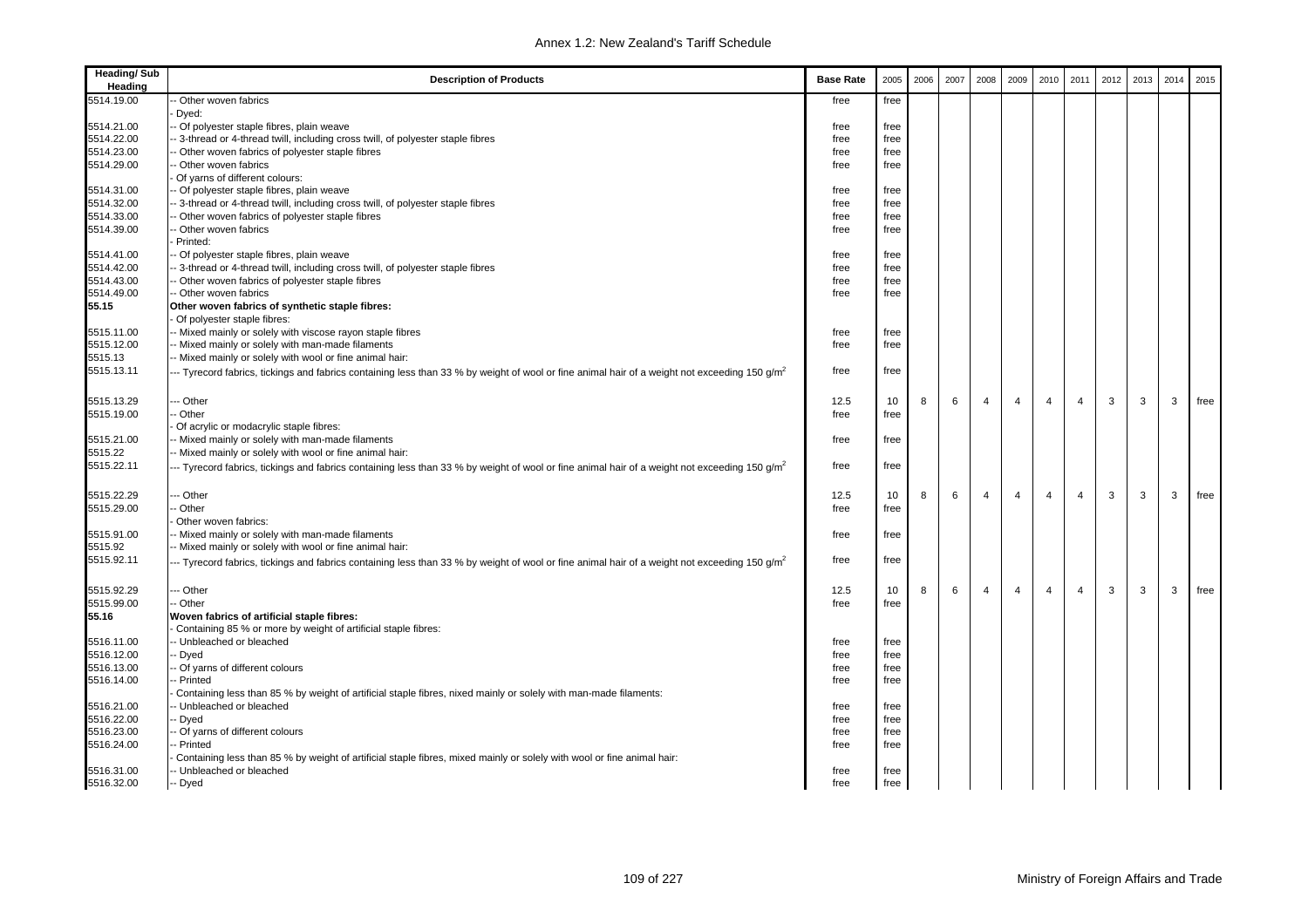| <b>Heading/Sub</b><br>Heading | <b>Description of Products</b>                                                                                                       | <b>Base Rate</b> | 2005 | 2006    | 2007 | 2008           | 2009           | 2010                    | 2011         | 2012 | 2013 | 2014 | 2015 |
|-------------------------------|--------------------------------------------------------------------------------------------------------------------------------------|------------------|------|---------|------|----------------|----------------|-------------------------|--------------|------|------|------|------|
| 5516.33.00                    | - Of yarns of different colours                                                                                                      | free             | free |         |      |                |                |                         |              |      |      |      |      |
| 5516.34.00                    | - Other                                                                                                                              | free             | free |         |      |                |                |                         |              |      |      |      |      |
|                               | Containing less than 85 % by weight of artificial staple fibres, mixed mainly or solely with cotton:                                 |                  |      |         |      |                |                |                         |              |      |      |      |      |
| 5516.41.00                    | - Unbleached or bleached                                                                                                             | free             | free |         |      |                |                |                         |              |      |      |      |      |
| 5516.42.00                    | Dyed -                                                                                                                               | free             | free |         |      |                |                |                         |              |      |      |      |      |
| 5516.43.00                    | - Of yarns of different colours                                                                                                      | free             | free |         |      |                |                |                         |              |      |      |      |      |
| 5516.44.00                    | - Printed<br>Other:                                                                                                                  | free             | free |         |      |                |                |                         |              |      |      |      |      |
| 5516.91.00                    | - Unbleached or bleached                                                                                                             | free             | free |         |      |                |                |                         |              |      |      |      |      |
| 5516.92.00                    | - Dyed                                                                                                                               | free             | free |         |      |                |                |                         |              |      |      |      |      |
| 5516.93.00                    | - Of yarns of different colours                                                                                                      | free             | free |         |      |                |                |                         |              |      |      |      |      |
| 5516.94.00                    | Printed                                                                                                                              | free             | free |         |      |                |                |                         |              |      |      |      |      |
|                               | <b>CHAPTER 56</b><br>WADDING, FELT AND NONWOVENS; SPECIAL YARNS; TWINE, CORDAGE, ROPES AND CABLES AND ARTICLES THEREOF               |                  |      |         |      |                |                |                         |              |      |      |      |      |
| 56.01                         | Wadding of textile materials and articles thereof; textile fibres, not exceeding 5 mm in length (flock), textile dust and mill neps: |                  |      |         |      |                |                |                         |              |      |      |      |      |
| 5601.10                       | Sanitary towels and tampons, napkins and napkin liners for babies and similar sanitary articles, of wadding:                         |                  |      |         |      |                |                |                         |              |      |      |      |      |
| 5601.10.02                    | - Sanitary towels                                                                                                                    | 6.5              | free |         |      |                |                |                         |              |      |      |      |      |
| 5601.10.05                    | --Tampons                                                                                                                            | free             | free |         |      |                |                |                         |              |      |      |      |      |
| 5601.10.09                    | - Other                                                                                                                              | free             | free |         |      |                |                |                         |              |      |      |      |      |
|                               | Wadding; other articles of wadding:                                                                                                  |                  |      |         |      |                |                |                         |              |      |      |      |      |
| 5601.21.00                    | -- Of cotton                                                                                                                         | free             | free |         |      |                |                |                         |              |      |      |      |      |
| 5601.22.00                    | - Of man-made fibres                                                                                                                 | free             | free |         |      |                |                |                         |              |      |      |      |      |
| 5601.29.00                    | - Other                                                                                                                              | free             | free |         |      |                |                |                         |              |      |      |      |      |
| 5601.30.00                    | Textile flock and dust and mill neps                                                                                                 | free             | free |         |      |                |                |                         |              |      |      |      |      |
| 56.02<br>5602.10.00           | Felt, whether or not impregnated, coated, covered or laminated:<br>Needleloom felt and stitch-bonded fibre fabrics                   | 7.5              | 6    | 6       | 6    | 4              | 4              | $\overline{4}$          | 3            | 3    | 3    | 3    | free |
|                               | Other felt, not impregnated, coated, covered or laminated:                                                                           |                  |      |         |      |                |                |                         |              |      |      |      |      |
| 5602.21.00                    | - Of wool or fine animal hair                                                                                                        | 7.5              | 6    | 6       | 6    | 4              | 4              | $\overline{4}$          | 3            | 3    | 3    | 3    | free |
| 5602.29.00                    | - Of other textile materials                                                                                                         | 7.5              | 6    | 6       | 6    | 4              | 4              | $\overline{4}$          | $\mathbf{3}$ | 3    | 3    | 3    | free |
| 5602.90.00                    | Other                                                                                                                                | 7.5              | 6    | $\,6\,$ | 6    | $\overline{4}$ | $\overline{4}$ | $\overline{4}$          | 3            | 3    | 3    | 3    | free |
| 56.03                         | Nonwovens, whether or not impregnated, coated, covered or laminated:                                                                 |                  |      |         |      |                |                |                         |              |      |      |      |      |
|                               | Of man-made filaments:                                                                                                               |                  |      |         |      |                |                |                         |              |      |      |      |      |
| 5603.11.00                    | -- Weighing not more than 25 g/m <sup>2</sup>                                                                                        | $\overline{7}$   | 5.5  | 5.5     | 5.5  | 4              | $\overline{4}$ | $\overline{4}$          | 3            | 3    | 3    | 3    | free |
| 5603.12.00                    | - Weighing more than 25 g/m2 but not more than 70 g/m <sup>2</sup>                                                                   | $\overline{7}$   | 5.5  | 5.5     | 5.5  | 4              | $\overline{4}$ | $\overline{4}$          | 3            | 3    | 3    | 3    | free |
| 5603.13.00                    | - Weighing more than 70 g/m <sup>2</sup> but not more than 150 g/m <sup>2</sup>                                                      | $\overline{7}$   | 5.5  | 5.5     | 5.5  | $\overline{4}$ | $\overline{4}$ | $\overline{4}$          | 3            | 3    | 3    | 3    | free |
| 5603.14.00                    | - Weighing more than 150 g/m <sup>2</sup>                                                                                            | $\overline{7}$   | 5.5  | 5.5     | 5.5  | $\overline{4}$ | $\overline{4}$ | $\overline{4}$          | 3            | 3    | 3    | 3    | free |
|                               | Other:                                                                                                                               |                  |      |         |      |                |                |                         |              |      |      |      |      |
| 5603.91.00                    | -- Weighing not more than 25 g/m <sup>2</sup>                                                                                        | $\overline{7}$   | 5.5  | 5.5     | 5.5  | 4              | 4              | 4                       | 3            | 3    | 3    | 3    | free |
| 5603.92.00                    | -- Weighing more than 25 $g/m^2$ but not more than 70 $g/m^2$                                                                        | $\overline{7}$   | 5.5  | 5.5     | 5.5  | $\overline{4}$ | $\overline{4}$ | $\overline{4}$          | 3            | 3    | 3    | 3    | free |
| 5603.93.00                    | - Weighing more than 70 g/m <sup>2</sup> but not more than 150 g/m <sup>2</sup>                                                      | $\overline{7}$   | 5.5  | 5.5     | 5.5  | 4              | $\overline{4}$ | $\overline{4}$          | 3            | 3    | 3    | 3    | free |
| 5603.94.00                    | -- Weighing more than 150 g/m <sup>2</sup>                                                                                           | $\overline{7}$   | 5.5  | 5.5     | 5.5  | 4              | 4              | $\overline{\mathbf{4}}$ | 3            | 3    | 3    | 3    | free |
| 56.04                         | Rubber thread and cord, textile covered; textile yarn, and strip and the like of heading 54.04 or 54.05, impregnated, coated covered |                  |      |         |      |                |                |                         |              |      |      |      |      |
|                               | or sheathed with rubber or plastics:                                                                                                 |                  |      |         |      |                |                |                         |              |      |      |      |      |
| 5604.10.00                    | Rubber thread and cord, textile covered                                                                                              | $\overline{7}$   | 5.5  | 5.5     | 5.5  | $\overline{4}$ | $\overline{4}$ | $\overline{4}$          | 3            | 3    | 3    | 3    | free |
| 5604.20                       | High tenacity yarn of polyesters, of nylon or other polyamides or of viscose rayon, impregnated or coated:                           |                  |      |         |      |                |                |                         |              |      |      |      |      |
| 5604.20.01                    | - Imitation catqut                                                                                                                   | free             | free |         |      |                |                |                         |              |      |      |      |      |
|                               | - Other:                                                                                                                             |                  |      |         |      |                |                |                         |              |      |      |      |      |
| 5604.20.11                    | --- Unvulcanised high tenacity yarn                                                                                                  | 7.5              | 6    | 6       | 6    | 4              | 4              | $\overline{4}$          | 3            | 3    | 3    | 3    | free |
| 5604.20.19                    | --- Other                                                                                                                            | $\overline{7}$   | 5.5  | 5.5     | 5.5  | $\overline{4}$ | $\overline{4}$ | $\overline{4}$          | 3            | 3    | 3    | 3    | free |
| 5604.90.00                    | - Other                                                                                                                              | free             | free |         |      |                |                |                         |              |      |      |      |      |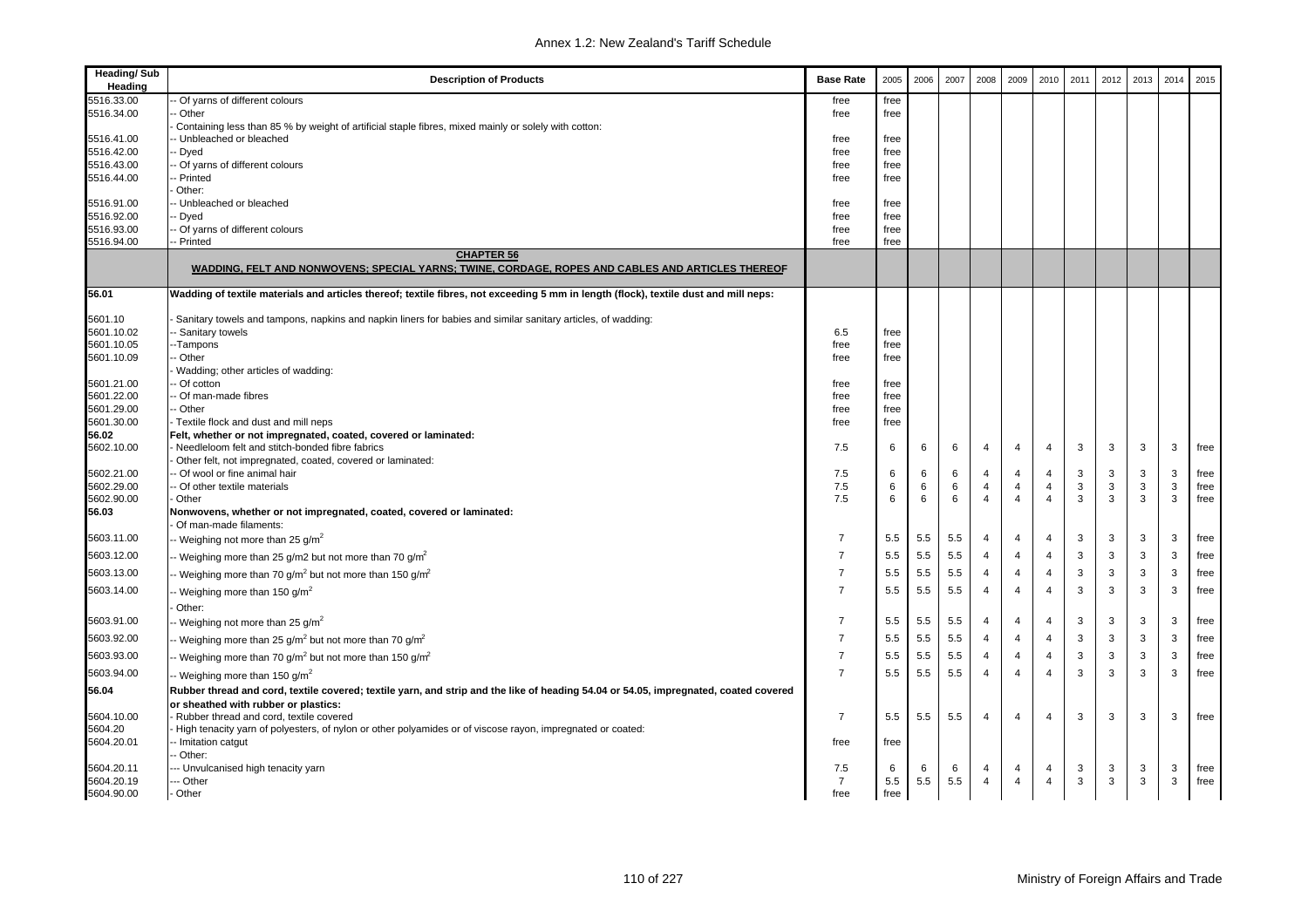| <b>Heading/Sub</b><br>Heading | <b>Description of Products</b>                                                                                                                                                                  | <b>Base Rate</b> | 2005 | 2006 | 2007            | 2008           | 2009           | 2010                    | 2011           | 2012 | 2013           | 2014           | 2015 |
|-------------------------------|-------------------------------------------------------------------------------------------------------------------------------------------------------------------------------------------------|------------------|------|------|-----------------|----------------|----------------|-------------------------|----------------|------|----------------|----------------|------|
| 56.05                         |                                                                                                                                                                                                 |                  |      |      |                 |                |                |                         |                |      |                |                |      |
| 5605.00.00                    | Metallised yarn, whether or not gimped, being textile yarn, or strip or the like of heading 54.04 or 54.05, combined with metal in the<br>form of thread, strip or powder or covered with metal | free             | free |      |                 |                |                |                         |                |      |                |                |      |
| 56.06                         |                                                                                                                                                                                                 |                  |      |      |                 |                |                |                         |                |      |                |                |      |
| 5606.00                       | Gimped yarn, and strip and the like of heading 54.04 or 54.05, gimped (other than those of heading 56.05 and gimped horsehair                                                                   |                  |      |      |                 |                |                |                         |                |      |                |                |      |
|                               | yarn); chenille yarn (including flock chenille yarn); loop wale-yarn:                                                                                                                           |                  |      |      |                 |                |                |                         |                |      |                |                |      |
| 5606.00.01                    | - Loop wale-yarn                                                                                                                                                                                | 7.5              | 6    | 6    | 6               | 4              | 4              | $\overline{4}$          | 3              | 3    | 3              | 3              | free |
| 5606.00.09                    | Other                                                                                                                                                                                           | 7.5              | 6    | 6    | 6               | $\overline{4}$ | $\overline{4}$ | $\overline{4}$          | 3              | 3    | 3              | 3              | free |
| 56.07                         | Twine, cordage, ropes and cables, whether or not plaited or braided and whether or not pregnated, coated, covered or sheathed with                                                              |                  |      |      |                 |                |                |                         |                |      |                |                |      |
|                               | rubber or plastics:                                                                                                                                                                             |                  |      |      |                 |                |                |                         |                |      |                |                |      |
| 5607.10                       | Of jute or other textile bast fibres of heading 53.03:                                                                                                                                          |                  |      |      |                 |                |                |                         |                |      |                |                |      |
| 5607.10.01                    | Binder or baler twine                                                                                                                                                                           | free             | free |      |                 |                |                |                         |                |      |                |                |      |
| 5607.10.11                    | - Other                                                                                                                                                                                         | 12.5             | 10   | 8    | 6               | $\overline{4}$ | $\overline{4}$ | $\overline{\mathbf{4}}$ | $\overline{4}$ | 3    | 3              | 3              | free |
|                               | Of sisal or other textile fibres of the genus Agave:                                                                                                                                            |                  |      |      |                 |                |                |                         |                |      |                |                |      |
| 5607.21.01                    | Binder or baler twine                                                                                                                                                                           | free             | free |      |                 |                |                |                         |                |      |                |                |      |
| 5607.29.01                    | Other                                                                                                                                                                                           | 12.5             | 10   | 8    | 6               | $\overline{4}$ | $\overline{4}$ | $\overline{4}$          | $\overline{4}$ | 3    | 3              | 3              | free |
|                               | Of polyethylene or polypropylene:                                                                                                                                                               |                  |      |      |                 |                |                |                         |                |      |                |                |      |
| 5607.41.01                    | Binder or baler twine                                                                                                                                                                           | free             | free |      |                 |                |                |                         |                |      |                |                |      |
| 5607.49.01                    | Other                                                                                                                                                                                           | 12.5             | 10   | 8    | 6               | $\overline{4}$ | 4              | $\overline{\mathbf{4}}$ | $\overline{4}$ | 3    | 3              | 3              | free |
| 5607.50                       | Of other synthetic fibres:                                                                                                                                                                      |                  |      |      |                 |                |                |                         |                |      |                |                |      |
| 5607.50.01                    | Binder or baler twine                                                                                                                                                                           | free             | free |      |                 |                |                |                         |                |      |                |                |      |
| 5607.50.11                    | Other                                                                                                                                                                                           | 12.5             | 10   | 8    | 6               | $\overline{4}$ | 4              | $\overline{4}$          | $\overline{4}$ | 3    | 3              | 3              | free |
| 5607.90                       | Other:                                                                                                                                                                                          |                  |      |      |                 |                |                |                         |                |      |                |                |      |
| 5607.90.01                    | Binder or baler twine                                                                                                                                                                           | free             | free |      |                 |                |                |                         |                |      |                |                |      |
| 5607.90.11                    | - Other                                                                                                                                                                                         | 12.5             | 10   | 8    | 6               | $\overline{4}$ | 4              | $\overline{4}$          | $\overline{4}$ | 3    | 3              | 3              | free |
| 56.08                         | Knotted netting of twine, cordage or rope; made up fishing nets and other made up nets, of textile materials:<br>Of man-made textile materials:                                                 |                  |      |      |                 |                |                |                         |                |      |                |                |      |
| 5608.11.00                    | Made up fishing nets                                                                                                                                                                            | free             | free |      |                 |                |                |                         |                |      |                |                |      |
| 5608.19.00                    | Other                                                                                                                                                                                           | 6.5              | 5    | 5    | 5               | $\overline{4}$ | 4              | $\overline{4}$          | 3              | 3    | 3              | 3              | free |
| 5608.90                       | Other:                                                                                                                                                                                          |                  |      |      |                 |                |                |                         |                |      |                |                |      |
| 5608.90.01                    | - Fishing nets                                                                                                                                                                                  | free             | free |      |                 |                |                |                         |                |      |                |                |      |
| 5608.90.09                    | Other                                                                                                                                                                                           | 6.5              | 5    | 5    | $5\phantom{.0}$ | 4              | 4              | $\overline{4}$          | 3              | 3    | 3              | 3              | free |
| 56.09                         |                                                                                                                                                                                                 |                  |      |      |                 |                |                |                         |                |      |                |                |      |
| 5609.00.00                    | Articles of yarn, strip or the like of heading 54.04 or 54.05, twine, cordage, rope or cables, not elsewhere specified or included                                                              | 7.5              | 6    | 6    | 6               | $\overline{4}$ | 4              | $\overline{4}$          | 3              | 3    | 3              | 3              | free |
|                               | <b>CHAPTER 57</b><br><b>CARPETS AND OTHER TEXTILE FLOOR COVERINGS</b>                                                                                                                           |                  |      |      |                 |                |                |                         |                |      |                |                |      |
| 57.01                         | Carpets and other textile floor coverings, knotted, whether or not made up:                                                                                                                     |                  |      |      |                 |                |                |                         |                |      |                |                |      |
| 5701.10                       | Of wool or fine animal hair:                                                                                                                                                                    |                  |      |      |                 |                |                |                         |                |      |                |                |      |
| 5701.10.01                    | - Of pile construction containing 80 % or more by weight of wool in the pile                                                                                                                    | 17               | 13.5 | 13.5 | 12.5            | 11             | 9              | 8                       | 7              | 6    | 5              | $\overline{4}$ | free |
| 5701.10.09                    | Other                                                                                                                                                                                           | 17               | 13.5 | 13.5 | 12.5            | 11             | 9              | 8                       | $\overline{7}$ | 6    | $\overline{5}$ | $\overline{4}$ | free |
| 5701.90.00                    | Of other textile materials                                                                                                                                                                      | 17               | 13.5 | 13.5 | 12.5            | 11             | 9              | 8                       | $\overline{7}$ | 6    | 5              | $\overline{4}$ | free |
| 57.02                         | Carpets and other textile floor coverings, woven, not tufted or flocked, whether or not made up, including "Kelem", "Schumacks",                                                                |                  |      |      |                 |                |                |                         |                |      |                |                |      |
|                               | 'Karamanie" and similar hand-woven rugs:                                                                                                                                                        |                  |      |      |                 |                |                |                         |                |      |                |                |      |
| 5702.10.00                    | "Kelem", "Schumacks", "Karamanie" similar hand-woven rugs                                                                                                                                       | 17               | 13.5 | 13.5 | 12.5            | 11             | 9              | 8                       | $\overline{7}$ | 6    | 5              | $\overline{4}$ | free |
| 5702.20                       | Floor coverings of coconut fibres (coir):                                                                                                                                                       |                  |      |      |                 |                |                |                         |                |      |                |                |      |
| 5702.20.01                    | Mats and matting                                                                                                                                                                                | free             | free |      |                 |                |                |                         |                |      |                |                |      |
| 5702.20.09                    | Other                                                                                                                                                                                           | 17               | 13.5 | 13.5 | 12.5            | 11             | 9              | 8                       | $\overline{7}$ | 6    | 5              | 4              | free |
|                               | Other, of pile construction, not made up:                                                                                                                                                       |                  |      |      |                 |                |                |                         |                |      |                |                |      |
| 5702.31                       | Of wool or fine animal hair:                                                                                                                                                                    |                  |      |      |                 |                |                |                         |                |      |                |                |      |
| 5702.31.01                    | - Containing 80 % or more by weight of wool in the pile                                                                                                                                         | 17               | 13.5 | 13.5 | 12.5            | 11             | 9              | 8                       | $\overline{7}$ | 6    | 5              | $\overline{4}$ | free |
| 5702.31.09                    | - Other                                                                                                                                                                                         | 17               | 13.5 | 13.5 | 12.5            | 11             | 9              | 8                       | $\overline{7}$ | 6    | 5              | 4              | free |
| 5702.32.00                    | - Of man-made textile materials                                                                                                                                                                 | 17               | 13.5 | 13.5 | 12.5            | 11             | 9              | 8                       | $\overline{7}$ | 6    | 5              | $\overline{4}$ | free |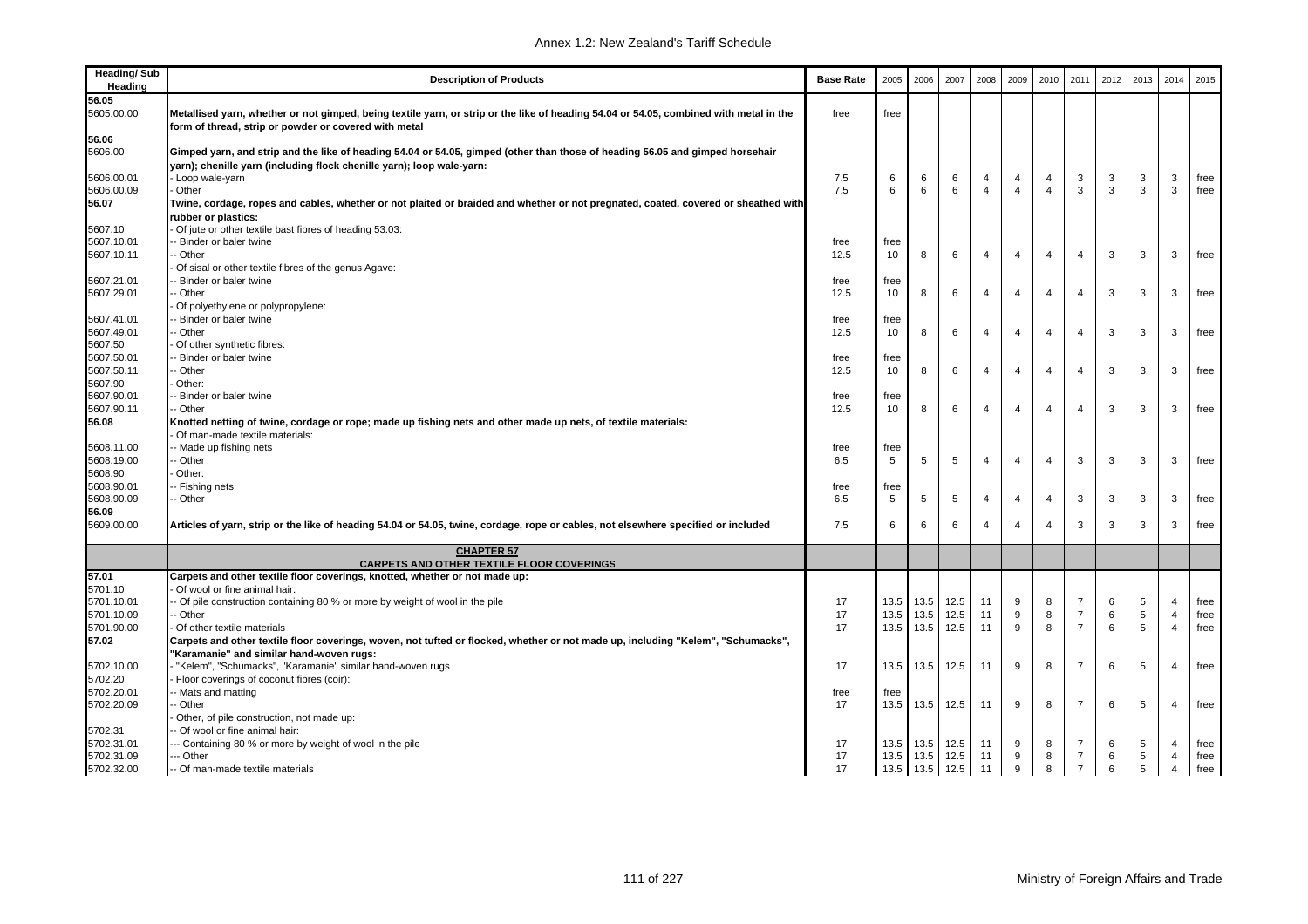| <b>Heading/Sub</b><br>Heading | <b>Description of Products</b>                                                                                                                                                | <b>Base Rate</b> | 2005 | 2006           | 2007 | 2008 | 2009 | 2010 | 2011           | 2012 | 2013 | 2014           | 2015 |
|-------------------------------|-------------------------------------------------------------------------------------------------------------------------------------------------------------------------------|------------------|------|----------------|------|------|------|------|----------------|------|------|----------------|------|
| 5702.39.00                    | - Of other textile materials                                                                                                                                                  | 17               | 13.5 | 13.5           | 12.5 | 11   | 9    | 8    | -7             | 6    | 5    | $\overline{4}$ | free |
|                               | Other, of pile construction, made up:                                                                                                                                         |                  |      |                |      |      |      |      |                |      |      |                |      |
| 5702.41                       | - Of wool or fine animal hair:                                                                                                                                                |                  |      |                |      |      |      |      |                |      |      |                |      |
|                               | -- Carpets, cut, fabricated or moulded to shape, for use in the assembly of motor vehicles as may be determined by the Minister in                                            |                  |      |                |      |      |      |      |                |      |      |                |      |
|                               | accordance with section 14 of this Act:                                                                                                                                       |                  |      |                |      |      |      |      |                |      |      |                |      |
| 5702.41.01                    | ---- Containing 80 % or more by weight of wool in the pile                                                                                                                    | 17.5             | 14   | 14             | 13   | 12   | 9    | 8    | 7              | 6    | 5    | $\overline{4}$ | free |
| 5702.41.09                    | --- Other                                                                                                                                                                     | 17.5             | 14   | 14             | 13   | 12   | 9    | 8    | $\overline{7}$ | 6    | 5    | $\overline{4}$ | free |
|                               | -- Other:                                                                                                                                                                     |                  |      |                |      |      |      |      |                |      |      |                |      |
| 5702.41.11                    | --- Containing 80 % or more by weight of wool in the pile                                                                                                                     | 17               | 13.5 | 13.5           | 12.5 | 11   | 9    | 8    | $\overline{7}$ | 6    | 5    | $\overline{4}$ | free |
| 5702.41.19                    | --- Other                                                                                                                                                                     | 17               | 13.5 | 13.5           | 12.5 | 11   | 9    | 8    | $\overline{7}$ | 6    | 5    | $\overline{4}$ | free |
| 5702.42                       | - Of man-made textile materials:                                                                                                                                              |                  |      |                |      |      |      |      |                |      |      |                |      |
| 5702.42.01                    | -- Carpets, cut, fabricated or moulded to shape, for use in the assembly of motor vehicles as may be determined by the Minister in                                            | 17.5             | 14   | 14             | 13   | 12   | 9    | 8    | 7              | 6    | 5    | $\overline{4}$ | free |
|                               | accordance with section 14 of this Act:                                                                                                                                       |                  |      |                |      |      |      |      |                |      |      |                |      |
| 5702.42.09                    | -- Bath mats of terry towelling and the like                                                                                                                                  | free             | free |                |      |      |      |      |                |      |      |                |      |
| 5702.42.19                    | -- Other                                                                                                                                                                      | 17               | 13.5 | 13.5           | 12.5 | 11   | 9    | 8    | 7              | 6    | 5    | $\overline{4}$ | free |
| 5702.49                       | -- Of other textile materials:                                                                                                                                                |                  |      |                |      |      |      |      |                |      |      |                |      |
| 5702.49.01                    | -- Carpets, cut, fabricated or moulded to shape, for use in the assembly of motor vehicles as may be determined by the Minister in<br>accordance with section 14 of this Act: | 17.5             | 14   | 14             | 13   | 12   | 9    | 8    | $\overline{7}$ | 6    | 5    | $\overline{4}$ | free |
| 5702.49.09                    | -- Bath mats of terry towelling and the like                                                                                                                                  | free             | free |                |      |      |      |      |                |      |      |                |      |
| 5702.49.19                    | -- Other                                                                                                                                                                      | 17               | 13.5 | 13.5           | 12.5 | 11   | 9    | 8    | $\overline{7}$ | 6    | 5    | $\overline{4}$ | free |
|                               | Other, not of pile construction, not made up:                                                                                                                                 |                  |      |                |      |      |      |      |                |      |      |                |      |
| 5702.51                       | - Of wool or fine animal hair:                                                                                                                                                |                  |      |                |      |      |      |      |                |      |      |                |      |
| 5702.51.01                    | -- Containing 80 % or more by weight of wool                                                                                                                                  | 17               | 13.5 | 13.5           | 12.5 | 11   | 9    | 8    | 7              | 6    | 5    | $\overline{4}$ | free |
| 5702.51.09                    | -- Other                                                                                                                                                                      | 17               | 13.5 | 13.5           | 12.5 | 11   | 9    | 8    | $\overline{7}$ | 6    | 5    | $\overline{4}$ | free |
| 5702.52.00                    | - Of man-made textile materials                                                                                                                                               | 17               | 13.5 | 13.5           | 12.5 | 11   | 9    | 8    | $\overline{7}$ | 6    | 5    | $\overline{4}$ | free |
| 5702.59.00                    | Of other textile materials                                                                                                                                                    | 17               | 13.5 | 13.5           | 12.5 | 11   | 9    | 8    | $\overline{7}$ | 6    | 5    | $\overline{4}$ | free |
|                               | Other, not of pile construction, made up:                                                                                                                                     |                  |      |                |      |      |      |      |                |      |      |                |      |
| 5702.91                       | Of wool or fine animal hair:                                                                                                                                                  |                  |      |                |      |      |      |      |                |      |      |                |      |
|                               | -- Carpets, cut, fabricated or moulded to shape, for use in the assembly of motor vehicles as may be determined by the Minister in                                            |                  |      |                |      |      |      |      |                |      |      |                |      |
|                               | accordance with section 14 of this Act:                                                                                                                                       |                  |      |                |      |      |      |      |                |      |      |                |      |
| 5702.91.01                    | ---- Containing 80 % or more by weight of wool                                                                                                                                | 17.5             | 14   | 14             | 13   | 12   | 9    | 8    | $\overline{7}$ | 6    | 5    | $\overline{4}$ | free |
| 5702.91.09                    | --- Other                                                                                                                                                                     | 17.5             | 14   | 14             | 13   | 12   | 9    | 8    | $\overline{7}$ | 6    | 5    | $\overline{4}$ | free |
|                               | -- Other:                                                                                                                                                                     |                  |      |                |      |      |      |      |                |      |      |                |      |
| 5702.91.11                    | ---- Containing 80 % or more by weight of wool                                                                                                                                | 17               | 13.5 | 13.5           | 12.5 | 11   | 9    | 8    | $\overline{7}$ | 6    | 5    | $\overline{4}$ | free |
| 5702.91.19                    | --- Other                                                                                                                                                                     | 17               | 13.5 | 13.5           | 12.5 | 11   | 9    | 8    | $\overline{7}$ | 6    | 5    | $\overline{4}$ | free |
| 5702.92                       | Of man-made textile materials:                                                                                                                                                |                  |      |                |      |      |      |      |                |      |      |                |      |
| 5702.92.01                    | -- Carpets, cut, fabricated or moulded to shape, for use in the assembly of motor vehicles as may be determined by the Minister in                                            | 17.5             | 14   | 14             | 13   | 12   | 9    | 8    | $\overline{7}$ | 6    | 5    | $\overline{4}$ | free |
|                               | accordance with section 14 of this Act:                                                                                                                                       |                  |      |                |      |      |      |      |                |      |      |                |      |
| 5702.92.09                    | -- Other                                                                                                                                                                      | 17               | 13.5 | 13.5           | 12.5 | 11   | 9    | 8    | $\overline{7}$ | 6    | 5    | $\overline{4}$ | free |
| 5702.99                       | Of other textile materials:                                                                                                                                                   |                  |      |                |      |      |      |      |                |      |      |                |      |
| 5702.99.01                    | -- Carpets, cut, fabricated or moulded to shape, for use in the assembly of motor vehicles as may be determined by the Minister in<br>accordance with section 14 of this Act: | 17.5             | 14   | 14             | 13   | 12   | 9    | 8    | $\overline{7}$ | 6    | 5    | $\overline{4}$ | free |
| 5702.99.09                    | -- Other                                                                                                                                                                      | 17               | 13.5 | 13.5           | 12.5 | 11   | 9    | 8    | 7              | 6    | .5   | $\overline{4}$ | free |
| 57.03                         | Carpets and other textile floor coverings, tufted, whether or not made up:                                                                                                    |                  |      |                |      |      |      |      |                |      |      |                |      |
| 5703.10                       | Of wool or fine animal hair:                                                                                                                                                  |                  |      |                |      |      |      |      |                |      |      |                |      |
|                               | -- Carpets, cut, fabricated or moulded to shape, for use in the assembly of motor vehicles as may be determined by the Minister in                                            |                  |      |                |      |      |      |      |                |      |      |                |      |
|                               | accordance with section 14 of this Act:                                                                                                                                       |                  |      |                |      |      |      |      |                |      |      |                |      |
| 5703.10.01                    | -- Containing 80 % or more by weight of wool in the pile                                                                                                                      | 17.5             | 14   | 14             | 13   | 12   | 9    | 8    | 7              | 6    | 5    | $\overline{4}$ | free |
| 5703.10.09                    | -- Other                                                                                                                                                                      | 17.5             | 14   | 14             | 13   | 12   | 9    | 8    | $\overline{7}$ | 6    | 5    | $\overline{4}$ | free |
|                               | - Other:                                                                                                                                                                      |                  |      |                |      |      |      |      |                |      |      |                |      |
| 5703.10.11                    | --- Of pile construction, containing 80 % or more by weight of wool in the piles                                                                                              | 17               | 13.5 | 13.5           | 12.5 | 11   | 9    | 8    | 7              | 6    | 5    | $\overline{4}$ | free |
| 5703.10.19                    | --- Other                                                                                                                                                                     | 17               |      | 13.5 13.5 12.5 |      | 11   | 9    | 8    | $\overline{7}$ | 6    | 5    | $\overline{4}$ | free |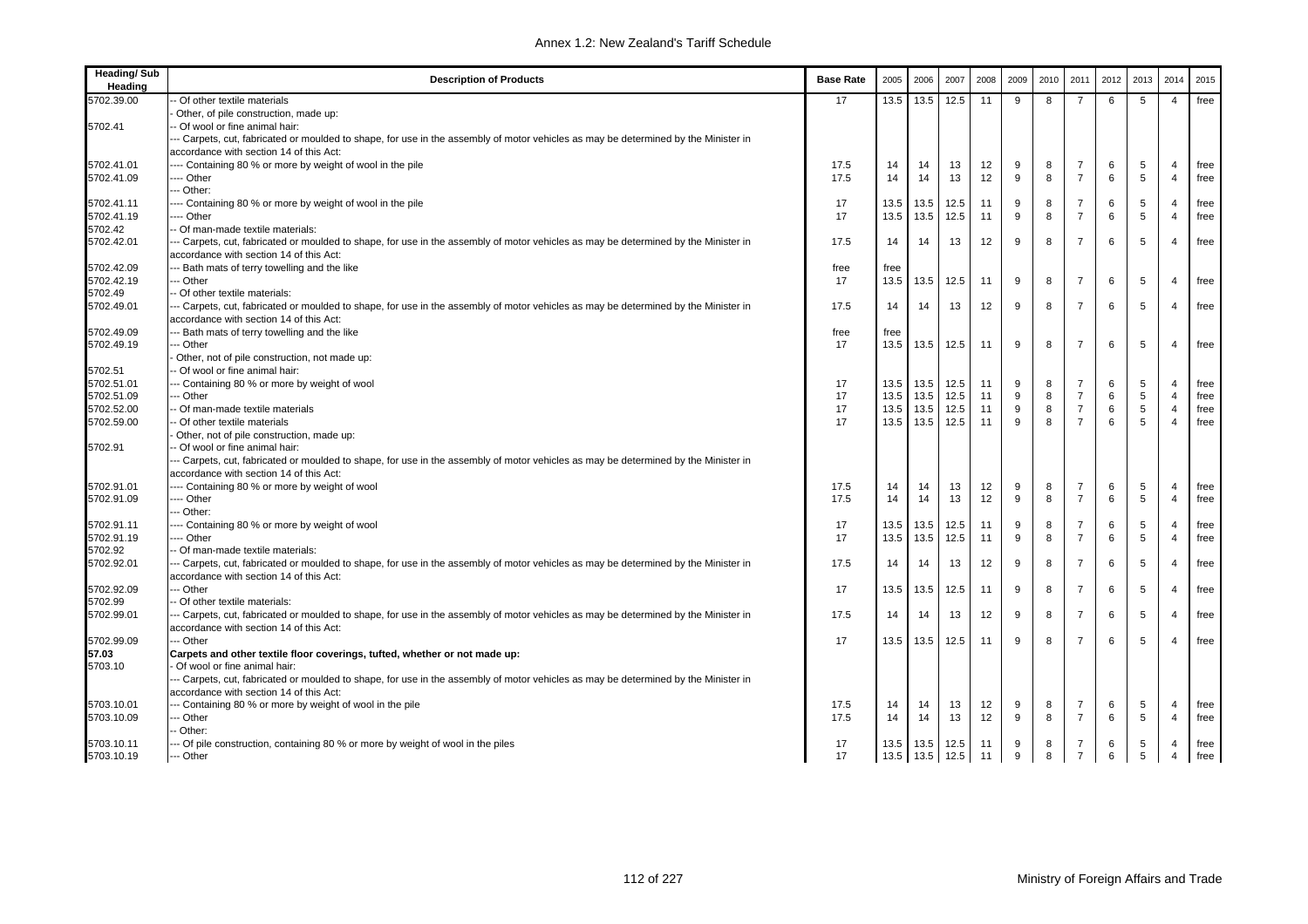| <b>Heading/Sub</b><br>Heading | <b>Description of Products</b>                                                                                                                                                | <b>Base Rate</b> | 2005 | 2006 | 2007 | 2008           | 2009           | 2010           | 2011           | 2012 | 2013 | 2014           | 2015 |
|-------------------------------|-------------------------------------------------------------------------------------------------------------------------------------------------------------------------------|------------------|------|------|------|----------------|----------------|----------------|----------------|------|------|----------------|------|
| 5703.20                       | Of nylon or other polyamides:                                                                                                                                                 |                  |      |      |      |                |                |                |                |      |      |                |      |
| 5703.20.01                    | - Carpets, cut, fabricated or moulded to shape, for use in the assembly of motor vehicles as may be determined by the Minister in<br>accordance with section 14 of this Act:  | 17.5             | 14   | 14   | 13   | 12             | 9              | 8              | $\overline{7}$ | 6    | 5    | $\overline{4}$ | free |
| 5703.20.09                    | - Other                                                                                                                                                                       | 17               | 13.5 | 13.5 | 12.5 | 11             | 9              | 8              | $\overline{7}$ | 6    | 5    | $\overline{4}$ | free |
| 5703.30                       | Of other man-made textile materials:                                                                                                                                          |                  |      |      |      |                |                |                |                |      |      |                |      |
| 5703.30.01                    | -- Carpets, cut, fabricated or moulded to shape, for use in the assembly of motor vehicles as may be determined by the Minister in<br>accordance with section 14 of this Act: | 17.5             | 14   | 14   | 13   | 12             | 9              | 8              | $\overline{7}$ | 6    | 5    | $\overline{4}$ | free |
| 5703.30.09                    | - Other                                                                                                                                                                       | 17               | 13.5 | 13.5 | 12.5 | 11             | 9              | 8              | $\overline{7}$ | 6    | 5    | $\overline{4}$ | free |
| 5703.90                       | Of other textile materials:                                                                                                                                                   |                  |      |      |      |                |                |                |                |      |      |                |      |
| 5703.90.01                    | -- Carpets, cut, fabricated or moulded to shape, for use in the assembly of motor vehicles as may be determined by the Minister in<br>accordance with section 14 of this Act: | 17.5             | 14   | 14   | 13   | 12             | 9              | 8              | $\overline{7}$ | 6    | 5    | $\overline{4}$ | free |
| 5703.90.09                    | - Other                                                                                                                                                                       | 17               | 13.5 | 13.5 | 12.5 | 11             | 9              | 8              | $\overline{7}$ | 6    | 5    | $\Delta$       | free |
| 57.04                         | Carpets and other textile floor coverings, of felt, not tufted or flocked, whether or not made up:                                                                            |                  |      |      |      |                |                |                |                |      |      |                |      |
| 5704.10.00                    | Tiles, having a maximum surface area of 0.3 m <sup>2</sup>                                                                                                                    | 12.5             | 10   | 8    | 6    | $\overline{4}$ | $\overline{4}$ | $\overline{4}$ | $\overline{4}$ | 3    | 3    | 3              | free |
|                               |                                                                                                                                                                               |                  |      |      |      |                |                |                |                |      |      |                |      |
| 5704.90                       | Other:                                                                                                                                                                        |                  |      |      |      |                |                |                |                |      |      |                |      |
| 5704.90.01                    | - In the piece                                                                                                                                                                | 12.5             | 10   | 8    | 6    | $\overline{4}$ | 4              | $\overline{4}$ | $\overline{4}$ | 3    | 3    | 3              | free |
| 5704.90.09                    | - Other                                                                                                                                                                       | 12.5             | 10   | 8    | 6    | $\overline{4}$ | 4              | $\overline{4}$ | $\overline{4}$ | 3    | 3    | 3              | free |
| 57.05                         |                                                                                                                                                                               |                  |      |      |      |                |                |                | $\overline{7}$ |      |      |                |      |
| 5705.00.00                    | Other carpets and other textile floor coverings, whether or not made up<br><b>CHAPTER 58</b>                                                                                  | 17               | 13.5 | 13.5 | 12.5 | 11             | 9              | 8              |                | 6    | 5    | $\overline{4}$ | free |
|                               | SPECIAL WOVEN FABRICS; TUFTED TEXTILE FABRICS; LACE; TAPESTRIES; TRIMMINGS; EMBROIDERY                                                                                        |                  |      |      |      |                |                |                |                |      |      |                |      |
| 58.01                         | Woven pile fabrics and chenille fabrics, other than fabrics of heading 58.02 or 58.06:                                                                                        |                  |      |      |      |                |                |                |                |      |      |                |      |
| 5801.10.00                    | Of wool or fine animal hair                                                                                                                                                   | 12.5             | 10   | 8    | 6    | $\overline{4}$ | $\overline{4}$ | $\overline{4}$ | $\overline{4}$ | 3    | 3    | 3              | free |
|                               | Of cotton:                                                                                                                                                                    |                  |      |      |      |                |                |                |                |      |      |                |      |
| 5801.21.00                    | - Uncut weft pile fabrics                                                                                                                                                     | free             | free |      |      |                |                |                |                |      |      |                |      |
| 5801.22.00                    | Cut corduroy                                                                                                                                                                  | free             | free |      |      |                |                |                |                |      |      |                |      |
| 5801.23.00                    | - Other weft pile fabrics                                                                                                                                                     | free             | free |      |      |                |                |                |                |      |      |                |      |
| 5801.24.00                    | Warp pile fabrics, epingle (uncut)                                                                                                                                            | free             | free |      |      |                |                |                |                |      |      |                |      |
| 5801.25.00                    | - Warp pile fabrics, cut                                                                                                                                                      | free             | free |      |      |                |                |                |                |      |      |                |      |
| 5801.26.00                    | Chenille fabrics                                                                                                                                                              | free             | free |      |      |                |                |                |                |      |      |                |      |
|                               | Of man-made fibres:                                                                                                                                                           |                  |      |      |      |                |                |                |                |      |      |                |      |
| 5801.31.00                    | - Uncut weft pile fabrics                                                                                                                                                     | free             | free |      |      |                |                |                |                |      |      |                |      |
| 5801.32.00                    | Cut corduroy                                                                                                                                                                  | free             | free |      |      |                |                |                |                |      |      |                |      |
| 5801.33.00                    | Other weft pile fabrics                                                                                                                                                       | free             | free |      |      |                |                |                |                |      |      |                |      |
| 5801.34.00                    | - Warp pile fabrics, epingle (uncut)                                                                                                                                          | free             | free |      |      |                |                |                |                |      |      |                |      |
| 5801.35.00                    | - Warp pile fabrics, cut                                                                                                                                                      | free             | free |      |      |                |                |                |                |      |      |                |      |
| 5801.36.00                    | Chenille fabrics                                                                                                                                                              | free             | free |      |      |                |                |                |                |      |      |                |      |
| 5801.90.00                    | Of other textile materials                                                                                                                                                    | free             | free |      |      |                |                |                |                |      |      |                |      |
| 58.02                         | Terry towelling and similar woven terry fabrics, other than narrow fabrics of heading 58.06; tufted textile fabrics, other than products                                      |                  |      |      |      |                |                |                |                |      |      |                |      |
|                               | of heading 57.03:                                                                                                                                                             |                  |      |      |      |                |                |                |                |      |      |                |      |
|                               | Terry towelling and similar woven terry fabrics, of cotton:                                                                                                                   |                  |      |      |      |                |                |                |                |      |      |                |      |
| 5802.11.00                    | - Unbleached                                                                                                                                                                  | free             | free |      |      |                |                |                |                |      |      |                |      |
| 5802.19.00                    | - Other                                                                                                                                                                       | free             | free |      |      |                |                |                |                |      |      |                |      |
| 5802.20.00                    | Terry towelling and similar woven terry fabrics, of other textile materials                                                                                                   | free             | free |      |      |                |                |                |                |      |      |                |      |
| 5802.30                       | Tufted textile fabrics:                                                                                                                                                       |                  |      |      |      |                |                |                |                |      |      |                |      |
| 5802.30.01                    | - With a base of woven fabrics or nonwovens                                                                                                                                   | $\overline{7}$   | 5.5  | 5.5  | 5.5  | $\overline{4}$ | $\overline{4}$ | 4              | $\mathbf{3}$   | 3    | 3    | 3              | free |
| 5802.30.15                    | With a base of knitted or crocheted fabric                                                                                                                                    | 7.5              | 6    | 6    | 6    | $\overline{4}$ | $\overline{4}$ | $\overline{4}$ | $\mathbf{3}$   | 3    | 3    | 3              | free |
|                               | Other:                                                                                                                                                                        |                  |      |      |      |                |                |                |                |      |      |                |      |
| 5802.30.31                    | - Of wool or fine animal hair                                                                                                                                                 | 7.5              | 6    | 6    | 6    | $\overline{4}$ | $\overline{4}$ | $\overline{4}$ | $\mathbf{3}$   | 3    | 3    | 3              | free |
| 5802.30.39                    | - Other                                                                                                                                                                       | 7.5              | 6    | 6    | 6    | $\overline{A}$ | $\overline{4}$ | $\overline{4}$ | 3              | 3    | 3    | 3              | free |
|                               |                                                                                                                                                                               |                  |      |      |      |                |                |                |                |      |      |                |      |
| 58.03                         | Gauze, other than narrow fabrics of heading 58.06:<br>Of cotton                                                                                                               |                  |      |      |      |                |                |                |                |      |      |                |      |
| 5803.10.00                    |                                                                                                                                                                               | free             | free |      |      |                |                |                |                |      |      |                |      |
| 5803.90.00                    | - Of other textile materials                                                                                                                                                  | free             | free |      |      |                |                |                |                |      |      |                |      |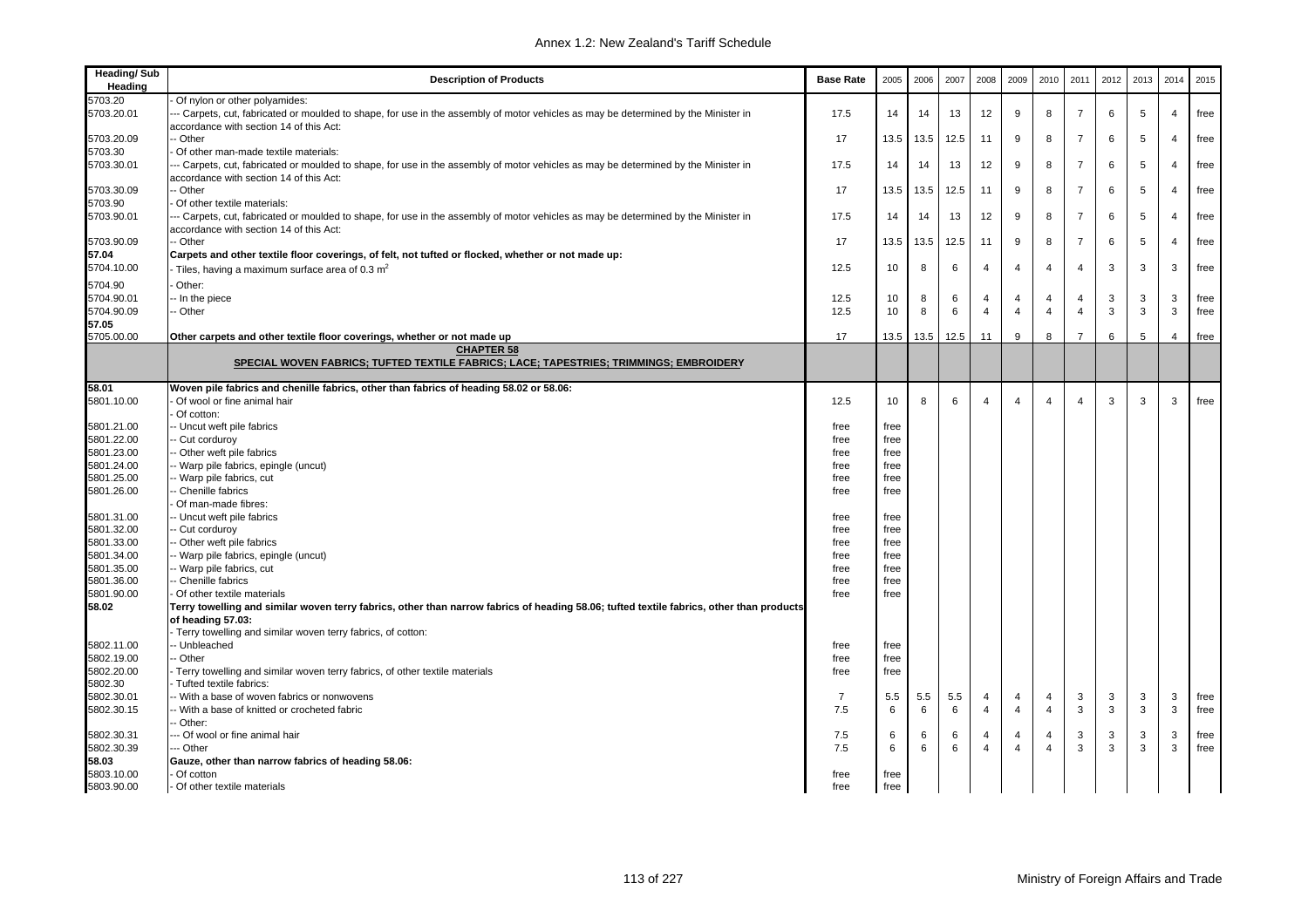| <b>Heading/Sub</b><br>Heading | <b>Description of Products</b>                                                                                                                                                                                                                     | <b>Base Rate</b> | 2005 | 2006 | 2007  | 2008           | 2009           | 2010           | 2011           | 2012 | 2013        | 2014        | 2015 |
|-------------------------------|----------------------------------------------------------------------------------------------------------------------------------------------------------------------------------------------------------------------------------------------------|------------------|------|------|-------|----------------|----------------|----------------|----------------|------|-------------|-------------|------|
| 58.04                         | Tulles and other net fabrics, not including woven, knitted or crocheted fabrics; lace in the piece, in strips or in motifs, other than                                                                                                             |                  |      |      |       |                |                |                |                |      |             |             |      |
|                               | fabrics of heading 60.02 to 60.06:                                                                                                                                                                                                                 |                  |      |      |       |                |                |                |                |      |             |             |      |
| 5804.10.00                    | Tulles and other net fabrics                                                                                                                                                                                                                       | free             | free |      |       |                |                |                |                |      |             |             |      |
|                               | Mechanically made lace:                                                                                                                                                                                                                            |                  |      |      |       |                |                |                |                |      |             |             |      |
| 5804.21.00                    | Of man-made fibres                                                                                                                                                                                                                                 | free             | free |      |       |                |                |                |                |      |             |             |      |
| 5804.29.00                    | - Of other textile materials                                                                                                                                                                                                                       | free             | free |      |       |                |                |                |                |      |             |             |      |
| 5804.30.00                    | Hand-made lace                                                                                                                                                                                                                                     | free             | free |      |       |                |                |                |                |      |             |             |      |
| 58.05                         |                                                                                                                                                                                                                                                    |                  |      |      |       |                |                |                |                |      |             |             |      |
| 5805.00.00                    | Hand-woven tapestries of the type Gobelins, Flanders, Aubusson, Beauvais and the like, and needle-worked tapestries (for example,                                                                                                                  | free             | free |      |       |                |                |                |                |      |             |             |      |
|                               | petit point, cross stitch), whether or not made up                                                                                                                                                                                                 |                  |      |      |       |                |                |                |                |      |             |             |      |
| 58.06                         | Narrow woven fabrics, other than goods of heading 58.07; narrow fabrics consisting of warp without weft assembled by means of as<br>adhesive (bolducs):                                                                                            |                  |      |      |       |                |                |                |                |      |             |             |      |
| 5806.10                       | Woven pile fabrics (including terry towelling and similar terry fabrics) and chenille fabrics:                                                                                                                                                     |                  |      |      |       |                |                |                |                |      |             |             |      |
| 5806.10.02                    | - Towelling and terry fabrics                                                                                                                                                                                                                      | free             | free |      |       |                |                |                |                |      |             |             |      |
| 5806.10.19                    | - Other                                                                                                                                                                                                                                            | 12.5             | 10   | 8    | 6     | $\overline{4}$ | $\overline{4}$ | $\overline{4}$ | $\overline{4}$ | 3    | 3           | 3           | free |
| 5806.20                       | Other woven fabrics, containing by weight 5 % or more of elastomeric yarn or rubber tread:                                                                                                                                                         |                  |      |      |       |                |                |                |                |      |             |             |      |
| 5806.20.01                    | Fabrics containing elastomeric fibres                                                                                                                                                                                                              | free             | free |      |       |                |                |                |                |      |             |             |      |
| 5806.20.09                    | · Other                                                                                                                                                                                                                                            | 12.5             | 10   | 8    | 6     | $\overline{4}$ | 4              | $\overline{4}$ | $\overline{4}$ | 3    | 3           | 3           | free |
|                               | Other woven fabrics:                                                                                                                                                                                                                               |                  |      |      |       |                |                |                |                |      |             |             |      |
| 5806.31.00                    | Of cotton                                                                                                                                                                                                                                          | 12.5             | 10   | 8    | 6     | $\overline{4}$ | $\overline{4}$ | $\overline{4}$ | $\overline{4}$ | 3    | 3           | 3           | free |
| 5806.32.00                    | Of man-made fibres                                                                                                                                                                                                                                 | 12.5             | 10   | 8    | 6     | $\overline{4}$ | $\overline{4}$ | $\overline{4}$ | $\overline{4}$ | 3    | 3           | 3           | free |
| 5806.39.00                    | - Of other textile materials                                                                                                                                                                                                                       | 12.5             | 10   | 8    | $\,6$ | $\overline{4}$ | $\overline{4}$ | 4              | $\overline{4}$ | 3    | $\mathsf 3$ | $\mathsf 3$ | free |
| 5806.40.00                    | Fabrics consisting of warp without weft assembled by means of an adhesive (bolducs)                                                                                                                                                                | 12.5             | 10   | 8    | 6     | $\overline{4}$ | $\overline{4}$ | $\overline{4}$ | $\overline{4}$ | 3    | 3           | 3           | free |
| 58.07                         | abels, badges and similar articles of textile materials, in the piece, in strips or cut to shape or size, not embroidered:                                                                                                                         |                  |      |      |       |                |                |                |                |      |             |             |      |
| 5807.10.00                    | · Woven                                                                                                                                                                                                                                            | 7.5              | 6    | 6    | 6     | $\overline{4}$ | 4              | $\overline{4}$ | 3              | 3    | 3           | 3           | free |
| 5807.90.00                    | Other                                                                                                                                                                                                                                              | 7.5              | 6    | 6    | 6     | $\overline{4}$ | $\overline{4}$ | $\overline{4}$ | 3              | 3    | 3           | 3           | free |
| 58.08                         | Braids in the piece; ornamental trimmings in the piece, without embroidery, other than knitted or crocheted; tassels, pompoms and<br>similar articles:                                                                                             |                  |      |      |       |                |                |                |                |      |             |             |      |
| 5808.10                       | Braids in the piece:                                                                                                                                                                                                                               |                  |      |      |       |                |                |                |                |      |             |             |      |
| 5808.10.01                    | Braided surgical suture non-absorbable thread; sterile umbilical tape                                                                                                                                                                              | free             | free |      |       |                |                |                |                |      |             |             |      |
| 5808.10.09                    | · Other                                                                                                                                                                                                                                            | 7.5              | 6    | 6    | 6     | 4              | 4              | 4              | 3              | 3    | 3           | 3           | free |
| 5808.90.00                    | Other                                                                                                                                                                                                                                              | 7.5              | 6    | 6    | 6     | $\overline{4}$ | $\overline{4}$ | $\overline{4}$ | 3              | 3    | 3           | 3           | free |
| 58.09                         |                                                                                                                                                                                                                                                    |                  |      |      |       |                |                |                |                |      |             |             |      |
| 5809.00.00                    | Woven fabrics of metal thread and woven fabrics of metallised yarn of heading 56.05, of a kind used in apparel, as furnishing fabrics<br>for similar purposes, not elsewhere specified or included                                                 | free             | free |      |       |                |                |                |                |      |             |             |      |
| 58.10                         | Embroidery in the piece, in strips or in motifs:                                                                                                                                                                                                   |                  |      |      |       |                |                |                |                |      |             |             |      |
| 5810.10.00                    | Embroidery without visible ground                                                                                                                                                                                                                  | free             | free |      |       |                |                |                |                |      |             |             |      |
|                               | Other embroidery:                                                                                                                                                                                                                                  |                  |      |      |       |                |                |                |                |      |             |             |      |
| 5810.91.00                    | Of cotton                                                                                                                                                                                                                                          | free             | free |      |       |                |                |                |                |      |             |             |      |
| 5810.92.00                    | Of man-made fibres                                                                                                                                                                                                                                 | free             | free |      |       |                |                |                |                |      |             |             |      |
| 5810.99.00                    | Of other textile materials                                                                                                                                                                                                                         | free             | free |      |       |                |                |                |                |      |             |             |      |
| 58.11                         |                                                                                                                                                                                                                                                    |                  |      |      |       |                |                |                |                |      |             |             |      |
| 5811.00                       | Quilted textile products in the piece, composed of one or more layer of textile materials assembled with padding by stitching or<br>otherwise, other than embroidery of heading 58.10:                                                             |                  |      |      |       |                |                |                |                |      |             |             |      |
| 5811.00.01                    | Of silk                                                                                                                                                                                                                                            | free             | free |      |       |                |                |                |                |      |             |             |      |
| 5811.00.09                    | Other                                                                                                                                                                                                                                              | 7.5              | 6    | 6    | 6     | $\overline{4}$ | $\overline{4}$ | $\overline{4}$ | 3              | 3    | 3           | 3           | free |
|                               | <b>CHAPTER 59</b><br>IMPREGNATED, COATED, COVERED OR LAMINATED TEXTILE FABRICS; TEXTILE ARTICLES OF A KIND SUITABLE FOR                                                                                                                            |                  |      |      |       |                |                |                |                |      |             |             |      |
|                               | <b>INDUSTRIAL USE</b>                                                                                                                                                                                                                              |                  |      |      |       |                |                |                |                |      |             |             |      |
| 59.01                         | Textile fabrics coated with gum or amylaceous substances, of a kind used for the outer covers of books or the like; tracing cloth;<br>prepared painting canvas; buckram and similar stiffening textile fabrics of a kind used for hat foundations: |                  |      |      |       |                |                |                |                |      |             |             |      |
|                               |                                                                                                                                                                                                                                                    |                  |      |      |       |                |                |                |                |      |             |             |      |
| 5901.10.00                    | Textile fabrics coated with gum or amylaceous substances, of a kind used for the outer covers of books or the like                                                                                                                                 | free             | free |      |       |                |                |                |                |      |             |             |      |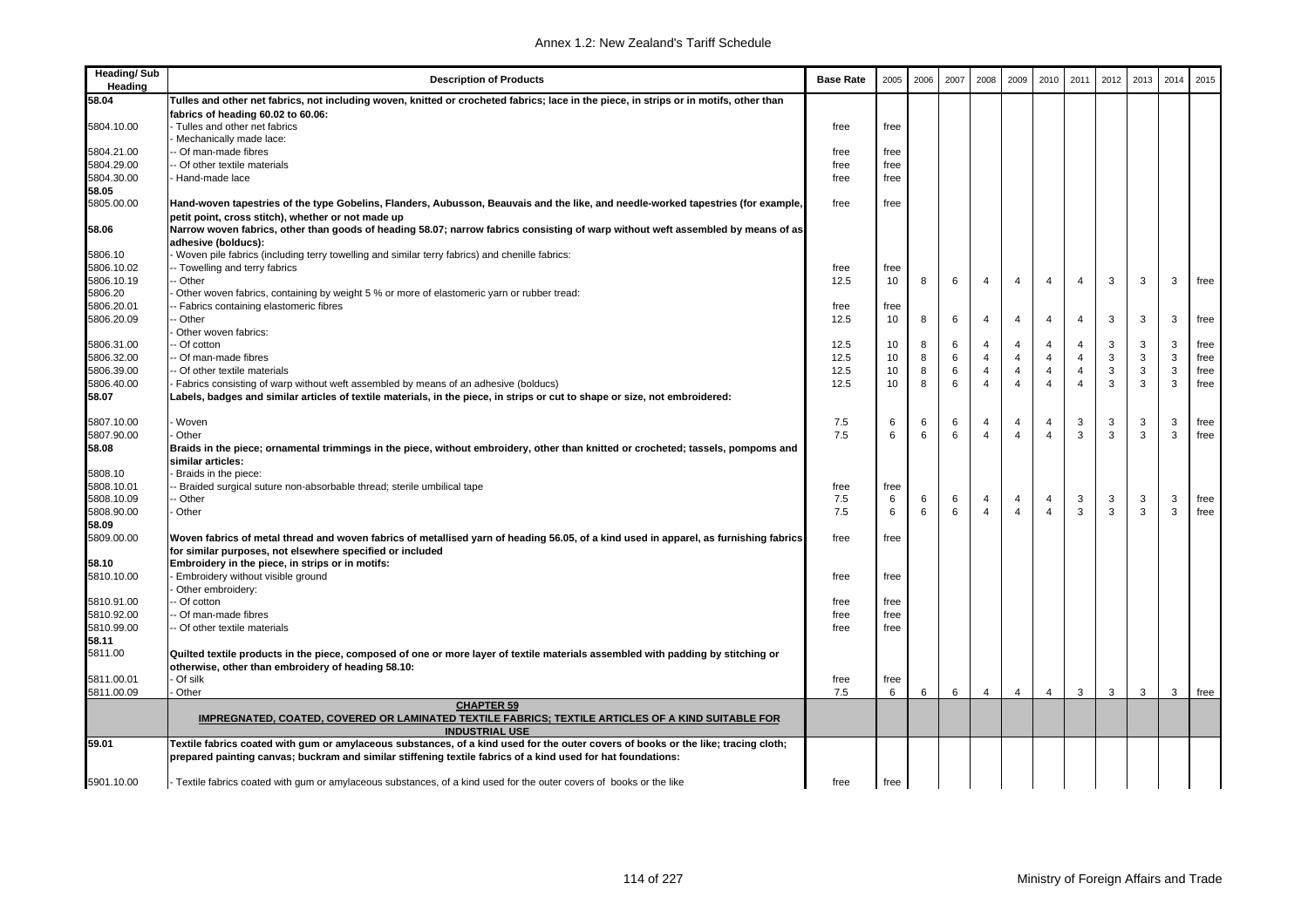| <b>Heading/Sub</b><br>Heading | <b>Description of Products</b>                                                                                                                                                                     | <b>Base Rate</b> | 2005 | 2006 | 2007 | 2008           | 2009                    | 2010           | 2011 | 2012 | 2013         | 2014 | 2015 |
|-------------------------------|----------------------------------------------------------------------------------------------------------------------------------------------------------------------------------------------------|------------------|------|------|------|----------------|-------------------------|----------------|------|------|--------------|------|------|
| 5901.90.00                    | Other                                                                                                                                                                                              | free             | free |      |      |                |                         |                |      |      |              |      |      |
| 59.02                         | Tyre cord fabric of high tenacity yarn of nylon or other polyamides, polyesters or viscose rayon:                                                                                                  |                  |      |      |      |                |                         |                |      |      |              |      |      |
| 5902.10.00                    | Of nylon or other polyamides                                                                                                                                                                       | free             | free |      |      |                |                         |                |      |      |              |      |      |
| 5902.20.00                    | Of polyesters                                                                                                                                                                                      | free             | free |      |      |                |                         |                |      |      |              |      |      |
| 5902.90.00                    | Other                                                                                                                                                                                              | free             | free |      |      |                |                         |                |      |      |              |      |      |
| 59.03                         | Textile fabrics impregnated, coated, covered or laminated with plastics, other than those of heading 59.02:                                                                                        |                  |      |      |      |                |                         |                |      |      |              |      |      |
| 5903.10.00                    | With poly(vinyl chloride)                                                                                                                                                                          | $\overline{7}$   | 5.5  | 5.5  | 5.5  | $\overline{4}$ | $\overline{4}$          | 4              | 3    | 3    | 3            | 3    | free |
| 5903.20.00                    | With polyurethane                                                                                                                                                                                  | $\overline{7}$   | 5.5  | 5.5  | 5.5  | $\overline{4}$ | $\overline{4}$          | $\overline{4}$ | 3    | 3    | $\mathbf{3}$ | 3    | free |
| 5903.90                       | Other:                                                                                                                                                                                             |                  |      |      |      |                |                         |                |      |      |              |      |      |
| 5903.90.01                    | -- Tailors' fusible interlinings                                                                                                                                                                   | free             | free |      |      |                |                         |                |      |      |              |      |      |
| 5903.90.09                    | - Other                                                                                                                                                                                            | $\overline{7}$   | 5.5  | 5.5  | 5.5  | $\overline{4}$ | $\overline{\mathbf{A}}$ | $\overline{4}$ | 3    | 3    | 3            | 3    | free |
| 59.04                         | Linoleum, whether or not cut to shape; floor coverings consisting of a coating or covering applied on a textile backing, whether or                                                                |                  |      |      |      |                |                         |                |      |      |              |      |      |
|                               | not cut to shape:                                                                                                                                                                                  |                  |      |      |      |                |                         |                |      |      |              |      |      |
| 5904.10.00                    | Linoleum                                                                                                                                                                                           | 6.5              | free |      |      |                |                         |                |      |      |              |      |      |
| 5904.90.00                    | Other:                                                                                                                                                                                             | 6.5              | free |      |      |                |                         |                |      |      |              |      |      |
| 59.05                         |                                                                                                                                                                                                    |                  |      |      |      |                |                         |                |      |      |              |      |      |
| 5905.00.00                    | Textile wall coverings                                                                                                                                                                             | 7.5              | 6    | 6    | 6    | $\overline{4}$ | $\overline{4}$          | $\overline{4}$ | 3    | 3    | 3            | 3    | free |
| 59.06                         | Rubberised textile fabrics, other than those of heading 59.02:                                                                                                                                     |                  |      |      |      |                |                         |                |      |      |              |      |      |
| 5906.10.00                    | Adhesive tape of a width not exceeding 20 cm                                                                                                                                                       | free             | free |      |      |                |                         |                |      |      |              |      |      |
|                               | Other:                                                                                                                                                                                             |                  |      |      |      |                |                         |                |      |      |              |      |      |
| 5906.91                       | Knitted or crocheted:                                                                                                                                                                              |                  |      |      |      |                |                         |                |      |      |              |      |      |
| 5906.91.01                    | - Elastic                                                                                                                                                                                          | $\overline{7}$   | 5.5  | 5.5  | 5.5  | 4              | $\overline{4}$          | $\overline{4}$ | 3    | 3    | 3            | 3    | free |
| 5906.91.18                    | Other                                                                                                                                                                                              | free             | free |      |      |                |                         |                |      |      |              |      |      |
| 5906.99.00                    | - Other                                                                                                                                                                                            | free             | free |      |      |                |                         |                |      |      |              |      |      |
| 59.07<br>5907.00              | Textile fabrics otherwise impregnated, coated or covered; painted canvas being theatrical scenery, studio back-cloths or the like:                                                                 |                  |      |      |      |                |                         |                |      |      |              |      |      |
| 5907.00.01                    | Textile fabrics coated or impregnated with oil or preparations with a basis of drying oil                                                                                                          | free             | free |      |      |                |                         |                |      |      |              |      |      |
|                               | Textile fabrics otherwise impregnated, coated or covered:                                                                                                                                          |                  |      |      |      |                |                         |                |      |      |              |      |      |
| 5907.00.11                    | - Electrical insulation tape                                                                                                                                                                       | free             | free |      |      |                |                         |                |      |      |              |      |      |
| 5907.00.19                    | - Typewriter and similar ribbon                                                                                                                                                                    | free             | free |      |      |                |                         |                |      |      |              |      |      |
| 5907.00.29                    | Other                                                                                                                                                                                              | 5                | free |      |      |                |                         |                |      |      |              |      |      |
| 5907.00.39                    | Painted canvas being theatrical scenery, studio                                                                                                                                                    | free             | free |      |      |                |                         |                |      |      |              |      |      |
| 59.08                         |                                                                                                                                                                                                    |                  |      |      |      |                |                         |                |      |      |              |      |      |
| 5908.00.00                    | Textile wicks, woven, plaited or knitted, for lamps, stoves, lighters, candles or the like; incandescent gas mantles and tubular knitted<br>gas mantle fabric therefor, whether or not impregnated | free             | free |      |      |                |                         |                |      |      |              |      |      |
| 59.09                         |                                                                                                                                                                                                    |                  |      |      |      |                |                         |                |      |      |              |      |      |
| 5909.00                       | Textile hosepiping and similar textile tubing, with or without lining, armour or accessories of other materials:                                                                                   |                  |      |      |      |                |                         |                |      |      |              |      |      |
| 5909.00.01                    | With couplings or other fittings attached                                                                                                                                                          | 7.5              | 6    | 6    | 6    | $\overline{4}$ | 4                       | $\overline{4}$ | 3    | 3    | 3            | 3    | free |
| 5909.00.09                    | Other                                                                                                                                                                                              | free             | free |      |      |                |                         |                |      |      |              |      |      |
| 59.10                         |                                                                                                                                                                                                    |                  |      |      |      |                |                         |                |      |      |              |      |      |
| 5910.00.00                    | Transmission or conveyor belts or belting, of textile material, whether or not impregnated, coated, covered or laminated with<br>plastics, or reinforced with metal or other material              | free             | free |      |      |                |                         |                |      |      |              |      |      |
| 59.11                         | Textile products and articles, for technical uses, specified in Note 7 to this Chapter:                                                                                                            |                  |      |      |      |                |                         |                |      |      |              |      |      |
| 5911.10.00                    | Textile fabrics, felt and felt-lined woven fabrics, coated, covered or laminated with rubber, leather or other material, of a kind used for card                                                   | free             | free |      |      |                |                         |                |      |      |              |      |      |
|                               | clothing, and similar fabrics of a kind used for other technical purposes,                                                                                                                         |                  |      |      |      |                |                         |                |      |      |              |      |      |
|                               | including narrow fabrics made of velvet impregnated with rubber, for covering weaving spindles (weaving beams)                                                                                     |                  |      |      |      |                |                         |                |      |      |              |      |      |
| 5911.20.00                    | Bolting cloth, whether or not made up                                                                                                                                                              | free             | free |      |      |                |                         |                |      |      |              |      |      |
|                               | Textile fabrics and felts, endless or fitted with linking devices, of a kind used in paper-making or similar machines (for example, for pulp or<br>asbestos cement):                               |                  |      |      |      |                |                         |                |      |      |              |      |      |
| 5911.31.00                    | - Weighing less than 650 g/m <sup>2</sup>                                                                                                                                                          | free             | free |      |      |                |                         |                |      |      |              |      |      |
| 5911.32.00                    | - Weighing 650 g/m <sup>2</sup> or more                                                                                                                                                            | free             | free |      |      |                |                         |                |      |      |              |      |      |
| 5911.40.00                    | - Straining cloth of a kind used in oil presses or the like, including that of human hair                                                                                                          | free             | free |      |      |                |                         |                |      |      |              |      |      |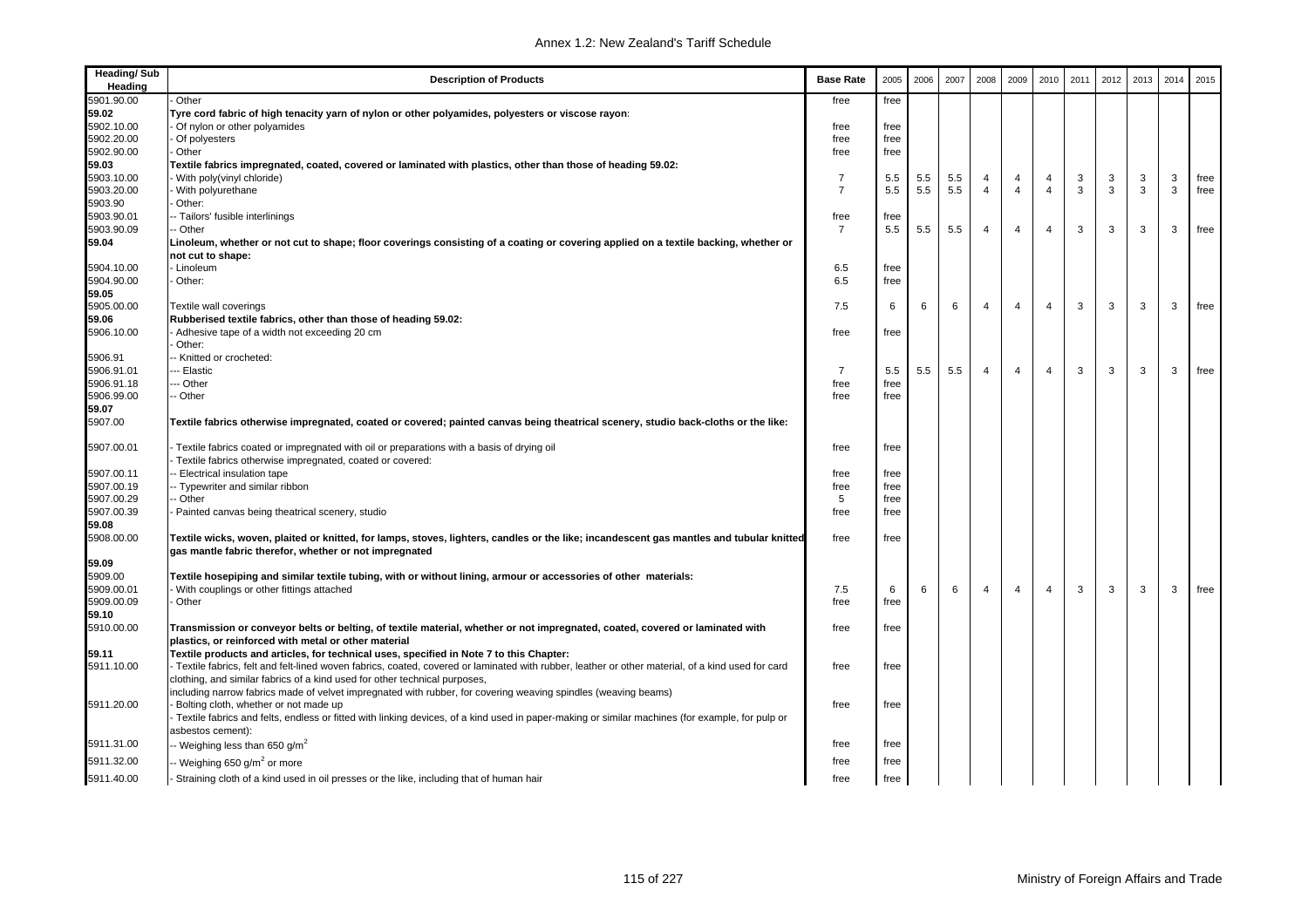| <b>Heading/Sub</b><br>Heading | <b>Description of Products</b>                                                                                                      | <b>Base Rate</b> | 2005       | 2006   | 2007   | 2008                             | 2009           | 2010           | 2011           | 2012 | 2013   | 2014   | 2015         |
|-------------------------------|-------------------------------------------------------------------------------------------------------------------------------------|------------------|------------|--------|--------|----------------------------------|----------------|----------------|----------------|------|--------|--------|--------------|
| 5911.90                       | Other:                                                                                                                              |                  |            |        |        |                                  |                |                |                |      |        |        |              |
| 5911.90.01                    | Industrial textile filters                                                                                                          | $\overline{7}$   | 5.5        | 5.5    | 5.5    | 4                                | $\overline{4}$ | $\overline{4}$ | 3              | 3    | 3      | 3      | free         |
| 5911.90.09                    | Other                                                                                                                               | free             | free       |        |        |                                  |                |                |                |      |        |        |              |
|                               | <b>CHAPTER 60</b><br><b>KNITTED OR CROCHETED FABRICS</b>                                                                            |                  |            |        |        |                                  |                |                |                |      |        |        |              |
| 60.01                         | Pile fabrics, including long pile and terry fabrics, knitted or crocheted:                                                          |                  |            |        |        |                                  |                |                |                |      |        |        |              |
| 6001.10                       | Long pile:                                                                                                                          |                  |            |        |        |                                  |                |                |                |      |        |        |              |
| 6001.10.01                    | Impregnated, coated, covered or laminated                                                                                           | free             | free       |        |        |                                  |                |                |                |      |        |        |              |
|                               | Other:                                                                                                                              |                  |            |        |        |                                  |                |                |                |      |        |        |              |
| 6001.10.11                    | - Stitch-bonded                                                                                                                     | free             | free       |        |        |                                  |                |                |                |      |        |        |              |
|                               | - Other:                                                                                                                            |                  |            |        |        |                                  |                |                |                |      |        |        |              |
| 6001.10.25                    | --- Of wool or fine animal hair                                                                                                     | 12.5             | 10         | 8      | 6      | $\overline{4}$                   | 4              | $\overline{4}$ | $\overline{4}$ | 3    | 3      | 3      | free         |
| 6001.10.35                    | --- Of man-made fibres                                                                                                              | 12.5             | 10         | 8      | 6      | $\overline{4}$                   | 4              | $\overline{4}$ | $\overline{4}$ | 3    | 3      | 3      | free         |
| 6001.10.45                    | ---- Of cotton                                                                                                                      | 12.5             | 10         | 8      | 6      | $\overline{4}$                   | $\overline{4}$ | $\overline{4}$ | $\overline{4}$ | 3    | 3      | 3      | free         |
| 6001.10.59                    | --- Other                                                                                                                           | 7.5              | 6          | 6      | 6      | $\overline{4}$                   | $\overline{4}$ | $\overline{4}$ | 3              | 3    | 3      | 3      | free         |
|                               | Looped pile fabrics:                                                                                                                |                  |            |        |        |                                  |                |                |                |      |        |        |              |
| 6001.21                       | Of cotton:                                                                                                                          |                  |            |        |        |                                  |                |                |                |      |        |        |              |
| 6001.21.01                    | -- Stitch-bonded                                                                                                                    | free             | free       |        |        |                                  |                |                |                |      |        |        |              |
| 6001.21.09                    | - Impregnated, coated, covered or laminated                                                                                         | 12.5             | 10         | 8      | 6      | 4                                | 4              | 4              | 4              | 3    | 3      | 3      | free         |
| 6001.21.29                    | - Other                                                                                                                             | 12.5             | 10         | 8      | 6      | $\overline{4}$                   | $\overline{4}$ | $\Delta$       | $\overline{4}$ | 3    | 3      | 3      | free         |
| 6001.22                       | Of man-made fibres:                                                                                                                 |                  |            |        |        |                                  |                |                |                |      |        |        |              |
| 6001.22.01                    | - Stitch-bonded                                                                                                                     | free             | free       |        |        |                                  |                |                |                |      |        |        |              |
| 6001.22.09                    | -- Impregnated, coated, covered or laminated                                                                                        | 12.5             | 10         | 8      | 6      | $\overline{4}$<br>$\overline{4}$ | 4              | 4              | $\overline{4}$ | 3    | 3      | 3      | free         |
| 6001.22.29                    | - Other                                                                                                                             | 12.5             | 10         | 8      | 6      |                                  | $\overline{4}$ | $\overline{4}$ | $\overline{4}$ | 3    | 3      | 3      | free         |
| 6001.29                       | - Of other textile materials:                                                                                                       |                  |            |        |        |                                  |                |                |                |      |        |        |              |
| 6001.29.01                    | - Stitch-bonded                                                                                                                     | free             | free<br>10 | 8      |        | $\overline{4}$                   | $\overline{4}$ |                | $\overline{4}$ |      | 3      |        |              |
| 6001.29.09                    | - Impregnated, coated, covered or laminated<br>- Other:                                                                             | 12.5             |            |        | 6      |                                  |                | $\overline{4}$ |                | 3    |        | 3      | free         |
|                               | --- Of wool or fine animal hair                                                                                                     |                  |            |        |        | $\overline{4}$                   | $\overline{4}$ | $\overline{4}$ | $\overline{4}$ | 3    |        |        |              |
| 6001.29.21<br>6001.29.29      | -- Other                                                                                                                            | 12.5<br>7.5      | 10<br>6    | 8<br>6 | 6<br>6 | $\overline{4}$                   | $\overline{4}$ | $\overline{4}$ | 3              | 3    | 3<br>3 | 3<br>3 | free<br>free |
|                               | Other:                                                                                                                              |                  |            |        |        |                                  |                |                |                |      |        |        |              |
| 6001.91                       | - Of cotton:                                                                                                                        |                  |            |        |        |                                  |                |                |                |      |        |        |              |
| 6001.91.01                    | -- Stitch-bonded                                                                                                                    | free             | free       |        |        |                                  |                |                |                |      |        |        |              |
| 6001.91.09                    | - Impregnated, coated, covered or laminated                                                                                         | 12.5             | 10         | 8      | 6      | $\overline{4}$                   | 4              | 4              | 4              | 3    | 3      | 3      | free         |
| 6001.91.29                    | - Other                                                                                                                             | 12.5             | 10         | 8      | 6      | $\overline{4}$                   | $\overline{4}$ | $\overline{4}$ | $\overline{4}$ | 3    | 3      | 3      | free         |
| 6001.92                       | Of man-made fibres:                                                                                                                 |                  |            |        |        |                                  |                |                |                |      |        |        |              |
| 6001.92.01                    | -- Stitch-bonded                                                                                                                    | free             | free       |        |        |                                  |                |                |                |      |        |        |              |
| 6001.92.09                    | -- Impregnated, coated, covered or laminated                                                                                        | 12.5             | 10         | 8      | 6      | $\overline{4}$                   | 4              | $\overline{4}$ | $\overline{4}$ | 3    | 3      | 3      | free         |
| 6001.92.29                    | - Other                                                                                                                             | 12.5             | 10         | 8      | 6      | $\Delta$                         | $\overline{4}$ | $\overline{4}$ | $\overline{4}$ | 3    | 3      | 3      | free         |
| 6001.99                       | Of other textile materials:                                                                                                         |                  |            |        |        |                                  |                |                |                |      |        |        |              |
| 6001.99.01                    | - Stitch-bonded                                                                                                                     | free             | free       |        |        |                                  |                |                |                |      |        |        |              |
| 6001.99.09                    | - Impregnated, coated, covered or laminated                                                                                         | 12.5             | 10         | 8      | 6      | 4                                | 4              | $\overline{4}$ | $\overline{4}$ | 3    | 3      | 3      | free         |
|                               | - Other:                                                                                                                            |                  |            |        |        |                                  |                |                |                |      |        |        |              |
| 6001.99.21                    | --- Of wool or fine animal hair                                                                                                     | 12.5             | 10         | 8      | 6      | $\overline{4}$                   | $\overline{4}$ | $\overline{4}$ | $\overline{4}$ | 3    | 3      | 3      | free         |
| 6001.99.29                    | --- Other                                                                                                                           | 7.5              | 6          | 6      | 6      | $\overline{4}$                   | $\overline{4}$ | $\overline{4}$ | 3              | 3    | 3      | 3      | free         |
|                               | Other knitted or crocheted fabrics:                                                                                                 |                  |            |        |        |                                  |                |                |                |      |        |        |              |
| 60.02                         | Knitted or crocheted fabrics of a width not exceeding 30 cm, containing by weight 5 % or more of elastomeric yarn or rubber thread, |                  |            |        |        |                                  |                |                |                |      |        |        |              |
|                               | other than those of heading 60.01:                                                                                                  |                  |            |        |        |                                  |                |                |                |      |        |        |              |
| 6002.40                       | Containing by weight 5% or more of elastomeric yarn but not containing rubber thread                                                |                  |            |        |        |                                  |                |                |                |      |        |        |              |
| 6002.40.11                    | - Stitch-bonded                                                                                                                     | free             | free       |        |        |                                  |                |                |                |      |        |        |              |
| 6002.40.19                    | - Other                                                                                                                             | 12.5             | 10         | 8      | 6      | $\overline{4}$                   | $\overline{4}$ | $\overline{4}$ | $\overline{4}$ | 3    | 3      | 3      | free         |
| 6002.90                       | Other:                                                                                                                              |                  |            |        |        |                                  |                |                |                |      |        |        |              |
| 6002.90.11                    | - Stitch-bonded                                                                                                                     | free             | free       |        |        |                                  |                |                |                |      |        |        |              |
|                               | - Other:                                                                                                                            |                  |            |        |        |                                  |                |                |                |      |        |        |              |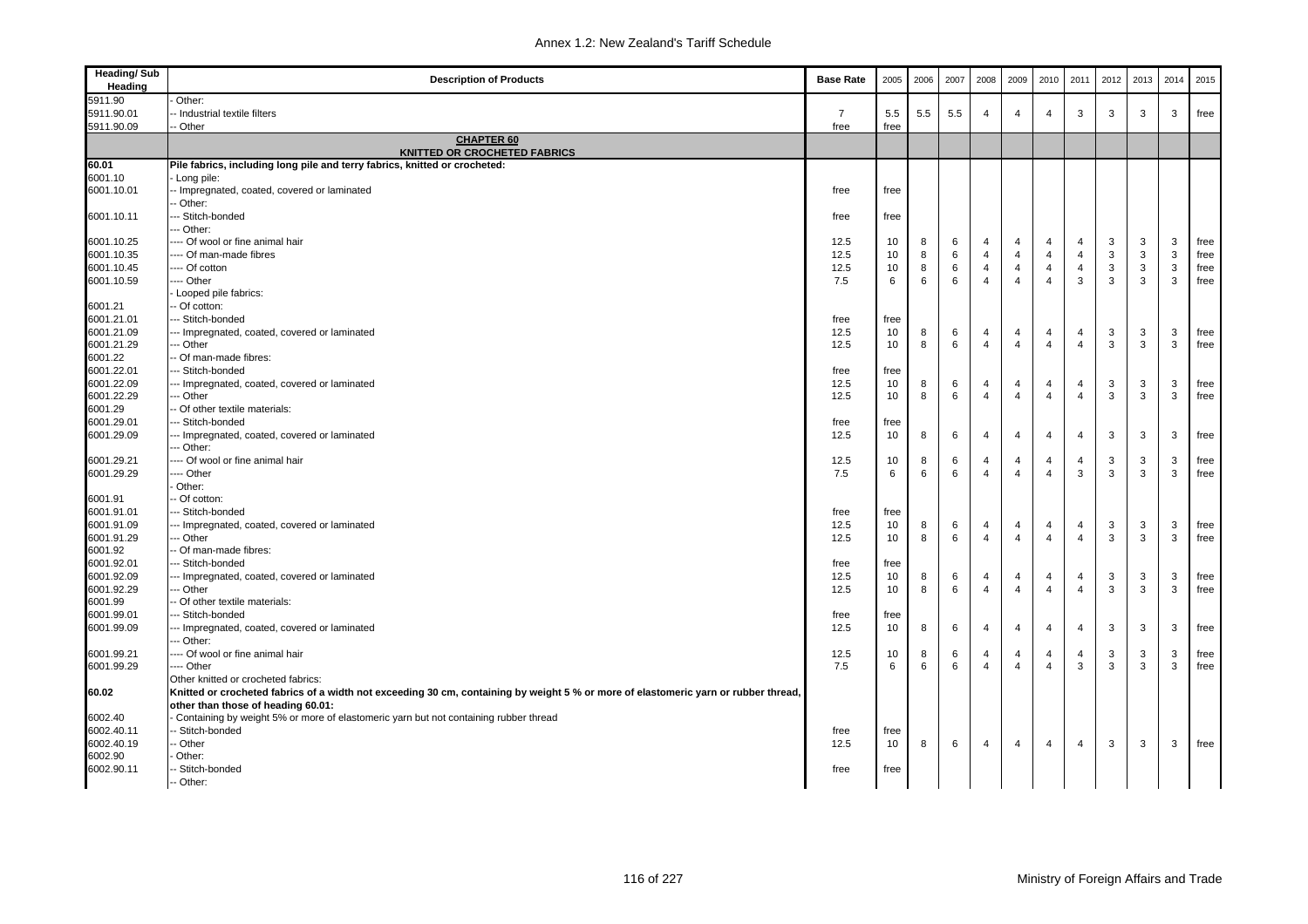| <b>Heading/Sub</b><br>Heading | <b>Description of Products</b>                                                                                                  | <b>Base Rate</b> | 2005            | 2006   | 2007   | 2008                | 2009                                      | 2010                             | 2011                             | 2012   | 2013   | 2014   | 2015         |
|-------------------------------|---------------------------------------------------------------------------------------------------------------------------------|------------------|-----------------|--------|--------|---------------------|-------------------------------------------|----------------------------------|----------------------------------|--------|--------|--------|--------------|
| 6002.90.21                    | -- Of wool or fine animal hair                                                                                                  | 12.5             | 10              | 8      | 6      | 4                   | 4                                         | $\overline{4}$                   | -4                               | 3      | 3      | 3      | free         |
| 6002.90.23                    | -- Of man-made fibres                                                                                                           | 12.5             | 10              | 8      | 6      | $\overline{4}$      | $\overline{\mathbf{4}}$                   | $\overline{4}$                   | $\overline{4}$                   | 3      | 3      | 3      | free         |
| 6002.90.25                    | --- Of cotton                                                                                                                   | 12.5             | 10              | 8      | 6      | $\overline{4}$      | $\overline{4}$                            | $\overline{4}$                   | $\overline{4}$                   | 3      | 3      | 3      | free         |
| 6002.90.29                    | -- Other                                                                                                                        | 7.5              | $6\phantom{1}6$ | 6      | 6      | $\overline{4}$      | $\overline{4}$                            | $\overline{4}$                   | 3                                | 3      | 3      | 3      | free         |
| 60.03                         | Knitted or crocheted fabrics of a width not exceeding 30 cm, other than those of heading 60.01 or 60.02:                        |                  |                 |        |        |                     |                                           |                                  |                                  |        |        |        |              |
| 6003.10                       | Of wool or fine animal hair:                                                                                                    |                  |                 |        |        |                     |                                           |                                  |                                  |        |        |        |              |
| 6003.10.11                    | - Stitch-bonded                                                                                                                 | free             | free            |        |        |                     |                                           |                                  |                                  |        |        |        |              |
| 6003.10.19                    | - Other                                                                                                                         | 12.5             | 10              | 8      | 6      | $\overline{4}$      | $\overline{\mathbf{4}}$                   | $\overline{4}$                   | $\overline{4}$                   | 3      | 3      | 3      | free         |
| 6003.20                       | Of cotton:                                                                                                                      |                  |                 |        |        |                     |                                           |                                  |                                  |        |        |        |              |
| 6003.20.11                    | - Stitch-bonded                                                                                                                 | free             | free            |        |        |                     |                                           |                                  |                                  |        |        |        |              |
| 6003.20.19                    | - Other                                                                                                                         | 12.5             | 10              | 8      | 6      | $\overline{4}$      | $\overline{\mathbf{4}}$                   | $\overline{4}$                   | $\overline{4}$                   | 3      | 3      | 3      | free         |
| 6003.30                       | Of synthetic fibres:                                                                                                            |                  |                 |        |        |                     |                                           |                                  |                                  |        |        |        |              |
| 6003.30.11                    | - Stitch-bonded                                                                                                                 | free             | free            |        |        |                     |                                           |                                  |                                  |        |        |        |              |
| 6003.30.19                    | - Other                                                                                                                         | 12.5             | 10              | 8      | 6      | $\overline{4}$      | $\overline{\mathbf{4}}$                   | $\overline{4}$                   | $\overline{4}$                   | 3      | 3      | 3      | free         |
| 6003.40                       | Of artificial fibres:                                                                                                           |                  |                 |        |        |                     |                                           |                                  |                                  |        |        |        |              |
| 6003.40.11                    | - Stitch-bonded                                                                                                                 | free             | free            |        |        |                     |                                           |                                  |                                  |        |        |        |              |
| 6003.40.19                    | - Other                                                                                                                         | 12.5             | 10              | 8      | 6      | $\overline{4}$      | $\overline{4}$                            | $\overline{4}$                   | $\overline{4}$                   | 3      | 3      | 3      | free         |
| 6003.90                       | Other:                                                                                                                          |                  |                 |        |        |                     |                                           |                                  |                                  |        |        |        |              |
| 6003.90.11                    | - Stitch-bonded                                                                                                                 | free             | free            |        |        |                     |                                           |                                  |                                  |        |        |        |              |
| 6003.90.19                    | - Other                                                                                                                         | 7.5              | 6               | 6      | 6      | $\overline{4}$      | $\overline{4}$                            | $\overline{4}$                   | 3                                | 3      | 3      | 3      | free         |
| 60.04                         | Knitted or crocheted fabrics of a width exceeding 30 cm, containing by weight 5 % or more of elastomeric yarn or rubber thread, |                  |                 |        |        |                     |                                           |                                  |                                  |        |        |        |              |
|                               | other than those of heading 60.01:                                                                                              |                  |                 |        |        |                     |                                           |                                  |                                  |        |        |        |              |
| 6004.10                       | Containing by weight 5% or more of elastomeric yarn but not containing rubber thread:                                           |                  |                 |        |        |                     |                                           |                                  |                                  |        |        |        |              |
| 6004.10.11                    | - Stitch-bonded                                                                                                                 | free             | free            |        |        |                     |                                           |                                  |                                  |        |        |        |              |
| 6004.10.17                    | - Other                                                                                                                         | 12.5             | 10              | 8      | 6      | 4                   | $\overline{4}$                            | $\overline{4}$                   | $\overline{4}$                   | 3      | 3      | 3      | free         |
|                               | - Other:                                                                                                                        |                  |                 |        |        |                     |                                           |                                  |                                  |        |        |        |              |
| 6004.10.19                    | -- Other                                                                                                                        | 7.5              | 6               | 6      | 6      | 4                   | $\overline{4}$                            | $\overline{4}$                   | 3                                | 3      | 3      | 3      | free         |
| 6004.90.11                    | - Stitch-bonded                                                                                                                 | free             | free            |        |        |                     |                                           |                                  |                                  |        |        |        |              |
|                               | Other:                                                                                                                          |                  |                 |        |        |                     |                                           |                                  |                                  |        |        |        |              |
| 6004.90.13                    | -- Of wool or fine animal hair<br>-- Of man-made fibres                                                                         | 12.5             | 10              | 8      | 6      | 4                   | $\overline{\mathbf{4}}$<br>$\overline{4}$ | $\overline{4}$<br>$\overline{4}$ | $\overline{4}$<br>$\overline{4}$ | 3      | 3      | 3<br>3 | free         |
| 6004.90.15<br>6004.90.17      | --- Of cotton                                                                                                                   | 12.5<br>12.5     | 10<br>10        | 8<br>8 | 6<br>6 | 4<br>$\overline{4}$ | $\overline{4}$                            | $\overline{4}$                   | $\overline{4}$                   | 3<br>3 | 3<br>3 | 3      | free<br>free |
| 6004.90.19                    | --- Other                                                                                                                       | 7.5              | 6               | 6      | 6      | $\overline{4}$      | $\overline{4}$                            | $\overline{4}$                   | 3                                | 3      | 3      | 3      | free         |
| 60.05                         | Warp knit fabrics (including those made on galloon knitting machines), other than those of headings 60.01 to 60.04:             |                  |                 |        |        |                     |                                           |                                  |                                  |        |        |        |              |
|                               |                                                                                                                                 |                  |                 |        |        |                     |                                           |                                  |                                  |        |        |        |              |
| 6005.10                       | Of wool or fine animal hair                                                                                                     |                  |                 |        |        |                     |                                           |                                  |                                  |        |        |        |              |
| 6005.10.11                    | - Stitch-bonded                                                                                                                 | free             | free            |        |        |                     |                                           |                                  |                                  |        |        |        |              |
| 6005.10.19                    | - Other                                                                                                                         | 12.5             | 10              | 8      | 6      | $\overline{4}$      | $\overline{\mathbf{4}}$                   | $\overline{4}$                   | $\overline{4}$                   | 3      | 3      | 3      | free         |
|                               | Of cotton:                                                                                                                      |                  |                 |        |        |                     |                                           |                                  |                                  |        |        |        |              |
| 6005.21                       | -- Unbleached or bleached:                                                                                                      |                  |                 |        |        |                     |                                           |                                  |                                  |        |        |        |              |
| 6005.21.11                    | -- Stitch-bonded                                                                                                                | free             | free            |        |        |                     |                                           |                                  |                                  |        |        |        |              |
| 6005.21.19                    | -- Other                                                                                                                        | 12.5             | 10              | 8      | 6      | 4                   | $\overline{4}$                            | $\overline{4}$                   | $\overline{4}$                   | 3      | 3      | 3      | free         |
| 6005.22                       | - Dyed:                                                                                                                         |                  |                 |        |        |                     |                                           |                                  |                                  |        |        |        |              |
| 6005.22.11                    | --- Stitch-bonded                                                                                                               | free             | free            |        |        |                     |                                           |                                  |                                  |        |        |        |              |
| 6005.22.19                    | -- Other                                                                                                                        | 12.5             | 10              | 8      | 6      | 4                   | $\overline{4}$                            | $\overline{4}$                   | $\overline{4}$                   | 3      | 3      | 3      | free         |
| 6005.23                       | - Of yarns of different colours:                                                                                                |                  |                 |        |        |                     |                                           |                                  |                                  |        |        |        |              |
| 6005.23.11                    | -- Stitch-bonded                                                                                                                | free             | free            |        |        |                     |                                           |                                  |                                  |        |        |        |              |
| 6005.23.19                    | -- Other                                                                                                                        | 12.5             | 10              | 8      | 6      | 4                   | $\overline{4}$                            | $\overline{4}$                   | $\overline{4}$                   | 3      | 3      | 3      | free         |
| 6005.24                       | -- Printed:                                                                                                                     |                  |                 |        |        |                     |                                           |                                  |                                  |        |        |        |              |
| 6005.24.11                    | -- Stitch-bonded                                                                                                                | free             | free            |        |        |                     |                                           |                                  |                                  |        |        |        |              |
| 6005.24.19                    | -- Other                                                                                                                        | 12.5             | 10              | 8      | 6      | 4                   | $\overline{4}$                            | 4                                | $\overline{4}$                   | 3      | 3      | 3      | free         |
|                               | Of synthetic fibres:                                                                                                            |                  |                 |        |        |                     |                                           |                                  |                                  |        |        |        |              |
| 6005.31                       | -- Unbleached or bleached:                                                                                                      |                  |                 |        |        |                     |                                           |                                  |                                  |        |        |        |              |
| 6005.31.11                    | --- Stitch-bonded                                                                                                               | free             | free            |        |        |                     |                                           |                                  |                                  |        |        |        |              |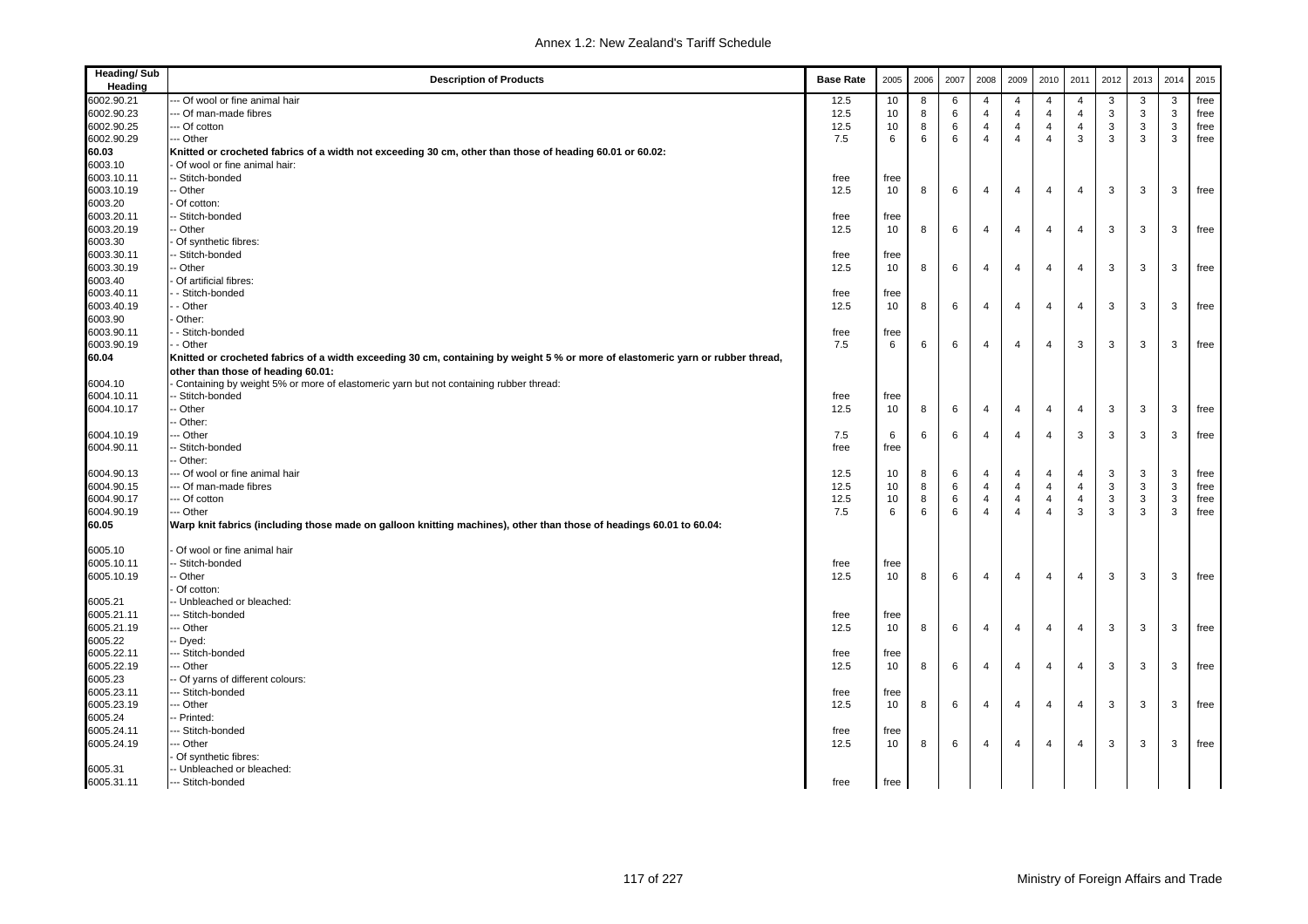| <b>Heading/Sub</b><br>Heading | <b>Description of Products</b>      | <b>Base Rate</b> | 2005 | 2006 | 2007 | 2008           | 2009                    | 2010           | 2011           | 2012 | 2013 | 2014 | 2015 |
|-------------------------------|-------------------------------------|------------------|------|------|------|----------------|-------------------------|----------------|----------------|------|------|------|------|
| 6005.31.19                    | - Other                             | 12.5             | 10   | 8    | 6    | 4              | $\overline{4}$          | $\overline{4}$ | $\overline{4}$ | 3    | 3    | 3    | free |
| 6005.32                       | Dyed:                               |                  |      |      |      |                |                         |                |                |      |      |      |      |
| 6005.32.11                    | - Stitch-bonded                     | free             | free |      |      |                |                         |                |                |      |      |      |      |
| 6005.32.19                    | - Other                             | 12.5             | 10   | 8    | 6    | 4              | 4                       | $\overline{4}$ | $\overline{4}$ | 3    | 3    | 3    | free |
| 6005.33                       | Of yarns of different colours:      |                  |      |      |      |                |                         |                |                |      |      |      |      |
| 6005.33.11                    | - Stitch-bonded                     | free             | free |      |      |                |                         |                |                |      |      |      |      |
| 6005.33.19                    | - Other                             | 12.5             | 10   | 8    | 6    | 4              | $\overline{4}$          | $\overline{4}$ | $\overline{4}$ | 3    | 3    | 3    | free |
| 6005.34                       | - Printed:                          |                  |      |      |      |                |                         |                |                |      |      |      |      |
| 6005.34.11                    | -- Stitch-bonded                    | free             | free |      |      |                |                         |                |                |      |      |      |      |
| 6005.34.19                    | - Other                             | 12.5             | 10   | 8    | 6    | 4              | $\overline{4}$          | $\overline{4}$ | $\overline{4}$ | 3    | 3    | 3    | free |
|                               | Of artificial fibres:               |                  |      |      |      |                |                         |                |                |      |      |      |      |
| 6005.41                       | - Unbleached or bleached:           |                  |      |      |      |                |                         |                |                |      |      |      |      |
| 6005.41.11                    | -- Stitch-bonded                    | free             | free |      |      |                |                         |                |                |      |      |      |      |
| 6005.41.19                    | - Other                             | 12.5             | 10   | 8    | 6    | $\overline{4}$ | $\overline{\mathbf{4}}$ | $\overline{4}$ | $\overline{4}$ | 3    | 3    | 3    | free |
| 6005.42                       | Dyed:                               |                  |      |      |      |                |                         |                |                |      |      |      |      |
| 6005.42.11                    | - Stitch-bonded                     | free             | free |      |      |                |                         |                |                |      |      |      |      |
| 6005.42.19                    | - Other                             | 12.5             | 10   | 8    | 6    | 4              | $\overline{4}$          | $\overline{4}$ | $\overline{4}$ | 3    | 3    | 3    | free |
| 6005.43                       | Of yarns of different colours:      |                  |      |      |      |                |                         |                |                |      |      |      |      |
| 6005.43.11                    | -- Stitch-bonded                    | free             | free |      |      |                |                         |                |                |      |      |      |      |
| 6005.43.19                    | - Other                             | 12.5             | 10   | 8    | 6    | 4              | $\overline{4}$          | $\overline{4}$ | $\overline{4}$ | 3    | 3    | 3    | free |
| 6005.44                       | - Printed:                          |                  |      |      |      |                |                         |                |                |      |      |      |      |
| 6005.44.11                    | -- Stitch-bonded                    | free             | free |      |      |                |                         |                |                |      |      |      |      |
| 6005.44.19                    | - Other                             | 12.5             | 10   | 8    | 6    | $\overline{4}$ | $\overline{4}$          | $\overline{4}$ | $\overline{4}$ | 3    | 3    | 3    | free |
| 6005.90                       | Other:                              |                  |      |      |      |                |                         |                |                |      |      |      |      |
| 6005.90.15                    | Stitch-bonded                       | free             | free |      |      |                |                         |                |                |      |      |      |      |
| 6005.90.19                    | Other                               | 7.5              | 6    | 6    | 6    | $\overline{4}$ | $\overline{4}$          | $\overline{4}$ | 3              | 3    | 3    | 3    | free |
| 60.06                         | Other knitted or crocheted fabrics: |                  |      |      |      |                |                         |                |                |      |      |      |      |
| 6006.10                       | Of wool or fine animal hair:        |                  |      |      |      |                |                         |                |                |      |      |      |      |
| 6006.10.11                    | - Stitch-bonded                     | free             | free |      |      |                |                         |                |                |      |      |      |      |
| 6006.10.19                    | - Other                             | 12.5             | 10   | 8    | 6    | $\overline{4}$ | $\overline{4}$          | $\overline{4}$ | $\overline{4}$ | 3    | 3    | 3    | free |
|                               | Of cotton:                          |                  |      |      |      |                |                         |                |                |      |      |      |      |
| 6006.21                       | - Unbleached or bleached:           |                  |      |      |      |                |                         |                |                |      |      |      |      |
| 6006.21.11                    | -- For meat wrapping                | free             | free |      |      |                |                         |                |                |      |      |      |      |
| 6006.21.15                    | -- Stitch-bonded                    | free             | free |      |      |                |                         |                |                |      |      |      |      |
| 6006.21.19                    | - Other                             | 12.5             | 10   | 8    | 6    | $\overline{4}$ | $\overline{4}$          | $\overline{4}$ | $\overline{4}$ | 3    | 3    | 3    | free |
| 6006.22                       | Dyed:                               |                  |      |      |      |                |                         |                |                |      |      |      |      |
| 6006.22.11                    | --- For meat wrapping               | free             | free |      |      |                |                         |                |                |      |      |      |      |
| 6006.22.15                    | - Stitch-bonded                     | free             | free |      |      |                |                         |                |                |      |      |      |      |
| 6006.22.19                    | - Other                             | 12.5             | 10   | 8    | 6    | 4              | $\overline{4}$          | $\overline{4}$ | $\overline{4}$ | 3    | 3    | 3    | free |
| 6006.23                       | Of yarns of different colours:      |                  |      |      |      |                |                         |                |                |      |      |      |      |
| 6006.23.11                    | - For meat wrapping                 | free             | free |      |      |                |                         |                |                |      |      |      |      |
| 6006.23.15                    | - Stitch-bonded                     | free             | free |      |      |                |                         |                |                |      |      |      |      |
| 6006.23.19                    | -- Other                            | 12.5             | 10   | 8    | 6    | $\overline{4}$ | $\overline{4}$          | $\overline{4}$ | $\overline{4}$ | 3    | 3    | 3    | free |
| 6006.24                       | - Printed:                          |                  |      |      |      |                |                         |                |                |      |      |      |      |
| 6006.24.11                    | --- For meat wrapping               | free             | free |      |      |                |                         |                |                |      |      |      |      |
| 6006.24.15                    | -- Stitch-bonded                    | free             | free |      |      |                |                         |                |                |      |      |      |      |
| 6006.24.19                    | - Other                             | 12.5             | 10   | 8    | 6    | $\overline{4}$ | $\overline{4}$          | $\overline{4}$ | $\overline{4}$ | 3    | 3    | 3    | free |
|                               | Of synthetic fibres:                |                  |      |      |      |                |                         |                |                |      |      |      |      |
| 6006.31                       | - Unbleached or bleached:           |                  |      |      |      |                |                         |                |                |      |      |      |      |
| 6006.31.11                    | -- Stitch-bonded                    | free             | free |      |      |                |                         |                |                |      |      |      |      |
| 6006.31.19                    | - Other                             | 12.5             | 10   | 8    | 6    | $\overline{4}$ | $\overline{4}$          | 4              | $\overline{4}$ | 3    | 3    | 3    | free |
| 6006.32                       | Dyed:                               |                  |      |      |      |                |                         |                |                |      |      |      |      |
| 6006.32.11                    | -- Stitch-bonded                    | free             | free |      |      |                |                         |                |                |      |      |      |      |
| 6006.32.19                    | --- Other                           | 12.5             | 10   | 8    | 6    | $\overline{4}$ | $\overline{4}$          | $\overline{4}$ | $\overline{4}$ | 3    | 3    | 3    | free |
|                               |                                     |                  |      |      |      |                |                         |                |                |      |      |      |      |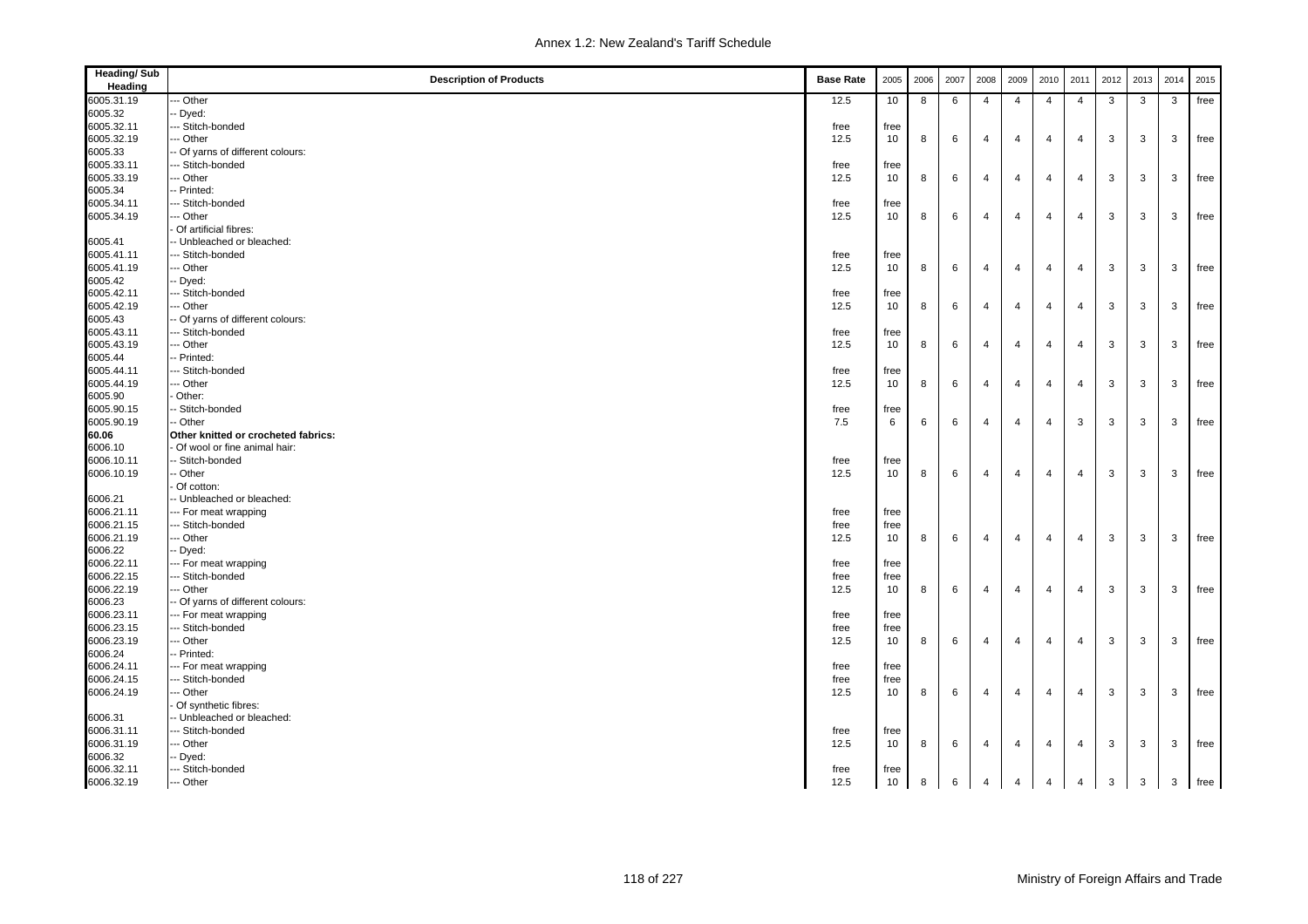| <b>Heading/Sub</b><br>Heading | <b>Description of Products</b>                                                                                                         | <b>Base Rate</b> | 2005 | 2006 | 2007 | 2008           | 2009           | 2010           | 2011           | 2012 | 2013            | 2014 | 2015 |
|-------------------------------|----------------------------------------------------------------------------------------------------------------------------------------|------------------|------|------|------|----------------|----------------|----------------|----------------|------|-----------------|------|------|
| 6006.33                       | Of yarns of different colours:                                                                                                         |                  |      |      |      |                |                |                |                |      |                 |      |      |
| 6006.33.11                    | - Stitch-bonded                                                                                                                        | free             | free |      |      |                |                |                |                |      |                 |      |      |
| 6006.33.19                    | - Other                                                                                                                                | 12.5             | 10   | 8    | 6    | $\overline{4}$ | $\overline{4}$ | $\overline{4}$ | $\overline{4}$ | 3    | 3               | 3    | free |
| 6006.34                       | Printed:                                                                                                                               |                  |      |      |      |                |                |                |                |      |                 |      |      |
| 6006.34.11                    | - Stitch-bonded                                                                                                                        | free             | free |      |      |                |                |                |                |      |                 |      |      |
| 6006.34.19                    | -- Other                                                                                                                               | 12.5             | 10   | 8    | 6    | $\overline{4}$ | $\overline{4}$ | $\overline{4}$ | $\overline{4}$ | 3    | 3               | 3    | free |
|                               | Of artificial fibres:                                                                                                                  |                  |      |      |      |                |                |                |                |      |                 |      |      |
| 6006.41                       | - Unbleached or bleached:                                                                                                              |                  |      |      |      |                |                |                |                |      |                 |      |      |
| 6006.41.11                    | - Stitch-bonded                                                                                                                        | free             | free |      |      |                |                |                |                |      |                 |      |      |
| 6006.41.19                    | - Other                                                                                                                                | 12.5             | 10   | 8    | 6    | $\overline{4}$ | $\overline{4}$ | $\overline{4}$ | $\overline{4}$ | 3    | 3               | 3    | free |
| 6006.42                       | Dyed:                                                                                                                                  |                  |      |      |      |                |                |                |                |      |                 |      |      |
| 6006.42.11                    | - Stitch-bonded                                                                                                                        | free             | free |      |      |                |                |                |                |      |                 |      |      |
| 6006.42.19                    | -- Other                                                                                                                               | 12.5             | 10   | 8    | 6    | $\overline{4}$ | $\overline{4}$ | $\overline{4}$ | $\overline{4}$ | 3    | 3               | 3    | free |
| 6006.43                       | Of yarns of different colours:                                                                                                         |                  |      |      |      |                |                |                |                |      |                 |      |      |
| 6006.43.11                    | - Stitch-bonded                                                                                                                        | free             | free |      |      |                |                |                |                |      |                 |      |      |
| 6006.43.19                    | -- Other                                                                                                                               | 12.5             | 10   | 8    | 6    | $\overline{4}$ | $\overline{4}$ | $\overline{4}$ | $\overline{4}$ | 3    | 3               | 3    | free |
| 6006.44                       | Printed:                                                                                                                               |                  |      |      |      |                |                |                |                |      |                 |      |      |
| 6006.44.11                    | - Stitch-bonded                                                                                                                        | free             | free |      |      |                |                |                |                |      |                 |      |      |
| 6006.44.19                    | - Other                                                                                                                                | 12.5             | 10   | 8    | 6    | $\overline{4}$ | $\overline{4}$ | $\overline{4}$ | $\overline{4}$ | 3    | 3               | 3    | free |
| 6006.90                       | Other:                                                                                                                                 |                  |      |      |      |                |                |                |                |      |                 |      |      |
| 6006.90.11                    | - Stitch-bonded                                                                                                                        | free             | free |      |      |                |                |                |                |      |                 |      |      |
| 6006.90.19                    | - Other                                                                                                                                | 7.5              | 6    | 6    | 6    | $\overline{4}$ | $\overline{4}$ | $\overline{4}$ | 3              | 3    | 3               | 3    | free |
|                               | <b>CHAPTER 61</b><br>ARTICLES OF APPAREL AND CLOTHING ACCESSORIES, KNITTED OR CROCHETED                                                |                  |      |      |      |                |                |                |                |      |                 |      |      |
| 61.01                         | Men's or boys' overcoats, car-coats, capes, cloaks, anoraks (including ski jackets), wind-cheaters, wind-jackets and similar articles, |                  |      |      |      |                |                |                |                |      |                 |      |      |
|                               | knitted or crocheted, other than those of heading 61.03:                                                                               |                  |      |      |      |                |                |                |                |      |                 |      |      |
| 6101.10.00                    | Of wool or fine animal hair                                                                                                            | 19               | 17   | 16   | 14   | 12             | 9              | 8              | $\overline{7}$ | 6    | 5               | 5    | free |
| 6101.20                       | Of cotton:                                                                                                                             |                  |      |      |      |                |                |                |                |      |                 |      |      |
| 6101.20.02                    | - Overcoats                                                                                                                            | 19               | 17   | 16   | 14   | 12             | 9              | 8              | $\overline{7}$ | 6    | 5               | 5    | free |
| 6101.20.22                    | - Other                                                                                                                                | 19               | 17   | 16   | 14   | 12             | 9              | 8              | $\overline{7}$ | 6    | 5               | 5    | free |
| 6101.30                       | Of man-made fibres:                                                                                                                    |                  |      |      |      |                |                |                |                |      |                 |      |      |
| 6101.30.02                    | Overcoats                                                                                                                              | 19               | 17   | 16   | 14   | 12             | 9              | 8              | $\overline{7}$ | 6    | 5               | 5    | free |
| 6101.30.22                    | - Other                                                                                                                                | 19               | 17   | 16   | 14   | 12             | 9              | 8              | $\overline{7}$ | 6    | 5               | 5    | free |
| 6101.90.00                    | Of other textile materials                                                                                                             | 19               | 17   | 16   | 14   | 12             | 9              | 8              | $\overline{7}$ | 6    | 5               | 5    | free |
| 61.02                         | Women's or girls' overcoats, car-coats, capes, cloaks, anoraks (including ski-jackets), wind cheaters, wind-jackets and similar        |                  |      |      |      |                |                |                |                |      |                 |      |      |
|                               | articles, knitted or crocheted, other than those of heading 61.04:                                                                     |                  |      |      |      |                |                |                |                |      |                 |      |      |
| 6102.10                       | Of wool or fine animal hair:                                                                                                           |                  |      |      |      |                |                |                |                |      |                 |      |      |
| 6102.10.02                    | Overcoats                                                                                                                              | 19               | 17   | 16   | 14   | 12             | 9              | 8              | 7              | 6    | 5               | 5    | free |
| 6102.10.22                    | Other                                                                                                                                  | 19               | 17   | 16   | 14   | 12             | 9              | 8              | $\overline{7}$ | 6    | 5               | 5    | free |
| 6102.20                       | Of cotton:                                                                                                                             |                  |      |      |      |                |                |                |                |      |                 |      |      |
| 6102.20.02                    | - Overcoats                                                                                                                            | 19               | 17   | 16   | 14   | 12             | 9              | 8              | $\overline{7}$ | 6    | 5               | 5    | free |
| 6102.20.22                    | - Other                                                                                                                                | 19               | 17   | 16   | 14   | 12             | 9              | 8              | $\overline{7}$ | 6    | 5               | 5    | free |
| 6102.30                       | Of man-made fibres:                                                                                                                    |                  |      |      |      |                |                |                |                |      |                 |      |      |
| 6102.30.02                    | Overcoats                                                                                                                              | 19               | 17   | 16   | 14   | 12             | 9              | 8              | $\overline{7}$ | 6    | 5               | 5    | free |
| 6102.30.22                    | - Other                                                                                                                                | 19               | 17   | 16   | 14   | 12             | 9              | 8              | $\overline{7}$ | 6    | 5               | 5    | free |
| 6102.90.00                    | Of other textile materials                                                                                                             | 19               | 17   | 16   | 14   | 12             | $\mathbf{q}$   | 8              | $\overline{7}$ | 6    | 5               | 5    | free |
| 61.03                         | Men's or boys' suits, ensembles, jackets, blazers, trousers, bib and brace overalls, breeches and shorts (other than swimwear),        |                  |      |      |      |                |                |                |                |      |                 |      |      |
|                               | knitted or crocheted:                                                                                                                  |                  |      |      |      |                |                |                |                |      |                 |      |      |
|                               | Suits:                                                                                                                                 |                  |      |      |      |                |                |                |                |      |                 |      |      |
| 6103.11.02                    | - Of wool or fine animal hair                                                                                                          | 19               | 17   | 16   | 14   | 12             | 9              | 8              | $\overline{7}$ | 6    | 5               | 5    | free |
| 6103.12.02                    | Of synthetic fibres                                                                                                                    | 19               | 17   | 16   | 14   | 12             | 9              | 8              | $\overline{7}$ | 6    | $5\overline{)}$ | 5    | free |
| 6103.19.02                    | - Of other textile materials                                                                                                           | 19               | 17   | 16   | 14   | 12             | 9              | 8              | $\overline{7}$ | 6    | 5               | 5    | free |
|                               | Ensembles:                                                                                                                             |                  |      |      |      |                |                |                |                |      |                 |      |      |
| 6103.21.00                    | -- Of wool or fine animal hair                                                                                                         | 19               | 17   | 16   | 14   | 12             | 9              | 8              | $\overline{7}$ | 6    | 5               | 5    | free |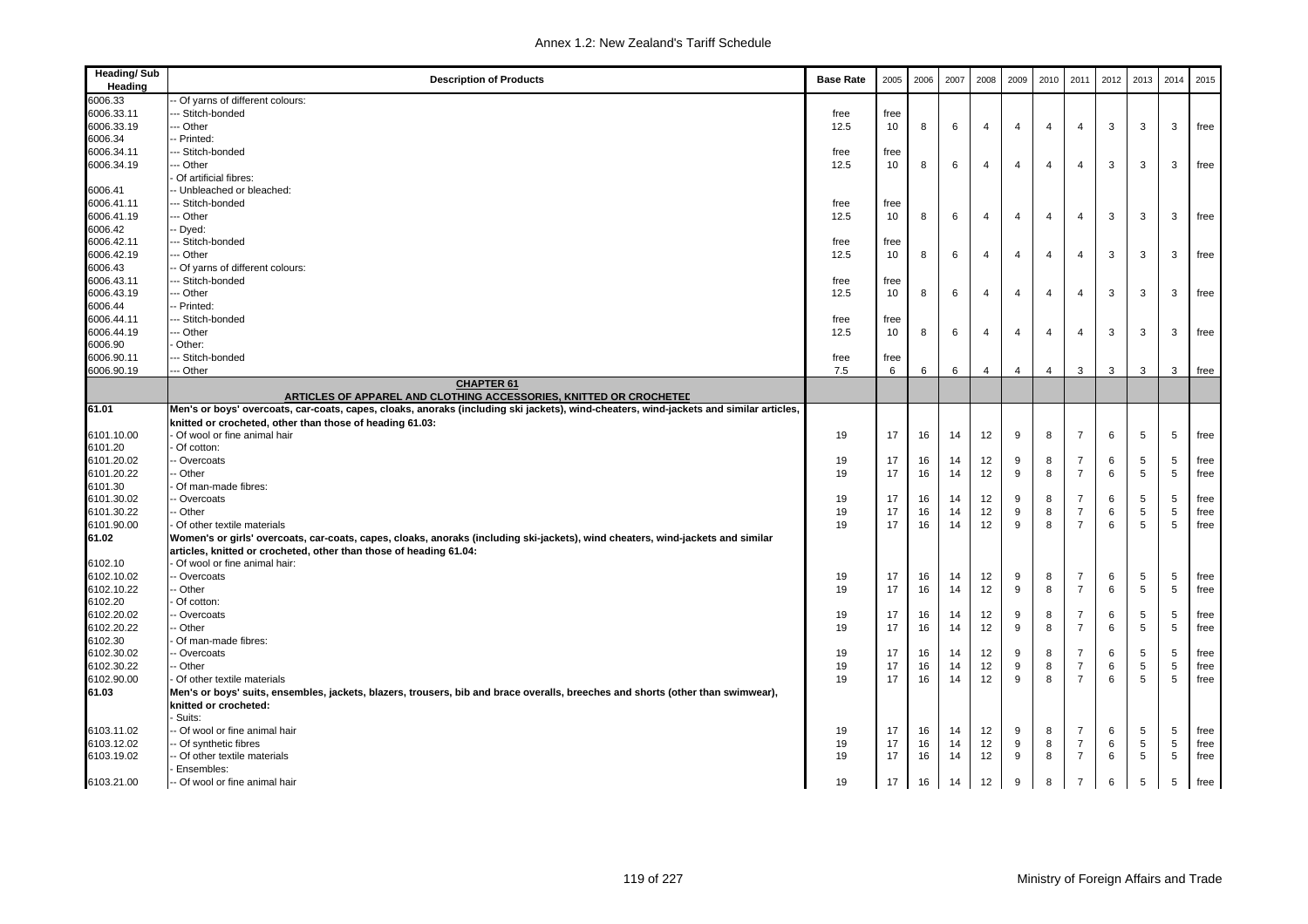| <b>Heading/Sub</b><br>Heading | <b>Description of Products</b>                                                                                                        | <b>Base Rate</b> | 2005 | 2006 | 2007 | 2008 | 2009 | 2010 | 2011           | 2012 | 2013       | 2014 | 2015 |
|-------------------------------|---------------------------------------------------------------------------------------------------------------------------------------|------------------|------|------|------|------|------|------|----------------|------|------------|------|------|
| 6103.22.00                    | Of cotton                                                                                                                             | 19               | 17   | 16   | 14   | 12   | 9    | 8    | 7              | 6    | 5          | 5    | free |
| 6103.23.00                    | Of synthetic fibres                                                                                                                   | 19               | 17   | 16   | 14   | 12   | 9    | 8    | $\overline{7}$ | 6    | 5          | 5    | free |
| 6103.29.00                    | Of other textile materials                                                                                                            | 19               | 17   | 16   | 14   | 12   | 9    | 8    | $\overline{7}$ | 6    | 5          | 5    | free |
|                               | Jackets and blazers:                                                                                                                  |                  |      |      |      |      |      |      |                |      |            |      |      |
| 6103.31.00                    | Of wool or fine animal hair                                                                                                           | 19               | 17   | 16   | 14   | 12   | 9    | 8    | $\overline{7}$ | 6    | 5          | 5    | free |
| 6103.32.02                    | - Of cotton                                                                                                                           | 19               | 17   | 16   | 14   | 12   | 9    | 8    | $\overline{7}$ | 6    | 5          | 5    | free |
| 6103.33.02                    | Of synthetic fibres                                                                                                                   | 19               | 17   | 16   | 14   | 12   | 9    | 8    | $\overline{7}$ | 6    | 5          | 5    | free |
| 6103.39.02                    | Of other textile materials                                                                                                            | 19               | 17   | 16   | 14   | 12   | 9    | 8    | $\overline{7}$ | 6    | 5          | 5    | free |
|                               | Trousers, bib and brace overalls, breeches and shorts:                                                                                |                  |      |      |      |      |      |      |                |      |            |      |      |
| 6103.41.00                    | Of wool or fine animal hair                                                                                                           | 19               | 17   | 16   | 14   | 12   | 9    | 8    | $\overline{7}$ | 6    | 5          | 5    | free |
| 6103.42                       | Of cotton:                                                                                                                            |                  |      |      |      |      |      |      |                |      |            |      |      |
| 6103.42.02                    | -- Trousers, breeches and shorts                                                                                                      | 19               | 17   | 16   | 14   | 12   | 9    | 8    | $\overline{7}$ | 6    | 5          | 5    | free |
| 6103.42.12                    | -- Other                                                                                                                              | 19               | 17   | 16   | 14   | 12   | 9    | 8    | $\overline{7}$ | 6    | 5          | 5    | free |
| 6103.43                       | Of synthetic fibres:                                                                                                                  |                  |      |      |      |      |      |      |                |      |            |      |      |
| 6103.43.02                    | -- Trousers, breeches and shorts                                                                                                      | 19               | 17   | 16   | 14   | 12   | 9    | 8    | 7              | 6    | 5          | 5    | free |
| 6103.43.18                    | -- Other                                                                                                                              | 19               | 17   | 16   | 14   | 12   | 9    | 8    | $\overline{7}$ | 6    | 5          | 5    | free |
| 6103.49                       | Of other textile materials:                                                                                                           |                  |      |      |      |      |      |      |                |      |            |      |      |
| 6103.49.02                    | -- Trousers, breeches and shorts                                                                                                      | 19               | 17   | 16   | 14   | 12   | 9    | 8    | 7              | 6    | 5          | 5    | free |
| 6103.49.12                    | -- Other                                                                                                                              | 19               | 17   | 16   | 14   | 12   | 9    | 8    | $\overline{7}$ | 6    | 5          | 5    | free |
| 61.04                         | Women's or girls' suits, ensembles, jackets, blazers, dresses, skirts, divided skirts, trousers, bib and brace overalls, breeches and |                  |      |      |      |      |      |      |                |      |            |      |      |
|                               | shorts (other than swimwear), knitted or crocheted:<br>Suits:                                                                         |                  |      |      |      |      |      |      |                |      |            |      |      |
| 6104.11.02                    | Of wool or fine animal hair                                                                                                           | 19               | 17   | 16   | 14   | 12   | 9    | 8    | $\overline{7}$ | 6    | 5          | 5    | free |
| 6104.12.02                    | Of cotton                                                                                                                             | 19               | 17   | 16   | 14   | 12   | 9    | 8    | $\overline{7}$ | 6    | $\sqrt{5}$ | 5    | free |
| 6104.13.02                    | Of synthetic fibres                                                                                                                   | 19               | 17   | 16   | 14   | 12   | 9    | 8    | $\overline{7}$ | 6    | 5          | 5    | free |
| 6104.19.02                    | Of other textile materials                                                                                                            | 19               | 17   | 16   | 14   | 12   | 9    | 8    | $\overline{7}$ | 6    | 5          | 5    | free |
|                               | Ensembles:                                                                                                                            |                  |      |      |      |      |      |      |                |      |            |      |      |
| 6104.21.02                    | Of wool or fine animal hair                                                                                                           | 19               | 17   | 16   | 14   | 12   | 9    | 8    | $\overline{7}$ | 6    | 5          | 5    | free |
| 6104.22.02                    | Of cotton                                                                                                                             | 19               | 17   | 16   | 14   | 12   | 9    | 8    | $\overline{7}$ | 6    | 5          | 5    | free |
| 6104.23.02                    | Of synthetic fibres                                                                                                                   | 19               | 17   | 16   | 14   | 12   | 9    | 8    | $\overline{7}$ | 6    | 5          | 5    | free |
| 6104.29.02                    | Of other textile materials                                                                                                            | 19               | 17   | 16   | 14   | 12   | 9    | 8    | $\overline{7}$ | 6    | 5          | 5    | free |
|                               | Jackets and blazers:                                                                                                                  |                  |      |      |      |      |      |      |                |      |            |      |      |
| 6104.31.02                    | Of wool or fine animal hair                                                                                                           | 19               | 17   | 16   | 14   | 12   | 9    | 8    | $\overline{7}$ | 6    | 5          | 5    | free |
| 6104.32.02                    | Of cotton                                                                                                                             | 19               | 17   | 16   | 14   | 12   | 9    | 8    | $\overline{7}$ | 6    | 5          | 5    | free |
| 6104.33.02                    | Of synthetic fibres                                                                                                                   | 19               | 17   | 16   | 14   | 12   | 9    | 8    | $\overline{7}$ | 6    | 5          | 5    | free |
| 6104.39.02                    | Of other textile materials                                                                                                            | 19               | 17   | 16   | 14   | 12   | 9    | 8    | $\overline{7}$ | 6    | 5          | 5    | free |
|                               | Dresses:                                                                                                                              |                  |      |      |      |      |      |      |                |      |            |      |      |
| 6104.41.02                    | Of wool or fine animal hair                                                                                                           | 19               | 17   | 16   | 14   | 12   | 9    | 8    | $\overline{7}$ | 6    | $\sqrt{5}$ | 5    | free |
| 6104.42.02                    | Of cotton                                                                                                                             | 19               | 17   | 16   | 14   | 12   | 9    | 8    | $\overline{7}$ | 6    | 5          | 5    | free |
| 6104.43.02                    | Of synthetic fibres                                                                                                                   | 19               | 17   | 16   | 14   | 12   | 9    | 8    | $\overline{7}$ | 6    | 5          | 5    | free |
| 6104.44.02                    | Of artificial fibres                                                                                                                  | 19               | 17   | 16   | 14   | 12   | 9    | 8    | $\overline{7}$ | 6    | 5          | 5    | free |
| 6104.49.02                    | Of other textile materials                                                                                                            | 19               | 17   | 16   | 14   | 12   | 9    | 8    | $\overline{7}$ | 6    | 5          | 5    | free |
|                               | Skirts and divided skirts:                                                                                                            |                  |      |      |      |      |      |      |                |      |            |      |      |
| 6104.51.02                    | Of wool or fine animal hair                                                                                                           | 19               | 17   | 16   | 14   | 12   | 9    | 8    | 7              | 6    | 5          | 5    | free |
| 6104.52.02                    | Of cotton                                                                                                                             | 19               | 17   | 16   | 14   | 12   | 9    | 8    | $\overline{7}$ | 6    | 5          | 5    | free |
| 6104.53.02                    | Of synthetic fibres                                                                                                                   | 19               | 17   | 16   | 14   | 12   | 9    | 8    | $\overline{7}$ | 6    | 5          | 5    | free |
| 6104.59.02                    | Of other textile materials                                                                                                            | 19               | 17   | 16   | 14   | 12   | 9    | 8    | $\overline{7}$ | 6    | 5          | 5    | free |
|                               | Trousers, bib and brace overalls, breeches and shorts:                                                                                |                  |      |      |      |      |      |      |                |      |            |      |      |
| 6104.61.02                    | Of wool or fine animal hair                                                                                                           | 19               | 17   | 16   | 14   | 12   | 9    | 8    | $\overline{7}$ | 6    | 5          | 5    | free |
| 6104.62.02                    | - Of cotton                                                                                                                           | 19               | 17   | 16   | 14   | 12   | 9    | 8    | $\overline{7}$ | 6    | 5          | 5    | free |
| 6104.63.02                    | Of synthetic fibres                                                                                                                   | 19               | 17   | 16   | 14   | 12   | 9    | 8    | $\overline{7}$ | 6    | $\sqrt{5}$ | 5    | free |
| 6104.69.02                    | Of other textile materials                                                                                                            | 19               | 17   | 16   | 14   | 12   | 9    | 8    | $\overline{7}$ | 6    | 5          | 5    | free |
| 61.05                         | Men's or boys' shirts, knitted or crocheted:                                                                                          |                  |      |      |      |      |      |      |                |      |            |      |      |
| 6105.10                       | - Of cotton:                                                                                                                          |                  |      |      |      |      |      |      |                |      |            |      |      |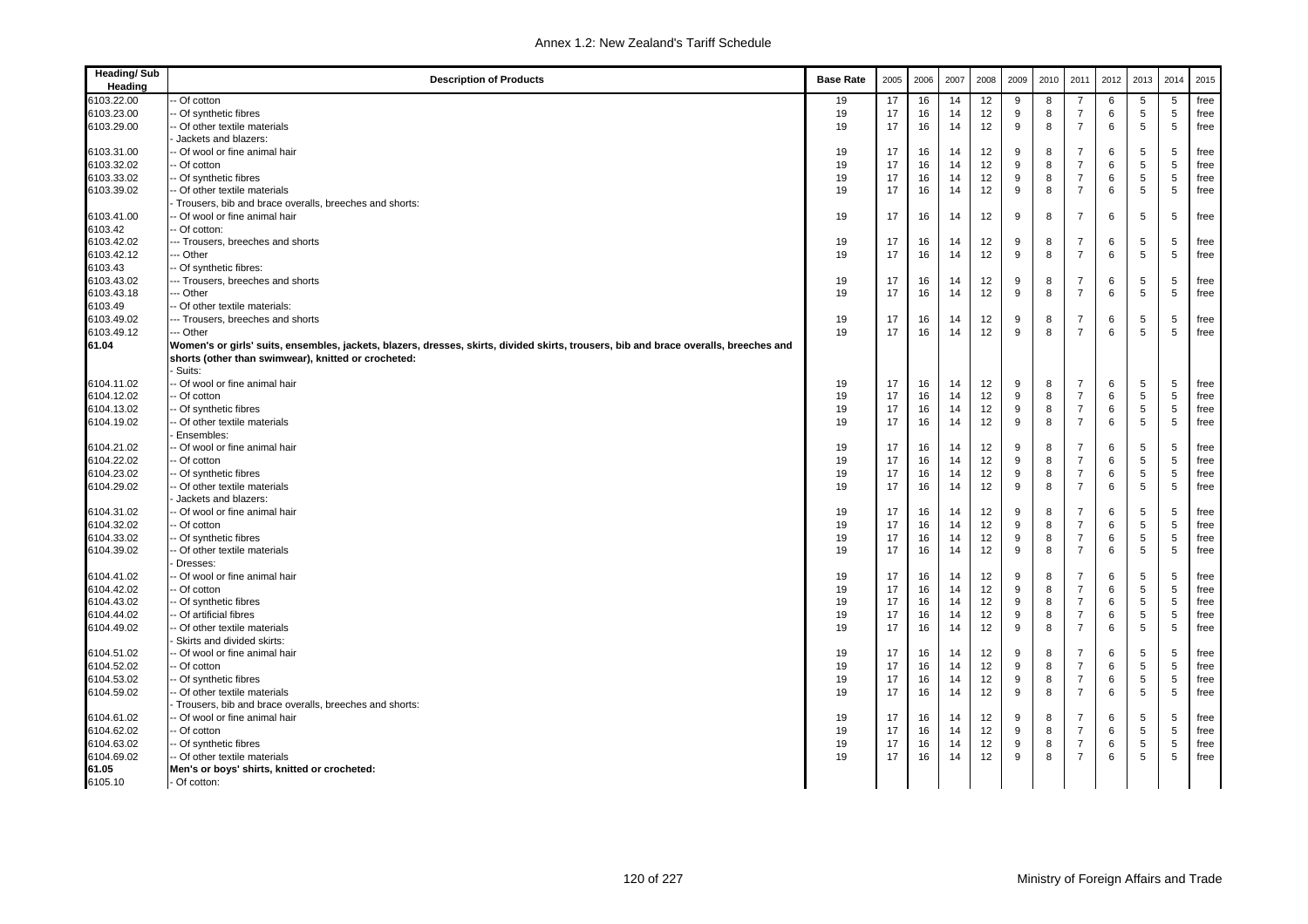| <b>Heading/Sub</b><br>Heading | <b>Description of Products</b>                                                                                                                           | <b>Base Rate</b> | 2005 | 2006 | 2007 | 2008 | 2009 | 2010         | 2011           | 2012 | 2013        | 2014       | 2015 |
|-------------------------------|----------------------------------------------------------------------------------------------------------------------------------------------------------|------------------|------|------|------|------|------|--------------|----------------|------|-------------|------------|------|
| 6105.10.02                    | - Of sizes not exceeding 81 cm chest measurement                                                                                                         | 19               | 17   | 16   | 14   | 12   | 9    | 8            | 7              | 6    | 5           | 5          | free |
| 6105.10.12                    | Other sizes                                                                                                                                              | 19               | 17   | 16   | 14   | 12   | 9    | 8            | $\overline{7}$ | 6    | 5           | 5          | free |
| 6105.20                       | Of man-made fibres:                                                                                                                                      |                  |      |      |      |      |      |              |                |      |             |            |      |
| 6105.20.02                    | - Of sizes not exceeding 81 cm chest measurement                                                                                                         | 19               | 17   | 16   | 14   | 12   | 9    | 8            | $\overline{7}$ | 6    | 5           | 5          | free |
| 6105.20.12                    | Other sizes                                                                                                                                              | 19               | 17   | 16   | 14   | 12   | 9    | 8            | $\overline{7}$ | 6    | 5           | 5          | free |
| 6105.90                       | Of other textile materials                                                                                                                               |                  |      |      |      |      |      |              |                |      |             |            |      |
| 6105.90.02                    | - Of sizes not exceeding 81 cm chest measurement                                                                                                         | 19               | 17   | 16   | 14   | 12   | 9    | 8            | $\overline{7}$ | 6    | 5           | 5          | free |
| 6105.90.12                    | - Other sizes                                                                                                                                            | 19               | 17   | 16   | 14   | 12   | 9    | 8            | $\overline{7}$ | 6    | 5           | 5          | free |
| 61.06                         | Women's or girls' blouses, shirts and shirt-blouses, knitted or crocheted:                                                                               |                  |      |      |      |      |      |              |                |      |             |            |      |
| 6106.10                       | Of cotton:                                                                                                                                               |                  |      |      |      |      |      |              |                |      |             |            |      |
| 6106.10.02                    | - Blouses                                                                                                                                                | 19               | 17   | 16   | 14   | 12   | 9    | 8            | $\overline{7}$ | 6    | 5           | 5          | free |
| 6106.10.12                    | - Other                                                                                                                                                  | 19               | 17   | 16   | 14   | 12   | 9    | 8            | $\overline{7}$ | 6    | 5           | 5          | free |
| 6106.20                       | Of man-made fibres:                                                                                                                                      |                  |      |      |      |      |      |              |                |      |             |            |      |
| 6106.20.02                    | - Blouses                                                                                                                                                | 19               | 17   | 16   | 14   | 12   | 9    | 8            | $\overline{7}$ | 6    | 5           | 5          | free |
| 6106.20.12                    | - Other                                                                                                                                                  | 19               | 17   | 16   | 14   | 12   | 9    | 8            | $\overline{7}$ | 6    | 5           | 5          | free |
| 6106.90                       | Of other textile materials:                                                                                                                              |                  |      |      |      |      |      |              |                |      |             |            |      |
| 6106.90.02                    | - Blouses                                                                                                                                                | 19               | 17   | 16   | 14   | 12   | 9    | 8            | $\overline{7}$ | 6    | 5           | 5          |      |
|                               |                                                                                                                                                          |                  | 17   |      | 14   | 12   |      | 8            |                | 6    | 5           |            | free |
| 6106.90.12                    | -- Other                                                                                                                                                 | 19               |      | 16   |      |      | 9    |              | $\overline{7}$ |      |             | 5          | free |
| 61.07                         | Men's or boys' underpants, briefs, nightshirts, pyjamas, bathrobes, dressing gowns and similar articles, knitted or crocheted:<br>Underpants and briefs: |                  |      |      |      |      |      |              |                |      |             |            |      |
| 6107.11.02                    | - Of cotton                                                                                                                                              | 19               | 17   | 16   | 14   | 12   | 9    | 8            | 7              | 6    | 5           | 5          | free |
| 6107.12.02                    | - Of man-made fibres                                                                                                                                     | 19               | 17   | 16   | 14   | 12   | 9    | 8            | $\overline{7}$ | 6    | $\,$ 5 $\,$ | 5          | free |
| 6107.19.00                    | - Of other textile materials                                                                                                                             |                  | 17   | 16   | 14   | 12   | 9    | 8            | $\overline{7}$ | 6    | 5           | $\sqrt{5}$ | free |
|                               |                                                                                                                                                          | 19               |      |      |      |      |      |              |                |      |             |            |      |
|                               | Nightshirts and pyjamas:                                                                                                                                 |                  |      |      |      |      |      |              |                |      |             |            |      |
| 6107.21.02                    | - Of cotton                                                                                                                                              | 19               | 17   | 16   | 14   | 12   | 9    | 8            | $\overline{7}$ | 6    | 5           | 5          | free |
| 6107.22.00                    | - Of man-made fibres                                                                                                                                     | 19               | 17   | 16   | 14   | 12   | 9    | 8            | $\overline{7}$ | 6    | $\,$ 5 $\,$ | 5          | free |
| 6107.29.00                    | - Of other textile materials                                                                                                                             | 19               | 17   | 16   | 14   | 12   | 9    | 8            | $\overline{7}$ | 6    | 5           | 5          | free |
|                               | Other:                                                                                                                                                   |                  |      |      |      |      |      |              |                |      |             |            |      |
| 6107.91.02                    | - Of cotton                                                                                                                                              | 19               | 17   | 16   | 14   | 12   | 9    | 8            | $\overline{7}$ | 6    | 5           | 5          | free |
| 6107.92.02                    | - Of man-made fibres                                                                                                                                     | 19               | 17   | 16   | 14   | 12   | 9    | 8            | $\overline{7}$ | 6    | 5           | 5          | free |
| 6107.99.02                    | - Of other textile materials                                                                                                                             | 19               | 17   | 16   | 14   | 12   | 9    | $\mathsf{R}$ | $\overline{7}$ | 6    | 5           | 5          | free |
| 61.08                         | Women's or girls' slips, petticoats, briefs, panties, nightdresses, pyjamas, negliges, bathrobes, dressing gowns and similar articles,                   |                  |      |      |      |      |      |              |                |      |             |            |      |
|                               | knitted or crocheted:                                                                                                                                    |                  |      |      |      |      |      |              |                |      |             |            |      |
|                               | Slips and petticoats:                                                                                                                                    |                  |      |      |      |      |      |              |                |      |             |            |      |
| 6108.11.02                    | - Of man-made fibres                                                                                                                                     | 19               | 17   | 16   | 14   | 12   | 9    | 8            | $\overline{7}$ | 6    | 5           | 5          | free |
| 6108.19.00                    | -- Of other textile materials                                                                                                                            | 19               | 17   | 16   | 14   | 12   | 9    | 8            | $\overline{7}$ | 6    | 5           | 5          | free |
|                               | Briefs and panties:                                                                                                                                      |                  |      |      |      |      |      |              |                |      |             |            |      |
| 6108.21.02                    | - Of cotton                                                                                                                                              | 19               | 17   | 16   | 14   | 12   | 9    | 8            | $\overline{7}$ | 6    | 5           | 5          | free |
| 6108.22.02                    | -- Of man-made fibres                                                                                                                                    | 19               | 17   | 16   | 14   | 12   | 9    | 8            | $\overline{7}$ | 6    | 5           | 5          | free |
| 6108.29.02                    | - Of other textile materials                                                                                                                             | 19               | 17   | 16   | 14   | 12   | 9    | 8            | $\overline{7}$ | 6    | 5           | 5          | free |
|                               | Nightdresses and pyjamas:                                                                                                                                |                  |      |      |      |      |      |              |                |      |             |            |      |
| 6108.31.02                    | - Of cotton                                                                                                                                              | 19               | 17   | 16   | 14   | 12   | 9    | 8            | $\overline{7}$ | 6    | 5           | 5          | free |
| 6108.32.02                    | - Of man-made fibres                                                                                                                                     | 19               | 17   | 16   | 14   | 12   | 9    | 8            | $\overline{7}$ | 6    | 5           | 5          | free |
| 6108.39.00                    | Of other textile materials                                                                                                                               | 19               | 17   | 16   | 14   | 12   | 9    | 8            | $\overline{7}$ | 6    | 5           | 5          | free |
|                               | Other:                                                                                                                                                   |                  |      |      |      |      |      |              |                |      |             |            |      |
| 6108.91.02                    | - Of cotton                                                                                                                                              | 19               | 17   | 16   | 14   | 12   | 9    | 8            | $\overline{7}$ | 6    | 5           | 5          | free |
| 6108.92.02                    | - Of man-made fibres                                                                                                                                     | 19               | 17   | 16   | 14   | 12   | 9    | 8            | $\overline{7}$ | 6    | 5           | 5          | free |
| 6108.99.02                    | - Of other textile materials                                                                                                                             | 19               | 17   | 16   | 14   | 12   | 9    | 8            | $\overline{7}$ | 6    | 5           | 5          | free |
|                               |                                                                                                                                                          |                  |      |      |      |      |      |              |                |      |             |            |      |
| 61.09                         | T-shirts, singlets and other vests, knitted or crocheted:                                                                                                |                  |      |      |      |      |      |              |                |      |             |            |      |
| 6109.10                       | Of cotton:                                                                                                                                               |                  |      |      |      |      |      |              |                |      |             |            |      |
|                               | -- T-shirts:                                                                                                                                             |                  |      |      |      |      |      |              |                |      |             |            |      |
| 6109.10.02                    | -- Of sizes not exceeding 81 cm chest measurement                                                                                                        | 19               | 17   | 16   | 14   | 12   | 9    | 8            | $\overline{7}$ | 6    | 5           | 5          | free |
| 6109.10.12                    | --- Other sizes                                                                                                                                          | 19               | 17   | 16   | 14   | 12   | 9    | 8            | $\overline{7}$ | 6    | 5           | 5          | free |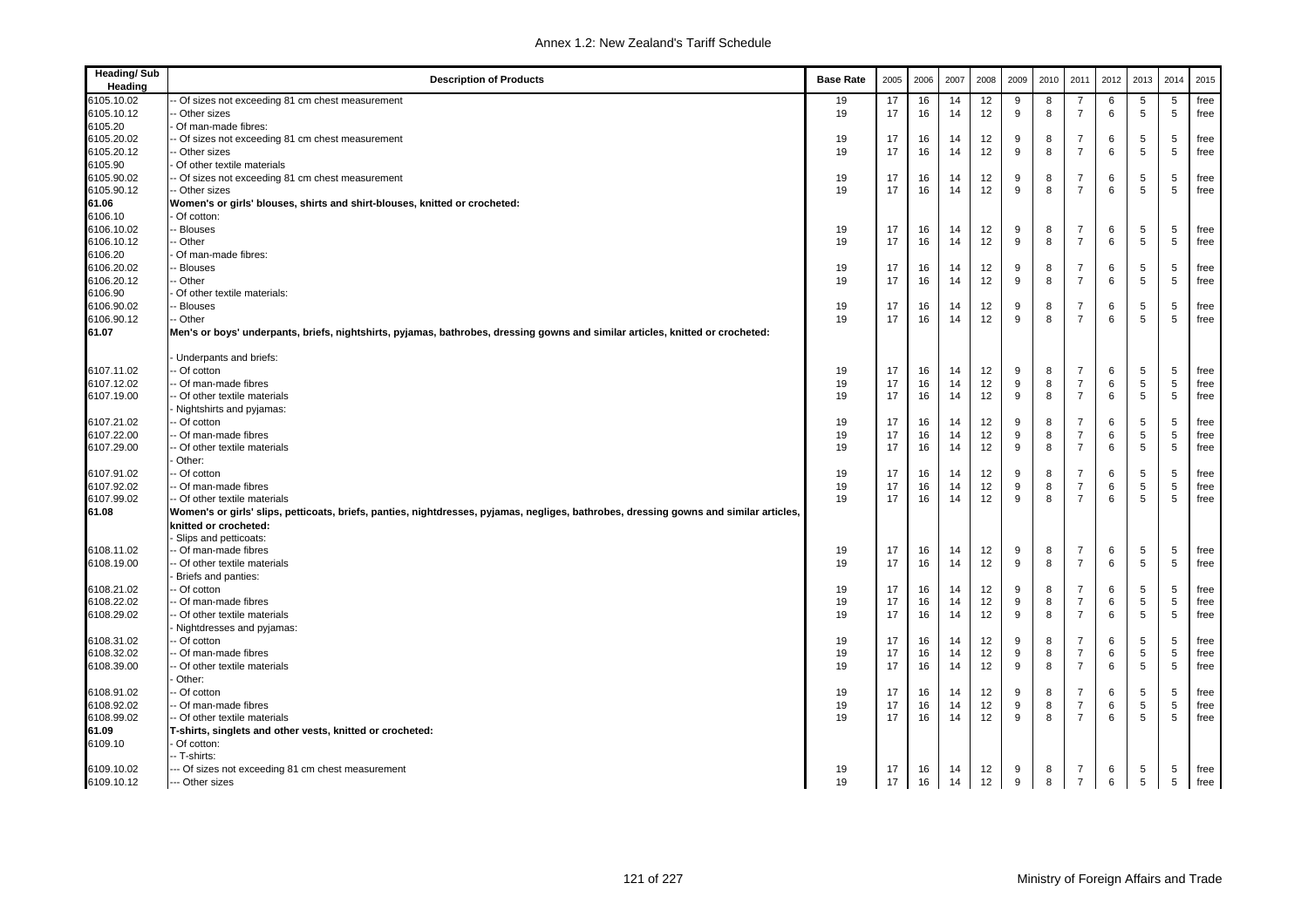| <b>Heading/Sub</b><br>Heading | <b>Description of Products</b>                                                                                                                              | <b>Base Rate</b> | 2005 | 2006 | 2007 | 2008            | 2009 | 2010 | 2011           | 2012 | 2013       | 2014            | 2015 |
|-------------------------------|-------------------------------------------------------------------------------------------------------------------------------------------------------------|------------------|------|------|------|-----------------|------|------|----------------|------|------------|-----------------|------|
| 6109.10.22                    | - Other                                                                                                                                                     | 19               | 17   | 16   | 14   | 12              | 9    | 8    | 7              | 6    | 5          | 5               | free |
| 6109.90                       | Of other textile materials:                                                                                                                                 |                  |      |      |      |                 |      |      |                |      |            |                 |      |
|                               | -- T-shirts:                                                                                                                                                |                  |      |      |      |                 |      |      |                |      |            |                 |      |
| 6109.90.02                    | - Of sizes not exceeding 81 cm chest measurement                                                                                                            | 19               | 17   | 16   | 14   | 12              | 9    | 8    | 7              | 6    | 5          | 5               | free |
| 6109.90.12                    | - Other sizes                                                                                                                                               | 19               | 17   | 16   | 14   | 12              | 9    | 8    | $\overline{7}$ | 6    | 5          | 5               | free |
| 6109.90.22                    | -- Other                                                                                                                                                    | 19               | 17   | 16   | 14   | 12              | 9    | 8    | $\overline{7}$ | 6    | 5          | 5               | free |
| 61.10                         | Jerseys, pullovers, cardigans, waistcoats and similar articles, knitted or crocheted:                                                                       |                  |      |      |      |                 |      |      |                |      |            |                 |      |
|                               | Of wool or fine animal hair:                                                                                                                                |                  |      |      |      |                 |      |      |                |      |            |                 |      |
| 6110.11.02                    | - Of wool                                                                                                                                                   | 19               | 17   | 16   | 14   | 12              | 9    | 8    | 7              | 6    | 5          | 5               | free |
| 6110.12.02                    | - Of Kashmir (cashmere) goats                                                                                                                               | 19               | 17   | 16   | 14   | 12              | 9    | 8    | $\overline{7}$ | 6    | 5          | 5               | free |
| 6110.19.02                    | Other                                                                                                                                                       | 19               | 17   | 16   | 14   | 12              | 9    | 8    | $\overline{7}$ | 6    | 5          | 5               | free |
| 6110.20.02                    | Of cotton                                                                                                                                                   | 19               | 17   | 16   | 14   | 12              | 9    | 8    | $\overline{7}$ | 6    | $\sqrt{5}$ | 5               | free |
| 6110.30.02                    | Of man-made fibres                                                                                                                                          | 19               | 17   | 16   | 14   | 12              | 9    | 8    | $\overline{7}$ | 6    | 5          | 5               | free |
| 6110.90.02                    | Of other textile materials                                                                                                                                  | 19               | 17   | 16   | 14   | 12              | 9    | 8    | $\overline{7}$ | 6    | 5          | 5               | free |
| 61.11                         | Babies' garments and clothing accessories, knitted or crocheted:                                                                                            |                  |      |      |      |                 |      |      |                |      |            |                 |      |
| 6111.10                       | Of wool or fine animal hair:                                                                                                                                |                  |      |      |      |                 |      |      |                |      |            |                 |      |
| 6111.10.01                    | - Socks, ankle-socks and the like                                                                                                                           | 19               | 17   | 16   | 14   | 12              | 9    | 8    | $\overline{7}$ | 6    | 5          | 5               | free |
| 6111.10.05                    | - Napkins                                                                                                                                                   | free             | free |      |      |                 |      |      |                |      |            |                 |      |
| 6111.10.22                    | -- Other                                                                                                                                                    | 19               | 17   | 16   | 14   | 12              | 9    | 8    | $\overline{7}$ | 6    | 5          | 5               | free |
| 6111.20                       | Of cotton:                                                                                                                                                  |                  |      |      |      |                 |      |      |                |      |            |                 |      |
| 6111.20.01                    | - Socks, ankle-socks and the like                                                                                                                           | 19               | 17   | 16   | 14   | 12              | 9    | 8    | $\overline{7}$ | 6    | 5          | 5               | free |
| 6111.20.05                    | - Napkins                                                                                                                                                   | free             | free |      |      |                 |      |      |                |      |            |                 |      |
| 6111.20.22                    | - Other                                                                                                                                                     | 19               | 17   | 16   | 14   | 12              | 9    | 8    | $\overline{7}$ | 6    | 5          | 5               | free |
| 6111.30                       | Of synthetic fibres:                                                                                                                                        |                  |      |      |      |                 |      |      |                |      |            |                 |      |
| 6111.30.01                    | - Socks, ankle-socks and the like                                                                                                                           | 19               | 17   | 16   | 14   | 12              | 9    | 8    | $\overline{7}$ | 6    | 5          | 5               | free |
| 6111.30.05                    | -- Napkins                                                                                                                                                  | free             | free |      |      |                 |      |      |                |      |            |                 |      |
| 6111.30.22                    | - Other                                                                                                                                                     | 19               | 17   | 16   | 14   | 12              | 9    | 8    | $\overline{7}$ | 6    | 5          | 5               | free |
| 6111.90                       | Of other textile materials:                                                                                                                                 |                  |      |      |      |                 |      |      |                |      |            |                 |      |
| 6111.90.01                    | - Socks, ankle-socks and the like                                                                                                                           | 19               | 17   | 16   | 14   | 12              | 9    | 8    | 7              | 6    | 5          | 5               | free |
| 6111.90.05                    | -- Napkins                                                                                                                                                  | free             | free |      |      |                 |      |      |                |      |            |                 |      |
| 6111.90.22                    | -- Other                                                                                                                                                    | 19               | 17   | 16   | 14   | 12              | 9    | 8    | $\overline{7}$ | 6    | 5          | 5               | free |
| 61.12                         | Track suits, ski suits and swimwear, knitted or crocheted:                                                                                                  |                  |      |      |      |                 |      |      |                |      |            |                 |      |
|                               | - Track suits:                                                                                                                                              |                  |      |      |      |                 |      |      |                |      |            |                 |      |
| 6112.11.02                    | - Of cotton                                                                                                                                                 | 19               | 17   | 16   | 14   | 12              | 9    | 8    | $\overline{7}$ | 6    | 5          | 5               | free |
| 6112.12.02                    | - Of synthetic fibres                                                                                                                                       | 19               | 17   | 16   | 14   | 12              | 9    | 8    | $\overline{7}$ | 6    | 5          | 5               | free |
| 6112.19.02                    | - Of other textile materials                                                                                                                                | 19               | 17   | 16   | 14   | 12              | 9    | 8    | $\overline{7}$ | 6    | $\sqrt{5}$ | 5               | free |
| 6112.20.00                    | Ski suits                                                                                                                                                   | 19               | 17   | 16   | 14   | 12              | 9    | 8    | $\overline{7}$ | 6    | 5          | 5               | free |
|                               | Men's or boys' swimwear:                                                                                                                                    |                  |      |      |      |                 |      |      |                |      |            |                 |      |
| 6112.31.02                    | - Of synthetic fibres                                                                                                                                       | 19               | 17   | 16   | 14   | 12              | 9    | 8    | $\overline{7}$ | 6    | 5          | 5               | free |
| 6112.39.02                    | - Of other textile materials                                                                                                                                | 19               | 17   | 16   | 14   | 12              | 9    | 8    | $\overline{7}$ | 6    | 5          | 5               | free |
|                               | Women's or girls' swimwear:                                                                                                                                 |                  |      |      |      |                 |      |      |                |      |            |                 |      |
| 6112.41.02                    | - Of synthetic fibres                                                                                                                                       | 19               | 17   | 16   | 14   | 12              | 9    | 8    | $\overline{7}$ | 6    | 5          | 5               | free |
| 6112.49.02                    | - Of other textile materials                                                                                                                                | 19               | 17   | 16   | 14   | 12              | 9    | 8    | $\overline{7}$ | 6    | 5          | $5\phantom{.0}$ | free |
| 61.13                         |                                                                                                                                                             |                  |      |      |      |                 |      |      |                |      |            |                 |      |
| 6113.00.00                    | Garments, made up of knitted or crocheted fabrics of heading 59.03, 59.06 or 59.07                                                                          | 19               | 17   | 16   | 14   | 12              | 9    | 8    | $\overline{7}$ | 6    | 5          | 5               | free |
| 61.14                         | Other garments, knitted or crocheted:                                                                                                                       |                  |      |      |      |                 |      |      |                |      |            |                 |      |
| 6114.10.02                    | Of wool or fine animal hair                                                                                                                                 | 19               | 17   | 16   | 14   | 12              | 9    | 8    | 7              | 6    | 5          | 5               | free |
| 6114.20.02                    | Of cotton                                                                                                                                                   | 19               | 17   | 16   | 14   | 12              | 9    | 8    | $\overline{7}$ | 6    | 5          | 5               | free |
| 6114.30.02                    | Of man-made fibres                                                                                                                                          | 19               | 17   | 16   | 14   | 12              | 9    | 8    | $\overline{7}$ | 6    | 5          | 5               | free |
| 6114.90.02                    | Of other textile materials                                                                                                                                  | 19               | 17   | 16   | 14   | 12 <sup>2</sup> | 9    | 8    | $\overline{7}$ | 6    | 5          | 5               | free |
| 61.15                         | Panty hose, tights, stockings, socks and other hosiery, including stockings for varicose veins and footwear without applied soles,<br>knitted or crocheted: |                  |      |      |      |                 |      |      |                |      |            |                 |      |
|                               | - Panty hose and tights:                                                                                                                                    |                  |      |      |      |                 |      |      |                |      |            |                 |      |
| 6115.11.02                    | -- Of synthetic fibres, measuring per single yarn less than 67 decitex                                                                                      | 19               | 17   | 16   | 14   | 12              | 9    | 8    | $\overline{7}$ | 6    | 5          | 5               | free |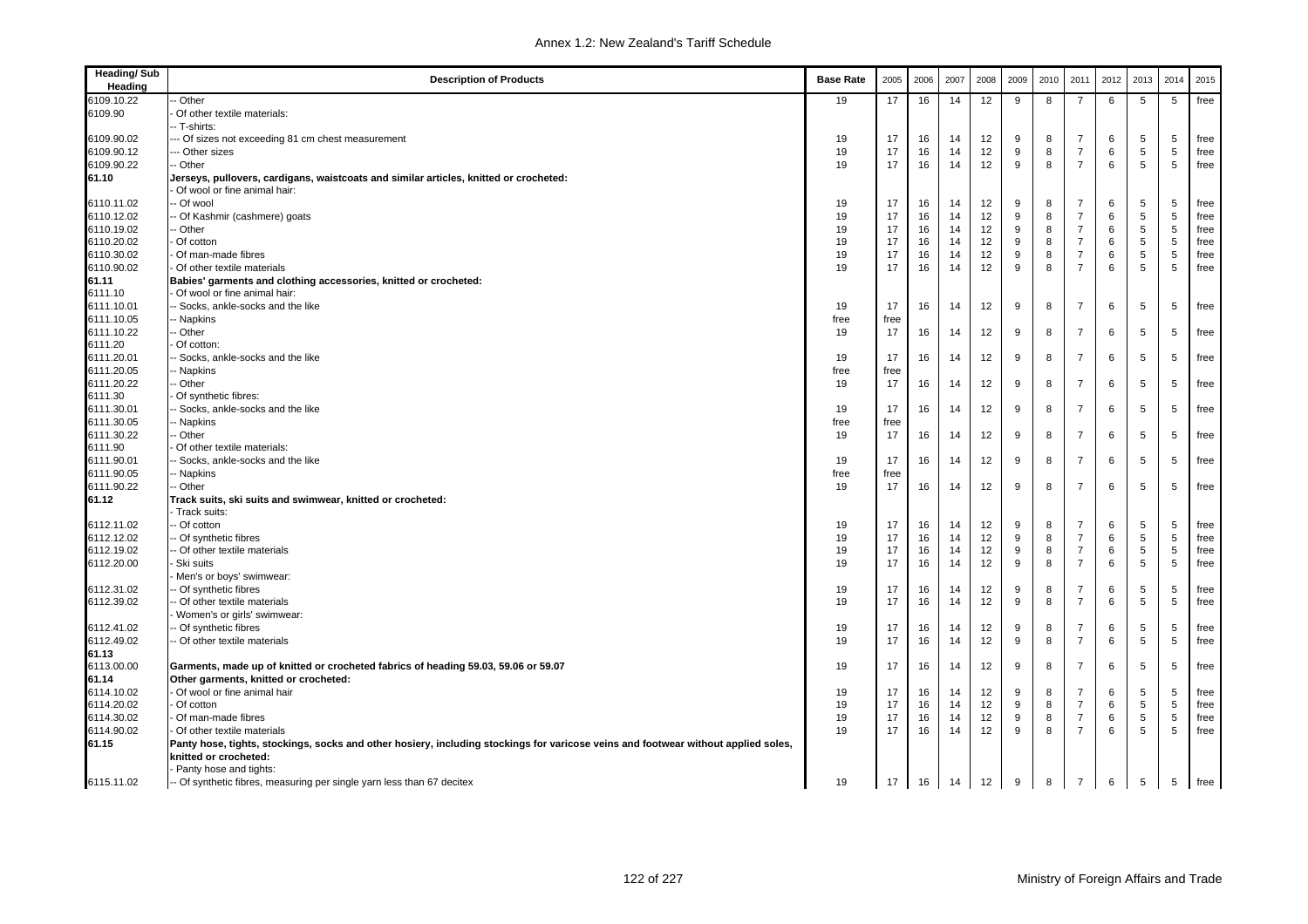| <b>Heading/Sub</b><br>Heading | <b>Description of Products</b>                                                                                               | <b>Base Rate</b> | 2005 | 2006 | 2007 | 2008           | 2009           | 2010           | 2011           | 2012         | 2013         | 2014 | 2015 |
|-------------------------------|------------------------------------------------------------------------------------------------------------------------------|------------------|------|------|------|----------------|----------------|----------------|----------------|--------------|--------------|------|------|
| 6115.12.02                    | Of synthetic fibres, measuring per single yarn 67 decitex or more                                                            | 19               | 17   | 16   | 14   | 12             | 9              | 8              | 7              | 6            | 5            | 5    | free |
| 6115.19.02                    | Of other textile materials                                                                                                   | 19               | 17   | 16   | 14   | 12             | 9              | 8              | $\overline{7}$ | 6            | 5            | 5    | free |
| 6115.20                       | Women's full-length or knee-length hosiery, measuring per single yarn less than 67 decitex:                                  |                  |      |      |      |                |                |                |                |              |              |      |      |
| 6115.20.01                    | - Elastic stockings                                                                                                          | free             | free |      |      |                |                |                |                |              |              |      |      |
| 6115.20.05                    | --- Wholly or principally of man-made fibres                                                                                 | 19               | 17   | 16   | 14   | 12             | 9              | 8              | $\overline{7}$ | 6            | 5            | 5    | free |
| 6115.20.09                    | --- Other                                                                                                                    | 19               | 17   | 16   | 14   | 12             | 9              | 8              | $\overline{7}$ | 6            | $\,$ 5 $\,$  | 5    | free |
| 6115.20.32                    | -- Other                                                                                                                     | 19               | 17   | 16   | 14   | 12             | 9              | 8              | $\overline{7}$ | 6            | 5            | 5    | free |
|                               | Other:                                                                                                                       |                  |      |      |      |                |                |                |                |              |              |      |      |
| 6115.91                       | Of wool or fine animal hair:                                                                                                 |                  |      |      |      |                |                |                |                |              |              |      |      |
| 6115.91.02                    | -- Footwear not having applied soles                                                                                         | 19               | 17   | 16   | 14   | 12             | 9              | 8              | $\overline{7}$ | 6            | 5            | 5    | free |
|                               | -- Other:                                                                                                                    |                  |      |      |      |                |                |                |                |              |              |      |      |
| 6115.91.12                    | --- Women's and girls'                                                                                                       | 19               | 17   | 16   | 14   | 12             | 9              | 8              | $\overline{7}$ | 6            | 5            | 5    | free |
|                               | --- Men's and boys':                                                                                                         |                  |      |      |      |                |                |                |                |              |              |      |      |
| 6115.91.21                    | ---- Half and three-quarter socks                                                                                            | 19               | 17   | 16   | 14   | 12             | 9              | 8              | $\overline{7}$ | 6            | 5            | 5    | free |
| 6115.91.32                    | ---- Other                                                                                                                   | 19               | 17   | 16   | 14   | 12             | 9              | 8              | $\overline{7}$ | 6            | 5            | 5    | free |
| 6115.92                       | - Of cotton:                                                                                                                 |                  |      |      |      |                |                |                |                |              |              |      |      |
| 6115.92.02                    | -- Footwear not having applied soles                                                                                         | 19               | 17   | 16   | 14   | 12             | 9              | 8              | $\overline{7}$ | 6            | 5            | 5    | free |
|                               | -- Other:                                                                                                                    |                  |      |      |      |                |                |                |                |              |              |      |      |
| 6115.92.12                    | --- Women's and girls'                                                                                                       | 19               | 17   | 16   | 14   | 12             | 9              | 8              | $\overline{7}$ | 6            | 5            | 5    | free |
|                               | --- Men's and boys':                                                                                                         |                  |      |      |      |                |                |                |                |              |              |      |      |
| 6115.92.21                    | ---- Half and three-quarter socks                                                                                            | 19               | 17   | 16   | 14   | 12             | 9              | 8              | $\overline{7}$ | 6            | 5            | 5    | free |
| 6115.92.32                    | ---- Other                                                                                                                   | 19               | 17   | 16   | 14   | 12             | 9              | 8              | $\overline{7}$ | 6            | 5            | 5    | free |
| 6115.93                       | Of synthetic fibres:                                                                                                         |                  |      |      |      |                |                |                |                |              |              |      |      |
| 6115.93.02                    | - Footwear not having applied soles                                                                                          | 19               | 17   | 16   | 14   | 12             | 9              | 8              | $\overline{7}$ | 6            | 5            | 5    | free |
|                               | -- Other:                                                                                                                    |                  |      |      |      |                |                |                |                |              |              |      |      |
| 6115.93.12                    | --- Women's and girls'                                                                                                       | 19               | 17   | 16   | 14   | 12             | 9              | 8              | $\overline{7}$ | 6            | 5            | 5    | free |
|                               | --- Men's and boys':                                                                                                         |                  |      |      |      |                |                |                |                |              |              |      |      |
| 6115.93.21                    | ---- Half and three-quarter socks                                                                                            | 19               | 17   | 16   | 14   | 12             | 9              | 8              | $\overline{7}$ | 6            | 5            | 5    | free |
| 6115.93.32                    | ---- Other                                                                                                                   | 19               | 17   | 16   | 14   | 12             | 9              | 8              | $\overline{7}$ | 6            | 5            | 5    | free |
| 6115.99                       | Of other textile materials:                                                                                                  |                  |      |      |      |                |                |                |                |              |              |      |      |
| 6115.99.02                    | -- Footwear not having applied soles                                                                                         | 19               | 17   | 16   | 14   | 12             | 9              | 8              | $\overline{7}$ | 6            | 5            | 5    | free |
|                               | -- Other:                                                                                                                    |                  |      |      |      |                |                |                |                |              |              |      |      |
| 6115.99.12                    | --- Women's and girls'                                                                                                       | 19               | 17   | 16   | 14   | 12             | 9              | 8              | $\overline{7}$ | 6            | 5            | 5    | free |
|                               | --- Men's and boys':                                                                                                         |                  |      |      |      |                |                |                |                |              |              |      |      |
| 6115.99.21                    | ---- Half and three-quarter socks                                                                                            | 19               | 17   | 16   | 14   | 12             | 9              | 8              | $\overline{7}$ | 6            | 5            | 5    | free |
| 6115.99.29                    | ---- Other                                                                                                                   | 19               | 17   | 16   | 14   | 12             | 9              | 8              | $\overline{7}$ | 6            | 5            | 5    | free |
| 61.16                         | Gloves, mittens and mitts, knitted or crocheted:                                                                             |                  |      |      |      |                |                |                |                |              |              |      |      |
| 6116.10                       | Impregnated, coated or covered with plastics or rubber:                                                                      |                  |      |      |      |                |                |                |                |              |              |      |      |
| 6116.10.10                    | Gloves                                                                                                                       | $\overline{7}$   | 5.5  | 5.5  | 5.5  | $\overline{4}$ | 4              | $\overline{4}$ | 3              | 3            | 3            | 3    | free |
|                               | Other:                                                                                                                       |                  |      |      |      |                |                |                |                |              |              |      |      |
| 6116.10.20                    | -- Of wool or fine animal hair                                                                                               | $\overline{7}$   | 5.5  | 5.5  | 5.5  | $\overline{4}$ | $\overline{4}$ | $\overline{4}$ | 3              | 3            | 3            | 3    | free |
| 6116.10.90                    | -- Other                                                                                                                     | $\overline{7}$   | 5.5  | 5.5  | 5.5  | $\overline{4}$ | $\overline{4}$ | $\overline{4}$ | 3              | 3            | $\mathbf{3}$ | 3    | free |
|                               | Other:                                                                                                                       |                  |      |      |      |                |                |                |                |              |              |      |      |
| 6116.91.00                    | Of wool or fine animal hair                                                                                                  | $\overline{7}$   | 5.5  | 5.5  | 5.5  | $\overline{4}$ | $\overline{4}$ | $\overline{4}$ | 3              | 3            | 3            | 3    | free |
| 6116.92.00                    | Of cotton                                                                                                                    | $\overline{7}$   | 5.5  | 5.5  | 5.5  | $\overline{4}$ | $\overline{4}$ | $\overline{4}$ | $\mathbf{3}$   | $\mathbf{3}$ | $\sqrt{3}$   | 3    | free |
| 6116.93.00                    | Of synthetic fibres                                                                                                          | $\overline{7}$   | 5.5  | 5.5  | 5.5  | $\overline{4}$ | $\overline{4}$ | $\overline{4}$ | 3              | 3            | 3            | 3    | free |
| 6116.99.00                    | - Of other textile materials                                                                                                 | $\overline{7}$   | 5.5  | 5.5  | 5.5  | $\overline{4}$ | $\overline{4}$ | $\overline{4}$ | 3              | 3            | 3            | 3    | free |
| 61.17                         | Other made up clothing accessories, knitted or crocheted; knitted or crocheted parts of garments or of clothing accessories: |                  |      |      |      |                |                |                |                |              |              |      |      |
| 6117.10.00                    | Shawls, scarves, mufflers, mantillas, veils and the like                                                                     | 19               | 17   | 16   | 14   | 12             | 9              | 8              | $\overline{7}$ | 6            | 5            | 5    | free |
| 6117.20.00                    | Ties, bow ties and cravats                                                                                                   | 19               | 17   | 16   | 14   | 12             | 9              | 8              | $\overline{7}$ | 6            | 5            | 5    | free |
| 6117.80                       | Other accessories:                                                                                                           |                  |      |      |      |                |                |                |                |              |              |      |      |
| 6117.80.01                    | - Rubberised                                                                                                                 | 7.5              | 6    | 6    | 6    | $\overline{4}$ | 4              | $\overline{4}$ | 3              | 3            | 3            | 3    | free |
| 6117.80.12                    | -- Elastic                                                                                                                   | 7.5              | 6    | 6    | 6    | $\overline{4}$ | $\overline{4}$ | $\overline{4}$ | 3              | 3            | $\mathsf 3$  | 3    | free |
|                               |                                                                                                                              |                  |      |      |      |                |                |                |                |              |              |      |      |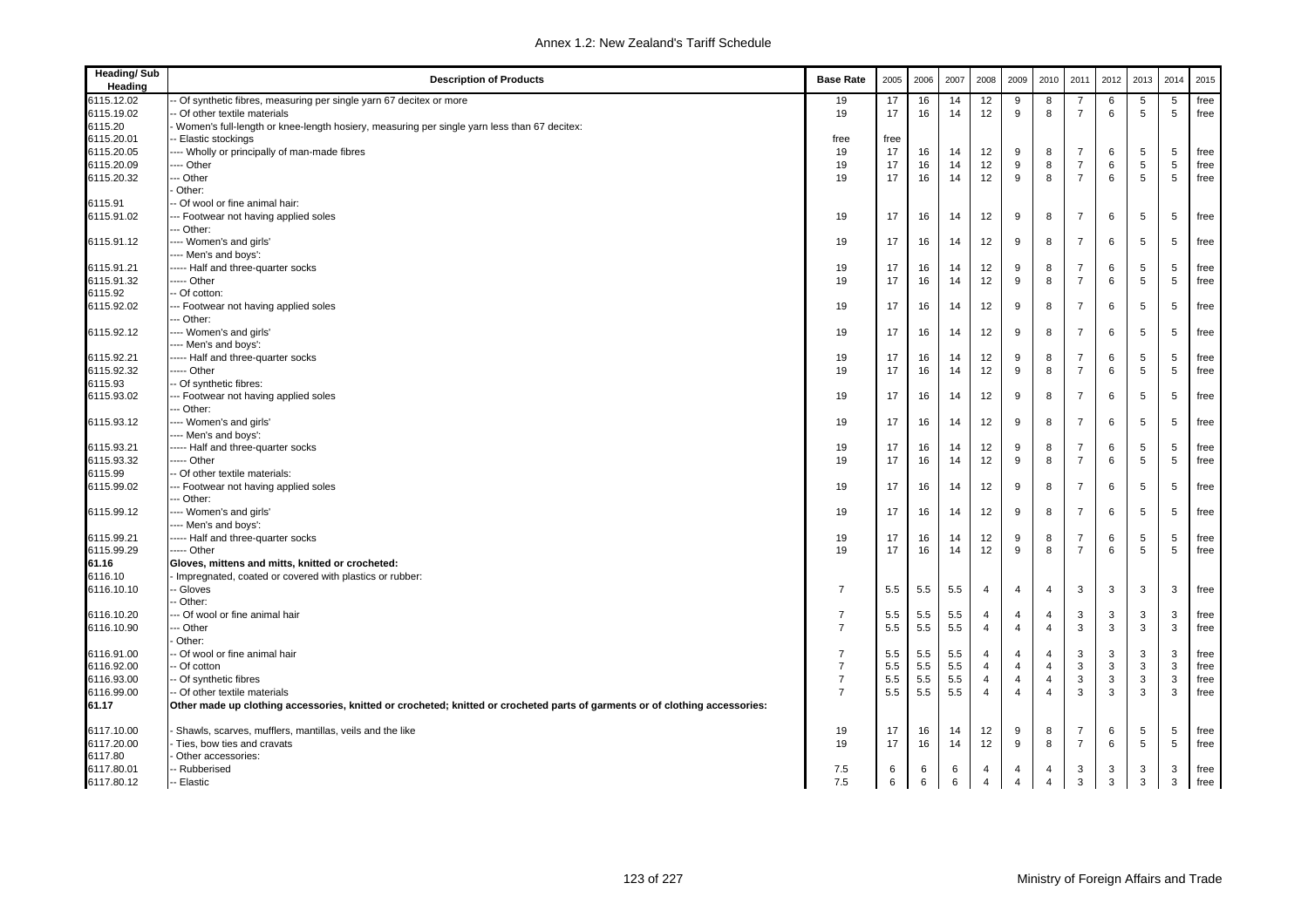| <b>Heading/Sub</b><br>Heading | <b>Description of Products</b>                                                                                                         | <b>Base Rate</b>                                                                      | 2005     | 2006     | 2007     | 2008           | 2009           | 2010           | 2011                             | 2012   | 2013         | 2014        | 2015 |
|-------------------------------|----------------------------------------------------------------------------------------------------------------------------------------|---------------------------------------------------------------------------------------|----------|----------|----------|----------------|----------------|----------------|----------------------------------|--------|--------------|-------------|------|
| 6117.80.29                    | - Other                                                                                                                                | 7.5                                                                                   | 6        | 6        | 6        | $\overline{4}$ | $\overline{4}$ | $\overline{4}$ | 3                                | 3      | $\mathbf{3}$ | 3           | free |
| 6117.90.00                    | Parts                                                                                                                                  | See the rates applicable to the finished article for which the part has been designed |          |          |          |                |                |                |                                  |        |              |             |      |
|                               | <b>CHAPTER 62</b><br>ARTICLES OF APPAREL AND CLOTHING ACCESSORIES, NOT KNITTED OR CROCHETED                                            |                                                                                       |          |          |          |                |                |                |                                  |        |              |             |      |
| 62.01                         | Men's or boys' overcoats, car-coats, capes, cloaks, anoraks (including ski-jackets), wind-cheaters, wind-jackets and similar articles, |                                                                                       |          |          |          |                |                |                |                                  |        |              |             |      |
|                               | other than those of heading 62.03:                                                                                                     |                                                                                       |          |          |          |                |                |                |                                  |        |              |             |      |
|                               | Overcoats, raincoats, car-coats, capes, cloaks and similar articles:                                                                   |                                                                                       |          |          |          |                |                |                |                                  |        |              |             |      |
| 6201.11.02                    | -- Of wool or fine animal hair                                                                                                         | 19                                                                                    | 17       | 16       | 14       | 12             | 9              | 8              | 7                                | 6      | 5            | 5           | free |
| 6201.12.02                    | - Of cotton                                                                                                                            | 19                                                                                    | 17       | 16       | 14       | 12             | 9              | 8              | $\overline{7}$                   | 6      | 5            | 5           | free |
| 6201.13.02                    | - Of man-made fibres                                                                                                                   | 19                                                                                    | 17       | 16       | 14       | 12             | 9              | 8              | $\overline{7}$                   | 6      | 5            | 5           | free |
| 6201.19.02                    | - Of other textile materials                                                                                                           | 19                                                                                    | 17       | 16       | 14       | 12             | 9              | 8              | $\overline{7}$                   | 6      | 5            | 5           | free |
|                               | Other:                                                                                                                                 |                                                                                       |          |          |          |                |                |                |                                  |        |              |             |      |
| 6201.91.02                    | - Of wool or fine animal hair                                                                                                          | 19                                                                                    | 17       | 16       | 14       | 12             | 9              | 8              | $\overline{7}$                   | 6      | 5            | 5           | free |
| 6201.92.02                    | - Of cotton                                                                                                                            | 19<br>19                                                                              | 17<br>17 | 16<br>16 | 14<br>14 | 12             | 9<br>9         | 8<br>8         | $\overline{7}$<br>$\overline{7}$ | 6<br>6 | 5            | 5           | free |
| 6201.93.02                    | - Of man-made fibres                                                                                                                   |                                                                                       |          |          |          | 12             | $\mathbf{q}$   | 8              | $\overline{7}$                   | 6      | 5            | 5           | free |
| 6201.99.02<br>62.02           | -- Of other textile materials                                                                                                          | 19                                                                                    | 17       | 16       | 14       | 12             |                |                |                                  |        | 5            | 5           | free |
|                               | Women's or girls' overcoats, car-coats, capes, cloaks, anoraks (including ski-jackets), windcheaters, wind-jackets and similar         |                                                                                       |          |          |          |                |                |                |                                  |        |              |             |      |
|                               | articles, other than those of heading 62.04:<br>Overcoats, raincoats, car-coats, capes, cloaks and similar articles:                   |                                                                                       |          |          |          |                |                |                |                                  |        |              |             |      |
| 6202.11.00                    | - Of wool or fine animal hair                                                                                                          | 19                                                                                    | 17       | 16       | 14       | 12             | 9              | 8              | $\overline{7}$                   | 6      | 5            | 5           | free |
| 6202.12.00                    | - Of cotton                                                                                                                            | 19                                                                                    | 17       | 16       | 14       | 12             | 9              | 8              | $\overline{7}$                   | 6      | 5            | 5           | free |
| 6202.13.00                    | - Of man-made fibres                                                                                                                   | 19                                                                                    | 17       | 16       | 14       | 12             | 9              | 8              | $\overline{7}$                   | 6      | 5            | $\,$ 5 $\,$ | free |
| 6202.19.00                    | - Of other textile materials                                                                                                           | 19                                                                                    | 17       | 16       | 14       | 12             | 9              | 8              | $\overline{7}$                   | 6      | 5            | 5           | free |
|                               | Other:                                                                                                                                 |                                                                                       |          |          |          |                |                |                |                                  |        |              |             |      |
| 6202.91.00                    | - Of wool or fine animal hair                                                                                                          | 19                                                                                    | 17       | 16       | 14       | 12             | 9              | 8              | $\overline{7}$                   | 6      | 5            | 5           | free |
| 6202.92.02                    | - Of cotton                                                                                                                            | 19                                                                                    | 17       | 16       | 14       | 12             | 9              | 8              | $\overline{7}$                   | 6      | 5            | 5           | free |
| 6202.93.02                    | - Of man-made fibres                                                                                                                   | 19                                                                                    | 17       | 16       | 14       | 12             | 9              | 8              | $\overline{7}$                   | 6      | 5            | 5           | free |
| 6202.99.00                    | -- Of other textile materials                                                                                                          | 19                                                                                    | 17       | 16       | 14       | 12             | 9              | 8              | $\overline{7}$                   | 6      | 5            | 5           | free |
| 62.03                         | Men's or boys' suits, ensembles, jackets, blazers, trousers, bib and brace overalls, breeches and shorts (other than swimwear):        |                                                                                       |          |          |          |                |                |                |                                  |        |              |             |      |
|                               |                                                                                                                                        |                                                                                       |          |          |          |                |                |                |                                  |        |              |             |      |
|                               | Suits:                                                                                                                                 |                                                                                       |          |          |          |                |                |                |                                  |        |              |             |      |
| 6203.11.02                    | - Of wool or fine animal hair                                                                                                          | 19                                                                                    | 17       | 16       | 14       | 12             | 9              | 8              | 7                                | 6      | 5            | 5           | free |
| 6203.12.02                    | - Of synthetic fibres                                                                                                                  | 19                                                                                    | 17       | 16       | 14       | 12             | 9              | 8              | $\overline{7}$                   | 6      | 5            | 5           | free |
| 6203.19.02                    | - Of other textile materials                                                                                                           | 19                                                                                    | 17       | 16       | 14       | 12             | 9              | 8              | $\overline{7}$                   | 6      | 5            | 5           | free |
|                               | Ensembles:                                                                                                                             |                                                                                       |          |          |          |                |                |                |                                  |        |              |             |      |
| 6203.21.00                    | - Of wool or fine animal hair                                                                                                          | 19                                                                                    | 17       | 16       | 14       | 12             | 9              | 8              | $\overline{7}$                   | 6      | 5            | 5           | free |
| 6203.22.02                    | - Of cotton                                                                                                                            | 19                                                                                    | 17       | 16       | 14       | 12             | 9              | 8              | $\overline{7}$                   | 6      | 5            | 5           | free |
| 6203.23.02                    | - Of synthetic fibres                                                                                                                  | 19                                                                                    | 17       | 16       | 14       | 12             | 9              | 8              | $\overline{7}$                   | 6      | 5            | 5           | free |
| 6203.29.02                    | - Of other textile materials                                                                                                           | 19                                                                                    | 17       | 16       | 14       | 12             | 9              | 8              | $\overline{7}$                   | 6      | 5            | 5           | free |
|                               | Jackets and blazers:                                                                                                                   |                                                                                       |          |          |          |                |                |                |                                  |        |              |             |      |
| 6203.31.02                    | - Of wool or fine animal hair                                                                                                          | 19                                                                                    | 17       | 16       | 14       | 12             | 9              | 8              | 7                                | 6      | 5            | 5           | free |
| 6203.32.02                    | - Of cotton                                                                                                                            | 19                                                                                    | 17       | 16       | 14       | 12             | 9              | 8              | $\overline{7}$                   | 6      | 5            | 5           | free |
| 6203.33.02                    | - Of synthetic fibres                                                                                                                  | 19                                                                                    | 17       | 16       | 14       | 12             | 9              | 8              | $\overline{7}$                   | 6      | 5            | 5           | free |
| 6203.39.02                    | - Of other textile materials                                                                                                           | 19                                                                                    | 17       | 16       | 14       | 12             | 9              | 8              | $\overline{7}$                   | 6      | 5            | 5           | free |
|                               | Trousers, bib and brace overalls, breeches and shorts:                                                                                 |                                                                                       |          |          |          |                |                |                |                                  |        |              |             |      |
| 6203.41.02                    | - Of wool or fine animal hair                                                                                                          | 19                                                                                    | 17       | 16       | 14       | 12             | 9              | 8              | $\overline{7}$                   | 6      | 5            | 5           | free |
| 6203.42.02                    | - Of cotton                                                                                                                            | 19                                                                                    | 17       | 16       | 14       | 12             | 9              | 8              | $\overline{7}$                   | 6      | 5            | 5           | free |
| 6203.43.02                    | -- Of synthetic fibres                                                                                                                 | 19                                                                                    | 17       | 16       | 14       | 12             | 9              | 8              | $\overline{7}$                   | 6      | 5            | 5           | free |
| 6203.49.02                    | -- Of other textile materials                                                                                                          | 19                                                                                    | 17       | 16       | 14       | 12             | 9              | 8              | $\overline{7}$                   | 6      | 5            | 5           | free |
| 62.04                         | Women's or girls' suits, ensembles, jackets, blazers, dresses, skirts, divided skirts, trousers, bib and brace overalls, breeches and  |                                                                                       |          |          |          |                |                |                |                                  |        |              |             |      |
|                               | shorts (other than swimwear):                                                                                                          |                                                                                       |          |          |          |                |                |                |                                  |        |              |             |      |
|                               | Suits:                                                                                                                                 |                                                                                       |          |          |          |                |                |                |                                  |        |              |             |      |
| 6204.11.00                    | -- Of wool or fine animal hair                                                                                                         | 19                                                                                    | 17       | 16       | 14       | 12             | 9              | 8              | 7                                | 6      | 5            | 5           | free |
| 6204.12.00                    | -- Of cotton                                                                                                                           | 19                                                                                    | 17       | 16       | 14       | 12             | 9              | 8              | $\overline{7}$                   | 6      | 5            | 5           | free |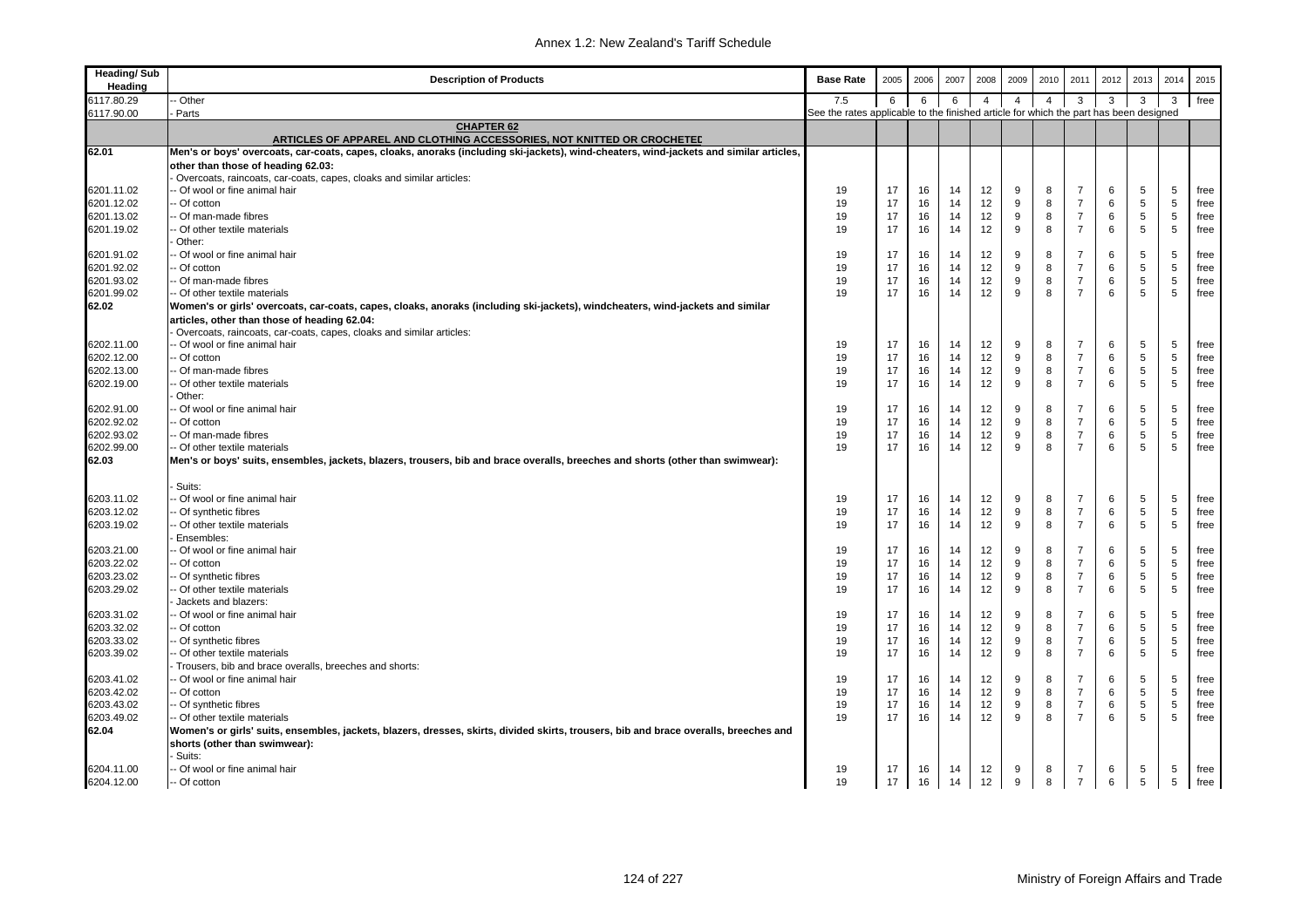| <b>Heading/Sub</b><br>Heading | <b>Description of Products</b>                         | <b>Base Rate</b> | 2005 | 2006 | 2007 | 2008 | 2009 | 2010 | 2011           | 2012 | 2013        | 2014       | 2015 |
|-------------------------------|--------------------------------------------------------|------------------|------|------|------|------|------|------|----------------|------|-------------|------------|------|
| 6204.13.00                    | Of synthetic fibres                                    | 19               | 17   | 16   | 14   | 12   | 9    | 8    | -7             | 6    | 5           | 5          | free |
| 6204.19.00                    | Of other textile materials                             | 19               | 17   | 16   | 14   | 12   | 9    | 8    | $\overline{7}$ | 6    | 5           | 5          | free |
|                               | Ensembles:                                             |                  |      |      |      |      |      |      |                |      |             |            |      |
| 6204.21.00                    | - Of wool or fine animal hair                          | 19               | 17   | 16   | 14   | 12   | 9    | 8    | $\overline{7}$ | 6    | 5           | 5          | free |
| 6204.22.00                    | - Of cotton                                            | 19               | 17   | 16   | 14   | 12   | 9    | 8    | $\overline{7}$ | 6    | $\,$ 5 $\,$ | $\sqrt{5}$ | free |
| 6204.23.00                    | - Of synthetic fibres                                  | 19               | 17   | 16   | 14   | 12   | 9    | 8    | $\overline{7}$ | 6    | 5           | 5          | free |
| 6204.29.00                    | - Of other textile materials                           | 19               | 17   | 16   | 14   | 12   | 9    | 8    | $\overline{7}$ | 6    | 5           | 5          | free |
|                               | Jackets and blazers:                                   |                  |      |      |      |      |      |      |                |      |             |            |      |
| 6204.31.00                    | - Of wool or fine animal hair                          | 19               | 17   | 16   | 14   | 12   | 9    | 8    | $\overline{7}$ | 6    | 5           | 5          | free |
| 6204.32.02                    | - Of cotton                                            | 19               | 17   | 16   | 14   | 12   | 9    | 8    | $\overline{7}$ | 6    | $\,$ 5 $\,$ | 5          | free |
| 6204.33.02                    | Of synthetic fibres                                    | 19               | 17   | 16   | 14   | 12   | 9    | 8    | $\overline{7}$ | 6    | 5           | 5          | free |
| 6204.39.00                    | - Of other textile materials                           | 19               | 17   | 16   | 14   | 12   | 9    | 8    | $\overline{7}$ | 6    | 5           | 5          | free |
|                               | Dresses:                                               |                  |      |      |      |      |      |      |                |      |             |            |      |
| 6204.41.00                    | Of wool or fine animal hair                            | 19               | 17   | 16   | 14   | 12   | 9    | 8    | $\overline{7}$ | 6    | 5           | 5          | free |
| 6204.42.00                    | - Of cotton                                            | 19               | 17   | 16   | 14   | 12   | 9    | 8    | $\overline{7}$ | 6    | 5           | 5          | free |
| 6204.43.00                    | Of synthetic fibres                                    | 19               | 17   | 16   | 14   | 12   | 9    | 8    | $\overline{7}$ | 6    | 5           | 5          | free |
| 6204.44.00                    | Of artificial fibres                                   | 19               | 17   | 16   | 14   | 12   | 9    | 8    | $\overline{7}$ | 6    | 5           | 5          | free |
|                               |                                                        | 19               | 17   | 16   | 14   |      | 9    | 8    | $\overline{7}$ | 6    | 5           | 5          |      |
| 6204.49.00                    | - Of other textile materials                           |                  |      |      |      | 12   |      |      |                |      |             |            | free |
|                               | Skirts and divided skirts:                             |                  |      |      |      |      |      |      | $\overline{7}$ |      |             |            |      |
| 6204.51.00                    | - Of wool or fine animal hair                          | 19               | 17   | 16   | 14   | 12   | 9    | 8    |                | 6    | 5           | 5          | free |
| 6204.52.02                    | - Of cotton                                            | 19               | 17   | 16   | 14   | 12   | 9    | 8    | $\overline{7}$ | 6    | 5           | 5          | free |
| 6204.53.02                    | - Of synthetic fibres                                  | 19               | 17   | 16   | 14   | 12   | 9    | 8    | $\overline{7}$ | 6    | $\,$ 5 $\,$ | $\sqrt{5}$ | free |
| 6204.59.02                    | - Of other textile materials                           | 19               | 17   | 16   | 14   | 12   | 9    | 8    | $\overline{7}$ | 6    | 5           | 5          | free |
|                               | Trousers, bib and brace overalls, breeches and shorts: |                  |      |      |      |      |      |      |                |      |             |            |      |
| 6204.61                       | - Of wool or fine animal hair:                         |                  |      |      |      |      |      |      |                |      |             |            |      |
| 6204.61.02                    | --- Trousers, breeches, shorts and jeans               | 19               | 17   | 16   | 14   | 12   | 9    | 8    | $\overline{7}$ | 6    | 5           | 5          | free |
| 6204.61.19                    | -- Other                                               | 19               | 17   | 16   | 14   | 12   | 9    | 8    | $\overline{7}$ | 6    | 5           | 5          | free |
| 6204.62                       | - Of cotton:                                           |                  |      |      |      |      |      |      |                |      |             |            |      |
| 6204.62.02                    | --- Trousers, breeches, shorts and jeans               | 19               | 17   | 16   | 14   | 12   | 9    | 8    | $\overline{7}$ | 6    | 5           | 5          | free |
| 6204.62.19                    | -- Other                                               | 19               | 17   | 16   | 14   | 12   | 9    | 8    | $\overline{7}$ | 6    | 5           | 5          | free |
| 6204.63                       | - Of synthetic fibres:                                 |                  |      |      |      |      |      |      |                |      |             |            |      |
| 6204.63.02                    | --- Trousers, breeches, shorts and jeans               | 19               | 17   | 16   | 14   | 12   | 9    | 8    | $\overline{7}$ | 6    | 5           | 5          | free |
| 6204.63.19                    | -- Other                                               | 19               | 17   | 16   | 14   | 12   | 9    | 8    | $\overline{7}$ | 6    | 5           | 5          | free |
| 6204.69                       | - Of other textile materials:                          |                  |      |      |      |      |      |      |                |      |             |            |      |
| 6204.69.02                    | --- Trousers, breeches, shorts and jeans               | 19               | 17   | 16   | 14   | 12   | 9    | 8    | $\overline{7}$ | 6    | 5           | 5          | free |
| 6204.69.19                    | --- Other                                              | 19               | 17   | 16   | 14   | 12   | 9    | 8    | $\overline{7}$ | 6    | 5           | 5          | free |
| 62.05                         | Men's or boys' shirts:                                 |                  |      |      |      |      |      |      |                |      |             |            |      |
| 6205.10                       | Of wool or fine animal hair:                           |                  |      |      |      |      |      |      |                |      |             |            |      |
| 6205.10.02                    | - Of sizes not exceeding 81 cm chest measurement       | 19               | 17   | 16   | 14   | 12   | 9    | 8    | $\overline{7}$ | 6    | 5           | 5          | free |
| 6205.10.18                    | - Other sizes                                          | 19               | 17   | 16   | 14   | 12   | 9    | 8    | $\overline{7}$ | 6    | 5           | 5          | free |
| 6205.20                       | Of cotton:                                             |                  |      |      |      |      |      |      |                |      |             |            |      |
| 6205.20.02                    | - Of sizes not exceeding 81 cm chest measurement       | 19               | 17   | 16   | 14   | 12   | 9    | 8    | $\overline{7}$ | 6    | 5           | 5          | free |
| 6205.20.12                    | - Other sizes                                          | 19               | 17   | 16   | 14   | 12   | 9    | 8    | $\overline{7}$ | 6    | 5           | 5          | free |
| 6205.30                       | Of man-made fibres:                                    |                  |      |      |      |      |      |      |                |      |             |            |      |
| 6205.30.02                    | - Of sizes not exceeding 81 cm chest measurement       | 19               | 17   | 16   | 14   | 12   | 9    | 8    | $\overline{7}$ | 6    | 5           | 5          | free |
| 6205.30.12                    | - Other sizes                                          | 19               | 17   | 16   | 14   | 12   | 9    | 8    | $\overline{7}$ | 6    | 5           | 5          | free |
|                               |                                                        |                  |      |      |      |      |      |      |                |      |             |            |      |
| 6205.90                       | Of other textile materials:                            |                  |      |      |      |      |      |      |                |      |             |            |      |
| 6205.90.02                    | - Of sizes not exceeding 81 cm chest measurement       | 19               | 17   | 16   | 14   | 12   | 9    | 8    | 7              | 6    | 5           | 5          | free |
| 6205.90.12                    | - Other sizes                                          | 19               | 17   | 16   | 14   | 12   | 9    | 8    | $\overline{7}$ | 6    | 5           | 5          | free |
| 62.06                         | Women's or girls' blouses, shirts and shirt-blouses:   |                  |      |      |      |      |      |      |                |      |             |            |      |
| 6206.10                       | Of silk or silk waste:                                 |                  |      |      |      |      |      |      |                |      |             |            |      |
| 6206.10.02                    | Blouses                                                | 19               | 17   | 16   | 14   | 12   | 9    | 8    | $\overline{7}$ | 6    | 5           | 5          | free |
| 6206.10.12                    | - Other                                                | 19               | 17   | 16   | 14   | 12   | 9    | 8    | $\overline{7}$ | 6    | 5           | 5          | free |
| 6206.20                       | Of wool or fine animal hair:                           |                  |      |      |      |      |      |      |                |      |             |            |      |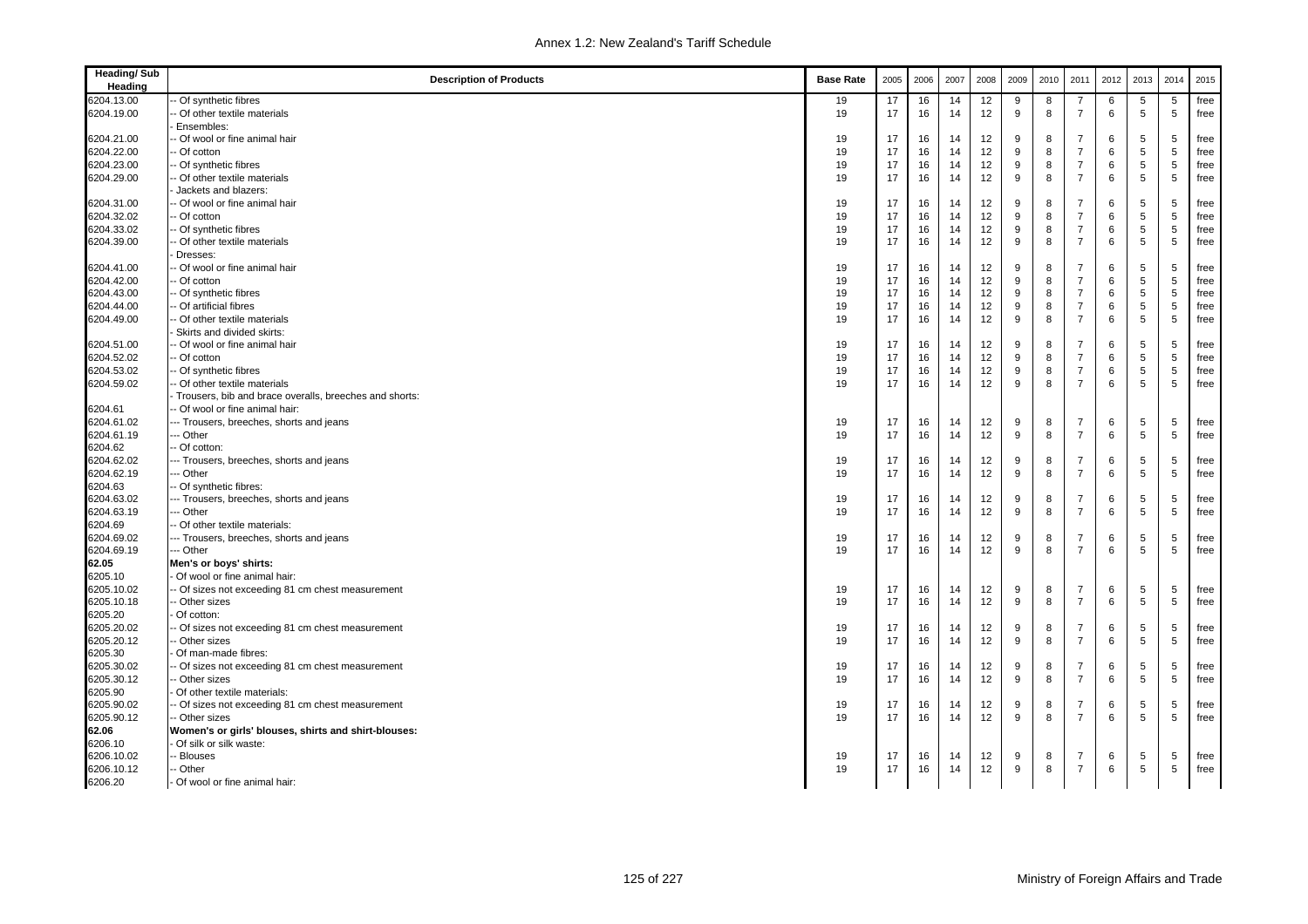| <b>Heading/Sub</b><br>Heading | <b>Description of Products</b>                                                                                                      | <b>Base Rate</b> | 2005 | 2006 | 2007 | 2008 | 2009         | 2010 | 2011           | 2012 | 2013 | 2014 | 2015 |
|-------------------------------|-------------------------------------------------------------------------------------------------------------------------------------|------------------|------|------|------|------|--------------|------|----------------|------|------|------|------|
| 6206.20.02                    | Blouses                                                                                                                             | 19               | 17   | 16   | 14   | 12   | 9            | 8    | -7             | 6    | 5    | 5    | free |
| 6206.20.08                    | Other                                                                                                                               | 19               | 17   | 16   | 14   | 12   | 9            | 8    | $\overline{7}$ | 6    | 5    | 5    | free |
| 6206.30                       | Of cotton:                                                                                                                          |                  |      |      |      |      |              |      |                |      |      |      |      |
| 6206.30.02                    | Blouses                                                                                                                             | 19               | 17   | 16   | 14   | 12   | 9            | 8    | $\overline{7}$ | 6    | 5    | 5    | free |
| 6206.30.12                    | - Other                                                                                                                             | 19               | 17   | 16   | 14   | 12   | 9            | 8    | $\overline{7}$ | 6    | 5    | 5    | free |
| 6206.40                       | Of man-made fibres:                                                                                                                 |                  |      |      |      |      |              |      |                |      |      |      |      |
| 6206.40.02                    | Blouses                                                                                                                             | 19               | 17   | 16   | 14   | 12   | 9            | 8    | $\overline{7}$ | 6    | 5    | 5    | free |
| 6206.40.12                    | - Other                                                                                                                             | 19               | 17   | 16   | 14   | 12   | 9            | 8    | $\overline{7}$ | 6    | 5    | 5    | free |
| 6206.90                       | Of other textile materials:                                                                                                         |                  |      |      |      |      |              |      |                |      |      |      |      |
| 6206.90.02                    | Blouses                                                                                                                             | 19               | 17   | 16   | 14   | 12   | 9            | 8    | $\overline{7}$ | 6    | 5    | 5    | free |
| 6206.90.12                    | - Other                                                                                                                             | 19               | 17   | 16   | 14   | 12   | $\mathbf{q}$ | 8    | $\overline{7}$ | 6    | 5    | 5    | free |
| 62.07                         | Men's or boys' singlets and other vests, underpants, briefs, nightshirts, pyjamas, bathrobes, dressing gowns and similar articles:  |                  |      |      |      |      |              |      |                |      |      |      |      |
|                               | Underpants and briefs:                                                                                                              |                  |      |      |      |      |              |      |                |      |      |      |      |
| 6207.11.02                    | - Of cotton                                                                                                                         | 19               | 17   | 16   | 14   | 12   | 9            | 8    | $\overline{7}$ | 6    | 5    | 5    | free |
| 6207.19.02                    | Of other textile materials                                                                                                          | 19               | 17   | 16   | 14   | 12   | 9            | 8    | $\overline{7}$ | 6    | 5    | 5    | free |
|                               | Nightshirts and pyjamas:                                                                                                            |                  |      |      |      |      |              |      |                |      |      |      |      |
| 6207.21.02                    | - Of cotton                                                                                                                         | 19               | 17   | 16   | 14   | 12   | 9            | 8    | $\overline{7}$ | 6    | 5    | 5    | free |
| 6207.22.02                    | - Of man-made fibres                                                                                                                | 19               | 17   | 16   | 14   | 12   | 9            | 8    | $\overline{7}$ | 6    | 5    | 5    | free |
| 6207.29.00                    | - Of other textile materials                                                                                                        | 19               | 17   | 16   | 14   | 12   | 9            | 8    | $\overline{7}$ | 6    | 5    | 5    | free |
|                               | Other:                                                                                                                              |                  |      |      |      |      |              |      |                |      |      |      |      |
| 6207.91                       | - Of cotton:                                                                                                                        |                  |      |      |      |      |              |      |                |      |      |      |      |
| 6207.91.02                    | -- Bathrobes, dressing gowns and similar articles                                                                                   | 19               | 17   | 16   | 14   | 12   | 9            | 8    | $\overline{7}$ | 6    | 5    | 5    | free |
| 6207.91.12                    | -- Other                                                                                                                            | 19               | 17   | 16   | 14   | 12   | 9            | 8    | $\overline{7}$ | 6    | 5    | 5    | free |
| 6207.92                       | Of man-made fibres:                                                                                                                 |                  |      |      |      |      |              |      |                |      |      |      |      |
| 6207.92.02                    | -- Bathrobes, dressing gowns and similar articles                                                                                   | 19               | 17   | 16   | 14   | 12   | 9            | 8    | $\overline{7}$ | 6    | 5    | 5    | free |
| 6207.92.12                    | -- Other                                                                                                                            | 19               | 17   | 16   | 14   | 12   | 9            | 8    | $\overline{7}$ | 6    | 5    | 5    | free |
| 6207.99                       | Of other textile materials:                                                                                                         |                  |      |      |      |      |              |      |                |      |      |      |      |
| 6207.99.02                    | -- Bathrobes, dressing gowns and similar articles                                                                                   | 19               | 17   | 16   | 14   | 12   | 9            | 8    | $\overline{7}$ | 6    | 5    | 5    | free |
| 6207.99.18                    | --- Other                                                                                                                           | 19               | 17   | 16   | 14   | 12   | 9            | 8    | $\overline{7}$ | 6    | 5    | 5    | free |
| 62.08                         | Women's or girls' singlets and other vests, slips, petticoats, briefs panties, nightdresses, pyjamas, negliges, bathrobes, dressing |                  |      |      |      |      |              |      |                |      |      |      |      |
|                               | gowns and similar articles:                                                                                                         |                  |      |      |      |      |              |      |                |      |      |      |      |
|                               | Slips and petticoats:                                                                                                               |                  |      |      |      |      |              |      |                |      |      |      |      |
| 6208.11.02                    | - Of man-made fibres                                                                                                                | 19               | 17   | 16   | 14   | 12   | 9            | 8    | $\overline{7}$ | 6    | 5    | 5    | free |
| 6208.19.02                    | Of other textile materials                                                                                                          | 19               | 17   | 16   | 14   | 12   | 9            | 8    | $\overline{7}$ | 6    | 5    | 5    | free |
|                               | Nightdresses and pyjamas:                                                                                                           |                  |      |      |      |      |              |      |                |      |      |      |      |
| 6208.21.02                    | - Of cotton                                                                                                                         | 19               | 17   | 16   | 14   | 12   | 9            | 8    | $\overline{7}$ | 6    | 5    | 5    | free |
| 6208.22.02                    | Of man-made fibres                                                                                                                  | 19               | 17   | 16   | 14   | 12   | 9            | 8    | $\overline{7}$ | 6    | 5    | 5    | free |
| 6208.29.02                    | - Of other textile materials                                                                                                        | 19               | 17   | 16   | 14   | 12   | q            | 8    | $\overline{7}$ | 6    | 5    | 5    | free |
|                               | Other:                                                                                                                              |                  |      |      |      |      |              |      |                |      |      |      |      |
| 6208.91                       | - Of cotton:                                                                                                                        |                  |      |      |      |      |              |      |                |      |      |      |      |
| 6208.91.01                    | -- Bathrobes, dressing gowns and similar articles                                                                                   | 19               | 17   | 16   | 14   | 12   | 9            | 8    | -7             | 6    | 5    | 5    | free |
| 6208.91.12                    | -- Other                                                                                                                            | 19               | 17   | 16   | 14   | 12   | 9            | 8    | $\overline{7}$ | 6    | 5    | 5    | free |
| 6208.92                       | Of man-made fibres:                                                                                                                 |                  |      |      |      |      |              |      |                |      |      |      |      |
| 6208.92.01                    | -- Bathrobes, dressing gowns and similar articles                                                                                   | 19               | 17   | 16   | 14   | 12   | 9            | 8    | -7             | 6    | 5    | 5    | free |
| 6208.92.12                    | -- Other                                                                                                                            | 19               | 17   | 16   | 14   | 12   | 9            | 8    | $\overline{7}$ | 6    | 5    | 5    | free |
| 6208.99                       | - Of other textile materials:                                                                                                       |                  |      |      |      |      |              |      |                |      |      |      |      |
| 6208.99.01                    | -- Bathrobes, dressing gowns and similar articles                                                                                   | 19               | 17   | 16   | 14   | 12   | 9            | 8    | -7             | 6    | 5    | 5    | free |
| 6208.99.12                    | --- Other                                                                                                                           | 19               | 17   | 16   | 14   | 12   | <sub>9</sub> | 8    | 7              | 6    | 5    | 5    | free |
| 62.09                         | Babies' garments and clothing accessories:                                                                                          |                  |      |      |      |      |              |      |                |      |      |      |      |
| 6209.10                       | Of wool or fine animal hair:                                                                                                        |                  |      |      |      |      |              |      |                |      |      |      |      |
| 6209.10.01                    | - Napkins                                                                                                                           | 5                | free |      |      |      |              |      |                |      |      |      |      |
| 6209.10.09                    | - Other                                                                                                                             | 19               | 17   | 16   | 14   | 12   | 9            | 8    | $\overline{7}$ | 6    | 5    | 5    | free |
| 6209.20                       | Of cotton:                                                                                                                          |                  |      |      |      |      |              |      |                |      |      |      |      |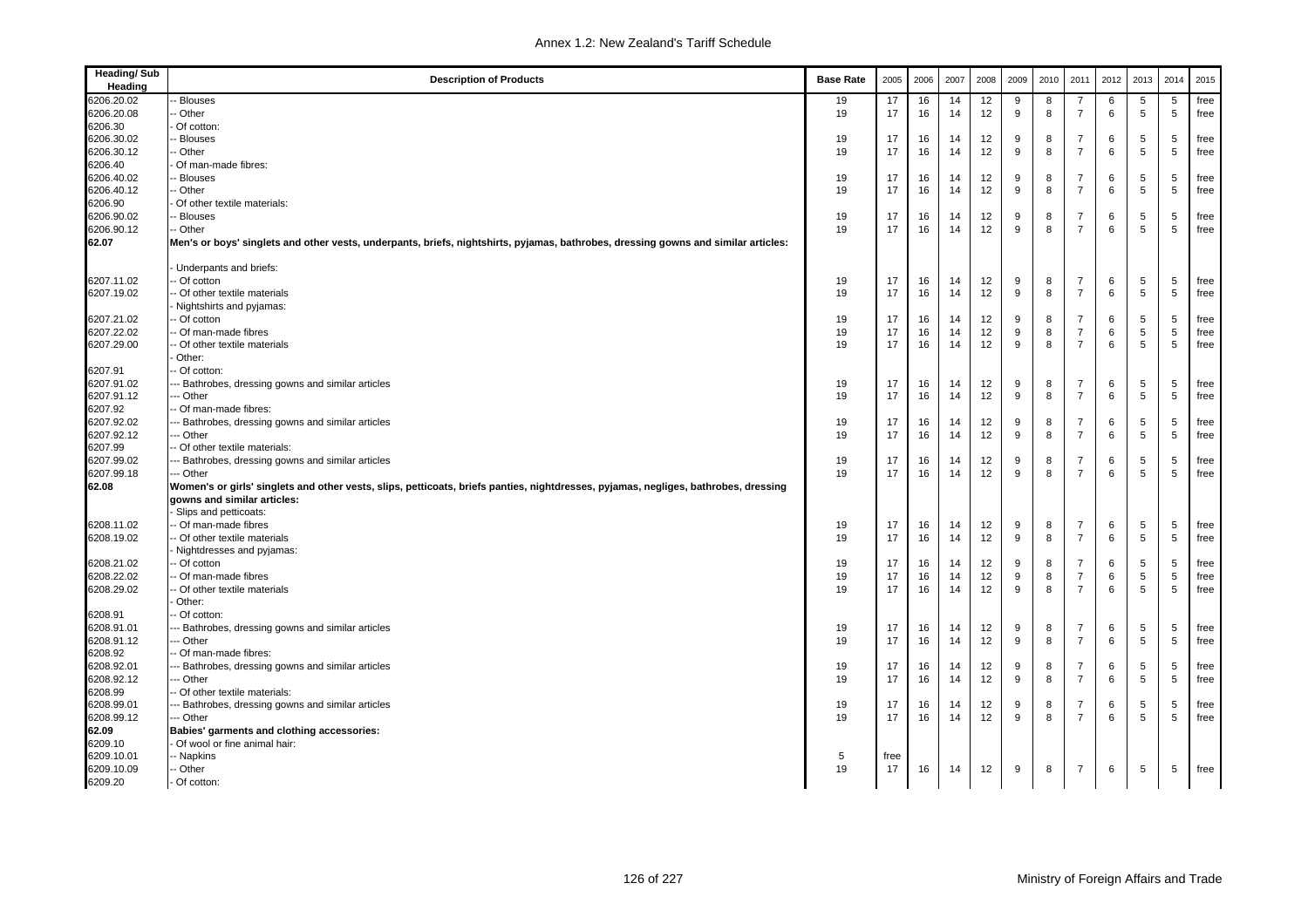| <b>Heading/Sub</b><br>Heading | <b>Description of Products</b>                                                                                                         | <b>Base Rate</b> | 2005 | 2006 | 2007 | 2008 | 2009 | 2010         | 2011           | 2012 | 2013        | 2014        | 2015 |
|-------------------------------|----------------------------------------------------------------------------------------------------------------------------------------|------------------|------|------|------|------|------|--------------|----------------|------|-------------|-------------|------|
| 6209.20.01                    | - Napkins                                                                                                                              | 5                | free |      |      |      |      |              |                |      |             |             |      |
| 6209.20.09                    | - Other                                                                                                                                | 19               | 17   | 16   | 14   | 12   | 9    | 8            | $\overline{7}$ | 6    | 5           | 5           | free |
| 6209.30                       | Of synthetic fibres:                                                                                                                   |                  |      |      |      |      |      |              |                |      |             |             |      |
| 6209.30.01                    | - Napkins                                                                                                                              | 5                | free |      |      |      |      |              |                |      |             |             |      |
| 6209.30.09                    | - Other                                                                                                                                | 19               | 17   | 16   | 14   | 12   | 9    | 8            | $\overline{7}$ | 6    | 5           | 5           | free |
| 6209.90                       | Of other textile materials:                                                                                                            |                  |      |      |      |      |      |              |                |      |             |             |      |
| 6209.90.01                    | -- Napkins                                                                                                                             | 5                | free |      |      |      |      |              |                |      |             |             |      |
| 6209.90.09                    | - Other                                                                                                                                | 19               | 17   | 16   | 14   | 12   | 9    | 8            | $\overline{7}$ | 6    | 5           | 5           | free |
| 62.10                         | Garments, made up of fabrics of heading 56.02, 56.03, 59.03, 59.06 or 59.07:                                                           |                  |      |      |      |      |      |              |                |      |             |             |      |
| 6210.10.02                    | Of fabrics of heading 56.02 or 56.03                                                                                                   | 19               | 17   | 16   | 14   | 12   | 9    | 8            | $\overline{7}$ | 6    | 5           | 5           | free |
| 6210.20.00                    | Other garments, of the type described in subheadings 6201.11 to 6201.19                                                                | 19               | 17   | 16   | 14   | 12   | 9    | 8            | $\overline{7}$ | 6    | 5           | 5           | free |
| 6210.30.00                    | Other garments, of the type described in subheadings 6202.11 to 6202.19                                                                | 19               | 17   | 16   | 14   | 12   | 9    | 8            | $\overline{7}$ | 6    | $\,$ 5 $\,$ | $\,$ 5 $\,$ | free |
| 6210.40.00                    | Other men's or boys' garments                                                                                                          | 19               | 17   | 16   | 14   | 12   | 9    | 8            | $\overline{7}$ | 6    | 5           | 5           | free |
| 6210.50.02                    | Other women's or girls' garments                                                                                                       | 19               | 17   | 16   | 14   | 12   | 9    | 8            | $\overline{7}$ | 6    | 5           | 5           | free |
| 62.11                         | Track suits, ski suits and swimwear; other garments:<br>Swimwear:                                                                      |                  |      |      |      |      |      |              |                |      |             |             |      |
| 6211.11.02                    | -- Men's or boys'                                                                                                                      | 19               | 17   | 16   | 14   | 12   | 9    | 8            | $\overline{7}$ | 6    | 5           | 5           | free |
| 6211.12.00                    | -- Women's or girls'                                                                                                                   | 19               | 17   | 16   | 14   | 12   | 9    | 8            | $\overline{7}$ | 6    | 5           | 5           | free |
| 6211.20.00                    | Ski suits                                                                                                                              | 19               | 17   | 16   | 14   | 12   | 9    | 8            | $\overline{7}$ | 6    | 5           | 5           | free |
|                               | Other garments, men's or boys':                                                                                                        |                  |      |      |      |      |      |              |                |      |             |             |      |
| 6211.31.02                    | - Of wool or fine animal hair                                                                                                          | 19               | 17   | 16   | 14   | 12   | 9    | 8            | $\overline{7}$ | 6    | 5           | 5           | free |
| 6211.32.02                    | - Of cotton                                                                                                                            | 19               | 17   | 16   | 14   | 12   | 9    | 8            | $\overline{7}$ | 6    | $\,$ 5 $\,$ | $\,$ 5 $\,$ | free |
| 6211.33.02                    | - Of man-made fibres                                                                                                                   | 19               | 17   | 16   | 14   | 12   | 9    | 8            | $\overline{7}$ | 6    | 5           | 5           | free |
| 6211.39.00                    | - Of other textile materials                                                                                                           | 19               | 17   | 16   | 14   | 12   | 9    | 8            | $\overline{7}$ | 6    | 5           | 5           | free |
|                               | Other garments, women's or girls':                                                                                                     |                  |      |      |      |      |      |              |                |      |             |             |      |
| 6211.41.00                    | - Of wool or fine animal hair                                                                                                          | 19               | 17   | 16   | 14   | 12   | 9    | 8            | $\overline{7}$ | 6    | 5           | 5           | free |
| 6211.42.00                    | - Of cotton                                                                                                                            | 19               | 17   | 16   | 14   | 12   | 9    | 8            | $\overline{7}$ | 6    | 5           | 5           | free |
| 6211.43.00                    | - Of man-made fibres                                                                                                                   | 19               | 17   | 16   | 14   | 12   | 9    | 8            | $\overline{7}$ | 6    | 5           | 5           | free |
| 6211.49.00                    | -- Of other textile materials                                                                                                          | 19               | 17   | 16   | 14   | 12   | 9    | $\mathsf{R}$ | $\overline{7}$ | 6    | 5           | 5           | free |
| 62.12                         | Brassieres, girdles, corsets, braces, suspenders, garters and similar articles and parts thereof, whether or not knitted or crocheted: |                  |      |      |      |      |      |              |                |      |             |             |      |
| 6212.10.02                    | <b>Brassieres</b>                                                                                                                      | 19               | 17   | 16   | 14   | 12   | 9    | 8            | $\overline{7}$ | 6    | 5           | 5           | free |
| 6212.20.02                    | Girdles and panty-girdles                                                                                                              | 19               | 17   | 16   | 14   | 12   | 9    | 8            | $\overline{7}$ | 6    | 5           | 5           | free |
| 6212.30.02                    | Corselettes                                                                                                                            | 19               | 17   | 16   | 14   | 12   | 9    | 8            | $\overline{7}$ | 6    | 5           | 5           | free |
| 6212.90                       | Other:                                                                                                                                 |                  |      |      | 14   |      |      | 8            | $\overline{7}$ |      |             |             |      |
| 6212.90.02                    | - Other articles                                                                                                                       | 19               | 17   | 16   |      | 12   | 9    |              |                | 6    | 5           | 5           | free |
| 6212.90.11                    | - Parts of the articles of the heading:<br>--- Shoulder straps, made up                                                                |                  | free |      |      |      |      |              |                |      |             |             |      |
| 6212.90.18                    | -- Other                                                                                                                               | free<br>19       | 17   | 16   | 14   | 12   | 9    | $\mathsf{R}$ | $\overline{7}$ | 6    | 5           | 5           | free |
| 62.13                         | Handkerchiefs:                                                                                                                         |                  |      |      |      |      |      |              |                |      |             |             |      |
| 6213.10.00                    | - Of silk or silk waste                                                                                                                | free             | free |      |      |      |      |              |                |      |             |             |      |
| 6213.20.00                    | Of cotton                                                                                                                              | free             | free |      |      |      |      |              |                |      |             |             |      |
| 6213.90.00                    | - Of other textile materials                                                                                                           | free             | free |      |      |      |      |              |                |      |             |             |      |
| 62.14                         | Shawls, scarves, mufflers, mantillas, veils and the like:                                                                              |                  |      |      |      |      |      |              |                |      |             |             |      |
| 6214.10.00                    | - Of silk or silk waste                                                                                                                | 19               | 17   | 16   | 14   | 12   | 9    | 8            | $\overline{7}$ | 6    | 5           | 5           | free |
| 6214.20.00                    | - Of wool or fine animal hair                                                                                                          | 19               | 17   | 16   | 14   | 12   | 9    | 8            | $\overline{7}$ | 6    | 5           | 5           | free |
| 6214.30.00                    | - Of synthetic fibres                                                                                                                  | 19               | 17   | 16   | 14   | 12   | 9    | 8            | $\overline{7}$ | 6    | 5           | 5           | free |
| 6214.40.00                    | - Of artificial fibres                                                                                                                 | 19               | 17   | 16   | 14   | 12   | 9    | 8            | $\overline{7}$ | 6    | 5           | 5           | free |
| 6214.90.00                    | - Of other textile materials                                                                                                           | 19               | 17   | 16   | 14   | 12   | 9    | 8            | $\overline{7}$ | 6    | 5           | 5           | free |
| 62.15                         | Ties, bow ties and cravats:                                                                                                            |                  |      |      |      |      |      |              |                |      |             |             |      |
| 6215.10.02                    | - Of silk or silk waste                                                                                                                | 19               | 17   | 16   | 14   | 12   | 9    | 8            | $\overline{7}$ | 6    | 5           | 5           | free |
| 6215.20.02                    | Of man-made fibres                                                                                                                     | 19               | 17   | 16   | 14   | 12   | 9    | 8            | $\overline{7}$ | 6    | 5           | $\,$ 5 $\,$ | free |
| 6215.90.02                    | - Of other textile materials                                                                                                           | 19               | 17   | 16   | 14   | 12   | 9    | 8            | $\overline{7}$ | 6    | 5           | 5           | free |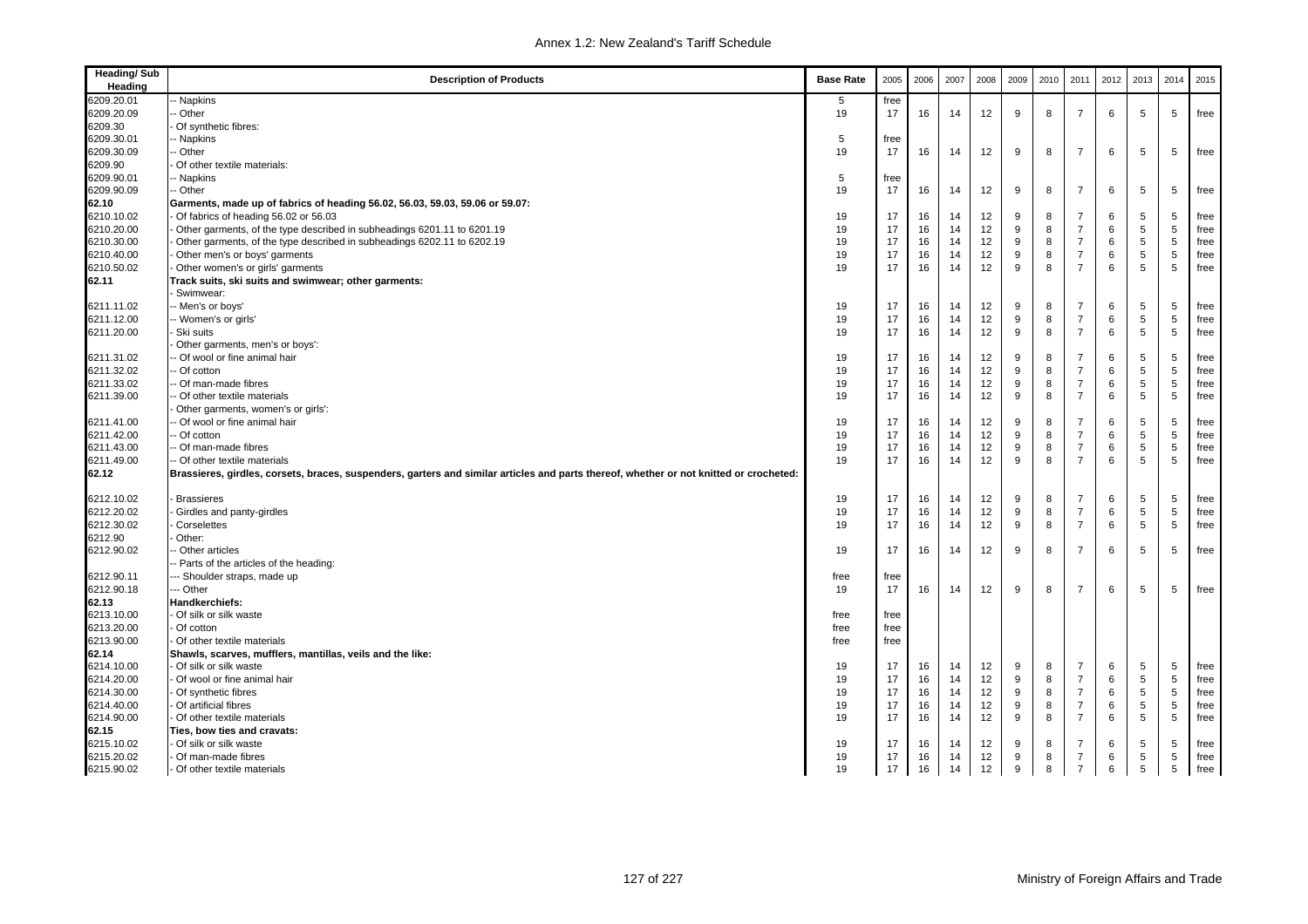| <b>Heading/Sub</b><br>Heading | <b>Description of Products</b>                                                                                                 | <b>Base Rate</b>                                                                      | 2005 | 2006 | 2007 | 2008                | 2009           | 2010           | 2011           | 2012 | 2013 | 2014 | 2015 |
|-------------------------------|--------------------------------------------------------------------------------------------------------------------------------|---------------------------------------------------------------------------------------|------|------|------|---------------------|----------------|----------------|----------------|------|------|------|------|
| 62.16                         |                                                                                                                                |                                                                                       |      |      |      |                     |                |                |                |      |      |      |      |
| 6216.00.00                    | Gloves, mittens and mitts                                                                                                      | $\overline{7}$                                                                        | 5.5  | 5.5  | 5.5  | $\overline{4}$      | $\overline{4}$ | $\overline{4}$ | 3              | 3    | 3    | 3    | free |
| 62.17                         | Other made up clothing accessories; parts of garments or of clothing accessories, other than those of heading 62.12:           |                                                                                       |      |      |      |                     |                |                |                |      |      |      |      |
| 6217.10.00                    | Accessories                                                                                                                    | 7.5                                                                                   | 6    | 6    | 6    | 4                   | 4              | $\overline{4}$ | 3              | 3    | 3    | 3    | free |
| 6217.90.00                    | Parts                                                                                                                          | See the rates applicable to the finished article for which the part has been designed |      |      |      |                     |                |                |                |      |      |      |      |
|                               | <b>CHAPTER 63</b>                                                                                                              |                                                                                       |      |      |      |                     |                |                |                |      |      |      |      |
|                               | OTHER MADE UP TEXTILE ARTICLES; SETS; WORN CLOTHING AND WORN TEXTILE ARTICLES; RAGS                                            |                                                                                       |      |      |      |                     |                |                |                |      |      |      |      |
| 63.01                         | <b>Blankets and travelling rugs:</b>                                                                                           |                                                                                       |      |      |      |                     |                |                |                |      |      |      |      |
| 6301.10.00                    | Electric blankets                                                                                                              | $\overline{7}$                                                                        | 5.5  | 5.5  | 5.5  | $\overline{4}$      | $\overline{4}$ | $\overline{4}$ | 3              | 3    | 3    | 3    | free |
| 6301.20                       | Blankets (other than electric blankets) and travelling rugs, of wool or fine animal hair:                                      |                                                                                       |      |      |      |                     |                |                |                |      |      |      |      |
| 6301.20.02                    | Knitted or crocheted                                                                                                           | free                                                                                  | free |      |      |                     |                |                |                |      |      |      |      |
|                               | - Other:                                                                                                                       |                                                                                       |      |      |      |                     |                |                |                |      |      |      |      |
| 6301.20.05                    | -- Of an area not exceeding 1 m                                                                                                | $\overline{7}$                                                                        | free |      |      |                     |                |                |                |      |      |      |      |
| 6301.20.08                    | -- Other                                                                                                                       | 12.5                                                                                  | 10   | 8    | 6    | $\overline{4}$      | $\overline{4}$ | $\overline{4}$ | 4              | 3    | 3    | 3    | free |
| 6301.30                       | Blankets (other than electric blankets) and travelling rugs, of cotton:                                                        |                                                                                       |      |      |      |                     |                |                |                |      |      |      |      |
| 6301.30.02                    | Knitted or crocheted                                                                                                           | free                                                                                  | free |      |      |                     |                |                |                |      |      |      |      |
|                               | Other:                                                                                                                         |                                                                                       |      |      |      |                     |                |                |                |      |      |      |      |
| 6301.30.05                    | -- Of an area not exceeding 1 m                                                                                                | 7                                                                                     | free |      |      |                     |                |                |                |      |      |      |      |
| 6301.30.08                    | -- Other                                                                                                                       | 12.5                                                                                  | 10   | 8    | 6    | 4                   | $\overline{4}$ | $\overline{4}$ | 4              | 3    | 3    | 3    | free |
| 6301.40                       | Blankets (other than electric blankets) and travelling rugs, of synthetic fibres:                                              |                                                                                       |      |      |      |                     |                |                |                |      |      |      |      |
| 6301.40.02                    | Knitted or crocheted                                                                                                           | free                                                                                  | free |      |      |                     |                |                |                |      |      |      |      |
|                               | - Other:                                                                                                                       |                                                                                       |      |      |      |                     |                |                |                |      |      |      |      |
| 6301.40.05                    | -- Of an area not exceeding 1 m                                                                                                | $\overline{7}$                                                                        | free |      |      |                     |                |                |                |      |      |      |      |
| 6301.40.08                    | -- Other                                                                                                                       | 12.5                                                                                  | 10   | 8    | 6    | $\overline{4}$      | $\overline{4}$ | $\overline{4}$ | 4              | 3    | 3    | 3    | free |
| 6301.90                       | Other blankets and travelling rugs:                                                                                            |                                                                                       |      |      |      |                     |                |                |                |      |      |      |      |
| 6301.90.02                    | Knitted or crocheted                                                                                                           | free                                                                                  | free |      |      |                     |                |                |                |      |      |      |      |
|                               | Other:                                                                                                                         |                                                                                       |      |      |      |                     |                |                |                |      |      |      |      |
| 6301.90.05                    | --- Of an area not exceeding 1 m                                                                                               | 7                                                                                     | free |      |      |                     |                |                |                |      |      |      |      |
| 6301.90.08                    | -- Other                                                                                                                       | 12.5                                                                                  | 10   | 8    | 6    | 4                   | 4              | $\overline{4}$ | $\overline{4}$ | 3    | 3    | 3    | free |
| 63.02                         | Bed linen, table linen, toilet linen and kitchen linen:                                                                        |                                                                                       |      |      |      |                     |                |                |                |      |      |      |      |
| 6302.10.00                    | Bed linen, knitted or crocheted                                                                                                | 12                                                                                    | 9.5  | 8    | 6    | $\overline{4}$      | $\overline{4}$ | $\overline{4}$ | 4              | 3    | 3    | 3    | free |
|                               | Other bed linen, printed:                                                                                                      |                                                                                       |      |      |      |                     |                |                |                |      |      |      |      |
| 6302.21                       | - Of cotton:                                                                                                                   |                                                                                       |      |      |      |                     |                |                |                |      |      |      |      |
| 6302.21.01                    | -- Fitted sheets, frilled pillow-cases, cot covers, duvet covers, matters covers, eiderdown cases, and quilt cases             | 12                                                                                    | 9.5  | 8    | 6    | 4<br>$\overline{4}$ | 4              | $\overline{4}$ | $\overline{4}$ | 3    | 3    | 3    | free |
| 6302.21.09<br>6302.22         | -- Other<br>Of man-made fibres:                                                                                                | $\overline{7}$                                                                        | 5.5  | 5.5  | 5.5  |                     | $\overline{4}$ | $\overline{4}$ | 3              | 3    | 3    | 3    | free |
|                               |                                                                                                                                | 12                                                                                    | 9.5  | 8    | 6    | $\overline{4}$      | 4              | $\overline{4}$ | 4              | 3    | 3    | 3    | free |
| 6302.22.01<br>6302.22.09      | -- Fitted sheets, frilled pillow-cases, cot covers, duvet covers, matters covers, eiderdown cases, and quilt cases<br>-- Other | $\overline{7}$                                                                        | 5.5  | 5.5  | 5.5  | $\overline{4}$      | $\overline{4}$ | $\overline{4}$ | 3              | 3    | 3    | 3    | free |
| 6302.29                       | - Of other textile materials:                                                                                                  |                                                                                       |      |      |      |                     |                |                |                |      |      |      |      |
| 6302.29.01                    | -- Fitted sheets, frilled pillow-cases, cot covers, duvet covers, matters covers, eiderdown cases, and quilt cases             | 12                                                                                    | 9.5  | 8    | 6    | 4                   | 4              | $\overline{4}$ | 4              | 3    | 3    | 3    | free |
| 6302.29.09                    | -- Other                                                                                                                       | $\overline{7}$                                                                        | 5.5  | 5.5  | 5.5  | $\overline{4}$      | $\overline{4}$ | $\overline{4}$ | 3              | 3    | 3    | 3    | free |
|                               | Other bed linen:                                                                                                               |                                                                                       |      |      |      |                     |                |                |                |      |      |      |      |
| 6302.31                       | - Of cotton:                                                                                                                   |                                                                                       |      |      |      |                     |                |                |                |      |      |      |      |
| 6302.31.01                    | -- Fitted sheets, frilled pillow-cases, cot covers, duvet covers, matters covers, eiderdown cases, and quilt cases             | 12                                                                                    | 9.5  | 8    | 6    | $\overline{4}$      | $\overline{4}$ | $\overline{4}$ | 4              | 3    | 3    | 3    | free |
| 6302.31.09                    | -- Other                                                                                                                       | $\overline{7}$                                                                        | 5.5  | 5.5  | 5.5  | $\overline{4}$      | 4              | $\overline{4}$ | 3              | 3    | 3    | 3    | free |
| 6302.32                       | Of man-made fibres:                                                                                                            |                                                                                       |      |      |      |                     |                |                |                |      |      |      |      |
| 6302.32.01                    | -- Fitted sheets, frilled pillow-cases, cot covers, duvet covers, matters covers, eiderdown cases, and quilt cases             | 12                                                                                    | 9.5  | 8    | 6    | $\overline{4}$      | 4              | $\overline{4}$ | $\overline{4}$ | 3    | 3    | 3    | free |
| 6302.32.09                    | - Other                                                                                                                        | $\overline{7}$                                                                        | 5.5  | 5.5  | 5.5  | $\overline{4}$      | $\overline{4}$ | $\overline{4}$ | 3              | 3    | 3    | 3    | free |
| 6302.39                       | - Of other textile materials:                                                                                                  |                                                                                       |      |      |      |                     |                |                |                |      |      |      |      |
| 6302.39.01                    | -- Fitted sheets, frilled pillow-cases, cot covers, duvet covers, matters covers, eiderdown cases, and quilt cases             | 12                                                                                    | 9.5  | 8    | 6    | 4                   | 4              | $\overline{4}$ | 4              | 3    | 3    | 3    | free |
| 6302.39.09                    | -- Other                                                                                                                       | $\overline{7}$                                                                        | 5.5  | 5.5  | 5.5  | 4                   | 4              | $\overline{4}$ | 3              | 3    | 3    | 3    | free |
| 6302.40.00                    | - Table linen, knitted or crocheted                                                                                            | 7.5                                                                                   | 6    | 6    | 6    | $\overline{4}$      | $\overline{4}$ | $\overline{4}$ | 3              | 3    | 3    | 3    | free |
|                               | - Other table linen:                                                                                                           |                                                                                       |      |      |      |                     |                |                |                |      |      |      |      |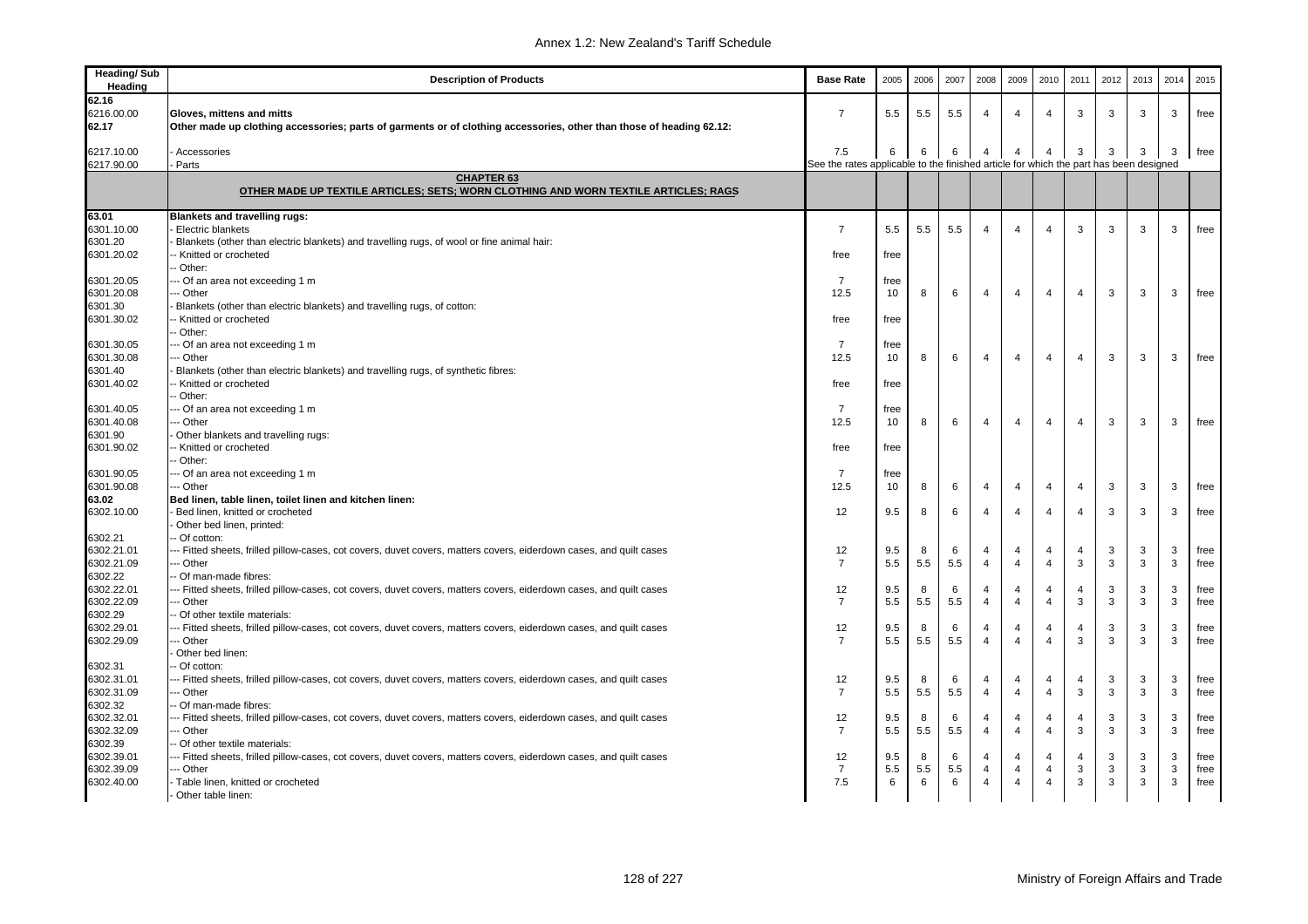| <b>Heading/Sub</b><br>Heading | <b>Description of Products</b>                                                         | <b>Base Rate</b> | 2005           | 2006           | 2007           | 2008                | 2009           | 2010                | 2011           | 2012 | 2013        | 2014         | 2015 |
|-------------------------------|----------------------------------------------------------------------------------------|------------------|----------------|----------------|----------------|---------------------|----------------|---------------------|----------------|------|-------------|--------------|------|
| 6302.51.00                    | Of cotton                                                                              | 5                | 4              | 4              | $\overline{4}$ | 4                   | 3              | 3                   | 3              | 3    | 3           | 3            | free |
| 6302.52.00                    | Of flax                                                                                | 5                | $\overline{4}$ | $\overline{4}$ | $\overline{4}$ | $\overline{4}$      | 3              | 3                   | 3              | 3    | 3           | 3            | free |
| 6302.53.00                    | Of man-made fibres                                                                     | 5                | $\overline{4}$ | $\overline{4}$ | $\overline{4}$ | $\overline{4}$      | 3              | $\mathbf{3}$        | 3              | 3    | 3           | $\mathsf 3$  | free |
| 6302.59.00                    | - Of other textile materials                                                           | 5                | $\overline{4}$ | $\overline{4}$ | $\overline{a}$ | $\overline{4}$      | 3              | 3                   | 3              | 3    | 3           | 3            | free |
| 6302.60.00                    | Toilet linen and kitchen linen, of terry towelling or similar terry fabrics, of cotton | free             | free           |                |                |                     |                |                     |                |      |             |              |      |
|                               | Other                                                                                  |                  |                |                |                |                     |                |                     |                |      |             |              |      |
| 6302.91.00                    | Of cotton                                                                              | free             | free           |                |                |                     |                |                     |                |      |             |              |      |
| 6302.92.00                    | Of flax                                                                                | free             | free           |                |                |                     |                |                     |                |      |             |              |      |
| 6302.93.00                    | Of man-made fibres                                                                     | free             | free           |                |                |                     |                |                     |                |      |             |              |      |
| 6302.99.00                    | - Of other textile materials                                                           | free             | free           |                |                |                     |                |                     |                |      |             |              |      |
| 63.03                         | Curtains (including drapes) and interior blinds; curtain or bed valances:              |                  |                |                |                |                     |                |                     |                |      |             |              |      |
|                               | Knitted or crocheted:                                                                  |                  |                |                |                |                     |                |                     |                |      |             |              |      |
| 6303.11.00                    | - Of cotton                                                                            | 12.5             | 10             | 8              | 6              | 4                   | 4              | 4                   | 4              | 3    | 3           | 3            | free |
| 6303.12.00                    | Of synthetic fibres                                                                    | 12.5             | 10             | 8              | 6              | $\overline{4}$      | $\overline{4}$ | $\overline{4}$      | $\overline{4}$ | 3    | 3           | $\mathsf 3$  | free |
| 6303.19.00                    | Of other textile materials                                                             | 12.5             | 10             | 8              | 6              | $\overline{4}$      | $\overline{4}$ | $\overline{4}$      | $\overline{4}$ | 3    | 3           | 3            | free |
|                               | Other:                                                                                 |                  |                |                |                |                     |                |                     |                |      |             |              |      |
| 6303.91                       | - Of cotton:                                                                           |                  |                |                |                |                     |                |                     |                |      |             |              |      |
| 6303.91.01                    | -- Curtains                                                                            | 12.5             | 10             | 8              | 6              | $\overline{4}$      | 4              |                     | $\overline{4}$ | 3    | 3           | 3            |      |
| 6303.91.09                    | -- Other                                                                               |                  | 9.5            | 8              | 6              | $\overline{4}$      | $\overline{4}$ | 4<br>$\overline{4}$ | $\overline{4}$ | 3    | 3           | $\mathbf{3}$ | free |
|                               |                                                                                        | 12               |                |                |                |                     |                |                     |                |      |             |              | free |
| 6303.92                       | Of synthetic fibres:                                                                   |                  |                |                |                |                     |                |                     |                |      |             |              |      |
| 6303.92.01                    | -- Curtains                                                                            | 12.5             | 10             | 8              | 6              | 4<br>$\overline{4}$ | $\overline{4}$ | 4                   | $\overline{4}$ | 3    | 3           | 3            | free |
| 6303.92.09                    | -- Other                                                                               | 12               | 9.5            | 8              | 6              |                     | $\overline{4}$ | $\overline{4}$      | $\overline{4}$ | 3    | 3           | 3            | free |
| 6303.99                       | - Of other textile materials:                                                          |                  |                |                |                |                     |                |                     |                |      |             |              |      |
| 6303.99.01                    | -- Curtains                                                                            | 12.5             | 10             | 8              | 6              | $\overline{4}$      | $\overline{4}$ | 4                   | $\overline{4}$ | 3    | 3           | 3            | free |
| 6303.99.09                    | -- Other                                                                               | 12               | 9.5            | 8              | 6              | $\overline{4}$      | $\overline{4}$ | $\overline{4}$      | $\overline{4}$ | 3    | 3           | 3            | free |
| 63.04                         | Other furnishing articles, excluding those of heading 94.04:<br>Bedspreads:            |                  |                |                |                |                     |                |                     |                |      |             |              |      |
| 6304.11.00                    | - Knitted or crocheted                                                                 | 12               | 9.5            | 8              | 6              | $\overline{4}$      | $\overline{4}$ | 4                   | $\overline{4}$ | 3    | 3           | 3            | free |
| 6304.19.00                    | Other                                                                                  | 12               | 9.5            | 8              | 6              | $\overline{4}$      | $\overline{4}$ | $\overline{4}$      | $\overline{4}$ | 3    | 3           | $\mathsf 3$  | free |
|                               | Other:                                                                                 |                  |                |                |                |                     |                |                     |                |      |             |              |      |
| 6304.91.00                    | - Knitted or crocheted                                                                 | 12               | 9.5            | 8              | 6              | $\overline{4}$      | $\overline{4}$ | $\overline{4}$      | $\overline{4}$ | 3    | 3           | 3            | free |
| 6304.92.00                    | - Not knitted or crocheted, of cotton                                                  | 12               | 9.5            | 8              | 6              | $\overline{4}$      | $\overline{4}$ | $\overline{4}$      | $\overline{4}$ | 3    | 3           | $\mathsf 3$  | free |
| 6304.93.00                    | - Not knitted or crocheted, of synthetic fibres                                        | 12               | 9.5            | 8              | 6              | $\overline{4}$      | $\overline{4}$ | $\overline{4}$      | $\overline{4}$ | 3    | $\mathsf 3$ | $\mathsf 3$  | free |
| 6304.99.00                    | - Not knitted or crocheted, of other textile materials                                 | 12               | 9.5            | 8              | 6              | $\overline{4}$      | $\overline{4}$ | $\overline{4}$      | $\overline{4}$ | 3    | 3           | 3            | free |
| 63.05                         | Sacks and bags, of a kind used for the packing of goods:                               |                  |                |                |                |                     |                |                     |                |      |             |              |      |
| 6305.10                       | Of jute or of other textile bast fibres of heading 53.03:                              |                  |                |                |                |                     |                |                     |                |      |             |              |      |
| 6305.10.01                    | - Wool packs                                                                           | free             | free           |                |                |                     |                |                     |                |      |             |              |      |
| 6305.10.09                    | - Other                                                                                | 5                | $\overline{4}$ | $\overline{4}$ | $\overline{4}$ | $\overline{4}$      | 3              | 3                   | 3              | 3    | 3           | 3            | free |
| 6305.20                       | Of cotton:                                                                             |                  |                |                |                |                     |                |                     |                |      |             |              |      |
| 6305.20.01                    | - Wool packs                                                                           | free             | free           |                |                |                     |                |                     |                |      |             |              |      |
| 6305.20.09                    | Other                                                                                  | 5                | $\overline{4}$ | $\overline{4}$ | $\overline{4}$ | $\overline{4}$      | 3              | 3                   | 3              | 3    | 3           | 3            | free |
|                               | Of man-made textile materials:                                                         |                  |                |                |                |                     |                |                     |                |      |             |              |      |
| 6305.32                       | - Flexible intermediate bulk containers:                                               |                  |                |                |                |                     |                |                     |                |      |             |              |      |
| 6305.32.10                    | -- Wool packs                                                                          | free             | free           |                |                |                     |                |                     |                |      |             |              |      |
| 6305.32.90                    | -- Other                                                                               | 5                | $\overline{4}$ | $\overline{4}$ | $\overline{4}$ | $\overline{4}$      | 3              | 3                   | 3              | 3    | 3           | 3            | free |
| 6305.33                       | - Other, of polyethylene or polypropylene strip or the like:                           |                  |                |                |                |                     |                |                     |                |      |             |              |      |
| 6305.33.10                    |                                                                                        |                  |                |                |                |                     |                |                     |                |      |             |              |      |
| 6305.33.90                    | -- Wool packs<br>-- Other                                                              | free<br>7.5      | free<br>6      | 6              | 6              | $\overline{4}$      | $\overline{4}$ | $\overline{4}$      | 3              | 3    |             |              |      |
|                               |                                                                                        |                  |                |                |                |                     |                |                     |                |      | 3           | 3            | free |
| 6305.39                       | Other:                                                                                 |                  |                |                |                |                     |                |                     |                |      |             |              |      |
| 6305.39.10                    | -- Wool packs                                                                          | free             | free           |                |                |                     |                |                     |                |      |             |              |      |
| 6305.39.90                    | -- Other                                                                               | 5                | free           |                |                |                     |                |                     |                |      |             |              |      |
| 6305.90                       | Of other textile materials:                                                            |                  |                |                |                |                     |                |                     |                |      |             |              |      |
| 6305.90.01                    | - Wool packs                                                                           | free             | free           |                |                |                     |                |                     |                |      |             |              |      |
| 6305.90.09                    | -- Other                                                                               | 5                | $\overline{4}$ | $\overline{4}$ | $\overline{4}$ | $\overline{4}$      | 3              | 3                   | $\mathbf{3}$   | 3    | 3           | 3            | free |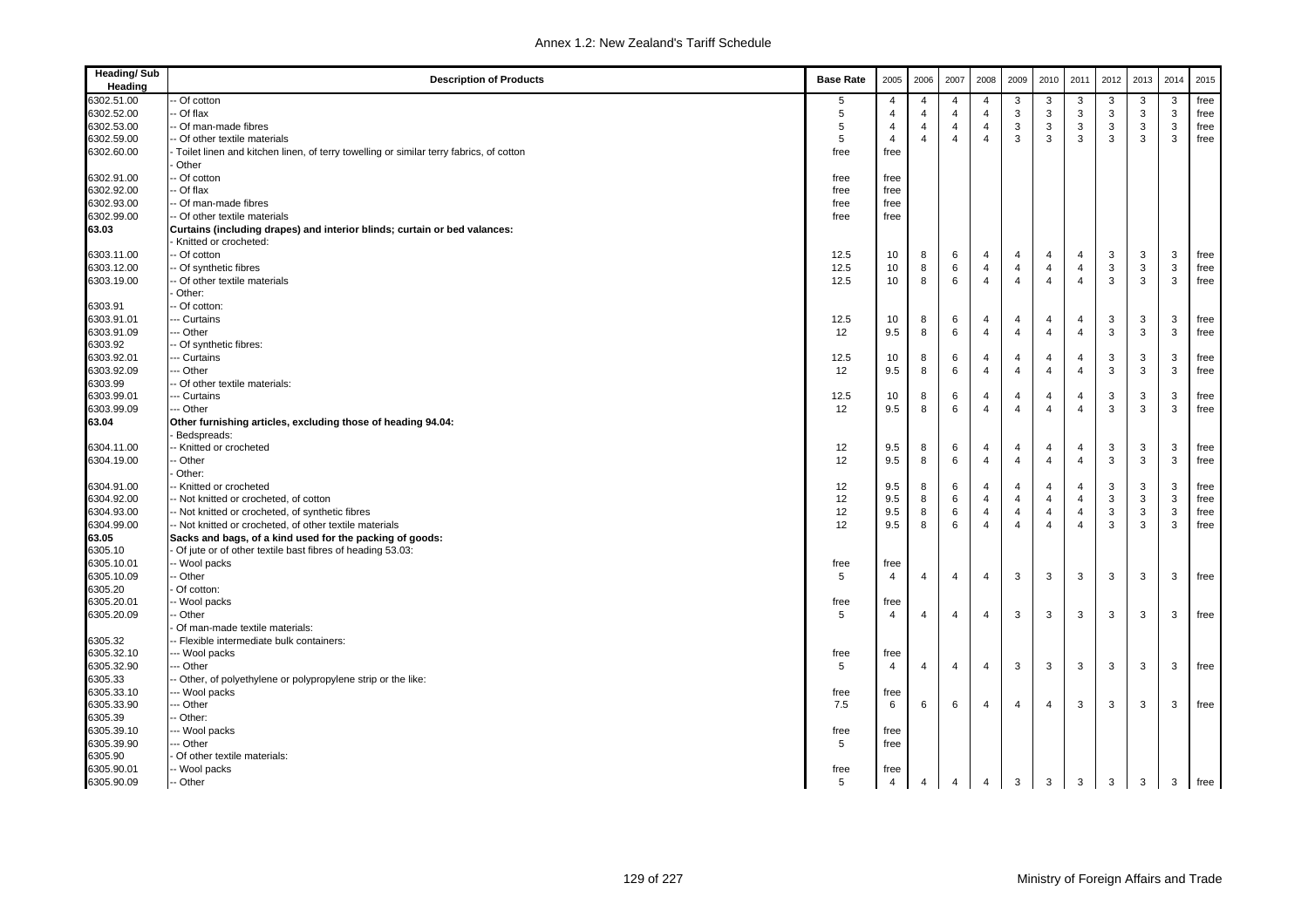| Tarpaulins, awnings and sunblinds; tents; sails for boats, sailboards or landcraft; camping goods:<br>Tarpaulins, awnings and sunblinds:<br>3<br>3<br>3<br>Of cotton<br>7.5<br>6<br>6<br>4<br>4<br>$\overline{4}$<br>3<br>free<br>6<br>3<br>3<br>3<br>free<br>6306.12.00<br>Of synthetic fibres<br>7.5<br>6<br>6<br>6<br>$\overline{4}$<br>$\overline{4}$<br>$\overline{4}$<br>3<br>6<br>3<br>3<br>3<br>3<br>free<br>6306.19.00<br>- Of other textile materials<br>7.5<br>6<br>6<br>4<br>$\overline{4}$<br>$\overline{4}$<br>Tents:<br>3<br>$\mathsf 3$<br>$\mathsf 3$<br>free<br>6306.21.00<br>- Of cotton<br>7.5<br>6<br>4<br>4<br>$\overline{4}$<br>3<br>6<br>6<br>6<br>3<br>3<br>6306.22.00<br>Of synthetic fibres<br>7.5<br>6<br>6<br>4<br>4<br>$\overline{4}$<br>3<br>3<br>free<br>6<br>6<br>$\overline{4}$<br>3<br>3<br>3<br>3<br>free<br>6306.29.00<br>Of other textile materials<br>7.5<br>6<br>$\overline{4}$<br>$\overline{4}$<br>Sails:<br>3<br>$\mathsf 3$<br>$\mathsf 3$<br>6306.31.00<br>Of synthetic fibres<br>4<br>$\overline{4}$<br>3<br>free<br>7.5<br>6<br>6<br>6<br>4<br>3<br>3<br>6306.39.00<br>Of other textile materials<br>7.5<br>6<br>6<br>6<br>$\overline{4}$<br>$\overline{4}$<br>3<br>3<br>free<br>$\overline{4}$<br>Pneumatic mattresses:<br>6306.41.00<br>Of cotton<br>free<br>free<br>6306.49.00<br>Of other textile materials<br>free<br>free<br>Other:<br>6306.91<br>Of cotton:<br>6306.91.01<br>-- Pneumatic pillows and cushions<br>free<br>free<br>-- Other<br>3<br>3<br>6306.91.09<br>6<br>$\overline{4}$<br>$\overline{4}$<br>3<br>3<br>free<br>7.5<br>6<br>6<br>$\overline{4}$<br>6306.99<br>Of other textile materials:<br>6306.99.01<br>-- Pneumatic pillows and cushions<br>free<br>free<br>6306.99.09<br>-- Other<br>3<br>3<br>free<br>7.5<br>6<br>6<br>4<br>4<br>$\overline{4}$<br>3<br>3<br>6<br>63.07<br>Other made up articles, including dress patterns:<br>6307.10.00<br>$\mathsf 3$<br>Floor-cloths, dish-cloths, dusters and similar cleaning cloths<br>3<br>3<br>3<br>free<br>7.5<br>6<br>6<br>6<br>$\overline{4}$<br>4<br>$\overline{4}$<br>6307.20.00<br>6<br>6<br>$\overline{4}$<br>3<br>3<br>3<br>free<br>Life-jackets and life-belts<br>7.5<br>6<br>$\overline{4}$<br>$\overline{4}$<br>3<br>6307.90<br>Other:<br>Flags, pennants and banners:<br>-- National flags<br>6307.90.01<br>free<br>free<br>6307.90.09<br>3<br>3<br>3<br>-- Other<br>7.5<br>6<br>6<br>6<br>$\overline{4}$<br>$\overline{4}$<br>3<br>free<br>4<br>6307.90.11<br>Sanitary towels<br>free<br>free<br>6307.90.19<br>Cheese cloths and caps; wrist supporting straps; double combined or joined embroideries in the piece; loops and bands for umbrellas;<br>free<br>free<br>weather seal<br>6307.90.21<br>Knee supports and ankle supports<br>free<br>free<br>6307.90.28<br>3<br>3<br>3<br>3<br>Other<br>7.5<br>6<br>6<br>6<br>$\overline{4}$<br>$\overline{4}$<br>free<br>$\overline{4}$<br>63.08<br>6308.00.00<br>6.5<br>5<br>3<br>3<br>3<br>free<br>5<br>5<br>$\overline{4}$<br>$\overline{4}$<br>3<br>Sets consisting of woven fabric and yarn, whether or not with accessories, for making up into rugs, tapestries, embroidered<br>4<br>tablecloths or serviettes, or similar textile articles, put up in packings for retail sale<br>Worn clothing and other worn articles:<br>\$3.00<br>\$2.50<br>\$2.50<br>\$2.00<br>$$2.00$ $$1.50$ $$1.50$ $$1.00$ $$1.00$<br>\$3.55<br>\$3.00<br>free<br>Clothing \$ per kg<br>\$3.00<br>\$3.00<br>\$2.50<br>\$2.50<br>\$2.00<br>$$2.00$ $$1.50$ $$1.50$ $$1.00$ $$1.00$<br>\$3.55<br>free<br>Footwear \$ per kg<br>free<br>Other<br>free<br>Used or new rags, scrap twine, cordage, rope and cables and worn out articles of twine, cordage, rope or cables, of textile materials:<br>Sorted<br>free<br>free<br>Other<br>free<br>free<br><b>CHAPTER 64</b><br>FOOTWEAR, GAITERS AND THE LIKE; PARTS OF SUCH ARTICLES<br>Waterproof footwear with outer soles and uppers of rubber or of plastics, the uppers of which are neither fixed to the sloe nor<br>assembled by stitching, riveting, nailing, screwing, plugging or similar processes:<br>Footwear incorporating a protective metal toe-cap:<br>-- Gumboots: | <b>Heading/Sub</b><br>Heading | <b>Description of Products</b> | <b>Base Rate</b> | 2005 | 2006 | 2007 | 2008 | 2009 | 2010 | 2011 | 2012 | 2013 | 2014 | 2015 |
|--------------------------------------------------------------------------------------------------------------------------------------------------------------------------------------------------------------------------------------------------------------------------------------------------------------------------------------------------------------------------------------------------------------------------------------------------------------------------------------------------------------------------------------------------------------------------------------------------------------------------------------------------------------------------------------------------------------------------------------------------------------------------------------------------------------------------------------------------------------------------------------------------------------------------------------------------------------------------------------------------------------------------------------------------------------------------------------------------------------------------------------------------------------------------------------------------------------------------------------------------------------------------------------------------------------------------------------------------------------------------------------------------------------------------------------------------------------------------------------------------------------------------------------------------------------------------------------------------------------------------------------------------------------------------------------------------------------------------------------------------------------------------------------------------------------------------------------------------------------------------------------------------------------------------------------------------------------------------------------------------------------------------------------------------------------------------------------------------------------------------------------------------------------------------------------------------------------------------------------------------------------------------------------------------------------------------------------------------------------------------------------------------------------------------------------------------------------------------------------------------------------------------------------------------------------------------------------------------------------------------------------------------------------------------------------------------------------------------------------------------------------------------------------------------------------------------------------------------------------------------------------------------------------------------------------------------------------------------------------------------------------------------------------------------------------------------------------------------------------------------------------------------------------------------------------------------------------------------------------------------------------------------------------------------------------------------------------------------------------------------------------------------------------------------------------------------------------------------------------------------------------------------------------------------------------------------------------------------------------------------------------------------------------------------------------------------------------------------------------------------------------------------------------------------------------------------------------------------------------------------------------------------------------------------------------------------------------------------------------------------------------------------------------------------------------------------------------------------------------------------------------------------------------------------------------------------|-------------------------------|--------------------------------|------------------|------|------|------|------|------|------|------|------|------|------|------|
|                                                                                                                                                                                                                                                                                                                                                                                                                                                                                                                                                                                                                                                                                                                                                                                                                                                                                                                                                                                                                                                                                                                                                                                                                                                                                                                                                                                                                                                                                                                                                                                                                                                                                                                                                                                                                                                                                                                                                                                                                                                                                                                                                                                                                                                                                                                                                                                                                                                                                                                                                                                                                                                                                                                                                                                                                                                                                                                                                                                                                                                                                                                                                                                                                                                                                                                                                                                                                                                                                                                                                                                                                                                                                                                                                                                                                                                                                                                                                                                                                                                                                                                                                                                                  | 63.06                         |                                |                  |      |      |      |      |      |      |      |      |      |      |      |
|                                                                                                                                                                                                                                                                                                                                                                                                                                                                                                                                                                                                                                                                                                                                                                                                                                                                                                                                                                                                                                                                                                                                                                                                                                                                                                                                                                                                                                                                                                                                                                                                                                                                                                                                                                                                                                                                                                                                                                                                                                                                                                                                                                                                                                                                                                                                                                                                                                                                                                                                                                                                                                                                                                                                                                                                                                                                                                                                                                                                                                                                                                                                                                                                                                                                                                                                                                                                                                                                                                                                                                                                                                                                                                                                                                                                                                                                                                                                                                                                                                                                                                                                                                                                  |                               |                                |                  |      |      |      |      |      |      |      |      |      |      |      |
|                                                                                                                                                                                                                                                                                                                                                                                                                                                                                                                                                                                                                                                                                                                                                                                                                                                                                                                                                                                                                                                                                                                                                                                                                                                                                                                                                                                                                                                                                                                                                                                                                                                                                                                                                                                                                                                                                                                                                                                                                                                                                                                                                                                                                                                                                                                                                                                                                                                                                                                                                                                                                                                                                                                                                                                                                                                                                                                                                                                                                                                                                                                                                                                                                                                                                                                                                                                                                                                                                                                                                                                                                                                                                                                                                                                                                                                                                                                                                                                                                                                                                                                                                                                                  | 6306.11.00                    |                                |                  |      |      |      |      |      |      |      |      |      |      |      |
|                                                                                                                                                                                                                                                                                                                                                                                                                                                                                                                                                                                                                                                                                                                                                                                                                                                                                                                                                                                                                                                                                                                                                                                                                                                                                                                                                                                                                                                                                                                                                                                                                                                                                                                                                                                                                                                                                                                                                                                                                                                                                                                                                                                                                                                                                                                                                                                                                                                                                                                                                                                                                                                                                                                                                                                                                                                                                                                                                                                                                                                                                                                                                                                                                                                                                                                                                                                                                                                                                                                                                                                                                                                                                                                                                                                                                                                                                                                                                                                                                                                                                                                                                                                                  |                               |                                |                  |      |      |      |      |      |      |      |      |      |      |      |
|                                                                                                                                                                                                                                                                                                                                                                                                                                                                                                                                                                                                                                                                                                                                                                                                                                                                                                                                                                                                                                                                                                                                                                                                                                                                                                                                                                                                                                                                                                                                                                                                                                                                                                                                                                                                                                                                                                                                                                                                                                                                                                                                                                                                                                                                                                                                                                                                                                                                                                                                                                                                                                                                                                                                                                                                                                                                                                                                                                                                                                                                                                                                                                                                                                                                                                                                                                                                                                                                                                                                                                                                                                                                                                                                                                                                                                                                                                                                                                                                                                                                                                                                                                                                  |                               |                                |                  |      |      |      |      |      |      |      |      |      |      |      |
|                                                                                                                                                                                                                                                                                                                                                                                                                                                                                                                                                                                                                                                                                                                                                                                                                                                                                                                                                                                                                                                                                                                                                                                                                                                                                                                                                                                                                                                                                                                                                                                                                                                                                                                                                                                                                                                                                                                                                                                                                                                                                                                                                                                                                                                                                                                                                                                                                                                                                                                                                                                                                                                                                                                                                                                                                                                                                                                                                                                                                                                                                                                                                                                                                                                                                                                                                                                                                                                                                                                                                                                                                                                                                                                                                                                                                                                                                                                                                                                                                                                                                                                                                                                                  |                               |                                |                  |      |      |      |      |      |      |      |      |      |      |      |
|                                                                                                                                                                                                                                                                                                                                                                                                                                                                                                                                                                                                                                                                                                                                                                                                                                                                                                                                                                                                                                                                                                                                                                                                                                                                                                                                                                                                                                                                                                                                                                                                                                                                                                                                                                                                                                                                                                                                                                                                                                                                                                                                                                                                                                                                                                                                                                                                                                                                                                                                                                                                                                                                                                                                                                                                                                                                                                                                                                                                                                                                                                                                                                                                                                                                                                                                                                                                                                                                                                                                                                                                                                                                                                                                                                                                                                                                                                                                                                                                                                                                                                                                                                                                  |                               |                                |                  |      |      |      |      |      |      |      |      |      |      |      |
|                                                                                                                                                                                                                                                                                                                                                                                                                                                                                                                                                                                                                                                                                                                                                                                                                                                                                                                                                                                                                                                                                                                                                                                                                                                                                                                                                                                                                                                                                                                                                                                                                                                                                                                                                                                                                                                                                                                                                                                                                                                                                                                                                                                                                                                                                                                                                                                                                                                                                                                                                                                                                                                                                                                                                                                                                                                                                                                                                                                                                                                                                                                                                                                                                                                                                                                                                                                                                                                                                                                                                                                                                                                                                                                                                                                                                                                                                                                                                                                                                                                                                                                                                                                                  |                               |                                |                  |      |      |      |      |      |      |      |      |      |      |      |
|                                                                                                                                                                                                                                                                                                                                                                                                                                                                                                                                                                                                                                                                                                                                                                                                                                                                                                                                                                                                                                                                                                                                                                                                                                                                                                                                                                                                                                                                                                                                                                                                                                                                                                                                                                                                                                                                                                                                                                                                                                                                                                                                                                                                                                                                                                                                                                                                                                                                                                                                                                                                                                                                                                                                                                                                                                                                                                                                                                                                                                                                                                                                                                                                                                                                                                                                                                                                                                                                                                                                                                                                                                                                                                                                                                                                                                                                                                                                                                                                                                                                                                                                                                                                  |                               |                                |                  |      |      |      |      |      |      |      |      |      |      |      |
|                                                                                                                                                                                                                                                                                                                                                                                                                                                                                                                                                                                                                                                                                                                                                                                                                                                                                                                                                                                                                                                                                                                                                                                                                                                                                                                                                                                                                                                                                                                                                                                                                                                                                                                                                                                                                                                                                                                                                                                                                                                                                                                                                                                                                                                                                                                                                                                                                                                                                                                                                                                                                                                                                                                                                                                                                                                                                                                                                                                                                                                                                                                                                                                                                                                                                                                                                                                                                                                                                                                                                                                                                                                                                                                                                                                                                                                                                                                                                                                                                                                                                                                                                                                                  |                               |                                |                  |      |      |      |      |      |      |      |      |      |      |      |
|                                                                                                                                                                                                                                                                                                                                                                                                                                                                                                                                                                                                                                                                                                                                                                                                                                                                                                                                                                                                                                                                                                                                                                                                                                                                                                                                                                                                                                                                                                                                                                                                                                                                                                                                                                                                                                                                                                                                                                                                                                                                                                                                                                                                                                                                                                                                                                                                                                                                                                                                                                                                                                                                                                                                                                                                                                                                                                                                                                                                                                                                                                                                                                                                                                                                                                                                                                                                                                                                                                                                                                                                                                                                                                                                                                                                                                                                                                                                                                                                                                                                                                                                                                                                  |                               |                                |                  |      |      |      |      |      |      |      |      |      |      |      |
|                                                                                                                                                                                                                                                                                                                                                                                                                                                                                                                                                                                                                                                                                                                                                                                                                                                                                                                                                                                                                                                                                                                                                                                                                                                                                                                                                                                                                                                                                                                                                                                                                                                                                                                                                                                                                                                                                                                                                                                                                                                                                                                                                                                                                                                                                                                                                                                                                                                                                                                                                                                                                                                                                                                                                                                                                                                                                                                                                                                                                                                                                                                                                                                                                                                                                                                                                                                                                                                                                                                                                                                                                                                                                                                                                                                                                                                                                                                                                                                                                                                                                                                                                                                                  |                               |                                |                  |      |      |      |      |      |      |      |      |      |      |      |
|                                                                                                                                                                                                                                                                                                                                                                                                                                                                                                                                                                                                                                                                                                                                                                                                                                                                                                                                                                                                                                                                                                                                                                                                                                                                                                                                                                                                                                                                                                                                                                                                                                                                                                                                                                                                                                                                                                                                                                                                                                                                                                                                                                                                                                                                                                                                                                                                                                                                                                                                                                                                                                                                                                                                                                                                                                                                                                                                                                                                                                                                                                                                                                                                                                                                                                                                                                                                                                                                                                                                                                                                                                                                                                                                                                                                                                                                                                                                                                                                                                                                                                                                                                                                  |                               |                                |                  |      |      |      |      |      |      |      |      |      |      |      |
|                                                                                                                                                                                                                                                                                                                                                                                                                                                                                                                                                                                                                                                                                                                                                                                                                                                                                                                                                                                                                                                                                                                                                                                                                                                                                                                                                                                                                                                                                                                                                                                                                                                                                                                                                                                                                                                                                                                                                                                                                                                                                                                                                                                                                                                                                                                                                                                                                                                                                                                                                                                                                                                                                                                                                                                                                                                                                                                                                                                                                                                                                                                                                                                                                                                                                                                                                                                                                                                                                                                                                                                                                                                                                                                                                                                                                                                                                                                                                                                                                                                                                                                                                                                                  |                               |                                |                  |      |      |      |      |      |      |      |      |      |      |      |
|                                                                                                                                                                                                                                                                                                                                                                                                                                                                                                                                                                                                                                                                                                                                                                                                                                                                                                                                                                                                                                                                                                                                                                                                                                                                                                                                                                                                                                                                                                                                                                                                                                                                                                                                                                                                                                                                                                                                                                                                                                                                                                                                                                                                                                                                                                                                                                                                                                                                                                                                                                                                                                                                                                                                                                                                                                                                                                                                                                                                                                                                                                                                                                                                                                                                                                                                                                                                                                                                                                                                                                                                                                                                                                                                                                                                                                                                                                                                                                                                                                                                                                                                                                                                  |                               |                                |                  |      |      |      |      |      |      |      |      |      |      |      |
|                                                                                                                                                                                                                                                                                                                                                                                                                                                                                                                                                                                                                                                                                                                                                                                                                                                                                                                                                                                                                                                                                                                                                                                                                                                                                                                                                                                                                                                                                                                                                                                                                                                                                                                                                                                                                                                                                                                                                                                                                                                                                                                                                                                                                                                                                                                                                                                                                                                                                                                                                                                                                                                                                                                                                                                                                                                                                                                                                                                                                                                                                                                                                                                                                                                                                                                                                                                                                                                                                                                                                                                                                                                                                                                                                                                                                                                                                                                                                                                                                                                                                                                                                                                                  |                               |                                |                  |      |      |      |      |      |      |      |      |      |      |      |
|                                                                                                                                                                                                                                                                                                                                                                                                                                                                                                                                                                                                                                                                                                                                                                                                                                                                                                                                                                                                                                                                                                                                                                                                                                                                                                                                                                                                                                                                                                                                                                                                                                                                                                                                                                                                                                                                                                                                                                                                                                                                                                                                                                                                                                                                                                                                                                                                                                                                                                                                                                                                                                                                                                                                                                                                                                                                                                                                                                                                                                                                                                                                                                                                                                                                                                                                                                                                                                                                                                                                                                                                                                                                                                                                                                                                                                                                                                                                                                                                                                                                                                                                                                                                  |                               |                                |                  |      |      |      |      |      |      |      |      |      |      |      |
|                                                                                                                                                                                                                                                                                                                                                                                                                                                                                                                                                                                                                                                                                                                                                                                                                                                                                                                                                                                                                                                                                                                                                                                                                                                                                                                                                                                                                                                                                                                                                                                                                                                                                                                                                                                                                                                                                                                                                                                                                                                                                                                                                                                                                                                                                                                                                                                                                                                                                                                                                                                                                                                                                                                                                                                                                                                                                                                                                                                                                                                                                                                                                                                                                                                                                                                                                                                                                                                                                                                                                                                                                                                                                                                                                                                                                                                                                                                                                                                                                                                                                                                                                                                                  |                               |                                |                  |      |      |      |      |      |      |      |      |      |      |      |
|                                                                                                                                                                                                                                                                                                                                                                                                                                                                                                                                                                                                                                                                                                                                                                                                                                                                                                                                                                                                                                                                                                                                                                                                                                                                                                                                                                                                                                                                                                                                                                                                                                                                                                                                                                                                                                                                                                                                                                                                                                                                                                                                                                                                                                                                                                                                                                                                                                                                                                                                                                                                                                                                                                                                                                                                                                                                                                                                                                                                                                                                                                                                                                                                                                                                                                                                                                                                                                                                                                                                                                                                                                                                                                                                                                                                                                                                                                                                                                                                                                                                                                                                                                                                  |                               |                                |                  |      |      |      |      |      |      |      |      |      |      |      |
|                                                                                                                                                                                                                                                                                                                                                                                                                                                                                                                                                                                                                                                                                                                                                                                                                                                                                                                                                                                                                                                                                                                                                                                                                                                                                                                                                                                                                                                                                                                                                                                                                                                                                                                                                                                                                                                                                                                                                                                                                                                                                                                                                                                                                                                                                                                                                                                                                                                                                                                                                                                                                                                                                                                                                                                                                                                                                                                                                                                                                                                                                                                                                                                                                                                                                                                                                                                                                                                                                                                                                                                                                                                                                                                                                                                                                                                                                                                                                                                                                                                                                                                                                                                                  |                               |                                |                  |      |      |      |      |      |      |      |      |      |      |      |
|                                                                                                                                                                                                                                                                                                                                                                                                                                                                                                                                                                                                                                                                                                                                                                                                                                                                                                                                                                                                                                                                                                                                                                                                                                                                                                                                                                                                                                                                                                                                                                                                                                                                                                                                                                                                                                                                                                                                                                                                                                                                                                                                                                                                                                                                                                                                                                                                                                                                                                                                                                                                                                                                                                                                                                                                                                                                                                                                                                                                                                                                                                                                                                                                                                                                                                                                                                                                                                                                                                                                                                                                                                                                                                                                                                                                                                                                                                                                                                                                                                                                                                                                                                                                  |                               |                                |                  |      |      |      |      |      |      |      |      |      |      |      |
|                                                                                                                                                                                                                                                                                                                                                                                                                                                                                                                                                                                                                                                                                                                                                                                                                                                                                                                                                                                                                                                                                                                                                                                                                                                                                                                                                                                                                                                                                                                                                                                                                                                                                                                                                                                                                                                                                                                                                                                                                                                                                                                                                                                                                                                                                                                                                                                                                                                                                                                                                                                                                                                                                                                                                                                                                                                                                                                                                                                                                                                                                                                                                                                                                                                                                                                                                                                                                                                                                                                                                                                                                                                                                                                                                                                                                                                                                                                                                                                                                                                                                                                                                                                                  |                               |                                |                  |      |      |      |      |      |      |      |      |      |      |      |
|                                                                                                                                                                                                                                                                                                                                                                                                                                                                                                                                                                                                                                                                                                                                                                                                                                                                                                                                                                                                                                                                                                                                                                                                                                                                                                                                                                                                                                                                                                                                                                                                                                                                                                                                                                                                                                                                                                                                                                                                                                                                                                                                                                                                                                                                                                                                                                                                                                                                                                                                                                                                                                                                                                                                                                                                                                                                                                                                                                                                                                                                                                                                                                                                                                                                                                                                                                                                                                                                                                                                                                                                                                                                                                                                                                                                                                                                                                                                                                                                                                                                                                                                                                                                  |                               |                                |                  |      |      |      |      |      |      |      |      |      |      |      |
|                                                                                                                                                                                                                                                                                                                                                                                                                                                                                                                                                                                                                                                                                                                                                                                                                                                                                                                                                                                                                                                                                                                                                                                                                                                                                                                                                                                                                                                                                                                                                                                                                                                                                                                                                                                                                                                                                                                                                                                                                                                                                                                                                                                                                                                                                                                                                                                                                                                                                                                                                                                                                                                                                                                                                                                                                                                                                                                                                                                                                                                                                                                                                                                                                                                                                                                                                                                                                                                                                                                                                                                                                                                                                                                                                                                                                                                                                                                                                                                                                                                                                                                                                                                                  |                               |                                |                  |      |      |      |      |      |      |      |      |      |      |      |
|                                                                                                                                                                                                                                                                                                                                                                                                                                                                                                                                                                                                                                                                                                                                                                                                                                                                                                                                                                                                                                                                                                                                                                                                                                                                                                                                                                                                                                                                                                                                                                                                                                                                                                                                                                                                                                                                                                                                                                                                                                                                                                                                                                                                                                                                                                                                                                                                                                                                                                                                                                                                                                                                                                                                                                                                                                                                                                                                                                                                                                                                                                                                                                                                                                                                                                                                                                                                                                                                                                                                                                                                                                                                                                                                                                                                                                                                                                                                                                                                                                                                                                                                                                                                  |                               |                                |                  |      |      |      |      |      |      |      |      |      |      |      |
|                                                                                                                                                                                                                                                                                                                                                                                                                                                                                                                                                                                                                                                                                                                                                                                                                                                                                                                                                                                                                                                                                                                                                                                                                                                                                                                                                                                                                                                                                                                                                                                                                                                                                                                                                                                                                                                                                                                                                                                                                                                                                                                                                                                                                                                                                                                                                                                                                                                                                                                                                                                                                                                                                                                                                                                                                                                                                                                                                                                                                                                                                                                                                                                                                                                                                                                                                                                                                                                                                                                                                                                                                                                                                                                                                                                                                                                                                                                                                                                                                                                                                                                                                                                                  |                               |                                |                  |      |      |      |      |      |      |      |      |      |      |      |
|                                                                                                                                                                                                                                                                                                                                                                                                                                                                                                                                                                                                                                                                                                                                                                                                                                                                                                                                                                                                                                                                                                                                                                                                                                                                                                                                                                                                                                                                                                                                                                                                                                                                                                                                                                                                                                                                                                                                                                                                                                                                                                                                                                                                                                                                                                                                                                                                                                                                                                                                                                                                                                                                                                                                                                                                                                                                                                                                                                                                                                                                                                                                                                                                                                                                                                                                                                                                                                                                                                                                                                                                                                                                                                                                                                                                                                                                                                                                                                                                                                                                                                                                                                                                  |                               |                                |                  |      |      |      |      |      |      |      |      |      |      |      |
|                                                                                                                                                                                                                                                                                                                                                                                                                                                                                                                                                                                                                                                                                                                                                                                                                                                                                                                                                                                                                                                                                                                                                                                                                                                                                                                                                                                                                                                                                                                                                                                                                                                                                                                                                                                                                                                                                                                                                                                                                                                                                                                                                                                                                                                                                                                                                                                                                                                                                                                                                                                                                                                                                                                                                                                                                                                                                                                                                                                                                                                                                                                                                                                                                                                                                                                                                                                                                                                                                                                                                                                                                                                                                                                                                                                                                                                                                                                                                                                                                                                                                                                                                                                                  |                               |                                |                  |      |      |      |      |      |      |      |      |      |      |      |
|                                                                                                                                                                                                                                                                                                                                                                                                                                                                                                                                                                                                                                                                                                                                                                                                                                                                                                                                                                                                                                                                                                                                                                                                                                                                                                                                                                                                                                                                                                                                                                                                                                                                                                                                                                                                                                                                                                                                                                                                                                                                                                                                                                                                                                                                                                                                                                                                                                                                                                                                                                                                                                                                                                                                                                                                                                                                                                                                                                                                                                                                                                                                                                                                                                                                                                                                                                                                                                                                                                                                                                                                                                                                                                                                                                                                                                                                                                                                                                                                                                                                                                                                                                                                  |                               |                                |                  |      |      |      |      |      |      |      |      |      |      |      |
|                                                                                                                                                                                                                                                                                                                                                                                                                                                                                                                                                                                                                                                                                                                                                                                                                                                                                                                                                                                                                                                                                                                                                                                                                                                                                                                                                                                                                                                                                                                                                                                                                                                                                                                                                                                                                                                                                                                                                                                                                                                                                                                                                                                                                                                                                                                                                                                                                                                                                                                                                                                                                                                                                                                                                                                                                                                                                                                                                                                                                                                                                                                                                                                                                                                                                                                                                                                                                                                                                                                                                                                                                                                                                                                                                                                                                                                                                                                                                                                                                                                                                                                                                                                                  |                               |                                |                  |      |      |      |      |      |      |      |      |      |      |      |
|                                                                                                                                                                                                                                                                                                                                                                                                                                                                                                                                                                                                                                                                                                                                                                                                                                                                                                                                                                                                                                                                                                                                                                                                                                                                                                                                                                                                                                                                                                                                                                                                                                                                                                                                                                                                                                                                                                                                                                                                                                                                                                                                                                                                                                                                                                                                                                                                                                                                                                                                                                                                                                                                                                                                                                                                                                                                                                                                                                                                                                                                                                                                                                                                                                                                                                                                                                                                                                                                                                                                                                                                                                                                                                                                                                                                                                                                                                                                                                                                                                                                                                                                                                                                  |                               |                                |                  |      |      |      |      |      |      |      |      |      |      |      |
|                                                                                                                                                                                                                                                                                                                                                                                                                                                                                                                                                                                                                                                                                                                                                                                                                                                                                                                                                                                                                                                                                                                                                                                                                                                                                                                                                                                                                                                                                                                                                                                                                                                                                                                                                                                                                                                                                                                                                                                                                                                                                                                                                                                                                                                                                                                                                                                                                                                                                                                                                                                                                                                                                                                                                                                                                                                                                                                                                                                                                                                                                                                                                                                                                                                                                                                                                                                                                                                                                                                                                                                                                                                                                                                                                                                                                                                                                                                                                                                                                                                                                                                                                                                                  |                               |                                |                  |      |      |      |      |      |      |      |      |      |      |      |
|                                                                                                                                                                                                                                                                                                                                                                                                                                                                                                                                                                                                                                                                                                                                                                                                                                                                                                                                                                                                                                                                                                                                                                                                                                                                                                                                                                                                                                                                                                                                                                                                                                                                                                                                                                                                                                                                                                                                                                                                                                                                                                                                                                                                                                                                                                                                                                                                                                                                                                                                                                                                                                                                                                                                                                                                                                                                                                                                                                                                                                                                                                                                                                                                                                                                                                                                                                                                                                                                                                                                                                                                                                                                                                                                                                                                                                                                                                                                                                                                                                                                                                                                                                                                  |                               |                                |                  |      |      |      |      |      |      |      |      |      |      |      |
|                                                                                                                                                                                                                                                                                                                                                                                                                                                                                                                                                                                                                                                                                                                                                                                                                                                                                                                                                                                                                                                                                                                                                                                                                                                                                                                                                                                                                                                                                                                                                                                                                                                                                                                                                                                                                                                                                                                                                                                                                                                                                                                                                                                                                                                                                                                                                                                                                                                                                                                                                                                                                                                                                                                                                                                                                                                                                                                                                                                                                                                                                                                                                                                                                                                                                                                                                                                                                                                                                                                                                                                                                                                                                                                                                                                                                                                                                                                                                                                                                                                                                                                                                                                                  |                               |                                |                  |      |      |      |      |      |      |      |      |      |      |      |
|                                                                                                                                                                                                                                                                                                                                                                                                                                                                                                                                                                                                                                                                                                                                                                                                                                                                                                                                                                                                                                                                                                                                                                                                                                                                                                                                                                                                                                                                                                                                                                                                                                                                                                                                                                                                                                                                                                                                                                                                                                                                                                                                                                                                                                                                                                                                                                                                                                                                                                                                                                                                                                                                                                                                                                                                                                                                                                                                                                                                                                                                                                                                                                                                                                                                                                                                                                                                                                                                                                                                                                                                                                                                                                                                                                                                                                                                                                                                                                                                                                                                                                                                                                                                  |                               |                                |                  |      |      |      |      |      |      |      |      |      |      |      |
|                                                                                                                                                                                                                                                                                                                                                                                                                                                                                                                                                                                                                                                                                                                                                                                                                                                                                                                                                                                                                                                                                                                                                                                                                                                                                                                                                                                                                                                                                                                                                                                                                                                                                                                                                                                                                                                                                                                                                                                                                                                                                                                                                                                                                                                                                                                                                                                                                                                                                                                                                                                                                                                                                                                                                                                                                                                                                                                                                                                                                                                                                                                                                                                                                                                                                                                                                                                                                                                                                                                                                                                                                                                                                                                                                                                                                                                                                                                                                                                                                                                                                                                                                                                                  |                               |                                |                  |      |      |      |      |      |      |      |      |      |      |      |
|                                                                                                                                                                                                                                                                                                                                                                                                                                                                                                                                                                                                                                                                                                                                                                                                                                                                                                                                                                                                                                                                                                                                                                                                                                                                                                                                                                                                                                                                                                                                                                                                                                                                                                                                                                                                                                                                                                                                                                                                                                                                                                                                                                                                                                                                                                                                                                                                                                                                                                                                                                                                                                                                                                                                                                                                                                                                                                                                                                                                                                                                                                                                                                                                                                                                                                                                                                                                                                                                                                                                                                                                                                                                                                                                                                                                                                                                                                                                                                                                                                                                                                                                                                                                  | 63.09                         |                                |                  |      |      |      |      |      |      |      |      |      |      |      |
|                                                                                                                                                                                                                                                                                                                                                                                                                                                                                                                                                                                                                                                                                                                                                                                                                                                                                                                                                                                                                                                                                                                                                                                                                                                                                                                                                                                                                                                                                                                                                                                                                                                                                                                                                                                                                                                                                                                                                                                                                                                                                                                                                                                                                                                                                                                                                                                                                                                                                                                                                                                                                                                                                                                                                                                                                                                                                                                                                                                                                                                                                                                                                                                                                                                                                                                                                                                                                                                                                                                                                                                                                                                                                                                                                                                                                                                                                                                                                                                                                                                                                                                                                                                                  | 6309.00                       |                                |                  |      |      |      |      |      |      |      |      |      |      |      |
|                                                                                                                                                                                                                                                                                                                                                                                                                                                                                                                                                                                                                                                                                                                                                                                                                                                                                                                                                                                                                                                                                                                                                                                                                                                                                                                                                                                                                                                                                                                                                                                                                                                                                                                                                                                                                                                                                                                                                                                                                                                                                                                                                                                                                                                                                                                                                                                                                                                                                                                                                                                                                                                                                                                                                                                                                                                                                                                                                                                                                                                                                                                                                                                                                                                                                                                                                                                                                                                                                                                                                                                                                                                                                                                                                                                                                                                                                                                                                                                                                                                                                                                                                                                                  | 6309.00.01                    |                                |                  |      |      |      |      |      |      |      |      |      |      |      |
|                                                                                                                                                                                                                                                                                                                                                                                                                                                                                                                                                                                                                                                                                                                                                                                                                                                                                                                                                                                                                                                                                                                                                                                                                                                                                                                                                                                                                                                                                                                                                                                                                                                                                                                                                                                                                                                                                                                                                                                                                                                                                                                                                                                                                                                                                                                                                                                                                                                                                                                                                                                                                                                                                                                                                                                                                                                                                                                                                                                                                                                                                                                                                                                                                                                                                                                                                                                                                                                                                                                                                                                                                                                                                                                                                                                                                                                                                                                                                                                                                                                                                                                                                                                                  | 6309.00.11                    |                                |                  |      |      |      |      |      |      |      |      |      |      |      |
|                                                                                                                                                                                                                                                                                                                                                                                                                                                                                                                                                                                                                                                                                                                                                                                                                                                                                                                                                                                                                                                                                                                                                                                                                                                                                                                                                                                                                                                                                                                                                                                                                                                                                                                                                                                                                                                                                                                                                                                                                                                                                                                                                                                                                                                                                                                                                                                                                                                                                                                                                                                                                                                                                                                                                                                                                                                                                                                                                                                                                                                                                                                                                                                                                                                                                                                                                                                                                                                                                                                                                                                                                                                                                                                                                                                                                                                                                                                                                                                                                                                                                                                                                                                                  | 6309.00.19                    |                                |                  |      |      |      |      |      |      |      |      |      |      |      |
|                                                                                                                                                                                                                                                                                                                                                                                                                                                                                                                                                                                                                                                                                                                                                                                                                                                                                                                                                                                                                                                                                                                                                                                                                                                                                                                                                                                                                                                                                                                                                                                                                                                                                                                                                                                                                                                                                                                                                                                                                                                                                                                                                                                                                                                                                                                                                                                                                                                                                                                                                                                                                                                                                                                                                                                                                                                                                                                                                                                                                                                                                                                                                                                                                                                                                                                                                                                                                                                                                                                                                                                                                                                                                                                                                                                                                                                                                                                                                                                                                                                                                                                                                                                                  | 63.10                         |                                |                  |      |      |      |      |      |      |      |      |      |      |      |
|                                                                                                                                                                                                                                                                                                                                                                                                                                                                                                                                                                                                                                                                                                                                                                                                                                                                                                                                                                                                                                                                                                                                                                                                                                                                                                                                                                                                                                                                                                                                                                                                                                                                                                                                                                                                                                                                                                                                                                                                                                                                                                                                                                                                                                                                                                                                                                                                                                                                                                                                                                                                                                                                                                                                                                                                                                                                                                                                                                                                                                                                                                                                                                                                                                                                                                                                                                                                                                                                                                                                                                                                                                                                                                                                                                                                                                                                                                                                                                                                                                                                                                                                                                                                  |                               |                                |                  |      |      |      |      |      |      |      |      |      |      |      |
|                                                                                                                                                                                                                                                                                                                                                                                                                                                                                                                                                                                                                                                                                                                                                                                                                                                                                                                                                                                                                                                                                                                                                                                                                                                                                                                                                                                                                                                                                                                                                                                                                                                                                                                                                                                                                                                                                                                                                                                                                                                                                                                                                                                                                                                                                                                                                                                                                                                                                                                                                                                                                                                                                                                                                                                                                                                                                                                                                                                                                                                                                                                                                                                                                                                                                                                                                                                                                                                                                                                                                                                                                                                                                                                                                                                                                                                                                                                                                                                                                                                                                                                                                                                                  | 6310.10.00                    |                                |                  |      |      |      |      |      |      |      |      |      |      |      |
|                                                                                                                                                                                                                                                                                                                                                                                                                                                                                                                                                                                                                                                                                                                                                                                                                                                                                                                                                                                                                                                                                                                                                                                                                                                                                                                                                                                                                                                                                                                                                                                                                                                                                                                                                                                                                                                                                                                                                                                                                                                                                                                                                                                                                                                                                                                                                                                                                                                                                                                                                                                                                                                                                                                                                                                                                                                                                                                                                                                                                                                                                                                                                                                                                                                                                                                                                                                                                                                                                                                                                                                                                                                                                                                                                                                                                                                                                                                                                                                                                                                                                                                                                                                                  | 6310.90.00                    |                                |                  |      |      |      |      |      |      |      |      |      |      |      |
|                                                                                                                                                                                                                                                                                                                                                                                                                                                                                                                                                                                                                                                                                                                                                                                                                                                                                                                                                                                                                                                                                                                                                                                                                                                                                                                                                                                                                                                                                                                                                                                                                                                                                                                                                                                                                                                                                                                                                                                                                                                                                                                                                                                                                                                                                                                                                                                                                                                                                                                                                                                                                                                                                                                                                                                                                                                                                                                                                                                                                                                                                                                                                                                                                                                                                                                                                                                                                                                                                                                                                                                                                                                                                                                                                                                                                                                                                                                                                                                                                                                                                                                                                                                                  |                               |                                |                  |      |      |      |      |      |      |      |      |      |      |      |
|                                                                                                                                                                                                                                                                                                                                                                                                                                                                                                                                                                                                                                                                                                                                                                                                                                                                                                                                                                                                                                                                                                                                                                                                                                                                                                                                                                                                                                                                                                                                                                                                                                                                                                                                                                                                                                                                                                                                                                                                                                                                                                                                                                                                                                                                                                                                                                                                                                                                                                                                                                                                                                                                                                                                                                                                                                                                                                                                                                                                                                                                                                                                                                                                                                                                                                                                                                                                                                                                                                                                                                                                                                                                                                                                                                                                                                                                                                                                                                                                                                                                                                                                                                                                  | 64.01                         |                                |                  |      |      |      |      |      |      |      |      |      |      |      |
|                                                                                                                                                                                                                                                                                                                                                                                                                                                                                                                                                                                                                                                                                                                                                                                                                                                                                                                                                                                                                                                                                                                                                                                                                                                                                                                                                                                                                                                                                                                                                                                                                                                                                                                                                                                                                                                                                                                                                                                                                                                                                                                                                                                                                                                                                                                                                                                                                                                                                                                                                                                                                                                                                                                                                                                                                                                                                                                                                                                                                                                                                                                                                                                                                                                                                                                                                                                                                                                                                                                                                                                                                                                                                                                                                                                                                                                                                                                                                                                                                                                                                                                                                                                                  |                               |                                |                  |      |      |      |      |      |      |      |      |      |      |      |
|                                                                                                                                                                                                                                                                                                                                                                                                                                                                                                                                                                                                                                                                                                                                                                                                                                                                                                                                                                                                                                                                                                                                                                                                                                                                                                                                                                                                                                                                                                                                                                                                                                                                                                                                                                                                                                                                                                                                                                                                                                                                                                                                                                                                                                                                                                                                                                                                                                                                                                                                                                                                                                                                                                                                                                                                                                                                                                                                                                                                                                                                                                                                                                                                                                                                                                                                                                                                                                                                                                                                                                                                                                                                                                                                                                                                                                                                                                                                                                                                                                                                                                                                                                                                  | 6401.10                       |                                |                  |      |      |      |      |      |      |      |      |      |      |      |
|                                                                                                                                                                                                                                                                                                                                                                                                                                                                                                                                                                                                                                                                                                                                                                                                                                                                                                                                                                                                                                                                                                                                                                                                                                                                                                                                                                                                                                                                                                                                                                                                                                                                                                                                                                                                                                                                                                                                                                                                                                                                                                                                                                                                                                                                                                                                                                                                                                                                                                                                                                                                                                                                                                                                                                                                                                                                                                                                                                                                                                                                                                                                                                                                                                                                                                                                                                                                                                                                                                                                                                                                                                                                                                                                                                                                                                                                                                                                                                                                                                                                                                                                                                                                  |                               |                                |                  |      |      |      |      |      |      |      |      |      |      |      |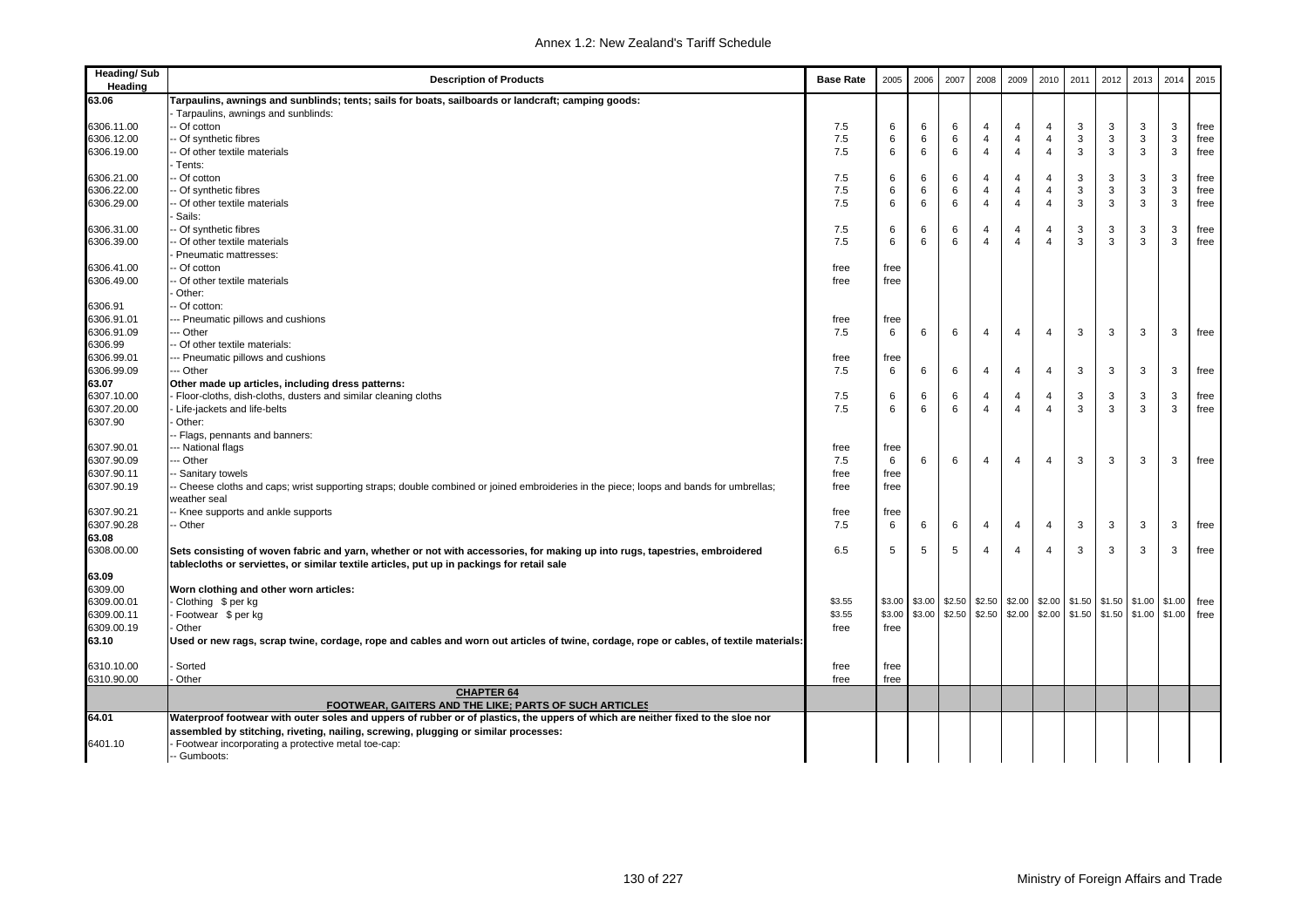| <b>Heading/Sub</b><br>Heading | <b>Description of Products</b>                                                                                           | <b>Base Rate</b> | 2005 | 2006 | 2007 | 2008 | 2009         | 2010 | 2011           | 2012 | 2013        | 2014        | 2015 |
|-------------------------------|--------------------------------------------------------------------------------------------------------------------------|------------------|------|------|------|------|--------------|------|----------------|------|-------------|-------------|------|
| 6401.10.02                    | Rubber                                                                                                                   | free             | free |      |      |      |              |      |                |      |             |             |      |
|                               | Other:                                                                                                                   |                  |      |      |      |      |              |      |                |      |             |             |      |
| 6401.10.04                    | ---- Children's sizes 0 to 9 1/2 inclusive                                                                               | free             | free |      |      |      |              |      |                |      |             |             |      |
| 6401.10.06                    | --- Children's size 10 to adults' size 4                                                                                 | 17.5             | 16   | 15   | 14   | 12   | 9            | 8    | $\overline{7}$ | 6    | 5           | 5           | free |
| 6401.10.08                    | -- Other sizes                                                                                                           | 19               | 17   | 16   | 14   | 12   | 9            | 8    | $\overline{7}$ | 6    | $\,$ 5 $\,$ | $\,$ 5 $\,$ | free |
|                               | - Other footwear:                                                                                                        |                  |      |      |      |      |              |      |                |      |             |             |      |
| 6401.10.11                    | - Not exceeding adults' size 4                                                                                           | 17.5             | 16   | 15   | 14   | 12   | 9            | 8    | $\overline{7}$ | 6    | 5           | 5           | free |
| 6401.10.19                    | - Other sizes                                                                                                            | 19               | 17   | 16   | 14   | 12   | $\mathbf{q}$ | 8    | $\overline{7}$ | 6    | 5           | 5           | free |
|                               | Other footwear:                                                                                                          |                  |      |      |      |      |              |      |                |      |             |             |      |
| 6401.91                       | - Covering the knee:                                                                                                     |                  |      |      |      |      |              |      |                |      |             |             |      |
| 6401.91.01                    | -- Children's sizes 0 to 9 1/2 inclusive                                                                                 | free             | free |      |      |      |              |      |                |      |             |             |      |
| 6401.91.11                    | - Children's size 10 to adults' size 4                                                                                   | 17.5             | 16   | 15   | 14   | 12   | 9            | 8    | $\overline{7}$ | 6    | 5           | 5           | free |
| 6401.91.19                    | -- Other sizes                                                                                                           | 19               | 17   | 16   | 14   | 12   | 9            | 8    | $\overline{7}$ | 6    | 5           | 5           | free |
| 6401.92                       | - Covering the ankle but not covering the knee:                                                                          |                  |      |      |      |      |              |      |                |      |             |             |      |
|                               | - Gumboots:                                                                                                              |                  |      |      |      |      |              |      |                |      |             |             |      |
| 6401.92.02                    | --- Rubber                                                                                                               | free             | free |      |      |      |              |      |                |      |             |             |      |
|                               | --- Other:                                                                                                               |                  |      |      |      |      |              |      |                |      |             |             |      |
| 6401.92.04                    | --- Children's sizes 0 to 9 1/2 inclusive                                                                                | free             | free |      |      |      |              |      |                |      |             |             |      |
| 6401.92.06                    | ---- Children's size 10 to adults' size 4                                                                                | 17.5             | 16   | 15   | 14   | 12   | 9            | 8    | 7              | 6    | 5           | 5           | free |
| 6401.92.09                    | --- Other sizes                                                                                                          | 19               | 17   | 16   | 14   | 12   | 9            | 8    | $\overline{7}$ | 6    | 5           | 5           | free |
|                               | -- Other:                                                                                                                |                  |      |      |      |      |              |      |                |      |             |             |      |
| 6401.92.11                    | --- Children's sizes 0 to 9 1/2 inclusive                                                                                | free             | free |      |      |      |              |      |                |      |             |             |      |
| 6401.92.21                    | --- Children's size 10 to adults' size 4                                                                                 | 17.5             | 16   | 15   | 14   | 12   | 9            | 8    | $\overline{7}$ | 6    | 5           | 5           | free |
| 6401.92.29                    | --- Other sizes                                                                                                          | 19               | 17   | 16   | 14   | 12   | 9            | 8    | $\overline{7}$ | 6    | $\,$ 5 $\,$ | 5           | free |
| 6401.99                       | - Other:                                                                                                                 |                  |      |      |      |      |              |      |                |      |             |             |      |
| 6401.99.01                    | Children's sizes 0 to 9 1/2 inclusive                                                                                    | free             | free |      |      |      |              |      |                |      |             |             |      |
| 6401.99.11                    | - Children's size 10 to adults' size 4                                                                                   | 17.5             | 16   | 15   | 14   | 12   | 9            | 8    | $\overline{7}$ | 6    | 5           | 5           | free |
| 6401.99.19                    | -- Other sizes                                                                                                           | 19               | 17   | 16   | 14   | 12   | 9            | 8    | $\overline{7}$ | 6    | 5           | 5           | free |
| 64.02                         | Other footwear with outer soles and uppers of rubber or plastics:                                                        |                  |      |      |      |      |              |      |                |      |             |             |      |
|                               | Sports footwear:                                                                                                         |                  |      |      |      |      |              |      |                |      |             |             |      |
| 6402.12.00                    | - Ski-boots, cross country ski footwear and snowboard boots:                                                             | free             | free |      |      |      |              |      |                |      |             |             |      |
| 6402.19                       | Other:                                                                                                                   |                  |      |      |      |      |              |      |                |      |             |             |      |
| 6402.19.01                    | - Children's sizes 0 to 9 1/2 inclusive                                                                                  | free             | free |      |      |      |              |      |                |      |             |             |      |
| 6402.19.11                    | - Children's size 10 to adults' size 4                                                                                   | 17.5             | 16   | 15   | 14   | 12   | 9            | 8    | $\overline{7}$ | 6    | 5           | 5           | free |
| 6402.19.19                    | -- Other sizes                                                                                                           | 19               | 17   | 16   | 14   | 12   | 9            | 8    | $\overline{7}$ | 6    | 5           | 5           | free |
| 6402.20                       | Footwear with upper straps or thongs assembled to the sole by means of plugs:                                            |                  |      |      |      |      |              |      |                |      |             |             |      |
| 6402.20.01                    | - Children's sizes 0 to 9 1/2 inclusive                                                                                  | free             | free |      |      |      |              |      |                |      |             |             |      |
| 6402.20.11                    | - Children's size 10 to adults' size 4                                                                                   | 17.5             | 16   | 15   | 14   | 12   | 9            | 8    | 7              | 6    | 5           | 5           | free |
| 6402.20.19                    | Other sizes                                                                                                              | 19               | 17   | 16   | 14   | 12   | 9            | 8    | $\overline{7}$ | 6    | 5           | 5           | free |
| 6402.30                       | Other footwear, incorporating a protective metal toe-cap:                                                                |                  |      |      |      |      |              |      |                |      |             |             |      |
| 6402.30.01                    | Children's size 10 to adults' size 4                                                                                     | 17.5             | 16   | 15   | 14   | 12   | 9            | 8    | $\overline{7}$ | 6    | 5           | 5           | free |
| 6402.30.09                    | Other sizes                                                                                                              | 19               | 17   | 16   | 14   | 12   | 9            | 8    | $\overline{7}$ | 6    | 5           | 5           | free |
|                               | Other footwear:                                                                                                          |                  |      |      |      |      |              |      |                |      |             |             |      |
| 6402.91                       | Covering the ankle:                                                                                                      |                  |      |      |      |      |              |      |                |      |             |             |      |
| 6402.91.01                    | -- Children's sizes 0 to 9 1/2 inclusive                                                                                 | free             | free |      |      |      |              |      |                |      |             |             |      |
| 6402.91.11                    | -- Children's size 10 to adults' size 4                                                                                  | 17.5             | 16   | 15   | 14   | 12   | 9            | 8    | 7              | 6    | 5           | 5           | free |
| 6402.91.19                    | - Other sizes                                                                                                            | 19               | 17   | 16   | 14   | 12   | 9            | 8    | $\overline{7}$ | 6    | 5           | 5           | free |
| 6402.99                       | Other:                                                                                                                   |                  |      |      |      |      |              |      |                |      |             |             |      |
| 6402.99.01                    | -- Children's sizes 0 to 9 1/2 inclusive                                                                                 | free             | free |      |      |      |              |      |                |      |             |             |      |
| 6402.99.11                    | -- Children's size 10 to adults' size 4                                                                                  | 17.5             | 16   | 15   | 14   | 12   | 9            | 8    | 7              | 6    | 5           | 5           | free |
| 6402.99.19                    | - Other sizes                                                                                                            | 19               | 17   | 16   | 14   | 12   | 9            | 8    | $\overline{7}$ | 6    | 5           | 5           | free |
| 64.03                         | Footwear with outer soles of rubber, plastics, leather or composition leather and uppers of leather:<br>Sports footwear: |                  |      |      |      |      |              |      |                |      |             |             |      |
|                               |                                                                                                                          |                  |      |      |      |      |              |      |                |      |             |             |      |
| 6403.12.00                    | -- Ski-boots, cross country ski footwear and snowboard boots:                                                            | free             | free |      |      |      |              |      |                |      |             |             |      |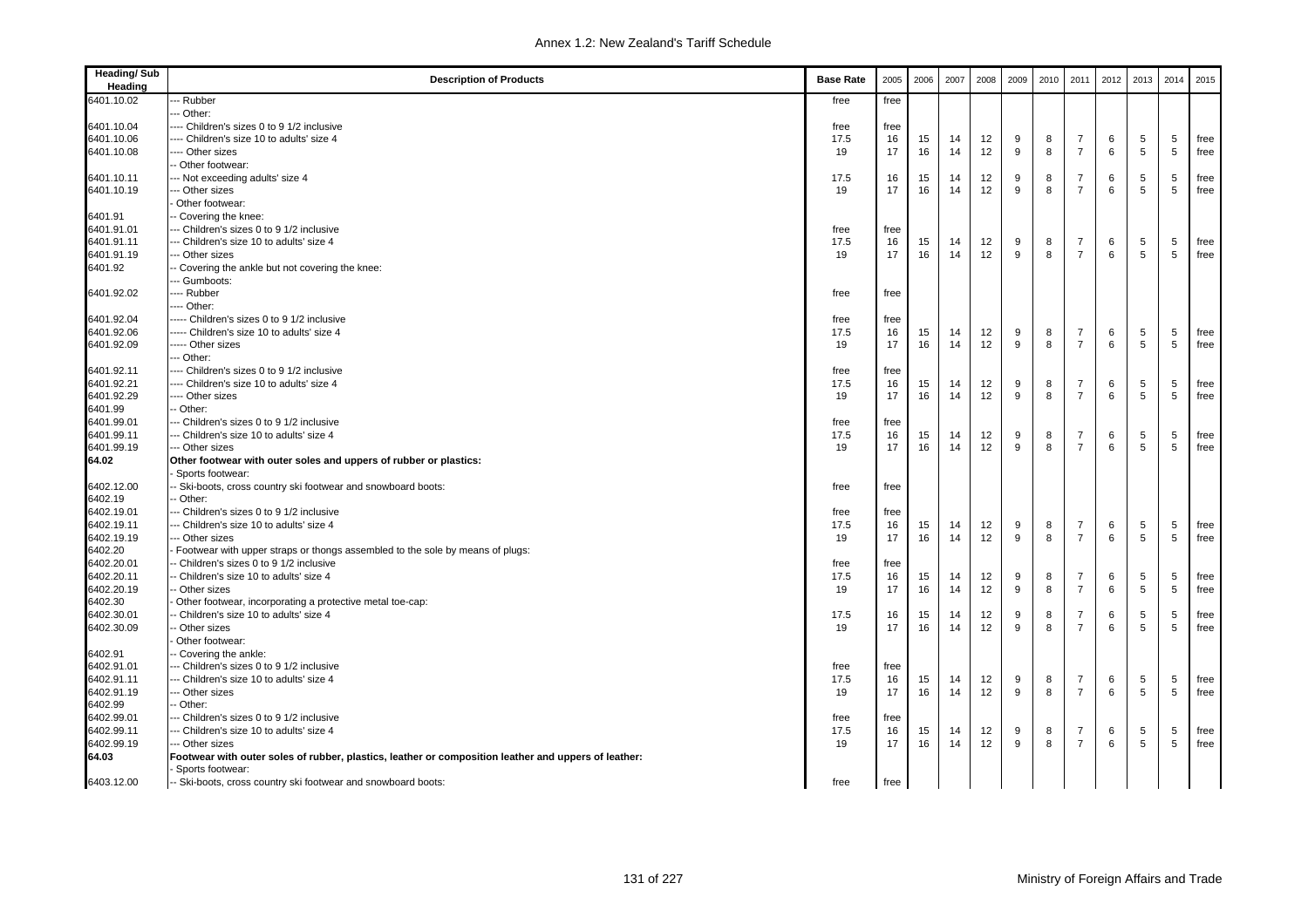| <b>Heading/Sub</b><br>Heading | <b>Description of Products</b>                                                                                             | <b>Base Rate</b> | 2005 | 2006 | 2007 | 2008 | 2009         | 2010 | 2011           | 2012 | 2013 | 2014 | 2015         |
|-------------------------------|----------------------------------------------------------------------------------------------------------------------------|------------------|------|------|------|------|--------------|------|----------------|------|------|------|--------------|
| 6403.19                       | Other:                                                                                                                     |                  |      |      |      |      |              |      |                |      |      |      |              |
| 6403.19.01                    | -- Children's sizes 0 to 9 1/2 inclusive                                                                                   | free             | free |      |      |      |              |      |                |      |      |      |              |
| 6403.19.11                    | -- Children's size 10 to adults' size 4                                                                                    | 17.5             | 16   | 15   | 14   | 12   | 9            | 8    | $\overline{7}$ | 6    | 5    | 5    | free         |
| 6403.19.19                    | -- Other sizes                                                                                                             | 19               | 17   | 16   | 14   | 12   | 9            | 8    | $\overline{7}$ | 6    | 5    | 5    | free         |
| 6403.20                       | Footwear with outer soles of leather, and uppers which consist of leather straps across the instep and around the big toe: |                  |      |      |      |      |              |      |                |      |      |      |              |
| 6403.20.01                    | - Children's sizes 0 to 9 1/2 inclusive                                                                                    | free             | free |      |      |      |              |      |                |      |      |      |              |
| 6403.20.11                    | - Children's size 10 to adults' size 4                                                                                     | 17.5             | 16   | 15   | 14   | 12   | 9            | 8    | $\overline{7}$ | 6    | 5    | 5    | free         |
| 6403.20.19                    | - Other sizes                                                                                                              | 19               | 17   | 16   | 14   | 12   | 9            | 8    | $\overline{7}$ | 6    | 5    | 5    | free         |
| 6403.30                       | Footwear made on a base or platform of wood, not having an inner sole or a protective metal toe-cap:                       |                  |      |      |      |      |              |      |                |      |      |      |              |
| 6403.30.01                    | - Children's sizes 0 to 9 1/2 inclusive                                                                                    | free             | free |      |      |      |              |      |                |      |      |      |              |
| 6403.30.11                    | - Children's size 10 to adults' size 4                                                                                     | 17.5             | 16   | 15   | 14   | 12   | 9            | 8    | $\overline{7}$ | 6    | 5    | 5    | free         |
| 6403.30.19                    | Other sizes                                                                                                                | 19               | 17   | 16   | 14   | 12   | $\mathsf g$  | 8    | $\overline{7}$ | 6    | 5    | 5    | free         |
| 6403.40                       | Other footwear, incorporating a protective metal toe-cap:                                                                  |                  |      |      |      |      |              |      |                |      |      |      |              |
| 6403.40.01                    | - Children's size 10 to adults' size 4                                                                                     | 17.5             | 16   | 15   | 14   | 12   | 9            | 8    | $\overline{7}$ | 6    | 5    | 5    | free         |
| 6403.40.09                    | - Other sizes                                                                                                              | 19               | 17   | 16   | 14   | 12   | $\mathbf{q}$ | 8    | $\overline{7}$ | 6    | 5    | 5    | free         |
|                               | Other footwear with outer soles of leather:                                                                                |                  |      |      |      |      |              |      |                |      |      |      |              |
| 6403.51                       | - Covering the ankle:                                                                                                      |                  |      |      |      |      |              |      |                |      |      |      |              |
| 6403.51.01                    | -- Children's sizes 0 to 9 1/2 inclusive                                                                                   | free             | free |      |      |      |              |      |                |      |      |      |              |
| 6403.51.11                    | -- Children's size 10 to adults' size 4                                                                                    | 17.5             | 16   | 15   | 14   | 12   | 9            | 8    | $\overline{7}$ | 6    | 5    | 5    | free         |
| 6403.51.19                    | -- Other sizes                                                                                                             | 19               | 17   | 16   | 14   | 12   | 9            | 8    | $\overline{7}$ | 6    | 5    | 5    | free         |
| 6403.59                       | - Other:                                                                                                                   |                  |      |      |      |      |              |      |                |      |      |      |              |
| 6403.59.01                    | -- Children's sizes 0 to 9 1/2 inclusive                                                                                   | free             | free |      |      |      |              |      |                |      |      |      |              |
| 6403.59.11                    | --- Children's size 10 to adults' size 4                                                                                   | 17.5             | 16   | 15   | 14   | 12   | 9            | 8    | $\overline{7}$ | 6    | 5    | 5    | free         |
| 6403.59.19                    | -- Other sizes                                                                                                             | 19               | 17   | 16   | 14   | 12   | 9            | 8    | $\overline{7}$ | 6    | 5    | 5    | free         |
|                               | Other footwear:                                                                                                            |                  |      |      |      |      |              |      |                |      |      |      |              |
| 6403.91                       | - Covering the ankle:                                                                                                      |                  |      |      |      |      |              |      |                |      |      |      |              |
| 6403.91.01                    | -- Children's sizes 0 to 9 1/2 inclusive                                                                                   | free             | free |      |      |      |              |      |                |      |      |      |              |
| 6403.91.11                    | -- Children's size 10 to adults' size 4                                                                                    | 17.5             | 16   | 15   | 14   | 12   | 9            | 8    | 7              | 6    | 5    | 5    | free         |
| 6403.91.19                    | -- Other sizes                                                                                                             | 19               | 17   | 16   | 14   | 12   | 9            | 8    | $\overline{7}$ | 6    | 5    | 5    | free         |
| 6403.99                       | - Other:                                                                                                                   |                  |      |      |      |      |              |      |                |      |      |      |              |
| 6403.99.01                    | -- Children's sizes 0 to 9 1/2 inclusive                                                                                   | free             | free |      |      |      |              |      |                |      |      |      |              |
| 6403.99.11                    | -- Children's size 10 to adults' size 4                                                                                    | 17.5             | 16   | 15   | 14   | 12   | 9            | 8    | $\overline{7}$ | 6    | 5    | 5    | free         |
| 6403.99.19                    | -- Other sizes                                                                                                             | 19               | 17   | 16   | 14   | 12   | 9            | 8    | $\overline{7}$ | 6    | 5    | 5    | free         |
| 64.04                         | Footwear with outer soles of rubber, plastics, leather or composition leather and uppers of textile materials:             |                  |      |      |      |      |              |      |                |      |      |      |              |
|                               | Footwear with outer soles of rubber or plastics:                                                                           |                  |      |      |      |      |              |      |                |      |      |      |              |
| 6404.11                       | - Sports footwear; tennis shoes, basketball shoes, gym shoes, training shoes and the like:                                 |                  |      |      |      |      |              |      |                |      |      |      |              |
| 6404.11.01                    | --- Children's sizes 0 to 9 1/2 inclusive                                                                                  | free             | free |      |      |      |              |      |                |      |      |      |              |
|                               | -- Other sizes:                                                                                                            |                  |      |      |      |      |              |      |                |      |      |      |              |
|                               | --- Having canvas uppers and rubber soles:                                                                                 |                  |      |      |      |      |              |      |                |      |      |      |              |
| 6404.11.12                    | ---- Children's size 10 to adults' size 4                                                                                  | 17.5             | 16   | 15   | 14   | 12   | 9            | 8    | $\overline{7}$ | 6    | 5    | 5    |              |
| 6404.11.15                    | ----- Other sizes                                                                                                          | 19               | 17   | 16   | 14   | 12   | 9            | 8    | $\overline{7}$ | 6    | 5    | 5    | free<br>free |
|                               | ---- Other:                                                                                                                |                  |      |      |      |      |              |      |                |      |      |      |              |
| 6404.11.21                    | ---- Children's size 10 to adults' size 4                                                                                  | 17.5             | 16   | 15   | 14   | 12   | 9            | 8    | $\overline{7}$ | 6    | 5    | 5    | free         |
| 6404.11.29                    | ---- Other sizes                                                                                                           | 19               | 17   | 16   | 14   | 12   | 9            | 8    | $\overline{7}$ | 6    | 5    | 5    |              |
| 6404.19                       | - Other:                                                                                                                   |                  |      |      |      |      |              |      |                |      |      |      | free         |
| 6404.19.01                    | -- Children's sizes 0 to 9 1/2 inclusive                                                                                   | free             |      |      |      |      |              |      |                |      |      |      |              |
|                               | -- Other sizes:                                                                                                            |                  | free |      |      |      |              |      |                |      |      |      |              |
|                               |                                                                                                                            |                  |      |      |      |      |              |      |                |      |      |      |              |
|                               | ---- Having canvas uppers and rubber soles:                                                                                |                  |      |      |      |      |              |      |                |      |      |      |              |
| 6404.19.12                    | ----- Children's size 10 to adults' size 4                                                                                 | 17.5             | 16   | 15   | 14   | 12   | 9            | 8    | 7              | 6    | 5    | 5    | free         |
| 6404.19.15                    | ----- Other sizes                                                                                                          | 19               | 17   | 16   | 14   | 12   | 9            | 8    | $\overline{7}$ | 6    | 5    | 5    | free         |
|                               | ---- Other:                                                                                                                |                  |      |      |      |      |              |      |                |      |      |      |              |
| 6404.19.21                    | ----- Children's size 10 to adults' size 4                                                                                 | 17.5             | 16   | 15   | 14   | 12   | 9            | 8    | 7              | 6    | 5    | 5    | free         |
| 6404.19.29                    | ----- Other sizes                                                                                                          | 19               | 17   | 16   | 14   | 12   | 9            | 8    | $\overline{7}$ | 6    | 5    | 5    | free         |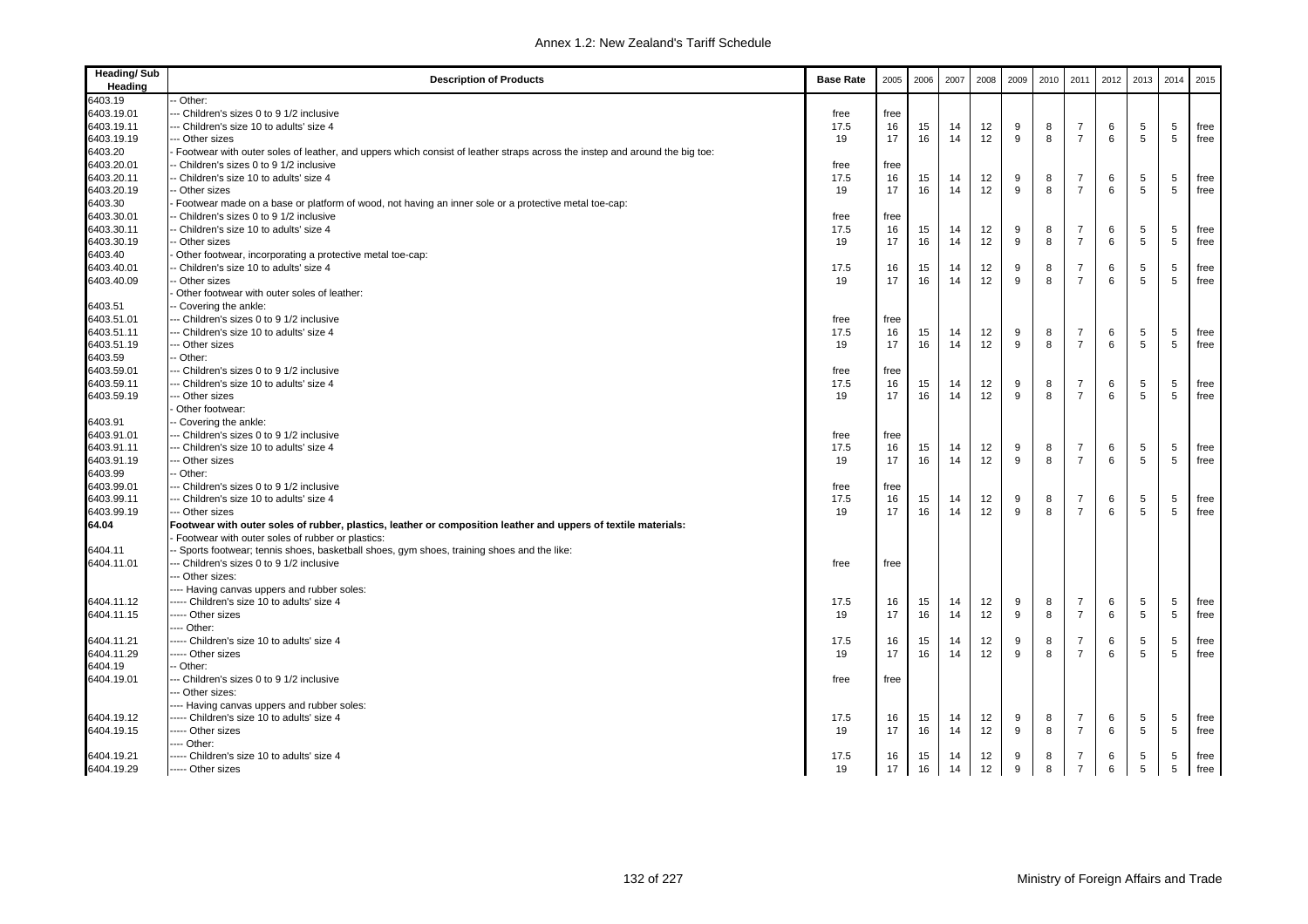| <b>Heading/Sub</b><br>Heading | <b>Description of Products</b>                                                                                                       | <b>Base Rate</b> | 2005 | 2006 | 2007      | 2008           | 2009           | 2010           | 2011           | 2012 | 2013            | 2014 | 2015 |
|-------------------------------|--------------------------------------------------------------------------------------------------------------------------------------|------------------|------|------|-----------|----------------|----------------|----------------|----------------|------|-----------------|------|------|
| 6404.20                       | Footwear with outer soles of leather or composition leather:                                                                         |                  |      |      |           |                |                |                |                |      |                 |      |      |
| 6404.20.01                    | Children's sizes 0 to 9 1/2 inclusive                                                                                                | free             | free |      |           |                |                |                |                |      |                 |      |      |
| 6404.20.11                    | Children's size 10 to adults' size 4                                                                                                 | 17.5             | 16   | 15   | 14        | 12             | 9              | 8              | $\overline{7}$ | 6    | 5               | 5    | free |
| 6404.20.19                    | Other sizes                                                                                                                          | 19               | 17   | 16   | 14        | 12             | 9              | 8              | $\overline{7}$ | 6    | 5               | 5    | free |
| 64.05                         | Other footwear:                                                                                                                      |                  |      |      |           |                |                |                |                |      |                 |      |      |
| 6405.10                       | With uppers of leather or composition leather:                                                                                       |                  |      |      |           |                |                |                |                |      |                 |      |      |
| 6405.10.01                    | Ski-boots                                                                                                                            | free             | free |      |           |                |                |                |                |      |                 |      |      |
|                               | Other:                                                                                                                               |                  |      |      |           |                |                |                |                |      |                 |      |      |
| 6405.10.11                    | Children's sizes 0 to 9 1/2 inclusive                                                                                                | free             | free |      |           |                |                |                |                |      |                 |      |      |
| 6405.10.21                    | - Children's size 10 to adults' size 4                                                                                               | 17.5             | 16   | 15   | 14        | 12             | 9              | 8              | $\overline{7}$ | 6    | 5               | 5    | free |
| 6405.10.29                    | - Other sizes                                                                                                                        | 19               | 17   | 16   | 14        | 12             | 9              | 8              | $\overline{7}$ | 6    | $5\phantom{.0}$ | 5    | free |
| 6405.20                       | With uppers of textile materials:                                                                                                    |                  |      |      |           |                |                |                |                |      |                 |      |      |
| 6405.20.01                    | Children's sizes 0 to 9 1/2 inclusive                                                                                                | free             | free |      |           |                |                |                |                |      |                 |      |      |
| 6405.20.11                    | Children's size 10 to adults' size 4                                                                                                 | 17.5             | 16   | 15   | 14        | 12             | 9              | 8              | $\overline{7}$ | 6    | 5               | 5    | free |
| 6405.20.19                    | Other sizes                                                                                                                          | 19               | 17   | 16   | 14        | 12             | 9              | 8              | $\overline{7}$ | 6    | 5               | 5    | free |
| 6405.90                       | Other:                                                                                                                               |                  |      |      |           |                |                |                |                |      |                 |      |      |
| 6405.90.01                    | Ski-boots                                                                                                                            | free             | free |      |           |                |                |                |                |      |                 |      |      |
|                               | Other:                                                                                                                               |                  |      |      |           |                |                |                |                |      |                 |      |      |
| 6405.90.11                    | - Children's sizes 0 to 9 1/2 inclusive                                                                                              | free             | free |      |           |                |                |                |                |      |                 |      |      |
| 6405.90.21                    | - Children's size 10 to adults' size 4                                                                                               | 17.5             | 16   | 15   | 14        | 12             | 9              | 8              | $\overline{7}$ | 6    | 5               | 5    | free |
| 6405.90.29                    | -- Other sizes                                                                                                                       | 19               | 17   | 16   | 14        | 12             | 9              | 8              | $\overline{7}$ | 6    | 5               | 5    | free |
| 64.06                         | Parts of footwear (including uppers whether or not attached to soles other than outer soles); removable in-soles, heel cushions and  |                  |      |      |           |                |                |                |                |      |                 |      |      |
|                               | similar articles; gaiters, leggings and similar articles, and parts thereof:                                                         |                  |      |      |           |                |                |                |                |      |                 |      |      |
| 6406.10.00                    | Uppers and parts thereof, other than stiffeners                                                                                      | $\overline{7}$   | 5.5  | 5.5  | 5.5       | 4              | 4              | 4              | 3              | 3    | 3               | 3    | free |
| 6406.20.00                    | Outer soles and heels, of rubber or plastics                                                                                         | $\overline{7}$   | 5.5  | 5.5  | 5.5       | 4              | $\overline{4}$ | 4              | 3              | 3    | $\mathbf{3}$    | 3    | free |
|                               | Other:                                                                                                                               |                  |      |      |           |                |                |                |                |      |                 |      |      |
| 6406.91.00                    | Of wood                                                                                                                              | $\overline{7}$   | 5.5  | 5.5  | 5.5       | $\overline{4}$ | $\overline{4}$ | $\overline{4}$ | 3              | 3    | 3               | 3    | free |
| 6406.99                       | Of other materials:                                                                                                                  |                  |      |      |           |                |                |                |                |      |                 |      |      |
|                               | -- Parts of footwear:                                                                                                                |                  |      |      |           |                |                |                |                |      |                 |      |      |
| 6406.99.02                    | --- Iron or steel toe-caps and stainless steel in-soles                                                                              | free             | free |      |           |                |                |                |                |      |                 |      |      |
| 6406.99.05                    | - Other                                                                                                                              | $\overline{7}$   | 5.5  | 5.5  | 5.5       | $\overline{4}$ | 4              | 4              | 3              | 3    | 3               | 3    | free |
| 6406.99.09                    | Other<br><b>CHAPTER 65</b>                                                                                                           | $\overline{7}$   | 5.5  | 5.5  | 5.5       | $\overline{4}$ | $\overline{4}$ | $\overline{4}$ | 3              | 3    | $\mathbf{3}$    | 3    | free |
|                               | <b>HEADGEAR AND PARTS THEREOF</b>                                                                                                    |                  |      |      |           |                |                |                |                |      |                 |      |      |
| 65.01                         |                                                                                                                                      |                  |      |      |           |                |                |                |                |      |                 |      |      |
| 6501.00.00                    | Hat-forms, hat bodies and hoods of felt, neither blocked to shape nor with made brims; plateaux and manchons (including slit         | free             | free |      |           |                |                |                |                |      |                 |      |      |
|                               | manchons), of felt                                                                                                                   |                  |      |      |           |                |                |                |                |      |                 |      |      |
| 65.02                         |                                                                                                                                      |                  |      |      |           |                |                |                |                |      |                 |      |      |
| 6502.00.00                    | Hat-shapes, plaited or made by assembling strips of any material, neither blocked to shape, nor with made brims, nor lined, nor      | free             | free |      |           |                |                |                |                |      |                 |      |      |
|                               | trimmed                                                                                                                              |                  |      |      |           |                |                |                |                |      |                 |      |      |
| 65.03                         |                                                                                                                                      |                  |      |      |           |                |                |                |                |      |                 |      |      |
| 6503.00.00                    | Felt hats and other felt headgear, made from the hat bodies, hoods or plateaux of heading 65.01, whether or not lined or trimmed     | 17               | 13.5 | 13.5 | 12.5      | 11             | 9              | 8              | $\overline{7}$ | 6    | 5               | 4    | free |
|                               |                                                                                                                                      |                  |      |      |           |                |                |                |                |      |                 |      |      |
| 65.04                         |                                                                                                                                      |                  |      |      |           |                |                |                |                |      |                 |      |      |
| 6504.00.00                    | Hats and other headgear, plaited or made by assembling strips of any material, whether or not lined or trimmed                       | 17               | 13.5 | 13.5 | 12.5      | 11             | 9              | 8              | $\overline{7}$ | 6    | 5               | 4    | free |
| 65.05                         | Hats and other headgear, knitted or crocheted, or made up from lace, felt or other textile fabric, in the piece (but not in strips), |                  |      |      |           |                |                |                |                |      |                 |      |      |
|                               | whether or not lined or trimmed; hair-nets of any material, whether or not lined or trimmed:                                         |                  |      |      |           |                |                |                |                |      |                 |      |      |
| 6505.10.00                    | Hair-nets                                                                                                                            | $\overline{7}$   | free |      |           |                |                |                |                |      |                 |      |      |
| 6505.90.00                    | Other                                                                                                                                | 17               | 13.5 | 13.5 | 12.5      | 11             | 9              | 8              | $\overline{7}$ | 6    | 5               | 4    | free |
| 65.06                         | Other headgear, whether or not lined or trimmed:                                                                                     |                  |      |      |           |                |                |                |                |      |                 |      |      |
| 6506.10                       | Safety headgear:                                                                                                                     |                  |      |      |           |                |                |                |                |      |                 |      |      |
| 6506.10.01                    | Firemen's helmets                                                                                                                    | free             | free |      |           |                |                |                |                |      |                 |      |      |
| 6506.10.09                    | Other                                                                                                                                | 17               | 13.5 | 13.5 | 12.5      | 11             | 9              | 8              | $\overline{7}$ | 6    | 5               | 4    | free |
|                               | Other:                                                                                                                               |                  |      |      |           |                |                |                |                |      |                 |      |      |
| 6506.91.00                    | - Of rubber or of plastics                                                                                                           | 17               | 13.5 |      | 13.5 12.5 | 11             | 9              | 8              | $\overline{7}$ | 6    | 5               | 4    | free |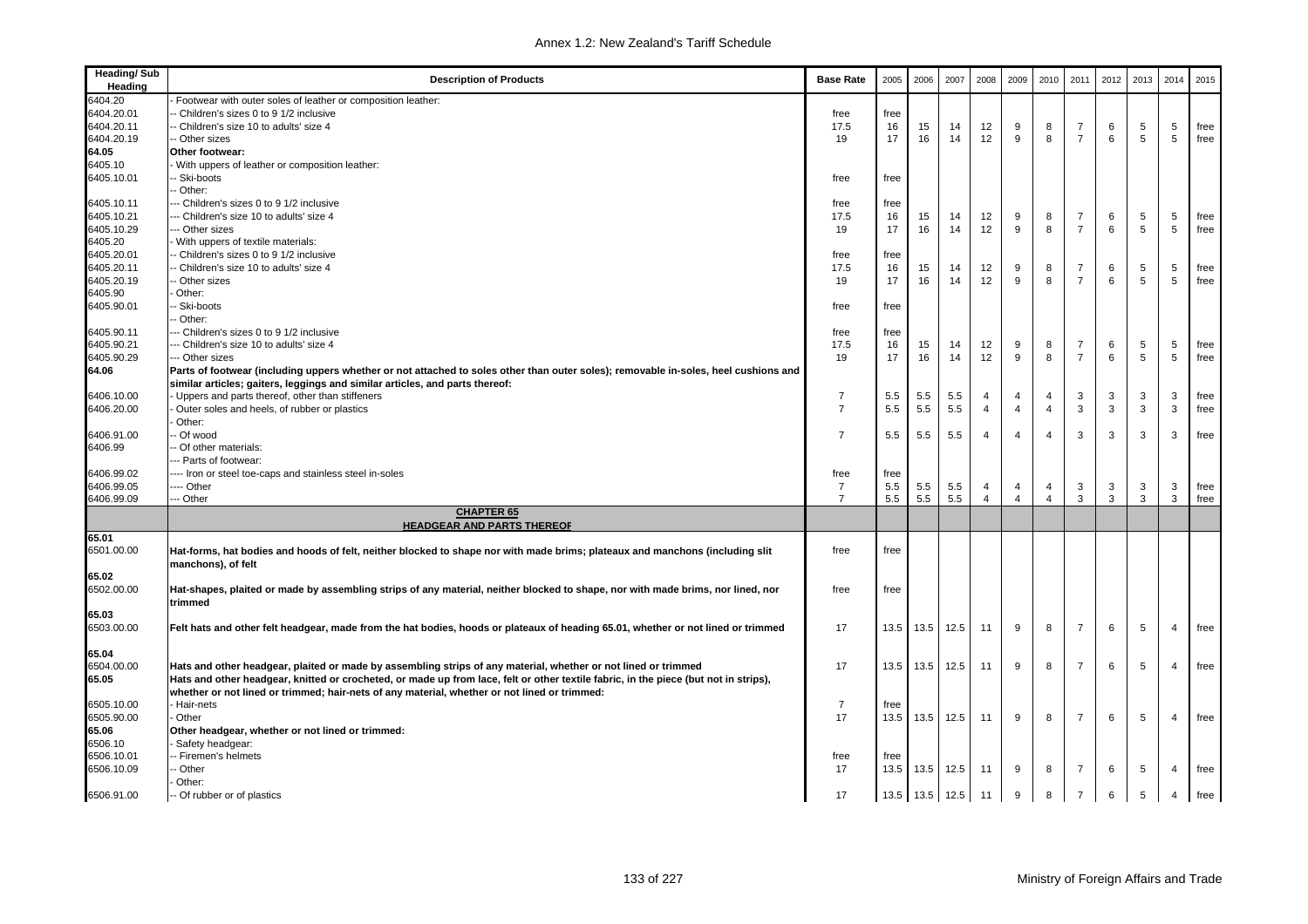| <b>Heading/Sub</b><br>Heading | <b>Description of Products</b>                                                                                                                                                          | <b>Base Rate</b> | 2005 | 2006 | 2007 | 2008           | 2009 | 2010           | 2011           | 2012 | 2013 | 2014                    | 2015 |
|-------------------------------|-----------------------------------------------------------------------------------------------------------------------------------------------------------------------------------------|------------------|------|------|------|----------------|------|----------------|----------------|------|------|-------------------------|------|
| 6506.92.00                    | Of furskin                                                                                                                                                                              | 17               | 13.5 | 13.5 | 12.5 | 11             | 9    | 8              | -7             | 6    | 5    | $\overline{\mathbf{4}}$ | free |
| 6506.99.00                    | Of other materials                                                                                                                                                                      | 17               | 13.5 | 13.5 | 12.5 | 11             | 9    | 8              | $\overline{7}$ | 6    | 5    | $\overline{4}$          | free |
| 65.07                         |                                                                                                                                                                                         |                  |      |      |      |                |      |                |                |      |      |                         |      |
| 6507.00.00                    | Head-bands, linings, covers, hat foundations, hat frames, peaks and chinstraps, for headgear                                                                                            | free             | free |      |      |                |      |                |                |      |      |                         |      |
|                               | <b>CHAPTER 66</b><br>UMBRELLAS, SUN UMBRELLAS, WALKING-STICKS, SEAT-STICKS, WHIPS, RIDING-CROPS, AND PARTS THEREOF                                                                      |                  |      |      |      |                |      |                |                |      |      |                         |      |
| 66.01                         | Umbrellas and sun umbrellas (including walking-stick umbrellas, garden umbrellas and similar umbrellas):                                                                                |                  |      |      |      |                |      |                |                |      |      |                         |      |
| 6601.10.00                    | Garden or similar umbrellas                                                                                                                                                             | 7.5              | free |      |      |                |      |                |                |      |      |                         |      |
|                               | Other:                                                                                                                                                                                  |                  |      |      |      |                |      |                |                |      |      |                         |      |
| 6601.91.00                    | - Having a telescopic shaft                                                                                                                                                             | 7.5              | free |      |      |                |      |                |                |      |      |                         |      |
| 6601.99.00                    | - Other                                                                                                                                                                                 | 7.5              | free |      |      |                |      |                |                |      |      |                         |      |
| 66.02                         |                                                                                                                                                                                         |                  |      |      |      |                |      |                |                |      |      |                         |      |
| 6602.00                       | Walking-sticks, seat-sticks, whips, riding-crops and the like:<br>Walking-sticks, seat-sticks and the like:                                                                             |                  |      |      |      |                |      |                |                |      |      |                         |      |
| 6602.00.01                    | - Shepherds' crooks                                                                                                                                                                     | free             | free |      |      |                |      |                |                |      |      |                         |      |
| 6602.00.09                    | - Other                                                                                                                                                                                 | free             | free |      |      |                |      |                |                |      |      |                         |      |
| 6602.00.19                    | Whips, riding-crops and the like                                                                                                                                                        | 6.5              | free |      |      |                |      |                |                |      |      |                         |      |
| 66.03                         | Parts, trimmings and accessories of articles of heading 66.01 or 66.02:                                                                                                                 |                  |      |      |      |                |      |                |                |      |      |                         |      |
| 6603.10.00                    | Handles and knobs                                                                                                                                                                       | free             | free |      |      |                |      |                |                |      |      |                         |      |
| 6603.20.00                    | Umbrella frames, including frames mounted on shafts (sticks)                                                                                                                            | free             | free |      |      |                |      |                |                |      |      |                         |      |
| 6603.90.00                    | Other                                                                                                                                                                                   | free             | free |      |      |                |      |                |                |      |      |                         |      |
|                               | <b>CHAPTER 67</b>                                                                                                                                                                       |                  |      |      |      |                |      |                |                |      |      |                         |      |
|                               | PREPARED FEATHERS AND DOWN AND ARTICLES MADE OF FEATHERS OR OF DOWN; ARTIFICIAL FLOWERS; ARTICLES OF                                                                                    |                  |      |      |      |                |      |                |                |      |      |                         |      |
|                               | <b>HUMAN HAIR</b>                                                                                                                                                                       |                  |      |      |      |                |      |                |                |      |      |                         |      |
| 67.01                         |                                                                                                                                                                                         |                  |      |      |      |                |      |                |                |      |      |                         |      |
| 6701.00.00                    | Skins and other parts of birds with their feathers or down, feathers, parts of feathers, down and articles thereof (other than goods of<br>heading 05.05 and worked quills and scrapes) | $\overline{7}$   | free |      |      |                |      |                |                |      |      |                         |      |
| 67.02                         | Artificial flowers, foliage and fruit and parts thereof; articles made of artificial flowers, foliage or fruit                                                                          |                  |      |      |      |                |      |                |                |      |      |                         |      |
| 6702.10.00                    | Of plastics                                                                                                                                                                             | free             | free |      |      |                |      |                |                |      |      |                         |      |
| 6702.90.00                    | Of other materials                                                                                                                                                                      | free             | free |      |      |                |      |                |                |      |      |                         |      |
| 67.03                         |                                                                                                                                                                                         |                  |      |      |      |                |      |                |                |      |      |                         |      |
| 6703.00.00                    | Human hair, dressed, thinned, bleached or otherwise worked; wool or other animal hair or other textile materials, prepared for use in<br>making wigs or the like                        | free             | free |      |      |                |      |                |                |      |      |                         |      |
| 67.04                         | Wigs, false beards, eyebrows and eyelashes, switches and the like, of human or animal hair or of textile materials; articles of human                                                   |                  |      |      |      |                |      |                |                |      |      |                         |      |
|                               | hair not elsewhere specified or included:<br>Of synthetic textile materials:                                                                                                            |                  |      |      |      |                |      |                |                |      |      |                         |      |
| 6704.11.00                    | - Complete wigs                                                                                                                                                                         | $\overline{7}$   | 5.5  | 5.5  | 5.5  | $\overline{4}$ | 4    | $\overline{4}$ | 3              | 3    | 3    | 3                       | free |
| 6704.19.00                    | - Other                                                                                                                                                                                 | $\overline{7}$   | free |      |      |                |      |                |                |      |      |                         |      |
| 6704.20.00                    | Of human hair                                                                                                                                                                           | $\overline{7}$   | free |      |      |                |      |                |                |      |      |                         |      |
| 6704.90.00                    | Of other materials                                                                                                                                                                      | $\overline{7}$   | free |      |      |                |      |                |                |      |      |                         |      |
|                               | <b>CHAPTER 68</b><br>ARTICLES OF STONE, PLASTER, CEMENT, ASBESTOS, MICA OR SIMILAR MATERIAL!                                                                                            |                  |      |      |      |                |      |                |                |      |      |                         |      |
| 68.01                         |                                                                                                                                                                                         |                  |      |      |      |                |      |                |                |      |      |                         |      |
| 6801.00.00                    | Setts, curbstones and flagstones, of natural stone (except slate)                                                                                                                       | 6.5              | free |      |      |                |      |                |                |      |      |                         |      |
| 68.02                         | Worked monumental or building stone (except slate) and articles thereof, other than goods of heading 68.01; mosaic cubes and the                                                        |                  |      |      |      |                |      |                |                |      |      |                         |      |
|                               | like, of natural stone (including slate), whether or not on a backing; artificially coloured granules, chippings and powder, of natural                                                 |                  |      |      |      |                |      |                |                |      |      |                         |      |
|                               | stone (including slate):                                                                                                                                                                |                  |      |      |      |                |      |                |                |      |      |                         |      |
| 6802.10.00                    | Tiles, cubes and similar articles, whether or not rectangular (including square), the largest surface area of which is capable of being enclosed                                        | 6.5              | free |      |      |                |      |                |                |      |      |                         |      |
|                               | in a square the side of which is less than 7cm; artificially coloured granules, chippings and powder                                                                                    |                  |      |      |      |                |      |                |                |      |      |                         |      |
|                               | Other monumental or building stone and articles thereof, simply cut or sawn, with a flat or even surface:                                                                               |                  |      |      |      |                |      |                |                |      |      |                         |      |
| 6802.21.00                    | - Marble, travertine and alabaster                                                                                                                                                      | 6.5              | free |      |      |                |      |                |                |      |      |                         |      |
| 6802.22.00                    | - Other calcareous stone                                                                                                                                                                | 6.5              | free |      |      |                |      |                |                |      |      |                         |      |
| 6802.23.00                    | -- Granite                                                                                                                                                                              | 6.5              | free |      |      |                |      |                |                |      |      |                         |      |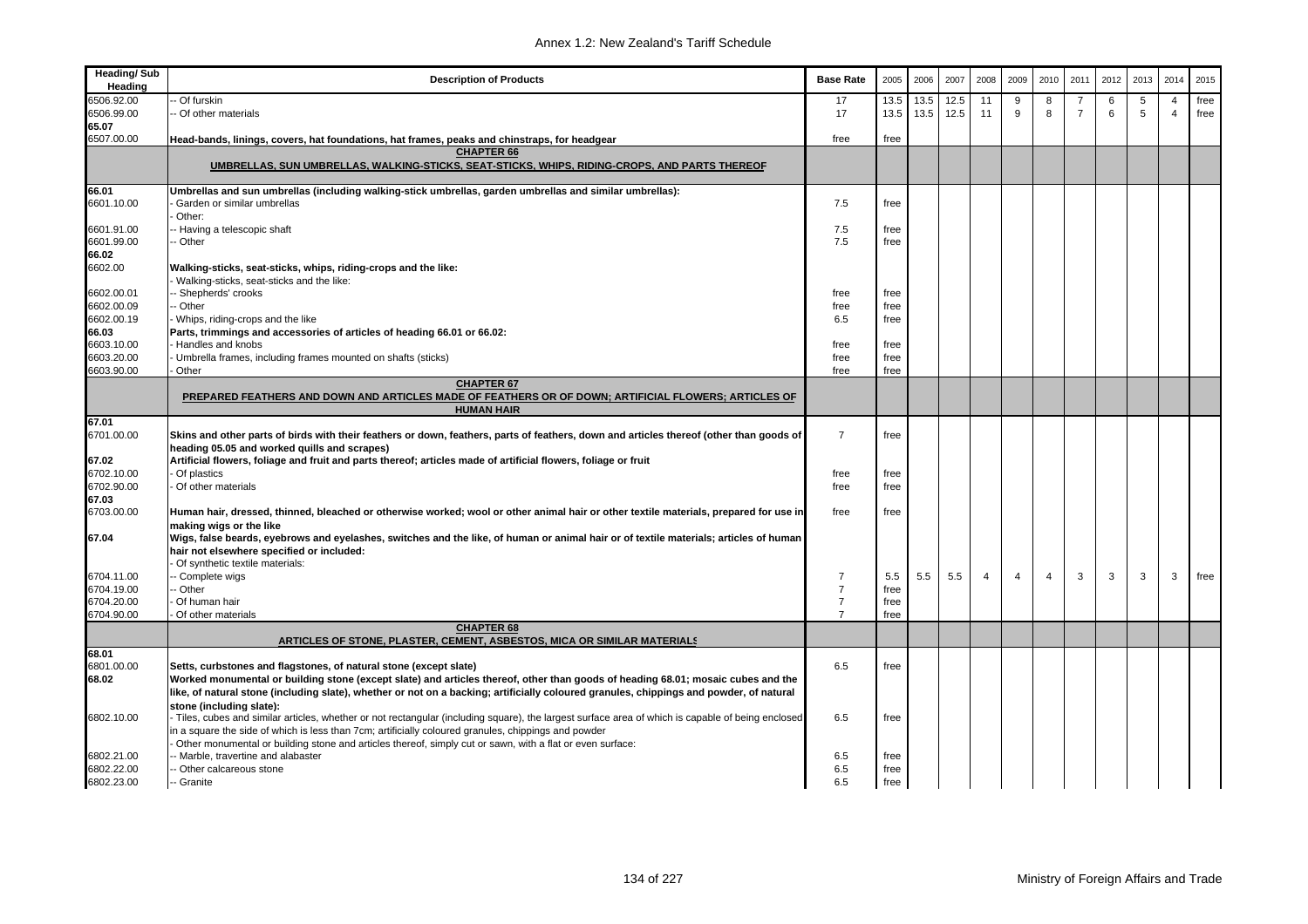| <b>Heading/Sub</b><br>Heading | <b>Description of Products</b>                                                                                                                                                             | <b>Base Rate</b> | 2005 | 2006 | 2007 | 2008 | 2009 | 2010 | 2011 | 2012 | 2013 | 2014 | 2015 |
|-------------------------------|--------------------------------------------------------------------------------------------------------------------------------------------------------------------------------------------|------------------|------|------|------|------|------|------|------|------|------|------|------|
| 6802.29.00                    | - Other stone                                                                                                                                                                              | 6.5              | free |      |      |      |      |      |      |      |      |      |      |
|                               | Other:                                                                                                                                                                                     |                  |      |      |      |      |      |      |      |      |      |      |      |
| 6802.91                       | - Marble, travertine and alabaster:                                                                                                                                                        |                  |      |      |      |      |      |      |      |      |      |      |      |
| 6802.91.01                    | --- Handles for cutlery                                                                                                                                                                    | free             | free |      |      |      |      |      |      |      |      |      |      |
| 6802.91.09                    | -- Other                                                                                                                                                                                   | 6.5              | free |      |      |      |      |      |      |      |      |      |      |
| 6802.92                       | - Other calcareous stone:                                                                                                                                                                  |                  |      |      |      |      |      |      |      |      |      |      |      |
| 6802.92.01                    | --- Handles for cutlery                                                                                                                                                                    | free             | free |      |      |      |      |      |      |      |      |      |      |
| 6802.92.09                    | -- Other                                                                                                                                                                                   | 6.5              | free |      |      |      |      |      |      |      |      |      |      |
| 6802.93                       | - Granite:                                                                                                                                                                                 |                  |      |      |      |      |      |      |      |      |      |      |      |
| 6802.93.01                    | --- Handles for cutlery                                                                                                                                                                    | free             | free |      |      |      |      |      |      |      |      |      |      |
| 6802.93.09                    | -- Other                                                                                                                                                                                   | 6.5              | free |      |      |      |      |      |      |      |      |      |      |
| 6802.99                       | - Other stone:                                                                                                                                                                             |                  |      |      |      |      |      |      |      |      |      |      |      |
| 6802.99.01                    | --- Handles for cutlery                                                                                                                                                                    | free             | free |      |      |      |      |      |      |      |      |      |      |
| 6802.99.09                    | --- Other                                                                                                                                                                                  | 6.5              | free |      |      |      |      |      |      |      |      |      |      |
| 68.03                         |                                                                                                                                                                                            |                  |      |      |      |      |      |      |      |      |      |      |      |
| 6803.00.00                    | Worked slate and articles of slate or of agglomerated slate                                                                                                                                | free             | free |      |      |      |      |      |      |      |      |      |      |
| 68.04                         | Millstones, grindstones, grinding wheels and the like, without frameworks, for grinding, sharpening, polishing, trueing or cutting,                                                        |                  |      |      |      |      |      |      |      |      |      |      |      |
|                               | hand sharpening or polishing stones, and parts thereof, of natural stone, of agglomerated natural or artificial abrasives, or of                                                           |                  |      |      |      |      |      |      |      |      |      |      |      |
|                               | ceramics, with or without parts of other materials:                                                                                                                                        |                  |      |      |      |      |      |      |      |      |      |      |      |
| 6804.10.00                    | Millstones and grindstones for milling, grinding or pulping                                                                                                                                | free             | free |      |      |      |      |      |      |      |      |      |      |
|                               | Other millstones, grindstones, grinding wheels and the like:                                                                                                                               |                  |      |      |      |      |      |      |      |      |      |      |      |
| 6804.21.00                    | - Of agglomerated synthetic or natural diamond                                                                                                                                             | 6.5              | free |      |      |      |      |      |      |      |      |      |      |
| 6804.22.00                    | - Of other agglomerated abrasives or of ceramics                                                                                                                                           | 6.5              | free |      |      |      |      |      |      |      |      |      |      |
| 6804.23.00                    | - Of natural stone                                                                                                                                                                         | 6.5              | free |      |      |      |      |      |      |      |      |      |      |
| 6804.30.00                    | Hand sharpening or polishing stones                                                                                                                                                        | free             | free |      |      |      |      |      |      |      |      |      |      |
| 68.05                         | Natural or artificial abrasive powder or grain, on a base of textile material, of paper, of paperboard or of other materials, whether or<br>not cut to shape or sewn or otherwise made up: |                  |      |      |      |      |      |      |      |      |      |      |      |
| 6805.10                       | On a base of woven textile fabric only:                                                                                                                                                    |                  |      |      |      |      |      |      |      |      |      |      |      |
| 6805.10.01                    | -- Nail files, abrasive coated                                                                                                                                                             | free             | free |      |      |      |      |      |      |      |      |      |      |
|                               | - Other:                                                                                                                                                                                   |                  |      |      |      |      |      |      |      |      |      |      |      |
| 6805.10.11                    | -- Dental strip, bands and discs                                                                                                                                                           | free             | free |      |      |      |      |      |      |      |      |      |      |
| 6805.10.19                    | -- Other                                                                                                                                                                                   | 5                | free |      |      |      |      |      |      |      |      |      |      |
| 6805.20                       | On a base of paper or paperboard only:                                                                                                                                                     |                  |      |      |      |      |      |      |      |      |      |      |      |
| 6805.20.01                    | - Nail files, abrasive coated                                                                                                                                                              | free             | free |      |      |      |      |      |      |      |      |      |      |
|                               | - Other:                                                                                                                                                                                   |                  |      |      |      |      |      |      |      |      |      |      |      |
| 6805.20.11                    | -- Dental strip, bands and discs                                                                                                                                                           | free             | free |      |      |      |      |      |      |      |      |      |      |
| 6805.20.19                    | -- Other                                                                                                                                                                                   | 5                | free |      |      |      |      |      |      |      |      |      |      |
| 6805.30                       | On a base of other materials:                                                                                                                                                              |                  |      |      |      |      |      |      |      |      |      |      |      |
| 6805.30.01                    | - Nail files, abrasive coated                                                                                                                                                              | free             | free |      |      |      |      |      |      |      |      |      |      |
|                               | Other:                                                                                                                                                                                     |                  |      |      |      |      |      |      |      |      |      |      |      |
| 6805.30.11                    | -- Dental strip, bands and discs                                                                                                                                                           | free             | free |      |      |      |      |      |      |      |      |      |      |
| 6805.30.19                    | --- Other                                                                                                                                                                                  | 5                | free |      |      |      |      |      |      |      |      |      |      |
| 68.06                         | Slag wool, rock wool and similar mineral wools; exfoliated vermiculite, expanded clays, foamed slag and similar expanded mineral                                                           |                  |      |      |      |      |      |      |      |      |      |      |      |
|                               | materials; mixtures and articles of heat-insulating, sound insulating or sound-absorbing mineral materials, other than those of                                                            |                  |      |      |      |      |      |      |      |      |      |      |      |
|                               | heading 68.11 or 68.12 or of Chapter 69:                                                                                                                                                   |                  |      |      |      |      |      |      |      |      |      |      |      |
| 6806.10.00                    | Slag wool, rock wool and similar mineral wools (including intermixtures thereof), in bulk, sheets or rolls                                                                                 | 6.5              | free |      |      |      |      |      |      |      |      |      |      |
| 6806.20.00                    | Exfoliated vermiculite, expanded clays, foamed slag and similar expanded mineral materials                                                                                                 | 6.5              | free |      |      |      |      |      |      |      |      |      |      |
|                               | (including intermixtures thereof)                                                                                                                                                          |                  |      |      |      |      |      |      |      |      |      |      |      |
| 6806.90.00                    | Other                                                                                                                                                                                      | 6.5              | free |      |      |      |      |      |      |      |      |      |      |
| 68.07                         | Articles of asphalt or of similar material (for example, petroleum bitumen or coal tar pitch):                                                                                             |                  |      |      |      |      |      |      |      |      |      |      |      |
| 6807.10.00                    | In rolls                                                                                                                                                                                   | 5                | free |      |      |      |      |      |      |      |      |      |      |
| 6807.90.00                    | Other                                                                                                                                                                                      | 5                | free |      |      |      |      |      |      |      |      |      |      |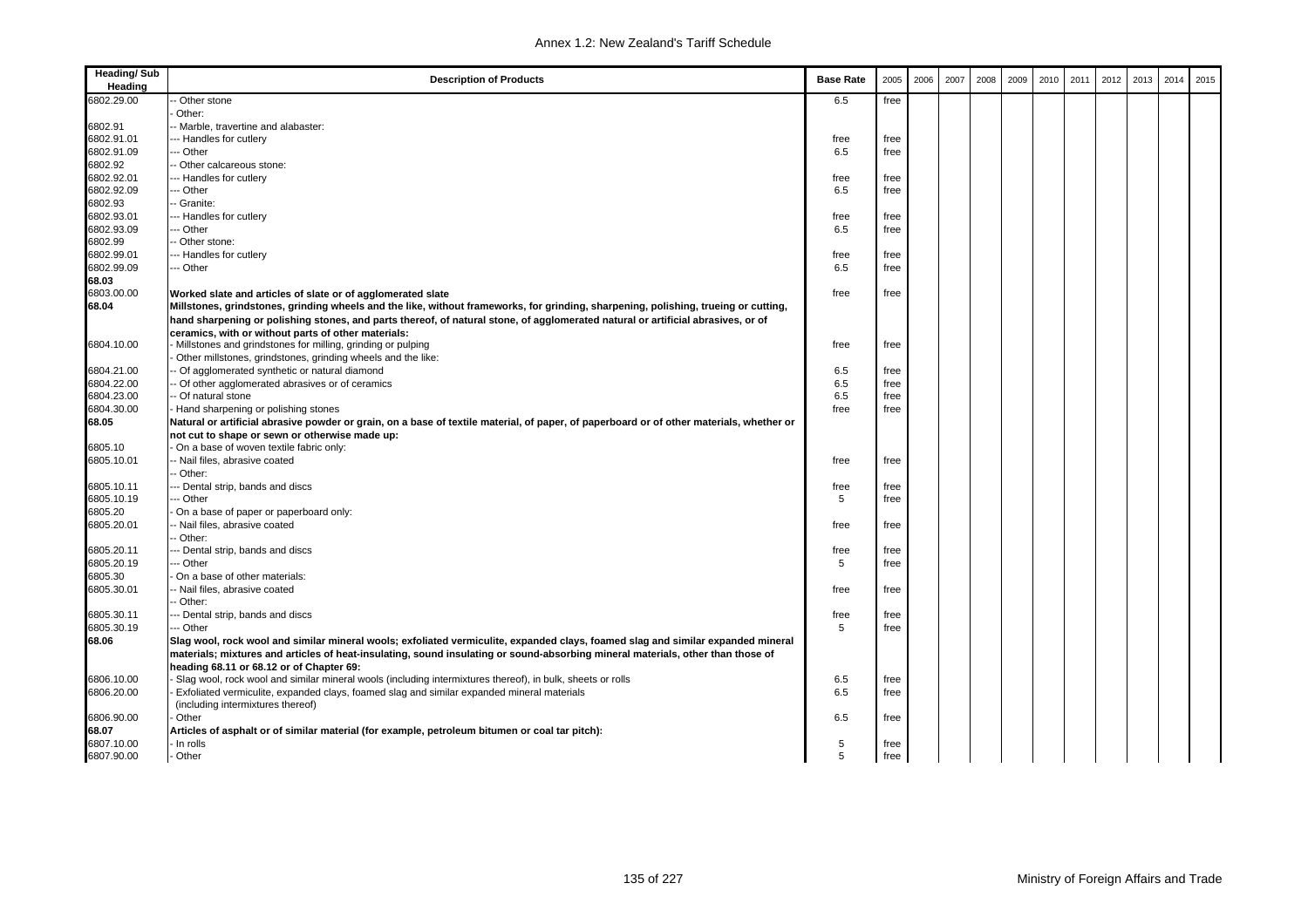| <b>Heading/Sub</b><br>Heading | <b>Description of Products</b>                                                                                                                                      | <b>Base Rate</b> | 2005         | 2006       | 2007 | 2008        | 2009       | 2010 | 2011 | 2012 | 2013 | 2014 | 2015 |
|-------------------------------|---------------------------------------------------------------------------------------------------------------------------------------------------------------------|------------------|--------------|------------|------|-------------|------------|------|------|------|------|------|------|
| 68.08                         |                                                                                                                                                                     |                  |              |            |      |             |            |      |      |      |      |      |      |
| 6808.00.00                    | Panels, boards, tiles, blocks and similar articles of vegetable fibre, of straw or of shavings, chips, particles, sawdust or other waste,                           | 6.5              | free         |            |      |             |            |      |      |      |      |      |      |
|                               | of wood, agglomerated with cement, plaster or other mineral binders                                                                                                 |                  |              |            |      |             |            |      |      |      |      |      |      |
| 68.09                         | Articles of plaster or of compositions based on plaster:                                                                                                            |                  |              |            |      |             |            |      |      |      |      |      |      |
|                               | Boards, sheets, panels, tiles and similar articles, not ornamented:                                                                                                 |                  |              |            |      |             |            |      |      |      |      |      |      |
| 6809.11.00                    | - Faced or reinforced with paper or paperboard only                                                                                                                 | 6.5              | $\sqrt{5}$   | $\sqrt{5}$ | 5    | 5           | $\sqrt{5}$ | free |      |      |      |      |      |
| 6809.19.00                    | - Other                                                                                                                                                             | 6.5              | 5            | 5          | 5    | $\,$ 5 $\,$ | 5          | free |      |      |      |      |      |
| 6809.90.00                    | Other articles                                                                                                                                                      | 7                | 5.5          | 5.5        | 5.5  | 5           | 5          | free |      |      |      |      |      |
| 68.10                         | Articles of cement, of concrete or of artificial stone, whether or not reinforced:                                                                                  |                  |              |            |      |             |            |      |      |      |      |      |      |
|                               | Tiles, flagstones, bricks and similar articles:                                                                                                                     |                  |              |            |      |             |            |      |      |      |      |      |      |
| 6810.11.00                    | - Building blocks and bricks                                                                                                                                        | 5                | free         |            |      |             |            |      |      |      |      |      |      |
| 6810.19.00                    | - Other                                                                                                                                                             | 5                | free         |            |      |             |            |      |      |      |      |      |      |
|                               | Other articles:                                                                                                                                                     |                  |              |            |      |             |            |      |      |      |      |      |      |
| 6810.91.00                    | - Prefabricated structural components for building or civil engineering                                                                                             | 5                | free         |            |      |             |            |      |      |      |      |      |      |
| 6810.99.00                    | - Other                                                                                                                                                             | 5                | free         |            |      |             |            |      |      |      |      |      |      |
| 68.11                         | Articles of asbestos-cement, of cellulose fibre-cement or the like:                                                                                                 |                  |              |            |      |             |            |      |      |      |      |      |      |
| 6811.10.00                    | Corrugated sheets                                                                                                                                                   | 6.5              | free         |            |      |             |            |      |      |      |      |      |      |
| 6811.20.00                    | Other sheets, panels, tiles and similar articles                                                                                                                    | 6.5              | free         |            |      |             |            |      |      |      |      |      |      |
| 6811.30                       | Tubes, pipes and tube or pipe fittings:                                                                                                                             |                  |              |            |      |             |            |      |      |      |      |      |      |
| 6811.30.01                    | -- Tubes and pipes                                                                                                                                                  | free             | free         |            |      |             |            |      |      |      |      |      |      |
| 6811.30.09                    | -- Tube or pipe fittings                                                                                                                                            | 6.5              | free         |            |      |             |            |      |      |      |      |      |      |
| 6811.90.00                    | Other articles                                                                                                                                                      | 6.5              | free         |            |      |             |            |      |      |      |      |      |      |
| 68.12                         | Fabricated asbestos fibres; mixtures with a basis of asbestos or with a basis of asbestos and magnesium carbonate; articles of                                      |                  |              |            |      |             |            |      |      |      |      |      |      |
|                               | such mixtures or of asbestos (for example, thread, woven fabric, clothing, headgear, footwear, gaskets), whether or not reinforced,                                 |                  |              |            |      |             |            |      |      |      |      |      |      |
|                               |                                                                                                                                                                     |                  |              |            |      |             |            |      |      |      |      |      |      |
|                               | other than goods of heading 68.11 or 68.13:                                                                                                                         | free             |              |            |      |             |            |      |      |      |      |      |      |
| 6812.50.00<br>6812.60.00      | Clothing, clothing accessories, footwear and headgear<br>Paper, millboard and felt                                                                                  | free             | free<br>free |            |      |             |            |      |      |      |      |      |      |
|                               |                                                                                                                                                                     |                  |              |            |      |             |            |      |      |      |      |      |      |
| 6812.70.00                    | Compressed asbestos fibre jointing, in sheets or rolls                                                                                                              | free             | free         |            |      |             |            |      |      |      |      |      |      |
| 6812.90.00                    | Other                                                                                                                                                               | free             | free         |            |      |             |            |      |      |      |      |      |      |
| 68.13                         | Friction material and articles thereof (e.g., sheets, rolls, strips, washers, pads), not mounted, for brakes, clutches or the like, with a                          |                  |              |            |      |             |            |      |      |      |      |      |      |
|                               | basis of asbestos, of other mineral substances or cellulose, whether or not combined textile or other materials:                                                    |                  |              |            |      |             |            |      |      |      |      |      |      |
| 6813.10                       | Brake linings and pads:                                                                                                                                             |                  |              |            |      |             |            |      |      |      |      |      |      |
| 6813.10.01                    | - In the piece                                                                                                                                                      | free             | free         |            |      |             |            |      |      |      |      |      |      |
|                               | - Other:                                                                                                                                                            |                  |              |            |      |             |            |      |      |      |      |      |      |
| 6813.10.11                    | -- Undrilled                                                                                                                                                        | free             | free         |            |      |             |            |      |      |      |      |      |      |
| 6813.10.19                    | -- Other                                                                                                                                                            | 6.5              | free         |            |      |             |            |      |      |      |      |      |      |
| 6813.90                       | Other:                                                                                                                                                              |                  |              |            |      |             |            |      |      |      |      |      |      |
| 6813.90.01                    | -- In the piece                                                                                                                                                     | free             | free         |            |      |             |            |      |      |      |      |      |      |
|                               | - Clutch facings of annular shape, whether or not holed for fixing or mounting:                                                                                     |                  |              |            |      |             |            |      |      |      |      |      |      |
| 6813.90.11                    | -- Undrilled                                                                                                                                                        | free             | free         |            |      |             |            |      |      |      |      |      |      |
| 6813.90.19                    | -- Other                                                                                                                                                            | 6.5              | free         |            |      |             |            |      |      |      |      |      |      |
|                               | Other:                                                                                                                                                              |                  |              |            |      |             |            |      |      |      |      |      |      |
| 6813.90.21                    | --- Undrilled                                                                                                                                                       | free             | free         |            |      |             |            |      |      |      |      |      |      |
| 6813.90.29                    | --- Other                                                                                                                                                           | 6.5              | free         |            |      |             |            |      |      |      |      |      |      |
| 68.14                         | Worked mica and articles of mica, including agglomerated or reconstituted mica, whether or not on a support of paper, paperboard                                    |                  |              |            |      |             |            |      |      |      |      |      |      |
|                               | or other materials:                                                                                                                                                 |                  |              |            |      |             |            |      |      |      |      |      |      |
|                               |                                                                                                                                                                     | free             |              |            |      |             |            |      |      |      |      |      |      |
| 6814.10.00<br>6814.90.00      | Plates, sheets and strips of agglomerated or reconstituted mica, whether or not on a support<br>Other                                                               | free             | free         |            |      |             |            |      |      |      |      |      |      |
|                               |                                                                                                                                                                     |                  | free         |            |      |             |            |      |      |      |      |      |      |
| 68.15                         | Articles of stone or of other mineral substances (including carbon fibres, articles of carbon fibres and articles of peat), not<br>elsewhere specified or included: |                  |              |            |      |             |            |      |      |      |      |      |      |
| 6815.10.00                    | Non-electrical articles of graphite or other carbon                                                                                                                 | free             | free         |            |      |             |            |      |      |      |      |      |      |
| 6815.20.00                    | Articles of peat                                                                                                                                                    | free             | free         |            |      |             |            |      |      |      |      |      |      |
|                               | Other articles:                                                                                                                                                     |                  |              |            |      |             |            |      |      |      |      |      |      |
| 6815.91.00                    | - Containing magnesite, dolomite or chromite                                                                                                                        | free             | free         |            |      |             |            |      |      |      |      |      |      |
| 6815.99.00                    | - Other                                                                                                                                                             | free             | free         |            |      |             |            |      |      |      |      |      |      |
|                               |                                                                                                                                                                     |                  |              |            |      |             |            |      |      |      |      |      |      |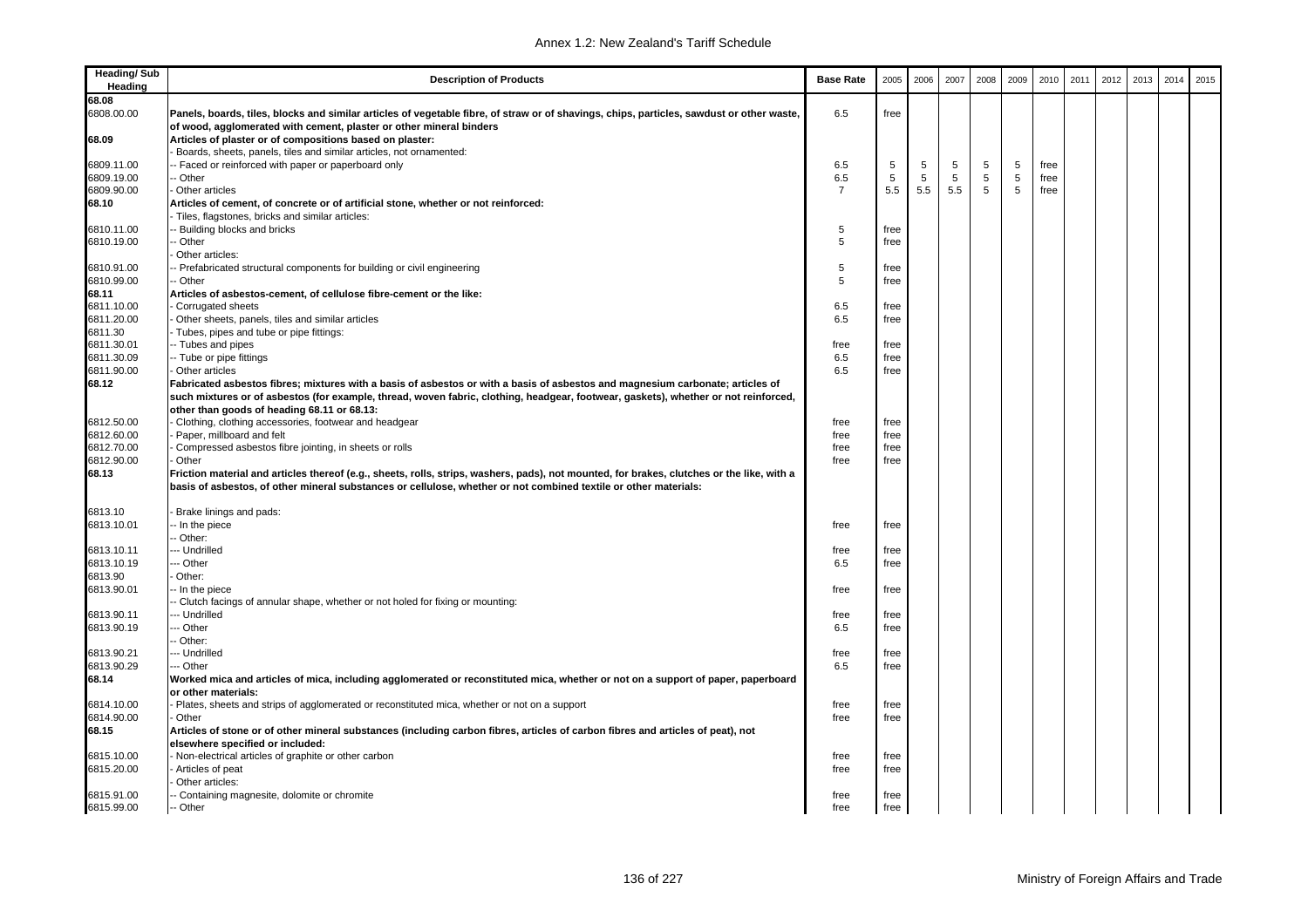| <b>Heading/Sub</b><br>Heading | <b>Description of Products</b>                                                                                                                                                                                                                 | <b>Base Rate</b> | 2005 | 2006 | 2007 | 2008 | 2009 | 2010 | 2011 | 2012 | 2013 | 2014 | 2015 |
|-------------------------------|------------------------------------------------------------------------------------------------------------------------------------------------------------------------------------------------------------------------------------------------|------------------|------|------|------|------|------|------|------|------|------|------|------|
|                               | <b>CHAPTER 69</b>                                                                                                                                                                                                                              |                  |      |      |      |      |      |      |      |      |      |      |      |
| 69.01                         | <b>CERAMIC PRODUCTS</b>                                                                                                                                                                                                                        |                  |      |      |      |      |      |      |      |      |      |      |      |
| 6901.00.00                    | Bricks, blocks, tiles and other ceramic goods of siliceous fossil meals (e.g., kieselguhr, tripolite or dolomite) or of similar siliceous<br>earths                                                                                            | $\overline{7}$   | free |      |      |      |      |      |      |      |      |      |      |
| 69.02                         | Refractory bricks, blocks, tiles and similar refractory ceramic constructional goods, other than those of siliceous fossil meals or<br>similar siliceous earths:                                                                               |                  |      |      |      |      |      |      |      |      |      |      |      |
| 6902.10.00                    | Containing by weight, singly or together, more than 50% of the elements Mg, Ca or Cr, expressed as MgO, CaO or Cr <sub>2</sub> O <sub>3</sub>                                                                                                  | $\overline{7}$   | free |      |      |      |      |      |      |      |      |      |      |
| 6902.20.00                    | Containing by weight more than 50 % of alumina $(A, Q_3)$ , of silica (SiO <sub>2</sub> ) or a mixture or compound of these products                                                                                                           | $\overline{7}$   | free |      |      |      |      |      |      |      |      |      |      |
| 6902.90                       | Other:                                                                                                                                                                                                                                         |                  |      |      |      |      |      |      |      |      |      |      |      |
| 6902.90.01                    | - Bricks                                                                                                                                                                                                                                       | $\overline{7}$   | free |      |      |      |      |      |      |      |      |      |      |
| 6902.90.09                    | -- Other                                                                                                                                                                                                                                       | $\overline{7}$   | free |      |      |      |      |      |      |      |      |      |      |
| 69.03                         | Other refractory ceramic goods (for example, retorts, crucibles, muffles, nozzles, plugs, supports, cupels, tubes, pipes, sheaths and<br>rods), other than those of siliceous fossil meals or of similar siliceous earths:                     |                  |      |      |      |      |      |      |      |      |      |      |      |
| 6903.10.00                    | Containing by weight more than 50 % of graphite or other carbon or of a mixture of these products                                                                                                                                              | 6                | free |      |      |      |      |      |      |      |      |      |      |
| 6903.20.00                    | Containing by weight more than 50 % of alumina ( $A5O3$ ) or of a mixture or compound of alumina and silica (SiO <sub>2</sub> )                                                                                                                | 6                | free |      |      |      |      |      |      |      |      |      |      |
| 6903.90.00                    | Other                                                                                                                                                                                                                                          | 6                | free |      |      |      |      |      |      |      |      |      |      |
| 69.04                         | Ceramic building bricks, flooring blocks, support or filler tiles and the like:                                                                                                                                                                |                  |      |      |      |      |      |      |      |      |      |      |      |
| 6904.10.00                    | <b>Building bricks</b>                                                                                                                                                                                                                         | 6                | free |      |      |      |      |      |      |      |      |      |      |
| 6904.90.00                    | Other                                                                                                                                                                                                                                          | 6                | free |      |      |      |      |      |      |      |      |      |      |
| 69.05                         | Roofing tiles, chimney-pots, cowls, chimney liners, architectural ornaments and other ceramic constructional goods:                                                                                                                            |                  |      |      |      |      |      |      |      |      |      |      |      |
| 6905.10.00                    | Roofing tiles                                                                                                                                                                                                                                  | 6                | free |      |      |      |      |      |      |      |      |      |      |
| 6905.90.00                    | Other                                                                                                                                                                                                                                          | 6                | free |      |      |      |      |      |      |      |      |      |      |
| 69.06                         |                                                                                                                                                                                                                                                | 5                |      |      |      |      |      |      |      |      |      |      |      |
| 6906.00.00<br>69.07           | Ceramic pipes, conduits, guttering and pipe fittings<br>Unglazed ceramic flags and paving, hearth or wall tiles; unglazed ceramic mastic cubes and the like, whether or not on a backing:                                                      |                  | free |      |      |      |      |      |      |      |      |      |      |
| 6907.10                       | Tiles, cubes and similar articles, whether or not rectangular, the largest surface area of which is capable of being enclosed in a square the<br>side of which is less than 7cm:                                                               |                  |      |      |      |      |      |      |      |      |      |      |      |
| 6907.10.01                    | -- Mosaic tiles                                                                                                                                                                                                                                | free             | free |      |      |      |      |      |      |      |      |      |      |
| 6907.10.09                    | - Other                                                                                                                                                                                                                                        | $\overline{7}$   | free |      |      |      |      |      |      |      |      |      |      |
| 6907.90.00                    | Other                                                                                                                                                                                                                                          | $\overline{7}$   | free |      |      |      |      |      |      |      |      |      |      |
| 69.08                         | Glazed ceramic flags and paving, hearth or wall tiles; glazed ceramic mosaic cubes and the like, whether or not on a backing:                                                                                                                  |                  |      |      |      |      |      |      |      |      |      |      |      |
| 6908.10                       | - Tiles, cubes and similar articles, whether or not rectangular, the largest of which is capable of being enclosed in a square the side of which is<br>less than 7cm:                                                                          |                  |      |      |      |      |      |      |      |      |      |      |      |
| 6908.10.01                    | -- Mosaic tiles                                                                                                                                                                                                                                | free             | free |      |      |      |      |      |      |      |      |      |      |
| 6908.10.09                    | - Other                                                                                                                                                                                                                                        | $\overline{7}$   | free |      |      |      |      |      |      |      |      |      |      |
| 6908.90.00                    | Other                                                                                                                                                                                                                                          | $\overline{7}$   | free |      |      |      |      |      |      |      |      |      |      |
| 69.09                         | Ceramic wares for laboratory, chemical or other technical uses; ceramic troughs, tubs and similar receptacles of a kind used in<br>agriculture; ceramic pots, jars and similar articles of a kind used for the conveyance or packing of goods: |                  |      |      |      |      |      |      |      |      |      |      |      |
|                               | Ceramic wares for laboratory, chemical or other technical uses:                                                                                                                                                                                |                  |      |      |      |      |      |      |      |      |      |      |      |
| 6909.11.00                    | - Of porcelain or china                                                                                                                                                                                                                        | 5                | free |      |      |      |      |      |      |      |      |      |      |
| 6909.12.00                    | - Articles having a hardness equivalent to 9 or more on the Mohs scale                                                                                                                                                                         | free             | free |      |      |      |      |      |      |      |      |      |      |
| 6909.19.00                    | - Other                                                                                                                                                                                                                                        | free             | free |      |      |      |      |      |      |      |      |      |      |
| 6909.90.00                    | Other                                                                                                                                                                                                                                          | 5                | free |      |      |      |      |      |      |      |      |      |      |
| 69.10                         | Ceramic sinks, wash basins, wash basin pedestals, baths, bidets, water closet pans, flushing cisterns, urinals and similar sanitary<br>fixtures:                                                                                               |                  |      |      |      |      |      |      |      |      |      |      |      |
| 6910.10.00                    | Of porcelain or china                                                                                                                                                                                                                          | 7.5              | free |      |      |      |      |      |      |      |      |      |      |
| 6910.90.00                    | Other                                                                                                                                                                                                                                          | 7.5              | free |      |      |      |      |      |      |      |      |      |      |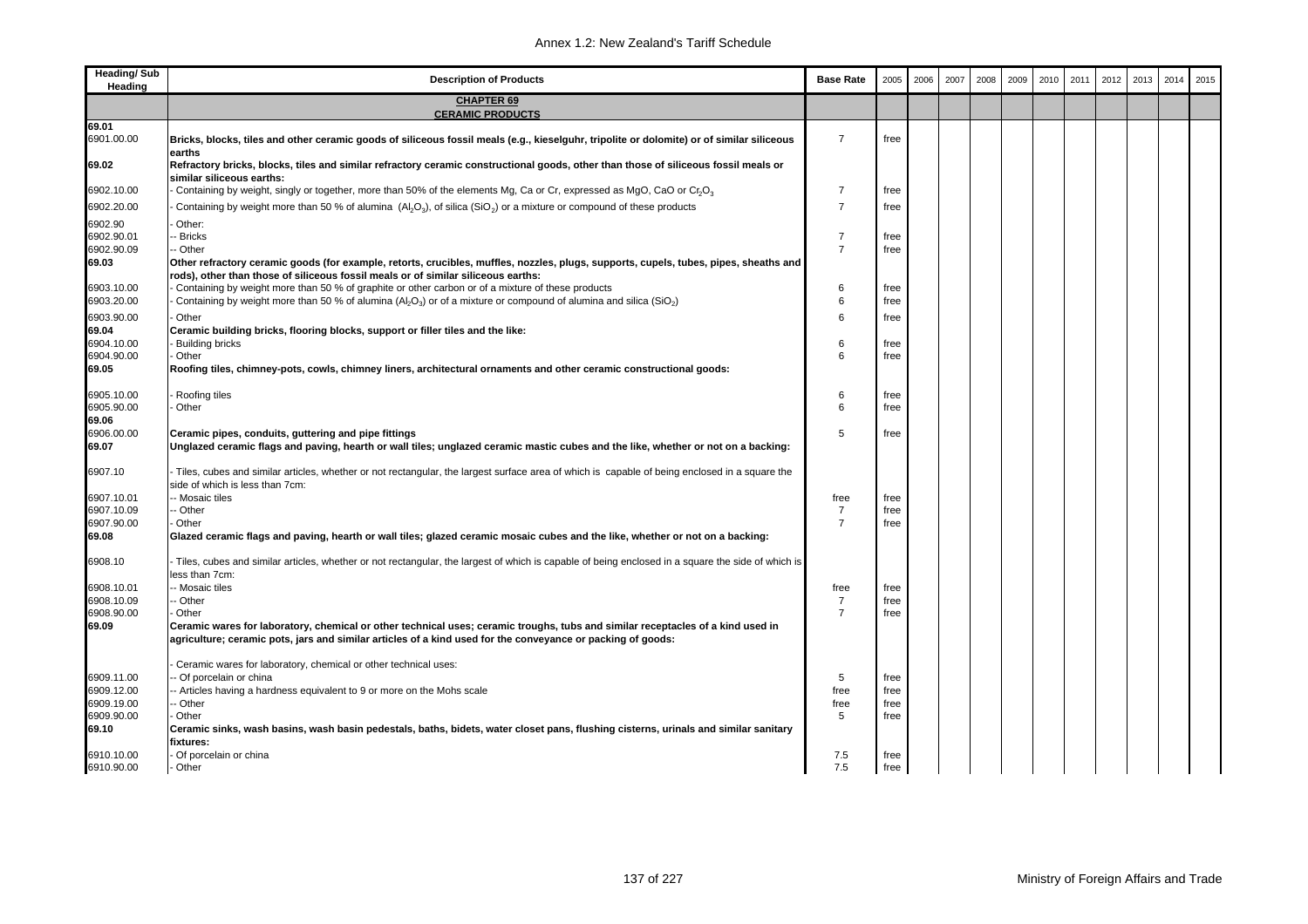| <b>Heading/Sub</b><br>Heading | <b>Description of Products</b>                                                                                                                                       | <b>Base Rate</b> | 2005 | 2006           | 2007 | 2008 | 2009 | 2010 | 2011 | 2012 | 2013 | 2014 | 2015 |
|-------------------------------|----------------------------------------------------------------------------------------------------------------------------------------------------------------------|------------------|------|----------------|------|------|------|------|------|------|------|------|------|
| 69.11                         | Tableware, kitchenware, other household articles and toilet articles, of porcelain or china:                                                                         |                  |      |                |      |      |      |      |      |      |      |      |      |
| 6911.10                       | Tableware and kitchenware:                                                                                                                                           |                  |      |                |      |      |      |      |      |      |      |      |      |
| 6911.10.01                    | -- Tableware and cooking utensils                                                                                                                                    | $\overline{7}$   | 5.5  | $\overline{4}$ | 3    | free |      |      |      |      |      |      |      |
| 6911.10.09                    | - Other kitchenware                                                                                                                                                  | $\overline{7}$   | free |                |      |      |      |      |      |      |      |      |      |
| 6911.90.00                    | Other                                                                                                                                                                | $\overline{7}$   | free |                |      |      |      |      |      |      |      |      |      |
| 69.12                         |                                                                                                                                                                      |                  |      |                |      |      |      |      |      |      |      |      |      |
| 6912.00                       | Ceramic tableware, kitchenware, other household articles and toilet articles, other than of porcelain or china:                                                      |                  |      |                |      |      |      |      |      |      |      |      |      |
| 6912.00.01                    | Tableware and cooking utensils                                                                                                                                       | $\overline{7}$   | 5.5  | $\overline{4}$ | 3    | free |      |      |      |      |      |      |      |
| 6912.00.09                    | Other                                                                                                                                                                | $\overline{7}$   | 5.5  | $\overline{4}$ | 3    | free |      |      |      |      |      |      |      |
| 69.13                         | Statuettes and other ornamental ceramic articles:                                                                                                                    |                  |      |                |      |      |      |      |      |      |      |      |      |
| 6913.10                       | Of porcelain or china:                                                                                                                                               |                  |      |                |      |      |      |      |      |      |      |      |      |
| 6913.10.01                    | - Beads, not mounted, set or strung; ornaments for footwear                                                                                                          | free             | free |                |      |      |      |      |      |      |      |      |      |
| 6913.10.09                    | Other                                                                                                                                                                | $\overline{7}$   | free |                |      |      |      |      |      |      |      |      |      |
| 6913.90                       | Other:                                                                                                                                                               |                  |      |                |      |      |      |      |      |      |      |      |      |
| 6913.90.01                    | - Beads, not mounted, set or strung; ornaments for footwear                                                                                                          | free             | free |                |      |      |      |      |      |      |      |      |      |
| 6913.90.09                    | - Other                                                                                                                                                              | $\overline{7}$   | free |                |      |      |      |      |      |      |      |      |      |
| 69.14                         | Other ceramic articles:                                                                                                                                              |                  |      |                |      |      |      |      |      |      |      |      |      |
| 6914.10                       | Of porcelain or china:                                                                                                                                               |                  |      |                |      |      |      |      |      |      |      |      |      |
| 6914.10.01                    | - Handles for cutlery; parts of gas fires and stoves                                                                                                                 | free             | free |                |      |      |      |      |      |      |      |      |      |
| 6914.10.09                    | - Other                                                                                                                                                              | 7                | free |                |      |      |      |      |      |      |      |      |      |
| 6914.90                       | Other:                                                                                                                                                               |                  |      |                |      |      |      |      |      |      |      |      |      |
| 6914.90.01                    | - Handles for cutlery; parts of gas fires and stoves                                                                                                                 | free             | free |                |      |      |      |      |      |      |      |      |      |
| 6914.90.09                    | - Other                                                                                                                                                              | $\overline{7}$   | free |                |      |      |      |      |      |      |      |      |      |
|                               | <b>CHAPTER 70</b>                                                                                                                                                    |                  |      |                |      |      |      |      |      |      |      |      |      |
|                               | <b>GLASS AND GLASSWARE</b>                                                                                                                                           |                  |      |                |      |      |      |      |      |      |      |      |      |
| 70.01                         |                                                                                                                                                                      |                  |      |                |      |      |      |      |      |      |      |      |      |
| 7001.00.00                    | Cullet and other waste and scrap of glass; glass in the mass                                                                                                         | free             | free |                |      |      |      |      |      |      |      |      |      |
| 70.02                         | Glass in balls (other than microspheres of heading 70.18), rods or tubes, unworked:                                                                                  |                  |      |                |      |      |      |      |      |      |      |      |      |
| 7002.10.00                    | <b>Balls</b>                                                                                                                                                         | free             | free |                |      |      |      |      |      |      |      |      |      |
| 7002.20.00                    | Rods                                                                                                                                                                 | free             | free |                |      |      |      |      |      |      |      |      |      |
|                               | Tubes:                                                                                                                                                               |                  |      |                |      |      |      |      |      |      |      |      |      |
| 7002.31.00                    | - Of fused quartz or other fused silica                                                                                                                              | free             | free |                |      |      |      |      |      |      |      |      |      |
| 7002.32.00                    | Of other glass having a linear coefficient of expansion not exceeding 5 x 10 <sup>°</sup> per Kelvin within a temperature range of 0 <sup>°</sup> C to<br>$300\,^0C$ | free             | free |                |      |      |      |      |      |      |      |      |      |
|                               |                                                                                                                                                                      |                  |      |                |      |      |      |      |      |      |      |      |      |
| 7002.39.00                    | -- Other                                                                                                                                                             | free             | free |                |      |      |      |      |      |      |      |      |      |
| 70.03                         | Cast glass and rolled glass, in sheets or profiles, whether or not having an absorbent, reflecting or non-reflecting layer, but not<br>otherwise worked:             |                  |      |                |      |      |      |      |      |      |      |      |      |
|                               | Non-wired sheets:                                                                                                                                                    |                  |      |                |      |      |      |      |      |      |      |      |      |
| 7003.12                       | - Coloured throughout the mass (body tinted), opacified, flashed or having an absorbent, reflecting or non-reflecting layer:                                         |                  |      |                |      |      |      |      |      |      |      |      |      |
| 7003.12.10                    | -- Having a non-reflecting layer                                                                                                                                     | free             | free |                |      |      |      |      |      |      |      |      |      |
| 7003.12.90                    | - Other                                                                                                                                                              | free             | free |                |      |      |      |      |      |      |      |      |      |
| 7003.19.00                    | - Other                                                                                                                                                              | free             | free |                |      |      |      |      |      |      |      |      |      |
| 7003.20.00                    | Wired sheets                                                                                                                                                         | free             | free |                |      |      |      |      |      |      |      |      |      |
| 7003.30.00                    | Profiles                                                                                                                                                             | free             | free |                |      |      |      |      |      |      |      |      |      |
| 70.04                         | Drawn glass and blown glass, in sheets, whether or not having an absorbent, reflecting or non-reflecting layer, but not otherwise                                    |                  |      |                |      |      |      |      |      |      |      |      |      |
|                               | worked:                                                                                                                                                              |                  |      |                |      |      |      |      |      |      |      |      |      |
| 7004.20                       | Glass, coloured throughout the mass (body tinted), opacified, flashed or having an absorbent, reflecting                                                             |                  |      |                |      |      |      |      |      |      |      |      |      |
|                               | or non-reflecting layer                                                                                                                                              |                  |      |                |      |      |      |      |      |      |      |      |      |
| 7004.20.10                    | -- Having a non-reflecting layer                                                                                                                                     | free             | free |                |      |      |      |      |      |      |      |      |      |
| 7004.20.90                    | - Other                                                                                                                                                              | free             | free |                |      |      |      |      |      |      |      |      |      |
| 7004.90.00                    | Other glass                                                                                                                                                          | free             | free |                |      |      |      |      |      |      |      |      |      |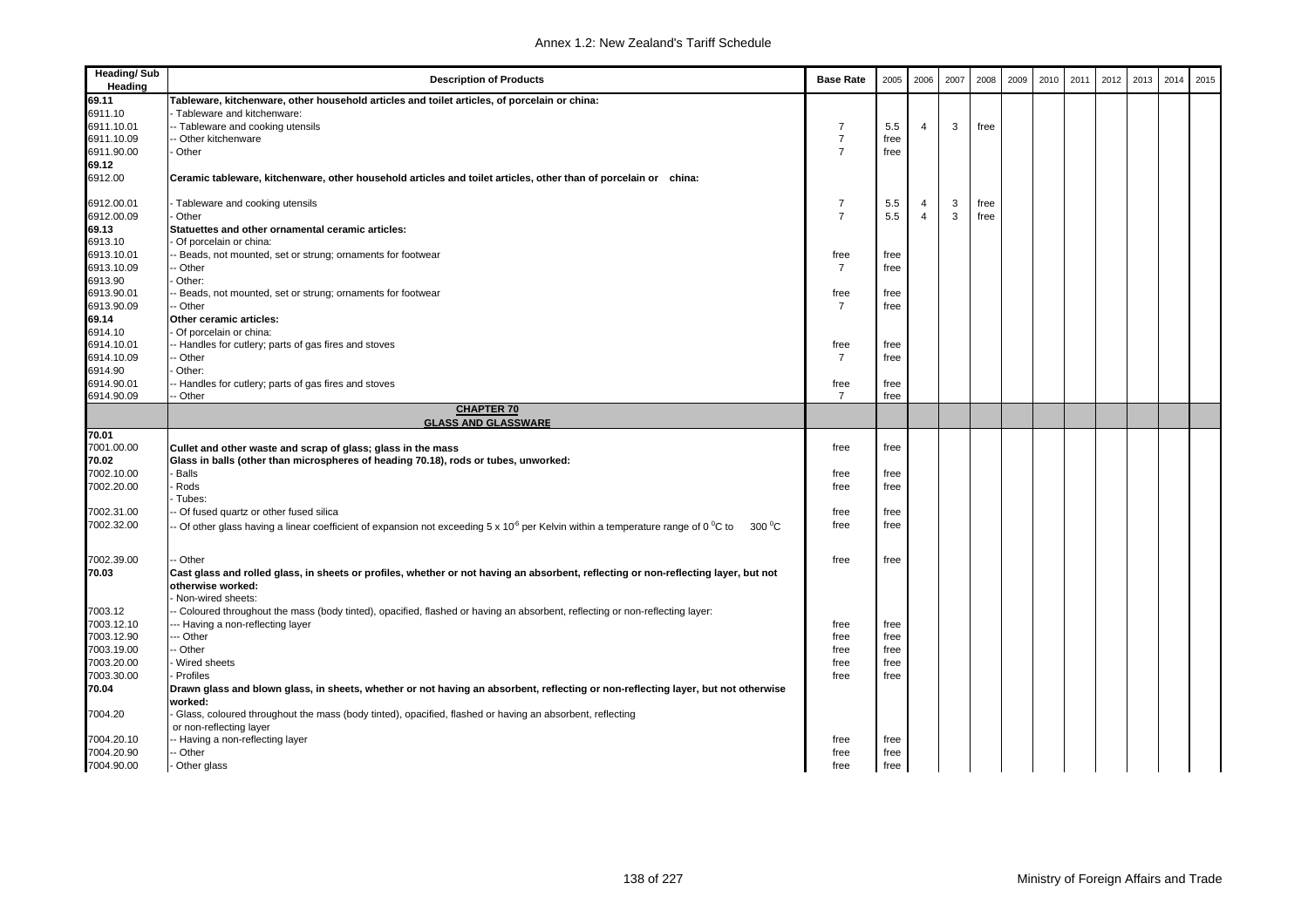| Heading/Sub<br>Heading | <b>Description of Products</b>                                                                                                                                                                                          | <b>Base Rate</b> | 2005      | 2006           | 2007 | 2008           | 2009 | 2010 | 2011 | 2012 | 2013 | 2014 | 2015 |
|------------------------|-------------------------------------------------------------------------------------------------------------------------------------------------------------------------------------------------------------------------|------------------|-----------|----------------|------|----------------|------|------|------|------|------|------|------|
| 70.05                  | Float glass and surface ground or polished glass, in sheets, whether or not having an absorbent, reflecting or non-reflecting layer,                                                                                    |                  |           |                |      |                |      |      |      |      |      |      |      |
|                        | but not otherwise worked:                                                                                                                                                                                               |                  |           |                |      |                |      |      |      |      |      |      |      |
| 7005.10                | Non-wired glass, having an absorbent, reflecting or non-reflecting layer:                                                                                                                                               |                  |           |                |      |                |      |      |      |      |      |      |      |
| 7005.10.10             | - Having a non-reflecting layer                                                                                                                                                                                         | free             | free      |                |      |                |      |      |      |      |      |      |      |
| 7005.10.90             | Other                                                                                                                                                                                                                   | free             | free      |                |      |                |      |      |      |      |      |      |      |
|                        | Other non-wired glass:                                                                                                                                                                                                  |                  |           |                |      |                |      |      |      |      |      |      |      |
| 7005.21.00             | Coloured throughout the mass (body tinted), opacified, flashed or merely surface ground                                                                                                                                 | free             | free      |                |      |                |      |      |      |      |      |      |      |
| 7005.29.00             | - Other                                                                                                                                                                                                                 | free             | free      |                |      |                |      |      |      |      |      |      |      |
| 7005.30.00             | Wired glass                                                                                                                                                                                                             | free             | free      |                |      |                |      |      |      |      |      |      |      |
| 70.06                  |                                                                                                                                                                                                                         |                  |           |                |      |                |      |      |      |      |      |      |      |
| 7006.00.00             | Glass of heading 70.03, 70.04 or 70.05, bent, edge-worked, engraved, drilled, enamelled or otherwise worked, but not framed or fitted<br>with other materials                                                           | free             | free      |                |      |                |      |      |      |      |      |      |      |
| 70.07                  | Safety glass, consisting of toughened (tempered) or laminated glass:<br>Toughened (tempered) safety glass:                                                                                                              |                  |           |                |      |                |      |      |      |      |      |      |      |
| 7007.11                | - Of size and shape suitable for incorporation in vehicles, aircraft, spacecraft or vessels:                                                                                                                            |                  |           |                |      |                |      |      |      |      |      |      |      |
|                        | -- For incorporation in motor vehicles:                                                                                                                                                                                 |                  |           |                |      |                |      |      |      |      |      |      |      |
|                        | --- For use in the assembly of motor vehicles as may be determined by the Minister in accordance with section 14 of this Act:                                                                                           |                  |           |                |      |                |      |      |      |      |      |      |      |
| 7007.11.02             | ---- For the passenger motor vehicles of heading 87.03, and other vehicles of heading 87.04 of a g.v.w. not exceeding 3,500 kg                                                                                          | 17.5             | 15        | 12.5           | 10   | 7.5            | 5    | free |      |      |      |      |      |
| 7007.11.03             | ---- For the vehicles of headings 87.02 and 87.05, and road tractors of heading 87.01 and vehicles of heading 87.04 of a g.v.w. exceeding                                                                               | $\overline{7}$   | free      |                |      |                |      |      |      |      |      |      |      |
|                        | 3,500 kg but not exceeding 10,500 kg                                                                                                                                                                                    |                  |           |                |      |                |      |      |      |      |      |      |      |
| 7007.11.05             | ---- For other vehicles exceeding 10,500 kg                                                                                                                                                                             | free             | free      |                |      |                |      |      |      |      |      |      |      |
| 7007.11.09             | --- Other                                                                                                                                                                                                               | 10               | 8         | $\overline{7}$ | 6    | $\overline{4}$ | 3    | free |      |      |      |      |      |
| 7007.11.19             | -- Other                                                                                                                                                                                                                | free             | free      |                |      |                |      |      |      |      |      |      |      |
| 7007.19.00             | - Other                                                                                                                                                                                                                 | free             | free      |                |      |                |      |      |      |      |      |      |      |
|                        | Laminated safety glass:                                                                                                                                                                                                 |                  |           |                |      |                |      |      |      |      |      |      |      |
| 7007.21                | Of size and shape suitable for incorporation in vehicles, aircraft, spacecraft or vessels:                                                                                                                              |                  |           |                |      |                |      |      |      |      |      |      |      |
|                        | -- For incorporation in motor vehicles:                                                                                                                                                                                 |                  |           |                |      |                |      |      |      |      |      |      |      |
|                        | --- For use in the assembly of motor vehicles as may be determined by the Minister in accordance with section 14 of this Act:                                                                                           |                  |           |                |      |                |      |      |      |      |      |      |      |
| 7007.21.02             | ---- For the passenger motor vehicles of heading 87.03, and other vehicles of heading 87.04 of a g.v.w. not exceeding 3,500 kg but not                                                                                  | 17.5             | 15        | 12.5           | 10   | 7.5            | 5    | free |      |      |      |      |      |
|                        | exceeding 10,500 kg                                                                                                                                                                                                     |                  |           |                |      |                |      |      |      |      |      |      |      |
| 7007.21.03             | ---- For the vehicles of headings 87.02 and 87.05, and road tractors of heading 87.01 and vehicles of heading 87.04 of a g.v.w. exceeding                                                                               | $\overline{7}$   | free      |                |      |                |      |      |      |      |      |      |      |
| 7007.21.05             | 3,500 kg but not exceeding 10,500 kg                                                                                                                                                                                    |                  |           |                |      |                |      |      |      |      |      |      |      |
| 7007.21.09             | ---- For other vehicles exceeding 10,500 kg<br>--- Other                                                                                                                                                                | free<br>10       | free<br>8 | 7              | 6    | $\overline{4}$ | 3    | free |      |      |      |      |      |
| 7007.21.19             | -- Other                                                                                                                                                                                                                | free             | free      |                |      |                |      |      |      |      |      |      |      |
| 7007.29.00             | - Other                                                                                                                                                                                                                 | free             | free      |                |      |                |      |      |      |      |      |      |      |
| 70.08                  |                                                                                                                                                                                                                         |                  |           |                |      |                |      |      |      |      |      |      |      |
| 7008.00.00             | Multiple-walled insulating units of glass                                                                                                                                                                               | 5                | free      |                |      |                |      |      |      |      |      |      |      |
| 70.09                  | Glass mirrors, whether or not framed, including rear-view mirrors:                                                                                                                                                      |                  |           |                |      |                |      |      |      |      |      |      |      |
| 7009.10                | Rear-view mirrors for vehicles:                                                                                                                                                                                         |                  |           |                |      |                |      |      |      |      |      |      |      |
|                        | - Exterior type:                                                                                                                                                                                                        |                  |           |                |      |                |      |      |      |      |      |      |      |
|                        | -- For use in the assembly of motor vehicles as may be determined by the Minister in accordance with section 14 of this Act:                                                                                            |                  |           |                |      |                |      |      |      |      |      |      |      |
| 7009.10.02             | --- For the passenger motor vehicles of heading 87.03, and other vehicles of heading 87.04 of a g.v.w. not exceeding 10,500 kg                                                                                          | 17.5             | 15        | 12.5           | 10   | 7.5            | 5    | free |      |      |      |      |      |
| 7009.10.03             | For the vehicles of headings 87.02 and 87.05, and road tractors of heading 87.04 of a g.v.w. exceeding 3,500 kg but not exceeding 10,500<br>kg                                                                          | $\overline{7}$   | 6         | 5              | 4.5  | $\overline{4}$ | 3    | free |      |      |      |      |      |
| 7009.10.05             | --- For other vehicles exceeding 10,500 kg                                                                                                                                                                              | free             | free      |                |      |                |      |      |      |      |      |      |      |
| 7009.10.09             | -- Other                                                                                                                                                                                                                | 10               | 8         | $\overline{7}$ | 6    | 4              | 3    | free |      |      |      |      |      |
| 7009.10.19             | · Other                                                                                                                                                                                                                 | 10               | 8         | $\overline{7}$ | 6    | $\overline{4}$ | 3    | free |      |      |      |      |      |
|                        | Other:                                                                                                                                                                                                                  |                  |           |                |      |                |      |      |      |      |      |      |      |
| 7009.91.00             | - Unframed                                                                                                                                                                                                              | $\overline{7}$   | free      |                |      |                |      |      |      |      |      |      |      |
| 7009.92.00             | - Framed                                                                                                                                                                                                                | $\overline{7}$   | free      |                |      |                |      |      |      |      |      |      |      |
| 70.10                  | Carboys, bottles, flasks, jars, pots, phials, ampoules and other containers, of glass, of a kind used for the conveyance or packing of<br>goods; preserving jars of glass; stoppers, lids and other closures, of glass: |                  |           |                |      |                |      |      |      |      |      |      |      |
| 7010.10.00             | - Ampoules                                                                                                                                                                                                              | free             | free      |                |      |                |      |      |      |      |      |      |      |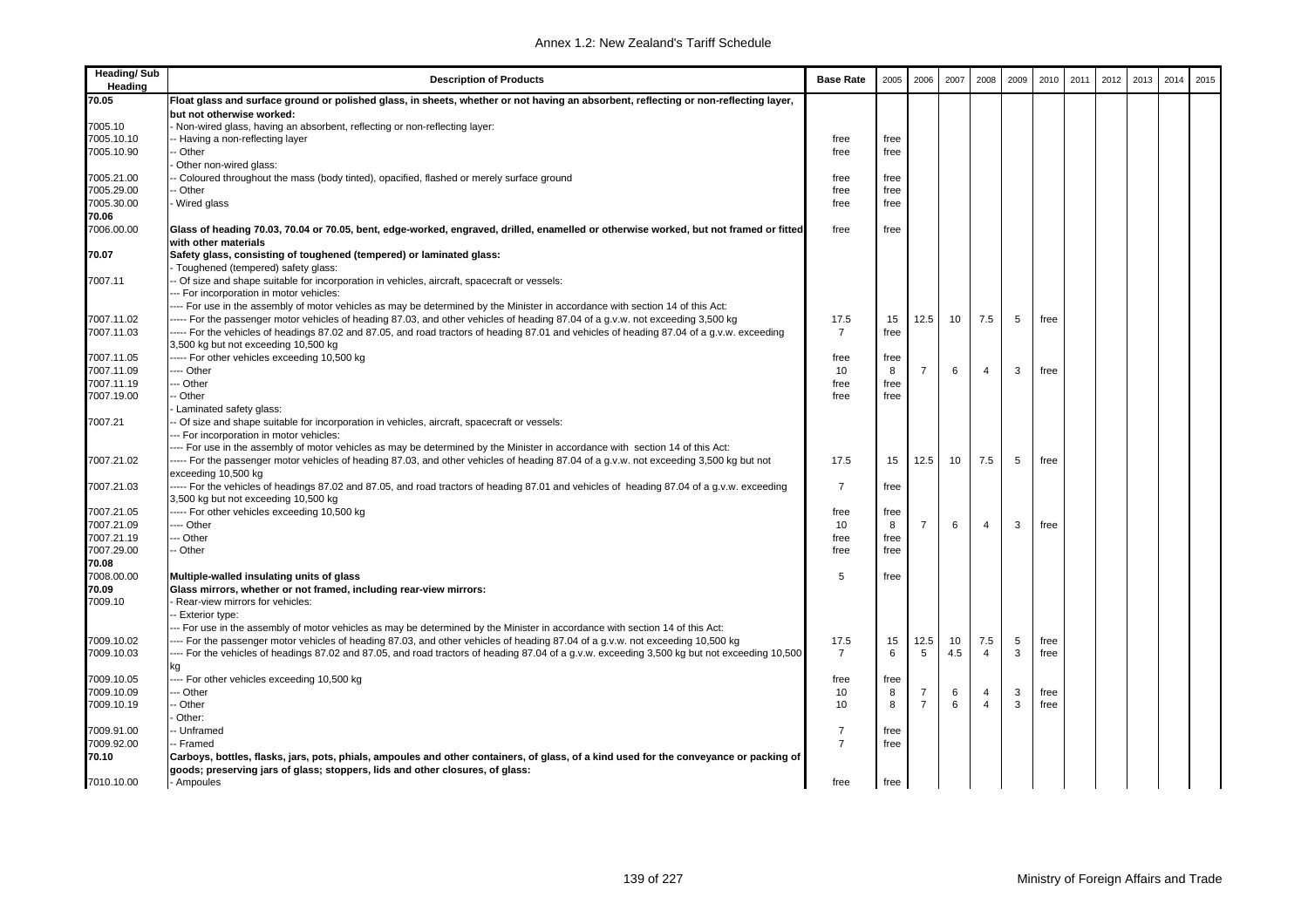| <b>Heading/Sub</b><br>Heading | <b>Description of Products</b>                                                                                                          | <b>Base Rate</b> | 2005 | 2006 | 2007 | 2008 | 2009 | 2010 | 2011 | 2012 | 2013 | 2014 | 2015 |
|-------------------------------|-----------------------------------------------------------------------------------------------------------------------------------------|------------------|------|------|------|------|------|------|------|------|------|------|------|
| 7010.20.00                    | Stoppers, lids and other closures                                                                                                       | free             | free |      |      |      |      |      |      |      |      |      |      |
| 7010.90                       | Other                                                                                                                                   |                  |      |      |      |      |      |      |      |      |      |      |      |
|                               | Of a capacity exceeding 1 I:                                                                                                            |                  |      |      |      |      |      |      |      |      |      |      |      |
| 7010.90.11                    | -- Preserving jars                                                                                                                      | $\overline{7}$   | free |      |      |      |      |      |      |      |      |      |      |
| 7010.90.18                    | -- Other                                                                                                                                | free             | free |      |      |      |      |      |      |      |      |      |      |
|                               | Of a capacity exceeding 0.33 I but not exceeding 1 I:                                                                                   |                  |      |      |      |      |      |      |      |      |      |      |      |
| 7010.90.21                    | -- Preserving jars                                                                                                                      | $\overline{7}$   | free |      |      |      |      |      |      |      |      |      |      |
|                               | -- Other                                                                                                                                |                  |      |      |      |      |      |      |      |      |      |      |      |
| 7010.90.25                    | --- Of a capacity less than 500 ml                                                                                                      | 6.5              | free |      |      |      |      |      |      |      |      |      |      |
| 7010.90.28                    | --- Other                                                                                                                               | free             | free |      |      |      |      |      |      |      |      |      |      |
|                               | Of a capacity exceeding 0.15 I but not exceeding 0.33 I:                                                                                |                  |      |      |      |      |      |      |      |      |      |      |      |
| 7010.90.31                    | -- Preserving jars                                                                                                                      | $\overline{7}$   | free |      |      |      |      |      |      |      |      |      |      |
|                               | -- Other                                                                                                                                |                  |      |      |      |      |      |      |      |      |      |      |      |
| 7010.90.35                    | --- Of a capacity less than 200 ml                                                                                                      | free             | free |      |      |      |      |      |      |      |      |      |      |
| 7010.90.37                    | --- Of a capacity of 200 ml or more but not exceeding 250 ml capacity                                                                   | $\overline{7}$   | free |      |      |      |      |      |      |      |      |      |      |
| 7010.90.38                    | --- Other                                                                                                                               | 6.5              | free |      |      |      |      |      |      |      |      |      |      |
|                               | Of a capacity not exceeding 0.15 l:                                                                                                     |                  |      |      |      |      |      |      |      |      |      |      |      |
| 7010.90.41                    | -- Preserving jars                                                                                                                      | $\overline{7}$   | free |      |      |      |      |      |      |      |      |      |      |
| 7010.90.49                    | -- Other                                                                                                                                | free             | free |      |      |      |      |      |      |      |      |      |      |
| 70.11                         | Glass envelopes (including bulbs and tubes), open, and glass parts thereof, without fittings, for electric lamps, cathode-ray tubes or  |                  |      |      |      |      |      |      |      |      |      |      |      |
|                               | the like:                                                                                                                               |                  |      |      |      |      |      |      |      |      |      |      |      |
| 7011.10.00                    | For electric lighting                                                                                                                   | free             | free |      |      |      |      |      |      |      |      |      |      |
| 7011.20.00                    | For cathode-ray tubes                                                                                                                   | free             | free |      |      |      |      |      |      |      |      |      |      |
| 7011.90.00                    | Other                                                                                                                                   | free             | free |      |      |      |      |      |      |      |      |      |      |
| 70.12                         |                                                                                                                                         |                  |      |      |      |      |      |      |      |      |      |      |      |
| 7012.00.00                    | Glass inners for vacuum flasks or for other vacuum vessels                                                                              | free             | free |      |      |      |      |      |      |      |      |      |      |
| 70.13                         | Glassware of a kind used for table, kitchen, toilet, office, indoor decoration or similar purposes (other than that of heading 70.10 or |                  |      |      |      |      |      |      |      |      |      |      |      |
|                               | 70.18):                                                                                                                                 |                  |      |      |      |      |      |      |      |      |      |      |      |
| 7013.10                       | Of glass-ceramics:                                                                                                                      |                  |      |      |      |      |      |      |      |      |      |      |      |
| 7013.10.01                    | Cups, saucers and plates, whether or not in sets                                                                                        | free             | free |      |      |      |      |      |      |      |      |      |      |
| 7013.10.09                    | Other                                                                                                                                   | free             | free |      |      |      |      |      |      |      |      |      |      |
|                               | Drinking glasses other than of glass-ceramics:                                                                                          |                  |      |      |      |      |      |      |      |      |      |      |      |
| 7013.21.00                    | Of lead crystal                                                                                                                         | free             | free |      |      |      |      |      |      |      |      |      |      |
| 7013.29.00                    | Other                                                                                                                                   | free             | free |      |      |      |      |      |      |      |      |      |      |
|                               | Glassware of a kind used for table (other than drinking glasses) or kitchen purposes other than of glass-ceramics:                      |                  |      |      |      |      |      |      |      |      |      |      |      |
| 7013.31.00                    | Of lead crystal                                                                                                                         | free             | free |      |      |      |      |      |      |      |      |      |      |
| 7013.32.00                    | Of glass having a linear coefficient of expansion not exceeding $5 \times 10^6$ Kelvin within a temperature range of 0 °C to 300 °C     | free             | free |      |      |      |      |      |      |      |      |      |      |
| 7013.39                       | Other:                                                                                                                                  |                  |      |      |      |      |      |      |      |      |      |      |      |
| 7013.39.01                    | -- Cups, saucers and plates, whether or not in sets                                                                                     | free             | free |      |      |      |      |      |      |      |      |      |      |
| 7013.39.09                    | - Other                                                                                                                                 | free             | free |      |      |      |      |      |      |      |      |      |      |
|                               | Other glassware:                                                                                                                        |                  |      |      |      |      |      |      |      |      |      |      |      |
| 7013.91.00                    | Of lead crystal                                                                                                                         | free             | free |      |      |      |      |      |      |      |      |      |      |
| 7013.99.00                    | Other                                                                                                                                   | free             | free |      |      |      |      |      |      |      |      |      |      |
| 70.14                         |                                                                                                                                         |                  |      |      |      |      |      |      |      |      |      |      |      |
| 7014.00.00                    | Signalling glassware and optical elements of glass (other than those of heading 70.15), not optically worked                            | free             | free |      |      |      |      |      |      |      |      |      |      |
| 70.15                         | Clock or watch glasses and similar glasses, glasses for non-corrective or corrective spectacles, curved, bent, hollowed or the like,    |                  |      |      |      |      |      |      |      |      |      |      |      |
|                               | not optically worked; hollow glass spheres and there segments, for the manufacture of such glasses:                                     |                  |      |      |      |      |      |      |      |      |      |      |      |
| 7015.10.00                    | Glasses for corrective spectacles                                                                                                       | free             | free |      |      |      |      |      |      |      |      |      |      |
| 7015.90.00                    | Other                                                                                                                                   | free             | free |      |      |      |      |      |      |      |      |      |      |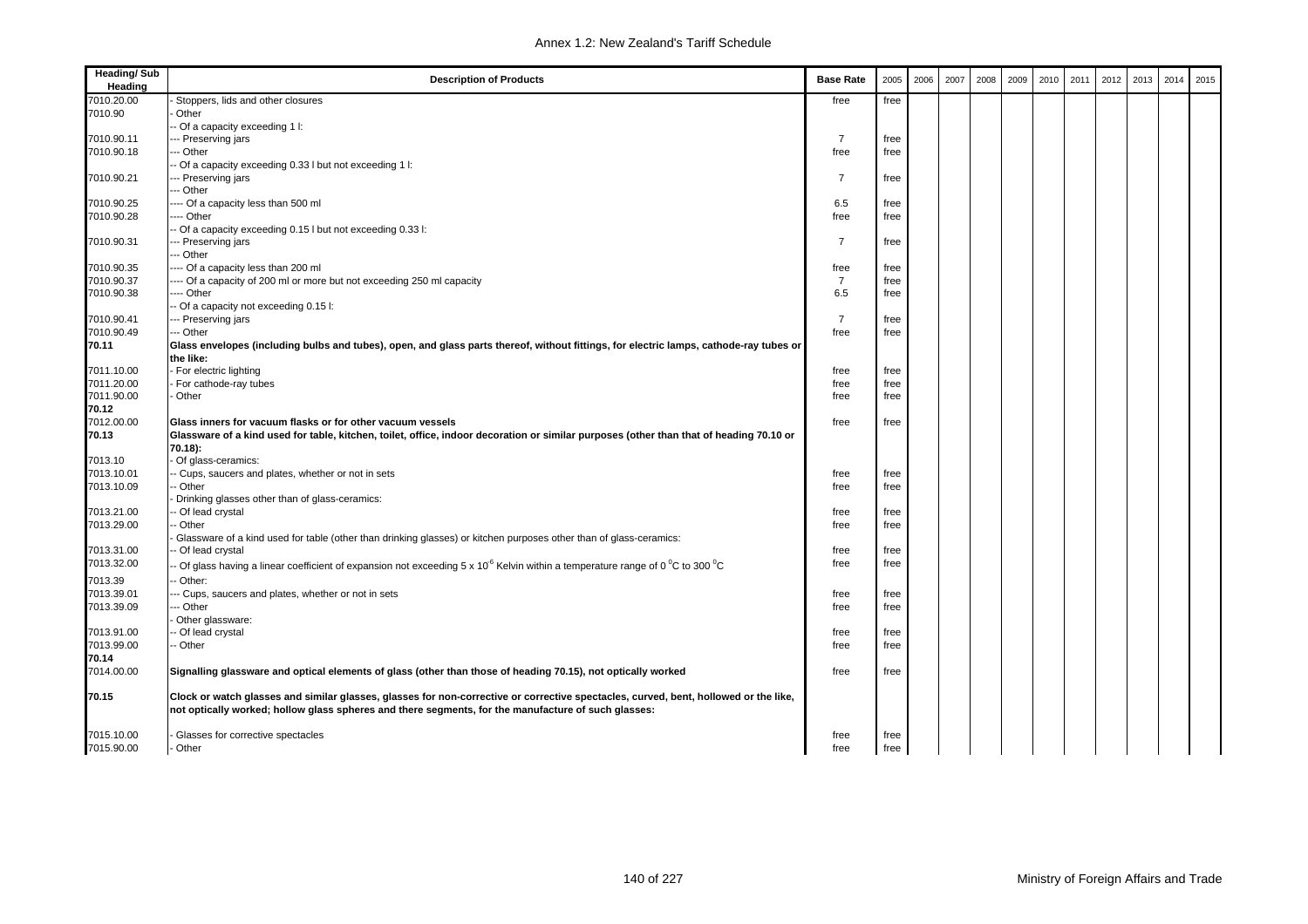| <b>Heading/Sub</b><br>Heading | <b>Description of Products</b>                                                                                                                                                                                                                                                                                                                                                                             | <b>Base Rate</b> | 2005         | 2006           | 2007 | 2008 | 2009 | 2010 | 2011 | 2012 | 2013 | 2014 | 2015 |
|-------------------------------|------------------------------------------------------------------------------------------------------------------------------------------------------------------------------------------------------------------------------------------------------------------------------------------------------------------------------------------------------------------------------------------------------------|------------------|--------------|----------------|------|------|------|------|------|------|------|------|------|
| 70.16                         | Paving blocks, slabs, bricks, squares, tiles and other articles of pressed or moulded glass, whether or not wired, of a kind used for<br>building or construction purposes; glass cubes and other glass smallwares, whether or not on a backing, for mosaics or similar<br>decorative purposes; leaded lights and the like; multicellular or foam glass in blocks, panel, plates, shells or similar forms: |                  |              |                |      |      |      |      |      |      |      |      |      |
| 7016.10.00                    | Glass cubes and other glass smallwares, whether or not on a backing, for mosaics or similar decorative purposes                                                                                                                                                                                                                                                                                            | $\overline{7}$   | free         |                |      |      |      |      |      |      |      |      |      |
| 7016.90                       | Other:                                                                                                                                                                                                                                                                                                                                                                                                     |                  |              |                |      |      |      |      |      |      |      |      |      |
| 7016.90.01                    | -- Leaded lights and the like                                                                                                                                                                                                                                                                                                                                                                              | free             | free         |                |      |      |      |      |      |      |      |      |      |
| 7016.90.09                    | - Other                                                                                                                                                                                                                                                                                                                                                                                                    | free             | free         |                |      |      |      |      |      |      |      |      |      |
| 70.17                         | Laboratory, hygienic or pharmaceutical glassware, whether or not graduated or calibrated:                                                                                                                                                                                                                                                                                                                  |                  |              |                |      |      |      |      |      |      |      |      |      |
| 7017.10.00                    | Of fused quartz or other fused silica                                                                                                                                                                                                                                                                                                                                                                      | free             | free         |                |      |      |      |      |      |      |      |      |      |
| 7017.20.00                    | Of other glass having a linear coefficient of expansion not exceeding 5 x 10 <sup>6</sup> per Kelvin within a temperature range of 0 <sup>°</sup> C to 300 <sup>°</sup> C                                                                                                                                                                                                                                  | free             | free         |                |      |      |      |      |      |      |      |      |      |
| 7017.90.00                    | Other                                                                                                                                                                                                                                                                                                                                                                                                      | free             | free         |                |      |      |      |      |      |      |      |      |      |
| 70.18                         | Glass beads, imitation pearls, imitation precious or semi-precious stones and similar glass smallwares, and articles thereof other<br>than imitation jewellery; glass eyes other than prosthetic articles; statuettes and other ornaments of lamp-worked glass, other than<br>imitation jewellery; glass microspheres not exceeding 1mm in diameter:                                                       |                  |              |                |      |      |      |      |      |      |      |      |      |
| 7018.10                       | Glass beads, imitation pearls, imitation precious or precious stones and similar glass smallwares:                                                                                                                                                                                                                                                                                                         |                  |              |                |      |      |      |      |      |      |      |      |      |
| 7018.10.01                    | Beads, other than imitation pearls, not mounted, set or strung; patient identification beads                                                                                                                                                                                                                                                                                                               | free             | free         |                |      |      |      |      |      |      |      |      |      |
| 7018.10.09                    | Other                                                                                                                                                                                                                                                                                                                                                                                                      | 7                | 5.5          | $\overline{4}$ | 3    | free |      |      |      |      |      |      |      |
| 7018.20.00                    | Glass microspheres not exceeding 1 mm in diameter                                                                                                                                                                                                                                                                                                                                                          | free             | free         |                |      |      |      |      |      |      |      |      |      |
| 7018.90                       | Other:                                                                                                                                                                                                                                                                                                                                                                                                     |                  |              |                |      |      |      |      |      |      |      |      |      |
| 7018.90.01                    | -- Artificial eyes                                                                                                                                                                                                                                                                                                                                                                                         | free             | free         |                |      |      |      |      |      |      |      |      |      |
| 7018.90.09                    | - Other                                                                                                                                                                                                                                                                                                                                                                                                    | $\overline{7}$   | free         |                |      |      |      |      |      |      |      |      |      |
| 70.19                         | Glass fibres (including glass wool) and articles thereof (for example, yarn, woven fabrics):                                                                                                                                                                                                                                                                                                               |                  |              |                |      |      |      |      |      |      |      |      |      |
|                               | Slivers, rovings, yarn and chopped strands:                                                                                                                                                                                                                                                                                                                                                                |                  |              |                |      |      |      |      |      |      |      |      |      |
| 7019.11.00<br>7019.12.00      | - Chopped strands, of a length of not more than 50 mm<br>- Rovings                                                                                                                                                                                                                                                                                                                                         | free<br>free     | free<br>free |                |      |      |      |      |      |      |      |      |      |
| 7019.19.00                    | - Other                                                                                                                                                                                                                                                                                                                                                                                                    | free             | free         |                |      |      |      |      |      |      |      |      |      |
|                               | Thin sheets (voiles), webs, mats, mattresses, boards and similar nonwoven products:                                                                                                                                                                                                                                                                                                                        |                  |              |                |      |      |      |      |      |      |      |      |      |
| 7019.31.00                    | - Mats                                                                                                                                                                                                                                                                                                                                                                                                     | 6.5              | free         |                |      |      |      |      |      |      |      |      |      |
| 7019.32.00                    | -- Thin sheets (voiles)                                                                                                                                                                                                                                                                                                                                                                                    | 6.5              | free         |                |      |      |      |      |      |      |      |      |      |
| 7019.39.00                    | - Other                                                                                                                                                                                                                                                                                                                                                                                                    | 6.5              | free         |                |      |      |      |      |      |      |      |      |      |
| 7019.40                       | Woven fabrics of rovings:                                                                                                                                                                                                                                                                                                                                                                                  |                  |              |                |      |      |      |      |      |      |      |      |      |
| 7019.40.10                    | - Carpet joining tape                                                                                                                                                                                                                                                                                                                                                                                      | free             | free         |                |      |      |      |      |      |      |      |      |      |
| 7019.40.20                    | - Braids and ornamental trimmings in the piece                                                                                                                                                                                                                                                                                                                                                             | $\overline{7}$   | free         |                |      |      |      |      |      |      |      |      |      |
| 7019.40.30                    | - Narrow woven fabrics as defined in Note 5 to Chapter 58 and narrow woven fabrics (bolduc) consisting of warp without weft assembled by<br>means of an adhesive                                                                                                                                                                                                                                           | $\overline{7}$   | free         |                |      |      |      |      |      |      |      |      |      |
| 7019.40.50                    | -- Woven reinforcing fabrics weighing between 300 g/m <sup>2</sup> and 1,000 g/m <sup>2</sup>                                                                                                                                                                                                                                                                                                              | 6                | free         |                |      |      |      |      |      |      |      |      |      |
| 7019.40.90                    | - Other                                                                                                                                                                                                                                                                                                                                                                                                    | free             | free         |                |      |      |      |      |      |      |      |      |      |
|                               | Other woven fabrics:                                                                                                                                                                                                                                                                                                                                                                                       |                  |              |                |      |      |      |      |      |      |      |      |      |
| 7019.51                       | - Of a width not exceeding 30 cm:                                                                                                                                                                                                                                                                                                                                                                          |                  |              |                |      |      |      |      |      |      |      |      |      |
| 7019.51.10                    | -- Carpet joining tape                                                                                                                                                                                                                                                                                                                                                                                     | free             | free         |                |      |      |      |      |      |      |      |      |      |
| 7019.51.20                    | -- Braids and ornamental trimmings in the piece                                                                                                                                                                                                                                                                                                                                                            | $\overline{7}$   | free         |                |      |      |      |      |      |      |      |      |      |
| 7019.51.30                    | -- Narrow woven fabrics as defined in Note 5 to Chapter 58 and narrow woven fabrics (bolduc) consisting of warp without weft assembled by<br>means of an adhesive                                                                                                                                                                                                                                          | $\overline{7}$   | free         |                |      |      |      |      |      |      |      |      |      |
| 7019.51.50                    | -- Woven reinforcing fabrics weighing between 300 g/m <sup>2</sup> and 1,000 g/m <sup>2</sup>                                                                                                                                                                                                                                                                                                              | 6                | free         |                |      |      |      |      |      |      |      |      |      |
| 7019.51.90                    | -- Other                                                                                                                                                                                                                                                                                                                                                                                                   | free             | free         |                |      |      |      |      |      |      |      |      |      |
| 7019.52                       | Of a width exceeding 30 cm, plain weave, weighing less than 250 g/m <sup>2</sup> , of filaments measuring per single yarn not more than 136 tex:                                                                                                                                                                                                                                                           |                  |              |                |      |      |      |      |      |      |      |      |      |
| 7019.52.10                    | -- Carpet joining tape                                                                                                                                                                                                                                                                                                                                                                                     | free             | free         |                |      |      |      |      |      |      |      |      |      |
| 7019.52.20                    | --- Braids and ornamental trimmings in the piece                                                                                                                                                                                                                                                                                                                                                           | 7                | free         |                |      |      |      |      |      |      |      |      |      |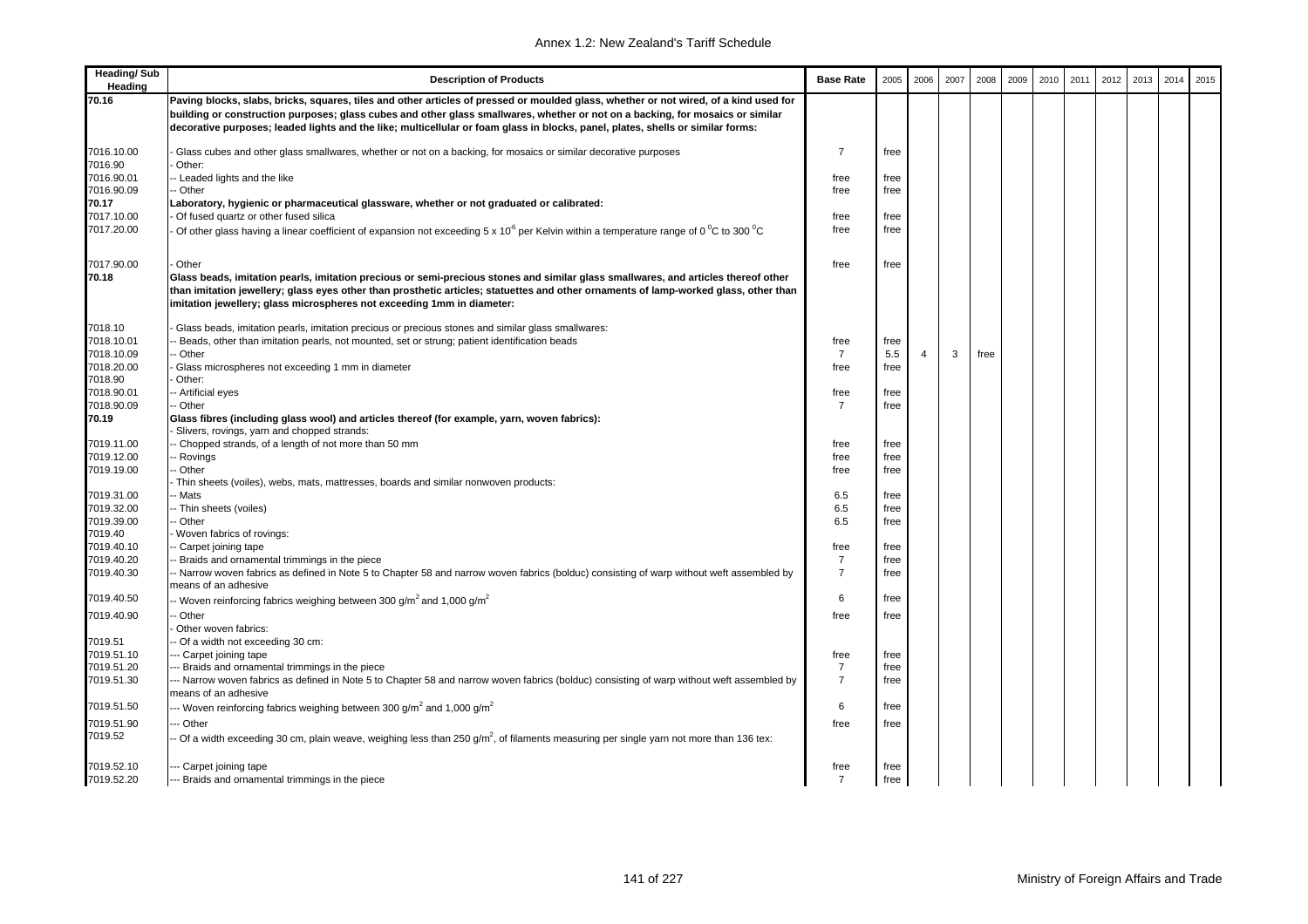| <b>Heading/Sub</b><br>Heading | <b>Description of Products</b>                                                                                                                                     | <b>Base Rate</b> | 2005 | 2006           | 2007 | 2008 | 2009 | 2010 | 2011 | 2012 | 2013 | 2014 | 2015 |
|-------------------------------|--------------------------------------------------------------------------------------------------------------------------------------------------------------------|------------------|------|----------------|------|------|------|------|------|------|------|------|------|
| 7019.52.90                    | -- Other                                                                                                                                                           | free             | free |                |      |      |      |      |      |      |      |      |      |
| 7019.59                       | Other:                                                                                                                                                             |                  |      |                |      |      |      |      |      |      |      |      |      |
| 7019.59.10                    | Carpet joining tape                                                                                                                                                | free             | free |                |      |      |      |      |      |      |      |      |      |
| 7019.59.20                    | -- Braids and ornamental trimmings in the piece                                                                                                                    | $\overline{7}$   | free |                |      |      |      |      |      |      |      |      |      |
| 7019.59.50                    | -- Woven reinforcing fabrics weighing between 300 g/m <sup>2</sup> and 1,000 g/m <sup>2</sup>                                                                      | 6                | free |                |      |      |      |      |      |      |      |      |      |
| 7019.59.90                    | - Other                                                                                                                                                            | free             | free |                |      |      |      |      |      |      |      |      |      |
| 7019.90                       | Other:                                                                                                                                                             |                  |      |                |      |      |      |      |      |      |      |      |      |
|                               | Other fabrics:                                                                                                                                                     |                  |      |                |      |      |      |      |      |      |      |      |      |
| 7019.90.02                    | - Braids and ornamental trimmings in the piece                                                                                                                     | $\overline{7}$   | free |                |      |      |      |      |      |      |      |      |      |
| 7019.90.08                    | - Reinforcing scrim                                                                                                                                                | free             | free |                |      |      |      |      |      |      |      |      |      |
| 7019.90.17                    | -- Other                                                                                                                                                           | free             | free |                |      |      |      |      |      |      |      |      |      |
| 7019.90.29                    | - Other                                                                                                                                                            | 6                | free |                |      |      |      |      |      |      |      |      |      |
| 70.20                         |                                                                                                                                                                    |                  |      |                |      |      |      |      |      |      |      |      |      |
| 7020.00                       | Other articles of glass:                                                                                                                                           |                  |      |                |      |      |      |      |      |      |      |      |      |
| 7020.00.01                    | Gauge glasses                                                                                                                                                      | free             | free |                |      |      |      |      |      |      |      |      |      |
| 7020.00.09                    | Floats for fishing nets; moulds specially suited for moulding plastics; handles for cutlery                                                                        | free             | free |                |      |      |      |      |      |      |      |      |      |
| 7020.00.19                    | Other                                                                                                                                                              | $\overline{7}$   | free |                |      |      |      |      |      |      |      |      |      |
|                               | <b>CHAPTER 71</b>                                                                                                                                                  |                  |      |                |      |      |      |      |      |      |      |      |      |
|                               | NATURAL OR CULTURED PEARLS, PRECIOUS OR SEMI-PRECIOUS STONES, PRECIOUS METALS, METALS CLAD WITH PRECIOUS<br>METAL, AND ARTICLES THEREOF; IMITATION JEWELLERY; COIN |                  |      |                |      |      |      |      |      |      |      |      |      |
| 71.01                         | Pearls, natural or cultured, whether or not worked or graded but not strung, mounted or set; pearls, natural or cultured, temporarily                              |                  |      |                |      |      |      |      |      |      |      |      |      |
|                               | strung for convenience of transport:                                                                                                                               |                  |      |                |      |      |      |      |      |      |      |      |      |
| 7101.10                       | - Natural pearls:                                                                                                                                                  |                  |      |                |      |      |      |      |      |      |      |      |      |
| 7101.10.10                    | Graded pearls temporarily strung for the convenience of transport                                                                                                  | $\overline{7}$   | 5.5  | $\overline{4}$ | 3    | free |      |      |      |      |      |      |      |
| 7101.10.90                    | - Other                                                                                                                                                            | free             | free |                |      |      |      |      |      |      |      |      |      |
|                               | Cultured pearls:                                                                                                                                                   |                  |      |                |      |      |      |      |      |      |      |      |      |
| 7101.21.00                    | - Unworked                                                                                                                                                         | free             | free |                |      |      |      |      |      |      |      |      |      |
| 7101.22                       | - Worked:                                                                                                                                                          |                  |      |                |      |      |      |      |      |      |      |      |      |
| 7101.22.10                    | -- Graded pearls temporarily strung for the convenience of transport                                                                                               | $\overline{7}$   | 5.5  | $\overline{4}$ | 3    | free |      |      |      |      |      |      |      |
| 7101.22.90                    | -- Other                                                                                                                                                           | free             | free |                |      |      |      |      |      |      |      |      |      |
| 71.02                         | Diamonds, whether or not worked, but not mounted or set:                                                                                                           |                  |      |                |      |      |      |      |      |      |      |      |      |
| 7102.10.00                    | Unsorted                                                                                                                                                           | free             | free |                |      |      |      |      |      |      |      |      |      |
|                               | Industrial:                                                                                                                                                        |                  |      |                |      |      |      |      |      |      |      |      |      |
| 7102.21.00                    | - Unworked or simply sawn, cleaved or bruted                                                                                                                       | free             | free |                |      |      |      |      |      |      |      |      |      |
| 7102.29.00                    | Other                                                                                                                                                              | free             | free |                |      |      |      |      |      |      |      |      |      |
|                               | Non-industrial:                                                                                                                                                    |                  |      |                |      |      |      |      |      |      |      |      |      |
| 7102.31.00                    | - Unworked or simply sawn, cleaved or bruted                                                                                                                       | free             | free |                |      |      |      |      |      |      |      |      |      |
| 7102.39.00                    | ⋅ Other                                                                                                                                                            | free             | free |                |      |      |      |      |      |      |      |      |      |
| 71.03                         | Precious stones (other than diamonds) and semi-precious stones, whether or not worked or graded but not strung, mounted or set;                                    |                  |      |                |      |      |      |      |      |      |      |      |      |
|                               | ungraded precious stones (other than diamonds) and semi-precious stones, temporarily strung for convenience of transport:                                          |                  |      |                |      |      |      |      |      |      |      |      |      |
|                               |                                                                                                                                                                    |                  |      |                |      |      |      |      |      |      |      |      |      |
| 7103.10.00                    | Unworked or simply sawn or roughly shaped<br>Otherwise worked:                                                                                                     | free             | free |                |      |      |      |      |      |      |      |      |      |
| 7103.91.00                    | - Rubies, sapphires and emeralds                                                                                                                                   | free             | free |                |      |      |      |      |      |      |      |      |      |
| 7103.99                       | Other:                                                                                                                                                             |                  |      |                |      |      |      |      |      |      |      |      |      |
| 7103.99.01                    | Greenstone, amazonite, bowenite, chloromelanite, jade and nephrite                                                                                                 | 6.5              | 5    | $\overline{4}$ | 3    | free |      |      |      |      |      |      |      |
| 7103.99.09                    | -- Other                                                                                                                                                           | free             | free |                |      |      |      |      |      |      |      |      |      |
| 71.04                         | Synthetic or reconstructed precious or semi-precious stones, whether or not worked or graded but not strung, mounted or set;                                       |                  |      |                |      |      |      |      |      |      |      |      |      |
|                               | ungraded synthetic or reconstructed precious or semi-precious stones, temporarily strung for convenience of transport:                                             |                  |      |                |      |      |      |      |      |      |      |      |      |
|                               |                                                                                                                                                                    |                  |      |                |      |      |      |      |      |      |      |      |      |
| 7104.10.00                    | Piezo-electric quartz                                                                                                                                              | free             | free |                |      |      |      |      |      |      |      |      |      |
| 7104.20.00                    | Other, unworked or simply sawn or roughly shaped                                                                                                                   | free             | free |                |      |      |      |      |      |      |      |      |      |
| 7104.90.00                    | <b>Other</b>                                                                                                                                                       | free             | free |                |      |      |      |      |      |      |      |      |      |
| 71.05                         | Dust and powder of natural or synthetic precious or semi-precious stones:                                                                                          |                  |      |                |      |      |      |      |      |      |      |      |      |
| 7105.10.00                    | - Of diamonds                                                                                                                                                      | free             | free |                |      |      |      |      |      |      |      |      |      |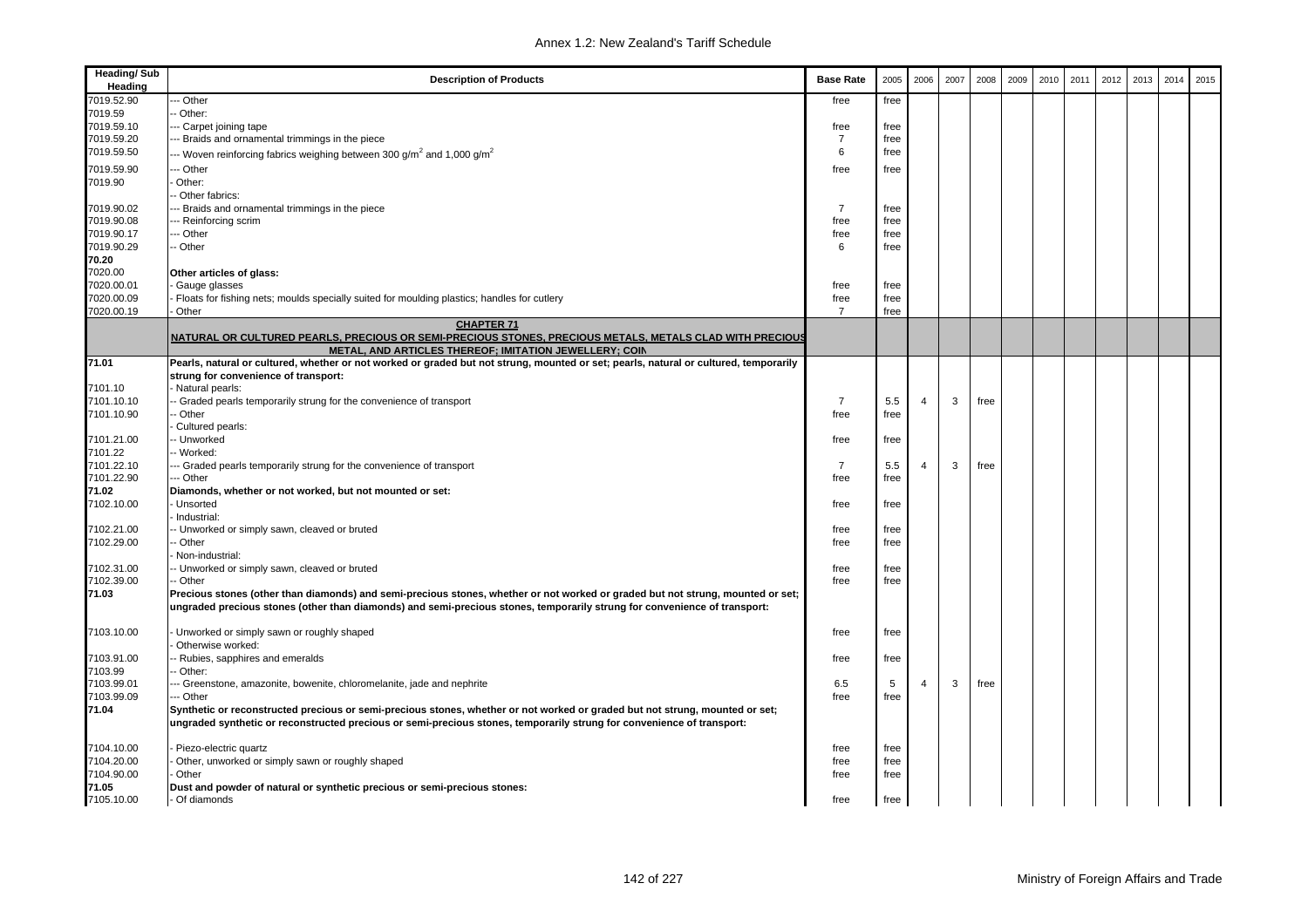| <b>Heading/Sub</b><br>Heading | <b>Description of Products</b>                                                                                             | <b>Base Rate</b> | 2005         | 2006           | 2007 | 2008 | 2009 | 2010 | 2011 | 2012 | 2013 | 2014 | 2015 |
|-------------------------------|----------------------------------------------------------------------------------------------------------------------------|------------------|--------------|----------------|------|------|------|------|------|------|------|------|------|
| 7105.90.00                    | Other                                                                                                                      | free             | free         |                |      |      |      |      |      |      |      |      |      |
| 71.06                         | Silver (including silver plated with gold or platinum), unwrought or in semi-manufactured forms, or in powder form:        |                  |              |                |      |      |      |      |      |      |      |      |      |
| 7106.10.00                    | Powder                                                                                                                     | free             | free         |                |      |      |      |      |      |      |      |      |      |
|                               | Other:                                                                                                                     |                  |              |                |      |      |      |      |      |      |      |      |      |
| 7106.91.00                    | - Unwrought                                                                                                                | free             | free         |                |      |      |      |      |      |      |      |      |      |
| 7106.92.00                    | Semi-manufactured                                                                                                          | free             | free         |                |      |      |      |      |      |      |      |      |      |
| 71.07                         |                                                                                                                            |                  |              |                |      |      |      |      |      |      |      |      |      |
| 7107.00.00                    | Base metals clad with silver, not further worked than semi-manufactured                                                    | free             | free         |                |      |      |      |      |      |      |      |      |      |
| 71.08                         | Gold (including gold plated with platinum) unwrought or in semi-manufactured forms, or in powder form:                     |                  |              |                |      |      |      |      |      |      |      |      |      |
|                               | Non-monetary:                                                                                                              |                  |              |                |      |      |      |      |      |      |      |      |      |
| 7108.11.00                    | - Powder                                                                                                                   | free             | free<br>free |                |      |      |      |      |      |      |      |      |      |
| 7108.12.00<br>7108.13.00      | Other unwrought forms<br>Other semi-manufactured forms                                                                     | free<br>free     | free         |                |      |      |      |      |      |      |      |      |      |
| 7108.20.00                    | Monetary                                                                                                                   | free             | free         |                |      |      |      |      |      |      |      |      |      |
| 71.09                         |                                                                                                                            |                  |              |                |      |      |      |      |      |      |      |      |      |
| 7109.00.00                    | Base metals or silver, clad with gold, not further worked than semi-manufactured                                           | free             | free         |                |      |      |      |      |      |      |      |      |      |
| 71.10                         | Platinum, unwrought or in semi-manufactured forms, or in powder form:                                                      |                  |              |                |      |      |      |      |      |      |      |      |      |
|                               | Platinum:                                                                                                                  |                  |              |                |      |      |      |      |      |      |      |      |      |
| 7110.11.00                    | - Unwrought or in powder form                                                                                              | free             | free         |                |      |      |      |      |      |      |      |      |      |
| 7110.19.00                    | Other                                                                                                                      | free             | free         |                |      |      |      |      |      |      |      |      |      |
|                               | Palladium:                                                                                                                 |                  |              |                |      |      |      |      |      |      |      |      |      |
| 7110.21.00                    | - Unwrought or in powder form                                                                                              | free             | free         |                |      |      |      |      |      |      |      |      |      |
| 7110.29.00                    | Other                                                                                                                      | free             | free         |                |      |      |      |      |      |      |      |      |      |
|                               | Rhodium:                                                                                                                   |                  |              |                |      |      |      |      |      |      |      |      |      |
| 7110.31.00                    | - Unwrought or in powder form                                                                                              | free             | free         |                |      |      |      |      |      |      |      |      |      |
| 7110.39.00                    | Other                                                                                                                      | free             | free         |                |      |      |      |      |      |      |      |      |      |
|                               | Iridium, osmium and ruthenium:                                                                                             |                  |              |                |      |      |      |      |      |      |      |      |      |
| 7110.41.00                    | - Unwrought or in powder form                                                                                              | free             | free         |                |      |      |      |      |      |      |      |      |      |
| 7110.49.00                    | - Other                                                                                                                    | free             | free         |                |      |      |      |      |      |      |      |      |      |
| 71.11                         |                                                                                                                            |                  |              |                |      |      |      |      |      |      |      |      |      |
| 7111.00.00                    | Base metals, silver or gold, clad with platinum, not further worked than semi-manufactured                                 | free             | free         |                |      |      |      |      |      |      |      |      |      |
| 71.12                         | Waste and scrap of precious metal or of metal clad with precious metal; other waste and scrap containing precious metal or |                  |              |                |      |      |      |      |      |      |      |      |      |
|                               | precious metal compounds, of a kind used principally for the recovery of precious metal:                                   |                  |              |                |      |      |      |      |      |      |      |      |      |
| 7112.30.00                    | Ash containing precious metal or precious metal compounds                                                                  | free             | free         |                |      |      |      |      |      |      |      |      |      |
|                               | Other:                                                                                                                     |                  |              |                |      |      |      |      |      |      |      |      |      |
| 7112.91.00<br>7112.92.00      | Of gold, including metal clad with gold but excluding sweepings containing other precious metals                           | free<br>free     | free<br>free |                |      |      |      |      |      |      |      |      |      |
| 7112.99.00                    | Of platinum, including metal clad with platinum but excluding sweepings containing other precious metals<br>Other          | free             | free         |                |      |      |      |      |      |      |      |      |      |
| 71.13                         | Articles of jewellery and parts thereof, of precious metal or of metal clad with precious metals:                          |                  |              |                |      |      |      |      |      |      |      |      |      |
|                               | Of precious metal whether or not plated or clad with precious metal:                                                       |                  |              |                |      |      |      |      |      |      |      |      |      |
| 7113.11                       | Of silver, whether or not plated or clad with other precious metal:                                                        |                  |              |                |      |      |      |      |      |      |      |      |      |
| 7113.11.01                    | - Cigarette, cigar, tobacco and tobacco pipe cases and parts thereof, other than articles incorporating greenstone         | free             | free         |                |      |      |      |      |      |      |      |      |      |
| 7113.11.09                    | - Other                                                                                                                    | $\overline{7}$   | 5.5          | $\overline{4}$ | 3    | free |      |      |      |      |      |      |      |
| 7113.19                       | Of other precious metal, whether or not plated or clad with precious metal:                                                |                  |              |                |      |      |      |      |      |      |      |      |      |
| 7113.19.01                    | - Cigarette, cigar, tobacco and tobacco pipe cases and parts thereof, other than articles incorporating greenstone         | free             | free         |                |      |      |      |      |      |      |      |      |      |
| 7113.19.09                    | - Other                                                                                                                    | $\overline{7}$   | free         |                |      |      |      |      |      |      |      |      |      |
| 7113.20                       | Of base metal clad with precious metal:                                                                                    |                  |              |                |      |      |      |      |      |      |      |      |      |
| 7113.20.01                    | Cigarette, cigar, tobacco and tobacco pipe cases and parts thereof, other than articles incorporating greenstone           | free             | free         |                |      |      |      |      |      |      |      |      |      |
| 7113.20.09                    | Other                                                                                                                      | $\overline{7}$   | 5.5          | $\overline{4}$ | 3    | free |      |      |      |      |      |      |      |
| 71.14                         | Articles of goldsmiths' or silversmiths' wares and parts thereof, of precious metal or of metal clad with precious metal:  |                  |              |                |      |      |      |      |      |      |      |      |      |
|                               | - Of precious metal whether or not plated or clad with precious metal:                                                     |                  |              |                |      |      |      |      |      |      |      |      |      |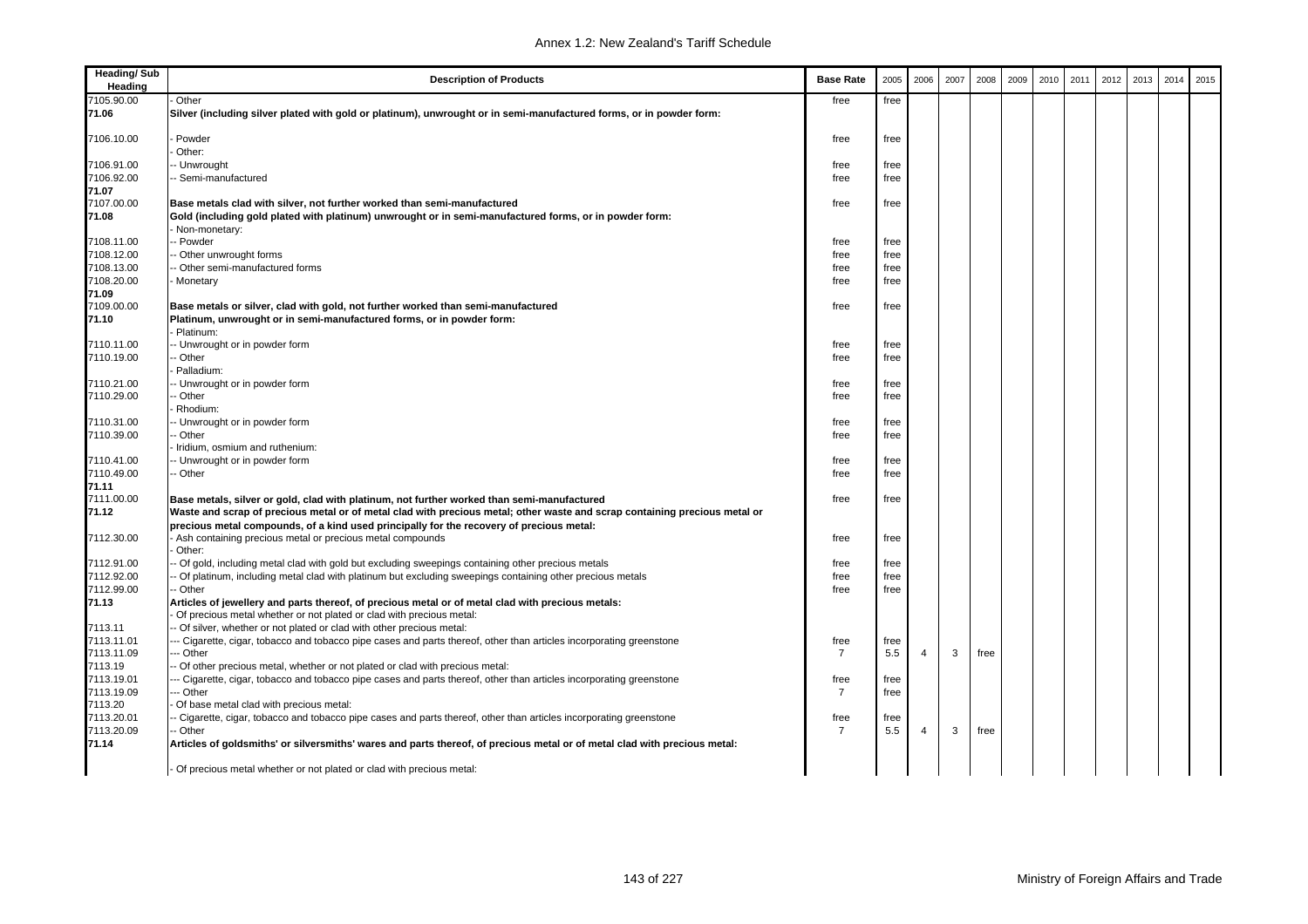| <b>Heading/Sub</b><br>Heading | <b>Description of Products</b>                                                                                                                                                                                                                                                                           | <b>Base Rate</b> | 2005         | 2006           | 2007 | 2008 | 2009 | 2010 | 2011 | 2012 | 2013 | 2014 | 2015 |
|-------------------------------|----------------------------------------------------------------------------------------------------------------------------------------------------------------------------------------------------------------------------------------------------------------------------------------------------------|------------------|--------------|----------------|------|------|------|------|------|------|------|------|------|
| 7114.11                       | - Of silver, whether or not plated or clad with other precious metal:                                                                                                                                                                                                                                    |                  |              |                |      |      |      |      |      |      |      |      |      |
| 7114.11.01                    | -- Jewellery, cigar and cigarette boxes, consisting of, or incorporating, pearls, precious or semi-precious, natural, synthetic or reconstructed<br>stones, other than those articles incorporating greenstone; knives, forks and spoons and parts thereof other than those incorporating                | free             | free         |                |      |      |      |      |      |      |      |      |      |
| 7114.11.09                    | greenstone<br>-- Other                                                                                                                                                                                                                                                                                   | $\overline{7}$   | free         |                |      |      |      |      |      |      |      |      |      |
| 7114.19                       |                                                                                                                                                                                                                                                                                                          |                  |              |                |      |      |      |      |      |      |      |      |      |
| 7114.19.01                    | - Of other precious metal, whether or not plated or clad with precious metal:                                                                                                                                                                                                                            | free             | free         |                |      |      |      |      |      |      |      |      |      |
|                               | -- Jewellery, cigar and cigarette boxes, consisting of, or incorporating, pearls, precious or semi-precious, natural, synthetic or reconstructed<br>stones, other than those articles incorporating greenstone; knives, forks and spoons and parts thereof other than those incorporating<br>greenstone  |                  |              |                |      |      |      |      |      |      |      |      |      |
| 7114.19.09                    | -- Other                                                                                                                                                                                                                                                                                                 | $\overline{7}$   | free         |                |      |      |      |      |      |      |      |      |      |
| 7114.20                       | Of base metal clad with precious metal:                                                                                                                                                                                                                                                                  |                  |              |                |      |      |      |      |      |      |      |      |      |
| 7114.20.01                    | --- Jewellery, cigar and cigarette boxes, consisting of, or incorporating, pearls, precious or semi-precious, natural, synthetic or reconstructed<br>stones, other than those articles incorporating greenstone; knives, forks and spoons and parts thereof other than those incorporating<br>greenstone | free             | free         |                |      |      |      |      |      |      |      |      |      |
| 7114.20.09                    | -- Other                                                                                                                                                                                                                                                                                                 | 7                | 5.5          | $\overline{4}$ | 3    | free |      |      |      |      |      |      |      |
| 71.15                         | Other articles of precious metal or of metal clad with precious metal:                                                                                                                                                                                                                                   |                  |              |                |      |      |      |      |      |      |      |      |      |
| 7115.10.00                    | Catalysts in the form of wire cloth or grill, of platinum                                                                                                                                                                                                                                                | free             | free         |                |      |      |      |      |      |      |      |      |      |
| 7115.90                       | Other:                                                                                                                                                                                                                                                                                                   |                  |              |                |      |      |      |      |      |      |      |      |      |
| 7115.90.01                    | - Retorts, dishes and other apparatus for technical or laboratory use                                                                                                                                                                                                                                    | free             | free         |                |      |      |      |      |      |      |      |      |      |
| 7115.90.09                    | - Other                                                                                                                                                                                                                                                                                                  | $\overline{7}$   | 5.5          | 4              | 3    | free |      |      |      |      |      |      |      |
| 71.16                         | Articles of natural or cultured pearls, precious or semi-precious stones (natural, synthetic or reconstructed):                                                                                                                                                                                          |                  |              |                |      |      |      |      |      |      |      |      |      |
| 7116.10.00                    | Of natural or cultured pearls                                                                                                                                                                                                                                                                            | $\overline{7}$   | 5.5          | $\overline{4}$ | 3    | free |      |      |      |      |      |      |      |
| 7116.20                       | Of precious or semi-precious stones (natural, synthetic or reconstructed):                                                                                                                                                                                                                               |                  |              |                |      |      |      |      |      |      |      |      |      |
| 7116.20.01                    | - Graded and temporarily strung for convenience of transport<br>- Other:                                                                                                                                                                                                                                 | free             | free         |                |      |      |      |      |      |      |      |      |      |
| 7116.20.11                    | -- Cameos, unmounted                                                                                                                                                                                                                                                                                     | free             | free         |                |      |      |      |      |      |      |      |      |      |
| 7116.20.19                    | --- Handles for cutlery                                                                                                                                                                                                                                                                                  | free             | free         |                |      |      |      |      |      |      |      |      |      |
| 7116.20.29                    | -- Other                                                                                                                                                                                                                                                                                                 | $\overline{7}$   | 5.5          | $\overline{4}$ | 3    | free |      |      |      |      |      |      |      |
| 71.17                         | Imitation jewellery:                                                                                                                                                                                                                                                                                     |                  |              |                |      |      |      |      |      |      |      |      |      |
|                               | Of base metal, whether or not plated with precious metal:                                                                                                                                                                                                                                                |                  |              |                |      |      |      |      |      |      |      |      |      |
| 7117.11.00                    | - Cuff-links and studs                                                                                                                                                                                                                                                                                   | $\overline{7}$   | 5.5          | $\overline{4}$ | 3    | free |      |      |      |      |      |      |      |
| 7117.19.00                    | - Other                                                                                                                                                                                                                                                                                                  | $\overline{7}$   | free         |                |      |      |      |      |      |      |      |      |      |
| 7117.90                       | Other:                                                                                                                                                                                                                                                                                                   |                  |              |                |      |      |      |      |      |      |      |      |      |
| 7117.90.01                    | - Cuff-links and studs<br>- Other:                                                                                                                                                                                                                                                                       | $\overline{7}$   | 5.5          | $\overline{4}$ | 3    | free |      |      |      |      |      |      |      |
| 7117.90.11                    | -- Ornaments for footwear                                                                                                                                                                                                                                                                                | free             | free         |                |      |      |      |      |      |      |      |      |      |
| 7117.90.19                    | --- Other                                                                                                                                                                                                                                                                                                | $\overline{7}$   | free         |                |      |      |      |      |      |      |      |      |      |
| 71.18                         | Coin:                                                                                                                                                                                                                                                                                                    |                  |              |                |      |      |      |      |      |      |      |      |      |
| 7118.10.00                    | Coin (other than gold coin), not being legal tender                                                                                                                                                                                                                                                      | free             | free         |                |      |      |      |      |      |      |      |      |      |
| 7118.90.00                    | Other                                                                                                                                                                                                                                                                                                    | free             | free         |                |      |      |      |      |      |      |      |      |      |
|                               | <b>CHAPTER 72</b><br><b>IRON AND STEEL</b>                                                                                                                                                                                                                                                               |                  |              |                |      |      |      |      |      |      |      |      |      |
| 72.01                         | Pig iron and spiegeleisen in pigs, blocks or other primary forms:                                                                                                                                                                                                                                        |                  |              |                |      |      |      |      |      |      |      |      |      |
| 7201.10.00                    | Non-alloy pig iron containing by weight 0.5 % or less of phosphorus                                                                                                                                                                                                                                      | free             | free         |                |      |      |      |      |      |      |      |      |      |
| 7201.20.00                    | Non-alloy pig iron containing by weight more than 0.5 % of phosphorus                                                                                                                                                                                                                                    | free             | free         |                |      |      |      |      |      |      |      |      |      |
| 7201.50.00                    | Alloy pig iron, spiegeleisen                                                                                                                                                                                                                                                                             | free             | free         |                |      |      |      |      |      |      |      |      |      |
| 72.02                         | Ferro-alloys:                                                                                                                                                                                                                                                                                            |                  |              |                |      |      |      |      |      |      |      |      |      |
|                               | Ferro-manganese:                                                                                                                                                                                                                                                                                         |                  |              |                |      |      |      |      |      |      |      |      |      |
| 7202.11.00                    | - Containing by weight more than 2 % of carbon                                                                                                                                                                                                                                                           | free             | free         |                |      |      |      |      |      |      |      |      |      |
| 7202.19.00                    | - Other                                                                                                                                                                                                                                                                                                  | free             | free         |                |      |      |      |      |      |      |      |      |      |
|                               | Ferro-silicon:                                                                                                                                                                                                                                                                                           |                  |              |                |      |      |      |      |      |      |      |      |      |
| 7202.21.00                    | Containing by weight more than 55 % of silicon                                                                                                                                                                                                                                                           | free             | free         |                |      |      |      |      |      |      |      |      |      |
| 7202.29.00                    | - Other                                                                                                                                                                                                                                                                                                  | free             | free<br>free |                |      |      |      |      |      |      |      |      |      |
| 7202.30.00                    | Ferro-silico-manganese                                                                                                                                                                                                                                                                                   | free             |              |                |      |      |      |      |      |      |      |      |      |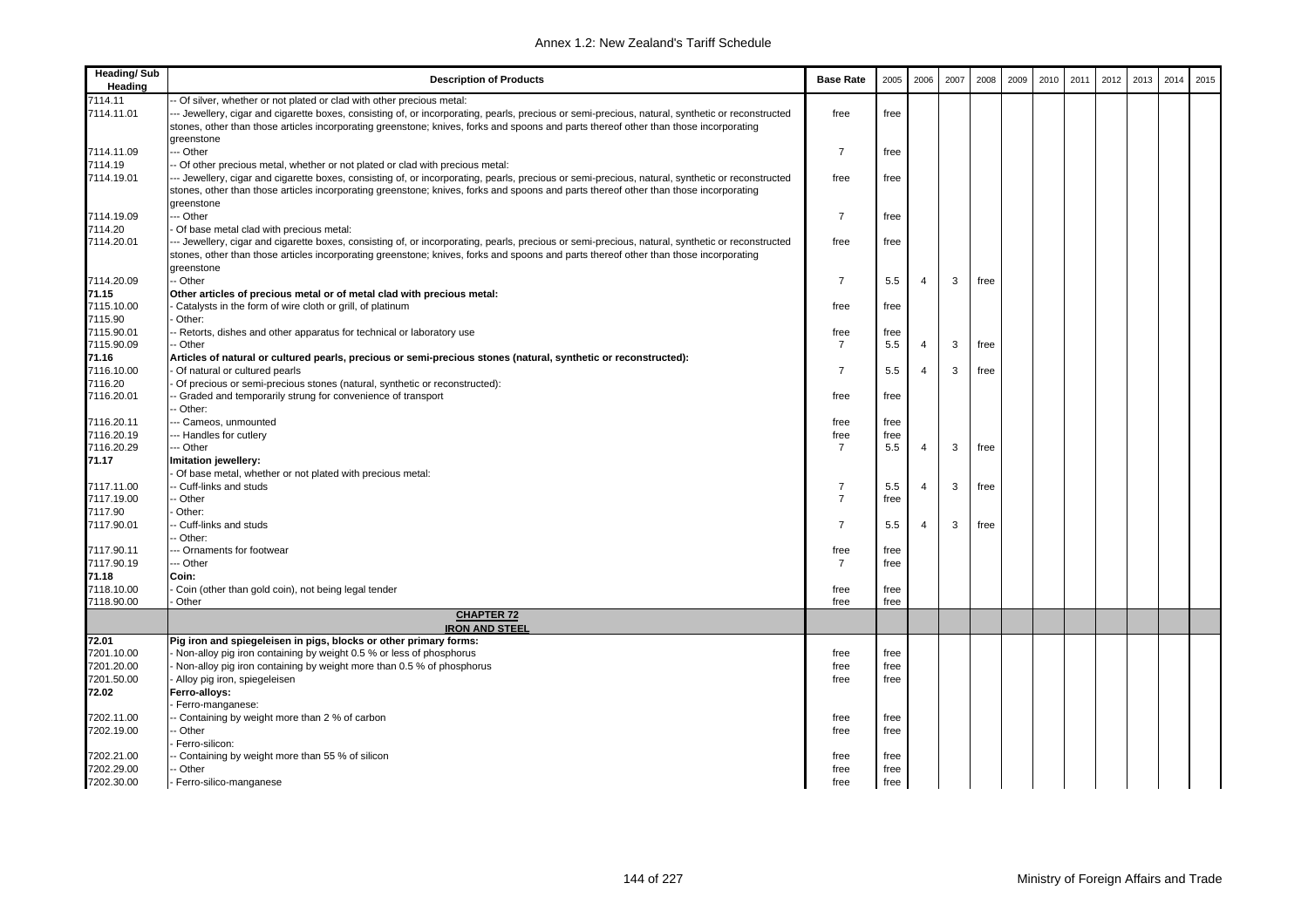| <b>Heading/Sub</b><br>Heading | <b>Description of Products</b>                                                                                                        | <b>Base Rate</b> | 2005            | 2006        | 2007 | 2008        | 2009       | 2010 | 2011 | 2012 | 2013 | 2014 | 2015 |
|-------------------------------|---------------------------------------------------------------------------------------------------------------------------------------|------------------|-----------------|-------------|------|-------------|------------|------|------|------|------|------|------|
|                               | Ferro-chromium:                                                                                                                       |                  |                 |             |      |             |            |      |      |      |      |      |      |
| 7202.41.00                    | - Containing by weight more than 4 % of carbon                                                                                        | free             | free            |             |      |             |            |      |      |      |      |      |      |
| 7202.49.00                    | - Other                                                                                                                               | free             | free            |             |      |             |            |      |      |      |      |      |      |
| 7202.50.00                    | Ferro-silico-chromium                                                                                                                 | free             | free            |             |      |             |            |      |      |      |      |      |      |
| 7202.60.00                    | Ferro-nickel                                                                                                                          | free             | free            |             |      |             |            |      |      |      |      |      |      |
| 7202.70.00                    | Ferro-molybdenum                                                                                                                      | free             | free            |             |      |             |            |      |      |      |      |      |      |
| 7202.80.00                    | Ferro-tungsten and ferro-silico-tungsten<br>Other:                                                                                    | free             | free            |             |      |             |            |      |      |      |      |      |      |
| 7202.91.00                    | -- Ferro-titanium and ferro-silico-titanium                                                                                           | free             | free            |             |      |             |            |      |      |      |      |      |      |
| 7202.92.00                    | -- Ferro-vanadium                                                                                                                     | free             | free            |             |      |             |            |      |      |      |      |      |      |
| 7202.93.00                    | -- Ferro-niobium                                                                                                                      | free             | free            |             |      |             |            |      |      |      |      |      |      |
| 7202.99.00                    | -- Other                                                                                                                              | free             | free            |             |      |             |            |      |      |      |      |      |      |
| 72.03                         | Ferrous products obtained by direct reduction of iron ore and other spongy ferrous products, in lumps, pellets or similar forms; iron |                  |                 |             |      |             |            |      |      |      |      |      |      |
|                               | having a minimum purity by weight of 99.94 %, in lumps, pellets or similar forms:                                                     |                  |                 |             |      |             |            |      |      |      |      |      |      |
| 7203.10.00                    | Ferrous products obtained by direct reduction of iron ore                                                                             | free             | free            |             |      |             |            |      |      |      |      |      |      |
| 7203.90.00                    | Other                                                                                                                                 | free             | free            |             |      |             |            |      |      |      |      |      |      |
| 72.04                         | Ferrous waste and scrap; remelting scrap ingots of iron or steel:                                                                     |                  |                 |             |      |             |            |      |      |      |      |      |      |
| 7204.10.00                    | Waste and scrap of cast iron                                                                                                          | free             | free            |             |      |             |            |      |      |      |      |      |      |
|                               | Waste and scrap of alloy steel:                                                                                                       |                  |                 |             |      |             |            |      |      |      |      |      |      |
| 7204.21.00                    | - Of stainless steel                                                                                                                  | free             | free            |             |      |             |            |      |      |      |      |      |      |
| 7204.29.00                    | -- Other                                                                                                                              | free             | free            |             |      |             |            |      |      |      |      |      |      |
| 7204.30.00                    | Waste and scrap of tinned iron or steel<br>Other waste and scrap:                                                                     | free             | free            |             |      |             |            |      |      |      |      |      |      |
| 7204.41.00                    | -- Turnings, shavings, chips, milling waste, sawdust, fillings, trimmings and stampings, whether or not in bundles                    | free             | free            |             |      |             |            |      |      |      |      |      |      |
| 7204.49.00                    | - Other                                                                                                                               | free             | free            |             |      |             |            |      |      |      |      |      |      |
| 7204.50.00                    | Remelting scrap ingots                                                                                                                | free             | free            |             |      |             |            |      |      |      |      |      |      |
| 72.05                         | Granules and powders, of pig iron, spiegeleisen, iron or steel:                                                                       |                  |                 |             |      |             |            |      |      |      |      |      |      |
| 7205.10.00                    | Granules                                                                                                                              | free             | free            |             |      |             |            |      |      |      |      |      |      |
|                               | Powders:                                                                                                                              |                  |                 |             |      |             |            |      |      |      |      |      |      |
| 7205.21.00                    | -- Of alloy steel                                                                                                                     | free             | free            |             |      |             |            |      |      |      |      |      |      |
| 7205.29.00                    | -- Other                                                                                                                              | free             | free            |             |      |             |            |      |      |      |      |      |      |
| 72.06                         | Iron and non-alloy steel in ingots or other primary forms (excluding iron of heading 72.03):                                          |                  |                 |             |      |             |            |      |      |      |      |      |      |
|                               |                                                                                                                                       | free             |                 |             |      |             |            |      |      |      |      |      |      |
| 7206.10.00                    | - Ingots                                                                                                                              |                  | free            |             |      |             |            |      |      |      |      |      |      |
| 7206.90.00                    | Other                                                                                                                                 | free             | free            |             |      |             |            |      |      |      |      |      |      |
| 72.07                         | Semi-finished products of iron or non-alloy steel:<br>Containing by weight less than 0.25 % of carbon:                                |                  |                 |             |      |             |            |      |      |      |      |      |      |
| 7207.11.00                    | - Of rectangular (including square) cross-section, the width measuring less than twice the thickness                                  | free             | free            |             |      |             |            |      |      |      |      |      |      |
| 7207.12.00                    | - Other, of rectangular (other than square) cross-section                                                                             | free             | free            |             |      |             |            |      |      |      |      |      |      |
| 7207.19.00                    | - Other                                                                                                                               | free             | free            |             |      |             |            |      |      |      |      |      |      |
| 7207.20.00                    | Containing by weight 0.25 % or more of carbon                                                                                         | free             | free            |             |      |             |            |      |      |      |      |      |      |
| 72.08                         | Flat-rolled products of iron or non-alloy steel, of a width of 600mm or more, hot-rolled, not clad, plated or coated:                 |                  |                 |             |      |             |            |      |      |      |      |      |      |
| 7208.10.00                    | In coils, not further worked than hot-rolled, with patterns in relief:                                                                | .5               | 5               | 5           | 5    | 5           | 5          | free |      |      |      |      |      |
|                               | Other, in coils, not further worked than hot-rolled, pickled:                                                                         |                  |                 |             |      |             |            |      |      |      |      |      |      |
| 7208.25.00                    | - Of a thickness of 4.75 mm or more                                                                                                   | 5                | 5               | 5           | 5    | 5           | 5          | free |      |      |      |      |      |
| 7208.26.00                    | - Of a thickness of 3 mm or more but less than 4.75 mm                                                                                | 5                | 5               | 5           | 5    | $\sqrt{5}$  | 5          | free |      |      |      |      |      |
| 7208.27.00                    | - Of a thickness of less than 3 mm                                                                                                    | 5                | $5\phantom{.0}$ | $\,$ 5 $\,$ | 5    | $\sqrt{5}$  | $\sqrt{5}$ | free |      |      |      |      |      |
|                               | Other, in coils, not further worked than hot-rolled:                                                                                  |                  |                 |             |      |             |            |      |      |      |      |      |      |
| 7208.36.00                    | - Of a thickness exceeding 10 mm                                                                                                      | 5                | 5               | 5           | 5    | 5           | 5          | free |      |      |      |      |      |
| 7208.37.00                    | - Of a thickness of 4.75 mm or more but not exceeding 10 mm                                                                           | 5                | $\mathbf 5$     | 5           | 5    | $\,$ 5 $\,$ | 5          | free |      |      |      |      |      |
| 7208.38.00                    | - Of a thickness of 3 mm or more but less than 4.75 mm                                                                                | 5                | 5               | 5           | 5    | 5           | $\sqrt{5}$ | free |      |      |      |      |      |
| 7208.39.00                    | -- Of a thickness less than 3 mm                                                                                                      | 5                | 5               | 5           | 5    | 5           | 5          | free |      |      |      |      |      |
| 7208.40                       | - Not in coils, not further worked than hot-rolled, with patterns in relief:                                                          |                  |                 |             |      |             |            |      |      |      |      |      |      |
| 7208.40.10                    | -- Of a width exceeding 1.95 m and of a thickness exceeding 4.75 mm                                                                   | free             | free            |             |      |             |            |      |      |      |      |      |      |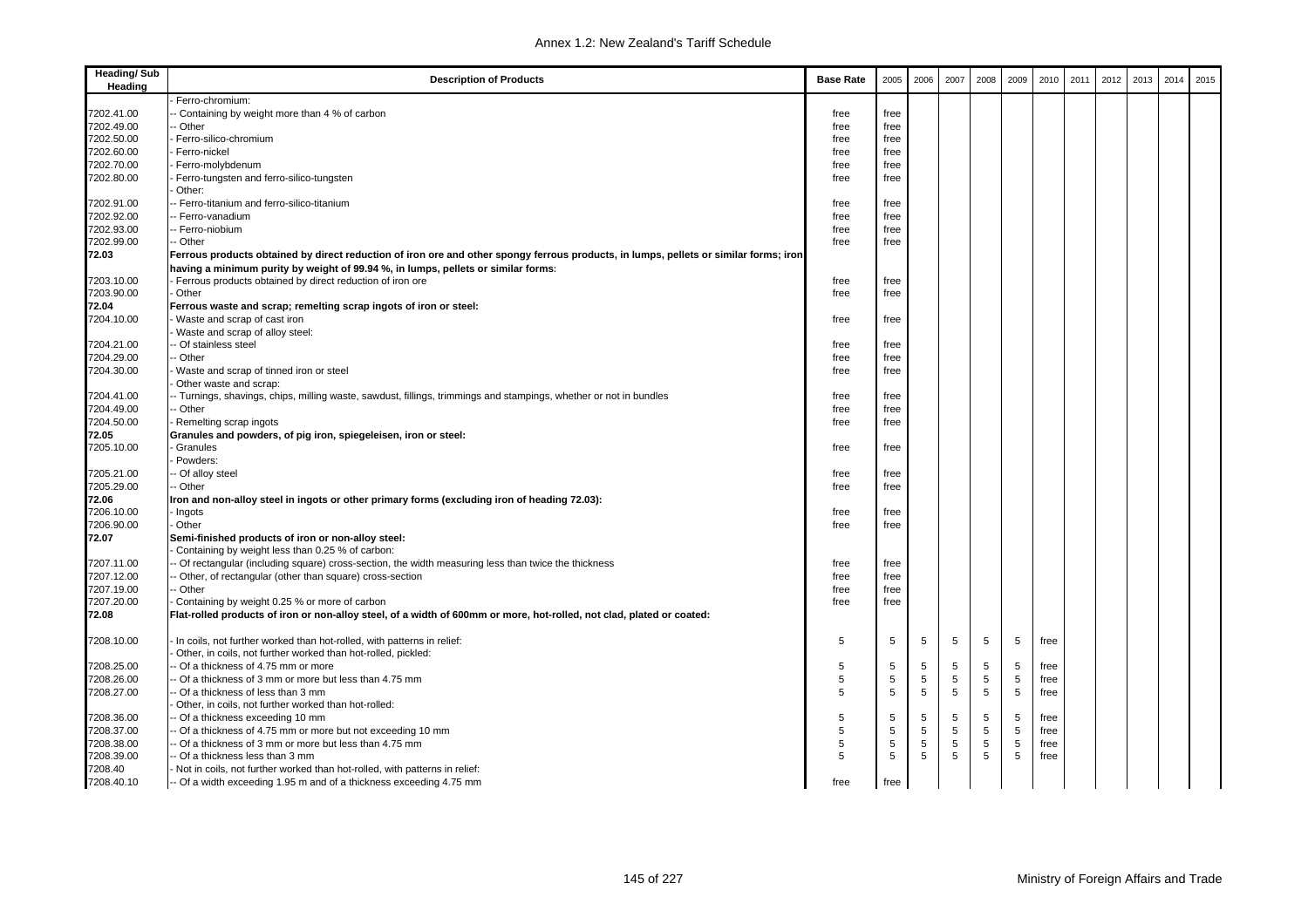| <b>Heading/Sub</b><br>Heading | <b>Description of Products</b>                                                                                                                 | <b>Base Rate</b> | 2005           | 2006            | 2007           | 2008           | 2009           | 2010 | 2011 | 2012 | 2013 | 2014 | 2015 |
|-------------------------------|------------------------------------------------------------------------------------------------------------------------------------------------|------------------|----------------|-----------------|----------------|----------------|----------------|------|------|------|------|------|------|
| 7208.40.90                    | Other                                                                                                                                          | 5                | 5              | 5               | 5              | 5              | 5              | free |      |      |      |      |      |
|                               | Other, not in coils, not further worked than hot-rolled:                                                                                       |                  |                |                 |                |                |                |      |      |      |      |      |      |
| 7208.51                       | - Of a thickness exceeding 10 mm:                                                                                                              |                  |                |                 |                |                |                |      |      |      |      |      |      |
| 7208.51.10                    | - Rolled on four faces or in a closed box pass, of a width not exceeding 1,250mm, without patterns in relief and having a minimum yield point  | 5                | 5              | 5               | 5              | 5              | 5              | free |      |      |      |      |      |
|                               | of other than 355 Mpa                                                                                                                          |                  |                |                 |                |                |                |      |      |      |      |      |      |
|                               | -- Other:                                                                                                                                      |                  |                |                 |                |                |                |      |      |      |      |      |      |
| 7208.51.50                    | -- Of a width exceeding 1.95 m                                                                                                                 | free             | free           |                 |                |                |                |      |      |      |      |      |      |
| 7208.51.90                    | --- Other                                                                                                                                      | 5                | 5              | $5\phantom{.0}$ | 5              | 5              | 5              | free |      |      |      |      |      |
| 7208.52                       | Of a thickness of 4.75 mm or more but not exceeding 10 mm                                                                                      |                  |                |                 |                |                |                |      |      |      |      |      |      |
| 7208.52.10                    | -- Rolled on four faces or in a closed box pass, of a width not exceeding 1,250mm, without patterns in relief and having a minimum yield point | 5                | 5              | 5               | 5              | 5              | 5              | free |      |      |      |      |      |
|                               | of other than 355 Mpa                                                                                                                          |                  |                |                 |                |                |                |      |      |      |      |      |      |
|                               | -- Other:                                                                                                                                      |                  |                |                 |                |                |                |      |      |      |      |      |      |
| 7208.52.50                    | --- Of a width exceeding 1.95 m                                                                                                                | free             | free           |                 |                |                |                |      |      |      |      |      |      |
| 7208.52.90                    | -- Other                                                                                                                                       | 5                | 5              | 5               | 5              | 5              | 5              | free |      |      |      |      |      |
| 7208.53                       | - Of a thickness of 3 mm or more but less than 4.75 mm:                                                                                        |                  |                |                 |                |                |                |      |      |      |      |      |      |
| 7208.53.10                    | - Rolled on four faces or in a closed box pass, of a width not exceeding 1,250mm, without patterns in relief and having a minimum yield point  | 5                | 5              | 5               | 5              | 5              | 5              | free |      |      |      |      |      |
|                               | of other than 355 Mpa                                                                                                                          |                  |                |                 |                |                |                |      |      |      |      |      |      |
| 7208.53.90                    | - Other                                                                                                                                        | 5                | 5              | 5               | 5              | 5              | 5              | free |      |      |      |      |      |
| 7208.54.00                    | Of a thickness of less than 3 mm                                                                                                               | 5                | 5              | 5               | 5              | 5              | 5              | free |      |      |      |      |      |
| 7208.90                       | Other:                                                                                                                                         |                  |                |                 |                |                |                |      |      |      |      |      |      |
|                               | - 3 mm or more in thickness:                                                                                                                   |                  |                |                 |                |                |                |      |      |      |      |      |      |
| 7208.90.02                    | - Of a width exceeding 1.95 m and of a thickness exceeding 4.75mm                                                                              | free             | free           |                 |                |                |                |      |      |      |      |      |      |
| 7208.90.05                    | - Other                                                                                                                                        | 5                | 5              | 5               | 5              | 5              | 5              | free |      |      |      |      |      |
| 7208.90.09                    | - Less than 3 mm in thickness                                                                                                                  | 5                | 5              | 5               | 5              | 5              | 5              | free |      |      |      |      |      |
| 72.09                         | Flat-rolled products of iron or non-alloy steel, of a width of 600 mm or more, cold-rolled (cold-reduced), not clad, plated or coated:         |                  |                |                 |                |                |                |      |      |      |      |      |      |
|                               | In coils, not further worked than cold-rolled (cold-reduced):                                                                                  |                  |                |                 |                |                |                |      |      |      |      |      |      |
| 7209.15.00                    | - Of a thickness of 3 mm or more                                                                                                               | 5                | 5              | 5               | 5              | 5              | 5              | free |      |      |      |      |      |
| 7209.16.00                    | - Of a thickness exceeding 1 mm but less than 3 mm                                                                                             | 5                | $\sqrt{5}$     | $\,$ 5 $\,$     | 5              | 5              | $\,$ 5 $\,$    | free |      |      |      |      |      |
| 7209.17.00                    | - Of a thickness of 0.5 mm or more but not exceeding 1 mm                                                                                      | 5                | 5              | 5               | 5              | 5              | 5              | free |      |      |      |      |      |
| 7209.18.00                    | - Of a thickness of less than 0.5 mm                                                                                                           | 5                | 5              | 5               | 5              | 5              | 5              | free |      |      |      |      |      |
|                               | Not in coils, not further worked than cold-rolled (cold reduced):                                                                              |                  |                |                 |                |                |                |      |      |      |      |      |      |
| 7209.25.00                    | - Of a thickness of 3 mm or more                                                                                                               | 5                | 5              | 5               | 5              | $\,$ 5 $\,$    | 5              | free |      |      |      |      |      |
| 7209.26.00                    | - Of a thickness exceeding 1 mm but less than 3 mm                                                                                             | 5                | 5              | 5               | 5              | $\,$ 5 $\,$    | 5              | free |      |      |      |      |      |
| 7209.27.00                    | - Of a thickness of 0.5 mm or more but not exceeding 1 mm                                                                                      | 5                | 5              | 5               | 5              | $\,$ 5 $\,$    | $\,$ 5 $\,$    | free |      |      |      |      |      |
| 7209.28.00                    | - Of a thickness of less than 0.5 mm                                                                                                           | 5                | 5              | 5               | 5              | 5              | 5              | free |      |      |      |      |      |
| 7209.90.00                    | Other                                                                                                                                          | free             | free           |                 |                |                |                |      |      |      |      |      |      |
| 72.10                         | Flat-rolled products of iron or non-alloy steel, of a width of 600 mm or more, clad, plated or coated:<br>Plated or coated with tin:           |                  |                |                 |                |                |                |      |      |      |      |      |      |
| 7210.11.00                    | - Of a thickness of 0.5 mm or more                                                                                                             | free             | free           |                 |                |                |                |      |      |      |      |      |      |
| 7210.12.00                    | - Of a thickness of less than 0.5 mm                                                                                                           | free             | free           |                 |                |                |                |      |      |      |      |      |      |
| 7210.20.00                    | Plated or coated with lead, including terne-plate                                                                                              | free             | free           |                 |                |                |                |      |      |      |      |      |      |
| 7210.30                       | Electrolytically plated or coated with zinc:                                                                                                   |                  |                |                 |                |                |                |      |      |      |      |      |      |
|                               | - Exceeding 1.6 mm in thickness:                                                                                                               |                  |                |                 |                |                |                |      |      |      |      |      |      |
| 7210.30.10                    | - Coiled                                                                                                                                       | 5                | 5              | 5               | 5              | 5              | 5              | free |      |      |      |      |      |
| 7210.30.20                    | - Other                                                                                                                                        | 5                | 5              | 5               | 5              | 5              | 5              | free |      |      |      |      |      |
|                               | Other:                                                                                                                                         |                  |                |                 |                |                |                |      |      |      |      |      |      |
| 7210.30.30                    | -- Worked                                                                                                                                      | 5                | $\overline{4}$ | $\overline{4}$  | $\overline{4}$ | $\overline{4}$ | $\overline{4}$ | free |      |      |      |      |      |
|                               | -- Other:                                                                                                                                      |                  |                |                 |                |                |                |      |      |      |      |      |      |
| 7210.30.40                    | --- Coiled                                                                                                                                     | 5                | 5              | 5               | 5              | 5              | 5              | free |      |      |      |      |      |
| 7210.30.90                    | --- Other                                                                                                                                      | 5                | 5              | $\sqrt{5}$      | $\,$ 5 $\,$    | 5              | 5              | free |      |      |      |      |      |
|                               | Otherwise plated or coated with zinc:                                                                                                          |                  |                |                 |                |                |                |      |      |      |      |      |      |
| 7210.41.00                    | -- Corrugated                                                                                                                                  | 5                | $\overline{4}$ | $\overline{4}$  | $\overline{4}$ | $\overline{4}$ | $\overline{4}$ | free |      |      |      |      |      |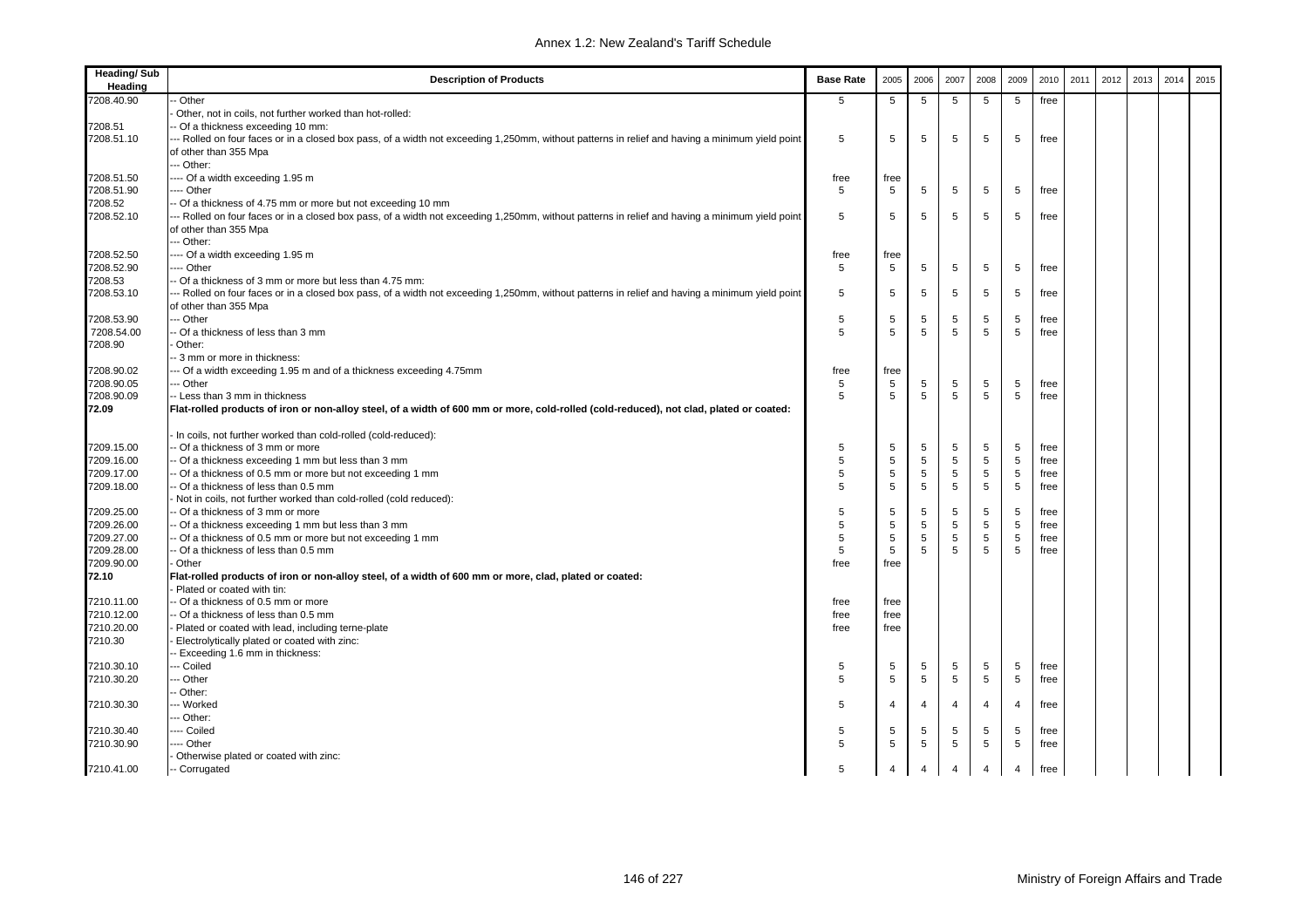| <b>Heading/Sub</b><br>Heading | <b>Description of Products</b>                                                                                                             | <b>Base Rate</b> | 2005           | 2006           | 2007           | 2008            | 2009           | 2010 | 2011 | 2012 | 2013 | 2014 | 2015 |
|-------------------------------|--------------------------------------------------------------------------------------------------------------------------------------------|------------------|----------------|----------------|----------------|-----------------|----------------|------|------|------|------|------|------|
| 7210.49                       | - Other:                                                                                                                                   |                  |                |                |                |                 |                |      |      |      |      |      |      |
|                               | -- Exceeding 1.9 mm in thickness:                                                                                                          |                  |                |                |                |                 |                |      |      |      |      |      |      |
| 7210.49.01                    | --- Worked                                                                                                                                 | 5                | $\overline{4}$ | $\overline{4}$ | $\overline{4}$ | $\overline{4}$  | $\overline{4}$ | free |      |      |      |      |      |
|                               | ---- Other:                                                                                                                                |                  |                |                |                |                 |                |      |      |      |      |      |      |
| 7210.49.11                    | ---- Coiled                                                                                                                                | 5                | 5              | 5              | 5              | 5               | 5              | free |      |      |      |      |      |
| 7210.49.19                    | ---- Other                                                                                                                                 | 5                | 5              | 5              | 5              | 5               | 5              | free |      |      |      |      |      |
|                               | --- Other:                                                                                                                                 |                  |                |                |                |                 |                |      |      |      |      |      |      |
| 7210.49.21                    | ---- Worked                                                                                                                                | 5                | $\overline{4}$ | $\overline{4}$ | $\overline{4}$ | $\overline{4}$  | $\overline{4}$ | free |      |      |      |      |      |
|                               | ---- Other:                                                                                                                                |                  |                |                |                |                 |                |      |      |      |      |      |      |
| 7210.49.31                    | ----- Coiled                                                                                                                               | 5                | 5              | 5              | 5              | 5               | 5              | free |      |      |      |      |      |
| 7210.49.39                    | ---- Other                                                                                                                                 | 5                | 5              | 5              | 5              | 5               | 5              | free |      |      |      |      |      |
| 7210.50.00                    | Plated or coated with chromium oxides or with chromium and chromium oxides                                                                 | free             | free           |                |                |                 |                |      |      |      |      |      |      |
|                               | Plated or coated with aluminium:                                                                                                           |                  |                |                |                |                 |                |      |      |      |      |      |      |
| 7210.61                       | - Plated or coated with aluminium-zinc alloys:                                                                                             |                  |                |                |                |                 |                |      |      |      |      |      |      |
| 7210.61.10                    | - Containing, in the plating or coating, not less than 95 % aluminium by weight                                                            | free             | free           |                |                |                 |                |      |      |      |      |      |      |
|                               | - Other:                                                                                                                                   |                  |                |                |                |                 |                |      |      |      |      |      |      |
| 7210.61.20                    | --- Worked                                                                                                                                 | free             | free           |                |                |                 |                |      |      |      |      |      |      |
|                               | -- Other:                                                                                                                                  |                  |                |                |                |                 |                |      |      |      |      |      |      |
| 7210.61.30                    | --- Coiled                                                                                                                                 | 5                | 5              | 5              | 5              | 5               | 5              | free |      |      |      |      |      |
| 7210.61.90                    | ---- Other                                                                                                                                 | 5                | 5              | 5              | 5              | 5               | 5              | free |      |      |      |      |      |
| 7210.69                       | - Other:                                                                                                                                   |                  |                |                |                |                 |                |      |      |      |      |      |      |
| 7210.69.10                    | Containing, in the plating or coating, not less than 95 % aluminium by weight                                                              | free             | free           |                |                |                 |                |      |      |      |      |      |      |
|                               | - Other:                                                                                                                                   |                  |                |                |                |                 |                |      |      |      |      |      |      |
| 7210.69.20                    | -- Worked                                                                                                                                  | free             | free           |                |                |                 |                |      |      |      |      |      |      |
|                               | -- Other:                                                                                                                                  |                  |                |                |                |                 |                |      |      |      |      |      |      |
| 7210.69.30                    | ---- Coiled                                                                                                                                | 5                | 5              | 5              | 5              | 5               | 5              | free |      |      |      |      |      |
| 7210.69.90                    | ---- Other                                                                                                                                 | 5                | 5              | 5              | 5              | 5               | 5              | free |      |      |      |      |      |
| 7210.70                       | Painted, varnished or coated with plastics:                                                                                                |                  |                |                |                |                 |                |      |      |      |      |      |      |
| 7210.70.01                    | -- Worked                                                                                                                                  | free             | free           |                |                |                 |                |      |      |      |      |      |      |
|                               | - Other:                                                                                                                                   |                  |                |                |                |                 |                |      |      |      |      |      |      |
| 7210.70.11                    | -- Coiled                                                                                                                                  | 5                | free           |                |                |                 |                |      |      |      |      |      |      |
| 7210.70.19                    | -- Other                                                                                                                                   | 5                | 5              | 5              | 5              | 5               | 5              | free |      |      |      |      |      |
| 7210.90                       | Other:                                                                                                                                     |                  |                |                |                |                 |                |      |      |      |      |      |      |
| 7210.90.01                    | - Worked                                                                                                                                   | free             | free           |                |                |                 |                |      |      |      |      |      |      |
|                               | - Other:                                                                                                                                   |                  |                |                |                |                 |                |      |      |      |      |      |      |
| 7210.90.11                    | --- Coiled                                                                                                                                 | 5                | free           |                |                |                 |                |      |      |      |      |      |      |
| 7210.90.19                    | --- Other                                                                                                                                  | 5                | 5              | 5              | 5              | 5               | 5              | free |      |      |      |      |      |
| 72.11                         | Flat-rolled products of iron or non-alloy steel, of a width of less than 600 mm, not clad, plated or coated:                               |                  |                |                |                |                 |                |      |      |      |      |      |      |
|                               | Not further worked than hot-rolled:                                                                                                        |                  |                |                |                |                 |                |      |      |      |      |      |      |
| 7211.13.00                    | -- Rolled on four faces or in a closed box pass, of a width exceeding 150mm and a thickness of not less than 4mm, not in coils and without | 5                | 5              | 5              | 5              | 5               | 5              | free |      |      |      |      |      |
|                               | patterns in relief                                                                                                                         |                  |                |                |                |                 |                |      |      |      |      |      |      |
| 7211.14                       | - Other, of a thickness of 4.75 mm or more:                                                                                                |                  |                |                |                |                 |                |      |      |      |      |      |      |
| 7211.14.10                    | -- Coiled                                                                                                                                  | 5                | 5              | 5              | 5              | 5               | 5              | free |      |      |      |      |      |
| 7211.14.90                    | -- Other                                                                                                                                   | 5                | 5              | $\sqrt{5}$     | $\sqrt{5}$     | $5\phantom{.0}$ | 5              | free |      |      |      |      |      |
| 7211.19                       | - Other:                                                                                                                                   |                  |                |                |                |                 |                |      |      |      |      |      |      |
| 7211.19.10                    | --- Coiled                                                                                                                                 | 5                | 5              | 5              | 5              | 5               | 5              | free |      |      |      |      |      |
| 7211.19.90                    | -- Other                                                                                                                                   | 5                | 5              | 5              | 5              | 5               | 5              | free |      |      |      |      |      |
|                               | Not further worked than cold-rolled (cold-reduced):                                                                                        |                  |                |                |                |                 |                |      |      |      |      |      |      |
| 7211.23                       | - Containing by weight less than 0.25 % of carbon                                                                                          |                  |                |                |                |                 |                |      |      |      |      |      |      |
| 7211.23.10                    | - Not exceeding 500 mm in width                                                                                                            | 5                | 5              | 5              | 5              | 5               | 5              | free |      |      |      |      |      |
|                               | - Other:                                                                                                                                   |                  |                |                |                |                 |                |      |      |      |      |      |      |
| 7211.23.20                    | -- Coiled                                                                                                                                  | 5                | 5              | 5              | 5              | 5               | 5              | free |      |      |      |      |      |
| 7211.23.90                    | --- Other                                                                                                                                  | 5                | 5              | 5              | 5              | 5               | 5              | free |      |      |      |      |      |
| 7211.29                       | -- Other:                                                                                                                                  |                  |                |                |                |                 |                |      |      |      |      |      |      |
| 7211.29.10                    | --- Not exceeding 500 mm in width                                                                                                          | 5                | 5              | 5              | 5              | 5               | 5              | free |      |      |      |      |      |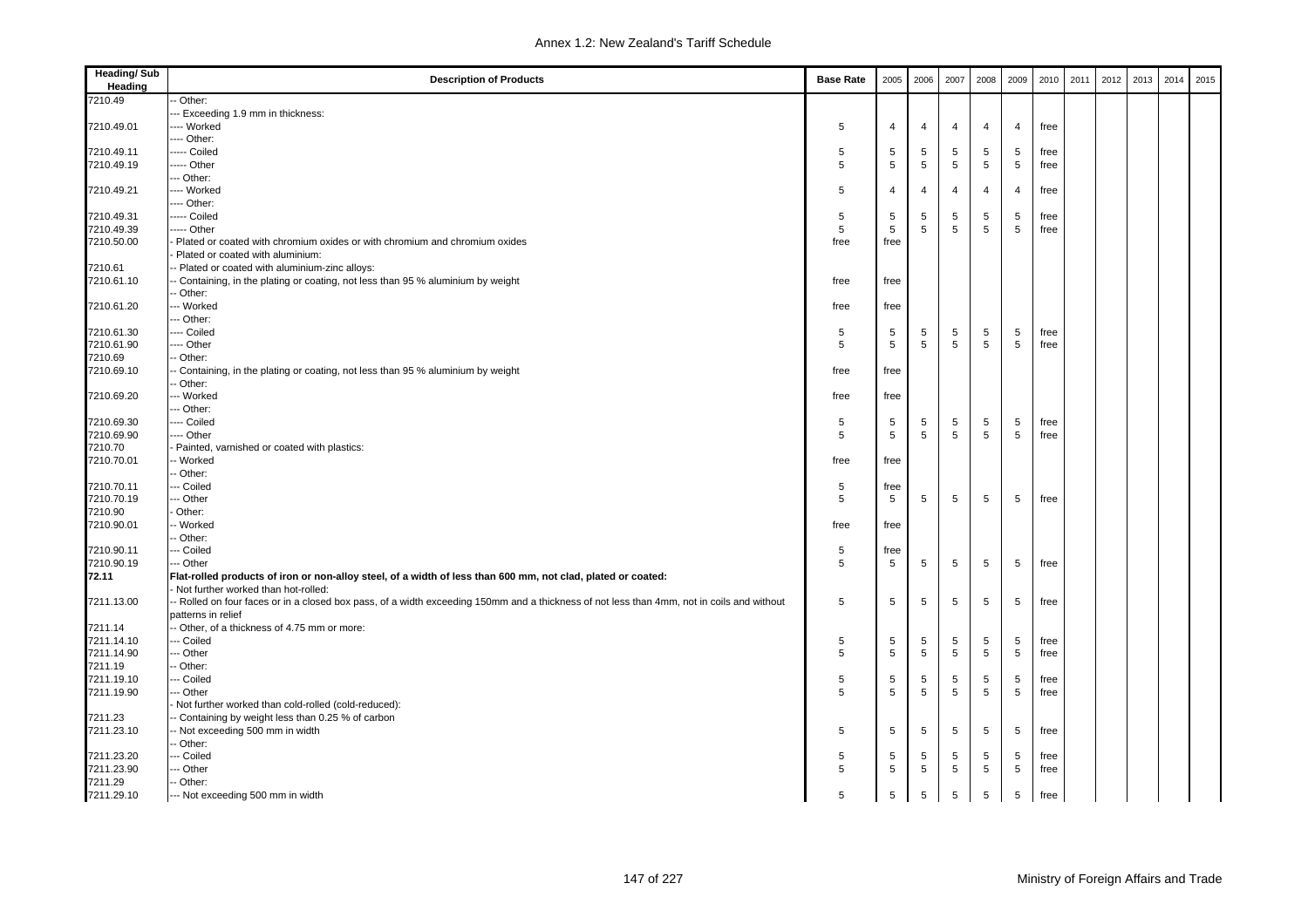| <b>Heading/Sub</b><br>Heading | <b>Description of Products</b>                                                                          | <b>Base Rate</b> | 2005           | 2006            | 2007            | 2008           | 2009           | 2010 | 2011 | 2012 | 2013 | 2014 | 2015 |
|-------------------------------|---------------------------------------------------------------------------------------------------------|------------------|----------------|-----------------|-----------------|----------------|----------------|------|------|------|------|------|------|
|                               | -- Other:                                                                                               |                  |                |                 |                 |                |                |      |      |      |      |      |      |
| 7211.29.20                    | --- Coiled                                                                                              | 5                | 5              | 5               | 5               | 5              | 5              | free |      |      |      |      |      |
| 7211.29.90                    | ---- Other                                                                                              | 5                | 5              | 5               | 5               | 5              | 5              | free |      |      |      |      |      |
| 7211.90                       | Other:                                                                                                  |                  |                |                 |                 |                |                |      |      |      |      |      |      |
| 7211.90.01                    | - Not exceeding 500 mm in width                                                                         | 6.5              | 5              | $\,$ 5 $\,$     | 5               | 5              | 5              | free |      |      |      |      |      |
| 7211.90.09                    | - Other                                                                                                 | free             | free           |                 |                 |                |                |      |      |      |      |      |      |
| 72.12                         | Flat-rolled products of iron or non-alloy steel, of a width of less than 600 mm, clad, plated or coated |                  |                |                 |                 |                |                |      |      |      |      |      |      |
| 7212.10                       | Plated or coated with tin:                                                                              |                  |                |                 |                 |                |                |      |      |      |      |      |      |
| 7212.10.01                    | -- Worked                                                                                               | 6.5              | 5              | 5               | 5               | 5              | 5              | free |      |      |      |      |      |
| 7212.10.09                    | - Other                                                                                                 | free             | free           |                 |                 |                |                |      |      |      |      |      |      |
| 7212.20                       | Electrolytically plated or coated with zinc:                                                            |                  |                |                 |                 |                |                |      |      |      |      |      |      |
| 7212.20.10                    | - Not exceeding 500 mm in width                                                                         | 5                | 5              | 5               | 5               | 5              | 5              | free |      |      |      |      |      |
|                               | - Other:                                                                                                |                  |                |                 |                 |                |                |      |      |      |      |      |      |
|                               | -- Exceeding 1.6 mm in thickness:                                                                       |                  |                |                 |                 |                |                |      |      |      |      |      |      |
| 7212.20.20                    | --- Coiled                                                                                              | 5                | 5              | 5               | 5               | 5              | 5              | free |      |      |      |      |      |
| 7212.20.30                    | --- Other                                                                                               | 5                | 5              | $\,$ 5          | 5               | $\sqrt{5}$     | 5              | free |      |      |      |      |      |
|                               | --- Other:                                                                                              |                  |                |                 |                 |                |                |      |      |      |      |      |      |
| 7212.20.40                    | ---- Worked                                                                                             | 5                | 4              | 4               | 4               | 4              | $\overline{4}$ | free |      |      |      |      |      |
| 7212.20.90                    | ---- Other                                                                                              | 5                | 5              | $5\phantom{.0}$ | $\,$ 5 $\,$     | $\sqrt{5}$     | $\sqrt{5}$     | free |      |      |      |      |      |
| 7212.30                       | Otherwise plated or coated with zinc:                                                                   |                  |                |                 |                 |                |                |      |      |      |      |      |      |
| 7212.30.01                    | -- Not exceeding 500 mm in width                                                                        | 5                | 5              | 5               | 5               | 5              | 5              | free |      |      |      |      |      |
|                               | - Other:                                                                                                |                  |                |                 |                 |                |                |      |      |      |      |      |      |
|                               | --- Exceeding 1.9 mm in thickness:                                                                      |                  |                |                 |                 |                |                |      |      |      |      |      |      |
| 7212.30.11                    | ---- Worked                                                                                             | 5                | $\overline{4}$ | 4               | $\overline{4}$  | 4              | $\overline{4}$ | free |      |      |      |      |      |
| 7212.30.19                    | ---- Other                                                                                              | 5                | 5              | $\,$ 5 $\,$     | $5\phantom{.0}$ | 5              | 5              | free |      |      |      |      |      |
|                               | --- Other:                                                                                              |                  |                |                 |                 |                |                |      |      |      |      |      |      |
| 7212.30.21                    | ---- Worked                                                                                             | 5                | $\overline{4}$ | 4               | $\overline{4}$  | $\overline{4}$ | $\overline{4}$ | free |      |      |      |      |      |
|                               |                                                                                                         | 5                |                |                 | 5               | 5              |                |      |      |      |      |      |      |
| 7212.30.29                    | ---- Other                                                                                              |                  | 5              | $\,$ 5 $\,$     |                 |                | 5              | free |      |      |      |      |      |
| 7212.40                       | Painted, varnished or coated with plastics:                                                             |                  |                |                 |                 |                |                |      |      |      |      |      |      |
|                               | - Not exceeding 500 mm in width:                                                                        |                  |                |                 |                 |                |                |      |      |      |      |      |      |
| 7212.40.01                    | -- Worked                                                                                               | 6.5              | 5              | 5               | 5               | 5              | 5              | free |      |      |      |      |      |
| 7212.40.09                    | -- Other                                                                                                | 5                | free           |                 |                 |                |                |      |      |      |      |      |      |
|                               | - Other:                                                                                                |                  |                |                 |                 |                |                |      |      |      |      |      |      |
| 7212.40.11                    | -- Worked                                                                                               | free             | free           |                 |                 |                |                |      |      |      |      |      |      |
| 7212.40.19                    | -- Other                                                                                                | 5                | 5              | 5               | 5               | 5              | 5              | free |      |      |      |      |      |
| 7212.50                       | Otherwise plated or coated:                                                                             |                  |                |                 |                 |                |                |      |      |      |      |      |      |
|                               | -- Not exceeding 500 mm in width:                                                                       |                  |                |                 |                 |                |                |      |      |      |      |      |      |
| 7212.50.01                    | --- Worked                                                                                              | 6.5              | 5              | 5               | 5               | 5              | 5              | free |      |      |      |      |      |
| 7212.50.09                    | -- Other                                                                                                | free             | free           |                 |                 |                |                |      |      |      |      |      |      |
| 7212.50.18                    | - Other                                                                                                 | free             | free           |                 |                 |                |                |      |      |      |      |      |      |
| 7212.60                       | Clad                                                                                                    |                  |                |                 |                 |                |                |      |      |      |      |      |      |
|                               | - Not exceeding 500 mm in width:                                                                        |                  |                |                 |                 |                |                |      |      |      |      |      |      |
| 7212.60.01                    | --- Worked                                                                                              | 6.5              | 5              | 5               | 5               | 5              | 5              | free |      |      |      |      |      |
| 7212.60.09                    | -- Other                                                                                                | free             | free           |                 |                 |                |                |      |      |      |      |      |      |
| 7212.60.18                    | - Other                                                                                                 | free             | free           |                 |                 |                |                |      |      |      |      |      |      |
| 72.13                         | Bars and rods, hot-rolled, in irregularly wound coils, of iron or non-alloy steel:                      |                  |                |                 |                 |                |                |      |      |      |      |      |      |
| 7213.10                       | Containing indentations, ribs, grooves or other deformations produced during the rolling process:       |                  |                |                 |                 |                |                |      |      |      |      |      |      |
| 7213.10.10                    | - Of cross-section in the shape of "flattened circles" or "modified rectangles"                         | free             | free           |                 |                 |                |                |      |      |      |      |      |      |
| 7213.10.90                    | - Other                                                                                                 | 5                | 5              | $\,$ 5          | $\,$ 5          | 5              | 5              | free |      |      |      |      |      |
| 7213.20                       | Of free-cutting steel:                                                                                  |                  |                |                 |                 |                |                |      |      |      |      |      |      |
| 7213.20.10                    | Of cross-section in the shape of "flattened circles" or "modified rectangles"                           | free             | free           |                 |                 |                |                |      |      |      |      |      |      |
| 7213.20.90                    | - Other                                                                                                 | 5                | 5              | 5               | 5               | 5              | 5              | free |      |      |      |      |      |
|                               | Other:                                                                                                  |                  |                |                 |                 |                |                |      |      |      |      |      |      |
| 7213.91                       | -- Of circular cross-section measuring less than 14 mm in diameter:                                     |                  |                |                 |                 |                |                |      |      |      |      |      |      |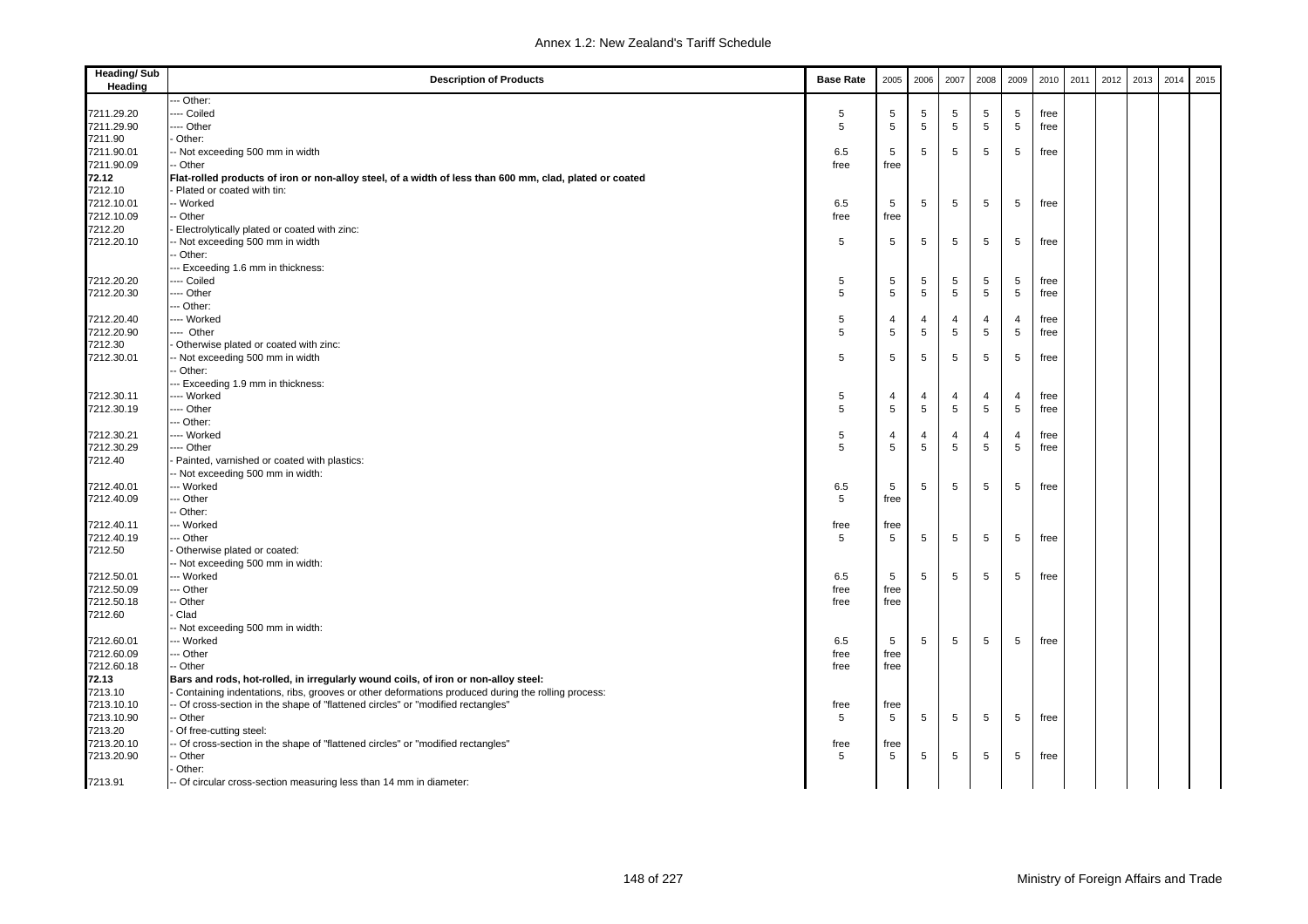| <b>Heading/Sub</b><br>Heading | <b>Description of Products</b>                                                                                                       | <b>Base Rate</b> | 2005 | 2006 | 2007 | 2008 | 2009 | 2010 | 2011 | 2012 | 2013 | 2014 | 2015 |
|-------------------------------|--------------------------------------------------------------------------------------------------------------------------------------|------------------|------|------|------|------|------|------|------|------|------|------|------|
| 7213.91.10                    | Of cross-section in the shape of "flattened circles" or "modified rectangles'                                                        | free             | free |      |      |      |      |      |      |      |      |      |      |
| 7213.91.90                    | Other                                                                                                                                | 5                | 5    | 5    | 5    | 5    | 5    | free |      |      |      |      |      |
| 7213.99                       | - Other:                                                                                                                             |                  |      |      |      |      |      |      |      |      |      |      |      |
| 7213.99.10                    | Of cross-section in the shape of "flattened circles" or "modified rectangles"                                                        | free             | free |      |      |      |      |      |      |      |      |      |      |
| 7213.99.90                    | - Other                                                                                                                              | 5                | 5    | 5    | 5    | 5    | 5    | free |      |      |      |      |      |
| 72.14                         | Other bars and rods of iron or non-alloy steel, not further worked than forged, hot-rolled, hot-drawn or hot-extruded, but including |                  |      |      |      |      |      |      |      |      |      |      |      |
|                               | those twisted after rolling:                                                                                                         |                  |      |      |      |      |      |      |      |      |      |      |      |
| 7214.10.00                    | Forged:                                                                                                                              | 5                | 5    | 5    | 5    | 5    | 5    | free |      |      |      |      |      |
| 7214.20                       | Containing indentations, ribs, grooves or other deformations produced during the rolling process or twisted after rolling:           |                  |      |      |      |      |      |      |      |      |      |      |      |
| 7214.20.10                    | Of cross-section in the shape of "flattened circles" or "modified rectangles"                                                        | free             | free |      |      |      |      |      |      |      |      |      |      |
| 7214.20.90                    | · Other                                                                                                                              | 5                | 5    | 5    | 5    | 5    | 5    | free |      |      |      |      |      |
| 7214.30                       | Of free-cutting steel:                                                                                                               |                  |      |      |      |      |      |      |      |      |      |      |      |
| 7214.30.10                    | Of cross-section in the shape of "flattened circles" or "modified rectangles'                                                        | free             | free |      |      |      |      |      |      |      |      |      |      |
| 7214.30.90                    | Other                                                                                                                                | 5                | 5    | 5    | 5    | 5    | 5    | free |      |      |      |      |      |
|                               | Other:                                                                                                                               |                  |      |      |      |      |      |      |      |      |      |      |      |
| 7214.91.00                    | Of rectangular (other than square) cross-section                                                                                     | 5                | 5    | 5    | 5    | 5    | 5    | free |      |      |      |      |      |
| 7214.99                       | Other:                                                                                                                               |                  |      |      |      |      |      |      |      |      |      |      |      |
| 7214.99.10                    | Of cross-section in the shape of "flattened circles" or "modified rectangles"                                                        | free             | free |      |      |      |      |      |      |      |      |      |      |
| 7214.99.90                    | - Other                                                                                                                              | 5                | 5    | 5    | 5    | 5    | 5    | free |      |      |      |      |      |
| 72.15                         | Other bars and rods of iron or non-alloy steel:                                                                                      |                  |      |      |      |      |      |      |      |      |      |      |      |
| 7215.10.00                    | Of free-cutting steel, not further worked than cold-formed or cold-finished                                                          | 5                | 5    | 5    | 5    | 5    | 5    | free |      |      |      |      |      |
| 7215.50                       | Other, not further worked than cold-formed or cold-finished:                                                                         |                  |      |      |      |      |      |      |      |      |      |      |      |
| 7215.50.10                    | Of cross-section in the shape of "flattened circles" or "modified rectangles"                                                        | 5                | 5    | 5    | 5    | 5    | 5    | free |      |      |      |      |      |
|                               | - Other:                                                                                                                             |                  |      |      |      |      |      |      |      |      |      |      |      |
| 7215.50.20                    | - Containing by weight less than 0.6 % of carbon                                                                                     | 5                | 5    | 5    | 5    | 5    | 5    | free |      |      |      |      |      |
|                               | - Containing by weight 0.6 % or more of carbon:                                                                                      |                  |      |      |      |      |      |      |      |      |      |      |      |
| 7215.50.30                    | --- Straightened wire not exceeding 13 mm in diameter                                                                                | 6.5              | 5    | 5    | 5    | 5    | 5    | free |      |      |      |      |      |
| 7215.50.90                    | --- Other                                                                                                                            | 6.5              | 6.5  | 6.5  | 6.5  | 5    | 5    | free |      |      |      |      |      |
| 7215.90.00                    | Other                                                                                                                                | 5                | 5    | 5    | 5    | 5    | 5    | free |      |      |      |      |      |
| 72.16                         | Angles, shapes and sections of iron or non-alloy steel:                                                                              |                  |      |      |      |      |      |      |      |      |      |      |      |
| 7216.10                       | U, I or H sections, not further worked than hot-rolled, hot-drawn or extruded, of a height of less than 80 mm:                       |                  |      |      |      |      |      |      |      |      |      |      |      |
| 7216.10.01                    | - U sections 76 mm x 38 mm x 6.7 kg/m <sup>2</sup>                                                                                   | 6.5              | 6.5  | 6.5  | 6.5  | 5    | 5    | free |      |      |      |      |      |
| 7216.10.09                    | Other                                                                                                                                | free             | free |      |      |      |      |      |      |      |      |      |      |
|                               | L or T sections, not further worked than hot-rolled, hot-drawn or extruded, of a height of less than 80 mm:                          |                  |      |      |      |      |      |      |      |      |      |      |      |
| 7216.21                       | -- L sections:                                                                                                                       |                  |      |      |      |      |      |      |      |      |      |      |      |
| 7216.21.01                    | -- Equal angles                                                                                                                      | 5                | 5    | 5    | 5    | 5    | 5    | free |      |      |      |      |      |
| 7216.21.09                    | -- Other                                                                                                                             | free             | free |      |      |      |      |      |      |      |      |      |      |
| 7216.22.00                    | -- T sections                                                                                                                        | free             | free |      |      |      |      |      |      |      |      |      |      |
|                               | U, I or H sections, not further worked than hot-rolled, hot-drawn or extruded of a height of 80 mm or more:                          |                  |      |      |      |      |      |      |      |      |      |      |      |
| 7216.31                       | -- U sections:                                                                                                                       |                  |      |      |      |      |      |      |      |      |      |      |      |
| 7216.31.01                    |                                                                                                                                      | 5                |      | 5    | 5    | 5    | 5    | free |      |      |      |      |      |
|                               | -- 102 mm x 51 mm x 10.4 kg/m <sup>2</sup>                                                                                           |                  | 5    |      |      |      |      |      |      |      |      |      |      |
| 7216.31.09                    | - Other                                                                                                                              | free             | free |      |      |      |      |      |      |      |      |      |      |
| 7216.32.00                    | -- I sections                                                                                                                        | free             | free |      |      |      |      |      |      |      |      |      |      |
| 7216.33.00                    | - H sections                                                                                                                         | free             | free |      |      |      |      |      |      |      |      |      |      |
| 7216.40                       | L or T sections, not further worked than hot-rolled, hot-drawn or extruded, of a height of 80 mm or more:                            |                  |      |      |      |      |      |      |      |      |      |      |      |
| 7216.40.01                    | - Equal angled L sections, 80 mm x 80 mm by 5 mm to 13 mm in thickness                                                               | 5                | 5    | 5    | 5    | 5    | 5    | free |      |      |      |      |      |
| 7216.40.09                    | - Other                                                                                                                              | free             | free |      |      |      |      |      |      |      |      |      |      |
| 7216.50.00                    | Other angles, shapes and sections, not further worked than hot-rolled, hot-drawn or extruded                                         | free             | free |      |      |      |      |      |      |      |      |      |      |
|                               | Angles, shapes and sections, not further worked than cold-formed or cold-finished:                                                   |                  |      |      |      |      |      |      |      |      |      |      |      |
| 7216.61.00                    | - Obtained from flat-rolled products                                                                                                 | 5                | 5    | 5    | 5    | 5    | 5    | free |      |      |      |      |      |
| 7216.69.00                    | - Other                                                                                                                              | 5                | 5    | 5    | 5    | 5    | 5    | free |      |      |      |      |      |
|                               | Other:                                                                                                                               |                  |      |      |      |      |      |      |      |      |      |      |      |
| 7216.91.00                    | - Cold-formed or cold-finished from flat-rolled products:                                                                            | 5                | 5    | 5    | 5    | 5    | 5    | free |      |      |      |      |      |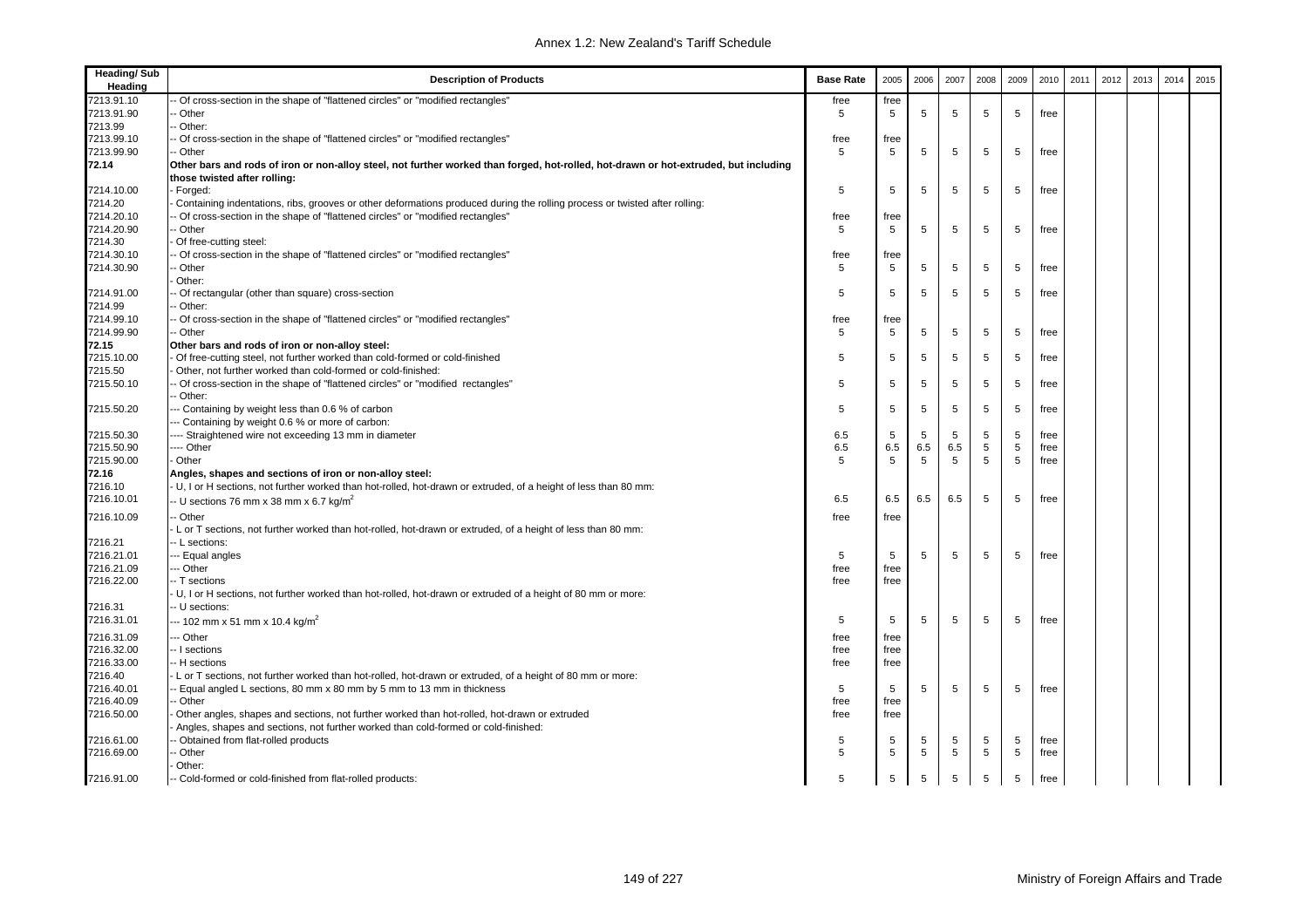| <b>Heading/Sub</b><br>Heading | <b>Description of Products</b>                                                                                          | <b>Base Rate</b> | 2005       | 2006       | 2007 | 2008        | 2009 | 2010 | 2011 | 2012 | 2013 | 2014 | 2015 |
|-------------------------------|-------------------------------------------------------------------------------------------------------------------------|------------------|------------|------------|------|-------------|------|------|------|------|------|------|------|
| 7216.99.00                    | - Other:                                                                                                                | 5                | 5          | 5          | 5    | 5           | 5    | free |      |      |      |      |      |
| 72.17                         | Wire of iron or non-alloy steel:                                                                                        |                  |            |            |      |             |      |      |      |      |      |      |      |
| 7217.10.00                    | Not plated or coated, whether or not polished                                                                           | 6.5              | 5          | 5          | 5    | 5           | 5    | free |      |      |      |      |      |
| 7217.20                       | Plated or coated with zinc:                                                                                             |                  |            |            |      |             |      |      |      |      |      |      |      |
| 7217.20.10                    | - Containing by weight less than 0.6 % carbon                                                                           | 6.5              | 5          | 5          | 5    | 5           | 5    | free |      |      |      |      |      |
| 7217.20.90                    | - Other                                                                                                                 | 6.5              | $\sqrt{5}$ | $\sqrt{5}$ | 5    | 5           | 5    | free |      |      |      |      |      |
| 7217.30.00                    | Plated or coated with other base metals                                                                                 | 6.5              | 5          | 5          | 5    | $\,$ 5 $\,$ | 5    | free |      |      |      |      |      |
| 7217.90.00                    | Other                                                                                                                   | 6.5              | 5          | 5          | 5    | 5           | 5    | free |      |      |      |      |      |
| 72.18                         | Stainless steel in ingots or other primary forms; semi-finished products of stainless steel:                            |                  |            |            |      |             |      |      |      |      |      |      |      |
| 7218.10.00                    | Ingots and other primary forms                                                                                          | free             | free       |            |      |             |      |      |      |      |      |      |      |
|                               | Other:                                                                                                                  |                  |            |            |      |             |      |      |      |      |      |      |      |
| 7218.91.00                    | - Of rectangular (other than square) cross-section                                                                      | free             | free       |            |      |             |      |      |      |      |      |      |      |
| 7218.99.00                    | - Other                                                                                                                 | free             | free       |            |      |             |      |      |      |      |      |      |      |
| 72.19                         | Flat-rolled products of stainless steel, of a width of 600 mm or more:<br>Not further worked than hot-rolled, in coils: |                  |            |            |      |             |      |      |      |      |      |      |      |
|                               |                                                                                                                         |                  |            |            |      |             |      |      |      |      |      |      |      |
| 7219.11.00                    | - Of a thickness exceeding 10 mm                                                                                        | free             | free       |            |      |             |      |      |      |      |      |      |      |
| 7219.12.00                    | - Of a thickness of 4.75 mm or more but not exceeding 10 mm                                                             | free             | free       |            |      |             |      |      |      |      |      |      |      |
| 7219.13.00                    | - Of a thickness of 3 mm or more but less than 4.75 mm                                                                  | free             | free       |            |      |             |      |      |      |      |      |      |      |
| 7219.14.00                    | - Of a thickness of less than 3 mm                                                                                      | free             | free       |            |      |             |      |      |      |      |      |      |      |
|                               | Not further worked than hot-rolled, not in coils:                                                                       |                  |            |            |      |             |      |      |      |      |      |      |      |
| 7219.21.00                    | - Of a thickness exceeding 10 mm                                                                                        | free             | free       |            |      |             |      |      |      |      |      |      |      |
| 7219.22.00                    | - Of a thickness of 4.75 mm or more but not exceeding 10 mm                                                             | free             | free       |            |      |             |      |      |      |      |      |      |      |
| 7219.23.00                    | - Of a thickness of 3 mm or more but less than 4.75 mm                                                                  | free             | free       |            |      |             |      |      |      |      |      |      |      |
| 7219.24.00                    | Of a thickness of less than 3 mm                                                                                        | free             | free       |            |      |             |      |      |      |      |      |      |      |
|                               | Not further worked than cold-rolled (cold-reduced):                                                                     |                  |            |            |      |             |      |      |      |      |      |      |      |
| 7219.31.00                    | - Of a thickness of 4.75 mm or more                                                                                     | free             | free       |            |      |             |      |      |      |      |      |      |      |
| 7219.32.00                    | - Of a thickness of 3 mm or more but less than 4.75 mm                                                                  | free             | free       |            |      |             |      |      |      |      |      |      |      |
| 7219.33.00                    | - Of a thickness exceeding 1 mm but less than 3 mm                                                                      | free             | free       |            |      |             |      |      |      |      |      |      |      |
| 7219.34.00                    | - Of a thickness of 0.5 mm or more but not exceeding 1 mm                                                               | free             | free       |            |      |             |      |      |      |      |      |      |      |
| 7219.35.00<br>7219.90.00      | - Of a thickness of less than 0.5 mm<br>Other                                                                           | free             | free       |            |      |             |      |      |      |      |      |      |      |
|                               |                                                                                                                         | free             | free       |            |      |             |      |      |      |      |      |      |      |
| 72.20                         | Flat-rolled products of stainless steel, of a width of less than 600 mm:<br>Not further worked than hot-rolled:         |                  |            |            |      |             |      |      |      |      |      |      |      |
| 7220.11.00                    | - Of a thickness of 4.75 mm or more                                                                                     | free             | free       |            |      |             |      |      |      |      |      |      |      |
| 7220.12.00                    | - Of a thickness of less than 4.75 mm                                                                                   | free             | free       |            |      |             |      |      |      |      |      |      |      |
| 7220.20.00                    | Not further worked than cold-rolled (cold-reduced)                                                                      | free             | free       |            |      |             |      |      |      |      |      |      |      |
| 7220.90                       | Other:                                                                                                                  |                  |            |            |      |             |      |      |      |      |      |      |      |
| 7220.90.01                    | - Not exceeding 500 mm in width                                                                                         | 6.5              | 5          | 5          | 5    | 5           | 5    | free |      |      |      |      |      |
| 7220.90.09                    | - Other                                                                                                                 | free             | free       |            |      |             |      |      |      |      |      |      |      |
| 72.21                         |                                                                                                                         |                  |            |            |      |             |      |      |      |      |      |      |      |
| 7221.00.00                    | Bars and rods, hot-rolled, in irregularly wound coils, of stainless steel                                               | free             | free       |            |      |             |      |      |      |      |      |      |      |
| 72.22                         | Other bars and rods of stainless steel; angles, shapes and section of stainless steel:                                  |                  |            |            |      |             |      |      |      |      |      |      |      |
|                               | Bars and rods, not further worked than hot-rolled, hot-drawn or extruded:                                               |                  |            |            |      |             |      |      |      |      |      |      |      |
| 7222.11.00                    | - Of circular cross-section                                                                                             | free             | free       |            |      |             |      |      |      |      |      |      |      |
| 7222.19.00                    | - Other                                                                                                                 | free             | free       |            |      |             |      |      |      |      |      |      |      |
| 7222.20.00                    | Bars and rods, not further worked than cold-formed or cold-finished                                                     | free             | free       |            |      |             |      |      |      |      |      |      |      |
| 7222.30.00                    | Other bars and rods                                                                                                     | free             | free       |            |      |             |      |      |      |      |      |      |      |
| 7222.40.00                    | Angles, shapes and sections                                                                                             | free             | free       |            |      |             |      |      |      |      |      |      |      |
| 72.23                         |                                                                                                                         |                  |            |            |      |             |      |      |      |      |      |      |      |
| 7223.00.00                    | Wire of stainless steel                                                                                                 | free             | free       |            |      |             |      |      |      |      |      |      |      |
| 72.24                         | Other alloy steel in ingots or other primary forms; semi-finished products of other alloy steel:                        |                  |            |            |      |             |      |      |      |      |      |      |      |
| 7224.10.00                    | - Ingots and other primary forms                                                                                        | free             | free       |            |      |             |      |      |      |      |      |      |      |
| 7224.90.00                    | - Other                                                                                                                 | free             | free       |            |      |             |      |      |      |      |      |      |      |
|                               |                                                                                                                         |                  |            |            |      |             |      |      |      |      |      |      |      |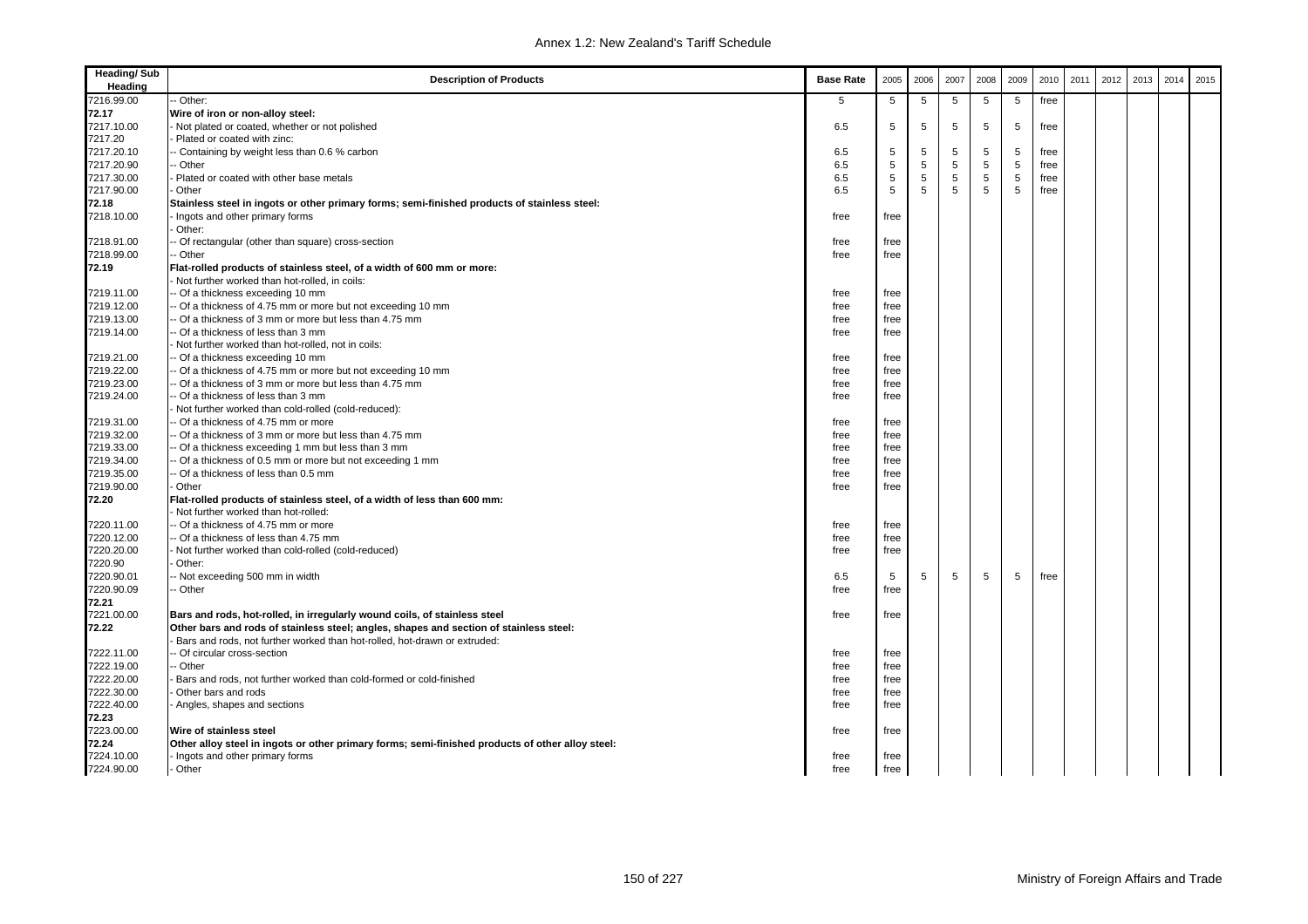| <b>Heading/Sub</b><br>Heading | <b>Description of Products</b>                                                                                                        | <b>Base Rate</b> | 2005           | 2006           | 2007           | 2008           | 2009           | 2010 | 2011 | 2012 | 2013 | 2014 | 2015 |
|-------------------------------|---------------------------------------------------------------------------------------------------------------------------------------|------------------|----------------|----------------|----------------|----------------|----------------|------|------|------|------|------|------|
| 72.25                         | Flat-rolled products of other alloy steel, of a width of 600 mm or more:                                                              |                  |                |                |                |                |                |      |      |      |      |      |      |
|                               | Of silicon-electrical steel:                                                                                                          |                  |                |                |                |                |                |      |      |      |      |      |      |
| 7225.11                       | - Grain-oriented:                                                                                                                     |                  |                |                |                |                |                |      |      |      |      |      |      |
| 7225.11.10                    | -- Galvanised                                                                                                                         | 5                | 4              | $\overline{4}$ | $\overline{4}$ | 4              | $\overline{4}$ | free |      |      |      |      |      |
| 7225.11.90                    | -- Other                                                                                                                              | free             | free           |                |                |                |                |      |      |      |      |      |      |
| 7225.19                       | - Other:                                                                                                                              |                  |                |                |                |                |                |      |      |      |      |      |      |
| 7225.19.10                    | -- Galvanised                                                                                                                         | 5                | $\overline{4}$ | $\overline{4}$ | 4              | 4              | 4              | free |      |      |      |      |      |
| 7225.19.90                    | -- Other                                                                                                                              | free             | free           |                |                |                |                |      |      |      |      |      |      |
| 7225.20                       | Of high speed steel:                                                                                                                  |                  |                |                |                |                |                |      |      |      |      |      |      |
| 7225.20.01                    | - Galvanised                                                                                                                          | 5                | 4              | $\overline{4}$ | $\overline{4}$ | 4              | 4              | free |      |      |      |      |      |
| 7225.20.18                    | - Other                                                                                                                               | free             | free           |                |                |                |                |      |      |      |      |      |      |
| 7225.30.00                    | Other, not further worked than hot-rolled, in coils                                                                                   | free             | free           |                |                |                |                |      |      |      |      |      |      |
| 7225.40.00                    | Other, not further worked than hot-rolled, not in coils                                                                               | free             | free           |                |                |                |                |      |      |      |      |      |      |
| 7225.50.00                    | Other, not further worked than cold-rolled (cold-reduced)                                                                             | free             | free           |                |                |                |                |      |      |      |      |      |      |
|                               | Other:                                                                                                                                |                  |                |                |                |                |                |      |      |      |      |      |      |
| 7225.91                       | Electrolytically plate or coated with zinc:                                                                                           |                  |                |                |                |                |                |      |      |      |      |      |      |
| 7225.91.10                    | -- Galvanised                                                                                                                         | 5                | $\overline{4}$ | $\overline{4}$ | $\overline{4}$ | 4              | $\overline{4}$ | free |      |      |      |      |      |
| 7225.91.90                    | -- Other                                                                                                                              | free             | free           |                |                |                |                |      |      |      |      |      |      |
| 7225.92                       | Otherwise plated or coated with zinc:                                                                                                 |                  |                |                |                |                |                |      |      |      |      |      |      |
| 7225.92.10                    | -- Galvanised                                                                                                                         | 5                | $\overline{4}$ | $\overline{4}$ | $\overline{4}$ | 4              | $\overline{4}$ | free |      |      |      |      |      |
| 7225.92.90                    | -- Other                                                                                                                              | free             | free           |                |                |                |                |      |      |      |      |      |      |
| 7225.99                       | - Other:                                                                                                                              |                  |                |                |                |                |                |      |      |      |      |      |      |
| 7225.99.10                    | -- Galvanised                                                                                                                         | 5                | 4              | $\overline{4}$ | $\overline{4}$ | $\overline{4}$ | $\overline{4}$ | free |      |      |      |      |      |
| 7225.99.90                    | --- Other                                                                                                                             | free             | free           |                |                |                |                |      |      |      |      |      |      |
| 72.26                         | Flat-rolled products of other alloy steel, of a width of less than 600 mm:                                                            |                  |                |                |                |                |                |      |      |      |      |      |      |
|                               | Of silicon-electrical steel:                                                                                                          |                  |                |                |                |                |                |      |      |      |      |      |      |
| 7226.11                       | -- Grain-oriented:                                                                                                                    |                  |                |                |                |                |                |      |      |      |      |      |      |
| 7226.11.10                    | --- Galvanised or worked                                                                                                              | 5                | 4              | $\overline{4}$ | $\overline{4}$ | 4              | $\overline{4}$ | free |      |      |      |      |      |
| 7226.11.90                    | -- Other                                                                                                                              | free             | free           |                |                |                |                |      |      |      |      |      |      |
| 7226.19                       | - Other:                                                                                                                              |                  |                |                |                |                |                |      |      |      |      |      |      |
| 7226.19.10                    | --- Galvanised or worked                                                                                                              | 5                | 4              | $\overline{4}$ | 4              | 4              | 4              | free |      |      |      |      |      |
| 7226.19.90                    | -- Other                                                                                                                              | free             | free           |                |                |                |                |      |      |      |      |      |      |
| 7226.20                       | Of high speed steel:                                                                                                                  |                  |                |                |                |                |                |      |      |      |      |      |      |
| 7226.20.01                    | - Galvanised or worked                                                                                                                | 5                | 4              | $\overline{4}$ | $\overline{4}$ | 4              | 4              | free |      |      |      |      |      |
| 7226.20.18                    | - Other                                                                                                                               | free             | free           |                |                |                |                |      |      |      |      |      |      |
|                               | Other:                                                                                                                                |                  |                |                |                |                |                |      |      |      |      |      |      |
| 7226.91.00                    | - Not further worked than hot-rolled                                                                                                  | free             | free           |                |                |                |                |      |      |      |      |      |      |
| 7226.92.00                    | Not further worked than cold-rolled (cold-reduced)                                                                                    | free             | free           |                |                |                |                |      |      |      |      |      |      |
| 7226.93                       | Electrolticallyt plated or coated with zinc:                                                                                          |                  |                |                |                |                |                |      |      |      |      |      |      |
| 7226.93.10                    | -- Galvanised or worked                                                                                                               | 5                | 4              | $\overline{4}$ | $\overline{4}$ | 4              | $\overline{4}$ | free |      |      |      |      |      |
| 7226.93.90                    | - Other                                                                                                                               | free             | free           |                |                |                |                |      |      |      |      |      |      |
| 7226.94                       | - Otherwise plated or coated with zinc:                                                                                               |                  |                |                |                |                |                |      |      |      |      |      |      |
| 7226.94.10                    | -- Galvanised or worked                                                                                                               | 5                | 4              | $\overline{4}$ | $\overline{4}$ | 4              | $\overline{4}$ | free |      |      |      |      |      |
| 7226.94.90                    | -- Other                                                                                                                              | free             | free           |                |                |                |                |      |      |      |      |      |      |
| 7226.99                       | - Other:                                                                                                                              |                  |                |                |                |                |                |      |      |      |      |      |      |
| 7226.99.01                    | -- Galvanised or worked                                                                                                               | 5                | $\overline{4}$ | $\overline{4}$ | $\overline{4}$ | $\overline{4}$ | $\overline{4}$ | free |      |      |      |      |      |
| 7226.99.18                    | -- Other                                                                                                                              | free             | free           |                |                |                |                |      |      |      |      |      |      |
| 72.27                         | Bars and rods, hot-rolled, in irregularly wound coils, of other alloy steel:                                                          |                  |                |                |                |                |                |      |      |      |      |      |      |
| 7227.10.00<br>7227.20.00      | Of high speed steel                                                                                                                   | free<br>free     | free           |                |                |                |                |      |      |      |      |      |      |
|                               | Of silico-manganese steel<br>Other                                                                                                    |                  | free           |                |                |                |                |      |      |      |      |      |      |
| 7227.90.00                    |                                                                                                                                       | free             | free           |                |                |                |                |      |      |      |      |      |      |
| 72.28                         | Other bars and rods of other alloy steel; angles, shapes and sections, of other alloy steel; hollow drill bars and rods, of non-alloy |                  |                |                |                |                |                |      |      |      |      |      |      |
|                               | steel:                                                                                                                                |                  |                |                |                |                |                |      |      |      |      |      |      |
| 7228.10.00                    | Bars and rods, of high speed steel                                                                                                    | free             | free           |                |                |                |                |      |      |      |      |      |      |
| 7228.20.00                    | Bars and rods, of silico-manganese steel                                                                                              | free             | free           |                |                |                |                |      |      |      |      |      |      |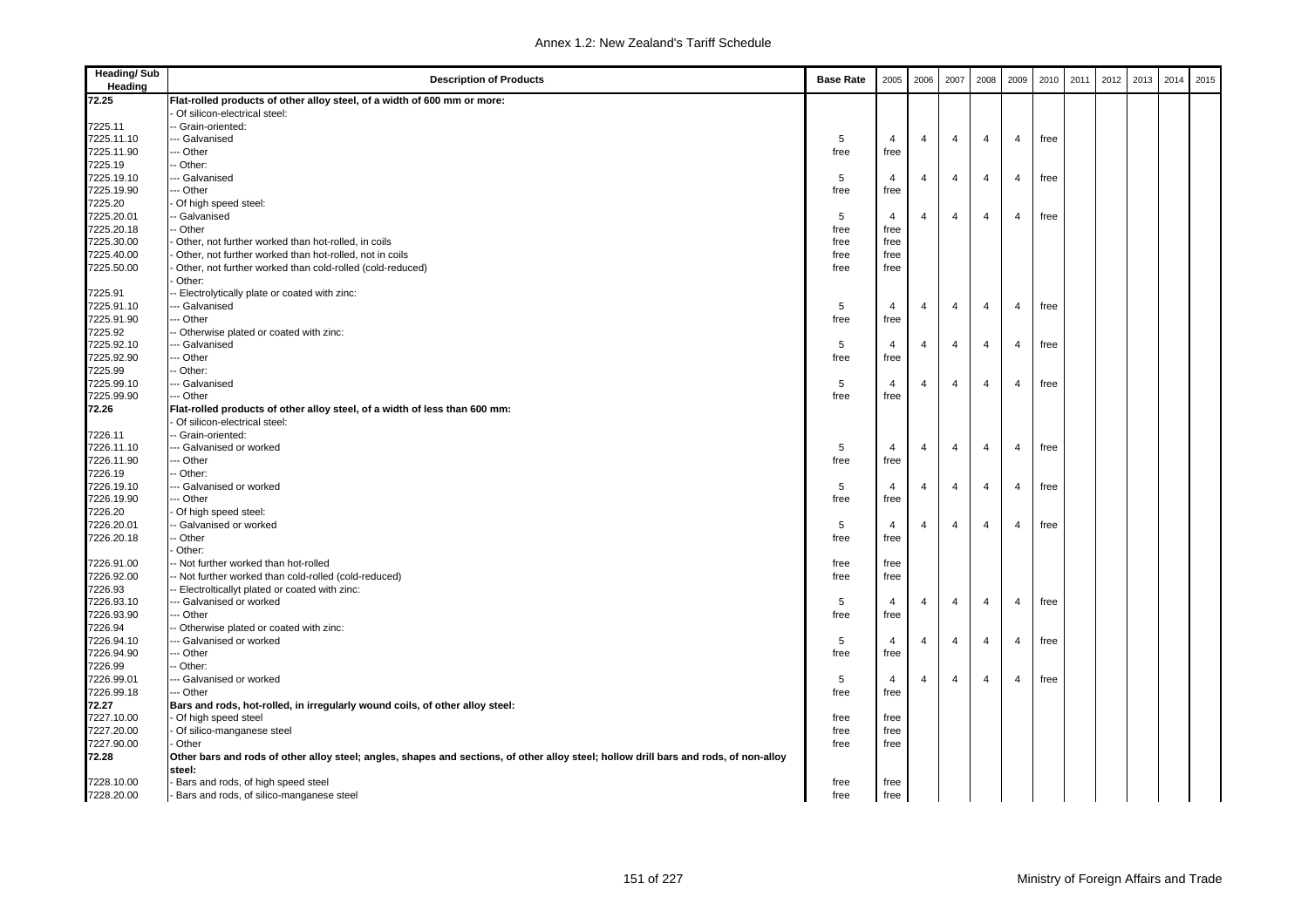| <b>Heading/Sub</b><br>Heading | <b>Description of Products</b>                                                                                                                                                                                                                                                                                                                                              | <b>Base Rate</b> | 2005         | 2006 | 2007 | 2008 | 2009 | 2010 | 2011 | 2012 | 2013 | 2014 | 2015 |
|-------------------------------|-----------------------------------------------------------------------------------------------------------------------------------------------------------------------------------------------------------------------------------------------------------------------------------------------------------------------------------------------------------------------------|------------------|--------------|------|------|------|------|------|------|------|------|------|------|
| 7228.30.00                    | Other bars and rods, not further worked than hot-rolled, hot-drawn or extruded                                                                                                                                                                                                                                                                                              | free             | free         |      |      |      |      |      |      |      |      |      |      |
| 7228.40.00                    | Other bars and rods, not further worked than forged                                                                                                                                                                                                                                                                                                                         | free             | free         |      |      |      |      |      |      |      |      |      |      |
| 7228.50.00                    | Other bars and rods, not further worked than cold-formed or cold finished                                                                                                                                                                                                                                                                                                   | free             | free         |      |      |      |      |      |      |      |      |      |      |
| 7228.60.00                    | Other bars and rods                                                                                                                                                                                                                                                                                                                                                         | free             | free         |      |      |      |      |      |      |      |      |      |      |
| 7228.70.00                    | Angles, shapes and sections                                                                                                                                                                                                                                                                                                                                                 | free             | free         |      |      |      |      |      |      |      |      |      |      |
| 7228.80.00                    | - Hollow drill bars and rods                                                                                                                                                                                                                                                                                                                                                | free             | free         |      |      |      |      |      |      |      |      |      |      |
| 72.29                         | Wire of other alloy steel:                                                                                                                                                                                                                                                                                                                                                  |                  |              |      |      |      |      |      |      |      |      |      |      |
| 7229.10.00                    | - Of high speed steel                                                                                                                                                                                                                                                                                                                                                       | free             | free         |      |      |      |      |      |      |      |      |      |      |
| 7229.20.00                    | - Of silico-manganese steel                                                                                                                                                                                                                                                                                                                                                 | free             | free         |      |      |      |      |      |      |      |      |      |      |
| 7229.90.00                    | Other                                                                                                                                                                                                                                                                                                                                                                       | free             | free         |      |      |      |      |      |      |      |      |      |      |
|                               | <b>CHAPTER 73</b><br><b>ARTICLES OF IRON OR STEEL</b>                                                                                                                                                                                                                                                                                                                       |                  |              |      |      |      |      |      |      |      |      |      |      |
| 73.01                         | Sheet piling of iron or steel, whether or not drilled, punched or made from assembled elements; welded angles, shapes and                                                                                                                                                                                                                                                   |                  |              |      |      |      |      |      |      |      |      |      |      |
|                               | sections, of iron or steel:                                                                                                                                                                                                                                                                                                                                                 |                  |              |      |      |      |      |      |      |      |      |      |      |
| 7301.10.00                    | Sheet piling                                                                                                                                                                                                                                                                                                                                                                | free             | free         |      |      |      |      |      |      |      |      |      |      |
| 7301.20.00                    | Angles, shapes and sections                                                                                                                                                                                                                                                                                                                                                 | $\overline{7}$   | 5.5          | 5.5  | 5.5  | 5    | 5    | free |      |      |      |      |      |
| 73.02                         | Railway or tramway track construction material of iron or steel, the following: rails, check-rails and rack-rails, switch blades,<br>crossing frogs, point rods and other crossing pieces, sleepers (cross-ties), fish-plates, chairs, chair wedges, sole plates (base<br>plates), rail clips, bedplates, ties and other material specialized for jointing or fixing rails: |                  |              |      |      |      |      |      |      |      |      |      |      |
| 7302.10.00                    | Rails                                                                                                                                                                                                                                                                                                                                                                       |                  |              |      |      |      |      |      |      |      |      |      |      |
| 7302.30.00                    | Switch blades, crossing frogs, point rods and other crossing pieces                                                                                                                                                                                                                                                                                                         | free<br>free     | free<br>free |      |      |      |      |      |      |      |      |      |      |
| 7302.40.00                    | Fish-plates and sole plates                                                                                                                                                                                                                                                                                                                                                 | free             | free         |      |      |      |      |      |      |      |      |      |      |
| 7302.90.00                    | Other                                                                                                                                                                                                                                                                                                                                                                       | free             | free         |      |      |      |      |      |      |      |      |      |      |
| 73.03                         |                                                                                                                                                                                                                                                                                                                                                                             |                  |              |      |      |      |      |      |      |      |      |      |      |
| 7303.00.00                    | Tubes, pipes and hollow profiles, of cast iron                                                                                                                                                                                                                                                                                                                              | $\overline{7}$   | 5.5          | 5.5  | 5.5  | 5    | 5    | free |      |      |      |      |      |
| 73.04                         | Tubes, pipes and hollow profiles, seamless, of iron (other than cast iron) or steel:                                                                                                                                                                                                                                                                                        |                  |              |      |      |      |      |      |      |      |      |      |      |
| 7304.10.00                    | Line pipe of a kind used for oil or gas pipelines                                                                                                                                                                                                                                                                                                                           | $\overline{7}$   | 5.5          | 5.5  | 5.5  | 5    | 5    | free |      |      |      |      |      |
|                               | Casing, tubing and drill pipe, of a kind used in drilling for oil or gas:                                                                                                                                                                                                                                                                                                   |                  |              |      |      |      |      |      |      |      |      |      |      |
| 7304.21.00                    | - Drill-pipe                                                                                                                                                                                                                                                                                                                                                                | $\overline{7}$   | 5.5          | 5.5  | 5.5  | 5    | 5    | free |      |      |      |      |      |
| 7304.29.00                    | - Other                                                                                                                                                                                                                                                                                                                                                                     | $\overline{7}$   | 5.5          | 5.5  | 5.5  | 5    | 5    | free |      |      |      |      |      |
|                               | Other, of circular cross-section, of iron or non-alloy steel:                                                                                                                                                                                                                                                                                                               |                  |              |      |      |      |      |      |      |      |      |      |      |
| 7304.31                       | - Cold-drawn or cold-rolled (cold-reduced):                                                                                                                                                                                                                                                                                                                                 |                  |              |      |      |      |      |      |      |      |      |      |      |
| 7304.31.01                    | --- Boiler tubes                                                                                                                                                                                                                                                                                                                                                            | free             | free         |      |      |      |      |      |      |      |      |      |      |
| 7304.31.09                    | -- Other                                                                                                                                                                                                                                                                                                                                                                    | $\overline{7}$   | 5.5          | 5.5  | 5.5  | 5    | 5    | free |      |      |      |      |      |
| 7304.39                       | - Other:                                                                                                                                                                                                                                                                                                                                                                    |                  |              |      |      |      |      |      |      |      |      |      |      |
| 7304.39.01                    | -- Boiler tubes                                                                                                                                                                                                                                                                                                                                                             | free             | free         |      |      |      |      |      |      |      |      |      |      |
| 7304.39.09                    | -- Other                                                                                                                                                                                                                                                                                                                                                                    | $\overline{7}$   | 5.5          | 5.5  | 5.5  | 5    | 5    | free |      |      |      |      |      |
|                               | Other, of circular cross-section, of stainless steel:                                                                                                                                                                                                                                                                                                                       |                  |              |      |      |      |      |      |      |      |      |      |      |
| 7304.41                       | - Cold-drawn or cold-rolled (cold-reduced):                                                                                                                                                                                                                                                                                                                                 |                  |              |      |      |      |      |      |      |      |      |      |      |
| 7304.41.01                    | -- Boiler tubes                                                                                                                                                                                                                                                                                                                                                             | free             | free         |      |      |      |      |      |      |      |      |      |      |
| 7304.41.09                    | -- Other                                                                                                                                                                                                                                                                                                                                                                    | $\overline{7}$   | 5.5          | 5.5  | 5.5  | 5    | 5    | free |      |      |      |      |      |
| 7304.49                       | -- Other:                                                                                                                                                                                                                                                                                                                                                                   |                  |              |      |      |      |      |      |      |      |      |      |      |
| 7304.49.01                    | -- Boiler tubes                                                                                                                                                                                                                                                                                                                                                             | free             | free         |      |      |      |      |      |      |      |      |      |      |
| 7304.49.09                    | - Other                                                                                                                                                                                                                                                                                                                                                                     | $\overline{7}$   | 5.5          | 5.5  | 5.5  | 5    | 5    | free |      |      |      |      |      |
|                               | Other, of circular cross-section, of other alloy steel:                                                                                                                                                                                                                                                                                                                     |                  |              |      |      |      |      |      |      |      |      |      |      |
| 7304.51                       | - Cold-drawn or cold-rolled (cold-reduced):                                                                                                                                                                                                                                                                                                                                 |                  |              |      |      |      |      |      |      |      |      |      |      |
| 7304.51.01                    | --- Boiler tubes                                                                                                                                                                                                                                                                                                                                                            | free             | free         |      |      |      |      |      |      |      |      |      |      |
| 7304.51.09                    | -- Other                                                                                                                                                                                                                                                                                                                                                                    | $\overline{7}$   | 5.5          | 5.5  | 5.5  | 5    | 5    | free |      |      |      |      |      |
| 7304.59                       | - Other:                                                                                                                                                                                                                                                                                                                                                                    |                  |              |      |      |      |      |      |      |      |      |      |      |
| 7304.59.01                    | --- Boiler tubes                                                                                                                                                                                                                                                                                                                                                            | free             | free         |      |      |      |      |      |      |      |      |      |      |
| 7304.59.09                    | -- Other                                                                                                                                                                                                                                                                                                                                                                    | $\overline{7}$   | 5.5          | 5.5  | 5.5  | 5    | 5    | free |      |      |      |      |      |
| 7304.90                       | Other:                                                                                                                                                                                                                                                                                                                                                                      |                  |              |      |      |      |      |      |      |      |      |      |      |
| 7304.90.01                    | - Boiler tubes                                                                                                                                                                                                                                                                                                                                                              | free             | free         |      |      |      |      |      |      |      |      |      |      |
| 7304.90.09                    | -- Other                                                                                                                                                                                                                                                                                                                                                                    | $\overline{7}$   | 5.5          | 5.5  | 5.5  | 5    | 5    | free |      |      |      |      |      |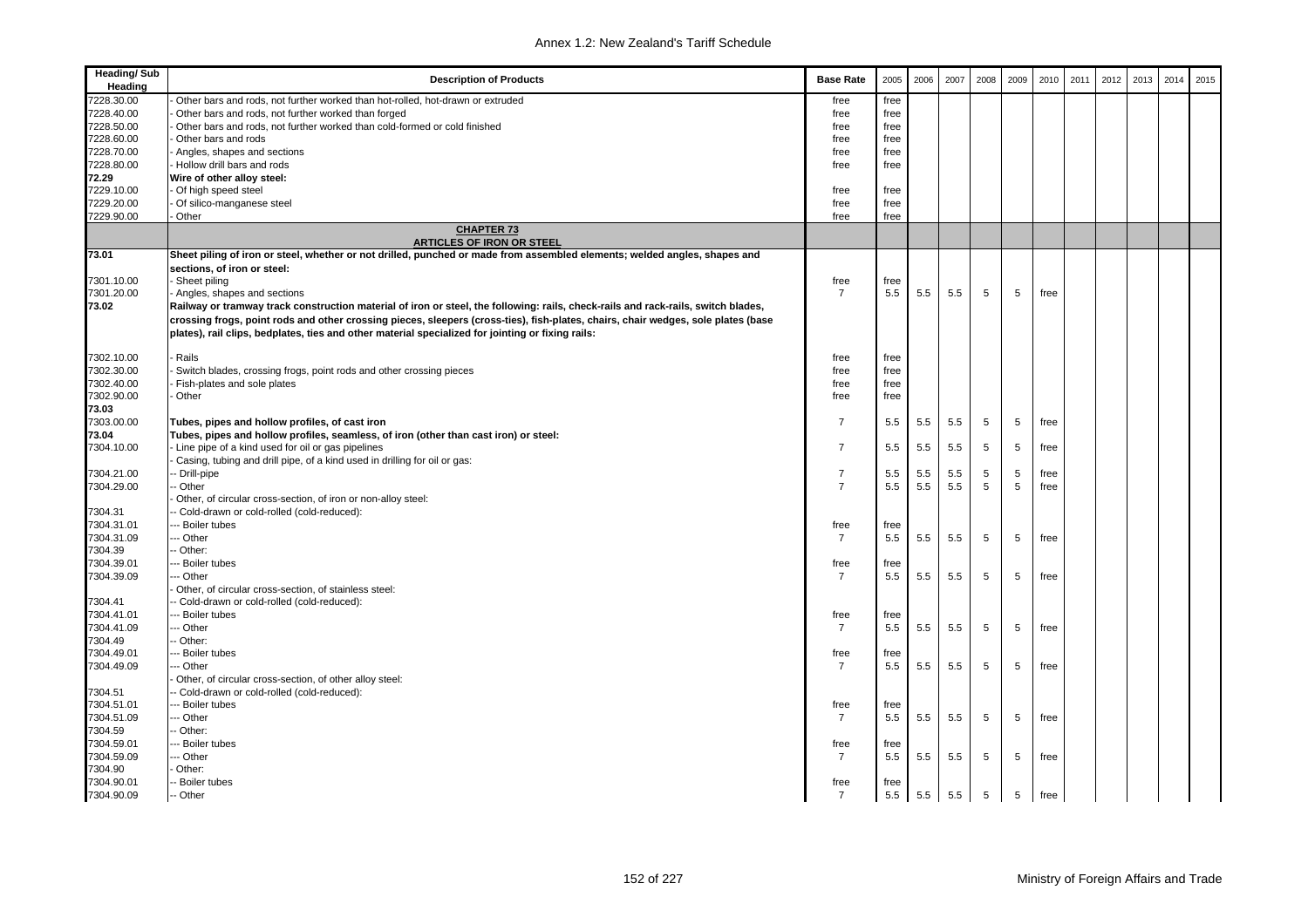| <b>Heading/Sub</b><br>Heading | <b>Description of Products</b>                                                                                                      | <b>Base Rate</b> | 2005           | 2006           | 2007                    | 2008           | 2009           | 2010 | 2011 | 2012 | 2013 | 2014 | 2015 |
|-------------------------------|-------------------------------------------------------------------------------------------------------------------------------------|------------------|----------------|----------------|-------------------------|----------------|----------------|------|------|------|------|------|------|
| 73.05                         | Other tubes and pipes (for example, welded, riveted or similarly closed), having internal and external circular cross-sections, the |                  |                |                |                         |                |                |      |      |      |      |      |      |
|                               | external diameter of which exceeds 406.4 mm, of iron or steel:                                                                      |                  |                |                |                         |                |                |      |      |      |      |      |      |
|                               | - Line pipe of a kind used for oil or gas pipelines:                                                                                |                  |                |                |                         |                |                |      |      |      |      |      |      |
| 7305.11.00                    | -- Longitudinally submerged arc welded                                                                                              | $\overline{7}$   | 5.5            | 5.5            | 5.5                     | 5              | 5              | free |      |      |      |      |      |
| 7305.12.00                    | - Other, longitudinally welded                                                                                                      | $\overline{7}$   | 5.5            | 5.5            | 5.5                     | 5              | $\,$ 5 $\,$    | free |      |      |      |      |      |
| 7305.19.00                    | - Other                                                                                                                             | $\overline{7}$   | 5.5            | 5.5            | 5.5                     | 5              | 5              | free |      |      |      |      |      |
| 7305.20.00                    | Casing of a kind used in drilling for oil or gas                                                                                    | $\overline{7}$   | 5.5            | 5.5            | 5.5                     | 5              | 5              | free |      |      |      |      |      |
|                               | Other, welded:                                                                                                                      |                  |                |                |                         |                |                |      |      |      |      |      |      |
| 7305.31                       | - Longitudinally welded:                                                                                                            |                  |                |                |                         |                |                |      |      |      |      |      |      |
| 7305.31.01                    | -- Boiler tubes                                                                                                                     | free             | free           |                |                         |                |                |      |      |      |      |      |      |
| 7305.31.09                    | --- High-pressure hydro-electric conduits of steel, whether or not reinforced                                                       | 5                | $\overline{4}$ | $\overline{4}$ | $\overline{4}$          | $\overline{4}$ | 4              | free |      |      |      |      |      |
| 7305.31.19                    | -- Other                                                                                                                            | $\overline{7}$   | 5.5            | 5.5            | 5.5                     | 5              | 5              | free |      |      |      |      |      |
| 7305.39                       | - Other:                                                                                                                            |                  |                |                |                         |                |                |      |      |      |      |      |      |
| 7305.39.01                    | --- Boiler tubes                                                                                                                    | free             | free           |                |                         |                |                |      |      |      |      |      |      |
| 7305.39.09                    | --- High-pressure hydro-electric conduits of steel, whether or not reinforced                                                       | 5                | $\overline{4}$ | 4              | 3                       | free           |                |      |      |      |      |      |      |
| 7305.39.19                    | --- Other                                                                                                                           | $\overline{7}$   | 5.5            | 5.5            | 5.5                     | 5              | 5              | free |      |      |      |      |      |
| 7305.90                       | - Other:                                                                                                                            |                  |                |                |                         |                |                |      |      |      |      |      |      |
| 7305.90.01                    | - Boiler tubes                                                                                                                      | free             | free           |                |                         |                |                |      |      |      |      |      |      |
| 7305.90.09                    | -- High-pressure hydro-electric conduits of steel, whether or not reinforced                                                        | 5                | $\overline{4}$ | 4              | $\overline{4}$          | 4              | 4              | free |      |      |      |      |      |
| 7305.90.19                    | -- Other                                                                                                                            | $\overline{7}$   | 5.5            | 5.5            | 5.5                     | 5              | 5              | free |      |      |      |      |      |
| 73.06                         | Other tubes, pipes and hollow profiles (for example, open seam or welded, riveted or similarly closed), of iron or steel:           |                  |                |                |                         |                |                |      |      |      |      |      |      |
| 7306.10.00                    | Line pipe of a kind used for oil or gas pipelines                                                                                   | 7                | 5.5            | 5.5            | 5.5                     | 5              | 5              | free |      |      |      |      |      |
| 7306.20.00                    | Casing and tubing of a kind used in drilling for oil or gas                                                                         | $\overline{7}$   | 5.5            | 5.5            | 5.5                     | 5              | 5              | free |      |      |      |      |      |
| 7306.30                       | Other, welded, of circular cross-section, of iron or non-alloy steel:                                                               |                  |                |                |                         |                |                |      |      |      |      |      |      |
| 7306.30.01                    | - Boiler tubes                                                                                                                      | free             | free           |                |                         |                |                |      |      |      |      |      |      |
| 7306.30.09                    | -- High-pressure hydro-electric conduits of steel, whether or not reinforced                                                        | 5                | $\overline{4}$ | 4              | $\overline{4}$          | $\overline{4}$ | $\overline{4}$ | free |      |      |      |      |      |
| 7306.30.19                    | - Other                                                                                                                             | $\overline{7}$   | 5.5            | 5.5            | 5.5                     | 5              | 5              | free |      |      |      |      |      |
| 7306.40                       | Other, welded, of circular cross-section, of stainless steel:                                                                       |                  |                |                |                         |                |                |      |      |      |      |      |      |
| 7306.40.01                    | - Boiler tubes                                                                                                                      | free             | free           |                |                         |                |                |      |      |      |      |      |      |
| 7306.40.09                    | -- High-pressure hydro-electric conduits of steel, whether or not reinforced                                                        | 5                | 4              | 4              | $\overline{\mathbf{4}}$ | $\overline{4}$ | $\overline{4}$ | free |      |      |      |      |      |
| 7306.40.19                    | - Other                                                                                                                             | $\overline{7}$   | 5.5            | 5.5            | 5.5                     | 5              | 5              | free |      |      |      |      |      |
| 7306.50                       | Other, welded, of circular cross-section, of other alloy steel:                                                                     |                  |                |                |                         |                |                |      |      |      |      |      |      |
| 7306.50.01                    | - Boiler tubes                                                                                                                      | free             | free           |                |                         |                |                |      |      |      |      |      |      |
| 7306.50.09                    | -- High-pressure hydro-electric conduits of steel, whether or not reinforced                                                        | 5                | 4              | 4              | 4                       | 4              | $\overline{4}$ | free |      |      |      |      |      |
| 7306.50.19                    | - Other                                                                                                                             | $\overline{7}$   | 5.5            | 5.5            | 5.5                     | 5              | 5              | free |      |      |      |      |      |
| 7306.60.00                    | Other, welded, of non-circular cross-section                                                                                        | $\overline{7}$   | 5.5            | 5.5            | 5.5                     | $\sqrt{5}$     | 5              | free |      |      |      |      |      |
| 7306.90.00                    | Other                                                                                                                               | $\overline{7}$   | 5.5            | 5.5            | 5.5                     | 5              | 5              | free |      |      |      |      |      |
| 73.07                         | Tube or pipe fittings (for example, couplings, elbows, sleeves), of iron or steel:<br>Cast fittings:                                |                  |                |                |                         |                |                |      |      |      |      |      |      |
| 7307.11.00                    | - Of non-malleable cast iron                                                                                                        | 6.5              | 5              | 5              | 5                       | 5              | 5              | free |      |      |      |      |      |
| 7307.19.00                    | - Other                                                                                                                             | 6.5              | 5              | 5              | 5                       | 5              | 5              | free |      |      |      |      |      |
|                               | Other, of stainless steel:                                                                                                          |                  |                |                |                         |                |                |      |      |      |      |      |      |
| 7307.21                       | - Flanges:                                                                                                                          |                  |                |                |                         |                |                |      |      |      |      |      |      |
| 7307.21.01                    | --- Of circular cross-section                                                                                                       | 5                | 4              | 4              | 4                       | $\overline{4}$ | 4              | free |      |      |      |      |      |
| 7307.21.09                    | -- Other                                                                                                                            | free             | free           |                |                         |                |                |      |      |      |      |      |      |
| 7307.22.00                    | -- Threaded elbows, bends and sleeves                                                                                               | 6.5              | 5              | 5              | 5                       | 5              | 5              | free |      |      |      |      |      |
| 7307.23                       | - Butt welding fittings:                                                                                                            |                  |                |                |                         |                |                |      |      |      |      |      |      |
| 7307.23.01                    | -- Of circular cross-section                                                                                                        | 5                | 4              | 4              | $\overline{4}$          | 4              | 4              | free |      |      |      |      |      |
| 7307.23.09                    | -- Other                                                                                                                            | free             | free           |                |                         |                |                |      |      |      |      |      |      |
| 7307.29                       | - Other:                                                                                                                            |                  |                |                |                         |                |                |      |      |      |      |      |      |
| 7307.29.01                    | --- Screwed                                                                                                                         | 6.5              | 5              | 5              | 5                       | 5              | 5              | free |      |      |      |      |      |
|                               | --- Unscrewed:                                                                                                                      |                  |                |                |                         |                |                |      |      |      |      |      |      |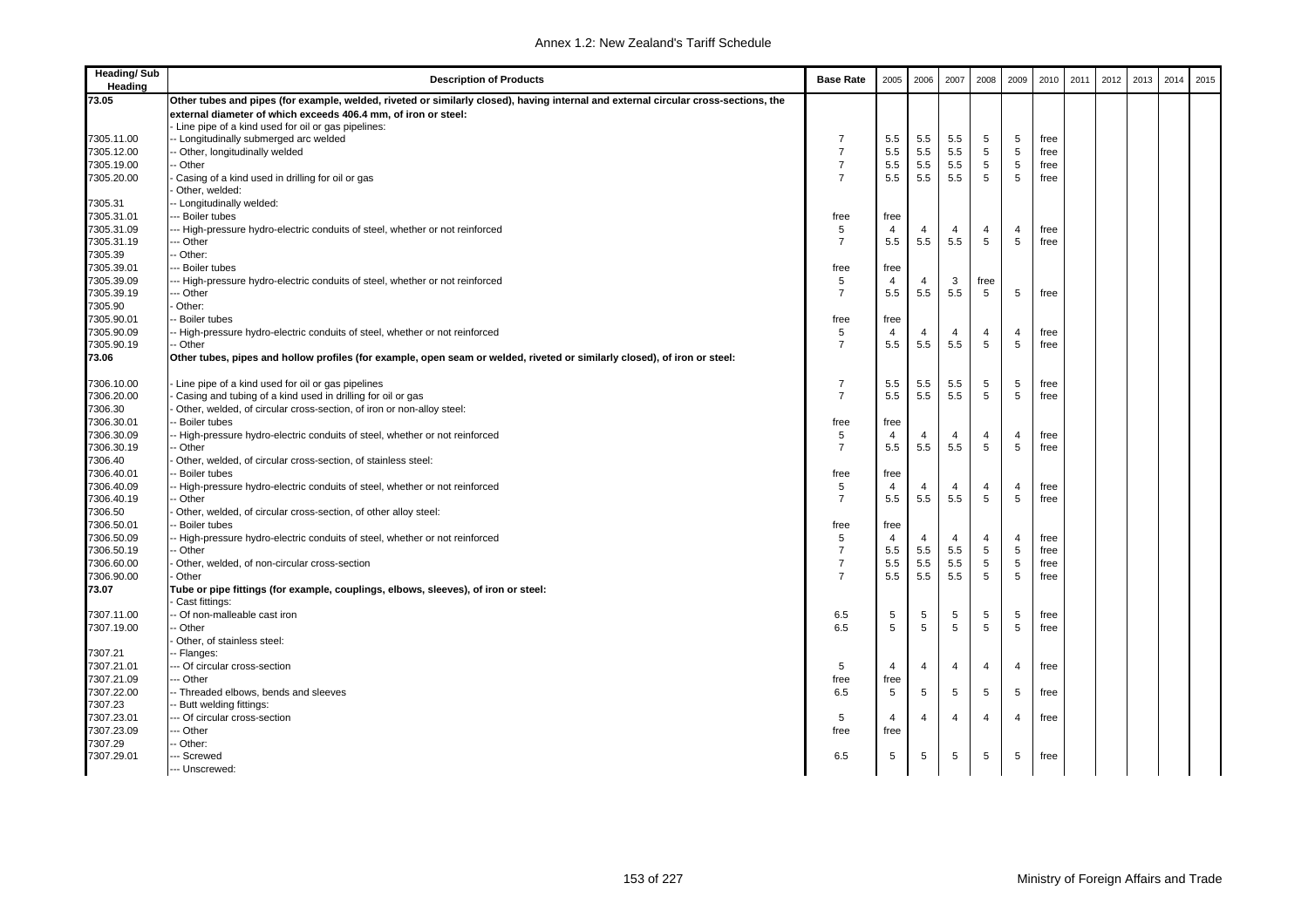| <b>Heading/Sub</b><br>Heading | <b>Description of Products</b>                                                                                                                                                                                                                                    | <b>Base Rate</b> | 2005           | 2006           | 2007           | 2008           | 2009           | 2010 | 2011 | 2012 | 2013 | 2014 | 2015 |
|-------------------------------|-------------------------------------------------------------------------------------------------------------------------------------------------------------------------------------------------------------------------------------------------------------------|------------------|----------------|----------------|----------------|----------------|----------------|------|------|------|------|------|------|
| 7307.29.11                    | --- Of circular cross-section                                                                                                                                                                                                                                     | 5                | $\overline{4}$ | $\overline{4}$ | $\overline{4}$ | $\overline{4}$ | $\overline{4}$ | free |      |      |      |      |      |
| 7307.29.19                    | --- Other                                                                                                                                                                                                                                                         | free             | free           |                |                |                |                |      |      |      |      |      |      |
|                               | Other:                                                                                                                                                                                                                                                            |                  |                |                |                |                |                |      |      |      |      |      |      |
| 7307.91                       | - Flanges:                                                                                                                                                                                                                                                        |                  |                |                |                |                |                |      |      |      |      |      |      |
| 7307.91.01                    | -- Screwed                                                                                                                                                                                                                                                        | 6.5              | 5              | 5              | 5              | 5              | 5              | free |      |      |      |      |      |
| 7307.91.09                    | -- Unscrewed                                                                                                                                                                                                                                                      | 5                | $\overline{4}$ | $\overline{4}$ | $\overline{4}$ | $\overline{4}$ | $\overline{4}$ | free |      |      |      |      |      |
| 7307.92.00                    | -- Threaded elbows, bends and sleeves                                                                                                                                                                                                                             | 6.5              | $\sqrt{5}$     | $\,$ 5 $\,$    | 5              | 5              | 5              | free |      |      |      |      |      |
| 7307.93.00                    | - Butt welding fittings                                                                                                                                                                                                                                           | 5                | $\overline{4}$ | $\overline{4}$ | 4              | 4              | $\overline{4}$ | free |      |      |      |      |      |
| 7307.99                       | - Other:                                                                                                                                                                                                                                                          |                  |                |                |                |                |                |      |      |      |      |      |      |
| 7307.99.01                    | --- Screwed                                                                                                                                                                                                                                                       | 6.5              | 5              | 5              | 5              | 5              | 5              | free |      |      |      |      |      |
| 7307.99.09                    | --- Unscrewed                                                                                                                                                                                                                                                     | 5                | $\overline{4}$ | $\overline{4}$ | $\overline{4}$ | $\overline{4}$ | $\overline{4}$ | free |      |      |      |      |      |
| 73.08                         | Structures (excluding prefabricated buildings of heading 94.06) and parts of structures (for example, bridges and bridge-sections,                                                                                                                                |                  |                |                |                |                |                |      |      |      |      |      |      |
|                               | lock-gates, towers, lattice masts, roofs, roofing frameworks, doors and windows and their frames and thresholds for doors,                                                                                                                                        |                  |                |                |                |                |                |      |      |      |      |      |      |
|                               | shutters, balustrades, pillars and columns), of iron or steel; plates, rods, angles, shapes, sections, tubes and the like, prepared for                                                                                                                           |                  |                |                |                |                |                |      |      |      |      |      |      |
|                               | use in structures, of iron or steel:                                                                                                                                                                                                                              |                  |                |                |                |                |                |      |      |      |      |      |      |
| 7308.10.00                    | Bridges and bridge-sections                                                                                                                                                                                                                                       | $\overline{7}$   | 5.5            | 5.5            | 5.5            | 5              | 5              | free |      |      |      |      |      |
| 7308.20.00                    | Towers and lattice masts                                                                                                                                                                                                                                          | $\overline{7}$   | 5.5            | 5.5            | 5.5            | 5              | 5              | free |      |      |      |      |      |
| 7308.30.00                    | Doors, windows and their frames and thresholds for doors                                                                                                                                                                                                          | $\overline{7}$   | 5.5            | 5.5            | 5.5            | 5              | 5              | free |      |      |      |      |      |
| 7308.40.00                    | Equipment for scaffolding, shuttering, propping or pit-propping                                                                                                                                                                                                   | $\overline{7}$   | 5.5            | 5.5            | 5.5            | 5              | 5              | free |      |      |      |      |      |
| 7308.90.00                    | Other                                                                                                                                                                                                                                                             | $\overline{7}$   | 5.5            | $5.5\,$        | 5.5            | $\,$ 5 $\,$    | 5              | free |      |      |      |      |      |
| 73.09                         |                                                                                                                                                                                                                                                                   |                  |                |                |                |                |                |      |      |      |      |      |      |
| 7309.00.00                    | Reservoirs, tanks, vats and similar containers for any material (other than compressed or liquefied gas), of iron or steel, of a<br>capacity exceeding 300l, whether or not lined or heat-insulated, but not fitted with mechanical or thermal equipment:         | $\overline{7}$   | 5.5            | 5.5            | 5.5            | 5              | 5              | free |      |      |      |      |      |
| 73.10                         | Tanks, casks, drums, cans, boxes and similar containers, for any material (other than compressed or liquefied gas), of iron or steel,<br>of capacity not exceeding 300L, whether or not lined or heat-insulated, not fitted with mechanical or thermal equipment: |                  |                |                |                |                |                |      |      |      |      |      |      |
| 7310.10.00                    | Of a capacity of 50 I or more<br>Of a capacity of less than 50 l:                                                                                                                                                                                                 | free             | free           |                |                |                |                |      |      |      |      |      |      |
| 7310.21                       | - Cans which are to be closed by soldering or crimping:                                                                                                                                                                                                           |                  |                |                |                |                |                |      |      |      |      |      |      |
| 7310.21.01                    | --- Not exceeding 30 I capacity                                                                                                                                                                                                                                   | $\overline{7}$   | 5.5            | 5.5            | 5.5            | 5              | 5              | free |      |      |      |      |      |
| 7310.21.09                    | -- Other                                                                                                                                                                                                                                                          | free             | free           |                |                |                |                |      |      |      |      |      |      |
| 7310.29                       | - Other:                                                                                                                                                                                                                                                          |                  |                |                |                |                |                |      |      |      |      |      |      |
| 7310.29.01                    | --- Not exceeding 30 I capacity                                                                                                                                                                                                                                   | 7                | 5.5            | 5.5            | 5.5            | 5              | 5              | free |      |      |      |      |      |
| 7310.29.09                    | -- Other                                                                                                                                                                                                                                                          | free             | free           |                |                |                |                |      |      |      |      |      |      |
| 73.11                         |                                                                                                                                                                                                                                                                   |                  |                |                |                |                |                |      |      |      |      |      |      |
| 7311.00.00                    | Containers for compressed or liquefied gas, of iron or steel                                                                                                                                                                                                      | 7                | 5.5            | 5.5            | 5.5            | 5              | 5              | free |      |      |      |      |      |
| 73.12                         | Stranded wire, ropes, cables, plaited bands, slings and the like, of iron or steel, not electrically insulated:                                                                                                                                                   |                  |                |                |                |                |                |      |      |      |      |      |      |
| 7312.10.00                    | Stranded wire, ropes and cables                                                                                                                                                                                                                                   | 7                | 5.5            | 5.5            | 5.5            | 5              | 5              | free |      |      |      |      |      |
| 7312.90.00                    | Other                                                                                                                                                                                                                                                             | $\overline{7}$   | 5.5            | 5.5            | 5.5            | 5              | 5              | free |      |      |      |      |      |
| 73.13                         |                                                                                                                                                                                                                                                                   |                  |                |                |                |                |                |      |      |      |      |      |      |
| 7313.00                       | Barbed wire of iron or steel; twisted hoop or single flat wire, barbed or not, and loosely twisted double wire, of a kind used for                                                                                                                                |                  |                |                |                |                |                |      |      |      |      |      |      |
|                               | fencing, of iron or steel:                                                                                                                                                                                                                                        |                  |                |                |                |                |                |      |      |      |      |      |      |
| 7313.00.01                    | Barbed iron or steel wire                                                                                                                                                                                                                                         | $\overline{7}$   | 5.5            | 5.5            | 5.5            | 5              | 5              | free |      |      |      |      |      |
| 7313.00.09                    | Other                                                                                                                                                                                                                                                             | free             | free           |                |                |                |                |      |      |      |      |      |      |
| 73.14                         | Cloth (including endless bands), grill, netting and fencing, of iron or steel wire; expanded metal of iron or steel:                                                                                                                                              |                  |                |                |                |                |                |      |      |      |      |      |      |
|                               | Woven cloth:                                                                                                                                                                                                                                                      |                  |                |                |                |                |                |      |      |      |      |      |      |
| 7314.12.00                    | - Endless bands for machinery, of stainless steel                                                                                                                                                                                                                 | 6.5              | 5              | 4              | 3              | free           |                |      |      |      |      |      |      |
| 7314.13.00                    | - Other endless bands for machinery                                                                                                                                                                                                                               | 6.5              | $\,$ 5 $\,$    | $\overline{4}$ | 3              | free           |                |      |      |      |      |      |      |
| 7314.14.00                    | - Other woven cloth, of stainless steel                                                                                                                                                                                                                           | 6.5              | $\sqrt{5}$     | $\overline{4}$ | 3              | free           |                |      |      |      |      |      |      |
| 7314.19.00                    | - Other                                                                                                                                                                                                                                                           | 6.5              | 5              | $\overline{4}$ | 3              | free           |                |      |      |      |      |      |      |
| 7314.20.00                    | Grill, netting and fencing, welded at the intersection, of wire with a maximum cross-sectional dimension of 3 mm or more and having a mesh                                                                                                                        | 6.5              | 5              | $\overline{4}$ | 3              | free           |                |      |      |      |      |      |      |
|                               | size of 100 cm <sup>2</sup> or more                                                                                                                                                                                                                               |                  |                |                |                |                |                |      |      |      |      |      |      |
|                               | - Other grill, netting and fencing, welded at the intersection:                                                                                                                                                                                                   |                  |                |                |                |                |                |      |      |      |      |      |      |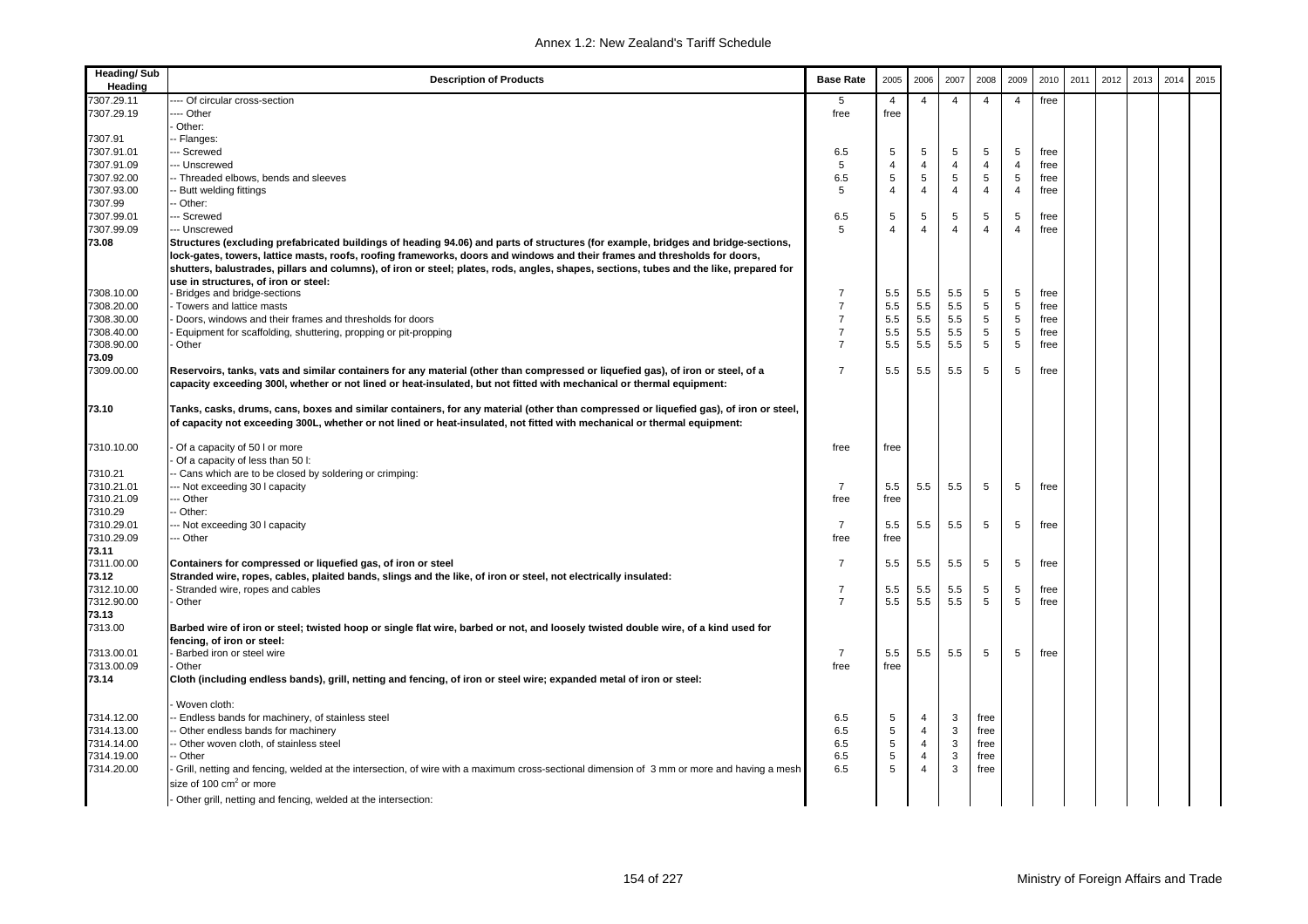| <b>Heading/Sub</b><br>Heading | <b>Description of Products</b>                                                                                                            | <b>Base Rate</b> | 2005            | 2006           | 2007 | 2008 | 2009 | 2010 | 2011 | 2012 | 2013 | 2014 | 2015 |
|-------------------------------|-------------------------------------------------------------------------------------------------------------------------------------------|------------------|-----------------|----------------|------|------|------|------|------|------|------|------|------|
| 7314.31.00                    | - Plated or coated with zinc                                                                                                              | 6.5              | 5               | $\overline{4}$ | 3    | free |      |      |      |      |      |      |      |
| 7314.39.00                    | - Other                                                                                                                                   | 6.5              | $5\phantom{.0}$ | $\overline{4}$ | 3    | free |      |      |      |      |      |      |      |
|                               | Other cloth, grill, netting and fencing:                                                                                                  |                  |                 |                |      |      |      |      |      |      |      |      |      |
| 7314.41                       | - Plated or coated with zinc:                                                                                                             |                  |                 |                |      |      |      |      |      |      |      |      |      |
| 7314.41.01                    | -- Netting, hexagonal mesh                                                                                                                | free             | free            |                |      |      |      |      |      |      |      |      |      |
| 7314.41.09                    | -- Other                                                                                                                                  | 6.5              | $5\phantom{.0}$ | $\overline{4}$ | 3    | free |      |      |      |      |      |      |      |
| 7314.42                       | Coated with plastics:                                                                                                                     |                  |                 |                |      |      |      |      |      |      |      |      |      |
| 7314.42.01                    | -- Netting, hexagonal mesh                                                                                                                | free             | free            |                |      |      |      |      |      |      |      |      |      |
| 7314.42.09                    | -- Other                                                                                                                                  | 6.5              | 5               | $\overline{4}$ | 3    | free |      |      |      |      |      |      |      |
| 7314.49                       | Other:                                                                                                                                    |                  |                 |                |      |      |      |      |      |      |      |      |      |
| 7314.49.01                    | -- Netting, hexagonal mesh                                                                                                                | free             | free            |                |      |      |      |      |      |      |      |      |      |
| 7314.49.09                    | -- Other                                                                                                                                  | 6.5              | 5               | $\overline{4}$ | 3    | free |      |      |      |      |      |      |      |
| 7314.50.00                    | Expanded metal                                                                                                                            | $\overline{7}$   | 5.5             | $\overline{4}$ | 3    | free |      |      |      |      |      |      |      |
| 73.15                         | Chain and parts thereof, of iron or steel:                                                                                                |                  |                 |                |      |      |      |      |      |      |      |      |      |
|                               | Articulated link chain and parts thereof:                                                                                                 |                  |                 |                |      |      |      |      |      |      |      |      |      |
| 7315.11                       | - Roller chain:                                                                                                                           |                  |                 |                |      |      |      |      |      |      |      |      |      |
| 7315.11.01                    | -- Transmission chain                                                                                                                     | free             | free            |                |      |      |      |      |      |      |      |      |      |
| 7315.11.09                    | -- Other                                                                                                                                  | 5                | free            |                |      |      |      |      |      |      |      |      |      |
| 7315.12                       | Other chain:                                                                                                                              |                  |                 |                |      |      |      |      |      |      |      |      |      |
| 7315.12.01                    | -- Chain 2 mm or less in thickness                                                                                                        | free             | free            |                |      |      |      |      |      |      |      |      |      |
| 7315.12.09                    | --- Transmission chain                                                                                                                    | free             | free            |                |      |      |      |      |      |      |      |      |      |
| 7315.12.19                    | -- Other                                                                                                                                  | 5                | free            |                |      |      |      |      |      |      |      |      |      |
| 7315.19                       | - Parts:                                                                                                                                  |                  |                 |                |      |      |      |      |      |      |      |      |      |
| 7315.19.01                    | -- Of chain 2 mm or less in thickness                                                                                                     | free             | free            |                |      |      |      |      |      |      |      |      |      |
| 7315.19.09                    | -- Of transmission chain                                                                                                                  | free             | free            |                |      |      |      |      |      |      |      |      |      |
| 7315.19.19                    | -- Other                                                                                                                                  | 5                | free            |                |      |      |      |      |      |      |      |      |      |
| 7315.20.00                    | Skid chain                                                                                                                                | 5                | free            |                |      |      |      |      |      |      |      |      |      |
|                               | Other chain:                                                                                                                              |                  |                 |                |      |      |      |      |      |      |      |      |      |
| 7315.81                       | - Stud-link:                                                                                                                              |                  |                 |                |      |      |      |      |      |      |      |      |      |
| 7315.81.01                    | -- Transmission chain                                                                                                                     | free             | free            |                |      |      |      |      |      |      |      |      |      |
| 7315.81.09                    | -- Other                                                                                                                                  | 5                | free            |                |      |      |      |      |      |      |      |      |      |
| 7315.82                       | - Other, welded link:                                                                                                                     |                  |                 |                |      |      |      |      |      |      |      |      |      |
| 7315.82.01                    | -- Chain 2 mm or less in thickness                                                                                                        | free             | free            |                |      |      |      |      |      |      |      |      |      |
| 7315.82.09                    | -- Transmission chain; conveyor chain                                                                                                     | free             | free            |                |      |      |      |      |      |      |      |      |      |
| 7315.82.19                    | -- Other                                                                                                                                  | 5                | free            |                |      |      |      |      |      |      |      |      |      |
| 7315.89                       | Other:                                                                                                                                    |                  |                 |                |      |      |      |      |      |      |      |      |      |
| 7315.89.01                    | -- Chain 2 mm or less in thickness                                                                                                        | free             | free            |                |      |      |      |      |      |      |      |      |      |
| 7315.89.09                    | -- Transmission chain                                                                                                                     | free             | free            |                |      |      |      |      |      |      |      |      |      |
| 7315.89.19                    | -- Other                                                                                                                                  | 5                | free            |                |      |      |      |      |      |      |      |      |      |
| 7315.90                       | Other parts:                                                                                                                              |                  |                 |                |      |      |      |      |      |      |      |      |      |
| 7315.90.01                    | Of chain 2 mm or less in thickness                                                                                                        | free             | free            |                |      |      |      |      |      |      |      |      |      |
| 7315.90.09                    | Of transmission chain; of welded link conveyor chain                                                                                      | free             | free            |                |      |      |      |      |      |      |      |      |      |
| 7315.90.19                    | - Other                                                                                                                                   | 5                | free            |                |      |      |      |      |      |      |      |      |      |
| 73.16                         |                                                                                                                                           |                  |                 |                |      |      |      |      |      |      |      |      |      |
| 7316.00.00                    | Anchors, grapnels and parts thereof, of iron or steel                                                                                     | $\overline{7}$   | 5.5             | $\overline{4}$ | 3    | free |      |      |      |      |      |      |      |
| 73.17                         |                                                                                                                                           |                  |                 |                |      |      |      |      |      |      |      |      |      |
| 7317.00                       | Nails, tacks, drawing pins, corrugated nails, staples (other than those of heading 83.05) and similar articles, of iron or steel, whether |                  |                 |                |      |      |      |      |      |      |      |      |      |
|                               | or not with heads of other material, but excluding such articles with heads of copper:                                                    |                  |                 |                |      |      |      |      |      |      |      |      |      |
|                               | Nails, hook-nails, corrugated nails:                                                                                                      |                  |                 |                |      |      |      |      |      |      |      |      |      |
| 7317.00.01                    | - Peculiar to use in footwear; escutcheon pins                                                                                            | free             | free            |                |      |      |      |      |      |      |      |      |      |
| 7317.00.09                    | - Other                                                                                                                                   | $\overline{7}$   | 5.5             | 5              | 4.5  | 4    | 3    | free |      |      |      |      |      |
|                               | Staples:                                                                                                                                  |                  |                 |                |      |      |      |      |      |      |      |      |      |
| 7317.00.11                    | -- Insulated                                                                                                                              | free             | free            |                |      |      |      |      |      |      |      |      |      |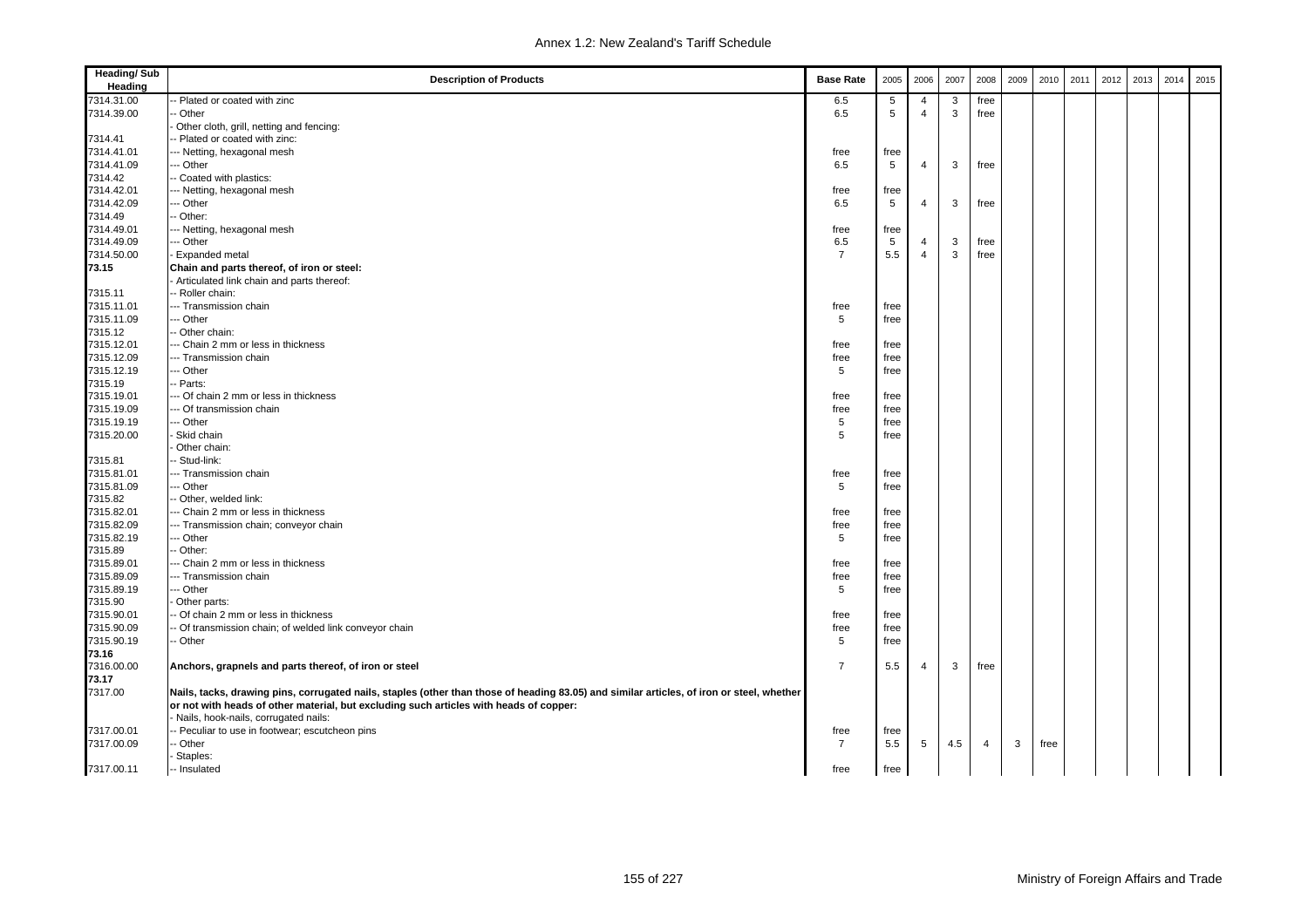| <b>Heading/Sub</b><br>Heading | <b>Description of Products</b>                                                                                                            | <b>Base Rate</b> | 2005 | 2006           | 2007 | 2008           | 2009 | 2010 | 2011 | 2012 | 2013 | 2014 | 2015 |
|-------------------------------|-------------------------------------------------------------------------------------------------------------------------------------------|------------------|------|----------------|------|----------------|------|------|------|------|------|------|------|
| 7317.00.19                    | - Other                                                                                                                                   | -7               | 5.5  | 5              | 4.5  | $\overline{4}$ | 3    | free |      |      |      |      |      |
| 7317.00.29                    | Other                                                                                                                                     | free             | free |                |      |                |      |      |      |      |      |      |      |
| 73.18                         | Screws, bolts, nuts, coach screws, screw hooks, rivets, cotters, cotter-pins, washers (including spring washers) and similar articles     |                  |      |                |      |                |      |      |      |      |      |      |      |
|                               | of iron or steel:                                                                                                                         |                  |      |                |      |                |      |      |      |      |      |      |      |
|                               | - Threaded articles:                                                                                                                      |                  |      |                |      |                |      |      |      |      |      |      |      |
| 7318.11.00                    | - Coach screws                                                                                                                            | $\overline{7}$   | 5.5  | 5              | 4.5  | 4              | 3    | free |      |      |      |      |      |
| 7318.12.00                    | - Other wood screws                                                                                                                       | $\overline{7}$   | 5.5  | $\overline{4}$ | 3    | free           |      |      |      |      |      |      |      |
| 7318.13.00                    | - Screw hooks and screw rings                                                                                                             | free             | free |                |      |                |      |      |      |      |      |      |      |
| 7318.14.00                    | - Self-tapping screws                                                                                                                     | $\overline{7}$   | 5.5  | 5              | 4.5  | $\overline{4}$ | 3    | free |      |      |      |      |      |
| 7318.15                       | - Other screws and bolts, whether or not with their nuts or washers:                                                                      |                  |      |                |      |                |      |      |      |      |      |      |      |
| 7318.15.01                    | -- Screw studs and studding                                                                                                               | 5                | free |                |      |                |      |      |      |      |      |      |      |
| 7318.15.09                    | -- Other                                                                                                                                  | $\overline{7}$   | 5.5  | 5              | 4.5  | 4              | 3    | free |      |      |      |      |      |
| 7318.16.00                    | - Nuts                                                                                                                                    | $\overline{7}$   | 5.5  | 5              | 4.5  | $\overline{4}$ | 3    | free |      |      |      |      |      |
| 7318.19                       | - Other:                                                                                                                                  |                  |      |                |      |                |      |      |      |      |      |      |      |
| 7318.19.01                    | -- Threaded spikes and studs for footwear                                                                                                 | free             | free |                |      |                |      |      |      |      |      |      |      |
| 7318.19.09                    | -- Other                                                                                                                                  | $\overline{7}$   | 5.5  | 5              | 4.5  | $\overline{4}$ | 3    | free |      |      |      |      |      |
|                               | Non-threaded articles:                                                                                                                    |                  |      |                |      |                |      |      |      |      |      |      |      |
| 7318.21.00                    | - Spring washers and other lock washers                                                                                                   | free             | free |                |      |                |      |      |      |      |      |      |      |
| 7318.22.00                    | - Other washers                                                                                                                           | $\overline{7}$   | 5.5  | 5              | 4.5  | $\overline{4}$ | 3    | free |      |      |      |      |      |
| 7318.23.00                    | - Rivets                                                                                                                                  | free             | free |                |      |                |      |      |      |      |      |      |      |
| 7318.24.00                    | - Cotters and cotter-pins                                                                                                                 | free             | free |                |      |                |      |      |      |      |      |      |      |
| 7318.29.00                    | - Other                                                                                                                                   | free             | free |                |      |                |      |      |      |      |      |      |      |
| 73.19                         | Sewing needles, knitting needles, bodkins, crochet hooks, embroidery stilettos and similar articles, for use in the hand, of iron or      |                  |      |                |      |                |      |      |      |      |      |      |      |
|                               | steel; safety pins and other pins of iron or steel, not elsewhere specified or included:                                                  |                  |      |                |      |                |      |      |      |      |      |      |      |
| 7319.10.00                    | Sewing, darning or embroidery needles                                                                                                     | free             | free |                |      |                |      |      |      |      |      |      |      |
| 7319.20.00                    | Safety pins                                                                                                                               | free             | free |                |      |                |      |      |      |      |      |      |      |
| 7319.30.00                    | Other pins                                                                                                                                | free             | free |                |      |                |      |      |      |      |      |      |      |
| 7319.90.00                    | Other                                                                                                                                     | free             | free |                |      |                |      |      |      |      |      |      |      |
| 73.20                         | Springs and leaves for springs, of iron or steel:                                                                                         |                  |      |                |      |                |      |      |      |      |      |      |      |
| 7320.10                       | Leaf-springs and leaves therefor:                                                                                                         |                  |      |                |      |                |      |      |      |      |      |      |      |
|                               | - Laminated undercarriage springs (but not including shackles therefor):                                                                  |                  |      |                |      |                |      |      |      |      |      |      |      |
|                               | -- For use in the assembly of motor vehicles as may be determined by the Minister in accordance with section 14 of this Act:              |                  |      |                |      |                |      |      |      |      |      |      |      |
| 7320.10.02                    | ---- For the passenger motor vehicles of heading 87.03, and other vehicles of heading 87.04 of a g.v.w. not exceeding 3,500 kg            | 17.5             | 14   | 12.5           | 10   | 7.5            | 5    | free |      |      |      |      |      |
| 7320.10.03                    | ---- For the vehicles of headings 87.02 and 87.05, and road tractors of heading 87.01 and vehicles of heading 87.04 of a g.v.w. exceeding | $\overline{7}$   | 5.5  | 5              | 4.5  | $\overline{4}$ | 3    | free |      |      |      |      |      |
|                               | 3,500 kg but not exceeding 10,500 kg                                                                                                      |                  |      |                |      |                |      |      |      |      |      |      |      |
| 7320.10.05                    | ---- For other vehicles exceeding 10,500 kg                                                                                               | free             | free |                |      |                |      |      |      |      |      |      |      |
| 7320.10.09                    | -- Other                                                                                                                                  | 10               | 8    | $\overline{7}$ | 6    | 4              | 3    | free |      |      |      |      |      |
| 7320.10.19                    | - Other automotive springs                                                                                                                | free             | free |                |      |                |      |      |      |      |      |      |      |
| 7320.10.29                    | - Other                                                                                                                                   | $\overline{7}$   | 5.5  | 5              | 4.5  | $\overline{4}$ | 3    | free |      |      |      |      |      |
| 7320.20                       | Helical springs:                                                                                                                          |                  |      |                |      |                |      |      |      |      |      |      |      |
|                               | - Coiled suspension and seat springs:                                                                                                     |                  |      |                |      |                |      |      |      |      |      |      |      |
|                               | -- For use in the assembly of motor vehicles as may be determined by the Minister in accordance with Section 14 of this Act:              |                  |      |                |      |                |      |      |      |      |      |      |      |
| 7320.20.02                    | ---- For the passenger motor vehicles of heading 87.03, and other vehicles of the heading 87.04 of a g.v.w. not exceeding 3,500 kg        | 17.5             | 14   | 12.5           | 10   | 7.5            | 5    | free |      |      |      |      |      |
| 7320.20.03                    | --- For the vehicles of headings 87.02 and 87.05, and road tractors of heading 87.01 and vehicles of heading 87.04 of a g.v.w. exceeding  | $\overline{7}$   | 5.5  | 5              | 4.5  | $\overline{4}$ | 3    | free |      |      |      |      |      |
|                               | 3,500 kg but not exceeding 10,500 kg                                                                                                      |                  |      |                |      |                |      |      |      |      |      |      |      |
| 7320.20.05                    | ---- For other vehicles exceeding 10,500 kg                                                                                               | free             | free |                |      |                |      |      |      |      |      |      |      |
| 7320.20.09                    | -- Other                                                                                                                                  | 10               | 8    | $\overline{7}$ | 6    | $\overline{4}$ | 3    | free |      |      |      |      |      |
| 7320.20.19                    | - Other automotive springs                                                                                                                | free             | free |                |      |                |      |      |      |      |      |      |      |
| 7320.20.29                    | - Other                                                                                                                                   | $\overline{7}$   | 5.5  | 5              | 4.5  | $\overline{4}$ | 3    | free |      |      |      |      |      |
| 7320.90                       | Other:                                                                                                                                    |                  |      |                |      |                |      |      |      |      |      |      |      |
|                               | - Coiled suspension and seat springs:                                                                                                     |                  |      |                |      |                |      |      |      |      |      |      |      |
|                               | --- For use in the assembly of motor vehicles as may be determined by the Minister in accordance with Section 14 of this Act:             |                  |      |                |      |                |      |      |      |      |      |      |      |
| 7320.90.02                    | ---- For the passenger motor vehicles of heading 87.03, and other vehicles of the heading 87.04 of a g.v.w. not exceeding 3,500 kg        | 17.5             | 14   | 12.5           | 10   | 7.5            | 5    | free |      |      |      |      |      |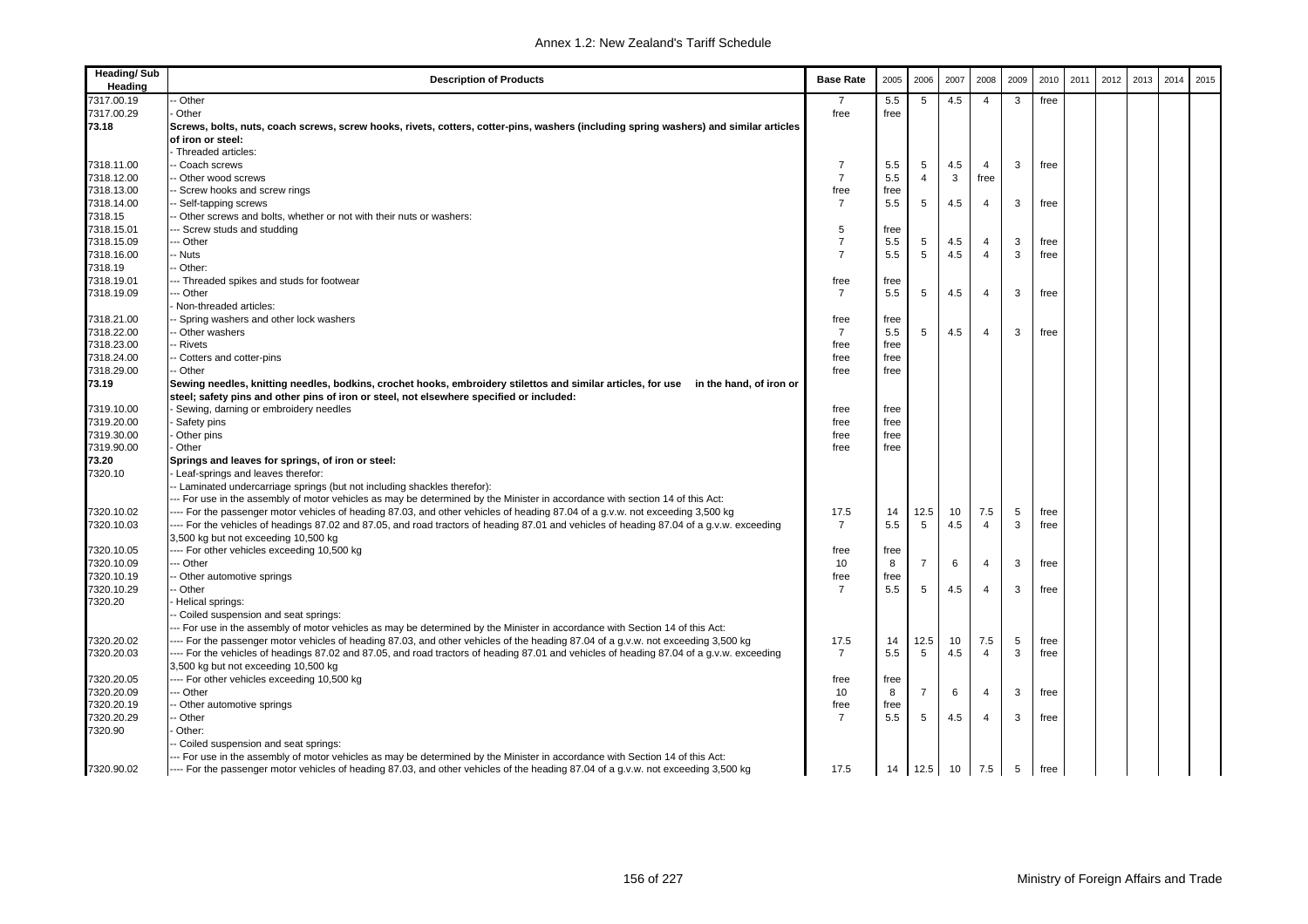| <b>Heading/Sub</b><br>Heading | <b>Description of Products</b>                                                                                                                                                                                                                                                        | <b>Base Rate</b> | 2005 | 2006            | 2007 | 2008           | 2009       | 2010 | 2011 | 2012 | 2013 | 2014 | 2015 |
|-------------------------------|---------------------------------------------------------------------------------------------------------------------------------------------------------------------------------------------------------------------------------------------------------------------------------------|------------------|------|-----------------|------|----------------|------------|------|------|------|------|------|------|
| 7320.90.03                    | -- For the vehicles of headings 87.02 and 87.05, and road tractors of heading 87.01 and vehicles of heading 87.04 of a g.v.w. exceeding                                                                                                                                               | 7                | 5.5  | 5               | 4.5  | $\overline{4}$ | 3          | free |      |      |      |      |      |
|                               | 3,500 kg but not exceeding 10,500 kg                                                                                                                                                                                                                                                  |                  |      |                 |      |                |            |      |      |      |      |      |      |
| 7320.90.05                    | --- For other vehicles exceeding 10,500 kg                                                                                                                                                                                                                                            | free             | free |                 |      |                |            |      |      |      |      |      |      |
| 7320.90.09                    | -- Other                                                                                                                                                                                                                                                                              | 10               | 8    | $\overline{7}$  | 6    | $\overline{4}$ | 3          | free |      |      |      |      |      |
| 7320.90.19                    | - Other automotive springs                                                                                                                                                                                                                                                            | free             | free |                 |      |                |            |      |      |      |      |      |      |
| 7320.90.29                    | -- Other                                                                                                                                                                                                                                                                              | $\overline{7}$   | 5.5  | 5               | 4.5  | 4              | 3          | free |      |      |      |      |      |
| 73.21                         | Stoves, ranges, grates, cookers (including those with subsidiary boilers for central heating), barbecues, braziers, gas-rings, plate<br>warmers and similar non-electric domestic appliances, and parts thereof, of iron or steel:                                                    |                  |      |                 |      |                |            |      |      |      |      |      |      |
| 7321.11                       | Cooking appliances and plate warmers:<br>- For gas fuel or for both gas and other fuels:                                                                                                                                                                                              |                  |      |                 |      |                |            |      |      |      |      |      |      |
|                               | -- Domestic gas fuel cooking stoves and ranges:                                                                                                                                                                                                                                       |                  |      |                 |      |                |            |      |      |      |      |      |      |
| 7321.11.02                    | --- Outdoor gas fuel cooking stoves                                                                                                                                                                                                                                                   | $\overline{7}$   | 5.5  | 5.5             | 5.5  | 5              | 5          | free |      |      |      |      |      |
| 7321.11.08                    | ---- Other                                                                                                                                                                                                                                                                            | free             | free |                 |      |                |            |      |      |      |      |      |      |
| 7321.11.19                    | --- Other                                                                                                                                                                                                                                                                             | $\overline{7}$   | 5.5  | 5.5             | 5.5  | 5              | 5          | free |      |      |      |      |      |
| 7321.12.00                    | -- For liquid fuel                                                                                                                                                                                                                                                                    | $\overline{7}$   | 5.5  | $5\phantom{.0}$ | 4.5  | 4              | 3          | free |      |      |      |      |      |
| 7321.13.00                    | -- For solid fuel                                                                                                                                                                                                                                                                     | $\overline{7}$   | 5.5  | 5               | 4.5  | $\overline{4}$ | 3          | free |      |      |      |      |      |
|                               | Other appliances:                                                                                                                                                                                                                                                                     |                  |      |                 |      |                |            |      |      |      |      |      |      |
| 7321.81.00                    | -- For gas fuel or for both gas and other fuels                                                                                                                                                                                                                                       | $\overline{7}$   | 5.5  | 5               | 4.5  | 4              | 3          | free |      |      |      |      |      |
| 7321.82.00                    | -- For liquid fuel                                                                                                                                                                                                                                                                    | $\overline{7}$   | 5.5  | 5               | 4.5  | $\overline{4}$ | 3          | free |      |      |      |      |      |
| 7321.83.00                    | - For solid fuel                                                                                                                                                                                                                                                                      | $\overline{7}$   | 5.5  | 5               | 4.5  | $\overline{4}$ | 3          | free |      |      |      |      |      |
| 7321.90                       | Parts:                                                                                                                                                                                                                                                                                |                  |      |                 |      |                |            |      |      |      |      |      |      |
| 7321.90.01                    | - Of domestic gas fuel cooking stoves and ranges                                                                                                                                                                                                                                      | free             | free |                 |      |                |            |      |      |      |      |      |      |
| 7321.90.09                    | - Other                                                                                                                                                                                                                                                                               | $\overline{7}$   | 5.5  | 5               | 4.5  | $\overline{4}$ | 3          | free |      |      |      |      |      |
| 73.22                         | Radiators for central heating, not electrically heated, and parts thereof, of iron or steel; air heaters and hot air distributor (including<br>distributors which can also distribute fresh or conditioned air), not electrically heated, incorporating a motor-driven fan or blower, |                  |      |                 |      |                |            |      |      |      |      |      |      |
|                               | and parts thereof, of iron or steel:<br>Radiators and parts thereof:                                                                                                                                                                                                                  |                  |      |                 |      |                |            |      |      |      |      |      |      |
| 7322.11.00                    | - Of cast iron                                                                                                                                                                                                                                                                        | $\overline{7}$   | 5.5  | 5.5             | 5.5  | 5              | 5          | free |      |      |      |      |      |
| 7322.19.00                    | - Other                                                                                                                                                                                                                                                                               | $\overline{7}$   | 5.5  | 5.5             | 5.5  | 5              | $\sqrt{5}$ | free |      |      |      |      |      |
| 7322.90.00                    | Other                                                                                                                                                                                                                                                                                 | $\overline{7}$   | 5.5  | 5.5             | 5.5  | 5              | 5          | free |      |      |      |      |      |
| 73.23                         | Table, kitchen or other household articles and parts thereof, of iron or steel; iron or steel wool; pot scouring or polishing pads,<br>gloves and the like, of iron or steel:                                                                                                         |                  |      |                 |      |                |            |      |      |      |      |      |      |
| 7323.10.00                    | Iron or steel wool; pot scourers and scouring or polishing pads, gloves and the like<br>Other:                                                                                                                                                                                        | $\overline{7}$   | 5.5  | $\overline{4}$  | 3    | free           |            |      |      |      |      |      |      |
| 7323.91.00                    | - Of cast iron, not enamelled                                                                                                                                                                                                                                                         | 7                | 5.5  | 4               | 3    | free           |            |      |      |      |      |      |      |
| 7323.92.00                    | - Of cast iron, enamelled                                                                                                                                                                                                                                                             | $\overline{7}$   | 5.5  | $\overline{4}$  | 3    | free           |            |      |      |      |      |      |      |
| 7323.93.00                    | - Of stainless steel                                                                                                                                                                                                                                                                  | $\overline{7}$   | 5.5  | 4               | 3    | free           |            |      |      |      |      |      |      |
| 7323.94.00                    | - Of iron (other than cast iron) or steel, enamelled                                                                                                                                                                                                                                  | $\overline{7}$   | 5.5  | $\overline{4}$  | 3    | free           |            |      |      |      |      |      |      |
| 7323.99.00                    | - Other                                                                                                                                                                                                                                                                               | $\overline{7}$   | 5.5  | $\overline{4}$  | 3    | free           |            |      |      |      |      |      |      |
| 73.24                         | Sanitary ware and parts thereof, of iron or steel:                                                                                                                                                                                                                                    |                  |      |                 |      |                |            |      |      |      |      |      |      |
| 7324.10.00                    | Sinks and wash basins, of stainless steel                                                                                                                                                                                                                                             | 7                | 5.5  | $\overline{4}$  | 3    | free           |            |      |      |      |      |      |      |
| 7324.21.00                    | - Of cast iron, whether or not enamelled                                                                                                                                                                                                                                              | $\overline{7}$   | 5.5  | $\overline{4}$  | 3    | free           |            |      |      |      |      |      |      |
| 7324.29.00                    | - Other                                                                                                                                                                                                                                                                               | $\overline{7}$   | 5.5  | $\overline{4}$  | 3    | free           |            |      |      |      |      |      |      |
| 7324.90.00                    | Other, including parts                                                                                                                                                                                                                                                                | $\overline{7}$   | 5.5  | $\overline{4}$  | 3    | free           |            |      |      |      |      |      |      |
| 73.25                         | Other cast articles of iron or steel:                                                                                                                                                                                                                                                 |                  |      |                 |      |                |            |      |      |      |      |      |      |
| 7325.10                       | Of non-malleable cast iron:                                                                                                                                                                                                                                                           |                  |      |                 |      |                |            |      |      |      |      |      |      |
| 7325.10.01                    | -- Iron castings in the rough state                                                                                                                                                                                                                                                   | 6.5              | 5    | $\overline{4}$  | 3    | free           |            |      |      |      |      |      |      |
| 7325.10.09                    | - Other                                                                                                                                                                                                                                                                               | $\overline{7}$   | 5.5  | $\overline{4}$  | 3    | free           |            |      |      |      |      |      |      |
|                               | Other:                                                                                                                                                                                                                                                                                |                  |      |                 |      |                |            |      |      |      |      |      |      |
| 7325.91.00                    | - Grinding balls and similar articles for mills                                                                                                                                                                                                                                       | free             | free |                 |      |                |            |      |      |      |      |      |      |
| 7325.99                       | - Other:                                                                                                                                                                                                                                                                              |                  |      |                 |      |                |            |      |      |      |      |      |      |
| 7325.99.01                    | -- Steel castings in the rough state                                                                                                                                                                                                                                                  | 6.5              | 5    | $\overline{4}$  | 3    | free           |            |      |      |      |      |      |      |
| 7325.99.09                    | --- Rabbit traps and other double-jawed traps                                                                                                                                                                                                                                         | free             | free |                 |      |                |            |      |      |      |      |      |      |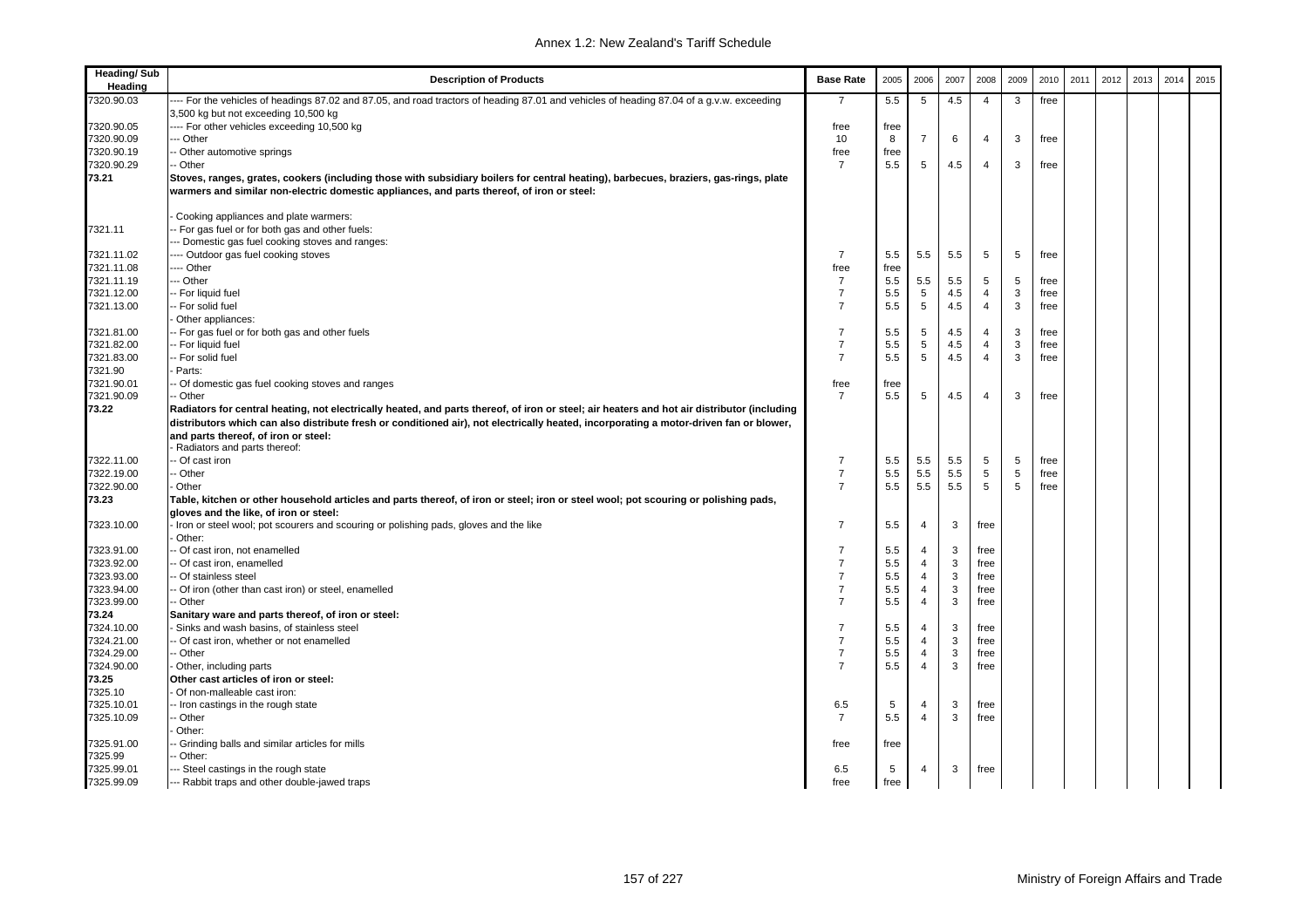| <b>Heading/Sub</b><br>Heading | <b>Description of Products</b>                                                                                                               | <b>Base Rate</b> | 2005 | 2006           | 2007 | 2008 | 2009 | 2010 | 2011 | 2012 | 2013 | 2014 | 2015 |
|-------------------------------|----------------------------------------------------------------------------------------------------------------------------------------------|------------------|------|----------------|------|------|------|------|------|------|------|------|------|
| 7325.99.19                    | - Other                                                                                                                                      | $\overline{7}$   | 5.5  | $\overline{4}$ | 3    | free |      |      |      |      |      |      |      |
| 73.26                         | Other articles of iron or steel:                                                                                                             |                  |      |                |      |      |      |      |      |      |      |      |      |
|                               | Forged or stamped, but not further worked:                                                                                                   |                  |      |                |      |      |      |      |      |      |      |      |      |
| 7326.11.00                    | Grinding balls and similar articles for mills                                                                                                | free             | free |                |      |      |      |      |      |      |      |      |      |
| 7326.19                       | Other:                                                                                                                                       |                  |      |                |      |      |      |      |      |      |      |      |      |
| 7326.19.01                    | -- Forgings or stampings in the rough state                                                                                                  | 6.5              | 5    | 4              | 3    | free |      |      |      |      |      |      |      |
| 7326.19.11                    | - Fencing posts, standards and droppers and accessories for use therewith                                                                    | $\overline{7}$   | 5.5  | $\overline{4}$ | 3    | free |      |      |      |      |      |      |      |
| 7326.19.19                    | - Other                                                                                                                                      | $\overline{7}$   | 5.5  | $\overline{4}$ | 3    | free |      |      |      |      |      |      |      |
| 7326.20                       | Articles of iron or steel wire:                                                                                                              |                  |      |                |      |      |      |      |      |      |      |      |      |
| 7326.20.01                    | - Nose rings for animals; clips, tags, rings and the like for the identification of animals, birds or fish                                   | free             | free |                |      |      |      |      |      |      |      |      |      |
|                               | Other:                                                                                                                                       |                  |      |                |      |      |      |      |      |      |      |      |      |
| 7326.20.11                    | -- Animal vermin traps                                                                                                                       | free             | free |                |      |      |      |      |      |      |      |      |      |
| 7326.20.19                    | - Other                                                                                                                                      | $\overline{7}$   | 5.5  | $\overline{4}$ | 3    | free |      |      |      |      |      |      |      |
| 7326.90                       | Other:                                                                                                                                       |                  |      |                |      |      |      |      |      |      |      |      |      |
| 7326.90.01                    | - Bunsen burners; capacity measures, other than domestic; crucibles, chaplets for foundry moulding cores, use with photographic and solder   | free             | free |                |      |      |      |      |      |      |      |      |      |
|                               | pots; rock bolt sleeves and systems; spools, reels and similar supports for cinematographic film; other spools, reels, bobbins, cops, cones, |                  |      |                |      |      |      |      |      |      |      |      |      |
|                               | cores and similar supports                                                                                                                   |                  |      |                |      |      |      |      |      |      |      |      |      |
| 7326.90.09                    | - Other                                                                                                                                      | $\overline{7}$   | free |                |      |      |      |      |      |      |      |      |      |
|                               | <b>CHAPTER 74</b><br><b>COPPER AND ARTICLES THEREOF</b>                                                                                      |                  |      |                |      |      |      |      |      |      |      |      |      |
| 74.01                         | Copper mattes; cement copper (precipitated copper):                                                                                          |                  |      |                |      |      |      |      |      |      |      |      |      |
| 7401.10.00                    | Copper mattes                                                                                                                                | free             | free |                |      |      |      |      |      |      |      |      |      |
| 7401.20.00                    | Cement copper (precipitated copper)                                                                                                          | free             | free |                |      |      |      |      |      |      |      |      |      |
| 74.02                         |                                                                                                                                              |                  |      |                |      |      |      |      |      |      |      |      |      |
| 7402.00.00                    | Unrefined copper; copper anodes for electrolytic refining                                                                                    | free             | free |                |      |      |      |      |      |      |      |      |      |
| 74.03                         | Refined copper and copper alloys, unwrought:                                                                                                 |                  |      |                |      |      |      |      |      |      |      |      |      |
|                               | Refined copper:                                                                                                                              |                  |      |                |      |      |      |      |      |      |      |      |      |
| 7403.11.00                    | Cathodes and sections of cathodes                                                                                                            | free             | free |                |      |      |      |      |      |      |      |      |      |
| 7403.12.00                    | Wire-bars                                                                                                                                    | free             | free |                |      |      |      |      |      |      |      |      |      |
| 7403.13.00                    | <b>Billets</b>                                                                                                                               | free             | free |                |      |      |      |      |      |      |      |      |      |
| 7403.19.00                    | Other                                                                                                                                        | free             | free |                |      |      |      |      |      |      |      |      |      |
|                               | Copper alloys:                                                                                                                               |                  |      |                |      |      |      |      |      |      |      |      |      |
| 7403.21.00                    | Copper-zinc base alloys (brass)                                                                                                              | free             | free |                |      |      |      |      |      |      |      |      |      |
| 7403.22.00                    | Copper-tin base alloys (bronze)                                                                                                              | free             | free |                |      |      |      |      |      |      |      |      |      |
| 7403.23.00                    | Copper-nickel base alloys (cupro-nickel) or copper-nickel-zinc base alloys (nickel silver)                                                   | free             | free |                |      |      |      |      |      |      |      |      |      |
| 7403.29.00                    | Other copper alloys (other than master alloys of heading 74.05)                                                                              | free             | free |                |      |      |      |      |      |      |      |      |      |
| 74.04                         |                                                                                                                                              |                  |      |                |      |      |      |      |      |      |      |      |      |
| 7404.00.00                    | Copper waste and scrap                                                                                                                       | free             | free |                |      |      |      |      |      |      |      |      |      |
| 74.05                         |                                                                                                                                              |                  |      |                |      |      |      |      |      |      |      |      |      |
| 7405.00.00                    | Master alloys of copper                                                                                                                      | free             | free |                |      |      |      |      |      |      |      |      |      |
| 74.06                         | Copper powders and flakes:                                                                                                                   |                  |      |                |      |      |      |      |      |      |      |      |      |
| 7406.10.00                    | Powders of non-lamellar structure                                                                                                            | free             | free |                |      |      |      |      |      |      |      |      |      |
| 7406.20.00                    | Powders of lamellar structure; flakes                                                                                                        | free             | free |                |      |      |      |      |      |      |      |      |      |
| 74.07                         | Copper bars, rods and profiles:                                                                                                              |                  |      |                |      |      |      |      |      |      |      |      |      |
| 7407.10                       | Of refined copper:                                                                                                                           |                  |      |                |      |      |      |      |      |      |      |      |      |
|                               | Bars and rods:                                                                                                                               |                  |      |                |      |      |      |      |      |      |      |      |      |
| 7407.10.01                    | -- Wire rod                                                                                                                                  | free             | free |                |      |      |      |      |      |      |      |      |      |
| 7407.10.09                    | - Other                                                                                                                                      | 6.5              | 5    | $\overline{4}$ | 3    | free |      |      |      |      |      |      |      |
| 7407.10.19                    | - Other                                                                                                                                      | $\overline{7}$   | 5.5  | $\overline{4}$ | 3    | free |      |      |      |      |      |      |      |
|                               | Of copper alloys:                                                                                                                            |                  |      |                |      |      |      |      |      |      |      |      |      |
| 7407.21                       | Of copper-zinc base alloys (brass):                                                                                                          |                  |      |                |      |      |      |      |      |      |      |      |      |
| 7407.21.01                    | - Bars and rods                                                                                                                              | 6.5              | 5    | $\overline{4}$ | 3    | free |      |      |      |      |      |      |      |
| 7407.21.09                    | - Other                                                                                                                                      | $\overline{7}$   | 5.5  | $\overline{4}$ | 3    | free |      |      |      |      |      |      |      |
| 7407.22                       | Of copper-nickel base alloys (cupro-nickel) or copper-nickel-zinc base alloys (nickel silver):                                               |                  |      |                |      |      |      |      |      |      |      |      |      |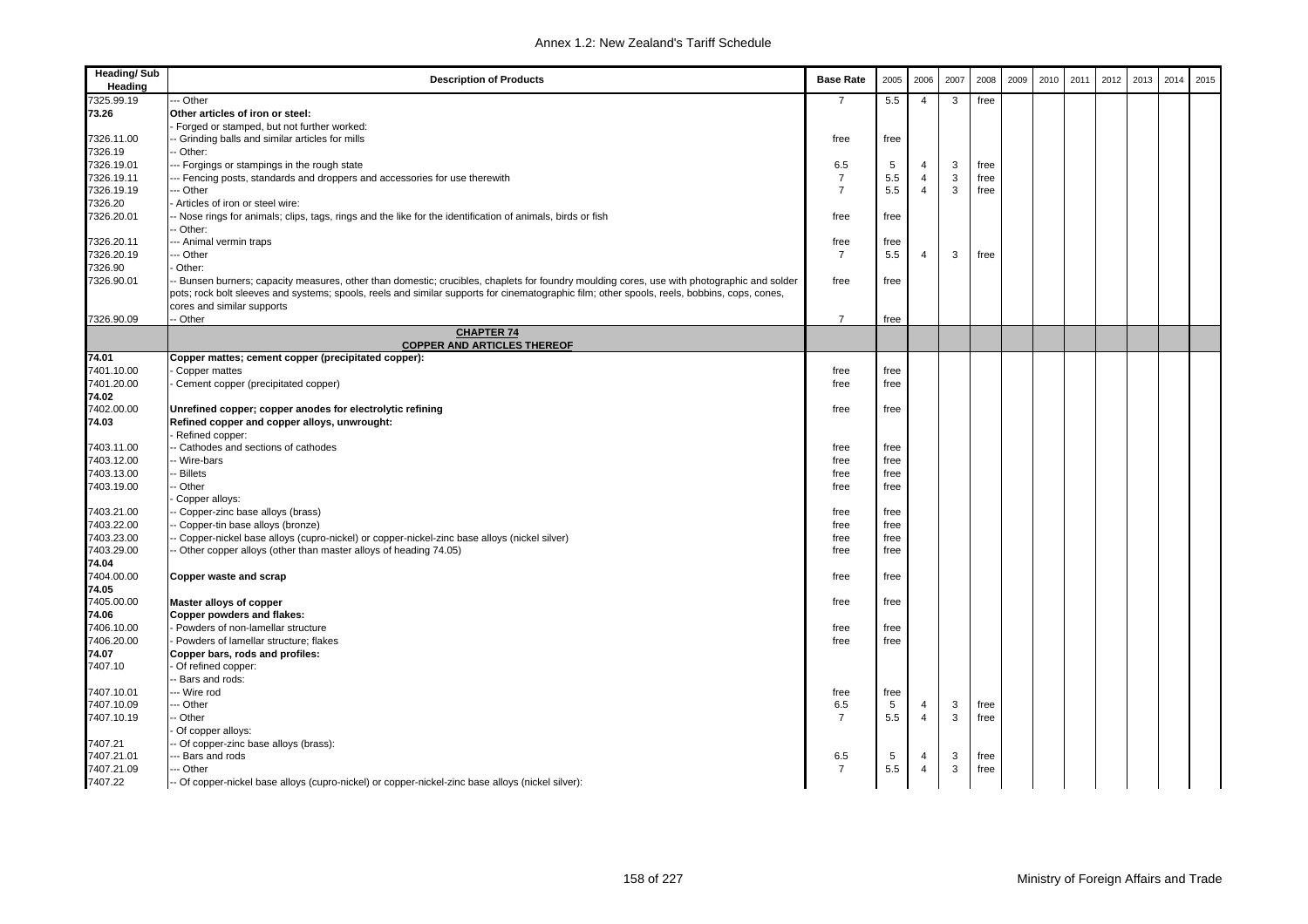| <b>Heading/Sub</b><br>Heading | <b>Description of Products</b>                                                                                              | <b>Base Rate</b> | 2005           | 2006           | 2007           | 2008 | 2009 | 2010 | 2011 | 2012 | 2013 | 2014 | 2015 |
|-------------------------------|-----------------------------------------------------------------------------------------------------------------------------|------------------|----------------|----------------|----------------|------|------|------|------|------|------|------|------|
| 7407.22.01                    | - Bars and rods                                                                                                             | 6.5              | 5              | 4              | 3              | free |      |      |      |      |      |      |      |
| 7407.22.09                    | - Other                                                                                                                     | $\overline{7}$   | 5.5            | $\overline{4}$ | 3              | free |      |      |      |      |      |      |      |
| 7407.29                       | - Other:                                                                                                                    |                  |                |                |                |      |      |      |      |      |      |      |      |
| 7407.29.01                    | - Bars and rods                                                                                                             | 6.5              | 5              | 4              | 3              | free |      |      |      |      |      |      |      |
| 7407.29.09                    | -- Other                                                                                                                    | $\overline{7}$   | 5.5            | $\overline{4}$ | $\mathbf{3}$   | free |      |      |      |      |      |      |      |
| 74.08                         | Copper wire:                                                                                                                |                  |                |                |                |      |      |      |      |      |      |      |      |
|                               | Of refined copper:                                                                                                          |                  |                |                |                |      |      |      |      |      |      |      |      |
| 7408.11.00                    | Of which the maximum cross-sectional dimension exceeds 6 mm                                                                 | 6.5              | $\overline{5}$ | 4              | 3              | free |      |      |      |      |      |      |      |
| 7408.19.00                    | Other                                                                                                                       | 6.5              | $\sqrt{5}$     | $\overline{4}$ | 3              | free |      |      |      |      |      |      |      |
|                               | Of copper alloys:                                                                                                           |                  |                |                |                |      |      |      |      |      |      |      |      |
| 7408.21.00                    | Of copper-zinc base alloys (brass)                                                                                          | 6.5              | 5              | 4              | 3              | free |      |      |      |      |      |      |      |
| 7408.22.00                    | Of copper-nickel base alloys (cupro-nickel) or copper-nickel-zinc base alloys (nickel silver)                               | 6.5              | 5              | $\overline{4}$ | 3              | free |      |      |      |      |      |      |      |
| 7408.29.00                    | Other                                                                                                                       | 6.5              | 5              | $\overline{4}$ | 3              | free |      |      |      |      |      |      |      |
| 74.09                         | Copper plates, sheets and strip, of a thickness exceeding 0.15 mm:                                                          |                  |                |                |                |      |      |      |      |      |      |      |      |
|                               | Of refined copper:                                                                                                          |                  |                |                |                |      |      |      |      |      |      |      |      |
| 7409.11.00                    | - In coils                                                                                                                  | free             | free           |                |                |      |      |      |      |      |      |      |      |
| 7409.19.00                    | Other                                                                                                                       | free             | free           |                |                |      |      |      |      |      |      |      |      |
|                               | Of copper-zinc base alloys (brass):                                                                                         |                  |                |                |                |      |      |      |      |      |      |      |      |
| 7409.21.00                    | In coils                                                                                                                    | free             | free           |                |                |      |      |      |      |      |      |      |      |
| 7409.29.00                    | Other                                                                                                                       | free             | free           |                |                |      |      |      |      |      |      |      |      |
|                               | Of copper-tin base alloys (bronze):                                                                                         |                  |                |                |                |      |      |      |      |      |      |      |      |
| 7409.31.00                    | In coils                                                                                                                    |                  |                |                |                |      |      |      |      |      |      |      |      |
|                               |                                                                                                                             | free             | free           |                |                |      |      |      |      |      |      |      |      |
| 7409.39.00                    | Other                                                                                                                       | free             | free           |                |                |      |      |      |      |      |      |      |      |
| 7409.40.00                    | Of copper-nickel base alloys (cupro-nickel) or copper-nickel-zinc base alloys (nickel silver)                               | free             | free           |                |                |      |      |      |      |      |      |      |      |
| 7409.90.00                    | Of other copper alloys                                                                                                      | free             | free           |                |                |      |      |      |      |      |      |      |      |
| 74.10                         | Copper foil (whether or not printed or backed with paper, paperboard, plastics or similar backing materials) of a thickness |                  |                |                |                |      |      |      |      |      |      |      |      |
|                               | (excluding any backing) not exceeding 0.15 mm:                                                                              |                  |                |                |                |      |      |      |      |      |      |      |      |
|                               | Not backed:                                                                                                                 |                  |                |                |                |      |      |      |      |      |      |      |      |
| 7410.11.00                    | Of refined copper                                                                                                           | free             | free           |                |                |      |      |      |      |      |      |      |      |
| 7410.12.00                    | Of copper alloys                                                                                                            | free             | free           |                |                |      |      |      |      |      |      |      |      |
|                               | Backed:                                                                                                                     |                  |                |                |                |      |      |      |      |      |      |      |      |
| 7410.21.00                    | Of refined copper                                                                                                           | free             | free           |                |                |      |      |      |      |      |      |      |      |
| 7410.22.00                    | Of copper alloys                                                                                                            | free             | free           |                |                |      |      |      |      |      |      |      |      |
| 74.11                         | Copper tubes and pipes:                                                                                                     |                  |                |                |                |      |      |      |      |      |      |      |      |
| 7411.10                       | Of refined copper:                                                                                                          |                  |                |                |                |      |      |      |      |      |      |      |      |
| 7411.10.01                    | - Having a nominal external diameter of less than 3 mm                                                                      | free             | free           |                |                |      |      |      |      |      |      |      |      |
| 7411.10.09                    | - Having a nominal internal diameter of 90 mm and over                                                                      | free             | free           |                |                |      |      |      |      |      |      |      |      |
| 7411.10.19                    | Other                                                                                                                       | 5                | free           |                |                |      |      |      |      |      |      |      |      |
|                               | Of copper alloys:                                                                                                           |                  |                |                |                |      |      |      |      |      |      |      |      |
| 7411.21.00                    | Of copper-zinc base alloys (brass)                                                                                          | 5                | free           |                |                |      |      |      |      |      |      |      |      |
| 7411.22.00                    | Of copper-nickel base alloys (cupro-nickel) or copper-nickel-zinc base alloys (nickel silver)                               | 5                | free           |                |                |      |      |      |      |      |      |      |      |
| 7411.29.00                    | - Other                                                                                                                     | 5                | free           |                |                |      |      |      |      |      |      |      |      |
| 74.12                         | Copper tube or pipe fittings (for example, couplings, elbows, sleeves):                                                     |                  |                |                |                |      |      |      |      |      |      |      |      |
| 7412.10.00                    | Of refined copper                                                                                                           | 6.5              | 5              | 4              | 3              | free |      |      |      |      |      |      |      |
| 7412.20.00                    | Of copper alloys                                                                                                            | 6.5              | 5              | $\overline{4}$ | 3              | free |      |      |      |      |      |      |      |
| 74.13                         |                                                                                                                             |                  |                |                |                |      |      |      |      |      |      |      |      |
| 7413.00                       | Stranded wire, cables, plaited bands and the like, of copper, not electrically insulated:                                   |                  |                |                |                |      |      |      |      |      |      |      |      |
|                               | Earth straps:                                                                                                               |                  |                |                |                |      |      |      |      |      |      |      |      |
| 7413.00.01                    | - For use in the assembly of motor vehicles as may be determined by the Minister in accordance with section 14 of this Act  | 17.5             | 14             | 12.5           | 10             | 7.5  | 5    | free |      |      |      |      |      |
| 7413.00.09                    | Other                                                                                                                       | 7.5              | 6              | 5              | $\overline{4}$ | free |      |      |      |      |      |      |      |
| 7413.00.19                    | Other                                                                                                                       | $\overline{7}$   | 5.5            | $\overline{4}$ | 3              | free |      |      |      |      |      |      |      |
| 74.14                         |                                                                                                                             |                  |                |                |                |      |      |      |      |      |      |      |      |
| 7414.20.00                    | Cloth (including endless bands), grill and netting, of copper wire; expanded metal of copper:<br>Cloth                      |                  |                |                |                |      |      |      |      |      |      |      |      |
|                               |                                                                                                                             | free             | free           |                |                |      |      |      |      |      |      |      |      |
| 7414.90.00                    | Other                                                                                                                       | free             | free           |                |                |      |      |      |      |      |      |      |      |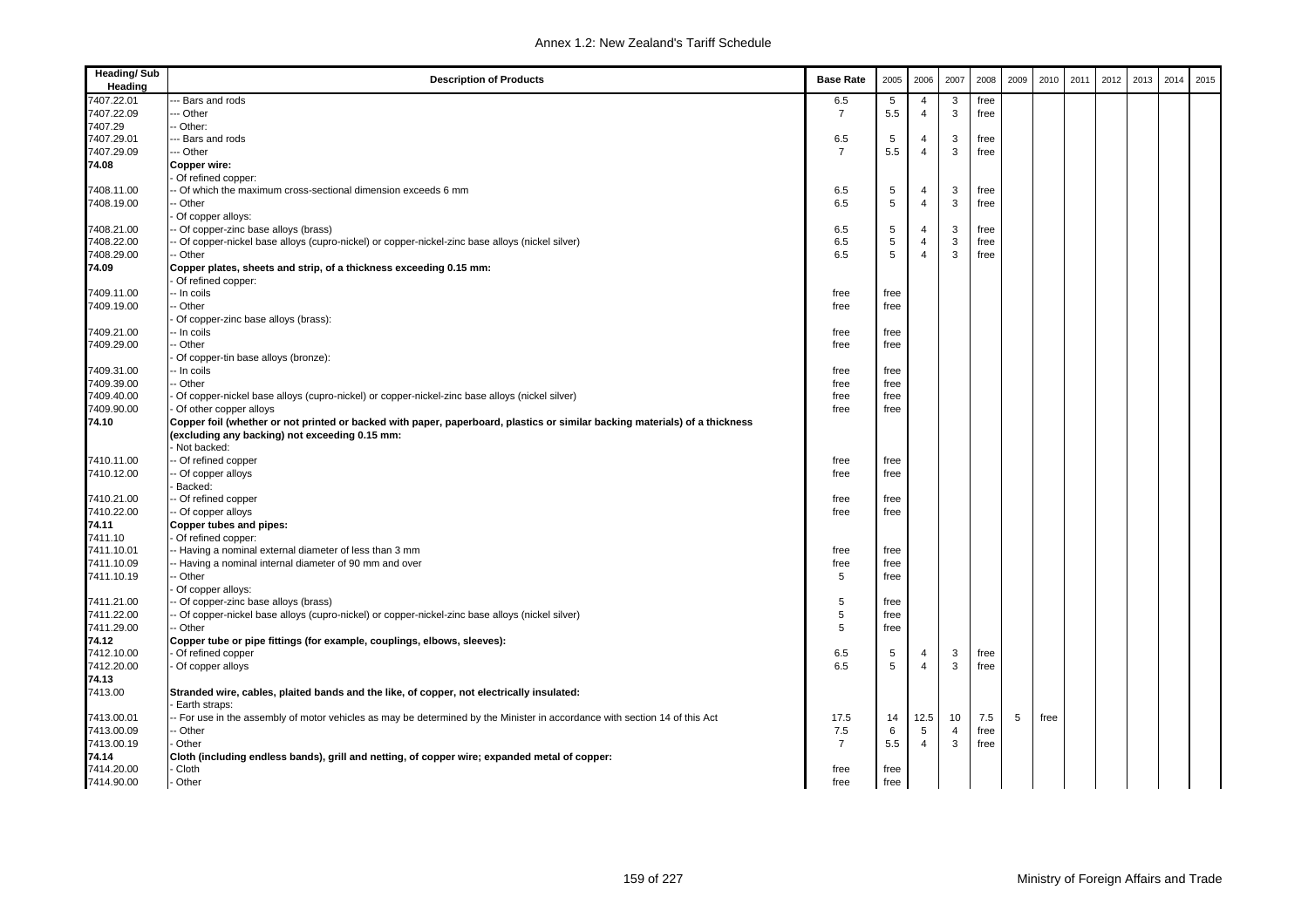| <b>Heading/Sub</b><br>Heading | <b>Description of Products</b>                                                                                                            | <b>Base Rate</b> | 2005 | 2006           | 2007 | 2008 | 2009 | 2010 | 2011 | 2012 | 2013 | 2014 | 2015 |
|-------------------------------|-------------------------------------------------------------------------------------------------------------------------------------------|------------------|------|----------------|------|------|------|------|------|------|------|------|------|
| 74.15                         | Nails, tacks, drawing pins, staples (other than those of heading 83.05) and similar articles, of copper or of iron or steel with heads of |                  |      |                |      |      |      |      |      |      |      |      |      |
|                               | copper; screws, bolts, nuts, screw hooks, rivets, cotters, cotter-pins, washers and similar articles, of copper:                          |                  |      |                |      |      |      |      |      |      |      |      |      |
| 7415.10                       | Nails and tacks, drawing pins, staples and similar articles:                                                                              |                  |      |                |      |      |      |      |      |      |      |      |      |
| 7415.10.01                    | Peculiar to use in footwear                                                                                                               | free             | free |                |      |      |      |      |      |      |      |      |      |
| 7415.10.09                    | Other                                                                                                                                     | 6.5              | 5    | 4              | 3    | free |      |      |      |      |      |      |      |
|                               | Other articles, not threaded:                                                                                                             |                  |      |                |      |      |      |      |      |      |      |      |      |
| 7415.21.00                    | - Washers (including spring washers)                                                                                                      | 6.5              | 5    | 4              | 3    | free |      |      |      |      |      |      |      |
| 7415.29.00                    | Other                                                                                                                                     | free             | free |                |      |      |      |      |      |      |      |      |      |
|                               | Other threaded articles:                                                                                                                  |                  |      |                |      |      |      |      |      |      |      |      |      |
| 7415.33.00                    | Screws; bolts and nuts                                                                                                                    | 6.5              | 5    | 4              | 3    | free |      |      |      |      |      |      |      |
| 7415.39.00                    | Other                                                                                                                                     | free             | free |                |      |      |      |      |      |      |      |      |      |
| 74.16                         |                                                                                                                                           |                  |      |                |      |      |      |      |      |      |      |      |      |
| 7416.00.00                    | <b>Copper springs</b>                                                                                                                     | free             | free |                |      |      |      |      |      |      |      |      |      |
| 74.17                         |                                                                                                                                           |                  |      |                |      |      |      |      |      |      |      |      |      |
| 7417.00.00                    | Cooking or heating apparatus of a kind used for domestic purposes, non-electric, and parts thereof, of copper                             | $\overline{7}$   | 5.5  | 4              | 3    | free |      |      |      |      |      |      |      |
| 74.18                         | Table, kitchen or other household articles and parts thereof, of copper, pot scourers and scouring or polishing pads, gloves and the      |                  |      |                |      |      |      |      |      |      |      |      |      |
|                               | like, of copper; sanitary ware and parts thereof, of copper:                                                                              |                  |      |                |      |      |      |      |      |      |      |      |      |
|                               | Table, kitchen or other household articles and parts thereof; pot scourers and scouring or polishing pads, gloves and the like            |                  |      |                |      |      |      |      |      |      |      |      |      |
| 7418.11.00                    | Pot scourers and scouring or polishing pads, gloves and the like                                                                          | $\overline{7}$   | 5.5  | 4              | 3    | free |      |      |      |      |      |      |      |
| 7418.19.00                    | - Other                                                                                                                                   | $\overline{7}$   | 5.5  | $\overline{4}$ | 3    | free |      |      |      |      |      |      |      |
| 7418.20.00                    | Sanitary ware and parts thereof                                                                                                           | $\overline{7}$   | 5.5  | $\overline{4}$ | 3    | free |      |      |      |      |      |      |      |
| 74.19                         | Other articles of copper:                                                                                                                 |                  |      |                |      |      |      |      |      |      |      |      |      |
| 7419.10.00                    | Chain and parts thereof                                                                                                                   | free             | free |                |      |      |      |      |      |      |      |      |      |
|                               | Other:                                                                                                                                    | $\overline{7}$   |      | 4              |      |      |      |      |      |      |      |      |      |
| 7419.91.00<br>7419.99         | Cast, moulded, stamped or forged, but not further worked<br>Other:                                                                        |                  | 5.5  |                | 3    | free |      |      |      |      |      |      |      |
| 7419.99.01                    | - Nose rings for animals; clips, tags, rings and the like for the identification of animals, birds or fish                                | free             | free |                |      |      |      |      |      |      |      |      |      |
| 7419.99.09                    | - Pins (including safety pins)                                                                                                            | free             | free |                |      |      |      |      |      |      |      |      |      |
| 7419.99.19                    | -- Other                                                                                                                                  | $\overline{7}$   | 5.5  | 4              | 3    | free |      |      |      |      |      |      |      |
|                               | <b>CHAPTER 75</b>                                                                                                                         |                  |      |                |      |      |      |      |      |      |      |      |      |
|                               | NICKEL AND ARTICLES THEREOF                                                                                                               |                  |      |                |      |      |      |      |      |      |      |      |      |
| 75.01                         | Nickel mattes, nickel oxide sinters and other intermediate products of nickel metallurgy:                                                 |                  |      |                |      |      |      |      |      |      |      |      |      |
| 7501.10.00                    | Nickel mattes                                                                                                                             | free             | free |                |      |      |      |      |      |      |      |      |      |
| 7501.20.00                    | Nickel oxide sinters and other intermediate products of nickel metallurgy                                                                 | free             | free |                |      |      |      |      |      |      |      |      |      |
| 75.02                         | Unwrought nickel:                                                                                                                         |                  |      |                |      |      |      |      |      |      |      |      |      |
| 7502.10.00                    | Nickel, not alloyed                                                                                                                       | free             | free |                |      |      |      |      |      |      |      |      |      |
| 7502.20.00                    | Nickel alloys                                                                                                                             | free             | free |                |      |      |      |      |      |      |      |      |      |
| 75.03<br>7503.00.00           |                                                                                                                                           |                  |      |                |      |      |      |      |      |      |      |      |      |
| 75.04                         | Nickel waste and scrap                                                                                                                    | free             | free |                |      |      |      |      |      |      |      |      |      |
| 7504.00.00                    | <b>Nickel powders and flakes</b>                                                                                                          | free             | free |                |      |      |      |      |      |      |      |      |      |
| 75.05                         | Nickel bars, rods, profiles and wire:                                                                                                     |                  |      |                |      |      |      |      |      |      |      |      |      |
|                               | Bars, rods and profiles:                                                                                                                  |                  |      |                |      |      |      |      |      |      |      |      |      |
| 7505.11.00                    | Of nickel, not alloyed                                                                                                                    | free             | free |                |      |      |      |      |      |      |      |      |      |
| 7505.12.00                    | - Of nickel alloys                                                                                                                        | free             | free |                |      |      |      |      |      |      |      |      |      |
|                               | Wire:                                                                                                                                     |                  |      |                |      |      |      |      |      |      |      |      |      |
| 7505.21.00                    | Of nickel, not alloyed                                                                                                                    | free             | free |                |      |      |      |      |      |      |      |      |      |
| 7505.22.00                    | Of nickel alloys                                                                                                                          | free             | free |                |      |      |      |      |      |      |      |      |      |
| 75.06                         | Nickel plates, sheets, strip and foil:                                                                                                    |                  |      |                |      |      |      |      |      |      |      |      |      |
| 7506.10.00                    | Of nickel, not alloyed                                                                                                                    | free             | free |                |      |      |      |      |      |      |      |      |      |
| 7506.20.00                    | - Of nickel alloys                                                                                                                        | free             | free |                |      |      |      |      |      |      |      |      |      |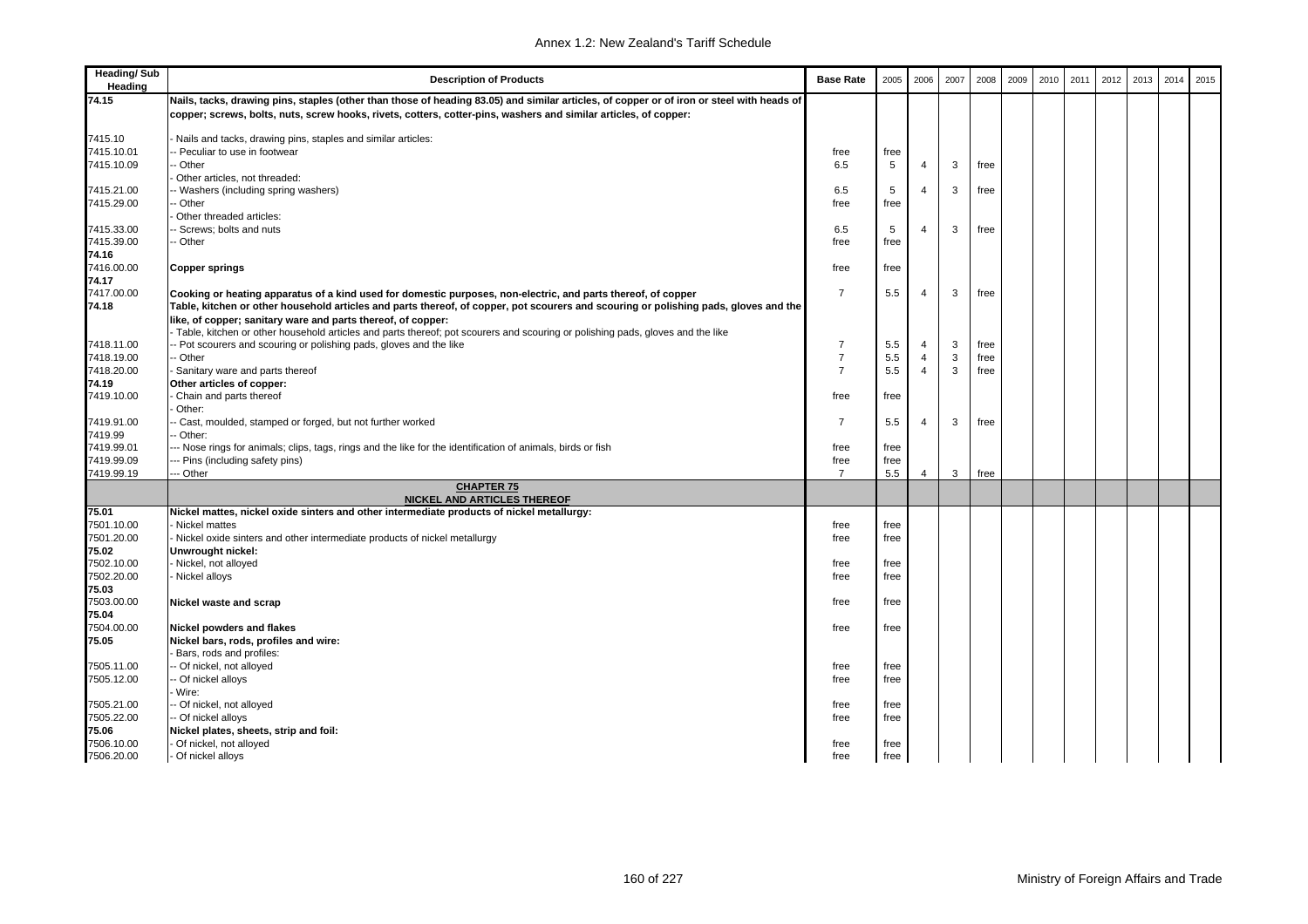| <b>Heading/Sub</b><br>Heading | <b>Description of Products</b>                                                                                                 | <b>Base Rate</b> | 2005 | 2006            | 2007 | 2008           | 2009         | 2010 | 2011 | 2012 | 2013 | 2014 | 2015 |
|-------------------------------|--------------------------------------------------------------------------------------------------------------------------------|------------------|------|-----------------|------|----------------|--------------|------|------|------|------|------|------|
| 75.07                         | Nickel tubes, pipes and tube or pipe fittings (for example, couplings, elbows, sleeves):                                       |                  |      |                 |      |                |              |      |      |      |      |      |      |
|                               | Tubes and pipes:                                                                                                               |                  |      |                 |      |                |              |      |      |      |      |      |      |
| 7507.11.00                    | - Of nickel, not alloyed                                                                                                       | free             | free |                 |      |                |              |      |      |      |      |      |      |
| 7507.12.00                    | - Of nickel alloys                                                                                                             | free             | free |                 |      |                |              |      |      |      |      |      |      |
| 7507.20.00                    | - Tube or pipe fittings                                                                                                        | free             | free |                 |      |                |              |      |      |      |      |      |      |
| 75.08                         | Other articles of nickel                                                                                                       |                  |      |                 |      |                |              |      |      |      |      |      |      |
| 7508.10.00                    | Cloth, grill and netting, of nickel wire                                                                                       | free             | free |                 |      |                |              |      |      |      |      |      |      |
| 7508.90.00                    | Other                                                                                                                          | free             | free |                 |      |                |              |      |      |      |      |      |      |
|                               | <b>CHAPTER 76</b><br><b>ALUMINIUM AND ARTICLES THEREOF</b>                                                                     |                  |      |                 |      |                |              |      |      |      |      |      |      |
| 76.01                         | Unwrought aluminium:                                                                                                           |                  |      |                 |      |                |              |      |      |      |      |      |      |
| 7601.10                       | Aluminium, not alloyed:                                                                                                        |                  |      |                 |      |                |              |      |      |      |      |      |      |
| 7601.10.01                    | Bars and rods                                                                                                                  | free             | free |                 |      |                |              |      |      |      |      |      |      |
| 7601.10.09                    | - Other                                                                                                                        | free             | free |                 |      |                |              |      |      |      |      |      |      |
| 7601.20                       | Aluminium alloys:                                                                                                              |                  |      |                 |      |                |              |      |      |      |      |      |      |
| 7601.20.01                    | Bars and rod                                                                                                                   | free             | free |                 |      |                |              |      |      |      |      |      |      |
| 7601.20.09                    | - Other                                                                                                                        | free             | free |                 |      |                |              |      |      |      |      |      |      |
| 76.02                         |                                                                                                                                |                  |      |                 |      |                |              |      |      |      |      |      |      |
| 7602.00.00                    | Aluminium waste and scrap                                                                                                      | free             | free |                 |      |                |              |      |      |      |      |      |      |
| 76.03                         | Aluminium powders and flakes:                                                                                                  |                  |      |                 |      |                |              |      |      |      |      |      |      |
| 7603.10.00                    | - Powders of non-lamellar structure                                                                                            | free             | free |                 |      |                |              |      |      |      |      |      |      |
| 7603.20.00                    | - Powders of lamellar structure; flakes                                                                                        | free             | free |                 |      |                |              |      |      |      |      |      |      |
| 76.04                         | Aluminium bars, rods and profiles:                                                                                             |                  |      |                 |      |                |              |      |      |      |      |      |      |
| 7604.10.00                    | Of aluminium, not alloyed                                                                                                      | $\overline{7}$   | 5.5  | 5               | 4.5  | 4              | 3            | free |      |      |      |      |      |
|                               | Of aluminium alloys:                                                                                                           |                  |      |                 |      |                |              |      |      |      |      |      |      |
| 7604.21.00                    | - Hollow profiles                                                                                                              | $\overline{7}$   | 5.5  | 5               | 4.5  | 4              | 3            | free |      |      |      |      |      |
| 7604.29                       | Other:                                                                                                                         |                  |      |                 |      |                |              |      |      |      |      |      |      |
| 7604.29.01                    | Bars and rods                                                                                                                  | 6.5              | 5    | 5               | 4.5  | 4              | 3            | free |      |      |      |      |      |
| 7604.29.09                    | -- Other                                                                                                                       | $\overline{7}$   | 5.5  | $5\phantom{.0}$ | 4.5  | 4              | 3            | free |      |      |      |      |      |
| 76.05                         | Aluminium wire:                                                                                                                |                  |      |                 |      |                |              |      |      |      |      |      |      |
|                               | Of aluminium, not alloyed:                                                                                                     |                  |      |                 |      |                |              |      |      |      |      |      |      |
| 7605.11.00                    | - Of which the maximum cross-sectional dimension exceeds 7 mm                                                                  | 6.5              | 5    | 5               | 4.5  | 4              | 3            | free |      |      |      |      |      |
| 7605.19.00                    | - Other                                                                                                                        | 6.5              | 5    | 5               | 4.5  | $\overline{4}$ | 3            | free |      |      |      |      |      |
|                               | Of aluminium alloys:                                                                                                           |                  |      |                 |      |                |              |      |      |      |      |      |      |
| 7605.21.00                    | - Of which the maximum cross-sectional dimension exceeds 7 mm                                                                  | 6.5              | 5    | 5               | 4.5  | $\overline{4}$ | 3            | free |      |      |      |      |      |
| 7605.29.00                    | - Other                                                                                                                        | 6.5              | 5    | 5               | 4.5  | 4              | 3            | free |      |      |      |      |      |
| 76.06                         | Aluminium plates, sheets and strip, of a thickness exceeding 0.2 mm:                                                           |                  |      |                 |      |                |              |      |      |      |      |      |      |
|                               | Rectangular (including square):                                                                                                |                  |      |                 |      |                |              |      |      |      |      |      |      |
| 7606.11                       | - Of aluminium, not alloyed:                                                                                                   |                  |      |                 |      |                |              |      |      |      |      |      |      |
| 7606.11.01                    | --- Worked                                                                                                                     | $\overline{7}$   | 5.5  | 5               | 4.5  | 4              | 3            | free |      |      |      |      |      |
| 7606.11.09                    | - Other                                                                                                                        | 6.5              | 5    | 5               | 4.5  | 4              | 3            | free |      |      |      |      |      |
| 7606.12                       | Of aluminium alloys:                                                                                                           |                  |      |                 |      |                |              |      |      |      |      |      |      |
| 7606.12.01                    | -- Worked                                                                                                                      | $\overline{7}$   | 5.5  | 5               | 4.5  | 4              | 3            | free |      |      |      |      |      |
| 7606.12.09                    | - Other                                                                                                                        | 6.5              | 5    | 5               | 4.5  | 4              | 3            | free |      |      |      |      |      |
|                               | Other:                                                                                                                         |                  |      |                 |      |                |              |      |      |      |      |      |      |
| 7606.91                       | - Of aluminium, not alloyed:                                                                                                   |                  |      |                 |      |                |              |      |      |      |      |      |      |
| 7606.91.01                    | --- Worked                                                                                                                     | $\overline{7}$   | 5.5  | 5               | 4.5  | 4              | 3            | free |      |      |      |      |      |
| 7606.91.09                    | - Other                                                                                                                        | 6.5              | 5    | 5               | 4.5  | 4              | 3            | free |      |      |      |      |      |
| 7606.92                       | Of aluminium alloys:                                                                                                           |                  |      |                 |      |                |              |      |      |      |      |      |      |
| 7606.92.01                    | -- Worked                                                                                                                      | $\overline{7}$   | 5.5  | 5               | 4.5  | 4              | 3            | free |      |      |      |      |      |
| 7606.92.09                    | - Other                                                                                                                        | 6.5              | 5    | 5               | 4.5  | $\overline{4}$ | 3            | free |      |      |      |      |      |
| 76.07                         | Aluminium foil (whether or not printed or backed with paper, paperboard, plastics or similar backing materials) of a thickness |                  |      |                 |      |                |              |      |      |      |      |      |      |
|                               | (excluding any backing) not exceeding 0.2 mm:                                                                                  |                  |      |                 |      |                |              |      |      |      |      |      |      |
|                               | Not backed:                                                                                                                    |                  |      |                 |      |                |              |      |      |      |      |      |      |
| 7607.11.00                    | - Rolled but not further worked                                                                                                | 6.5              | 5    | 5               | 4.5  | 4              | 3            | free |      |      |      |      |      |
| 7607.19.00                    | -- Other                                                                                                                       | 6.5              | 5    | $5\overline{)}$ | 4.5  | $\overline{4}$ | $\mathbf{3}$ | free |      |      |      |      |      |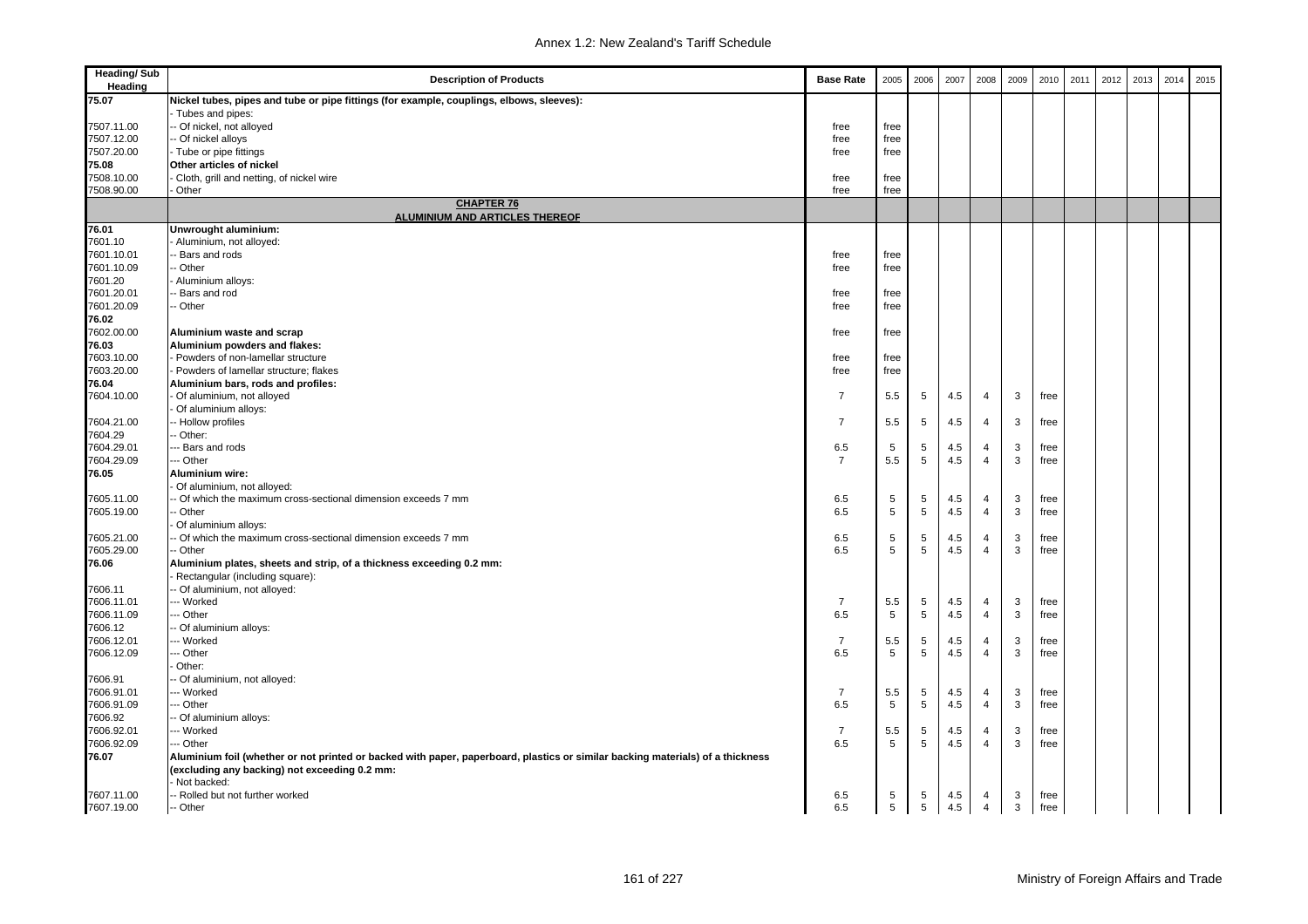| <b>Heading/Sub</b><br>Heading | <b>Description of Products</b>                                                                                                                | <b>Base Rate</b>       | 2005        | 2006            | 2007 | 2008           | 2009         | 2010 | 2011 | 2012 | 2013 | 2014 | 2015 |
|-------------------------------|-----------------------------------------------------------------------------------------------------------------------------------------------|------------------------|-------------|-----------------|------|----------------|--------------|------|------|------|------|------|------|
| 7607.20.00                    | <b>Backed</b>                                                                                                                                 | 6.5                    | 5           | 5               | free |                |              |      |      |      |      |      |      |
| 76.08                         | Aluminium tubes and pipes:                                                                                                                    |                        |             |                 |      |                |              |      |      |      |      |      |      |
| 7608.10.00                    | Of aluminium, not alloyed                                                                                                                     | $\overline{7}$         | 5.5         | 5               | 4.5  | $\overline{4}$ | 3            | free |      |      |      |      |      |
| 7608.20.00                    | Of aluminium alloys                                                                                                                           | $\overline{7}$         | 5.5         | 5               | 4.5  | $\overline{4}$ | 3            | free |      |      |      |      |      |
| 76.09                         |                                                                                                                                               |                        |             |                 |      |                |              |      |      |      |      |      |      |
| 7609.00.00                    | Aluminium tube or pipe fittings (for example, couplings, elbows, sleeves)                                                                     | free                   | free        |                 |      |                |              |      |      |      |      |      |      |
| 76.10                         | Aluminium structures (excluding prefabricated buildings of heading 94.06) and parts of structures (e.g., bridges, bridge sections,            |                        |             |                 |      |                |              |      |      |      |      |      |      |
|                               | towers, lattice masts, roofs, roofing frameworks, doors and windows and their frames and thresholds for doors, balustrades, pillars           |                        |             |                 |      |                |              |      |      |      |      |      |      |
|                               | and columns); aluminium plates, rods profiles, tubes and the like, prepared for use in structures:                                            |                        |             |                 |      |                |              |      |      |      |      |      |      |
|                               |                                                                                                                                               |                        |             |                 |      |                |              |      |      |      |      |      |      |
| 7610.10.00                    | Doors, windows and their frames and thresholds for doors                                                                                      | 7                      | 5.5         | 5               | 4.5  | 4              | 3            | free |      |      |      |      |      |
| 7610.90.00                    | Other                                                                                                                                         | $\overline{7}$         | 5.5         | $5\phantom{.0}$ | 4.5  | 4              | $\mathbf{3}$ | free |      |      |      |      |      |
| 76.11                         |                                                                                                                                               |                        |             |                 |      |                |              |      |      |      |      |      |      |
| 7611.00.00                    | Aluminium reservoirs, tanks, vats and similar containers, for any material (other than compressed or liquefied gas), of a capacity            | $\overline{7}$         | 5.5         | 5               | 4.5  | $\overline{4}$ | 3            | free |      |      |      |      |      |
|                               | exceeding 300 I, whether or not lined or heat insulated, but not fitted with mechanical or thermal equipment                                  |                        |             |                 |      |                |              |      |      |      |      |      |      |
|                               |                                                                                                                                               |                        |             |                 |      |                |              |      |      |      |      |      |      |
| 76.12                         | Aluminium casks, drums, cans, boxes and similar containers (including rigid or collapsible tubular containers), for any material              |                        |             |                 |      |                |              |      |      |      |      |      |      |
|                               | (other than compressed air or liquefied gas), of a capacity not exceeding 300 l, whether or not lined or heat-insulated, but not fitted       |                        |             |                 |      |                |              |      |      |      |      |      |      |
| 7612.10.00                    | with mechanical or thermal equipment:<br>Collapsible tubular containers                                                                       | $\overline{7}$         | 5.5         | 5               | 4.5  | 4              | 3            | free |      |      |      |      |      |
| 7612.90                       | Other:                                                                                                                                        |                        |             |                 |      |                |              |      |      |      |      |      |      |
| 7612.90.01                    | - Storage tanks                                                                                                                               | $\overline{7}$         | 5.5         | 5               | 4.5  | $\overline{4}$ | 3            | free |      |      |      |      |      |
| 7612.90.09                    | Returned empty containers identifiable as such to the satisfaction of Customs                                                                 | free                   | free        |                 |      |                |              |      |      |      |      |      |      |
|                               | Other:                                                                                                                                        |                        |             |                 |      |                |              |      |      |      |      |      |      |
| 7612.90.11                    | -- Not exceeding 1 litre capacity                                                                                                             | $\overline{7}$         | 5.5         | 5               | 4.5  | $\overline{4}$ | 3            | free |      |      |      |      |      |
| 7612.90.19                    | -- Exceeding 1 litre capacity                                                                                                                 | free                   | free        |                 |      |                |              |      |      |      |      |      |      |
| 76.13                         |                                                                                                                                               |                        |             |                 |      |                |              |      |      |      |      |      |      |
| 7613.00.00                    | Aluminium containers for compressed or liquefied gas                                                                                          | free                   | free        |                 |      |                |              |      |      |      |      |      |      |
| 76.14                         | Stranded wire, cables, plaited bands and the like, of aluminium, not electrically insulated:                                                  |                        |             |                 |      |                |              |      |      |      |      |      |      |
| 7614.10.00                    | With steel core                                                                                                                               | $\overline{7}$         | 5.5         | 5               | 4.5  | 4              | 3            | free |      |      |      |      |      |
| 7614.90.00                    | Other                                                                                                                                         | $\overline{7}$         | 5.5         | 5               | 4.5  | $\overline{4}$ | 3            | free |      |      |      |      |      |
| 76.15                         | Table, kitchen or other household articles and parts thereof, of aluminium; pot scourers and scouring or polishing pads, gloves and           |                        |             |                 |      |                |              |      |      |      |      |      |      |
|                               | the like, of aluminium; sanitary ware and parts thereof, of alunimium:                                                                        |                        |             |                 |      |                |              |      |      |      |      |      |      |
|                               | Table, kitchen or other household articles and parts thereof; pot scourers and scouring or polishing pads, gloves and the like                |                        |             |                 |      |                |              |      |      |      |      |      |      |
| 7615.11.00                    | - Pot scourers and scouring or polishing pads, gloves and the like                                                                            | $\overline{7}$         | 5.5         | 5               | 4.5  | 4              | 3            | free |      |      |      |      |      |
| 7615.19.00                    | - Other                                                                                                                                       | $\overline{7}$         | 5.5         | 5               | 4.5  | $\overline{4}$ | 3            | free |      |      |      |      |      |
| 7615.20.00                    | Sanitary ware and parts thereof                                                                                                               | $\overline{7}$         | 5.5         | 5               | 4.5  | $\overline{4}$ | 3            | free |      |      |      |      |      |
| 76.16                         | Other articles of aluminium:                                                                                                                  |                        |             |                 |      |                |              |      |      |      |      |      |      |
| 7616.10                       | Nails, tacks, staples (other than those of heading 83.05), screws, bolts, nuts, screw hooks, rivets, cotters, cotter-pins, washer and similar |                        |             |                 |      |                |              |      |      |      |      |      |      |
|                               | articles:                                                                                                                                     |                        |             |                 |      |                |              |      |      |      |      |      |      |
| 7616.10.01                    | - Rivets, cotters and cotter-pins                                                                                                             | free                   | free        |                 |      |                |              |      |      |      |      |      |      |
| 7616.10.09                    | - Other                                                                                                                                       | $\overline{7}$         | 5.5         | 5               | 4.5  | $\overline{4}$ | 3            | free |      |      |      |      |      |
|                               | Other:                                                                                                                                        |                        |             |                 |      |                |              |      |      |      |      |      |      |
| 7616.91.00                    | Cloth, grill, netting and fencing, of aluminium wire                                                                                          | free                   | free        |                 |      |                |              |      |      |      |      |      |      |
| 7616.99                       | Other:                                                                                                                                        |                        |             |                 |      |                |              |      |      |      |      |      |      |
| 7616.99.10                    | -- Hand knitting needles and hand knitting pins; crochet hooks                                                                                | free                   | free        |                 |      |                |              |      |      |      |      |      |      |
| 7616.99.20                    | -- Gauze, cloth, grill, netting, reinforcing fabric and similar materials, of aluminium wire                                                  | free                   | free        |                 |      |                |              |      |      |      |      |      |      |
| 7616.99.30                    | -- Expanded metal                                                                                                                             | $\overline{7}$         | 5.5         | 5               | 4.5  | 4              | 3            | free |      |      |      |      |      |
| 7616.99.40                    | --- Fittings for ships, boats and other vessels                                                                                               | $\overline{7}$         | 5.5         | 5               | 4.5  | 4              | 3            | free |      |      |      |      |      |
| 7616.99.50<br>7616.99.90      | -- Nose rings for animals; clips, tags, rings and the like for the identification of animals, birds or fish                                   | free<br>$\overline{7}$ | free<br>5.5 | 5               |      |                | 3            |      |      |      |      |      |      |
|                               | --- Other                                                                                                                                     |                        |             |                 | 4.5  | 4              |              | free |      |      |      |      |      |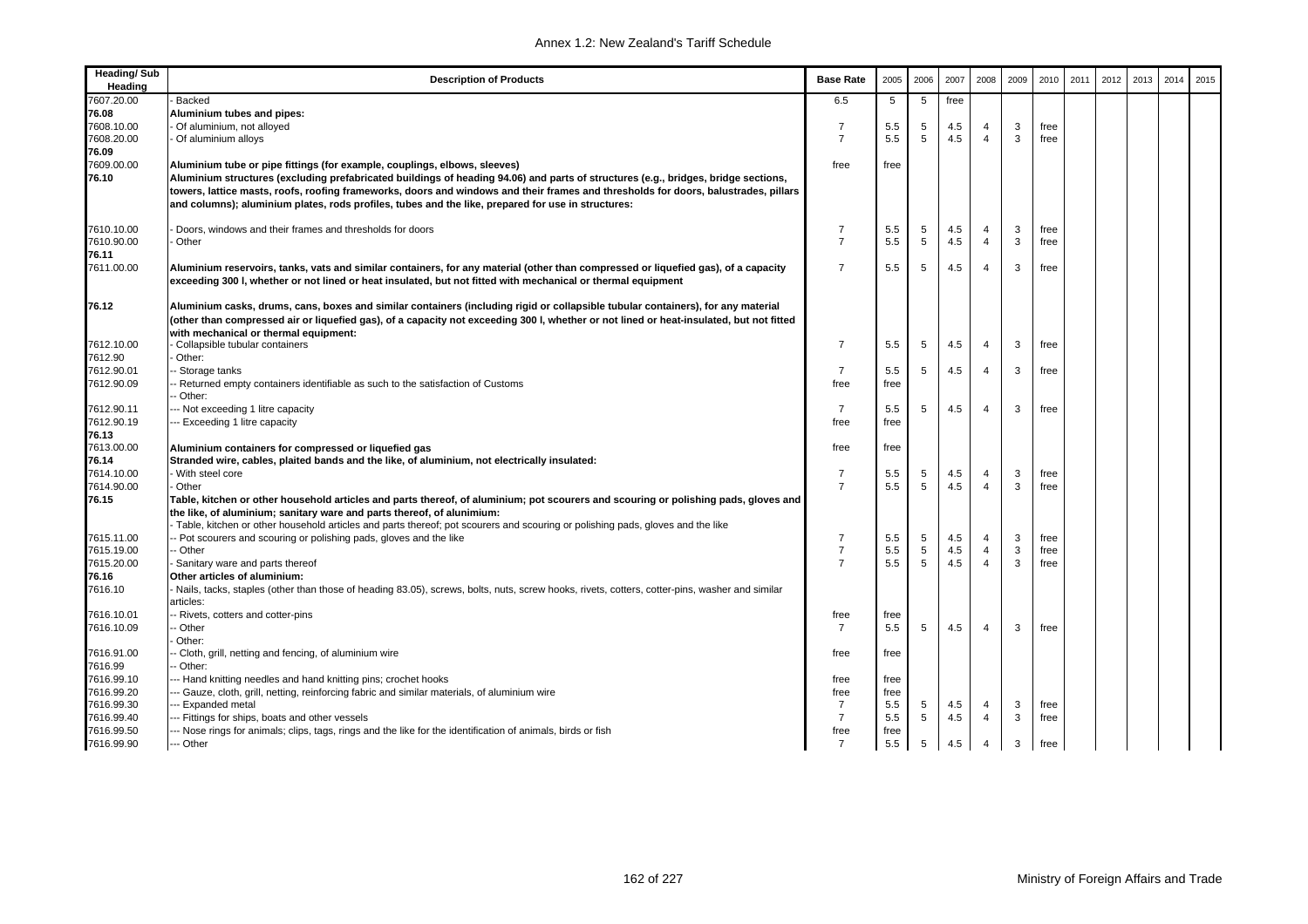| <b>Heading/Sub</b><br>Heading | <b>Description of Products</b>                                                        | <b>Base Rate</b> | 2005 | 2006 | 2007 | 2008 | 2009 | 2010 | 2011 | 2012 | 2013 | 2014 | 2015 |
|-------------------------------|---------------------------------------------------------------------------------------|------------------|------|------|------|------|------|------|------|------|------|------|------|
|                               | <b>CHAPTER 78</b><br><b>LEAD AND ARTICLES THEREOF</b>                                 |                  |      |      |      |      |      |      |      |      |      |      |      |
| 78.01                         | Unwrought lead:                                                                       |                  |      |      |      |      |      |      |      |      |      |      |      |
| 7801.10.00                    | Refined lead                                                                          | free             | free |      |      |      |      |      |      |      |      |      |      |
|                               | Other:                                                                                |                  |      |      |      |      |      |      |      |      |      |      |      |
| 7801.91.00                    | Containing by weight antimony as the principal other element                          | free             | free |      |      |      |      |      |      |      |      |      |      |
| 7801.99                       | Other:                                                                                |                  |      |      |      |      |      |      |      |      |      |      |      |
| 7801.99.01                    | - Solder                                                                              | 5                | free |      |      |      |      |      |      |      |      |      |      |
| 7801.99.09                    | - Other                                                                               | free             | free |      |      |      |      |      |      |      |      |      |      |
| 78.02                         |                                                                                       |                  |      |      |      |      |      |      |      |      |      |      |      |
| 7802.00.00                    | Lead waste and scrap                                                                  | free             | free |      |      |      |      |      |      |      |      |      |      |
| 78.03                         |                                                                                       |                  |      |      |      |      |      |      |      |      |      |      |      |
| 7803.00                       | Lead bars, rods, profiles and wire:                                                   |                  |      |      |      |      |      |      |      |      |      |      |      |
| 7803.00.01                    | Solder                                                                                | 5                | free |      |      |      |      |      |      |      |      |      |      |
| 7803.00.09                    | Other                                                                                 | free             | free |      |      |      |      |      |      |      |      |      |      |
| 78.04                         | Lead plates, sheets, strip and foil; lead powders and flakes:                         |                  |      |      |      |      |      |      |      |      |      |      |      |
|                               | Plates, sheets, strip and foil:                                                       |                  |      |      |      |      |      |      |      |      |      |      |      |
| 7804.11                       | - Sheets, strip and foil of a thickness (excluding any backing) not exceeding 0.2mm:  |                  |      |      |      |      |      |      |      |      |      |      |      |
| 7804.11.01                    | -- Foil                                                                               | free             | free |      |      |      |      |      |      |      |      |      |      |
| 7804.11.09                    | - Other                                                                               | 6.5              | free |      |      |      |      |      |      |      |      |      |      |
| 7804.19                       | Other:                                                                                |                  |      |      |      |      |      |      |      |      |      |      |      |
| 7804.19.01                    | -- Foil                                                                               | free             | free |      |      |      |      |      |      |      |      |      |      |
| 7804.19.09                    | -- Other                                                                              | 6.5              | free |      |      |      |      |      |      |      |      |      |      |
| 7804.20.00                    | Powders and flakes                                                                    | free             | free |      |      |      |      |      |      |      |      |      |      |
| 78.05                         |                                                                                       |                  |      |      |      |      |      |      |      |      |      |      |      |
| 7805.00.00                    | Lead tubes, pipes and tube or pipe fittings (for example, couplings, elbows, sleeves) | free             | free |      |      |      |      |      |      |      |      |      |      |
| 78.06                         |                                                                                       |                  |      |      |      |      |      |      |      |      |      |      |      |
| 7806.00.00                    | Other articles of lead<br><b>CHAPTER 79</b>                                           | $\overline{7}$   | free |      |      |      |      |      |      |      |      |      |      |
|                               | <b>ZINC AND ARTICLES THEREOF</b>                                                      |                  |      |      |      |      |      |      |      |      |      |      |      |
| 79.01                         | Unwrought zinc:                                                                       |                  |      |      |      |      |      |      |      |      |      |      |      |
|                               | Zinc, not alloyed:                                                                    |                  |      |      |      |      |      |      |      |      |      |      |      |
| 7901.11.00                    | Containing by weight 99.99 % or more of zinc                                          | free             | free |      |      |      |      |      |      |      |      |      |      |
| 7901.12.00                    | Containing by weight less than 99.99 % of zinc                                        | free             | free |      |      |      |      |      |      |      |      |      |      |
| 7901.20.00                    | Zinc alloys                                                                           | free             | free |      |      |      |      |      |      |      |      |      |      |
| 79.02                         |                                                                                       |                  |      |      |      |      |      |      |      |      |      |      |      |
| 7902.00.00                    | Zinc waste and scrap                                                                  | free             | free |      |      |      |      |      |      |      |      |      |      |
| 79.03                         | Zinc dust, powders and flakes:                                                        |                  |      |      |      |      |      |      |      |      |      |      |      |
| 7903.10.00                    | - Zinc dust                                                                           | free             | free |      |      |      |      |      |      |      |      |      |      |
| 7903.90.00                    | Other                                                                                 | free             | free |      |      |      |      |      |      |      |      |      |      |
| 79.04                         |                                                                                       |                  |      |      |      |      |      |      |      |      |      |      |      |
| 7904.00.00                    | Zinc bars, rods, profiles and wire                                                    | free             | free |      |      |      |      |      |      |      |      |      |      |
| 79.05                         |                                                                                       |                  |      |      |      |      |      |      |      |      |      |      |      |
| 7905.00.00                    | Zinc plates, sheets, strip and foil                                                   | free             | free |      |      |      |      |      |      |      |      |      |      |
| 79.06                         |                                                                                       |                  |      |      |      |      |      |      |      |      |      |      |      |
| 7906.00.00                    | Zinc tubes, pipes and tube or pipe fittings (for example, couplings, elbows, sleeves) | free             | free |      |      |      |      |      |      |      |      |      |      |
| 79.07                         |                                                                                       |                  |      |      |      |      |      |      |      |      |      |      |      |
| 7907.00.00                    | Other articles of zinc                                                                | $\overline{7}$   | free |      |      |      |      |      |      |      |      |      |      |
|                               | <b>CHAPTER 80</b><br>TIN AND ARTICLES THEREOF                                         |                  |      |      |      |      |      |      |      |      |      |      |      |
| 80.01                         | Unwrought tin:                                                                        |                  |      |      |      |      |      |      |      |      |      |      |      |
| 8001.10.00                    | Tin, not alloyed                                                                      | free             | free |      |      |      |      |      |      |      |      |      |      |
| 8001.20.00                    | Tin alloys                                                                            | free             | free |      |      |      |      |      |      |      |      |      |      |
| 80.02                         |                                                                                       |                  |      |      |      |      |      |      |      |      |      |      |      |
| 8002.00.00                    | Tin waste and scrap                                                                   | free             | free |      |      |      |      |      |      |      |      |      |      |
| 80.03                         |                                                                                       |                  |      |      |      |      |      |      |      |      |      |      |      |
| 8003.00.00                    | Tin bars, rods, profiles and wire                                                     | free             | free |      |      |      |      |      |      |      |      |      |      |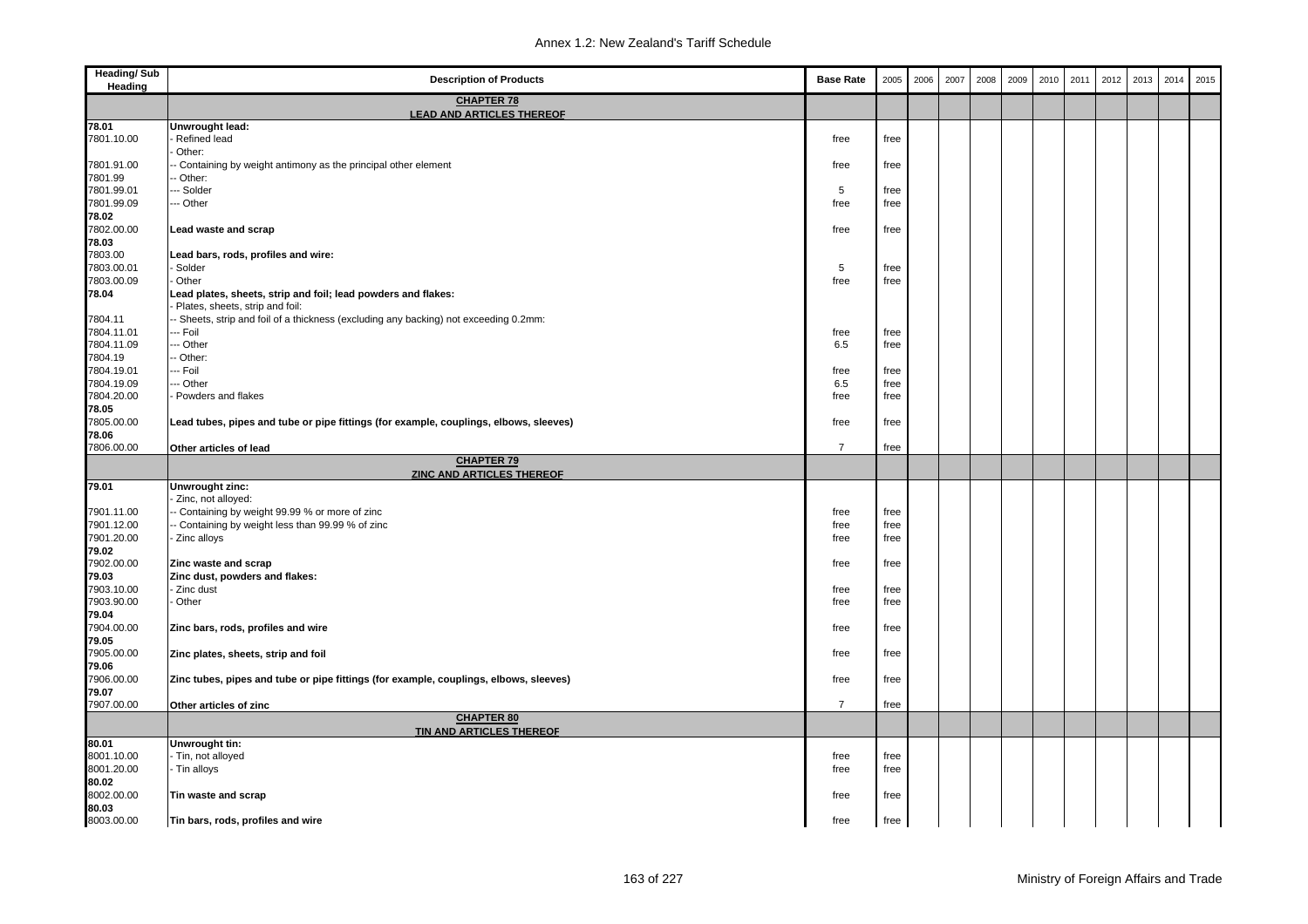| <b>Heading/Sub</b><br>Heading | <b>Description of Products</b>                                                                                                       | <b>Base Rate</b> | 2005 | 2006 | 2007 | 2008 | 2009 | 2010 | 2011 | 2012 | 2013 | 2014 | 2015 |
|-------------------------------|--------------------------------------------------------------------------------------------------------------------------------------|------------------|------|------|------|------|------|------|------|------|------|------|------|
| 80.04                         |                                                                                                                                      |                  |      |      |      |      |      |      |      |      |      |      |      |
| 8004.00.00                    | Tin plates, sheets and strip, of a thickness exceeding 0.2 mm                                                                        | free             | free |      |      |      |      |      |      |      |      |      |      |
| 80.05                         |                                                                                                                                      |                  |      |      |      |      |      |      |      |      |      |      |      |
| 8005.00.00                    | Tin foil (whether or not printed or backed with paper, paperboard, plastics or similar backing materials), of a thickness (excluding | free             | free |      |      |      |      |      |      |      |      |      |      |
|                               | any backing) not exceeding 0.2 mm; tin powders and flakes:                                                                           |                  |      |      |      |      |      |      |      |      |      |      |      |
| 80.06<br>8006.00.00           |                                                                                                                                      | free             |      |      |      |      |      |      |      |      |      |      |      |
| 80.07                         | Tin tubes, pipes and tube or pipe fittings (for example, couplings, elbows, sleeves)                                                 |                  | free |      |      |      |      |      |      |      |      |      |      |
| 8007.00.00                    | Other articles of tin                                                                                                                | 5                | free |      |      |      |      |      |      |      |      |      |      |
|                               | <b>CHAPTER 81</b>                                                                                                                    |                  |      |      |      |      |      |      |      |      |      |      |      |
|                               | OTHER BASE METALS; CERMETS; ARTICLES THEREOF                                                                                         |                  |      |      |      |      |      |      |      |      |      |      |      |
| 81.01                         | Tungsten (wolfram) and articles thereof, including waste and scrap:                                                                  |                  |      |      |      |      |      |      |      |      |      |      |      |
| 8101.10.00                    | Powders                                                                                                                              | free             | free |      |      |      |      |      |      |      |      |      |      |
|                               | Other:                                                                                                                               |                  |      |      |      |      |      |      |      |      |      |      |      |
| 8101.94.00                    | - Unwrought tungsten, including bars and rods obtained simply by sintering                                                           | free             | free |      |      |      |      |      |      |      |      |      |      |
| 8101.95.00                    | Bars and rods, other than those obtained simply by sintering, profiles, plates, sheets, strip and foil                               | free             | free |      |      |      |      |      |      |      |      |      |      |
| 8101.96.00                    | - Wire                                                                                                                               | free             | free |      |      |      |      |      |      |      |      |      |      |
| 8101.97.00                    | - Waste and scrap                                                                                                                    | free             | free |      |      |      |      |      |      |      |      |      |      |
| 8101.99.00                    | - Other                                                                                                                              | free             | free |      |      |      |      |      |      |      |      |      |      |
| 81.02                         | Molybdenum and articles thereof, including waste and scrap:                                                                          |                  |      |      |      |      |      |      |      |      |      |      |      |
| 8102.10.00                    | Powders                                                                                                                              | free             | free |      |      |      |      |      |      |      |      |      |      |
|                               | Other:                                                                                                                               |                  |      |      |      |      |      |      |      |      |      |      |      |
| 8102.94.00                    | - Unwrought molybdenum, including bars and rods obtained simply by sintering                                                         | free             | free |      |      |      |      |      |      |      |      |      |      |
| 8102.95.00                    | Bars and rods other than those obtained simply by sintering, profiles, plates, sheets, strip and foil                                | free             | free |      |      |      |      |      |      |      |      |      |      |
| 8102.96.00                    | - Wire                                                                                                                               | free             | free |      |      |      |      |      |      |      |      |      |      |
| 8102.97.00<br>8102.99.00      | Waste and scrap<br>- Other                                                                                                           | free<br>free     | free |      |      |      |      |      |      |      |      |      |      |
| 81.03                         | Tantalum and articles thereof, including waste and scrap:                                                                            |                  | free |      |      |      |      |      |      |      |      |      |      |
| 8103.20.00                    | Unwrought tantalum, including bars and rods obtained simply by sintering; powders                                                    | free             | free |      |      |      |      |      |      |      |      |      |      |
| 8103.30.00                    | Waste and scrap                                                                                                                      | free             | free |      |      |      |      |      |      |      |      |      |      |
| 8103.90.00                    | Other                                                                                                                                | free             | free |      |      |      |      |      |      |      |      |      |      |
| 81.04                         | Magnesium and articles thereof, including waste and scrap:                                                                           |                  |      |      |      |      |      |      |      |      |      |      |      |
|                               | Unwrought magnesium:                                                                                                                 |                  |      |      |      |      |      |      |      |      |      |      |      |
| 8104.11.00                    | - Containing at least 99.8 % by weight of magnesium                                                                                  | free             | free |      |      |      |      |      |      |      |      |      |      |
| 8104.19.00                    | - Other                                                                                                                              | free             | free |      |      |      |      |      |      |      |      |      |      |
| 8104.20.00                    | Waste and scrap                                                                                                                      | free             | free |      |      |      |      |      |      |      |      |      |      |
| 8104.30.00                    | Raspings, turnings and granules, graded according to size; powders                                                                   | free             | free |      |      |      |      |      |      |      |      |      |      |
| 8104.90.00                    | Other                                                                                                                                | free             | free |      |      |      |      |      |      |      |      |      |      |
| 81.05                         | Cobalt mattes and other intermediate products of cobalt metallurgy; cobalt and articles thereof, including waste and scrap:          |                  |      |      |      |      |      |      |      |      |      |      |      |
| 8105.20.00                    | Cobalt mattes and other intermediate products of cobalt metallurgy; unwrought cobalt; powders                                        | free             | free |      |      |      |      |      |      |      |      |      |      |
| 8105.30.00                    | Waste and scrap                                                                                                                      | free             | free |      |      |      |      |      |      |      |      |      |      |
| 8105.90.00                    | Other                                                                                                                                | free             | free |      |      |      |      |      |      |      |      |      |      |
| 81.06                         |                                                                                                                                      |                  |      |      |      |      |      |      |      |      |      |      |      |
| 8106.00.00                    | Bismuth and articles thereof, including waste and scrap                                                                              | free             | free |      |      |      |      |      |      |      |      |      |      |
| 81.07                         | Cadmium and articles thereof, including waste and scrap:                                                                             |                  |      |      |      |      |      |      |      |      |      |      |      |
| 8107.20.00                    | - Unwrought cadmium; powders                                                                                                         | free             | free |      |      |      |      |      |      |      |      |      |      |
| 8107.30.00                    | Waste and scrap                                                                                                                      | free             | free |      |      |      |      |      |      |      |      |      |      |
| 8107.90.00                    | Other                                                                                                                                | free             | free |      |      |      |      |      |      |      |      |      |      |
| 81.08                         | Titanium and articles thereof, including waste and scrap:                                                                            |                  |      |      |      |      |      |      |      |      |      |      |      |
| 8108.20.00                    | Unwrought titanium; powders                                                                                                          | free             | free |      |      |      |      |      |      |      |      |      |      |
| 8108.30.00<br>8108.90.00      | Waste and scrap                                                                                                                      | free             | free |      |      |      |      |      |      |      |      |      |      |
|                               | - Other                                                                                                                              | free             | free |      |      |      |      |      |      |      |      |      |      |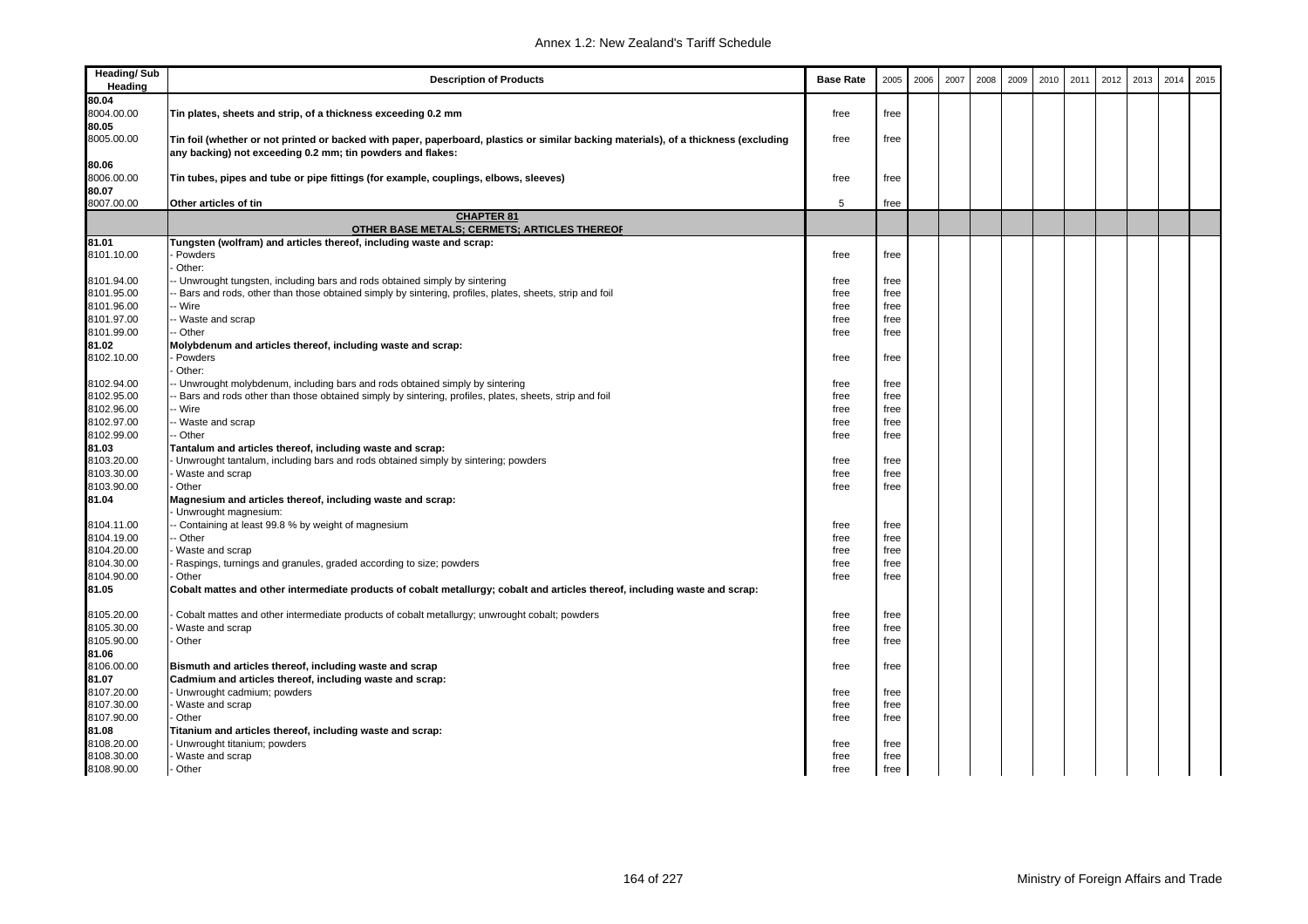| <b>Heading/Sub</b><br>Heading | <b>Description of Products</b>                                                                                                 | <b>Base Rate</b> | 2005 | 2006 | 2007 | 2008 | 2009 | 2010 | 2011 | 2012 | 2013 | 2014 | 2015 |
|-------------------------------|--------------------------------------------------------------------------------------------------------------------------------|------------------|------|------|------|------|------|------|------|------|------|------|------|
| 81.09                         | Zirconium and articles thereof, including waste and scrap:                                                                     |                  |      |      |      |      |      |      |      |      |      |      |      |
| 8109.20.00                    | Unwrought zirconium; powders                                                                                                   | free             | free |      |      |      |      |      |      |      |      |      |      |
| 8109.30.00                    | Waste and scrap                                                                                                                | free             | free |      |      |      |      |      |      |      |      |      |      |
| 8109.90.00                    | Other                                                                                                                          | free             | free |      |      |      |      |      |      |      |      |      |      |
| 81.10                         | Antimony and articles thereof, including waste and scrap:                                                                      |                  |      |      |      |      |      |      |      |      |      |      |      |
| 8110.10.00                    | Unwrought antimony; powders                                                                                                    | free             | free |      |      |      |      |      |      |      |      |      |      |
| 8110.20.00                    | Waste and scrap                                                                                                                | free             | free |      |      |      |      |      |      |      |      |      |      |
| 8110.90.00                    | Other                                                                                                                          | free             | free |      |      |      |      |      |      |      |      |      |      |
| 81.11                         |                                                                                                                                |                  |      |      |      |      |      |      |      |      |      |      |      |
| 8111.00.00                    | Manganese and articles thereof, including waste and scrap                                                                      | free             | free |      |      |      |      |      |      |      |      |      |      |
| 81.12                         | Beryllium, chromium, germanium, vanadium, gallium, hafnium, indium, niobium (columbium), rhenium and thallium, and articles of |                  |      |      |      |      |      |      |      |      |      |      |      |
|                               | these metals, including waste and scrap:                                                                                       |                  |      |      |      |      |      |      |      |      |      |      |      |
|                               | Beryllium:                                                                                                                     |                  |      |      |      |      |      |      |      |      |      |      |      |
| 8112.12.00                    | - Unwrought; powders                                                                                                           | free             | free |      |      |      |      |      |      |      |      |      |      |
| 8112.13.00                    | - Waste and scrap                                                                                                              | free             | free |      |      |      |      |      |      |      |      |      |      |
| 8112.19.00                    | - Other                                                                                                                        | free             | free |      |      |      |      |      |      |      |      |      |      |
|                               | Chronium:                                                                                                                      |                  |      |      |      |      |      |      |      |      |      |      |      |
| 8112.21.00                    | - Unwrought; powders                                                                                                           | free             | free |      |      |      |      |      |      |      |      |      |      |
| 8112.22.00                    | - Waste and scrap                                                                                                              | free             | free |      |      |      |      |      |      |      |      |      |      |
| 8112.29.00                    | - Other                                                                                                                        | free             | free |      |      |      |      |      |      |      |      |      |      |
| 8112.30.00                    | Germanium                                                                                                                      | free             | free |      |      |      |      |      |      |      |      |      |      |
| 8112.40.00                    | Vanadium                                                                                                                       | free             | free |      |      |      |      |      |      |      |      |      |      |
|                               | Thallium:                                                                                                                      |                  |      |      |      |      |      |      |      |      |      |      |      |
| 8112.51.00                    | - Unwrought; powders                                                                                                           | free             | free |      |      |      |      |      |      |      |      |      |      |
| 8112.52.00                    | - Waste and scrap                                                                                                              | free             | free |      |      |      |      |      |      |      |      |      |      |
| 8112.59.00                    | - Other                                                                                                                        | free             | free |      |      |      |      |      |      |      |      |      |      |
|                               | Other:                                                                                                                         |                  |      |      |      |      |      |      |      |      |      |      |      |
| 8112.92.00                    | - Unwrought; waste and scrap; powders                                                                                          | free             | free |      |      |      |      |      |      |      |      |      |      |
| 8112.99.10                    | - Other                                                                                                                        | free             | free |      |      |      |      |      |      |      |      |      |      |
| 81.13                         |                                                                                                                                |                  |      |      |      |      |      |      |      |      |      |      |      |
| 8113.00.00                    | Cermets and articles thereof, including waste and scrap                                                                        | free             | free |      |      |      |      |      |      |      |      |      |      |
|                               | <b>CHAPTER 82</b>                                                                                                              |                  |      |      |      |      |      |      |      |      |      |      |      |
|                               | TOOLS, IMPLEMENTS, CUTLERY, SPOONS AND FORKS, OF BASE METAL; PARTS THEREOF OF BASE METAL                                       |                  |      |      |      |      |      |      |      |      |      |      |      |
| 82.01                         | Hand tools, the following: spades, shovels, mattocks, picks, hoes, forks and rakes; axes, bill hooks and similar hewing tools; |                  |      |      |      |      |      |      |      |      |      |      |      |
|                               | secateurs and pruners of any kind; scythes, sickles, hay knives, hedge shears, timber wedges and other tools of a kind used in |                  |      |      |      |      |      |      |      |      |      |      |      |
|                               | agriculture, horticulture or forestry:                                                                                         |                  |      |      |      |      |      |      |      |      |      |      |      |
| 8201.10                       | Spades and shovels:                                                                                                            |                  |      |      |      |      |      |      |      |      |      |      |      |
| 8201.10.01                    | - Forged steel spades                                                                                                          | 5                | free |      |      |      |      |      |      |      |      |      |      |
| 8201.10.09                    | - Other                                                                                                                        | $\overline{7}$   | free |      |      |      |      |      |      |      |      |      |      |
| 8201.20.00                    | Forks                                                                                                                          | free             | free |      |      |      |      |      |      |      |      |      |      |
| 8201.30                       | Mattocks, picks, hoes and rakes:                                                                                               |                  |      |      |      |      |      |      |      |      |      |      |      |
| 8201.30.01                    | - Hoes and rakes                                                                                                               | $\overline{7}$   | free |      |      |      |      |      |      |      |      |      |      |
| 8201.30.09                    | - Other                                                                                                                        | free             | free |      |      |      |      |      |      |      |      |      |      |
| 8201.40.00                    | Axes, bill hooks and similar hewing tools                                                                                      | free             | free |      |      |      |      |      |      |      |      |      |      |
| 8201.50.00                    | Secateurs and similar one-handed pruners and shears (including poultry shears)                                                 | free             | free |      |      |      |      |      |      |      |      |      |      |
| 8201.60.00                    | Hedge shears, two-handed pruning shears and similar two-handed shears                                                          | free             | free |      |      |      |      |      |      |      |      |      |      |
| 8201.90                       | Other hand tools of a kind used in agriculture, horticulture or forestry:                                                      |                  |      |      |      |      |      |      |      |      |      |      |      |
| 8201.90.01                    | - Cultivators                                                                                                                  | $\overline{7}$   | free |      |      |      |      |      |      |      |      |      |      |
| 8201.90.09                    | - Other                                                                                                                        | free             | free |      |      |      |      |      |      |      |      |      |      |
| 82.02                         | Hand saws; blades for saws of all kinds (including slitting, slotting or toothless blades):                                    |                  |      |      |      |      |      |      |      |      |      |      |      |
| 8202.10                       | Hand saws:                                                                                                                     |                  |      |      |      |      |      |      |      |      |      |      |      |
|                               |                                                                                                                                |                  |      |      |      |      |      |      |      |      |      |      |      |
| 8202.10.01                    | - Tubular frame firewood or pulpwood saws<br>- Other                                                                           | 6.5              | free |      |      |      |      |      |      |      |      |      |      |
| 8202.10.09                    |                                                                                                                                | free             | free |      |      |      |      |      |      |      |      |      |      |
| 8202.20.00                    | Band saw blades                                                                                                                | 6.5              | free |      |      |      |      |      |      |      |      |      |      |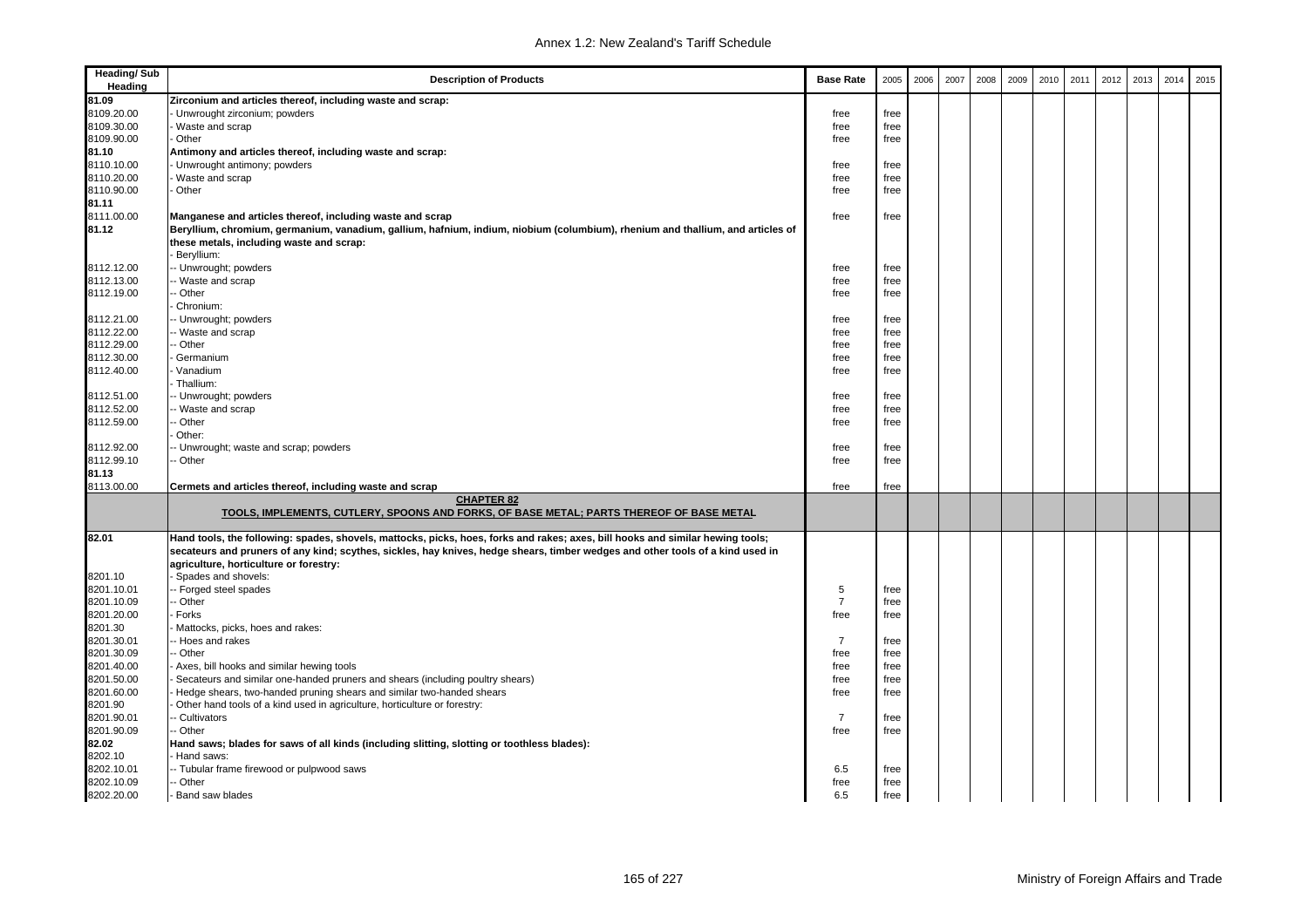| <b>Heading/Sub</b><br>Heading | <b>Description of Products</b>                                                                                                                                                                                                                                     | <b>Base Rate</b>             | 2005         | 2006 | 2007 | 2008 | 2009 | 2010 | 2011 | 2012 | 2013 | 2014 | 2015 |
|-------------------------------|--------------------------------------------------------------------------------------------------------------------------------------------------------------------------------------------------------------------------------------------------------------------|------------------------------|--------------|------|------|------|------|------|------|------|------|------|------|
|                               | Circular saw blades (including slitting or slotting saw blades):                                                                                                                                                                                                   |                              |              |      |      |      |      |      |      |      |      |      |      |
| 8202.31.00                    | - With working part of steel                                                                                                                                                                                                                                       | 6.5                          | free         |      |      |      |      |      |      |      |      |      |      |
| 8202.39.00                    | - Other, including parts                                                                                                                                                                                                                                           | 6.5                          | free         |      |      |      |      |      |      |      |      |      |      |
| 8202.40.00                    | Chain saw blades                                                                                                                                                                                                                                                   | 6.5                          | free         |      |      |      |      |      |      |      |      |      |      |
|                               | Other saw blades:                                                                                                                                                                                                                                                  |                              |              |      |      |      |      |      |      |      |      |      |      |
| 8202.91.00                    | -- Straight saw blades, for working metal                                                                                                                                                                                                                          | 6.5                          | free         |      |      |      |      |      |      |      |      |      |      |
| 8202.99.00                    | - Other                                                                                                                                                                                                                                                            | 6.5                          | 5            | 5    | 4.5  | 4    | 3    | free |      |      |      |      |      |
| 82.03                         | Files, rasps, pliers (including cutting pliers), pincers, tweezers, metal cutting shears, pipe-cutter, bolt croppers, perforating punches<br>and similar hand tools:                                                                                               |                              |              |      |      |      |      |      |      |      |      |      |      |
| 8203.10.00                    | Files, rasps and similar tools                                                                                                                                                                                                                                     | free                         | free         |      |      |      |      |      |      |      |      |      |      |
| 8203.20.00                    | Pliers (including cutting pliers), pincers, tweezers and similar tools                                                                                                                                                                                             | free                         | free         |      |      |      |      |      |      |      |      |      |      |
| 8203.30.00                    | Metal cutting shears and similar tools                                                                                                                                                                                                                             | free                         | free         |      |      |      |      |      |      |      |      |      |      |
| 8203.40.00                    | Pipe-cutters, bolt croppers, perforating punches and similar tools                                                                                                                                                                                                 | free                         | free         |      |      |      |      |      |      |      |      |      |      |
| 82.04                         | Hand-operated spanners and wrenches (including torque meter wrenches but not including tap wrenches); interchangeable spanner                                                                                                                                      |                              |              |      |      |      |      |      |      |      |      |      |      |
|                               | sockets, with or without handles:                                                                                                                                                                                                                                  |                              |              |      |      |      |      |      |      |      |      |      |      |
|                               | Hand-operated spanners and wrenches:                                                                                                                                                                                                                               |                              |              |      |      |      |      |      |      |      |      |      |      |
| 8204.11.00                    | - Non-adjustable                                                                                                                                                                                                                                                   | free                         | free         |      |      |      |      |      |      |      |      |      |      |
| 8204.12.00                    | -- Adjustable                                                                                                                                                                                                                                                      | free                         | free         |      |      |      |      |      |      |      |      |      |      |
| 8204.20.00                    | Interchangeable spanner sockets, with or without handles                                                                                                                                                                                                           | free                         | free         |      |      |      |      |      |      |      |      |      |      |
| 82.05                         | Hand tools (including glaziers' diamonds), not elsewhere specified or included; blow lamps; vices, clamps and the like, other than<br>accessories for and parts of machine tools; anvils; portable forges; hand or pedal operated grinding wheels with frameworks: |                              |              |      |      |      |      |      |      |      |      |      |      |
| 8205.10.00                    | Drilling, threading or tapping tools                                                                                                                                                                                                                               | free                         | free         |      |      |      |      |      |      |      |      |      |      |
| 8205.20.00                    | Hammers and sledge hammers                                                                                                                                                                                                                                         | free                         | free         |      |      |      |      |      |      |      |      |      |      |
| 8205.30.00                    | Planes, chisels, gouges and similar cutting tools for working wood                                                                                                                                                                                                 | free                         | free         |      |      |      |      |      |      |      |      |      |      |
| 8205.40.00                    | Screwdrivers                                                                                                                                                                                                                                                       | 5                            | free         |      |      |      |      |      |      |      |      |      |      |
|                               | Other hand tools (including glaziers' diamonds):                                                                                                                                                                                                                   |                              |              |      |      |      |      |      |      |      |      |      |      |
| 8205.51.00                    | - Household tools                                                                                                                                                                                                                                                  | $\overline{7}$               | free         |      |      |      |      |      |      |      |      |      |      |
| 8205.59                       | - Other:                                                                                                                                                                                                                                                           |                              |              |      |      |      |      |      |      |      |      |      |      |
| 8205.59.01                    | --- Oil cans                                                                                                                                                                                                                                                       | 6.5                          | free         |      |      |      |      |      |      |      |      |      |      |
| 8205.59.09                    | --- Wire strainers                                                                                                                                                                                                                                                 | $\sqrt{5}$<br>$\overline{7}$ | free         |      |      |      |      |      |      |      |      |      |      |
| 8205.59.11                    | --- Grease guns                                                                                                                                                                                                                                                    |                              | free         |      |      |      |      |      |      |      |      |      |      |
| 8205.59.19<br>8205.60.00      | -- Other<br>Blow lamps                                                                                                                                                                                                                                             | free                         | free<br>free |      |      |      |      |      |      |      |      |      |      |
| 8205.70                       | Vices, clamps and the like:                                                                                                                                                                                                                                        | free                         |              |      |      |      |      |      |      |      |      |      |      |
| 8205.70.01                    | - G-clamps                                                                                                                                                                                                                                                         | 6.5                          | free         |      |      |      |      |      |      |      |      |      |      |
| 8205.70.09                    | - Other                                                                                                                                                                                                                                                            | free                         | free         |      |      |      |      |      |      |      |      |      |      |
| 8205.80.00                    | Anvils; portable forges; hand- or pedal-operated grinding wheels with frameworks                                                                                                                                                                                   | free                         | free         |      |      |      |      |      |      |      |      |      |      |
| 8205.90                       | Sets of articles of two or more of the foregoing subheadings:                                                                                                                                                                                                      |                              |              |      |      |      |      |      |      |      |      |      |      |
| 8205.90.01                    | - Containing goods of subheading 8205.40                                                                                                                                                                                                                           | 5                            | free         |      |      |      |      |      |      |      |      |      |      |
| 8205.90.09                    | - Containing goods of subheading 8205.51                                                                                                                                                                                                                           | $\overline{7}$               | free         |      |      |      |      |      |      |      |      |      |      |
| 8205.90.19                    | - Other                                                                                                                                                                                                                                                            | free                         | free         |      |      |      |      |      |      |      |      |      |      |
| 82.06                         |                                                                                                                                                                                                                                                                    |                              |              |      |      |      |      |      |      |      |      |      |      |
| 8206.00.00                    | Tools of two or more of the headings 82.02 to 82.05, put up in sets for retail sale                                                                                                                                                                                | free                         | free         |      |      |      |      |      |      |      |      |      |      |
| 82.07                         | Interchangeable tools for hand tools, whether or not power operated, or for machine-tools (e.g., for pressing, stamping, punching,                                                                                                                                 |                              |              |      |      |      |      |      |      |      |      |      |      |
|                               | tapping, threading, drilling, milling, turning or screw driving), including dies for drawing or extruding metal and rock drilling or earth <br>borina tools:                                                                                                       |                              |              |      |      |      |      |      |      |      |      |      |      |
|                               | Rock drilling or earth boring tools:                                                                                                                                                                                                                               |                              |              |      |      |      |      |      |      |      |      |      |      |
| 8207.13.00                    | -- With working part of cermet                                                                                                                                                                                                                                     | $\overline{7}$               | free         |      |      |      |      |      |      |      |      |      |      |
| 8207.19.00                    | - Other, including parts                                                                                                                                                                                                                                           | $\overline{7}$               | free         |      |      |      |      |      |      |      |      |      |      |
| 8207.20.00                    | Dies for drawing or extruding metal                                                                                                                                                                                                                                | 6.5                          | free         |      |      |      |      |      |      |      |      |      |      |
| 8207.30.00                    | Tools for pressing, stamping or punching                                                                                                                                                                                                                           | 6.5                          | free         |      |      |      |      |      |      |      |      |      |      |
| 8207.40.00                    | - Tools for tapping or threading                                                                                                                                                                                                                                   | $\overline{7}$               | free         |      |      |      |      |      |      |      |      |      |      |
| 8207.50.00                    | - Tools for drilling, other than for rock drilling                                                                                                                                                                                                                 | $\overline{7}$               | free         |      |      |      |      |      |      |      |      |      |      |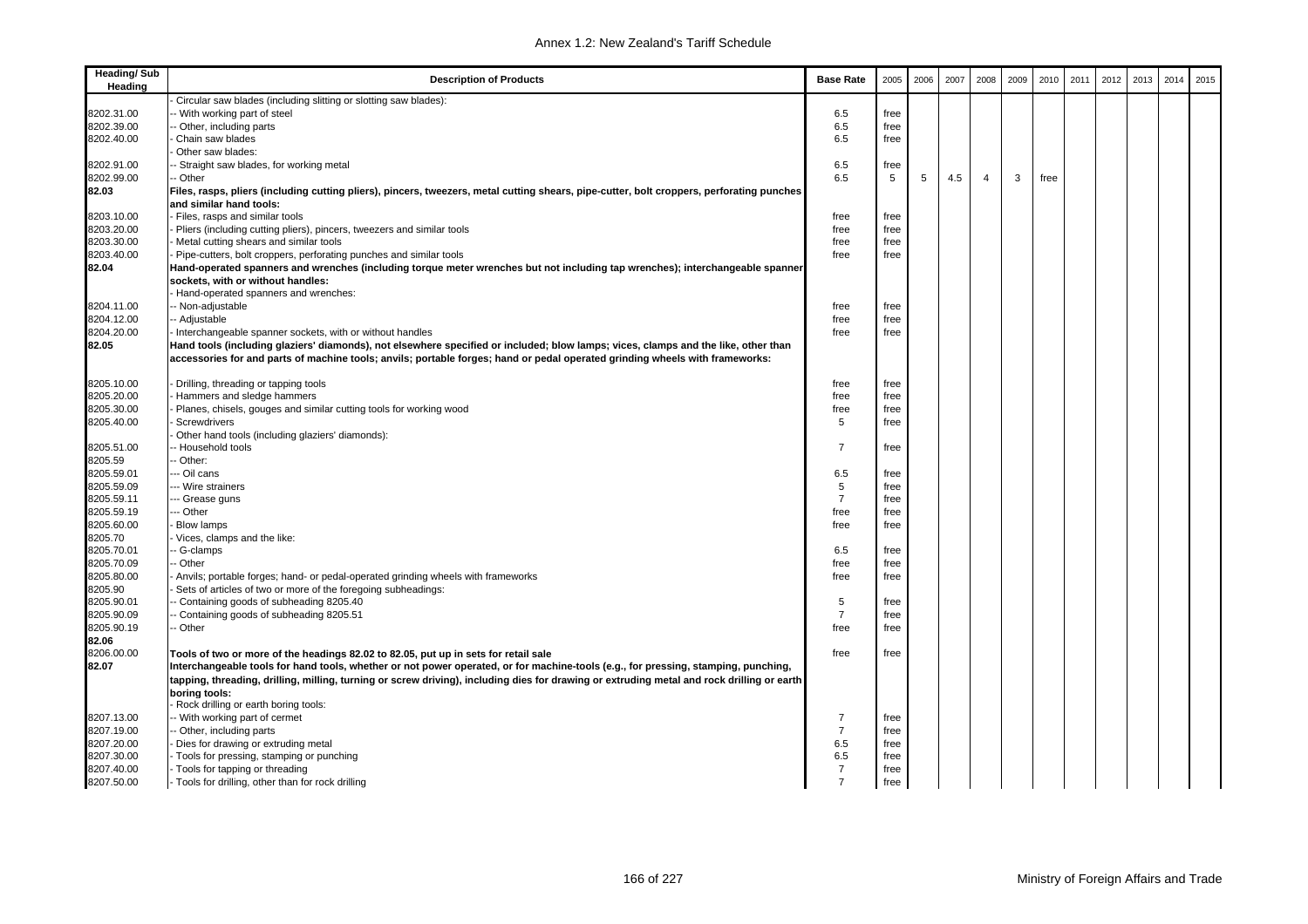| <b>Heading/Sub</b><br>Heading | <b>Description of Products</b>                                                                                                    | <b>Base Rate</b> | 2005 | 2006 | 2007 | 2008 | 2009 | 2010 | 2011 | 2012 | 2013 | 2014 | 2015 |
|-------------------------------|-----------------------------------------------------------------------------------------------------------------------------------|------------------|------|------|------|------|------|------|------|------|------|------|------|
| 8207.60.00                    | Tools for boring or broaching                                                                                                     |                  | free |      |      |      |      |      |      |      |      |      |      |
| 8207.70.00                    | - Tools for milling                                                                                                               | $\overline{7}$   | free |      |      |      |      |      |      |      |      |      |      |
| 8207.80.00                    | - Tools for turning                                                                                                               | $\overline{7}$   | free |      |      |      |      |      |      |      |      |      |      |
| 8207.90.00                    | Other interchangeable tools                                                                                                       | $\overline{7}$   | free |      |      |      |      |      |      |      |      |      |      |
| 82.08                         | Knives and cutting blades, for machines or for mechanical appliances:                                                             |                  |      |      |      |      |      |      |      |      |      |      |      |
| 8208.10.00                    | For metal working                                                                                                                 | $\overline{7}$   | free |      |      |      |      |      |      |      |      |      |      |
| 8208.20.00                    | - For wood working                                                                                                                | $\overline{7}$   | free |      |      |      |      |      |      |      |      |      |      |
| 8208.30.00                    | For kitchen appliances or for machines used by the food industry                                                                  | $\overline{7}$   | free |      |      |      |      |      |      |      |      |      |      |
| 8208.40.00                    | For agricultural, horticultural or forestry machines                                                                              | $\overline{7}$   | free |      |      |      |      |      |      |      |      |      |      |
| 8208.90.00                    | Other                                                                                                                             | $\overline{7}$   | free |      |      |      |      |      |      |      |      |      |      |
| 82.09                         |                                                                                                                                   |                  |      |      |      |      |      |      |      |      |      |      |      |
| 8209.00.00                    | Plates, sticks, tips and the like for tools, unmounted, of cermets                                                                | free             | free |      |      |      |      |      |      |      |      |      |      |
| 82.10                         |                                                                                                                                   |                  |      |      |      |      |      |      |      |      |      |      |      |
| 8210.00.00                    | Hand-operated mechanical appliances, weighing 10 kg or less, used in the preparation, conditioning or serving of food or drink    | free             | free |      |      |      |      |      |      |      |      |      |      |
| 82.11                         | Knives with cutting blades, serrated or not (including pruning knives), other than knives of heading 82.08, and blades therefore: |                  |      |      |      |      |      |      |      |      |      |      |      |
| 8211.10.00                    | Sets of assorted articles                                                                                                         | 7                | free |      |      |      |      |      |      |      |      |      |      |
|                               | Other:                                                                                                                            |                  |      |      |      |      |      |      |      |      |      |      |      |
| 8211.91                       | -- Table knives having fixed blades:                                                                                              | $\overline{7}$   |      |      |      |      |      |      |      |      |      |      |      |
| 8211.91.01                    | -- Knives                                                                                                                         |                  | free |      |      |      |      |      |      |      |      |      |      |
|                               | -- Parts:                                                                                                                         |                  |      |      |      |      |      |      |      |      |      |      |      |
| 8211.91.11                    | --- Handles                                                                                                                       | free             | free |      |      |      |      |      |      |      |      |      |      |
| 8211.91.19                    | --- Other                                                                                                                         | $\overline{7}$   | free |      |      |      |      |      |      |      |      |      |      |
| 8211.92                       | - Other knives having fixed blades:                                                                                               |                  |      |      |      |      |      |      |      |      |      |      |      |
| 8211.92.01                    | Bee-keepers' uncapping and honey knives; gardeners' pruning or budding knives; flax-cutting knives                                | free             | free |      |      |      |      |      |      |      |      |      |      |
| 8211.92.09                    | Butchers' and slaughtermen's knives; kitchen knives                                                                               | $\overline{7}$   | free |      |      |      |      |      |      |      |      |      |      |
| 8211.92.19                    | - Other                                                                                                                           | free             | free |      |      |      |      |      |      |      |      |      |      |
|                               | - Parts:                                                                                                                          |                  |      |      |      |      |      |      |      |      |      |      |      |
| 8211.92.21                    | --- Handles                                                                                                                       | free             | free |      |      |      |      |      |      |      |      |      |      |
|                               | --- Other:                                                                                                                        |                  |      |      |      |      |      |      |      |      |      |      |      |
| 8211.92.31                    | ----- Of the knives of item 8211.92.01                                                                                            | free             | free |      |      |      |      |      |      |      |      |      |      |
| 8211.92.39                    | ---- Of the knives of item 8211.92.09                                                                                             | $\overline{7}$   | free |      |      |      |      |      |      |      |      |      |      |
| 8211.92.49                    | ---- Other                                                                                                                        | free             | free |      |      |      |      |      |      |      |      |      |      |
| 8211.93.00                    | - Knives having other than fixed blades                                                                                           | free             | free |      |      |      |      |      |      |      |      |      |      |
| 8211.94                       | Blades:                                                                                                                           |                  |      |      |      |      |      |      |      |      |      |      |      |
| 8211.94.01                    | --- For butchers' and slaughtermen's knives; for kitchen and table knives                                                         | 7                | free |      |      |      |      |      |      |      |      |      |      |
| 8211.94.09                    | - Other                                                                                                                           | free             | free |      |      |      |      |      |      |      |      |      |      |
| 8211.95.00                    | -- Handles of base metals                                                                                                         | free             | free |      |      |      |      |      |      |      |      |      |      |
| 82.12                         | Razors and razor blades (including razor blade blanks in strips):                                                                 |                  |      |      |      |      |      |      |      |      |      |      |      |
| 8212.10.00                    | Razors                                                                                                                            | free             | free |      |      |      |      |      |      |      |      |      |      |
| 8212.20.00                    | Safety razor blades, including razor blade blanks in strips                                                                       | free             | free |      |      |      |      |      |      |      |      |      |      |
| 8212.90.00                    | Other parts                                                                                                                       | free             | free |      |      |      |      |      |      |      |      |      |      |
| 82.13                         |                                                                                                                                   |                  |      |      |      |      |      |      |      |      |      |      |      |
| 8213.00.00                    | Scissors, tailors' shears and similar shears, and blades therefor                                                                 | free             | free |      |      |      |      |      |      |      |      |      |      |
| 82.14                         | Other articles of cutlery (for example, hair clippers, butchers or kitchen cleavers, choppers and mincing knives, paper knives);  |                  |      |      |      |      |      |      |      |      |      |      |      |
|                               | manicure or pedicure sets and instruments (including nail files):                                                                 |                  |      |      |      |      |      |      |      |      |      |      |      |
| 8214.10.00                    | Paper knives, letter openers, erasing knives, pencil sharpeners and blades therefor                                               | 6.5              | free |      |      |      |      |      |      |      |      |      |      |
| 8214.20.00                    | Manicure or pedicure sets and instruments (including nail files)                                                                  | free             | free |      |      |      |      |      |      |      |      |      |      |
| 8214.90                       | Other:                                                                                                                            |                  |      |      |      |      |      |      |      |      |      |      |      |
| 8214.90.01                    | -- Butchers' cleavers and choppers                                                                                                | free             | free |      |      |      |      |      |      |      |      |      |      |
| 8214.90.09                    | -- Other                                                                                                                          | 6.5              | free |      |      |      |      |      |      |      |      |      |      |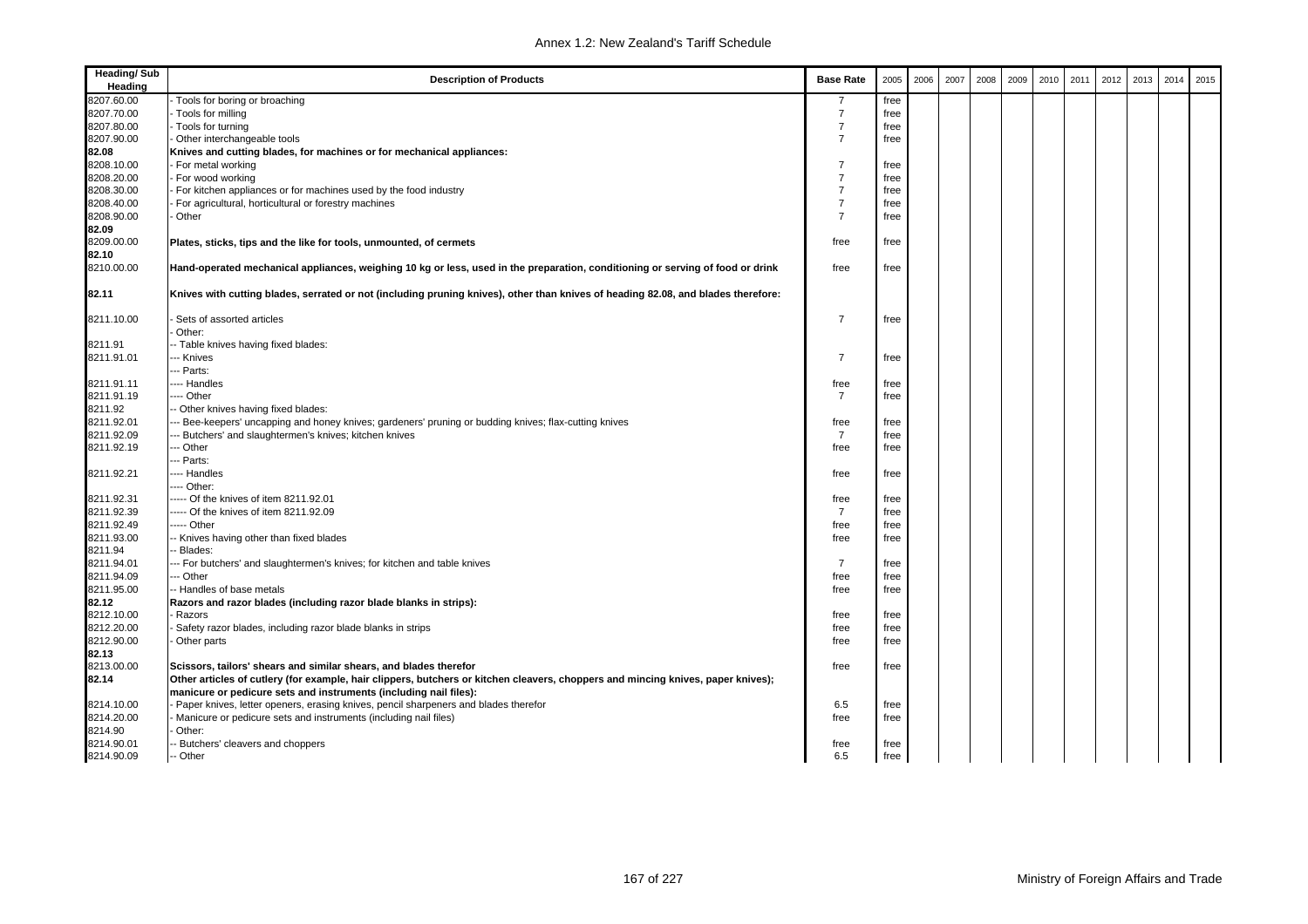| Heading/Sub<br>Heading   | <b>Description of Products</b>                                                                                                                                                                             | <b>Base Rate</b>       | 2005 | 2006           | 2007 | 2008           | 2009 | 2010 | 2011 | 2012 | 2013 | 2014 | 2015 |
|--------------------------|------------------------------------------------------------------------------------------------------------------------------------------------------------------------------------------------------------|------------------------|------|----------------|------|----------------|------|------|------|------|------|------|------|
| 82.15                    | Spoons, forks, ladles, skimmers, cake-servers, fish-knives, butter-knives, sugar tongs and similar kitchen or tableware:                                                                                   |                        |      |                |      |                |      |      |      |      |      |      |      |
| 8215.10.00               | Sets of assorted articles containing at least one article plated with precious metal                                                                                                                       | 7                      | free |                |      |                |      |      |      |      |      |      |      |
| 8215.20.00               | Other sets of assorted articles<br>Other:                                                                                                                                                                  | $\overline{7}$         | free |                |      |                |      |      |      |      |      |      |      |
| 8215.91                  | - Plated with precious metal:                                                                                                                                                                              |                        |      |                |      |                |      |      |      |      |      |      |      |
| 8215.91.01               | -- Articles                                                                                                                                                                                                | 7                      | free |                |      |                |      |      |      |      |      |      |      |
|                          | --- Parts:                                                                                                                                                                                                 |                        |      |                |      |                |      |      |      |      |      |      |      |
| 8215.91.11<br>8215.91.19 | --- Handles<br>--- Other                                                                                                                                                                                   | free<br>$\overline{7}$ | free |                |      |                |      |      |      |      |      |      |      |
| 8215.99                  | - Other:                                                                                                                                                                                                   |                        | free |                |      |                |      |      |      |      |      |      |      |
| 8215.99.01               | -- Articles                                                                                                                                                                                                | $\overline{7}$         | free |                |      |                |      |      |      |      |      |      |      |
|                          | -- Parts:                                                                                                                                                                                                  |                        |      |                |      |                |      |      |      |      |      |      |      |
| 8215.99.11               | --- Handles; blanks for making spoons, forks and butter-knives                                                                                                                                             | free                   | free |                |      |                |      |      |      |      |      |      |      |
| 8215.99.19               | --- Other                                                                                                                                                                                                  | $\overline{7}$         | free |                |      |                |      |      |      |      |      |      |      |
|                          | <b>CHAPTER 83</b><br><b>MISCELLANEOUS ARTICLES OF BASE METAL</b>                                                                                                                                           |                        |      |                |      |                |      |      |      |      |      |      |      |
| 83.01                    | Padlocks and locks (key, combination or electrically operated), of base metal; clasps and frames with clasps, incorporating locks, of                                                                      |                        |      |                |      |                |      |      |      |      |      |      |      |
|                          | base metal; keys for any of the foregoing articles, of base metal:                                                                                                                                         |                        |      |                |      |                |      |      |      |      |      |      |      |
| 8301.10.00               | Padlocks                                                                                                                                                                                                   | 6.5                    | free |                |      |                |      |      |      |      |      |      |      |
| 8301.20.00               | Locks of a kind used for motor vehicles                                                                                                                                                                    | free                   | free |                |      |                |      |      |      |      |      |      |      |
| 8301.30.00               | Locks of a kind used for furniture                                                                                                                                                                         | 6.5                    | free |                |      |                |      |      |      |      |      |      |      |
| 8301.40.00               | Other locks                                                                                                                                                                                                | 6.5                    | free |                |      |                |      |      |      |      |      |      |      |
| 8301.50.00<br>8301.60    | Clasps and frames with clasps, incorporating locks<br>Parts:                                                                                                                                               | free                   | free |                |      |                |      |      |      |      |      |      |      |
| 8301.60.01               | Of the goods of subheading 8301.50                                                                                                                                                                         | free                   | free |                |      |                |      |      |      |      |      |      |      |
| 8301.60.09               | - Other                                                                                                                                                                                                    | 6.5                    | free |                |      |                |      |      |      |      |      |      |      |
| 8301.70.00               | Keys presented separately                                                                                                                                                                                  | free                   | free |                |      |                |      |      |      |      |      |      |      |
| 83.02                    | Base metal mountings, fittings and similar articles suitable for furniture, doors, staircases, windows, blinds, coachwork, saddlery,                                                                       |                        |      |                |      |                |      |      |      |      |      |      |      |
|                          | trunks, chests, caskets or the like; base metal hat-racks, hat-pegs, brackets and similar fixtures; castors with mountings of base                                                                         |                        |      |                |      |                |      |      |      |      |      |      |      |
|                          | metal; automatic door closers of base metal:                                                                                                                                                               |                        |      |                |      |                |      |      |      |      |      |      |      |
| 8302.10.00               | Hinges                                                                                                                                                                                                     | $\overline{7}$         | free |                |      |                |      |      |      |      |      |      |      |
| 8302.20.00               | Castors                                                                                                                                                                                                    | $\overline{7}$         | free |                |      |                |      |      |      |      |      |      |      |
| 8302.30                  | Other mountings, fittings and similar articles suitable for motor vehicles:                                                                                                                                |                        |      |                |      |                |      |      |      |      |      |      |      |
| 8302.30.01               | Seat recliner mechanisms                                                                                                                                                                                   | 10                     | 8    | $\overline{7}$ | 6    | $\overline{4}$ | 3    | free |      |      |      |      |      |
| 8302.30.09               | - Other                                                                                                                                                                                                    | free                   | free |                |      |                |      |      |      |      |      |      |      |
| 8302.41.00               | Other mountings, fittings and similar articles:<br>Suitable for buildings                                                                                                                                  | $\overline{7}$         | free |                |      |                |      |      |      |      |      |      |      |
| 8302.42.00               | - Other, suitable for furniture                                                                                                                                                                            | $\overline{7}$         | free |                |      |                |      |      |      |      |      |      |      |
| 8302.49                  | - Other:                                                                                                                                                                                                   |                        |      |                |      |                |      |      |      |      |      |      |      |
| 8302.49.01               | -- Fittings for spring blind rollers and saddlery                                                                                                                                                          | free                   | free |                |      |                |      |      |      |      |      |      |      |
| 8302.49.09               | -- Other                                                                                                                                                                                                   | $\overline{7}$         | free |                |      |                |      |      |      |      |      |      |      |
| 8302.50.00               | Hat-racks, hat-pegs, brackets and similar fixtures                                                                                                                                                         | $\overline{7}$         | free |                |      |                |      |      |      |      |      |      |      |
| 8302.60.00               | Automatic door closers                                                                                                                                                                                     | $\overline{7}$         | free |                |      |                |      |      |      |      |      |      |      |
| 83.03                    |                                                                                                                                                                                                            |                        |      |                |      |                |      |      |      |      |      |      |      |
| 8303.00.00               | Armoured or reinforced safes, strong-boxes and doors and safe deposit lockers for strong-rooms, cash or deed boxes and the like,                                                                           | 7                      | free |                |      |                |      |      |      |      |      |      |      |
|                          | of base metal                                                                                                                                                                                              |                        |      |                |      |                |      |      |      |      |      |      |      |
| 83.04                    |                                                                                                                                                                                                            |                        |      |                |      |                |      |      |      |      |      |      |      |
| 8304.00.00               | Filing cabinets, card-index cabinets, paper trays, paper rests, pen trays, office-stamp stands and similar office or desk equipment of                                                                     | $\overline{7}$         | free |                |      |                |      |      |      |      |      |      |      |
| 83.05                    | base metal, other than office furniture of heading 94.03<br>Fittings for loose-leaf binders or files, letter clips, letter corners, paper clips, indexing tags and similar office articles, of base metal; |                        |      |                |      |                |      |      |      |      |      |      |      |
|                          | staples in strips (for example, for offices, upholstery, packing), of base metal:                                                                                                                          |                        |      |                |      |                |      |      |      |      |      |      |      |
| 8305.10.00               | Fittings for loose-leaf binders or files                                                                                                                                                                   | 7                      | free |                |      |                |      |      |      |      |      |      |      |
| 8305.20.00               | Staples in strips                                                                                                                                                                                          | 6.5                    | free |                |      |                |      |      |      |      |      |      |      |
| 8305.90.00               | Other, including parts                                                                                                                                                                                     | $\overline{7}$         | free |                |      |                |      |      |      |      |      |      |      |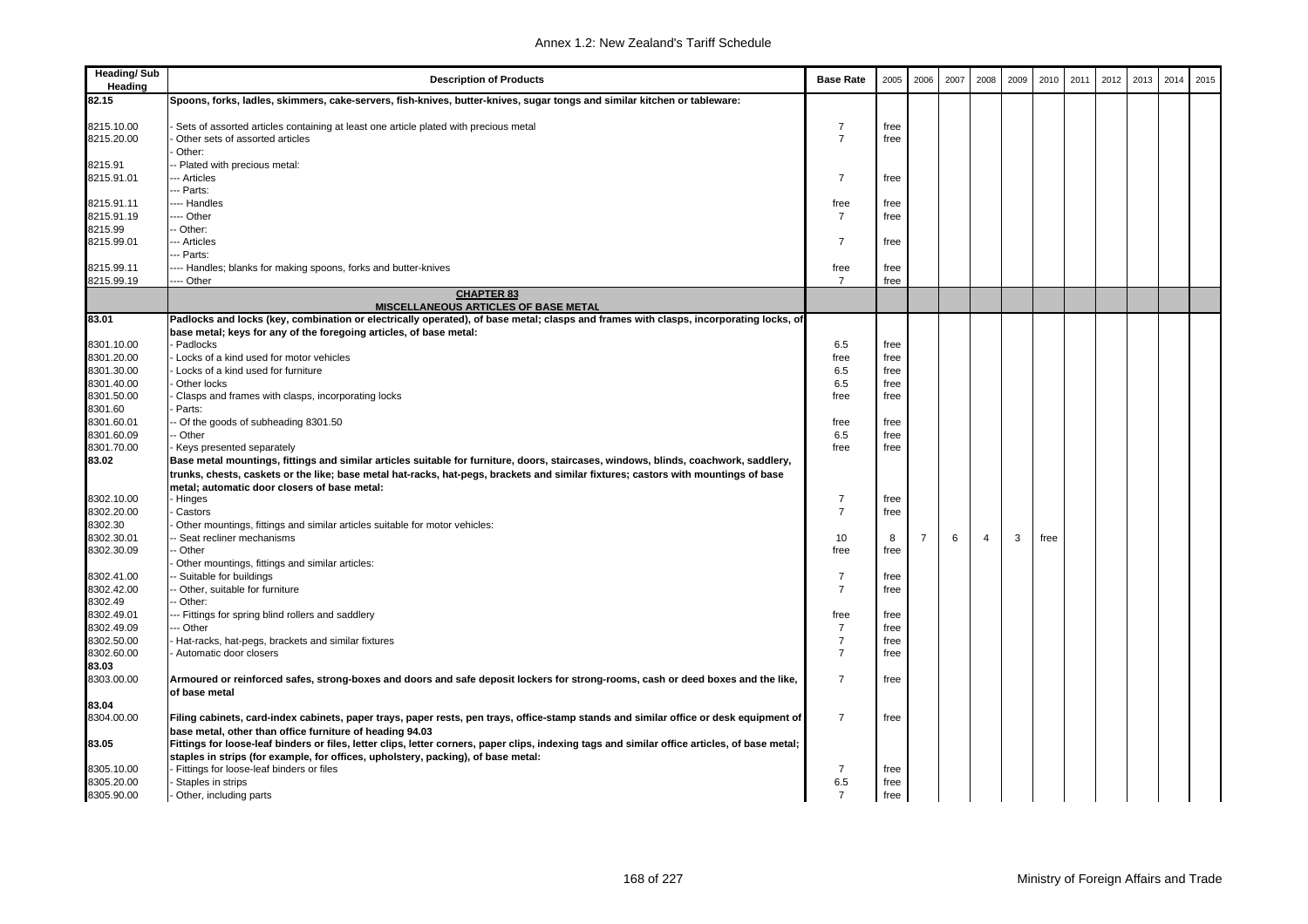| <b>Heading/Sub</b><br>Heading | <b>Description of Products</b>                                                                                                                                                                                                                                               | <b>Base Rate</b> | 2005 | 2006 | 2007 | 2008 | 2009 | 2010 | 2011 | 2012 | 2013 | 2014 | 2015 |
|-------------------------------|------------------------------------------------------------------------------------------------------------------------------------------------------------------------------------------------------------------------------------------------------------------------------|------------------|------|------|------|------|------|------|------|------|------|------|------|
| 83.06                         | Bells, gongs and the like, non-electric, of base metal; statuettes and other ornaments, of base metal; photograph, picture or similar                                                                                                                                        |                  |      |      |      |      |      |      |      |      |      |      |      |
|                               | frames, of base metal; mirrors of base metal:                                                                                                                                                                                                                                |                  |      |      |      |      |      |      |      |      |      |      |      |
| 8306.10                       | Bells, gongs and the like:                                                                                                                                                                                                                                                   |                  |      |      |      |      |      |      |      |      |      |      |      |
| 8306.10.01                    | - For cycles                                                                                                                                                                                                                                                                 | free             | free |      |      |      |      |      |      |      |      |      |      |
| 8306.10.09                    | - Other                                                                                                                                                                                                                                                                      | $\overline{7}$   | free |      |      |      |      |      |      |      |      |      |      |
|                               | Statuettes and other ornaments:                                                                                                                                                                                                                                              |                  |      |      |      |      |      |      |      |      |      |      |      |
| 8306.21.00                    | Plated with precious metal                                                                                                                                                                                                                                                   | $\overline{7}$   | free |      |      |      |      |      |      |      |      |      |      |
| 8306.29.00                    | Other                                                                                                                                                                                                                                                                        | $\overline{7}$   | free |      |      |      |      |      |      |      |      |      |      |
| 8306.30.00                    | Photograph, picture or similar frames; mirrors                                                                                                                                                                                                                               | $\overline{7}$   | free |      |      |      |      |      |      |      |      |      |      |
| 83.07                         | Flexible tubing of base metal, with or without fittings:                                                                                                                                                                                                                     |                  |      |      |      |      |      |      |      |      |      |      |      |
| 8307.10.00                    | Of iron or steel                                                                                                                                                                                                                                                             | 5                | free |      |      |      |      |      |      |      |      |      |      |
| 8307.90.00                    | Of other base metal                                                                                                                                                                                                                                                          | 5                | free |      |      |      |      |      |      |      |      |      |      |
| 83.08                         | Clasps, frames with clasps, buckles, buckle-clasps, hooks, eyes, eyelets and the like, of base metal, of a kind used for clothing,<br>footwear, awnings, handbags, travel goods or other made up articles; tubular or bifurcated rivets, of base metal; beads and            |                  |      |      |      |      |      |      |      |      |      |      |      |
|                               | spangles, of base metal:                                                                                                                                                                                                                                                     |                  |      |      |      |      |      |      |      |      |      |      |      |
| 8308.10.00                    | Hooks, eyes and eyelets                                                                                                                                                                                                                                                      | free             | free |      |      |      |      |      |      |      |      |      |      |
| 8308.20                       | - Tubular or bifurcated rivets:                                                                                                                                                                                                                                              |                  |      |      |      |      |      |      |      |      |      |      |      |
| 8308.20.01                    | -- Tubular rivets, blind                                                                                                                                                                                                                                                     | 6.5              | free |      |      |      |      |      |      |      |      |      |      |
| 8308.20.09                    | - Other                                                                                                                                                                                                                                                                      | free             | free |      |      |      |      |      |      |      |      |      |      |
| 8308.90                       | Other, including parts:                                                                                                                                                                                                                                                      |                  |      |      |      |      |      |      |      |      |      |      |      |
| 8308.90.01                    | Frames with clasps for handbags and the like between the hinges                                                                                                                                                                                                              | $\overline{7}$   | free |      |      |      |      |      |      |      |      |      |      |
| 8308.90.09                    | Buckles, buckle-clasps and the like                                                                                                                                                                                                                                          | 6.5              | free |      |      |      |      |      |      |      |      |      |      |
| 8308.90.19                    | - Other                                                                                                                                                                                                                                                                      | free             | free |      |      |      |      |      |      |      |      |      |      |
| 83.09                         | Stoppers, caps and lids (including crown corks, screw caps and pouring stoppers), capsules for bottles, threaded bungs, bung<br>covers, seals and other packing accessories, of base metal:                                                                                  |                  |      |      |      |      |      |      |      |      |      |      |      |
| 8309.10.00                    | Crown corks                                                                                                                                                                                                                                                                  | $\overline{7}$   | free |      |      |      |      |      |      |      |      |      |      |
| 8309.90                       | Other:                                                                                                                                                                                                                                                                       |                  |      |      |      |      |      |      |      |      |      |      |      |
| 8309.90.01                    | Bungs for drums                                                                                                                                                                                                                                                              | free             | free |      |      |      |      |      |      |      |      |      |      |
| 8309.90.09                    | Other stoppers and bottle caps                                                                                                                                                                                                                                               | 6.5              | free |      |      |      |      |      |      |      |      |      |      |
| 8309.90.11                    | - Muselets; seals and bands of a kind used domestically for preserving produce                                                                                                                                                                                               | 5                | free |      |      |      |      |      |      |      |      |      |      |
| 8309.90.19                    | - Other                                                                                                                                                                                                                                                                      | free             | free |      |      |      |      |      |      |      |      |      |      |
| 83.10                         |                                                                                                                                                                                                                                                                              |                  |      |      |      |      |      |      |      |      |      |      |      |
| 8310.00                       | Sign-plates, name-plates, address-plates and similar plates, numbers, letters and other symbols, of base metal, excluding those of<br>heading 94.05:                                                                                                                         |                  |      |      |      |      |      |      |      |      |      |      |      |
| 8310.00.01                    | Sign-plates, name-plates and badges for motor vehicles, other than number plates for motor vehicles                                                                                                                                                                          | free             | free |      |      |      |      |      |      |      |      |      |      |
| 8310.00.09                    | Other                                                                                                                                                                                                                                                                        | $\overline{7}$   | free |      |      |      |      |      |      |      |      |      |      |
| 83.11                         | Wire, rods, tubes, plates, electrodes and similar products, of base metal or of metal carbides, coated or cored with flux material, of a<br>kind used for soldering, brazing, welding or deposition of metal or of metal carbides; wire and rods, of agglomerated base metal |                  |      |      |      |      |      |      |      |      |      |      |      |
|                               | powder, used for metal spraying:                                                                                                                                                                                                                                             |                  |      |      |      |      |      |      |      |      |      |      |      |
| 8311.10.00                    | Coated electrodes of base metal, for electric arc-welding                                                                                                                                                                                                                    | 6.5              | free |      |      |      |      |      |      |      |      |      |      |
| 8311.20.00                    | Cored wire of base metal, for electric arc-welding                                                                                                                                                                                                                           | 6.5              | free |      |      |      |      |      |      |      |      |      |      |
| 8311.30.00                    | Coated rods and cored wire, of base metal, for soldering, brazing or welding by flame                                                                                                                                                                                        | 6.5              | free |      |      |      |      |      |      |      |      |      |      |
| 8311.90                       | Other, including parts:                                                                                                                                                                                                                                                      |                  |      |      |      |      |      |      |      |      |      |      |      |
| 8311.90.01                    | - Wire and rods, of agglomerated base metal powder, used for metal spraying                                                                                                                                                                                                  | free             | free |      |      |      |      |      |      |      |      |      |      |
| 8311.90.09                    | Other                                                                                                                                                                                                                                                                        | 6.5              | free |      |      |      |      |      |      |      |      |      |      |
|                               | <b>CHAPTER 84</b><br>NUCLEAR REACTORS, BOILERS, MACHINERY AND MECHANICAL APPLIANCES; PARTS THEREOI                                                                                                                                                                           |                  |      |      |      |      |      |      |      |      |      |      |      |
| 84.01                         | Nuclear reactors; fuel elements (cartridges), non-irradiated, for nuclear reactors; machinery and apparatus for isotopic separation:                                                                                                                                         |                  |      |      |      |      |      |      |      |      |      |      |      |
| 8401.10.00                    | Nuclear reactors                                                                                                                                                                                                                                                             | free             | free |      |      |      |      |      |      |      |      |      |      |
| 8401.20.00                    | Machinery and apparatus for isotopic separation, and parts thereof                                                                                                                                                                                                           | free             | free |      |      |      |      |      |      |      |      |      |      |
| 8401.30.00                    | Fuel elements (cartridges), non-irradiated                                                                                                                                                                                                                                   | free             | free |      |      |      |      |      |      |      |      |      |      |
| 8401.40.00                    | Parts of nuclear reactors                                                                                                                                                                                                                                                    | free             | free |      |      |      |      |      |      |      |      |      |      |
|                               |                                                                                                                                                                                                                                                                              |                  |      |      |      |      |      |      |      |      |      |      |      |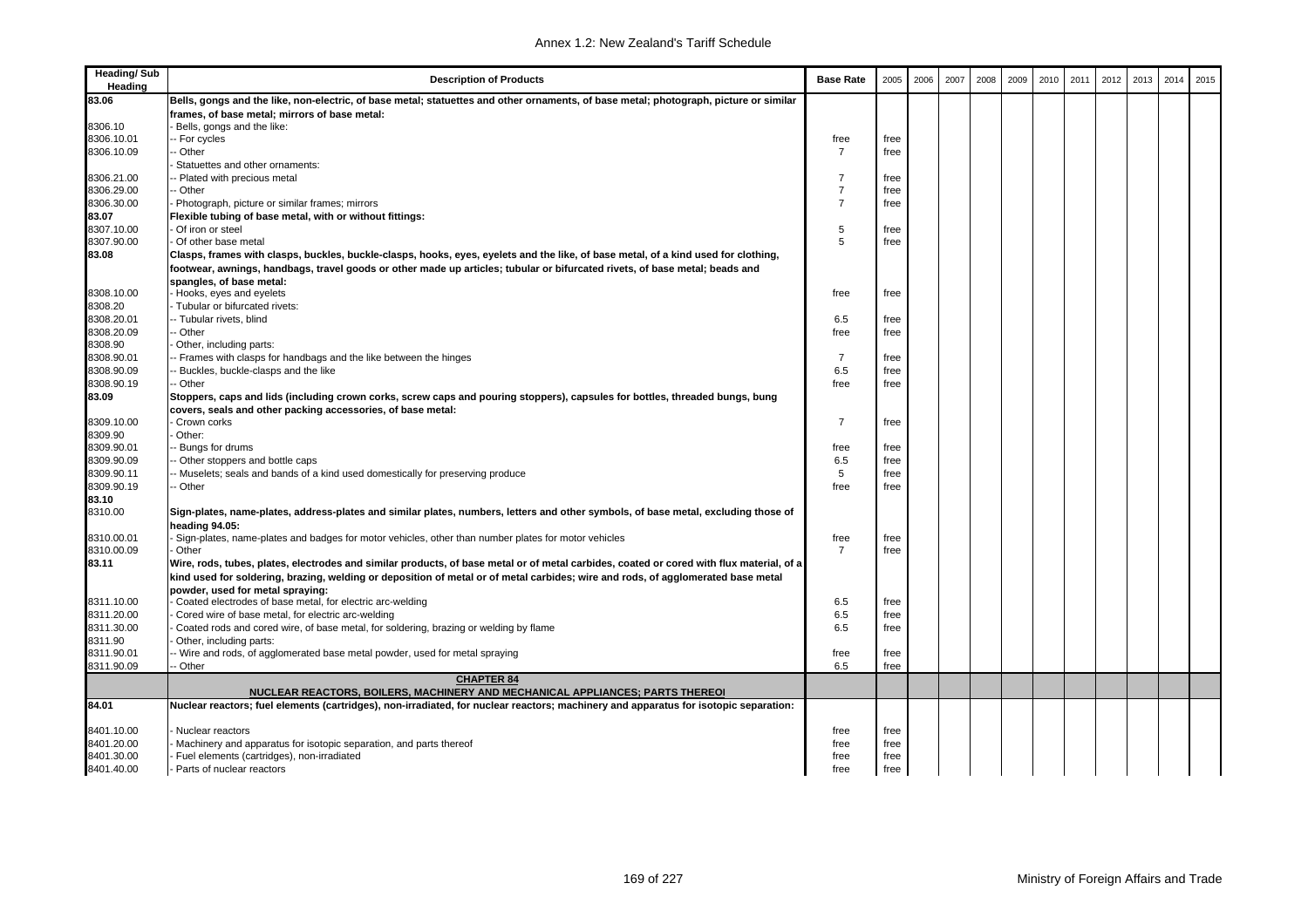| <b>Heading/Sub</b><br>Heading | <b>Description of Products</b>                                                                                                                 | <b>Base Rate</b> | 2005 | 2006           | 2007 | 2008                    | 2009 | 2010 | 2011 | 2012 | 2013 | 2014 | 2015 |
|-------------------------------|------------------------------------------------------------------------------------------------------------------------------------------------|------------------|------|----------------|------|-------------------------|------|------|------|------|------|------|------|
| 84.02                         | Steam or other vapour generating boilers (other than central heating hot water boilers capable also of producing low pressure                  |                  |      |                |      |                         |      |      |      |      |      |      |      |
|                               | steam); super heated water boilers:                                                                                                            |                  |      |                |      |                         |      |      |      |      |      |      |      |
|                               | Steam or other vapour generating boilers:                                                                                                      |                  |      |                |      |                         |      |      |      |      |      |      |      |
| 8402.11.00                    | - Watertube boilers with a steam production exceeding 45 t per hour                                                                            | $\overline{7}$   | free |                |      |                         |      |      |      |      |      |      |      |
| 8402.12.00                    | - Watertube boilers with a steam production not exceeding 45 t per hour                                                                        | $\overline{7}$   | free |                |      |                         |      |      |      |      |      |      |      |
| 8402.19.00                    | Other vapour generating boilers, including hybrid boilers                                                                                      | $\overline{7}$   | free |                |      |                         |      |      |      |      |      |      |      |
| 8402.20.00                    | Super-heated water boilers                                                                                                                     | $\overline{7}$   | free |                |      |                         |      |      |      |      |      |      |      |
| 8402.90.00                    | Parts                                                                                                                                          | $\overline{7}$   | free |                |      |                         |      |      |      |      |      |      |      |
| 84.03                         | Central heating boilers other than those of heading 84.02:                                                                                     |                  |      |                |      |                         |      |      |      |      |      |      |      |
| 8403.10.00                    | <b>Boilers</b>                                                                                                                                 | $\overline{7}$   | free |                |      |                         |      |      |      |      |      |      |      |
| 8403.90.00                    | Parts                                                                                                                                          | $\overline{7}$   | free |                |      |                         |      |      |      |      |      |      |      |
| 84.04                         | Auxiliary plant for use with boilers of heading 84.02 or 84.03 (for example, economisers, super-heaters, soot removers, gas                    |                  |      |                |      |                         |      |      |      |      |      |      |      |
|                               | recoverers); condensers for steam or other vapour power units:                                                                                 |                  |      |                |      |                         |      |      |      |      |      |      |      |
| 8404.10.00                    | Auxiliary plant for use with boilers of heading 84.02 or 84.03                                                                                 | $\overline{7}$   | free |                |      |                         |      |      |      |      |      |      |      |
| 8404.20.00                    | Condensers for steam or other vapour power units                                                                                               | $\overline{7}$   | free |                |      |                         |      |      |      |      |      |      |      |
| 8404.90.00                    | Parts                                                                                                                                          | $\overline{7}$   | free |                |      |                         |      |      |      |      |      |      |      |
| 84.05                         | Producer gas or water gas generators, with or without their purifiers; acetylene gas generators and similar water process gas                  |                  |      |                |      |                         |      |      |      |      |      |      |      |
|                               | generators, with or without their purifiers:                                                                                                   |                  |      |                |      |                         |      |      |      |      |      |      |      |
| 8405.10.00                    | Producer gas or water gas generators, with or without their purifiers; acetylene gas generators and similar water process gas generators, with | 5                | free |                |      |                         |      |      |      |      |      |      |      |
|                               | or with out their purifiers                                                                                                                    |                  |      |                |      |                         |      |      |      |      |      |      |      |
| 8405.90.00                    | Parts                                                                                                                                          | 5                | free |                |      |                         |      |      |      |      |      |      |      |
| 84.06                         | Steam turbines and other vapour turbines:                                                                                                      |                  |      |                |      |                         |      |      |      |      |      |      |      |
| 8406.10.00                    | Turbines for marine propulsion                                                                                                                 | free             | free |                |      |                         |      |      |      |      |      |      |      |
|                               | Other turbines:                                                                                                                                |                  |      |                |      |                         |      |      |      |      |      |      |      |
| 8406.81.00                    | - Of an output exceeding 40 MW                                                                                                                 | free             | free |                |      |                         |      |      |      |      |      |      |      |
| 8406.82.00                    | - Of an output not exceeding 40 MW                                                                                                             | free             | free |                |      |                         |      |      |      |      |      |      |      |
| 8406.90.00                    | Parts                                                                                                                                          | free             | free |                |      |                         |      |      |      |      |      |      |      |
| 84.07                         | Spark-ignition reciprocating or rotary internal combustion piston engines:                                                                     |                  |      |                |      |                         |      |      |      |      |      |      |      |
| 8407.10.00                    | Aircraft engines                                                                                                                               | free             | free |                |      |                         |      |      |      |      |      |      |      |
|                               | Marine propulsion engines:                                                                                                                     |                  |      |                |      |                         |      |      |      |      |      |      |      |
| 8407.21.00                    | Outboard motors                                                                                                                                | free             | free |                |      |                         |      |      |      |      |      |      |      |
| 8407.29.00                    | Other                                                                                                                                          | 6.5              | free |                |      |                         |      |      |      |      |      |      |      |
|                               | Reciprocating piston engines of a kind used for the propulsion of vehicles of chapter 87:                                                      |                  |      |                |      |                         |      |      |      |      |      |      |      |
| 8407.31                       | Of a cylinder capacity not exceeding 50 cc:                                                                                                    |                  |      |                |      |                         |      |      |      |      |      |      |      |
| 8407.31.01                    | - Cycle and tractor engines                                                                                                                    | free             | free |                |      |                         |      |      |      |      |      |      |      |
| 8407.31.09                    | - Other                                                                                                                                        | 10               | 8    | $\overline{7}$ | 6    | $\overline{4}$          | 3    | free |      |      |      |      |      |
| 8407.32                       | Of a cylinder capacity exceeding 50 cc but not exceeding 250cc:                                                                                |                  |      |                |      |                         |      |      |      |      |      |      |      |
| 8407.32.01                    | - Cycle and tractor engines                                                                                                                    | free             | free |                |      |                         |      |      |      |      |      |      |      |
| 8407.32.09                    | - Other                                                                                                                                        | 10               | 8    | $\overline{7}$ | 6    | $\overline{\mathbf{A}}$ | 3    | free |      |      |      |      |      |
| 8407.33                       | Of a cylinder capacity exceeding 250 cc but not exceeding 1,000cc:                                                                             |                  |      |                |      |                         |      |      |      |      |      |      |      |
| 8407.33.01                    | - Cycle and tractor engines                                                                                                                    | free             | free |                |      |                         |      |      |      |      |      |      |      |
| 8407.33.09                    | - Other                                                                                                                                        | 10               | 8    | $\overline{7}$ | 6    | $\overline{4}$          | 3    | free |      |      |      |      |      |
| 8407.34                       | Of a cylinder capacity exceeding 1,000 cc:                                                                                                     |                  |      |                |      |                         |      |      |      |      |      |      |      |
| 8407.34.01                    | - Cycle and tractor engines                                                                                                                    | free             | free |                |      |                         |      |      |      |      |      |      |      |
| 8407.34.09                    | - Other                                                                                                                                        | 10               | 8    | $\overline{7}$ | 6    | $\overline{4}$          | 3    | free |      |      |      |      |      |
| 8407.90.00                    | Other engines                                                                                                                                  | free             | free |                |      |                         |      |      |      |      |      |      |      |
| 84.08                         | Compression-ignition internal combustion piston engines (diesel or semi-diesel engines):                                                       |                  |      |                |      |                         |      |      |      |      |      |      |      |
| 8408.10                       | Marine propulsion engines:                                                                                                                     |                  |      |                |      |                         |      |      |      |      |      |      |      |
| 8408.10.01                    | - Outboard                                                                                                                                     | free             | free |                |      |                         |      |      |      |      |      |      |      |
| 8408.10.09                    | Other                                                                                                                                          | 6.5              | free |                |      |                         |      |      |      |      |      |      |      |
| 8408.20                       | Engines of a kind used for the propulsion of vehicles of Chapter 87:                                                                           |                  |      |                |      |                         |      |      |      |      |      |      |      |
| 8408.20.01                    | Cycle and tractor engines                                                                                                                      | free             | free |                |      |                         |      |      |      |      |      |      |      |
| 8408.20.09                    | - Other                                                                                                                                        | 10               | free |                |      |                         |      |      |      |      |      |      |      |
| 8408.90.00                    | Other engines                                                                                                                                  | free             | free |                |      |                         |      |      |      |      |      |      |      |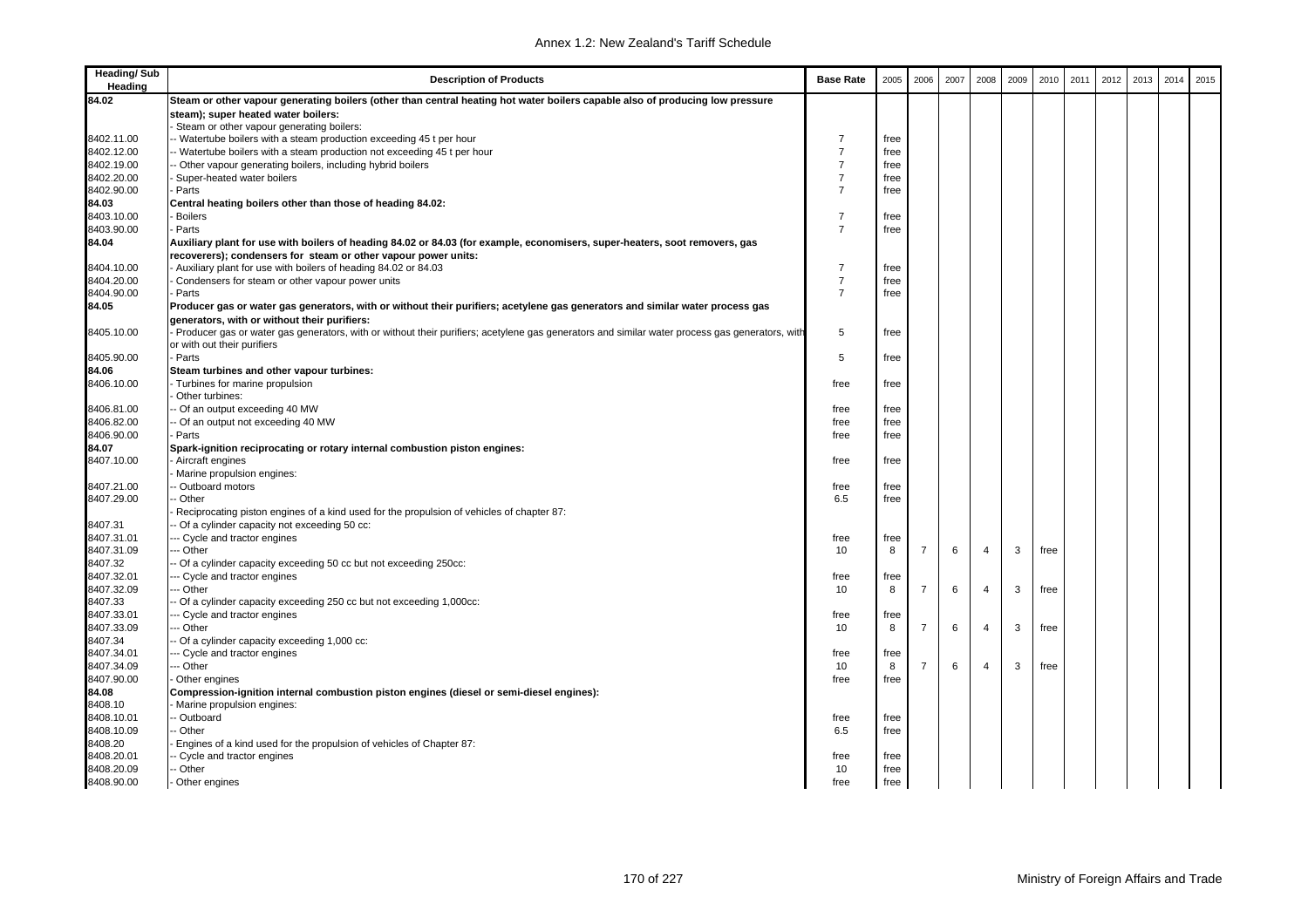| <b>Heading/Sub</b><br>Heading | <b>Description of Products</b>                                                           | <b>Base Rate</b> | 2005 | 2006           | 2007 | 2008           | 2009 | 2010 | 2011 | 2012 | 2013 | 2014 | 2015 |
|-------------------------------|------------------------------------------------------------------------------------------|------------------|------|----------------|------|----------------|------|------|------|------|------|------|------|
| 84.09                         | Parts suitable for use solely or principally with the engines of heading 84.07 or 84.08: |                  |      |                |      |                |      |      |      |      |      |      |      |
| 8409.10.00                    | For aircraft engines                                                                     | free             | free |                |      |                |      |      |      |      |      |      |      |
|                               | Other:                                                                                   |                  |      |                |      |                |      |      |      |      |      |      |      |
| 8409.91                       | Suitable for use solely or principally with spark-ignition internal combustion engines:  |                  |      |                |      |                |      |      |      |      |      |      |      |
| 8409.91.01                    | - Pistons, cylinder sleeves, piston rings, valves and valve seat inserts, mufflers       | 10               | 8    | $\overline{7}$ | 6    | 4              | 3    | free |      |      |      |      |      |
|                               | - Other parts:                                                                           |                  |      |                |      |                |      |      |      |      |      |      |      |
| 8409.91.11                    | --- Of cycle and tractor engines                                                         | free             | free |                |      |                |      |      |      |      |      |      |      |
|                               | --- Of other vehicle engines:                                                            |                  |      |                |      |                |      |      |      |      |      |      |      |
| 8409.91.21                    | ---- Short block assemblies                                                              | 10               | 8    | 7              | 6    | $\overline{4}$ | 3    | free |      |      |      |      |      |
| 8409.91.29                    | --- Other                                                                                | free             | free |                |      |                |      |      |      |      |      |      |      |
| 8409.91.39                    | --- Other                                                                                | free             | free |                |      |                |      |      |      |      |      |      |      |
| 8409.99                       | Other:                                                                                   |                  |      |                |      |                |      |      |      |      |      |      |      |
| 8409.99.01                    | - Pistons, cylinder sleeves, piston rings, valves and valve seat inserts, mufflers       | 10               | 8    | $\overline{7}$ | 6    | $\overline{4}$ | 3    | free |      |      |      |      |      |
|                               | - Other parts:                                                                           |                  |      |                |      |                |      |      |      |      |      |      |      |
| 8409.99.11                    | -- Of cycle and tractor engines                                                          | free             | free |                |      |                |      |      |      |      |      |      |      |
|                               | --- Of other vehicle engines:                                                            |                  |      |                |      |                |      |      |      |      |      |      |      |
| 8409.99.21                    | --- Short block assemblies                                                               | 10               | 8    | $\overline{7}$ | 6    | $\overline{4}$ | 3    | free |      |      |      |      |      |
| 8409.99.29                    | ---- Other                                                                               | free             | free |                |      |                |      |      |      |      |      |      |      |
| 8409.99.39                    | --- Other                                                                                | free             | free |                |      |                |      |      |      |      |      |      |      |
| 84.10                         | Hydraulic turbines, water wheels, and regulators therefor:                               |                  |      |                |      |                |      |      |      |      |      |      |      |
|                               | Hydraulic turbines and water wheels:                                                     |                  |      |                |      |                |      |      |      |      |      |      |      |
| 8410.11.00                    | - Of a power not exceeding 1,000 kW                                                      | free             | free |                |      |                |      |      |      |      |      |      |      |
| 8410.12.00                    | - Of a power exceeding 1,000 kW but not exceeding 10,000 kW                              | free             | free |                |      |                |      |      |      |      |      |      |      |
| 8410.13.00                    | - Of a power exceeding 10,000 kW                                                         | free             | free |                |      |                |      |      |      |      |      |      |      |
| 8410.90.00                    | Parts, including regulators                                                              | free             | free |                |      |                |      |      |      |      |      |      |      |
| 84.11                         | Turbo-jets, turbo-propellers and other gas turbines:                                     |                  |      |                |      |                |      |      |      |      |      |      |      |
|                               | Turbo-jets:                                                                              |                  |      |                |      |                |      |      |      |      |      |      |      |
| 8411.11.00                    | - Of a thrust not exceeding 25 kN                                                        | free             | free |                |      |                |      |      |      |      |      |      |      |
| 8411.12.00                    | Of a thrust exceeding 25 kN                                                              | free             | free |                |      |                |      |      |      |      |      |      |      |
|                               | Turbo-propellers:                                                                        |                  |      |                |      |                |      |      |      |      |      |      |      |
| 8411.21.00                    | - Of a power not exceeding 1,100 kW                                                      | free             | free |                |      |                |      |      |      |      |      |      |      |
| 8411.22.00                    | Of a power exceeding 1,100 kW                                                            | free             | free |                |      |                |      |      |      |      |      |      |      |
|                               | Other gas turbines:                                                                      |                  |      |                |      |                |      |      |      |      |      |      |      |
| 8411.81.00                    | - Of a power not exceeding 5,000 kW                                                      | free             | free |                |      |                |      |      |      |      |      |      |      |
| 8411.82.00                    | Of a power exceeding 5,000 kW                                                            | free             | free |                |      |                |      |      |      |      |      |      |      |
|                               | Parts:                                                                                   |                  |      |                |      |                |      |      |      |      |      |      |      |
| 8411.91.00                    | - Of turbo-jets or turbo-propellers                                                      | free             | free |                |      |                |      |      |      |      |      |      |      |
| 8411.99.00                    | Other                                                                                    | free             | free |                |      |                |      |      |      |      |      |      |      |
| 84.12                         | Other engines and motors:                                                                |                  |      |                |      |                |      |      |      |      |      |      |      |
| 8412.10                       | Reaction engines other than turbo-jets:                                                  |                  |      |                |      |                |      |      |      |      |      |      |      |
| 8412.10.01                    | - Marine jet propulsion units                                                            | 6.5              | free |                |      |                |      |      |      |      |      |      |      |
| 8412.10.09                    | Other                                                                                    | free             | free |                |      |                |      |      |      |      |      |      |      |
|                               | Hydraulic power engines and motors:                                                      |                  |      |                |      |                |      |      |      |      |      |      |      |
| 8412.21.00                    | Linear acting (cylinders)                                                                | $\overline{7}$   | free |                |      |                |      |      |      |      |      |      |      |
| 8412.29.00                    | Other                                                                                    | free             | free |                |      |                |      |      |      |      |      |      |      |
|                               | Pneumatic power engines and motors:                                                      |                  |      |                |      |                |      |      |      |      |      |      |      |
| 8412.31.00                    | - Linear acting (cylinders)                                                              | $\overline{7}$   | free |                |      |                |      |      |      |      |      |      |      |
| 8412.39.00                    | Other                                                                                    | free             | free |                |      |                |      |      |      |      |      |      |      |
| 8412.80.00                    | Other                                                                                    | free             | free |                |      |                |      |      |      |      |      |      |      |
| 8412.90                       | Parts:                                                                                   |                  |      |                |      |                |      |      |      |      |      |      |      |
| 8412.90.01                    | - Of hydraulic and pneumatic cylinders                                                   | $\overline{7}$   | free |                |      |                |      |      |      |      |      |      |      |
| 8412.90.09                    | - Of marine jet propulsion units                                                         | 6.5              | free |                |      |                |      |      |      |      |      |      |      |
| 8412.90.19                    | -- Other                                                                                 | free             | free |                |      |                |      |      |      |      |      |      |      |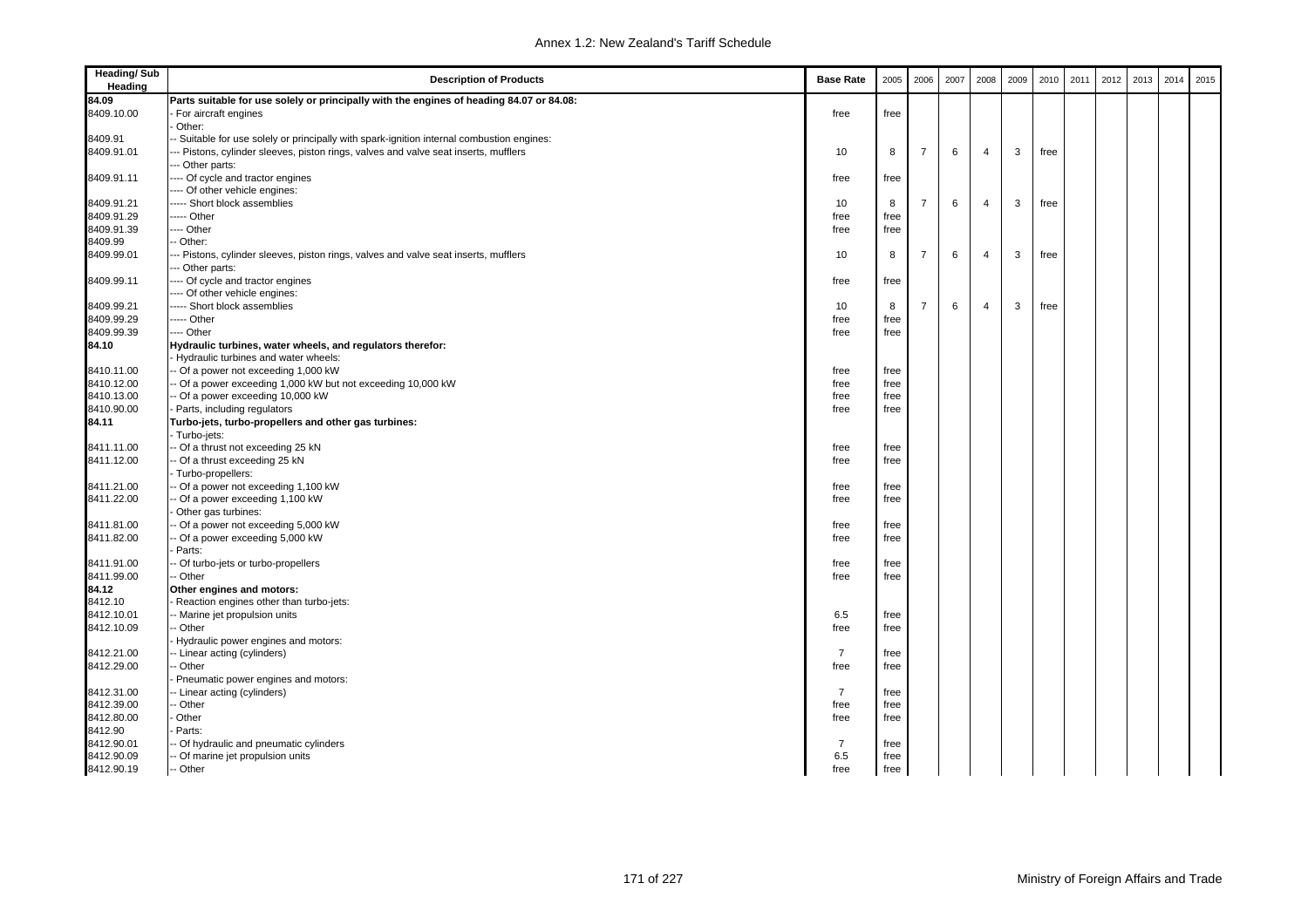| <b>Heading/Sub</b><br>Heading | <b>Description of Products</b>                                                                                                 | <b>Base Rate</b> | 2005         | 2006 | 2007 | 2008 | 2009 | 2010 | 2011 | 2012 | 2013 | 2014 | 2015 |
|-------------------------------|--------------------------------------------------------------------------------------------------------------------------------|------------------|--------------|------|------|------|------|------|------|------|------|------|------|
| 84.13                         | Pumps for liquids, whether or not fitted with a measuring device; liquid elevators:                                            |                  |              |      |      |      |      |      |      |      |      |      |      |
|                               | Pumps fitted or designed to be fitted with a measuring device:                                                                 |                  |              |      |      |      |      |      |      |      |      |      |      |
| 8413.11.00                    | Pumps for dispensing fuel or lubricants, of the type used in filling stations or in garages                                    | 6.5              | free         |      |      |      |      |      |      |      |      |      |      |
| 8413.19.00                    | Other                                                                                                                          | 6.5              | free         |      |      |      |      |      |      |      |      |      |      |
| 8413.20.00                    | Hand pumps, other than those of subheading 8413.11 or 8413.19                                                                  | 6.5              | free         |      |      |      |      |      |      |      |      |      |      |
| 8413.30                       | Fuel, lubricating or cooling medium pumps for internal combustion piston engines:                                              |                  |              |      |      |      |      |      |      |      |      |      |      |
| 8413.30.01                    | Lubricating oil pumps                                                                                                          | free             | free         |      |      |      |      |      |      |      |      |      |      |
| 8413.30.09                    | - Other                                                                                                                        | $\overline{7}$   | free         |      |      |      |      |      |      |      |      |      |      |
| 8413.40.00                    | Concrete pumps                                                                                                                 | 6.5              | free         |      |      |      |      |      |      |      |      |      |      |
| 8413.50                       | Other reciprocating positive displacement pumps:                                                                               |                  |              |      |      |      |      |      |      |      |      |      |      |
| 8413.50.01                    | Submersible pumps                                                                                                              | free             | free         |      |      |      |      |      |      |      |      |      |      |
| 8413.50.09                    | Other                                                                                                                          | 6.5              | free         |      |      |      |      |      |      |      |      |      |      |
| 8413.60                       | Other rotary positive displacement pumps:                                                                                      |                  |              |      |      |      |      |      |      |      |      |      |      |
| 8413.60.01                    | Submersible pumps                                                                                                              | free             | free         |      |      |      |      |      |      |      |      |      |      |
| 8413.60.09                    | - Other                                                                                                                        | 6.5              | free         |      |      |      |      |      |      |      |      |      |      |
| 8413.70                       | Other centrifugal pumps:                                                                                                       |                  |              |      |      |      |      |      |      |      |      |      |      |
| 8413.70.01                    | Submersible pumps                                                                                                              | free             | free         |      |      |      |      |      |      |      |      |      |      |
| 8413.70.09                    | Other                                                                                                                          | 6.5              | free         |      |      |      |      |      |      |      |      |      |      |
|                               | Other pumps; liquid elevators:                                                                                                 |                  |              |      |      |      |      |      |      |      |      |      |      |
| 8413.81                       | - Pumps:                                                                                                                       |                  |              |      |      |      |      |      |      |      |      |      |      |
| 8413.81.01<br>8413.81.09      | - Hydraulic steering pumps specially suited for motor vehicles<br>- Submersible pumps                                          | free             | free         |      |      |      |      |      |      |      |      |      |      |
| 8413.81.19                    | -- Other                                                                                                                       | free<br>6.5      | free<br>free |      |      |      |      |      |      |      |      |      |      |
| 8413.82.00                    | - Liquid elevators                                                                                                             | 6.5              | free         |      |      |      |      |      |      |      |      |      |      |
|                               | Parts:                                                                                                                         |                  |              |      |      |      |      |      |      |      |      |      |      |
| 8413.91                       | Of pumps:                                                                                                                      |                  |              |      |      |      |      |      |      |      |      |      |      |
|                               | - Of fuel, lubricating or cooling medium pumps for internal combustion engines:                                                |                  |              |      |      |      |      |      |      |      |      |      |      |
| 8413.91.01                    | --- Of lubricating oil pumps                                                                                                   | free             | free         |      |      |      |      |      |      |      |      |      |      |
| 8413.91.09                    | --- Other                                                                                                                      | $\overline{7}$   | free         |      |      |      |      |      |      |      |      |      |      |
| 8413.91.11                    | -- Of submersible pumps                                                                                                        | free             | free         |      |      |      |      |      |      |      |      |      |      |
|                               | - Other:                                                                                                                       |                  |              |      |      |      |      |      |      |      |      |      |      |
| 8413.91.21                    | --- Of hydraulic steering pumps specially suited for motor vehicles                                                            | free             | free         |      |      |      |      |      |      |      |      |      |      |
| 8413.91.29                    | --- Other                                                                                                                      | 6.5              | free         |      |      |      |      |      |      |      |      |      |      |
| 8413.92.00                    | -- Of liquid elevators                                                                                                         | 6.5              | free         |      |      |      |      |      |      |      |      |      |      |
| 84.14                         | Air or vacuum pumps, air or other gas compressors and fans; ventilating or recycling hoods incorporating a fan, whether or not |                  |              |      |      |      |      |      |      |      |      |      |      |
|                               | fitted with filters:                                                                                                           |                  |              |      |      |      |      |      |      |      |      |      |      |
| 8414.10                       | Vacuum pumps:                                                                                                                  |                  |              |      |      |      |      |      |      |      |      |      |      |
| 8414.10.01                    | - Suited for use with motor vehicles                                                                                           | free             | free         |      |      |      |      |      |      |      |      |      |      |
| 8414.10.09                    | - Other                                                                                                                        | $\overline{7}$   | free         |      |      |      |      |      |      |      |      |      |      |
| 8414.20.00                    | Hand- or foot-operated air pumps                                                                                               | free             | free         |      |      |      |      |      |      |      |      |      |      |
| 8414.30.00                    | Compressors of a kind used in refrigerating equipment                                                                          | free             | free         |      |      |      |      |      |      |      |      |      |      |
| 8414.40.00                    | Air compressors mounted on a wheeled chassis for towing                                                                        | 5                | free         |      |      |      |      |      |      |      |      |      |      |
|                               | Fans:                                                                                                                          |                  |              |      |      |      |      |      |      |      |      |      |      |
| 8414.51.00                    | - Table, floor, wall, window, ceiling or roof fans, with a self-contained electric motor of an output not exceeding 125W       | $\overline{7}$   | free         |      |      |      |      |      |      |      |      |      |      |
| 8414.59                       | Other:                                                                                                                         |                  |              |      |      |      |      |      |      |      |      |      |      |
| 8414.59.01                    | - Fans for vehicle engines                                                                                                     | free             | free         |      |      |      |      |      |      |      |      |      |      |
| 8414.59.09                    | - Other                                                                                                                        | $\overline{7}$   | free         |      |      |      |      |      |      |      |      |      |      |
| 8414.60.00                    | Hoods having a maximum horizontal side not exceeding 120 cm                                                                    | $\overline{7}$   | free         |      |      |      |      |      |      |      |      |      |      |
| 8414.80                       | Other:                                                                                                                         |                  |              |      |      |      |      |      |      |      |      |      |      |
| 8414.80.01                    | Compressor outfits                                                                                                             | 6.5              | free         |      |      |      |      |      |      |      |      |      |      |
|                               | Other compressors:                                                                                                             |                  |              |      |      |      |      |      |      |      |      |      |      |
| 8414.80.11                    | -- Free-piston generators for gas turbines; compressors for mounting in motor vehicles                                         | free             | free         |      |      |      |      |      |      |      |      |      |      |
| 8414.80.19                    | -- Other                                                                                                                       | $\overline{7}$   | free         |      |      |      |      |      |      |      |      |      |      |
| 8414.80.29                    | - Other                                                                                                                        | free             | free         |      |      |      |      |      |      |      |      |      |      |
| 8414.90                       | Parts:                                                                                                                         |                  |              |      |      |      |      |      |      |      |      |      |      |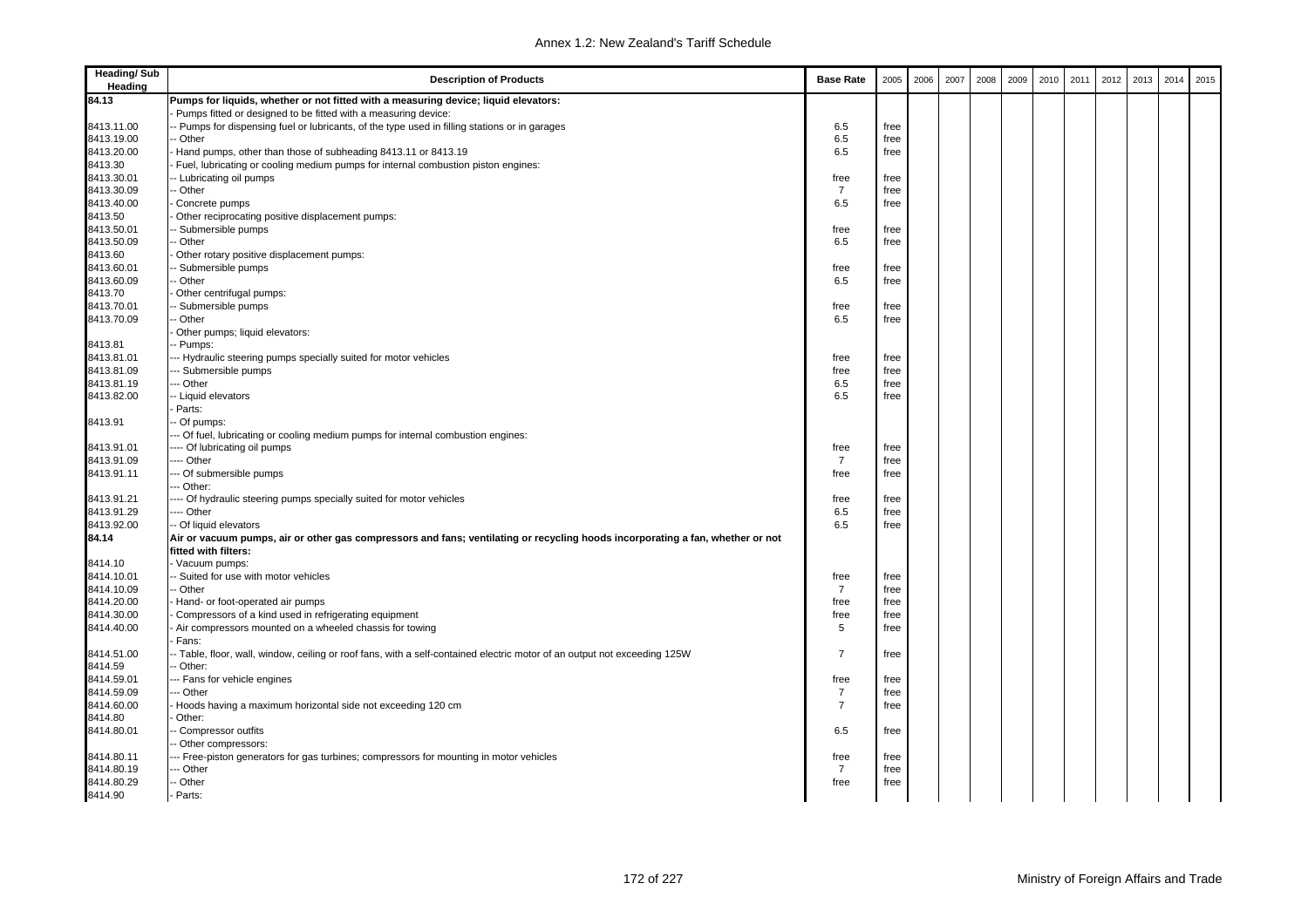| <b>Heading/Sub</b><br>Heading | <b>Description of Products</b>                                                                                                                                                     | <b>Base Rate</b>       | 2005 | 2006 | 2007 | 2008           | 2009 | 2010 | 2011 | 2012 | 2013 | 2014 | 2015 |
|-------------------------------|------------------------------------------------------------------------------------------------------------------------------------------------------------------------------------|------------------------|------|------|------|----------------|------|------|------|------|------|------|------|
|                               | Of compressor outfits:                                                                                                                                                             |                        |      |      |      |                |      |      |      |      |      |      |      |
| 8414.90.01                    | -- Mounted on a wheeled chassis                                                                                                                                                    | 5                      | free |      |      |                |      |      |      |      |      |      |      |
| 8414.90.09                    | -- Other                                                                                                                                                                           | 6.5                    | free |      |      |                |      |      |      |      |      |      |      |
|                               | - Of other compressors:                                                                                                                                                            |                        |      |      |      |                |      |      |      |      |      |      |      |
| 8414.90.11                    | -- Of a kind used in refrigerating equipment                                                                                                                                       | free                   | free |      |      |                |      |      |      |      |      |      |      |
| 8414.90.19                    | -- Of free-piston generators for gas turbines; of compressors for mounting in motor vehicles                                                                                       | free                   | free |      |      |                |      |      |      |      |      |      |      |
| 8414.90.29                    | -- Other                                                                                                                                                                           | $\overline{7}$         | free |      |      |                |      |      |      |      |      |      |      |
|                               | Of vacuum pumps:                                                                                                                                                                   |                        |      |      |      |                |      |      |      |      |      |      |      |
| 8414.90.31                    | -- Suited for use with motor vehicles                                                                                                                                              | free                   | free |      |      |                |      |      |      |      |      |      |      |
| 8414.90.39                    | -- Other                                                                                                                                                                           | 7                      | free |      |      |                |      |      |      |      |      |      |      |
|                               | - Of fans and hoods:                                                                                                                                                               |                        |      |      |      |                |      |      |      |      |      |      |      |
| 8414.90.41                    | -- Of fans for vehicle engines                                                                                                                                                     | free                   | free |      |      |                |      |      |      |      |      |      |      |
| 8414.90.49                    | -- Other                                                                                                                                                                           | $\overline{7}$         | free |      |      |                |      |      |      |      |      |      |      |
| 8414.90.59                    | - Other                                                                                                                                                                            | free                   | free |      |      |                |      |      |      |      |      |      |      |
| 84.15                         | Air conditioning machines, comprising a motor-driven fan and elements for changing the temperature and humidity, including those                                                   |                        |      |      |      |                |      |      |      |      |      |      |      |
|                               | machines in which the humidity cannot be separately regulated:                                                                                                                     |                        |      |      |      |                |      |      |      |      |      |      |      |
| 8415.10.10                    | Window or wall types, self-contained or "split-system"                                                                                                                             | $\overline{7}$         | free |      |      |                |      |      |      |      |      |      |      |
| 8415.20.00                    | Of a kind used for persons in motor vehicles                                                                                                                                       | $\overline{7}$         | 5.5  | 5    | 4.5  | $\overline{4}$ | 3    | free |      |      |      |      |      |
|                               | Other:                                                                                                                                                                             |                        |      |      |      |                |      |      |      |      |      |      |      |
| 8415.81.00                    | - Incorporating a refrigerating unit and a valve for reversal of the cooling/heat cycle (reversible heat pumps)                                                                    | $\overline{7}$         | free |      |      |                |      |      |      |      |      |      |      |
| 8415.82.10                    | - Other, incorporating a refrigerating unit                                                                                                                                        | $\overline{7}$         | free |      |      |                |      |      |      |      |      |      |      |
| 8415.83.10                    | - Not incorporating a refrigerating unit                                                                                                                                           | $\overline{7}$         | 5.5  | 5    | 4.5  | 4              | 3    | free |      |      |      |      |      |
| 8415.90.00                    | Parts                                                                                                                                                                              | $\overline{7}$         | 5.5  | 5    | 4.5  | $\overline{4}$ | 3    | free |      |      |      |      |      |
| 84.16                         | Furnace burners for liquid fuel, for pulverised solid fuel or for gas; mechanical stokers, including their mechanical grates,<br>mechanical ash discharger and similar appliances: |                        |      |      |      |                |      |      |      |      |      |      |      |
| 8416.10.00                    | Furnace burners for liquid fuel                                                                                                                                                    | $\overline{7}$         | free |      |      |                |      |      |      |      |      |      |      |
| 8416.20.00                    | Other furnace burners, including combination burners                                                                                                                               | $\overline{7}$         | free |      |      |                |      |      |      |      |      |      |      |
| 8416.30.00                    | Mechanical stokers, including their mechanical grates, mechanical ash dischargers and similar appliances                                                                           | $\overline{7}$         | free |      |      |                |      |      |      |      |      |      |      |
| 8416.90.00                    | Parts                                                                                                                                                                              | $\overline{7}$         |      |      |      |                |      |      |      |      |      |      |      |
| 84.17                         |                                                                                                                                                                                    |                        | free |      |      |                |      |      |      |      |      |      |      |
|                               | Industrial or laboratory furnaces and ovens, including incinerators, non-electric:                                                                                                 |                        |      |      |      |                |      |      |      |      |      |      |      |
| 8417.10                       | Furnaces and ovens for the roasting, melting or other heat-treatment of ores, pyrites or of metals:                                                                                | $\overline{7}$         |      |      |      |                |      |      |      |      |      |      |      |
| 8417.10.01                    | -- Industrial                                                                                                                                                                      |                        | free |      |      |                |      |      |      |      |      |      |      |
| 8417.10.09                    | - Laboratory                                                                                                                                                                       | free<br>$\overline{7}$ | free |      |      |                |      |      |      |      |      |      |      |
| 8417.20.00                    | Bakery ovens, including biscuit ovens                                                                                                                                              |                        | free |      |      |                |      |      |      |      |      |      |      |
| 8417.80                       | Other:                                                                                                                                                                             | $\overline{7}$         |      |      |      |                |      |      |      |      |      |      |      |
| 8417.80.01                    | - Industrial                                                                                                                                                                       |                        | free |      |      |                |      |      |      |      |      |      |      |
| 8417.80.09                    | - Laboratory                                                                                                                                                                       | free                   | free |      |      |                |      |      |      |      |      |      |      |
| 8417.90                       | Parts:                                                                                                                                                                             |                        |      |      |      |                |      |      |      |      |      |      |      |
| 8417.90.01                    | - Of industrial furnaces and ovens                                                                                                                                                 | $\overline{7}$         | free |      |      |                |      |      |      |      |      |      |      |
| 8417.90.09                    | -- Of laboratory furnaces and ovens                                                                                                                                                | free                   | free |      |      |                |      |      |      |      |      |      |      |
| 84.18                         | Refrigerators, freezers and other refrigerating or freezing equipment, electric or other; heat pumps other than air conditioning                                                   |                        |      |      |      |                |      |      |      |      |      |      |      |
|                               | machines of heading 84.15:                                                                                                                                                         |                        |      |      |      |                |      |      |      |      |      |      |      |
| 8418.10.00                    | Combined refrigerator-freezers, fitted with separate external doors                                                                                                                | 7                      | 5.5  | 5.5  | 5.5  | 5              | 5    | free |      |      |      |      |      |
|                               | Refrigerators, household type:                                                                                                                                                     |                        |      |      |      |                |      |      |      |      |      |      |      |
| 8418.21.00                    | - Compression-type                                                                                                                                                                 | 7                      | 5.5  | 5.5  | 5.5  | 5              | 5    | free |      |      |      |      |      |
| 8418.22.00                    | - Absorption-type, electrical                                                                                                                                                      | $\overline{7}$         | 5.5  | 5.5  | 5.5  | 5              | 5    | free |      |      |      |      |      |
| 8418.29.00                    | - Other                                                                                                                                                                            | $\overline{7}$         | 5.5  | 5.5  | 5.5  | 5              | 5    | free |      |      |      |      |      |
| 8418.30.00                    | Freezers of the chest type, not exceeding 800 I capacity                                                                                                                           | $\overline{7}$         | 5.5  | 5.5  | 5.5  | 5              | 5    | free |      |      |      |      |      |
| 8418.40.00                    | Freezers of the upright type, not exceeding 900 I capacity                                                                                                                         | $\overline{7}$         | 5.5  | 5.5  | 5.5  | 5              | 5    | free |      |      |      |      |      |
| 8418.50.00                    | Other refrigerating or freezing chests, cabinets, display counter, showcases and similar refrigerating or freezing furniture                                                       | $\overline{7}$         | 5.5  | 5.5  | 5.5  | 5              | 5    | free |      |      |      |      |      |
|                               | Other refrigerating or freezing equipment; heat pumps:                                                                                                                             |                        |      |      |      |                |      |      |      |      |      |      |      |
| 8418.61.00                    | Compression type units whose condensers are heat exchangers                                                                                                                        | 7                      | 5.5  | 5    | 4.5  | 4              | 3    | free |      |      |      |      |      |
| 8418.69.00                    | - Other                                                                                                                                                                            | $\overline{7}$         | 5.5  | 5    | 4.5  | $\overline{4}$ | 3    | free |      |      |      |      |      |
|                               | Parts:                                                                                                                                                                             |                        |      |      |      |                |      |      |      |      |      |      |      |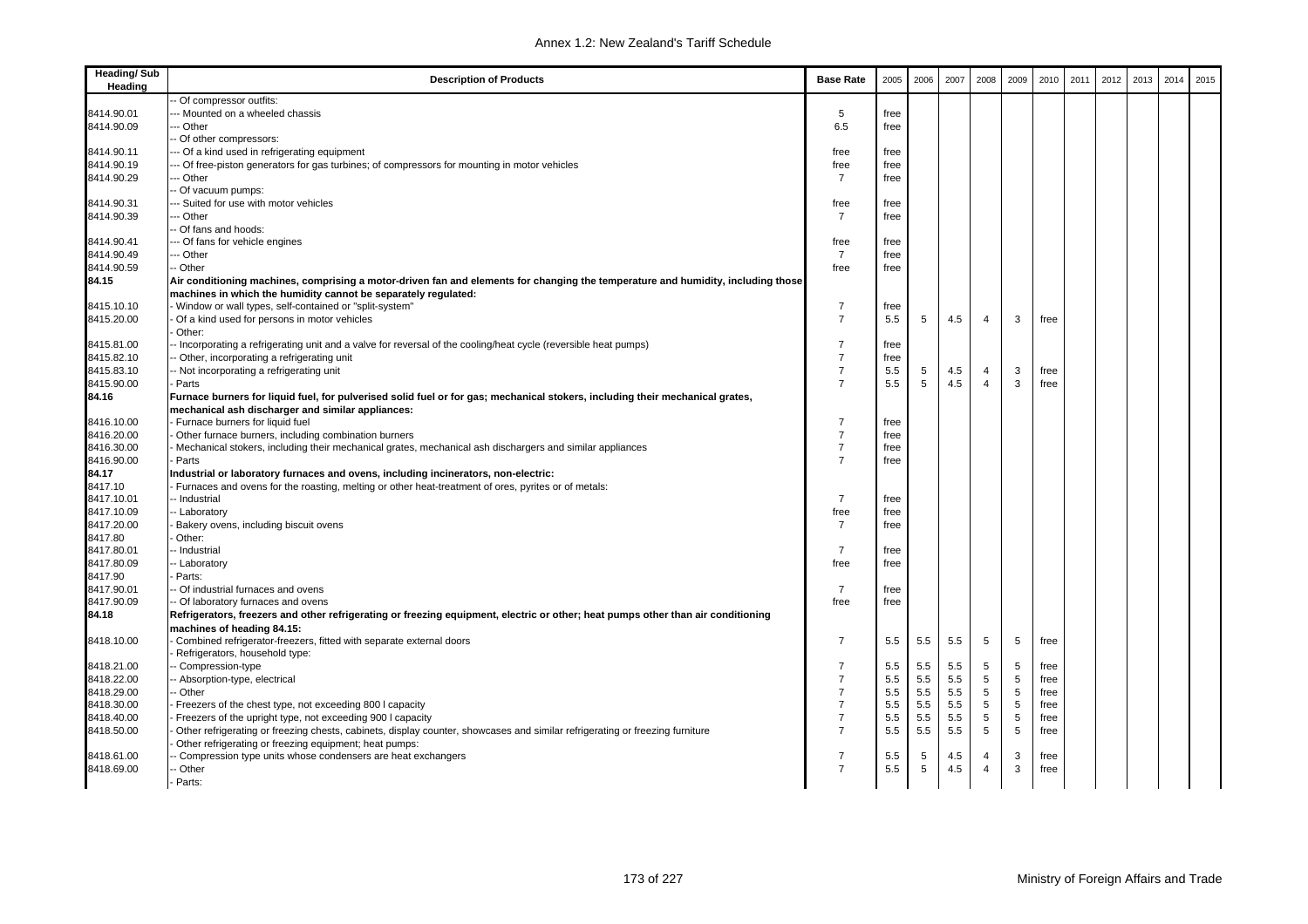| <b>Heading/Sub</b><br>Heading | <b>Description of Products</b>                                                                                                                                                                                                                                                                                                                                                                                                                                                                                           | <b>Base Rate</b>                 | 2005         | 2006           | 2007       | 2008                | 2009   | 2010         | 2011 | 2012 | 2013 | 2014 | 2015 |
|-------------------------------|--------------------------------------------------------------------------------------------------------------------------------------------------------------------------------------------------------------------------------------------------------------------------------------------------------------------------------------------------------------------------------------------------------------------------------------------------------------------------------------------------------------------------|----------------------------------|--------------|----------------|------------|---------------------|--------|--------------|------|------|------|------|------|
| 8418.91.00<br>8418.99.00      | Furniture designed to receive refrigerating or freezing equipment<br>- Other                                                                                                                                                                                                                                                                                                                                                                                                                                             | $\overline{7}$                   | 5.5<br>5.5   | 5<br>5         | 4.5<br>4.5 | 4<br>$\overline{4}$ | 3<br>3 | free<br>free |      |      |      |      |      |
| 84.19                         | Machinery, plant or laboratory equipment, whether or not electrically heated (excluding furnaces, ovens and other equipment of<br>heading 85.14), for the treatment of materials by a process involving a change of temperature such as heating, cooking, roasting,<br>distilling, rectifying, sterilising, pasteurising, steaming, drying, evaporating, vaporising, condensing or cooling, other than<br>machinery or plant of a kind used for domestic purposes; instantaneous or storage water heaters, non-electric: |                                  |              |                |            |                     |        |              |      |      |      |      |      |
| 8419.11                       | Instantaneous or storage water heaters, non-electric:<br>- Instantaneous gas water heaters:                                                                                                                                                                                                                                                                                                                                                                                                                              |                                  |              |                |            |                     |        |              |      |      |      |      |      |
| 8419.11.01                    | -- Domestic                                                                                                                                                                                                                                                                                                                                                                                                                                                                                                              | free                             | free         |                |            |                     |        |              |      |      |      |      |      |
| 8419.11.09                    | - Other                                                                                                                                                                                                                                                                                                                                                                                                                                                                                                                  | $\overline{7}$                   | free         |                |            |                     |        |              |      |      |      |      |      |
| 8419.19.00                    | - Other                                                                                                                                                                                                                                                                                                                                                                                                                                                                                                                  | $\overline{7}$                   | free         |                |            |                     |        |              |      |      |      |      |      |
| 8419.20.00                    | Medical, surgical or laboratory sterilisers<br>Dryers:                                                                                                                                                                                                                                                                                                                                                                                                                                                                   | $\overline{7}$                   | free         |                |            |                     |        |              |      |      |      |      |      |
| 8419.31.00                    | - For agricultural products                                                                                                                                                                                                                                                                                                                                                                                                                                                                                              | $\overline{7}$                   | free         |                |            |                     |        |              |      |      |      |      |      |
| 8419.32.00                    | - For wood, paper pulp, paper or paperboard                                                                                                                                                                                                                                                                                                                                                                                                                                                                              | $\overline{7}$                   | free         |                |            |                     |        |              |      |      |      |      |      |
| 8419.39.00                    | - Other                                                                                                                                                                                                                                                                                                                                                                                                                                                                                                                  | $\overline{7}$                   | free         |                |            |                     |        |              |      |      |      |      |      |
| 8419.40.00                    | Distilling or rectifying plant                                                                                                                                                                                                                                                                                                                                                                                                                                                                                           | $\overline{7}$                   | free         |                |            |                     |        |              |      |      |      |      |      |
| 8419.50.00                    | Heat exchange units                                                                                                                                                                                                                                                                                                                                                                                                                                                                                                      | $\overline{7}$<br>$\overline{7}$ | 5.5          | $\overline{4}$ | 3          | free                |        |              |      |      |      |      |      |
| 8419.60.00                    | Machinery for liquefying air or other gases<br>Other machinery, plant and equipment:                                                                                                                                                                                                                                                                                                                                                                                                                                     |                                  | free         |                |            |                     |        |              |      |      |      |      |      |
| 8419.81.00<br>8419.89         | For making hot drinks or for cooking or heating food<br>Other:                                                                                                                                                                                                                                                                                                                                                                                                                                                           | $\overline{7}$                   | free         |                |            |                     |        |              |      |      |      |      |      |
| 8419.89.01                    | - Pasteurisers and dairy coolers                                                                                                                                                                                                                                                                                                                                                                                                                                                                                         | $\overline{7}$                   | free         |                |            |                     |        |              |      |      |      |      |      |
| 8419.89.09                    | -- Other                                                                                                                                                                                                                                                                                                                                                                                                                                                                                                                 | $\overline{7}$                   | free         |                |            |                     |        |              |      |      |      |      |      |
| 8419.90                       | Parts:                                                                                                                                                                                                                                                                                                                                                                                                                                                                                                                   |                                  |              |                |            |                     |        |              |      |      |      |      |      |
| 8419.90.01                    | Of instantaneous gas water heaters, domestic                                                                                                                                                                                                                                                                                                                                                                                                                                                                             | free                             | free         |                |            |                     |        |              |      |      |      |      |      |
| 8419.90.09                    | Of pasteurisers and dairy coolers                                                                                                                                                                                                                                                                                                                                                                                                                                                                                        | 7                                | free         |                |            |                     |        |              |      |      |      |      |      |
| 8419.90.19                    | - Other                                                                                                                                                                                                                                                                                                                                                                                                                                                                                                                  | $\overline{7}$                   | free         |                |            |                     |        |              |      |      |      |      |      |
| 84.20                         | Calendering or other rolling machines, other than for metals or glass, and cylinders therefor:                                                                                                                                                                                                                                                                                                                                                                                                                           |                                  |              |                |            |                     |        |              |      |      |      |      |      |
| 8420.10.00                    | Calendering or other rolling machines                                                                                                                                                                                                                                                                                                                                                                                                                                                                                    | $\overline{7}$                   | free         |                |            |                     |        |              |      |      |      |      |      |
|                               | Parts:                                                                                                                                                                                                                                                                                                                                                                                                                                                                                                                   | $\overline{7}$                   |              |                |            |                     |        |              |      |      |      |      |      |
| 8420.91.00<br>8420.99.00      | - Cylinders<br>- Other                                                                                                                                                                                                                                                                                                                                                                                                                                                                                                   | $\overline{7}$                   | free<br>free |                |            |                     |        |              |      |      |      |      |      |
| 84.21                         | Centrifuges, including centrifugal dryers; filtering or purifying machinery and apparatus, for liquids or gases:                                                                                                                                                                                                                                                                                                                                                                                                         |                                  |              |                |            |                     |        |              |      |      |      |      |      |
|                               | Centrifuges, including centrifugal dryers:                                                                                                                                                                                                                                                                                                                                                                                                                                                                               |                                  |              |                |            |                     |        |              |      |      |      |      |      |
| 8421.11.00<br>8421.12.00      | Cream separators<br>Clothes-dryers                                                                                                                                                                                                                                                                                                                                                                                                                                                                                       | free<br>$\overline{7}$           | free<br>5.5  | 5.5            | 5.5        | 5                   | 5      | free         |      |      |      |      |      |
| 8421.19.00                    | - Other                                                                                                                                                                                                                                                                                                                                                                                                                                                                                                                  | free                             | free         |                |            |                     |        |              |      |      |      |      |      |
|                               | Filtering or purifying machinery and apparatus for liquids:                                                                                                                                                                                                                                                                                                                                                                                                                                                              |                                  |              |                |            |                     |        |              |      |      |      |      |      |
| 8421.21.00                    | For filtering or purifying water                                                                                                                                                                                                                                                                                                                                                                                                                                                                                         | $\overline{7}$                   | 5.5          | 5.5            | 5.5        | 5                   | 5      | free         |      |      |      |      |      |
| 8421.22.00                    | - For filtering or purifying beverages other than water                                                                                                                                                                                                                                                                                                                                                                                                                                                                  | $\overline{7}$                   | 5.5          | 5.5            | 5.5        | 5                   | 5      | free         |      |      |      |      |      |
| 8421.23.00                    | Oil or petrol-filters for internal combustion engines                                                                                                                                                                                                                                                                                                                                                                                                                                                                    | 10                               | 8            | $\overline{7}$ | 6          | $\overline{4}$      | 3      | free         |      |      |      |      |      |
| 8421.29.00                    | - Other                                                                                                                                                                                                                                                                                                                                                                                                                                                                                                                  | $\overline{7}$                   | free         |                |            |                     |        |              |      |      |      |      |      |
|                               | Filtering or purifying machinery and apparatus for gases:                                                                                                                                                                                                                                                                                                                                                                                                                                                                |                                  |              |                |            |                     |        |              |      |      |      |      |      |
| 8421.31.00                    | Intake air filters for internal combustion engines                                                                                                                                                                                                                                                                                                                                                                                                                                                                       | 10                               | 8            | $\overline{7}$ | 6          | $\overline{4}$      | 3      | free         |      |      |      |      |      |
| 8421.39                       | - Other:                                                                                                                                                                                                                                                                                                                                                                                                                                                                                                                 |                                  |              |                |            |                     |        |              |      |      |      |      |      |
| 8421.39.01                    | -- Cyclones for filtering or purifying gases                                                                                                                                                                                                                                                                                                                                                                                                                                                                             | 7                                | free         |                |            |                     |        |              |      |      |      |      |      |
| 8421.39.09                    | -- Other                                                                                                                                                                                                                                                                                                                                                                                                                                                                                                                 | 5                                | free         |                |            |                     |        |              |      |      |      |      |      |
|                               | Parts:                                                                                                                                                                                                                                                                                                                                                                                                                                                                                                                   |                                  |              |                |            |                     |        |              |      |      |      |      |      |
| 8421.91.00<br>8421.99         | Of centrifuges, including centrifugal dryers<br>Other:                                                                                                                                                                                                                                                                                                                                                                                                                                                                   | free                             | free         |                |            |                     |        |              |      |      |      |      |      |
| 8421.99.01                    | -- Of filtering or purifying machinery and apparatus for gases (excluding cyclones)                                                                                                                                                                                                                                                                                                                                                                                                                                      | 10                               | free         |                |            |                     |        |              |      |      |      |      |      |
| 8421.99.09                    | -- Other                                                                                                                                                                                                                                                                                                                                                                                                                                                                                                                 | 10                               | 8            | $\overline{7}$ | 6          | $\overline{4}$      | 3      | free         |      |      |      |      |      |
| 84.22                         | Dish washing machines; machinery for cleaning or drying bottles or other containers; machinery for filling, closing, sealing or                                                                                                                                                                                                                                                                                                                                                                                          |                                  |              |                |            |                     |        |              |      |      |      |      |      |
|                               | labelling bottles, cans, boxes, bags or other containers; machinery for capsuling bottles, jars, tubes and similar containers; other                                                                                                                                                                                                                                                                                                                                                                                     |                                  |              |                |            |                     |        |              |      |      |      |      |      |
|                               | packing or wrapping machinery (including heat-shrink wrapping machinery); machinery for aerating beverages:                                                                                                                                                                                                                                                                                                                                                                                                              |                                  |              |                |            |                     |        |              |      |      |      |      |      |
|                               | - Dish washing machines:                                                                                                                                                                                                                                                                                                                                                                                                                                                                                                 |                                  |              |                |            |                     |        |              |      |      |      |      |      |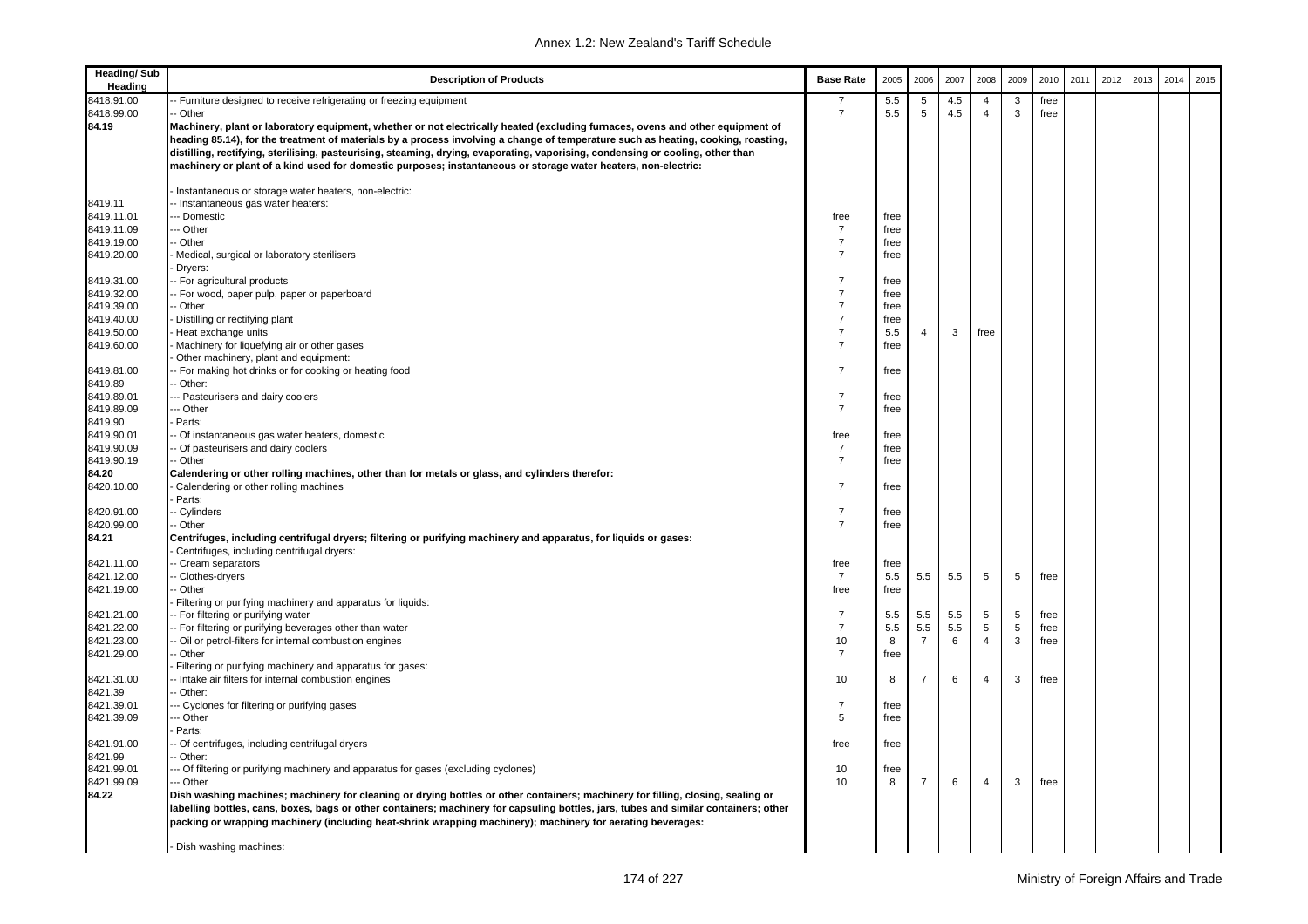| <b>Heading/Sub</b><br>Heading | <b>Description of Products</b>                                                                                                                                                 | <b>Base Rate</b>    | 2005 | 2006 | 2007 | 2008                    | 2009 | 2010 | 2011 | 2012 | 2013 | 2014 | 2015 |
|-------------------------------|--------------------------------------------------------------------------------------------------------------------------------------------------------------------------------|---------------------|------|------|------|-------------------------|------|------|------|------|------|------|------|
| 8422.11.00                    | Of the household type                                                                                                                                                          |                     | 5.5  | 5.5  | 5.5  | 5                       | 5    | free |      |      |      |      |      |
| 8422.19.00                    | Other                                                                                                                                                                          | $\overline{7}$      | 5.5  | 5    | 4.5  | $\overline{\mathbf{A}}$ | 3    | free |      |      |      |      |      |
| 8422.20                       | Machinery for cleaning or drying bottles or other containers:                                                                                                                  |                     |      |      |      |                         |      |      |      |      |      |      |      |
| 8422.20.01                    | - Washing machines for bottles and other containers                                                                                                                            | free                | free |      |      |                         |      |      |      |      |      |      |      |
| 8422.20.09                    | - Other                                                                                                                                                                        | $\overline{7}$      | 5.5  | 5.5  | 5.5  | 5                       | 5    | free |      |      |      |      |      |
| 8422.30                       | - Machinery for filling, closing, sealing, or labelling bottles, cans, boxes, bags or other containers; machinery for capsuling bottles, jars, tubes                           |                     |      |      |      |                         |      |      |      |      |      |      |      |
|                               | and similar containers; machinery for aerating beverages:                                                                                                                      |                     |      |      |      |                         |      |      |      |      |      |      |      |
| 8422.30.01                    | -- Machinery for aerating beverages                                                                                                                                            | free                | free |      |      |                         |      |      |      |      |      |      |      |
| 8422.30.09                    | - Other                                                                                                                                                                        | $\overline{7}$      | free |      |      |                         |      |      |      |      |      |      |      |
| 8422.40                       | Other packing or wrapping machinery (including heat-shrink wrapping machinery):                                                                                                |                     |      |      |      |                         |      |      |      |      |      |      |      |
| 8422.40.01                    | Butter packing or wrapping machines                                                                                                                                            | 5                   | free |      |      |                         |      |      |      |      |      |      |      |
| 8422.40.09                    | - Other                                                                                                                                                                        | $\overline{7}$      | free |      |      |                         |      |      |      |      |      |      |      |
| 8422.90                       | Parts:                                                                                                                                                                         |                     |      |      |      |                         |      |      |      |      |      |      |      |
|                               | - Of dish washing machines:                                                                                                                                                    |                     |      |      |      |                         |      |      |      |      |      |      |      |
| 8422.90.01                    | -- Of the household type                                                                                                                                                       | 7                   | 5.5  | 5.5  | 5.5  | 5                       | 5    | free |      |      |      |      |      |
| 8422.90.09                    | -- Other                                                                                                                                                                       | $\overline{7}$      | 5.5  | 5.5  | 5.5  | 5                       | 5    | free |      |      |      |      |      |
| 8422.90.11                    | - Of washing machines for bottles and other containers                                                                                                                         | free                | free |      |      |                         |      |      |      |      |      |      |      |
| 8422.90.19                    |                                                                                                                                                                                |                     |      |      |      |                         |      |      |      |      |      |      |      |
|                               | - Of machinery for aerating beverages                                                                                                                                          | free                | free |      |      |                         |      |      |      |      |      |      |      |
| 8422.90.21                    | - Of butter packing or wrapping machines                                                                                                                                       | 5<br>$\overline{7}$ | free |      |      |                         |      |      |      |      |      |      |      |
| 8422.90.29                    | -- Other                                                                                                                                                                       |                     | 5.5  | 5.5  | 5.5  | 5                       | 5    | free |      |      |      |      |      |
| 84.23                         | Weighing machinery (excluding balances of a sensitivity of 5 cg or better), including weight operated counting or checking<br>machines; weighing machine weights of all kinds: |                     |      |      |      |                         |      |      |      |      |      |      |      |
| 8423.10.00                    | Personal weighing machines, including baby scales; house hold scales                                                                                                           | $\overline{7}$      | free |      |      |                         |      |      |      |      |      |      |      |
| 8423.20.00                    | Scales for continuous weighing of goods on conveyors                                                                                                                           | $\overline{7}$      | free |      |      |                         |      |      |      |      |      |      |      |
| 8423.30.00                    | Constant weight scales and scales for discharging a predetermined weight of material into a bag or container, including hopper scales                                          | $\overline{7}$      | free |      |      |                         |      |      |      |      |      |      |      |
|                               | Other weighing machinery:                                                                                                                                                      |                     |      |      |      |                         |      |      |      |      |      |      |      |
| 8423.81                       | - Having a maximum weighing capacity not exceeding 30 kg:                                                                                                                      |                     |      |      |      |                         |      |      |      |      |      |      |      |
| 8423.81.01                    | --- Industrial                                                                                                                                                                 | $\overline{7}$      | free |      |      |                         |      |      |      |      |      |      |      |
| 8423.81.09                    | --- Other                                                                                                                                                                      | $\overline{7}$      | free |      |      |                         |      |      |      |      |      |      |      |
| 8423.82                       | -- Having a maximum weighing capacity exceeding 30 kg but not exceeding 5,000 kg:                                                                                              |                     |      |      |      |                         |      |      |      |      |      |      |      |
| 8423.82.01                    | --- Industrial                                                                                                                                                                 | $\overline{7}$      | free |      |      |                         |      |      |      |      |      |      |      |
| 8423.82.09                    | -- Other                                                                                                                                                                       | $\overline{7}$      | free |      |      |                         |      |      |      |      |      |      |      |
| 8423.89.00                    | - Other                                                                                                                                                                        | $\overline{7}$      | free |      |      |                         |      |      |      |      |      |      |      |
| 8423.90                       | Weighing machine weights of all kinds; parts of weighing machinery:                                                                                                            |                     |      |      |      |                         |      |      |      |      |      |      |      |
| 8423.90.01                    | - Industrial                                                                                                                                                                   | $\overline{7}$      | free |      |      |                         |      |      |      |      |      |      |      |
| 8423.90.09                    | -- Other                                                                                                                                                                       | $\overline{7}$      | free |      |      |                         |      |      |      |      |      |      |      |
| 84.24                         | Mechanical appliances (whether or not hand-operated) for projecting, dispersing or spraying liquids or powders; fire extinguishers,                                            |                     |      |      |      |                         |      |      |      |      |      |      |      |
|                               | whether or not charged; spray guns and similar appliances; steam or sand blasting machines and jet projecting machines:                                                        |                     |      |      |      |                         |      |      |      |      |      |      |      |
| 8424.10.00                    | Fire extinguishers, whether or not charged                                                                                                                                     | 5                   | free |      |      |                         |      |      |      |      |      |      |      |
| 8424.20.00                    | Spray guns and similar appliances                                                                                                                                              | 5                   | free |      |      |                         |      |      |      |      |      |      |      |
| 8424.30.00                    | Steam or sand blasting machines and similar jet projecting machines                                                                                                            | 5                   | free |      |      |                         |      |      |      |      |      |      |      |
|                               | Other appliances:                                                                                                                                                              |                     |      |      |      |                         |      |      |      |      |      |      |      |
| 8424.81.00                    | - Agricultural or horticultural                                                                                                                                                | free                | free |      |      |                         |      |      |      |      |      |      |      |
| 8424.89                       | Other:                                                                                                                                                                         |                     |      |      |      |                         |      |      |      |      |      |      |      |
| 8424.89.01                    | -- Spray units for printing presses                                                                                                                                            | free                | free |      |      |                         |      |      |      |      |      |      |      |
| 8424.89.09                    | --- Automotive windscreen washers                                                                                                                                              | free                | free |      |      |                         |      |      |      |      |      |      |      |
| 8424.89.11                    | --- Atomisers for use with spray drying equipment in making milk or milk products                                                                                              | free                | free |      |      |                         |      |      |      |      |      |      |      |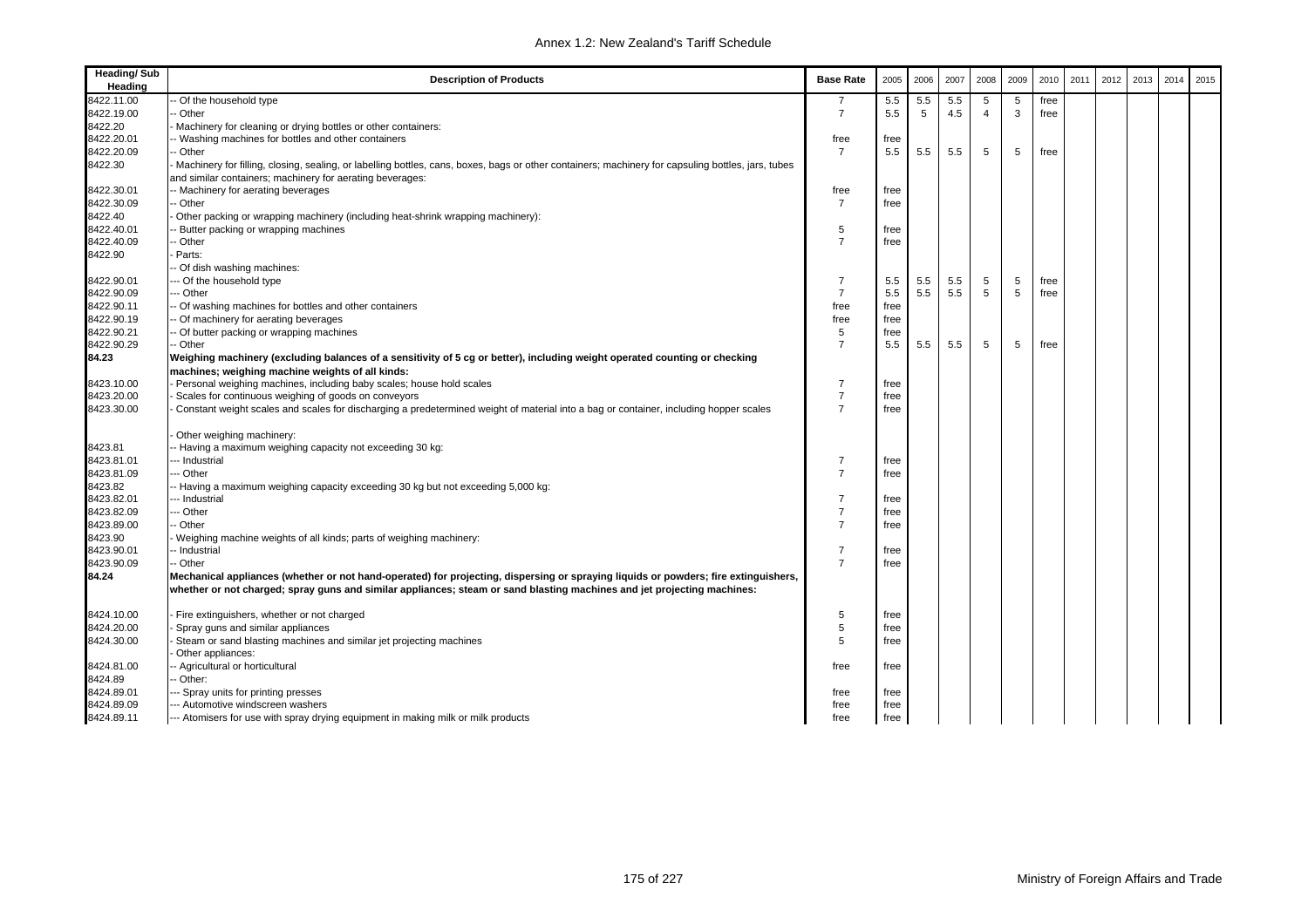| <b>Heading/Sub</b><br>Heading | <b>Description of Products</b>                                                                                                  | <b>Base Rate</b> | 2005 | 2006 | 2007 | 2008 | 2009 | 2010 | 2011 | 2012 | 2013 | 2014 | 2015 |
|-------------------------------|---------------------------------------------------------------------------------------------------------------------------------|------------------|------|------|------|------|------|------|------|------|------|------|------|
| 8424.89.18                    | - Other                                                                                                                         | $\overline{7}$   | free |      |      |      |      |      |      |      |      |      |      |
| 8424.90                       | Parts:                                                                                                                          |                  |      |      |      |      |      |      |      |      |      |      |      |
| 8424.90.01                    | - Of the goods of subheading 8424.10                                                                                            | 5                | free |      |      |      |      |      |      |      |      |      |      |
| 8424.90.09                    | - Of the goods of subheading 8424.20 or 8424.30                                                                                 | 5                | free |      |      |      |      |      |      |      |      |      |      |
| 8424.90.11                    | - Of spray units for printing presses                                                                                           | free             | free |      |      |      |      |      |      |      |      |      |      |
| 8424.90.19                    | - Of automotive windscreen washers                                                                                              | free             | free |      |      |      |      |      |      |      |      |      |      |
| 8424.90.21                    | - Of atomisers for use with spray drying equipment in making milk or milk products                                              | free             | free |      |      |      |      |      |      |      |      |      |      |
| 8424.90.28                    | - Other                                                                                                                         | free             | free |      |      |      |      |      |      |      |      |      |      |
| 84.25                         | Pulley tackle and hoists other than skip hoists; winches and capstans; jacks:                                                   |                  |      |      |      |      |      |      |      |      |      |      |      |
|                               | Pulley tackle and hoists other than skip hoists or hoists of a kind used for raising vehicles:                                  |                  |      |      |      |      |      |      |      |      |      |      |      |
| 8425.11.00                    | - Powered by electric motor                                                                                                     | 7                | free |      |      |      |      |      |      |      |      |      |      |
| 8425.19.00                    | - Other                                                                                                                         | $\overline{7}$   | free |      |      |      |      |      |      |      |      |      |      |
| 8425.20.00                    | Pit-head winding gear; winches specially designed for use underground                                                           | $\overline{7}$   | free |      |      |      |      |      |      |      |      |      |      |
|                               | Other winches; capstans:                                                                                                        |                  |      |      |      |      |      |      |      |      |      |      |      |
| 8425.31.00                    | - Powered by electric motor                                                                                                     | $\overline{7}$   | free |      |      |      |      |      |      |      |      |      |      |
| 8425.39.00                    | - Other                                                                                                                         | $\overline{7}$   | free |      |      |      |      |      |      |      |      |      |      |
|                               | Jacks; hoists of a kind used for raising vehicles:                                                                              |                  |      |      |      |      |      |      |      |      |      |      |      |
| 8425.41.00                    | - Built-in jacking systems of a type used in garage                                                                             | $\overline{7}$   | free |      |      |      |      |      |      |      |      |      |      |
| 8425.42                       | - Other jacks and hoists, hydraulic:                                                                                            |                  |      |      |      |      |      |      |      |      |      |      |      |
| 8425.42.01                    | -- Jacks, portable                                                                                                              | free             | free |      |      |      |      |      |      |      |      |      |      |
| 8425.42.11                    | -- Trolley jacks                                                                                                                | free             | free |      |      |      |      |      |      |      |      |      |      |
| 8425.42.29                    | -- Other                                                                                                                        | $\overline{7}$   | free |      |      |      |      |      |      |      |      |      |      |
| 8425.49                       | - Other:                                                                                                                        |                  |      |      |      |      |      |      |      |      |      |      |      |
| 8425.49.01                    | -- Jacks, portable                                                                                                              | free             | free |      |      |      |      |      |      |      |      |      |      |
| 8425.49.11                    | --- Trolley jacks                                                                                                               | free             | free |      |      |      |      |      |      |      |      |      |      |
| 8425.49.29                    | -- Other                                                                                                                        | $\overline{7}$   | free |      |      |      |      |      |      |      |      |      |      |
| 84.26                         | Ships' derricks; cranes, including cable cranes; mobile lifting frames, straddle carriers and works trucks fitted with a crane: |                  |      |      |      |      |      |      |      |      |      |      |      |
|                               | Overhead travelling cranes, transporter cranes, gantry cranes, bridge cranes, mobile lifting frames and straddle carriers:      |                  |      |      |      |      |      |      |      |      |      |      |      |
| 8426.11.00                    | - Overhead travelling cranes on fixed support                                                                                   | $\overline{7}$   | free |      |      |      |      |      |      |      |      |      |      |
| 8426.12                       | - Mobile lifting frames on tyres and straddle carriers:                                                                         |                  |      |      |      |      |      |      |      |      |      |      |      |
| 8426.12.01                    | Straddle carriers                                                                                                               | $\overline{7}$   | free |      |      |      |      |      |      |      |      |      |      |
| 8426.12.09                    | -- Other                                                                                                                        | $\overline{7}$   | free |      |      |      |      |      |      |      |      |      |      |
| 8426.19.00                    | - Other                                                                                                                         | $\overline{7}$   | free |      |      |      |      |      |      |      |      |      |      |
| 8426.20.00                    | Tower cranes                                                                                                                    | $\overline{7}$   | free |      |      |      |      |      |      |      |      |      |      |
| 8426.30.00                    | Portal or pedestal jib cranes                                                                                                   | $\overline{7}$   | free |      |      |      |      |      |      |      |      |      |      |
|                               | Other machinery, self-propelled:                                                                                                |                  |      |      |      |      |      |      |      |      |      |      |      |
| 8426.41.00                    | - On tyres                                                                                                                      | $\overline{7}$   | free |      |      |      |      |      |      |      |      |      |      |
| 8426.49.00                    | - Other                                                                                                                         | $\overline{7}$   | free |      |      |      |      |      |      |      |      |      |      |
|                               | Other machinery:                                                                                                                |                  |      |      |      |      |      |      |      |      |      |      |      |
| 8426.91.00                    | - Designed for mounting on road vehicles                                                                                        | $\overline{7}$   | free |      |      |      |      |      |      |      |      |      |      |
| 8426.99.00                    | - Other                                                                                                                         | $\overline{7}$   | free |      |      |      |      |      |      |      |      |      |      |
| 84.27                         | Fork-lift trucks; other works trucks fitted with lifting or handling equipment:                                                 |                  |      |      |      |      |      |      |      |      |      |      |      |
| 8427.10.00                    | Self-propelled trucks powered by an electric motor                                                                              | $\overline{7}$   | free |      |      |      |      |      |      |      |      |      |      |
| 8427.20.00                    | Other self-propelled trucks                                                                                                     | $\overline{7}$   | free |      |      |      |      |      |      |      |      |      |      |
| 8427.90.00                    | Other trucks                                                                                                                    | $\overline{7}$   | free |      |      |      |      |      |      |      |      |      |      |
| 84.28                         | Other lifting, handling, loading or unloading machinery (for example, lifts, escalators, conveyors, teleferics):                |                  |      |      |      |      |      |      |      |      |      |      |      |
| 8428.10.00                    | Lifts and skip hoists                                                                                                           | $\overline{7}$   | free |      |      |      |      |      |      |      |      |      |      |
| 8428.20.00                    | Pneumatic elevators and conveyors                                                                                               | $\overline{7}$   | free |      |      |      |      |      |      |      |      |      |      |
|                               | Other continuous-action elevators and conveyors, for goods or materials:                                                        |                  |      |      |      |      |      |      |      |      |      |      |      |
| 8428.31.00                    | - Specially designed for underground use                                                                                        | $\overline{7}$   | free |      |      |      |      |      |      |      |      |      |      |
| 8428.32.00                    | - Other, bucket type                                                                                                            | $\overline{7}$   | free |      |      |      |      |      |      |      |      |      |      |
| 8428.33.00                    | - Other, belt type                                                                                                              | $\overline{7}$   | free |      |      |      |      |      |      |      |      |      |      |
| 8428.39.00                    | -- Other                                                                                                                        | $\overline{7}$   | free |      |      |      |      |      |      |      |      |      |      |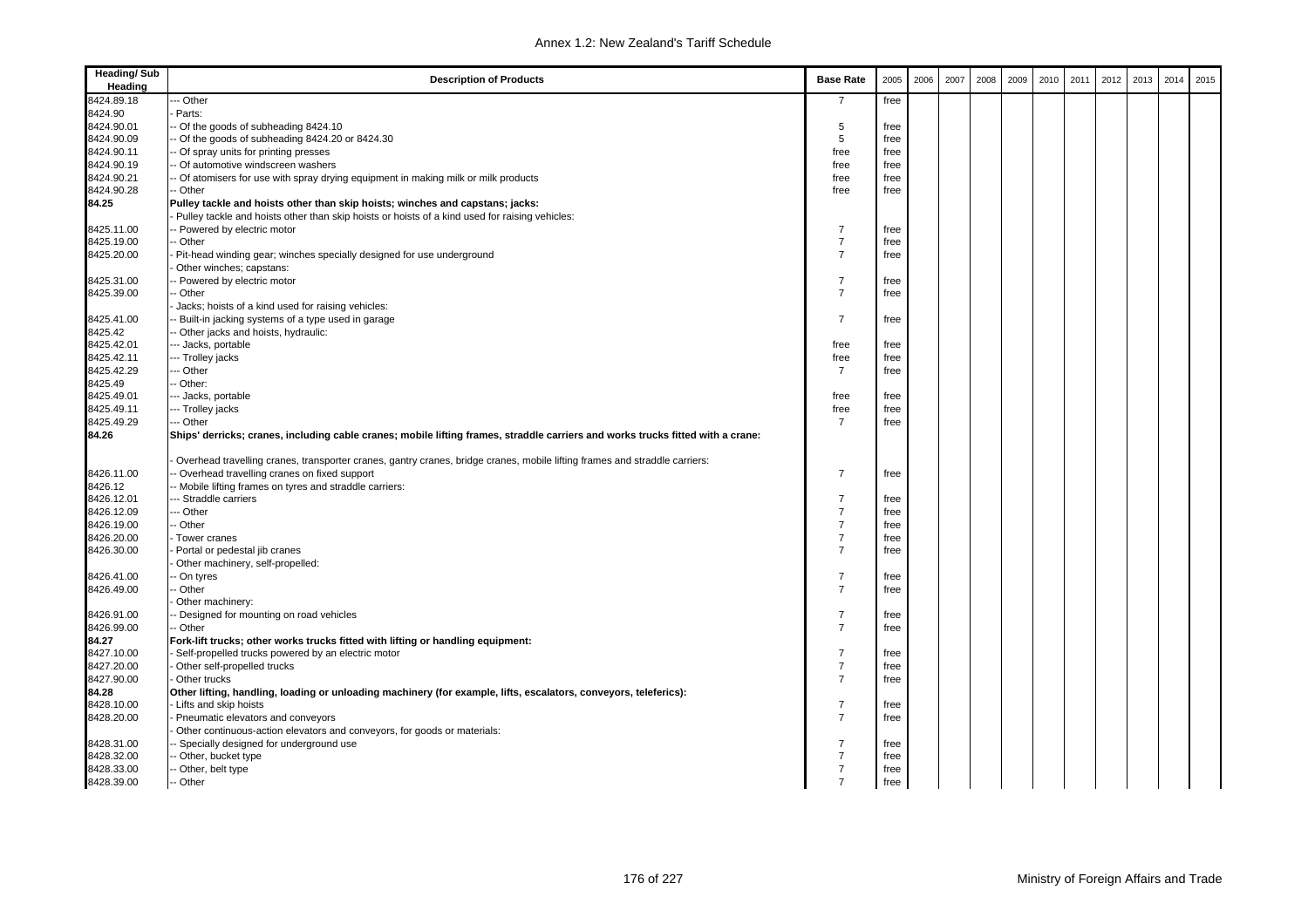| <b>Heading/Sub</b><br>Heading | <b>Description of Products</b>                                                                                                      | <b>Base Rate</b> | 2005 | 2006 | 2007 | 2008 | 2009 | 2010 | 2011 | 2012 | 2013 | 2014 | 2015 |
|-------------------------------|-------------------------------------------------------------------------------------------------------------------------------------|------------------|------|------|------|------|------|------|------|------|------|------|------|
| 8428.40.00                    | Escalators and moving walkways                                                                                                      | free             | free |      |      |      |      |      |      |      |      |      |      |
| 8428.50.00                    | Mine wagon pushers, locomotive or wagon traversers, wagon tippers and similar railway wagon handling equipment                      | $\overline{7}$   | free |      |      |      |      |      |      |      |      |      |      |
| 8428.60.00                    | - Teleferics, chair-lifts, ski-draglines; traction mechanisms for funiculars                                                        | $\overline{7}$   | free |      |      |      |      |      |      |      |      |      |      |
| 8428.90.00                    | Other machinery                                                                                                                     | $\overline{7}$   | free |      |      |      |      |      |      |      |      |      |      |
| 84.29                         | Self-propelled bulldozers, angledozers, graders, levellers, scrapers, mechanical shovels, excavators, shovel loaders, tamping       |                  |      |      |      |      |      |      |      |      |      |      |      |
|                               | machines and road rollers:                                                                                                          |                  |      |      |      |      |      |      |      |      |      |      |      |
|                               | Bulldozers and angledozers:                                                                                                         |                  |      |      |      |      |      |      |      |      |      |      |      |
| 8429.11.00                    | - Track laying                                                                                                                      | $\overline{7}$   | free |      |      |      |      |      |      |      |      |      |      |
| 8429.19.00                    | - Other                                                                                                                             | $\overline{7}$   | free |      |      |      |      |      |      |      |      |      |      |
| 8429.20.00                    | Graders and levellers                                                                                                               | $\overline{7}$   | free |      |      |      |      |      |      |      |      |      |      |
| 8429.30.00                    | Scrapers                                                                                                                            | free             | free |      |      |      |      |      |      |      |      |      |      |
| 8429.40                       | Tamping machines and road rollers:                                                                                                  |                  |      |      |      |      |      |      |      |      |      |      |      |
| 8429.40.01                    | - Tamping machines                                                                                                                  | $\overline{7}$   | free |      |      |      |      |      |      |      |      |      |      |
| 8429.40.09                    | Road rollers                                                                                                                        | 6.5              | free |      |      |      |      |      |      |      |      |      |      |
|                               | Mechanical shovels, excavators and shovel loaders:                                                                                  |                  |      |      |      |      |      |      |      |      |      |      |      |
| 8429.51.00                    | Front-end shovel loaders                                                                                                            | $\overline{7}$   | free |      |      |      |      |      |      |      |      |      |      |
| 8429.52.00                    |                                                                                                                                     | $\overline{7}$   | free |      |      |      |      |      |      |      |      |      |      |
|                               | - Machinery with a $360^0$ revolving superstructure                                                                                 |                  |      |      |      |      |      |      |      |      |      |      |      |
| 8429.59.00                    | - Other                                                                                                                             | $\overline{7}$   | free |      |      |      |      |      |      |      |      |      |      |
| 84.30                         | Other moving, grading, levelling, scraping, excavating, tamping, compacting, extracting or boring machinery, for earth, minerals or |                  |      |      |      |      |      |      |      |      |      |      |      |
|                               | ores; pile-drivers and pile-extractors; snow-ploughs and snow blowers:                                                              |                  |      |      |      |      |      |      |      |      |      |      |      |
| 8430.10.00                    | Pile-drivers and pile-extractors                                                                                                    | $\overline{7}$   | free |      |      |      |      |      |      |      |      |      |      |
| 8430.20.00                    | Snow-ploughs and snow-blowers                                                                                                       | $\overline{7}$   | free |      |      |      |      |      |      |      |      |      |      |
|                               | Coal or rock cutters and tunnelling machinery:                                                                                      |                  |      |      |      |      |      |      |      |      |      |      |      |
| 8430.31                       | - Self-propelled:                                                                                                                   |                  |      |      |      |      |      |      |      |      |      |      |      |
| 8430.31.01                    | --- Coal or rock cutters                                                                                                            | free             | free |      |      |      |      |      |      |      |      |      |      |
| 8430.31.09                    | -- Other                                                                                                                            | $\overline{7}$   | free |      |      |      |      |      |      |      |      |      |      |
| 8430.39                       | - Other:                                                                                                                            |                  |      |      |      |      |      |      |      |      |      |      |      |
| 8430.39.01                    | --- Coal or rock cutters                                                                                                            | free             | free |      |      |      |      |      |      |      |      |      |      |
| 8430.39.09                    | -- Other                                                                                                                            | $\overline{7}$   | free |      |      |      |      |      |      |      |      |      |      |
|                               | Other boring or sinking machinery:                                                                                                  |                  |      |      |      |      |      |      |      |      |      |      |      |
| 8430.41                       | - Self-propelled:                                                                                                                   |                  |      |      |      |      |      |      |      |      |      |      |      |
| 8430.41.01                    | --- Rock boring machinery                                                                                                           | free             | free |      |      |      |      |      |      |      |      |      |      |
| 8430.41.09                    | --- Well sinking and boring                                                                                                         | 5                | free |      |      |      |      |      |      |      |      |      |      |
| 8430.41.19                    | -- Other                                                                                                                            | $\overline{7}$   | free |      |      |      |      |      |      |      |      |      |      |
| 8430.49                       | - Other:                                                                                                                            |                  |      |      |      |      |      |      |      |      |      |      |      |
| 8430.49.01                    | --- Rock boring machinery                                                                                                           | free             | free |      |      |      |      |      |      |      |      |      |      |
| 8430.49.09                    | --- Well sinking and boring machinery                                                                                               | $\,$ 5 $\,$      | free |      |      |      |      |      |      |      |      |      |      |
| 8430.49.19                    | -- Other                                                                                                                            | $\overline{7}$   | free |      |      |      |      |      |      |      |      |      |      |
| 8430.50.00                    | Other machinery, self-propelled                                                                                                     | $\overline{7}$   | free |      |      |      |      |      |      |      |      |      |      |
|                               | Other machinery, not self-propelled:                                                                                                |                  |      |      |      |      |      |      |      |      |      |      |      |
| 8430.61.00                    | -- Tamping or compacting machinery                                                                                                  | $\overline{7}$   | free |      |      |      |      |      |      |      |      |      |      |
| 8430.69                       | - Other                                                                                                                             |                  |      |      |      |      |      |      |      |      |      |      |      |
| 8430.69.11                    | --- Scrapers                                                                                                                        | free             | free |      |      |      |      |      |      |      |      |      |      |
| 8430.69.19                    | -- Other                                                                                                                            | $\overline{7}$   | free |      |      |      |      |      |      |      |      |      |      |
| 84.31                         | Parts suitable for use solely or principally with the machinery of headings 84.25 to 84.30:                                         |                  |      |      |      |      |      |      |      |      |      |      |      |
| 8431.10                       | Of machinery of heading 84.25:                                                                                                      |                  |      |      |      |      |      |      |      |      |      |      |      |
| 8431.10.01                    | - Of built-in jacking systems of a type used in garages                                                                             | $\overline{7}$   | free |      |      |      |      |      |      |      |      |      |      |
| 8431.10.09                    | - Of portable jacks                                                                                                                 | free             | free |      |      |      |      |      |      |      |      |      |      |
| 8431.10.15                    | - Of trolley jacks                                                                                                                  | free             | free |      |      |      |      |      |      |      |      |      |      |
| 8431.10.19                    | Other                                                                                                                               | $\overline{7}$   | free |      |      |      |      |      |      |      |      |      |      |
| 8431.20.00                    | Of machinery of heading 84.27                                                                                                       | $\overline{7}$   | free |      |      |      |      |      |      |      |      |      |      |
|                               |                                                                                                                                     |                  |      |      |      |      |      |      |      |      |      |      |      |
|                               | Of machinery of heading 84.28:                                                                                                      |                  |      |      |      |      |      |      |      |      |      |      |      |
| 8431.31                       | - Of lifts, skip hoists or escalators:                                                                                              |                  |      |      |      |      |      |      |      |      |      |      |      |
| 8431.31.01                    | --- Of lifts specially designed for permanent installation in buildings                                                             | $\overline{7}$   | free |      |      |      |      |      |      |      |      |      |      |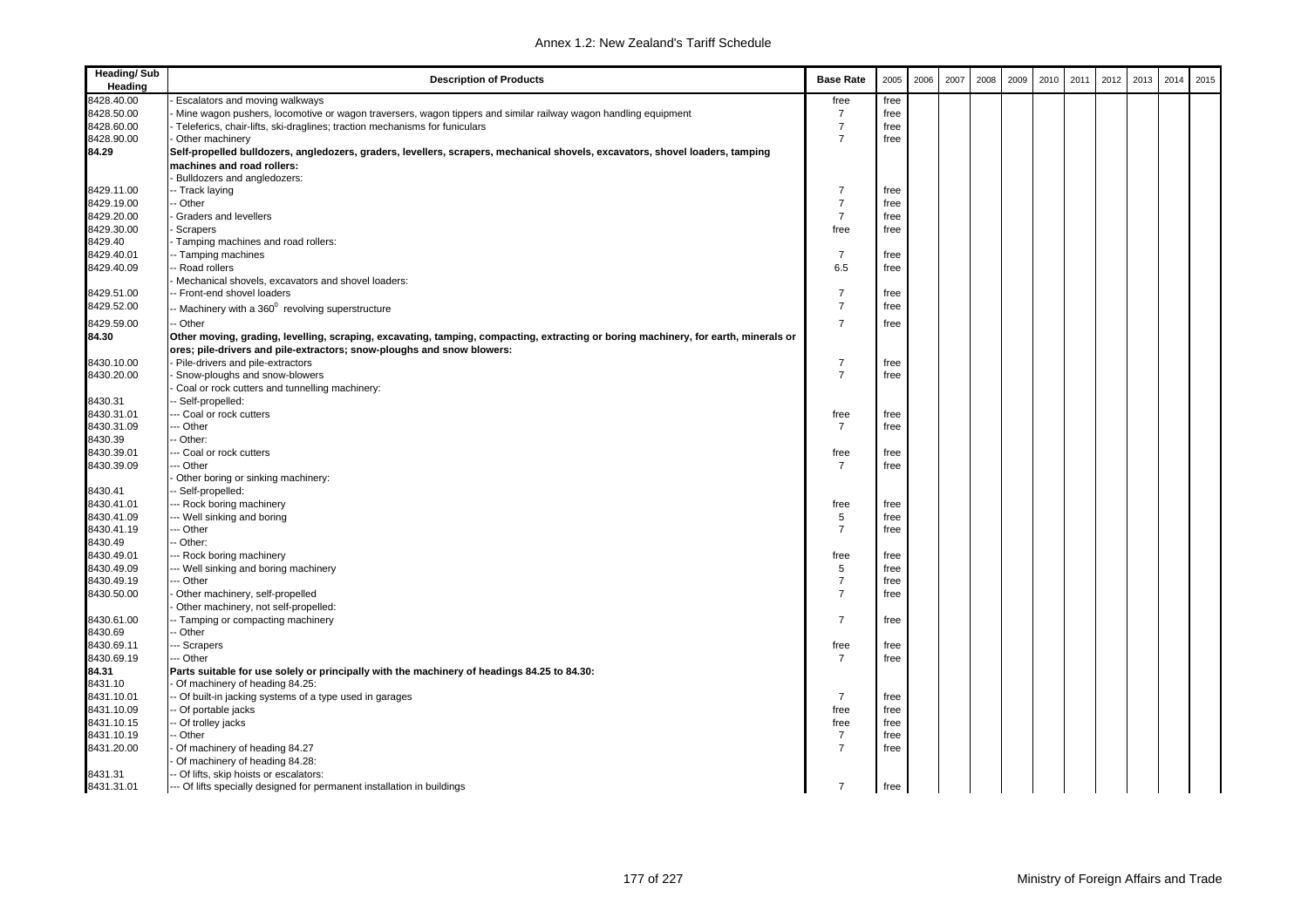| <b>Heading/Sub</b><br>Heading | <b>Description of Products</b>                                                                                                                                                                                                                                         | <b>Base Rate</b>                                                                 | 2005 | 2006 | 2007 | 2008 | 2009 | 2010 | 2011 | 2012 | 2013 | 2014 | 2015 |
|-------------------------------|------------------------------------------------------------------------------------------------------------------------------------------------------------------------------------------------------------------------------------------------------------------------|----------------------------------------------------------------------------------|------|------|------|------|------|------|------|------|------|------|------|
| 8431.31.09                    | - Other                                                                                                                                                                                                                                                                | 7                                                                                | free |      |      |      |      |      |      |      |      |      |      |
| 8431.39.00                    | Other                                                                                                                                                                                                                                                                  | $\overline{7}$                                                                   | free |      |      |      |      |      |      |      |      |      |      |
|                               | Of machinery of heading 84.26, 84.29 or 84.30:                                                                                                                                                                                                                         |                                                                                  |      |      |      |      |      |      |      |      |      |      |      |
| 8431.41.00                    | Buckets, shovels, grabs and grips                                                                                                                                                                                                                                      | $\overline{7}$                                                                   | free |      |      |      |      |      |      |      |      |      |      |
| 8431.42.00                    | Bulldozer or angledozer blades                                                                                                                                                                                                                                         | $\overline{7}$                                                                   | free |      |      |      |      |      |      |      |      |      |      |
| 8431.43                       | - Parts of boring or sinking machinery of subheadings 8430.41 or 8430.49:                                                                                                                                                                                              |                                                                                  |      |      |      |      |      |      |      |      |      |      |      |
| 8431.43.01                    | Of rock boring machinery                                                                                                                                                                                                                                               | free                                                                             | free |      |      |      |      |      |      |      |      |      |      |
| 8431.43.09                    | - Of well sinking and boring machinery                                                                                                                                                                                                                                 | 5                                                                                | free |      |      |      |      |      |      |      |      |      |      |
| 8431.43.19                    | - Other                                                                                                                                                                                                                                                                | $\overline{7}$                                                                   | free |      |      |      |      |      |      |      |      |      |      |
| 8431.49                       | Other:                                                                                                                                                                                                                                                                 |                                                                                  |      |      |      |      |      |      |      |      |      |      |      |
| 8431.49.01                    | Excavating parts other than those of subheading 8431.41                                                                                                                                                                                                                | See the rates applicable to the machinery for which the parts have been designed |      |      |      |      |      |      |      |      |      |      |      |
| 8431.49.05                    | - Of coal or rock cutters                                                                                                                                                                                                                                              | free                                                                             | free |      |      |      |      |      |      |      |      |      |      |
| 8431.49.09                    | - Of scrapers                                                                                                                                                                                                                                                          | free                                                                             | free |      |      |      |      |      |      |      |      |      |      |
| 8431.49.11                    | - Of mechanically propelled road rollers                                                                                                                                                                                                                               | 6.5                                                                              | free |      |      |      |      |      |      |      |      |      |      |
| 8431.49.19                    | - Of machinery of heading 84.26                                                                                                                                                                                                                                        | See the rates applicable to the machinery for which the parts have been designed |      |      |      |      |      |      |      |      |      |      |      |
| 8431.49.29                    | - Other                                                                                                                                                                                                                                                                | $\overline{7}$                                                                   | free |      |      |      |      |      |      |      |      |      |      |
| 84.32                         | Agricultural, horticultural or forestry machinery for soil preparation or cultivation; lawn or sports-ground rollers:                                                                                                                                                  |                                                                                  |      |      |      |      |      |      |      |      |      |      |      |
| 8432.10.00                    | Ploughs                                                                                                                                                                                                                                                                | free                                                                             | free |      |      |      |      |      |      |      |      |      |      |
|                               | Harrows, scarifiers, cultivators, weeders and hoes:                                                                                                                                                                                                                    |                                                                                  |      |      |      |      |      |      |      |      |      |      |      |
| 8432.21.00                    | - Disc harrows                                                                                                                                                                                                                                                         | free                                                                             | free |      |      |      |      |      |      |      |      |      |      |
| 8432.29                       | - Other:                                                                                                                                                                                                                                                               |                                                                                  |      |      |      |      |      |      |      |      |      |      |      |
| 8432.29.01                    | -- Other harrows; cultivators                                                                                                                                                                                                                                          | free                                                                             | free |      |      |      |      |      |      |      |      |      |      |
| 8432.29.09                    | - Other                                                                                                                                                                                                                                                                | free                                                                             | free |      |      |      |      |      |      |      |      |      |      |
| 8432.30                       | Seeders, planters and transplanters:                                                                                                                                                                                                                                   |                                                                                  |      |      |      |      |      |      |      |      |      |      |      |
| 8432.30.01                    | Seeders                                                                                                                                                                                                                                                                | free                                                                             | free |      |      |      |      |      |      |      |      |      |      |
| 8432.30.09                    | Other                                                                                                                                                                                                                                                                  | free                                                                             | free |      |      |      |      |      |      |      |      |      |      |
| 8432.40.00                    | Manure spreaders and fertiliser distributors                                                                                                                                                                                                                           | free                                                                             | free |      |      |      |      |      |      |      |      |      |      |
| 8432.80                       | Other machinery:                                                                                                                                                                                                                                                       |                                                                                  |      |      |      |      |      |      |      |      |      |      |      |
| 8432.80.01                    | Rollers                                                                                                                                                                                                                                                                | 6.5                                                                              | free |      |      |      |      |      |      |      |      |      |      |
| 8432.80.09                    | - Other                                                                                                                                                                                                                                                                | free                                                                             | free |      |      |      |      |      |      |      |      |      |      |
| 8432.90                       | Parts:                                                                                                                                                                                                                                                                 |                                                                                  |      |      |      |      |      |      |      |      |      |      |      |
|                               | Of ploughs:                                                                                                                                                                                                                                                            |                                                                                  |      |      |      |      |      |      |      |      |      |      |      |
| 8432.90.01                    | - Mouldboard plates, unbent; steel shareplates cut to pattern; skeith plates; plough beam forgings; discs for ploughs                                                                                                                                                  | free                                                                             | free |      |      |      |      |      |      |      |      |      |      |
| 8432.90.09                    | - Other                                                                                                                                                                                                                                                                | free                                                                             | free |      |      |      |      |      |      |      |      |      |      |
|                               | Of harrows; of seeders; of manure or fertiliser spreaders or distributors; of rollers; of cultivators:                                                                                                                                                                 |                                                                                  |      |      |      |      |      |      |      |      |      |      |      |
| 8432.90.12                    | - Cultivator tines (other than coil tines); cultivator points (tips)                                                                                                                                                                                                   | free                                                                             | free |      |      |      |      |      |      |      |      |      |      |
| 8432.90.15                    | - Other                                                                                                                                                                                                                                                                | free                                                                             | free |      |      |      |      |      |      |      |      |      |      |
| 8432.90.19                    | - Other                                                                                                                                                                                                                                                                | free                                                                             | free |      |      |      |      |      |      |      |      |      |      |
| 84.33                         | Harvesting or threshing machinery, including straw or fodder balers; grass or hay mowers; machines for cleaning, sorting or<br>grading eggs, fruit or other agricultural produce, other than machinery of heading 84.37:<br>Mowers for lawns, parks or sports-grounds: |                                                                                  |      |      |      |      |      |      |      |      |      |      |      |
| 8433.11.00                    | - Powered, with the cutting device rotating in a horizontal plane                                                                                                                                                                                                      | $\overline{7}$                                                                   | free |      |      |      |      |      |      |      |      |      |      |
| 8433.19                       | Other:                                                                                                                                                                                                                                                                 |                                                                                  |      |      |      |      |      |      |      |      |      |      |      |
| 8433.19.01                    | -- Manually operated                                                                                                                                                                                                                                                   | free                                                                             | free |      |      |      |      |      |      |      |      |      |      |
| 8433.19.09                    | - Other                                                                                                                                                                                                                                                                | $\overline{7}$                                                                   | free |      |      |      |      |      |      |      |      |      |      |
| 8433.20                       | Other mowers, including cutter bars for tractor mounting:                                                                                                                                                                                                              |                                                                                  |      |      |      |      |      |      |      |      |      |      |      |
| 8433.20.01                    | Oscillating cutter types                                                                                                                                                                                                                                               | free                                                                             | free |      |      |      |      |      |      |      |      |      |      |
| 8433.20.09                    | - Other                                                                                                                                                                                                                                                                | free                                                                             | free |      |      |      |      |      |      |      |      |      |      |
| 8433.30                       | Other haymaking machinery:                                                                                                                                                                                                                                             |                                                                                  |      |      |      |      |      |      |      |      |      |      |      |
| 8433.30.01                    | Swath turners, side delivery rakes, tedders                                                                                                                                                                                                                            | free                                                                             | free |      |      |      |      |      |      |      |      |      |      |
| 8433.30.09                    | - Other                                                                                                                                                                                                                                                                | free                                                                             | free |      |      |      |      |      |      |      |      |      |      |
| 8433.40.00                    | Straw or fodder balers, including pick-up balers                                                                                                                                                                                                                       | free                                                                             | free |      |      |      |      |      |      |      |      |      |      |
|                               | Other harvesting machinery; threshing machinery:                                                                                                                                                                                                                       |                                                                                  |      |      |      |      |      |      |      |      |      |      |      |
| 8433.51.00                    | -- Combine harvester-threshers                                                                                                                                                                                                                                         | free                                                                             | free |      |      |      |      |      |      |      |      |      |      |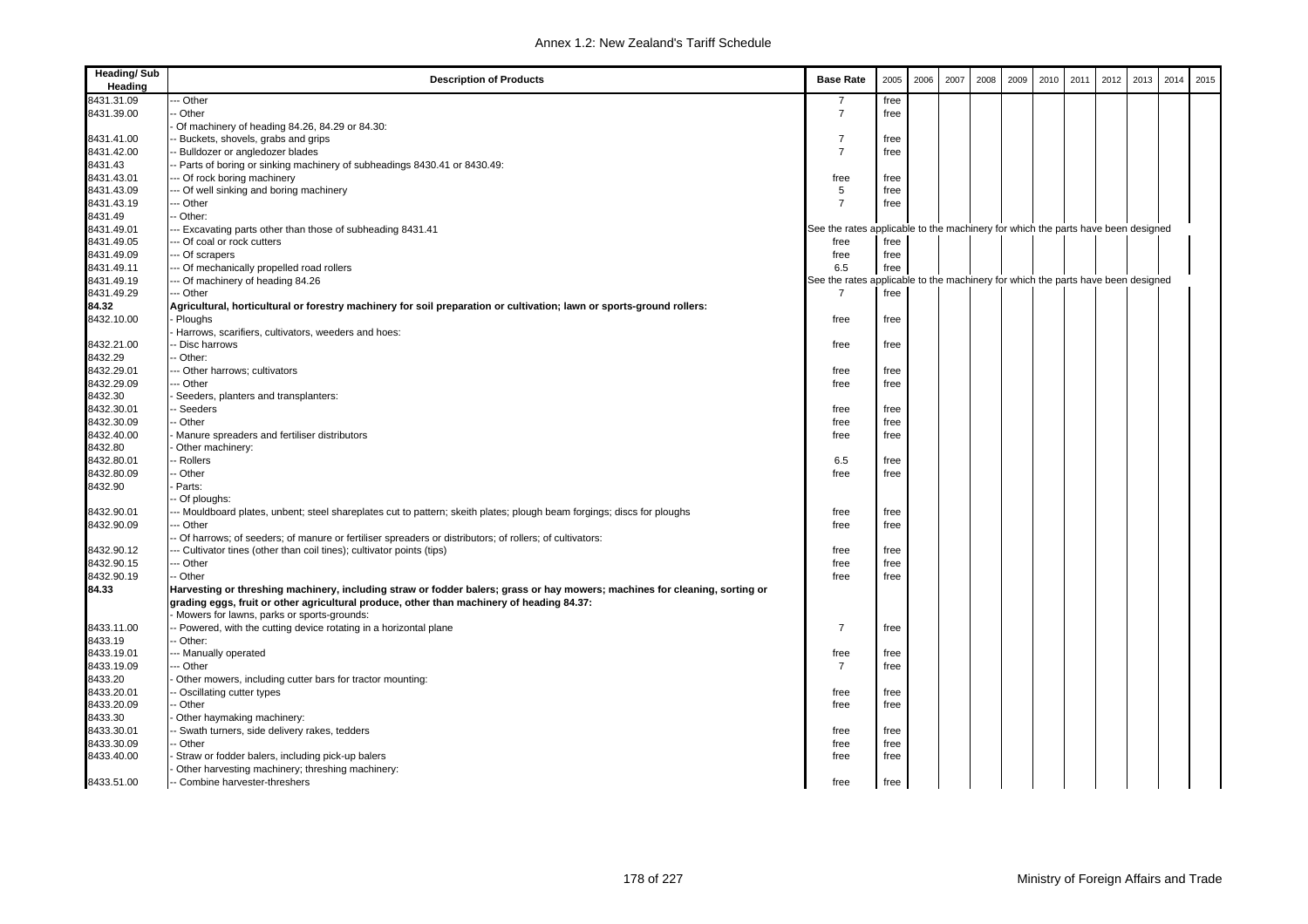| <b>Heading/Sub</b><br>Heading | <b>Description of Products</b>                                                                                                      | <b>Base Rate</b> | 2005 | 2006 | 2007 | 2008 | 2009 | 2010 | 2011 | 2012 | 2013 | 2014 | 2015 |
|-------------------------------|-------------------------------------------------------------------------------------------------------------------------------------|------------------|------|------|------|------|------|------|------|------|------|------|------|
| 8433.52.00                    | Other threshing machinery                                                                                                           | free             | free |      |      |      |      |      |      |      |      |      |      |
| 8433.53.00                    | Root or tuber harvesting machines                                                                                                   | free             | free |      |      |      |      |      |      |      |      |      |      |
| 8433.59.00                    | - Other                                                                                                                             | free             | free |      |      |      |      |      |      |      |      |      |      |
| 8433.60                       | Machines for cleaning, sorting or grading eggs, fruit or other agricultural produce:                                                |                  |      |      |      |      |      |      |      |      |      |      |      |
| 8433.60.01                    | - Egg-graders                                                                                                                       | free             | free |      |      |      |      |      |      |      |      |      |      |
| 8433.60.09                    | - Other                                                                                                                             | 5                | free |      |      |      |      |      |      |      |      |      |      |
| 8433.90                       | Parts:                                                                                                                              |                  |      |      |      |      |      |      |      |      |      |      |      |
|                               | Of mowers for lawns, parks or sports-grounds:                                                                                       |                  |      |      |      |      |      |      |      |      |      |      |      |
| 8433.90.02                    | -- Of manually operated machines                                                                                                    | free             | free |      |      |      |      |      |      |      |      |      |      |
| 8433.90.05                    | -- Other                                                                                                                            | 7                | free |      |      |      |      |      |      |      |      |      |      |
|                               | - Of other mowers:                                                                                                                  |                  |      |      |      |      |      |      |      |      |      |      |      |
| 8433.90.07                    | -- Of oscillating cutter types                                                                                                      | free             | free |      |      |      |      |      |      |      |      |      |      |
| 8433.90.08                    | -- Other                                                                                                                            | free             | free |      |      |      |      |      |      |      |      |      |      |
|                               | - Of other haymaking machinery:                                                                                                     |                  |      |      |      |      |      |      |      |      |      |      |      |
| 8433.90.12                    | -- Of swath turners, side delivery rakes, tedders                                                                                   | free             | free |      |      |      |      |      |      |      |      |      |      |
| 8433.90.15                    | -- Other                                                                                                                            | free             | free |      |      |      |      |      |      |      |      |      |      |
|                               |                                                                                                                                     |                  |      |      |      |      |      |      |      |      |      |      |      |
|                               | - Of harvesting and threshing machinery:                                                                                            |                  |      |      |      |      |      |      |      |      |      |      |      |
| 8433.90.16                    | -- Of straw or fodder balers, including pick-up balers; of combine harvester-thrashers; of other threshing machinery                | free             | free |      |      |      |      |      |      |      |      |      |      |
| 8433.90.18                    | -- Of other harvesting machinery                                                                                                    | free             | free |      |      |      |      |      |      |      |      |      |      |
| 8433.90.21                    | - Of egg-graders                                                                                                                    | free             | free |      |      |      |      |      |      |      |      |      |      |
| 8433.90.29                    | -- Other                                                                                                                            | 5                | free |      |      |      |      |      |      |      |      |      |      |
| 84.34                         | Milking machines and dairy machinery:                                                                                               |                  |      |      |      |      |      |      |      |      |      |      |      |
| 8434.10.00                    | Milking machines                                                                                                                    | free             | free |      |      |      |      |      |      |      |      |      |      |
| 8434.20.00                    | Dairy machinery                                                                                                                     | free             | free |      |      |      |      |      |      |      |      |      |      |
| 8434.90.00                    | Parts                                                                                                                               | free             | free |      |      |      |      |      |      |      |      |      |      |
| 84.35                         | Presses, crushers and similar machinery used in the manufacture of wine, cider, fruit juices or similar beverages:                  |                  |      |      |      |      |      |      |      |      |      |      |      |
| 8435.10.00                    | Machinery                                                                                                                           | free             | free |      |      |      |      |      |      |      |      |      |      |
| 8435.90.00                    | Parts                                                                                                                               | free             | free |      |      |      |      |      |      |      |      |      |      |
| 84.36                         | Other agricultural, horticultural, forestry, poultry-keeping or bee-keeping machinery, including germination plant fitted with      |                  |      |      |      |      |      |      |      |      |      |      |      |
|                               | mechanical or thermal equipment; poultry incubators and brooders:                                                                   |                  |      |      |      |      |      |      |      |      |      |      |      |
| 8436.10.00                    | Machinery for preparing animal feeding stuffs                                                                                       | free             | free |      |      |      |      |      |      |      |      |      |      |
|                               | Poultry-keeping machinery; poultry incubators and brooders:                                                                         |                  |      |      |      |      |      |      |      |      |      |      |      |
| 8436.21.00                    | - Poultry incubators and brooders                                                                                                   | free             | free |      |      |      |      |      |      |      |      |      |      |
| 8436.29.00                    | - Other                                                                                                                             | free             | free |      |      |      |      |      |      |      |      |      |      |
| 8436.80                       | Other machinery:                                                                                                                    |                  |      |      |      |      |      |      |      |      |      |      |      |
| 8436.80.01                    | - Mechanical clippers for animals                                                                                                   | free             | free |      |      |      |      |      |      |      |      |      |      |
| 8436.80.09                    | - Weed and scrub-cutting mowers                                                                                                     | free             | free |      |      |      |      |      |      |      |      |      |      |
| 8436.80.19                    | - Other                                                                                                                             | free             | free |      |      |      |      |      |      |      |      |      |      |
|                               | Parts:                                                                                                                              |                  |      |      |      |      |      |      |      |      |      |      |      |
| 8436.91.00                    | - Of poultry-keeping machinery or poultry incubators and brooders                                                                   | free             | free |      |      |      |      |      |      |      |      |      |      |
| 8436.99                       | - Other:                                                                                                                            |                  |      |      |      |      |      |      |      |      |      |      |      |
| 8436.99.01                    | -- Of mechanical clippers for animals                                                                                               | free             | free |      |      |      |      |      |      |      |      |      |      |
| 8436.99.09                    | --- Of weed- and scrub-cutting mowers                                                                                               | free             | free |      |      |      |      |      |      |      |      |      |      |
| 8436.99.19                    | --- Other                                                                                                                           | free             | free |      |      |      |      |      |      |      |      |      |      |
| 84.37                         | Machines for cleaning, sorting or grading seed, grain or dried leguminous vegetables; machinery used in the milling industry or for |                  |      |      |      |      |      |      |      |      |      |      |      |
|                               | the working of cereals or dried leguminous vegetables, other than farm-type machinery:                                              |                  |      |      |      |      |      |      |      |      |      |      |      |
| 8437.10                       | Machines for cleaning, sorting or grading seed, grain or dried leguminous vegetables:                                               |                  |      |      |      |      |      |      |      |      |      |      |      |
| 8437.10.01                    | - Cereal grain cleaners, not having a sorting or grading facility                                                                   | free             | free |      |      |      |      |      |      |      |      |      |      |
| 8437.10.09                    | - Other                                                                                                                             | 6.5              | free |      |      |      |      |      |      |      |      |      |      |
| 8437.80.00                    | Other machinery                                                                                                                     | 6.5              | free |      |      |      |      |      |      |      |      |      |      |
| 8437.90                       | Parts:                                                                                                                              |                  |      |      |      |      |      |      |      |      |      |      |      |
| 8437.90.01                    | - Of cereal grain cleaners, not having a sorting or grading facility                                                                | free             | free |      |      |      |      |      |      |      |      |      |      |
| 8437.90.09                    | - Other                                                                                                                             | 6.5              | free |      |      |      |      |      |      |      |      |      |      |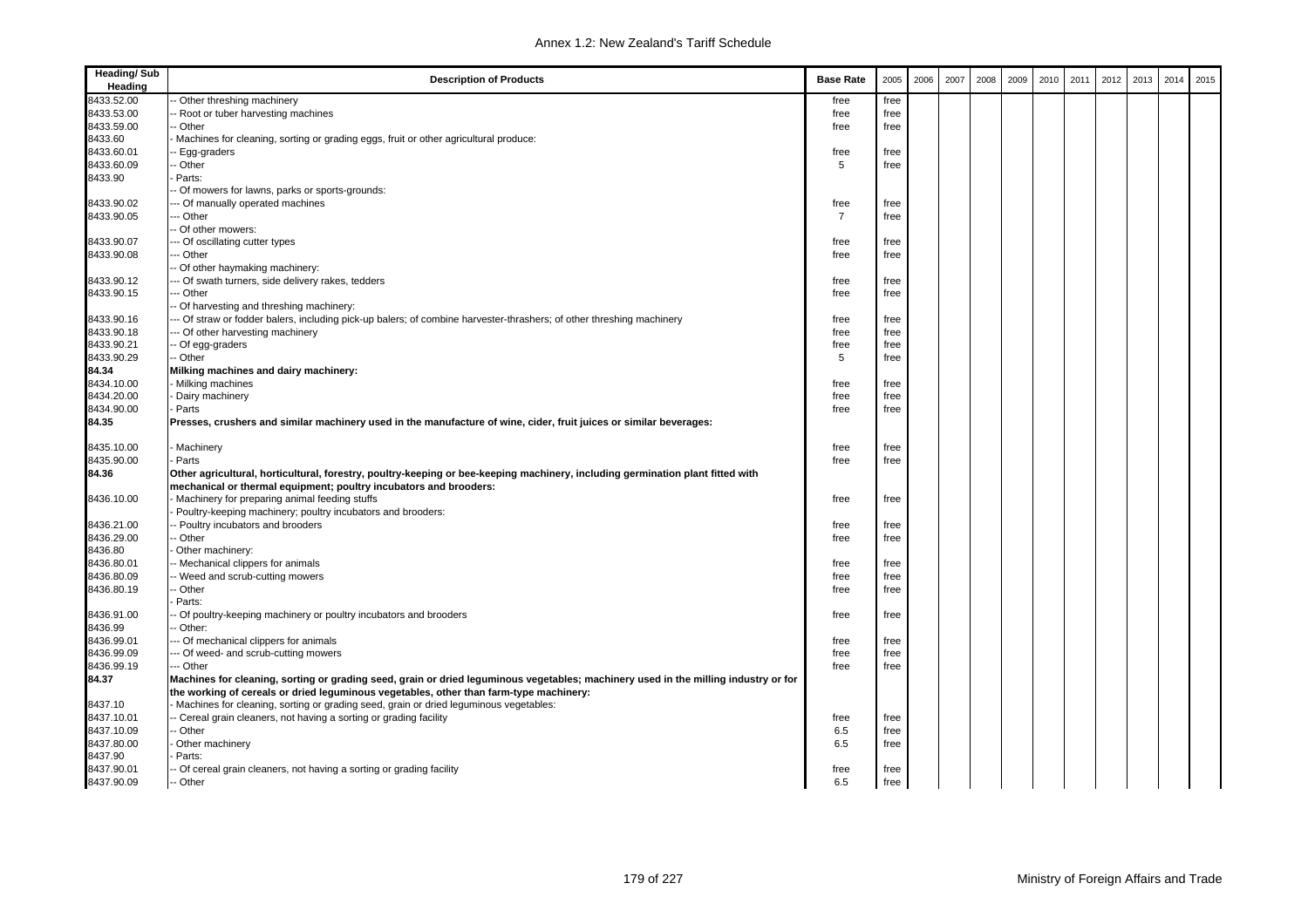| <b>Heading/Sub</b><br>Heading | <b>Description of Products</b>                                                                                                                                   | <b>Base Rate</b> | 2005         | 2006 | 2007 | 2008 | 2009 | 2010 | 2011 | 2012 | 2013 | 2014 | 2015 |
|-------------------------------|------------------------------------------------------------------------------------------------------------------------------------------------------------------|------------------|--------------|------|------|------|------|------|------|------|------|------|------|
| 84.38                         | Machinery, not specified or included elsewhere in this Chapter, for the industrial preparation or manufacture of food or drink, other                            |                  |              |      |      |      |      |      |      |      |      |      |      |
|                               | than machinery for the extraction or preparation of animal or fixed vegetable fats or oils:                                                                      |                  |              |      |      |      |      |      |      |      |      |      |      |
| 8438.10.00                    | Bakery machinery and machinery for the manufacture of macaroni, spaghetti or similar products                                                                    | free             | free         |      |      |      |      |      |      |      |      |      |      |
| 8438.20.00                    | Machinery for the manufacture of confectionery, cocoa or chocolate                                                                                               | free             | free         |      |      |      |      |      |      |      |      |      |      |
| 8438.30.00                    | Machinery for sugar manufacture                                                                                                                                  | free             | free         |      |      |      |      |      |      |      |      |      |      |
| 8438.40.00                    | Brewery machinery                                                                                                                                                | free             | free         |      |      |      |      |      |      |      |      |      |      |
| 8438.50.00                    | Machinery for the preparation of meat or poultry                                                                                                                 | free             | free         |      |      |      |      |      |      |      |      |      |      |
| 8438.60.00                    | Machinery for the preparation of fruits, nuts or vegetables                                                                                                      | free             | free         |      |      |      |      |      |      |      |      |      |      |
| 8438.80                       | Other machinery:                                                                                                                                                 |                  |              |      |      |      |      |      |      |      |      |      |      |
| 8438.80.01                    | - Mechanical appliances for acetification; coffee bean husking or hulling machines (cylinder, disc or blade types); orange oil extracting                        | $\overline{7}$   | free         |      |      |      |      |      |      |      |      |      |      |
|                               | nachines                                                                                                                                                         |                  |              |      |      |      |      |      |      |      |      |      |      |
| 8438.80.09                    | - Other                                                                                                                                                          | free             | free         |      |      |      |      |      |      |      |      |      |      |
| 8438.90                       | Parts:                                                                                                                                                           |                  |              |      |      |      |      |      |      |      |      |      |      |
| 8438.90.01                    | Of mechanical appliances for acetification; of coffee bean husking or hulling machines (cylinder, disc or blade types); of orange oil extracting                 | $\overline{7}$   | free         |      |      |      |      |      |      |      |      |      |      |
|                               | nachines                                                                                                                                                         |                  |              |      |      |      |      |      |      |      |      |      |      |
| 8438.90.09                    | - Other                                                                                                                                                          | free             | free         |      |      |      |      |      |      |      |      |      |      |
| 84.39                         | Machinery for making pulp of fibrous cellulosic material or for making or finishing paper or paperboard:                                                         |                  |              |      |      |      |      |      |      |      |      |      |      |
| 8439.10                       | Machinery for making pulp of fibrous cellulosic material:                                                                                                        |                  |              |      |      |      |      |      |      |      |      |      |      |
| 8439.10.01                    | - Wood chipping machines and screening units                                                                                                                     | 6.5              | free         |      |      |      |      |      |      |      |      |      |      |
| 8439.10.09                    | Other                                                                                                                                                            | free             | free         |      |      |      |      |      |      |      |      |      |      |
| 8439.20.00                    | Machinery for making paper or paperboard                                                                                                                         | free             | free         |      |      |      |      |      |      |      |      |      |      |
| 8439.30.00                    | Machinery for finishing paper or paperboard                                                                                                                      | free             | free         |      |      |      |      |      |      |      |      |      |      |
|                               | Parts:                                                                                                                                                           |                  |              |      |      |      |      |      |      |      |      |      |      |
| 8439.91                       | Of machinery for making pulp of fibrous cellulosic material:                                                                                                     |                  |              |      |      |      |      |      |      |      |      |      |      |
| 8439.91.01                    | - Of wood chipping machines and screening units                                                                                                                  | 6.5              | free         |      |      |      |      |      |      |      |      |      |      |
| 8439.91.09                    | -- Other                                                                                                                                                         | free             | free         |      |      |      |      |      |      |      |      |      |      |
| 8439.99.00                    | Other                                                                                                                                                            | free             | free         |      |      |      |      |      |      |      |      |      |      |
| 84.40                         | Book-binding machinery, including book-sewing machines:                                                                                                          |                  |              |      |      |      |      |      |      |      |      |      |      |
| 8440.10.00                    | Machinery                                                                                                                                                        | free             | free         |      |      |      |      |      |      |      |      |      |      |
| 8440.90.00                    | Parts                                                                                                                                                            | free             | free         |      |      |      |      |      |      |      |      |      |      |
| 84.41                         | Other machinery for making up paper pulp, paper or paperboard, including cutting machines of all kinds:                                                          |                  |              |      |      |      |      |      |      |      |      |      |      |
| 8441.10                       | Cutting machines:                                                                                                                                                |                  |              |      |      |      |      |      |      |      |      |      |      |
| 8441.10.01                    | Guillotines; paper shredding machines                                                                                                                            | $\overline{7}$   | free         |      |      |      |      |      |      |      |      |      |      |
| 8441.10.09                    | - Other                                                                                                                                                          | free             | free         |      |      |      |      |      |      |      |      |      |      |
| 8441.20.00                    | Machines for making bags, sacks or envelopes                                                                                                                     | free             | free         |      |      |      |      |      |      |      |      |      |      |
| 8441.30.00                    | Machines for making cartons, boxes, cases, tubes, drums or similar containers, other than by moulding                                                            | free             | free         |      |      |      |      |      |      |      |      |      |      |
| 8441.40.00                    | Machines for moulding articles in paper pulp, paper or paperboard                                                                                                | free             | free         |      |      |      |      |      |      |      |      |      |      |
| 8441.80.00                    | Other machinery                                                                                                                                                  | free             | free         |      |      |      |      |      |      |      |      |      |      |
| 8441.90.00                    | Parts                                                                                                                                                            | free             | free         |      |      |      |      |      |      |      |      |      |      |
| 84.42                         | Machinery, apparatus and equipment (other than the machine-tools of headings 84.56 to 84.65), for type-founding or type-setting, for                             |                  |              |      |      |      |      |      |      |      |      |      |      |
|                               | preparing or making printing blocks, plates, cylinders or other printing components; printing type, blocks, plates, cylinders and                                |                  |              |      |      |      |      |      |      |      |      |      |      |
|                               | other printing components; blocks, plates, cylinders and lithographic stones, prepared for printing purposes (for example, planed,                               |                  |              |      |      |      |      |      |      |      |      |      |      |
| 8442.10.00                    | grained or polished):                                                                                                                                            |                  |              |      |      |      |      |      |      |      |      |      |      |
| 8442.20.00                    | Phototype-setting and composing machines<br>Machinery, apparatus and equipment for type-setting or composing by other processes, with or without founding device | free<br>free     | free<br>free |      |      |      |      |      |      |      |      |      |      |
| 8442.30.00                    | Other machinery, apparatus and equipment plates or cylinders                                                                                                     | free             | free         |      |      |      |      |      |      |      |      |      |      |
| 8442.40.00                    | Parts of the foregoing machinery, apparatus or equipment                                                                                                         | free             | free         |      |      |      |      |      |      |      |      |      |      |
| 8442.50                       | Printing type, blocks, plates, cylinders and other printing components; blocks, plates, cylinders and lithographic stones, prepared for printing                 |                  |              |      |      |      |      |      |      |      |      |      |      |
|                               | purposes (for example, planed, grained or polished):                                                                                                             |                  |              |      |      |      |      |      |      |      |      |      |      |
| 8442.50.01                    | - Engraved or etched blocks, plates and cylinders for printing repetitive designs, repetitive words or overall colour                                            | $\overline{7}$   | free         |      |      |      |      |      |      |      |      |      |      |
| 8442.50.09                    | -- Other                                                                                                                                                         | 5                | free         |      |      |      |      |      |      |      |      |      |      |
|                               |                                                                                                                                                                  |                  |              |      |      |      |      |      |      |      |      |      |      |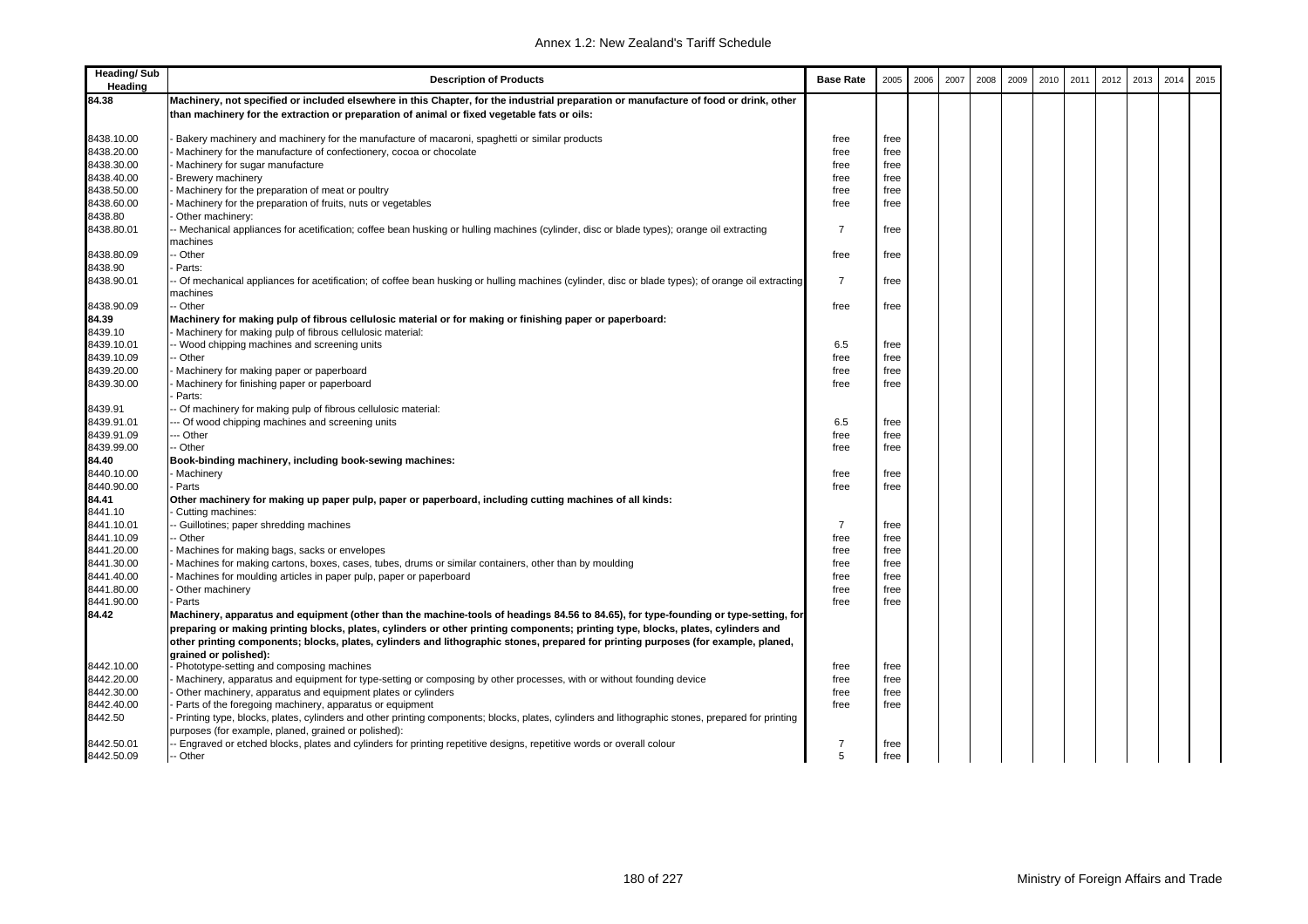| <b>Heading/Sub</b><br>Heading | <b>Description of Products</b>                                                                                                                                                                                                                          | <b>Base Rate</b> | 2005         | 2006 | 2007 | 2008 | 2009 | 2010 | 2011 | 2012 | 2013 | 2014 | 2015 |
|-------------------------------|---------------------------------------------------------------------------------------------------------------------------------------------------------------------------------------------------------------------------------------------------------|------------------|--------------|------|------|------|------|------|------|------|------|------|------|
| 84.43                         | Printing machinery used for printing by means of the printing type, blocks, plates, cylinders and other printing components of<br>heading 84.42; ink-jet printing machines, other than those of heading 84.71; machines for uses ancillary to printing: |                  |              |      |      |      |      |      |      |      |      |      |      |
|                               |                                                                                                                                                                                                                                                         |                  |              |      |      |      |      |      |      |      |      |      |      |
|                               | Offset printing machinery:                                                                                                                                                                                                                              |                  |              |      |      |      |      |      |      |      |      |      |      |
| 8443.11                       | Reel fed:                                                                                                                                                                                                                                               |                  |              |      |      |      |      |      |      |      |      |      |      |
| 8443.11.01                    | -- Machines for printing a repetitive design, repetitive words or overall colour on textiles, leather, wallpaper, wrapping paper, linoleum or other                                                                                                     | $\overline{7}$   | free         |      |      |      |      |      |      |      |      |      |      |
|                               | materials                                                                                                                                                                                                                                               |                  |              |      |      |      |      |      |      |      |      |      |      |
| 8443.11.09                    | - Other                                                                                                                                                                                                                                                 | free             | free         |      |      |      |      |      |      |      |      |      |      |
| 8443.12.00                    | Sheet fed, office type (sheet size not exceeding 22 x 36 cm)                                                                                                                                                                                            | free             | free         |      |      |      |      |      |      |      |      |      |      |
| 8443.19                       | Other:                                                                                                                                                                                                                                                  |                  |              |      |      |      |      |      |      |      |      |      |      |
| 8443.19.01                    | - Machines for printing a repetitive design, repetitive words or overall colour on textiles, leather, wallpaper, wrapping paper, linoleum or other                                                                                                      | $\overline{7}$   | free         |      |      |      |      |      |      |      |      |      |      |
|                               | materials<br>- Other                                                                                                                                                                                                                                    |                  |              |      |      |      |      |      |      |      |      |      |      |
| 8443.19.09                    | Letterpress printing machinery, excluding flexographic printing:                                                                                                                                                                                        | free             | free         |      |      |      |      |      |      |      |      |      |      |
| 8443.21                       | - Reel fed:                                                                                                                                                                                                                                             |                  |              |      |      |      |      |      |      |      |      |      |      |
| 8443.21.01                    | - Machines for printing a repetitive design, repetitive words or overall colour on textiles, leather, wallpaper, wrapping paper, linoleum or other                                                                                                      | $\overline{7}$   | free         |      |      |      |      |      |      |      |      |      |      |
|                               | materials:                                                                                                                                                                                                                                              |                  |              |      |      |      |      |      |      |      |      |      |      |
| 8443.21.09                    | - Other                                                                                                                                                                                                                                                 | free             | free         |      |      |      |      |      |      |      |      |      |      |
| 8443.29                       | Other:                                                                                                                                                                                                                                                  |                  |              |      |      |      |      |      |      |      |      |      |      |
| 8443.29.01                    | -- Machines for printing a repetitive design, repetitive words or overall colour on textiles, leather, wallpaper, wrapping paper, linoleum or other                                                                                                     | $\overline{7}$   | free         |      |      |      |      |      |      |      |      |      |      |
|                               | materials                                                                                                                                                                                                                                               |                  |              |      |      |      |      |      |      |      |      |      |      |
| 8443.29.09                    | - Other                                                                                                                                                                                                                                                 | free             | free         |      |      |      |      |      |      |      |      |      |      |
| 8443.30                       | Flexographic printing machinery:                                                                                                                                                                                                                        |                  |              |      |      |      |      |      |      |      |      |      |      |
| 8443.30.01                    | - Machines for printing a repetitive design, repetitive words or overall colour on textiles, leather, wallpaper, wrapping paper, linoleum or other                                                                                                      | $\overline{7}$   | free         |      |      |      |      |      |      |      |      |      |      |
|                               | materials                                                                                                                                                                                                                                               |                  |              |      |      |      |      |      |      |      |      |      |      |
| 8443.30.09                    | - Other                                                                                                                                                                                                                                                 | free             | free         |      |      |      |      |      |      |      |      |      |      |
| 8443.40.00                    | Gravure printing machinery                                                                                                                                                                                                                              | free             | free         |      |      |      |      |      |      |      |      |      |      |
|                               | Other printing machinery:                                                                                                                                                                                                                               |                  |              |      |      |      |      |      |      |      |      |      |      |
| 8443.51.00                    | - Ink-jet printing machines.                                                                                                                                                                                                                            | $\overline{7}$   | free         |      |      |      |      |      |      |      |      |      |      |
| 8443.59                       | - Other:                                                                                                                                                                                                                                                |                  |              |      |      |      |      |      |      |      |      |      |      |
| 8443.59.10                    | -- Machines for printing a repetitive design, repetitive words or overall colour on textiles, leather, wallpaper, wrapping paper, linoleum or other                                                                                                     | $\overline{7}$   | free         |      |      |      |      |      |      |      |      |      |      |
|                               | materials                                                                                                                                                                                                                                               |                  |              |      |      |      |      |      |      |      |      |      |      |
| 8443.59.90                    | -- Other                                                                                                                                                                                                                                                | free             | free         |      |      |      |      |      |      |      |      |      |      |
| 8443.60.00<br>8443.90         | Machines for uses ancillary to printing<br>Parts:                                                                                                                                                                                                       | free             | free         |      |      |      |      |      |      |      |      |      |      |
| 8443.90.01                    | Of machines for printing a repetitive design, repetitive words or overall colour on textiles, leather wallpaper, wrapping paper, linoleum or                                                                                                            | 7                | free         |      |      |      |      |      |      |      |      |      |      |
|                               | other materials                                                                                                                                                                                                                                         |                  |              |      |      |      |      |      |      |      |      |      |      |
| 8443.90.09                    | - Other                                                                                                                                                                                                                                                 | free             | free         |      |      |      |      |      |      |      |      |      |      |
| 84.44                         |                                                                                                                                                                                                                                                         |                  |              |      |      |      |      |      |      |      |      |      |      |
| 8444.00.00                    | Machines for extruding, drawing, texturing or cutting man-made textile materials                                                                                                                                                                        | free             | free         |      |      |      |      |      |      |      |      |      |      |
| 84.45                         | Machines for preparing textile fibres; spinning, doubling or twisting machines and for producing textile yarns; textile reeling or                                                                                                                      |                  |              |      |      |      |      |      |      |      |      |      |      |
|                               | winding (incl. weft-winding) machines and for preparing textile yarns for use on machines of heading 84.46 or 84.47:                                                                                                                                    |                  |              |      |      |      |      |      |      |      |      |      |      |
|                               | Machines for preparing textile fibres:                                                                                                                                                                                                                  |                  |              |      |      |      |      |      |      |      |      |      |      |
| 8445.11.00                    | Carding machines                                                                                                                                                                                                                                        | free             | free         |      |      |      |      |      |      |      |      |      |      |
| 8445.12.00                    | Combing machines                                                                                                                                                                                                                                        | free             | free         |      |      |      |      |      |      |      |      |      |      |
| 8445.13.00                    | Drawing or roving machines                                                                                                                                                                                                                              | free             | free         |      |      |      |      |      |      |      |      |      |      |
| 8445.19                       | Other:                                                                                                                                                                                                                                                  |                  |              |      |      |      |      |      |      |      |      |      |      |
| 8445.19.01                    | -- Wool-scouring machines                                                                                                                                                                                                                               | 6.5              | free         |      |      |      |      |      |      |      |      |      |      |
| 8445.19.09                    | - Other                                                                                                                                                                                                                                                 | free             | free         |      |      |      |      |      |      |      |      |      |      |
| 8445.20.00                    | Textile spinning machines                                                                                                                                                                                                                               | free             | free         |      |      |      |      |      |      |      |      |      |      |
| 8445.30.00<br>8445.40.00      | Textile doubling or twisting machines                                                                                                                                                                                                                   | free<br>free     | free<br>free |      |      |      |      |      |      |      |      |      |      |
| 8445.90.00                    | Textile winding (including weft-winding) or reeling machines<br>Other                                                                                                                                                                                   | free             | free         |      |      |      |      |      |      |      |      |      |      |
|                               |                                                                                                                                                                                                                                                         |                  |              |      |      |      |      |      |      |      |      |      |      |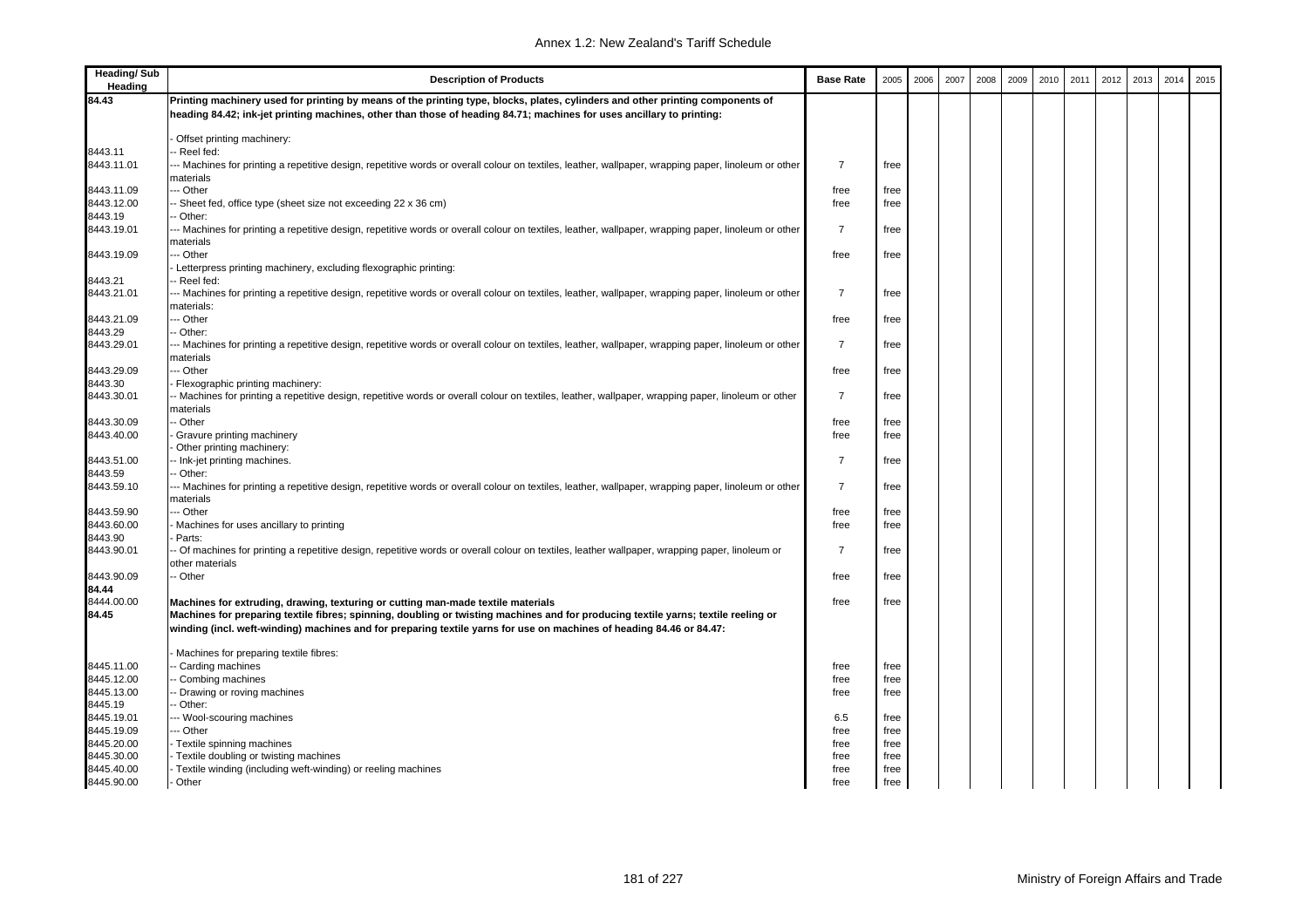| <b>Heading/Sub</b><br>Heading | <b>Description of Products</b>                                                                                                                                                                                                                                                                                                                                                                                                                              | <b>Base Rate</b>                                                                       | 2005 | 2006 | 2007 | 2008           | 2009 | 2010 | 2011 | 2012 | 2013 | 2014 | 2015 |
|-------------------------------|-------------------------------------------------------------------------------------------------------------------------------------------------------------------------------------------------------------------------------------------------------------------------------------------------------------------------------------------------------------------------------------------------------------------------------------------------------------|----------------------------------------------------------------------------------------|------|------|------|----------------|------|------|------|------|------|------|------|
| 84.46                         | Weaving machines (looms):                                                                                                                                                                                                                                                                                                                                                                                                                                   |                                                                                        |      |      |      |                |      |      |      |      |      |      |      |
| 8446.10.00                    | For weaving fabrics of a width not exceeding 30 cm                                                                                                                                                                                                                                                                                                                                                                                                          | free                                                                                   | free |      |      |                |      |      |      |      |      |      |      |
|                               | For weaving fabrics of a width exceeding 30 cm, shuttle type:                                                                                                                                                                                                                                                                                                                                                                                               |                                                                                        |      |      |      |                |      |      |      |      |      |      |      |
| 8446.21.00                    | - Power looms                                                                                                                                                                                                                                                                                                                                                                                                                                               | free                                                                                   | free |      |      |                |      |      |      |      |      |      |      |
| 8446.29.00                    | - Other                                                                                                                                                                                                                                                                                                                                                                                                                                                     | free                                                                                   | free |      |      |                |      |      |      |      |      |      |      |
| 8446.30.00                    | For weaving fabrics of a width exceeding 30 cm, shuttleless type                                                                                                                                                                                                                                                                                                                                                                                            | free                                                                                   | free |      |      |                |      |      |      |      |      |      |      |
| 84.47                         | Knitting machines, stitch-bonding machines and machines for making gimped yarn, tulle lace embroidery, trimmings, braid or net                                                                                                                                                                                                                                                                                                                              |                                                                                        |      |      |      |                |      |      |      |      |      |      |      |
|                               | and machines for tufting:<br>Circular knitting machines:                                                                                                                                                                                                                                                                                                                                                                                                    |                                                                                        |      |      |      |                |      |      |      |      |      |      |      |
| 8447.11.00                    | - With cylinder diameter not exceeding 165 mm                                                                                                                                                                                                                                                                                                                                                                                                               | free                                                                                   | free |      |      |                |      |      |      |      |      |      |      |
| 8447.12.00                    | -- With cylinder diameter exceeding 165 mm                                                                                                                                                                                                                                                                                                                                                                                                                  | free                                                                                   | free |      |      |                |      |      |      |      |      |      |      |
| 8447.20.00                    | Flat knitting machines; stitch-bonding machines                                                                                                                                                                                                                                                                                                                                                                                                             | free                                                                                   | free |      |      |                |      |      |      |      |      |      |      |
| 8447.90.00                    | Other                                                                                                                                                                                                                                                                                                                                                                                                                                                       | free                                                                                   | free |      |      |                |      |      |      |      |      |      |      |
| 84.48                         | Auxiliary machinery for use with machines of heading Nos. 84.44, 84.45, 84.46, 84.47 (e.g., dobbies, jacquards, automatic stop<br>motions, shuttle changing mechanisms); parts and accessories suitable for use solely or principally with the machines of this<br>heading or of headings 84.44, 84.45, 84.46 or 84.47 (e.g., spindles and spindle flyers, card clothing, combs, extruding nipples,<br>shuttles, healds and heald-frames, hosiery needles): |                                                                                        |      |      |      |                |      |      |      |      |      |      |      |
|                               | Auxiliary machinery for machines of heading 84.44, 84.45, 84.46 or 84.47:                                                                                                                                                                                                                                                                                                                                                                                   |                                                                                        |      |      |      |                |      |      |      |      |      |      |      |
| 8448.11.00                    | Dobbies and Jacquards; card reducing, copying, punching or assembling machines for use therewith                                                                                                                                                                                                                                                                                                                                                            | free                                                                                   | free |      |      |                |      |      |      |      |      |      |      |
| 8448.19.00                    | - Other                                                                                                                                                                                                                                                                                                                                                                                                                                                     | free                                                                                   | free |      |      |                |      |      |      |      |      |      |      |
| 8448.20.00                    | Parts and accessories of machines of heading 84.44 or of their auxiliary machinery                                                                                                                                                                                                                                                                                                                                                                          | free                                                                                   | free |      |      |                |      |      |      |      |      |      |      |
|                               | Parts and accessories of machines of heading 84.45 or their auxiliary machinery:                                                                                                                                                                                                                                                                                                                                                                            |                                                                                        |      |      |      |                |      |      |      |      |      |      |      |
| 8448.31.00                    | Card clothing                                                                                                                                                                                                                                                                                                                                                                                                                                               | free                                                                                   | free |      |      |                |      |      |      |      |      |      |      |
| 8448.32.00                    | - Of machines for preparing textile fibres, other than card clothing                                                                                                                                                                                                                                                                                                                                                                                        | See the rates applicable to the machines for which the parts and accessories have been |      |      |      |                |      |      |      |      |      |      |      |
|                               |                                                                                                                                                                                                                                                                                                                                                                                                                                                             | designed                                                                               |      |      |      |                |      |      |      |      |      |      |      |
| 8448.33.00                    | Spindles, spindle flyers, spinning rings and ring travellers                                                                                                                                                                                                                                                                                                                                                                                                | free                                                                                   | free |      |      |                |      |      |      |      |      |      |      |
| 8448.39.00                    | - Other                                                                                                                                                                                                                                                                                                                                                                                                                                                     | free                                                                                   | free |      |      |                |      |      |      |      |      |      |      |
|                               | Parts and accessories of weaving machines (looms) or of their auxiliary machinery:                                                                                                                                                                                                                                                                                                                                                                          |                                                                                        |      |      |      |                |      |      |      |      |      |      |      |
| 8448.41.00                    | - Shuttles                                                                                                                                                                                                                                                                                                                                                                                                                                                  | free                                                                                   | free |      |      |                |      |      |      |      |      |      |      |
| 8448.42.00                    | - Reeds for looms, healds and heald-frames                                                                                                                                                                                                                                                                                                                                                                                                                  | free                                                                                   | free |      |      |                |      |      |      |      |      |      |      |
| 8448.49.00                    | Other                                                                                                                                                                                                                                                                                                                                                                                                                                                       | free                                                                                   | free |      |      |                |      |      |      |      |      |      |      |
|                               | Parts and accessories of machines of heading 84.47 or their auxiliary machinery:                                                                                                                                                                                                                                                                                                                                                                            |                                                                                        |      |      |      |                |      |      |      |      |      |      |      |
| 8448.51.00                    | - Sinkers, needles and other articles used in forming stitches                                                                                                                                                                                                                                                                                                                                                                                              | free                                                                                   | free |      |      |                |      |      |      |      |      |      |      |
| 8448.59.00                    | - Other                                                                                                                                                                                                                                                                                                                                                                                                                                                     | free                                                                                   | free |      |      |                |      |      |      |      |      |      |      |
| 84.49                         |                                                                                                                                                                                                                                                                                                                                                                                                                                                             |                                                                                        |      |      |      |                |      |      |      |      |      |      |      |
| 8449.00.00                    | Machinery for the manufacture or finishing of felt or nonwovens in the piece or in shapes, including machinery for making felt hats;<br>blocks for making hats                                                                                                                                                                                                                                                                                              | free                                                                                   | free |      |      |                |      |      |      |      |      |      |      |
| 84.50                         | Household or laundry-type washing machines, including machines which both wash and dry:                                                                                                                                                                                                                                                                                                                                                                     |                                                                                        |      |      |      |                |      |      |      |      |      |      |      |
|                               | Machines, each of a dry linen capacity not exceeding 10 kg:                                                                                                                                                                                                                                                                                                                                                                                                 |                                                                                        |      |      |      |                |      |      |      |      |      |      |      |
| 8450.11                       | -- Fully-automatic machines:                                                                                                                                                                                                                                                                                                                                                                                                                                |                                                                                        |      |      |      |                |      |      |      |      |      |      |      |
| 8450.11.01                    | --- Household                                                                                                                                                                                                                                                                                                                                                                                                                                               | $\overline{7}$                                                                         | 5.5  | 5.5  | 5.5  | 5              | 5    | free |      |      |      |      |      |
| 8450.11.09                    | -- Other                                                                                                                                                                                                                                                                                                                                                                                                                                                    | 5                                                                                      | free |      |      |                |      |      |      |      |      |      |      |
| 8450.12                       | - Other machines, with built-in centrifugal drier:                                                                                                                                                                                                                                                                                                                                                                                                          |                                                                                        |      |      |      |                |      |      |      |      |      |      |      |
| 8450.12.01                    | --- Household                                                                                                                                                                                                                                                                                                                                                                                                                                               | $\overline{7}$                                                                         | 5.5  | 5    | 4.5  | $\overline{4}$ | 3    | free |      |      |      |      |      |
| 8450.12.09                    | -- Other                                                                                                                                                                                                                                                                                                                                                                                                                                                    | 5                                                                                      | free |      |      |                |      |      |      |      |      |      |      |
| 8450.19                       | - Other:                                                                                                                                                                                                                                                                                                                                                                                                                                                    |                                                                                        |      |      |      |                |      |      |      |      |      |      |      |
|                               |                                                                                                                                                                                                                                                                                                                                                                                                                                                             | $\overline{7}$                                                                         |      |      |      |                |      |      |      |      |      |      |      |
| 8450.19.01                    | --- Household                                                                                                                                                                                                                                                                                                                                                                                                                                               |                                                                                        | 5.5  | 5.5  | 5.5  | 5              | 5    | free |      |      |      |      |      |
| 8450.19.09                    | -- Other                                                                                                                                                                                                                                                                                                                                                                                                                                                    | 5<br>5                                                                                 | free |      |      |                |      |      |      |      |      |      |      |
| 8450.20.00                    | Machines, each of a dry linen capacity exceeding 10 kg                                                                                                                                                                                                                                                                                                                                                                                                      |                                                                                        | free |      |      |                |      |      |      |      |      |      |      |
| 8450.90                       | Parts:                                                                                                                                                                                                                                                                                                                                                                                                                                                      |                                                                                        |      |      |      |                |      |      |      |      |      |      |      |
| 8450.90.01                    | - Of household machines                                                                                                                                                                                                                                                                                                                                                                                                                                     | $\overline{7}$                                                                         | free |      |      |                |      |      |      |      |      |      |      |
| 8450.90.09                    | - Other                                                                                                                                                                                                                                                                                                                                                                                                                                                     | 5                                                                                      | free |      |      |                |      |      |      |      |      |      |      |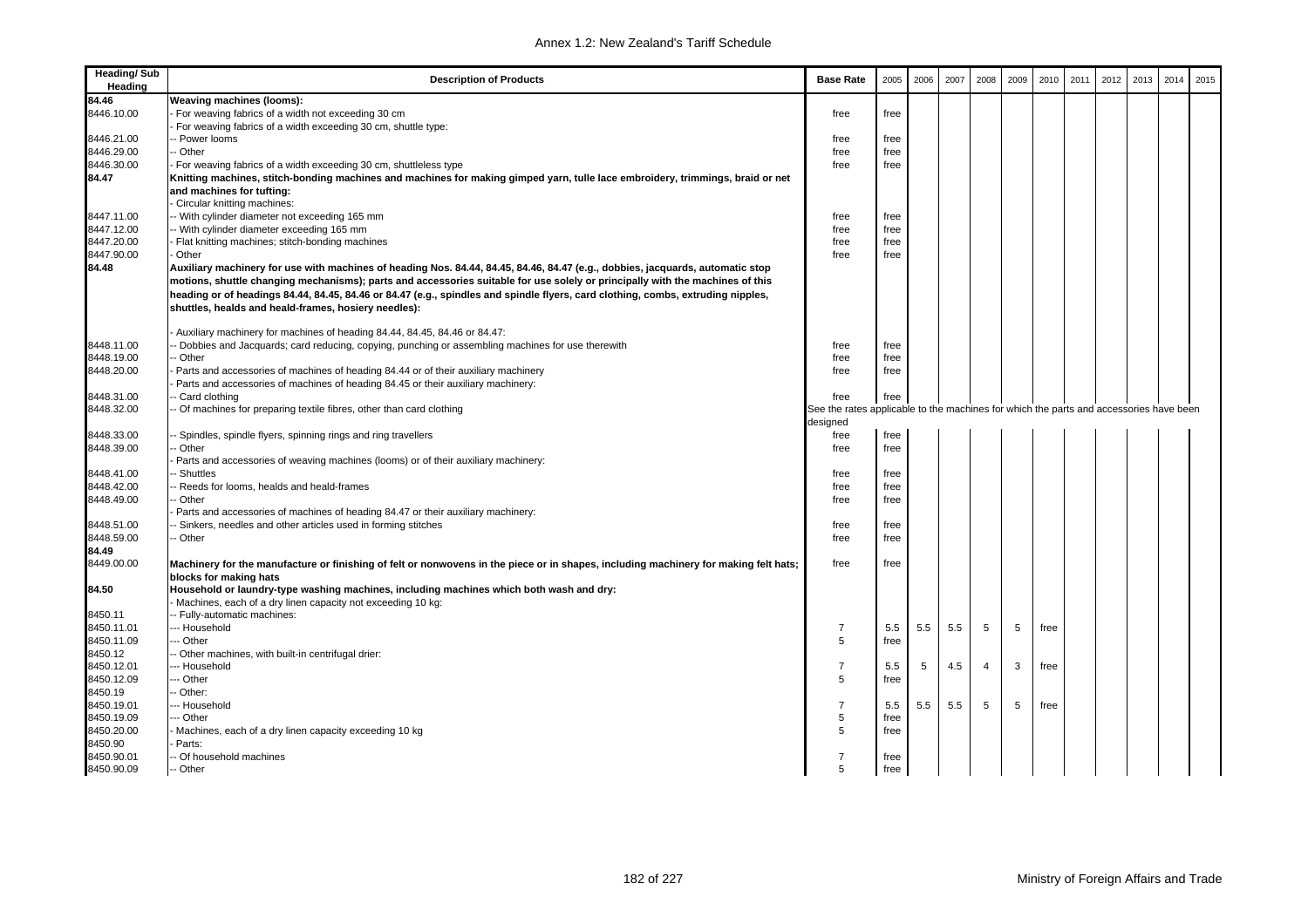| <b>Heading/Sub</b><br>Heading | <b>Description of Products</b>                                                                                                                                                                                | <b>Base Rate</b>                 | 2005         | 2006 | 2007 | 2008 | 2009 | 2010 | 2011 | 2012 | 2013 | 2014 | 2015 |
|-------------------------------|---------------------------------------------------------------------------------------------------------------------------------------------------------------------------------------------------------------|----------------------------------|--------------|------|------|------|------|------|------|------|------|------|------|
| 84.51                         | Machinery (other than machines of heading 84.50) for washing, cleaning, wringing, drying, ironing, pressing (including fusing                                                                                 |                                  |              |      |      |      |      |      |      |      |      |      |      |
|                               | presses), bleaching, dyeing, dressing, finishing, coating or impregnating textile yarns, fabrics or made up textile articles and                                                                              |                                  |              |      |      |      |      |      |      |      |      |      |      |
|                               | machines for applying the paste to the base fabric or other support used in the manufacture of floor coverings such as linoleum;                                                                              |                                  |              |      |      |      |      |      |      |      |      |      |      |
|                               | machines for reeling folding, cutting or pinking textiles:                                                                                                                                                    |                                  |              |      |      |      |      |      |      |      |      |      |      |
| 8451.10.00                    | Dry-cleaning machines                                                                                                                                                                                         | $\overline{7}$                   | free         |      |      |      |      |      |      |      |      |      |      |
|                               | Drying machines:                                                                                                                                                                                              |                                  |              |      |      |      |      |      |      |      |      |      |      |
| 8451.21                       | - Each of a dry linen capacity not exceeding 10 kg:                                                                                                                                                           |                                  |              |      |      |      |      |      |      |      |      |      |      |
| 8451.21.01                    | -- Household                                                                                                                                                                                                  | $\overline{7}$                   | 5.5          | 5.5  | 5.5  | 5    | 5    | free |      |      |      |      |      |
| 8451.21.09                    | -- Other                                                                                                                                                                                                      | 5                                | free         |      |      |      |      |      |      |      |      |      |      |
| 8451.29.00                    | - Other                                                                                                                                                                                                       | 5                                | free         |      |      |      |      |      |      |      |      |      |      |
| 8451.30.00                    | Ironing machines and presses (including fusing presses)                                                                                                                                                       | $\overline{7}$                   | free         |      |      |      |      |      |      |      |      |      |      |
| 8451.40.00                    | Washing, bleaching or dyeing machines                                                                                                                                                                         | 5                                | free         |      |      |      |      |      |      |      |      |      |      |
| 8451.50.00                    | Machines for reeling, unreeling, folding, cutting or pinking textile fabrics                                                                                                                                  | $\overline{7}$<br>$\overline{7}$ | free         |      |      |      |      |      |      |      |      |      |      |
| 8451.80.00                    | Other machinery                                                                                                                                                                                               |                                  | free         |      |      |      |      |      |      |      |      |      |      |
| 8451.90                       | Parts:                                                                                                                                                                                                        |                                  |              |      |      |      |      |      |      |      |      |      |      |
| 8451.90.01                    | - Of washing, bleaching and dyeing machinery                                                                                                                                                                  | $\,$ 5 $\,$<br>$\overline{7}$    | free         |      |      |      |      |      |      |      |      |      |      |
| 8451.90.09<br>84.52           | - Other                                                                                                                                                                                                       |                                  | free         |      |      |      |      |      |      |      |      |      |      |
|                               | Sewing machines, other than book-sewing machines of heading 84.40; furniture, bases and covers specially designed for sewing                                                                                  |                                  |              |      |      |      |      |      |      |      |      |      |      |
|                               | machines; sewing machine needles:                                                                                                                                                                             |                                  |              |      |      |      |      |      |      |      |      |      |      |
| 8452.10.00                    | Sewing machines of the household type                                                                                                                                                                         | free                             | free         |      |      |      |      |      |      |      |      |      |      |
| 8452.21.00                    | Other sewing machines:<br>- Automatic units                                                                                                                                                                   | free                             | free         |      |      |      |      |      |      |      |      |      |      |
| 8452.29.00                    | - Other                                                                                                                                                                                                       | free                             | free         |      |      |      |      |      |      |      |      |      |      |
| 8452.30.00                    | Sewing machine needles                                                                                                                                                                                        | free                             | free         |      |      |      |      |      |      |      |      |      |      |
| 8452.40.00                    | - Furniture, bases and covers for sewing machines and parts thereof                                                                                                                                           | $\overline{7}$                   | free         |      |      |      |      |      |      |      |      |      |      |
| 8452.90.00                    | Other parts of sewing machines                                                                                                                                                                                | free                             | free         |      |      |      |      |      |      |      |      |      |      |
| 84.53                         | Machinery for preparing, tanning or working hides, skins or leather or for making or repairing footwear or other articles of hides,                                                                           |                                  |              |      |      |      |      |      |      |      |      |      |      |
|                               | skins or leather, other than sewing machines:                                                                                                                                                                 |                                  |              |      |      |      |      |      |      |      |      |      |      |
| 8453.10.00                    | Machinery for preparing, tanning or working hides, skins or leather                                                                                                                                           | free                             | free         |      |      |      |      |      |      |      |      |      |      |
| 8453.20.00                    | Machinery for making or repairing footwear                                                                                                                                                                    | free                             | free         |      |      |      |      |      |      |      |      |      |      |
| 8453.80.00                    | Other machinery                                                                                                                                                                                               | free                             | free         |      |      |      |      |      |      |      |      |      |      |
| 8453.90.00                    | Parts                                                                                                                                                                                                         | free                             | free         |      |      |      |      |      |      |      |      |      |      |
| 84.54                         | Converters, ladles, ingot moulds and casting machines, of a kind used in metallurgy or metal foundries:                                                                                                       |                                  |              |      |      |      |      |      |      |      |      |      |      |
| 8454.10.00                    | Converters                                                                                                                                                                                                    | $\overline{7}$                   | free         |      |      |      |      |      |      |      |      |      |      |
| 8454.20.00                    | Ingot moulds and ladles                                                                                                                                                                                       | $\overline{7}$                   | free         |      |      |      |      |      |      |      |      |      |      |
| 8454.30.00                    | Casting machines                                                                                                                                                                                              | $\overline{7}$                   | free         |      |      |      |      |      |      |      |      |      |      |
| 8454.90.00                    | Parts                                                                                                                                                                                                         | $\overline{7}$                   | free         |      |      |      |      |      |      |      |      |      |      |
| 84.55                         | Metal-rolling mills and rolls therefor:                                                                                                                                                                       |                                  |              |      |      |      |      |      |      |      |      |      |      |
| 8455.10.00                    | Tube mills                                                                                                                                                                                                    | free                             | free         |      |      |      |      |      |      |      |      |      |      |
|                               | Other rolling mills:                                                                                                                                                                                          |                                  |              |      |      |      |      |      |      |      |      |      |      |
| 8455.21.00                    | -- Hot or combination hot and cold                                                                                                                                                                            | free                             | free         |      |      |      |      |      |      |      |      |      |      |
| 8455.22.00                    | - Cold                                                                                                                                                                                                        | free                             | free         |      |      |      |      |      |      |      |      |      |      |
| 8455.30.00                    | Rolls for rolling mills                                                                                                                                                                                       | free<br>free                     | free<br>free |      |      |      |      |      |      |      |      |      |      |
| 8455.90.00<br>84.56           | Other parts                                                                                                                                                                                                   |                                  |              |      |      |      |      |      |      |      |      |      |      |
|                               | Machine-tools for working any material by removal of material, by laser or other light or photon beam, ultrasonic, electro-discharge,<br>electro-chemical, electron beam, ionic-beam or plasma arc processes: |                                  |              |      |      |      |      |      |      |      |      |      |      |
| 8456.10                       | Operated by laser or other light or photon beam processes:                                                                                                                                                    |                                  |              |      |      |      |      |      |      |      |      |      |      |
| 8456.10.01                    | - For working stone, ceramics and like mineral materials                                                                                                                                                      | free                             | free         |      |      |      |      |      |      |      |      |      |      |
| 8456.10.09                    | - For drilling plastics                                                                                                                                                                                       | $\overline{7}$                   | free         |      |      |      |      |      |      |      |      |      |      |
| 8456.10.19                    | - Other                                                                                                                                                                                                       | $\overline{7}$                   | free         |      |      |      |      |      |      |      |      |      |      |
| 8456.20                       | Operated by ultrasonic processes:                                                                                                                                                                             |                                  |              |      |      |      |      |      |      |      |      |      |      |
| 8456.20.01                    | - For working stone, ceramics and like mineral materials                                                                                                                                                      | free                             | free         |      |      |      |      |      |      |      |      |      |      |
| 8456.20.09                    | - Other                                                                                                                                                                                                       | $\overline{7}$                   | free         |      |      |      |      |      |      |      |      |      |      |
| 8456.30.00                    | Operated by electro-discharge processes                                                                                                                                                                       | $\overline{7}$                   | free         |      |      |      |      |      |      |      |      |      |      |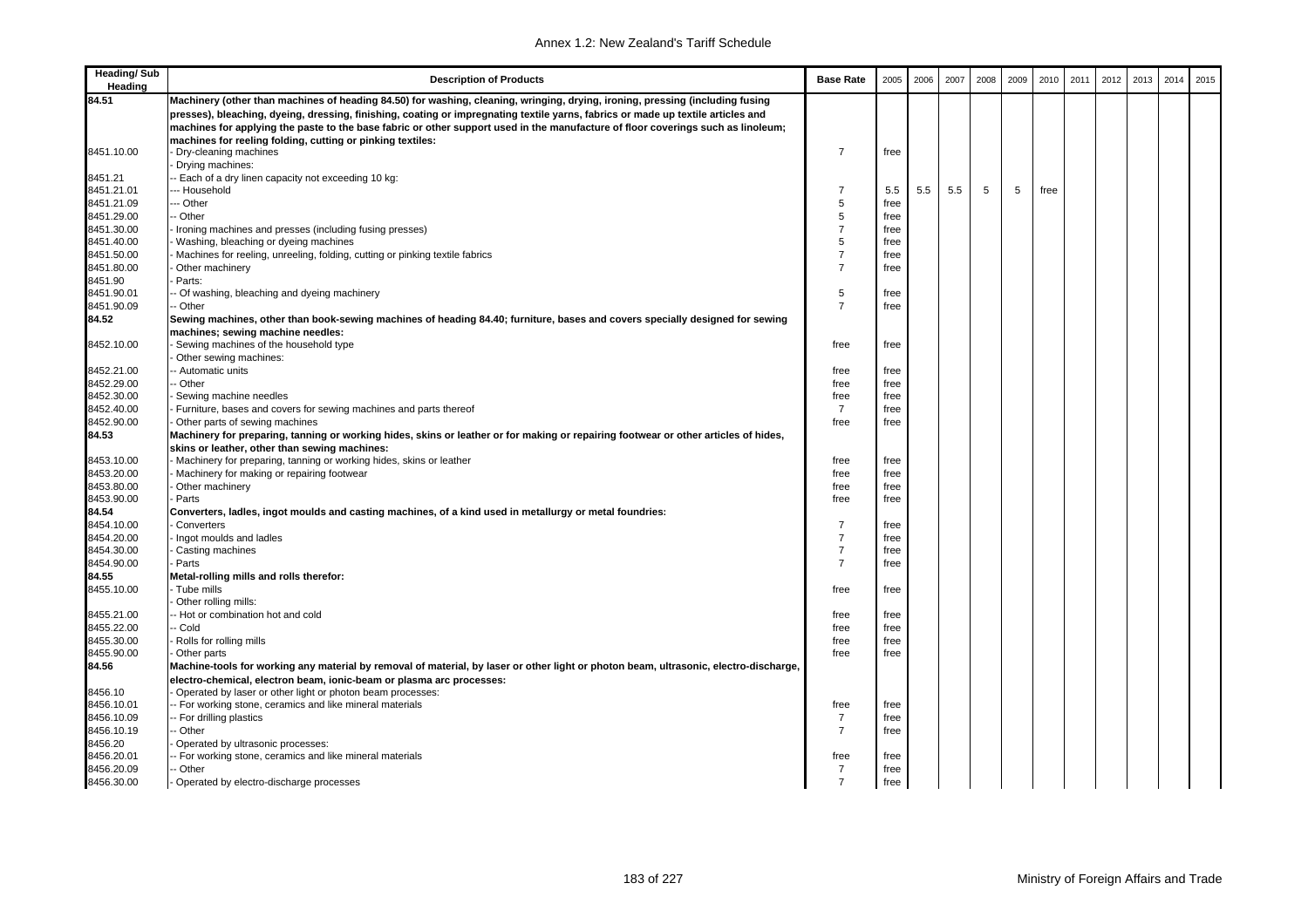| <b>Heading/Sub</b><br>Heading | <b>Description of Products</b>                                                                                                                                                                                                          | <b>Base Rate</b>                 | 2005 | 2006 | 2007 | 2008 | 2009 | 2010 | 2011 | 2012 | 2013 | 2014 | 2015 |
|-------------------------------|-----------------------------------------------------------------------------------------------------------------------------------------------------------------------------------------------------------------------------------------|----------------------------------|------|------|------|------|------|------|------|------|------|------|------|
|                               | Other:                                                                                                                                                                                                                                  |                                  |      |      |      |      |      |      |      |      |      |      |      |
| 8456.91                       | - For dry-etching patterns on semiconductor materials:                                                                                                                                                                                  |                                  |      |      |      |      |      |      |      |      |      |      |      |
| 8456.91.10                    | -- For working stone, ceramics, concrete, asbestos-cement and like mineral materials, or for working glass in the cold, electro-chemical<br>machine-tools                                                                               | free                             | free |      |      |      |      |      |      |      |      |      |      |
| 8456.91.90                    | - Other                                                                                                                                                                                                                                 | free                             | free |      |      |      |      |      |      |      |      |      |      |
| 8456.99                       | - Other:                                                                                                                                                                                                                                |                                  |      |      |      |      |      |      |      |      |      |      |      |
| 8456.99.10                    | -- For working stone, ceramics, concrete, asbestos-cement and like mineral materials, or for working glass in the cold, electro-chemical<br>machine-tools                                                                               | free                             | free |      |      |      |      |      |      |      |      |      |      |
| 8456.99.90                    | -- Other                                                                                                                                                                                                                                | 7                                |      |      |      |      |      |      |      |      |      |      |      |
| 84.57                         | Machining centres, unit construction machines (single station) and multistation transfer machines, for working metal:                                                                                                                   |                                  | free |      |      |      |      |      |      |      |      |      |      |
|                               |                                                                                                                                                                                                                                         |                                  |      |      |      |      |      |      |      |      |      |      |      |
| 8457.10.00                    | Machining centres                                                                                                                                                                                                                       | 7<br>$\overline{7}$              | free |      |      |      |      |      |      |      |      |      |      |
| 8457.20.00                    | Unit construction machines (single station)                                                                                                                                                                                             |                                  | free |      |      |      |      |      |      |      |      |      |      |
| 8457.30.00                    | Multi-station transfer machines                                                                                                                                                                                                         | $\overline{7}$                   | free |      |      |      |      |      |      |      |      |      |      |
| 84.58                         | Lathes (including turning centres) for removing metal:<br>Horizontal lathes:                                                                                                                                                            |                                  |      |      |      |      |      |      |      |      |      |      |      |
|                               |                                                                                                                                                                                                                                         | $\overline{7}$                   |      |      |      |      |      |      |      |      |      |      |      |
| 8458.11.00<br>8458.19.00      | - Numerically controlled                                                                                                                                                                                                                | $\overline{7}$                   | free |      |      |      |      |      |      |      |      |      |      |
|                               | - Other                                                                                                                                                                                                                                 |                                  | free |      |      |      |      |      |      |      |      |      |      |
|                               | Other lathes:                                                                                                                                                                                                                           | $\overline{7}$                   |      |      |      |      |      |      |      |      |      |      |      |
| 8458.91.00                    | - Numerically controlled                                                                                                                                                                                                                | $\overline{7}$                   | free |      |      |      |      |      |      |      |      |      |      |
| 8458.99.00                    | -- Other                                                                                                                                                                                                                                |                                  | free |      |      |      |      |      |      |      |      |      |      |
| 84.59                         | Machine-tools (including way-type unit head machines) for drilling, boring, milling, threading or tapping by removing metal, other                                                                                                      |                                  |      |      |      |      |      |      |      |      |      |      |      |
|                               | than lathes (including turning centres) of heading 84.58:                                                                                                                                                                               | $\overline{7}$                   |      |      |      |      |      |      |      |      |      |      |      |
| 8459.10.00                    | Way-type unit head machines                                                                                                                                                                                                             |                                  | free |      |      |      |      |      |      |      |      |      |      |
|                               | Other drilling machines:<br>- Numerically controlled                                                                                                                                                                                    | $\overline{7}$                   |      |      |      |      |      |      |      |      |      |      |      |
| 8459.21.00                    | - Other                                                                                                                                                                                                                                 | $\overline{7}$                   | free |      |      |      |      |      |      |      |      |      |      |
| 8459.29.00                    |                                                                                                                                                                                                                                         |                                  | free |      |      |      |      |      |      |      |      |      |      |
|                               | Other boring-milling machines:                                                                                                                                                                                                          |                                  |      |      |      |      |      |      |      |      |      |      |      |
| 8459.31.00                    | - Numerically controlled                                                                                                                                                                                                                | $\overline{7}$                   | free |      |      |      |      |      |      |      |      |      |      |
| 8459.39.00                    | - Other                                                                                                                                                                                                                                 | $\overline{7}$<br>$\overline{7}$ | free |      |      |      |      |      |      |      |      |      |      |
| 8459.40.00                    | Other boring machines                                                                                                                                                                                                                   |                                  | free |      |      |      |      |      |      |      |      |      |      |
|                               | Milling machines, knee-type:                                                                                                                                                                                                            |                                  |      |      |      |      |      |      |      |      |      |      |      |
| 8459.51.00                    | - Numerically controlled                                                                                                                                                                                                                | $\overline{7}$                   | free |      |      |      |      |      |      |      |      |      |      |
| 8459.59.00                    | - Other                                                                                                                                                                                                                                 | $\overline{7}$                   | free |      |      |      |      |      |      |      |      |      |      |
|                               | Other milling machines:                                                                                                                                                                                                                 |                                  |      |      |      |      |      |      |      |      |      |      |      |
| 8459.61.00                    | - Numerically controlled                                                                                                                                                                                                                | $\overline{7}$                   | free |      |      |      |      |      |      |      |      |      |      |
| 8459.69.00                    | - Other                                                                                                                                                                                                                                 | $\overline{7}$<br>$\overline{7}$ | free |      |      |      |      |      |      |      |      |      |      |
| 8459.70.00                    | Other threading or tapping machines                                                                                                                                                                                                     |                                  | free |      |      |      |      |      |      |      |      |      |      |
| 84.60                         | Machine-tools for deburring, sharpening, grinding, polishing or otherwise finishing metal, or cermets by means of grinding stones,<br>abrasives or polishing, other than gear cutting, grinding or finishing machines of heading 84.61: |                                  |      |      |      |      |      |      |      |      |      |      |      |
|                               | Flat-surface grinding machines, in which the positioning in any one axis can be set up to an accuracy of at least 0.01 mm:                                                                                                              |                                  |      |      |      |      |      |      |      |      |      |      |      |
| 8460.11.00                    | - Numerically controlled                                                                                                                                                                                                                | $\overline{7}$                   | free |      |      |      |      |      |      |      |      |      |      |
| 8460.19.00                    | - Other                                                                                                                                                                                                                                 | $\overline{7}$                   | free |      |      |      |      |      |      |      |      |      |      |
|                               | Other grinding machines, in which the positioning in any one axis can be set up to an accuracy of at least 0.01 mm:                                                                                                                     |                                  |      |      |      |      |      |      |      |      |      |      |      |
| 8460.21.00                    | - Numerically controlled                                                                                                                                                                                                                | $\overline{7}$                   | free |      |      |      |      |      |      |      |      |      |      |
| 8460.29.00                    | - Other                                                                                                                                                                                                                                 | $\overline{7}$                   | free |      |      |      |      |      |      |      |      |      |      |
|                               | Sharpening (tool or cutter grinding) machines:                                                                                                                                                                                          |                                  |      |      |      |      |      |      |      |      |      |      |      |
| 8460.31.00                    | - Numerically controlled                                                                                                                                                                                                                | $\overline{7}$                   | free |      |      |      |      |      |      |      |      |      |      |
| 8460.39.00                    | - Other                                                                                                                                                                                                                                 | $\overline{7}$                   | free |      |      |      |      |      |      |      |      |      |      |
| 8460.40.00                    | Honing or lapping machines                                                                                                                                                                                                              | $\overline{7}$                   | free |      |      |      |      |      |      |      |      |      |      |
| 8460.90.00                    | Other                                                                                                                                                                                                                                   | $\overline{7}$                   | free |      |      |      |      |      |      |      |      |      |      |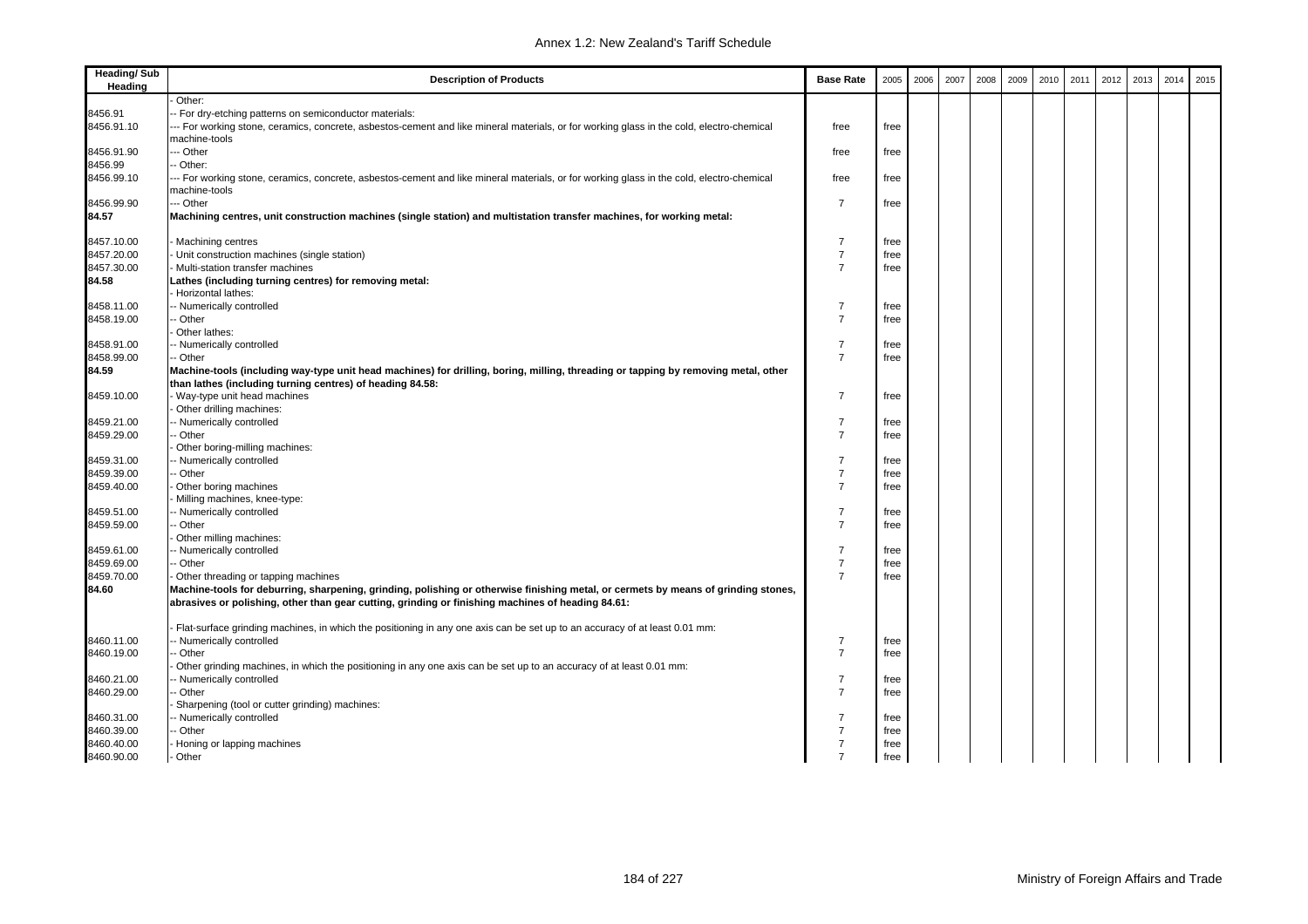| 84.61<br>Machine-tools for planing, shaping, slotting, broaching, gear cutting grinding or finishing, sawing, cutting-off and other machine-<br>tools working by removing metal, or cermets, not elsewhere specified or included:<br>$\overline{7}$<br>8461.20.00<br>Shaping or slotting machines<br>free<br>$\overline{7}$<br>8461.30.00<br>Broaching machines<br>free<br>$\overline{7}$<br>8461.40.00<br>Gear cutting, gear grinding or gear finishing machines<br>free<br>$\overline{7}$<br>8461.50.00<br>Sawing or cutting-off machines<br>free<br>8461.90.00<br>$\overline{7}$<br>Other<br>free<br>84.62<br>Machine-tools (including presses) for working metal by forging, hammering or die-stamping; machine-tools (including presses) for<br>working metal by bending, folding, straightening, flattening, shearing, punching or notching; presses for working metal or metal<br>carbides, not specified above:<br>$\overline{7}$<br>8462.10.00<br>Forging or die-stamping machines (including presses) and hammers<br>5<br>3<br>5.5<br>4.5<br>$\overline{4}$<br>free<br>Bending, folding, straightening or flattening machines (including presses):<br>$\overline{7}$<br>$\,$ 5 $\,$<br>3<br>8462.21.00<br>- Numerically controlled<br>4.5<br>4<br>free<br>5.5<br>5<br>8462.29.00<br>Other<br>$\overline{7}$<br>5.5<br>4.5<br>$\overline{4}$<br>3<br>free<br>Shearing machines (including presses), other than combined punching and shearing machines:<br>$\overline{7}$<br>5<br>3<br>8462.31.00<br>Numerically controlled<br>4.5<br>$\overline{4}$<br>5.5<br>free<br>$\overline{7}$<br>5<br>$\overline{4}$<br>3<br>8462.39.00<br>5.5<br>4.5<br>Other<br>free<br>Punching or notching machines (including presses), including combined punching and shearing machines:<br>$\overline{7}$<br>3<br>8462.41.00<br>- Numerically controlled<br>5<br>$\overline{4}$<br>5.5<br>4.5<br>free<br>5<br>$\overline{7}$<br>$\overline{4}$<br>3<br>8462.49.00<br>5.5<br>4.5<br>Other<br>free<br>Other:<br>$\overline{7}$<br>8462.91.00<br>5<br>4.5<br>4<br>3<br>- Hydraulic presses<br>5.5<br>free<br>8462.99<br>- Other:<br>8462.99.01<br>$\overline{7}$<br>3<br>- Presses for moulding metallic powders by sintering; and presses for compressing metal scrap into bales<br>5<br>4.5<br>$\overline{4}$<br>free<br>5.5<br>8462.99.09<br>5<br>$\overline{4}$<br>3<br>-- Other<br>$\overline{7}$<br>4.5<br>free<br>5.5<br>84.63<br>Other machine-tools for working metal, or cermets, without removing material:<br>8463.10.00<br>$\overline{7}$<br>Draw-benches for bars, tubes, profiles, wire or the like<br>free<br>$\overline{7}$<br>8463.20.00<br>Thread rolling machines<br>free<br>$\overline{7}$<br>8463.30.00<br>Machines for working wire<br>free<br>8463.90.00<br>$\overline{7}$<br>Other<br>free<br>84.64<br>Machine-tools for working stone, ceramics, concrete, asbestos-cement or like mineral materials or for cold working glass:<br>8464.10.00<br>Sawing machines<br>free<br>free<br>8464.20.00<br>Grinding or polishing machines<br>free<br>free<br>8464.90.00<br>Other<br>free<br>free<br>84.65<br>Machine-tools (including machines for nailing, stapling, glueing or otherwise assembling) for working wood, cork, bone, hard<br>rubber, hard plastics or similar hard materials:<br>$\overline{7}$<br>8465.10.00<br>Machines which can carry out different types of machining operations without tool change between such operations<br>free<br>Other:<br>8465.91.00<br>$\overline{7}$<br>- Sawing machines<br>free<br>8465.92.00<br>$\overline{7}$<br>Planing, milling or moulding (by cutting) machines<br>free<br>8465.93.00<br>Grinding, sanding or polishing machines<br>$\overline{7}$<br>free<br>8465.94.00<br>$\overline{7}$<br>Bending or assembling machines<br>free<br>$\overline{7}$<br>8465.95.00<br>Drilling or morticing machines<br>free<br>$\overline{7}$<br>8465.96.00<br>Splitting, slicing or paring machines<br>free<br>$\overline{7}$<br>8465.99.00<br>Other<br>free<br>84.66<br>Parts and accessories suitable for use solely or principally with the machines of headings 84.56 to 84.65, including work or tool<br>holders, self-opening dieheads, dividing heads and other special attachments for machine-tools; tool holders for any type of tool for<br>working in the hand:<br>- Tool holders and self-opening dieheads<br>$\overline{7}$<br>8466.10.00<br>free<br>8466.20.00<br>$\overline{7}$<br>Work holders<br>free<br>8466.30.00<br>$\overline{7}$<br>Dividing heads and other special attachments for machine-tools<br>free<br>Other:<br>$\overline{7}$<br>8466.91.00<br>- For machines of heading 84.64<br>free<br>8466.92.00<br>$\overline{7}$<br>-- For machines of heading 84.65<br>free | <b>Heading/Sub</b><br>Heading | <b>Description of Products</b>              | <b>Base Rate</b> | 2005 | 2006 | 2007 | 2008 | 2009 | 2010 | 2011 | 2012 | 2013 | 2014 | 2015 |
|------------------------------------------------------------------------------------------------------------------------------------------------------------------------------------------------------------------------------------------------------------------------------------------------------------------------------------------------------------------------------------------------------------------------------------------------------------------------------------------------------------------------------------------------------------------------------------------------------------------------------------------------------------------------------------------------------------------------------------------------------------------------------------------------------------------------------------------------------------------------------------------------------------------------------------------------------------------------------------------------------------------------------------------------------------------------------------------------------------------------------------------------------------------------------------------------------------------------------------------------------------------------------------------------------------------------------------------------------------------------------------------------------------------------------------------------------------------------------------------------------------------------------------------------------------------------------------------------------------------------------------------------------------------------------------------------------------------------------------------------------------------------------------------------------------------------------------------------------------------------------------------------------------------------------------------------------------------------------------------------------------------------------------------------------------------------------------------------------------------------------------------------------------------------------------------------------------------------------------------------------------------------------------------------------------------------------------------------------------------------------------------------------------------------------------------------------------------------------------------------------------------------------------------------------------------------------------------------------------------------------------------------------------------------------------------------------------------------------------------------------------------------------------------------------------------------------------------------------------------------------------------------------------------------------------------------------------------------------------------------------------------------------------------------------------------------------------------------------------------------------------------------------------------------------------------------------------------------------------------------------------------------------------------------------------------------------------------------------------------------------------------------------------------------------------------------------------------------------------------------------------------------------------------------------------------------------------------------------------------------------------------------------------------------------------------------------------------------------------------------------------------------------------------------------------------------------------------------------------------------------------------------------------------------------------------------------------------------------------------------------------------------------------------------------------------------------------------------------------------------------------------------------------------------------------------------------------------------------------------------------------------------------------------------------------------------------------------------------------------------------------------------------------------------------------------------------------------------------------------------------------------------------------------------------------------------------------------------------------------------------------------------------------------------------------------------------------------------------------------------------|-------------------------------|---------------------------------------------|------------------|------|------|------|------|------|------|------|------|------|------|------|
|                                                                                                                                                                                                                                                                                                                                                                                                                                                                                                                                                                                                                                                                                                                                                                                                                                                                                                                                                                                                                                                                                                                                                                                                                                                                                                                                                                                                                                                                                                                                                                                                                                                                                                                                                                                                                                                                                                                                                                                                                                                                                                                                                                                                                                                                                                                                                                                                                                                                                                                                                                                                                                                                                                                                                                                                                                                                                                                                                                                                                                                                                                                                                                                                                                                                                                                                                                                                                                                                                                                                                                                                                                                                                                                                                                                                                                                                                                                                                                                                                                                                                                                                                                                                                                                                                                                                                                                                                                                                                                                                                                                                                                                                                                                                                      |                               |                                             |                  |      |      |      |      |      |      |      |      |      |      |      |
|                                                                                                                                                                                                                                                                                                                                                                                                                                                                                                                                                                                                                                                                                                                                                                                                                                                                                                                                                                                                                                                                                                                                                                                                                                                                                                                                                                                                                                                                                                                                                                                                                                                                                                                                                                                                                                                                                                                                                                                                                                                                                                                                                                                                                                                                                                                                                                                                                                                                                                                                                                                                                                                                                                                                                                                                                                                                                                                                                                                                                                                                                                                                                                                                                                                                                                                                                                                                                                                                                                                                                                                                                                                                                                                                                                                                                                                                                                                                                                                                                                                                                                                                                                                                                                                                                                                                                                                                                                                                                                                                                                                                                                                                                                                                                      |                               |                                             |                  |      |      |      |      |      |      |      |      |      |      |      |
|                                                                                                                                                                                                                                                                                                                                                                                                                                                                                                                                                                                                                                                                                                                                                                                                                                                                                                                                                                                                                                                                                                                                                                                                                                                                                                                                                                                                                                                                                                                                                                                                                                                                                                                                                                                                                                                                                                                                                                                                                                                                                                                                                                                                                                                                                                                                                                                                                                                                                                                                                                                                                                                                                                                                                                                                                                                                                                                                                                                                                                                                                                                                                                                                                                                                                                                                                                                                                                                                                                                                                                                                                                                                                                                                                                                                                                                                                                                                                                                                                                                                                                                                                                                                                                                                                                                                                                                                                                                                                                                                                                                                                                                                                                                                                      |                               |                                             |                  |      |      |      |      |      |      |      |      |      |      |      |
|                                                                                                                                                                                                                                                                                                                                                                                                                                                                                                                                                                                                                                                                                                                                                                                                                                                                                                                                                                                                                                                                                                                                                                                                                                                                                                                                                                                                                                                                                                                                                                                                                                                                                                                                                                                                                                                                                                                                                                                                                                                                                                                                                                                                                                                                                                                                                                                                                                                                                                                                                                                                                                                                                                                                                                                                                                                                                                                                                                                                                                                                                                                                                                                                                                                                                                                                                                                                                                                                                                                                                                                                                                                                                                                                                                                                                                                                                                                                                                                                                                                                                                                                                                                                                                                                                                                                                                                                                                                                                                                                                                                                                                                                                                                                                      |                               |                                             |                  |      |      |      |      |      |      |      |      |      |      |      |
|                                                                                                                                                                                                                                                                                                                                                                                                                                                                                                                                                                                                                                                                                                                                                                                                                                                                                                                                                                                                                                                                                                                                                                                                                                                                                                                                                                                                                                                                                                                                                                                                                                                                                                                                                                                                                                                                                                                                                                                                                                                                                                                                                                                                                                                                                                                                                                                                                                                                                                                                                                                                                                                                                                                                                                                                                                                                                                                                                                                                                                                                                                                                                                                                                                                                                                                                                                                                                                                                                                                                                                                                                                                                                                                                                                                                                                                                                                                                                                                                                                                                                                                                                                                                                                                                                                                                                                                                                                                                                                                                                                                                                                                                                                                                                      |                               |                                             |                  |      |      |      |      |      |      |      |      |      |      |      |
|                                                                                                                                                                                                                                                                                                                                                                                                                                                                                                                                                                                                                                                                                                                                                                                                                                                                                                                                                                                                                                                                                                                                                                                                                                                                                                                                                                                                                                                                                                                                                                                                                                                                                                                                                                                                                                                                                                                                                                                                                                                                                                                                                                                                                                                                                                                                                                                                                                                                                                                                                                                                                                                                                                                                                                                                                                                                                                                                                                                                                                                                                                                                                                                                                                                                                                                                                                                                                                                                                                                                                                                                                                                                                                                                                                                                                                                                                                                                                                                                                                                                                                                                                                                                                                                                                                                                                                                                                                                                                                                                                                                                                                                                                                                                                      |                               |                                             |                  |      |      |      |      |      |      |      |      |      |      |      |
|                                                                                                                                                                                                                                                                                                                                                                                                                                                                                                                                                                                                                                                                                                                                                                                                                                                                                                                                                                                                                                                                                                                                                                                                                                                                                                                                                                                                                                                                                                                                                                                                                                                                                                                                                                                                                                                                                                                                                                                                                                                                                                                                                                                                                                                                                                                                                                                                                                                                                                                                                                                                                                                                                                                                                                                                                                                                                                                                                                                                                                                                                                                                                                                                                                                                                                                                                                                                                                                                                                                                                                                                                                                                                                                                                                                                                                                                                                                                                                                                                                                                                                                                                                                                                                                                                                                                                                                                                                                                                                                                                                                                                                                                                                                                                      |                               |                                             |                  |      |      |      |      |      |      |      |      |      |      |      |
|                                                                                                                                                                                                                                                                                                                                                                                                                                                                                                                                                                                                                                                                                                                                                                                                                                                                                                                                                                                                                                                                                                                                                                                                                                                                                                                                                                                                                                                                                                                                                                                                                                                                                                                                                                                                                                                                                                                                                                                                                                                                                                                                                                                                                                                                                                                                                                                                                                                                                                                                                                                                                                                                                                                                                                                                                                                                                                                                                                                                                                                                                                                                                                                                                                                                                                                                                                                                                                                                                                                                                                                                                                                                                                                                                                                                                                                                                                                                                                                                                                                                                                                                                                                                                                                                                                                                                                                                                                                                                                                                                                                                                                                                                                                                                      |                               |                                             |                  |      |      |      |      |      |      |      |      |      |      |      |
|                                                                                                                                                                                                                                                                                                                                                                                                                                                                                                                                                                                                                                                                                                                                                                                                                                                                                                                                                                                                                                                                                                                                                                                                                                                                                                                                                                                                                                                                                                                                                                                                                                                                                                                                                                                                                                                                                                                                                                                                                                                                                                                                                                                                                                                                                                                                                                                                                                                                                                                                                                                                                                                                                                                                                                                                                                                                                                                                                                                                                                                                                                                                                                                                                                                                                                                                                                                                                                                                                                                                                                                                                                                                                                                                                                                                                                                                                                                                                                                                                                                                                                                                                                                                                                                                                                                                                                                                                                                                                                                                                                                                                                                                                                                                                      |                               |                                             |                  |      |      |      |      |      |      |      |      |      |      |      |
|                                                                                                                                                                                                                                                                                                                                                                                                                                                                                                                                                                                                                                                                                                                                                                                                                                                                                                                                                                                                                                                                                                                                                                                                                                                                                                                                                                                                                                                                                                                                                                                                                                                                                                                                                                                                                                                                                                                                                                                                                                                                                                                                                                                                                                                                                                                                                                                                                                                                                                                                                                                                                                                                                                                                                                                                                                                                                                                                                                                                                                                                                                                                                                                                                                                                                                                                                                                                                                                                                                                                                                                                                                                                                                                                                                                                                                                                                                                                                                                                                                                                                                                                                                                                                                                                                                                                                                                                                                                                                                                                                                                                                                                                                                                                                      |                               |                                             |                  |      |      |      |      |      |      |      |      |      |      |      |
|                                                                                                                                                                                                                                                                                                                                                                                                                                                                                                                                                                                                                                                                                                                                                                                                                                                                                                                                                                                                                                                                                                                                                                                                                                                                                                                                                                                                                                                                                                                                                                                                                                                                                                                                                                                                                                                                                                                                                                                                                                                                                                                                                                                                                                                                                                                                                                                                                                                                                                                                                                                                                                                                                                                                                                                                                                                                                                                                                                                                                                                                                                                                                                                                                                                                                                                                                                                                                                                                                                                                                                                                                                                                                                                                                                                                                                                                                                                                                                                                                                                                                                                                                                                                                                                                                                                                                                                                                                                                                                                                                                                                                                                                                                                                                      |                               |                                             |                  |      |      |      |      |      |      |      |      |      |      |      |
|                                                                                                                                                                                                                                                                                                                                                                                                                                                                                                                                                                                                                                                                                                                                                                                                                                                                                                                                                                                                                                                                                                                                                                                                                                                                                                                                                                                                                                                                                                                                                                                                                                                                                                                                                                                                                                                                                                                                                                                                                                                                                                                                                                                                                                                                                                                                                                                                                                                                                                                                                                                                                                                                                                                                                                                                                                                                                                                                                                                                                                                                                                                                                                                                                                                                                                                                                                                                                                                                                                                                                                                                                                                                                                                                                                                                                                                                                                                                                                                                                                                                                                                                                                                                                                                                                                                                                                                                                                                                                                                                                                                                                                                                                                                                                      |                               |                                             |                  |      |      |      |      |      |      |      |      |      |      |      |
|                                                                                                                                                                                                                                                                                                                                                                                                                                                                                                                                                                                                                                                                                                                                                                                                                                                                                                                                                                                                                                                                                                                                                                                                                                                                                                                                                                                                                                                                                                                                                                                                                                                                                                                                                                                                                                                                                                                                                                                                                                                                                                                                                                                                                                                                                                                                                                                                                                                                                                                                                                                                                                                                                                                                                                                                                                                                                                                                                                                                                                                                                                                                                                                                                                                                                                                                                                                                                                                                                                                                                                                                                                                                                                                                                                                                                                                                                                                                                                                                                                                                                                                                                                                                                                                                                                                                                                                                                                                                                                                                                                                                                                                                                                                                                      |                               |                                             |                  |      |      |      |      |      |      |      |      |      |      |      |
|                                                                                                                                                                                                                                                                                                                                                                                                                                                                                                                                                                                                                                                                                                                                                                                                                                                                                                                                                                                                                                                                                                                                                                                                                                                                                                                                                                                                                                                                                                                                                                                                                                                                                                                                                                                                                                                                                                                                                                                                                                                                                                                                                                                                                                                                                                                                                                                                                                                                                                                                                                                                                                                                                                                                                                                                                                                                                                                                                                                                                                                                                                                                                                                                                                                                                                                                                                                                                                                                                                                                                                                                                                                                                                                                                                                                                                                                                                                                                                                                                                                                                                                                                                                                                                                                                                                                                                                                                                                                                                                                                                                                                                                                                                                                                      |                               |                                             |                  |      |      |      |      |      |      |      |      |      |      |      |
|                                                                                                                                                                                                                                                                                                                                                                                                                                                                                                                                                                                                                                                                                                                                                                                                                                                                                                                                                                                                                                                                                                                                                                                                                                                                                                                                                                                                                                                                                                                                                                                                                                                                                                                                                                                                                                                                                                                                                                                                                                                                                                                                                                                                                                                                                                                                                                                                                                                                                                                                                                                                                                                                                                                                                                                                                                                                                                                                                                                                                                                                                                                                                                                                                                                                                                                                                                                                                                                                                                                                                                                                                                                                                                                                                                                                                                                                                                                                                                                                                                                                                                                                                                                                                                                                                                                                                                                                                                                                                                                                                                                                                                                                                                                                                      |                               |                                             |                  |      |      |      |      |      |      |      |      |      |      |      |
|                                                                                                                                                                                                                                                                                                                                                                                                                                                                                                                                                                                                                                                                                                                                                                                                                                                                                                                                                                                                                                                                                                                                                                                                                                                                                                                                                                                                                                                                                                                                                                                                                                                                                                                                                                                                                                                                                                                                                                                                                                                                                                                                                                                                                                                                                                                                                                                                                                                                                                                                                                                                                                                                                                                                                                                                                                                                                                                                                                                                                                                                                                                                                                                                                                                                                                                                                                                                                                                                                                                                                                                                                                                                                                                                                                                                                                                                                                                                                                                                                                                                                                                                                                                                                                                                                                                                                                                                                                                                                                                                                                                                                                                                                                                                                      |                               |                                             |                  |      |      |      |      |      |      |      |      |      |      |      |
|                                                                                                                                                                                                                                                                                                                                                                                                                                                                                                                                                                                                                                                                                                                                                                                                                                                                                                                                                                                                                                                                                                                                                                                                                                                                                                                                                                                                                                                                                                                                                                                                                                                                                                                                                                                                                                                                                                                                                                                                                                                                                                                                                                                                                                                                                                                                                                                                                                                                                                                                                                                                                                                                                                                                                                                                                                                                                                                                                                                                                                                                                                                                                                                                                                                                                                                                                                                                                                                                                                                                                                                                                                                                                                                                                                                                                                                                                                                                                                                                                                                                                                                                                                                                                                                                                                                                                                                                                                                                                                                                                                                                                                                                                                                                                      |                               |                                             |                  |      |      |      |      |      |      |      |      |      |      |      |
|                                                                                                                                                                                                                                                                                                                                                                                                                                                                                                                                                                                                                                                                                                                                                                                                                                                                                                                                                                                                                                                                                                                                                                                                                                                                                                                                                                                                                                                                                                                                                                                                                                                                                                                                                                                                                                                                                                                                                                                                                                                                                                                                                                                                                                                                                                                                                                                                                                                                                                                                                                                                                                                                                                                                                                                                                                                                                                                                                                                                                                                                                                                                                                                                                                                                                                                                                                                                                                                                                                                                                                                                                                                                                                                                                                                                                                                                                                                                                                                                                                                                                                                                                                                                                                                                                                                                                                                                                                                                                                                                                                                                                                                                                                                                                      |                               |                                             |                  |      |      |      |      |      |      |      |      |      |      |      |
|                                                                                                                                                                                                                                                                                                                                                                                                                                                                                                                                                                                                                                                                                                                                                                                                                                                                                                                                                                                                                                                                                                                                                                                                                                                                                                                                                                                                                                                                                                                                                                                                                                                                                                                                                                                                                                                                                                                                                                                                                                                                                                                                                                                                                                                                                                                                                                                                                                                                                                                                                                                                                                                                                                                                                                                                                                                                                                                                                                                                                                                                                                                                                                                                                                                                                                                                                                                                                                                                                                                                                                                                                                                                                                                                                                                                                                                                                                                                                                                                                                                                                                                                                                                                                                                                                                                                                                                                                                                                                                                                                                                                                                                                                                                                                      |                               |                                             |                  |      |      |      |      |      |      |      |      |      |      |      |
|                                                                                                                                                                                                                                                                                                                                                                                                                                                                                                                                                                                                                                                                                                                                                                                                                                                                                                                                                                                                                                                                                                                                                                                                                                                                                                                                                                                                                                                                                                                                                                                                                                                                                                                                                                                                                                                                                                                                                                                                                                                                                                                                                                                                                                                                                                                                                                                                                                                                                                                                                                                                                                                                                                                                                                                                                                                                                                                                                                                                                                                                                                                                                                                                                                                                                                                                                                                                                                                                                                                                                                                                                                                                                                                                                                                                                                                                                                                                                                                                                                                                                                                                                                                                                                                                                                                                                                                                                                                                                                                                                                                                                                                                                                                                                      |                               |                                             |                  |      |      |      |      |      |      |      |      |      |      |      |
|                                                                                                                                                                                                                                                                                                                                                                                                                                                                                                                                                                                                                                                                                                                                                                                                                                                                                                                                                                                                                                                                                                                                                                                                                                                                                                                                                                                                                                                                                                                                                                                                                                                                                                                                                                                                                                                                                                                                                                                                                                                                                                                                                                                                                                                                                                                                                                                                                                                                                                                                                                                                                                                                                                                                                                                                                                                                                                                                                                                                                                                                                                                                                                                                                                                                                                                                                                                                                                                                                                                                                                                                                                                                                                                                                                                                                                                                                                                                                                                                                                                                                                                                                                                                                                                                                                                                                                                                                                                                                                                                                                                                                                                                                                                                                      |                               |                                             |                  |      |      |      |      |      |      |      |      |      |      |      |
|                                                                                                                                                                                                                                                                                                                                                                                                                                                                                                                                                                                                                                                                                                                                                                                                                                                                                                                                                                                                                                                                                                                                                                                                                                                                                                                                                                                                                                                                                                                                                                                                                                                                                                                                                                                                                                                                                                                                                                                                                                                                                                                                                                                                                                                                                                                                                                                                                                                                                                                                                                                                                                                                                                                                                                                                                                                                                                                                                                                                                                                                                                                                                                                                                                                                                                                                                                                                                                                                                                                                                                                                                                                                                                                                                                                                                                                                                                                                                                                                                                                                                                                                                                                                                                                                                                                                                                                                                                                                                                                                                                                                                                                                                                                                                      |                               |                                             |                  |      |      |      |      |      |      |      |      |      |      |      |
|                                                                                                                                                                                                                                                                                                                                                                                                                                                                                                                                                                                                                                                                                                                                                                                                                                                                                                                                                                                                                                                                                                                                                                                                                                                                                                                                                                                                                                                                                                                                                                                                                                                                                                                                                                                                                                                                                                                                                                                                                                                                                                                                                                                                                                                                                                                                                                                                                                                                                                                                                                                                                                                                                                                                                                                                                                                                                                                                                                                                                                                                                                                                                                                                                                                                                                                                                                                                                                                                                                                                                                                                                                                                                                                                                                                                                                                                                                                                                                                                                                                                                                                                                                                                                                                                                                                                                                                                                                                                                                                                                                                                                                                                                                                                                      |                               |                                             |                  |      |      |      |      |      |      |      |      |      |      |      |
|                                                                                                                                                                                                                                                                                                                                                                                                                                                                                                                                                                                                                                                                                                                                                                                                                                                                                                                                                                                                                                                                                                                                                                                                                                                                                                                                                                                                                                                                                                                                                                                                                                                                                                                                                                                                                                                                                                                                                                                                                                                                                                                                                                                                                                                                                                                                                                                                                                                                                                                                                                                                                                                                                                                                                                                                                                                                                                                                                                                                                                                                                                                                                                                                                                                                                                                                                                                                                                                                                                                                                                                                                                                                                                                                                                                                                                                                                                                                                                                                                                                                                                                                                                                                                                                                                                                                                                                                                                                                                                                                                                                                                                                                                                                                                      |                               |                                             |                  |      |      |      |      |      |      |      |      |      |      |      |
|                                                                                                                                                                                                                                                                                                                                                                                                                                                                                                                                                                                                                                                                                                                                                                                                                                                                                                                                                                                                                                                                                                                                                                                                                                                                                                                                                                                                                                                                                                                                                                                                                                                                                                                                                                                                                                                                                                                                                                                                                                                                                                                                                                                                                                                                                                                                                                                                                                                                                                                                                                                                                                                                                                                                                                                                                                                                                                                                                                                                                                                                                                                                                                                                                                                                                                                                                                                                                                                                                                                                                                                                                                                                                                                                                                                                                                                                                                                                                                                                                                                                                                                                                                                                                                                                                                                                                                                                                                                                                                                                                                                                                                                                                                                                                      |                               |                                             |                  |      |      |      |      |      |      |      |      |      |      |      |
|                                                                                                                                                                                                                                                                                                                                                                                                                                                                                                                                                                                                                                                                                                                                                                                                                                                                                                                                                                                                                                                                                                                                                                                                                                                                                                                                                                                                                                                                                                                                                                                                                                                                                                                                                                                                                                                                                                                                                                                                                                                                                                                                                                                                                                                                                                                                                                                                                                                                                                                                                                                                                                                                                                                                                                                                                                                                                                                                                                                                                                                                                                                                                                                                                                                                                                                                                                                                                                                                                                                                                                                                                                                                                                                                                                                                                                                                                                                                                                                                                                                                                                                                                                                                                                                                                                                                                                                                                                                                                                                                                                                                                                                                                                                                                      |                               |                                             |                  |      |      |      |      |      |      |      |      |      |      |      |
|                                                                                                                                                                                                                                                                                                                                                                                                                                                                                                                                                                                                                                                                                                                                                                                                                                                                                                                                                                                                                                                                                                                                                                                                                                                                                                                                                                                                                                                                                                                                                                                                                                                                                                                                                                                                                                                                                                                                                                                                                                                                                                                                                                                                                                                                                                                                                                                                                                                                                                                                                                                                                                                                                                                                                                                                                                                                                                                                                                                                                                                                                                                                                                                                                                                                                                                                                                                                                                                                                                                                                                                                                                                                                                                                                                                                                                                                                                                                                                                                                                                                                                                                                                                                                                                                                                                                                                                                                                                                                                                                                                                                                                                                                                                                                      |                               |                                             |                  |      |      |      |      |      |      |      |      |      |      |      |
|                                                                                                                                                                                                                                                                                                                                                                                                                                                                                                                                                                                                                                                                                                                                                                                                                                                                                                                                                                                                                                                                                                                                                                                                                                                                                                                                                                                                                                                                                                                                                                                                                                                                                                                                                                                                                                                                                                                                                                                                                                                                                                                                                                                                                                                                                                                                                                                                                                                                                                                                                                                                                                                                                                                                                                                                                                                                                                                                                                                                                                                                                                                                                                                                                                                                                                                                                                                                                                                                                                                                                                                                                                                                                                                                                                                                                                                                                                                                                                                                                                                                                                                                                                                                                                                                                                                                                                                                                                                                                                                                                                                                                                                                                                                                                      |                               |                                             |                  |      |      |      |      |      |      |      |      |      |      |      |
|                                                                                                                                                                                                                                                                                                                                                                                                                                                                                                                                                                                                                                                                                                                                                                                                                                                                                                                                                                                                                                                                                                                                                                                                                                                                                                                                                                                                                                                                                                                                                                                                                                                                                                                                                                                                                                                                                                                                                                                                                                                                                                                                                                                                                                                                                                                                                                                                                                                                                                                                                                                                                                                                                                                                                                                                                                                                                                                                                                                                                                                                                                                                                                                                                                                                                                                                                                                                                                                                                                                                                                                                                                                                                                                                                                                                                                                                                                                                                                                                                                                                                                                                                                                                                                                                                                                                                                                                                                                                                                                                                                                                                                                                                                                                                      |                               |                                             |                  |      |      |      |      |      |      |      |      |      |      |      |
|                                                                                                                                                                                                                                                                                                                                                                                                                                                                                                                                                                                                                                                                                                                                                                                                                                                                                                                                                                                                                                                                                                                                                                                                                                                                                                                                                                                                                                                                                                                                                                                                                                                                                                                                                                                                                                                                                                                                                                                                                                                                                                                                                                                                                                                                                                                                                                                                                                                                                                                                                                                                                                                                                                                                                                                                                                                                                                                                                                                                                                                                                                                                                                                                                                                                                                                                                                                                                                                                                                                                                                                                                                                                                                                                                                                                                                                                                                                                                                                                                                                                                                                                                                                                                                                                                                                                                                                                                                                                                                                                                                                                                                                                                                                                                      |                               |                                             |                  |      |      |      |      |      |      |      |      |      |      |      |
|                                                                                                                                                                                                                                                                                                                                                                                                                                                                                                                                                                                                                                                                                                                                                                                                                                                                                                                                                                                                                                                                                                                                                                                                                                                                                                                                                                                                                                                                                                                                                                                                                                                                                                                                                                                                                                                                                                                                                                                                                                                                                                                                                                                                                                                                                                                                                                                                                                                                                                                                                                                                                                                                                                                                                                                                                                                                                                                                                                                                                                                                                                                                                                                                                                                                                                                                                                                                                                                                                                                                                                                                                                                                                                                                                                                                                                                                                                                                                                                                                                                                                                                                                                                                                                                                                                                                                                                                                                                                                                                                                                                                                                                                                                                                                      |                               |                                             |                  |      |      |      |      |      |      |      |      |      |      |      |
|                                                                                                                                                                                                                                                                                                                                                                                                                                                                                                                                                                                                                                                                                                                                                                                                                                                                                                                                                                                                                                                                                                                                                                                                                                                                                                                                                                                                                                                                                                                                                                                                                                                                                                                                                                                                                                                                                                                                                                                                                                                                                                                                                                                                                                                                                                                                                                                                                                                                                                                                                                                                                                                                                                                                                                                                                                                                                                                                                                                                                                                                                                                                                                                                                                                                                                                                                                                                                                                                                                                                                                                                                                                                                                                                                                                                                                                                                                                                                                                                                                                                                                                                                                                                                                                                                                                                                                                                                                                                                                                                                                                                                                                                                                                                                      |                               |                                             |                  |      |      |      |      |      |      |      |      |      |      |      |
|                                                                                                                                                                                                                                                                                                                                                                                                                                                                                                                                                                                                                                                                                                                                                                                                                                                                                                                                                                                                                                                                                                                                                                                                                                                                                                                                                                                                                                                                                                                                                                                                                                                                                                                                                                                                                                                                                                                                                                                                                                                                                                                                                                                                                                                                                                                                                                                                                                                                                                                                                                                                                                                                                                                                                                                                                                                                                                                                                                                                                                                                                                                                                                                                                                                                                                                                                                                                                                                                                                                                                                                                                                                                                                                                                                                                                                                                                                                                                                                                                                                                                                                                                                                                                                                                                                                                                                                                                                                                                                                                                                                                                                                                                                                                                      |                               |                                             |                  |      |      |      |      |      |      |      |      |      |      |      |
|                                                                                                                                                                                                                                                                                                                                                                                                                                                                                                                                                                                                                                                                                                                                                                                                                                                                                                                                                                                                                                                                                                                                                                                                                                                                                                                                                                                                                                                                                                                                                                                                                                                                                                                                                                                                                                                                                                                                                                                                                                                                                                                                                                                                                                                                                                                                                                                                                                                                                                                                                                                                                                                                                                                                                                                                                                                                                                                                                                                                                                                                                                                                                                                                                                                                                                                                                                                                                                                                                                                                                                                                                                                                                                                                                                                                                                                                                                                                                                                                                                                                                                                                                                                                                                                                                                                                                                                                                                                                                                                                                                                                                                                                                                                                                      |                               |                                             |                  |      |      |      |      |      |      |      |      |      |      |      |
|                                                                                                                                                                                                                                                                                                                                                                                                                                                                                                                                                                                                                                                                                                                                                                                                                                                                                                                                                                                                                                                                                                                                                                                                                                                                                                                                                                                                                                                                                                                                                                                                                                                                                                                                                                                                                                                                                                                                                                                                                                                                                                                                                                                                                                                                                                                                                                                                                                                                                                                                                                                                                                                                                                                                                                                                                                                                                                                                                                                                                                                                                                                                                                                                                                                                                                                                                                                                                                                                                                                                                                                                                                                                                                                                                                                                                                                                                                                                                                                                                                                                                                                                                                                                                                                                                                                                                                                                                                                                                                                                                                                                                                                                                                                                                      |                               |                                             |                  |      |      |      |      |      |      |      |      |      |      |      |
|                                                                                                                                                                                                                                                                                                                                                                                                                                                                                                                                                                                                                                                                                                                                                                                                                                                                                                                                                                                                                                                                                                                                                                                                                                                                                                                                                                                                                                                                                                                                                                                                                                                                                                                                                                                                                                                                                                                                                                                                                                                                                                                                                                                                                                                                                                                                                                                                                                                                                                                                                                                                                                                                                                                                                                                                                                                                                                                                                                                                                                                                                                                                                                                                                                                                                                                                                                                                                                                                                                                                                                                                                                                                                                                                                                                                                                                                                                                                                                                                                                                                                                                                                                                                                                                                                                                                                                                                                                                                                                                                                                                                                                                                                                                                                      |                               |                                             |                  |      |      |      |      |      |      |      |      |      |      |      |
|                                                                                                                                                                                                                                                                                                                                                                                                                                                                                                                                                                                                                                                                                                                                                                                                                                                                                                                                                                                                                                                                                                                                                                                                                                                                                                                                                                                                                                                                                                                                                                                                                                                                                                                                                                                                                                                                                                                                                                                                                                                                                                                                                                                                                                                                                                                                                                                                                                                                                                                                                                                                                                                                                                                                                                                                                                                                                                                                                                                                                                                                                                                                                                                                                                                                                                                                                                                                                                                                                                                                                                                                                                                                                                                                                                                                                                                                                                                                                                                                                                                                                                                                                                                                                                                                                                                                                                                                                                                                                                                                                                                                                                                                                                                                                      |                               |                                             |                  |      |      |      |      |      |      |      |      |      |      |      |
|                                                                                                                                                                                                                                                                                                                                                                                                                                                                                                                                                                                                                                                                                                                                                                                                                                                                                                                                                                                                                                                                                                                                                                                                                                                                                                                                                                                                                                                                                                                                                                                                                                                                                                                                                                                                                                                                                                                                                                                                                                                                                                                                                                                                                                                                                                                                                                                                                                                                                                                                                                                                                                                                                                                                                                                                                                                                                                                                                                                                                                                                                                                                                                                                                                                                                                                                                                                                                                                                                                                                                                                                                                                                                                                                                                                                                                                                                                                                                                                                                                                                                                                                                                                                                                                                                                                                                                                                                                                                                                                                                                                                                                                                                                                                                      |                               |                                             |                  |      |      |      |      |      |      |      |      |      |      |      |
|                                                                                                                                                                                                                                                                                                                                                                                                                                                                                                                                                                                                                                                                                                                                                                                                                                                                                                                                                                                                                                                                                                                                                                                                                                                                                                                                                                                                                                                                                                                                                                                                                                                                                                                                                                                                                                                                                                                                                                                                                                                                                                                                                                                                                                                                                                                                                                                                                                                                                                                                                                                                                                                                                                                                                                                                                                                                                                                                                                                                                                                                                                                                                                                                                                                                                                                                                                                                                                                                                                                                                                                                                                                                                                                                                                                                                                                                                                                                                                                                                                                                                                                                                                                                                                                                                                                                                                                                                                                                                                                                                                                                                                                                                                                                                      |                               |                                             |                  |      |      |      |      |      |      |      |      |      |      |      |
|                                                                                                                                                                                                                                                                                                                                                                                                                                                                                                                                                                                                                                                                                                                                                                                                                                                                                                                                                                                                                                                                                                                                                                                                                                                                                                                                                                                                                                                                                                                                                                                                                                                                                                                                                                                                                                                                                                                                                                                                                                                                                                                                                                                                                                                                                                                                                                                                                                                                                                                                                                                                                                                                                                                                                                                                                                                                                                                                                                                                                                                                                                                                                                                                                                                                                                                                                                                                                                                                                                                                                                                                                                                                                                                                                                                                                                                                                                                                                                                                                                                                                                                                                                                                                                                                                                                                                                                                                                                                                                                                                                                                                                                                                                                                                      |                               |                                             |                  |      |      |      |      |      |      |      |      |      |      |      |
|                                                                                                                                                                                                                                                                                                                                                                                                                                                                                                                                                                                                                                                                                                                                                                                                                                                                                                                                                                                                                                                                                                                                                                                                                                                                                                                                                                                                                                                                                                                                                                                                                                                                                                                                                                                                                                                                                                                                                                                                                                                                                                                                                                                                                                                                                                                                                                                                                                                                                                                                                                                                                                                                                                                                                                                                                                                                                                                                                                                                                                                                                                                                                                                                                                                                                                                                                                                                                                                                                                                                                                                                                                                                                                                                                                                                                                                                                                                                                                                                                                                                                                                                                                                                                                                                                                                                                                                                                                                                                                                                                                                                                                                                                                                                                      |                               |                                             |                  |      |      |      |      |      |      |      |      |      |      |      |
|                                                                                                                                                                                                                                                                                                                                                                                                                                                                                                                                                                                                                                                                                                                                                                                                                                                                                                                                                                                                                                                                                                                                                                                                                                                                                                                                                                                                                                                                                                                                                                                                                                                                                                                                                                                                                                                                                                                                                                                                                                                                                                                                                                                                                                                                                                                                                                                                                                                                                                                                                                                                                                                                                                                                                                                                                                                                                                                                                                                                                                                                                                                                                                                                                                                                                                                                                                                                                                                                                                                                                                                                                                                                                                                                                                                                                                                                                                                                                                                                                                                                                                                                                                                                                                                                                                                                                                                                                                                                                                                                                                                                                                                                                                                                                      |                               |                                             |                  |      |      |      |      |      |      |      |      |      |      |      |
|                                                                                                                                                                                                                                                                                                                                                                                                                                                                                                                                                                                                                                                                                                                                                                                                                                                                                                                                                                                                                                                                                                                                                                                                                                                                                                                                                                                                                                                                                                                                                                                                                                                                                                                                                                                                                                                                                                                                                                                                                                                                                                                                                                                                                                                                                                                                                                                                                                                                                                                                                                                                                                                                                                                                                                                                                                                                                                                                                                                                                                                                                                                                                                                                                                                                                                                                                                                                                                                                                                                                                                                                                                                                                                                                                                                                                                                                                                                                                                                                                                                                                                                                                                                                                                                                                                                                                                                                                                                                                                                                                                                                                                                                                                                                                      |                               |                                             |                  |      |      |      |      |      |      |      |      |      |      |      |
|                                                                                                                                                                                                                                                                                                                                                                                                                                                                                                                                                                                                                                                                                                                                                                                                                                                                                                                                                                                                                                                                                                                                                                                                                                                                                                                                                                                                                                                                                                                                                                                                                                                                                                                                                                                                                                                                                                                                                                                                                                                                                                                                                                                                                                                                                                                                                                                                                                                                                                                                                                                                                                                                                                                                                                                                                                                                                                                                                                                                                                                                                                                                                                                                                                                                                                                                                                                                                                                                                                                                                                                                                                                                                                                                                                                                                                                                                                                                                                                                                                                                                                                                                                                                                                                                                                                                                                                                                                                                                                                                                                                                                                                                                                                                                      |                               |                                             |                  |      |      |      |      |      |      |      |      |      |      |      |
|                                                                                                                                                                                                                                                                                                                                                                                                                                                                                                                                                                                                                                                                                                                                                                                                                                                                                                                                                                                                                                                                                                                                                                                                                                                                                                                                                                                                                                                                                                                                                                                                                                                                                                                                                                                                                                                                                                                                                                                                                                                                                                                                                                                                                                                                                                                                                                                                                                                                                                                                                                                                                                                                                                                                                                                                                                                                                                                                                                                                                                                                                                                                                                                                                                                                                                                                                                                                                                                                                                                                                                                                                                                                                                                                                                                                                                                                                                                                                                                                                                                                                                                                                                                                                                                                                                                                                                                                                                                                                                                                                                                                                                                                                                                                                      |                               |                                             |                  |      |      |      |      |      |      |      |      |      |      |      |
|                                                                                                                                                                                                                                                                                                                                                                                                                                                                                                                                                                                                                                                                                                                                                                                                                                                                                                                                                                                                                                                                                                                                                                                                                                                                                                                                                                                                                                                                                                                                                                                                                                                                                                                                                                                                                                                                                                                                                                                                                                                                                                                                                                                                                                                                                                                                                                                                                                                                                                                                                                                                                                                                                                                                                                                                                                                                                                                                                                                                                                                                                                                                                                                                                                                                                                                                                                                                                                                                                                                                                                                                                                                                                                                                                                                                                                                                                                                                                                                                                                                                                                                                                                                                                                                                                                                                                                                                                                                                                                                                                                                                                                                                                                                                                      |                               |                                             |                  |      |      |      |      |      |      |      |      |      |      |      |
|                                                                                                                                                                                                                                                                                                                                                                                                                                                                                                                                                                                                                                                                                                                                                                                                                                                                                                                                                                                                                                                                                                                                                                                                                                                                                                                                                                                                                                                                                                                                                                                                                                                                                                                                                                                                                                                                                                                                                                                                                                                                                                                                                                                                                                                                                                                                                                                                                                                                                                                                                                                                                                                                                                                                                                                                                                                                                                                                                                                                                                                                                                                                                                                                                                                                                                                                                                                                                                                                                                                                                                                                                                                                                                                                                                                                                                                                                                                                                                                                                                                                                                                                                                                                                                                                                                                                                                                                                                                                                                                                                                                                                                                                                                                                                      |                               |                                             |                  |      |      |      |      |      |      |      |      |      |      |      |
|                                                                                                                                                                                                                                                                                                                                                                                                                                                                                                                                                                                                                                                                                                                                                                                                                                                                                                                                                                                                                                                                                                                                                                                                                                                                                                                                                                                                                                                                                                                                                                                                                                                                                                                                                                                                                                                                                                                                                                                                                                                                                                                                                                                                                                                                                                                                                                                                                                                                                                                                                                                                                                                                                                                                                                                                                                                                                                                                                                                                                                                                                                                                                                                                                                                                                                                                                                                                                                                                                                                                                                                                                                                                                                                                                                                                                                                                                                                                                                                                                                                                                                                                                                                                                                                                                                                                                                                                                                                                                                                                                                                                                                                                                                                                                      |                               |                                             |                  |      |      |      |      |      |      |      |      |      |      |      |
|                                                                                                                                                                                                                                                                                                                                                                                                                                                                                                                                                                                                                                                                                                                                                                                                                                                                                                                                                                                                                                                                                                                                                                                                                                                                                                                                                                                                                                                                                                                                                                                                                                                                                                                                                                                                                                                                                                                                                                                                                                                                                                                                                                                                                                                                                                                                                                                                                                                                                                                                                                                                                                                                                                                                                                                                                                                                                                                                                                                                                                                                                                                                                                                                                                                                                                                                                                                                                                                                                                                                                                                                                                                                                                                                                                                                                                                                                                                                                                                                                                                                                                                                                                                                                                                                                                                                                                                                                                                                                                                                                                                                                                                                                                                                                      |                               |                                             |                  |      |      |      |      |      |      |      |      |      |      |      |
|                                                                                                                                                                                                                                                                                                                                                                                                                                                                                                                                                                                                                                                                                                                                                                                                                                                                                                                                                                                                                                                                                                                                                                                                                                                                                                                                                                                                                                                                                                                                                                                                                                                                                                                                                                                                                                                                                                                                                                                                                                                                                                                                                                                                                                                                                                                                                                                                                                                                                                                                                                                                                                                                                                                                                                                                                                                                                                                                                                                                                                                                                                                                                                                                                                                                                                                                                                                                                                                                                                                                                                                                                                                                                                                                                                                                                                                                                                                                                                                                                                                                                                                                                                                                                                                                                                                                                                                                                                                                                                                                                                                                                                                                                                                                                      |                               |                                             |                  |      |      |      |      |      |      |      |      |      |      |      |
|                                                                                                                                                                                                                                                                                                                                                                                                                                                                                                                                                                                                                                                                                                                                                                                                                                                                                                                                                                                                                                                                                                                                                                                                                                                                                                                                                                                                                                                                                                                                                                                                                                                                                                                                                                                                                                                                                                                                                                                                                                                                                                                                                                                                                                                                                                                                                                                                                                                                                                                                                                                                                                                                                                                                                                                                                                                                                                                                                                                                                                                                                                                                                                                                                                                                                                                                                                                                                                                                                                                                                                                                                                                                                                                                                                                                                                                                                                                                                                                                                                                                                                                                                                                                                                                                                                                                                                                                                                                                                                                                                                                                                                                                                                                                                      |                               |                                             |                  |      |      |      |      |      |      |      |      |      |      |      |
|                                                                                                                                                                                                                                                                                                                                                                                                                                                                                                                                                                                                                                                                                                                                                                                                                                                                                                                                                                                                                                                                                                                                                                                                                                                                                                                                                                                                                                                                                                                                                                                                                                                                                                                                                                                                                                                                                                                                                                                                                                                                                                                                                                                                                                                                                                                                                                                                                                                                                                                                                                                                                                                                                                                                                                                                                                                                                                                                                                                                                                                                                                                                                                                                                                                                                                                                                                                                                                                                                                                                                                                                                                                                                                                                                                                                                                                                                                                                                                                                                                                                                                                                                                                                                                                                                                                                                                                                                                                                                                                                                                                                                                                                                                                                                      | 8466.93                       | -- For machines of headings 84.56 to 84.61: |                  |      |      |      |      |      |      |      |      |      |      |      |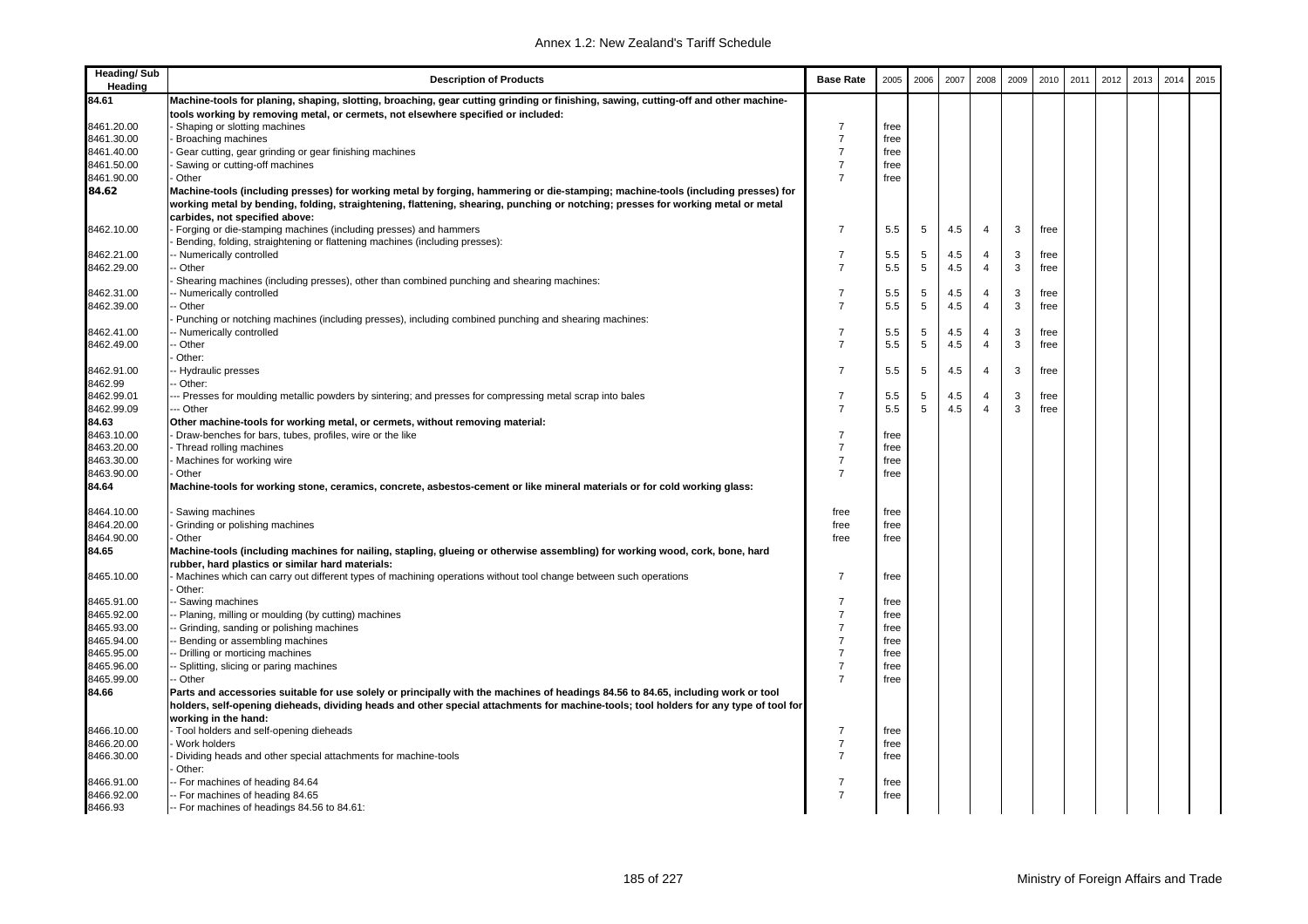| <b>Heading/Sub</b><br>Heading | <b>Description of Products</b>                                                                                                           | <b>Base Rate</b> | 2005 | 2006 | 2007 | 2008 | 2009 | 2010 | 2011 | 2012 | 2013 | 2014 | 2015 |
|-------------------------------|------------------------------------------------------------------------------------------------------------------------------------------|------------------|------|------|------|------|------|------|------|------|------|------|------|
| 8466.93.01                    | - For the electro-chemical machine-tools of subheading 8456.90                                                                           | free             | free |      |      |      |      |      |      |      |      |      |      |
| 8466.93.09                    | -- For machine-tools for drilling plastics                                                                                               | $\overline{7}$   | free |      |      |      |      |      |      |      |      |      |      |
| 8466.93.19                    | -- Other                                                                                                                                 | $\overline{7}$   | free |      |      |      |      |      |      |      |      |      |      |
| 8466.94                       | For machines of heading 84.62 or 84.63:                                                                                                  |                  |      |      |      |      |      |      |      |      |      |      |      |
| 8466.94.01                    | -- For presses for moulding metallic powders by sintering; and presses for compressing metal scrap into bales                            | $\overline{7}$   | free |      |      |      |      |      |      |      |      |      |      |
| 8466.94.09                    | -- Other                                                                                                                                 | $\overline{7}$   | free |      |      |      |      |      |      |      |      |      |      |
| 84.67                         | Tools for working in the hand, pneumatic, hydraulic or with self-contained electric or non-electric motor:                               |                  |      |      |      |      |      |      |      |      |      |      |      |
|                               | Pneumatic:                                                                                                                               |                  |      |      |      |      |      |      |      |      |      |      |      |
| 8467.11.00                    | Rotary type (including combined rotary-percussion)                                                                                       | 5                | free |      |      |      |      |      |      |      |      |      |      |
| 8467.19.00                    | Other                                                                                                                                    | 5                | free |      |      |      |      |      |      |      |      |      |      |
|                               | With self-contained electric motor:                                                                                                      |                  |      |      |      |      |      |      |      |      |      |      |      |
| 8467.21.00                    | Drills of all kinds                                                                                                                      | free             | free |      |      |      |      |      |      |      |      |      |      |
| 8467.22.00                    | <b>Saws</b>                                                                                                                              | free             | free |      |      |      |      |      |      |      |      |      |      |
| 8467.29.00                    | Other                                                                                                                                    | free             | free |      |      |      |      |      |      |      |      |      |      |
|                               | Other tools:                                                                                                                             |                  |      |      |      |      |      |      |      |      |      |      |      |
| 8467.81.00                    | Chain saws                                                                                                                               | free             | free |      |      |      |      |      |      |      |      |      |      |
| 8467.89                       | Other:                                                                                                                                   |                  |      |      |      |      |      |      |      |      |      |      |      |
| 8467.89.10                    | -- Hydraulic                                                                                                                             | $\overline{7}$   | free |      |      |      |      |      |      |      |      |      |      |
| 8467.89.90                    | -- Other                                                                                                                                 | 5                | free |      |      |      |      |      |      |      |      |      |      |
|                               | Parts:                                                                                                                                   |                  |      |      |      |      |      |      |      |      |      |      |      |
| 8467.91.00                    | Of chain saws                                                                                                                            | free             | free |      |      |      |      |      |      |      |      |      |      |
| 8467.92.00                    | Of pneumatic tools                                                                                                                       | 5                | free |      |      |      |      |      |      |      |      |      |      |
| 8467.99                       | Other:                                                                                                                                   |                  |      |      |      |      |      |      |      |      |      |      |      |
| 8467.99.11                    | -- Of hedge trimmers having self-contained electric motors                                                                               | free             | free |      |      |      |      |      |      |      |      |      |      |
| 8467.99.19                    | -- Other:                                                                                                                                | 5                | free |      |      |      |      |      |      |      |      |      |      |
| 84.68                         | Machinery and apparatus for soldering, brazing or welding, whether or not capable of cutting, other than those of heading 85.15; gas     |                  |      |      |      |      |      |      |      |      |      |      |      |
|                               | operated surface tempering machines and appliances:                                                                                      |                  |      |      |      |      |      |      |      |      |      |      |      |
| 8468.10.00                    | Hand-held blow pipes                                                                                                                     | $\overline{7}$   | free |      |      |      |      |      |      |      |      |      |      |
| 8468.20.00                    | Other gas-operated machinery and apparatus                                                                                               | $\overline{7}$   | free |      |      |      |      |      |      |      |      |      |      |
| 8468.80.00                    | Other machinery and apparatus                                                                                                            | $\overline{7}$   | free |      |      |      |      |      |      |      |      |      |      |
| 8468.90                       | Parts:                                                                                                                                   |                  |      |      |      |      |      |      |      |      |      |      |      |
| 8468.90.01                    | Of gas operated appliances                                                                                                               | $\overline{7}$   | free |      |      |      |      |      |      |      |      |      |      |
| 8468.90.09                    | Other                                                                                                                                    | $\overline{7}$   | free |      |      |      |      |      |      |      |      |      |      |
| 84.69                         | Typewriters other than printers of heading 84.71; word-processing machines:                                                              |                  |      |      |      |      |      |      |      |      |      |      |      |
|                               | Automatic typewriters and word-processing machines:                                                                                      |                  |      |      |      |      |      |      |      |      |      |      |      |
| 8469.11.00                    | - Word-processing machines                                                                                                               | free             | free |      |      |      |      |      |      |      |      |      |      |
| 8469.12.00                    | - Automatic typewriters                                                                                                                  | free             | free |      |      |      |      |      |      |      |      |      |      |
| 8469.20.00                    |                                                                                                                                          | free             | free |      |      |      |      |      |      |      |      |      |      |
| 8469.30.00                    | Other typewriters, electric                                                                                                              | free             | free |      |      |      |      |      |      |      |      |      |      |
|                               | Other typewriters, non-electric                                                                                                          |                  |      |      |      |      |      |      |      |      |      |      |      |
| 84.70                         | Calculating machines and pocket-size data recording, reproducing and displaying machines with calculating functions; accounting          |                  |      |      |      |      |      |      |      |      |      |      |      |
|                               | machines, postage-franking machines, ticket-issuing machines and similar machines, incorporating a calculating device; cash              |                  |      |      |      |      |      |      |      |      |      |      |      |
|                               | registers:                                                                                                                               |                  |      |      |      |      |      |      |      |      |      |      |      |
| 8470.10                       | Electronic calculators capable of operation without an external source of electric power and pocket-size data recording, reproducing and |                  |      |      |      |      |      |      |      |      |      |      |      |
|                               | displaying machines with calculating functions:                                                                                          |                  |      |      |      |      |      |      |      |      |      |      |      |
| 8470.10.10                    | Electronic calculators capable of operation without an external source of electric power                                                 | free             | free |      |      |      |      |      |      |      |      |      |      |
| 8470.10.90                    | Other                                                                                                                                    | free             | free |      |      |      |      |      |      |      |      |      |      |
|                               | Other electronic calculating machines:                                                                                                   |                  |      |      |      |      |      |      |      |      |      |      |      |
| 8470.21.00                    | Incorporating a printing device                                                                                                          | free             | free |      |      |      |      |      |      |      |      |      |      |
| 8470.29.00                    | Other                                                                                                                                    | free             | free |      |      |      |      |      |      |      |      |      |      |
| 8470.30.00                    | Other calculating machines                                                                                                               | free             | free |      |      |      |      |      |      |      |      |      |      |
| 8470.40.00                    | Accounting machines                                                                                                                      | free             | free |      |      |      |      |      |      |      |      |      |      |
| 8470.50.00                    | Cash registers                                                                                                                           | free             | free |      |      |      |      |      |      |      |      |      |      |
| 8470.90.00                    | Other                                                                                                                                    | free             | free |      |      |      |      |      |      |      |      |      |      |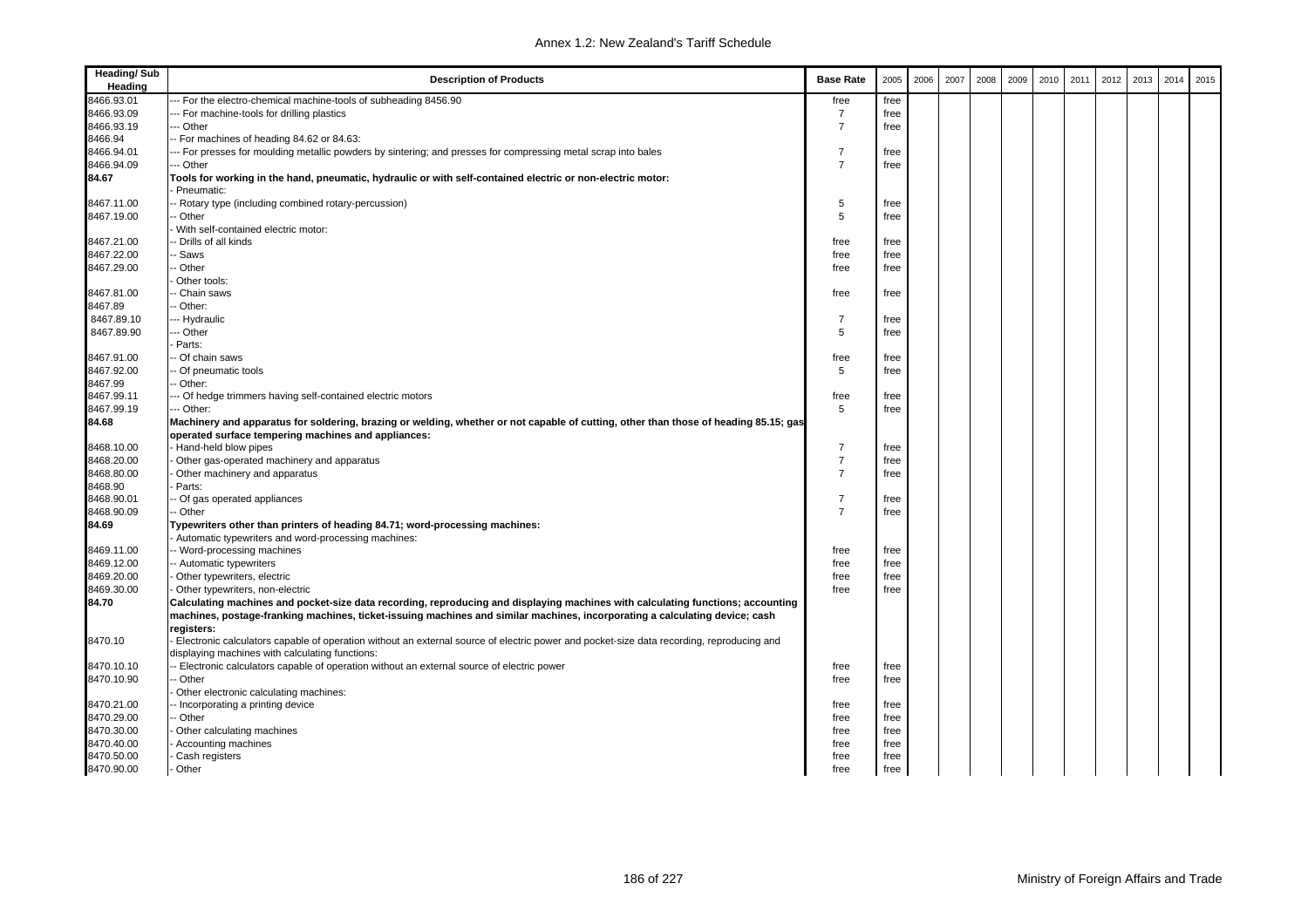| <b>Heading/Sub</b><br>Heading | <b>Description of Products</b>                                                                                                                             | <b>Base Rate</b>                 | 2005 | 2006 | 2007 | 2008 | 2009 | 2010 | 2011 | 2012 | 2013 | 2014 | 2015 |
|-------------------------------|------------------------------------------------------------------------------------------------------------------------------------------------------------|----------------------------------|------|------|------|------|------|------|------|------|------|------|------|
| 84.71                         | Automatic data processing machines and units thereof; magnetic or optical readers, machines for transcribing data onto data media                          |                                  |      |      |      |      |      |      |      |      |      |      |      |
|                               | in coded form and machines for processing such data, not elsewhere specified or included:                                                                  |                                  |      |      |      |      |      |      |      |      |      |      |      |
| 8471.10.00                    | Analogue or hybrid automatic data processing machines                                                                                                      | free                             | free |      |      |      |      |      |      |      |      |      |      |
| 8471.30.00                    | Portable digital automatic data processing machines, weighing not more than 10 kg, consisting of at least a central processing unit, a                     | free                             | free |      |      |      |      |      |      |      |      |      |      |
|                               | keyboard and a display:                                                                                                                                    |                                  |      |      |      |      |      |      |      |      |      |      |      |
|                               | Other digital automatic data processing machines:                                                                                                          |                                  |      |      |      |      |      |      |      |      |      |      |      |
| 8471.41.00                    | Comprising in the same housing at least a central processing unit and an input and output unit, whether or not combined                                    | free                             | free |      |      |      |      |      |      |      |      |      |      |
| 8471.49.00                    | Other, presented in the form of systems:                                                                                                                   | free                             | free |      |      |      |      |      |      |      |      |      |      |
| 8471.50.00                    | Digital processing units other than those of subheading 8471.41 and 8471.49, whether or not containing in the same housing one or two of                   | free                             | free |      |      |      |      |      |      |      |      |      |      |
|                               | the following types of unit: storage units, input units, output units                                                                                      |                                  |      |      |      |      |      |      |      |      |      |      |      |
| 8471.60.00                    | Input or output units, whether or not containing storage units in the same housing.                                                                        | free                             | free |      |      |      |      |      |      |      |      |      |      |
| 8471.70.00                    | Storage units                                                                                                                                              | free                             | free |      |      |      |      |      |      |      |      |      |      |
| 8471.80.00                    | Other units of automatic data processing machines                                                                                                          | free                             | free |      |      |      |      |      |      |      |      |      |      |
| 8471.90.00                    | · Other                                                                                                                                                    | free                             | free |      |      |      |      |      |      |      |      |      |      |
| 84.72                         | Other office machines (for example, hectograph or stencil duplicating machines, addressing machines, automatic banknote                                    |                                  |      |      |      |      |      |      |      |      |      |      |      |
|                               | dispensers, coin dispensers, coin sorting machines, coin-counting or wrapping machines, pencil-sharpening machines, perforating                            |                                  |      |      |      |      |      |      |      |      |      |      |      |
|                               | or stapling machines):                                                                                                                                     |                                  |      |      |      |      |      |      |      |      |      |      |      |
| 8472.10.00                    | Duplicating machines                                                                                                                                       | free                             | free |      |      |      |      |      |      |      |      |      |      |
| 8472.20.00                    | Addressing machines and address plate embossing machines                                                                                                   | free                             | free |      |      |      |      |      |      |      |      |      |      |
| 8472.30.00                    | Machines for sorting or folding mail or for inserting mail in envelopes or bands, machines for opening, closing or sealing mail and machines               | free                             | free |      |      |      |      |      |      |      |      |      |      |
|                               | for affixing or cancelling postage stamps                                                                                                                  |                                  |      |      |      |      |      |      |      |      |      |      |      |
| 8472.90                       | Other:                                                                                                                                                     |                                  |      |      |      |      |      |      |      |      |      |      |      |
| 8472.90.01                    | Perforating and stapling machines                                                                                                                          | 5                                | free |      |      |      |      |      |      |      |      |      |      |
| 8472.90.09                    | - Other                                                                                                                                                    | free                             | free |      |      |      |      |      |      |      |      |      |      |
| 84.73                         | Parts and accessories (other than covers, carrying cases and the like) suitable for use solely or principally with machines of<br>headings 84.69 to 84.72: |                                  |      |      |      |      |      |      |      |      |      |      |      |
| 8473.10.00                    | Parts and accessories of the machines of heading 84.69                                                                                                     | free                             | free |      |      |      |      |      |      |      |      |      |      |
|                               | Parts and accessories of the machines of heading 84.70:                                                                                                    |                                  |      |      |      |      |      |      |      |      |      |      |      |
| 8473.21.00                    | Of the electronic calculating machines of subheading 8470.10, 8470.21 or 8470.29                                                                           | free                             | free |      |      |      |      |      |      |      |      |      |      |
| 8473.29.00                    | ⋅ Other                                                                                                                                                    | free                             | free |      |      |      |      |      |      |      |      |      |      |
| 8473.30.00                    | Parts and accessories of the machines of heading 84.71                                                                                                     | free                             | free |      |      |      |      |      |      |      |      |      |      |
| 8473.40.00                    | Parts and accessories of the machines of heading 84.72                                                                                                     | free                             | free |      |      |      |      |      |      |      |      |      |      |
| 8473.50.00                    | Parts and accessories equally suitable for use with machines of two or more of the headings 84.69 to 84.72:                                                | free                             | free |      |      |      |      |      |      |      |      |      |      |
| 84.74                         | Machinery for sorting, screening, separating, washing, crushing, grinding, mixing or kneading earth, stone, ores or other mineral                          |                                  |      |      |      |      |      |      |      |      |      |      |      |
|                               | substances, in solid (including powder or paste) form; machinery for agglomerating, shaping or moulding solid mineral fuels,                               |                                  |      |      |      |      |      |      |      |      |      |      |      |
|                               | ceramic paste, unhardened cements, plastering materials or other mineral products in powder or paste form; machines for forming                            |                                  |      |      |      |      |      |      |      |      |      |      |      |
|                               | foundry moulds of sand:                                                                                                                                    |                                  |      |      |      |      |      |      |      |      |      |      |      |
| 8474.10.00                    | Sorting, screening, separating or washing machines                                                                                                         | $\overline{7}$                   | free |      |      |      |      |      |      |      |      |      |      |
| 8474.20.00                    | Crushing or grinding machines                                                                                                                              | $\overline{7}$                   | free |      |      |      |      |      |      |      |      |      |      |
|                               | Mixing or kneading machines:                                                                                                                               |                                  |      |      |      |      |      |      |      |      |      |      |      |
| 8474.31.00                    | Concrete or mortar mixers                                                                                                                                  | $\overline{7}$                   | free |      |      |      |      |      |      |      |      |      |      |
| 8474.32.00                    | Machines for mixing mineral substances with bitumen                                                                                                        | $\overline{7}$<br>$\overline{7}$ | free |      |      |      |      |      |      |      |      |      |      |
| 8474.39.00<br>8474.80         | Other                                                                                                                                                      |                                  | free |      |      |      |      |      |      |      |      |      |      |
| 8474.80.01                    | Other machinery:<br>Machines for forming foundry moulds of sand                                                                                            | free                             | free |      |      |      |      |      |      |      |      |      |      |
| 8474.80.09                    | ⋅ Other                                                                                                                                                    | $\overline{7}$                   | free |      |      |      |      |      |      |      |      |      |      |
| 8474.90                       | Parts:                                                                                                                                                     |                                  |      |      |      |      |      |      |      |      |      |      |      |
| 8474.90.01                    | Of machines for forming foundry moulds of sand                                                                                                             | free                             | free |      |      |      |      |      |      |      |      |      |      |
| 8474.90.09                    | Other                                                                                                                                                      | $\overline{7}$                   | free |      |      |      |      |      |      |      |      |      |      |
| 84.75                         | Machines for assembling electric or electronic lamps, tubes or valves or flashbulbs, in glass envelopes; machines for manufacturing                        |                                  |      |      |      |      |      |      |      |      |      |      |      |
|                               | or hot working glass or glassware:                                                                                                                         |                                  |      |      |      |      |      |      |      |      |      |      |      |
| 8475.10.00                    | Machines for assembling electric or electronic lamps, tubes or valves or flashbulbs, in glass envelopes                                                    | free                             | free |      |      |      |      |      |      |      |      |      |      |
|                               | Machines for manufacturing or hot working glass or glassware:                                                                                              |                                  |      |      |      |      |      |      |      |      |      |      |      |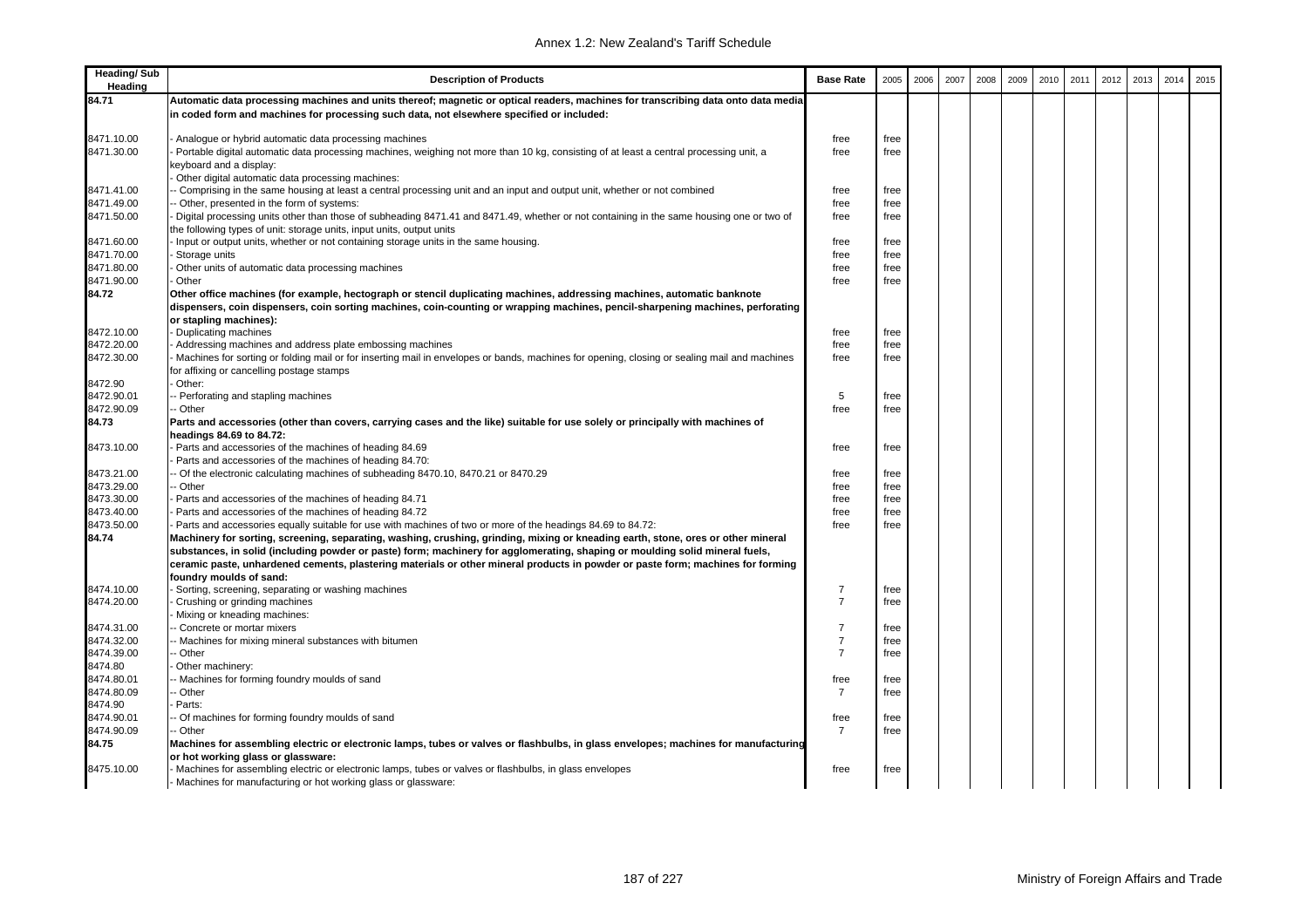| <b>Heading/Sub</b><br>Heading | <b>Description of Products</b>                                                                                                                                                 | <b>Base Rate</b>                 | 2005 | 2006 | 2007 | 2008 | 2009 | 2010 | 2011 | 2012 | 2013 | 2014 | 2015 |
|-------------------------------|--------------------------------------------------------------------------------------------------------------------------------------------------------------------------------|----------------------------------|------|------|------|------|------|------|------|------|------|------|------|
| 8475.21.00                    | - Machines for making optical fibres and preforms thereof                                                                                                                      | free                             | free |      |      |      |      |      |      |      |      |      |      |
| 8475.29.00                    | - Other                                                                                                                                                                        | free                             | free |      |      |      |      |      |      |      |      |      |      |
| 8475.90.00                    | Parts                                                                                                                                                                          | free                             | free |      |      |      |      |      |      |      |      |      |      |
| 84.76                         | Automatic goods-vending machines (for example, postage stamp, cigarette, food or beverage machines), including money-changing                                                  |                                  |      |      |      |      |      |      |      |      |      |      |      |
|                               | machines:                                                                                                                                                                      |                                  |      |      |      |      |      |      |      |      |      |      |      |
|                               | Automatic beverage-vending machines:                                                                                                                                           |                                  |      |      |      |      |      |      |      |      |      |      |      |
| 8476.21.00                    | - Incorporating heating or refrigerating devices                                                                                                                               | $\overline{7}$                   | free |      |      |      |      |      |      |      |      |      |      |
| 8476.29.00                    | - Other                                                                                                                                                                        | $\overline{7}$                   | free |      |      |      |      |      |      |      |      |      |      |
|                               | Other machines:                                                                                                                                                                |                                  |      |      |      |      |      |      |      |      |      |      |      |
| 8476.81.00                    | - Incorporating heating or refrigerating devices                                                                                                                               | $\overline{7}$                   | free |      |      |      |      |      |      |      |      |      |      |
| 8476.89.00                    | - Other                                                                                                                                                                        | $\overline{7}$                   | free |      |      |      |      |      |      |      |      |      |      |
| 8476.90.00                    | - Parts                                                                                                                                                                        | $\overline{7}$                   | free |      |      |      |      |      |      |      |      |      |      |
| 84.77                         | Machinery for working rubber or plastics or for the manufacture of products from these materials, not specified or included<br>elsewhere in this chapter:                      |                                  |      |      |      |      |      |      |      |      |      |      |      |
| 8477.10.00                    | Injection-moulding machines                                                                                                                                                    | $\overline{7}$                   | free |      |      |      |      |      |      |      |      |      |      |
| 8477.20.00                    | <b>Extruders</b>                                                                                                                                                               | $\overline{7}$                   | free |      |      |      |      |      |      |      |      |      |      |
| 8477.30.00                    | Blow moulding machines                                                                                                                                                         | $\overline{7}$                   | free |      |      |      |      |      |      |      |      |      |      |
| 8477.40.00                    | Vacuum moulding machines and other thermoforming machines                                                                                                                      | $\overline{7}$                   | free |      |      |      |      |      |      |      |      |      |      |
|                               | Other machinery for moulding or otherwise forming:                                                                                                                             |                                  |      |      |      |      |      |      |      |      |      |      |      |
| 8477.51.00                    | - For moulding or retreading pneumatic tyres or for moulding or otherwise forming inner tubes                                                                                  | $\overline{7}$                   | free |      |      |      |      |      |      |      |      |      |      |
| 8477.59.00                    | - Other                                                                                                                                                                        | $\overline{7}$                   | free |      |      |      |      |      |      |      |      |      |      |
| 8477.80.00                    | Other machinery                                                                                                                                                                | $\overline{7}$                   | free |      |      |      |      |      |      |      |      |      |      |
| 8477.90                       | Parts:                                                                                                                                                                         |                                  |      |      |      |      |      |      |      |      |      |      |      |
| 8477.90.01                    | Dies for extruding plastics                                                                                                                                                    | free                             | free |      |      |      |      |      |      |      |      |      |      |
| 8477.90.09                    | - Of plastics injection and blow moulding machines                                                                                                                             | $\overline{7}$                   | free |      |      |      |      |      |      |      |      |      |      |
| 8477.90.19                    | - Other                                                                                                                                                                        | $\overline{7}$                   | free |      |      |      |      |      |      |      |      |      |      |
| 84.78                         | Machinery for preparing or making up tobacco, not specified or included elsewhere in this chapter:                                                                             |                                  |      |      |      |      |      |      |      |      |      |      |      |
| 8478.10.00                    | <b>Machinery</b>                                                                                                                                                               | $\overline{7}$                   | free |      |      |      |      |      |      |      |      |      |      |
| 8478.90.00                    | Parts                                                                                                                                                                          | $\overline{7}$                   | free |      |      |      |      |      |      |      |      |      |      |
| 84.79                         | Machines and mechanical appliances having individual functions, not specified or included elsewhere in this chapter:                                                           |                                  |      |      |      |      |      |      |      |      |      |      |      |
| 8479.10.00                    | Machinery for public works, building or the like                                                                                                                               | $\overline{7}$                   | free |      |      |      |      |      |      |      |      |      |      |
| 8479.20.00                    | Machinery for the extraction or preparation of animal or fixed vegetable fats or oils                                                                                          | $\overline{7}$                   | free |      |      |      |      |      |      |      |      |      |      |
| 8479.30.00                    | Presses for the manufacture of particle board or fibre building board of wood or other ligneous materials and other machinery for treating                                     | $\overline{7}$                   | free |      |      |      |      |      |      |      |      |      |      |
|                               | wood or cork                                                                                                                                                                   |                                  |      |      |      |      |      |      |      |      |      |      |      |
| 8479.40.00                    | Rope or cable-making machines                                                                                                                                                  | $\overline{7}$                   | free |      |      |      |      |      |      |      |      |      |      |
| 8479.50.00                    | Industrial robots, not elsewhere specified or included                                                                                                                         | $\overline{7}$                   | free |      |      |      |      |      |      |      |      |      |      |
| 8479.60.00                    | Evaporative air coolers                                                                                                                                                        | $\overline{7}$                   | free |      |      |      |      |      |      |      |      |      |      |
|                               | Other machines and mechanical appliances:                                                                                                                                      |                                  |      |      |      |      |      |      |      |      |      |      |      |
| 8479.81.00                    | - For treating metal, including electric wire coil-winders                                                                                                                     | $\overline{7}$                   | free |      |      |      |      |      |      |      |      |      |      |
| 8479.82.00                    | - Mixing, kneading, crushing, grinding, screening, sifting, homogenising, emulsifying or stirring machines                                                                     | $\overline{7}$                   | free |      |      |      |      |      |      |      |      |      |      |
| 8479.89.00                    | - Other                                                                                                                                                                        | $\overline{7}$                   | free |      |      |      |      |      |      |      |      |      |      |
| 8479.90                       | Parts:                                                                                                                                                                         |                                  |      |      |      |      |      |      |      |      |      |      |      |
| 8479.90.01                    | - Of under-water blow pipes; of apparatus for cutting or piercing rock or concrete, by burning iron or steel in a jet of oxygen                                                | $\overline{7}$<br>$\overline{7}$ | free |      |      |      |      |      |      |      |      |      |      |
| 8479.90.09                    | -- Other                                                                                                                                                                       |                                  | free |      |      |      |      |      |      |      |      |      |      |
| 84.80                         | Moulding boxes for metal foundry; mould bases; moulding patterns; moulds for metal (other than ingot moulds), metal carbides,<br>glass, mineral materials, rubber or plastics: |                                  |      |      |      |      |      |      |      |      |      |      |      |
| 8480.10.00                    | Moulding boxes for metal foundry                                                                                                                                               | $\overline{7}$                   | free |      |      |      |      |      |      |      |      |      |      |
| 8480.20.00                    | Mould bases                                                                                                                                                                    | $\overline{7}$                   | free |      |      |      |      |      |      |      |      |      |      |
| 8480.30                       | Moulding patterns:                                                                                                                                                             |                                  |      |      |      |      |      |      |      |      |      |      |      |
| 8480.30.01                    | - Of plastics                                                                                                                                                                  | $\overline{7}$                   | free |      |      |      |      |      |      |      |      |      |      |
| 8480.30.09                    | - Other                                                                                                                                                                        | $\overline{7}$                   | free |      |      |      |      |      |      |      |      |      |      |
|                               | Moulds for metal or metal carbides:                                                                                                                                            |                                  |      |      |      |      |      |      |      |      |      |      |      |
| 8480.41.00                    | -- Injection or compression types                                                                                                                                              | $\overline{7}$                   | free |      |      |      |      |      |      |      |      |      |      |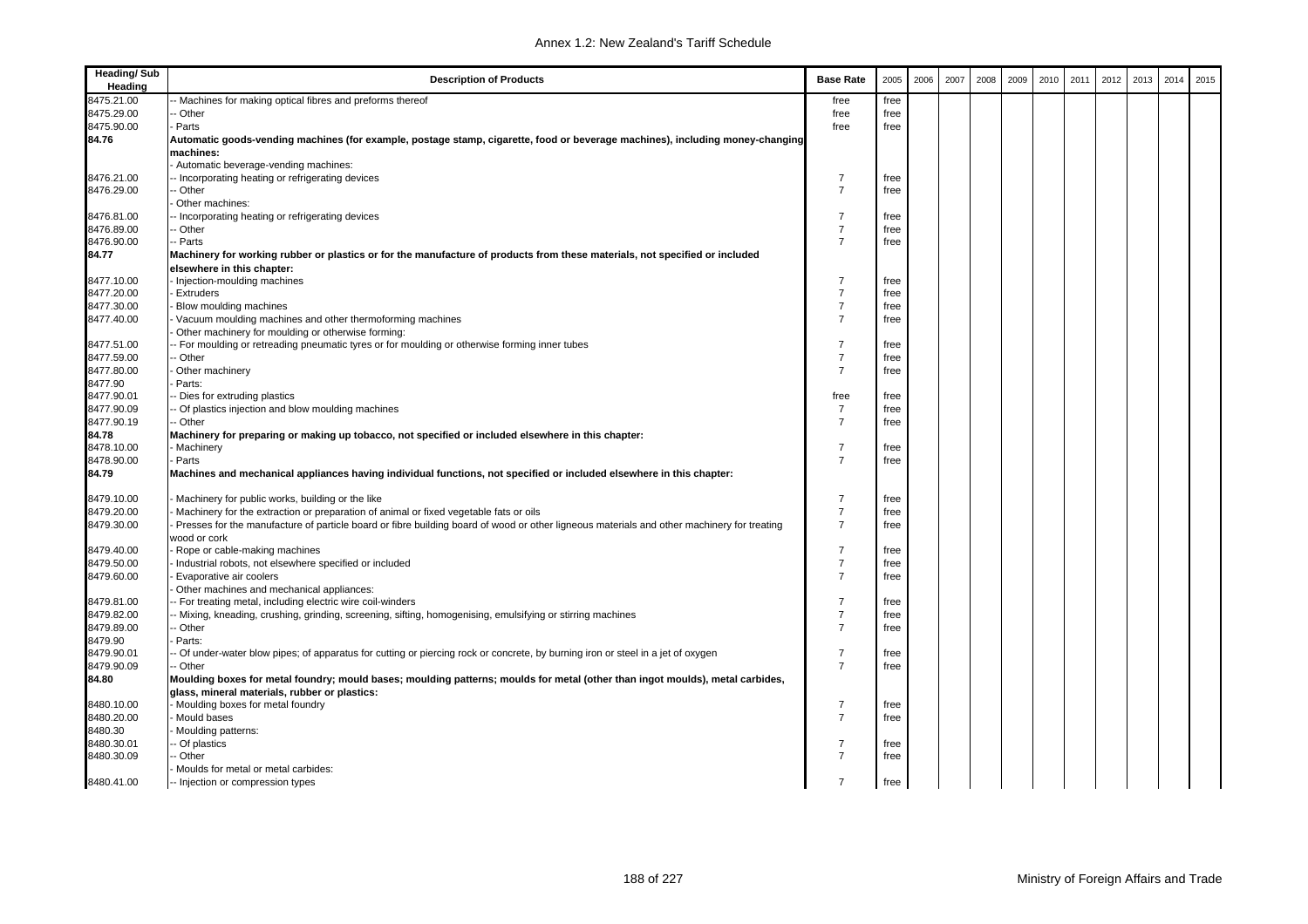| <b>Heading/Sub</b><br>Heading | <b>Description of Products</b>                                                                                                                                                                                                                                                                                                                 | <b>Base Rate</b>                                                                             | 2005 | 2006 | 2007 | 2008 | 2009 | 2010 | 2011 | 2012 | 2013 | 2014 | 2015 |
|-------------------------------|------------------------------------------------------------------------------------------------------------------------------------------------------------------------------------------------------------------------------------------------------------------------------------------------------------------------------------------------|----------------------------------------------------------------------------------------------|------|------|------|------|------|------|------|------|------|------|------|
| 8480.49.00                    | - Other                                                                                                                                                                                                                                                                                                                                        | 7                                                                                            | free |      |      |      |      |      |      |      |      |      |      |
| 8480.50.00                    | Moulds for glass                                                                                                                                                                                                                                                                                                                               | $\overline{7}$                                                                               | free |      |      |      |      |      |      |      |      |      |      |
| 8480.60.00                    | Moulds for mineral materials                                                                                                                                                                                                                                                                                                                   | $\overline{7}$                                                                               | free |      |      |      |      |      |      |      |      |      |      |
|                               | Moulds for rubber or plastics:                                                                                                                                                                                                                                                                                                                 |                                                                                              |      |      |      |      |      |      |      |      |      |      |      |
| 8480.71                       | -- Injection or compression types:                                                                                                                                                                                                                                                                                                             |                                                                                              |      |      |      |      |      |      |      |      |      |      |      |
| 8480.71.01                    | --- For plastics                                                                                                                                                                                                                                                                                                                               | free                                                                                         | free |      |      |      |      |      |      |      |      |      |      |
| 8480.71.09                    | -- Other                                                                                                                                                                                                                                                                                                                                       | $\overline{7}$                                                                               | free |      |      |      |      |      |      |      |      |      |      |
| 8480.79                       | - Other:                                                                                                                                                                                                                                                                                                                                       |                                                                                              |      |      |      |      |      |      |      |      |      |      |      |
| 8480.79.01                    | --- For plastics                                                                                                                                                                                                                                                                                                                               | free                                                                                         | free |      |      |      |      |      |      |      |      |      |      |
| 8480.79.09                    | -- Other                                                                                                                                                                                                                                                                                                                                       | $\overline{7}$                                                                               | free |      |      |      |      |      |      |      |      |      |      |
| 84.81                         | Taps, cocks, valves and similar appliances for pipes, boiler shells, tanks, vats or the like, including pressure-reducing valves and<br>thermostatically controlled valves:                                                                                                                                                                    |                                                                                              |      |      |      |      |      |      |      |      |      |      |      |
| 8481.10.00                    | Pressure-reducing valves                                                                                                                                                                                                                                                                                                                       | $\overline{7}$                                                                               | free |      |      |      |      |      |      |      |      |      |      |
| 8481.20.00                    | Valves for oleohydraulic or pneumatic transmissions                                                                                                                                                                                                                                                                                            | $\overline{7}$                                                                               | free |      |      |      |      |      |      |      |      |      |      |
| 8481.30.00                    | Check (nonreturn) valves                                                                                                                                                                                                                                                                                                                       | $\overline{7}$                                                                               | free |      |      |      |      |      |      |      |      |      |      |
| 8481.40.00                    | Safety or relief valves                                                                                                                                                                                                                                                                                                                        | $\overline{7}$                                                                               | free |      |      |      |      |      |      |      |      |      |      |
| 8481.80                       | Other appliances:                                                                                                                                                                                                                                                                                                                              |                                                                                              |      |      |      |      |      |      |      |      |      |      |      |
| 8481.80.01                    | -- Taps, cocks and valves for motor vehicles, other than engine valves                                                                                                                                                                                                                                                                         | free                                                                                         | free |      |      |      |      |      |      |      |      |      |      |
| 8481.80.09                    | - Valves for pneumatic tyres and tubes                                                                                                                                                                                                                                                                                                         | free                                                                                         | free |      |      |      |      |      |      |      |      |      |      |
| 8481.80.11                    | - Petrol dispensing nozzles, automatic shut-off type, other than of copper alloy                                                                                                                                                                                                                                                               | $\overline{7}$                                                                               | free |      |      |      |      |      |      |      |      |      |      |
| 8481.80.19                    | - Other                                                                                                                                                                                                                                                                                                                                        | $\overline{7}$                                                                               | free |      |      |      |      |      |      |      |      |      |      |
| 8481.90                       | Parts:                                                                                                                                                                                                                                                                                                                                         |                                                                                              |      |      |      |      |      |      |      |      |      |      |      |
| 8481.90.01                    | Of taps, cocks and valves for motor vehicles, other than of engine valves                                                                                                                                                                                                                                                                      | free                                                                                         | free |      |      |      |      |      |      |      |      |      |      |
| 8481.90.09                    | - Of valves for pneumatic tyres and tubes                                                                                                                                                                                                                                                                                                      | free                                                                                         | free |      |      |      |      |      |      |      |      |      |      |
| 8481.90.11                    | Of petrol dispensing nozzles, automatic shut-off type, other than of copper alloy                                                                                                                                                                                                                                                              | $\overline{7}$                                                                               | free |      |      |      |      |      |      |      |      |      |      |
| 8481.90.19                    | - Other                                                                                                                                                                                                                                                                                                                                        | $\overline{7}$                                                                               | free |      |      |      |      |      |      |      |      |      |      |
| 84.82                         | <b>Ball or roller bearings:</b>                                                                                                                                                                                                                                                                                                                |                                                                                              |      |      |      |      |      |      |      |      |      |      |      |
| 8482.10.00                    | <b>Ball bearings</b>                                                                                                                                                                                                                                                                                                                           | free                                                                                         | free |      |      |      |      |      |      |      |      |      |      |
| 8482.20.00                    | Tapered roller bearings, including cone and tapered roller assemblies                                                                                                                                                                                                                                                                          | free                                                                                         | free |      |      |      |      |      |      |      |      |      |      |
| 8482.30.00                    | Spherical roller bearings                                                                                                                                                                                                                                                                                                                      | free                                                                                         | free |      |      |      |      |      |      |      |      |      |      |
| 8482.40.00                    | Needle roller bearings                                                                                                                                                                                                                                                                                                                         | free                                                                                         | free |      |      |      |      |      |      |      |      |      |      |
| 8482.50.00                    | Other cylindrical roller bearings                                                                                                                                                                                                                                                                                                              | free                                                                                         | free |      |      |      |      |      |      |      |      |      |      |
| 8482.80.00                    | Other, including combined ball/roller bearings                                                                                                                                                                                                                                                                                                 | free                                                                                         | free |      |      |      |      |      |      |      |      |      |      |
|                               | Parts:                                                                                                                                                                                                                                                                                                                                         |                                                                                              |      |      |      |      |      |      |      |      |      |      |      |
| 8482.91.00                    | Balls, needles and rollers                                                                                                                                                                                                                                                                                                                     | free                                                                                         | free |      |      |      |      |      |      |      |      |      |      |
| 8482.99.00                    | - Other                                                                                                                                                                                                                                                                                                                                        | free                                                                                         | free |      |      |      |      |      |      |      |      |      |      |
| 84.83                         | Transmission shafts (including cam shafts and crank shafts) and cranks; bearing housings and plain shaft bearings; gears and<br>gearing; ball or roller screws; gearboxes and other speed changers, including torque converters; flywheels and pulleys, including<br>pulley blocks; clutches and shaft couplings (including universal joints): |                                                                                              |      |      |      |      |      |      |      |      |      |      |      |
| 8483.10                       | Transmission shafts (including cam shafts and crank shafts) and cranks:                                                                                                                                                                                                                                                                        |                                                                                              |      |      |      |      |      |      |      |      |      |      |      |
| 8483.10.01                    | - Crank shafts and cam shafts for internal combustion engines                                                                                                                                                                                                                                                                                  | 7                                                                                            | free |      |      |      |      |      |      |      |      |      |      |
|                               | - Other:                                                                                                                                                                                                                                                                                                                                       |                                                                                              |      |      |      |      |      |      |      |      |      |      |      |
| 8483.10.11                    | - Designed for use solely or principally with a particular machine or appliance                                                                                                                                                                                                                                                                | See the rates applicable to the machine or appliance for which the article has been designed |      |      |      |      |      |      |      |      |      |      |      |
| 8483.10.19                    | - Other                                                                                                                                                                                                                                                                                                                                        | $\overline{7}$                                                                               | free |      |      |      |      |      |      |      |      |      |      |
| 8483.20                       | Bearing housings, incorporating ball or roller bearings:                                                                                                                                                                                                                                                                                       |                                                                                              |      |      |      |      |      |      |      |      |      |      |      |
| 8483.20.01                    | Designed for use solely or principally with a particular machine or appliance                                                                                                                                                                                                                                                                  |                                                                                              |      |      |      |      |      |      |      |      |      |      |      |
|                               |                                                                                                                                                                                                                                                                                                                                                | See the rates applicable to the machine or appliance for which the article has been designed |      |      |      |      |      |      |      |      |      |      |      |
| 8483.20.09                    | - Other                                                                                                                                                                                                                                                                                                                                        | 7                                                                                            | free |      |      |      |      |      |      |      |      |      |      |
| 8483.30                       | Bearing housings, not incorporating ball or roller bearings; plain shaft bearings:                                                                                                                                                                                                                                                             |                                                                                              |      |      |      |      |      |      |      |      |      |      |      |
| 8483.30.01                    | - Designed for use solely or principally with a particular machine or appliance                                                                                                                                                                                                                                                                |                                                                                              |      |      |      |      |      |      |      |      |      |      |      |
|                               |                                                                                                                                                                                                                                                                                                                                                | See the rates applicable to the machine or appliance for which the article has been designed |      |      |      |      |      |      |      |      |      |      |      |
| 8483.30.09                    | -- Other                                                                                                                                                                                                                                                                                                                                       | $\overline{7}$                                                                               | free |      |      |      |      |      |      |      |      |      |      |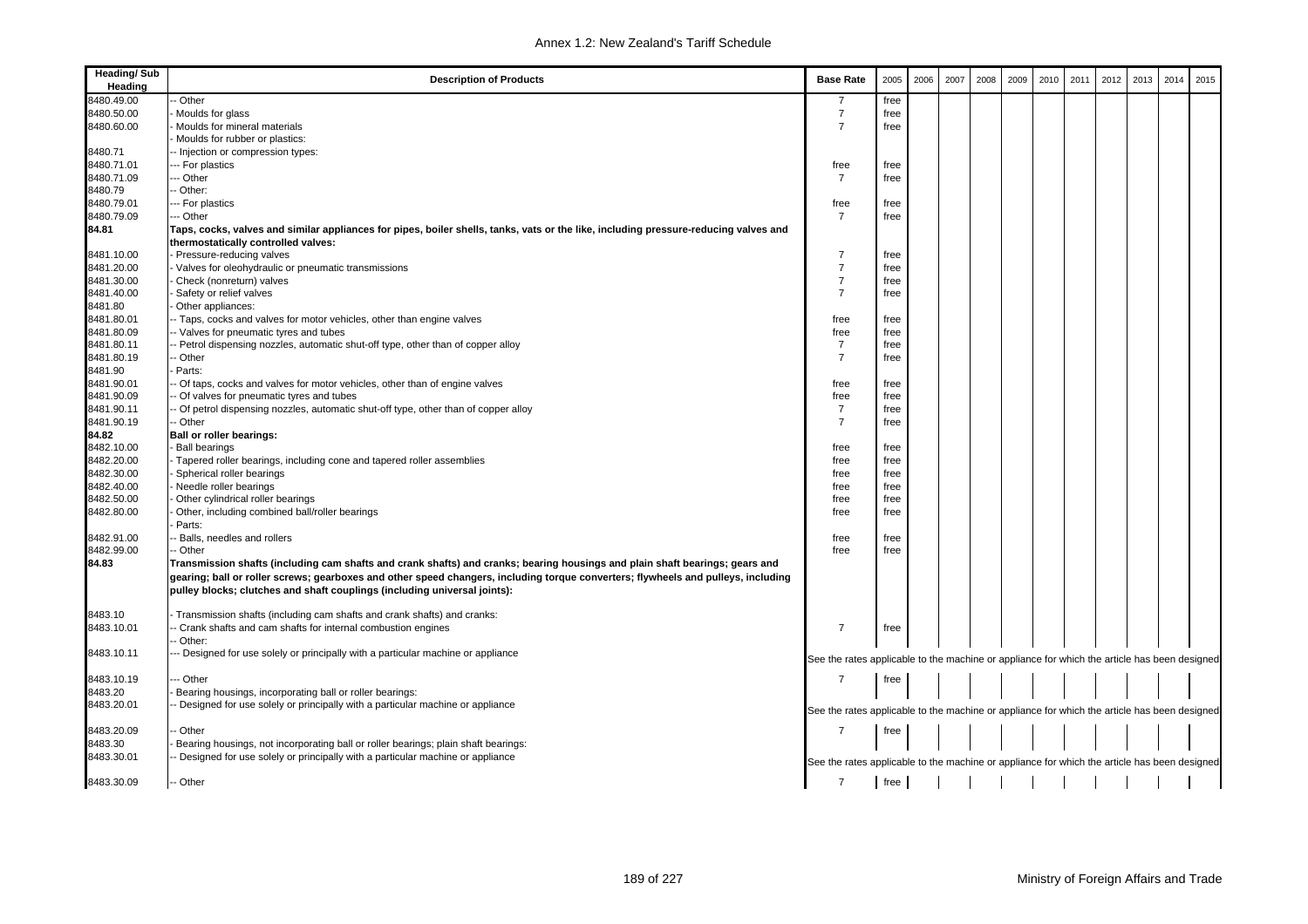| <b>Heading/Sub</b><br>Heading | <b>Description of Products</b>                                                                                                             | <b>Base Rate</b>                                                                             | 2005         | 2006 | 2007 | 2008 | 2009 | 2010 | 2011 | 2012 | 2013 | 2014 | 2015 |
|-------------------------------|--------------------------------------------------------------------------------------------------------------------------------------------|----------------------------------------------------------------------------------------------|--------------|------|------|------|------|------|------|------|------|------|------|
| 8483.40                       | Gears and gearing, other than toothed wheels, chain sprockets and other transmission elements presented separately; ball or roller screws; |                                                                                              |              |      |      |      |      |      |      |      |      |      |      |
|                               | gear boxes and other speed changers, including torque converter:                                                                           |                                                                                              |              |      |      |      |      |      |      |      |      |      |      |
|                               | Designed for use solely or principally with a particular machine or appliance:                                                             |                                                                                              |              |      |      |      |      |      |      |      |      |      |      |
| 8483.40.10                    | -- Roller screws                                                                                                                           | $\overline{7}$                                                                               | free         |      |      |      |      |      |      |      |      |      |      |
| 8483.40.20                    | -- Other                                                                                                                                   | See the rates applicable to the machine or appliance for which the article has been designed |              |      |      |      |      |      |      |      |      |      |      |
|                               |                                                                                                                                            |                                                                                              |              |      |      |      |      |      |      |      |      |      |      |
| 8483.40.90                    | Other                                                                                                                                      | $\overline{7}$                                                                               | free         |      |      |      |      |      |      |      |      |      |      |
| 8483.50<br>8483.50.01         | Flywheels and pulleys, including pulley blocks:<br>Pulley blocks                                                                           | 6.5                                                                                          |              |      |      |      |      |      |      |      |      |      |      |
|                               | Other:                                                                                                                                     |                                                                                              | free         |      |      |      |      |      |      |      |      |      |      |
| 8483.50.11                    | -- Designed for use solely or principally with a particular machine or appliance                                                           |                                                                                              |              |      |      |      |      |      |      |      |      |      |      |
|                               |                                                                                                                                            | See the rates applicable to the machine or appliance for which the article has been designed |              |      |      |      |      |      |      |      |      |      |      |
| 8483.50.19                    | -- Other                                                                                                                                   | $\overline{7}$                                                                               | free         |      |      |      |      |      |      |      |      |      |      |
| 8483.60                       | Clutches and shaft couplings (including universal joints):                                                                                 |                                                                                              |              |      |      |      |      |      |      |      |      |      |      |
| 8483.60.01                    | Designed for use solely or principally with a particular machine or appliance                                                              | See the rates applicable to the machine or appliance for which the article has been designed |              |      |      |      |      |      |      |      |      |      |      |
|                               |                                                                                                                                            |                                                                                              |              |      |      |      |      |      |      |      |      |      |      |
| 8483.60.09                    | Other                                                                                                                                      | $\overline{7}$                                                                               | free         |      |      |      |      |      |      |      |      |      |      |
| 8483.90                       | Toothed wheels, chain sprockets and other transmission elements presented separately; parts:                                               |                                                                                              |              |      |      |      |      |      |      |      |      |      |      |
| 8483.90.01                    | Designed for use solely or principally with a particular machine or appliance                                                              | See the rates applicable to the machine or appliance for which the article has been designed |              |      |      |      |      |      |      |      |      |      |      |
|                               |                                                                                                                                            |                                                                                              |              |      |      |      |      |      |      |      |      |      |      |
| 8483.90.09                    | - Other                                                                                                                                    | $\overline{7}$                                                                               | free         |      |      |      |      |      |      |      |      |      |      |
| 84.84                         | Gaskets and similar joints of metal sheeting combined with other material or of two or more layers of metal; sets or assortments of        |                                                                                              |              |      |      |      |      |      |      |      |      |      |      |
|                               | gaskets and similar joints, dissimilar in composition, put up in pouches, envelopes or similar packings; mechanical seals:                 |                                                                                              |              |      |      |      |      |      |      |      |      |      |      |
| 8484.10.00                    | Gaskets and similar joints of metal sheeting combined with other material or of two or more layers of metal                                | free                                                                                         | free         |      |      |      |      |      |      |      |      |      |      |
| 8484.20.00                    | Mechanical seals                                                                                                                           | $\overline{7}$                                                                               | free         |      |      |      |      |      |      |      |      |      |      |
| 8484.90.00                    | Other                                                                                                                                      | 6.5                                                                                          | free         |      |      |      |      |      |      |      |      |      |      |
| 84.85                         | Machinery parts, not containing electrical connectors, insulators, coils, contacts or other electrical features, not specified or          |                                                                                              |              |      |      |      |      |      |      |      |      |      |      |
|                               | included elsewhere in this chapter:                                                                                                        |                                                                                              |              |      |      |      |      |      |      |      |      |      |      |
| 8485.10.00                    | Ships' or boats' propellers and blades therefor                                                                                            | .5                                                                                           | free         |      |      |      |      |      |      |      |      |      |      |
| 8485.90                       | Other:                                                                                                                                     |                                                                                              |              |      |      |      |      |      |      |      |      |      |      |
| 8485.90.01                    | Lubricators, grease cups, grease nipples                                                                                                   | free                                                                                         | free         |      |      |      |      |      |      |      |      |      |      |
| 8485.90.09                    | Other                                                                                                                                      | $\overline{7}$                                                                               | free         |      |      |      |      |      |      |      |      |      |      |
|                               | <b>CHAPTER 85</b>                                                                                                                          |                                                                                              |              |      |      |      |      |      |      |      |      |      |      |
|                               | ELECTRICAL MACHINERY AND EQUIPMENT AND PARTS THEREOF; SOUND RECORDERS AND REPRODUCERS, TELEVISION                                          |                                                                                              |              |      |      |      |      |      |      |      |      |      |      |
|                               | IMAGE AND SOUND RECORDERS AND REPRODUCERS, AND PARTS AND ACCESSORIES OF SUCH ARTICLES                                                      |                                                                                              |              |      |      |      |      |      |      |      |      |      |      |
| 85.01                         | Electric motors and generators (excluding generating sets):                                                                                |                                                                                              |              |      |      |      |      |      |      |      |      |      |      |
| 8501.10.00                    | Motors of an output not exceeding 37.5 W                                                                                                   | 6.5                                                                                          | free         |      |      |      |      |      |      |      |      |      |      |
| 8501.20                       | Universal AC/DC motors of an output exceeding 37.5 W:                                                                                      |                                                                                              |              |      |      |      |      |      |      |      |      |      |      |
| 8501.20.01                    | Exceeding 373 W but not exceeding 55 kW                                                                                                    | 6.5                                                                                          | free         |      |      |      |      |      |      |      |      |      |      |
| 8501.20.09                    | - Other                                                                                                                                    | 6.5                                                                                          | free         |      |      |      |      |      |      |      |      |      |      |
|                               | Other DC motors; DC generators:                                                                                                            |                                                                                              |              |      |      |      |      |      |      |      |      |      |      |
| 8501.31                       | - Of an output not exceeding 750 W:                                                                                                        |                                                                                              |              |      |      |      |      |      |      |      |      |      |      |
|                               | -- Motors:                                                                                                                                 |                                                                                              |              |      |      |      |      |      |      |      |      |      |      |
| 8501.31.01                    | ---- Exceeding 373 W                                                                                                                       | 6.5                                                                                          | free         |      |      |      |      |      |      |      |      |      |      |
| 8501.31.09                    | --- Other                                                                                                                                  | 6.5                                                                                          | free         |      |      |      |      |      |      |      |      |      |      |
| 8501.31.19                    | -- Other                                                                                                                                   | 5                                                                                            | free         |      |      |      |      |      |      |      |      |      |      |
| 8501.32                       | - Of an output exceeding 750 W but not exceeding 75 kW:                                                                                    |                                                                                              |              |      |      |      |      |      |      |      |      |      |      |
|                               | -- Motors:                                                                                                                                 |                                                                                              |              |      |      |      |      |      |      |      |      |      |      |
| 8501.32.01<br>8501.32.09      | --- Exceeding 750 W but not exceeding 55 kW<br>--- Other                                                                                   | 6.5<br>6.5                                                                                   | free<br>free |      |      |      |      |      |      |      |      |      |      |
| 8501.32.19                    | --- Other                                                                                                                                  | 5                                                                                            | free         |      |      |      |      |      |      |      |      |      |      |
| 8501.33                       | -- Of an output exceeding 75 kW but not exceeding 375 kW:                                                                                  |                                                                                              |              |      |      |      |      |      |      |      |      |      |      |
|                               |                                                                                                                                            |                                                                                              |              |      |      |      |      |      |      |      |      |      |      |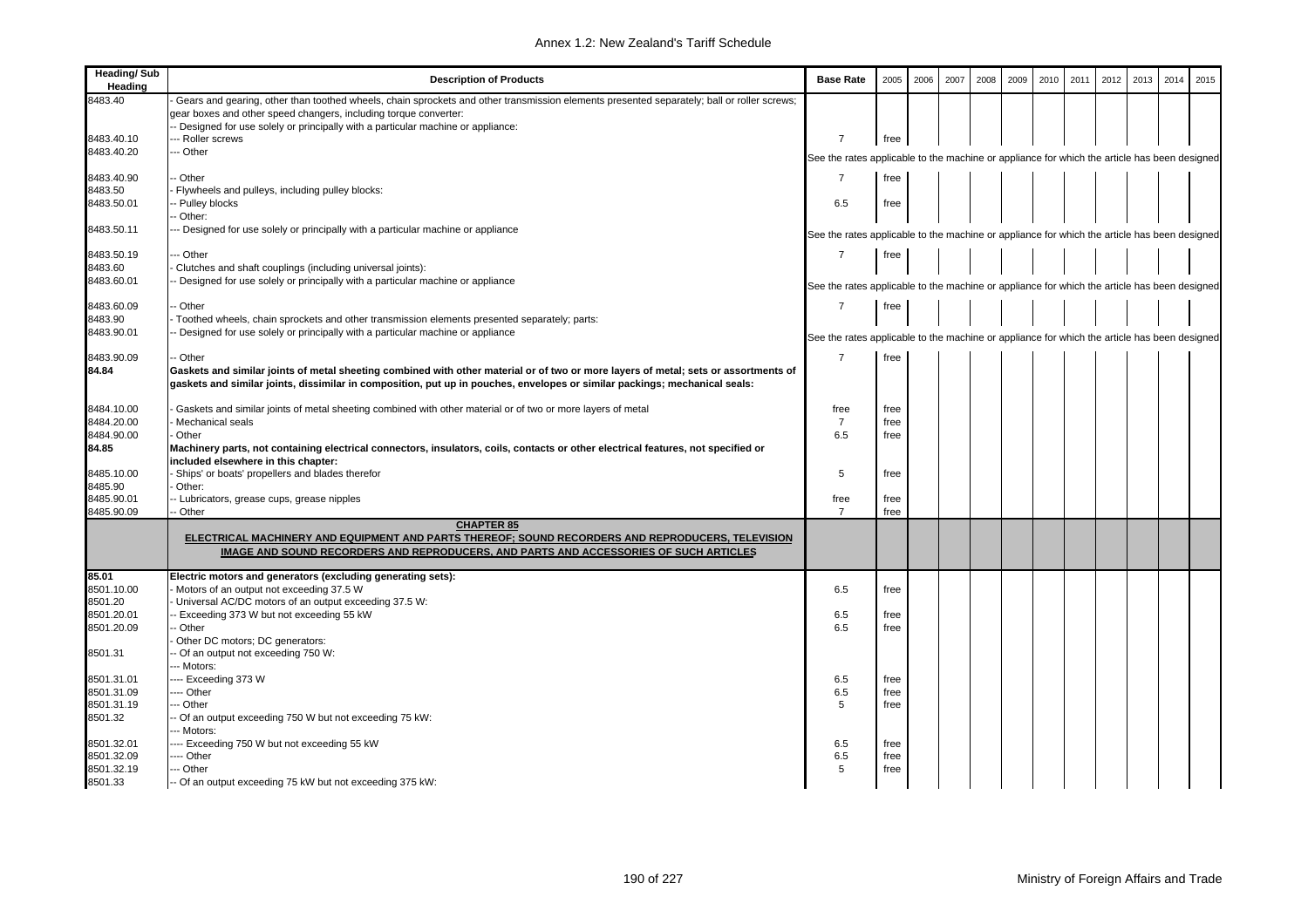| <b>Heading/Sub</b><br>Heading | <b>Description of Products</b>                                                                                | <b>Base Rate</b> | 2005       | 2006                | 2007   | 2008 | 2009 | 2010 | 2011 | 2012 | 2013 | 2014 | 2015 |
|-------------------------------|---------------------------------------------------------------------------------------------------------------|------------------|------------|---------------------|--------|------|------|------|------|------|------|------|------|
| 8501.33.01                    | -- Motors                                                                                                     | 6.5              | free       |                     |        |      |      |      |      |      |      |      |      |
| 8501.33.09                    | -- Other                                                                                                      | 5                | free       |                     |        |      |      |      |      |      |      |      |      |
| 8501.34                       | - Of an output exceeding 375 kW:                                                                              |                  |            |                     |        |      |      |      |      |      |      |      |      |
| 8501.34.01                    | -- Motors                                                                                                     | 6.5              | free       |                     |        |      |      |      |      |      |      |      |      |
| 8501.34.09                    | -- Other                                                                                                      | 5                | free       |                     |        |      |      |      |      |      |      |      |      |
| 8501.40                       | Other AC motors, single-phase:                                                                                |                  |            |                     |        |      |      |      |      |      |      |      |      |
| 8501.40.01                    | Exceeding 373 W but not exceeding 55 kW                                                                       | 6.5              | free       |                     |        |      |      |      |      |      |      |      |      |
| 8501.40.09                    | - Other                                                                                                       | 6.5              | free       |                     |        |      |      |      |      |      |      |      |      |
|                               | Other AC motors, multi-phase:                                                                                 |                  |            |                     |        |      |      |      |      |      |      |      |      |
| 8501.51                       | - Of an output not exceeding 750 W:                                                                           |                  |            |                     |        |      |      |      |      |      |      |      |      |
| 8501.51.01                    | -- Exceeding 373 W                                                                                            | 6.5              | free       |                     |        |      |      |      |      |      |      |      |      |
| 8501.51.09                    | -- Other                                                                                                      | 6.5              | free       |                     |        |      |      |      |      |      |      |      |      |
| 8501.52                       | - Of an output exceeding 750 W but not exceeding 75 kW:                                                       |                  |            |                     |        |      |      |      |      |      |      |      |      |
| 8501.52.01                    | -- Exceeding 750 W but not exceeding 55 kW                                                                    | 6.5              | free       |                     |        |      |      |      |      |      |      |      |      |
| 8501.52.09                    | -- Other                                                                                                      | 6.5              | free       |                     |        |      |      |      |      |      |      |      |      |
| 8501.53.00                    | - Of an output exceeding 75 kW                                                                                | 6.5              | free       |                     |        |      |      |      |      |      |      |      |      |
|                               | AC generators (alternators):                                                                                  |                  |            |                     |        |      |      |      |      |      |      |      |      |
| 8501.61.00                    | - Of an output not exceeding 75 kVA                                                                           | 5                | free       |                     |        |      |      |      |      |      |      |      |      |
| 8501.62.00                    | - Of an output exceeding 75 kVA but not exceeding 375 kVA                                                     | 5                | free       |                     |        |      |      |      |      |      |      |      |      |
| 8501.63.00                    | - Of an output exceeding 375 kVA but not exceeding 750 kVA                                                    | 5                | free       |                     |        |      |      |      |      |      |      |      |      |
| 8501.64.00                    | - Of an output exceeding 750 kVA                                                                              | 5                | free       |                     |        |      |      |      |      |      |      |      |      |
| 85.02                         | Electric generating sets and rotary converters:                                                               |                  |            |                     |        |      |      |      |      |      |      |      |      |
|                               | Generating sets with compression-ignition internal combustion piston engines (diesel or semi-diesel engines): |                  |            |                     |        |      |      |      |      |      |      |      |      |
| 8502.11.00                    | Of an output not exceeding 75 kVA                                                                             | 5                | free       |                     |        |      |      |      |      |      |      |      |      |
| 8502.12.00                    | - Of an output exceeding 75 kVA but not exceeding 375 kVA                                                     | 5                | free       |                     |        |      |      |      |      |      |      |      |      |
| 8502.13.00                    | Of an output exceeding 375 kVA                                                                                | 5                | free       |                     |        |      |      |      |      |      |      |      |      |
| 8502.20.00                    | Generating sets with spark-ignition internal combustion piston engines                                        | 5                | free       |                     |        |      |      |      |      |      |      |      |      |
|                               | Other generating sets                                                                                         |                  |            |                     |        |      |      |      |      |      |      |      |      |
| 8502.31                       | -- Wind-powered:                                                                                              |                  |            |                     |        |      |      |      |      |      |      |      |      |
| 8502.31.10                    | -- Wind powered generating sets with an output of 10 kW or more                                               | free             | free       |                     |        |      |      |      |      |      |      |      |      |
| 8502.31.90                    | -- Wind powered generating sets with an output of less than 10 kW                                             | 5                | free       |                     |        |      |      |      |      |      |      |      |      |
| 8502.39.00                    | - Other                                                                                                       | 5                | free       |                     |        |      |      |      |      |      |      |      |      |
| 8502.40.00                    | Electric rotary converters                                                                                    | 5                | free       |                     |        |      |      |      |      |      |      |      |      |
| 85.03                         |                                                                                                               |                  |            |                     |        |      |      |      |      |      |      |      |      |
| 8503.00                       | Parts suitable for use solely or principally with the machines of heading 85.01 or 85.02:<br>Of motors:       |                  |            |                     |        |      |      |      |      |      |      |      |      |
| 8503.00.01                    | - Exceeding 373 W but not exceeding 55 kW                                                                     | 6.5              | free       |                     |        |      |      |      |      |      |      |      |      |
| 8503.00.09                    | - Other                                                                                                       | 6.5              | free       |                     |        |      |      |      |      |      |      |      |      |
| 8503.00.19                    | Other                                                                                                         | 5                | free       |                     |        |      |      |      |      |      |      |      |      |
| 85.04                         | Electrical transformers, static converters (for example, rectifiers) and inductors:                           |                  |            |                     |        |      |      |      |      |      |      |      |      |
| 8504.10                       | Ballasts for discharge lamps or tubes:                                                                        |                  |            |                     |        |      |      |      |      |      |      |      |      |
| 8504.10.01                    | - Having a rated input voltage exceeding 240 volts                                                            | $\overline{7}$   | free       |                     |        |      |      |      |      |      |      |      |      |
| 8504.10.09                    | - Other                                                                                                       | $\overline{7}$   | free       |                     |        |      |      |      |      |      |      |      |      |
|                               | Liquid dielectric transformers:                                                                               |                  |            |                     |        |      |      |      |      |      |      |      |      |
| 8504.21.00                    | - Having a power handling capacity not exceeding 650 kVA                                                      | $\overline{7}$   | free       |                     |        |      |      |      |      |      |      |      |      |
| 8504.22.00                    | - Having a power handling capacity exceeding 650 kVA but not exceeding 10,00kVA                               | $\overline{7}$   | free       |                     |        |      |      |      |      |      |      |      |      |
| 8504.23.00                    | - Having a power handling capacity exceeding 10,000 kVA                                                       | $\overline{7}$   | free       |                     |        |      |      |      |      |      |      |      |      |
|                               | Other transformers:                                                                                           |                  |            |                     |        |      |      |      |      |      |      |      |      |
| 8504.31                       | - Having a power handling capacity not exceeding 1 kVA:                                                       |                  |            |                     |        |      |      |      |      |      |      |      |      |
| 8504.31.01                    | --- Having a rated input voltage exceeding 240 volts                                                          | $\overline{7}$   | free       |                     |        |      |      |      |      |      |      |      |      |
| 8504.31.09                    | -- Other                                                                                                      | $\overline{7}$   | free       |                     |        |      |      |      |      |      |      |      |      |
| 8504.32                       | - Having a power handling capacity exceeding 1 kVA but not exceeding 16kVA:                                   |                  |            |                     |        |      |      |      |      |      |      |      |      |
| 8504.32.01                    | --- Having a rated input voltage exceeding 240 volts                                                          | $\overline{7}$   |            |                     |        | free |      |      |      |      |      |      |      |
| 8504.32.09                    | --- Other                                                                                                     | $\overline{7}$   | 5.5<br>5.5 | 4<br>$\overline{4}$ | 3<br>3 | free |      |      |      |      |      |      |      |
|                               |                                                                                                               |                  |            |                     |        |      |      |      |      |      |      |      |      |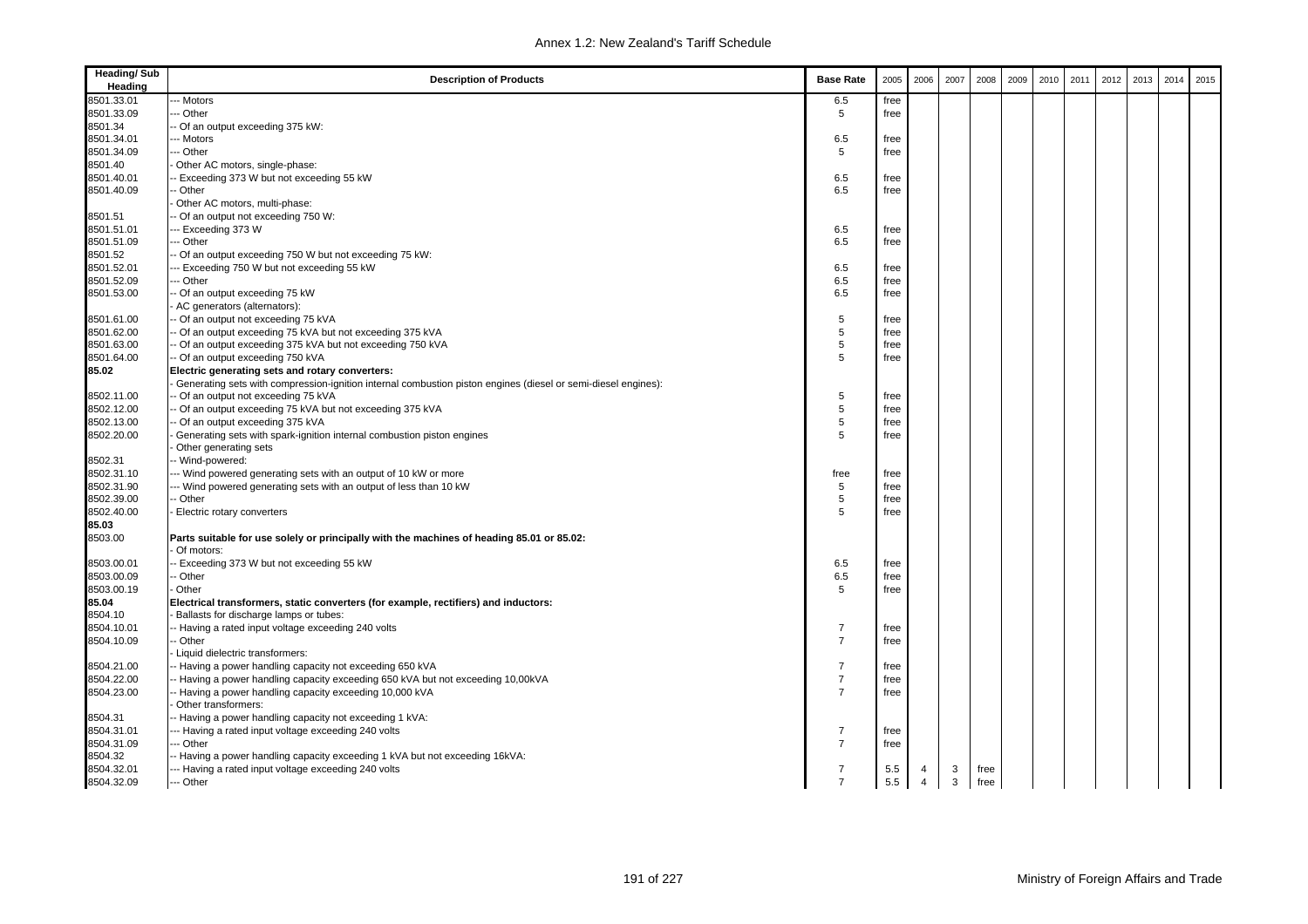| <b>Heading/Sub</b><br>Heading | <b>Description of Products</b>                                                                                                                                                                                                                                | <b>Base Rate</b>                 | 2005 | 2006           | 2007 | 2008   | 2009   | 2010 | 2011 | 2012 | 2013 | 2014 | 2015 |
|-------------------------------|---------------------------------------------------------------------------------------------------------------------------------------------------------------------------------------------------------------------------------------------------------------|----------------------------------|------|----------------|------|--------|--------|------|------|------|------|------|------|
| 8504.33.00                    | - Having a power handling capacity exceeding 16 kVA but not exceeding 500kVA                                                                                                                                                                                  | 7                                | free |                |      |        |        |      |      |      |      |      |      |
| 8504.34.00                    | Having a power handling capacity exceeding 500 kVA                                                                                                                                                                                                            | $\overline{7}$                   | free |                |      |        |        |      |      |      |      |      |      |
| 8504.40                       | Static converters:                                                                                                                                                                                                                                            |                                  |      |                |      |        |        |      |      |      |      |      |      |
| 8504.40.01                    | <b>Battery chargers</b>                                                                                                                                                                                                                                       | 7                                | free |                |      |        |        |      |      |      |      |      |      |
|                               | Other:                                                                                                                                                                                                                                                        |                                  |      |                |      |        |        |      |      |      |      |      |      |
| 8504.40.11                    | --- Automotive rectifiers                                                                                                                                                                                                                                     | free                             | free |                |      |        |        |      |      |      |      |      |      |
| 8504.40.15                    | -- Separately presented power supply units for automatic data processing machines                                                                                                                                                                             | free                             | free |                |      |        |        |      |      |      |      |      |      |
| 8504.40.19                    | -- Other                                                                                                                                                                                                                                                      | 5                                | free |                |      |        |        |      |      |      |      |      |      |
| 8504.50.00                    | Other inductors                                                                                                                                                                                                                                               | 5                                | free |                |      |        |        |      |      |      |      |      |      |
| 8504.90                       | Parts:                                                                                                                                                                                                                                                        |                                  |      |                |      |        |        |      |      |      |      |      |      |
|                               | - Of transformers:                                                                                                                                                                                                                                            |                                  |      |                |      |        |        |      |      |      |      |      |      |
| 8504.90.01                    | --- Having a rated input voltage exceeding 240 volts                                                                                                                                                                                                          | $\overline{7}$                   | free |                |      |        |        |      |      |      |      |      |      |
| 8504.90.09                    | -- Other                                                                                                                                                                                                                                                      | $\overline{7}$                   | free |                |      |        |        |      |      |      |      |      |      |
|                               | - Of static converters:                                                                                                                                                                                                                                       |                                  |      |                |      |        |        |      |      |      |      |      |      |
| 8504.90.11                    | -- Of battery chargers                                                                                                                                                                                                                                        | $\overline{7}$                   | free |                |      |        |        |      |      |      |      |      |      |
|                               | -- Other:                                                                                                                                                                                                                                                     |                                  |      |                |      |        |        |      |      |      |      |      |      |
| 8504.90.21                    | ---- Of automotive rectifiers                                                                                                                                                                                                                                 | free                             | free |                |      |        |        |      |      |      |      |      |      |
| 8504.90.29                    | ---- Other                                                                                                                                                                                                                                                    | 5                                | free |                |      |        |        |      |      |      |      |      |      |
| 8504.90.39                    | - Other                                                                                                                                                                                                                                                       | 5                                | free |                |      |        |        |      |      |      |      |      |      |
| 85.05                         | Electro-magnets; permanent magnets and articles intended to become permanent magnets after magnetisation; electromagnetic or<br>permanent magnet chucks, clamps and similar holding devices; electro-magnetic couplings, clutches and brakes; electromagnetic |                                  |      |                |      |        |        |      |      |      |      |      |      |
|                               | lifting heads:                                                                                                                                                                                                                                                |                                  |      |                |      |        |        |      |      |      |      |      |      |
|                               | Permanent magnets and articles intended to become permanent magnets after magnetisation:                                                                                                                                                                      |                                  |      |                |      |        |        |      |      |      |      |      |      |
| 8505.11.00                    | - Of metal                                                                                                                                                                                                                                                    | free                             | free |                |      |        |        |      |      |      |      |      |      |
| 8505.19.00                    | - Other                                                                                                                                                                                                                                                       | free                             | free |                |      |        |        |      |      |      |      |      |      |
| 8505.20.00                    | Electro-magnetic couplings, clutches and brakes                                                                                                                                                                                                               | free                             | free |                |      |        |        |      |      |      |      |      |      |
| 8505.30.00                    | Electro-magnetic lifting heads                                                                                                                                                                                                                                | free                             | free |                |      |        |        |      |      |      |      |      |      |
| 8505.90.00                    | Other, including parts                                                                                                                                                                                                                                        | free                             | free |                |      |        |        |      |      |      |      |      |      |
| 85.06                         | Primary cells and primary batteries:                                                                                                                                                                                                                          |                                  |      |                |      |        |        |      |      |      |      |      |      |
| 8506.10.00                    | Manganese dioxide                                                                                                                                                                                                                                             | free                             | free |                |      |        |        |      |      |      |      |      |      |
| 8506.30.00                    | Mercuric oxide                                                                                                                                                                                                                                                | free                             | free |                |      |        |        |      |      |      |      |      |      |
| 8506.40.00                    | Silver oxide                                                                                                                                                                                                                                                  | free                             | free |                |      |        |        |      |      |      |      |      |      |
| 8506.50.00                    | Lithium                                                                                                                                                                                                                                                       | free                             | free |                |      |        |        |      |      |      |      |      |      |
| 8506.60.00                    | Air-zinc                                                                                                                                                                                                                                                      | free                             | free |                |      |        |        |      |      |      |      |      |      |
| 8506.80.00                    | Other primary cells and primary batteries                                                                                                                                                                                                                     | free                             | free |                |      |        |        |      |      |      |      |      |      |
| 8506.90.00                    | Parts                                                                                                                                                                                                                                                         | free                             | free |                |      |        |        |      |      |      |      |      |      |
| 85.07<br>8507.10              | Electric accumulators, including separators therefor, whether or not rectangular (including square):<br>Lead-acid, of a kind used for starting piston engines:                                                                                                |                                  |      |                |      |        |        |      |      |      |      |      |      |
|                               | - For use in the assembly of motor vehicles as may be determined by the Minister in accordance with section 14 of this Act:                                                                                                                                   |                                  |      |                |      |        |        |      |      |      |      |      |      |
| 8507.10.02                    | -- Of a kind used for motor cars (including station wagons and racing cars)                                                                                                                                                                                   | 17.5                             | 14   | 12.5           | 10   | 7.5    | 5      | free |      |      |      |      |      |
| 8507.10.05                    | -- Other                                                                                                                                                                                                                                                      | $\overline{7}$                   | 5.5  | 5.5            | 5.5  | 5      | 5      | free |      |      |      |      |      |
| 8507.10.09                    | - Other                                                                                                                                                                                                                                                       | 10                               | 8    | $\overline{7}$ | 6    | 4<br>5 | 3<br>5 | free |      |      |      |      |      |
| 8507.20.00                    | Other lead-acid accumulators                                                                                                                                                                                                                                  | $\overline{7}$<br>$\overline{7}$ | 5.5  | 5.5            | 5.5  |        |        | free |      |      |      |      |      |
| 8507.30.00                    | Nickel-cadmium                                                                                                                                                                                                                                                | $\overline{7}$                   | free |                |      |        |        |      |      |      |      |      |      |
| 8507.40.00                    | Nickel-iron                                                                                                                                                                                                                                                   | $\overline{7}$                   | free |                |      |        |        |      |      |      |      |      |      |
| 8507.80.00                    | Other accumulators                                                                                                                                                                                                                                            | $\overline{7}$                   | free |                |      |        |        |      |      |      |      |      |      |
| 8507.90.00                    | Parts                                                                                                                                                                                                                                                         |                                  | free |                |      |        |        |      |      |      |      |      |      |
| 85.09                         | Electro-mechanical domestic appliances, with self-contained electric motor:                                                                                                                                                                                   |                                  |      |                |      |        |        |      |      |      |      |      |      |
| 8509.10<br>8509.10.01         | Vacuum cleaners, including dry and wet vacuum cleaners:<br>- Portable, hand-held                                                                                                                                                                              |                                  |      |                |      |        |        |      |      |      |      |      |      |
|                               |                                                                                                                                                                                                                                                               | free                             | free |                |      |        |        |      |      |      |      |      |      |
| 8509.10.09                    | - Other                                                                                                                                                                                                                                                       | free                             | free |                |      |        |        |      |      |      |      |      |      |
| 8509.20.00                    | Floor polishers                                                                                                                                                                                                                                               | free                             | free |                |      |        |        |      |      |      |      |      |      |
| 8509.30.00                    | Kitchen waste disposers                                                                                                                                                                                                                                       | $\overline{7}$                   | free |                |      |        |        |      |      |      |      |      |      |
| 8509.40                       | Food grinders and mixers; fruit or vegetable juice extractors:                                                                                                                                                                                                |                                  |      |                |      |        |        |      |      |      |      |      |      |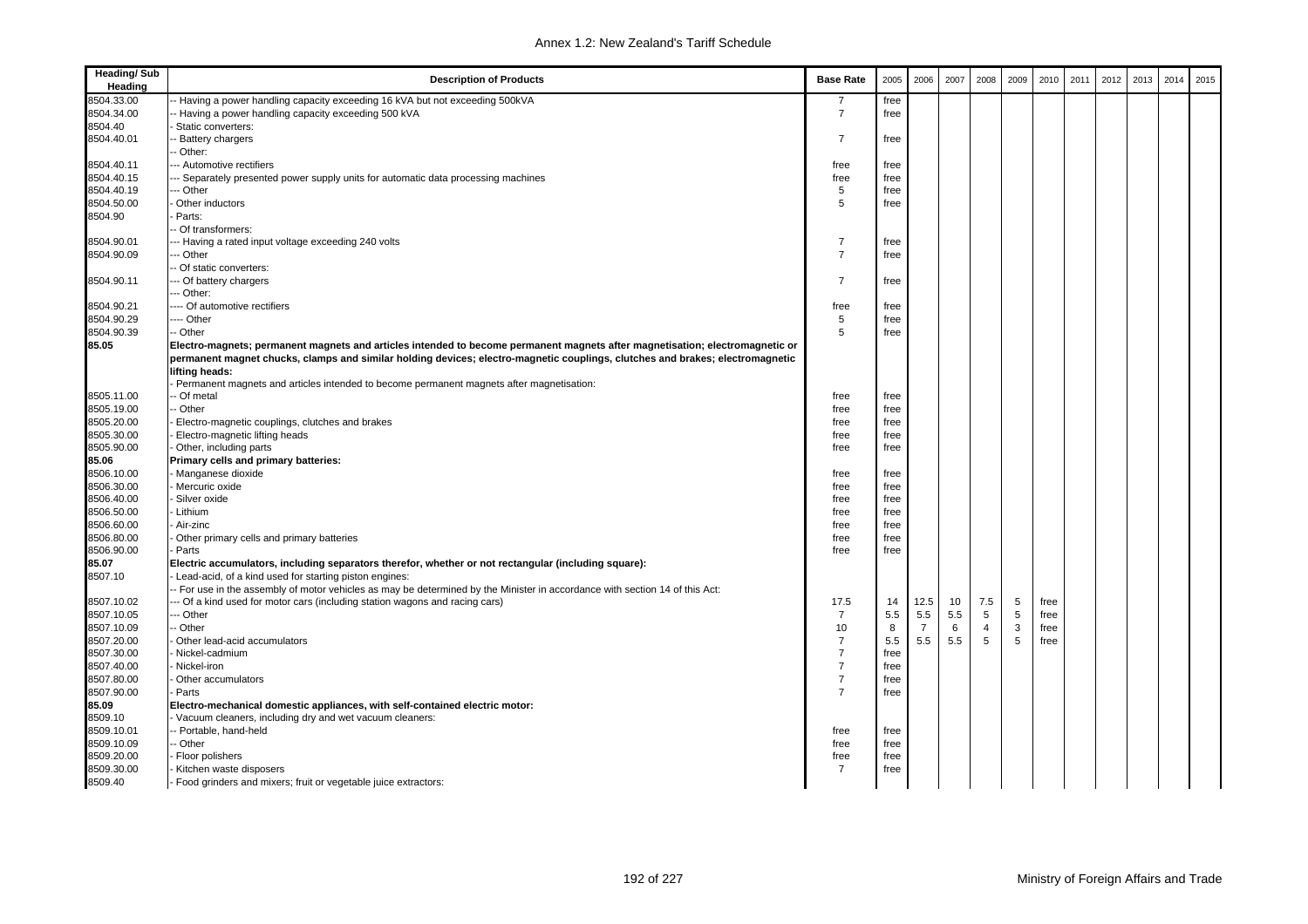| <b>Heading/Sub</b><br>Heading | <b>Description of Products</b>                                                                                                            | <b>Base Rate</b>                                                                  | 2005 | 2006           | 2007 | 2008           | 2009 | 2010 | 2011 | 2012 | 2013 | 2014 | 2015 |
|-------------------------------|-------------------------------------------------------------------------------------------------------------------------------------------|-----------------------------------------------------------------------------------|------|----------------|------|----------------|------|------|------|------|------|------|------|
| 8509.40.01                    | Food grinders                                                                                                                             | free                                                                              | free |                |      |                |      |      |      |      |      |      |      |
| 8509.40.09                    | Fruit or vegetable juice extractors                                                                                                       | free                                                                              | free |                |      |                |      |      |      |      |      |      |      |
| 8509.40.19                    | - Food mixers                                                                                                                             | free                                                                              | free |                |      |                |      |      |      |      |      |      |      |
| 8509.80                       | Other appliances:                                                                                                                         |                                                                                   |      |                |      |                |      |      |      |      |      |      |      |
| 8509.80.01                    | Food slicers                                                                                                                              | free                                                                              | free |                |      |                |      |      |      |      |      |      |      |
| 8509.80.09                    | - Ancillary devices for food grinders and mixers                                                                                          | free                                                                              | free |                |      |                |      |      |      |      |      |      |      |
| 8509.80.19                    | - Other                                                                                                                                   | free                                                                              | free |                |      |                |      |      |      |      |      |      |      |
| 8509.90.00                    | Parts                                                                                                                                     | See the rates applicable to the appliance for which the article has been designed |      |                |      |                |      |      |      |      |      |      |      |
| 85.10                         | Shavers, hair clippers and hair removing appliances, with self-contained electric motor:                                                  |                                                                                   |      |                |      |                |      |      |      |      |      |      |      |
| 8510.10.00                    | Shavers                                                                                                                                   | free                                                                              | free |                |      |                |      |      |      |      |      |      |      |
| 8510.20                       | Hair clippers:                                                                                                                            |                                                                                   |      |                |      |                |      |      |      |      |      |      |      |
| 8510.20.01                    | Designed for clipping livestock                                                                                                           | free                                                                              | free |                |      |                |      |      |      |      |      |      |      |
| 8510.20.09                    | Other                                                                                                                                     | 5                                                                                 | free |                |      |                |      |      |      |      |      |      |      |
| 8510.30.00                    | Hair removing appliances                                                                                                                  | $\overline{7}$                                                                    | free |                |      |                |      |      |      |      |      |      |      |
| 8510.90                       | Parts:                                                                                                                                    |                                                                                   |      |                |      |                |      |      |      |      |      |      |      |
| 8510.90.01                    | Blades, cutting plates and heads for electric shavers                                                                                     | free                                                                              | free |                |      |                |      |      |      |      |      |      |      |
|                               | Other:                                                                                                                                    |                                                                                   |      |                |      |                |      |      |      |      |      |      |      |
| 8510.90.11                    | -- Of hair clippers designed for clipping livestock                                                                                       | free                                                                              | free |                |      |                |      |      |      |      |      |      |      |
| 8510.90.19                    | -- Other                                                                                                                                  | 5                                                                                 | free |                |      |                |      |      |      |      |      |      |      |
| 85.11                         | Electrical ignition or starting equipment of a kind used for spark-ignition or compression-ignition internal combustion engines (e.g.     |                                                                                   |      |                |      |                |      |      |      |      |      |      |      |
|                               | ignition magnetos, magneto-dynamos, ignition coils, sparking plugs and glow plugs, starter motors); generators (e.g., dynamos,            |                                                                                   |      |                |      |                |      |      |      |      |      |      |      |
|                               | alternators) and cut-outs of a kind used in conjunction with such engines:                                                                |                                                                                   |      |                |      |                |      |      |      |      |      |      |      |
|                               |                                                                                                                                           |                                                                                   |      |                |      |                |      |      |      |      |      |      |      |
| 8511.10.00                    | Sparking plugs                                                                                                                            | 10                                                                                | 8    | $\overline{7}$ | 6    | $\overline{4}$ | 3    | free |      |      |      |      |      |
| 8511.20.00                    | Ignition magnetos; magneto-dynamos; magnetic flywheels                                                                                    | free                                                                              | free |                |      |                |      |      |      |      |      |      |      |
| 8511.30                       | Distributors; ignition coils:                                                                                                             |                                                                                   |      |                |      |                |      |      |      |      |      |      |      |
| 8511.30.01                    | Distributors                                                                                                                              | 10                                                                                | 8    | $\overline{7}$ | 6    | $\overline{4}$ | 3    | free |      |      |      |      |      |
|                               | Ignition coils:                                                                                                                           |                                                                                   |      |                |      |                |      |      |      |      |      |      |      |
|                               | --- For use in the assembly of motor vehicles as may be determined by the Minister in accordance with section 14 of this Act:             |                                                                                   |      |                |      |                |      |      |      |      |      |      |      |
| 8511.30.12                    | --- For the passenger motor vehicles of heading 87.03, and other vehicles of heading 87.04 of a g.v.w. not exceeding 3,500 kg             | 17.5                                                                              | 15   | 12.5           | 10   | 7.5            | 5    | free |      |      |      |      |      |
| 8511.30.13                    | ---- For the vehicles of headings 87.02 and 87.05, and road tractors of heading 87.01 and vehicles of heading 87.04 of a g.v.w. exceeding | $\overline{7}$                                                                    | free |                |      |                |      |      |      |      |      |      |      |
|                               | 3,500 kg but not exceeding 10,500 kg                                                                                                      |                                                                                   |      |                |      |                |      |      |      |      |      |      |      |
| 8511.30.15                    | ---- For other vehicles exceeding 10,500 kg                                                                                               | free                                                                              | free |                |      |                |      |      |      |      |      |      |      |
| 8511.30.19                    | -- Other                                                                                                                                  | 10                                                                                | 8    | $\overline{7}$ | 6    | $\overline{4}$ | 3    | free |      |      |      |      |      |
| 8511.40                       | Starter motors and dual purpose starter-generators:                                                                                       |                                                                                   |      |                |      |                |      |      |      |      |      |      |      |
| 8511.40.01                    | - Starter motors                                                                                                                          | free                                                                              | free |                |      |                |      |      |      |      |      |      |      |
| 8511.40.09                    | - Other                                                                                                                                   | 5                                                                                 | free |                |      |                |      |      |      |      |      |      |      |
| 8511.50.00                    | Other generators                                                                                                                          | 5                                                                                 | free |                |      |                |      |      |      |      |      |      |      |
| 8511.80.00                    | Other equipment                                                                                                                           | free                                                                              | free |                |      |                |      |      |      |      |      |      |      |
| 8511.90.00                    | Parts                                                                                                                                     | free                                                                              | free |                |      |                |      |      |      |      |      |      |      |
| 85.12                         | Electrical lighting or signalling equipment (excluding articles of heading 85.39), windscreen wipers, defrosters and demisters, of a      |                                                                                   |      |                |      |                |      |      |      |      |      |      |      |
|                               | kind used for cycles or motor vehicles:                                                                                                   |                                                                                   |      |                |      |                |      |      |      |      |      |      |      |
| 8512.10.00                    | Lighting or visual signalling equipment of a kind used on bicycles                                                                        | free                                                                              | free |                |      |                |      |      |      |      |      |      |      |
| 8512.20.00                    | Other lighting or visual signalling equipment                                                                                             | 10                                                                                | 8    | $\overline{7}$ | 6    | $\overline{4}$ | 3    | free |      |      |      |      |      |
| 8512.30                       | Sound signalling equipment:                                                                                                               |                                                                                   |      |                |      |                |      |      |      |      |      |      |      |
|                               | - Horns:                                                                                                                                  |                                                                                   |      |                |      |                |      |      |      |      |      |      |      |
| 8512.30.01                    | -- For bicycles                                                                                                                           | free                                                                              | free |                |      |                |      |      |      |      |      |      |      |
| 8512.30.18                    | -- Other                                                                                                                                  | free                                                                              | free |                |      |                |      |      |      |      |      |      |      |
|                               | - Other:                                                                                                                                  |                                                                                   |      |                |      |                |      |      |      |      |      |      |      |
| 8512.30.21                    | -- For bicycles                                                                                                                           | free                                                                              | free |                |      |                |      |      |      |      |      |      |      |
| 8512.30.29                    | -- Other                                                                                                                                  | 10                                                                                | 8    | $\overline{7}$ | 6    | $\overline{4}$ | 3    | free |      |      |      |      |      |
| 8512.40.00                    | Windscreen wipers, defrosters and demisters                                                                                               | free                                                                              | free |                |      |                |      |      |      |      |      |      |      |
| 8512.90.00                    | Parts                                                                                                                                     | free                                                                              | free |                |      |                |      |      |      |      |      |      |      |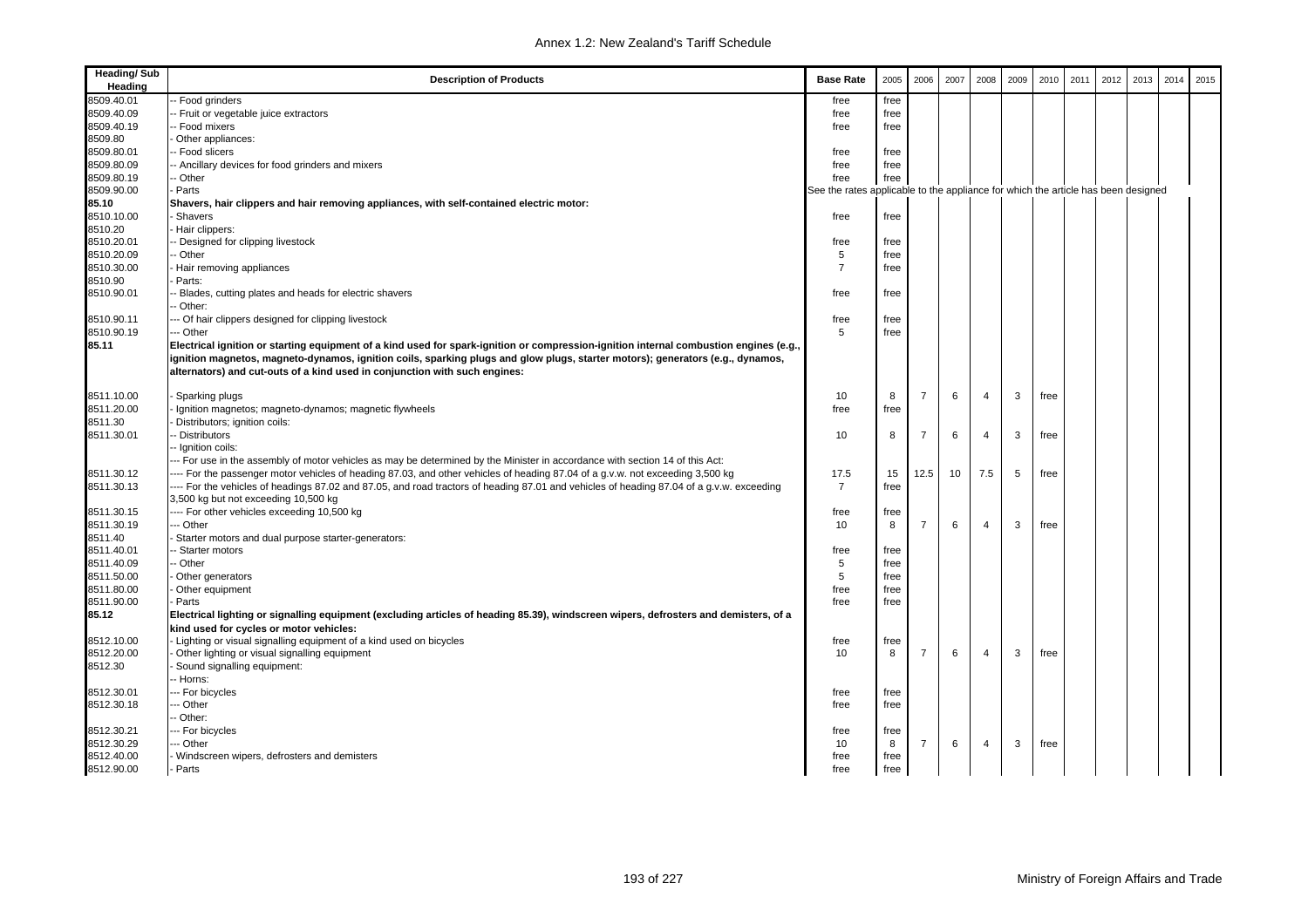| <b>Heading/Sub</b><br>Heading | <b>Description of Products</b>                                                                                                                                                                                                                                             | <b>Base Rate</b> | 2005 | 2006 | 2007 | 2008 | 2009 | 2010 | 2011 | 2012 | 2013 | 2014 | 2015 |
|-------------------------------|----------------------------------------------------------------------------------------------------------------------------------------------------------------------------------------------------------------------------------------------------------------------------|------------------|------|------|------|------|------|------|------|------|------|------|------|
| 85.13                         | Portable electric lamps designed to function by their own source of energy (e.g., dry batteries, accumulators, magnetos), other than                                                                                                                                       |                  |      |      |      |      |      |      |      |      |      |      |      |
|                               | lighting equipment of heading 85.12:                                                                                                                                                                                                                                       |                  |      |      |      |      |      |      |      |      |      |      |      |
| 8513.10.00                    | Lamps                                                                                                                                                                                                                                                                      | free             | free |      |      |      |      |      |      |      |      |      |      |
| 8513.90.00                    | Parts                                                                                                                                                                                                                                                                      | free             | free |      |      |      |      |      |      |      |      |      |      |
| 85.14                         | Industrial or laboratory electric furnaces and ovens (including those functioning by induction or dielectric loss); other industrial or                                                                                                                                    |                  |      |      |      |      |      |      |      |      |      |      |      |
|                               | laboratory equipment for the heat treatment of materials by induction or dielectric loss:                                                                                                                                                                                  |                  |      |      |      |      |      |      |      |      |      |      |      |
| 8514.10.00                    | Resistance heated furnaces and ovens                                                                                                                                                                                                                                       | $\overline{7}$   | free |      |      |      |      |      |      |      |      |      |      |
| 8514.20.00                    | Furnaces and ovens functioning by induction or dielectric loss                                                                                                                                                                                                             | $\overline{7}$   | free |      |      |      |      |      |      |      |      |      |      |
| 8514.30.00                    | Other furnaces and ovens                                                                                                                                                                                                                                                   | $\overline{7}$   | free |      |      |      |      |      |      |      |      |      |      |
| 8514.40.00                    | Other equipment for the heat treatment of materials by induction or dielectric loss                                                                                                                                                                                        | $\overline{7}$   | free |      |      |      |      |      |      |      |      |      |      |
| 8514.90.00                    | Parts                                                                                                                                                                                                                                                                      | $\overline{7}$   | free |      |      |      |      |      |      |      |      |      |      |
| 85.15                         | Electric (including electrically heated gas), laser or other light or photon beam, ultrasonic, electron beam, magnetic pulse or plasma<br>arc soldering, brazing or welding machines and apparatus, whether or not capable of cutting; electric machines and apparatus for |                  |      |      |      |      |      |      |      |      |      |      |      |
|                               | hot spraying of metals or cermets                                                                                                                                                                                                                                          |                  |      |      |      |      |      |      |      |      |      |      |      |
|                               | Brazing or soldering machines and apparatus:                                                                                                                                                                                                                               |                  |      |      |      |      |      |      |      |      |      |      |      |
| 8515.11.00                    | Soldering irons and guns                                                                                                                                                                                                                                                   | 5                | free |      |      |      |      |      |      |      |      |      |      |
| 8515.19.00                    | Other                                                                                                                                                                                                                                                                      | $\overline{7}$   | free |      |      |      |      |      |      |      |      |      |      |
|                               | Machines and apparatus for resistance welding of metal:                                                                                                                                                                                                                    |                  |      |      |      |      |      |      |      |      |      |      |      |
| 8515.21.00                    | Fully or partly automatic                                                                                                                                                                                                                                                  | $\overline{7}$   | free |      |      |      |      |      |      |      |      |      |      |
| 8515.29.00                    | Other                                                                                                                                                                                                                                                                      | $\overline{7}$   | free |      |      |      |      |      |      |      |      |      |      |
|                               | Machines and apparatus for arc (including plasma arc) welding of metals:                                                                                                                                                                                                   |                  |      |      |      |      |      |      |      |      |      |      |      |
| 8515.31                       | Fully or partly automatic:                                                                                                                                                                                                                                                 |                  |      |      |      |      |      |      |      |      |      |      |      |
| 8515.31.01                    | -- Plasma arc                                                                                                                                                                                                                                                              | free             | free |      |      |      |      |      |      |      |      |      |      |
| 8515.31.09                    | - Other                                                                                                                                                                                                                                                                    | $\overline{7}$   | free |      |      |      |      |      |      |      |      |      |      |
| 8515.39                       | Other:                                                                                                                                                                                                                                                                     |                  |      |      |      |      |      |      |      |      |      |      |      |
| 8515.39.01                    | - Plasma arc                                                                                                                                                                                                                                                               | free             | free |      |      |      |      |      |      |      |      |      |      |
| 8515.39.09                    | - Other                                                                                                                                                                                                                                                                    | $\overline{7}$   | free |      |      |      |      |      |      |      |      |      |      |
| 8515.80                       | Other machines and apparatus:                                                                                                                                                                                                                                              |                  |      |      |      |      |      |      |      |      |      |      |      |
| 8515.80.01                    | Resistance welding machines for welding plastics                                                                                                                                                                                                                           | free             | free |      |      |      |      |      |      |      |      |      |      |
| 8515.80.09                    | Other                                                                                                                                                                                                                                                                      | $\overline{7}$   | free |      |      |      |      |      |      |      |      |      |      |
| 8515.90                       | Parts:                                                                                                                                                                                                                                                                     |                  |      |      |      |      |      |      |      |      |      |      |      |
| 8515.90.01                    | Of soldering irons and guns                                                                                                                                                                                                                                                | 5                | free |      |      |      |      |      |      |      |      |      |      |
| 8515.90.09                    | Of plasma arc welding machines                                                                                                                                                                                                                                             | free             | free |      |      |      |      |      |      |      |      |      |      |
| 8515.90.11                    | Of resistance welding machines for welding plastics                                                                                                                                                                                                                        | free             | free |      |      |      |      |      |      |      |      |      |      |
| 8515.90.19                    | - Other                                                                                                                                                                                                                                                                    | $\overline{7}$   | free |      |      |      |      |      |      |      |      |      |      |
| 85.16                         | Electric instantaneous or storage water heaters and immersion heaters; electric space heating and soil heating apparatus; electro-<br>thermic hair-dressing apparatus (e.g., hair dryers, hair curlers, curling tong heaters) and hand dryers; electric smoothing irons;   |                  |      |      |      |      |      |      |      |      |      |      |      |
|                               | other electro-thermic appliances of a kind used for domestic purposes; electric heating resistors, other than those of heading 85.45                                                                                                                                       |                  |      |      |      |      |      |      |      |      |      |      |      |
| 8516.10.00                    | Electric instantaneous or storage water heaters and immersion heater                                                                                                                                                                                                       | $\overline{7}$   | free |      |      |      |      |      |      |      |      |      |      |
|                               | Electric space heating apparatus and electric soil heating apparatus                                                                                                                                                                                                       |                  |      |      |      |      |      |      |      |      |      |      |      |
| 8516.21.00                    | Storage heating radiators                                                                                                                                                                                                                                                  | $\overline{7}$   | free |      |      |      |      |      |      |      |      |      |      |
| 8516.29                       | Other:                                                                                                                                                                                                                                                                     |                  |      |      |      |      |      |      |      |      |      |      |      |
| 8516.29.01                    | - Soil heating apparatus                                                                                                                                                                                                                                                   | free             | free |      |      |      |      |      |      |      |      |      |      |
| 8516.29.09                    | - Other                                                                                                                                                                                                                                                                    | $\overline{7}$   | free |      |      |      |      |      |      |      |      |      |      |
|                               | Electro-thermic hair-dressing or hand-drying apparatus:                                                                                                                                                                                                                    |                  |      |      |      |      |      |      |      |      |      |      |      |
| 8516.31.00                    | Hair dryers                                                                                                                                                                                                                                                                | $\overline{7}$   | free |      |      |      |      |      |      |      |      |      |      |
| 8516.32.00                    | Other hair-dressing apparatus                                                                                                                                                                                                                                              | $\overline{7}$   | free |      |      |      |      |      |      |      |      |      |      |
| 8516.33.00                    | - Hand-drying apparatus                                                                                                                                                                                                                                                    | $\overline{7}$   | free |      |      |      |      |      |      |      |      |      |      |
| 8516.40.00                    | Electric smoothing irons                                                                                                                                                                                                                                                   | $\overline{7}$   | free |      |      |      |      |      |      |      |      |      |      |
| 8516.50.00                    | Microwave ovens                                                                                                                                                                                                                                                            | free             | free |      |      |      |      |      |      |      |      |      |      |
| 8516.60                       | Other ovens; cookers, cooking plates, boiling rings, grillers and roasters:                                                                                                                                                                                                |                  |      |      |      |      |      |      |      |      |      |      |      |
| 8516.60.01                    | - Domestic stoves and ranges                                                                                                                                                                                                                                               | $\overline{7}$   | 5.5  | 5.5  | 5.5  | 5    | 5    | free |      |      |      |      |      |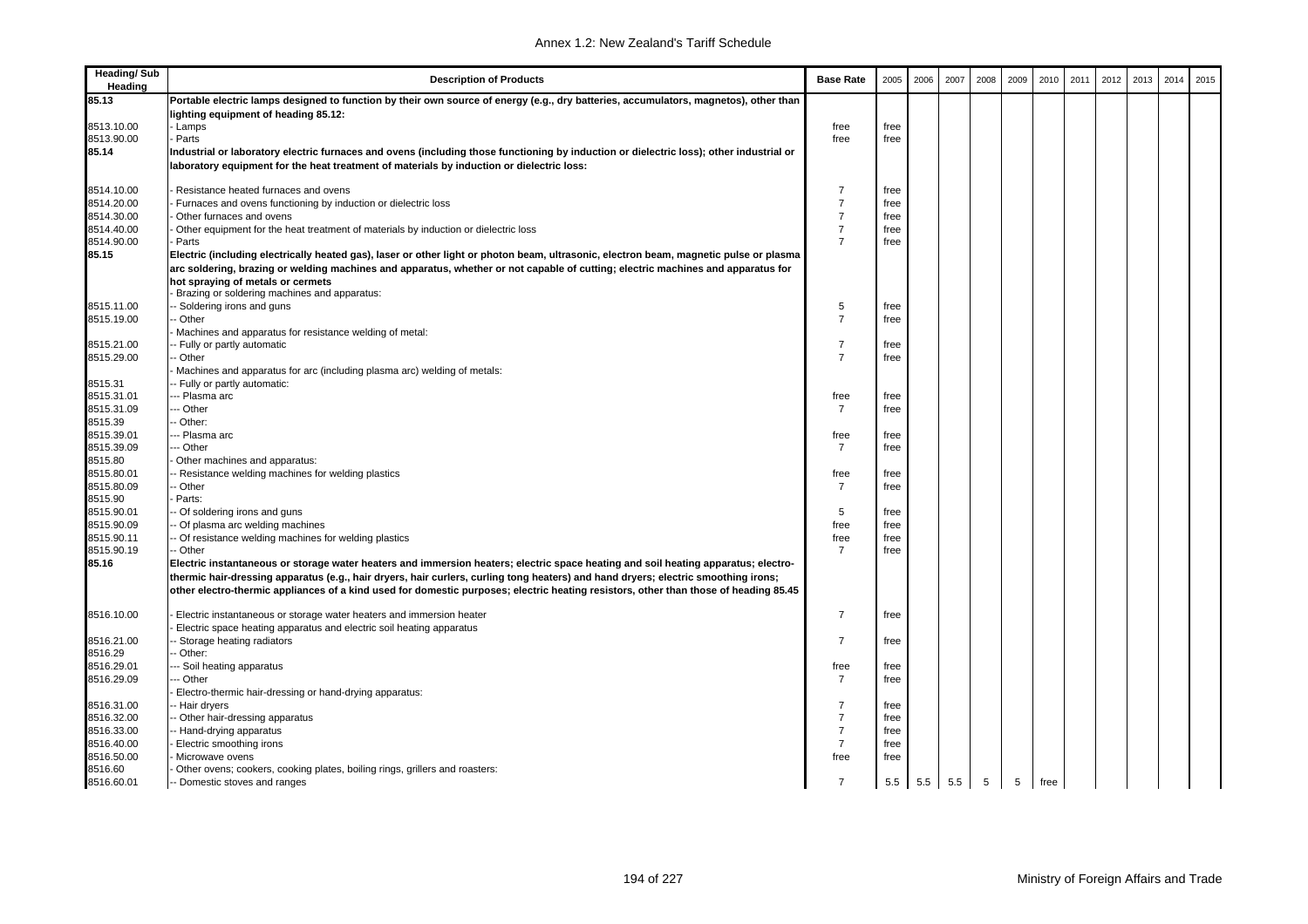| <b>Heading/Sub</b><br>Heading | <b>Description of Products</b>                                                                                                | <b>Base Rate</b>                                                                      | 2005 | 2006 | 2007 | 2008 | 2009 | 2010 | 2011 | 2012 | 2013 | 2014 | 2015 |
|-------------------------------|-------------------------------------------------------------------------------------------------------------------------------|---------------------------------------------------------------------------------------|------|------|------|------|------|------|------|------|------|------|------|
|                               | Other:                                                                                                                        |                                                                                       |      |      |      |      |      |      |      |      |      |      |      |
| 8516.60.11                    | -- Coffee roasting appliances                                                                                                 | free                                                                                  | free |      |      |      |      |      |      |      |      |      |      |
| 8516.60.19                    | -- Other                                                                                                                      | $\overline{7}$                                                                        | 5.5  | 5.5  | 5.5  | 5    | 5    | free |      |      |      |      |      |
|                               | Other electro-thermic appliances:                                                                                             |                                                                                       |      |      |      |      |      |      |      |      |      |      |      |
| 8516.71                       | - Coffee or tea makers:                                                                                                       |                                                                                       |      |      |      |      |      |      |      |      |      |      |      |
| 8516.71.01                    | --- Coffee makers, other than drip and percolator types                                                                       | free                                                                                  | free |      |      |      |      |      |      |      |      |      |      |
| 8516.71.09                    | -- Other                                                                                                                      | $\overline{7}$                                                                        | free |      |      |      |      |      |      |      |      |      |      |
| 8516.72.00                    | -- Toasters                                                                                                                   | $\overline{7}$                                                                        | free |      |      |      |      |      |      |      |      |      |      |
| 8516.79                       | -- Other:                                                                                                                     |                                                                                       |      |      |      |      |      |      |      |      |      |      |      |
| 8516.79.01                    | --- Perfume and incense heaters; heaters for diffusing insecticides                                                           | free                                                                                  | free |      |      |      |      |      |      |      |      |      |      |
| 8516.79.09                    | --- Automatic rice cookers                                                                                                    | free                                                                                  | free |      |      |      |      |      |      |      |      |      |      |
| 8516.79.19                    | -- Other                                                                                                                      | $\overline{7}$                                                                        | free |      |      |      |      |      |      |      |      |      |      |
| 8516.80.00                    | Electric heating resistors                                                                                                    | $\overline{7}$                                                                        | free |      |      |      |      |      |      |      |      |      |      |
| 8516.90.00                    | Parts                                                                                                                         | See the rates applicable to the appliance or apparatus for which the article has been |      |      |      |      |      |      |      |      |      |      |      |
|                               |                                                                                                                               | designed                                                                              |      |      |      |      |      |      |      |      |      |      |      |
| 85.17                         | Electrical apparatus for line telephony or line telegraphy, including line telephone sets with cordless handsets and          |                                                                                       |      |      |      |      |      |      |      |      |      |      |      |
|                               | telecommunication apparatus for carrier-current line systems or for digital line systems; videophones:                        |                                                                                       |      |      |      |      |      |      |      |      |      |      |      |
|                               | - Telephone sets; videophones:                                                                                                |                                                                                       |      |      |      |      |      |      |      |      |      |      |      |
| 8517.11.00                    | - Line telephone sets with cordless handsets                                                                                  | free                                                                                  | free |      |      |      |      |      |      |      |      |      |      |
| 8517.19                       | - Other:                                                                                                                      |                                                                                       |      |      |      |      |      |      |      |      |      |      |      |
| 8517.19.10                    | --- Videophones                                                                                                               | free                                                                                  | free |      |      |      |      |      |      |      |      |      |      |
| 8517.19.90                    | -- Other                                                                                                                      | free                                                                                  | free |      |      |      |      |      |      |      |      |      |      |
|                               | Facsimile machines and teleprinters:                                                                                          |                                                                                       |      |      |      |      |      |      |      |      |      |      |      |
| 8517.21.00                    | -- Facsimile machines                                                                                                         | free                                                                                  | free |      |      |      |      |      |      |      |      |      |      |
| 8517.22.00                    | -- Teleprinters                                                                                                               | free                                                                                  | free |      |      |      |      |      |      |      |      |      |      |
| 8517.30.00                    | Telephonic or telegraphic switching apparatus                                                                                 | free                                                                                  | free |      |      |      |      |      |      |      |      |      |      |
| 8517.50                       | Other apparatus, for carrier-current line systems or for digital line systems:                                                |                                                                                       |      |      |      |      |      |      |      |      |      |      |      |
| 8517.50.10                    | - Apparatus for carrier-current line systems                                                                                  | free                                                                                  | free |      |      |      |      |      |      |      |      |      |      |
| 8517.50.90                    | - Other                                                                                                                       | free                                                                                  | free |      |      |      |      |      |      |      |      |      |      |
| 8517.80.00                    | Other apparatus                                                                                                               | free                                                                                  | free |      |      |      |      |      |      |      |      |      |      |
| 8517.90                       | Parts:                                                                                                                        |                                                                                       |      |      |      |      |      |      |      |      |      |      |      |
| 8517.90.01                    | - Of teleprinters; of facsimile transmission apparatus                                                                        | free                                                                                  | free |      |      |      |      |      |      |      |      |      |      |
| 8517.90.09                    | - Other                                                                                                                       | free                                                                                  | free |      |      |      |      |      |      |      |      |      |      |
| 85.18                         | Microphones and stands therefor; loudspeakers, whether or not mounted in their enclosures; headphones, and earphones, whether |                                                                                       |      |      |      |      |      |      |      |      |      |      |      |
|                               | or not combined with a microphone, and sets consisting of a microphone and one or more loudspeakers; audio-frequency electric |                                                                                       |      |      |      |      |      |      |      |      |      |      |      |
|                               | amplifiers; electric sound amplifier sets:                                                                                    |                                                                                       |      |      |      |      |      |      |      |      |      |      |      |
| 8518.10.00                    | Microphones and stands therefor                                                                                               | free                                                                                  | free |      |      |      |      |      |      |      |      |      |      |
|                               | Loudspeakers, whether or not mounted in their enclosures:                                                                     |                                                                                       |      |      |      |      |      |      |      |      |      |      |      |
| 8518.21.00                    | - Single loudspeakers, mounted in their enclosures                                                                            | $\overline{7}$                                                                        | free |      |      |      |      |      |      |      |      |      |      |
| 8518.22.00                    | - Multiple loudspeakers, mounted in the same enclosure                                                                        | $\overline{7}$                                                                        | free |      |      |      |      |      |      |      |      |      |      |
| 8518.29.00                    | - Other                                                                                                                       | $\overline{7}$                                                                        | free |      |      |      |      |      |      |      |      |      |      |
| 8518.30                       | Headphones and earphones, whether or not combined with a microphone, and sets consisting of a microphone and one or more      |                                                                                       |      |      |      |      |      |      |      |      |      |      |      |
|                               | loudspeakers:                                                                                                                 |                                                                                       |      |      |      |      |      |      |      |      |      |      |      |
| 8518.30.01                    | - Headphones or earphones                                                                                                     | free                                                                                  | free |      |      |      |      |      |      |      |      |      |      |
| 8518.30.09                    | - Other                                                                                                                       | 7                                                                                     | free |      |      |      |      |      |      |      |      |      |      |
| 8518.40.00                    | Audio-frequency electric amplifiers                                                                                           | $\overline{7}$                                                                        | free |      |      |      |      |      |      |      |      |      |      |
| 8518.50                       | Electric sound amplifier sets:                                                                                                |                                                                                       |      |      |      |      |      |      |      |      |      |      |      |
| 8518.50.01                    | - Megaphones                                                                                                                  | free                                                                                  | free |      |      |      |      |      |      |      |      |      |      |
| 8518.50.09                    | - Other                                                                                                                       | $\overline{7}$                                                                        | free |      |      |      |      |      |      |      |      |      |      |
| 8518.90                       | Parts:                                                                                                                        |                                                                                       |      |      |      |      |      |      |      |      |      |      |      |
|                               | Of headphones, earphones and combined microphone/speaker sets:                                                                |                                                                                       |      |      |      |      |      |      |      |      |      |      |      |
| 8518.90.01                    | -- Of headphones or earphones                                                                                                 | free                                                                                  | free |      |      |      |      |      |      |      |      |      |      |
| 8518.90.09                    | -- Other                                                                                                                      | 7                                                                                     | free |      |      |      |      |      |      |      |      |      |      |
|                               | -- Other:                                                                                                                     |                                                                                       |      |      |      |      |      |      |      |      |      |      |      |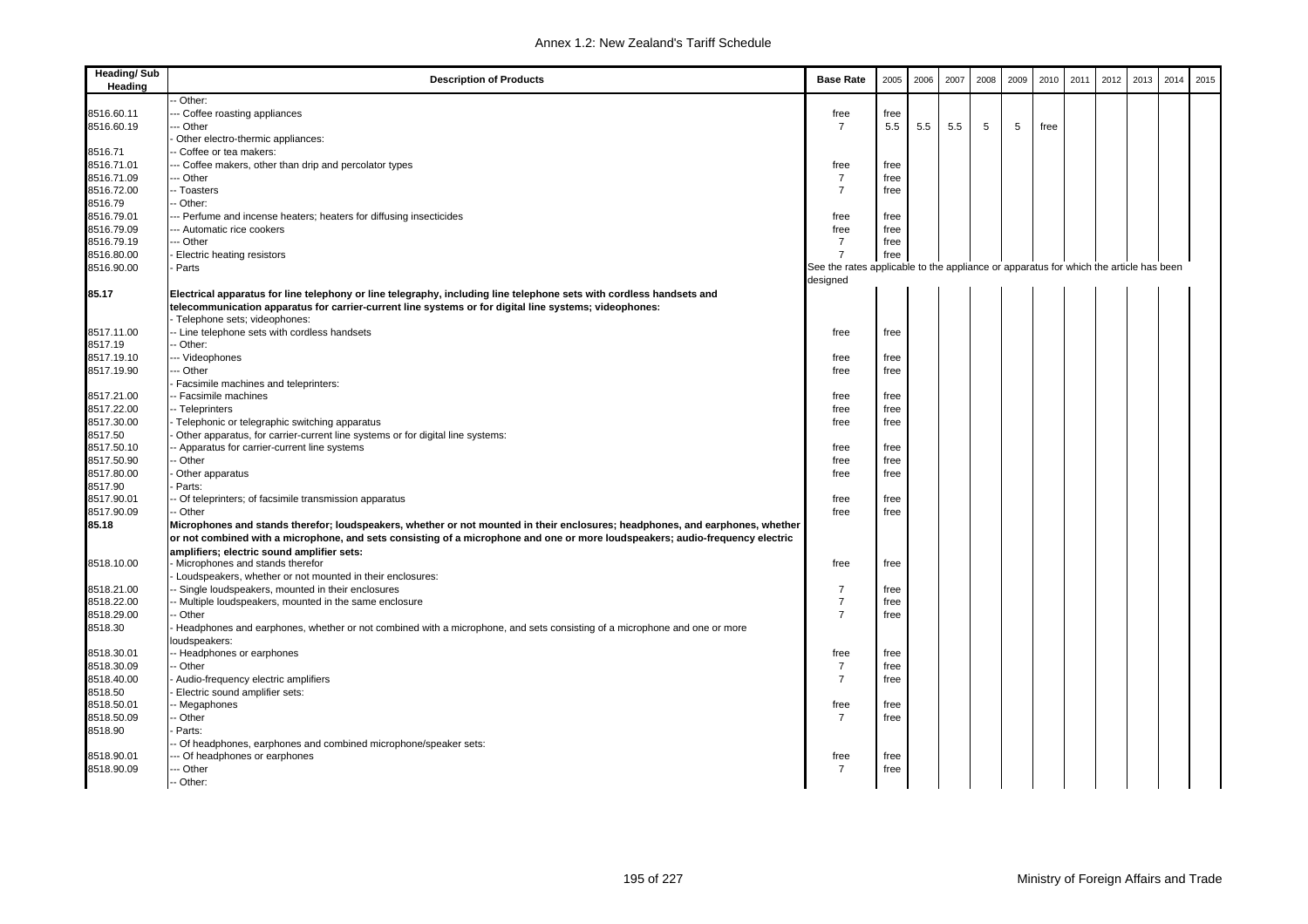| <b>Heading/Sub</b><br>Heading | <b>Description of Products</b>                                                                                               | <b>Base Rate</b>                                                                       | 2005 | 2006 | 2007 | 2008 | 2009 | 2010 | 2011 | 2012 | 2013 | 2014 | 2015 |
|-------------------------------|------------------------------------------------------------------------------------------------------------------------------|----------------------------------------------------------------------------------------|------|------|------|------|------|------|------|------|------|------|------|
| 8518.90.11                    | Of microphones and stands therefor                                                                                           | free                                                                                   | free |      |      |      |      |      |      |      |      |      |      |
|                               | Of loudspeakers; of audio-frequency electric amplifiers:                                                                     |                                                                                        |      |      |      |      |      |      |      |      |      |      |      |
| 8518.90.21                    | --- Loudspeaker drive units not exceeding 65 mm frame diameter                                                               | free                                                                                   | free |      |      |      |      |      |      |      |      |      |      |
| 8518.90.29                    | --- Other                                                                                                                    | $\overline{7}$                                                                         | free |      |      |      |      |      |      |      |      |      |      |
| 8518.90.31                    | -- Of megaphones                                                                                                             | free                                                                                   | free |      |      |      |      |      |      |      |      |      |      |
| 8518.90.39                    | - Other                                                                                                                      | $\overline{7}$                                                                         | free |      |      |      |      |      |      |      |      |      |      |
| 85.19                         | Turntables (record-decks), record-players, cassette-players and other sound reproducing apparatus, not incorporating a sound |                                                                                        |      |      |      |      |      |      |      |      |      |      |      |
|                               | recording device:                                                                                                            |                                                                                        |      |      |      |      |      |      |      |      |      |      |      |
| 8519.10.00                    | Coin- or disc-operated record-players                                                                                        | $\overline{7}$                                                                         | free |      |      |      |      |      |      |      |      |      |      |
|                               | Other record-players:                                                                                                        |                                                                                        |      |      |      |      |      |      |      |      |      |      |      |
| 8519.21.00                    | -- Without loudspeaker                                                                                                       | $\overline{7}$                                                                         | free |      |      |      |      |      |      |      |      |      |      |
| 8519.29.00                    | - Other                                                                                                                      | $\overline{7}$                                                                         | free |      |      |      |      |      |      |      |      |      |      |
|                               | Turntables (record-decks):                                                                                                   |                                                                                        |      |      |      |      |      |      |      |      |      |      |      |
| 8519.31.00                    | - With automatic record changing mechanism                                                                                   | free                                                                                   | free |      |      |      |      |      |      |      |      |      |      |
| 8519.39.00                    | -- Other                                                                                                                     | free                                                                                   | free |      |      |      |      |      |      |      |      |      |      |
| 8519.40.00                    | Transcribing machines                                                                                                        | $\overline{7}$                                                                         | free |      |      |      |      |      |      |      |      |      |      |
|                               | Other sound reproducing apparatus:                                                                                           |                                                                                        |      |      |      |      |      |      |      |      |      |      |      |
| 8519.92                       | - Pocket-size cassette-players:                                                                                              |                                                                                        |      |      |      |      |      |      |      |      |      |      |      |
| 8519.92.10                    | -- Talking book-players for the blind                                                                                        | free                                                                                   | free |      |      |      |      |      |      |      |      |      |      |
| 8519.92.20                    | - Dictating reproducers                                                                                                      | $\overline{7}$                                                                         | free |      |      |      |      |      |      |      |      |      |      |
| 8519.92.90                    | -- Other                                                                                                                     | $\overline{7}$                                                                         | free |      |      |      |      |      |      |      |      |      |      |
| 8519.93                       | Other, cassette type:                                                                                                        |                                                                                        |      |      |      |      |      |      |      |      |      |      |      |
| 8519.93.10                    | -- Talking book-players for the blind                                                                                        | free                                                                                   | free |      |      |      |      |      |      |      |      |      |      |
| 8519.93.20                    | - Dictating reproducers                                                                                                      | $\overline{7}$                                                                         | free |      |      |      |      |      |      |      |      |      |      |
| 8519.93.90                    | - Other                                                                                                                      | $\overline{7}$                                                                         | free |      |      |      |      |      |      |      |      |      |      |
| 8519.99                       | - Other:                                                                                                                     |                                                                                        |      |      |      |      |      |      |      |      |      |      |      |
| 8519.99.01                    | -- Cinematographic sound reproducers                                                                                         | 5                                                                                      | free |      |      |      |      |      |      |      |      |      |      |
| 8519.99.11                    | - Compact disc players                                                                                                       | free                                                                                   | free |      |      |      |      |      |      |      |      |      |      |
| 8519.99.19                    | -- Other                                                                                                                     | $\overline{7}$                                                                         | free |      |      |      |      |      |      |      |      |      |      |
| 85.20                         | Magnetic tape recorders and other sound recording apparatus, whether or not incorporating a sound reproducing device:        |                                                                                        |      |      |      |      |      |      |      |      |      |      |      |
|                               |                                                                                                                              |                                                                                        |      |      |      |      |      |      |      |      |      |      |      |
| 8520.10.00                    | Dictating machines not capable of operating without an external source of power                                              | $\overline{7}$                                                                         | free |      |      |      |      |      |      |      |      |      |      |
| 8520.20.00                    | Telephone answering machines                                                                                                 | free                                                                                   | free |      |      |      |      |      |      |      |      |      |      |
|                               | Other magnetic tape recorders incorporating sound reproducing apparatus:                                                     |                                                                                        |      |      |      |      |      |      |      |      |      |      |      |
| 8520.32.00                    | - Digital, audio type                                                                                                        | $\overline{7}$                                                                         | free |      |      |      |      |      |      |      |      |      |      |
| 8520.33.00                    | Other, cassette type                                                                                                         | $\overline{7}$                                                                         | free |      |      |      |      |      |      |      |      |      |      |
| 8520.39.00                    | - Other                                                                                                                      | $\overline{7}$                                                                         | free |      |      |      |      |      |      |      |      |      |      |
| 8520.90                       | Other:                                                                                                                       |                                                                                        |      |      |      |      |      |      |      |      |      |      |      |
| 8520.90.01                    | -- Tape transport mechanisms not incorporating equipment for reproducing or amplifying sound                                 | free                                                                                   | free |      |      |      |      |      |      |      |      |      |      |
| 8520.90.09                    | - Cinematographic sound recording apparatus, and re-recording apparatus for cinematography                                   | 5                                                                                      | free |      |      |      |      |      |      |      |      |      |      |
| 8520.90.19                    | - Other                                                                                                                      | $\overline{7}$                                                                         |      |      |      |      |      |      |      |      |      |      |      |
|                               |                                                                                                                              |                                                                                        | free |      |      |      |      |      |      |      |      |      |      |
| 85.21                         | Video recording or reproducing apparatus, whether or not incorporating a video tuner:                                        |                                                                                        |      |      |      |      |      |      |      |      |      |      |      |
| 8521.10.00                    | Magnetic tape-type                                                                                                           | free                                                                                   | free |      |      |      |      |      |      |      |      |      |      |
| 8521.90.00                    | Other                                                                                                                        | free                                                                                   | free |      |      |      |      |      |      |      |      |      |      |
| 85.22                         | Parts and accessories suitable for use solely or principally with the apparatus of headings 85.19 to 85.21:                  |                                                                                        |      |      |      |      |      |      |      |      |      |      |      |
| 8522.10.00                    | Pick-up cartridges                                                                                                           | $\overline{7}$                                                                         | free |      |      |      |      |      |      |      |      |      |      |
| 8522.90                       | Other:                                                                                                                       |                                                                                        |      |      |      |      |      |      |      |      |      |      |      |
| 8522.90.01                    | Of cinematographic sound recorders and sound reproducers                                                                     | 5                                                                                      | free |      |      |      |      |      |      |      |      |      |      |
|                               | Other:                                                                                                                       |                                                                                        |      |      |      |      |      |      |      |      |      |      |      |
| 8522.90.11                    | Needles; sapphires, diamonds and rubies whether or not mounted                                                               | free                                                                                   | free |      |      |      |      |      |      |      |      |      |      |
| 8522.90.19                    | Other                                                                                                                        | See the rates applicable to the apparatus for which the parts or accessories have been |      |      |      |      |      |      |      |      |      |      |      |
|                               |                                                                                                                              | desianed                                                                               |      |      |      |      |      |      |      |      |      |      |      |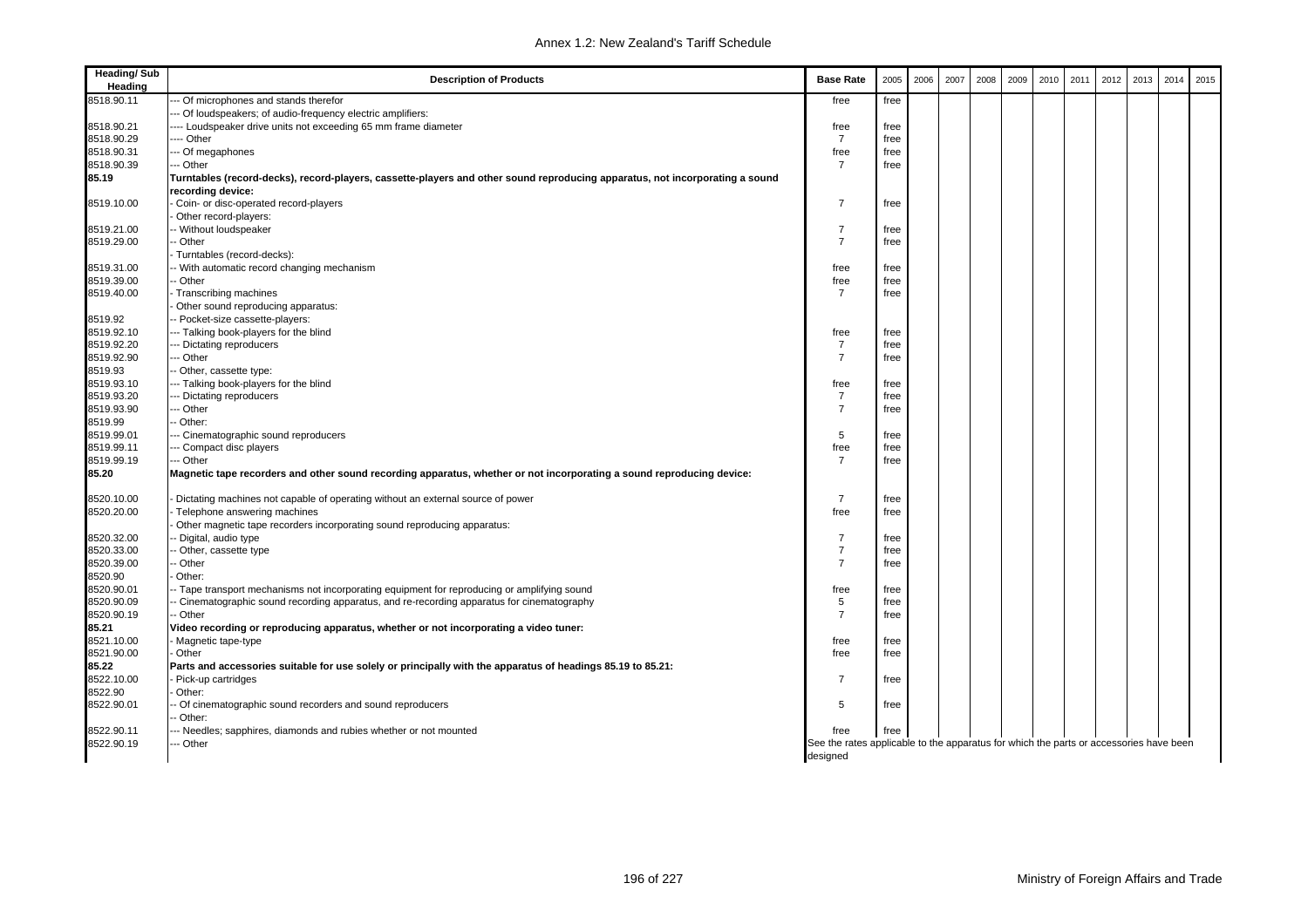| <b>Heading/Sub</b><br>Heading | <b>Description of Products</b>                                                                                                 | <b>Base Rate</b> | 2005         | 2006 | 2007 | 2008 | 2009 | 2010 | 2011 | 2012 | 2013 | 2014 | 2015 |
|-------------------------------|--------------------------------------------------------------------------------------------------------------------------------|------------------|--------------|------|------|------|------|------|------|------|------|------|------|
| 85.23                         | Prepared unrecorded media for sound recording or similar recording of other phenomena, other than products of Chapter 37:      |                  |              |      |      |      |      |      |      |      |      |      |      |
|                               |                                                                                                                                |                  |              |      |      |      |      |      |      |      |      |      |      |
|                               | Magnetic tapes:                                                                                                                |                  |              |      |      |      |      |      |      |      |      |      |      |
| 8523.11.00                    | - Of a width not exceeding 4 mm                                                                                                | free             | free         |      |      |      |      |      |      |      |      |      |      |
| 8523.12                       | Of a width exceeding 4 mm but not exceeding 6.5 mm:                                                                            |                  |              |      |      |      |      |      |      |      |      |      |      |
| 8523.12.01                    | -- On open reel                                                                                                                | free             | free         |      |      |      |      |      |      |      |      |      |      |
|                               | -- Other:                                                                                                                      |                  |              |      |      |      |      |      |      |      |      |      |      |
| 8523.12.11<br>8523.12.19      | --- Videotape; computer tape<br>--- Other                                                                                      | free             | free<br>free |      |      |      |      |      |      |      |      |      |      |
| 8523.13                       |                                                                                                                                | free             |              |      |      |      |      |      |      |      |      |      |      |
| 8523.13.01                    | - Of a width exceeding 6.5 mm:<br>-- On open reel                                                                              | free             | free         |      |      |      |      |      |      |      |      |      |      |
|                               | -- Other:                                                                                                                      |                  |              |      |      |      |      |      |      |      |      |      |      |
| 8523.13.11                    | --- Videotape; computer tape                                                                                                   | free             | free         |      |      |      |      |      |      |      |      |      |      |
| 8523.13.19                    | --- Other                                                                                                                      | free             | free         |      |      |      |      |      |      |      |      |      |      |
| 8523.20.00                    | Magnetic discs                                                                                                                 | free             | free         |      |      |      |      |      |      |      |      |      |      |
| 8523.30.00                    | Cards incorporating a magnetic stripe                                                                                          | free             | free         |      |      |      |      |      |      |      |      |      |      |
| 8523.90.00                    | Other                                                                                                                          | free             | free         |      |      |      |      |      |      |      |      |      |      |
| 85.24                         | Records, tapes and other recorded media for sound or other similarly recorded phenomena, including matrices and master for the |                  |              |      |      |      |      |      |      |      |      |      |      |
|                               | production of records, but excluding the products of Chapter 37:                                                               |                  |              |      |      |      |      |      |      |      |      |      |      |
| 8524.10.00                    | Gramophone records                                                                                                             | free             | free         |      |      |      |      |      |      |      |      |      |      |
|                               | Discs for laser reading systems:                                                                                               |                  |              |      |      |      |      |      |      |      |      |      |      |
| 8524.31.00                    | - For reproducing phenomena other than sound or image                                                                          | free             | free         |      |      |      |      |      |      |      |      |      |      |
| 8524.32.00                    | For reproducing sound only                                                                                                     | free             | free         |      |      |      |      |      |      |      |      |      |      |
| 8524.39.00                    | - Other                                                                                                                        | free             | free         |      |      |      |      |      |      |      |      |      |      |
| 8524.40.00                    | Magnetic tapes for reproducing phenomena other than sound or image                                                             | free             | free         |      |      |      |      |      |      |      |      |      |      |
|                               | Of a width not exceeding 4 mm                                                                                                  |                  |              |      |      |      |      |      |      |      |      |      |      |
|                               | Of a width exceeding 4 mm but not exceeding 6.5 mm:                                                                            |                  |              |      |      |      |      |      |      |      |      |      |      |
|                               | Of a width exceeding 6.5 mm:                                                                                                   |                  |              |      |      |      |      |      |      |      |      |      |      |
|                               | Other magnetic tapes:                                                                                                          |                  |              |      |      |      |      |      |      |      |      |      |      |
| 8524.51.00                    | Of a width not exceeding 4 mm                                                                                                  | free             | free         |      |      |      |      |      |      |      |      |      |      |
| 8524.52                       | Of a width exceeding 4 mm but not exceeding 6.5 mm:                                                                            |                  |              |      |      |      |      |      |      |      |      |      |      |
| 8524.52.10                    | -- Videotape                                                                                                                   | 6.5              | free         |      |      |      |      |      |      |      |      |      |      |
| 8524.52.90                    | -- Other                                                                                                                       | free             | free         |      |      |      |      |      |      |      |      |      |      |
| 8524.53                       | Of a width exceeding 6.5 mm:                                                                                                   |                  |              |      |      |      |      |      |      |      |      |      |      |
| 8524.53.10                    | -- Videotape                                                                                                                   | 6.5              | free         |      |      |      |      |      |      |      |      |      |      |
| 8524.53.90                    | -- Other                                                                                                                       | free             | free         |      |      |      |      |      |      |      |      |      |      |
| 8524.60.00                    | Cards incorporating a magnetic strip                                                                                           | free             | free         |      |      |      |      |      |      |      |      |      |      |
|                               | Other                                                                                                                          |                  |              |      |      |      |      |      |      |      |      |      |      |
| 8524.91.00                    | For reproducing phenomena other than sound or image                                                                            | free             | free         |      |      |      |      |      |      |      |      |      |      |
| 8524.99.00                    | Other                                                                                                                          | free             | free         |      |      |      |      |      |      |      |      |      |      |
| 85.25                         | Transmission apparatus for radio-telephony, radio-telegraphy, radio-broadcasting or television, whether or not incorporating   |                  |              |      |      |      |      |      |      |      |      |      |      |
|                               | reception apparatus or sound recording or reproducing apparatus; television cameras; still image video cameras and other video |                  |              |      |      |      |      |      |      |      |      |      |      |
|                               | camera recorders; digital cameras:                                                                                             |                  |              |      |      |      |      |      |      |      |      |      |      |
| 8525.10                       | Transmission apparatus:                                                                                                        |                  |              |      |      |      |      |      |      |      |      |      |      |
| 8525.10.01                    | - Cordless microphones                                                                                                         | free             | free         |      |      |      |      |      |      |      |      |      |      |
| 8525.10.09                    | - Other                                                                                                                        | $\overline{7}$   | free         |      |      |      |      |      |      |      |      |      |      |
| 8525.20                       | Transmission apparatus incorporating reception apparatus:                                                                      |                  |              |      |      |      |      |      |      |      |      |      |      |
| 8525.20.01                    | Hand-held citizen band                                                                                                         | free             | free         |      |      |      |      |      |      |      |      |      |      |
| 8525.20.09                    | - Other                                                                                                                        | free             | free         |      |      |      |      |      |      |      |      |      |      |
| 8525.30.00                    | Television cameras                                                                                                             | free             | free         |      |      |      |      |      |      |      |      |      |      |
| 8525.40.00                    | Still image video cameras and other video camera recorders; digital cameras                                                    | free             | free         |      |      |      |      |      |      |      |      |      |      |
| 85.26                         | Radar apparatus, radio navigational aid apparatus and radio remote control apparatus:                                          |                  |              |      |      |      |      |      |      |      |      |      |      |
| 8526.10.00                    | Radar apparatus                                                                                                                | free             | free         |      |      |      |      |      |      |      |      |      |      |
|                               | Other:                                                                                                                         |                  |              |      |      |      |      |      |      |      |      |      |      |
| 8526.91.00                    | Radio navigational aid apparatus                                                                                               | free             | free         |      |      |      |      |      |      |      |      |      |      |
| 8526.92                       | Radio remote control apparatus:                                                                                                |                  |              |      |      |      |      |      |      |      |      |      |      |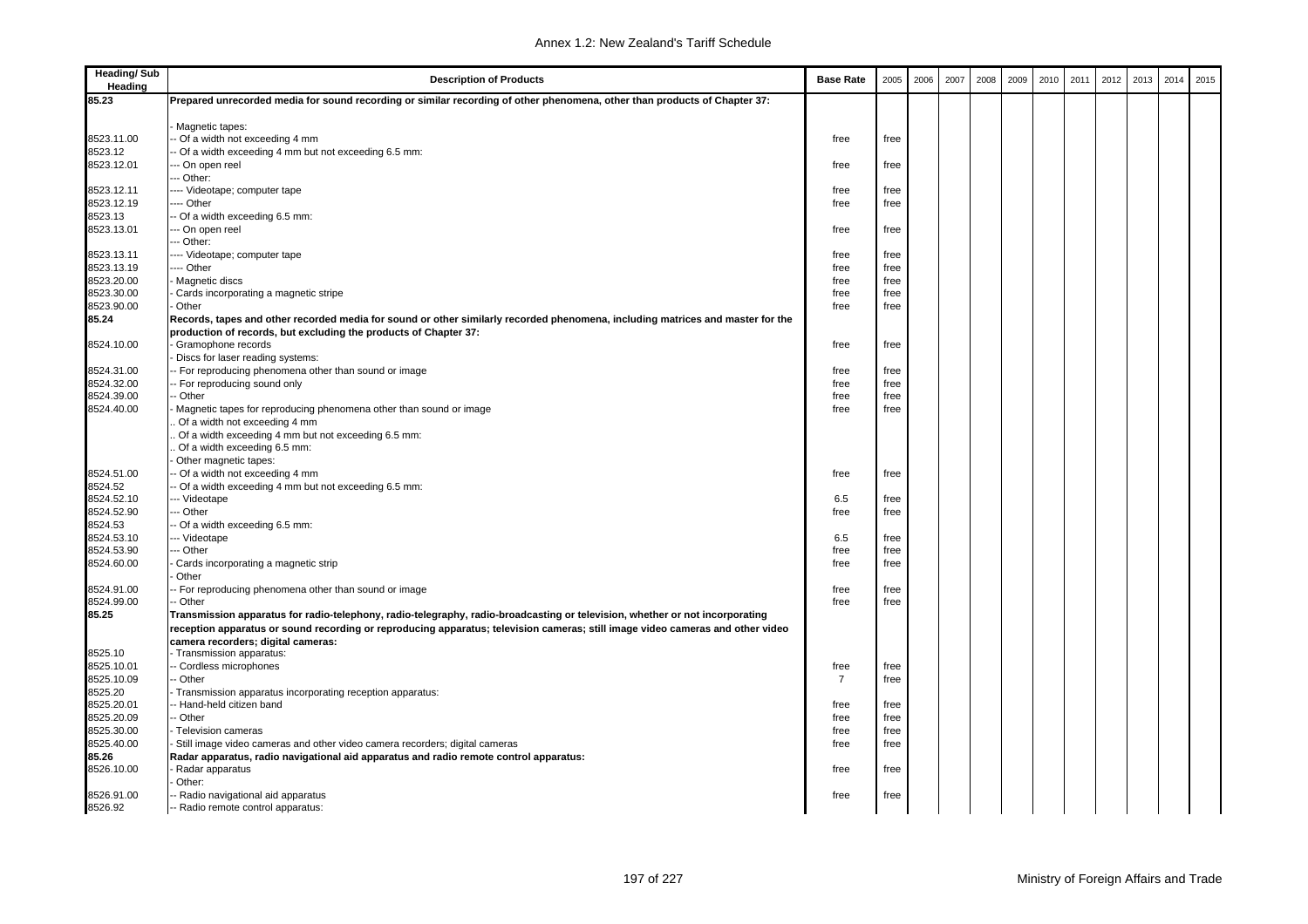| <b>Heading/Sub</b><br>Heading | <b>Description of Products</b>                                                                                                                                                                       | <b>Base Rate</b> | 2005 | 2006           | 2007 | 2008           | 2009 | 2010 | 2011 | 2012 | 2013 | 2014 | 2015 |
|-------------------------------|------------------------------------------------------------------------------------------------------------------------------------------------------------------------------------------------------|------------------|------|----------------|------|----------------|------|------|------|------|------|------|------|
| 8526.92.01                    | -- Specially designed for use with toys                                                                                                                                                              | 7                | free |                |      |                |      |      |      |      |      |      |      |
| 8526.92.09                    | -- Other                                                                                                                                                                                             | free             | free |                |      |                |      |      |      |      |      |      |      |
| 85.27                         | Reception apparatus for radio-telephony, radio-telegraphy or radio-broadcasting, whether or not combined, in the same housing,                                                                       |                  |      |                |      |                |      |      |      |      |      |      |      |
|                               | with sound recording or reproducing apparatus or a clock:                                                                                                                                            |                  |      |                |      |                |      |      |      |      |      |      |      |
|                               | - Radio-broadcast receivers capable of operating without an external source of power, including apparatus capable of receiving also radio-                                                           |                  |      |                |      |                |      |      |      |      |      |      |      |
|                               | telephony or radio-telegraphy:                                                                                                                                                                       |                  |      |                |      |                |      |      |      |      |      |      |      |
| 8527.12.00                    | - Pocket-size radio cassette-players                                                                                                                                                                 | 7                | free |                |      |                |      |      |      |      |      |      |      |
| 8527.13.00                    | - Other apparatus combined with sound recording or reproducing apparatus                                                                                                                             | $\overline{7}$   | free |                |      |                |      |      |      |      |      |      |      |
| 8527.19                       | - Other:                                                                                                                                                                                             |                  |      |                |      |                |      |      |      |      |      |      |      |
| 8527.19.01                    | -- Portable radios, other than mantle radios                                                                                                                                                         | free             | free |                |      |                |      |      |      |      |      |      |      |
| 8527.19.09                    | -- Other                                                                                                                                                                                             | $\overline{7}$   | free |                |      |                |      |      |      |      |      |      |      |
|                               | Radio-broadcast receivers not capable of operating without an external source of power, of a kind used in motor vehicles, including                                                                  |                  |      |                |      |                |      |      |      |      |      |      |      |
|                               | apparatus capable of receiving also radio-telephony or radio-telegraphy:                                                                                                                             |                  |      |                |      |                |      |      |      |      |      |      |      |
| 8527.21                       | - Combined with sound recording or reproducing apparatus:                                                                                                                                            |                  |      |                |      |                |      |      |      |      |      |      |      |
| 8527.21.00                    | - Combined with sound recording or reproducing apparatus                                                                                                                                             | 10               | 8    | $\overline{7}$ | 6    | 4              | 3    | free |      |      |      |      |      |
| 8527.29                       | - Other:                                                                                                                                                                                             |                  |      |                |      |                |      |      |      |      |      |      |      |
| 8527.29.00                    | -- Other                                                                                                                                                                                             | 10               | 8    | $\overline{7}$ | 6    | $\overline{4}$ | 3    | free |      |      |      |      |      |
|                               | Other radio-broadcast receivers, including apparatus capable of receiving also radio-telephony or radio-telegraphy:                                                                                  |                  |      |                |      |                |      |      |      |      |      |      |      |
| 8527.31.00                    | Combined with sound recording or reproducing apparatus                                                                                                                                               | $\overline{7}$   | free |                |      |                |      |      |      |      |      |      |      |
| 8527.32.00                    | - Not combined with sound recording or reproducing apparatus but not combined with a clock                                                                                                           | $\overline{7}$   | free |                |      |                |      |      |      |      |      |      |      |
| 8527.39.00                    | - Other                                                                                                                                                                                              | $\overline{7}$   | free |                |      |                |      |      |      |      |      |      |      |
| 8527.90                       | Other apparatus:                                                                                                                                                                                     |                  |      |                |      |                |      |      |      |      |      |      |      |
| 8527.90.01                    | Radio-telephonic or radio-telegraphic weather-facsimile receivers                                                                                                                                    | free             | free |                |      |                |      |      |      |      |      |      |      |
| 8527.90.09                    | - Other                                                                                                                                                                                              | $\overline{7}$   | free |                |      |                |      |      |      |      |      |      |      |
| 85.28                         | Reception apparatus for television, whether or not incorporating radio-broadcast receivers or sound or video recording or                                                                            |                  |      |                |      |                |      |      |      |      |      |      |      |
|                               | reproducing apparatus; video monitors and video projectors:<br>Reception apparatus for television, whether or not incorporating radio-broadcast receivers or sound or video recording or reproducing |                  |      |                |      |                |      |      |      |      |      |      |      |
|                               |                                                                                                                                                                                                      |                  |      |                |      |                |      |      |      |      |      |      |      |
| 8528.12.00                    | apparatus:<br>- Colour                                                                                                                                                                               | free             | free |                |      |                |      |      |      |      |      |      |      |
| 8528.13.00                    | Black and white or other monochrome                                                                                                                                                                  | free             | free |                |      |                |      |      |      |      |      |      |      |
|                               | Video monitors:                                                                                                                                                                                      |                  |      |                |      |                |      |      |      |      |      |      |      |
| 8528.21.00                    | - Colour                                                                                                                                                                                             | free             | free |                |      |                |      |      |      |      |      |      |      |
| 8528.22.00                    | Black and white and other monochrome                                                                                                                                                                 | free             | free |                |      |                |      |      |      |      |      |      |      |
| 8528.30.00                    | Video projectors                                                                                                                                                                                     | free             | free |                |      |                |      |      |      |      |      |      |      |
|                               | Colour                                                                                                                                                                                               |                  |      |                |      |                |      |      |      |      |      |      |      |
|                               | Black and white or other monochrome                                                                                                                                                                  |                  |      |                |      |                |      |      |      |      |      |      |      |
| 85.29                         | Parts suitable for use solely or principally with the apparatus of headings 85.25 to 85.28:                                                                                                          |                  |      |                |      |                |      |      |      |      |      |      |      |
| 8529.10                       | Aerials and aerial reflectors of all kinds; parts suitable for use therewith:                                                                                                                        |                  |      |                |      |                |      |      |      |      |      |      |      |
|                               | Designed for use with radio-broadcast receivers:                                                                                                                                                     |                  |      |                |      |                |      |      |      |      |      |      |      |
| 8529.10.01                    | - Electrically operated aerials and antennae for motor vehicles                                                                                                                                      | free             | free |                |      |                |      |      |      |      |      |      |      |
| 8529.10.09                    | -- Other                                                                                                                                                                                             | $\overline{7}$   | free |                |      |                |      |      |      |      |      |      |      |
| 8529.10.19                    | - Other                                                                                                                                                                                              | $\overline{7}$   | free |                |      |                |      |      |      |      |      |      |      |
| 8529.90                       | Other:                                                                                                                                                                                               |                  |      |                |      |                |      |      |      |      |      |      |      |
|                               | Parts of radio-broadcast receivers:                                                                                                                                                                  |                  |      |                |      |                |      |      |      |      |      |      |      |
| 8529.90.01                    | -- Of portable radios, other than car radios, cassette radios and mantle radios                                                                                                                      | free             | free |                |      |                |      |      |      |      |      |      |      |
| 8529.90.09                    | - Other                                                                                                                                                                                              | $\overline{7}$   | free |                |      |                |      |      |      |      |      |      |      |
| 8529.90.11                    | Parts of television-broadcast receivers                                                                                                                                                              | $\overline{7}$   | free |                |      |                |      |      |      |      |      |      |      |
|                               | - Other:                                                                                                                                                                                             |                  |      |                |      |                |      |      |      |      |      |      |      |
|                               | --- Of transmission and transmission-reception apparatus:                                                                                                                                            |                  |      |                |      |                |      |      |      |      |      |      |      |
| 8529.90.21                    | ---- Hand-held citizen band                                                                                                                                                                          | free             | free |                |      |                |      |      |      |      |      |      |      |
| 8529.90.29                    | --- Other                                                                                                                                                                                            | $\overline{7}$   | free |                |      |                |      |      |      |      |      |      |      |
|                               | -- Of radio-telephonic or radio-telegraphic receivers:                                                                                                                                               |                  |      |                |      |                |      |      |      |      |      |      |      |
| 8529.90.31                    | --- Of weather-facsimile receivers                                                                                                                                                                   | free             | free |                |      |                |      |      |      |      |      |      |      |
| 8529.90.39                    | ---- Other                                                                                                                                                                                           | $\overline{7}$   | free |                |      |                |      |      |      |      |      |      |      |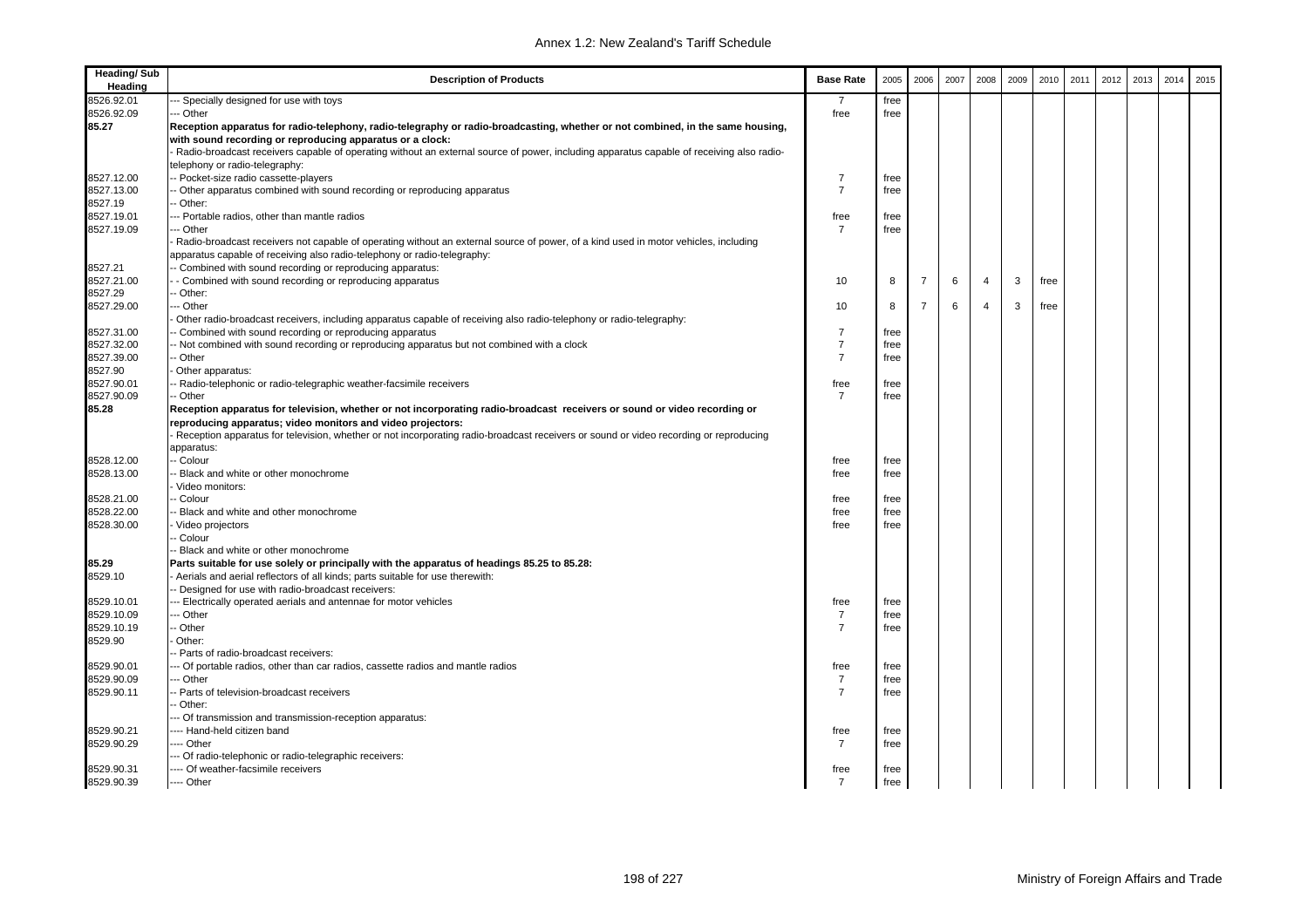| <b>Heading/Sub</b><br>Heading | <b>Description of Products</b>                                                                                                            | <b>Base Rate</b> | 2005 | 2006 | 2007 | 2008 | 2009 | 2010 | 2011 | 2012 | 2013 | 2014 | 2015 |
|-------------------------------|-------------------------------------------------------------------------------------------------------------------------------------------|------------------|------|------|------|------|------|------|------|------|------|------|------|
| 8529.90.41                    | Of television cameras                                                                                                                     | free             | free |      |      |      |      |      |      |      |      |      |      |
|                               | - Of radio navigational aid apparatus, radar and radio remote control apparatus:                                                          |                  |      |      |      |      |      |      |      |      |      |      |      |
| 8529.90.51                    | --- Of radio remote control apparatus for use with toys                                                                                   | $\overline{7}$   | free |      |      |      |      |      |      |      |      |      |      |
| 8529.90.59                    | --- Other                                                                                                                                 | free             | free |      |      |      |      |      |      |      |      |      |      |
| 8529.90.69                    | - Other                                                                                                                                   | $\overline{7}$   | free |      |      |      |      |      |      |      |      |      |      |
| 85.30                         | Electrical signalling, safety or traffic control equipment for railways, tramways, roads, inland waterways, parking facilities, port      |                  |      |      |      |      |      |      |      |      |      |      |      |
|                               | installations or airfields (other than those of heading 86.08):                                                                           |                  |      |      |      |      |      |      |      |      |      |      |      |
| 8530.10.00                    | Equipment for railways or tramways                                                                                                        | 7                | free |      |      |      |      |      |      |      |      |      |      |
| 8530.80.00                    | Other equipment                                                                                                                           | $\overline{7}$   | free |      |      |      |      |      |      |      |      |      |      |
| 8530.90.00                    | Parts                                                                                                                                     | $\overline{7}$   | free |      |      |      |      |      |      |      |      |      |      |
| 85.31                         | Electric sound or visual signalling apparatus (for example, bells, sirens, indicator panels, burglar or fire alarms), other than those of |                  |      |      |      |      |      |      |      |      |      |      |      |
|                               | heading 85.12 or 85.30:                                                                                                                   |                  |      |      |      |      |      |      |      |      |      |      |      |
| 8531.10.00                    | Burglar or fire alarms and similar apparatus                                                                                              | $\overline{7}$   | free |      |      |      |      |      |      |      |      |      |      |
| 8531.20.00                    | Indicator panels incorporating liquid crystal devices (LCD) or light emitting diodes (LED)                                                | free             | free |      |      |      |      |      |      |      |      |      |      |
| 8531.80.00                    | Other apparatus                                                                                                                           | $\overline{7}$   | free |      |      |      |      |      |      |      |      |      |      |
| 8531.90                       | Parts:                                                                                                                                    |                  |      |      |      |      |      |      |      |      |      |      |      |
| 8531.90.01                    | - Of indicator panels                                                                                                                     | 6.5              | free |      |      |      |      |      |      |      |      |      |      |
| 8531.90.09                    | -- Other                                                                                                                                  | $\overline{7}$   | free |      |      |      |      |      |      |      |      |      |      |
| 85.32                         | Electrical capacitors, fixed, variable or adjustable (pre-set):                                                                           |                  |      |      |      |      |      |      |      |      |      |      |      |
| 8532.10.00                    | Fixed capacitors designed for use in 50/60 Hz circuits and having a reactive power handling capacity of not less than 0.5 kvar (power     | free             | free |      |      |      |      |      |      |      |      |      |      |
|                               | capacitors)                                                                                                                               |                  |      |      |      |      |      |      |      |      |      |      |      |
|                               | Other fixed capacitors:                                                                                                                   |                  |      |      |      |      |      |      |      |      |      |      |      |
| 8532.21.00                    | -- Tantalum                                                                                                                               | free             | free |      |      |      |      |      |      |      |      |      |      |
| 8532.22.00                    | -- Aluminium electrolytic                                                                                                                 | free             | free |      |      |      |      |      |      |      |      |      |      |
| 8532.23.00                    | -- Ceramic dielectric, single layer                                                                                                       | free             | free |      |      |      |      |      |      |      |      |      |      |
| 8532.24.00                    | Ceramic dielectric, multilayer                                                                                                            | free             | free |      |      |      |      |      |      |      |      |      |      |
| 8532.25.00                    | - Dielectric of paper or plastics                                                                                                         | free             | free |      |      |      |      |      |      |      |      |      |      |
| 8532.29.00                    | Other                                                                                                                                     | free             | free |      |      |      |      |      |      |      |      |      |      |
| 8532.30.00                    | Variable or adjustable (pre-set) capacitors                                                                                               | free             | free |      |      |      |      |      |      |      |      |      |      |
| 8532.90.00                    | Parts                                                                                                                                     | free             | free |      |      |      |      |      |      |      |      |      |      |
| 85.33                         | Electrical resistors (including rheostats and potentiometers), other than heating resistors:                                              |                  |      |      |      |      |      |      |      |      |      |      |      |
| 8533.10.00                    | Fixed carbon resistors, composition or film types                                                                                         | free             | free |      |      |      |      |      |      |      |      |      |      |
|                               | Other fixed resistors:                                                                                                                    |                  |      |      |      |      |      |      |      |      |      |      |      |
| 8533.21.00                    | - For a power handling capacity not exceeding 20 W                                                                                        | free             | free |      |      |      |      |      |      |      |      |      |      |
| 8533.29.00                    | - Other                                                                                                                                   | free             | free |      |      |      |      |      |      |      |      |      |      |
|                               | Wirewound variable resistors, including rheostats and potentiometers:                                                                     |                  |      |      |      |      |      |      |      |      |      |      |      |
| 8533.31                       | -- For a power handling capacity not exceeding 20 W:                                                                                      |                  |      |      |      |      |      |      |      |      |      |      |      |
| 8533.31.01                    | - Rheostats and potentiometers                                                                                                            | free             | free |      |      |      |      |      |      |      |      |      |      |
| 8533.31.09                    | - Other                                                                                                                                   | free             | free |      |      |      |      |      |      |      |      |      |      |
| 8533.39                       | Other:                                                                                                                                    |                  |      |      |      |      |      |      |      |      |      |      |      |
|                               |                                                                                                                                           |                  |      |      |      |      |      |      |      |      |      |      |      |
| 8533.39.01<br>8533.39.09      | Rheostats and potentiometers, for a power handling capacity less than 25 W                                                                | free             | free |      |      |      |      |      |      |      |      |      |      |
|                               | Other                                                                                                                                     | free             | free |      |      |      |      |      |      |      |      |      |      |
| 8533.40<br>8533.40.01         | Other variable resistors, including rheostats and potentiometers:                                                                         |                  |      |      |      |      |      |      |      |      |      |      |      |
|                               | - Rheostats and potentiometers                                                                                                            | free             | free |      |      |      |      |      |      |      |      |      |      |
| 8533.40.09<br>8533.90         | Other                                                                                                                                     | free             | free |      |      |      |      |      |      |      |      |      |      |
|                               | Parts:                                                                                                                                    |                  |      |      |      |      |      |      |      |      |      |      |      |
| 8533.90.01                    | Of rheostats and potentiometers, other than of wirewound types, 25 W and above                                                            | free             | free |      |      |      |      |      |      |      |      |      |      |
| 8533.90.09                    | - Other                                                                                                                                   | free             | free |      |      |      |      |      |      |      |      |      |      |
| 85.34                         |                                                                                                                                           |                  |      |      |      |      |      |      |      |      |      |      |      |
| 8534.00.00                    | <b>Printed circuits</b>                                                                                                                   | free             | free |      |      |      |      |      |      |      |      |      |      |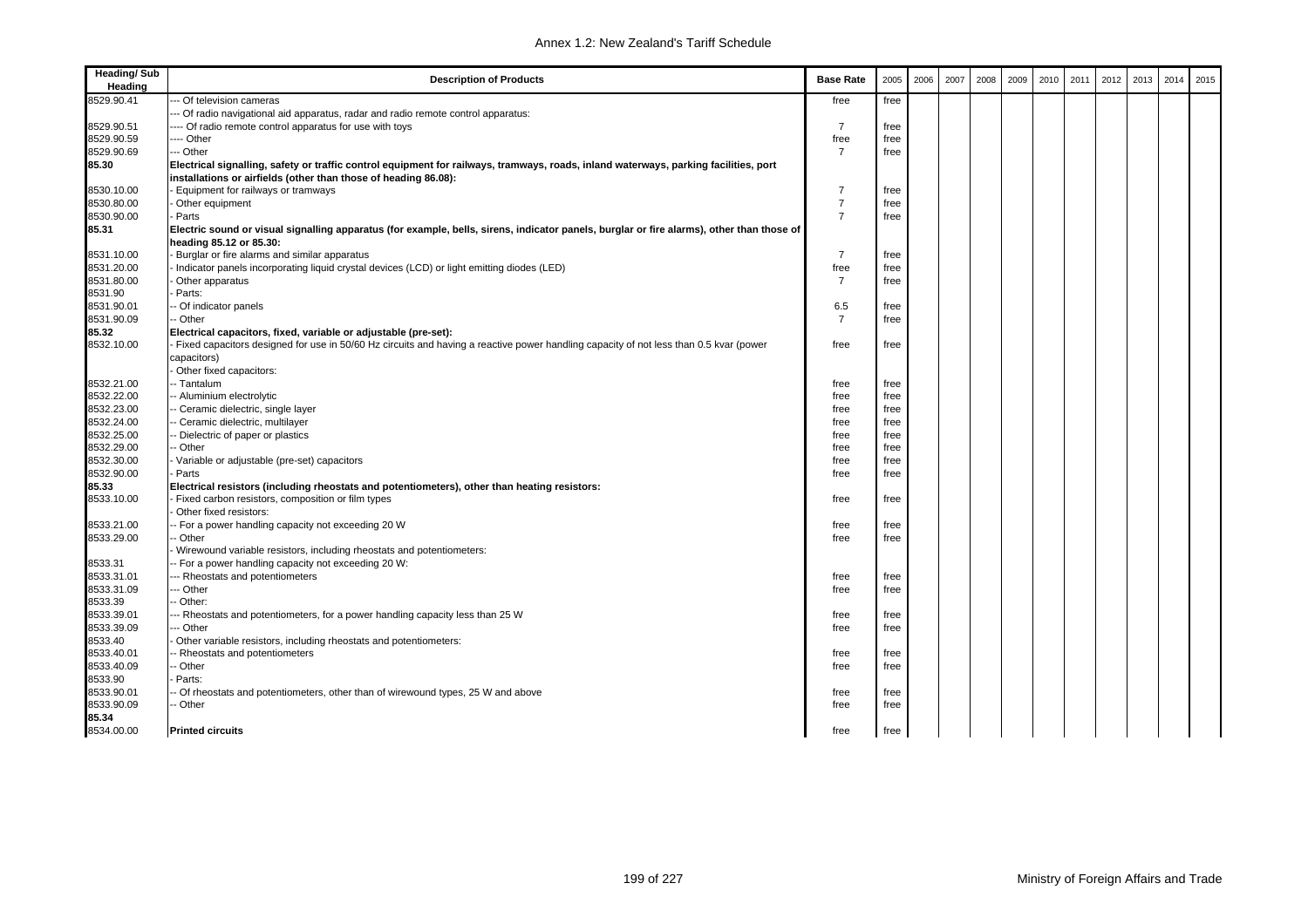| <b>Heading/Sub</b><br>Heading | <b>Description of Products</b>                                                                                                                                                                                                                                                                                                                    | <b>Base Rate</b>                 | 2005 | 2006 | 2007 | 2008 | 2009 | 2010 | 2011 | 2012 | 2013 | 2014 | 2015 |
|-------------------------------|---------------------------------------------------------------------------------------------------------------------------------------------------------------------------------------------------------------------------------------------------------------------------------------------------------------------------------------------------|----------------------------------|------|------|------|------|------|------|------|------|------|------|------|
| 85.35                         | Electrical apparatus for switching or protecting electrical circuits, or for making connections to or in electrical circuits (e.g.,<br>switches, fuses, lighting arresters, voltage limiters etc., plugs, junction boxes), for a voltage exceeding 1,000 volts:                                                                                   |                                  |      |      |      |      |      |      |      |      |      |      |      |
| 8535.10.00                    | Fuses                                                                                                                                                                                                                                                                                                                                             | $\overline{7}$                   | free |      |      |      |      |      |      |      |      |      |      |
|                               | Automatic circuit breakers:                                                                                                                                                                                                                                                                                                                       |                                  |      |      |      |      |      |      |      |      |      |      |      |
| 8535.21.00                    | - For a voltage of less than 72.5 kV                                                                                                                                                                                                                                                                                                              | $\overline{7}$                   | free |      |      |      |      |      |      |      |      |      |      |
| 8535.29.00                    | - Other                                                                                                                                                                                                                                                                                                                                           | $\overline{7}$                   | free |      |      |      |      |      |      |      |      |      |      |
| 8535.30.00                    | Isolating switches and make-and-break switches                                                                                                                                                                                                                                                                                                    | $\overline{7}$                   | free |      |      |      |      |      |      |      |      |      |      |
| 8535.40.00                    | Lightning arresters, voltage limiters and surge suppressors                                                                                                                                                                                                                                                                                       | $\overline{7}$                   | free |      |      |      |      |      |      |      |      |      |      |
| 8535.90                       | Other:                                                                                                                                                                                                                                                                                                                                            |                                  |      |      |      |      |      |      |      |      |      |      |      |
|                               | - Other apparatus for making and breaking electrical circuits:                                                                                                                                                                                                                                                                                    |                                  |      |      |      |      |      |      |      |      |      |      |      |
| 8535.90.01                    | -- Starters for electric motors                                                                                                                                                                                                                                                                                                                   | 6.5                              | free |      |      |      |      |      |      |      |      |      |      |
| 8535.90.09                    | -- Other                                                                                                                                                                                                                                                                                                                                          | $\overline{7}$                   | free |      |      |      |      |      |      |      |      |      |      |
|                               | - Apparatus for making connections to or in electrical circuits:                                                                                                                                                                                                                                                                                  |                                  |      |      |      |      |      |      |      |      |      |      |      |
| 8535.90.11                    | -- Sockets and plugs therefor; wire and cable connectors and the like                                                                                                                                                                                                                                                                             | $\overline{7}$                   | free |      |      |      |      |      |      |      |      |      |      |
| 8535.90.19                    | -- Other                                                                                                                                                                                                                                                                                                                                          | $\overline{7}$<br>$\overline{7}$ | free |      |      |      |      |      |      |      |      |      |      |
| 8535.90.29<br>85.36           | - Other<br>Electrical apparatus for switching or protecting electrical circuits, or for making connections to or in electrical circuits (e.g.,                                                                                                                                                                                                    |                                  | free |      |      |      |      |      |      |      |      |      |      |
|                               | switches, relays, fuses, surge suppressors, plugs, sockets, junction boxes), for a voltage not exceeding 1,000 volts:                                                                                                                                                                                                                             |                                  |      |      |      |      |      |      |      |      |      |      |      |
| 8536.10                       | Fuses:                                                                                                                                                                                                                                                                                                                                            |                                  |      |      |      |      |      |      |      |      |      |      |      |
| 8536.10.01                    | - Having a rated capacity not exceeding 800 amperes for use in circuits not exceeding 660 volts                                                                                                                                                                                                                                                   | $\overline{7}$                   | free |      |      |      |      |      |      |      |      |      |      |
| 8536.10.09                    | - Other                                                                                                                                                                                                                                                                                                                                           | $\overline{7}$                   | free |      |      |      |      |      |      |      |      |      |      |
| 8536.20.00                    | Automatic circuit breakers                                                                                                                                                                                                                                                                                                                        | $\overline{7}$                   | free |      |      |      |      |      |      |      |      |      |      |
| 8536.30.00                    | Other apparatus for protecting electrical circuits                                                                                                                                                                                                                                                                                                | $\overline{7}$                   | free |      |      |      |      |      |      |      |      |      |      |
|                               | Relays:                                                                                                                                                                                                                                                                                                                                           |                                  |      |      |      |      |      |      |      |      |      |      |      |
| 8536.41.00                    | - For a voltage not exceeding 60 V                                                                                                                                                                                                                                                                                                                | $\overline{7}$                   | free |      |      |      |      |      |      |      |      |      |      |
| 8536.49.00                    | - Other                                                                                                                                                                                                                                                                                                                                           | $\overline{7}$                   | free |      |      |      |      |      |      |      |      |      |      |
| 8536.50.00                    | Other switches                                                                                                                                                                                                                                                                                                                                    | $\overline{7}$                   | free |      |      |      |      |      |      |      |      |      |      |
|                               | Lamp-holders, plugs and sockets:                                                                                                                                                                                                                                                                                                                  |                                  |      |      |      |      |      |      |      |      |      |      |      |
| 8536.61                       | - Lamp-holders:                                                                                                                                                                                                                                                                                                                                   |                                  |      |      |      |      |      |      |      |      |      |      |      |
| 8536.61.01                    | -- For use on motor vehicles                                                                                                                                                                                                                                                                                                                      | free                             | free |      |      |      |      |      |      |      |      |      |      |
| 8536.61.09                    | -- Other                                                                                                                                                                                                                                                                                                                                          | $\overline{7}$                   | free |      |      |      |      |      |      |      |      |      |      |
| 8536.69.00                    | -- Other                                                                                                                                                                                                                                                                                                                                          | $\overline{7}$                   | free |      |      |      |      |      |      |      |      |      |      |
| 8536.90.00                    | Other apparatus                                                                                                                                                                                                                                                                                                                                   | $\overline{7}$                   | free |      |      |      |      |      |      |      |      |      |      |
| 85.37                         | Boards, panels, consoles, desks, cabinets and other bases, equipped with two or more apparatus of headings 85.35 or 85.36, for<br>electric control or the distribution of electricity, including those incorporating instruments or apparatus of chapter 90, and numerical<br>control apparatus, other than switching apparatus of heading 85.17: |                                  |      |      |      |      |      |      |      |      |      |      |      |
|                               |                                                                                                                                                                                                                                                                                                                                                   |                                  |      |      |      |      |      |      |      |      |      |      |      |
| 8537.10.00                    | - For a voltage not exceeding 1,000 V                                                                                                                                                                                                                                                                                                             | $\overline{7}$                   | free |      |      |      |      |      |      |      |      |      |      |
| 8537.20.00                    | - For a voltage exceeding 1,000 V                                                                                                                                                                                                                                                                                                                 | $\overline{7}$                   | free |      |      |      |      |      |      |      |      |      |      |
| 85.38                         | Parts suitable for use solely or principally with the apparatus of headings 85.35, 85.36 or 85.37:                                                                                                                                                                                                                                                |                                  |      |      |      |      |      |      |      |      |      |      |      |
| 8538.10.00                    | Boards, panels, consoles, desks, cabinets and other bases for the goods of heading 85.37, not equipped with their apparatus                                                                                                                                                                                                                       | $\overline{7}$                   | free |      |      |      |      |      |      |      |      |      |      |
| 8538.90                       | Other:                                                                                                                                                                                                                                                                                                                                            |                                  |      |      |      |      |      |      |      |      |      |      |      |
|                               | - Of apparatus for making and breaking electrical circuits:                                                                                                                                                                                                                                                                                       |                                  |      |      |      |      |      |      |      |      |      |      |      |
| 8538.90.01                    | -- Of starters for electric motors                                                                                                                                                                                                                                                                                                                | 6.5                              | free |      |      |      |      |      |      |      |      |      |      |
| 8538.90.09                    | -- Other                                                                                                                                                                                                                                                                                                                                          | $\overline{7}$                   | free |      |      |      |      |      |      |      |      |      |      |
|                               | Of apparatus for protecting electrical circuits:<br>-- Of fuses:                                                                                                                                                                                                                                                                                  |                                  |      |      |      |      |      |      |      |      |      |      |      |
| 8538.90.11                    | --- Having a rated capacity not exceeding 800 amperes for use in circuits not exceeding 660 volts                                                                                                                                                                                                                                                 | $\overline{7}$                   | free |      |      |      |      |      |      |      |      |      |      |
| 8538.90.19                    | --- Other                                                                                                                                                                                                                                                                                                                                         | $\overline{7}$                   | free |      |      |      |      |      |      |      |      |      |      |
| 8538.90.29                    | -- Other                                                                                                                                                                                                                                                                                                                                          | $\overline{7}$                   | free |      |      |      |      |      |      |      |      |      |      |
|                               | - Other:                                                                                                                                                                                                                                                                                                                                          |                                  |      |      |      |      |      |      |      |      |      |      |      |
|                               | -- Of lamp-holders:                                                                                                                                                                                                                                                                                                                               |                                  |      |      |      |      |      |      |      |      |      |      |      |
| 8538.90.31                    | ---- For use on motor vehicles                                                                                                                                                                                                                                                                                                                    | free                             | free |      |      |      |      |      |      |      |      |      |      |
| 8538.90.39                    | --- Other                                                                                                                                                                                                                                                                                                                                         | $\overline{7}$                   | free |      |      |      |      |      |      |      |      |      |      |
| 8538.90.41                    | --- Of sockets and plugs therefor; of wire and cable connectors and the like                                                                                                                                                                                                                                                                      | $\overline{7}$                   | free |      |      |      |      |      |      |      |      |      |      |
| 8538.90.49                    | --- Other                                                                                                                                                                                                                                                                                                                                         | $\overline{7}$                   | free |      |      |      |      |      |      |      |      |      |      |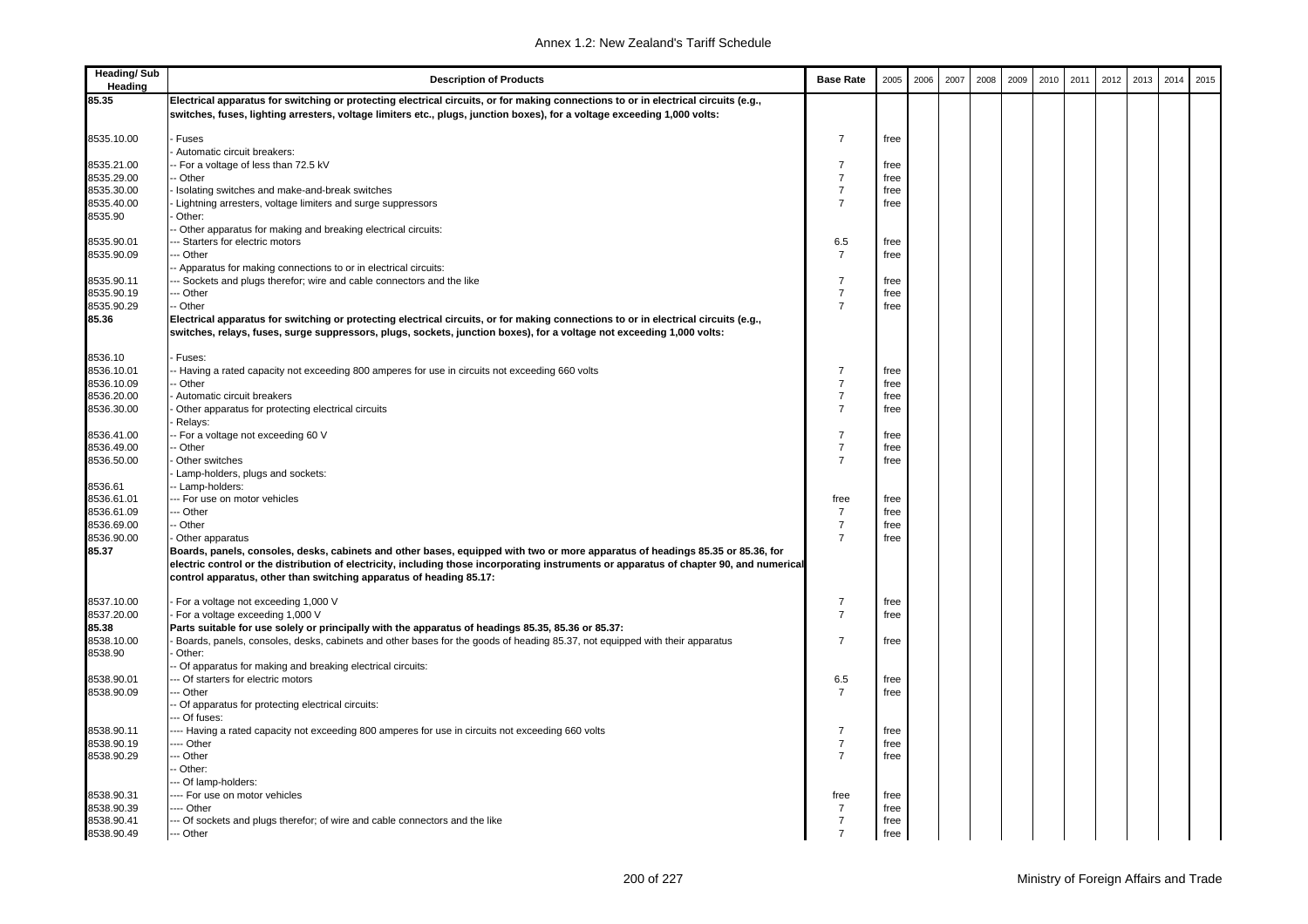| Electric filament or discharge lamps, including sealed beam lamp units and ultra-violet of infra-red lamps; arc-lamps:<br>8539.10<br>Sealed beam lamp units:<br>8539.10.01<br>- For mounting in vehicles<br>3<br>7<br>5<br>4.5<br>$\overline{4}$<br>6<br>free<br>$\overline{7}$<br>8539.10.09<br>- Other<br>free<br>Other filament lamps, excluding ultra-violet or infra-red lamps:<br>8539.21.00<br>$\overline{7}$<br>- Tungsten halogen<br>free<br>$\overline{7}$<br>8539.22.00<br>-- Other, of a power not exceeding 200 W and for a voltage exceeding 100 V<br>free<br>8539.29.00<br>- Other<br>$\overline{7}$<br>free<br>Discharge lamps, other than ultra-violet lamps:<br>8539.31.00<br>- Fluorescent, hot cathode<br>$\overline{7}$<br>free<br>8539.32.00<br>- Mercury or sodium vapour lamps; metal halide lamps<br>free<br>free<br>8539.39.00<br>- Other<br>free<br>free<br>Ultra-violet or infra-red lamps; arc-lamps:<br>8539.41.00<br>-- Arc-lamps<br>free<br>free<br>8539.49<br>- Other:<br>8539.49.10<br>5<br>-- Filament<br>free<br>8539.49.90<br>-- Other<br>free<br>free<br>8539.90<br>Parts:<br>8539.90.01<br>- Of filament (other than infra-red or ultra-violet) lamps and fluorescent tubes<br>$\overline{7}$<br>free<br>8539.90.09<br>-- Other<br>free<br>free<br>85.40<br>Thermionic, cold cathode or photo-cathode valves and tubes (e.g., vacuum or vapour or gas filled valves and tubes, mercury arc<br>rectifying valves and tubes, cathode-ray tubes, television camera tubes):<br>Cathode-ray television picture tubes, including video monitor cathode-ray tubes:<br>8540.11.00<br>-- Colour<br>free<br>free<br>8540.12.00<br>- Black and white or other monochrome<br>free<br>free<br>8540.20.00<br>Television camera tubes; image converters and intensifiers; other photo-cathode tubes<br>free<br>free<br>8540.40.00<br>Data/graphic display tubes, colour, with a phosphor dot screen pitch smaller than 0.4 mm<br>free<br>free<br>8540.50.00<br>Data/graphic display tubes, black and white or other monochrome<br>free<br>free<br>8540.60.00<br>Other cathode-ray tubes<br>free<br>free<br>Microwave tubes (for example, magnetrons, klystrons, travelling wave tubes, carcinotrons), excluding grid-controlled tubes:<br>8540.71.00<br>- Magnetrons<br>free<br>free<br>8540.72.00<br>- Klystrons<br>free<br>free<br>8540.79.00<br>- Other<br>free<br>free<br>Other valves and tubes:<br>8540.81.00<br>- Receiver or amplifier valves and tubes<br>free<br>free<br>8540.89.00<br>- Other<br>free<br>free<br>Parts:<br>8540.91.00<br>-- Of cathode-ray tubes<br>free<br>free<br>8540.99.00<br>-- Other<br>free<br>free<br>85.41<br>Diodes, transistors and similar semiconductor devices; photosensitive semiconductor devices, including photovoltic cells whether<br>or not assembled in modules or made up into panels; light emitting diodes; mounted piezo-electric crystals:<br>8541.10.00<br>Diodes, other than photosensitive or light emitting diodes<br>free<br>free<br>Transistors, other than photosensitive transistors:<br>8541.21.00<br>-- With a dissipation rate of less than 1 W<br>free<br>free<br>8541.29.00<br>- Other<br>free<br>free<br>8541.30.00<br>Thyristors, diacs and triacs, other than photosensitive devices<br>free<br>free<br>8541.40.00<br>Photosensitive semiconductor devices, including photovoltic cells whether or not assembled in modules or made up into panels; light emitting<br>free<br>free<br>diodes<br>8541.50.00<br>Other semiconductor devices<br>free<br>free<br>8541.60<br>Mounted piezo-electric crystals:<br>8541.60.01<br>-- Of quartz<br>free<br>free<br>-- Other<br>free<br>free | <b>Heading/Sub</b><br>Heading | <b>Description of Products</b> | <b>Base Rate</b> | 2005 | 2006 | 2007 | 2008 | 2009 | 2010 | 2011 | 2012 | 2013 | 2014 | 2015 |
|-----------------------------------------------------------------------------------------------------------------------------------------------------------------------------------------------------------------------------------------------------------------------------------------------------------------------------------------------------------------------------------------------------------------------------------------------------------------------------------------------------------------------------------------------------------------------------------------------------------------------------------------------------------------------------------------------------------------------------------------------------------------------------------------------------------------------------------------------------------------------------------------------------------------------------------------------------------------------------------------------------------------------------------------------------------------------------------------------------------------------------------------------------------------------------------------------------------------------------------------------------------------------------------------------------------------------------------------------------------------------------------------------------------------------------------------------------------------------------------------------------------------------------------------------------------------------------------------------------------------------------------------------------------------------------------------------------------------------------------------------------------------------------------------------------------------------------------------------------------------------------------------------------------------------------------------------------------------------------------------------------------------------------------------------------------------------------------------------------------------------------------------------------------------------------------------------------------------------------------------------------------------------------------------------------------------------------------------------------------------------------------------------------------------------------------------------------------------------------------------------------------------------------------------------------------------------------------------------------------------------------------------------------------------------------------------------------------------------------------------------------------------------------------------------------------------------------------------------------------------------------------------------------------------------------------------------------------------------------------------------------------------------------------------------------------------------------------------------------------------------------------------------------------------------------------------------------------------------------------------------------------------------------------------------------------------------------------------------------------------------------------------------------------------------------------------------------------------------------------------------------------------------------------------------------------------------------------------------------------------------------------------------------------------------------------|-------------------------------|--------------------------------|------------------|------|------|------|------|------|------|------|------|------|------|------|
|                                                                                                                                                                                                                                                                                                                                                                                                                                                                                                                                                                                                                                                                                                                                                                                                                                                                                                                                                                                                                                                                                                                                                                                                                                                                                                                                                                                                                                                                                                                                                                                                                                                                                                                                                                                                                                                                                                                                                                                                                                                                                                                                                                                                                                                                                                                                                                                                                                                                                                                                                                                                                                                                                                                                                                                                                                                                                                                                                                                                                                                                                                                                                                                                                                                                                                                                                                                                                                                                                                                                                                                                                                                                                   | 85.39                         |                                |                  |      |      |      |      |      |      |      |      |      |      |      |
|                                                                                                                                                                                                                                                                                                                                                                                                                                                                                                                                                                                                                                                                                                                                                                                                                                                                                                                                                                                                                                                                                                                                                                                                                                                                                                                                                                                                                                                                                                                                                                                                                                                                                                                                                                                                                                                                                                                                                                                                                                                                                                                                                                                                                                                                                                                                                                                                                                                                                                                                                                                                                                                                                                                                                                                                                                                                                                                                                                                                                                                                                                                                                                                                                                                                                                                                                                                                                                                                                                                                                                                                                                                                                   |                               |                                |                  |      |      |      |      |      |      |      |      |      |      |      |
|                                                                                                                                                                                                                                                                                                                                                                                                                                                                                                                                                                                                                                                                                                                                                                                                                                                                                                                                                                                                                                                                                                                                                                                                                                                                                                                                                                                                                                                                                                                                                                                                                                                                                                                                                                                                                                                                                                                                                                                                                                                                                                                                                                                                                                                                                                                                                                                                                                                                                                                                                                                                                                                                                                                                                                                                                                                                                                                                                                                                                                                                                                                                                                                                                                                                                                                                                                                                                                                                                                                                                                                                                                                                                   |                               |                                |                  |      |      |      |      |      |      |      |      |      |      |      |
|                                                                                                                                                                                                                                                                                                                                                                                                                                                                                                                                                                                                                                                                                                                                                                                                                                                                                                                                                                                                                                                                                                                                                                                                                                                                                                                                                                                                                                                                                                                                                                                                                                                                                                                                                                                                                                                                                                                                                                                                                                                                                                                                                                                                                                                                                                                                                                                                                                                                                                                                                                                                                                                                                                                                                                                                                                                                                                                                                                                                                                                                                                                                                                                                                                                                                                                                                                                                                                                                                                                                                                                                                                                                                   |                               |                                |                  |      |      |      |      |      |      |      |      |      |      |      |
|                                                                                                                                                                                                                                                                                                                                                                                                                                                                                                                                                                                                                                                                                                                                                                                                                                                                                                                                                                                                                                                                                                                                                                                                                                                                                                                                                                                                                                                                                                                                                                                                                                                                                                                                                                                                                                                                                                                                                                                                                                                                                                                                                                                                                                                                                                                                                                                                                                                                                                                                                                                                                                                                                                                                                                                                                                                                                                                                                                                                                                                                                                                                                                                                                                                                                                                                                                                                                                                                                                                                                                                                                                                                                   |                               |                                |                  |      |      |      |      |      |      |      |      |      |      |      |
|                                                                                                                                                                                                                                                                                                                                                                                                                                                                                                                                                                                                                                                                                                                                                                                                                                                                                                                                                                                                                                                                                                                                                                                                                                                                                                                                                                                                                                                                                                                                                                                                                                                                                                                                                                                                                                                                                                                                                                                                                                                                                                                                                                                                                                                                                                                                                                                                                                                                                                                                                                                                                                                                                                                                                                                                                                                                                                                                                                                                                                                                                                                                                                                                                                                                                                                                                                                                                                                                                                                                                                                                                                                                                   |                               |                                |                  |      |      |      |      |      |      |      |      |      |      |      |
|                                                                                                                                                                                                                                                                                                                                                                                                                                                                                                                                                                                                                                                                                                                                                                                                                                                                                                                                                                                                                                                                                                                                                                                                                                                                                                                                                                                                                                                                                                                                                                                                                                                                                                                                                                                                                                                                                                                                                                                                                                                                                                                                                                                                                                                                                                                                                                                                                                                                                                                                                                                                                                                                                                                                                                                                                                                                                                                                                                                                                                                                                                                                                                                                                                                                                                                                                                                                                                                                                                                                                                                                                                                                                   |                               |                                |                  |      |      |      |      |      |      |      |      |      |      |      |
|                                                                                                                                                                                                                                                                                                                                                                                                                                                                                                                                                                                                                                                                                                                                                                                                                                                                                                                                                                                                                                                                                                                                                                                                                                                                                                                                                                                                                                                                                                                                                                                                                                                                                                                                                                                                                                                                                                                                                                                                                                                                                                                                                                                                                                                                                                                                                                                                                                                                                                                                                                                                                                                                                                                                                                                                                                                                                                                                                                                                                                                                                                                                                                                                                                                                                                                                                                                                                                                                                                                                                                                                                                                                                   |                               |                                |                  |      |      |      |      |      |      |      |      |      |      |      |
|                                                                                                                                                                                                                                                                                                                                                                                                                                                                                                                                                                                                                                                                                                                                                                                                                                                                                                                                                                                                                                                                                                                                                                                                                                                                                                                                                                                                                                                                                                                                                                                                                                                                                                                                                                                                                                                                                                                                                                                                                                                                                                                                                                                                                                                                                                                                                                                                                                                                                                                                                                                                                                                                                                                                                                                                                                                                                                                                                                                                                                                                                                                                                                                                                                                                                                                                                                                                                                                                                                                                                                                                                                                                                   |                               |                                |                  |      |      |      |      |      |      |      |      |      |      |      |
|                                                                                                                                                                                                                                                                                                                                                                                                                                                                                                                                                                                                                                                                                                                                                                                                                                                                                                                                                                                                                                                                                                                                                                                                                                                                                                                                                                                                                                                                                                                                                                                                                                                                                                                                                                                                                                                                                                                                                                                                                                                                                                                                                                                                                                                                                                                                                                                                                                                                                                                                                                                                                                                                                                                                                                                                                                                                                                                                                                                                                                                                                                                                                                                                                                                                                                                                                                                                                                                                                                                                                                                                                                                                                   |                               |                                |                  |      |      |      |      |      |      |      |      |      |      |      |
|                                                                                                                                                                                                                                                                                                                                                                                                                                                                                                                                                                                                                                                                                                                                                                                                                                                                                                                                                                                                                                                                                                                                                                                                                                                                                                                                                                                                                                                                                                                                                                                                                                                                                                                                                                                                                                                                                                                                                                                                                                                                                                                                                                                                                                                                                                                                                                                                                                                                                                                                                                                                                                                                                                                                                                                                                                                                                                                                                                                                                                                                                                                                                                                                                                                                                                                                                                                                                                                                                                                                                                                                                                                                                   |                               |                                |                  |      |      |      |      |      |      |      |      |      |      |      |
|                                                                                                                                                                                                                                                                                                                                                                                                                                                                                                                                                                                                                                                                                                                                                                                                                                                                                                                                                                                                                                                                                                                                                                                                                                                                                                                                                                                                                                                                                                                                                                                                                                                                                                                                                                                                                                                                                                                                                                                                                                                                                                                                                                                                                                                                                                                                                                                                                                                                                                                                                                                                                                                                                                                                                                                                                                                                                                                                                                                                                                                                                                                                                                                                                                                                                                                                                                                                                                                                                                                                                                                                                                                                                   |                               |                                |                  |      |      |      |      |      |      |      |      |      |      |      |
|                                                                                                                                                                                                                                                                                                                                                                                                                                                                                                                                                                                                                                                                                                                                                                                                                                                                                                                                                                                                                                                                                                                                                                                                                                                                                                                                                                                                                                                                                                                                                                                                                                                                                                                                                                                                                                                                                                                                                                                                                                                                                                                                                                                                                                                                                                                                                                                                                                                                                                                                                                                                                                                                                                                                                                                                                                                                                                                                                                                                                                                                                                                                                                                                                                                                                                                                                                                                                                                                                                                                                                                                                                                                                   |                               |                                |                  |      |      |      |      |      |      |      |      |      |      |      |
|                                                                                                                                                                                                                                                                                                                                                                                                                                                                                                                                                                                                                                                                                                                                                                                                                                                                                                                                                                                                                                                                                                                                                                                                                                                                                                                                                                                                                                                                                                                                                                                                                                                                                                                                                                                                                                                                                                                                                                                                                                                                                                                                                                                                                                                                                                                                                                                                                                                                                                                                                                                                                                                                                                                                                                                                                                                                                                                                                                                                                                                                                                                                                                                                                                                                                                                                                                                                                                                                                                                                                                                                                                                                                   |                               |                                |                  |      |      |      |      |      |      |      |      |      |      |      |
|                                                                                                                                                                                                                                                                                                                                                                                                                                                                                                                                                                                                                                                                                                                                                                                                                                                                                                                                                                                                                                                                                                                                                                                                                                                                                                                                                                                                                                                                                                                                                                                                                                                                                                                                                                                                                                                                                                                                                                                                                                                                                                                                                                                                                                                                                                                                                                                                                                                                                                                                                                                                                                                                                                                                                                                                                                                                                                                                                                                                                                                                                                                                                                                                                                                                                                                                                                                                                                                                                                                                                                                                                                                                                   |                               |                                |                  |      |      |      |      |      |      |      |      |      |      |      |
|                                                                                                                                                                                                                                                                                                                                                                                                                                                                                                                                                                                                                                                                                                                                                                                                                                                                                                                                                                                                                                                                                                                                                                                                                                                                                                                                                                                                                                                                                                                                                                                                                                                                                                                                                                                                                                                                                                                                                                                                                                                                                                                                                                                                                                                                                                                                                                                                                                                                                                                                                                                                                                                                                                                                                                                                                                                                                                                                                                                                                                                                                                                                                                                                                                                                                                                                                                                                                                                                                                                                                                                                                                                                                   |                               |                                |                  |      |      |      |      |      |      |      |      |      |      |      |
|                                                                                                                                                                                                                                                                                                                                                                                                                                                                                                                                                                                                                                                                                                                                                                                                                                                                                                                                                                                                                                                                                                                                                                                                                                                                                                                                                                                                                                                                                                                                                                                                                                                                                                                                                                                                                                                                                                                                                                                                                                                                                                                                                                                                                                                                                                                                                                                                                                                                                                                                                                                                                                                                                                                                                                                                                                                                                                                                                                                                                                                                                                                                                                                                                                                                                                                                                                                                                                                                                                                                                                                                                                                                                   |                               |                                |                  |      |      |      |      |      |      |      |      |      |      |      |
|                                                                                                                                                                                                                                                                                                                                                                                                                                                                                                                                                                                                                                                                                                                                                                                                                                                                                                                                                                                                                                                                                                                                                                                                                                                                                                                                                                                                                                                                                                                                                                                                                                                                                                                                                                                                                                                                                                                                                                                                                                                                                                                                                                                                                                                                                                                                                                                                                                                                                                                                                                                                                                                                                                                                                                                                                                                                                                                                                                                                                                                                                                                                                                                                                                                                                                                                                                                                                                                                                                                                                                                                                                                                                   |                               |                                |                  |      |      |      |      |      |      |      |      |      |      |      |
|                                                                                                                                                                                                                                                                                                                                                                                                                                                                                                                                                                                                                                                                                                                                                                                                                                                                                                                                                                                                                                                                                                                                                                                                                                                                                                                                                                                                                                                                                                                                                                                                                                                                                                                                                                                                                                                                                                                                                                                                                                                                                                                                                                                                                                                                                                                                                                                                                                                                                                                                                                                                                                                                                                                                                                                                                                                                                                                                                                                                                                                                                                                                                                                                                                                                                                                                                                                                                                                                                                                                                                                                                                                                                   |                               |                                |                  |      |      |      |      |      |      |      |      |      |      |      |
|                                                                                                                                                                                                                                                                                                                                                                                                                                                                                                                                                                                                                                                                                                                                                                                                                                                                                                                                                                                                                                                                                                                                                                                                                                                                                                                                                                                                                                                                                                                                                                                                                                                                                                                                                                                                                                                                                                                                                                                                                                                                                                                                                                                                                                                                                                                                                                                                                                                                                                                                                                                                                                                                                                                                                                                                                                                                                                                                                                                                                                                                                                                                                                                                                                                                                                                                                                                                                                                                                                                                                                                                                                                                                   |                               |                                |                  |      |      |      |      |      |      |      |      |      |      |      |
|                                                                                                                                                                                                                                                                                                                                                                                                                                                                                                                                                                                                                                                                                                                                                                                                                                                                                                                                                                                                                                                                                                                                                                                                                                                                                                                                                                                                                                                                                                                                                                                                                                                                                                                                                                                                                                                                                                                                                                                                                                                                                                                                                                                                                                                                                                                                                                                                                                                                                                                                                                                                                                                                                                                                                                                                                                                                                                                                                                                                                                                                                                                                                                                                                                                                                                                                                                                                                                                                                                                                                                                                                                                                                   |                               |                                |                  |      |      |      |      |      |      |      |      |      |      |      |
|                                                                                                                                                                                                                                                                                                                                                                                                                                                                                                                                                                                                                                                                                                                                                                                                                                                                                                                                                                                                                                                                                                                                                                                                                                                                                                                                                                                                                                                                                                                                                                                                                                                                                                                                                                                                                                                                                                                                                                                                                                                                                                                                                                                                                                                                                                                                                                                                                                                                                                                                                                                                                                                                                                                                                                                                                                                                                                                                                                                                                                                                                                                                                                                                                                                                                                                                                                                                                                                                                                                                                                                                                                                                                   |                               |                                |                  |      |      |      |      |      |      |      |      |      |      |      |
|                                                                                                                                                                                                                                                                                                                                                                                                                                                                                                                                                                                                                                                                                                                                                                                                                                                                                                                                                                                                                                                                                                                                                                                                                                                                                                                                                                                                                                                                                                                                                                                                                                                                                                                                                                                                                                                                                                                                                                                                                                                                                                                                                                                                                                                                                                                                                                                                                                                                                                                                                                                                                                                                                                                                                                                                                                                                                                                                                                                                                                                                                                                                                                                                                                                                                                                                                                                                                                                                                                                                                                                                                                                                                   |                               |                                |                  |      |      |      |      |      |      |      |      |      |      |      |
|                                                                                                                                                                                                                                                                                                                                                                                                                                                                                                                                                                                                                                                                                                                                                                                                                                                                                                                                                                                                                                                                                                                                                                                                                                                                                                                                                                                                                                                                                                                                                                                                                                                                                                                                                                                                                                                                                                                                                                                                                                                                                                                                                                                                                                                                                                                                                                                                                                                                                                                                                                                                                                                                                                                                                                                                                                                                                                                                                                                                                                                                                                                                                                                                                                                                                                                                                                                                                                                                                                                                                                                                                                                                                   |                               |                                |                  |      |      |      |      |      |      |      |      |      |      |      |
|                                                                                                                                                                                                                                                                                                                                                                                                                                                                                                                                                                                                                                                                                                                                                                                                                                                                                                                                                                                                                                                                                                                                                                                                                                                                                                                                                                                                                                                                                                                                                                                                                                                                                                                                                                                                                                                                                                                                                                                                                                                                                                                                                                                                                                                                                                                                                                                                                                                                                                                                                                                                                                                                                                                                                                                                                                                                                                                                                                                                                                                                                                                                                                                                                                                                                                                                                                                                                                                                                                                                                                                                                                                                                   |                               |                                |                  |      |      |      |      |      |      |      |      |      |      |      |
|                                                                                                                                                                                                                                                                                                                                                                                                                                                                                                                                                                                                                                                                                                                                                                                                                                                                                                                                                                                                                                                                                                                                                                                                                                                                                                                                                                                                                                                                                                                                                                                                                                                                                                                                                                                                                                                                                                                                                                                                                                                                                                                                                                                                                                                                                                                                                                                                                                                                                                                                                                                                                                                                                                                                                                                                                                                                                                                                                                                                                                                                                                                                                                                                                                                                                                                                                                                                                                                                                                                                                                                                                                                                                   |                               |                                |                  |      |      |      |      |      |      |      |      |      |      |      |
|                                                                                                                                                                                                                                                                                                                                                                                                                                                                                                                                                                                                                                                                                                                                                                                                                                                                                                                                                                                                                                                                                                                                                                                                                                                                                                                                                                                                                                                                                                                                                                                                                                                                                                                                                                                                                                                                                                                                                                                                                                                                                                                                                                                                                                                                                                                                                                                                                                                                                                                                                                                                                                                                                                                                                                                                                                                                                                                                                                                                                                                                                                                                                                                                                                                                                                                                                                                                                                                                                                                                                                                                                                                                                   |                               |                                |                  |      |      |      |      |      |      |      |      |      |      |      |
|                                                                                                                                                                                                                                                                                                                                                                                                                                                                                                                                                                                                                                                                                                                                                                                                                                                                                                                                                                                                                                                                                                                                                                                                                                                                                                                                                                                                                                                                                                                                                                                                                                                                                                                                                                                                                                                                                                                                                                                                                                                                                                                                                                                                                                                                                                                                                                                                                                                                                                                                                                                                                                                                                                                                                                                                                                                                                                                                                                                                                                                                                                                                                                                                                                                                                                                                                                                                                                                                                                                                                                                                                                                                                   |                               |                                |                  |      |      |      |      |      |      |      |      |      |      |      |
|                                                                                                                                                                                                                                                                                                                                                                                                                                                                                                                                                                                                                                                                                                                                                                                                                                                                                                                                                                                                                                                                                                                                                                                                                                                                                                                                                                                                                                                                                                                                                                                                                                                                                                                                                                                                                                                                                                                                                                                                                                                                                                                                                                                                                                                                                                                                                                                                                                                                                                                                                                                                                                                                                                                                                                                                                                                                                                                                                                                                                                                                                                                                                                                                                                                                                                                                                                                                                                                                                                                                                                                                                                                                                   |                               |                                |                  |      |      |      |      |      |      |      |      |      |      |      |
|                                                                                                                                                                                                                                                                                                                                                                                                                                                                                                                                                                                                                                                                                                                                                                                                                                                                                                                                                                                                                                                                                                                                                                                                                                                                                                                                                                                                                                                                                                                                                                                                                                                                                                                                                                                                                                                                                                                                                                                                                                                                                                                                                                                                                                                                                                                                                                                                                                                                                                                                                                                                                                                                                                                                                                                                                                                                                                                                                                                                                                                                                                                                                                                                                                                                                                                                                                                                                                                                                                                                                                                                                                                                                   |                               |                                |                  |      |      |      |      |      |      |      |      |      |      |      |
|                                                                                                                                                                                                                                                                                                                                                                                                                                                                                                                                                                                                                                                                                                                                                                                                                                                                                                                                                                                                                                                                                                                                                                                                                                                                                                                                                                                                                                                                                                                                                                                                                                                                                                                                                                                                                                                                                                                                                                                                                                                                                                                                                                                                                                                                                                                                                                                                                                                                                                                                                                                                                                                                                                                                                                                                                                                                                                                                                                                                                                                                                                                                                                                                                                                                                                                                                                                                                                                                                                                                                                                                                                                                                   |                               |                                |                  |      |      |      |      |      |      |      |      |      |      |      |
|                                                                                                                                                                                                                                                                                                                                                                                                                                                                                                                                                                                                                                                                                                                                                                                                                                                                                                                                                                                                                                                                                                                                                                                                                                                                                                                                                                                                                                                                                                                                                                                                                                                                                                                                                                                                                                                                                                                                                                                                                                                                                                                                                                                                                                                                                                                                                                                                                                                                                                                                                                                                                                                                                                                                                                                                                                                                                                                                                                                                                                                                                                                                                                                                                                                                                                                                                                                                                                                                                                                                                                                                                                                                                   |                               |                                |                  |      |      |      |      |      |      |      |      |      |      |      |
|                                                                                                                                                                                                                                                                                                                                                                                                                                                                                                                                                                                                                                                                                                                                                                                                                                                                                                                                                                                                                                                                                                                                                                                                                                                                                                                                                                                                                                                                                                                                                                                                                                                                                                                                                                                                                                                                                                                                                                                                                                                                                                                                                                                                                                                                                                                                                                                                                                                                                                                                                                                                                                                                                                                                                                                                                                                                                                                                                                                                                                                                                                                                                                                                                                                                                                                                                                                                                                                                                                                                                                                                                                                                                   |                               |                                |                  |      |      |      |      |      |      |      |      |      |      |      |
|                                                                                                                                                                                                                                                                                                                                                                                                                                                                                                                                                                                                                                                                                                                                                                                                                                                                                                                                                                                                                                                                                                                                                                                                                                                                                                                                                                                                                                                                                                                                                                                                                                                                                                                                                                                                                                                                                                                                                                                                                                                                                                                                                                                                                                                                                                                                                                                                                                                                                                                                                                                                                                                                                                                                                                                                                                                                                                                                                                                                                                                                                                                                                                                                                                                                                                                                                                                                                                                                                                                                                                                                                                                                                   |                               |                                |                  |      |      |      |      |      |      |      |      |      |      |      |
|                                                                                                                                                                                                                                                                                                                                                                                                                                                                                                                                                                                                                                                                                                                                                                                                                                                                                                                                                                                                                                                                                                                                                                                                                                                                                                                                                                                                                                                                                                                                                                                                                                                                                                                                                                                                                                                                                                                                                                                                                                                                                                                                                                                                                                                                                                                                                                                                                                                                                                                                                                                                                                                                                                                                                                                                                                                                                                                                                                                                                                                                                                                                                                                                                                                                                                                                                                                                                                                                                                                                                                                                                                                                                   |                               |                                |                  |      |      |      |      |      |      |      |      |      |      |      |
|                                                                                                                                                                                                                                                                                                                                                                                                                                                                                                                                                                                                                                                                                                                                                                                                                                                                                                                                                                                                                                                                                                                                                                                                                                                                                                                                                                                                                                                                                                                                                                                                                                                                                                                                                                                                                                                                                                                                                                                                                                                                                                                                                                                                                                                                                                                                                                                                                                                                                                                                                                                                                                                                                                                                                                                                                                                                                                                                                                                                                                                                                                                                                                                                                                                                                                                                                                                                                                                                                                                                                                                                                                                                                   |                               |                                |                  |      |      |      |      |      |      |      |      |      |      |      |
|                                                                                                                                                                                                                                                                                                                                                                                                                                                                                                                                                                                                                                                                                                                                                                                                                                                                                                                                                                                                                                                                                                                                                                                                                                                                                                                                                                                                                                                                                                                                                                                                                                                                                                                                                                                                                                                                                                                                                                                                                                                                                                                                                                                                                                                                                                                                                                                                                                                                                                                                                                                                                                                                                                                                                                                                                                                                                                                                                                                                                                                                                                                                                                                                                                                                                                                                                                                                                                                                                                                                                                                                                                                                                   |                               |                                |                  |      |      |      |      |      |      |      |      |      |      |      |
|                                                                                                                                                                                                                                                                                                                                                                                                                                                                                                                                                                                                                                                                                                                                                                                                                                                                                                                                                                                                                                                                                                                                                                                                                                                                                                                                                                                                                                                                                                                                                                                                                                                                                                                                                                                                                                                                                                                                                                                                                                                                                                                                                                                                                                                                                                                                                                                                                                                                                                                                                                                                                                                                                                                                                                                                                                                                                                                                                                                                                                                                                                                                                                                                                                                                                                                                                                                                                                                                                                                                                                                                                                                                                   |                               |                                |                  |      |      |      |      |      |      |      |      |      |      |      |
|                                                                                                                                                                                                                                                                                                                                                                                                                                                                                                                                                                                                                                                                                                                                                                                                                                                                                                                                                                                                                                                                                                                                                                                                                                                                                                                                                                                                                                                                                                                                                                                                                                                                                                                                                                                                                                                                                                                                                                                                                                                                                                                                                                                                                                                                                                                                                                                                                                                                                                                                                                                                                                                                                                                                                                                                                                                                                                                                                                                                                                                                                                                                                                                                                                                                                                                                                                                                                                                                                                                                                                                                                                                                                   |                               |                                |                  |      |      |      |      |      |      |      |      |      |      |      |
|                                                                                                                                                                                                                                                                                                                                                                                                                                                                                                                                                                                                                                                                                                                                                                                                                                                                                                                                                                                                                                                                                                                                                                                                                                                                                                                                                                                                                                                                                                                                                                                                                                                                                                                                                                                                                                                                                                                                                                                                                                                                                                                                                                                                                                                                                                                                                                                                                                                                                                                                                                                                                                                                                                                                                                                                                                                                                                                                                                                                                                                                                                                                                                                                                                                                                                                                                                                                                                                                                                                                                                                                                                                                                   |                               |                                |                  |      |      |      |      |      |      |      |      |      |      |      |
|                                                                                                                                                                                                                                                                                                                                                                                                                                                                                                                                                                                                                                                                                                                                                                                                                                                                                                                                                                                                                                                                                                                                                                                                                                                                                                                                                                                                                                                                                                                                                                                                                                                                                                                                                                                                                                                                                                                                                                                                                                                                                                                                                                                                                                                                                                                                                                                                                                                                                                                                                                                                                                                                                                                                                                                                                                                                                                                                                                                                                                                                                                                                                                                                                                                                                                                                                                                                                                                                                                                                                                                                                                                                                   |                               |                                |                  |      |      |      |      |      |      |      |      |      |      |      |
|                                                                                                                                                                                                                                                                                                                                                                                                                                                                                                                                                                                                                                                                                                                                                                                                                                                                                                                                                                                                                                                                                                                                                                                                                                                                                                                                                                                                                                                                                                                                                                                                                                                                                                                                                                                                                                                                                                                                                                                                                                                                                                                                                                                                                                                                                                                                                                                                                                                                                                                                                                                                                                                                                                                                                                                                                                                                                                                                                                                                                                                                                                                                                                                                                                                                                                                                                                                                                                                                                                                                                                                                                                                                                   |                               |                                |                  |      |      |      |      |      |      |      |      |      |      |      |
|                                                                                                                                                                                                                                                                                                                                                                                                                                                                                                                                                                                                                                                                                                                                                                                                                                                                                                                                                                                                                                                                                                                                                                                                                                                                                                                                                                                                                                                                                                                                                                                                                                                                                                                                                                                                                                                                                                                                                                                                                                                                                                                                                                                                                                                                                                                                                                                                                                                                                                                                                                                                                                                                                                                                                                                                                                                                                                                                                                                                                                                                                                                                                                                                                                                                                                                                                                                                                                                                                                                                                                                                                                                                                   |                               |                                |                  |      |      |      |      |      |      |      |      |      |      |      |
|                                                                                                                                                                                                                                                                                                                                                                                                                                                                                                                                                                                                                                                                                                                                                                                                                                                                                                                                                                                                                                                                                                                                                                                                                                                                                                                                                                                                                                                                                                                                                                                                                                                                                                                                                                                                                                                                                                                                                                                                                                                                                                                                                                                                                                                                                                                                                                                                                                                                                                                                                                                                                                                                                                                                                                                                                                                                                                                                                                                                                                                                                                                                                                                                                                                                                                                                                                                                                                                                                                                                                                                                                                                                                   |                               |                                |                  |      |      |      |      |      |      |      |      |      |      |      |
|                                                                                                                                                                                                                                                                                                                                                                                                                                                                                                                                                                                                                                                                                                                                                                                                                                                                                                                                                                                                                                                                                                                                                                                                                                                                                                                                                                                                                                                                                                                                                                                                                                                                                                                                                                                                                                                                                                                                                                                                                                                                                                                                                                                                                                                                                                                                                                                                                                                                                                                                                                                                                                                                                                                                                                                                                                                                                                                                                                                                                                                                                                                                                                                                                                                                                                                                                                                                                                                                                                                                                                                                                                                                                   |                               |                                |                  |      |      |      |      |      |      |      |      |      |      |      |
|                                                                                                                                                                                                                                                                                                                                                                                                                                                                                                                                                                                                                                                                                                                                                                                                                                                                                                                                                                                                                                                                                                                                                                                                                                                                                                                                                                                                                                                                                                                                                                                                                                                                                                                                                                                                                                                                                                                                                                                                                                                                                                                                                                                                                                                                                                                                                                                                                                                                                                                                                                                                                                                                                                                                                                                                                                                                                                                                                                                                                                                                                                                                                                                                                                                                                                                                                                                                                                                                                                                                                                                                                                                                                   |                               |                                |                  |      |      |      |      |      |      |      |      |      |      |      |
|                                                                                                                                                                                                                                                                                                                                                                                                                                                                                                                                                                                                                                                                                                                                                                                                                                                                                                                                                                                                                                                                                                                                                                                                                                                                                                                                                                                                                                                                                                                                                                                                                                                                                                                                                                                                                                                                                                                                                                                                                                                                                                                                                                                                                                                                                                                                                                                                                                                                                                                                                                                                                                                                                                                                                                                                                                                                                                                                                                                                                                                                                                                                                                                                                                                                                                                                                                                                                                                                                                                                                                                                                                                                                   |                               |                                |                  |      |      |      |      |      |      |      |      |      |      |      |
|                                                                                                                                                                                                                                                                                                                                                                                                                                                                                                                                                                                                                                                                                                                                                                                                                                                                                                                                                                                                                                                                                                                                                                                                                                                                                                                                                                                                                                                                                                                                                                                                                                                                                                                                                                                                                                                                                                                                                                                                                                                                                                                                                                                                                                                                                                                                                                                                                                                                                                                                                                                                                                                                                                                                                                                                                                                                                                                                                                                                                                                                                                                                                                                                                                                                                                                                                                                                                                                                                                                                                                                                                                                                                   |                               |                                |                  |      |      |      |      |      |      |      |      |      |      |      |
|                                                                                                                                                                                                                                                                                                                                                                                                                                                                                                                                                                                                                                                                                                                                                                                                                                                                                                                                                                                                                                                                                                                                                                                                                                                                                                                                                                                                                                                                                                                                                                                                                                                                                                                                                                                                                                                                                                                                                                                                                                                                                                                                                                                                                                                                                                                                                                                                                                                                                                                                                                                                                                                                                                                                                                                                                                                                                                                                                                                                                                                                                                                                                                                                                                                                                                                                                                                                                                                                                                                                                                                                                                                                                   |                               |                                |                  |      |      |      |      |      |      |      |      |      |      |      |
|                                                                                                                                                                                                                                                                                                                                                                                                                                                                                                                                                                                                                                                                                                                                                                                                                                                                                                                                                                                                                                                                                                                                                                                                                                                                                                                                                                                                                                                                                                                                                                                                                                                                                                                                                                                                                                                                                                                                                                                                                                                                                                                                                                                                                                                                                                                                                                                                                                                                                                                                                                                                                                                                                                                                                                                                                                                                                                                                                                                                                                                                                                                                                                                                                                                                                                                                                                                                                                                                                                                                                                                                                                                                                   |                               |                                |                  |      |      |      |      |      |      |      |      |      |      |      |
|                                                                                                                                                                                                                                                                                                                                                                                                                                                                                                                                                                                                                                                                                                                                                                                                                                                                                                                                                                                                                                                                                                                                                                                                                                                                                                                                                                                                                                                                                                                                                                                                                                                                                                                                                                                                                                                                                                                                                                                                                                                                                                                                                                                                                                                                                                                                                                                                                                                                                                                                                                                                                                                                                                                                                                                                                                                                                                                                                                                                                                                                                                                                                                                                                                                                                                                                                                                                                                                                                                                                                                                                                                                                                   |                               |                                |                  |      |      |      |      |      |      |      |      |      |      |      |
|                                                                                                                                                                                                                                                                                                                                                                                                                                                                                                                                                                                                                                                                                                                                                                                                                                                                                                                                                                                                                                                                                                                                                                                                                                                                                                                                                                                                                                                                                                                                                                                                                                                                                                                                                                                                                                                                                                                                                                                                                                                                                                                                                                                                                                                                                                                                                                                                                                                                                                                                                                                                                                                                                                                                                                                                                                                                                                                                                                                                                                                                                                                                                                                                                                                                                                                                                                                                                                                                                                                                                                                                                                                                                   | 8541.60.09                    |                                |                  |      |      |      |      |      |      |      |      |      |      |      |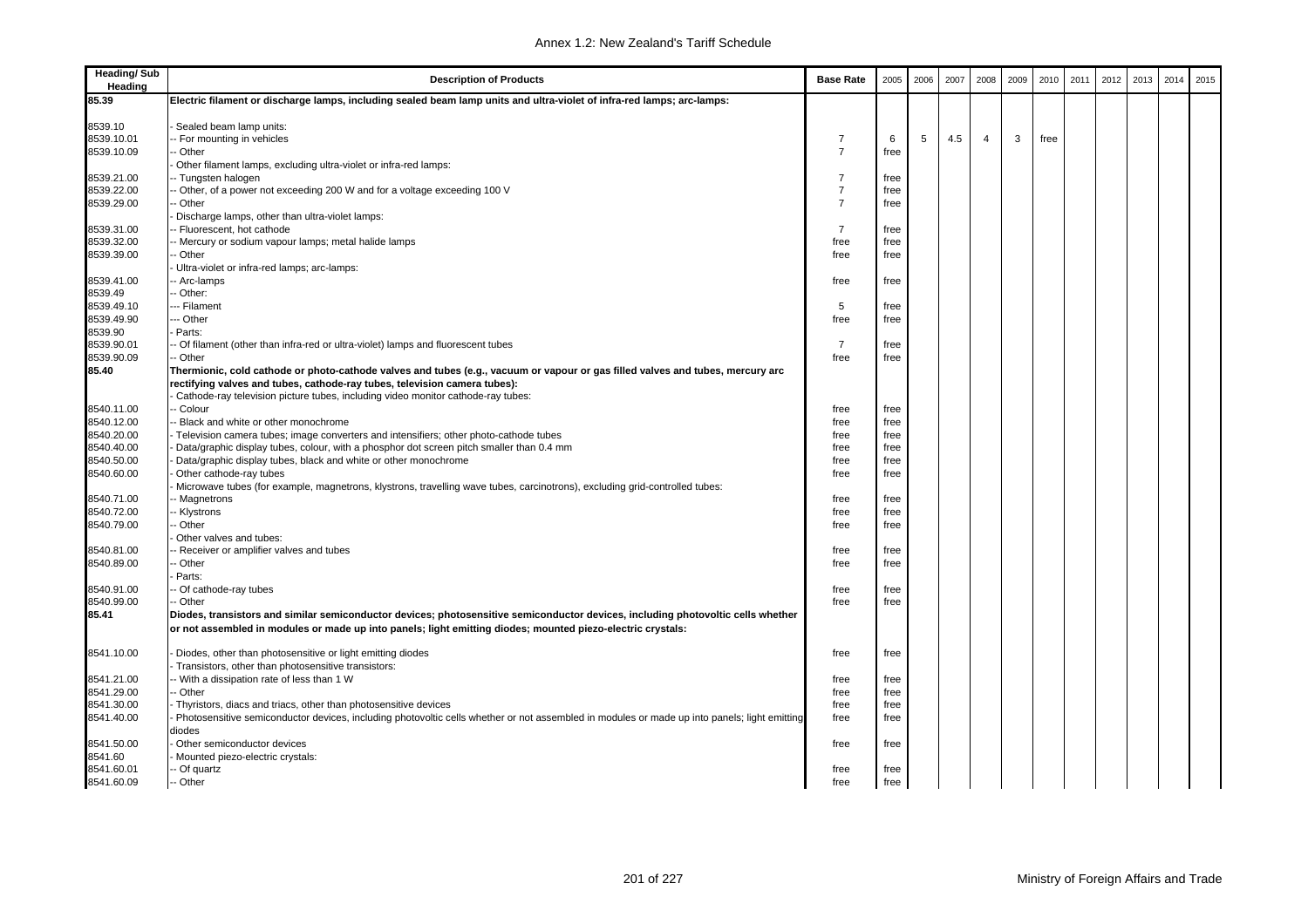| <b>Heading/Sub</b><br>Heading | <b>Description of Products</b>                                                                                                           | <b>Base Rate</b> | 2005 | 2006           | 2007 | 2008 | 2009 | 2010 | 2011 | 2012 | 2013 | 2014 | 2015 |
|-------------------------------|------------------------------------------------------------------------------------------------------------------------------------------|------------------|------|----------------|------|------|------|------|------|------|------|------|------|
| 8541.90.00                    | Parts                                                                                                                                    | free             | free |                |      |      |      |      |      |      |      |      |      |
| 85.42                         | Electronic integrated circuits and microassemblies:                                                                                      |                  |      |                |      |      |      |      |      |      |      |      |      |
| 8542.10.00                    | Cards incorporating an electronic integrated circuit ("smart" cards)                                                                     | free             | free |                |      |      |      |      |      |      |      |      |      |
|                               | Monolithic integrated circuits:                                                                                                          |                  |      |                |      |      |      |      |      |      |      |      |      |
| 8542.21.00                    | - Digital                                                                                                                                | free             | free |                |      |      |      |      |      |      |      |      |      |
| 8542.29.00                    | - Other                                                                                                                                  | free             | free |                |      |      |      |      |      |      |      |      |      |
| 8542.60.00                    | Hybrid integrated circuits                                                                                                               | free             | free |                |      |      |      |      |      |      |      |      |      |
| 8542.70.00                    | Electronic microassemblies                                                                                                               | free             | free |                |      |      |      |      |      |      |      |      |      |
| 8542.90.00                    | Parts                                                                                                                                    | free             | free |                |      |      |      |      |      |      |      |      |      |
| 85.43                         | Electrical machines and apparatus, having individual functions, not specified or included elsewhere in this Chapter:                     |                  |      |                |      |      |      |      |      |      |      |      |      |
|                               | Particle accelerators                                                                                                                    |                  |      |                |      |      |      |      |      |      |      |      |      |
| 8543.11.00                    | - Ion implanters for doping semiconductor materials                                                                                      | free             | free |                |      |      |      |      |      |      |      |      |      |
| 8543.19.00                    | - Other                                                                                                                                  | free             | free |                |      |      |      |      |      |      |      |      |      |
| 8543.20.00                    | Signal generators                                                                                                                        | $\overline{7}$   | free |                |      |      |      |      |      |      |      |      |      |
| 8543.30.00                    | Machines and apparatus for electroplating, electrolysis or electrophoresis                                                               | $\overline{7}$   | free |                |      |      |      |      |      |      |      |      |      |
| 8543.40.00                    | Electric fence energisers                                                                                                                | free             | free |                |      |      |      |      |      |      |      |      |      |
|                               | Other machines and apparatus:                                                                                                            |                  |      |                |      |      |      |      |      |      |      |      |      |
| 8543.81.00                    | - Proximity cards and tags                                                                                                               | free             | free |                |      |      |      |      |      |      |      |      |      |
| 8543.89                       | - Other                                                                                                                                  |                  |      |                |      |      |      |      |      |      |      |      |      |
| 8543.89.10                    | -- High or intermediate-frequency amplifiers                                                                                             | free             | free |                |      |      |      |      |      |      |      |      |      |
| 8543.89.20                    | - Synchronisers                                                                                                                          | free             | free |                |      |      |      |      |      |      |      |      |      |
| 8543.89.30                    | -- Metal detectors                                                                                                                       | $\overline{7}$   | free |                |      |      |      |      |      |      |      |      |      |
| 8543.89.90                    | - Other                                                                                                                                  | $\overline{7}$   | free |                |      |      |      |      |      |      |      |      |      |
| 8543.90                       | Parts:                                                                                                                                   |                  |      |                |      |      |      |      |      |      |      |      |      |
| 8543.90.01                    | - Of particle accelerators                                                                                                               | free             | free |                |      |      |      |      |      |      |      |      |      |
| 8543.90.09                    | - Of high- or intermediate-frequency amplifiers                                                                                          | free             | free |                |      |      |      |      |      |      |      |      |      |
| 8543.90.11                    | - Of synchronisers                                                                                                                       | free             | free |                |      |      |      |      |      |      |      |      |      |
| 8543.90.19                    | - Of metal detectors                                                                                                                     | $\overline{7}$   | free |                |      |      |      |      |      |      |      |      |      |
| 8543.90.21                    | - Of electric fence controllers                                                                                                          | free             | free |                |      |      |      |      |      |      |      |      |      |
| 8543.90.29                    | -- Other                                                                                                                                 | $\overline{7}$   | free |                |      |      |      |      |      |      |      |      |      |
| 85.44                         | Insulated (including enamelled or anodised) wire, cable (including co-axial cable) and other insulated electric conductors, whether      |                  |      |                |      |      |      |      |      |      |      |      |      |
|                               | or not fitted with connectors; optical fibre cables, made up of individually sheathed fibres, whether or not assembled with electric     |                  |      |                |      |      |      |      |      |      |      |      |      |
|                               | conductors or fitted with connectors:                                                                                                    |                  |      |                |      |      |      |      |      |      |      |      |      |
|                               | Winding wire:                                                                                                                            |                  |      |                |      |      |      |      |      |      |      |      |      |
| 8544.11                       | - Of copper:                                                                                                                             |                  |      |                |      |      |      |      |      |      |      |      |      |
| 8544.11.01                    | --- Insulated only with lacquer or enamel (not fitted with connectors); mineral insulated, metal-sheathed wire with copper conductors    | $\overline{7}$   | free |                |      |      |      |      |      |      |      |      |      |
| 8544.11.09                    | - Other                                                                                                                                  | $\overline{7}$   | free |                |      |      |      |      |      |      |      |      |      |
| 8544.19                       | Other:                                                                                                                                   |                  |      |                |      |      |      |      |      |      |      |      |      |
| 8544.19.01                    | - Insulated only with lacquer or enamel (not fitted with connectors); mineral-insulated, metal-sheathed wire with aluminium conductors   | $\overline{7}$   | free |                |      |      |      |      |      |      |      |      |      |
| 8544.19.09                    | - Other                                                                                                                                  | $\overline{7}$   | free |                |      |      |      |      |      |      |      |      |      |
| 8544.20.00                    | Co-axial cable and other co-axial electric conductors                                                                                    | free             | free |                |      |      |      |      |      |      |      |      |      |
| 8544.30                       | Ignition wiring sets and other wiring sets of a kind used in vehicles, aircraft or ships:                                                |                  |      |                |      |      |      |      |      |      |      |      |      |
|                               | - Of a kind used in vehicles:                                                                                                            |                  |      |                |      |      |      |      |      |      |      |      |      |
|                               | -- For use in the assembly of motor vehicles as may be determined by the Minister in accordance with section 14 of this Act:             |                  |      |                |      |      |      |      |      |      |      |      |      |
| 8544.30.02                    | ---- For the passenger motor vehicles of heading 87.03, and other vehicles of heading 87.04 of a g.v.w. not exceeding 3,500 kg           | 17.5             | 14   | 12.5           | 10   | 7.5  | 5    | free |      |      |      |      |      |
| 8544.30.05                    | --- For the vehicles of headings 87.02 and 87.05, and road tractors of heading 87.01 and vehicles of heading 87.04 of a g.v.w. exceeding | $\overline{7}$   | free |                |      |      |      |      |      |      |      |      |      |
|                               | 3,500 kg but not exceeding 10,500 kg                                                                                                     |                  |      |                |      |      |      |      |      |      |      |      |      |
| 8544.30.08                    | ---- For other vehicles exceeding 10,500 kg                                                                                              | free             | free |                |      |      |      |      |      |      |      |      |      |
| 8544.30.09                    | -- Other                                                                                                                                 | 10               | 8    | $\overline{7}$ | 6    | 4    | 3    | free |      |      |      |      |      |
| 8544.30.19                    | - Other                                                                                                                                  | $\overline{7}$   | free |                |      |      |      |      |      |      |      |      |      |
|                               | Other electric conductors, for a voltage not exceeding 80 V:                                                                             |                  |      |                |      |      |      |      |      |      |      |      |      |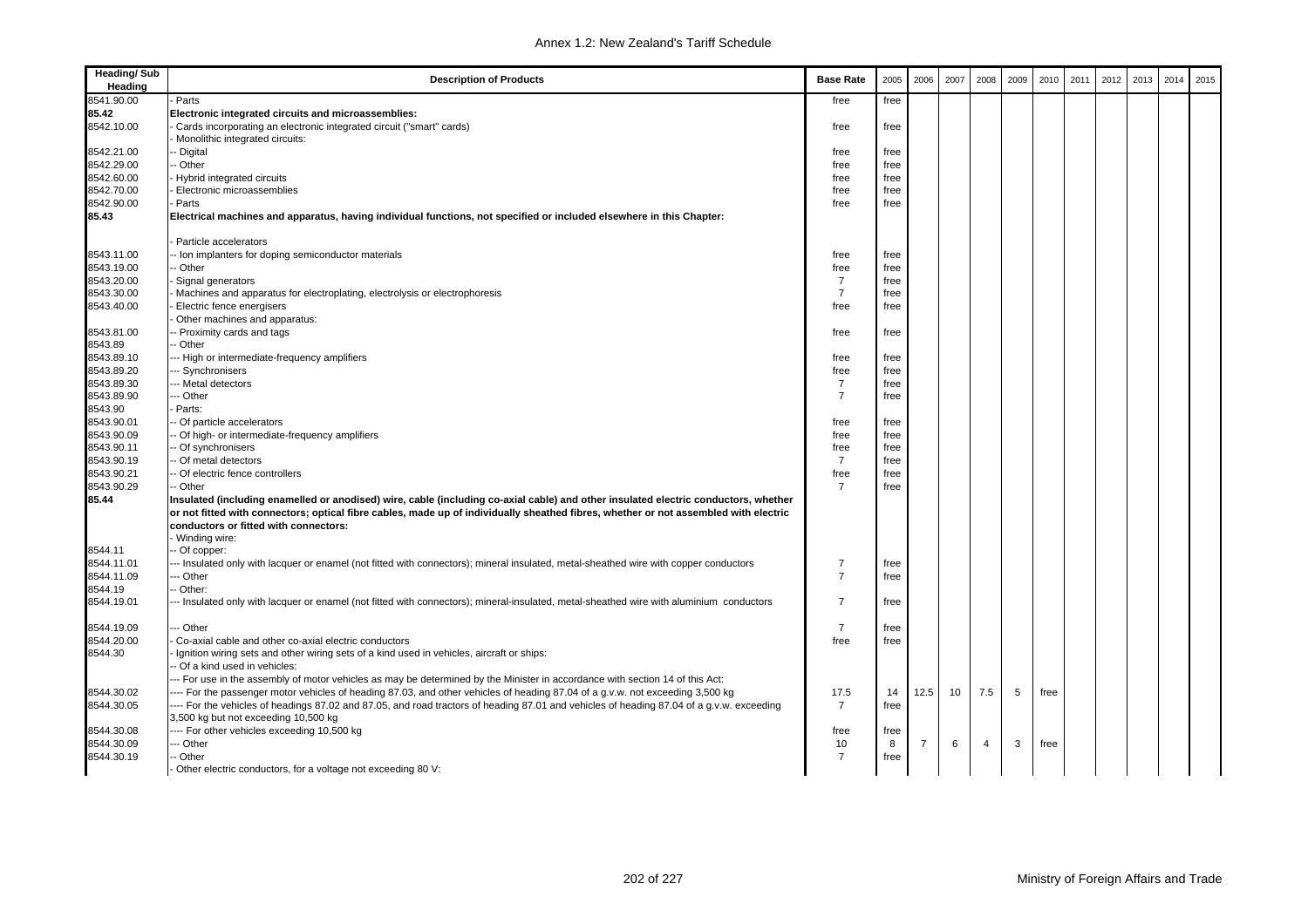| <b>Heading/Sub</b><br>Heading | <b>Description of Products</b>                                                                                                                                                                                                                                                                                                                                                                    | <b>Base Rate</b>                                                                                                        | 2005 | 2006 | 2007 | 2008 | 2009 | 2010 | 2011 | 2012 | 2013 | 2014 | 2015 |
|-------------------------------|---------------------------------------------------------------------------------------------------------------------------------------------------------------------------------------------------------------------------------------------------------------------------------------------------------------------------------------------------------------------------------------------------|-------------------------------------------------------------------------------------------------------------------------|------|------|------|------|------|------|------|------|------|------|------|
| 8544.41                       | - Fitted with connectors:                                                                                                                                                                                                                                                                                                                                                                         |                                                                                                                         |      |      |      |      |      |      |      |      |      |      |      |
| 8544.41.01                    | - Mineral-insulated, metal-sheathed wire (other than winding wire) and cable with conductors of aluminium or copper                                                                                                                                                                                                                                                                               | $\overline{7}$                                                                                                          | free |      |      |      |      |      |      |      |      |      |      |
| 8544.41.09                    | -- Other                                                                                                                                                                                                                                                                                                                                                                                          | $\overline{7}$                                                                                                          | free |      |      |      |      |      |      |      |      |      |      |
| 8544.49                       | Other:                                                                                                                                                                                                                                                                                                                                                                                            |                                                                                                                         |      |      |      |      |      |      |      |      |      |      |      |
| 8544.49.01                    | -- Wire (other than winding wire) and cable insulated only with lacquer or enamel; mineral-insulated, metal-sheathed wire (other than winding<br>wire) and cable with conductors of aluminium and copper                                                                                                                                                                                          | $\overline{7}$                                                                                                          | free |      |      |      |      |      |      |      |      |      |      |
| 8544.49.09                    | -- Other                                                                                                                                                                                                                                                                                                                                                                                          | $\overline{7}$                                                                                                          | free |      |      |      |      |      |      |      |      |      |      |
|                               | Other electric conductors, for a voltage exceeding 80 V but not exceeding 1,000 V:                                                                                                                                                                                                                                                                                                                |                                                                                                                         |      |      |      |      |      |      |      |      |      |      |      |
| 8544.51                       | Fitted with connectors:                                                                                                                                                                                                                                                                                                                                                                           |                                                                                                                         |      |      |      |      |      |      |      |      |      |      |      |
| 8544.51.01                    | -- Mineral-insulated, metal-sheathed wire (other than winding wire) and cable with conductors of aluminium or copper                                                                                                                                                                                                                                                                              | $\overline{7}$                                                                                                          | free |      |      |      |      |      |      |      |      |      |      |
| 8544.51.09                    | - Other                                                                                                                                                                                                                                                                                                                                                                                           | $\overline{7}$                                                                                                          | free |      |      |      |      |      |      |      |      |      |      |
| 8544.59                       | Other:                                                                                                                                                                                                                                                                                                                                                                                            |                                                                                                                         |      |      |      |      |      |      |      |      |      |      |      |
| 8544.59.01                    | -- Wire (other than winding wire) and cable insulated only with lacquer or enamel; mineral-insulated, metal-sheathed wire (other than winding<br>wire) cable with conductors of aluminium or copper                                                                                                                                                                                               | $\overline{7}$                                                                                                          | free |      |      |      |      |      |      |      |      |      |      |
| 8544.59.09                    | -- Other                                                                                                                                                                                                                                                                                                                                                                                          | $\overline{7}$                                                                                                          | free |      |      |      |      |      |      |      |      |      |      |
| 8544.60                       | Other electric conductors, for a voltage exceeding 1,000 V:                                                                                                                                                                                                                                                                                                                                       |                                                                                                                         |      |      |      |      |      |      |      |      |      |      |      |
| 8544.60.01                    | Mineral-insulated, metal-sheathed wire (other than winding wire) and cable with conductors of aluminium or copper                                                                                                                                                                                                                                                                                 | $\overline{7}$                                                                                                          | free |      |      |      |      |      |      |      |      |      |      |
| 8544.60.09                    | - Other                                                                                                                                                                                                                                                                                                                                                                                           | $\overline{7}$                                                                                                          | free |      |      |      |      |      |      |      |      |      |      |
| 8544.70.00                    | Optical fibre cables                                                                                                                                                                                                                                                                                                                                                                              | free                                                                                                                    | free |      |      |      |      |      |      |      |      |      |      |
| 85.45                         | Carbon electrodes, carbon brushes, lamp carbons, battery carbons and other articles of graphite or other carbon, with or without<br>metal, of a kind used for electrical purposes:                                                                                                                                                                                                                |                                                                                                                         |      |      |      |      |      |      |      |      |      |      |      |
|                               | Electrodes:                                                                                                                                                                                                                                                                                                                                                                                       |                                                                                                                         |      |      |      |      |      |      |      |      |      |      |      |
| 8545.11.00                    | Of a kind used for furnaces                                                                                                                                                                                                                                                                                                                                                                       | free                                                                                                                    | free |      |      |      |      |      |      |      |      |      |      |
| 8545.19.00                    | Other                                                                                                                                                                                                                                                                                                                                                                                             | free                                                                                                                    | free |      |      |      |      |      |      |      |      |      |      |
| 8545.20                       | Brushes:                                                                                                                                                                                                                                                                                                                                                                                          |                                                                                                                         |      |      |      |      |      |      |      |      |      |      |      |
| 8545.20.01                    | - Automotive                                                                                                                                                                                                                                                                                                                                                                                      | free                                                                                                                    | free |      |      |      |      |      |      |      |      |      |      |
| 8545.20.09                    | - Other                                                                                                                                                                                                                                                                                                                                                                                           | free                                                                                                                    | free |      |      |      |      |      |      |      |      |      |      |
| 8545.90.00                    | Other                                                                                                                                                                                                                                                                                                                                                                                             | free                                                                                                                    | free |      |      |      |      |      |      |      |      |      |      |
| 85.46                         | Electrical insulators of any material:                                                                                                                                                                                                                                                                                                                                                            |                                                                                                                         |      |      |      |      |      |      |      |      |      |      |      |
| 8546.10.00                    | Of glass                                                                                                                                                                                                                                                                                                                                                                                          | $\overline{7}$                                                                                                          | free |      |      |      |      |      |      |      |      |      |      |
| 8546.20                       | Of ceramics:                                                                                                                                                                                                                                                                                                                                                                                      |                                                                                                                         |      |      |      |      |      |      |      |      |      |      |      |
| 8546.20.01                    | - Automotive                                                                                                                                                                                                                                                                                                                                                                                      | free                                                                                                                    | free |      |      |      |      |      |      |      |      |      |      |
| 8546.20.09                    | - Other                                                                                                                                                                                                                                                                                                                                                                                           | $\overline{7}$                                                                                                          | free |      |      |      |      |      |      |      |      |      |      |
| 8546.90                       | Other:                                                                                                                                                                                                                                                                                                                                                                                            |                                                                                                                         |      |      |      |      |      |      |      |      |      |      |      |
| 8546.90.01<br>8546.90.09      | - Automotive                                                                                                                                                                                                                                                                                                                                                                                      | free<br>$\overline{7}$                                                                                                  | free |      |      |      |      |      |      |      |      |      |      |
|                               | - Other                                                                                                                                                                                                                                                                                                                                                                                           |                                                                                                                         | free |      |      |      |      |      |      |      |      |      |      |
| 85.47                         | Insulating fittings for electrical machines, appliances or equipment, being fittings wholly of insulating material apart form any minor<br>components of metal (e.g., threaded sockets) incorporated during moulding solely for the purposes of assembly, other than<br>insulators of heading 85.46; electrical conduit tubing and joints therefor, of base metal lined with insulating material: |                                                                                                                         |      |      |      |      |      |      |      |      |      |      |      |
|                               |                                                                                                                                                                                                                                                                                                                                                                                                   |                                                                                                                         |      |      |      |      |      |      |      |      |      |      |      |
| 8547.10.00                    | Insulating fittings of ceramics                                                                                                                                                                                                                                                                                                                                                                   | See the rates applicable to the machine, appliance or equipment for which the insulating                                |      |      |      |      |      |      |      |      |      |      |      |
|                               |                                                                                                                                                                                                                                                                                                                                                                                                   | fittings have been designed                                                                                             |      |      |      |      |      |      |      |      |      |      |      |
| 8547.20.00                    | Insulating fittings of plastics                                                                                                                                                                                                                                                                                                                                                                   | See the rates applicable to the machine, appliance or equipment for which the insulating                                |      |      |      |      |      |      |      |      |      |      |      |
|                               |                                                                                                                                                                                                                                                                                                                                                                                                   | fittings have been designed                                                                                             |      |      |      |      |      |      |      |      |      |      |      |
| 8547.90                       | Other:                                                                                                                                                                                                                                                                                                                                                                                            |                                                                                                                         |      |      |      |      |      |      |      |      |      |      |      |
| 8547.90.01                    | Electrical conduit tubing and joints therefor, of base metal lined with insulating material                                                                                                                                                                                                                                                                                                       | free                                                                                                                    | free |      |      |      |      |      |      |      |      |      |      |
| 8547.90.09                    | ⋅ Other                                                                                                                                                                                                                                                                                                                                                                                           | See the rates applicable to the machine, appliance or equipment for which the insulating<br>fittings have been designed |      |      |      |      |      |      |      |      |      |      |      |
| 85.48                         |                                                                                                                                                                                                                                                                                                                                                                                                   |                                                                                                                         |      |      |      |      |      |      |      |      |      |      |      |
|                               | Waste and scrap of primary cells , primary batteries and electric accumulators; spent primary cells, spent primary batteries and<br>spent electric accumulators; electrical parts of machinery or apparatus, not specified or included elsewhere in this Chapter:                                                                                                                                 |                                                                                                                         |      |      |      |      |      |      |      |      |      |      |      |
| 8548.10.00                    | Waste and scrap of primary cells, primary batteries and electric accumulators; spent primary cells, spent primary batteries and spent electric<br>accumulators                                                                                                                                                                                                                                    | free                                                                                                                    | free |      |      |      |      |      |      |      |      |      |      |
| 8548.90.00                    | Other                                                                                                                                                                                                                                                                                                                                                                                             | free                                                                                                                    | free |      |      |      |      |      |      |      |      |      |      |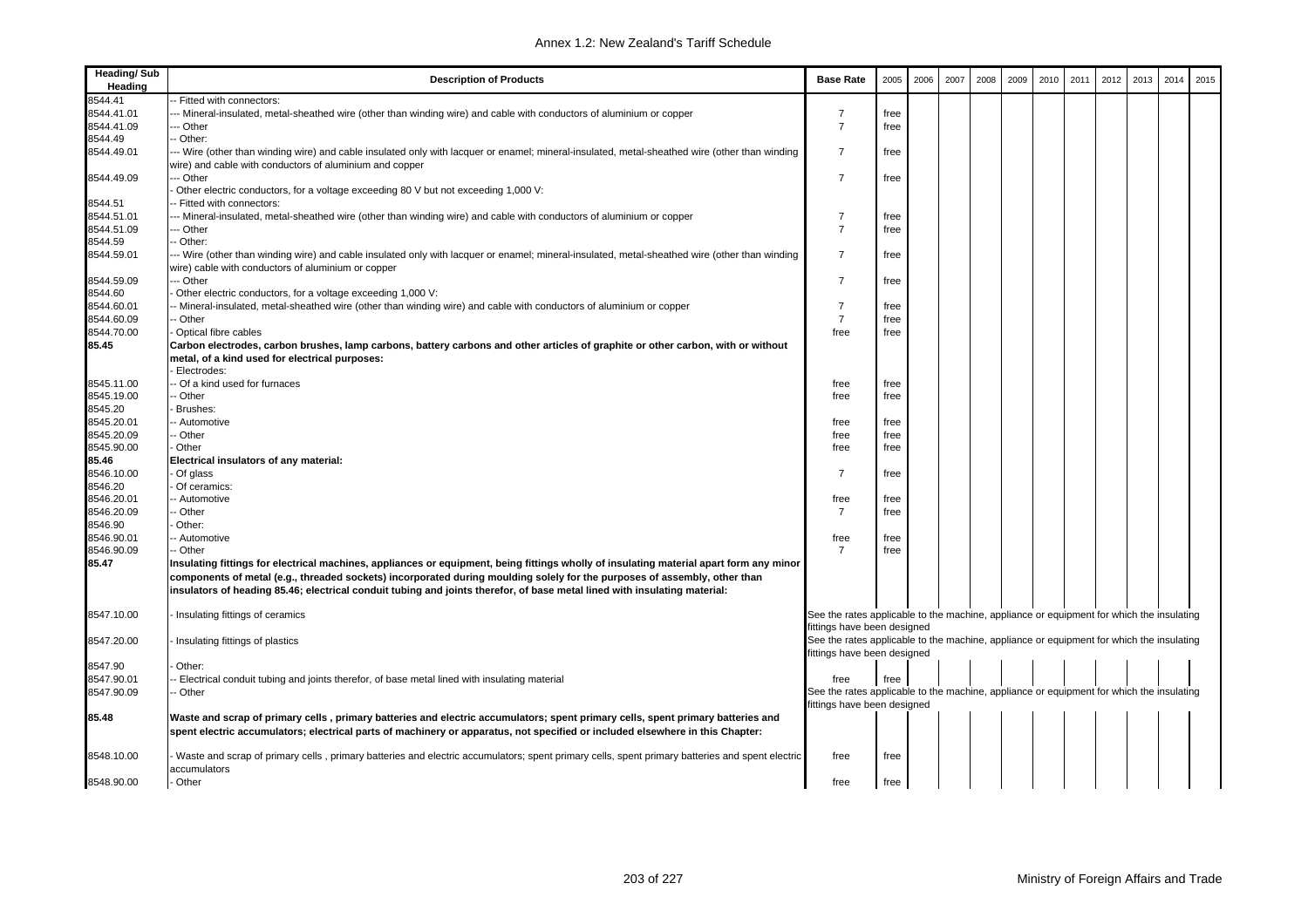| Heading/Sub<br>Heading | <b>Description of Products</b>                                                                                                                                                                                                                                   | <b>Base Rate</b> | 2005 | 2006 | 2007 | 2008 | 2009 | 2010 | 2011 | 2012 | 2013 | 2014 | 2015 |
|------------------------|------------------------------------------------------------------------------------------------------------------------------------------------------------------------------------------------------------------------------------------------------------------|------------------|------|------|------|------|------|------|------|------|------|------|------|
|                        | <b>CHAPTER 86</b>                                                                                                                                                                                                                                                |                  |      |      |      |      |      |      |      |      |      |      |      |
|                        | RAILWAY OR TRAMWAY LOCOM <u>OTIVES, ROLLING-STOCK AND PARTS THEREOF; RAILWAY OR TRAMWAY TRACK FIXTURES AN</u><br>FITTINGS AND PARTS THEREOF; MECHANICAL (INCLUDING ELECTRO-MECHANICAL) TRAFFIC SIGNALLING EQUIPMENT OF ALI                                       |                  |      |      |      |      |      |      |      |      |      |      |      |
|                        | <b>KINDS</b>                                                                                                                                                                                                                                                     |                  |      |      |      |      |      |      |      |      |      |      |      |
| 86.01                  | Rail locomotives powered from an external source of electricity or by electric accumulators:                                                                                                                                                                     |                  |      |      |      |      |      |      |      |      |      |      |      |
| 8601.10.00             | Powered from an external source of electricity                                                                                                                                                                                                                   | free             | free |      |      |      |      |      |      |      |      |      |      |
| 8601.20.00             | Powered by electric accumulators                                                                                                                                                                                                                                 | free             | free |      |      |      |      |      |      |      |      |      |      |
| 86.02                  | Other rail locomotives; locomotive tenders:                                                                                                                                                                                                                      |                  |      |      |      |      |      |      |      |      |      |      |      |
| 8602.10                | Diesel-electric locomotives:                                                                                                                                                                                                                                     |                  |      |      |      |      |      |      |      |      |      |      |      |
| 8602.10.01             | - Of a weight not exceeding 46 tonnes                                                                                                                                                                                                                            | $\overline{7}$   | free |      |      |      |      |      |      |      |      |      |      |
| 8602.10.09             | Other                                                                                                                                                                                                                                                            | free             | free |      |      |      |      |      |      |      |      |      |      |
| 8602.90                | Other:                                                                                                                                                                                                                                                           |                  |      |      |      |      |      |      |      |      |      |      |      |
| 8602.90.01             | Of a weight not exceeding 46 tonnes                                                                                                                                                                                                                              | $\overline{7}$   | free |      |      |      |      |      |      |      |      |      |      |
| 8602.90.09             | ⋅ Other                                                                                                                                                                                                                                                          | free             | free |      |      |      |      |      |      |      |      |      |      |
| 86.03                  | Self-propelled railway or tramway coaches, vans and trucks, other than those of heading 86.04:                                                                                                                                                                   |                  |      |      |      |      |      |      |      |      |      |      |      |
| 8603.10.00             | Powered from an external source of electricity                                                                                                                                                                                                                   | free             | free |      |      |      |      |      |      |      |      |      |      |
| 8603.90.00             | Other                                                                                                                                                                                                                                                            | free             | free |      |      |      |      |      |      |      |      |      |      |
| 86.04                  |                                                                                                                                                                                                                                                                  |                  |      |      |      |      |      |      |      |      |      |      |      |
| 8604.00.00             | Railway or tramway maintenance or service vehicles, whether or not self-propelled (e.g., workshops, cranes, ballast tampers,<br>trackliners, testing coaches and track inspection vehicles)                                                                      | free             | free |      |      |      |      |      |      |      |      |      |      |
| 86.05                  |                                                                                                                                                                                                                                                                  |                  |      |      |      |      |      |      |      |      |      |      |      |
| 8605.00.00             | Railway or tramway passenger coaches, not self-propelled; luggage vans, post office coaches and other special purpose railway or                                                                                                                                 | free             | free |      |      |      |      |      |      |      |      |      |      |
|                        | tramway coaches, not self propelled (excluding those of heading 86.04)                                                                                                                                                                                           |                  |      |      |      |      |      |      |      |      |      |      |      |
| 86.06<br>8606.10.00    | Railway or tramway goods vans and wagons, not self-propelled:<br>Tank wagons and the like                                                                                                                                                                        | $\overline{7}$   | free |      |      |      |      |      |      |      |      |      |      |
| 8606.20.00             | Insulated or refrigerated vans and wagons, other than those of subheading 8606.10                                                                                                                                                                                | $\overline{7}$   | free |      |      |      |      |      |      |      |      |      |      |
| 8606.30.00             | Self-discharging vans and wagons, other than those of subheading 8606.10 or 8606.20                                                                                                                                                                              | $\overline{7}$   | free |      |      |      |      |      |      |      |      |      |      |
|                        | Other:                                                                                                                                                                                                                                                           |                  |      |      |      |      |      |      |      |      |      |      |      |
| 8606.91.00             | Covered and closed                                                                                                                                                                                                                                               | $\overline{7}$   | free |      |      |      |      |      |      |      |      |      |      |
| 8606.92.00             | Open, with non-removable sides of a height exceeding 60 cm                                                                                                                                                                                                       | $\overline{7}$   | free |      |      |      |      |      |      |      |      |      |      |
| 8606.99.00             | - Other                                                                                                                                                                                                                                                          | $\overline{7}$   | free |      |      |      |      |      |      |      |      |      |      |
| 86.07                  | Parts of railway or tramway locomotives or rolling-stock:                                                                                                                                                                                                        |                  |      |      |      |      |      |      |      |      |      |      |      |
|                        | Bogies, bissel-bogies, axles and wheels, and parts thereof:                                                                                                                                                                                                      |                  |      |      |      |      |      |      |      |      |      |      |      |
| 8607.11.00             | Driving bogies and bissel-bogies                                                                                                                                                                                                                                 | $\overline{7}$   | free |      |      |      |      |      |      |      |      |      |      |
| 8607.12.00             | Other bogies and bissel-bogies                                                                                                                                                                                                                                   | $\overline{7}$   | free |      |      |      |      |      |      |      |      |      |      |
| 8607.19.00             | Other, including parts                                                                                                                                                                                                                                           | $\overline{7}$   | free |      |      |      |      |      |      |      |      |      |      |
|                        | Brakes and parts thereof:                                                                                                                                                                                                                                        |                  |      |      |      |      |      |      |      |      |      |      |      |
| 8607.21.00             | Air brakes and parts thereof                                                                                                                                                                                                                                     | $\overline{7}$   | free |      |      |      |      |      |      |      |      |      |      |
| 8607.29.00             | - Other                                                                                                                                                                                                                                                          | $\overline{7}$   | free |      |      |      |      |      |      |      |      |      |      |
| 8607.30.00             | Hooks and other coupling devices, buffers, and parts thereof                                                                                                                                                                                                     | $\overline{7}$   | free |      |      |      |      |      |      |      |      |      |      |
|                        | Other:                                                                                                                                                                                                                                                           |                  |      |      |      |      |      |      |      |      |      |      |      |
| 8607.91.00             | - Of locomotives                                                                                                                                                                                                                                                 | $\overline{7}$   | free |      |      |      |      |      |      |      |      |      |      |
| 8607.99.00             | Other                                                                                                                                                                                                                                                            | $\overline{7}$   | free |      |      |      |      |      |      |      |      |      |      |
| 86.08                  |                                                                                                                                                                                                                                                                  |                  |      |      |      |      |      |      |      |      |      |      |      |
| 8608.00                | Railway or tramway track fixtures and fittings; mechanical (including electro-mechanical) signalling, safety or traffic control<br>equipment for railways, roads, inland waterways, parking facilities, port installations or airfields; parts of the foregoing: |                  |      |      |      |      |      |      |      |      |      |      |      |
| 8608.00.01             | Electro-mechanical signalling, safety and control equipment                                                                                                                                                                                                      | $\overline{7}$   | free |      |      |      |      |      |      |      |      |      |      |
| 8608.00.09             | Other                                                                                                                                                                                                                                                            | free             | free |      |      |      |      |      |      |      |      |      |      |
| 86.09                  |                                                                                                                                                                                                                                                                  |                  |      |      |      |      |      |      |      |      |      |      |      |
| 8609.00                | Containers (including containers for the transport of fluids) specially designed and equipped for carriage by one or more modes of<br>transport:                                                                                                                 |                  |      |      |      |      |      |      |      |      |      |      |      |
| 8609.00.01             | Under such security as the Collector may require that the containers will be exported                                                                                                                                                                            | free             | free |      |      |      |      |      |      |      |      |      |      |
| 8609.00.09             | Other                                                                                                                                                                                                                                                            | $\overline{7}$   | free |      |      |      |      |      |      |      |      |      |      |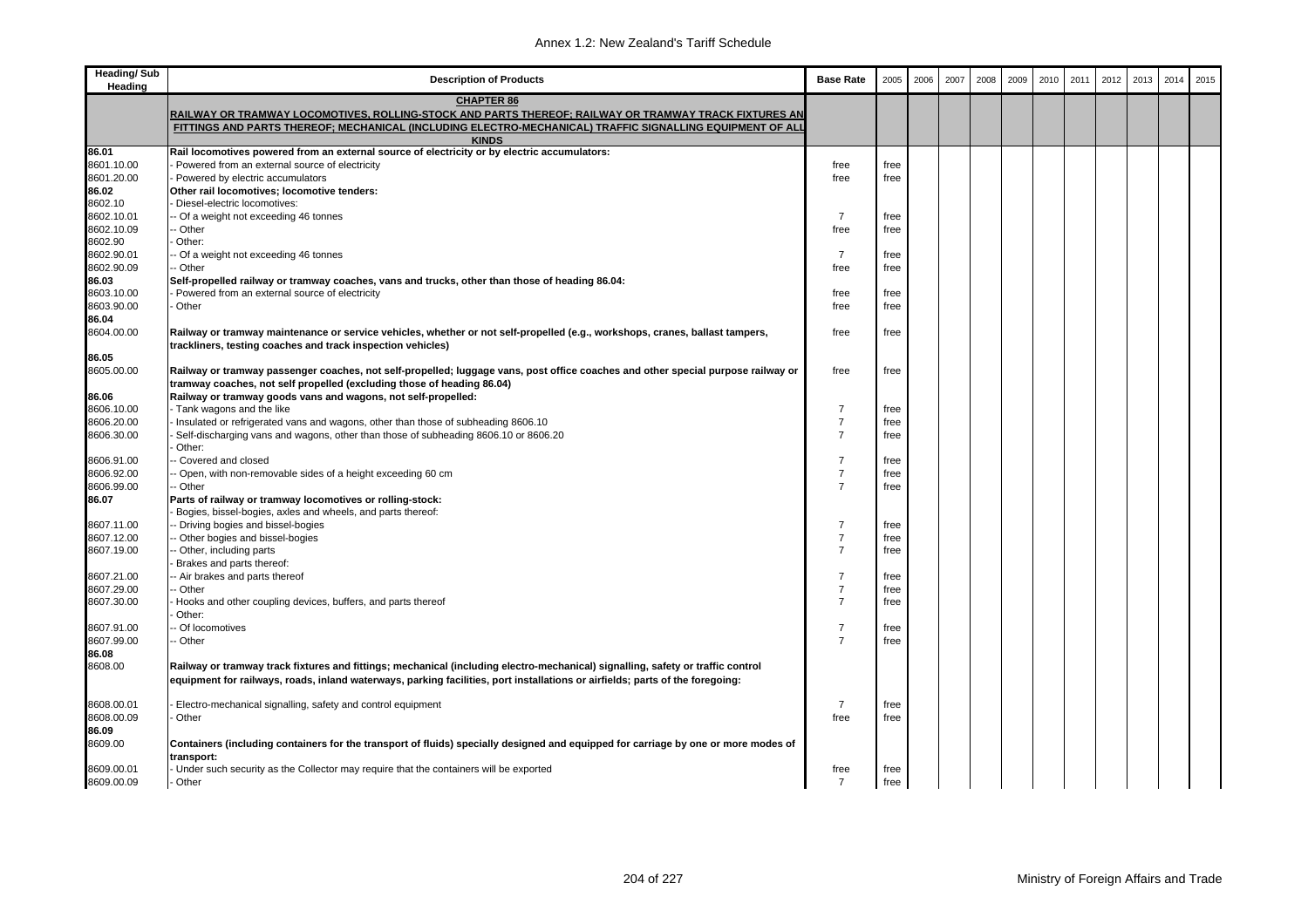| <b>Heading/Sub</b><br>Heading | <b>Description of Products</b>                                                                                                                                                               | <b>Base Rate</b> | 2005 | 2006 | 2007 | 2008           | 2009 | 2010 | 2011 | 2012 | 2013 | 2014 | 2015 |
|-------------------------------|----------------------------------------------------------------------------------------------------------------------------------------------------------------------------------------------|------------------|------|------|------|----------------|------|------|------|------|------|------|------|
|                               | <b>CHAPTER 87</b><br>VEHICLES OTHER THAN RAILWAY OR TRAMWAY ROLLING-STOCK, AND PARTS AND ACCESSORIES THEREOF                                                                                 |                  |      |      |      |                |      |      |      |      |      |      |      |
| 87.01                         | Tractors (other than tractors of heading 87.09):                                                                                                                                             |                  |      |      |      |                |      |      |      |      |      |      |      |
| 8701.10.00                    | Pedestrian controlled tractors                                                                                                                                                               | free             | free |      |      |                |      |      |      |      |      |      |      |
| 8701.20                       | Road tractors for semi-trailers:                                                                                                                                                             |                  |      |      |      |                |      |      |      |      |      |      |      |
| 8701.20.01                    | - Unassembled as may be determined by the Minister in accordance with section 14 of this Act, and under such conditions as the Minister<br>may prescribe<br>- Other:                         | free             | free |      |      |                |      |      |      |      |      |      |      |
| 8701.20.11                    | -- G.v.w. not exceeding 10,500 kg                                                                                                                                                            | $\overline{7}$   | free |      |      |                |      |      |      |      |      |      |      |
| 8701.20.19                    | - Other                                                                                                                                                                                      | free             | free |      |      |                |      |      |      |      |      |      |      |
| 8701.30.00                    | Track-laying tractors                                                                                                                                                                        | free             | free |      |      |                |      |      |      |      |      |      |      |
| 8701.90.00                    | Other                                                                                                                                                                                        | free             | free |      |      |                |      |      |      |      |      |      |      |
| 87.02                         | Motor vehicles for the transport of ten or more persons, including the driver:                                                                                                               |                  |      |      |      |                |      |      |      |      |      |      |      |
| 8702.10.00                    | - With compression-ignition internal combustion piston engine (diesel or semi-diesel)                                                                                                        | 7                | 6    | 5    | 4.5  | 4              | 3    | free |      |      |      |      |      |
| 8702.90.00                    | · Other                                                                                                                                                                                      | $\overline{7}$   | 6    | 5    | 4.5  | $\overline{4}$ | 3    | free |      |      |      |      |      |
| 87.03                         | Motor cars and other motor vehicles principally designed for the transport of persons (other than those of heading 87.02), including<br>station wagons and racing cars:                      |                  |      |      |      |                |      |      |      |      |      |      |      |
| 8703.10.00                    | Vehicles specially designed for travelling on snow; golf cars and similar vehicles<br>Other vehicles, with spark-ignition internal combustion reciprocating piston engine:                   | free             | free |      |      |                |      |      |      |      |      |      |      |
| 8703.21                       | - Of a cylinder capacity not exceeding 1,000 cc:                                                                                                                                             |                  |      |      |      |                |      |      |      |      |      |      |      |
| 8703.21.10                    | -- Motor-homes being vehicles for the transport of persons, specially equipped for habitation (for example - with sleeping, cooking, toilet                                                  | 17.5             | 15   | 12.5 | 10   | 7.5            | 5    | free |      |      |      |      |      |
|                               | facilities, etc.)                                                                                                                                                                            |                  |      |      |      |                |      |      |      |      |      |      |      |
| 8703.21.30                    | -- Ambulances                                                                                                                                                                                | 17.5             | 15   | 12.5 | 10   | 7.5            | 5    | free |      |      |      |      |      |
| 8703.21.80                    | -- Other                                                                                                                                                                                     | free             | free |      |      |                |      |      |      |      |      |      |      |
| 8703.22                       | Of a cylinder capacity exceeding 1,000 cc but not exceeding 1,500 cc:                                                                                                                        |                  |      |      |      |                |      |      |      |      |      |      |      |
| 8703.22.10                    | - Motor-homes being vehicles for the transport of persons, specially equipped for habitation (for example - with sleeping, cooking, toilet                                                   | 17.5             | 15   | 12.5 | 10   | 7.5            | 5    | free |      |      |      |      |      |
|                               | facilities, etc.)                                                                                                                                                                            |                  |      |      |      |                |      |      |      |      |      |      |      |
| 8703.22.30                    | -- Ambulances                                                                                                                                                                                | 17.5             | 15   | 12.5 | 10   | 7.5            | 5    | free |      |      |      |      |      |
| 8703.22.80                    | - Other                                                                                                                                                                                      | free             | free |      |      |                |      |      |      |      |      |      |      |
| 8703.23                       | Of a cylinder capacity exceeding 1,500 cc but not exceeding 3,000 cc:                                                                                                                        |                  |      |      |      |                |      |      |      |      |      |      |      |
| 8703.23.10                    | - Motor-homes being vehicles for the transport of persons, specially equipped for habitation (for example - with sleeping, cooking, toilet<br>facilities, etc.)                              | 17.5             | 15   | 12.5 | 10   | 7.5            | 5    | free |      |      |      |      |      |
| 8703.23.30                    | -- Ambulances                                                                                                                                                                                | 17.5             | 15   | 12.5 | 10   | 7.5            | 5    | free |      |      |      |      |      |
| 8703.23.80                    | - Other                                                                                                                                                                                      | free             | free |      |      |                |      |      |      |      |      |      |      |
| 8703.24                       | Of a cylinder capacity exceeding 3,000 cc:                                                                                                                                                   |                  |      |      |      |                |      |      |      |      |      |      |      |
| 8703.24.10                    | -- Motor-homes being vehicles for the transport of persons, specially equipped for habitation (for example - with sleeping, cooking, toilet<br>facilities, etc.)                             | 17.5             | 15   | 12.5 | 10   | 7.5            | 5    | free |      |      |      |      |      |
| 8703.24.30                    | -- Ambulances                                                                                                                                                                                | 17.5             | 15   | 12.5 | 10   | 7.5            | 5    | free |      |      |      |      |      |
| 8703.24.80                    | - Other                                                                                                                                                                                      | free             | free |      |      |                |      |      |      |      |      |      |      |
| 8703.31<br>8703.31.10         | Of a cylinder capacity not exceeding 1,500 cc:<br>- Motor-homes being vehicles for the transport of persons, specially equipped for habitation (for example - with sleeping, cooking, toilet | 17.5             | 15   | 12.5 | 10   | 7.5            | 5    | free |      |      |      |      |      |
|                               | facilities, etc.)                                                                                                                                                                            |                  |      |      |      |                |      |      |      |      |      |      |      |
| 8703.31.30                    | -- Ambulances                                                                                                                                                                                | 17.5             | 15   | 12.5 | 10   | 7.5            | 5    | free |      |      |      |      |      |
| 8703.31.80                    | - Other                                                                                                                                                                                      | free             | free |      |      |                |      |      |      |      |      |      |      |
| 8703.32                       | Of a cylinder capacity exceeding 1,500 cc but not exceeding 2,500 cc:                                                                                                                        |                  |      |      |      |                |      |      |      |      |      |      |      |
| 8703.32.10                    | -- Motor-homes being vehicles for the transport of persons, specially equipped for habitation (for example - with sleeping, cooking, toilet<br>facilities, etc.)                             | 17.5             | 15   | 12.5 | 10   | 7.5            | 5    | free |      |      |      |      |      |
| 8703.32.30                    | -- Ambulances                                                                                                                                                                                | 17.5             | 15   | 12.5 | 10   | 7.5            | 5    | free |      |      |      |      |      |
| 8703.32.80                    | -- Other                                                                                                                                                                                     | free             | free |      |      |                |      |      |      |      |      |      |      |
| 8703.33                       | Of a cylinder capacity exceeding 2,500 cc:                                                                                                                                                   |                  |      |      |      |                |      |      |      |      |      |      |      |
| 8703.33.10                    | -- Motor-homes being vehicles for the transport of persons, specially equipped for habitation (for example - with sleeping, cooking, toilet<br>facilities, etc.)                             | 17.5             | 15   | 12.5 | 10   | 7.5            | 5    | free |      |      |      |      |      |
| 8703.33.30                    | --- Ambulances                                                                                                                                                                               | 17.5             | 15   | 12.5 | 10   | 7.5            | 5    | free |      |      |      |      |      |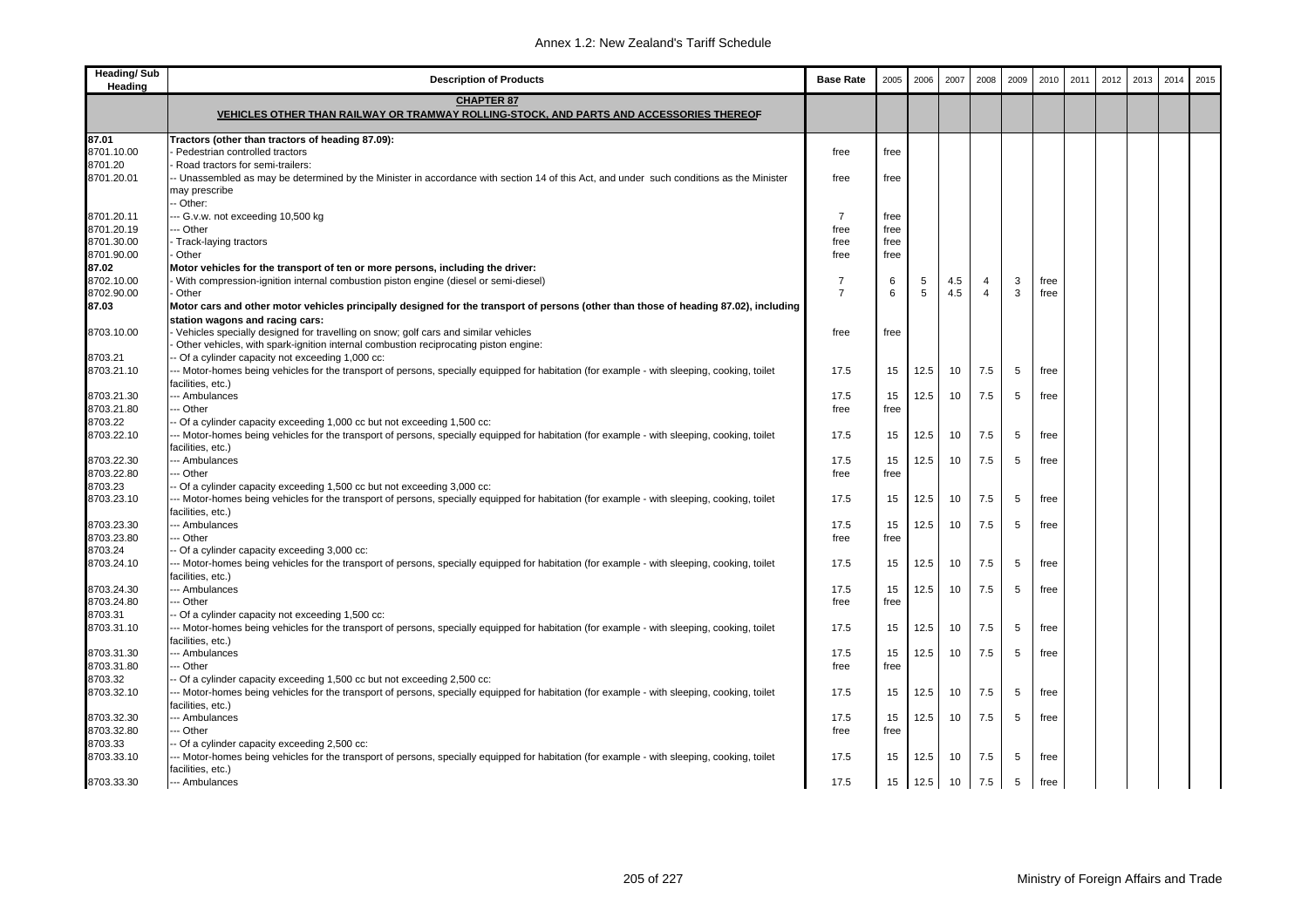| <b>Heading/Sub</b><br>Heading | <b>Description of Products</b>                                                                                                              | <b>Base Rate</b>     | 2005      | 2006                 | 2007       | 2008                | 2009   | 2010         | 2011 | 2012 | 2013 | 2014 | 2015 |
|-------------------------------|---------------------------------------------------------------------------------------------------------------------------------------------|----------------------|-----------|----------------------|------------|---------------------|--------|--------------|------|------|------|------|------|
| 8703.33.80                    | - Other                                                                                                                                     | free                 | free      |                      |            |                     |        |              |      |      |      |      |      |
| 8703.90                       | Other:                                                                                                                                      |                      |           |                      |            |                     |        |              |      |      |      |      |      |
| 8703.90.10                    | -- Motor-homes being vehicles for the transport of persons, specially equipped for habitation (for example - with sleeping, cooking, toilet | 17.5                 | 15        | 12.5                 | 10         | 7.5                 | 5      | free         |      |      |      |      |      |
|                               | facilities, etc.)                                                                                                                           |                      |           |                      |            |                     |        |              |      |      |      |      |      |
| 8703.90.30                    | --- Ambulances                                                                                                                              | 17.5                 | 15        | 12.5                 | 10         | 7.5                 | 5      | free         |      |      |      |      |      |
| 8703.90.80                    | -- Other                                                                                                                                    | free                 | free      |                      |            |                     |        |              |      |      |      |      |      |
| 87.04                         | Motor vehicles for the transport of goods:                                                                                                  |                      |           |                      |            |                     |        |              |      |      |      |      |      |
|                               | Dumpers designed for off-highway use:                                                                                                       |                      |           |                      |            |                     |        |              |      |      |      |      |      |
| 8704.10.01                    | - G.v.w. not exceeding 10,500 kg                                                                                                            | $\overline{7}$       | 6         | 5                    | 4.5        | 4                   | 3      | free         |      |      |      |      |      |
| 8704.10.09                    | Other                                                                                                                                       | free                 | free      |                      |            |                     |        |              |      |      |      |      |      |
|                               | Other, with compression-ignition internal combustion piston engine (diesel or semi-diesel):                                                 |                      |           |                      |            |                     |        |              |      |      |      |      |      |
| 8704.21                       | G.v.w. not exceeding 5 tonnes:                                                                                                              |                      |           |                      |            |                     |        |              |      |      |      |      |      |
| 8704.21.10                    | -- Unassembled as may be determined by the Minister in accordance with section 14 of this Act, and under such conditions as the Minister    | free                 | free      |                      |            |                     |        |              |      |      |      |      |      |
|                               | may prescribe:                                                                                                                              |                      |           |                      |            |                     |        |              |      |      |      |      |      |
|                               | -- Other:                                                                                                                                   |                      |           |                      |            |                     |        |              |      |      |      |      |      |
| 8704.21.50                    | --- G.v.w. not exceeding 3,500 kg                                                                                                           | free                 | free      |                      |            |                     |        |              |      |      |      |      |      |
| 8704.21.80                    | --- Other                                                                                                                                   | $\overline{7}$       | 6         | 5                    | 4.5        | 4                   | 3      | free         |      |      |      |      |      |
| 8704.22                       | - G.v.w. exceeding 5 tonnes but not exceeding 20 tonnes:                                                                                    |                      |           |                      |            |                     |        |              |      |      |      |      |      |
| 8704.22.01                    | -- Unassembled as may be determined by the Minister in accordance with section 14 of this Act, and under such conditions as the Minister    | free                 | free      |                      |            |                     |        |              |      |      |      |      |      |
|                               | may prescribe:<br>-- Other:                                                                                                                 |                      |           |                      |            |                     |        |              |      |      |      |      |      |
| 8704.22.11                    |                                                                                                                                             | $\overline{7}$       |           | 5                    | 4.5        | $\overline{4}$      | 3      | free         |      |      |      |      |      |
| 8704.22.19                    | --- G.v.w. not exceeding 10,500 kg<br>--- Other                                                                                             | free                 | 6<br>free |                      |            |                     |        |              |      |      |      |      |      |
| 8704.23                       | G.v.w. exceeding 20 tonnes:                                                                                                                 |                      |           |                      |            |                     |        |              |      |      |      |      |      |
| 8704.23.01                    | -- Unassembled as may be determined by the Minister in accordance with section 14 of this Act, and under such conditions as the Minister    | free                 | free      |                      |            |                     |        |              |      |      |      |      |      |
|                               | may prescribe:                                                                                                                              |                      |           |                      |            |                     |        |              |      |      |      |      |      |
| 8704.23.09                    | -- Other                                                                                                                                    | free                 | free      |                      |            |                     |        |              |      |      |      |      |      |
|                               | Other, with spark-ignition internal combustion piston engine:                                                                               |                      |           |                      |            |                     |        |              |      |      |      |      |      |
| 8704.31                       | G.v.w. not exceeding 5 tonnes:                                                                                                              |                      |           |                      |            |                     |        |              |      |      |      |      |      |
| 8704.31.10                    | -- Unassembled as may be determined by the Minister in accordance with section 14 of this Act, and under such conditions as the Minister    | free                 | free      |                      |            |                     |        |              |      |      |      |      |      |
|                               | may prescribe:                                                                                                                              |                      |           |                      |            |                     |        |              |      |      |      |      |      |
|                               | -- Other:                                                                                                                                   |                      |           |                      |            |                     |        |              |      |      |      |      |      |
| 8704.31.50                    | --- G.v.w. not exceeding 3,500 kg                                                                                                           | free                 | free      |                      |            |                     |        |              |      |      |      |      |      |
| 8704.31.80                    | --- Other                                                                                                                                   | $\overline{7}$       | 6         | 5                    | 4.5        | $\overline{4}$      | 3      | free         |      |      |      |      |      |
| 8704.32                       | G.v.w. exceeding 5 tonnes:                                                                                                                  |                      |           |                      |            |                     |        |              |      |      |      |      |      |
| 8704.32.01                    | -- Unassembled as may be determined by the Minister in accordance with section 14 of this Act, and under such conditions as the minister    | free                 | free      |                      |            |                     |        |              |      |      |      |      |      |
|                               | may prescribe:                                                                                                                              |                      |           |                      |            |                     |        |              |      |      |      |      |      |
|                               | -- Other:                                                                                                                                   |                      |           |                      |            |                     |        |              |      |      |      |      |      |
| 8704.32.11                    | --- G.v.w. not exceeding 10,500 kg                                                                                                          | $\overline{7}$       | 6         | 5                    | 4.5        | $\overline{4}$      | 3      | free         |      |      |      |      |      |
| 8704.32.19                    | --- Other                                                                                                                                   | free                 | free      |                      |            |                     |        |              |      |      |      |      |      |
| 8704.90                       | Other:                                                                                                                                      |                      |           |                      |            |                     |        |              |      |      |      |      |      |
| 8704.90.02                    | - Unassembled as may be determined by the Minister in accordance with section 14 of this Act, and under such conditions as the minister     | free                 | free      |                      |            |                     |        |              |      |      |      |      |      |
|                               | may prescribe:                                                                                                                              |                      |           |                      |            |                     |        |              |      |      |      |      |      |
|                               | - Other:                                                                                                                                    |                      |           |                      |            |                     |        |              |      |      |      |      |      |
| 8704.90.12                    | - G.v.w. not exceeding 3,500 kg                                                                                                             | free                 | free      |                      |            |                     |        |              |      |      |      |      |      |
|                               | -- Other:                                                                                                                                   |                      |           |                      |            |                     |        |              |      |      |      |      |      |
| 8704.90.21                    | --- G.v.w. not exceeding 10,500 kg                                                                                                          | $\overline{7}$       | 6         | 5                    | 4.5        | 4                   | 3      | free         |      |      |      |      |      |
| 8704.90.29                    | --- Other                                                                                                                                   | free                 | free      |                      |            |                     |        |              |      |      |      |      |      |
| 87.05                         | Special purpose motor vehicles, other than those principally designed for the transport of persons or goods (e.g., breakdown and            |                      |           |                      |            |                     |        |              |      |      |      |      |      |
|                               | crane lorries.                                                                                                                              |                      |           |                      |            |                     |        |              |      |      |      |      |      |
|                               | fire fighting vehicles, concrete-mixer and road sweeping lorries, mobile workshops, mobile radiological units):                             |                      |           |                      |            |                     |        |              |      |      |      |      |      |
| 8705.10.00<br>8705.20.00      | Crane lorries<br>Mobile drilling derricks                                                                                                   | -7<br>$\overline{7}$ | 6<br>6    | 5<br>$5\phantom{.0}$ | 4.5<br>4.5 | 4<br>$\overline{4}$ | 3<br>3 | free<br>free |      |      |      |      |      |
| 8705.30.00                    | - Fire fighting vehicles                                                                                                                    | $\overline{7}$       | 6         | 5                    | 4.5        | $\overline{4}$      | 3      | free         |      |      |      |      |      |
|                               |                                                                                                                                             |                      |           |                      |            |                     |        |              |      |      |      |      |      |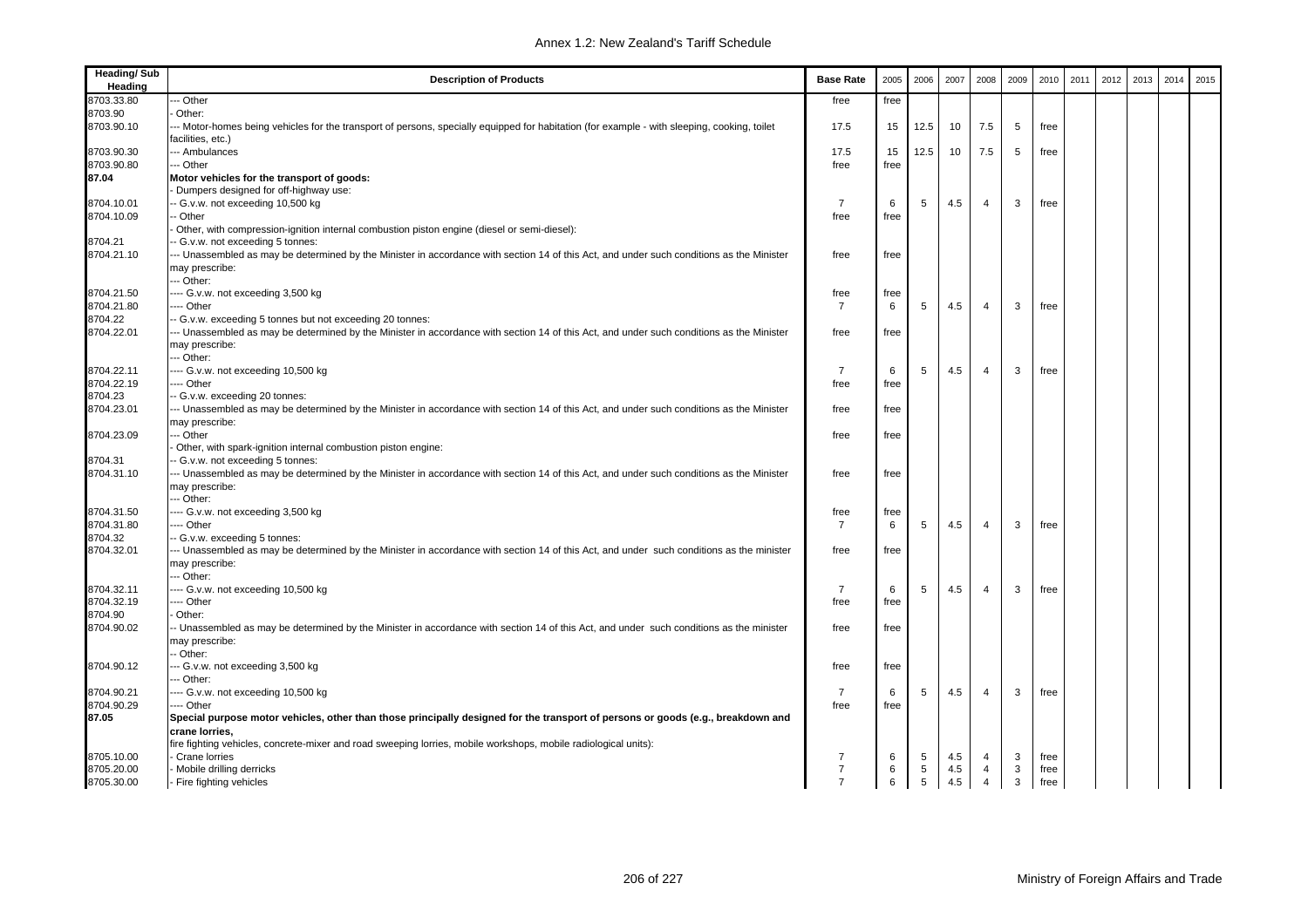| <b>Heading/Sub</b><br>Heading | <b>Description of Products</b>                                                                                                          | <b>Base Rate</b> | 2005 | 2006           | 2007 | 2008                    | 2009 | 2010 | 2011 | 2012 | 2013 | 2014 | 2015 |
|-------------------------------|-----------------------------------------------------------------------------------------------------------------------------------------|------------------|------|----------------|------|-------------------------|------|------|------|------|------|------|------|
| 8705.40.00                    | Concrete-mixer lorries                                                                                                                  | 7                | 6    | 5              | 4.5  | $\overline{4}$          | 3    | free |      |      |      |      |      |
| 8705.90.00                    | Other                                                                                                                                   | $\overline{7}$   | 6    | 5              | 4.5  | $\overline{4}$          | 3    | free |      |      |      |      |      |
| 87.06                         |                                                                                                                                         |                  |      |                |      |                         |      |      |      |      |      |      |      |
| 8706.00                       | Chassis fitted with engines, for the motor vehicles of headings 87.01 to 87.05:                                                         |                  |      |                |      |                         |      |      |      |      |      |      |      |
|                               | Unassembled as may be determined by the Minister in accordance with section 14 of this Act, and under such conditions as the Minister   |                  |      |                |      |                         |      |      |      |      |      |      |      |
|                               | may prescribe:                                                                                                                          |                  |      |                |      |                         |      |      |      |      |      |      |      |
| 8706.00.01                    | - For the passenger motor vehicles of heading 87.03, and other vehicles of heading 87.04 of a g.v.w. not exceeding 3,500 kg             | free             | free |                |      |                         |      |      |      |      |      |      |      |
| 8706.00.09                    | - Other                                                                                                                                 | free             | free |                |      |                         |      |      |      |      |      |      |      |
|                               | Other:                                                                                                                                  |                  |      |                |      |                         |      |      |      |      |      |      |      |
| 8706.00.11                    | - For the passenger motor vehicles of heading 87.03, and other vehicles of heading 87.04 of a g.v.w. not exceeding 3,500 kg             | 17.5             | 15   | 12.5           | 10   | 7.5                     | 5    | free |      |      |      |      |      |
| 8706.00.21                    | - For the vehicles of headings 87.02 and 87.05, and road tractors of heading 87.01 and vehicles of heading                              | $\overline{7}$   | 6    | 5              | 4.5  | $\overline{4}$          | 3    | free |      |      |      |      |      |
|                               | 87.04 of a g.v.w. exceeding 3,500 kg but not exceeding 10,500 kg                                                                        |                  |      |                |      |                         |      |      |      |      |      |      |      |
| 8706.00.29                    | -- For other vehicles exceeding 10,500 kg                                                                                               | free             | free |                |      |                         |      |      |      |      |      |      |      |
| 87.07                         | Bodies (including cabs), for the motor vehicles of headings 87.01 to 87.05:                                                             |                  |      |                |      |                         |      |      |      |      |      |      |      |
| 8707.10.00                    | For the vehicles of heading 87.03                                                                                                       | 17.5             | 15   | 12.5           | 10   | 7.5                     | 5    | free |      |      |      |      |      |
|                               | Other:                                                                                                                                  |                  |      |                |      |                         |      |      |      |      |      |      |      |
| 8707.90.01                    | - For road tractors of heading 87.01 of a g.v.w. not exceeding 10,500 kg                                                                | 7                | 6    | 5              | 4.5  | $\overline{4}$          | 3    | free |      |      |      |      |      |
| 8707.90.11                    | - For the vehicles of heading 87.04 of a g.v.w. not exceeding 3,500 kg                                                                  | 17.5             | 15   | 12.5           | 10   | 7.5                     | 5    | free |      |      |      |      |      |
| 8707.90.21                    | For the vehicles of heading 87.04 of a g.v.w. exceeding 3,500 kg but not exceeding 10,500 kg                                            | $\overline{7}$   | 6    | 5              | 4.5  | $\overline{4}$          | 3    | free |      |      |      |      |      |
| 8707.90.29                    | - For other vehicles of heading 87.01 and 87.04 of a g.v.w. exceeding 10,500 kg                                                         | free             | free |                |      |                         |      |      |      |      |      |      |      |
| 8707.90.31                    | - For the vehicles of heading 87.02                                                                                                     | $\overline{7}$   | 6    | 5              | 4.5  | $\overline{4}$          | 3    | free |      |      |      |      |      |
| 8707.90.39                    | -- For the vehicles of heading 87.05                                                                                                    | $\overline{7}$   | 6    | 5              | 4.5  | $\overline{4}$          | 3    | free |      |      |      |      |      |
| 87.08                         | Parts and accessories of the motor vehicles of headings 87.01 to 87.05:                                                                 |                  |      |                |      |                         |      |      |      |      |      |      |      |
| 8708.10                       | Bumpers and parts thereof:                                                                                                              |                  |      |                |      |                         |      |      |      |      |      |      |      |
| 8708.10.01                    | - Of plastics                                                                                                                           | 10               | 8    | 7              | 6    | $\overline{4}$          | 3    | free |      |      |      |      |      |
| 8708.10.09                    | - Other                                                                                                                                 | 10               | 8    | $\overline{7}$ | 6    | $\overline{4}$          | 3    | free |      |      |      |      |      |
|                               | Other parts and accessories of bodies (including cabs):                                                                                 |                  |      |                |      |                         |      |      |      |      |      |      |      |
| 8708.21                       | - Safety seat belts:                                                                                                                    |                  |      |                |      |                         |      |      |      |      |      |      |      |
| 8708.21.01                    | -- Components for use in the assembly, completion or manufacture of motor vehicles in accordance with section 14 of this Act, as may be | 17.5             | 15   | 12.5           | 10   | 7.5                     | 5    | free |      |      |      |      |      |
|                               | determined by the Minister                                                                                                              |                  |      |                |      |                         |      |      |      |      |      |      |      |
| 8708.21.09                    | -- Other                                                                                                                                | 10               | 8    | $\overline{7}$ | 6    | $\overline{4}$          | 3    | free |      |      |      |      |      |
| 8708.29                       | - Other:                                                                                                                                |                  |      |                |      |                         |      |      |      |      |      |      |      |
| 8708.29.01                    | -- Components for use in the assembly, completion or manufacture of motor vehicles in accordance with section 14 of this Act, as may be | 17.5             | 15   | 12.5           | 10   | 7.5                     | 5    | free |      |      |      |      |      |
|                               | determined by the Minister                                                                                                              |                  |      |                |      |                         |      |      |      |      |      |      |      |
|                               | -- Other:                                                                                                                               |                  |      |                |      |                         |      |      |      |      |      |      |      |
| 8708.29.11                    | --- Of plastics                                                                                                                         | 10               | 8    | $\overline{7}$ | 6    | $\overline{4}$          | 3    | free |      |      |      |      |      |
|                               | ---- Other:                                                                                                                             |                  |      |                |      |                         |      |      |      |      |      |      |      |
| 8708.29.21                    | ---- For the tractors of subheadings 8701.10, 8701.30 and 8701.90                                                                       | free             | free |                |      |                         |      |      |      |      |      |      |      |
| 8708.29.29                    | ---- Other                                                                                                                              | 10               | 8    | $\overline{7}$ | 6    | $\overline{\mathbf{4}}$ | 3    | free |      |      |      |      |      |
|                               | Brakes and servo-brakes and parts thereof:                                                                                              |                  |      |                |      |                         |      |      |      |      |      |      |      |
| 8708.31                       | - Mounted brake linings:                                                                                                                |                  |      |                |      |                         |      |      |      |      |      |      |      |
| 8708.31.01                    | -- For the tractors of subheadings 8701.10, 8701.30 and 8701.90                                                                         | free             | free |                |      |                         |      |      |      |      |      |      |      |
| 8708.31.09                    | -- Other                                                                                                                                | 10               | 8    | $\overline{7}$ | 6    | $\overline{4}$          | 3    | free |      |      |      |      |      |
| 8708.39                       | - Other:                                                                                                                                |                  |      |                |      |                         |      |      |      |      |      |      |      |
| 8708.39.02                    | -- Of plastics                                                                                                                          | 10               | 8    | $\overline{7}$ | 6    | $\overline{\mathbf{4}}$ | 3    | free |      |      |      |      |      |
|                               | -- Other:                                                                                                                               |                  |      |                |      |                         |      |      |      |      |      |      |      |
| 8708.39.12                    | --- For the tractors of subheadings 8701.10, 8701.30 and 8701.90                                                                        | free             | free |                |      |                         |      |      |      |      |      |      |      |
| 8708.39.18                    | --- Other                                                                                                                               | 10               | 8    | $\overline{7}$ | 6    | 4                       | 3    | free |      |      |      |      |      |
| 8708.40.00                    | Gear boxes                                                                                                                              | free             | free |                |      |                         |      |      |      |      |      |      |      |
| 8708.50                       | Drive-axles with differential, whether or not provided with other transmission components:                                              |                  |      |                |      |                         |      |      |      |      |      |      |      |
| 8708.50.01                    | - For the tractors of subheadings 8701.10, 8701.30 and 8701.90                                                                          | free             | free |                |      |                         |      |      |      |      |      |      |      |
| 8708.50.09                    | - Other                                                                                                                                 | 10               | 8    | $\overline{7}$ | 6    | $\overline{\mathbf{4}}$ | 3    | free |      |      |      |      |      |
| 8708.60                       | Non-driving axles and parts thereof:                                                                                                    |                  |      |                |      |                         |      |      |      |      |      |      |      |
| 8708.60.01                    | -- For the tractors of subheadings 8701.10, 8701.30 and 8701.90                                                                         | free             | free |                |      |                         |      |      |      |      |      |      |      |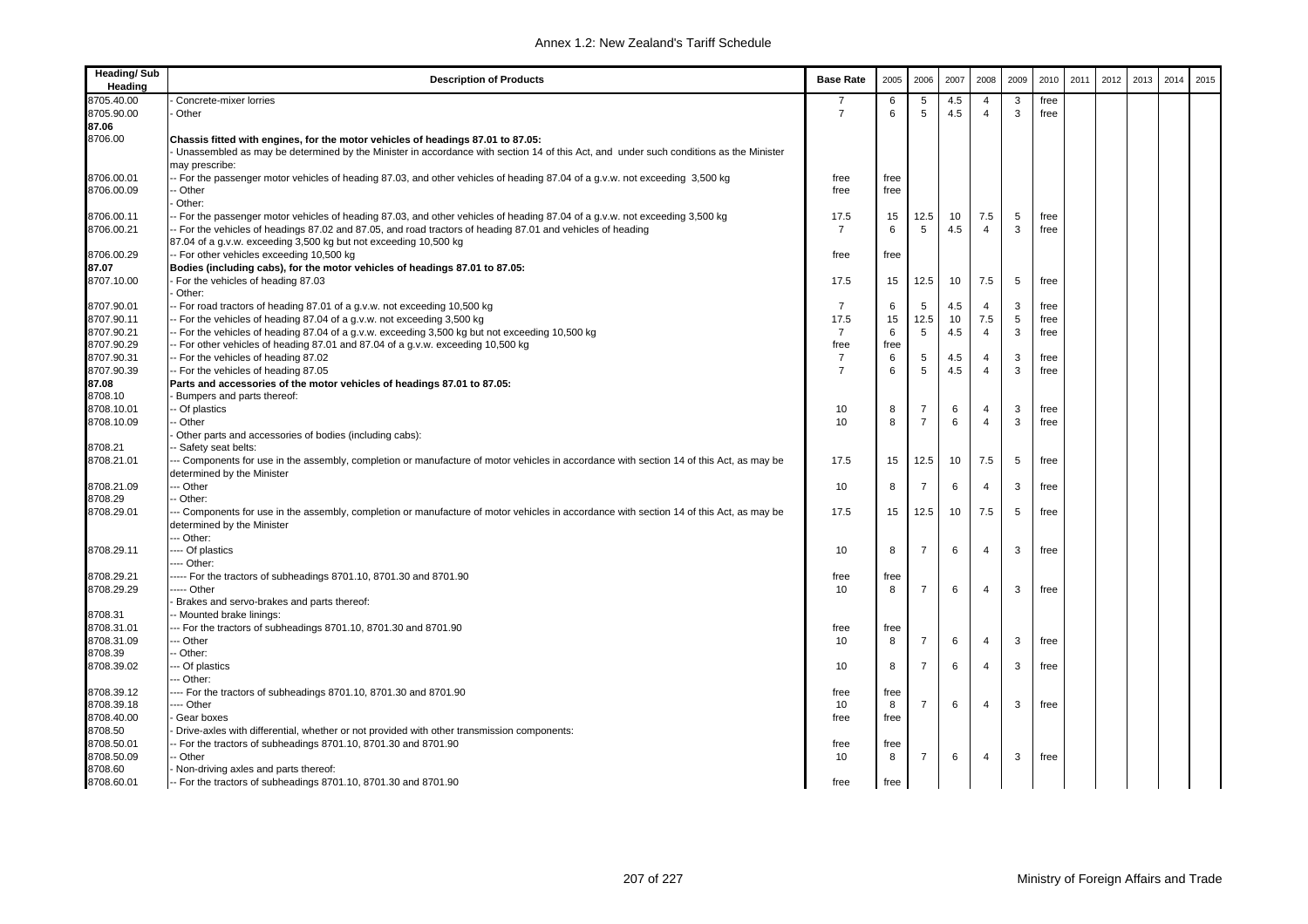| <b>Heading/Sub</b><br>Heading | <b>Description of Products</b>                                                                                                                                                | <b>Base Rate</b> | 2005 | 2006           | 2007 | 2008           | 2009 | 2010 | 2011 | 2012 | 2013 | 2014 | 2015 |
|-------------------------------|-------------------------------------------------------------------------------------------------------------------------------------------------------------------------------|------------------|------|----------------|------|----------------|------|------|------|------|------|------|------|
| 8708.60.09                    | - Other                                                                                                                                                                       | 10               | 8    | $\overline{7}$ | 6    | $\overline{4}$ | 3    | free |      |      |      |      |      |
| 8708.70                       | Road wheels and parts and accessories thereof:                                                                                                                                |                  |      |                |      |                |      |      |      |      |      |      |      |
|                               | - Components for use in the assembly, completion or manufacture of motor vehicles in accordance with section 14 of this Act, as may be<br>determined by the Minister          |                  |      |                |      |                |      |      |      |      |      |      |      |
| 8708.70.02                    | --- For the passenger motor vehicles of heading 87.03, and other vehicles of heading 87.04 of a g.v.w. not exceeding 3,500 kg                                                 | 17.5             | 15   | 12.5           | 10   | 7.5            | 5    | free |      |      |      |      |      |
| 8708.70.05                    | --- For the vehicles of headings 87.02, 87.05 and road tractors of heading 87.01, and vehicles of heading 87.04 of a g.v.w. exceeding 3,500 kg<br>but not exceeding 10,500 kg | $\overline{7}$   | 6    | 5              | 4.5  | $\overline{4}$ | 3    | free |      |      |      |      |      |
| 8708.70.09                    | -- For other vehicles exceeding 10,500 kg<br>- Other:                                                                                                                         | free             | free |                |      |                |      |      |      |      |      |      |      |
| 8708.70.11                    | -- For the tractors of subheadings 8701.10 and 8701.90                                                                                                                        | free             | free |                |      |                |      |      |      |      |      |      |      |
| 8708.70.19                    | - Other                                                                                                                                                                       | 10               | 8    | $\overline{7}$ | 6    | $\overline{4}$ | 3    | free |      |      |      |      |      |
| 8708.80.00                    | Suspension shock-absorbers                                                                                                                                                    | free             | free |                |      |                |      |      |      |      |      |      |      |
|                               | Other parts and accessories:                                                                                                                                                  |                  |      |                |      |                |      |      |      |      |      |      |      |
| 8708.91                       | - Radiators:                                                                                                                                                                  |                  |      |                |      |                |      |      |      |      |      |      |      |
| 8708.91.02                    | -- For the tractors of subheadings 8701.10, 8701.30 and 8701.90                                                                                                               | free             | free |                |      |                |      |      |      |      |      |      |      |
| 8708.91.08                    | - Other                                                                                                                                                                       | 10               | 8    | $\overline{7}$ | 6    | $\overline{4}$ | 3    | free |      |      |      |      |      |
| 8708.92                       | Silencers and exhaust pipes:                                                                                                                                                  |                  |      |                |      |                |      |      |      |      |      |      |      |
|                               | -- Components for use in the assembly, completion or manufacture of motor vehicles in accordance with section 14 of this Act, as may be<br>determined by the Minister         |                  |      |                |      |                |      |      |      |      |      |      |      |
| 8708.92.02                    | -- For the passenger motor vehicles of heading 87.03, and other vehicles of heading 87,04 of a g.v.w. not exceeding 3,500 kg                                                  | 17.5             | 15   | 12.5           | 10   | 7.5            | 5    | free |      |      |      |      |      |
| 8708.92.05                    | For the vehicles of headings 87.02, 87.05 and road tractors of heading 87.01, and vehicles of heading 87.04 of a g.v.w. exceeding 3,500 kg<br>but not exceeding 10,500 kg     | $\overline{7}$   | 6    | 5              | 4.5  | $\overline{4}$ | 3    | free |      |      |      |      |      |
| 8708.92.09                    | --- For other vehicles exceeding 10,500 kg                                                                                                                                    | free             | free |                |      |                |      |      |      |      |      |      |      |
|                               | -- Other:                                                                                                                                                                     |                  |      |                |      |                |      |      |      |      |      |      |      |
| 8708.92.11                    | -- Silencers                                                                                                                                                                  | 10               | 8    | $\overline{7}$ | 6    | $\overline{4}$ | 3    | free |      |      |      |      |      |
|                               | --- Other:                                                                                                                                                                    |                  |      |                |      |                |      |      |      |      |      |      |      |
| 8708.92.21                    | --- For the tractors of subheadings 8701.10, 8701.30 and 8701.90                                                                                                              | free             | free |                |      |                |      |      |      |      |      |      |      |
| 8708.92.29                    | -- Other                                                                                                                                                                      | 10               | 8    | $\overline{7}$ | 6    | $\overline{4}$ | 3    | free |      |      |      |      |      |
| 8708.93                       | - Clutches and parts thereof:                                                                                                                                                 |                  |      |                |      |                |      |      |      |      |      |      |      |
| 8708.93.01                    | -- For the tractors of subheadings Nos. 8701.10, 8701.30 and 8701.90                                                                                                          | free             | free |                |      |                |      |      |      |      |      |      |      |
| 8708.93.09                    | - Other                                                                                                                                                                       | 10               | 8    | $\overline{7}$ | 6    | $\overline{4}$ | 3    | free |      |      |      |      |      |
| 8708.94                       | Steering wheels, steering columns and steering boxes:                                                                                                                         |                  |      |                |      |                |      |      |      |      |      |      |      |
| 8708.94.01                    | -- Of plastics                                                                                                                                                                | 10               | 8    | $\overline{7}$ | 6    | $\overline{4}$ | 3    | free |      |      |      |      |      |
|                               | -- Other:                                                                                                                                                                     |                  |      |                |      |                |      |      |      |      |      |      |      |
| 8708.94.11                    | --- For the tractors of subheadings 8701.10, 8701.30 and 8701.90                                                                                                              | free             | free |                |      |                |      |      |      |      |      |      |      |
| 8708.94.19                    | --- Other                                                                                                                                                                     | 10               | 8    | $\overline{7}$ | 6    | $\overline{4}$ | 3    | free |      |      |      |      |      |
| 8708.99                       | - Other:                                                                                                                                                                      |                  |      |                |      |                |      |      |      |      |      |      |      |
|                               | - Chassis:                                                                                                                                                                    |                  |      |                |      |                |      |      |      |      |      |      |      |
| 8708.99.01                    | --- For electrically propelled vehicles                                                                                                                                       | 10               | 8    | $\overline{7}$ | 6    | $\overline{4}$ | 3    | free |      |      |      |      |      |
| 8708.99.09                    | --- Other                                                                                                                                                                     | 10               | 8    | $\overline{7}$ | 6    | $\overline{4}$ | 3    | free |      |      |      |      |      |
|                               | - Other:                                                                                                                                                                      |                  |      |                |      |                |      |      |      |      |      |      |      |
|                               | --- Components for use in the assembly, completion or manufacture of motor vehicles in accordance with section 14 of this Act, as may be<br>determined by the Minister:       |                  |      |                |      |                |      |      |      |      |      |      |      |
| 8708.99.12                    | ---- For the passenger motor vehicles of heading 87.03, and other vehicles of heading 87.04 of a g.v.w. not exceeding 3,500 kg                                                | 17.5             | 15   | 12.5           | 10   | 7.5            | 5    | free |      |      |      |      |      |
| 8708.99.15                    | For the vehicles of headings 87.02, 87.05 and road tractors of heading 87.01, and vehicles of heading 87.04 of a g.v.w. exceeding 3,500                                       | $\overline{7}$   | 6    | 5              | 4.5  | $\overline{4}$ | 3    | free |      |      |      |      |      |
|                               | kg but not exceeding 10,500 kg                                                                                                                                                |                  |      |                |      |                |      |      |      |      |      |      |      |
| 8708.99.19                    | ----- For other vehicles exceeding 10,500 kg                                                                                                                                  | free             | free |                |      |                |      |      |      |      |      |      |      |
|                               | --- Other:                                                                                                                                                                    |                  |      |                |      |                |      |      |      |      |      |      |      |
| 8708.99.22                    | ----- Motor vehicle cuts, for vehicles of a cylinder capacity not exceeding 1,000 cc, not being essentially complete vehicles of heading 87.03 or                             | 10               | 8    | $\overline{7}$ | 6    | 4              | 3    | free |      |      |      |      |      |
|                               | 87.04                                                                                                                                                                         |                  |      |                |      |                |      |      |      |      |      |      |      |
| 8708.99.25                    | ---- Motor vehicle cuts, for vehicles of a cylinder capacity exceeding 1,000 cc, not being essentially complete vehicles of heading 87.03 or<br>87.04                         | 10               | 8    | $\overline{7}$ | 6    | $\overline{4}$ | 3    | free |      |      |      |      |      |
| 8708.99.28                    | ----- Heaters                                                                                                                                                                 | free             | free |                |      |                |      |      |      |      |      |      |      |
| 8708.99.29                    | ----- Other of plastic                                                                                                                                                        | 10               | 8    | $\overline{7}$ | 6    | 4              | 3    | free |      |      |      |      |      |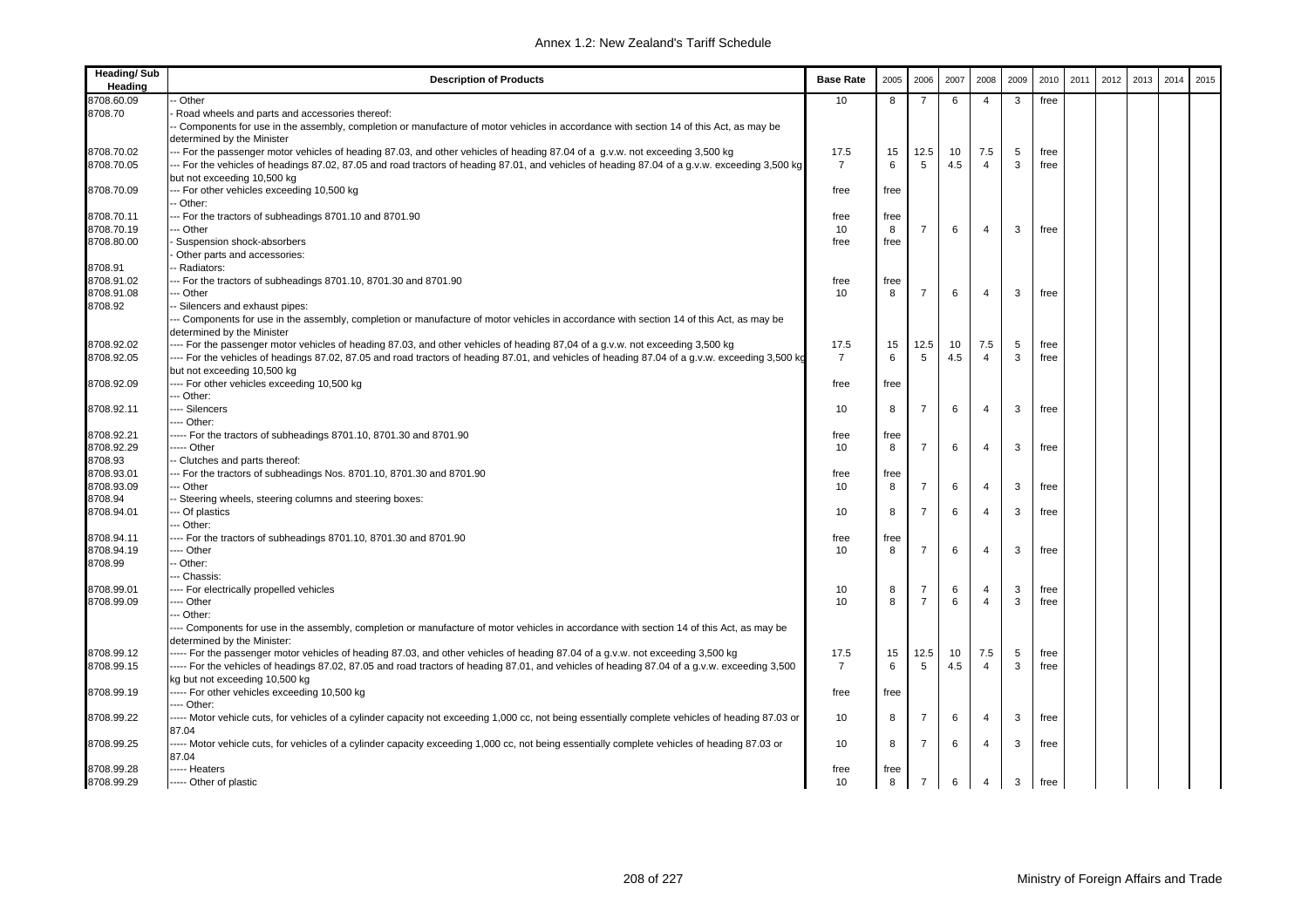| <b>Heading/Sub</b><br>Heading | <b>Description of Products</b>                                                                                                                                                                                                                              | <b>Base Rate</b> | 2005 | 2006           | 2007 | 2008 | 2009 | 2010 | 2011 | 2012 | 2013 | 2014 | 2015 |
|-------------------------------|-------------------------------------------------------------------------------------------------------------------------------------------------------------------------------------------------------------------------------------------------------------|------------------|------|----------------|------|------|------|------|------|------|------|------|------|
| 8708.99.31                    | ---- For tractors of subheadings 8701.10, 8701.30 and 8701.90                                                                                                                                                                                               | free             | free |                |      |      |      |      |      |      |      |      |      |
| 8708.99.39                    | ------ Other                                                                                                                                                                                                                                                | 10               | 8    | $\overline{7}$ | 6    | 4    | 3    | free |      |      |      |      |      |
| 87.09                         | Works trucks, self-propelled, not fitted with lifting or handling equipment, as used in factories, warehouses, docks or airports for<br>short distance transport of goods; tractors of the type used on railway platforms; parts of the foregoing vehicles: |                  |      |                |      |      |      |      |      |      |      |      |      |
|                               | Vehicles:                                                                                                                                                                                                                                                   |                  |      |                |      |      |      |      |      |      |      |      |      |
| 8709.11.00                    | <b>Electrical</b>                                                                                                                                                                                                                                           | 5                | free |                |      |      |      |      |      |      |      |      |      |
| 8709.19                       | - Other:                                                                                                                                                                                                                                                    |                  |      |                |      |      |      |      |      |      |      |      |      |
| 8709.19.01                    | --- Tractors of the type used on railway station platforms                                                                                                                                                                                                  | free             | free |                |      |      |      |      |      |      |      |      |      |
| 8709.19.09                    | -- Other                                                                                                                                                                                                                                                    | 5                | free |                |      |      |      |      |      |      |      |      |      |
| 8709.90                       | Parts:                                                                                                                                                                                                                                                      |                  |      |                |      |      |      |      |      |      |      |      |      |
| 8709.90.01                    | - Tractors of the type used on railway station platforms                                                                                                                                                                                                    | free             | free |                |      |      |      |      |      |      |      |      |      |
| 8709.90.09                    | - Other                                                                                                                                                                                                                                                     | 5                | free |                |      |      |      |      |      |      |      |      |      |
| 87.10                         |                                                                                                                                                                                                                                                             |                  |      |                |      |      |      |      |      |      |      |      |      |
| 8710.00.00                    | Tanks and other armoured fighting vehicles, motorised, whether or not fitted with weapons, and parts of such vehicles                                                                                                                                       | free             | free |                |      |      |      |      |      |      |      |      |      |
| 87.11                         | Motorcycles (including mopeds) and cycles fitted with an auxiliary motor, with or without side-cars; side-cars:                                                                                                                                             |                  |      |                |      |      |      |      |      |      |      |      |      |
| 8711.10.00                    | With reciprocating internal combustion piston engine of a cylinder capacity not exceeding 50 cc                                                                                                                                                             | free             | free |                |      |      |      |      |      |      |      |      |      |
| 8711.20.00                    | With reciprocating internal combustion piston engine of a cylinder capacity exceeding 50 cc but not exceeding 250 cc                                                                                                                                        | free             | free |                |      |      |      |      |      |      |      |      |      |
| 8711.30.00                    | With reciprocating internal combustion piston engine of a cylinder capacity exceeding 250 cc but not exceeding 500 cc                                                                                                                                       | free             | free |                |      |      |      |      |      |      |      |      |      |
| 8711.40.00                    | With reciprocating internal combustion piston engine of a cylinder capacity exceeding 500 cc but not exceeding 800 cc                                                                                                                                       | free             | free |                |      |      |      |      |      |      |      |      |      |
| 8711.50.00                    | With reciprocating internal combustion piston engine of a cylinder capacity exceeding 800 cc                                                                                                                                                                | free             | free |                |      |      |      |      |      |      |      |      |      |
| 8711.90.00                    | Other                                                                                                                                                                                                                                                       | free             | free |                |      |      |      |      |      |      |      |      |      |
| 87.12                         |                                                                                                                                                                                                                                                             |                  |      |                |      |      |      |      |      |      |      |      |      |
| 8712.00                       | Bicycles and other cycles (including delivery tricycles), not motorised:                                                                                                                                                                                    |                  |      |                |      |      |      |      |      |      |      |      |      |
| 8712.00.01                    | <b>Bicycles</b>                                                                                                                                                                                                                                             | 6.5              | free |                |      |      |      |      |      |      |      |      |      |
| 8712.00.09                    | Other                                                                                                                                                                                                                                                       | free             | free |                |      |      |      |      |      |      |      |      |      |
| 87.13                         | Carriages for disabled persons, whether or not motorised or otherwise mechanically propelled:                                                                                                                                                               |                  |      |                |      |      |      |      |      |      |      |      |      |
| 8713.10.00                    | Not mechanically propelled                                                                                                                                                                                                                                  | 6.5              | free |                |      |      |      |      |      |      |      |      |      |
| 8713.90.00                    | Other                                                                                                                                                                                                                                                       | 6.5              | free |                |      |      |      |      |      |      |      |      |      |
| 87.14                         | Parts and accessories of vehicles of headings 87.11 to 87.13:<br>Of motorcycles (including mopeds):                                                                                                                                                         |                  |      |                |      |      |      |      |      |      |      |      |      |
| 8714.11.00                    | - Saddles                                                                                                                                                                                                                                                   | free             | free |                |      |      |      |      |      |      |      |      |      |
| 8714.19.00                    | - Other                                                                                                                                                                                                                                                     | free             | free |                |      |      |      |      |      |      |      |      |      |
| 8714.20.00                    | Of carriages for disabled persons                                                                                                                                                                                                                           | 6.5              | free |                |      |      |      |      |      |      |      |      |      |
|                               | Other:                                                                                                                                                                                                                                                      |                  |      |                |      |      |      |      |      |      |      |      |      |
| 8714.91.00                    | -- Frames and forks, and parts thereof                                                                                                                                                                                                                      | 6.5              | free |                |      |      |      |      |      |      |      |      |      |
| 8714.92.00                    | - Wheel rims and spokes                                                                                                                                                                                                                                     | 6.5              | free |                |      |      |      |      |      |      |      |      |      |
| 8714.93.00                    | -- Hubs, other than coaster braking hubs and hub brakes, and free-wheel sprocket-wheels                                                                                                                                                                     | 6.5              | free |                |      |      |      |      |      |      |      |      |      |
| 8714.94.00                    | - Brakes, including coaster braking hubs and hub brakes, and parts thereof                                                                                                                                                                                  | 6.5              | free |                |      |      |      |      |      |      |      |      |      |
| 8714.95.00                    | Saddles                                                                                                                                                                                                                                                     | 6.5              | free |                |      |      |      |      |      |      |      |      |      |
| 8714.96.00                    | Pedals and crank-gear, and parts thereof                                                                                                                                                                                                                    | 6.5              | free |                |      |      |      |      |      |      |      |      |      |
| 8714.99.00                    | - Other                                                                                                                                                                                                                                                     | 6.5              | free |                |      |      |      |      |      |      |      |      |      |
| 87.15                         |                                                                                                                                                                                                                                                             |                  |      |                |      |      |      |      |      |      |      |      |      |
| 8715.00.00                    | Baby carriages and parts thereof                                                                                                                                                                                                                            | $\overline{7}$   | free |                |      |      |      |      |      |      |      |      |      |
| 87.16                         | Trailers and semi-trailers; other vehicles, not mechanically propelled; parts thereof:                                                                                                                                                                      |                  |      |                |      |      |      |      |      |      |      |      |      |
| 8716.10.00                    | Trailers and semi-trailers of the caravan type, for housing or camping                                                                                                                                                                                      | $\overline{7}$   | free |                |      |      |      |      |      |      |      |      |      |
| 8716.20.00                    | Self-loading or self-unloading trailers and semi-trailers for agricultural purposes<br>Other trailers and semi-trailers for the transport of goods:                                                                                                         | $\overline{7}$   | free |                |      |      |      |      |      |      |      |      |      |
| 8716.31                       | -- Tanker trailers and tanker semi-trailers:                                                                                                                                                                                                                |                  |      |                |      |      |      |      |      |      |      |      |      |
| 8716.31.01                    | -- Being the load-bearing portion of articulated motor vehicles (semi-trailers)                                                                                                                                                                             | $\overline{7}$   | free |                |      |      |      |      |      |      |      |      |      |
| 8716.31.09                    | -- Other                                                                                                                                                                                                                                                    | $\overline{7}$   | free |                |      |      |      |      |      |      |      |      |      |
| 8716.39                       | - Other:                                                                                                                                                                                                                                                    |                  |      |                |      |      |      |      |      |      |      |      |      |
| 8716.39.01                    | --- Being the load-bearing portion of articulated motor vehicles (semi-trailers)                                                                                                                                                                            | $\overline{7}$   | free |                |      |      |      |      |      |      |      |      |      |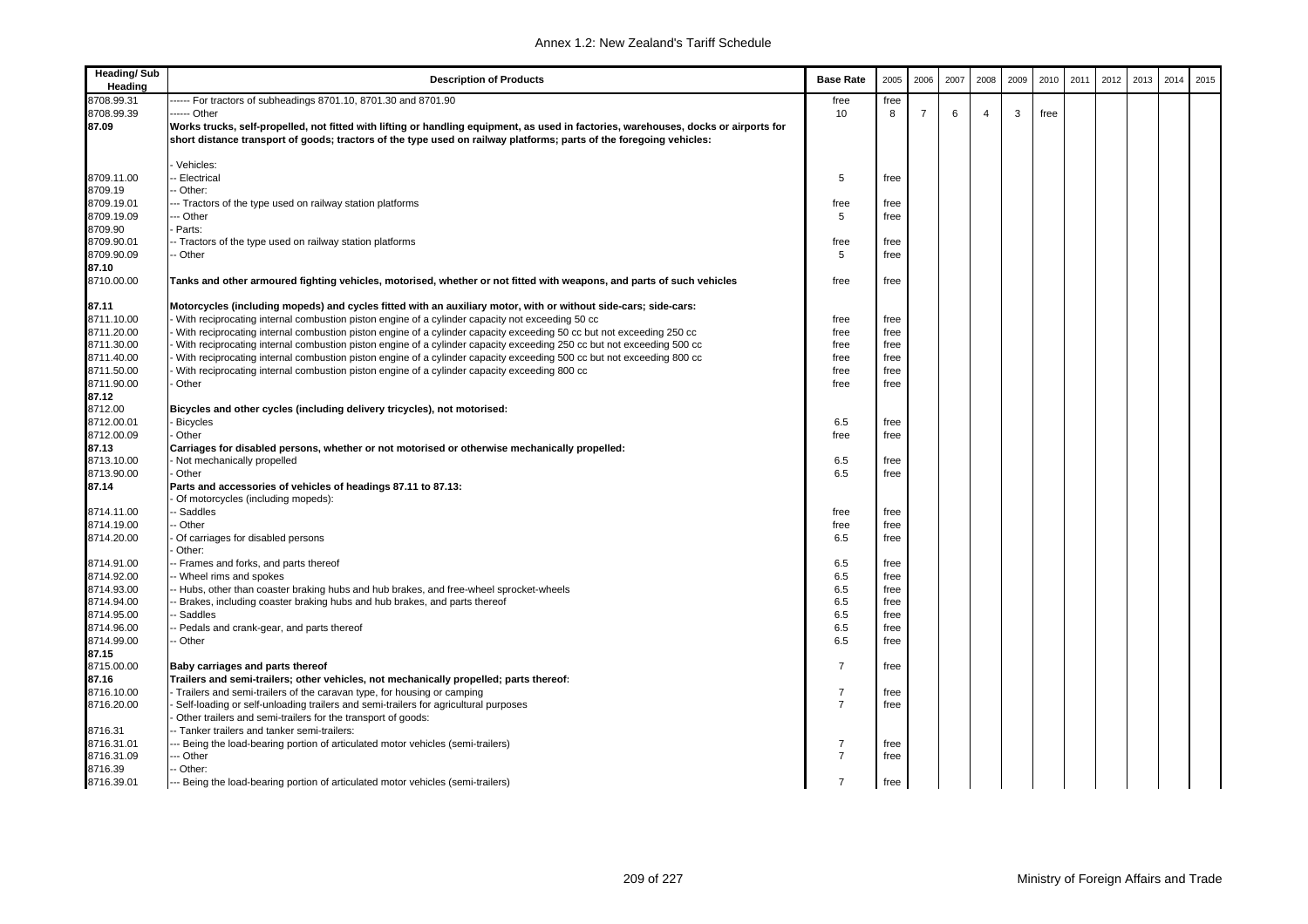| <b>Heading/Sub</b><br>Heading | <b>Description of Products</b>                                                                                                             | <b>Base Rate</b>                                                                | 2005 | 2006 | 2007 | 2008           | 2009 | 2010 | 2011 | 2012 | 2013 | 2014 | 2015 |
|-------------------------------|--------------------------------------------------------------------------------------------------------------------------------------------|---------------------------------------------------------------------------------|------|------|------|----------------|------|------|------|------|------|------|------|
| 8716.39.09                    | - Other                                                                                                                                    | -7                                                                              | free |      |      |                |      |      |      |      |      |      |      |
| 8716.40.00                    | Other trailers and semi-trailers                                                                                                           | $\overline{7}$                                                                  | free |      |      |                |      |      |      |      |      |      |      |
| 8716.80                       | Other vehicles:                                                                                                                            |                                                                                 |      |      |      |                |      |      |      |      |      |      |      |
| 8716.80.01                    | - Wagons, trolleys or wheeled pallets specially designed for the handling of bulk cargo containers, as may be approved by the Minister and | free                                                                            | free |      |      |                |      |      |      |      |      |      |      |
|                               | under such security as the Collector may require that they will be exported                                                                |                                                                                 |      |      |      |                |      |      |      |      |      |      |      |
| 8716.80.09                    | - Other                                                                                                                                    | $\overline{7}$                                                                  | 5.5  | 5    | 4.5  | $\overline{4}$ | 3    | free |      |      |      |      |      |
| 8716.90                       | Parts:                                                                                                                                     |                                                                                 |      |      |      |                |      |      |      |      |      |      |      |
| 8716.90.01                    | Axles and axle boxes                                                                                                                       | $\overline{7}$                                                                  | free |      |      |                |      |      |      |      |      |      |      |
| 8716.90.09                    | - Other                                                                                                                                    | See the rates applicable to the vehicles for which the parts have been designed |      |      |      |                |      |      |      |      |      |      |      |
|                               | <b>CHAPTER 88</b>                                                                                                                          |                                                                                 |      |      |      |                |      |      |      |      |      |      |      |
|                               | AIRCRAFT, SPACECRAFT, AND PARTS THEREOF                                                                                                    |                                                                                 |      |      |      |                |      |      |      |      |      |      |      |
| 88.01                         | Balloons and dirigibles; gliders, hang gliders and other non-powered aircraft:                                                             |                                                                                 |      |      |      |                |      |      |      |      |      |      |      |
| 8801.10.00                    | Gliders and hang gliders                                                                                                                   | free                                                                            | free |      |      |                |      |      |      |      |      |      |      |
| 8801.90.00                    | Other                                                                                                                                      | free                                                                            | free |      |      |                |      |      |      |      |      |      |      |
| 88.02                         | Other aircraft (for example, helicopters, aeroplanes); spacecraft (including satellites) and suborbital and spacecraft launch vehicles:    |                                                                                 |      |      |      |                |      |      |      |      |      |      |      |
|                               | Helicopters:                                                                                                                               |                                                                                 |      |      |      |                |      |      |      |      |      |      |      |
| 8802.11.00                    | Of an unladen weight not exceeding 2,000 kg                                                                                                | free                                                                            | free |      |      |                |      |      |      |      |      |      |      |
| 8802.12.00                    | Of an unladen weight exceeding 2,000 kg                                                                                                    | free                                                                            | free |      |      |                |      |      |      |      |      |      |      |
| 8802.20.00                    | Aeroplanes and other aircraft, of an unladen weight not exceeding 2,000 kg                                                                 | free                                                                            | free |      |      |                |      |      |      |      |      |      |      |
| 8802.30.00                    | Aeroplanes and other aircraft, of an unladen weight exceeding 2,000 kg but not exceeding 15,000 kg                                         | free                                                                            | free |      |      |                |      |      |      |      |      |      |      |
| 8802.40.00                    | Aeroplanes and other aircraft, of an unladen weight exceeding 15,000 kg                                                                    | free                                                                            | free |      |      |                |      |      |      |      |      |      |      |
| 8802.60.00                    | Spacecraft (including satellites) and suborbital and spacecraft launch vehicles                                                            | free                                                                            | free |      |      |                |      |      |      |      |      |      |      |
| 88.03                         | Parts of goods of heading 88.01 or 88.02:                                                                                                  |                                                                                 |      |      |      |                |      |      |      |      |      |      |      |
| 8803.10.00                    | Propellers and rotors and parts thereof                                                                                                    | free                                                                            | free |      |      |                |      |      |      |      |      |      |      |
| 8803.20.00                    | Under-carriages and parts thereof                                                                                                          | free                                                                            | free |      |      |                |      |      |      |      |      |      |      |
| 8803.30.00                    | Other parts of aeroplanes or helicopters                                                                                                   | free                                                                            | free |      |      |                |      |      |      |      |      |      |      |
| 8803.90.00                    | Other                                                                                                                                      | free                                                                            | free |      |      |                |      |      |      |      |      |      |      |
| 88.04                         |                                                                                                                                            |                                                                                 |      |      |      |                |      |      |      |      |      |      |      |
| 8804.00.00                    | Parachutes (including dirigible parachutes and paragliders) and rotochutes; parts thereof and accessories thereto                          | free                                                                            | free |      |      |                |      |      |      |      |      |      |      |
|                               |                                                                                                                                            |                                                                                 |      |      |      |                |      |      |      |      |      |      |      |
| 88.05                         | Aircraft launching gear; deck-arrestor or similar gear; ground flying trainers; parts of the foregoing articles:                           |                                                                                 |      |      |      |                |      |      |      |      |      |      |      |
| 8805.10.00                    | Aircraft launching gear and parts thereof; deck-arrestor or similar gear and parts thereof                                                 | free                                                                            | free |      |      |                |      |      |      |      |      |      |      |
|                               | Ground flying trainers and parts thereof:                                                                                                  |                                                                                 |      |      |      |                |      |      |      |      |      |      |      |
| 8805.21.00<br>8805.29.00      | Air combat simulators and parts                                                                                                            | free                                                                            | free |      |      |                |      |      |      |      |      |      |      |
|                               | - Other<br><b>CHAPTER 89</b>                                                                                                               | free                                                                            | free |      |      |                |      |      |      |      |      |      |      |
|                               | SHIPS, BOATS AND FLOATING STRUCTURES                                                                                                       |                                                                                 |      |      |      |                |      |      |      |      |      |      |      |
| 89.01                         | Cruise ships, excursion boats, ferry-boats, cargo ships, barges and similar vessels for the transport of persons or goods:                 |                                                                                 |      |      |      |                |      |      |      |      |      |      |      |
|                               |                                                                                                                                            |                                                                                 |      |      |      |                |      |      |      |      |      |      |      |
| 8901.10                       | Cruise ships, excursion boats and similar vessels principally designed for the transport of persons; ferry-boats of all kinds:             |                                                                                 |      |      |      |                |      |      |      |      |      |      |      |
| 8901.10.01                    | Air-cushion vessels                                                                                                                        | $\overline{7}$                                                                  | free |      |      |                |      |      |      |      |      |      |      |
|                               | Other:                                                                                                                                     |                                                                                 |      |      |      |                |      |      |      |      |      |      |      |
| 8901.10.11                    | - Of less than 10 metres in overall length                                                                                                 | 7.5                                                                             | free |      |      |                |      |      |      |      |      |      |      |
| 8901.10.19                    | - Of 10 metres and over but not exceeding 50 metres in overall length                                                                      | 6                                                                               | free |      |      |                |      |      |      |      |      |      |      |
| 8901.10.29                    | -- Exceeding 50 metres in overall length                                                                                                   | free                                                                            | free |      |      |                |      |      |      |      |      |      |      |
| 8901.20.00                    | Tankers                                                                                                                                    | free                                                                            | free |      |      |                |      |      |      |      |      |      |      |
| 8901.30                       | Refrigerated vessels, other than those of subheading 8901.20:                                                                              |                                                                                 |      |      |      |                |      |      |      |      |      |      |      |
| 8901.30.01                    | Not exceeding 50 metres in overall length                                                                                                  | 6                                                                               | free |      |      |                |      |      |      |      |      |      |      |
| 8901.30.09                    | Exceeding 50 metres in overall length                                                                                                      | free                                                                            | free |      |      |                |      |      |      |      |      |      |      |
| 8901.90                       | Other vessels for the transport of goods and other vessels for the transport of both persons and goods:                                    |                                                                                 |      |      |      |                |      |      |      |      |      |      |      |
| 8901.90.01                    | Air-cushion vessels                                                                                                                        | $\overline{7}$                                                                  | free |      |      |                |      |      |      |      |      |      |      |
|                               | Barges:                                                                                                                                    |                                                                                 |      |      |      |                |      |      |      |      |      |      |      |
| 8901.90.11                    | --- Not exceeding 70 metres in overall length                                                                                              | 6                                                                               | free |      |      |                |      |      |      |      |      |      |      |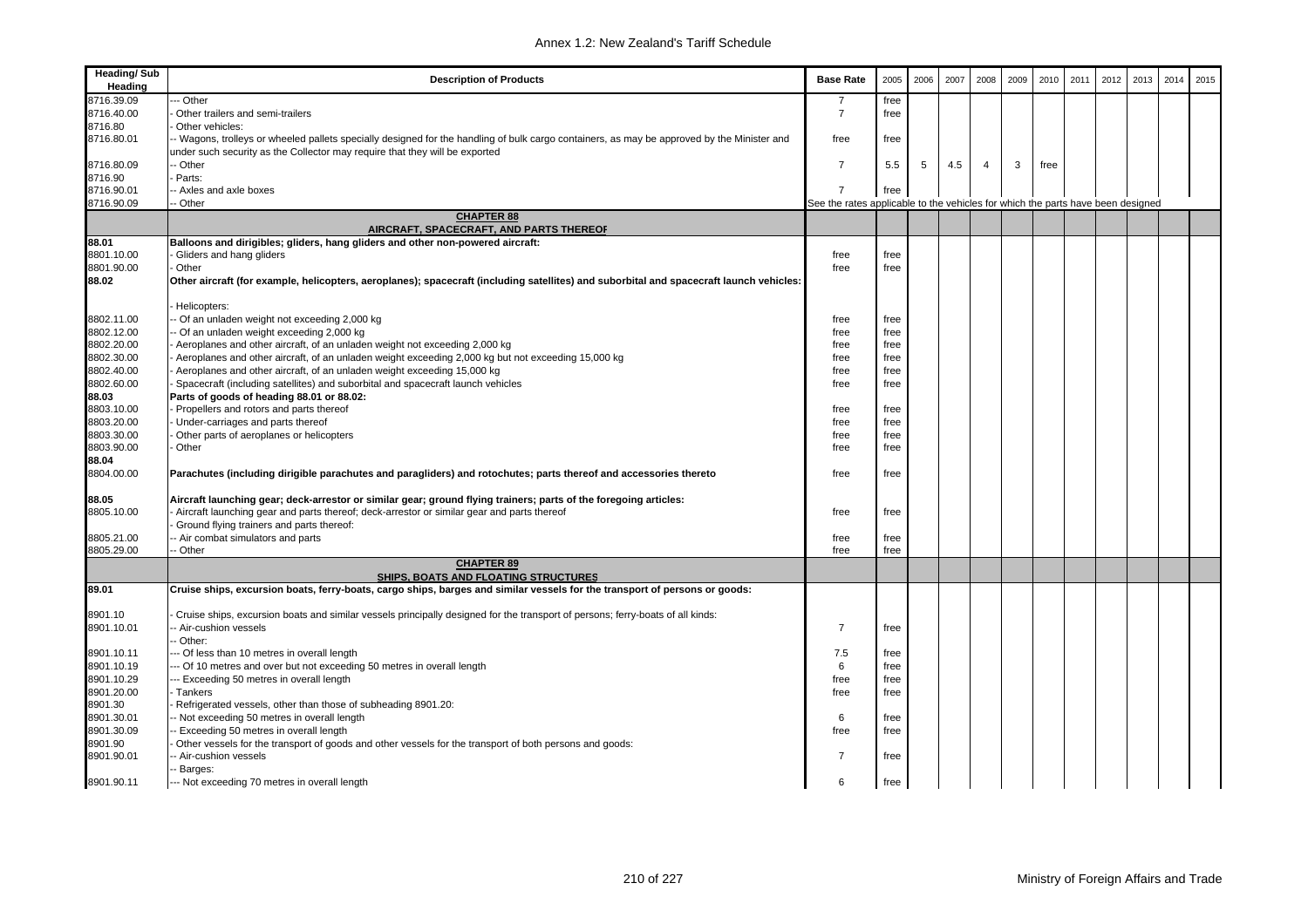| <b>Heading/Sub</b><br>Heading | <b>Description of Products</b>                                                                                                                          | <b>Base Rate</b> | 2005 | 2006 | 2007 | 2008 | 2009 | 2010 | 2011 | 2012 | 2013 | 2014 | 2015 |
|-------------------------------|---------------------------------------------------------------------------------------------------------------------------------------------------------|------------------|------|------|------|------|------|------|------|------|------|------|------|
| 8901.90.19                    | - Exceeding 70 metres in overall length                                                                                                                 | free             | free |      |      |      |      |      |      |      |      |      |      |
|                               | Other:                                                                                                                                                  |                  |      |      |      |      |      |      |      |      |      |      |      |
| 8901.90.21                    | -- Of less than 10 metres in overall length                                                                                                             | 7.5              | free |      |      |      |      |      |      |      |      |      |      |
| 8901.90.29                    | - Of 10 metres and over but not exceeding 50 metres in overall length                                                                                   | 6                | free |      |      |      |      |      |      |      |      |      |      |
| 8901.90.39                    | - Exceeding 50 metres in overall length                                                                                                                 | free             | free |      |      |      |      |      |      |      |      |      |      |
| 89.02                         |                                                                                                                                                         |                  |      |      |      |      |      |      |      |      |      |      |      |
| 8902.00                       | Fishing vessels; factory ships and other vessels for processing or preserving fishery products:                                                         |                  |      |      |      |      |      |      |      |      |      |      |      |
| 8902.00.01                    | Of less than 10 metres in overall length                                                                                                                | 7.5              | free |      |      |      |      |      |      |      |      |      |      |
| 8902.00.09                    | Of 10 metres and over but not exceeding 50 metres in overall length                                                                                     | 6                | free |      |      |      |      |      |      |      |      |      |      |
| 8902.00.19                    | Exceeding 50 metres in overall length                                                                                                                   | free             | free |      |      |      |      |      |      |      |      |      |      |
| 89.03                         | Yachts and other vessels for pleasure or sports; rowing boats and canoes:                                                                               |                  |      |      |      |      |      |      |      |      |      |      |      |
| 8903.10.00                    | Inflatable                                                                                                                                              | $\overline{7}$   | free |      |      |      |      |      |      |      |      |      |      |
|                               | Other:                                                                                                                                                  | $\overline{7}$   |      |      |      |      |      |      |      |      |      |      |      |
| 8903.91.00<br>8903.92.00      | - Sailboats, with or without auxiliary motor                                                                                                            | $\overline{7}$   | free |      |      |      |      |      |      |      |      |      |      |
|                               | - Motorboats, other than outboard motorboats<br>- Other                                                                                                 | $\overline{7}$   | free |      |      |      |      |      |      |      |      |      |      |
| 8903.99.00                    |                                                                                                                                                         |                  | free |      |      |      |      |      |      |      |      |      |      |
| 89.04<br>8904.00              |                                                                                                                                                         |                  |      |      |      |      |      |      |      |      |      |      |      |
| 8904.00.01                    | Tugs and pusher craft:<br>Not exceeding 50 metres in overall length                                                                                     | 6                | free |      |      |      |      |      |      |      |      |      |      |
| 8904.00.09                    | Exceeding 50 metres in overall length                                                                                                                   | free             | free |      |      |      |      |      |      |      |      |      |      |
| 89.05                         | Light-vessels, fire-floats, dredgers, floating cranes, and other vessels that navigability of which is subsidiary to their main function;               |                  |      |      |      |      |      |      |      |      |      |      |      |
|                               | floating docks; floating or submersible drilling or production platforms:                                                                               |                  |      |      |      |      |      |      |      |      |      |      |      |
| 8905.10                       | Dredgers:                                                                                                                                               |                  |      |      |      |      |      |      |      |      |      |      |      |
| 8905.10.01                    | - Not exceeding 70 metres in overall length                                                                                                             | 6                | free |      |      |      |      |      |      |      |      |      |      |
| 8905.10.09                    | - Exceeding 70 metres in overall length                                                                                                                 | free             | free |      |      |      |      |      |      |      |      |      |      |
| 8905.20                       | Floating or submersible drilling or production platforms:                                                                                               |                  |      |      |      |      |      |      |      |      |      |      |      |
| 8905.20.01                    | - Not exceeding 50 metres in overall length                                                                                                             | 6                | free |      |      |      |      |      |      |      |      |      |      |
| 8905.20.09                    | - Exceeding 50 metres in overall length                                                                                                                 | free             | free |      |      |      |      |      |      |      |      |      |      |
| 8905.90                       | Other:                                                                                                                                                  |                  |      |      |      |      |      |      |      |      |      |      |      |
| 8905.90.01                    | - Not exceeding 50 metres in overall length                                                                                                             | 6                | free |      |      |      |      |      |      |      |      |      |      |
| 8905.90.09                    | - Exceeding 50 metres in overall length                                                                                                                 | free             | free |      |      |      |      |      |      |      |      |      |      |
| 89.06                         | Other vessels, including warships and lifeboats other than rowing boats:                                                                                |                  |      |      |      |      |      |      |      |      |      |      |      |
| 8906.10.00                    | Warships                                                                                                                                                | free             | free |      |      |      |      |      |      |      |      |      |      |
| 8906.90                       | Other:                                                                                                                                                  |                  |      |      |      |      |      |      |      |      |      |      |      |
| 8906.90.10                    | - Of less than 10 metres in overall length                                                                                                              | 7.5              | free |      |      |      |      |      |      |      |      |      |      |
| 8906.90.17                    | - Of 10 metres and over but not exceeding 50 metres in overall length                                                                                   | 6                | free |      |      |      |      |      |      |      |      |      |      |
| 8906.90.19                    | -- Exceeding 50 metres in overall length                                                                                                                | free             | free |      |      |      |      |      |      |      |      |      |      |
| 89.07                         | Other floating structures (for example, rafts, tanks, coffer-dams, landing-stages, buoys and beacons):                                                  |                  |      |      |      |      |      |      |      |      |      |      |      |
| 8907.10.00                    | - Inflatable rafts                                                                                                                                      | 5                | free |      |      |      |      |      |      |      |      |      |      |
| 8907.90.00                    | Other                                                                                                                                                   | 6                | free |      |      |      |      |      |      |      |      |      |      |
| 89.08                         |                                                                                                                                                         |                  |      |      |      |      |      |      |      |      |      |      |      |
| 8908.00.00                    | Vessels and other floating structures for breaking up                                                                                                   | free             | free |      |      |      |      |      |      |      |      |      |      |
|                               | <b>CHAPTER 90</b>                                                                                                                                       |                  |      |      |      |      |      |      |      |      |      |      |      |
|                               | OPTICAL, PHOTOGRAPHIC, CINEMATOGRAPHIC, MEASURING, CHECKING, PRECISION, MEDICAL OR SURGICAL INSTRUMENTS<br>AND APPARATUS: PARTS AND ACCESSORIES THEREOF |                  |      |      |      |      |      |      |      |      |      |      |      |
| 90.01                         | Optical fibres and optical fibre bundles; optical fibre cables other than those of heading 85.44; sheets and plates of polarising                       |                  |      |      |      |      |      |      |      |      |      |      |      |
|                               | material; lenses (including contact lenses), prisms, mirrors and other optical elements, of any material, unmounted, other than such                    |                  |      |      |      |      |      |      |      |      |      |      |      |
|                               | elements of glass not optically worked:                                                                                                                 |                  |      |      |      |      |      |      |      |      |      |      |      |
| 9001.10                       | Optical fibres, optical fibre bundles and cables:                                                                                                       |                  |      |      |      |      |      |      |      |      |      |      |      |
| 9001.10.01                    | - Optical fibre cables                                                                                                                                  | 7                | free |      |      |      |      |      |      |      |      |      |      |
| 9001.10.09                    | - Other                                                                                                                                                 | free             | free |      |      |      |      |      |      |      |      |      |      |
| 9001.20.00                    | Sheets and plates of polarising material                                                                                                                | free             | free |      |      |      |      |      |      |      |      |      |      |
| 9001.30.00                    | Contact lenses                                                                                                                                          | free             | free |      |      |      |      |      |      |      |      |      |      |
| 9001.40.00                    | - Spectacle lenses of glass                                                                                                                             | free             | free |      |      |      |      |      |      |      |      |      |      |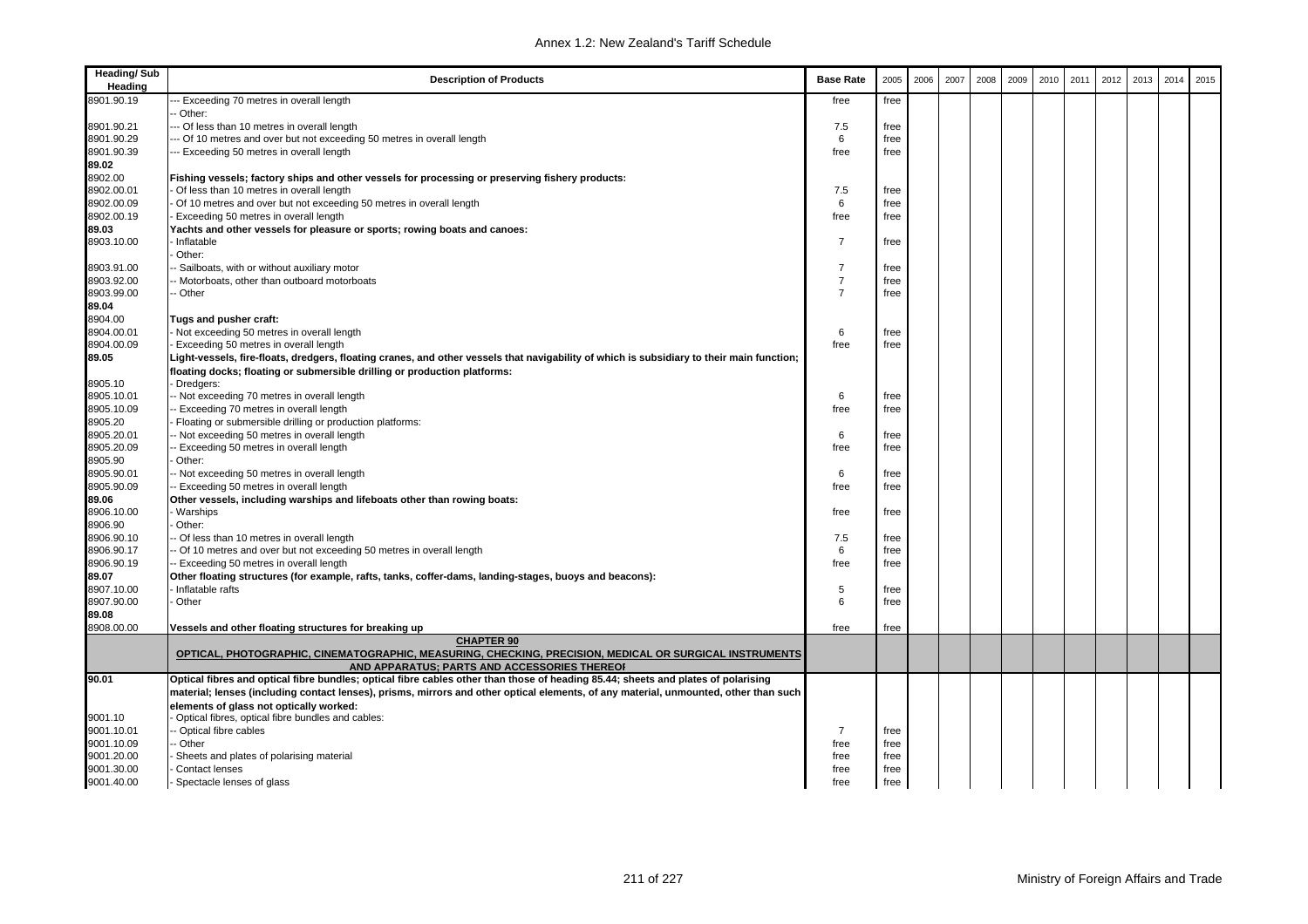| <b>Heading/Sub</b><br>Heading | <b>Description of Products</b>                                                                                                                                                                   | <b>Base Rate</b> | 2005 | 2006 | 2007 | 2008 | 2009 | 2010 | 2011 | 2012 | 2013 | 2014 | 2015 |
|-------------------------------|--------------------------------------------------------------------------------------------------------------------------------------------------------------------------------------------------|------------------|------|------|------|------|------|------|------|------|------|------|------|
| 9001.50.00                    | Spectacle lenses of other materials                                                                                                                                                              | free             | free |      |      |      |      |      |      |      |      |      |      |
| 9001.90                       | Other:                                                                                                                                                                                           |                  |      |      |      |      |      |      |      |      |      |      |      |
| 9001.90.01                    | Photographic colour filters                                                                                                                                                                      | 5                | free |      |      |      |      |      |      |      |      |      |      |
| 9001.90.09                    | Other                                                                                                                                                                                            | free             | free |      |      |      |      |      |      |      |      |      |      |
| 90.02                         | Lenses, prisms, mirrors and other optical elements, of any material, mounted, being part of or fittings for instruments or apparatus,<br>other than such elements of glass not optically worked: |                  |      |      |      |      |      |      |      |      |      |      |      |
|                               | Objective lenses:                                                                                                                                                                                |                  |      |      |      |      |      |      |      |      |      |      |      |
| 9002.11.00                    | For cameras, projectors or photographic enlargers or reducers                                                                                                                                    | free             | free |      |      |      |      |      |      |      |      |      |      |
| 9002.19.00                    | Other                                                                                                                                                                                            | 5                | free |      |      |      |      |      |      |      |      |      |      |
| 9002.20.00                    | Filters                                                                                                                                                                                          | 5                | free |      |      |      |      |      |      |      |      |      |      |
| 9002.90.00                    | Other                                                                                                                                                                                            | 5                | free |      |      |      |      |      |      |      |      |      |      |
| 90.03                         | Frames and mountings for spectacles, goggles or the like, and parts thereof:<br>Frames and mountings:                                                                                            |                  |      |      |      |      |      |      |      |      |      |      |      |
| 9003.11.00                    | Of plastics                                                                                                                                                                                      | 6.5              | free |      |      |      |      |      |      |      |      |      |      |
| 9003.19.00                    | Of other materials                                                                                                                                                                               | 6.5              | free |      |      |      |      |      |      |      |      |      |      |
| 9003.90.00                    | Parts                                                                                                                                                                                            | 6.5              | free |      |      |      |      |      |      |      |      |      |      |
| 90.04                         | Spectacles, goggles and the like, corrective, protective or other:                                                                                                                               |                  |      |      |      |      |      |      |      |      |      |      |      |
| 9004.10.00                    | Sunglasses                                                                                                                                                                                       | free             | free |      |      |      |      |      |      |      |      |      |      |
| 9004.90                       | Other:                                                                                                                                                                                           |                  |      |      |      |      |      |      |      |      |      |      |      |
| 9004.90.01                    | Goggles and the like                                                                                                                                                                             | 5                | free |      |      |      |      |      |      |      |      |      |      |
| 9004.90.09                    | - Other                                                                                                                                                                                          | 6.5              | free |      |      |      |      |      |      |      |      |      |      |
| 90.05                         | Binoculars, monoculars, other optical telescopes, and mountings therefor; other astronomical instruments and mountings therefor,                                                                 |                  |      |      |      |      |      |      |      |      |      |      |      |
|                               | but not including instruments for radio-astronomy:                                                                                                                                               |                  |      |      |      |      |      |      |      |      |      |      |      |
| 9005.10.00                    | Binoculars                                                                                                                                                                                       | free             | free |      |      |      |      |      |      |      |      |      |      |
| 9005.80.00                    | Other instruments                                                                                                                                                                                | free             | free |      |      |      |      |      |      |      |      |      |      |
| 9005.90.00                    | Parts and accessories (including mountings)                                                                                                                                                      | free             | free |      |      |      |      |      |      |      |      |      |      |
| 90.06                         | Photographic (other than cinematographic) cameras; photographic flashlight apparatus and flashbulbs other than discharge lamps<br>of heading 85.39:                                              |                  |      |      |      |      |      |      |      |      |      |      |      |
| 9006.10.00                    | Cameras of a kind used for preparing printing plates or cylinders                                                                                                                                | free             | free |      |      |      |      |      |      |      |      |      |      |
| 9006.20.00                    | Cameras of a kind used for recording documents on microfilm, microfiche or other microforms                                                                                                      | free             | free |      |      |      |      |      |      |      |      |      |      |
| 9006.30.00                    | Cameras specially designed for underwater use, for aerial survey or for medical or surgical examination of internal organs; comparison                                                           | free             | free |      |      |      |      |      |      |      |      |      |      |
|                               | cameras for forensic or criminological purposes                                                                                                                                                  |                  |      |      |      |      |      |      |      |      |      |      |      |
| 9006.40.00                    | Instant print cameras<br>Other cameras:                                                                                                                                                          | free             | free |      |      |      |      |      |      |      |      |      |      |
| 9006.51.00                    | - With a through-the-lens viewfinder (single lens reflex (SLR)), for roll film of a width not exceeding 35mm                                                                                     | free             | free |      |      |      |      |      |      |      |      |      |      |
| 9006.52.00                    | Other, for roll film of a width less than 35 mm                                                                                                                                                  | free             | free |      |      |      |      |      |      |      |      |      |      |
| 9006.53.00                    | Other, for roll film of a width of 35 mm                                                                                                                                                         | free             | free |      |      |      |      |      |      |      |      |      |      |
| 9006.59.00                    | Other                                                                                                                                                                                            | free             | free |      |      |      |      |      |      |      |      |      |      |
|                               | Photographic flashlight apparatus and flashbulbs:                                                                                                                                                |                  |      |      |      |      |      |      |      |      |      |      |      |
| 9006.61.00                    | Discharge lamp ("electronic) flashlight apparatus                                                                                                                                                | free             | free |      |      |      |      |      |      |      |      |      |      |
| 9006.62.00                    | Flashbulbs, flashcubes and the like                                                                                                                                                              | free             | free |      |      |      |      |      |      |      |      |      |      |
| 9006.69.00                    | Other                                                                                                                                                                                            | free             | free |      |      |      |      |      |      |      |      |      |      |
|                               | Parts and accessories:                                                                                                                                                                           |                  |      |      |      |      |      |      |      |      |      |      |      |
| 9006.91.00                    | - For cameras                                                                                                                                                                                    | free             | free |      |      |      |      |      |      |      |      |      |      |
| 9006.99.00                    | Other                                                                                                                                                                                            | free             | free |      |      |      |      |      |      |      |      |      |      |
| 90.07                         | Cinematographic cameras and projectors, whether or not incorporating sound recording or reproducing apparatus:                                                                                   |                  |      |      |      |      |      |      |      |      |      |      |      |
|                               | Cameras:                                                                                                                                                                                         |                  |      |      |      |      |      |      |      |      |      |      |      |
| 9007.11.00                    | - For film of less than 16 mm width or for double-8 mm film                                                                                                                                      | free             | free |      |      |      |      |      |      |      |      |      |      |
| 9007.19.00                    | - Other                                                                                                                                                                                          | free             | free |      |      |      |      |      |      |      |      |      |      |
| 9007.20.00                    | Projectors                                                                                                                                                                                       | free             | free |      |      |      |      |      |      |      |      |      |      |
|                               | Parts and accessories:                                                                                                                                                                           |                  |      |      |      |      |      |      |      |      |      |      |      |
| 9007.91.00                    | - For cameras                                                                                                                                                                                    | free             | free |      |      |      |      |      |      |      |      |      |      |
| 9007.92.00                    | -- For projectors                                                                                                                                                                                | free             | free |      |      |      |      |      |      |      |      |      |      |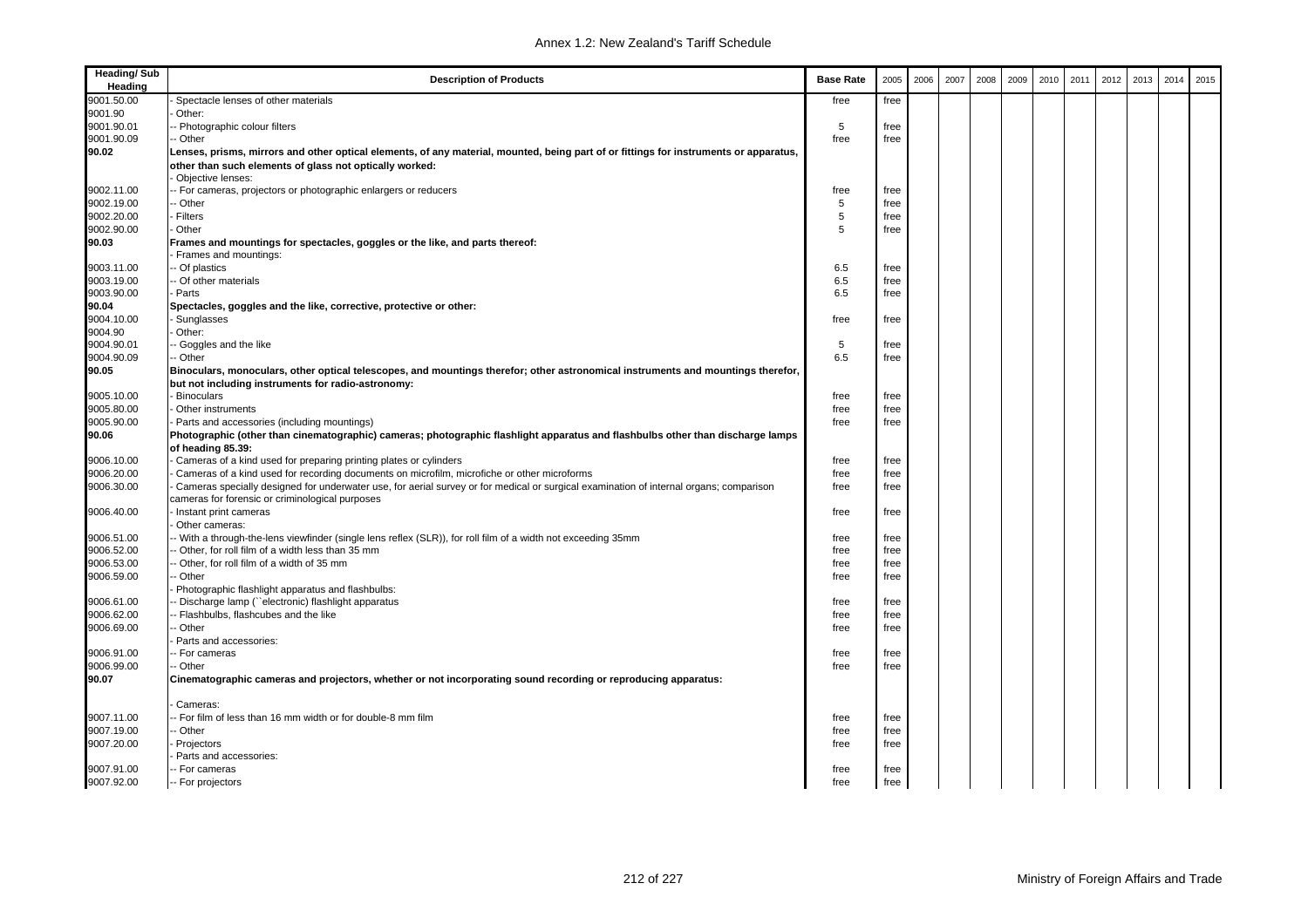| <b>Heading/Sub</b><br>Heading | <b>Description of Products</b>                                                                                                                 | <b>Base Rate</b> | 2005 | 2006 | 2007 | 2008 | 2009 | 2010 | 2011 | 2012 | 2013 | 2014 | 2015 |
|-------------------------------|------------------------------------------------------------------------------------------------------------------------------------------------|------------------|------|------|------|------|------|------|------|------|------|------|------|
| 90.08                         | Image projectors, other than cinematographic; photographic (other than cinematographic) enlargers and reducers:                                |                  |      |      |      |      |      |      |      |      |      |      |      |
| 9008.10.00                    | Slide projectors                                                                                                                               | free             | free |      |      |      |      |      |      |      |      |      |      |
| 9008.20.00                    | Microfilm, microfiche or other microform readers, whether or not capable of producing copies                                                   | free             | free |      |      |      |      |      |      |      |      |      |      |
| 9008.30.00                    | Other image projectors                                                                                                                         | free             | free |      |      |      |      |      |      |      |      |      |      |
| 9008.40.00                    | Photographic (other than cinematographic) enlargers and reducers                                                                               |                  | free |      |      |      |      |      |      |      |      |      |      |
| 9008.90.00                    | Parts and accessories                                                                                                                          | free<br>free     | free |      |      |      |      |      |      |      |      |      |      |
| 90.09                         | Photocopying apparatus incorporating an optical system or of the contact type and thermo-copying apparatus:                                    |                  |      |      |      |      |      |      |      |      |      |      |      |
|                               | Electrostatic photocopying apparatus:                                                                                                          |                  |      |      |      |      |      |      |      |      |      |      |      |
| 9009.11.00                    | Operating by reproducing the original image directly onto the copy (direct process)                                                            | free             | free |      |      |      |      |      |      |      |      |      |      |
| 9009.12.00                    | Operating by reproducing the original image via an intermediate onto the copy (indirect process)                                               | free             | free |      |      |      |      |      |      |      |      |      |      |
|                               | Other photocopying apparatus:                                                                                                                  |                  |      |      |      |      |      |      |      |      |      |      |      |
| 9009.21.00                    | - Incorporating an optical system                                                                                                              | free             | free |      |      |      |      |      |      |      |      |      |      |
| 9009.22.00                    | - Of the contact type                                                                                                                          | 5                | free |      |      |      |      |      |      |      |      |      |      |
| 9009.30.00                    | Thermo-copying apparatus                                                                                                                       | free             | free |      |      |      |      |      |      |      |      |      |      |
|                               | Parts and accessories:                                                                                                                         |                  |      |      |      |      |      |      |      |      |      |      |      |
| 9009.91.00                    | - Automatic document feeders                                                                                                                   | free             | free |      |      |      |      |      |      |      |      |      |      |
| 9009.92.00                    | - Paper feeders                                                                                                                                | free             | free |      |      |      |      |      |      |      |      |      |      |
| 9009.93.00                    | - Sorters                                                                                                                                      | free             | free |      |      |      |      |      |      |      |      |      |      |
| 9009.99.00                    | - Other                                                                                                                                        | free             | free |      |      |      |      |      |      |      |      |      |      |
| 90.10                         | Apparatus and equipment for photographic (including cinematographic) laboratories (including apparatus for the projection or                   |                  |      |      |      |      |      |      |      |      |      |      |      |
|                               | drawing of circuit patterns on sensitised semi-conductor materials), not specified or included elsewhere in this Chapter;                      |                  |      |      |      |      |      |      |      |      |      |      |      |
|                               | negatoscopes; projection screens:                                                                                                              |                  |      |      |      |      |      |      |      |      |      |      |      |
| 9010.10.00                    | Apparatus and equipment for automatically developing photographic (including cinematographic) film or paper in rolls or for automatically      | 5                | free |      |      |      |      |      |      |      |      |      |      |
|                               | exposing developed film to rolls of photographic paper                                                                                         |                  |      |      |      |      |      |      |      |      |      |      |      |
|                               | Apparatus for the projection or drawing of circuit patterns on sensitised semi-conductor materials:                                            |                  |      |      |      |      |      |      |      |      |      |      |      |
| 9010.41.00                    | - Direct write-on-wafer apparatus                                                                                                              | free             | free |      |      |      |      |      |      |      |      |      |      |
| 9010.42.00                    | - Step and repeat aligners                                                                                                                     | free             | free |      |      |      |      |      |      |      |      |      |      |
| 9010.49.00                    | - Other                                                                                                                                        | free             | free |      |      |      |      |      |      |      |      |      |      |
| 9010.50                       | Other apparatus and equipment for photographic (including cinematographic) laboratories; negatoscopes:                                         |                  |      |      |      |      |      |      |      |      |      |      |      |
| 9010.50.10                    | - Film measuring apparatus and footage counters                                                                                                | free             | free |      |      |      |      |      |      |      |      |      |      |
| 9010.50.90                    | - Other                                                                                                                                        | 5                | free |      |      |      |      |      |      |      |      |      |      |
| 9010.60.00                    | Projection screens                                                                                                                             | $\overline{7}$   | free |      |      |      |      |      |      |      |      |      |      |
| 9010.90                       | Parts and accessories:                                                                                                                         |                  |      |      |      |      |      |      |      |      |      |      |      |
| 9010.90.01                    | - Of film measuring apparatus and footage counters                                                                                             | free             | free |      |      |      |      |      |      |      |      |      |      |
| 9010.90.09                    | - Of projection screens                                                                                                                        | $\overline{7}$   | free |      |      |      |      |      |      |      |      |      |      |
| 9010.90.19                    | - Other                                                                                                                                        | 5                | free |      |      |      |      |      |      |      |      |      |      |
| 90.11                         | Compound optical microscopes, including those for photomicrography, cinephotomicrography or microprojection:                                   |                  |      |      |      |      |      |      |      |      |      |      |      |
|                               |                                                                                                                                                |                  |      |      |      |      |      |      |      |      |      |      |      |
| 9011.10.00                    | Stereoscopic microscopes                                                                                                                       | free             | free |      |      |      |      |      |      |      |      |      |      |
| 9011.20.00                    | Other microscopes, for photomicrography, cinephotomicrography or micro projection                                                              | free             | free |      |      |      |      |      |      |      |      |      |      |
| 9011.80.00                    | Other microscopes                                                                                                                              | free             | free |      |      |      |      |      |      |      |      |      |      |
| 9011.90.00                    | Parts and accessories                                                                                                                          | free             | free |      |      |      |      |      |      |      |      |      |      |
| 90.12                         | Microscopes other than optical microscopes; diffraction apparatus:                                                                             |                  |      |      |      |      |      |      |      |      |      |      |      |
| 9012.10.00                    | Microscopes other than optical microscopes; diffraction apparatus                                                                              | free             | free |      |      |      |      |      |      |      |      |      |      |
| 9012.90.00                    | Parts and accessories                                                                                                                          | free             | free |      |      |      |      |      |      |      |      |      |      |
| 90.13                         | Liquid crystal devices not constituting articles provided for more specifically in other headings; lasers, other than laser diodes;            |                  |      |      |      |      |      |      |      |      |      |      |      |
|                               | other optical appliances and instruments, not specified or included elsewhere in this Chapter:                                                 |                  |      |      |      |      |      |      |      |      |      |      |      |
|                               |                                                                                                                                                |                  |      |      |      |      |      |      |      |      |      |      |      |
| 9013.10.00                    | Telescopic sights for fitting to arms; periscopes; telescopes designed to form parts of machines, appliances, instruments or apparatus of this | free             | free |      |      |      |      |      |      |      |      |      |      |
|                               | chapter or section XVI                                                                                                                         |                  |      |      |      |      |      |      |      |      |      |      |      |
| 9013.20.00                    | Lasers, other than laser diodes                                                                                                                | free             | free |      |      |      |      |      |      |      |      |      |      |
| 9013.80.00                    | Other devices, appliances and instruments                                                                                                      | free             | free |      |      |      |      |      |      |      |      |      |      |
| 9013.90.00                    | Parts and accessories                                                                                                                          | free             | free |      |      |      |      |      |      |      |      |      |      |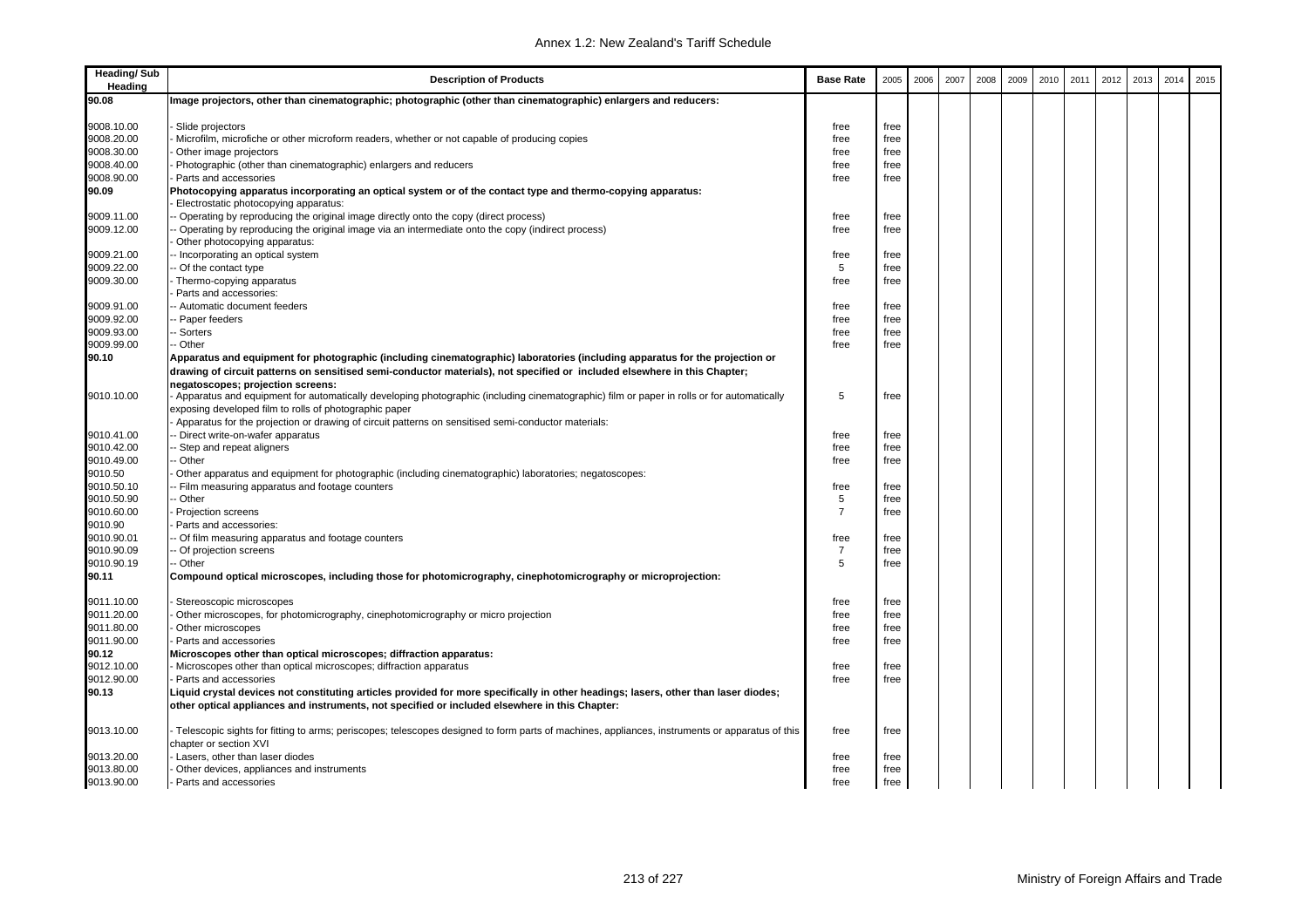| <b>Heading/Sub</b><br>Heading | <b>Description of Products</b>                                                                                                         | <b>Base Rate</b> | 2005 | 2006 | 2007 | 2008 | 2009 | 2010 | 2011 | 2012 | 2013 | 2014 | 2015 |
|-------------------------------|----------------------------------------------------------------------------------------------------------------------------------------|------------------|------|------|------|------|------|------|------|------|------|------|------|
| 90.14                         | Direction finding compasses; other navigational instruments and appliances:                                                            |                  |      |      |      |      |      |      |      |      |      |      |      |
| 9014.10.00                    | Direction finding compasses                                                                                                            | free             | free |      |      |      |      |      |      |      |      |      |      |
| 9014.20.00                    | Instruments and appliances for aeronautical or space navigation (other than compasses)                                                 | $\overline{7}$   | free |      |      |      |      |      |      |      |      |      |      |
| 9014.80.00                    | Other instruments and appliances                                                                                                       | $\overline{7}$   | free |      |      |      |      |      |      |      |      |      |      |
| 9014.90.00                    | Parts and accessories                                                                                                                  | free             | free |      |      |      |      |      |      |      |      |      |      |
| 90.15                         | Surveying (including photogrammetrical surveying), hydrographic, oceanographic, hydrological, meteorological or geophysical            |                  |      |      |      |      |      |      |      |      |      |      |      |
|                               | instruments and appliances, excluding compasses; rangefinders:                                                                         |                  |      |      |      |      |      |      |      |      |      |      |      |
| 9015.10.00                    | Rangefinders                                                                                                                           | free             | free |      |      |      |      |      |      |      |      |      |      |
| 9015.20.00                    | Theodolites and tachymeters (tacheometers)                                                                                             | free             | free |      |      |      |      |      |      |      |      |      |      |
| 9015.30.00                    | Levels                                                                                                                                 | free             | free |      |      |      |      |      |      |      |      |      |      |
| 9015.40.00                    | Photogrammetrical surveying instruments and appliances                                                                                 | free             | free |      |      |      |      |      |      |      |      |      |      |
| 9015.80.00                    | Other instruments and appliances                                                                                                       | $\overline{7}$   | free |      |      |      |      |      |      |      |      |      |      |
| 9015.90.00                    | Parts and accessories                                                                                                                  | free             | free |      |      |      |      |      |      |      |      |      |      |
| 90.16                         |                                                                                                                                        |                  |      |      |      |      |      |      |      |      |      |      |      |
| 9016.00.00                    | Balances of a sensitivity of 5 cg or better, with or without weights                                                                   | free             | free |      |      |      |      |      |      |      |      |      |      |
| 90.17                         | Drawing, marking-out or mathematical calculating instruments (e.g., drafting machines, pantographs, protractors, drawing sets,         |                  |      |      |      |      |      |      |      |      |      |      |      |
|                               | slide rules, disc calculators); instruments for measuring length, for use in the hand (for example, measuring rods and tapes,          |                  |      |      |      |      |      |      |      |      |      |      |      |
|                               | micrometers, callipers), not specified or included elsewhere in this Chapter:                                                          |                  |      |      |      |      |      |      |      |      |      |      |      |
|                               |                                                                                                                                        |                  |      |      |      |      |      |      |      |      |      |      |      |
| 9017.10.00                    | Drafting tables and machines, whether or not automatic                                                                                 | free             | free |      |      |      |      |      |      |      |      |      |      |
| 9017.20                       | Other drawing, marking-out or mathematical calculating instruments:                                                                    |                  |      |      |      |      |      |      |      |      |      |      |      |
| 9017.20.01                    | - Mathematical calculating instruments, slide rules, disc calculators and the like                                                     | free             | free |      |      |      |      |      |      |      |      |      |      |
| 9017.20.19                    | - Other                                                                                                                                | free             | free |      |      |      |      |      |      |      |      |      |      |
| 9017.30.00                    | Micrometers, callipers and gauges                                                                                                      | free             | free |      |      |      |      |      |      |      |      |      |      |
| 9017.80                       | Other instruments:                                                                                                                     |                  |      |      |      |      |      |      |      |      |      |      |      |
| 9017.80.11                    | - Rulers                                                                                                                               | free             | free |      |      |      |      |      |      |      |      |      |      |
| 9017.80.19                    | - Other                                                                                                                                | $\overline{7}$   | free |      |      |      |      |      |      |      |      |      |      |
| 9017.90                       | Parts and accessories:                                                                                                                 |                  |      |      |      |      |      |      |      |      |      |      |      |
| 9017.90.01                    | - Mathematical calculating instruments, slide rules, disc calculators and the like                                                     | free             | free |      |      |      |      |      |      |      |      |      |      |
| 9017.90.09                    | - Other                                                                                                                                | free             | free |      |      |      |      |      |      |      |      |      |      |
| 90.18                         | Instruments and appliances used in medical, surgical, dental or veterinary sciences, including scintigraphic apparatus, other electro- |                  |      |      |      |      |      |      |      |      |      |      |      |
|                               | medical apparatus and sight testing instruments:                                                                                       |                  |      |      |      |      |      |      |      |      |      |      |      |
|                               | Electro-diagnostic apparatus (including apparatus for functional exploratory examination or for checking physiological parameters):    |                  |      |      |      |      |      |      |      |      |      |      |      |
| 9018.11.00                    | - Electro-cardiographs                                                                                                                 | free             | free |      |      |      |      |      |      |      |      |      |      |
| 9018.12.00                    | - Ultrasonic scanning apparatus                                                                                                        | free             | free |      |      |      |      |      |      |      |      |      |      |
| 9018.13.00                    | Magnetic resonance imaging apparatus                                                                                                   | free             | free |      |      |      |      |      |      |      |      |      |      |
| 9018.14.00                    | Scintigraphic apparatus                                                                                                                | free             | free |      |      |      |      |      |      |      |      |      |      |
| 9018.19.00                    | - Other                                                                                                                                | free             | free |      |      |      |      |      |      |      |      |      |      |
| 9018.20.00                    | Ultra-violet or infra-red ray apparatus                                                                                                | free             | free |      |      |      |      |      |      |      |      |      |      |
|                               | Syringes, needles, catheters, cannulae and the like:                                                                                   |                  |      |      |      |      |      |      |      |      |      |      |      |
| 9018.31                       | - Syringes, with or without needles:                                                                                                   |                  |      |      |      |      |      |      |      |      |      |      |      |
| 9018.31.01                    | -- Syringes, drenching                                                                                                                 | free             | free |      |      |      |      |      |      |      |      |      |      |
| 9018.31.09                    | -- Other                                                                                                                               | free             | free |      |      |      |      |      |      |      |      |      |      |
| 9018.32.00                    | - Tubular metal needles and needles for sutures                                                                                        | free             | free |      |      |      |      |      |      |      |      |      |      |
| 9018.39.00                    | - Other                                                                                                                                | free             | free |      |      |      |      |      |      |      |      |      |      |
|                               | Other instruments and appliances, used in dental sciences:                                                                             |                  |      |      |      |      |      |      |      |      |      |      |      |
| 9018.41.00                    | Dental drill engines, whether or not combined on a single base with other dental equipment                                             | free             | free |      |      |      |      |      |      |      |      |      |      |
| 9018.49.00                    | - Other                                                                                                                                | free             | free |      |      |      |      |      |      |      |      |      |      |
| 9018.50                       | Other ophthalmic instruments and appliances:                                                                                           |                  |      |      |      |      |      |      |      |      |      |      |      |
| 9018.50.01                    | Electro-medical apparatus                                                                                                              | free             | free |      |      |      |      |      |      |      |      |      |      |
| 9018.50.09                    | - Other                                                                                                                                | free             | free |      |      |      |      |      |      |      |      |      |      |
| 9018.90                       | Other instruments and appliances:                                                                                                      |                  |      |      |      |      |      |      |      |      |      |      |      |
| 9018.90.02                    | - Electro-medical apparatus                                                                                                            | free             | free |      |      |      |      |      |      |      |      |      |      |
| 9018.90.19                    | -- Other                                                                                                                               | free             | free |      |      |      |      |      |      |      |      |      |      |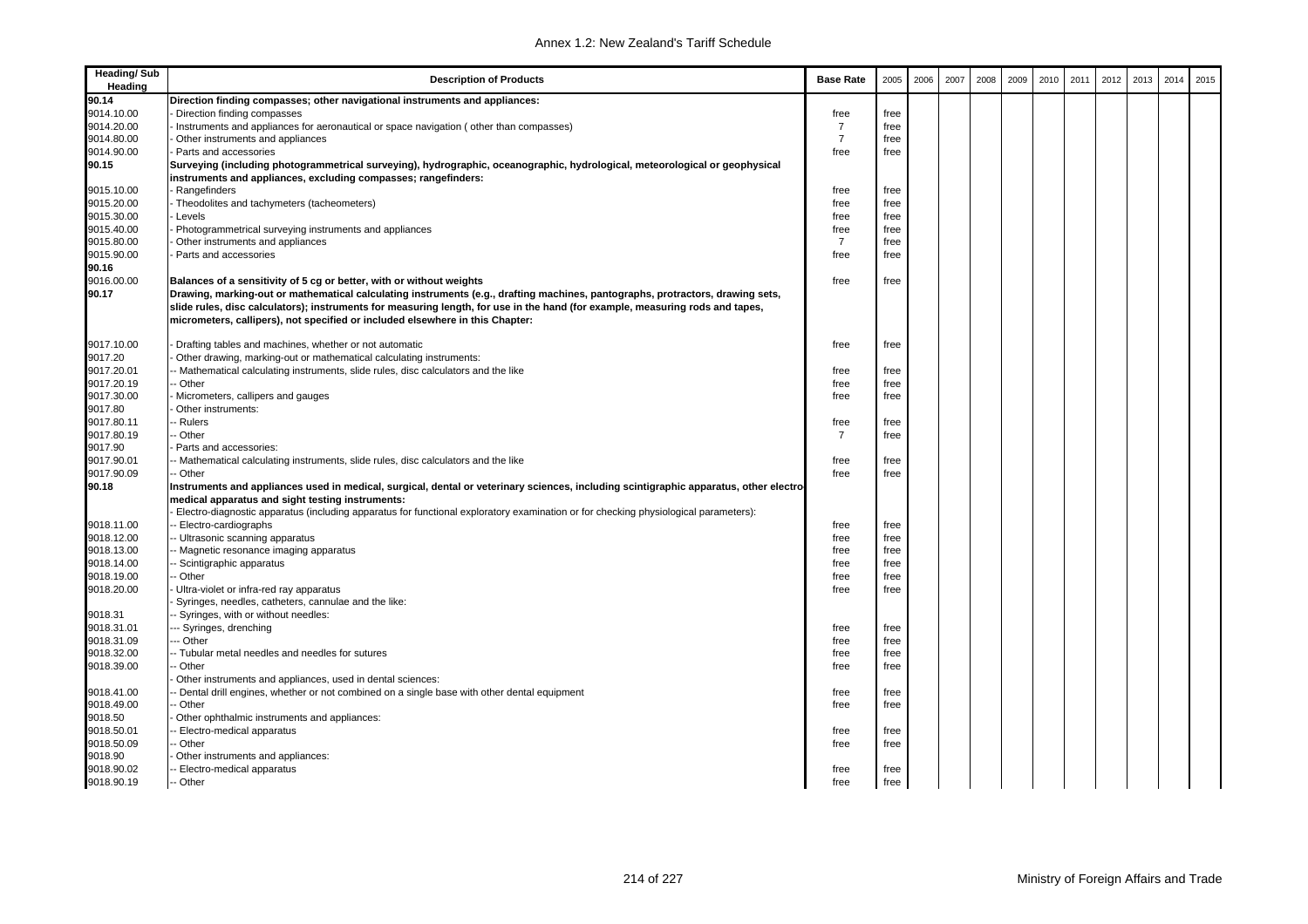| <b>Heading/Sub</b><br>Heading | <b>Description of Products</b>                                                                                                                                                                                                                                                                                                                                | <b>Base Rate</b>       | 2005 | 2006 | 2007 | 2008 | 2009 | 2010 | 2011 | 2012 | 2013 | 2014 | 2015 |
|-------------------------------|---------------------------------------------------------------------------------------------------------------------------------------------------------------------------------------------------------------------------------------------------------------------------------------------------------------------------------------------------------------|------------------------|------|------|------|------|------|------|------|------|------|------|------|
| 90.19                         | Mechano-therapy appliances; massage apparatus; psychological aptitude-testing apparatus; ozone therapy, oxygen therapy,                                                                                                                                                                                                                                       |                        |      |      |      |      |      |      |      |      |      |      |      |
|                               | aerosol therapy, artificial respiration or other therapeutic respiration apparatus:                                                                                                                                                                                                                                                                           |                        |      |      |      |      |      |      |      |      |      |      |      |
| 9019.10                       | Mechano-therapy appliances; massage apparatus; psychology aptitude-testing apparatus:                                                                                                                                                                                                                                                                         |                        |      |      |      |      |      |      |      |      |      |      |      |
|                               | - Massage apparatus:                                                                                                                                                                                                                                                                                                                                          |                        |      |      |      |      |      |      |      |      |      |      |      |
| 9019.10.01                    | --- Vibratory massage machines                                                                                                                                                                                                                                                                                                                                | 5                      | free |      |      |      |      |      |      |      |      |      |      |
| 9019.10.09                    | -- Other                                                                                                                                                                                                                                                                                                                                                      | free                   | free |      |      |      |      |      |      |      |      |      |      |
| 9019.10.11                    | - Psychological aptitude-testing apparatus                                                                                                                                                                                                                                                                                                                    | free                   | free |      |      |      |      |      |      |      |      |      |      |
| 9019.10.19                    | - Other                                                                                                                                                                                                                                                                                                                                                       | free                   | free |      |      |      |      |      |      |      |      |      |      |
| 9019.20.00                    | Ozone therapy, oxygen therapy, aerosol therapy, artificial or other therapeutic respiration apparatus                                                                                                                                                                                                                                                         | free                   | free |      |      |      |      |      |      |      |      |      |      |
| 90.20                         |                                                                                                                                                                                                                                                                                                                                                               |                        |      |      |      |      |      |      |      |      |      |      |      |
| 9020.00.00                    | Other breathing appliances and gas masks, excluding protective masks having neither mechanical parts nor replaceable filters                                                                                                                                                                                                                                  | free                   | free |      |      |      |      |      |      |      |      |      |      |
| 90.21                         | Orthopaedic appliances, including crutches, surgical belts and trusses; splints and other fracture appliances; artificial parts of the                                                                                                                                                                                                                        |                        |      |      |      |      |      |      |      |      |      |      |      |
|                               | body; hearing aids and other appliances which are worn or carried, or implanted in the body, to compensate for a defect or                                                                                                                                                                                                                                    |                        |      |      |      |      |      |      |      |      |      |      |      |
|                               | disability:                                                                                                                                                                                                                                                                                                                                                   |                        |      |      |      |      |      |      |      |      |      |      |      |
| 9021.10.00                    | Orthopaedic or fracture appliances                                                                                                                                                                                                                                                                                                                            | free                   | free |      |      |      |      |      |      |      |      |      |      |
|                               | Artificial teeth and dental fittings:                                                                                                                                                                                                                                                                                                                         |                        |      |      |      |      |      |      |      |      |      |      |      |
| 9021.21.00                    | - Artificial teeth                                                                                                                                                                                                                                                                                                                                            | free                   | free |      |      |      |      |      |      |      |      |      |      |
| 9021.29.00                    | - Other                                                                                                                                                                                                                                                                                                                                                       | free                   | free |      |      |      |      |      |      |      |      |      |      |
|                               | Other artificial parts of the body:                                                                                                                                                                                                                                                                                                                           |                        |      |      |      |      |      |      |      |      |      |      |      |
| 9021.31.00                    | - Artificial joints                                                                                                                                                                                                                                                                                                                                           | free                   | free |      |      |      |      |      |      |      |      |      |      |
| 9021.39.00                    | - Other                                                                                                                                                                                                                                                                                                                                                       | free                   | free |      |      |      |      |      |      |      |      |      |      |
| 9021.40.00                    | Hearing aids, excluding parts and accessories                                                                                                                                                                                                                                                                                                                 | free                   | free |      |      |      |      |      |      |      |      |      |      |
| 9021.50.00                    | Pacemakers for stimulating heart muscles, excluding parts and accessories                                                                                                                                                                                                                                                                                     | free                   | free |      |      |      |      |      |      |      |      |      |      |
| 9021.90.00                    | Other                                                                                                                                                                                                                                                                                                                                                         | free                   | free |      |      |      |      |      |      |      |      |      |      |
| 90.22                         | Apparatus based on the use of X-rays or of alpha, beta or gamma radiations, whether or not for medical, surgical, dental or<br>veterinary uses, including radiography or radiotherapy apparatus, X-ray tubes and other X-ray generators, high tension generators,<br>control panels and desks, screens, examination or treatment tables, chairs and the like: |                        |      |      |      |      |      |      |      |      |      |      |      |
|                               | Apparatus based on the use of X-rays, whether or not for medical, surgical, dental or veterinary uses, including radiography or radiotherapy<br>apparatus:                                                                                                                                                                                                    |                        |      |      |      |      |      |      |      |      |      |      |      |
| 9022.12.00                    | - Computed tomography apparatus                                                                                                                                                                                                                                                                                                                               | free                   | free |      |      |      |      |      |      |      |      |      |      |
| 9022.13.00                    | - Other, for dental use                                                                                                                                                                                                                                                                                                                                       | free                   | free |      |      |      |      |      |      |      |      |      |      |
| 9022.14.00                    | - Other, for medical, surgical or veterinary use                                                                                                                                                                                                                                                                                                              | free                   | free |      |      |      |      |      |      |      |      |      |      |
| 9022.19.00                    | - For other uses                                                                                                                                                                                                                                                                                                                                              | free                   | free |      |      |      |      |      |      |      |      |      |      |
|                               | Apparatus based on the use of alpha, beta or gamma radiations, whether or not for medical, surgical, dental or veterinary uses, including                                                                                                                                                                                                                     |                        |      |      |      |      |      |      |      |      |      |      |      |
|                               | radiography or radiotherapy apparatus:                                                                                                                                                                                                                                                                                                                        |                        |      |      |      |      |      |      |      |      |      |      |      |
| 9022.21.00                    | -- For medical, surgical, dental or veterinary uses                                                                                                                                                                                                                                                                                                           | free                   | free |      |      |      |      |      |      |      |      |      |      |
| 9022.29.00                    | -- For other uses                                                                                                                                                                                                                                                                                                                                             | free                   | free |      |      |      |      |      |      |      |      |      |      |
| 9022.30.00                    | X-ray tubes                                                                                                                                                                                                                                                                                                                                                   | free                   | free |      |      |      |      |      |      |      |      |      |      |
| 9022.90.00                    | Other, including parts and accessories                                                                                                                                                                                                                                                                                                                        | free                   | free |      |      |      |      |      |      |      |      |      |      |
| 90.23                         |                                                                                                                                                                                                                                                                                                                                                               |                        |      |      |      |      |      |      |      |      |      |      |      |
| 9023.00.00                    | Instruments, apparatus and models, designed for demonstrational purposes (for example, in education or exhibitions), unsuitable                                                                                                                                                                                                                               | free                   | free |      |      |      |      |      |      |      |      |      |      |
|                               | for other uses                                                                                                                                                                                                                                                                                                                                                |                        |      |      |      |      |      |      |      |      |      |      |      |
| 90.24                         | Machines and appliances for testing the hardness, strength, compressibility, elasticity or other mechanical properties of materials                                                                                                                                                                                                                           |                        |      |      |      |      |      |      |      |      |      |      |      |
|                               | (for example, metals, wood, textiles, paper, plastics):                                                                                                                                                                                                                                                                                                       |                        |      |      |      |      |      |      |      |      |      |      |      |
| 9024.10.00<br>9024.80.00      | Machines and appliances for testing metals                                                                                                                                                                                                                                                                                                                    | free<br>$\overline{7}$ | free |      |      |      |      |      |      |      |      |      |      |
| 9024.90.00                    | Other machines and appliances<br>Parts and accessories                                                                                                                                                                                                                                                                                                        | free                   | free |      |      |      |      |      |      |      |      |      |      |
|                               |                                                                                                                                                                                                                                                                                                                                                               |                        | free |      |      |      |      |      |      |      |      |      |      |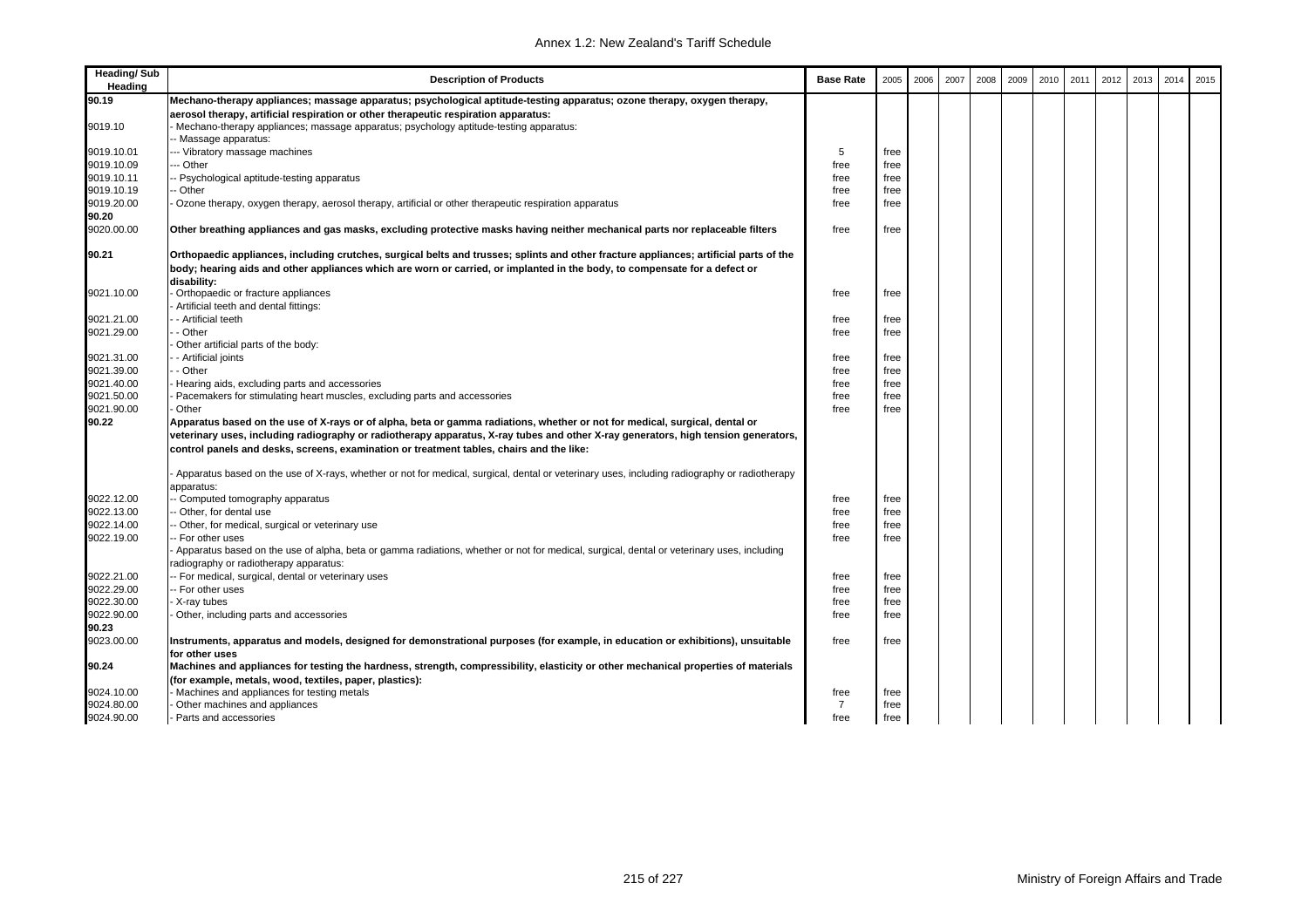| <b>Heading/Sub</b><br>Heading | <b>Description of Products</b>                                                                                                                                                                                                                                     | <b>Base Rate</b>                                                                                  | 2005         | 2006 | 2007 | 2008 | 2009 | 2010 | 2011 | 2012 | 2013 | 2014 | 2015 |
|-------------------------------|--------------------------------------------------------------------------------------------------------------------------------------------------------------------------------------------------------------------------------------------------------------------|---------------------------------------------------------------------------------------------------|--------------|------|------|------|------|------|------|------|------|------|------|
| 90.25                         | Hydrometers and similar floating instruments, thermometer, pyrometers, barometers, hygrometers and psychrometers, recording or                                                                                                                                     |                                                                                                   |              |      |      |      |      |      |      |      |      |      |      |
|                               | not, and any combination of these instruments:                                                                                                                                                                                                                     |                                                                                                   |              |      |      |      |      |      |      |      |      |      |      |
|                               | Thermometers and pyrometers, not combined with other instruments:                                                                                                                                                                                                  |                                                                                                   |              |      |      |      |      |      |      |      |      |      |      |
| 9025.11.00                    | - Liquid-filled, for direct reading                                                                                                                                                                                                                                | $\overline{7}$                                                                                    | free         |      |      |      |      |      |      |      |      |      |      |
| 9025.19.00                    | - Other                                                                                                                                                                                                                                                            | $\overline{7}$                                                                                    | free         |      |      |      |      |      |      |      |      |      |      |
| 9025.80.00<br>9025.90.00      | Other instruments<br>Parts and accessories                                                                                                                                                                                                                         | $\overline{7}$<br>free                                                                            | free<br>free |      |      |      |      |      |      |      |      |      |      |
| 90.26                         | Instruments and apparatus for measuring or checking the flow, level, pressure or other variables of liquids or gases (e.g., flow                                                                                                                                   |                                                                                                   |              |      |      |      |      |      |      |      |      |      |      |
|                               | meters, level gauges, manometers, heat meters), excluding instruments and apparatus of heading 90.14, 90.15, 90.28 or 90.32:                                                                                                                                       |                                                                                                   |              |      |      |      |      |      |      |      |      |      |      |
| 9026.10.00                    | For measuring or checking the flow or level of liquids                                                                                                                                                                                                             | $\overline{7}$                                                                                    | free         |      |      |      |      |      |      |      |      |      |      |
| 9026.20                       | For measuring or checking pressure:                                                                                                                                                                                                                                |                                                                                                   |              |      |      |      |      |      |      |      |      |      |      |
| 9026.20.01                    | - Automotive vacuum gauges                                                                                                                                                                                                                                         | free                                                                                              | free         |      |      |      |      |      |      |      |      |      |      |
| 9026.20.09                    | - Other                                                                                                                                                                                                                                                            | 7                                                                                                 | free         |      |      |      |      |      |      |      |      |      |      |
| 9026.80.00                    | Other instruments or apparatus                                                                                                                                                                                                                                     | $\overline{7}$                                                                                    | free         |      |      |      |      |      |      |      |      |      |      |
| 9026.90.00                    | Parts and accessories                                                                                                                                                                                                                                              | See the rates applicable to the articles for which the parts or accessories have been             |              |      |      |      |      |      |      |      |      |      |      |
|                               |                                                                                                                                                                                                                                                                    | designed                                                                                          |              |      |      |      |      |      |      |      |      |      |      |
| 90.27                         | Instruments and apparatus for physical or chemical analysis (e.g., polarimeters, refractometers, spectrometers, gas or smoke                                                                                                                                       |                                                                                                   |              |      |      |      |      |      |      |      |      |      |      |
|                               | analysis apparatus); instruments and apparatus for measuring or checking viscosity, porosity, expansion, surface tension or the                                                                                                                                    |                                                                                                   |              |      |      |      |      |      |      |      |      |      |      |
|                               | like; instruments and apparatus for measuring or checking quantities of heat, sound or light (including exposure meters);<br>microtomes:                                                                                                                           |                                                                                                   |              |      |      |      |      |      |      |      |      |      |      |
| 9027.10.00                    | Gas or smoke analysis apparatus                                                                                                                                                                                                                                    | free                                                                                              | free         |      |      |      |      |      |      |      |      |      |      |
| 9027.20.00                    | Chromatographs and electrophoresis instruments                                                                                                                                                                                                                     | free                                                                                              | free         |      |      |      |      |      |      |      |      |      |      |
| 9027.30.00                    | Spectrometers, spectrophotometers and spectrographs using optical radiations (UV, visible, IR)                                                                                                                                                                     | free                                                                                              | free         |      |      |      |      |      |      |      |      |      |      |
| 9027.40.00                    | <b>Exposure meters</b>                                                                                                                                                                                                                                             | free                                                                                              | free         |      |      |      |      |      |      |      |      |      |      |
| 9027.50.00                    | Other instruments and apparatus using optical radiations (UV, visible, IR)                                                                                                                                                                                         | free                                                                                              | free         |      |      |      |      |      |      |      |      |      |      |
| 9027.80.00                    | Other instruments and apparatus                                                                                                                                                                                                                                    | free                                                                                              | free         |      |      |      |      |      |      |      |      |      |      |
| 9027.90.00                    | Microtomes; parts and accessories                                                                                                                                                                                                                                  | free                                                                                              | free         |      |      |      |      |      |      |      |      |      |      |
| 90.28                         | Gas, liquid or electricity supply or production meters, including calibrating meters therefor:                                                                                                                                                                     |                                                                                                   |              |      |      |      |      |      |      |      |      |      |      |
| 9028.10.00                    | Gas meters                                                                                                                                                                                                                                                         | free                                                                                              | free         |      |      |      |      |      |      |      |      |      |      |
| 9028.20.00                    | Liquid meters                                                                                                                                                                                                                                                      | 5                                                                                                 | free         |      |      |      |      |      |      |      |      |      |      |
| 9028.30.00                    | <b>Electricity meters</b>                                                                                                                                                                                                                                          | free                                                                                              | free         |      |      |      |      |      |      |      |      |      |      |
| 9028.90.00                    | Parts and accessories                                                                                                                                                                                                                                              | See the rates applicable to the articles for which the parts or accessories have been             |              |      |      |      |      |      |      |      |      |      |      |
|                               |                                                                                                                                                                                                                                                                    | designed                                                                                          |              |      |      |      |      |      |      |      |      |      |      |
| 90.29                         | Revolution counters, production counters, taximeters, mileometers, pedometers and the like; speed indicators and tachometers,                                                                                                                                      |                                                                                                   |              |      |      |      |      |      |      |      |      |      |      |
|                               | other than those of heading 90.14 or 90.15; stroboscopes:                                                                                                                                                                                                          |                                                                                                   |              |      |      |      |      |      |      |      |      |      |      |
| 9029.10.00                    | Revolution counters, production counters, taximeters, mileometers, pedometers and the like                                                                                                                                                                         | free                                                                                              | free         |      |      |      |      |      |      |      |      |      |      |
| 9029.20.00                    | Speed indicators and tachometers; stroboscopes                                                                                                                                                                                                                     | free                                                                                              | free         |      |      |      |      |      |      |      |      |      |      |
| 9029.90.00                    | Parts and accessories                                                                                                                                                                                                                                              | free                                                                                              | free         |      |      |      |      |      |      |      |      |      |      |
| 90.30                         | Oscilloscopes, spectrum analysers and other instruments and apparatus for measuring or checking electrical quantities excluding<br>meters of heading 90.28; instruments for measuring or detecting alpha, beta, gamma, X-ray, cosmic or other ionising radiations: |                                                                                                   |              |      |      |      |      |      |      |      |      |      |      |
| 9030.10.00                    | Instruments and apparatus for measuring or detecting ionising radiations                                                                                                                                                                                           | free                                                                                              | free         |      |      |      |      |      |      |      |      |      |      |
| 9030.20.00                    | Cathode-ray oscilloscopes and cathode-ray oscillographs                                                                                                                                                                                                            | free                                                                                              | free         |      |      |      |      |      |      |      |      |      |      |
|                               | Other instruments and apparatus, for measuring or checking voltage, current, resistance or power, without a recording device:                                                                                                                                      | $\overline{7}$                                                                                    |              |      |      |      |      |      |      |      |      |      |      |
| 9030.31.00<br>9030.39.00      | - Multimeters<br>- Other                                                                                                                                                                                                                                           | $\overline{7}$                                                                                    | free<br>free |      |      |      |      |      |      |      |      |      |      |
| 9030.40.00                    | Other instruments and apparatus, specially designed for telecommunications (e.g., cross-talk meters, gain measuring instruments, distortion                                                                                                                        | free                                                                                              | free         |      |      |      |      |      |      |      |      |      |      |
|                               | factor meters, psophometers)                                                                                                                                                                                                                                       |                                                                                                   |              |      |      |      |      |      |      |      |      |      |      |
|                               | Other instruments and apparatus:                                                                                                                                                                                                                                   |                                                                                                   |              |      |      |      |      |      |      |      |      |      |      |
| 9030.82.00                    | - For measuring or checking semiconductor wafers or devices                                                                                                                                                                                                        | free                                                                                              | free         |      |      |      |      |      |      |      |      |      |      |
| 9030.83.00                    | Other, with a recording device                                                                                                                                                                                                                                     | 7                                                                                                 | free         |      |      |      |      |      |      |      |      |      |      |
| 9030.89.00                    | - Other                                                                                                                                                                                                                                                            | $\overline{7}$                                                                                    | free         |      |      |      |      |      |      |      |      |      |      |
| 9030.90.00                    | Parts and accessories                                                                                                                                                                                                                                              | See the rates applicable to the articles for which the parts or accessories have been<br>designed |              |      |      |      |      |      |      |      |      |      |      |
| 90.31                         | Measuring or checking instruments, appliances and machines, not specified or included elsewhere in this Chapter; profile<br>projectors:                                                                                                                            |                                                                                                   |              |      |      |      |      |      |      |      |      |      |      |
| 9031.10.00                    | - Machines for balancing mechanical parts                                                                                                                                                                                                                          | $\overline{7}$                                                                                    | free         |      |      |      |      |      |      |      |      |      |      |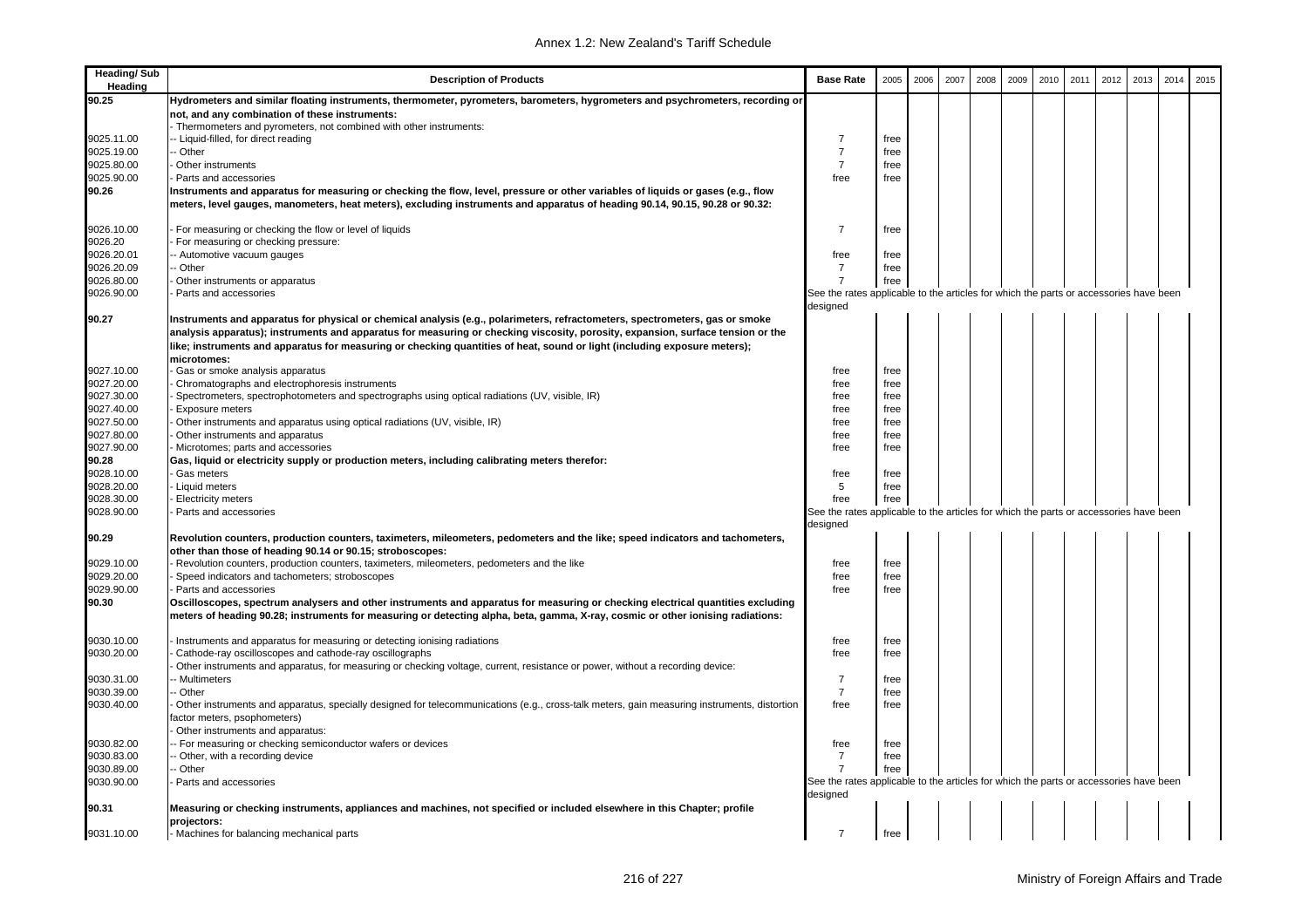| <b>Heading/Sub</b><br>Heading | <b>Description of Products</b>                                                                                                      | <b>Base Rate</b>                                                                                  | 2005 | 2006 | 2007 | 2008 | 2009 | 2010 | 2011 | 2012 | 2013 | 2014 | 2015 |
|-------------------------------|-------------------------------------------------------------------------------------------------------------------------------------|---------------------------------------------------------------------------------------------------|------|------|------|------|------|------|------|------|------|------|------|
| 9031.20.00                    | Test benches                                                                                                                        | -7                                                                                                | free |      |      |      |      |      |      |      |      |      |      |
| 9031.30.00                    | Profile projectors                                                                                                                  | free                                                                                              | free |      |      |      |      |      |      |      |      |      |      |
|                               | Other optical instruments and appliances                                                                                            |                                                                                                   |      |      |      |      |      |      |      |      |      |      |      |
| 9031.41.00                    | For inspecting semiconductor wafers or devices or for inspecting photomasks or reticles used in manufacturing semiconductor devices | free                                                                                              | free |      |      |      |      |      |      |      |      |      |      |
| 9031.49.00                    | - Other                                                                                                                             | free                                                                                              | free |      |      |      |      |      |      |      |      |      |      |
| 9031.80                       | Other instruments, appliances and machines:                                                                                         |                                                                                                   |      |      |      |      |      |      |      |      |      |      |      |
| 9031.80.02                    | - Load cells with a capacity between 150 kilograms and 100 tonnes                                                                   | free                                                                                              | free |      |      |      |      |      |      |      |      |      |      |
| 9031.80.08                    | - Other                                                                                                                             | $\overline{7}$                                                                                    | free |      |      |      |      |      |      |      |      |      |      |
| 9031.90.00                    | Parts and accessories                                                                                                               | See the rates applicable to the articles for which the parts or accessories have been<br>designed |      |      |      |      |      |      |      |      |      |      |      |
| 90.32                         | Automatic regulating or controlling instruments and apparatus:                                                                      |                                                                                                   |      |      |      |      |      |      |      |      |      |      |      |
| 9032.10                       | Thermostats:                                                                                                                        |                                                                                                   |      |      |      |      |      |      |      |      |      |      |      |
| 9032.10.01                    | - Designed solely for use with refrigerating apparatus                                                                              | free                                                                                              | free |      |      |      |      |      |      |      |      |      |      |
| 9032.10.09                    | - Other                                                                                                                             | $\overline{7}$                                                                                    | free |      |      |      |      |      |      |      |      |      |      |
| 9032.20.00                    | Manostats                                                                                                                           | $\overline{7}$                                                                                    | free |      |      |      |      |      |      |      |      |      |      |
|                               | Other instruments and apparatus:                                                                                                    |                                                                                                   |      |      |      |      |      |      |      |      |      |      |      |
| 9032.81.00                    | - Hydraulic or pneumatic                                                                                                            | $\overline{7}$                                                                                    | free |      |      |      |      |      |      |      |      |      |      |
| 9032.89.00                    | - Other                                                                                                                             | $\overline{7}$                                                                                    | free |      |      |      |      |      |      |      |      |      |      |
| 9032.90.00                    | Parts and accessories                                                                                                               | See the rates applicable to the articles for which the parts or accessories have been             |      |      |      |      |      |      |      |      |      |      |      |
|                               |                                                                                                                                     | designed                                                                                          |      |      |      |      |      |      |      |      |      |      |      |
| 90.33                         |                                                                                                                                     |                                                                                                   |      |      |      |      |      |      |      |      |      |      |      |
| 9033.00.00                    | Parts and accessories (not specified or included elsewhere in this chapter) for machines, appliances, instruments or apparatus of   | See the rates applicable to the articles for which the parts or accessories have been             |      |      |      |      |      |      |      |      |      |      |      |
|                               | Chapter 90                                                                                                                          | designed                                                                                          |      |      |      |      |      |      |      |      |      |      |      |
|                               | <b>CHAPTER 91</b>                                                                                                                   |                                                                                                   |      |      |      |      |      |      |      |      |      |      |      |
|                               | <b>CLOCKS AND WATCHES AND PARTS THEREOF</b>                                                                                         |                                                                                                   |      |      |      |      |      |      |      |      |      |      |      |
| 91.01                         | Wrist-watches, pocket-watches and other watches, including stop watches, with case of precious metal or of metal clad with          |                                                                                                   |      |      |      |      |      |      |      |      |      |      |      |
|                               | precious metal                                                                                                                      |                                                                                                   |      |      |      |      |      |      |      |      |      |      |      |
|                               | Wrist-watches, electrically operated, whether or not incorporating a stop-watch facility:                                           |                                                                                                   |      |      |      |      |      |      |      |      |      |      |      |
| 9101.11.00                    | - With mechanical display only                                                                                                      | free                                                                                              | free |      |      |      |      |      |      |      |      |      |      |
| 9101.12.00                    | With opto-electronic display only                                                                                                   | free                                                                                              | free |      |      |      |      |      |      |      |      |      |      |
| 9101.19.00                    | - Other                                                                                                                             | free                                                                                              | free |      |      |      |      |      |      |      |      |      |      |
|                               | Other wrist-watches, whether or not incorporating a stop-watch facility:                                                            |                                                                                                   |      |      |      |      |      |      |      |      |      |      |      |
| 9101.21.00                    | With automatic winding                                                                                                              | free                                                                                              | free |      |      |      |      |      |      |      |      |      |      |
| 9101.29.00                    | - Other                                                                                                                             | free                                                                                              | free |      |      |      |      |      |      |      |      |      |      |
|                               | Other:                                                                                                                              |                                                                                                   |      |      |      |      |      |      |      |      |      |      |      |
| 9101.91.00                    | - Electrically operated                                                                                                             | free                                                                                              | free |      |      |      |      |      |      |      |      |      |      |
| 9101.99.00                    | - Other                                                                                                                             | free                                                                                              | free |      |      |      |      |      |      |      |      |      |      |
| 91.02                         | Wrist-watches, pocket-watches and other watches, including stop-watches, other than those of heading 91.01:                         |                                                                                                   |      |      |      |      |      |      |      |      |      |      |      |
|                               | Wrist-watches, electrically operated, whether or not incorporating a stop-watch facility:                                           |                                                                                                   |      |      |      |      |      |      |      |      |      |      |      |
| 9102.11.00                    | With mechanical display only                                                                                                        | free                                                                                              | free |      |      |      |      |      |      |      |      |      |      |
| 9102.12.00                    | With opto-electronic display only                                                                                                   | free                                                                                              | free |      |      |      |      |      |      |      |      |      |      |
| 9102.19.00                    | - Other                                                                                                                             | free                                                                                              | free |      |      |      |      |      |      |      |      |      |      |
|                               | Other wrist-watches, whether or not incorporating a stop-watch facility:                                                            |                                                                                                   |      |      |      |      |      |      |      |      |      |      |      |
| 9102.21.00                    | With automatic winding                                                                                                              | free                                                                                              | free |      |      |      |      |      |      |      |      |      |      |
| 9102.29.00                    | - Other                                                                                                                             | free                                                                                              | free |      |      |      |      |      |      |      |      |      |      |
|                               | Other:                                                                                                                              |                                                                                                   |      |      |      |      |      |      |      |      |      |      |      |
| 9102.91.00                    | Electrically operated                                                                                                               | free                                                                                              | free |      |      |      |      |      |      |      |      |      |      |
| 9102.99.00                    | Other                                                                                                                               | free                                                                                              | free |      |      |      |      |      |      |      |      |      |      |
| 91.03                         | Clocks with watch movements, excluding clocks of heading 91.04:                                                                     |                                                                                                   |      |      |      |      |      |      |      |      |      |      |      |
| 9103.10.00                    | <b>Electrically operated</b>                                                                                                        | free                                                                                              | free |      |      |      |      |      |      |      |      |      |      |
| 9103.90.00                    | Other                                                                                                                               | free                                                                                              | free |      |      |      |      |      |      |      |      |      |      |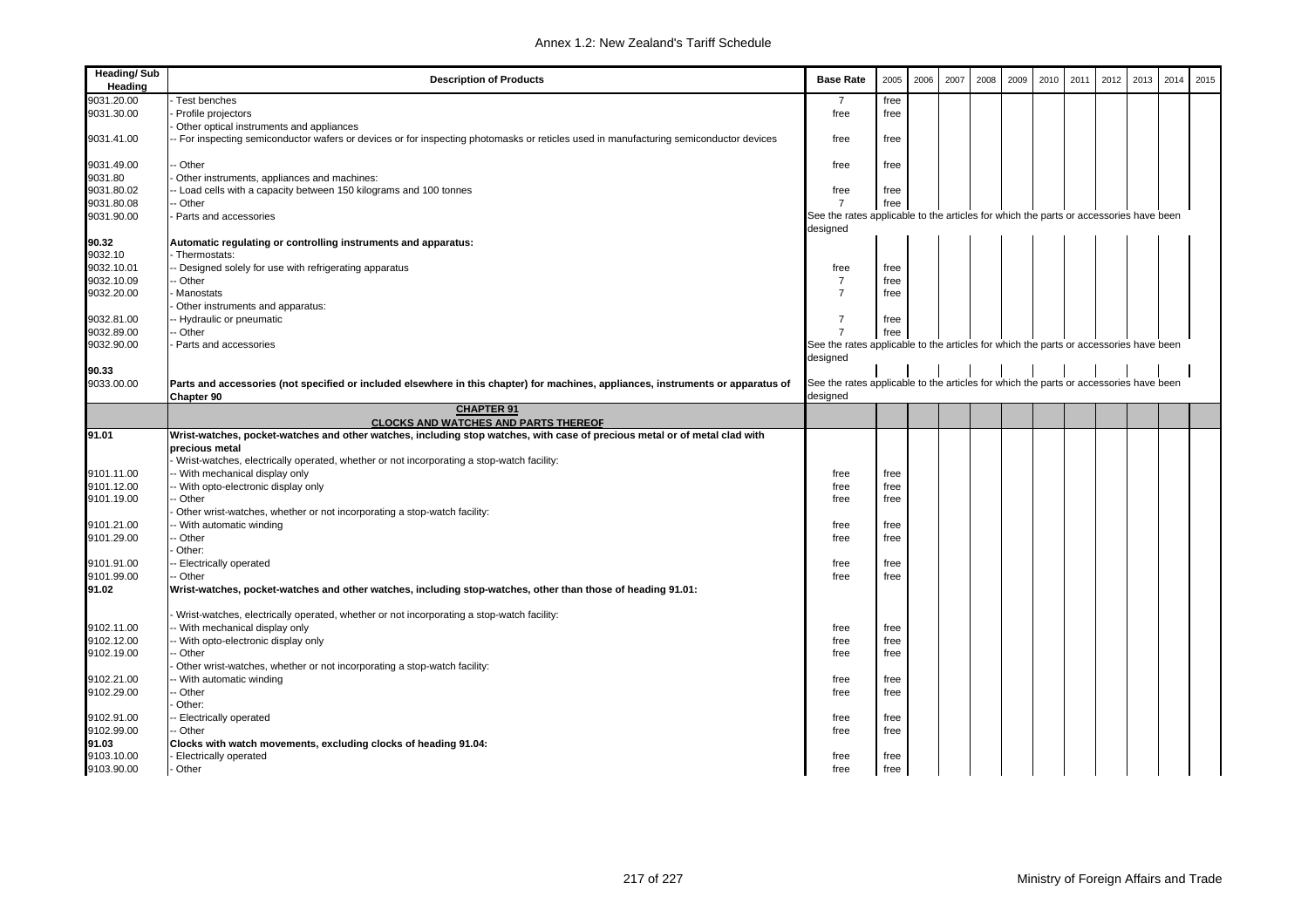| <b>Heading/Sub</b><br>Heading | <b>Description of Products</b>                                                                                                                                                        | <b>Base Rate</b>                                                             | 2005 | 2006 | 2007 | 2008 | 2009 | 2010 | 2011 | 2012 | 2013 | 2014 | 2015 |
|-------------------------------|---------------------------------------------------------------------------------------------------------------------------------------------------------------------------------------|------------------------------------------------------------------------------|------|------|------|------|------|------|------|------|------|------|------|
| 91.04                         |                                                                                                                                                                                       |                                                                              |      |      |      |      |      |      |      |      |      |      |      |
| 9104.00.00                    | Instrument panel clocks and clocks of a similar type for vehicles, aircraft, spacecraft or vessels                                                                                    | free                                                                         | free |      |      |      |      |      |      |      |      |      |      |
| 91.05                         | Other clocks:                                                                                                                                                                         |                                                                              |      |      |      |      |      |      |      |      |      |      |      |
|                               | Alarm clocks:                                                                                                                                                                         |                                                                              |      |      |      |      |      |      |      |      |      |      |      |
| 9105.11                       | - Electrically operated                                                                                                                                                               |                                                                              |      |      |      |      |      |      |      |      |      |      |      |
| 9105.11.10                    | --- Operating by means of solar cells                                                                                                                                                 | free                                                                         | free |      |      |      |      |      |      |      |      |      |      |
| 9105.11.90                    | --- Other                                                                                                                                                                             | free                                                                         | free |      |      |      |      |      |      |      |      |      |      |
| 9105.19.00                    | -- Other                                                                                                                                                                              | free                                                                         | free |      |      |      |      |      |      |      |      |      |      |
|                               | Wall clocks:                                                                                                                                                                          |                                                                              |      |      |      |      |      |      |      |      |      |      |      |
| 9105.21                       | -- Electrically operated                                                                                                                                                              |                                                                              |      |      |      |      |      |      |      |      |      |      |      |
| 9105.21.10                    | -- Operating by means of solar cells                                                                                                                                                  | free                                                                         | free |      |      |      |      |      |      |      |      |      |      |
| 9105.21.90                    | --- Other                                                                                                                                                                             | free                                                                         | free |      |      |      |      |      |      |      |      |      |      |
| 9105.29.00                    | -- Other                                                                                                                                                                              | free                                                                         | free |      |      |      |      |      |      |      |      |      |      |
|                               | Other:                                                                                                                                                                                |                                                                              |      |      |      |      |      |      |      |      |      |      |      |
| 9105.91                       | - Electrically operated                                                                                                                                                               |                                                                              |      |      |      |      |      |      |      |      |      |      |      |
| 9105.91.10                    | --- Operating by means of solar cells                                                                                                                                                 | free                                                                         | free |      |      |      |      |      |      |      |      |      |      |
| 9105.91.90                    | --- Other                                                                                                                                                                             | free                                                                         | free |      |      |      |      |      |      |      |      |      |      |
| 9105.99.00                    | -- Other                                                                                                                                                                              | free                                                                         | free |      |      |      |      |      |      |      |      |      |      |
| 91.06                         | Time of day recording apparatus and apparatus for measuring, recording or otherwise indicating intervals<br>of time, with clock or                                                    |                                                                              |      |      |      |      |      |      |      |      |      |      |      |
|                               | watch movement or with synchronous motor (for example, time-registers, time-recorders):                                                                                               |                                                                              |      |      |      |      |      |      |      |      |      |      |      |
| 9106.10.00                    | - Time-registers; time-recorders                                                                                                                                                      | free                                                                         | free |      |      |      |      |      |      |      |      |      |      |
| 9106.20.00                    | - Parking meters                                                                                                                                                                      | free                                                                         | free |      |      |      |      |      |      |      |      |      |      |
| 9106.90.00                    | Other                                                                                                                                                                                 | free                                                                         | free |      |      |      |      |      |      |      |      |      |      |
| 91.07                         |                                                                                                                                                                                       |                                                                              |      |      |      |      |      |      |      |      |      |      |      |
| 9107.00.00                    | Time switches with clock or watch movement or with synchronous motor                                                                                                                  | free                                                                         | free |      |      |      |      |      |      |      |      |      |      |
| 91.08                         | Watch movements, complete and assembled:<br>Electrically operated                                                                                                                     |                                                                              |      |      |      |      |      |      |      |      |      |      |      |
| 9108.11.00                    | -- With mechanical display only or with a device to which a mechanical display can be incorporated                                                                                    | free                                                                         | free |      |      |      |      |      |      |      |      |      |      |
| 9108.12.00                    | -- With opto-electronic display only                                                                                                                                                  | free                                                                         | free |      |      |      |      |      |      |      |      |      |      |
| 9108.19.00                    | -- Other                                                                                                                                                                              | free                                                                         | free |      |      |      |      |      |      |      |      |      |      |
| 9108.20.00                    | - With automatic winding                                                                                                                                                              | free                                                                         | free |      |      |      |      |      |      |      |      |      |      |
| 9108.90.00                    | Other                                                                                                                                                                                 | free                                                                         | free |      |      |      |      |      |      |      |      |      |      |
| 91.09                         | Clock movements, complete and assembled:<br>Electrically operated                                                                                                                     |                                                                              |      |      |      |      |      |      |      |      |      |      |      |
| 9109.11.00                    | - Of alarm clocks                                                                                                                                                                     | free                                                                         | free |      |      |      |      |      |      |      |      |      |      |
| 9109.19.00                    | -- Other                                                                                                                                                                              | free                                                                         | free |      |      |      |      |      |      |      |      |      |      |
| 9109.90.00                    | Other                                                                                                                                                                                 | free                                                                         | free |      |      |      |      |      |      |      |      |      |      |
| 91.10                         | Complete watch or clock movements, unassembled or partly assembled (movement sets); incomplete watch or clock movements,<br>assembled; rough watch or clock movements:<br>Of watches: |                                                                              |      |      |      |      |      |      |      |      |      |      |      |
| 9110.11.00                    | - Complete movements, unassembled or partly assembled (movement sets)                                                                                                                 | free                                                                         | free |      |      |      |      |      |      |      |      |      |      |
| 9110.12.00                    | - Incomplete movements, assembled                                                                                                                                                     | free                                                                         | free |      |      |      |      |      |      |      |      |      |      |
| 9110.19.00                    | -- Rough movements                                                                                                                                                                    | free                                                                         | free |      |      |      |      |      |      |      |      |      |      |
| 9110.90.00                    | Other                                                                                                                                                                                 | free                                                                         | free |      |      |      |      |      |      |      |      |      |      |
| 91.11                         | Watch cases and parts thereof:                                                                                                                                                        |                                                                              |      |      |      |      |      |      |      |      |      |      |      |
| 9111.10.00                    | Cases of precious metal or of metal clad with precious metal                                                                                                                          | free                                                                         | free |      |      |      |      |      |      |      |      |      |      |
| 9111.20.00                    | Cases of base metal, whether or not gold- or silver-plated                                                                                                                            | free                                                                         | free |      |      |      |      |      |      |      |      |      |      |
| 9111.80.00                    | Other cases                                                                                                                                                                           | free                                                                         | free |      |      |      |      |      |      |      |      |      |      |
| 9111.90.00                    | Parts                                                                                                                                                                                 | free                                                                         | free |      |      |      |      |      |      |      |      |      |      |
| 91.12                         | Clock cases and cases of a similar type for other goods of this chapter, and parts thereof:                                                                                           |                                                                              |      |      |      |      |      |      |      |      |      |      |      |
| 9112.20.00                    | Cases                                                                                                                                                                                 | See the rates applicable to the goods for which the cases have been designed |      |      |      |      |      |      |      |      |      |      |      |
| 9112.90.00                    | Parts                                                                                                                                                                                 | See the rates applicable to the goods for which the parts have been designed |      |      |      |      |      |      |      |      |      |      |      |
| 91.13                         | Watch straps, watch bands and watch bracelets, and parts thereof:                                                                                                                     |                                                                              |      |      |      |      |      |      |      |      |      |      |      |
| 9113.10.00                    | Of precious metal or of metal clad with precious metal                                                                                                                                | free                                                                         | free |      |      |      |      |      |      |      |      |      |      |
| 9113.20.00                    | Of base metal, whether or not gold- or silver-plated                                                                                                                                  | free                                                                         | free |      |      |      |      |      |      |      |      |      |      |
| 9113.90.00                    | Other                                                                                                                                                                                 | $\overline{7}$                                                               | free |      |      |      |      |      |      |      |      |      |      |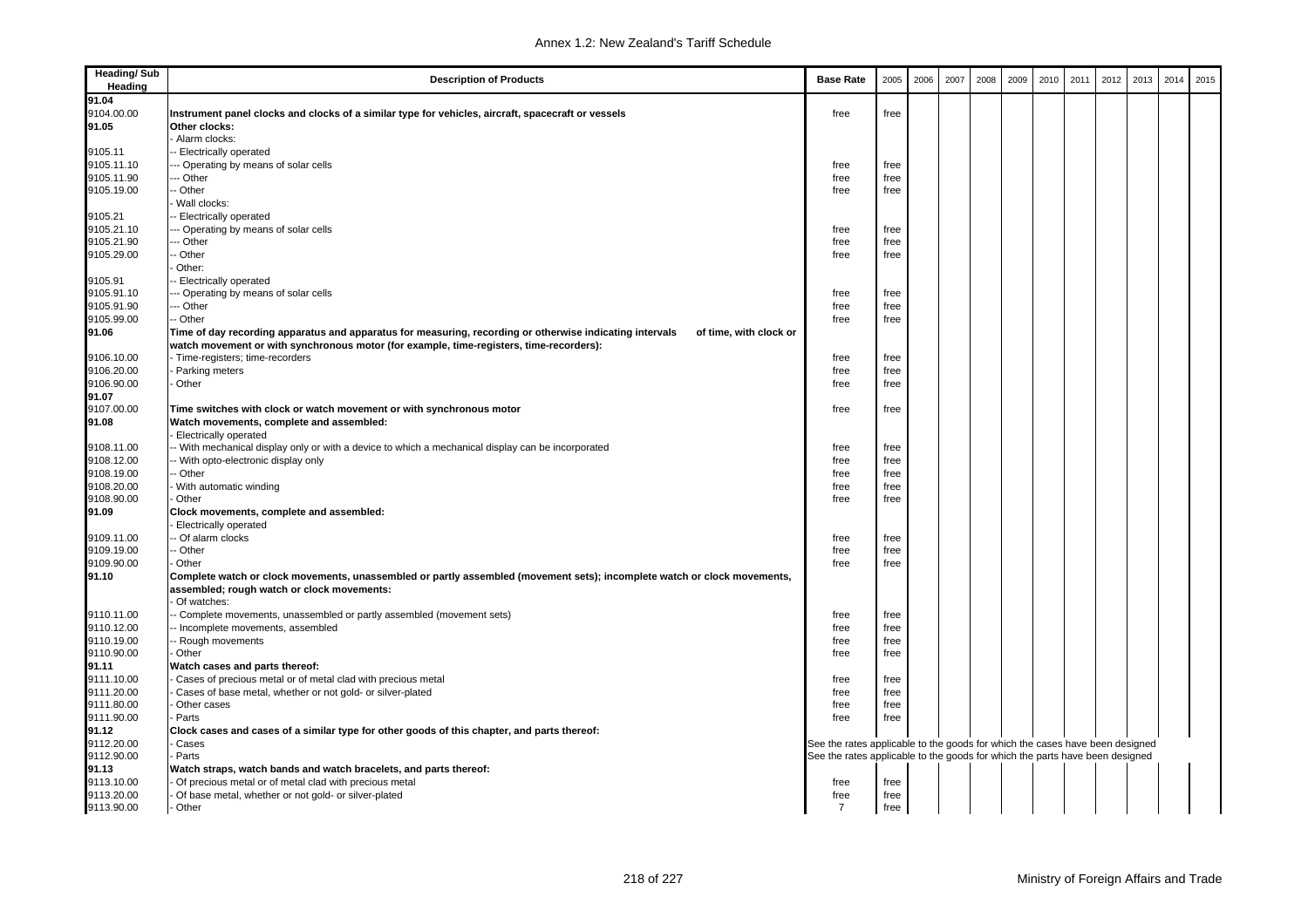| <b>Heading/Sub</b><br>Heading | <b>Description of Products</b>                                                                                                                                                                                                                                                              | <b>Base Rate</b> | 2005 | 2006 | 2007 | 2008 | 2009 | 2010 | 2011 | 2012 | 2013 | 2014 | 2015 |
|-------------------------------|---------------------------------------------------------------------------------------------------------------------------------------------------------------------------------------------------------------------------------------------------------------------------------------------|------------------|------|------|------|------|------|------|------|------|------|------|------|
| 91.14                         | Other clock or watch parts:                                                                                                                                                                                                                                                                 |                  |      |      |      |      |      |      |      |      |      |      |      |
| 9114.10.00                    | Springs, including hairsprings                                                                                                                                                                                                                                                              | free             | free |      |      |      |      |      |      |      |      |      |      |
| 9114.20.00                    | Jewels                                                                                                                                                                                                                                                                                      | free             | free |      |      |      |      |      |      |      |      |      |      |
| 9114.30.00                    | Dials                                                                                                                                                                                                                                                                                       | free             | free |      |      |      |      |      |      |      |      |      |      |
| 9114.40.00                    | Plates and bridges                                                                                                                                                                                                                                                                          | free             | free |      |      |      |      |      |      |      |      |      |      |
| 9114.90.00                    | Other                                                                                                                                                                                                                                                                                       | free             | free |      |      |      |      |      |      |      |      |      |      |
|                               | <b>CHAPTER 92</b><br>MUSICAL INSTRUMENTS; PARTS AND ACCESSORIES OF SUCH ARTICLES                                                                                                                                                                                                            |                  |      |      |      |      |      |      |      |      |      |      |      |
| 92.01                         | Pianos, including automatic pianos; harpsichords and other keyboard stringed instruments:                                                                                                                                                                                                   |                  |      |      |      |      |      |      |      |      |      |      |      |
| 9201.10.00                    | Upright pianos                                                                                                                                                                                                                                                                              | free             | free |      |      |      |      |      |      |      |      |      |      |
| 9201.20.00                    | Grand pianos                                                                                                                                                                                                                                                                                | free             | free |      |      |      |      |      |      |      |      |      |      |
| 9201.90.00                    | Other                                                                                                                                                                                                                                                                                       | free             | free |      |      |      |      |      |      |      |      |      |      |
| 92.02                         | Other string musical instruments (for example, guitars, violins, harps):                                                                                                                                                                                                                    |                  |      |      |      |      |      |      |      |      |      |      |      |
| 9202.10.00                    | Played with a bow                                                                                                                                                                                                                                                                           | free             | free |      |      |      |      |      |      |      |      |      |      |
| 9202.90.00                    | Other                                                                                                                                                                                                                                                                                       | free             | free |      |      |      |      |      |      |      |      |      |      |
| 92.03                         |                                                                                                                                                                                                                                                                                             |                  |      |      |      |      |      |      |      |      |      |      |      |
| 9203.00.00                    | Keyboard pipe organs; harmoniums and similar keyboard instruments with free metal reeds                                                                                                                                                                                                     | free             | free |      |      |      |      |      |      |      |      |      |      |
| 92.04                         | Accordions and similar instruments; mouth organs:                                                                                                                                                                                                                                           |                  |      |      |      |      |      |      |      |      |      |      |      |
| 9204.10.00                    | Accordions and similar instruments                                                                                                                                                                                                                                                          | free             | free |      |      |      |      |      |      |      |      |      |      |
| 9204.20.00                    | Mouth organs                                                                                                                                                                                                                                                                                | free             | free |      |      |      |      |      |      |      |      |      |      |
| 92.05                         | Other wind musical instruments (for example, clarinets, trumpets, bagpipes):                                                                                                                                                                                                                |                  |      |      |      |      |      |      |      |      |      |      |      |
| 9205.10.00                    | Brass-wind instruments                                                                                                                                                                                                                                                                      | free             | free |      |      |      |      |      |      |      |      |      |      |
| 9205.90.00                    | Other                                                                                                                                                                                                                                                                                       | free             | free |      |      |      |      |      |      |      |      |      |      |
| 92.06                         |                                                                                                                                                                                                                                                                                             |                  |      |      |      |      |      |      |      |      |      |      |      |
| 9206.00.00<br>92.07           | Percussion musical instruments (for example, drums, xylophones, cymbals, castanets, maracas)<br>Musical instruments, the sound of which is produced, or must be amplified, electrically (for example, organs, guitars, accordions):                                                         | free             | free |      |      |      |      |      |      |      |      |      |      |
| 9207.10.00                    | Keyboard instruments, other than accordions                                                                                                                                                                                                                                                 | free             | free |      |      |      |      |      |      |      |      |      |      |
| 9207.90.00                    | Other                                                                                                                                                                                                                                                                                       | free             | free |      |      |      |      |      |      |      |      |      |      |
| 92.08                         | Musical boxes, fairground organs, mechanical street organs, mechanical singing birds, musical saws and other musical instruments<br>not falling within any other heading of this chapter; decoy calls of kinds; whistles, call horns and other mouth-blown sound<br>signalling instruments: |                  |      |      |      |      |      |      |      |      |      |      |      |
| 9208.10.00                    | Musical boxes                                                                                                                                                                                                                                                                               | free             | free |      |      |      |      |      |      |      |      |      |      |
| 9208.90.00                    | Other                                                                                                                                                                                                                                                                                       | free             | free |      |      |      |      |      |      |      |      |      |      |
| 92.09                         | Parts (for example, mechanisms for musical boxes) and accessories (for example, cards, discs and rolls for mechanical<br>instruments) of musical instruments; metronomes, tuning forks and pitch pipes of all kinds:                                                                        |                  |      |      |      |      |      |      |      |      |      |      |      |
| 9209.10.00                    | Metronomes, tuning forks and pitch pipes                                                                                                                                                                                                                                                    | free             | free |      |      |      |      |      |      |      |      |      |      |
| 9209.20.00                    | Mechanisms for musical boxes                                                                                                                                                                                                                                                                | free             | free |      |      |      |      |      |      |      |      |      |      |
| 9209.30.00                    | Musical instrument strings<br>Other:                                                                                                                                                                                                                                                        | free             | free |      |      |      |      |      |      |      |      |      |      |
| 9209.91.00                    | Parts and accessories for pianos                                                                                                                                                                                                                                                            | free             | free |      |      |      |      |      |      |      |      |      |      |
| 9209.92.00                    | Parts and accessories for the musical instruments of heading 92.02                                                                                                                                                                                                                          | free             | free |      |      |      |      |      |      |      |      |      |      |
| 9209.93.00                    | Parts and accessories for the musical instruments of heading 92.03<br>Other:                                                                                                                                                                                                                | free             | free |      |      |      |      |      |      |      |      |      |      |
| 9209.94.00                    | Parts and accessories for the musical instruments of heading 92.07                                                                                                                                                                                                                          | free             | free |      |      |      |      |      |      |      |      |      |      |
| 9209.99.00                    | - Other                                                                                                                                                                                                                                                                                     | free             | free |      |      |      |      |      |      |      |      |      |      |
|                               | <b>CHAPTER 93</b><br>ARMS AND AMMUNITION; PARTS AND ACCESSORIES THEREOF                                                                                                                                                                                                                     |                  |      |      |      |      |      |      |      |      |      |      |      |
| 93.01                         | Military weapons, other than revolvers, pistols and arms of heading 93.07                                                                                                                                                                                                                   |                  |      |      |      |      |      |      |      |      |      |      |      |
|                               | Artillery weapons (for example, guns, howitzers and mortars):                                                                                                                                                                                                                               |                  |      |      |      |      |      |      |      |      |      |      |      |
| 9301.11.00                    | - Self-propelled                                                                                                                                                                                                                                                                            | free             | free |      |      |      |      |      |      |      |      |      |      |
| 9301.19.00                    | - Other                                                                                                                                                                                                                                                                                     | free             | free |      |      |      |      |      |      |      |      |      |      |
| 9301.20.00                    | Rocket launchers; flame-throwers; grenade launchers; torpedo tubes and similar projectors                                                                                                                                                                                                   | free             | free |      |      |      |      |      |      |      |      |      |      |
| 9301.90.00                    | Other                                                                                                                                                                                                                                                                                       | free             | free |      |      |      |      |      |      |      |      |      |      |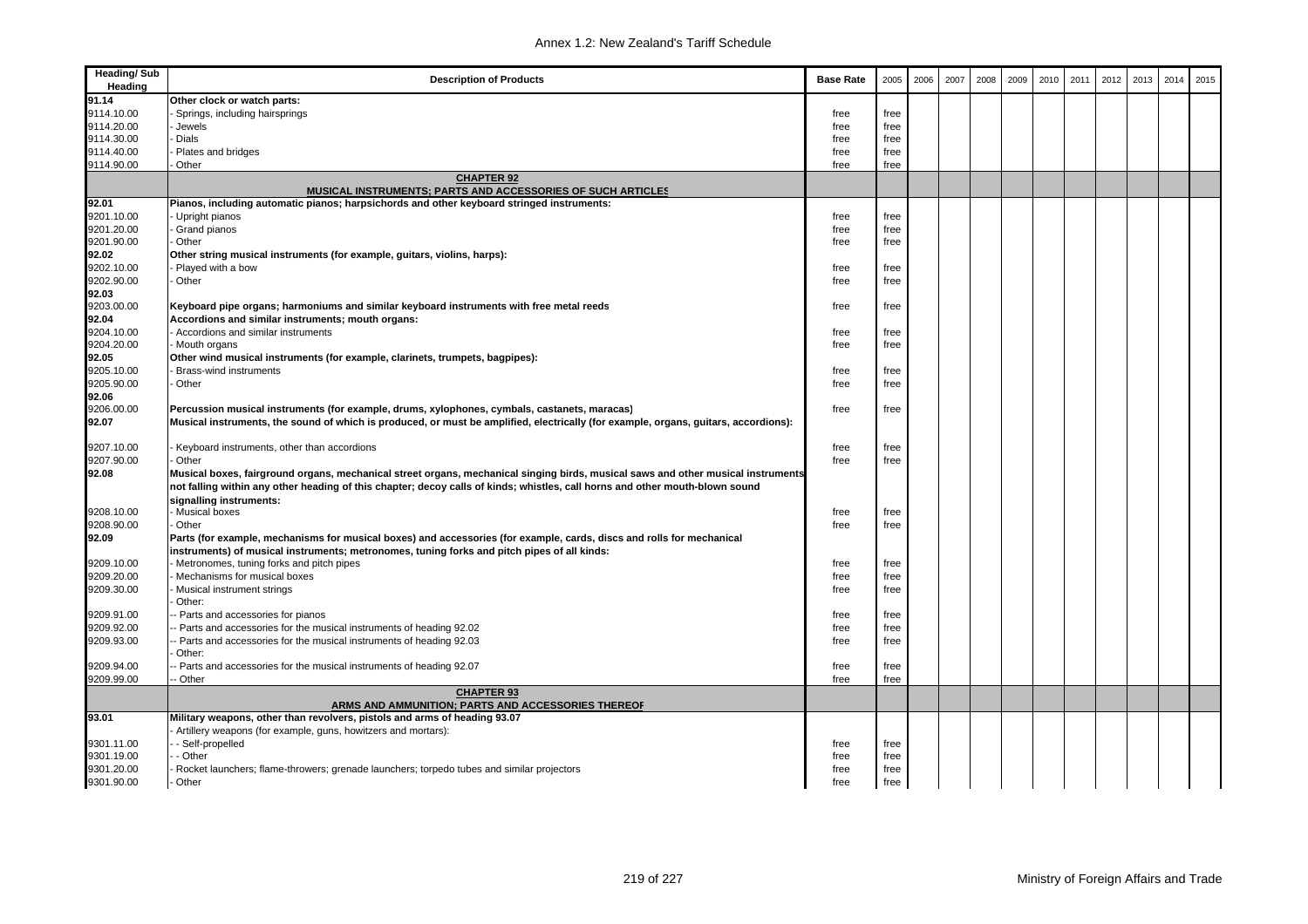| <b>Heading/Sub</b><br>Heading | <b>Description of Products</b>                                                                                                                                                                        | <b>Base Rate</b>                                                                  | 2005         | 2006 | 2007 | 2008 | 2009 | 2010 | 2011 | 2012 | 2013 | 2014 | 2015 |
|-------------------------------|-------------------------------------------------------------------------------------------------------------------------------------------------------------------------------------------------------|-----------------------------------------------------------------------------------|--------------|------|------|------|------|------|------|------|------|------|------|
| 93.02                         |                                                                                                                                                                                                       |                                                                                   |              |      |      |      |      |      |      |      |      |      |      |
| 9302.00.00                    | Revolvers and pistols, other than those of heading 93.03 or 93.04                                                                                                                                     | free                                                                              | free         |      |      |      |      |      |      |      |      |      |      |
| 93.03                         | Other firearms and similar devices which operate by the firing of an explosive charge (e.g., sporting shotguns and rifles, muzzle-                                                                    |                                                                                   |              |      |      |      |      |      |      |      |      |      |      |
|                               | loading firearms, Very pistols and other devices designed to project only signal flares, pistols and revolvers for firing blank                                                                       |                                                                                   |              |      |      |      |      |      |      |      |      |      |      |
|                               | ammunition, captive-bolt human killers, line-throwing guns):                                                                                                                                          |                                                                                   |              |      |      |      |      |      |      |      |      |      |      |
| 9303.10.00                    | Muzzle-loading firearms                                                                                                                                                                               | free                                                                              | free         |      |      |      |      |      |      |      |      |      |      |
| 9303.20.00                    | Other sporting, hunting or target-shooting shotguns, including combination shotgun-rifles                                                                                                             | free                                                                              | free         |      |      |      |      |      |      |      |      |      |      |
| 9303.30.00                    | Other sporting, hunting or target-shooting rifles                                                                                                                                                     | free                                                                              | free         |      |      |      |      |      |      |      |      |      |      |
| 9303.90.00                    | Other                                                                                                                                                                                                 | free                                                                              | free         |      |      |      |      |      |      |      |      |      |      |
| 93.04                         |                                                                                                                                                                                                       |                                                                                   |              |      |      |      |      |      |      |      |      |      |      |
| 9304.00                       | Other arms (for example, spring, air or gas guns and pistols, truncheons), excluding those of heading 93.07:                                                                                          |                                                                                   |              |      |      |      |      |      |      |      |      |      |      |
| 9304.00.02                    | Underwater spearguns                                                                                                                                                                                  | $\overline{7}$                                                                    | free         |      |      |      |      |      |      |      |      |      |      |
| 9304.00.18                    | Other                                                                                                                                                                                                 | free                                                                              | free         |      |      |      |      |      |      |      |      |      |      |
| 93.05                         | Parts and accessories of articles of headings 93.01 to 93.04:                                                                                                                                         |                                                                                   |              |      |      |      |      |      |      |      |      |      |      |
| 9305.10.00                    | Of revolvers or pistols                                                                                                                                                                               | free                                                                              | free         |      |      |      |      |      |      |      |      |      |      |
|                               |                                                                                                                                                                                                       |                                                                                   |              |      |      |      |      |      |      |      |      |      |      |
|                               | Of shotguns or rifles of heading 93.03:                                                                                                                                                               |                                                                                   |              |      |      |      |      |      |      |      |      |      |      |
| 9305.21.00                    | - Shotgun barrels                                                                                                                                                                                     | free                                                                              | free         |      |      |      |      |      |      |      |      |      |      |
| 9305.29                       | - Other:                                                                                                                                                                                              |                                                                                   |              |      |      |      |      |      |      |      |      |      |      |
| 9305.29.01                    | -- Of humane killers, captive bolt                                                                                                                                                                    | free                                                                              | free         |      |      |      |      |      |      |      |      |      |      |
| 9305.29.09                    | -- Other                                                                                                                                                                                              | free                                                                              | free         |      |      |      |      |      |      |      |      |      |      |
| 9305.90                       | Other:                                                                                                                                                                                                |                                                                                   |              |      |      |      |      |      |      |      |      |      |      |
| 9305.91.00                    | - Of military weapons of heading 93.01                                                                                                                                                                | free                                                                              | free         |      |      |      |      |      |      |      |      |      |      |
| 9305.99.00                    | - Other                                                                                                                                                                                               | free                                                                              | free         |      |      |      |      |      |      |      |      |      |      |
| 93.06                         | Bombs, grenades, torpedoes, mines, missiles, and similar munitions of war and parts thereof; cartridges and other ammunition and<br>projectiles and parts thereof, including shot and cartridge wads: |                                                                                   |              |      |      |      |      |      |      |      |      |      |      |
| 9306.10                       | Cartridges for riveting or similar tools or for captive-bolt humane killers and parts thereof:                                                                                                        |                                                                                   |              |      |      |      |      |      |      |      |      |      |      |
|                               | - Cartridges:                                                                                                                                                                                         |                                                                                   |              |      |      |      |      |      |      |      |      |      |      |
|                               | -- .22 calibre rimfire                                                                                                                                                                                | $\overline{7}$                                                                    |              |      |      |      |      |      |      |      |      |      |      |
| 9306.10.01<br>9306.10.09      | -- Other                                                                                                                                                                                              | 6.5                                                                               | free<br>free |      |      |      |      |      |      |      |      |      |      |
|                               |                                                                                                                                                                                                       |                                                                                   |              |      |      |      |      |      |      |      |      |      |      |
|                               | Parts:                                                                                                                                                                                                |                                                                                   |              |      |      |      |      |      |      |      |      |      |      |
| 9306.10.11                    | --- Metal cups                                                                                                                                                                                        | free                                                                              | free         |      |      |      |      |      |      |      |      |      |      |
| 9306.10.19                    | -- Other                                                                                                                                                                                              | See the rates applicable to the cartridges for which the parts have been designed |              |      |      |      |      |      |      |      |      |      |      |
|                               | Shotgun cartridges and parts thereof; air gun pellets:                                                                                                                                                |                                                                                   |              |      |      |      |      |      |      |      |      |      |      |
| 9306.21                       | - Cartridges:                                                                                                                                                                                         |                                                                                   |              |      |      |      |      |      |      |      |      |      |      |
|                               | -- Shot:                                                                                                                                                                                              |                                                                                   |              |      |      |      |      |      |      |      |      |      |      |
| 9306.21.01                    | --- 12 bore                                                                                                                                                                                           | $\overline{7}$                                                                    | free         |      |      |      |      |      |      |      |      |      |      |
| 9306.21.09                    | ---- Other                                                                                                                                                                                            | free                                                                              | free         |      |      |      |      |      |      |      |      |      |      |
| 9306.21.11                    | -- Ball                                                                                                                                                                                               | 6.5                                                                               | free         |      |      |      |      |      |      |      |      |      |      |
|                               | -- Other:                                                                                                                                                                                             |                                                                                   |              |      |      |      |      |      |      |      |      |      |      |
| 9306.21.21                    | ---- 12 bore                                                                                                                                                                                          | $\overline{7}$                                                                    | free         |      |      |      |      |      |      |      |      |      |      |
| 9306.21.29                    | ---- Other                                                                                                                                                                                            | 6.5                                                                               | free         |      |      |      |      |      |      |      |      |      |      |
| 9306.29                       | - Other:                                                                                                                                                                                              |                                                                                   |              |      |      |      |      |      |      |      |      |      |      |
|                               | --- Parts of shotgun cartridges:                                                                                                                                                                      |                                                                                   |              |      |      |      |      |      |      |      |      |      |      |
| 9306.29.01                    | ---- Bullets and lead shot                                                                                                                                                                            | $\overline{7}$                                                                    | free         |      |      |      |      |      |      |      |      |      |      |
| 9306.29.09                    | ---- Metal cups                                                                                                                                                                                       | free                                                                              | free         |      |      |      |      |      |      |      |      |      |      |
| 9306.29.19                    | --- Other                                                                                                                                                                                             | See the rates applicable to the cartridges for which the parts have been designed |              |      |      |      |      |      |      |      |      |      |      |
| 9306.29.29                    | --- Air gun pellets                                                                                                                                                                                   | 6.5                                                                               | free         |      |      |      |      |      |      |      |      |      |      |
| 9306.30                       | Other cartridges and parts thereof:                                                                                                                                                                   |                                                                                   |              |      |      |      |      |      |      |      |      |      |      |
|                               | - Cartridges:                                                                                                                                                                                         |                                                                                   |              |      |      |      |      |      |      |      |      |      |      |
|                               | -- Ball:                                                                                                                                                                                              |                                                                                   |              |      |      |      |      |      |      |      |      |      |      |
| 9306.30.01                    | ---- .22 calibre rimfire; .243, .303, .308 (7.62 NATO) calibre                                                                                                                                        | $\overline{7}$                                                                    | free         |      |      |      |      |      |      |      |      |      |      |
| 9306.30.09                    | --- Other                                                                                                                                                                                             | 6.5                                                                               | free         |      |      |      |      |      |      |      |      |      |      |
|                               | -- Other:                                                                                                                                                                                             |                                                                                   |              |      |      |      |      |      |      |      |      |      |      |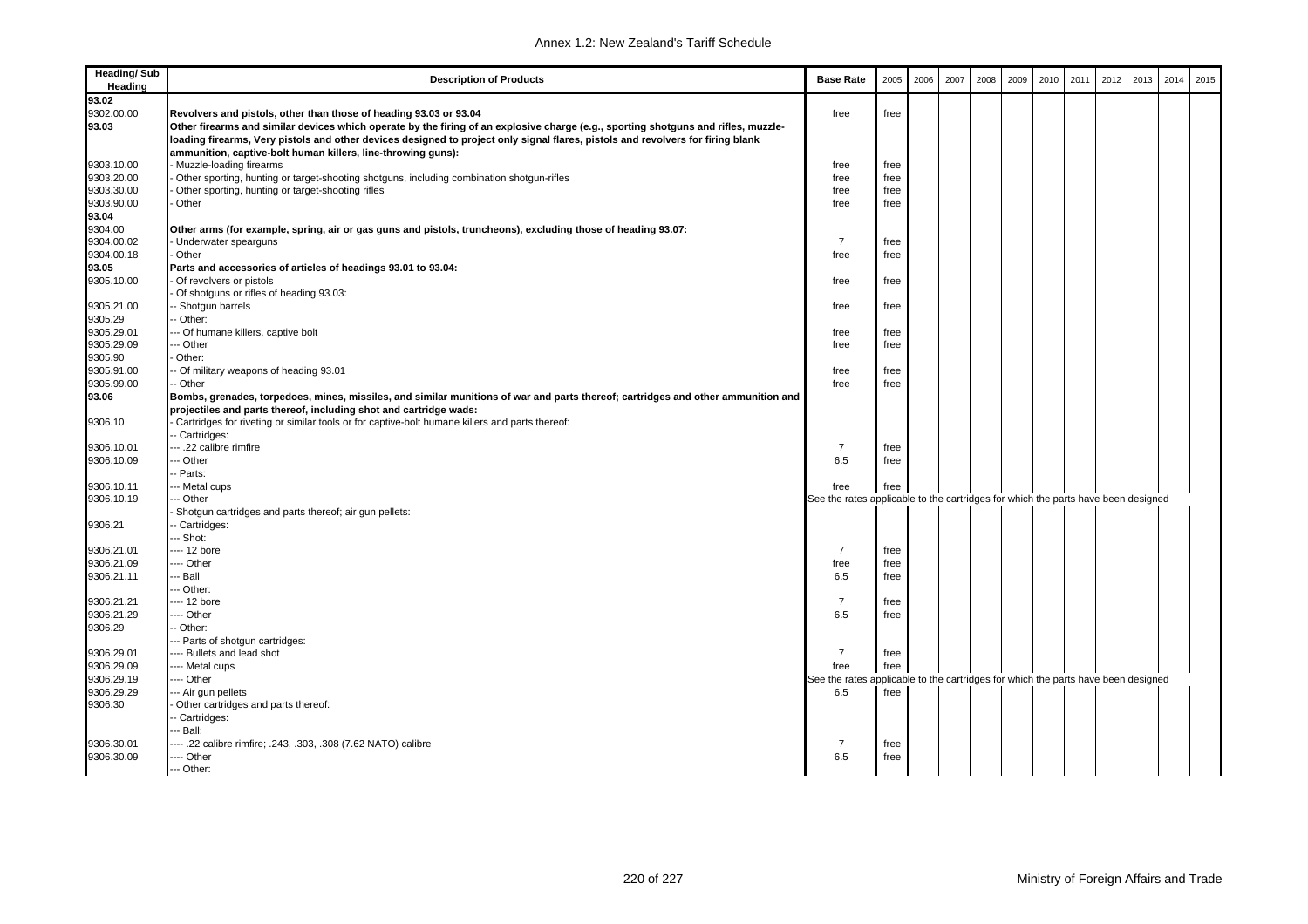| <b>Heading/Sub</b><br>Heading | <b>Description of Products</b>                                                                                                                                                                                                                                                                             | <b>Base Rate</b> | 2005                                                                | 2006           | 2007 | 2008           | 2009 | 2010 | 2011 | 2012 | 2013 | 2014 | 2015 |
|-------------------------------|------------------------------------------------------------------------------------------------------------------------------------------------------------------------------------------------------------------------------------------------------------------------------------------------------------|------------------|---------------------------------------------------------------------|----------------|------|----------------|------|------|------|------|------|------|------|
| 9306.30.11                    | ---- .22 calibre rimfire                                                                                                                                                                                                                                                                                   | -7               | free                                                                |                |      |                |      |      |      |      |      |      |      |
| 9306.30.19                    | --- Other                                                                                                                                                                                                                                                                                                  | 6.5              | free                                                                |                |      |                |      |      |      |      |      |      |      |
|                               | -- Parts of other cartridges:                                                                                                                                                                                                                                                                              |                  |                                                                     |                |      |                |      |      |      |      |      |      |      |
| 9306.30.21                    | -- Bullets                                                                                                                                                                                                                                                                                                 | $\overline{7}$   | free                                                                |                |      |                |      |      |      |      |      |      |      |
| 9306.30.29                    | -- Metal cups                                                                                                                                                                                                                                                                                              | free             | free                                                                |                |      |                |      |      |      |      |      |      |      |
| 9306.30.39                    | -- Other                                                                                                                                                                                                                                                                                                   | See the rates    | applicable to the cartridges for which the parts have been designed |                |      |                |      |      |      |      |      |      |      |
| 9306.90.00                    | Other                                                                                                                                                                                                                                                                                                      | free             | free                                                                |                |      |                |      |      |      |      |      |      |      |
| 93.07                         |                                                                                                                                                                                                                                                                                                            |                  |                                                                     |                |      |                |      |      |      |      |      |      |      |
| 9307.00.00                    | Swords, cutlasses, bayonets, lances and similar arms and parts thereof and scabbards and sheaths therefore                                                                                                                                                                                                 | free             | free                                                                |                |      |                |      |      |      |      |      |      |      |
|                               | <b>CHAPTER 94</b>                                                                                                                                                                                                                                                                                          |                  |                                                                     |                |      |                |      |      |      |      |      |      |      |
|                               | FURNITURE; BEDDING, MATTRESSES, MATTRESS SUPPORTS, CUSHIONS AND SIMILAR STUFFED FURNISHINGS; LAMPS AND                                                                                                                                                                                                     |                  |                                                                     |                |      |                |      |      |      |      |      |      |      |
|                               | LIGHTING FITTINGS, NOT ELSEWHERE SPECIFIED OR INCLUDED; ILLUMINATED SIGNS, ILLUMINATED NAME-PLATES AND THE                                                                                                                                                                                                 |                  |                                                                     |                |      |                |      |      |      |      |      |      |      |
|                               | LIKE; PREFABRICATED BUILDINGS                                                                                                                                                                                                                                                                              |                  |                                                                     |                |      |                |      |      |      |      |      |      |      |
| 94.01                         | Seats (other than those of heading 94.02), whether or not convertible into beds, and parts thereof:                                                                                                                                                                                                        |                  |                                                                     |                |      |                |      |      |      |      |      |      |      |
| 9401.10.00                    | Seats of a kind used for aircraft                                                                                                                                                                                                                                                                          | $\overline{7}$   | 5.5                                                                 | 5              | 4.5  | $\overline{4}$ | 3    | free |      |      |      |      |      |
| 9401.20.00                    | Seats of a kind used for motor vehicles                                                                                                                                                                                                                                                                    | 10               | 8                                                                   | $\overline{7}$ | 6    | 4              | 3    | free |      |      |      |      |      |
| 9401.30.00                    | Swivel seats with variable height adjustment                                                                                                                                                                                                                                                               | $\overline{7}$   | 5.5                                                                 | 5              | 4.5  | $\overline{4}$ | 3    | free |      |      |      |      |      |
| 9401.40.00                    | Seats other than garden seats or camping equipment, convertible into beds                                                                                                                                                                                                                                  | $\overline{7}$   | 5.5                                                                 | 5              | 4.5  | $\overline{4}$ | 3    | free |      |      |      |      |      |
| 9401.50.00                    | Seats of cane, osier, bamboo or similar materials                                                                                                                                                                                                                                                          | $\overline{7}$   | 5.5                                                                 | $\overline{4}$ | 3    | free           |      |      |      |      |      |      |      |
|                               | Other seats, with wooden frames:                                                                                                                                                                                                                                                                           |                  |                                                                     |                |      |                |      |      |      |      |      |      |      |
| 9401.61.00                    | - Upholstered                                                                                                                                                                                                                                                                                              | $\overline{7}$   | 5.5                                                                 | 4              | 3    | free           |      |      |      |      |      |      |      |
| 9401.69.00                    | - Other                                                                                                                                                                                                                                                                                                    | $\overline{7}$   | 5.5                                                                 | 5              | 4.5  | $\overline{4}$ | 3    | free |      |      |      |      |      |
|                               | Other seats, with metal frames:                                                                                                                                                                                                                                                                            |                  |                                                                     |                |      |                |      |      |      |      |      |      |      |
| 9401.71.00                    | -- Upholstered                                                                                                                                                                                                                                                                                             | $\overline{7}$   | 5.5                                                                 | 5              | 4.5  | 4              | 3    | free |      |      |      |      |      |
| 9401.79.00                    | - Other                                                                                                                                                                                                                                                                                                    | $\overline{7}$   | 5.5                                                                 | 5              | 4.5  | $\overline{4}$ | 3    | free |      |      |      |      |      |
| 9401.80.00                    | Other seats                                                                                                                                                                                                                                                                                                | $\overline{7}$   | 5.5                                                                 | 5              | 4.5  | $\overline{4}$ | 3    | free |      |      |      |      |      |
| 9401.90                       | Parts:                                                                                                                                                                                                                                                                                                     |                  |                                                                     |                |      |                |      |      |      |      |      |      |      |
| 9401.90.01                    | - For use in the assembly of motor vehicles as may be determined by the Minister in accordance with section 14 of this Act<br>- Other:                                                                                                                                                                     | 17.5             | 14                                                                  | 12.5           | 10   | 7.5            | 5    | free |      |      |      |      |      |
| 9401.90.11                    | --- Automotive                                                                                                                                                                                                                                                                                             | 10               | 8                                                                   | $\overline{7}$ | 6    | 4              | 3    | free |      |      |      |      |      |
| 9401.90.19                    | --- Other                                                                                                                                                                                                                                                                                                  | $\overline{7}$   | 5.5                                                                 | 5              | 4.5  | $\overline{4}$ | 3    | free |      |      |      |      |      |
| 94.02                         | Medical, surgical, dental or veterinary furniture (for example operating tables, examination tables, hospital beds with medical<br>fittings, dentists' chairs); barbers' chairs and similar chairs, having rotating as well as both reclining and elevating movements;<br>parts of the foregoing articles: |                  |                                                                     |                |      |                |      |      |      |      |      |      |      |
| 9402.10.00                    | - Dentists', barbers' or similar chairs and parts thereof                                                                                                                                                                                                                                                  | free             | free                                                                |                |      |                |      |      |      |      |      |      |      |
| 9402.90.00                    | Other                                                                                                                                                                                                                                                                                                      | free             | free                                                                |                |      |                |      |      |      |      |      |      |      |
| 94.03                         | Other furniture and parts thereof:                                                                                                                                                                                                                                                                         |                  |                                                                     |                |      |                |      |      |      |      |      |      |      |
| 9403.10                       | Metal furniture of a kind used in offices:                                                                                                                                                                                                                                                                 |                  |                                                                     |                |      |                |      |      |      |      |      |      |      |
| 9403.10.01                    | - Music and drafting stands                                                                                                                                                                                                                                                                                | free             | free                                                                |                |      |                |      |      |      |      |      |      |      |
| 9403.10.09                    | - Other                                                                                                                                                                                                                                                                                                    | $\overline{7}$   | 5.5                                                                 | 5              | 4.5  | $\overline{4}$ | 3    | free |      |      |      |      |      |
| 9403.20.00                    | Other metal furniture                                                                                                                                                                                                                                                                                      | $\overline{7}$   | 5.5                                                                 | 5              | 4.5  | $\overline{4}$ | 3    | free |      |      |      |      |      |
| 9403.30.00                    | Wooden furniture of a kind used in offices                                                                                                                                                                                                                                                                 | $\overline{7}$   | 5.5                                                                 | 4              | 3    | free           |      |      |      |      |      |      |      |
| 9403.40.00                    | Wooden furniture of a kind used in the kitchen                                                                                                                                                                                                                                                             | $\overline{7}$   | 5.5                                                                 | 4              | 3    | free           |      |      |      |      |      |      |      |
| 9403.50.00                    | Wooden furniture of a kind used in the bedroom                                                                                                                                                                                                                                                             | $\overline{7}$   | 5.5                                                                 | $\overline{4}$ | 3    | free           |      |      |      |      |      |      |      |
| 9403.60.00                    | Other wooden furniture                                                                                                                                                                                                                                                                                     | $\overline{7}$   | 5.5                                                                 | 4              | 3    | free           |      |      |      |      |      |      |      |
| 9403.70.00                    | - Furniture of plastics                                                                                                                                                                                                                                                                                    | $\overline{7}$   | 5.5                                                                 | 5              | 4.5  | $\overline{4}$ | 3    | free |      |      |      |      |      |
| 9403.80.00                    | Furniture of other materials, including cane, osier, bamboo or similar materials                                                                                                                                                                                                                           | $\overline{7}$   | 5.5                                                                 | 5              | 4.5  | $\overline{4}$ | 3    | free |      |      |      |      |      |
| 9403.90.00                    | Parts                                                                                                                                                                                                                                                                                                      | $\overline{7}$   | 5.5                                                                 | 5              | 4.5  | $\overline{4}$ | 3    | free |      |      |      |      |      |
| 94.04                         | Mattress supports; articles of bedding and similar furnishing (for example mattresses, quilts, eiderdowns, cushions, pouffes and<br>pillows) fitted with springs or stuffed or internally fitted with any material or of cellular rubber or plastics, whether or not covered:                              |                  |                                                                     |                |      |                |      |      |      |      |      |      |      |
| 9404.10.00                    | Mattress supports<br>Mattresses:                                                                                                                                                                                                                                                                           | 7                | 5.5                                                                 | 5              | 4.5  | 4              | 3    | free |      |      |      |      |      |
| 9404.21.00                    | -- Of cellular rubber or plastics, whether or not covered                                                                                                                                                                                                                                                  | $\overline{7}$   | 5.5                                                                 | 5              | 4.5  | $\overline{4}$ | 3    | free |      |      |      |      |      |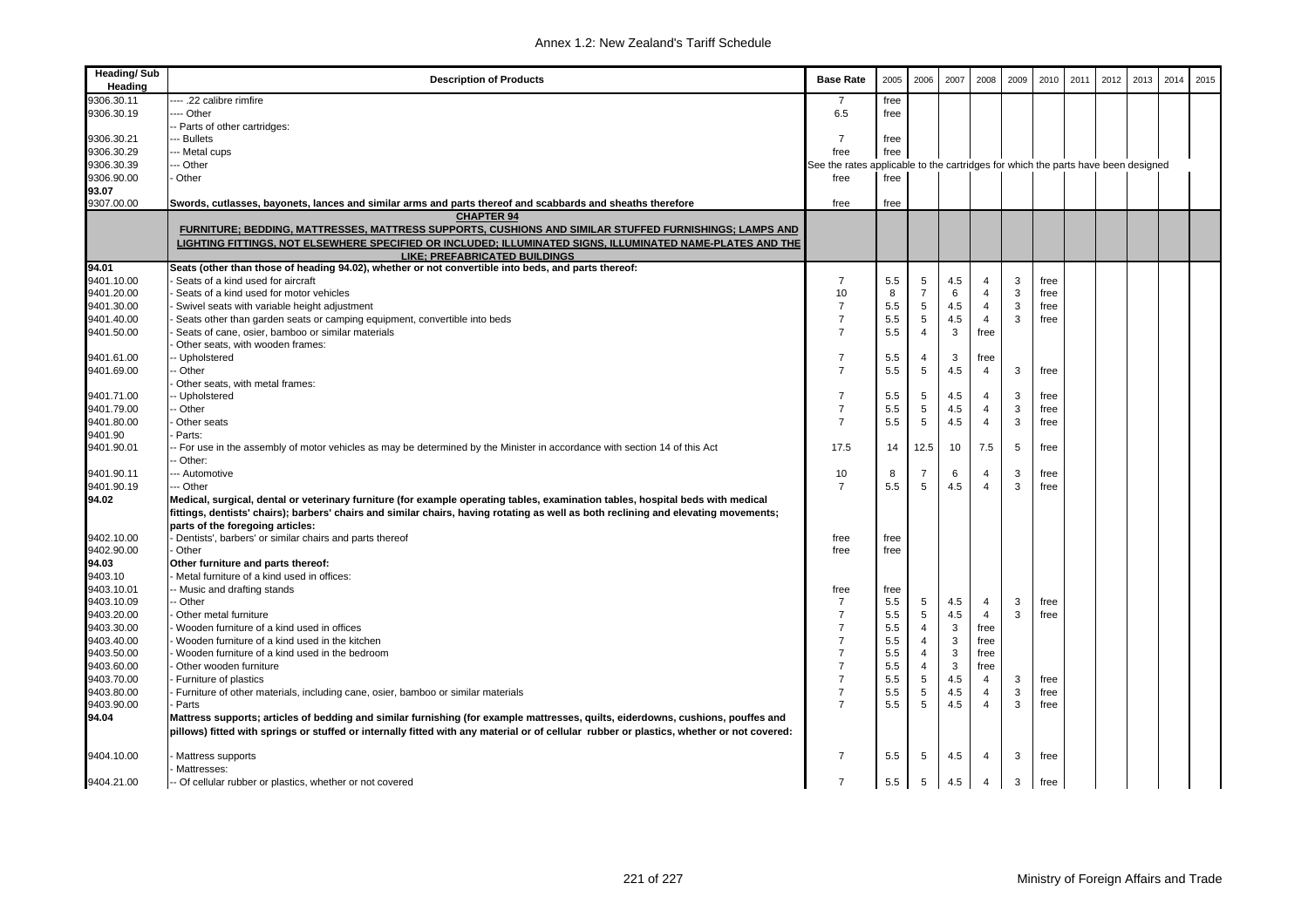| <b>Heading/Sub</b><br>Heading | <b>Description of Products</b>                                                                                                                     | <b>Base Rate</b>                 | 2005 | 2006           | 2007 | 2008           | 2009                    | 2010           | 2011           | 2012 | 2013 | 2014 | 2015 |
|-------------------------------|----------------------------------------------------------------------------------------------------------------------------------------------------|----------------------------------|------|----------------|------|----------------|-------------------------|----------------|----------------|------|------|------|------|
| 9404.29.00                    | Of other materials                                                                                                                                 | 7                                | 5.5  | 5              | 4.5  | 4              | 3                       | free           |                |      |      |      |      |
| 9404.30.00                    | Sleeping bags                                                                                                                                      | $\overline{7}$                   | 5.5  | 5.5            | 5.5  | $\overline{4}$ | $\overline{4}$          | $\overline{4}$ | 3              | 3    | 3    | 3    | free |
| 9404.90.00                    | Other                                                                                                                                              | 12                               | 9.5  | 8              | 6    | $\overline{4}$ | $\overline{\mathbf{4}}$ | $\overline{4}$ | $\overline{4}$ | 3    | 3    | 3    | free |
| 94.05                         | Lamps and lighting fittings including searchlights and spotlights and parts thereof, not elsewhere specified or included; illuminated              |                                  |      |                |      |                |                         |                |                |      |      |      |      |
|                               | signs, illuminated name plates and the like, having a permanently fixed light source, and parts thereof not elsewhere specified or                 |                                  |      |                |      |                |                         |                |                |      |      |      |      |
|                               | included:                                                                                                                                          |                                  |      |                |      |                |                         |                |                |      |      |      |      |
| 9405.10                       | Chandeliers and other electric ceiling or wall lighting fittings, excluding those of a kind used for lighting public open spaces or thoroughfares: |                                  |      |                |      |                |                         |                |                |      |      |      |      |
| 9405.10.01                    | Of plastics                                                                                                                                        | 6.5                              | 5    | $\overline{4}$ | 3    | free           |                         |                |                |      |      |      |      |
| 9405.10.11                    | Of ceramics                                                                                                                                        | $\overline{7}$                   | 5.5  | $\overline{4}$ | 3    | free           |                         |                |                |      |      |      |      |
| 9405.10.19                    | Other                                                                                                                                              | $\overline{7}$                   | 5.5  | $\overline{4}$ | 3    | free           |                         |                |                |      |      |      |      |
| 9405.20                       | Electric table, desk, bedside or floor-standing lamps:                                                                                             |                                  |      |                |      |                |                         |                |                |      |      |      |      |
| 9405.20.01                    | Of plastics                                                                                                                                        | 6.5                              | 5    | $\overline{4}$ | 3    | free           |                         |                |                |      |      |      |      |
| 9405.20.11                    | Of ceramic                                                                                                                                         | $\overline{7}$                   | 5.5  | $\overline{4}$ | 3    | free           |                         |                |                |      |      |      |      |
| 9405.20.19                    | Other                                                                                                                                              | $\overline{7}$                   | 5.5  | $\overline{4}$ | 3    | free           |                         |                |                |      |      |      |      |
| 9405.30.00                    | Lighting sets of a kind used for Christmas trees                                                                                                   | $\overline{7}$                   | 5.5  | $\overline{4}$ | 3    | free           |                         |                |                |      |      |      |      |
| 9405.40                       | Other electric lamps and lighting fittings:                                                                                                        |                                  |      |                |      |                |                         |                |                |      |      |      |      |
|                               | Of base metal:                                                                                                                                     |                                  |      |                |      |                |                         |                |                |      |      |      |      |
| 9405.40.01                    | - For use in harbour and airport beacons and lighthouses; ship and aircraft navigation lamps; miners' safety lamps                                 | free                             | free |                |      |                |                         |                |                |      |      |      |      |
| 9405.40.09                    | - Spotlights                                                                                                                                       | $\overline{7}$                   | 5.5  | $\overline{4}$ | 3    | free           |                         |                |                |      |      |      |      |
| 9405.40.19                    | -- Other                                                                                                                                           | $\overline{7}$                   | free |                |      |                |                         |                |                |      |      |      |      |
|                               | Of other materials:                                                                                                                                |                                  |      |                |      |                |                         |                |                |      |      |      |      |
| 9405.40.21                    | - Spotlights                                                                                                                                       | $\overline{7}$                   | 5.5  | $\overline{4}$ | 3    | free           |                         |                |                |      |      |      |      |
|                               | -- Other:                                                                                                                                          |                                  |      |                |      |                |                         |                |                |      |      |      |      |
| 9405.40.31                    | -- Of plastics                                                                                                                                     | 6.5                              | 5    | $\overline{4}$ | 3    | free           |                         |                |                |      |      |      |      |
| 9405.40.41                    | --- Of ceramics                                                                                                                                    | $\overline{7}$                   | 5.5  | $\overline{4}$ | 3    | free           |                         |                |                |      |      |      |      |
| 9405.40.49                    | --- Other                                                                                                                                          | $\overline{7}$                   | 5.5  | $\overline{4}$ | 3    | free           |                         |                |                |      |      |      |      |
| 9405.50                       | Non-electrical lamps and lighting fittings:                                                                                                        |                                  |      |                |      |                |                         |                |                |      |      |      |      |
|                               | Of base metal:                                                                                                                                     |                                  |      |                |      |                |                         |                |                |      |      |      |      |
| 9405.50.01                    | -- Miners' safety lamps                                                                                                                            | free                             | free |                |      |                |                         |                |                |      |      |      |      |
| 9405.50.09                    | - Other                                                                                                                                            | 5                                | free |                |      |                |                         |                |                |      |      |      |      |
| 9405.50.11                    | Of glass                                                                                                                                           | free                             | free |                |      |                |                         |                |                |      |      |      |      |
| 9405.50.21                    | Of plastics                                                                                                                                        | 6.5                              | 5    | $\overline{4}$ | 3    | free           |                         |                |                |      |      |      |      |
| 9405.50.31                    | Of ceramics                                                                                                                                        | $\overline{7}$                   | 5.5  | $\overline{4}$ | 3    | free           |                         |                |                |      |      |      |      |
| 9405.50.39                    | Other                                                                                                                                              | $\overline{7}$                   | 5.5  | $\overline{4}$ | 3    | free           |                         |                |                |      |      |      |      |
| 9405.60                       | Illuminated signs, illuminated name-plates and the like:                                                                                           |                                  |      |                |      |                |                         |                |                |      |      |      |      |
| 9405.60.01                    | Of glass                                                                                                                                           | free                             | free |                |      |                |                         |                |                |      |      |      |      |
| 9405.60.11                    | Of plastics                                                                                                                                        | 6.5                              | free |                |      |                |                         |                |                |      |      |      |      |
| 9405.60.21                    | Of ceramics                                                                                                                                        | $\overline{7}$                   | 5.5  | $\overline{4}$ | 3    | free           |                         |                |                |      |      |      |      |
| 9405.60.29                    | Other                                                                                                                                              | $\overline{7}$                   | 5.5  | $\overline{4}$ | 3    | free           |                         |                |                |      |      |      |      |
|                               | Parts:                                                                                                                                             |                                  |      |                |      |                |                         |                |                |      |      |      |      |
| 9405.91.00                    | Of glass                                                                                                                                           | $\overline{7}$                   | 5.5  | 4              | 3    | free           |                         |                |                |      |      |      |      |
| 9405.92.00                    | Of plastics                                                                                                                                        | 6.5                              | 5    | $\overline{4}$ | 3    | free           |                         |                |                |      |      |      |      |
| 9405.99                       | Other:                                                                                                                                             |                                  |      |                |      |                |                         |                |                |      |      |      |      |
| 9405.99.01                    | - Of ceramics                                                                                                                                      | $\overline{7}$                   | 5.5  | $\overline{4}$ | 3    | free           |                         |                |                |      |      |      |      |
| 9405.99.09                    | - Other                                                                                                                                            | $\overline{7}$                   | 5.5  | $\overline{4}$ | 3    | free           |                         |                |                |      |      |      |      |
| 94.06                         |                                                                                                                                                    |                                  |      |                |      |                |                         |                |                |      |      |      |      |
|                               |                                                                                                                                                    |                                  |      |                |      |                |                         |                |                |      |      |      |      |
| 9406.00<br>9406.00.01         | Prefabricated buildings:<br>Of wood                                                                                                                |                                  |      |                |      |                |                         |                |                |      |      |      |      |
|                               |                                                                                                                                                    | 6.5                              | 5    | 4              | 3    | free           |                         |                |                |      |      |      |      |
| 9406.00.09                    | Of iron or steel; of aluminium                                                                                                                     | $\overline{7}$<br>$\overline{7}$ | 5.5  | $\overline{4}$ | 3    | free           |                         |                |                |      |      |      |      |
| 9406.00.19                    | Of other materials                                                                                                                                 |                                  | 5.5  | $\overline{4}$ | 3    | free           |                         |                |                |      |      |      |      |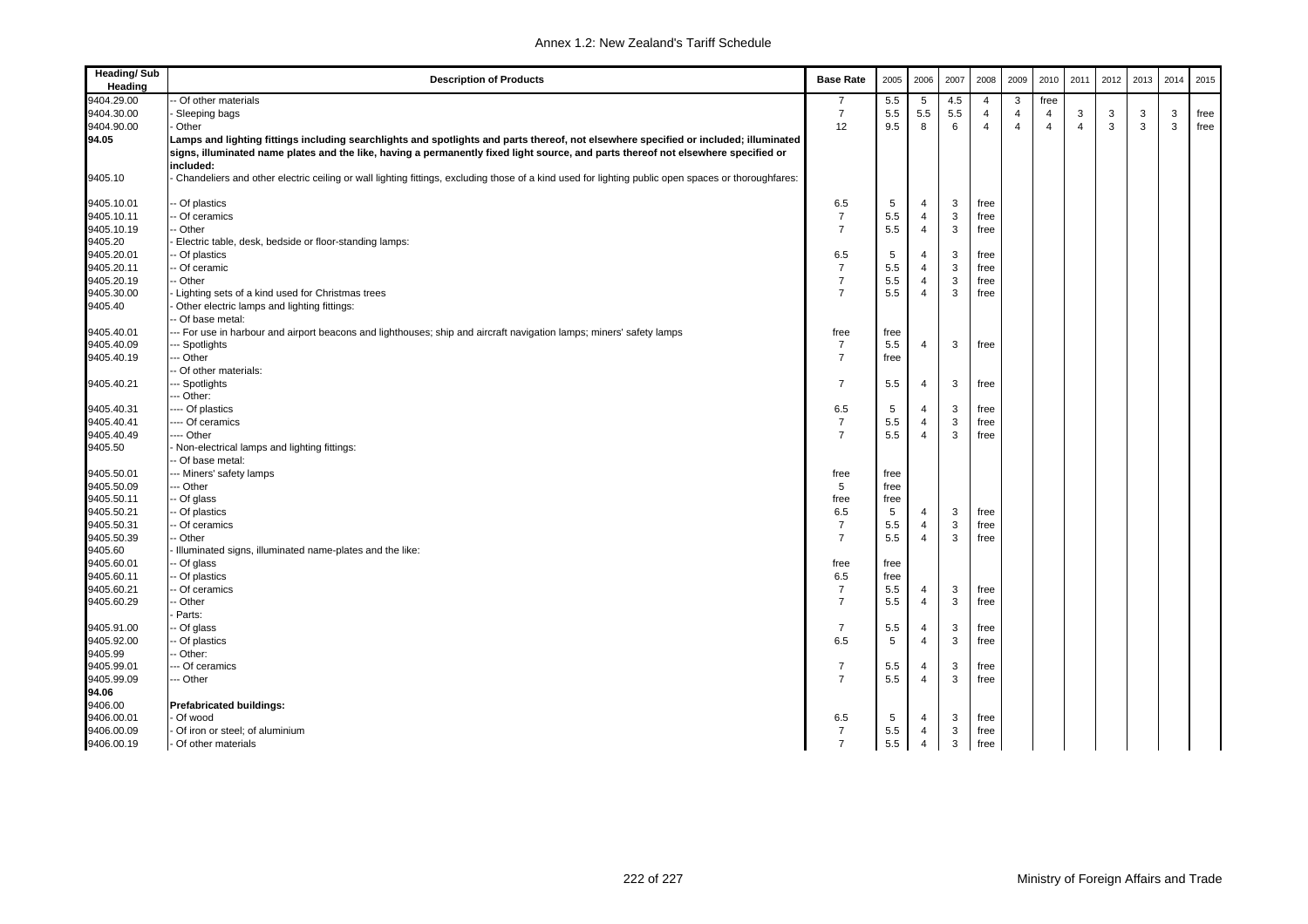| <b>Heading/Sub</b><br>Heading | <b>Description of Products</b>                                                                                                                           | <b>Base Rate</b> | 2005 | 2006 | 2007 | 2008 | 2009 | 2010 | 2011 | 2012 | 2013 | 2014 | 2015 |
|-------------------------------|----------------------------------------------------------------------------------------------------------------------------------------------------------|------------------|------|------|------|------|------|------|------|------|------|------|------|
|                               | <b>CHAPTER 95</b>                                                                                                                                        |                  |      |      |      |      |      |      |      |      |      |      |      |
|                               | TOYS, GAMES AND SPORTS REQUISITES; PARTS AND ACCESSORIES THEREOF                                                                                         |                  |      |      |      |      |      |      |      |      |      |      |      |
| 95.01                         |                                                                                                                                                          | $\overline{7}$   |      |      |      |      |      |      |      |      |      |      |      |
| 9501.00.00<br>95.02           | Wheeled toys designed to be ridden by children (for example, tricycles, scooters, pedal cars); dolls' carriages<br>Dolls representing only human beings: |                  | free |      |      |      |      |      |      |      |      |      |      |
| 9502.10.00                    | Dolls, whether or not dressed                                                                                                                            | $\overline{7}$   | free |      |      |      |      |      |      |      |      |      |      |
|                               | Parts and accessories:                                                                                                                                   |                  |      |      |      |      |      |      |      |      |      |      |      |
| 9502.91.00                    | - Garments and accessories therefor, footwear and headgear                                                                                               | $\overline{7}$   | free |      |      |      |      |      |      |      |      |      |      |
| 9502.99.00                    | - Other                                                                                                                                                  | $\overline{7}$   | free |      |      |      |      |      |      |      |      |      |      |
| 95.03                         | Other toys; reduced-size (scale) models and similar recreational models, working or not; puzzles of all kinds:                                           |                  |      |      |      |      |      |      |      |      |      |      |      |
| 9503.10.00                    | Electric trains, including tracks, signals and other accessories therefor                                                                                | $\overline{7}$   | free |      |      |      |      |      |      |      |      |      |      |
| 9503.20.00                    | Reduced-size (scale) model assembly kits, whether or not working models, excluding those of subheading 9503.10                                           | $\overline{7}$   | free |      |      |      |      |      |      |      |      |      |      |
| 9503.30.00                    | Other construction sets and constructional toys                                                                                                          | $\overline{7}$   | free |      |      |      |      |      |      |      |      |      |      |
| 9503.41.00                    | Toys representing animals or non-human creatures:<br>Stuffed                                                                                             | $\overline{7}$   | free |      |      |      |      |      |      |      |      |      |      |
| 9503.49.00                    | - Other                                                                                                                                                  | $\overline{7}$   | free |      |      |      |      |      |      |      |      |      |      |
| 9503.50.00                    | Toy musical instruments and apparatus                                                                                                                    | $\overline{7}$   | free |      |      |      |      |      |      |      |      |      |      |
| 9503.60.00                    | Puzzles                                                                                                                                                  | $\overline{7}$   | free |      |      |      |      |      |      |      |      |      |      |
| 9503.70.00                    | Other toys, put up in sets or outfits                                                                                                                    | $\overline{7}$   | free |      |      |      |      |      |      |      |      |      |      |
| 9503.80.00                    | Other toys and models, incorporating a motor                                                                                                             | $\overline{7}$   | free |      |      |      |      |      |      |      |      |      |      |
| 9503.90                       | Other:                                                                                                                                                   |                  |      |      |      |      |      |      |      |      |      |      |      |
| 9503.90.01                    | Books and sheets of pictures for cutting out                                                                                                             | free             | free |      |      |      |      |      |      |      |      |      |      |
| 9503.90.11                    | Rubber balloons                                                                                                                                          | free             | free |      |      |      |      |      |      |      |      |      |      |
| 9503.90.19                    | - Other                                                                                                                                                  | $\overline{7}$   | free |      |      |      |      |      |      |      |      |      |      |
| 95.04                         | Articles for funfair, table or parlour games, including pintables, billiards, special tables for casino games and automatic bowling                      |                  |      |      |      |      |      |      |      |      |      |      |      |
| 9504.10.00                    | alley equipment<br>Video games of a kind used with a television receiver                                                                                 | $\overline{7}$   | free |      |      |      |      |      |      |      |      |      |      |
| 9504.20                       | Articles and accessories for billiards:                                                                                                                  |                  |      |      |      |      |      |      |      |      |      |      |      |
| 9504.20.01                    | <b>Billiard chalks</b>                                                                                                                                   | free             | free |      |      |      |      |      |      |      |      |      |      |
| 9504.20.09                    | Other                                                                                                                                                    | $\overline{7}$   | free |      |      |      |      |      |      |      |      |      |      |
| 9504.30.00                    | Other games, operated by coins, banknotes (paper currency), discs or similar articles, other than bowling alley equipment                                | $\overline{7}$   | free |      |      |      |      |      |      |      |      |      |      |
| 9504.40                       | Playing cards:                                                                                                                                           |                  |      |      |      |      |      |      |      |      |      |      |      |
| 9504.40.01                    | Playing cards comprising any of the cards of a conventional suit                                                                                         | 7.5              | free |      |      |      |      |      |      |      |      |      |      |
| 9504.40.09                    | Other                                                                                                                                                    | $\overline{7}$   | free |      |      |      |      |      |      |      |      |      |      |
| 9504.90.00                    | Other                                                                                                                                                    | $\overline{7}$   | free |      |      |      |      |      |      |      |      |      |      |
| 95.05<br>9505.10.00           | Festive, carnival or other entertainment articles, including conjuring tricks and novelty jokes:<br>Articles for Christmas festivities                   | $\overline{7}$   | free |      |      |      |      |      |      |      |      |      |      |
| 9505.90.00                    | Other                                                                                                                                                    | $\overline{7}$   | free |      |      |      |      |      |      |      |      |      |      |
| 95.06                         | Articles and equipment for general physical exercise, gymnastics, athletics, other sports (including table tennis) or outdoor games,                     |                  |      |      |      |      |      |      |      |      |      |      |      |
|                               | not specified or included elsewhere in this chapter; swimming pools and paddling pools:                                                                  |                  |      |      |      |      |      |      |      |      |      |      |      |
|                               |                                                                                                                                                          |                  |      |      |      |      |      |      |      |      |      |      |      |
|                               | Snow-skis and other snow-ski equipment:                                                                                                                  |                  |      |      |      |      |      |      |      |      |      |      |      |
| 9506.11.00                    | · Skis                                                                                                                                                   | free             | free |      |      |      |      |      |      |      |      |      |      |
| 9506.12.00                    | Ski-fastenings (ski-bindings)                                                                                                                            | free             | free |      |      |      |      |      |      |      |      |      |      |
| 9506.19.00                    | Other                                                                                                                                                    | $\overline{7}$   | free |      |      |      |      |      |      |      |      |      |      |
| 9506.21.00                    | Water-skis, surf-boards, sailboards and other water-sport equipment:<br>Sailboards                                                                       | $\overline{7}$   | free |      |      |      |      |      |      |      |      |      |      |
| 9506.29.00                    | - Other                                                                                                                                                  | $\overline{7}$   | free |      |      |      |      |      |      |      |      |      |      |
|                               | Golf clubs and other golf equipment:                                                                                                                     |                  |      |      |      |      |      |      |      |      |      |      |      |
| 9506.31.00                    | Clubs, complete                                                                                                                                          | free             | free |      |      |      |      |      |      |      |      |      |      |
| 9506.32.00                    | Balls                                                                                                                                                    | free             | free |      |      |      |      |      |      |      |      |      |      |
| 9506.39.00                    | Other                                                                                                                                                    | $\overline{7}$   | free |      |      |      |      |      |      |      |      |      |      |
| 9506.40.00                    | Articles and equipment for table-tennis                                                                                                                  | $\overline{7}$   | free |      |      |      |      |      |      |      |      |      |      |
|                               | Tennis, badminton or similar racquets, whether or not strung:                                                                                            |                  |      |      |      |      |      |      |      |      |      |      |      |
| 9506.51.00                    | - Lawn-tennis racquets, whether or not strung                                                                                                            | 7                | free |      |      |      |      |      |      |      |      |      |      |
| 9506.59.00                    | Other                                                                                                                                                    | $\overline{7}$   | free |      |      |      |      |      |      |      |      |      |      |
|                               | Balls, other than golf balls and table-tennis balls:                                                                                                     |                  |      |      |      |      |      |      |      |      |      |      |      |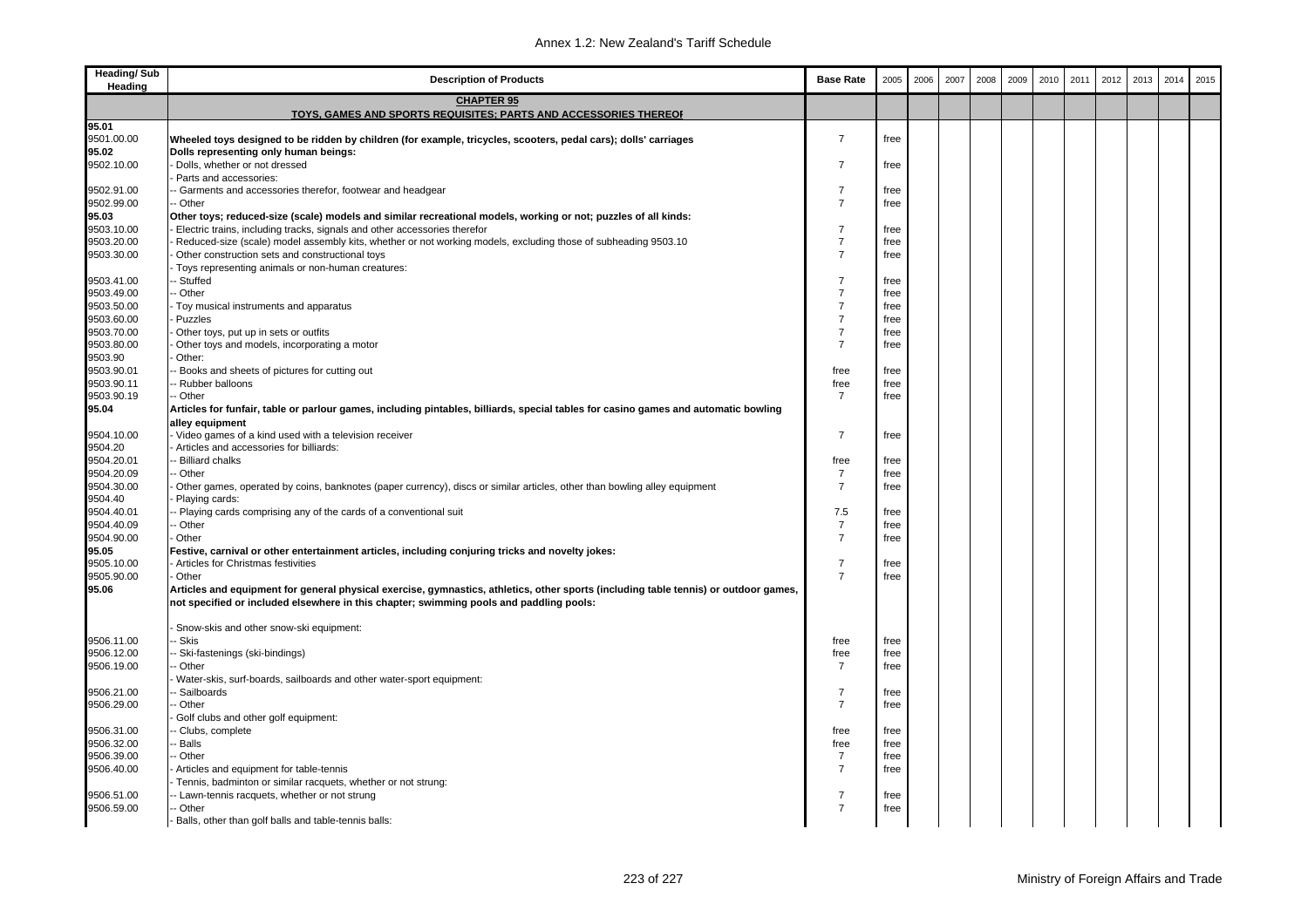| <b>Heading/Sub</b><br>Heading | <b>Description of Products</b>                                                                                                                                                                                                                                                                                                                                        | <b>Base Rate</b>                                    | 2005 | 2006 | 2007 | 2008 | 2009 | 2010 | 2011 | 2012 | 2013 | 2014 | 2015 |
|-------------------------------|-----------------------------------------------------------------------------------------------------------------------------------------------------------------------------------------------------------------------------------------------------------------------------------------------------------------------------------------------------------------------|-----------------------------------------------------|------|------|------|------|------|------|------|------|------|------|------|
| 9506.61.00                    | Lawn-tennis balls                                                                                                                                                                                                                                                                                                                                                     | free                                                | free |      |      |      |      |      |      |      |      |      |      |
| 9506.62.00                    | · Inflatable                                                                                                                                                                                                                                                                                                                                                          | $\overline{7}$                                      | free |      |      |      |      |      |      |      |      |      |      |
| 9506.69                       | Other:                                                                                                                                                                                                                                                                                                                                                                |                                                     |      |      |      |      |      |      |      |      |      |      |      |
| 9506.69.01                    | - Balls for croquet, hockey, polo, softball, baseball and squash                                                                                                                                                                                                                                                                                                      | free                                                | free |      |      |      |      |      |      |      |      |      |      |
| 9506.69.09                    | - Other                                                                                                                                                                                                                                                                                                                                                               | $\overline{7}$                                      | free |      |      |      |      |      |      |      |      |      |      |
| 9506.70.00                    | Ice skates and roller skates, including skating boots with skates attached                                                                                                                                                                                                                                                                                            | $\overline{7}$                                      | free |      |      |      |      |      |      |      |      |      |      |
|                               | Other:                                                                                                                                                                                                                                                                                                                                                                |                                                     |      |      |      |      |      |      |      |      |      |      |      |
| 9506.91.00                    | Articles and equipment for general physical exercise, gymnastics or athletics                                                                                                                                                                                                                                                                                         | $\overline{7}$                                      | free |      |      |      |      |      |      |      |      |      |      |
| 9506.99                       | Other:                                                                                                                                                                                                                                                                                                                                                                |                                                     |      |      |      |      |      |      |      |      |      |      |      |
| 9506.99.01                    | -- Ice axes                                                                                                                                                                                                                                                                                                                                                           | free                                                | free |      |      |      |      |      |      |      |      |      |      |
| 9506.99.09                    | -- Cricket pads and shin-guards and parts thereof                                                                                                                                                                                                                                                                                                                     | 6.5                                                 | free |      |      |      |      |      |      |      |      |      |      |
| 9506.99.19                    | -- Other                                                                                                                                                                                                                                                                                                                                                              | $\overline{7}$                                      | free |      |      |      |      |      |      |      |      |      |      |
| 95.07                         | Fishing rods, fish-hooks and other line fishing tackle; fish landing nets, butterfly nets and similar nets; decoy birds (other than those<br>of heading 92.08 or 97.05) and similar hunting or shooting requisites:                                                                                                                                                   |                                                     |      |      |      |      |      |      |      |      |      |      |      |
| 9507.10.00                    | Fishing rods                                                                                                                                                                                                                                                                                                                                                          | $\overline{7}$                                      | free |      |      |      |      |      |      |      |      |      |      |
| 9507.20                       | Fish-hooks, whether or not snelled:                                                                                                                                                                                                                                                                                                                                   |                                                     |      |      |      |      |      |      |      |      |      |      |      |
| 9507.20.01                    | Fish-hooks, unmounted and without attachments                                                                                                                                                                                                                                                                                                                         | free                                                | free |      |      |      |      |      |      |      |      |      |      |
| 9507.20.09                    | - Other                                                                                                                                                                                                                                                                                                                                                               | $\overline{7}$                                      | free |      |      |      |      |      |      |      |      |      |      |
| 9507.30.00                    | Fishing reels                                                                                                                                                                                                                                                                                                                                                         | free                                                | free |      |      |      |      |      |      |      |      |      |      |
| 9507.90                       | Other:                                                                                                                                                                                                                                                                                                                                                                |                                                     |      |      |      |      |      |      |      |      |      |      |      |
| 9507.90.01                    | - Decoy birds                                                                                                                                                                                                                                                                                                                                                         | free                                                | free |      |      |      |      |      |      |      |      |      |      |
| 9507.90.09                    | - Other                                                                                                                                                                                                                                                                                                                                                               | $\overline{7}$                                      | free |      |      |      |      |      |      |      |      |      |      |
| 95.08                         | Roundabouts, swings, shooting galleries and other fairground amusements; travelling circuses and travelling menageries; travelling                                                                                                                                                                                                                                    |                                                     |      |      |      |      |      |      |      |      |      |      |      |
|                               | theatres:                                                                                                                                                                                                                                                                                                                                                             |                                                     |      |      |      |      |      |      |      |      |      |      |      |
| 9508.10.00                    | Travelling circuses and travelling menageries                                                                                                                                                                                                                                                                                                                         | See the rates applicable to the separate components |      |      |      |      |      |      |      |      |      |      |      |
| 9508.90                       | Other:                                                                                                                                                                                                                                                                                                                                                                |                                                     |      |      |      |      |      |      |      |      |      |      |      |
| 9508.90.11                    | Roundabouts, swings, shooting galleries and other fairground amusements                                                                                                                                                                                                                                                                                               | $\overline{7}$                                      | free |      |      |      |      |      |      |      |      |      |      |
| 9508.90.19                    | Travelling theatres                                                                                                                                                                                                                                                                                                                                                   | See the rates applicable to the separate components |      |      |      |      |      |      |      |      |      |      |      |
|                               | <b>CHAPTER 96</b>                                                                                                                                                                                                                                                                                                                                                     |                                                     |      |      |      |      |      |      |      |      |      |      |      |
|                               | MISCELLANEOUS MANUFACTURED ARTICLES                                                                                                                                                                                                                                                                                                                                   |                                                     |      |      |      |      |      |      |      |      |      |      |      |
| 96.01                         | Worked ivory, bone, tortoise-shell, horn, antlers, coral, mother of pearl and other animal carving material, and articles of these                                                                                                                                                                                                                                    |                                                     |      |      |      |      |      |      |      |      |      |      |      |
|                               | materials (including articles obtained by moulding):                                                                                                                                                                                                                                                                                                                  |                                                     |      |      |      |      |      |      |      |      |      |      |      |
| 9601.10.00                    | Worked ivory and articles of ivory                                                                                                                                                                                                                                                                                                                                    | $\overline{7}$                                      | free |      |      |      |      |      |      |      |      |      |      |
| 9601.90.00                    | Other                                                                                                                                                                                                                                                                                                                                                                 | $\overline{7}$                                      | free |      |      |      |      |      |      |      |      |      |      |
| 96.02                         |                                                                                                                                                                                                                                                                                                                                                                       |                                                     |      |      |      |      |      |      |      |      |      |      |      |
| 9602.00                       | Worked vegetable or mineral carving material and articles of these materials; moulded or carved articles of wax, of stearin, of natural<br>gums or natural resins or modelling pastes, and other moulded or carved articles, not elsewhere specified or included; worked,<br>unhardened gelatin (except gelatin of heading 35.03) and articles of unhardened gelatin: |                                                     |      |      |      |      |      |      |      |      |      |      |      |
| 9602.00.01                    | Imitation flowers, foliage, fruit and sweets; busts, heads, figures, statuettes; imitation pearls                                                                                                                                                                                                                                                                     | $\overline{7}$                                      | free |      |      |      |      |      |      |      |      |      |      |
| 9602.00.09                    | Other                                                                                                                                                                                                                                                                                                                                                                 | free                                                | free |      |      |      |      |      |      |      |      |      |      |
| 96.03                         | Brooms, brushes (including brushes constituting parts of machines, appliances or vehicles), hand operated mechanical floor                                                                                                                                                                                                                                            |                                                     |      |      |      |      |      |      |      |      |      |      |      |
|                               | sweepers, not motorised, mops and feather dusters; prepared knots and tufts for broom or brush making; paint pads and rollers;<br>squeegees (other than roller squeegees):                                                                                                                                                                                            |                                                     |      |      |      |      |      |      |      |      |      |      |      |
| 9603.10.00                    | Brooms and brushes, consisting of twigs or other vegetable materials bound together, with or without handles<br>Tooth brushes, shaving brushes, hair brushes, nail brushes, eyelash brushes and other toilet brushes for use on the person, including such<br>brushes constituting parts of appliances:                                                               | $\overline{7}$                                      | free |      |      |      |      |      |      |      |      |      |      |
| 9603.21.00                    | - Tooth brushes, including dental-plate brushes                                                                                                                                                                                                                                                                                                                       | $\overline{7}$                                      | free |      |      |      |      |      |      |      |      |      |      |
| 9603.29                       | Other:                                                                                                                                                                                                                                                                                                                                                                |                                                     |      |      |      |      |      |      |      |      |      |      |      |
| 9603.29.01                    | -- Nail brushes                                                                                                                                                                                                                                                                                                                                                       | $\overline{7}$                                      | free |      |      |      |      |      |      |      |      |      |      |
| 9603.29.09                    | -- Hair brushes                                                                                                                                                                                                                                                                                                                                                       | $\overline{7}$                                      | free |      |      |      |      |      |      |      |      |      |      |
| 9603.29.19                    | -- Other                                                                                                                                                                                                                                                                                                                                                              | $\overline{7}$                                      | free |      |      |      |      |      |      |      |      |      |      |
| 9603.30.00                    | Artists brushes, writing brushes and similar brushes for the application of cosmetics                                                                                                                                                                                                                                                                                 | $\overline{7}$                                      | free |      |      |      |      |      |      |      |      |      |      |
| 9603.40.00                    | Paint, distemper, varnish or similar brushes (other than brushes of subheading 9603.30); paint pads and rollers                                                                                                                                                                                                                                                       | $\overline{7}$                                      | free |      |      |      |      |      |      |      |      |      |      |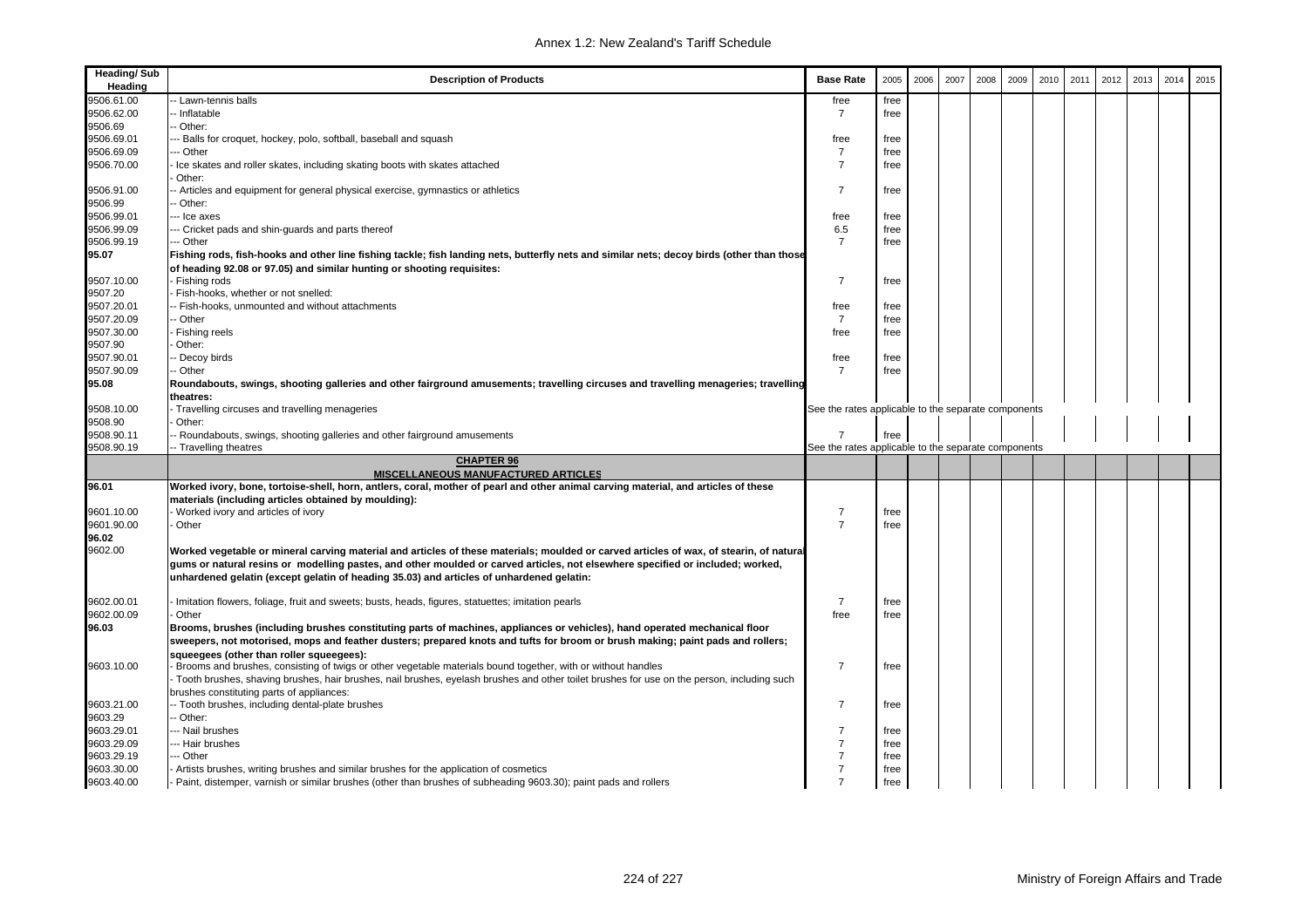| <b>Heading/Sub</b><br>Heading | <b>Description of Products</b>                                                                                                    | <b>Base Rate</b> | 2005        | 2006 | 2007 | 2008           | 2009 | 2010 | 2011 | 2012 | 2013 | 2014 | 2015 |
|-------------------------------|-----------------------------------------------------------------------------------------------------------------------------------|------------------|-------------|------|------|----------------|------|------|------|------|------|------|------|
| 9603.50.00                    | Other brushes constituting parts of machines, appliances or vehicles                                                              | $\overline{7}$   | free        |      |      |                |      |      |      |      |      |      |      |
| 9603.90                       | Other:                                                                                                                            |                  |             |      |      |                |      |      |      |      |      |      |      |
| 9603.90.01                    | - Brushes and mops for cleaning firearms                                                                                          | free             | free        |      |      |                |      |      |      |      |      |      |      |
| 9603.90.09                    | - Hand-operated mechanical floor sweepers, not motorised                                                                          | $\overline{7}$   | free        |      |      |                |      |      |      |      |      |      |      |
| 9603.90.11                    | - Pipe cleaners                                                                                                                   | free             | free        |      |      |                |      |      |      |      |      |      |      |
| 9603.90.19                    | -- Other                                                                                                                          | $\overline{7}$   | free        |      |      |                |      |      |      |      |      |      |      |
| 96.04                         |                                                                                                                                   |                  |             |      |      |                |      |      |      |      |      |      |      |
| 9604.00                       | Hand sieves and hand riddles:                                                                                                     |                  |             |      |      |                |      |      |      |      |      |      |      |
| 9604.00.01                    | Hair sieves; laboratory sieves                                                                                                    | free             | free        |      |      |                |      |      |      |      |      |      |      |
| 9604.00.09                    | Other                                                                                                                             | $\overline{7}$   | free        |      |      |                |      |      |      |      |      |      |      |
| 96.05                         |                                                                                                                                   |                  |             |      |      |                |      |      |      |      |      |      |      |
| 9605.00.00                    | Travel sets for personal toilet, sewing or shoe or clothes cleaning                                                               | $\overline{7}$   | free        |      |      |                |      |      |      |      |      |      |      |
| 96.06                         | Buttons, press-fasteners, snap-fasteners and press-studs, button moulds and other parts of these articles; button blanks:         |                  |             |      |      |                |      |      |      |      |      |      |      |
| 9606.10.00                    | Press-fasteners, snap-fasteners and Press-studs and parts therefor                                                                | free             | free        |      |      |                |      |      |      |      |      |      |      |
|                               | Buttons:                                                                                                                          |                  |             |      |      |                |      |      |      |      |      |      |      |
| 9606.21.00                    | Of plastics, not covered with textile material                                                                                    | 7.5              | free        |      |      |                |      |      |      |      |      |      |      |
| 9606.22.00                    | - Of base metal, not covered with textile material                                                                                | free             | free        |      |      |                |      |      |      |      |      |      |      |
| 9606.29                       | - Other:                                                                                                                          |                  |             |      |      |                |      |      |      |      |      |      |      |
| 9606.29.01                    | -- Of wood or leather                                                                                                             | free             | free        |      |      |                |      |      |      |      |      |      |      |
| 9606.29.09                    | -- Other                                                                                                                          | 7.5              | free        |      |      |                |      |      |      |      |      |      |      |
| 9606.30                       | Button moulds and other parts of buttons; button blanks:                                                                          |                  |             |      |      |                |      |      |      |      |      |      |      |
|                               | - Button moulds and other parts of buttons:                                                                                       |                  |             |      |      |                |      |      |      |      |      |      |      |
| 9606.30.01                    | -- Button moulds                                                                                                                  | free             | free        |      |      |                |      |      |      |      |      |      |      |
|                               | -- Parts of buttons:                                                                                                              |                  |             |      |      |                |      |      |      |      |      |      |      |
| 9606.30.11                    | -- Metal, wood or leather                                                                                                         | free             | free        |      |      |                |      |      |      |      |      |      |      |
| 9606.30.19                    | --- Other                                                                                                                         | 7.5              | free        |      |      |                |      |      |      |      |      |      |      |
|                               | - Button blanks:                                                                                                                  |                  |             |      |      |                |      |      |      |      |      |      |      |
| 9606.30.31                    | Blanks for button moulds                                                                                                          | free             | free        |      |      |                |      |      |      |      |      |      |      |
|                               | -- Other blanks:                                                                                                                  |                  |             |      |      |                |      |      |      |      |      |      |      |
| 9606.30.41                    | ---- Metal, wood or leather                                                                                                       | free             | free        |      |      |                |      |      |      |      |      |      |      |
| 9606.30.49                    | --- Other                                                                                                                         | 7.5              | free        |      |      |                |      |      |      |      |      |      |      |
| 96.07                         | Slide fasteners and parts thereof:                                                                                                |                  |             |      |      |                |      |      |      |      |      |      |      |
|                               | Slide fasteners:                                                                                                                  |                  |             |      |      |                |      |      |      |      |      |      |      |
| 9607.11.00                    | - Fitted with chain scoops of base metal                                                                                          | 7.5              | free        |      |      |                |      |      |      |      |      |      |      |
| 9607.19.00                    | -- Other                                                                                                                          | 7.5              | free        |      |      |                |      |      |      |      |      |      |      |
| 9607.20.00                    | - Parts                                                                                                                           | 7.5              | free        |      |      |                |      |      |      |      |      |      |      |
| 96.08                         | Ball point pens; felt tipped and other porous-tipped pens and markers; fountain pens, stylograph pens and other pens; duplicating |                  |             |      |      |                |      |      |      |      |      |      |      |
|                               | stylos; propelling or sliding pencils; pen-holders, pencil-holders and similar holders; parts (including caps and clips) of the   |                  |             |      |      |                |      |      |      |      |      |      |      |
|                               | foregoing articles, other than those of heading 96.09:                                                                            |                  |             |      |      |                |      |      |      |      |      |      |      |
| 9608.10.02                    | Ball point pens                                                                                                                   | 6.5              | 5           | 5    | 4.5  | $\overline{4}$ | 3    | free |      |      |      |      |      |
| 9608.20.02                    | Felt tipped and other porous-tipped pens and markers                                                                              | 6.5              | $\,$ 5 $\,$ | 5    | 4.5  | $\overline{4}$ | 3    | free |      |      |      |      |      |
|                               | Fountain pens, stylograph pens and other pens:                                                                                    |                  |             |      |      |                |      |      |      |      |      |      |      |
| 9608.31.00                    | -- Indian ink drawing pens                                                                                                        | free             | free        |      |      |                |      |      |      |      |      |      |      |
| 9608.39                       | - Other:                                                                                                                          |                  |             |      |      |                |      |      |      |      |      |      |      |
| 9608.39.01                    | --- Fountain pens                                                                                                                 | free             | free        |      |      |                |      |      |      |      |      |      |      |
| 9608.39.09                    | -- Other                                                                                                                          | 5                | free        |      |      |                |      |      |      |      |      |      |      |
| 9608.40.00                    | Propelling or sliding pencils                                                                                                     | free             | free        |      |      |                |      |      |      |      |      |      |      |
| 9608.50.00                    | Sets of articles from two or more of the foregoing subheadings                                                                    | 6.5              | free        |      |      |                |      |      |      |      |      |      |      |
| 9608.60.00                    | Refills for ball point pens, comprising the ball point and ink-reservoir                                                          | 5                | free        |      |      |                |      |      |      |      |      |      |      |
|                               | Other:                                                                                                                            |                  |             |      |      |                |      |      |      |      |      |      |      |
| 9608.91.00                    | - Pen nibs and nib points                                                                                                         | free             | free        |      |      |                |      |      |      |      |      |      |      |
| 9608.99                       | -- Other:                                                                                                                         |                  |             |      |      |                |      |      |      |      |      |      |      |
| 9608.99.01                    | --- Duplicating stylos; pen-holders, pencil-holders, and similar holders                                                          | 5                | free        |      |      |                |      |      |      |      |      |      |      |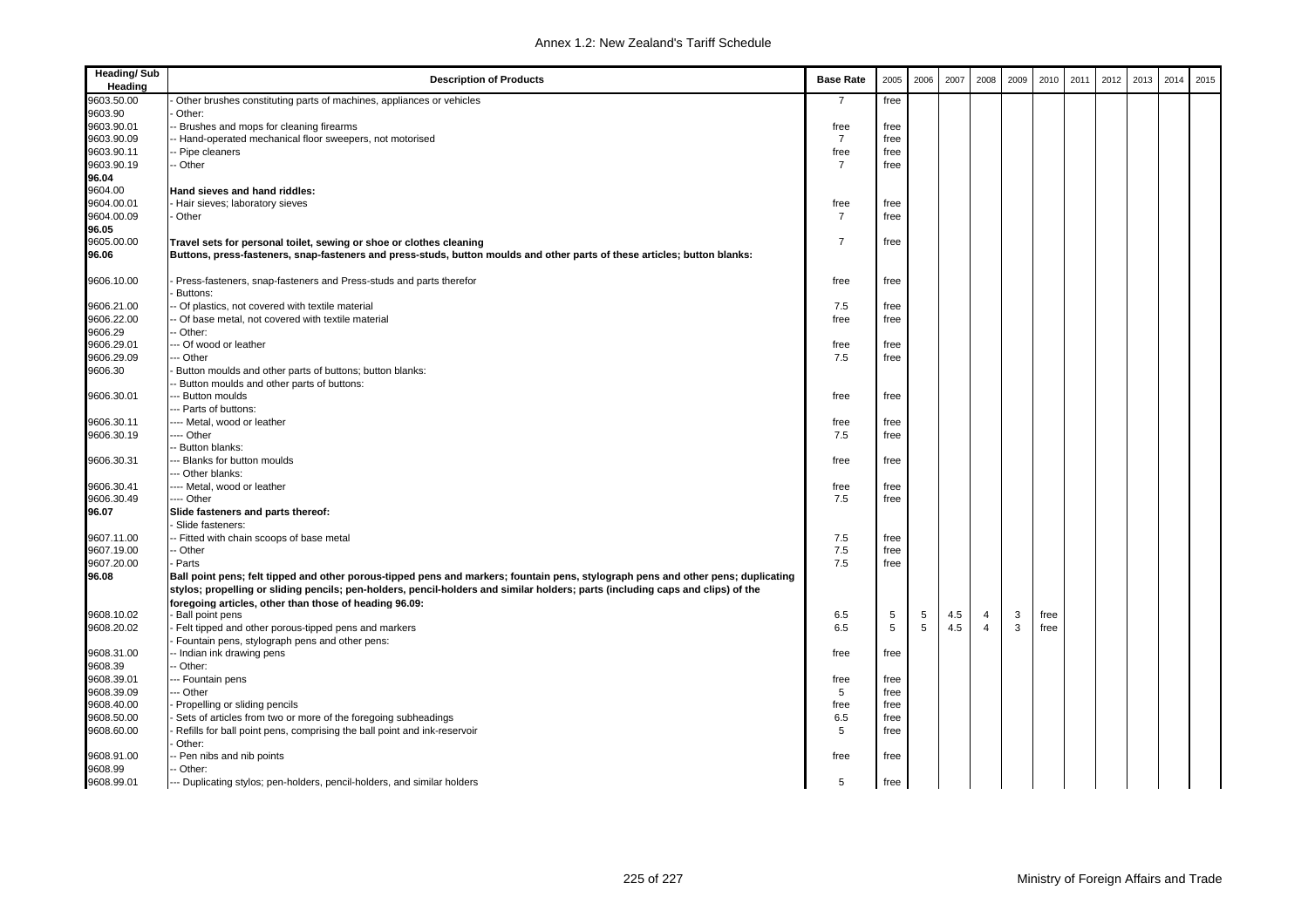| <b>Heading/Sub</b><br>Heading | <b>Description of Products</b>                                                                                                                                                                                                         | <b>Base Rate</b> | 2005 | 2006 | 2007 | 2008 | 2009 | 2010 | 2011 | 2012 | 2013 | 2014 | 2015 |
|-------------------------------|----------------------------------------------------------------------------------------------------------------------------------------------------------------------------------------------------------------------------------------|------------------|------|------|------|------|------|------|------|------|------|------|------|
|                               | -- Parts of the foregoing articles:                                                                                                                                                                                                    |                  |      |      |      |      |      |      |      |      |      |      |      |
| 9608.99.11                    | --- Refills and writing cartridges, other than ball point refills                                                                                                                                                                      | 5                | free |      |      |      |      |      |      |      |      |      |      |
| 9608.99.19                    | ---- Other                                                                                                                                                                                                                             | $\overline{7}$   | free |      |      |      |      |      |      |      |      |      |      |
| 96.09                         | Pencils (other than pencils of heading 96.08), crayons, pencil leads, pastels, drawing charcoals, writing or drawing chalks and<br>tailors' chalks:                                                                                    |                  |      |      |      |      |      |      |      |      |      |      |      |
| 9609.10                       | Pencils and crayons, with leads encased in a rigid sheath:                                                                                                                                                                             |                  |      |      |      |      |      |      |      |      |      |      |      |
| 9609.10.01                    | - Pencils                                                                                                                                                                                                                              | free             | free |      |      |      |      |      |      |      |      |      |      |
| 9609.10.09                    | - Crayons                                                                                                                                                                                                                              | 6.5              | free |      |      |      |      |      |      |      |      |      |      |
| 9609.20.00                    | Pencil leads, black or coloured                                                                                                                                                                                                        | free             | free |      |      |      |      |      |      |      |      |      |      |
| 9609.90                       | Other:                                                                                                                                                                                                                                 |                  |      |      |      |      |      |      |      |      |      |      |      |
| 9609.90.01                    | Drawing charcoals                                                                                                                                                                                                                      | free             | free |      |      |      |      |      |      |      |      |      |      |
|                               | - Writing and drawing chalks:                                                                                                                                                                                                          |                  |      |      |      |      |      |      |      |      |      |      |      |
| 9609.90.11                    | -- School chalks                                                                                                                                                                                                                       | $\overline{7}$   | free |      |      |      |      |      |      |      |      |      |      |
| 9609.90.19                    | -- Other                                                                                                                                                                                                                               | free             | free |      |      |      |      |      |      |      |      |      |      |
| 9609.90.21                    | -- Tailors' chalks                                                                                                                                                                                                                     | free             | free |      |      |      |      |      |      |      |      |      |      |
|                               | - Crayons and pastels:                                                                                                                                                                                                                 |                  |      |      |      |      |      |      |      |      |      |      |      |
| 9609.90.31                    | -- Sheep-marking                                                                                                                                                                                                                       | free             | free |      |      |      |      |      |      |      |      |      |      |
| 9609.90.39                    | -- Other                                                                                                                                                                                                                               | 6.5              | free |      |      |      |      |      |      |      |      |      |      |
| 9609.90.49                    | - Other                                                                                                                                                                                                                                | free             | free |      |      |      |      |      |      |      |      |      |      |
| 96.10                         |                                                                                                                                                                                                                                        |                  |      |      |      |      |      |      |      |      |      |      |      |
| 9610.00.00                    | Slates and boards, with writing or drawing surfaces, whether or not framed                                                                                                                                                             | free             | free |      |      |      |      |      |      |      |      |      |      |
| 96.11                         |                                                                                                                                                                                                                                        |                  |      |      |      |      |      |      |      |      |      |      |      |
| 9611.00.00                    | Date, sealing or numbering stamps, and the like (including devices for printing or embossing labels), designed for operating in the<br>hand; hand-operated composing sticks and hand printing sets incorporating such composing sticks | 6.5              | free |      |      |      |      |      |      |      |      |      |      |
| 96.12                         | Typewriter or similar ribbons, inked or otherwise prepared for giving impressions, whether or not on spools or in cartridges; ink-<br>pads, whether or not inked, with or without boxes:                                               |                  |      |      |      |      |      |      |      |      |      |      |      |
| 9612.10.00                    | Ribbons                                                                                                                                                                                                                                | $\overline{7}$   | free |      |      |      |      |      |      |      |      |      |      |
| 9612.20.00                    | Ink-pads                                                                                                                                                                                                                               | 6.5              | free |      |      |      |      |      |      |      |      |      |      |
| 96.13                         | Cigarette lighters and other lighters, whether or not mechanical or electrical, and parts thereof other than flints and wicks:                                                                                                         |                  |      |      |      |      |      |      |      |      |      |      |      |
| 9613.10.00                    | Pocket lighters, gas fuelled, non-refillable                                                                                                                                                                                           | $\overline{7}$   | free |      |      |      |      |      |      |      |      |      |      |
| 9613.20.00                    | Pocket lighters, gas fuelled, refillable                                                                                                                                                                                               | $\overline{7}$   | free |      |      |      |      |      |      |      |      |      |      |
| 9613.80                       | Other lighters:                                                                                                                                                                                                                        |                  |      |      |      |      |      |      |      |      |      |      |      |
| 9613.80.11                    | -- Table lighters                                                                                                                                                                                                                      | $\overline{7}$   | free |      |      |      |      |      |      |      |      |      |      |
| 9613.80.19                    | - Other                                                                                                                                                                                                                                | free             | free |      |      |      |      |      |      |      |      |      |      |
| 9613.90.00                    | Parts                                                                                                                                                                                                                                  | 6.5              | free |      |      |      |      |      |      |      |      |      |      |
| 96.14                         | Smoking pipes (including pipe bowls) and cigar or cigarette holders, and parts thereof:                                                                                                                                                |                  |      |      |      |      |      |      |      |      |      |      |      |
| 9614.20.00                    | Pipes and pipe bowls                                                                                                                                                                                                                   | free             | free |      |      |      |      |      |      |      |      |      |      |
| 9614.90.00                    | Other                                                                                                                                                                                                                                  | free             | free |      |      |      |      |      |      |      |      |      |      |
| 96.15                         | Combs, hair-slides and the like; hairpins, curling pins, curling grips, hair-curlers and the like, other than those of heading 85.16, and                                                                                              |                  |      |      |      |      |      |      |      |      |      |      |      |
|                               | parts thereof:                                                                                                                                                                                                                         |                  |      |      |      |      |      |      |      |      |      |      |      |
|                               | Combs, hair-slides and the like:                                                                                                                                                                                                       |                  |      |      |      |      |      |      |      |      |      |      |      |
| 9615.11.00                    | - Of hard rubber or plastics                                                                                                                                                                                                           | $\overline{7}$   | free |      |      |      |      |      |      |      |      |      |      |
| 9615.19.00                    | - Other                                                                                                                                                                                                                                | $\overline{7}$   | free |      |      |      |      |      |      |      |      |      |      |
| 9615.90                       | Other:                                                                                                                                                                                                                                 |                  |      |      |      |      |      |      |      |      |      |      |      |
| 9615.90.01                    | - Of plastics                                                                                                                                                                                                                          | $\overline{7}$   | free |      |      |      |      |      |      |      |      |      |      |
| 9615.90.09                    | - Other                                                                                                                                                                                                                                | free             | free |      |      |      |      |      |      |      |      |      |      |
| 96.16                         | Scent sprays and similar toilet sprays, and mounts and heads therefor; powder-puffs and pads for the application of cosmetics or<br>toilet preparations:                                                                               |                  |      |      |      |      |      |      |      |      |      |      |      |
| 9616.10.00                    | Scent sprays and similar toilet sprays, and mounts and heads therefor                                                                                                                                                                  | $\overline{7}$   | free |      |      |      |      |      |      |      |      |      |      |
| 9616.20.00                    | Powder-puffs and pads for the application of cosmetics or toilet preparations                                                                                                                                                          | $\overline{7}$   | free |      |      |      |      |      |      |      |      |      |      |
| 96.17                         |                                                                                                                                                                                                                                        |                  |      |      |      |      |      |      |      |      |      |      |      |
| 9617.00                       | Vacuum flasks and other vacuum vessels, complete with cases; parts thereof other than glass inners:                                                                                                                                    |                  |      |      |      |      |      |      |      |      |      |      |      |